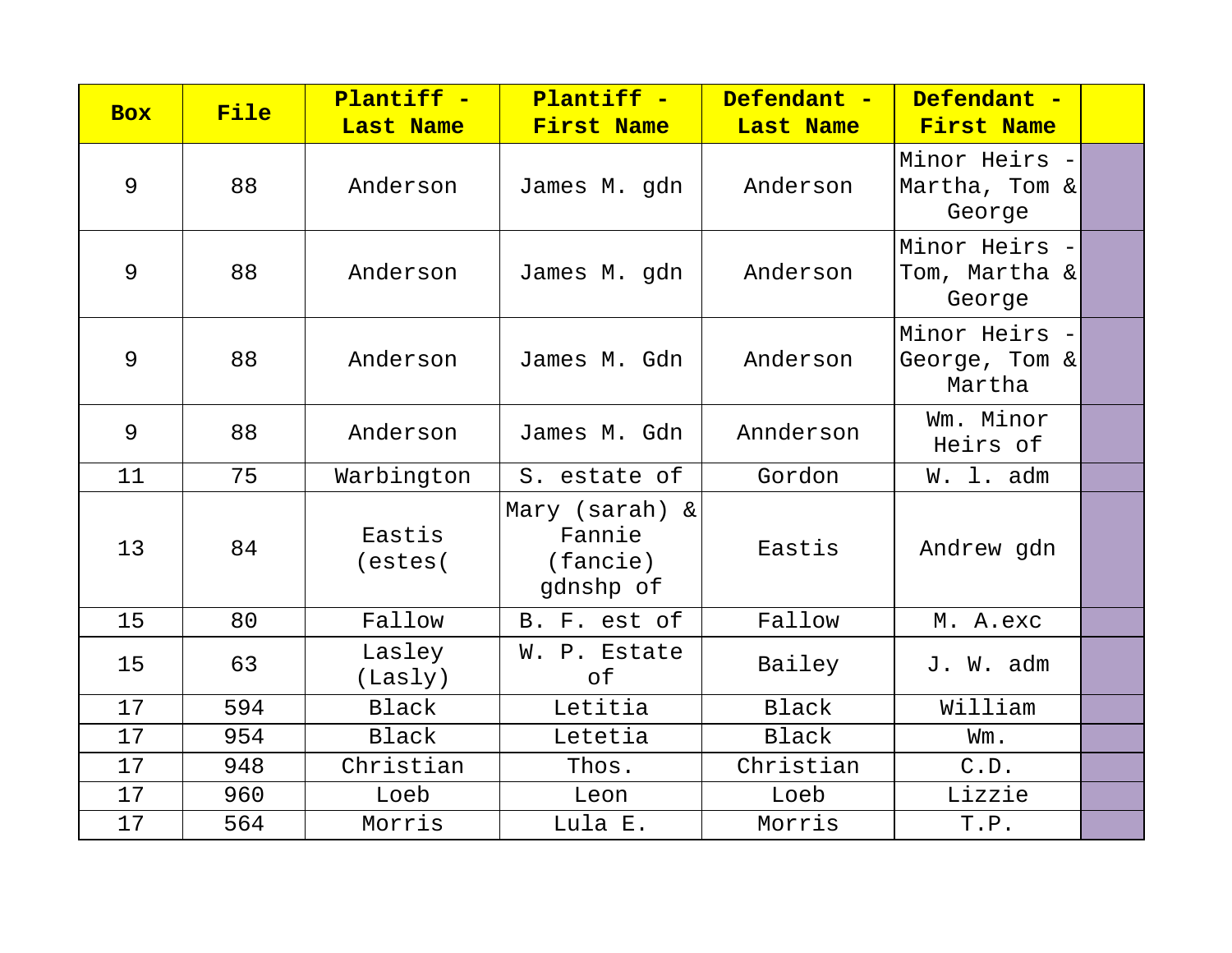| 21 | 79   | Stephens | Elijah S.                 | Avera               | Benj. F.          |  |
|----|------|----------|---------------------------|---------------------|-------------------|--|
| 23 | 514  | Beason   | William R.                | Beason              | James M.          |  |
| 23 | 507  | Kline    | W. A.                     | England             | Edward            |  |
| 23 | 515  | Gould    | Lyman T.                  | Gould               | $A.E.$ (Mrs.)     |  |
| 23 | 518  | Lackey   | J.L.                      | Lackey              | J. E.             |  |
| 23 | 513  | Lake     | Malissa                   | Lake                | Ras               |  |
| 23 | 19   | Ragsdale | Lewis A.                  | Murphy (and<br>Nix) | W.W.              |  |
| 23 | 19   | Ragsdale | Lewis A.                  | Nix (and<br>Murphy) | E. W.             |  |
| 23 | 508  | Ridgway  | Sarah A.                  | Price               | W.T.              |  |
| 23 | 511A | Scully   | $L$ .                     | Sanford             | Mary E. &<br>F.J. |  |
| 23 | 511B | Scully   | L.                        | Sanford             | Mary E. &<br>F.J. |  |
| 23 | 516  | Stroud   | T.E.                      | Stroud              | George            |  |
| 23 | 509  | Weidman  | Felix                     | Travers             | R.J. & Anna       |  |
| 23 | 506  | Tarver   | Wm. J.                    | White               | A. H.             |  |
| 23 | 512  | Wilson   | John H.                   | Wilson              | Comodore          |  |
| 23 | 520  | Handly   | J.L.                      | Yaretsky            | Sara              |  |
| 23 | 510  | Tarver   | $S.J. - estate$<br>of     |                     |                   |  |
| 24 | 528  | Hardy    | Calvin                    | Hardy               | Amanda            |  |
| 24 | 529  | Leachman | Robt. E. dcd<br>estate of | Leachman            | Robert -<br>admin |  |
| 24 | 530  | Williams | C.H.                      | Wilson              | H.W.              |  |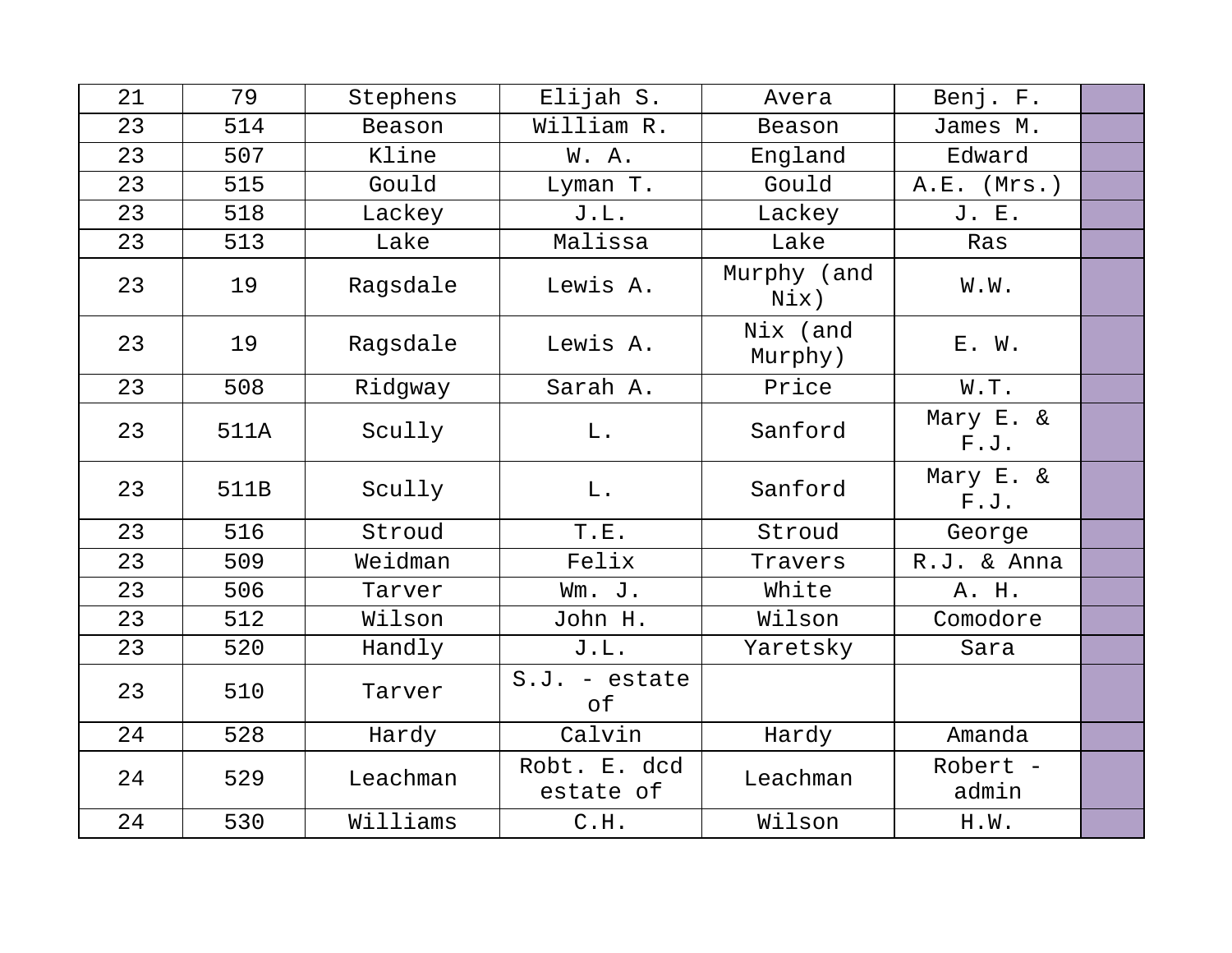| 25 | 526       | White    | George, dcd -<br>Estate of          | Farsee   | W.C. Admin    |  |
|----|-----------|----------|-------------------------------------|----------|---------------|--|
| 25 | 522       | Hand     | Ann                                 | Hand     | Jno.          |  |
| 25 | 527       | Hand     | H.J. dcd                            | Hand     | H.W. Admin    |  |
| 25 | 523       | Lowry    | Bertha &<br>Claudia -<br>gdnshp of  | Kirkland | $J.R. - qdn$  |  |
| 25 | 523       | Lowry    | Claudia &<br>Bertha -<br>gdnship of | Kirkland | $J.R. - qdn$  |  |
| 25 | 524       | McInnis  | Laura - dcd                         | McInnis  | G.W. admin    |  |
| 25 | 525       | McInnis  | Mary Belle dcd<br>- estate of       | McInnis  | G.W. admin    |  |
| 25 | 521       | Williams | A.A. & C.H.                         | Stewart  | M.D.          |  |
| 25 | 521       | Williams | $C.H. \& A. A.$                     | Stewart  | M.D.          |  |
| 25 | 527       | Hand     | H.J. dcd                            | Ward     | Wm. Admin     |  |
| 27 | 91        | Coleman  | James - dcd -<br>estate of          | Duncan   | L.A. admin    |  |
| 30 | $134 - A$ | Knox     | $Elizabeth -$<br>estate of          | Knox     | J. G. - Admin |  |
| 32 | 541       | Richards | William C.                          | Early    | Laura R.      |  |
| 32 | 539       | Grace    | Susie Preston                       | Grace    | J.F.          |  |
| 32 | 534       | Niolon   | John M.                             | Higgins  | Peter         |  |
| 32 | $540 - A$ | Oliver   | Elmyra gdnshp<br>оf                 | Oliver   | Nancy - gdn   |  |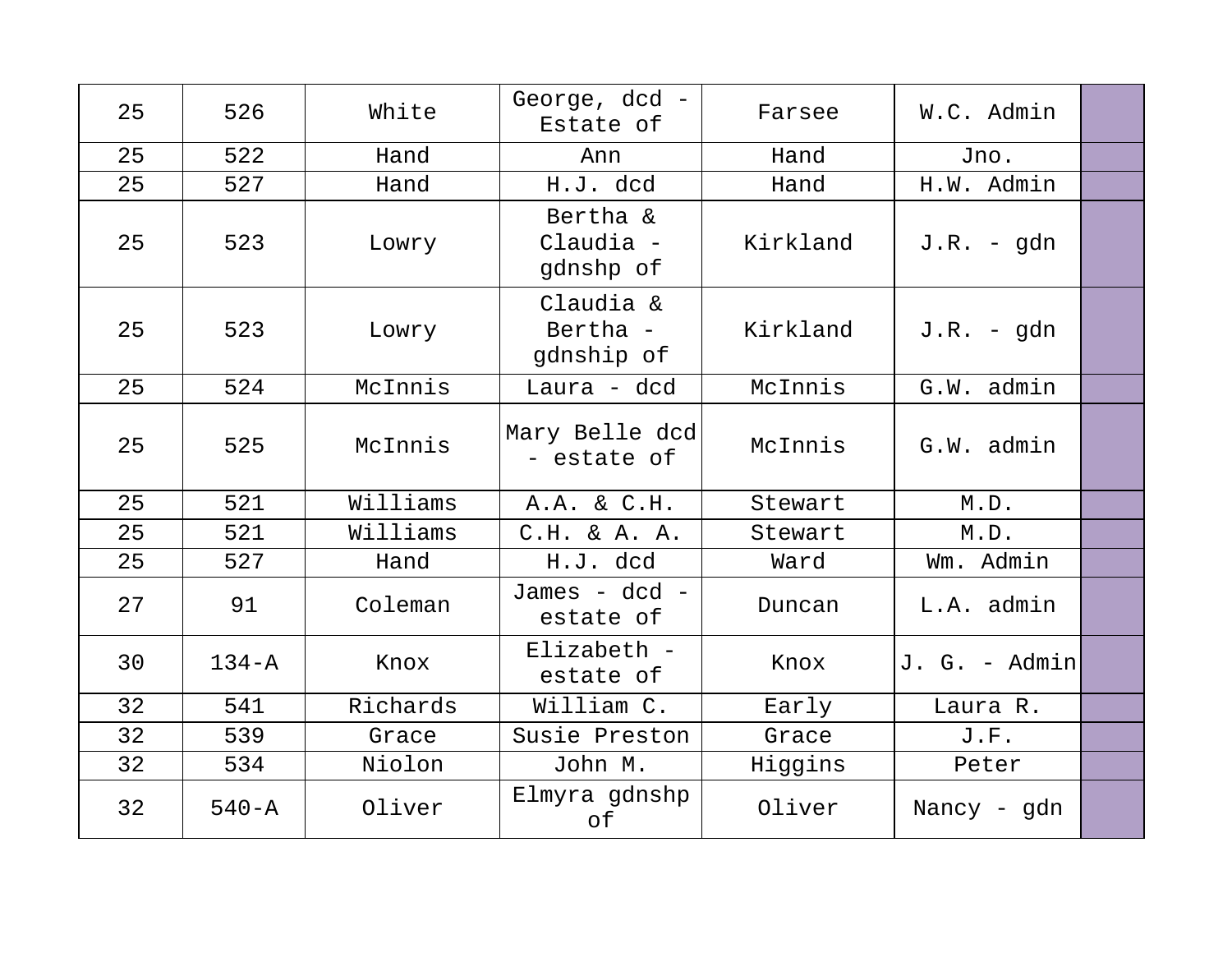| 32 | 540 | Oliver                                                 | Elmyra gdnshp<br>of            | Oliver    | Nancy - gdn          |  |
|----|-----|--------------------------------------------------------|--------------------------------|-----------|----------------------|--|
| 32 | 537 | Love                                                   | R.J. estate of                 | Oliver    | W.H.                 |  |
| 32 | 535 | Nicholson                                              | <b>J.M.</b>                    | Ragsdale  | L.A.                 |  |
| 32 | 538 | Sing                                                   | S.E.                           | Wagner    | A.B.                 |  |
| 32 | 536 | Smith                                                  | Anna -<br>Apprenticeship<br>of |           |                      |  |
| 32 | 268 | Smith                                                  | N. H. A. dcd,<br>heirs of      | McLaurin  | M. A. gdnq           |  |
| 33 | 953 | Lauderdale<br>County Board<br>$\circ$ f<br>Supervisors |                                | Alford    | W.F.                 |  |
| 33 | 955 | Berry                                                  | Frank                          | Berry     | Milly                |  |
| 33 | 957 | Curtis                                                 | $C.C.$ dcd -<br>estate of      | Lyle      | J.T. - admin         |  |
| 33 | 224 | Carter                                                 | A.J. estate of                 | McCaskill | R.B.                 |  |
| 33 | 959 | Twilly                                                 | G.J.                           | Twilly    | Mack M.              |  |
| 34 | 211 | Rew                                                    | E.J.                           | Newman    | J.E.                 |  |
| 35 | 181 | Wilson                                                 | H.W.                           | McDougal  | W.C.                 |  |
| 35 | 546 | McQueen                                                | H.H. dcd<br>estate of          | McQueen   | M.E. & F.<br>(E.) R. |  |
| 35 | 545 | Tims                                                   | Primus                         | Tims      | Ann                  |  |
| 36 | 542 | Moore                                                  | Rittenhouse                    | Christian | C.D.                 |  |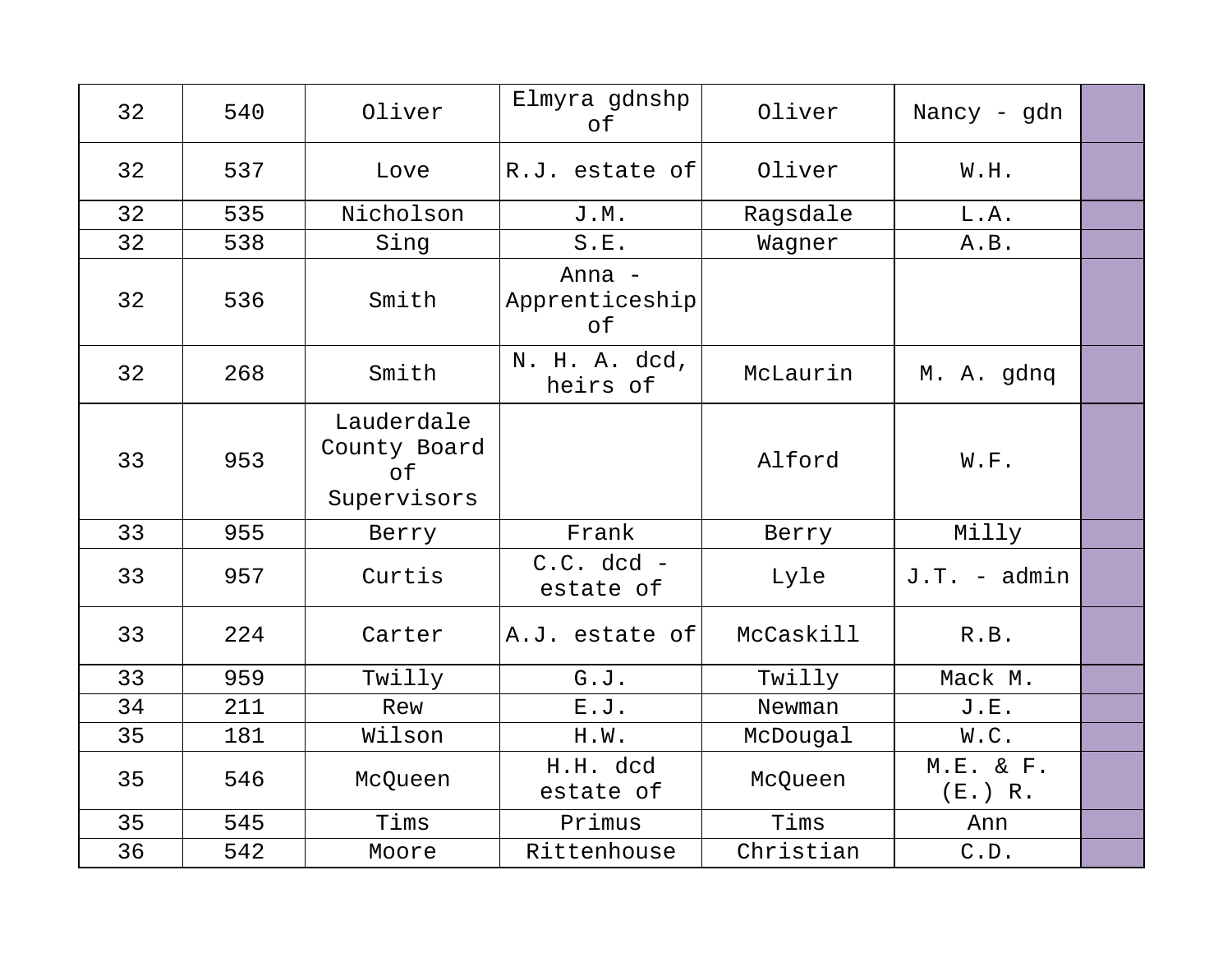| 36 | 543       | Outlaw                           | Margaret                                     | Outlaw        | John               |  |
|----|-----------|----------------------------------|----------------------------------------------|---------------|--------------------|--|
| 37 | 56        | Scully                           | L.                                           | Kirkland      | J.R.               |  |
| 37 | $796 - C$ | Bragg                            | J. R.                                        | Bromer        | A.D.               |  |
| 39 | 796A      | Bragg                            | J.R.                                         | Bromer        | A.D.               |  |
| 39 | 796       | Bragg                            | J.R.                                         | <b>Bromer</b> | A.D.               |  |
| 41 | 369       | Wynn                             | Artemisa                                     | Dearman       | Richard            |  |
| 41 | 362       | Delk                             | James - dcd -<br>estate of                   | Delk          | Sallie J.<br>admin |  |
| 41 | 334       | Meridian<br>Savings<br>Institute |                                              | Dufree        | H. E. & E.         |  |
| 41 | 339       | Ivy                              | Thomas L. -<br>estate of                     | Ivy           | Maria - admin      |  |
| 41 | 431       | Hancock                          | Lucius &<br>Satcher,<br>Fannie gdnship<br>оf |               |                    |  |
| 41 | 431       | Satcher                          | Fannie &<br>Hancock,<br>Lucius gdnship<br>of |               |                    |  |
| 42 | 366       | Reynolds                         | E. A. (Mrs.)                                 | Thompson      | John M.            |  |
| 43 | 361       | Kennedy                          | John F. gdnhp<br>of                          | Kennedy       | S.P. gdn           |  |
| 43 | 384       | May                              | John P.                                      | May           | Amazon P.B.        |  |
| 43 | 435       | Parham                           | Matilda -<br>estate of                       | Parham        | $J.W. - admin$     |  |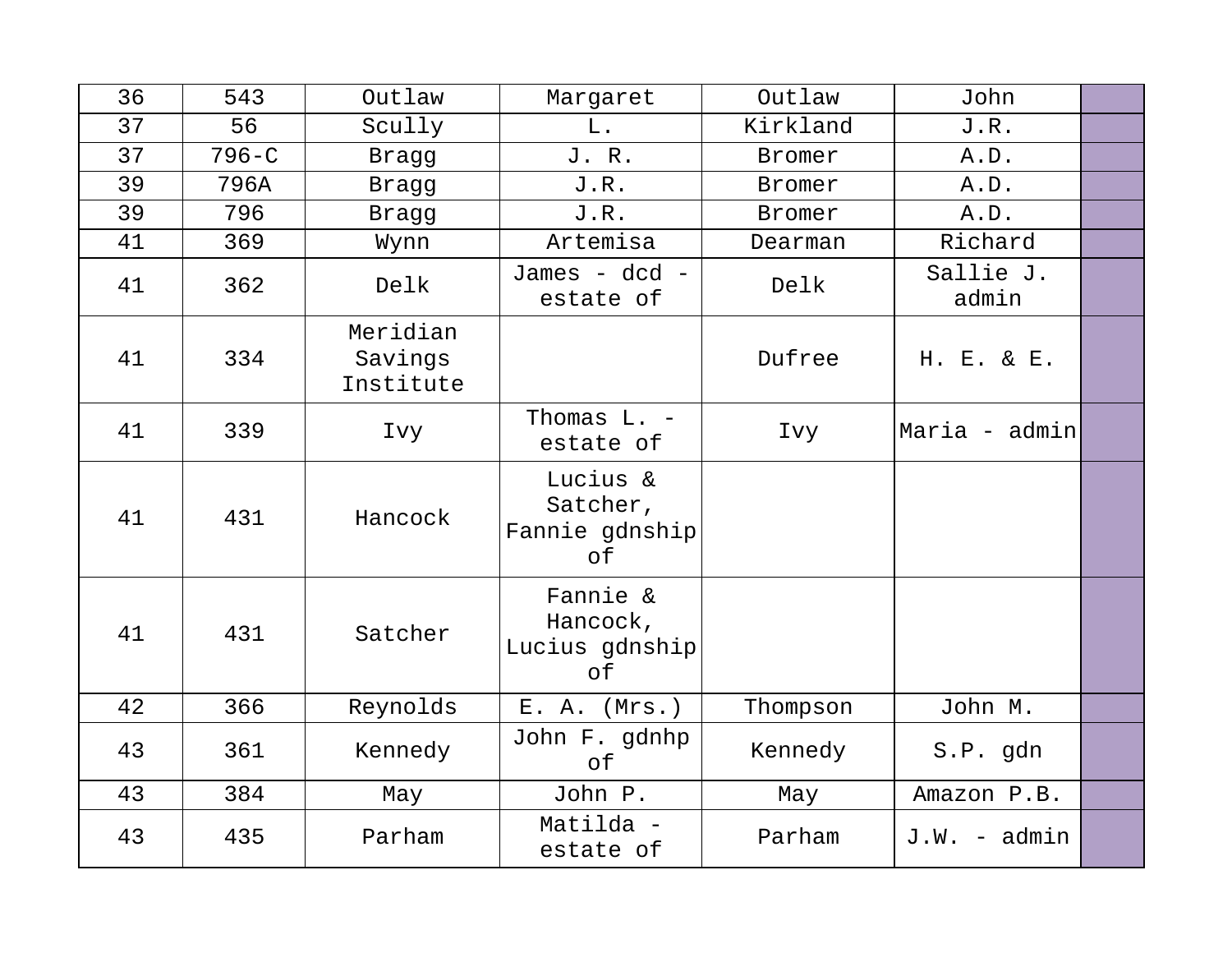| 43 | 462       | Rogers     | Thomas                               | Scully      | $L$ .        |  |
|----|-----------|------------|--------------------------------------|-------------|--------------|--|
| 43 | 547       | Thompson   | Narciss                              | Thompson    | <b>Bill</b>  |  |
| 44 | 258       | Simpson    | Charles                              | Hurlbutt    | W.D.         |  |
| 44 | 881       | Lyle       | M.A. dcd-<br>estate of               | Lyle        | T.C. admn    |  |
| 44 | 503       | Sims       | J.W.                                 | Sims        | M.A.         |  |
| 45 | 365       | Sheed      | Joshua F.                            | May         | John P.      |  |
| 45 | 368       | Chaney     | H.B. gdnshp of                       | Henderson   | James gdn    |  |
| 45 | 489       | McInnis    | Jno. A. estate<br>оf                 | McInnis     | G. W. Admin  |  |
| 45 | 352       | White      | Wm. V. estate<br>оf                  | McCaskill   | R. B.        |  |
| 46 | 436       | Kinerd     | Eddie, Gay &<br>Ira                  | Kinerd      | S.W.         |  |
| 46 | 436       | Kinerd     | Gay, Ira &<br>Eddie                  | Kinerd      | S.W.         |  |
| 46 | 436       | Kinerd     | Ira, Eddie, &<br>Gay - Gdnship<br>оf | Kinerd      | S.W.         |  |
| 46 | 429       | Coleman    | Wiley T.                             | Mosby       | McRae        |  |
| 46 | 429       | Coleman    | Wiley T.                             | Payne       | I.B.         |  |
| 46 | 383       | Stennis    | A. J. (T)                            | Wellborne   | D.M.         |  |
| 46 | 340       | Strickland | Irvin - gdnshp<br>оf                 | Strickland  | Simeon gdn   |  |
| 46 | $431 - A$ | Scully     | L.                                   | Lowentstein | Moses & Mark |  |
| 46 | $431 - A$ | Scully     | L.                                   | Lowentstein | Mark & Moses |  |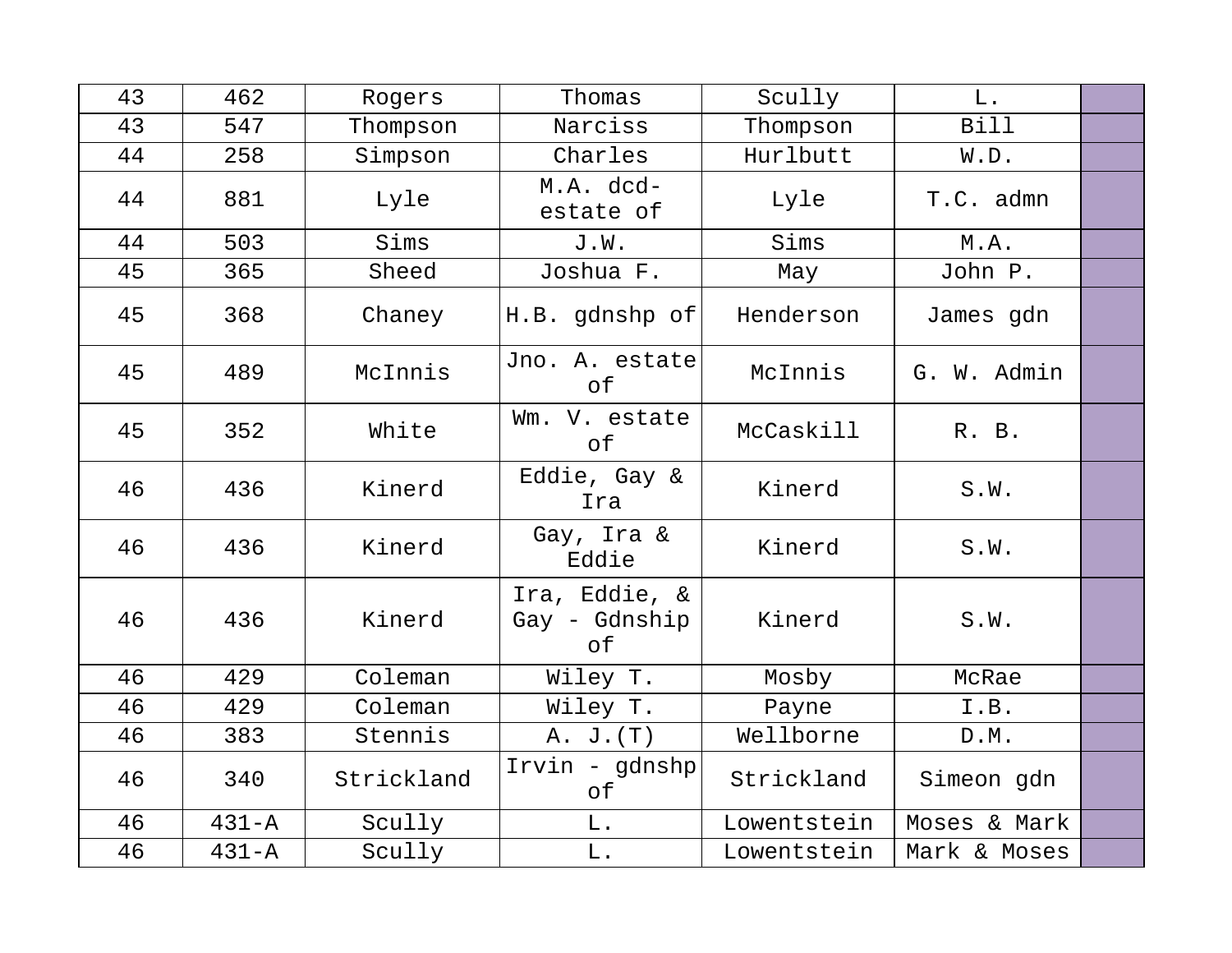| 46 | $437 - B$ | Walker    | C.D.                                   | Graham     | James C.                  |  |
|----|-----------|-----------|----------------------------------------|------------|---------------------------|--|
| 46 | $437 - B$ | Cooke     | Chas.                                  | Graham     | James C.                  |  |
| 46 | 434       | Smith     | N.S. estate of                         | Morris     | J. L.                     |  |
| 46 | 433       | Thomas    | Alexander                              | Thomas     | Jennie                    |  |
| 46 | 432       | Leavy     | M. P. & Co. -<br>M. Threefoot &<br>Co. | McWilliams | Joel & Mary<br>Brown      |  |
| 46 | 432       | Threefoot | $M. & Co. -$<br>M.P. Leavy &<br>Co.    | McWilliams | Joel & Mary<br>Brown      |  |
| 46 | 432       | Leavy     | M. P. & Co. -<br>M. Threefoot &<br>Co. | Brown      | Mary & Joel<br>McWilliams |  |
| 46 | 432       | Threefoot | $M. & Co. -$<br>M.P. Leavy &<br>Co.    | Brown      | Mary & Joel<br>McWilliams |  |
| 46 | $437 - A$ | Walker    | C. D.                                  | Graham     | James C.                  |  |
| 46 | $437 - A$ | Cooke     | Chas.                                  | Graham     | James C.                  |  |
| 46 | 377       | Brown     | F. P. Estate<br>оf                     | Brown      | $E. J.$ (Mrs.)<br>admin   |  |
| 46 | 430       | Parker    | Georgia S.                             | Clayton    | E. B.                     |  |
| 46 | 385       | Merrill   | W. J. estate<br>оf                     | Clayton    | Ira J. admin              |  |
| 46 | 431B      | Scully    | L.                                     | Lowenstein | Moses & Mark              |  |
| 46 | 431B      | Scully    | L.                                     | Lowenstein | Mark & Moses              |  |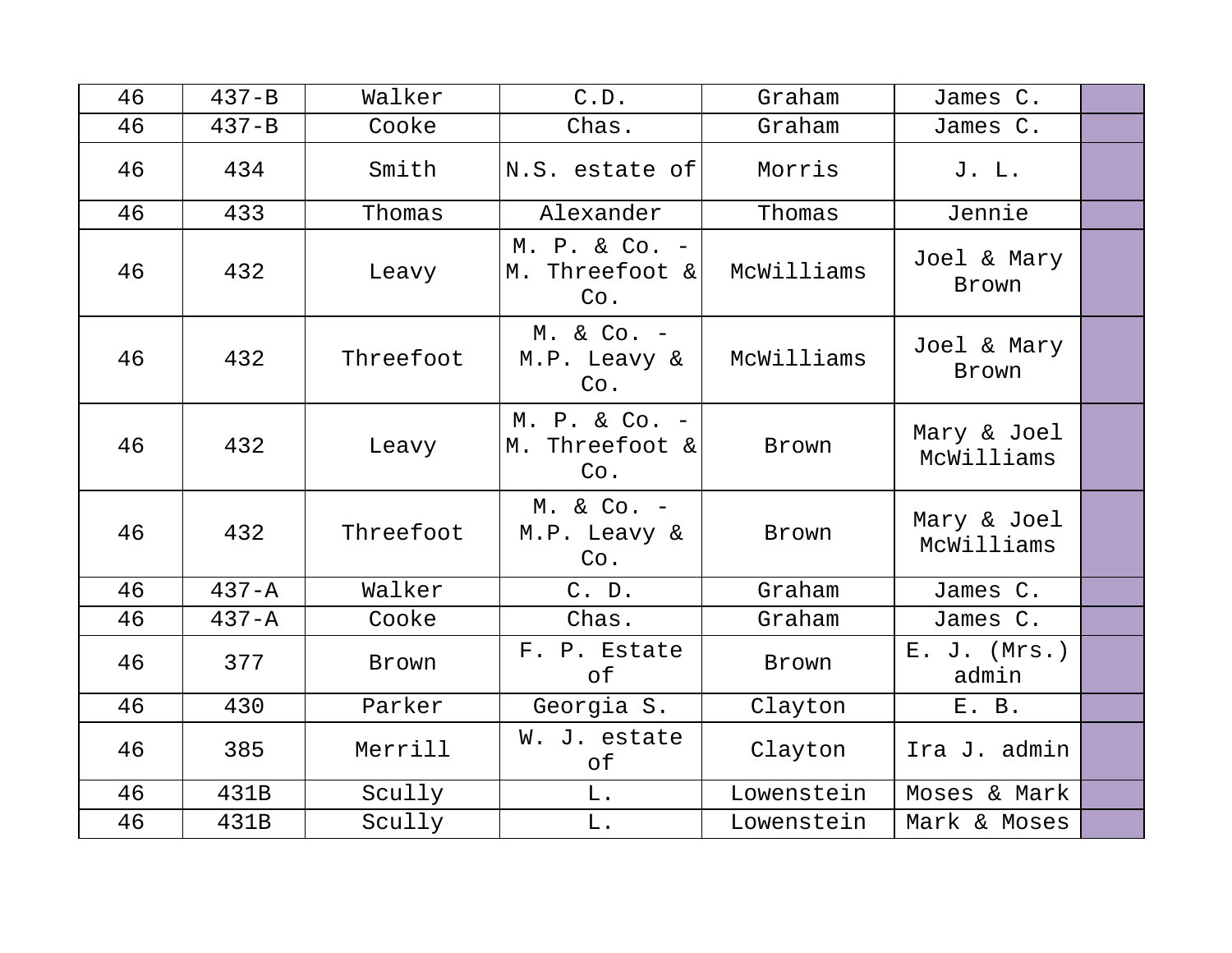| 47 | 439     | Houston   | R.M. & Co.                  | Granger's                    | Life &<br>Health Ins  |  |
|----|---------|-----------|-----------------------------|------------------------------|-----------------------|--|
| 47 | 519     | Watkins   | $\boldsymbol{\mathrm{E}}$ . | McLean                       | Bery D. &<br>Estelle  |  |
| 47 | 440     | Hogshead  | E. H.                       | Grange Life<br>Insurance Co. |                       |  |
| 47 | 490     | Early     | E. V. estate                | Watts                        | S. B. admn            |  |
| 47 | 438     | Mosby     | McRae                       | Grange Life<br>Insurance Co. |                       |  |
| 47 | 496     | Early     | E. V. minor<br>Heirs of     | Early                        | Laura R.              |  |
| 47 | 2368    | Pickett   | Harriett                    | Pickette                     | Daniel L.             |  |
| 47 | 2368    | Pickette  | Harriett                    | Pickette                     | Daniel L.             |  |
| 48 | 501     | Early     | Chas. R.                    | Chears                       | C.W.                  |  |
| 48 | 493 1/2 | Crews     | Mary                        | Crews                        | Mack                  |  |
| 48 | 502     | Ragsdale  | L. A.                       | Ethridge                     | E. A.                 |  |
| 48 | 504     | Rivers    | Emily & J. H.               | Graves                       | Laura                 |  |
| 48 | 491     | Belk      | H.L.                        | Parker                       | J.W.                  |  |
| 48 | 495     | Vance     | Mary A.                     | Smith                        | A.H.                  |  |
| 48 | 499     | Wells     | Hilliard                    | Wells                        | Amy                   |  |
| 48 | 498     | Broach    | Mary Y. Estate<br>of        |                              |                       |  |
| 48 | 500     | Bardwell  | Frank                       | Bardwell                     | Mary                  |  |
| 48 | 492     | Christian | Thos. Dcd -<br>estate of    | Christian                    | A. C. (Mrs.)<br>admin |  |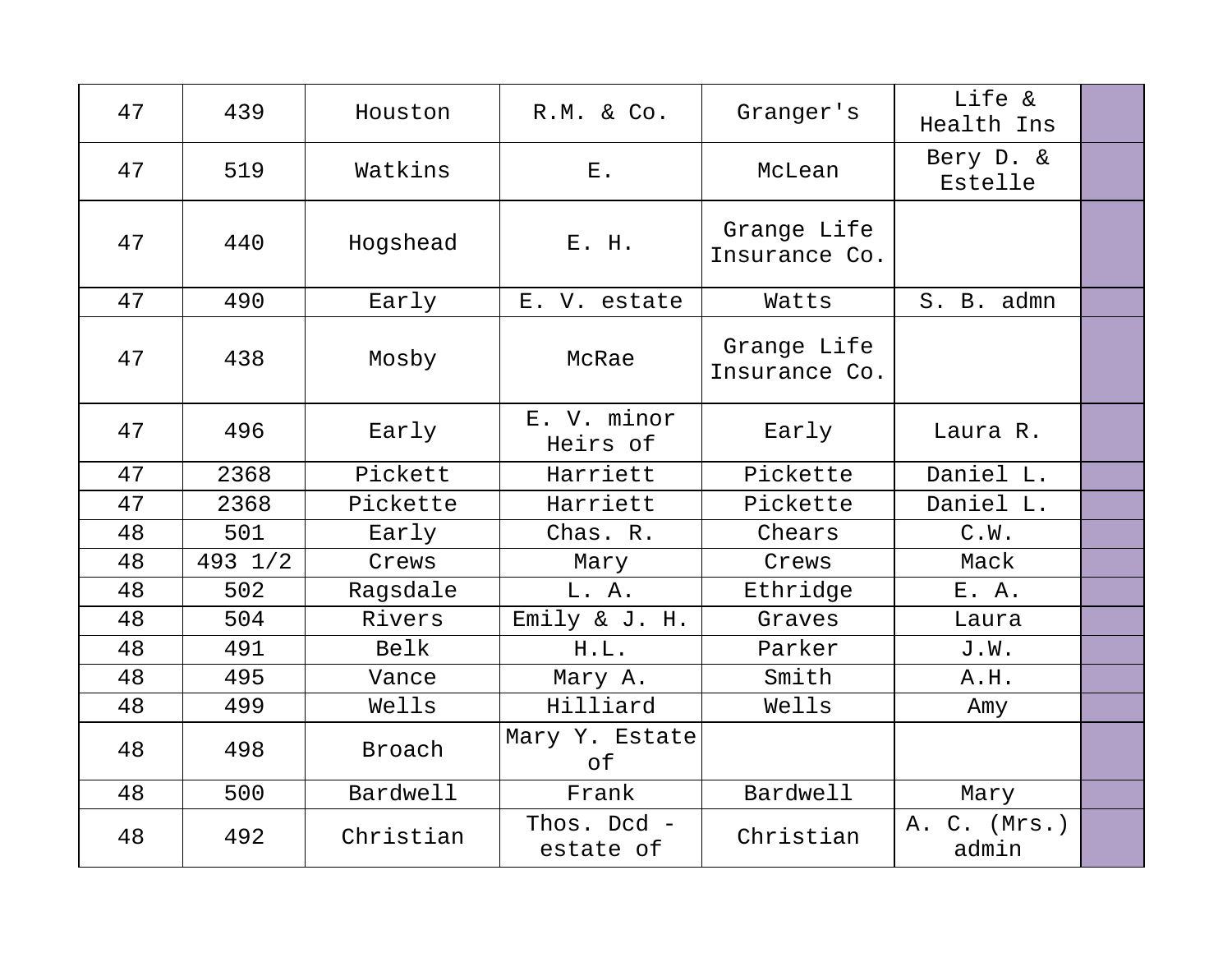| 48 | 505 | McDuffie     | Duncan & State<br>of MS         | McCall      | Edward            |  |
|----|-----|--------------|---------------------------------|-------------|-------------------|--|
| 48 | 505 | state of MS  | McDuffie,<br>Duncan             | McCall      | Edward            |  |
| 48 | 493 | Mosely       | ${\bf E}$ .                     | Mosely      | Susan J.          |  |
| 49 | 888 | Rew          | Edward J. &<br>Eliza J.         | Baum        | Jas. & Co.        |  |
| 49 | 837 | Carlisle     | Mary                            | Carlisle    | Henry             |  |
| 49 | 832 | Coleman      | Joseph T.<br>(DCD) Estate<br>оf | Coleman     | Emily A.<br>Extrx |  |
| 49 | 798 | Montgomery   | N.E.                            | Segards     | B.W.              |  |
| 49 | 735 | Twilley      | Jennie &<br>Samuel              | Twilley     | George J.         |  |
| 49 | 797 | Williams     | E.L. gdnshp of                  | Williams    | Ardena-gdn        |  |
| 49 | 521 | Gressett     | M. J.                           | Black       | Margaret          |  |
| 49 | 568 | Fielder      | Rebecca                         | Fielder     | Miles             |  |
| 49 | 838 | Dreshen      | Henry Clay dcd<br>estate of     | Fagan       | May admn          |  |
| 49 | 567 | Lawrence     | W.B.                            | Lawremce    | J.H.              |  |
| 49 | 669 | <b>Brown</b> | Lovenia                         | Brown       | Geo. B.           |  |
| 49 | 659 | Ragsdale     | L. A.                           | Mortimore   | J. B.             |  |
| 49 | 572 | Williams     | Eddie B.<br>gdnshp of           | <b>Ball</b> | J. T. & S. E.     |  |
| 49 | 836 | McKenzie     | John                            | Love        | Wm. & A. S.       |  |
| 49 | 836 | McKenzie     | John                            | Love        | A. S. & Wm.       |  |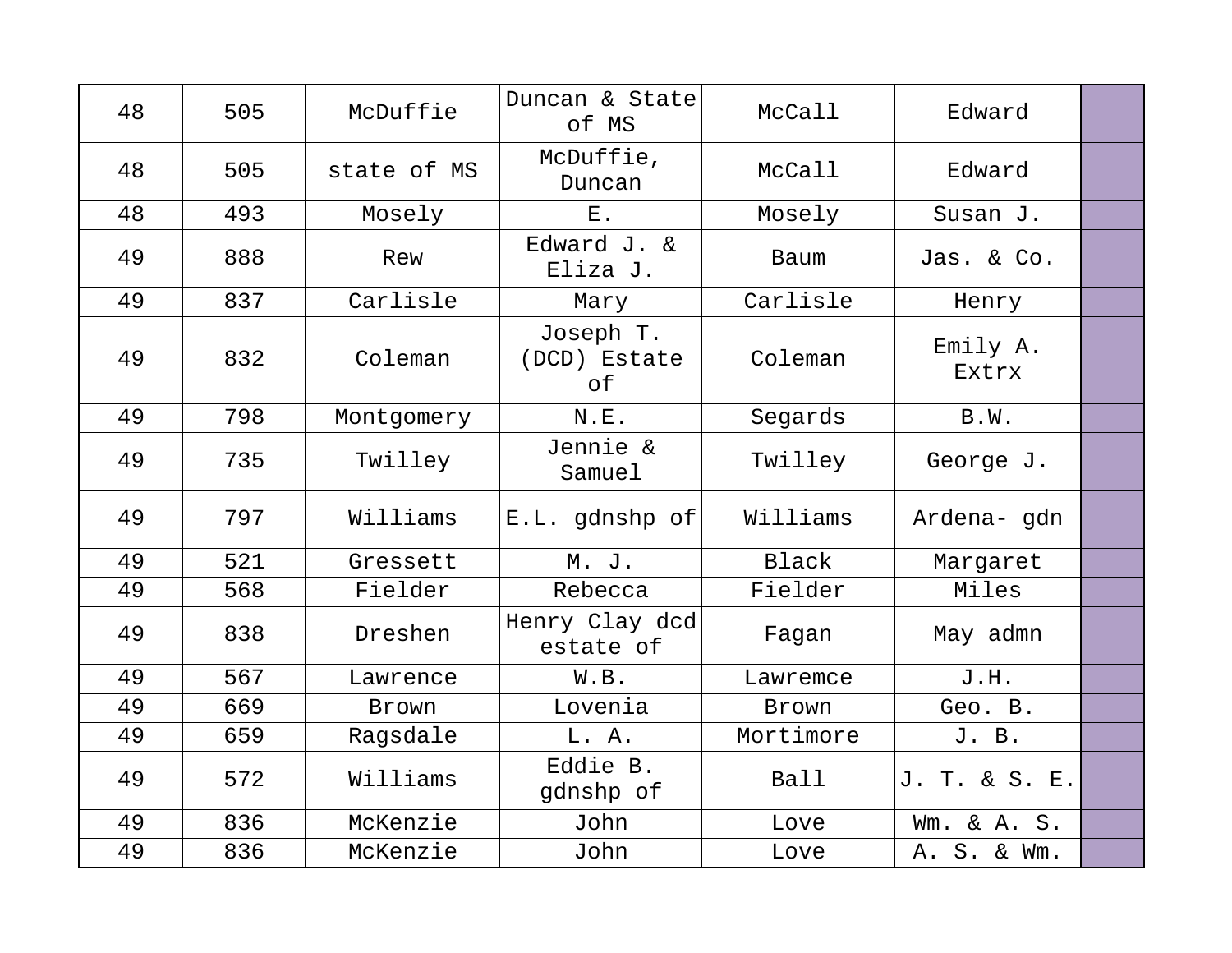| 49 | 736 | McKinley  | Kate                      | 0'Carroll | John - minor                   |  |
|----|-----|-----------|---------------------------|-----------|--------------------------------|--|
| 49 | 819 | May       | L. & J. A.                | Lyle      | M. D. et al                    |  |
| 49 | 819 | May       | J. A. & L.                | Lyle      | M. D. et al                    |  |
| 49 | 831 | Pennell   | Albert estate<br>оf       | Pennell   | W. extrx                       |  |
| 49 | 795 | Belk      | H. L. (Mrs.)              | Taylor    | A. A. (mrs.)                   |  |
| 49 | 829 | Avery     | R. E. R.                  | Avery     | Alice                          |  |
| 49 | 799 | Mason     | Chas. Gdnshp<br>of        | Mason     | Harry - gdn                    |  |
| 50 | 478 | McElroy   | Bird                      | McElroy   | Phillis                        |  |
| 50 | 818 | Fairchild | Hulda (Hilda)             | Scanlan   | T. M.<br>trustee, et<br>al     |  |
| 50 | 442 | Harris    | R. E.                     | Grangers  | Life<br>Insurance Co<br>of USA |  |
| 50 | 441 | Wagner    | A.B.                      | Grangers  | Life<br>Insurance Co<br>of USA |  |
| 50 | 375 | Clinton   | Mary A. estate<br>оf      | Lowry     | Joseph admn                    |  |
| 50 | 443 | Lewis     | Jno. W.                   | Granger   | Life<br>Insurance Co<br>of USA |  |
| 50 | 444 | Miller    | C. G. estate<br>$\circ$ f | Miller    | G. L. Admin                    |  |
| 51 | 808 | Strange   | Eliza                     | Shearer   | Peter                          |  |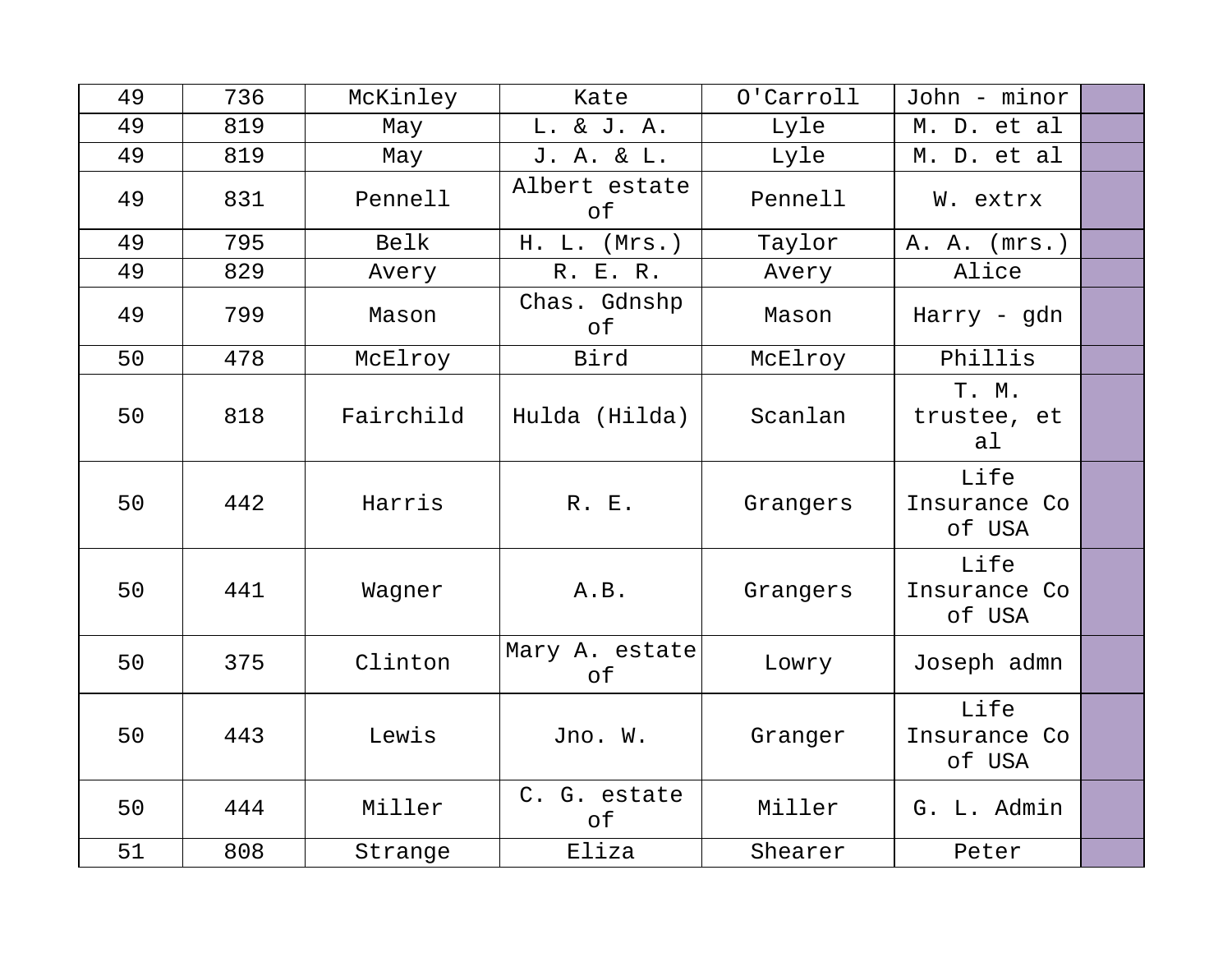| 51 | 475       | Carpenter      | Peter                        | Carpenter                | Caldonia                                 |  |
|----|-----------|----------------|------------------------------|--------------------------|------------------------------------------|--|
| 51 | 471       | <b>Bozeman</b> | 0.C.                         | McLaurin                 | J. R.                                    |  |
| 51 | 474       | Powell         | J. C.                        | Griffin                  | P. H. et al                              |  |
| 51 | 447       | Vance          | Edward                       | Rushing                  | $C.E. \&$<br>people's<br>savings<br>Bank |  |
| 51 | 447       | Vance          | Edward                       | People's<br>Savings Bank | & Rushing, C.<br>$E$ .                   |  |
| 51 | 451       | Bailey         | S. M. & Maxey,<br>R.W.       | McDonald                 | Susan                                    |  |
| 51 | 451       | Maxey          | R.W. & Bailey,<br>S.M.       | McDonald                 | Susan                                    |  |
| 51 | 452A      | Scully         | L.                           | Rogers                   | Thomas                                   |  |
| 51 | 457       | Beggerly       | Clark M.                     | Parham                   | J. M. Admin                              |  |
| 51 | 454       | Sumpter        | Manerva                      | Sumpter                  | Ralph                                    |  |
| 51 | $452 - B$ | Scully         | $L$ .                        | Rogers                   | Thomas                                   |  |
| 51 | 453       | Moore          | Robert                       | Moore                    | Jane                                     |  |
| 52 | 476       | Brown          | John P. Estate<br>оf         | Morris                   | J.S. Admin                               |  |
| 52 | 415       | Johnson        | Jas. F. & W.<br>B. gdnshp of | Johnson                  | Isabelle gdn                             |  |
| 52 | 415       | Johnson        | W.B. & Jas. F.<br>gdnshp of  | Johnson                  | Isabelle gdn                             |  |
| 52 | 404       | Perkins        | E. estate of                 | Vestal                   | $F.C.$ (Mrs)<br>admin                    |  |
| 52 | 393       | Gary           | J. H.                        | Gathright                | Zeb C.                                   |  |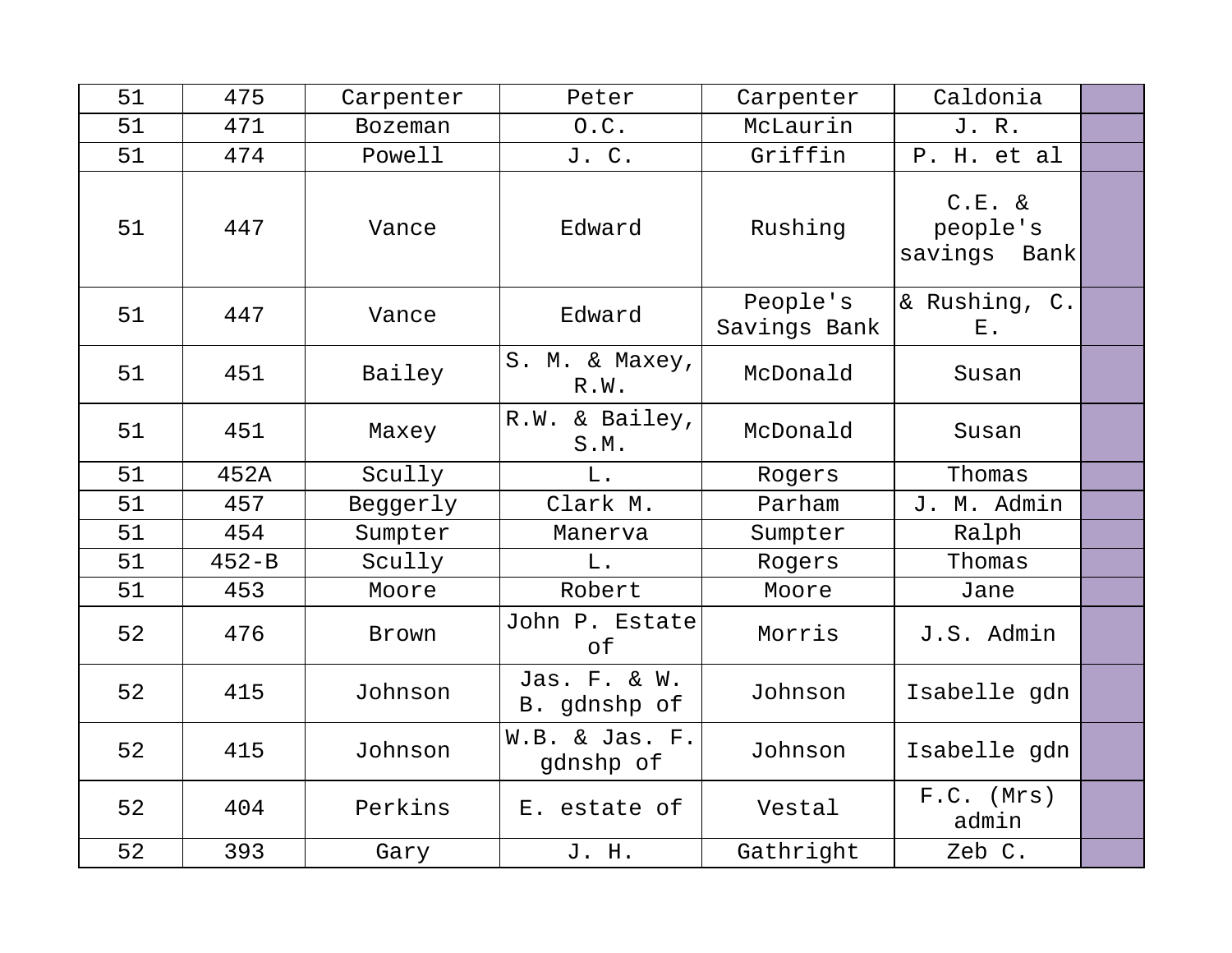| 52 | 469         | Roberts     | Percy &<br>Pauline -<br>gdnshp of       | Littlepage  | B. G. gdn                                                         |  |
|----|-------------|-------------|-----------------------------------------|-------------|-------------------------------------------------------------------|--|
| 52 | 458         | <b>Bell</b> | Chas                                    | <b>Bell</b> | Amy                                                               |  |
| 52 | 718         | Miller      | $S. J.$ ( $mrs.$ )                      | Jenkens     | $M. S.$ ( $mrs.$ )                                                |  |
| 52 | $475 \t1/2$ | Dower       | Margaret S.<br>Miller                   | Miller      | $C.H. - dcd -$<br>Heirs of                                        |  |
| 52 | 392         | Null        | Mary E.                                 | Null        | James W.                                                          |  |
| 52 | 428         | Dearman     | john estate of<br>- Henry, W.W.<br>admn | Durham      | L.C. Et al                                                        |  |
| 53 | 351         | Godasky     | R. Von estate<br>оf                     | McCaskill   | R.B. admin                                                        |  |
| 53 | 328         | Ragsdale    | Lewis A.                                | Steele      | S. A. D.                                                          |  |
| 53 | 473         | Jolly       | Mary E.                                 | Rogers      | Hays                                                              |  |
| 53 | 809         | Hardy       | W.H.                                    | Wolffe      | Fred et al                                                        |  |
| 53 | 825         | Jacobson    | J. & G.                                 | Bourdeaux   | R. M. -<br>Lauderdale<br>County -<br>Sheriff and<br>tax Collector |  |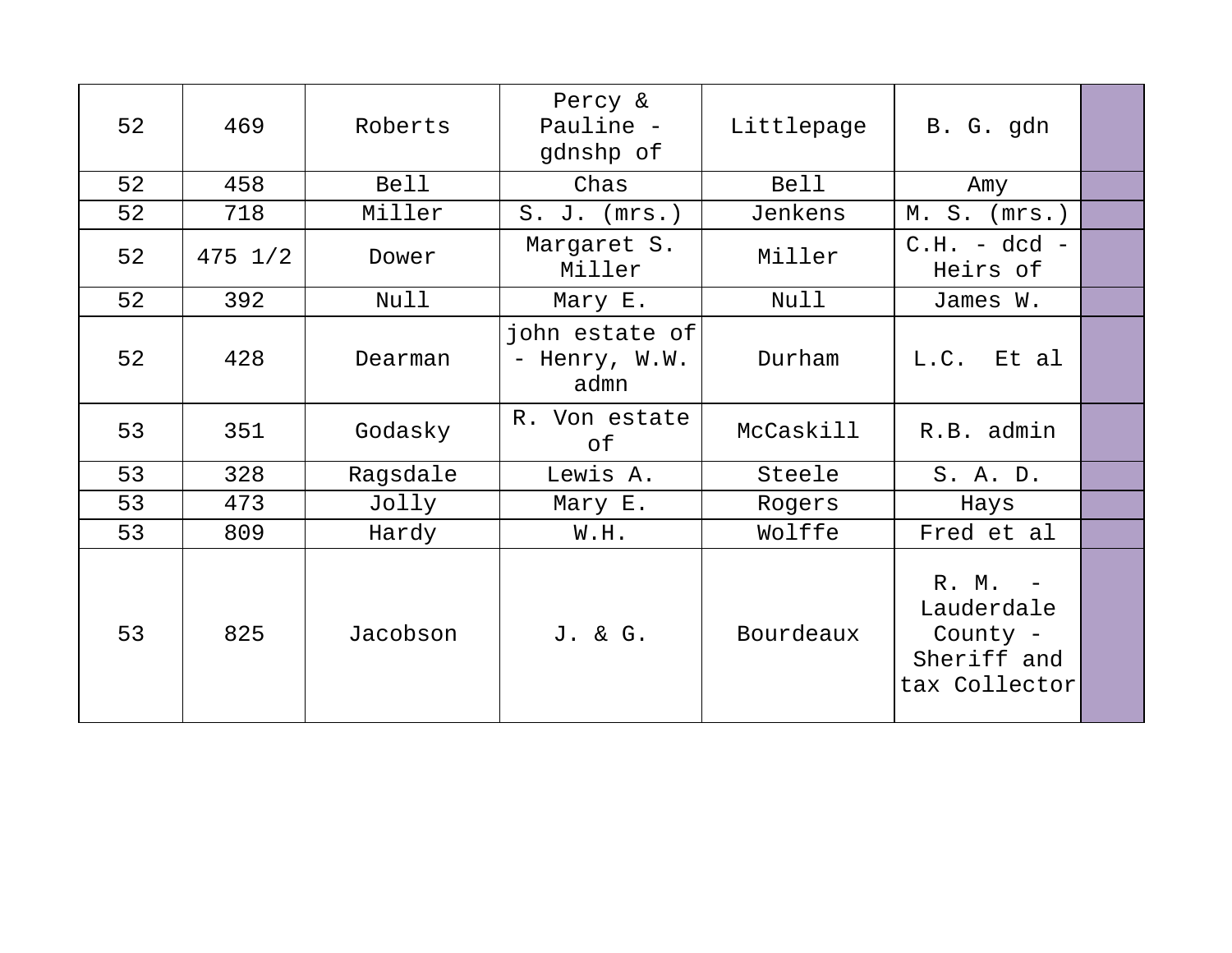| 53 | 825 | Jacobson | G. & J.                 | Bourdeaux | R. M. -<br>Lauderdale<br>County -<br>Sheriff and<br>tax Collector |  |
|----|-----|----------|-------------------------|-----------|-------------------------------------------------------------------|--|
| 54 | 390 | Coleman  | Caroline V.             | Morris    | J. L. &<br>Carnathan,<br>W.J.                                     |  |
| 54 | 390 | Coleman  | Caroline V.             | Carnathan | W.J. &<br>Morris, J. L.                                           |  |
| 54 | 399 | Morris   | I. L. County<br>Admin   | Sturgis   | Theo &<br>Radford, John                                           |  |
| 54 | 399 | Morris   | I. L. County<br>Admin   | Radford   | John &<br>Sturges, John                                           |  |
| 54 | 839 | Holt     | J.E. gdnshp of          | Holt      | J. E. gdn                                                         |  |
| 54 | 289 | Tabb     | Sam G. estate<br>of     | McCaskill | R. B.                                                             |  |
| 54 | 396 | Vaughn   | T.P. adm                | Cook      | W.H.                                                              |  |
| 54 | 389 | Ford     | J.L. et al              | Craig     | Jno. A. etal                                                      |  |
| 55 | 347 | Gardener | Thomas dcd<br>estate of |           |                                                                   |  |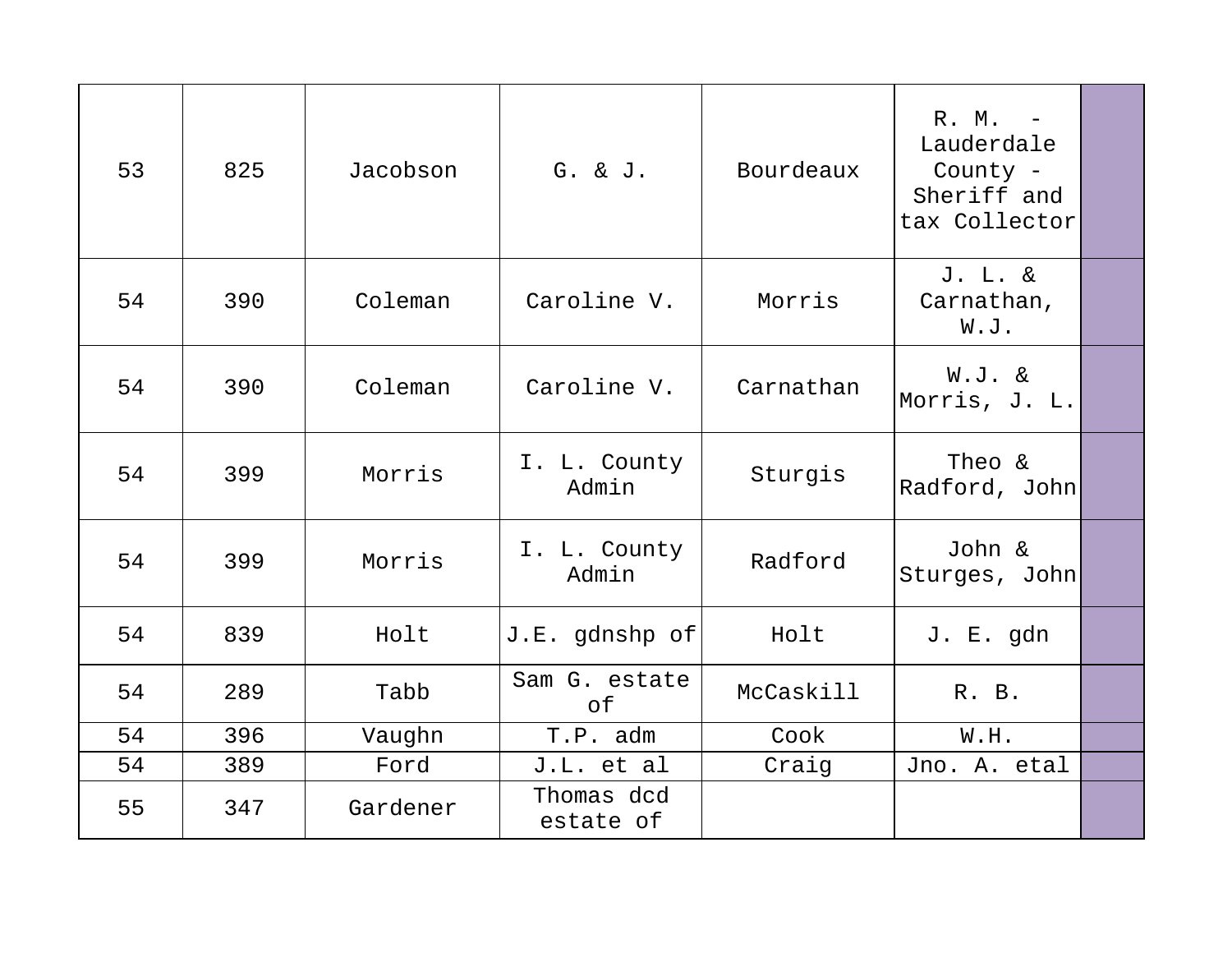| 56 | 321 | Waltes      | Stacy J.<br>qdnshp of                             | McPherson | W. M. gdn  |  |
|----|-----|-------------|---------------------------------------------------|-----------|------------|--|
| 56 | 400 | Mosby       | McRae, &<br>Cameron, W.D.                         | Persons   | Unknown    |  |
| 56 | 400 | Cameron     | W.D. & Mosby,<br>McRae                            | Persons   | Unknown    |  |
| 56 | 401 | Mosby       | S. E. & McRae                                     | Persons   | Unknown    |  |
| 56 | 401 | Mosby       | McRae & S. E.                                     | Persons   | Unknown    |  |
| 56 | 364 | Carnathan   | W. J.                                             | Craig     | Mary       |  |
| 56 | 330 | Henderson   | Julietta by<br>next friend<br>Scroggine, J.<br>М. | Henderson | Wilson     |  |
| 56 | 363 | Reynolds    | Fannie & Sadie<br>qdshp of                        | Reynolds  | E. Y. gdn  |  |
| 57 | 346 | <b>Bass</b> | Sallie                                            | Gary      | John H.,   |  |
|    |     |             |                                                   |           | trustee    |  |
| 57 | 345 | Carrol      | Jesse estate<br>of                                | McKinley  | J. A. admn |  |
| 57 | 344 | Vance       | M. E.                                             | Vance     | J. W.      |  |
| 57 | 343 | Hall        | William W.<br>gdnshp of                           | Harris    | A. M. gdn  |  |
| 58 | 394 | Glover      | E. A. Estate<br>of                                | Sterling  | Amanda     |  |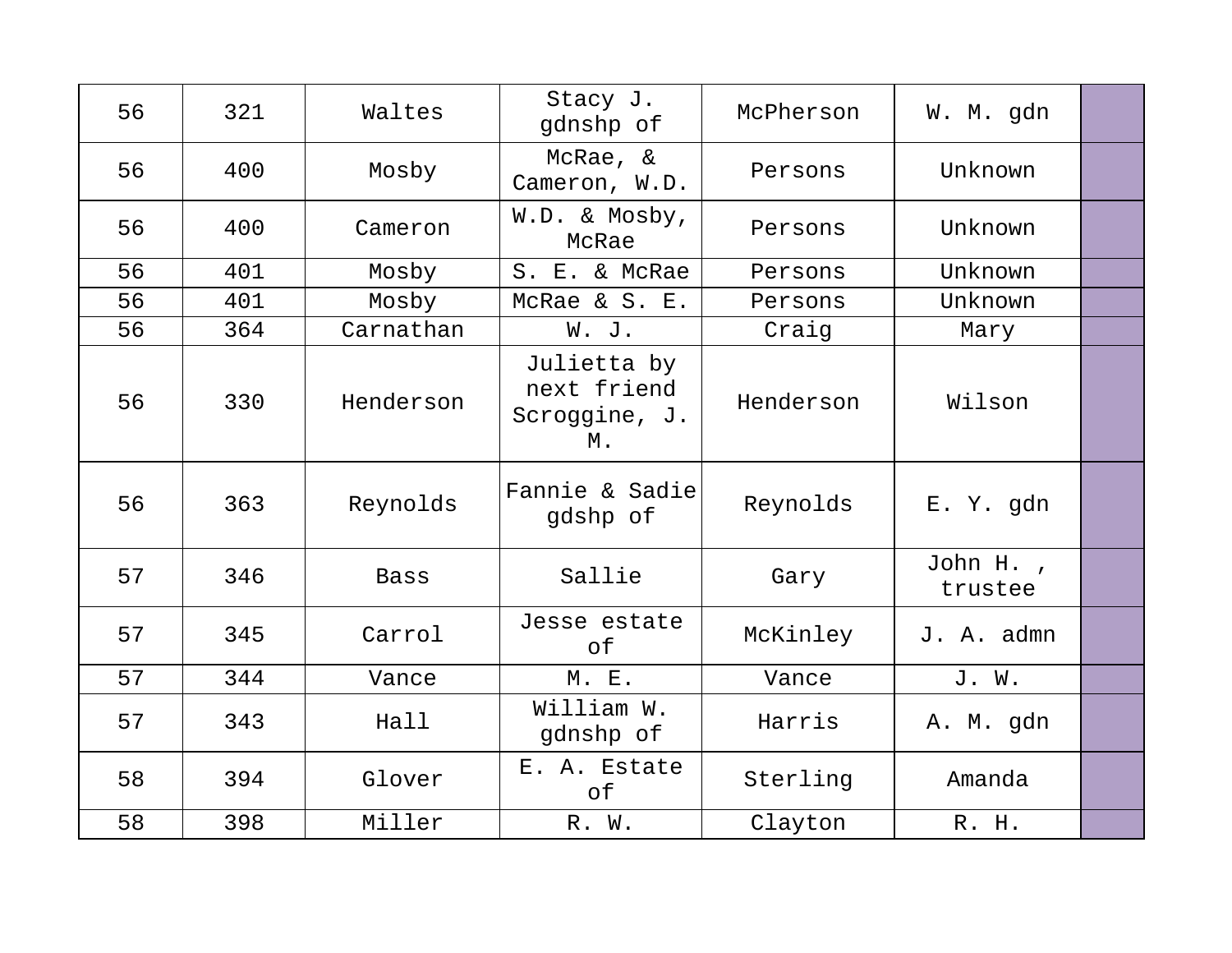| 58 | 421       | Dearman  | john estate of<br>- Henry, W.W.<br>admn   | Dobbs        | W.C.      |  |
|----|-----------|----------|-------------------------------------------|--------------|-----------|--|
| 58 | 402       | towers   | joel                                      | orphans home |           |  |
| 59 | 419       | Carroll  | Jane & J. $0.$<br>gdhsp of                | McKinley     | J. A. gdn |  |
| 59 | 419       | Carroll  | J. O. & Jane<br>gdhsp of                  | McKinley     | J. A. gdn |  |
| 59 | 395B      | Payne    | I. B.                                     | Coleman      | W. T.     |  |
| 59 | 403       | Perkins  | Georgia S.                                | Vestal       | Geo. C.   |  |
| 59 | 417       | Howard   | Frank gdnshp<br>оf                        | Jones        | W. G. gdn |  |
| 59 | $395 - A$ | Payne    | I. B.                                     | Coleman      | W. J.     |  |
| 59 | 397       | Williams | C. H.                                     | Welborne     | D. M.     |  |
|    |           |          |                                           |              |           |  |
| 59 | 418       | Brown    | W. S., J. D.,<br>& C. Q. gdnshp<br>оf     | Brown        | W. B. Gdn |  |
| 59 | 418       | Brown    | J. D., W. S.,<br>& C. Q. gdnshp<br>оf     | Brown        | W. B. Gdn |  |
| 59 | 418       | Brown    | $C. Q.$ , $W. S.$<br>& J. D.<br>gdnshp of | Brown        | W. B. Gdn |  |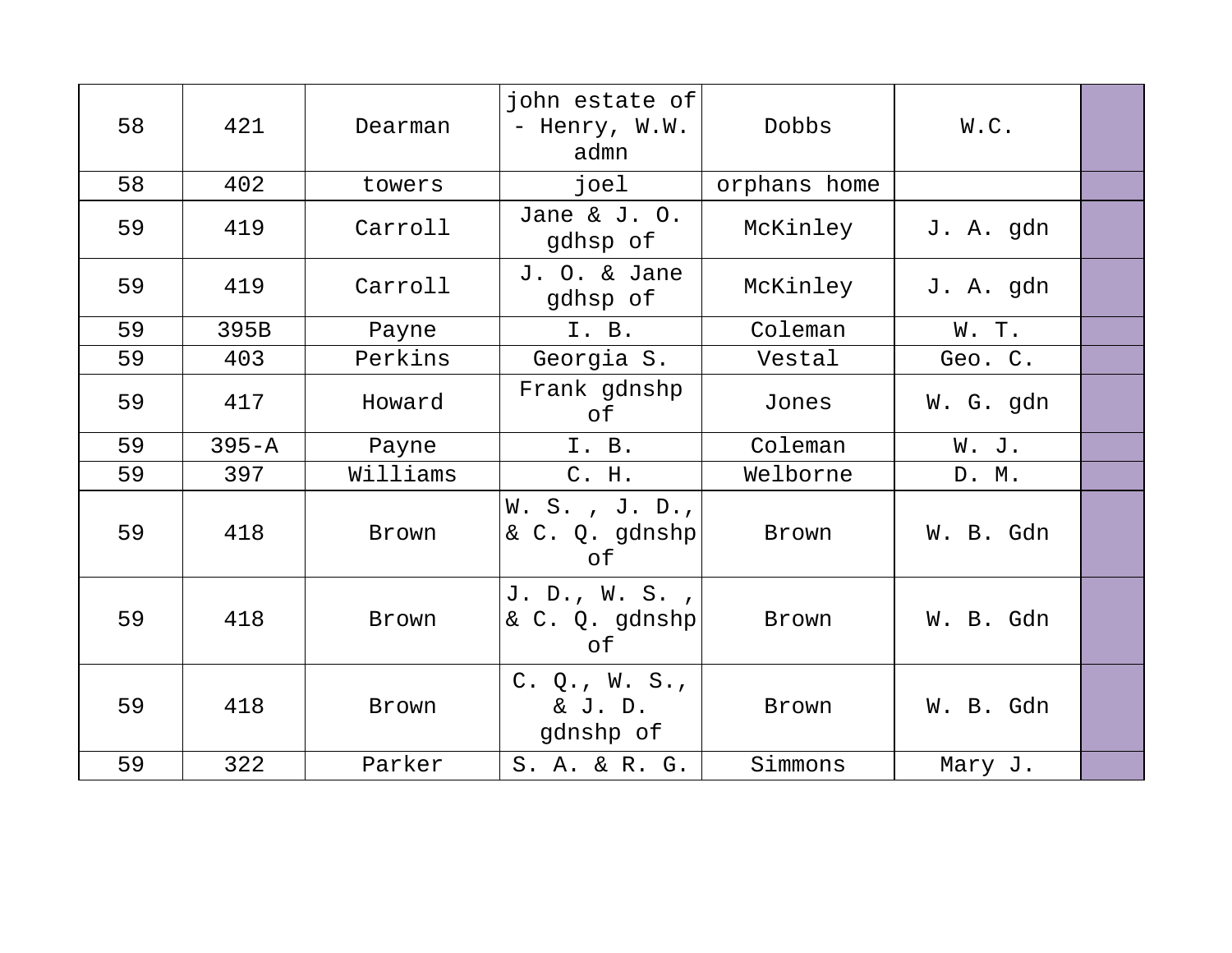| 60 | 338               | McCaskill   | R. B. Petition<br>for sale of<br>land from | Monette    | $J. W. dcd -$<br>estate of |  |
|----|-------------------|-------------|--------------------------------------------|------------|----------------------------|--|
| 60 | 371               | McWilliams  | Catherine dcd<br>estate of                 | Dove       | M. J. exc                  |  |
| 60 | 381               | Harrell     | W. H.                                      | Beason     | W.R.                       |  |
| 61 | 414               | Parker      | Lott                                       |            |                            |  |
| 61 | 370               | Dearman     | Jno. Dcd &<br>Henry, W. W.<br>admn         | Gillespie  | Joseph admn                |  |
| 61 | 370               | Henry       | $W.W.$ admn, &<br>Dearman, Jno.<br>Dcd     | Gillespie  | Joseph admn                |  |
| 61 | 424               | Hand        | J. M.                                      | Murphy     | M. B. et al                |  |
| 61 | 425               | Phillips    | Emma                                       | Cole       | S. M. estate<br>of         |  |
| 61 | 409               | Rich        | D. E. estate<br>оf                         | Scarbrough | A. J. admn                 |  |
| 61 | $377 \frac{1}{2}$ | Davis       | John H. dcd<br>estate of                   | Davis      | V. A. admn                 |  |
| 61 | 422               | state of MS | Case of T.P.<br>Vaughn gdn<br>etal         | Bailey     | S. M. et al                |  |
| 61 | 376               | Knott       | James E.                                   | Durham     | Elizabeth                  |  |
| 61 | 410               | Avara       | B. F.                                      | Wager      | Martha                     |  |
| 61 | 420               | Partin      | Chas. P., dcd                              | Partin     | M. A. E. exc               |  |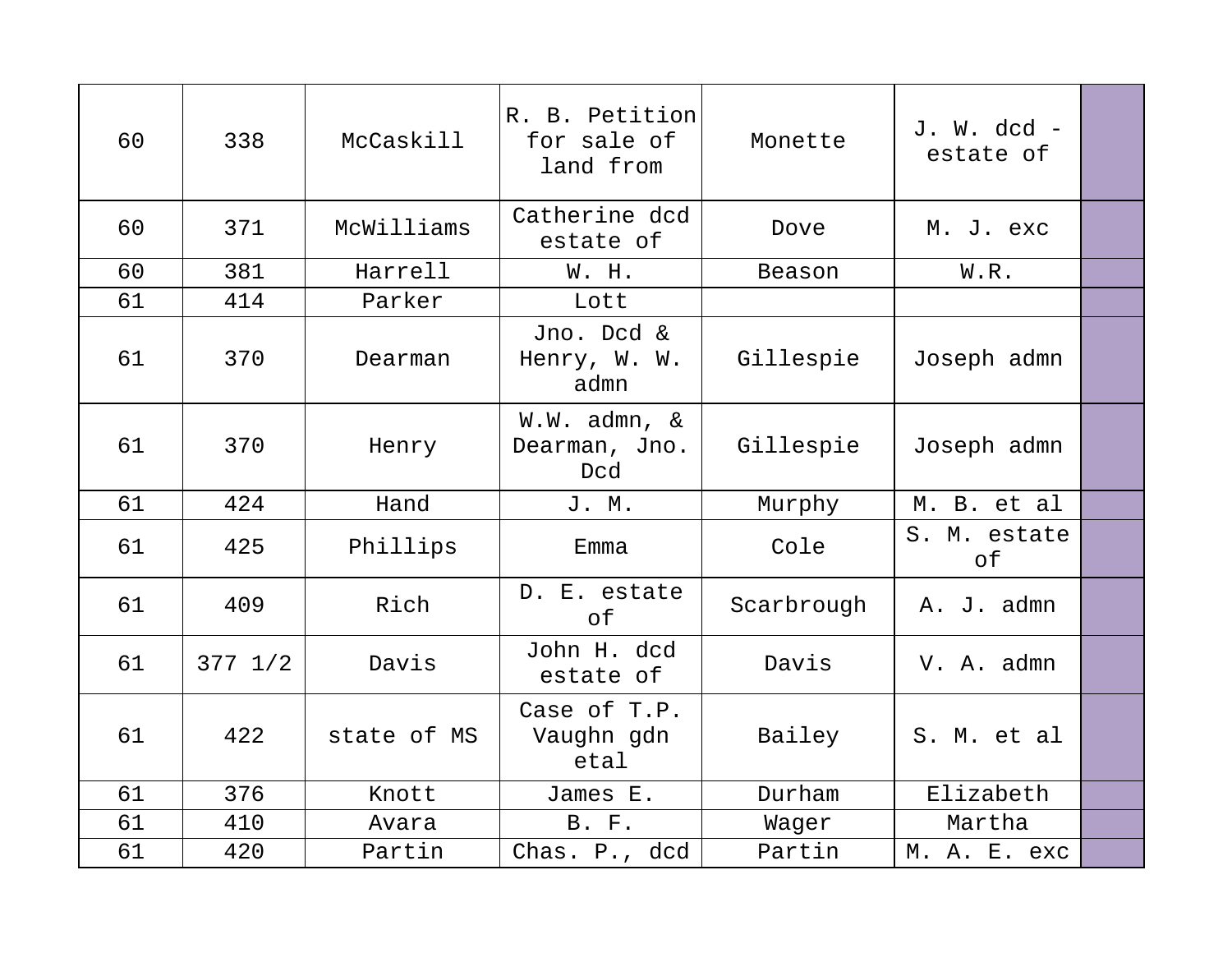| 61 | 427  | Dennis    | John J.  | Bennett    | Wm. H. & E. &<br>Smith, John<br>W.                  |  |
|----|------|-----------|----------|------------|-----------------------------------------------------|--|
| 61 | 427  | Dennis    | John J.  | Smith      | John W. &<br>Bennett, Wm.<br>H. & E.                |  |
| 61 | 423  | Spraggins | Anarchy  | Spraggins  | Egypt                                               |  |
| 62 | 416  | Gary      | John H.  | Gaithright | Zed C.                                              |  |
| 62 | 467A | Beason    | James M. | Dean       | $N.P. \&$<br>Eubanks,<br>Eliza                      |  |
| 62 | 467A | Beason    | James M. | Eubanks    | Eliza & Dean,<br>N.P.                               |  |
| 62 | 467B | Beason    | James M. | Eubanks    | Eliza & Dean,<br>N.P.                               |  |
| 62 | 467B | Beason    | James M. | Dean       | $N.P. \&$<br>Eubanks,<br>Eliza                      |  |
| 62 | 459  | Ragsdale  | L. A.    | McMullan   | J. W.                                               |  |
| 62 | 460  | Ferrell   | G. W.    | Gaithright | Zeb C.,<br>Hunter, Mrs.<br>A. R. & D. F.            |  |
| 62 | 460  | Ferrell   | G. W.    | Hunter     | Mrs. A. R. &<br>$D. F. \&$<br>Gaithright,<br>Zeb C. |  |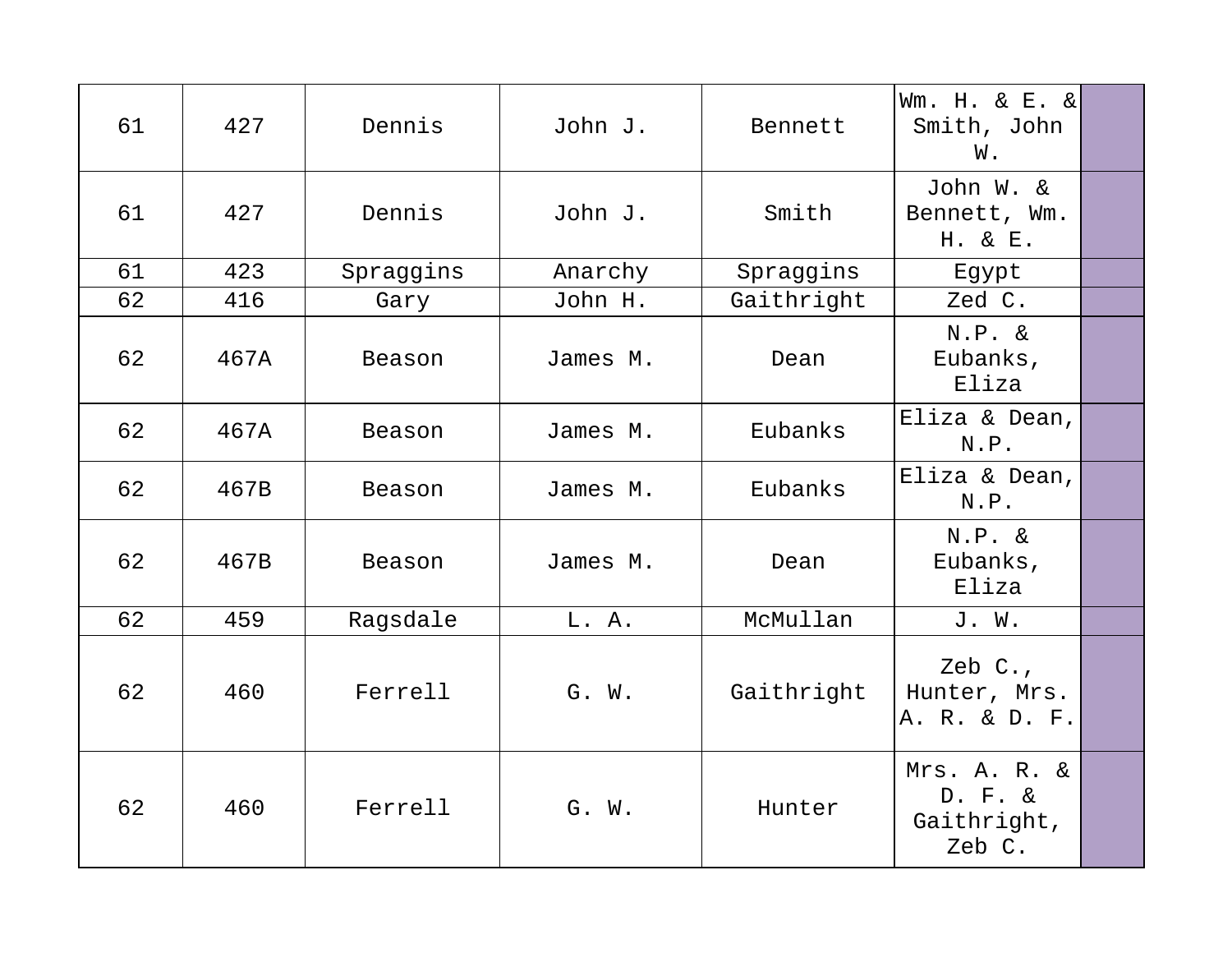| 62 | 460     | Ferrell  | G. W.                     | Hunter                                    | D. F. & Mr.s<br>A. R. &<br>Gaithright,<br>Zeb C. |  |
|----|---------|----------|---------------------------|-------------------------------------------|--------------------------------------------------|--|
| 62 | 466     | Yarrell  | Simon                     | McCorkle                                  | Green                                            |  |
| 62 | 464     | Hoxey    | Robt. Este of             | Griffin                                   | P. H. adm                                        |  |
| 63 | 590 1.2 | McInnis  | G.W.                      | Tolbert                                   | Arthur                                           |  |
| 63 | 722     | Rhodes   | $T.J. \& R.M.$            | Collins                                   | N. M.                                            |  |
| 63 | 580     | Reuther  | Eliza J.                  | Reuther                                   | Edward                                           |  |
| 63 | 741     | Latham   | Mary                      | Latham                                    | Louie                                            |  |
| 63 | 694     | Foote    | Charles                   | Goodman                                   | L. G. & Mary                                     |  |
| 63 | 694     | Foote    | Charles                   | Goodman                                   | Mary & L. G.                                     |  |
| 63 | 693     | McMillan | A. & Willams,<br>& Briggs | Shippers<br>Compress Co.<br>of Meridian   |                                                  |  |
| 63 | 693     | Williams | Briggs &<br>McMillan      | Shippers<br>Compress Co.<br>of Meridian   |                                                  |  |
| 63 | 693     | Briggs   | McMillan, and<br>Williams | Shippers<br>Compress Co.<br>of Meridian   |                                                  |  |
| 63 | 656     | Ragsdale | L. A.                     | Vicksburg &<br>Mississippi<br>RailRoad Co |                                                  |  |
| 63 | 723A    | Jacobson | Morris dcd                | Jacobson                                  | Julius &<br>Gabriel adm                          |  |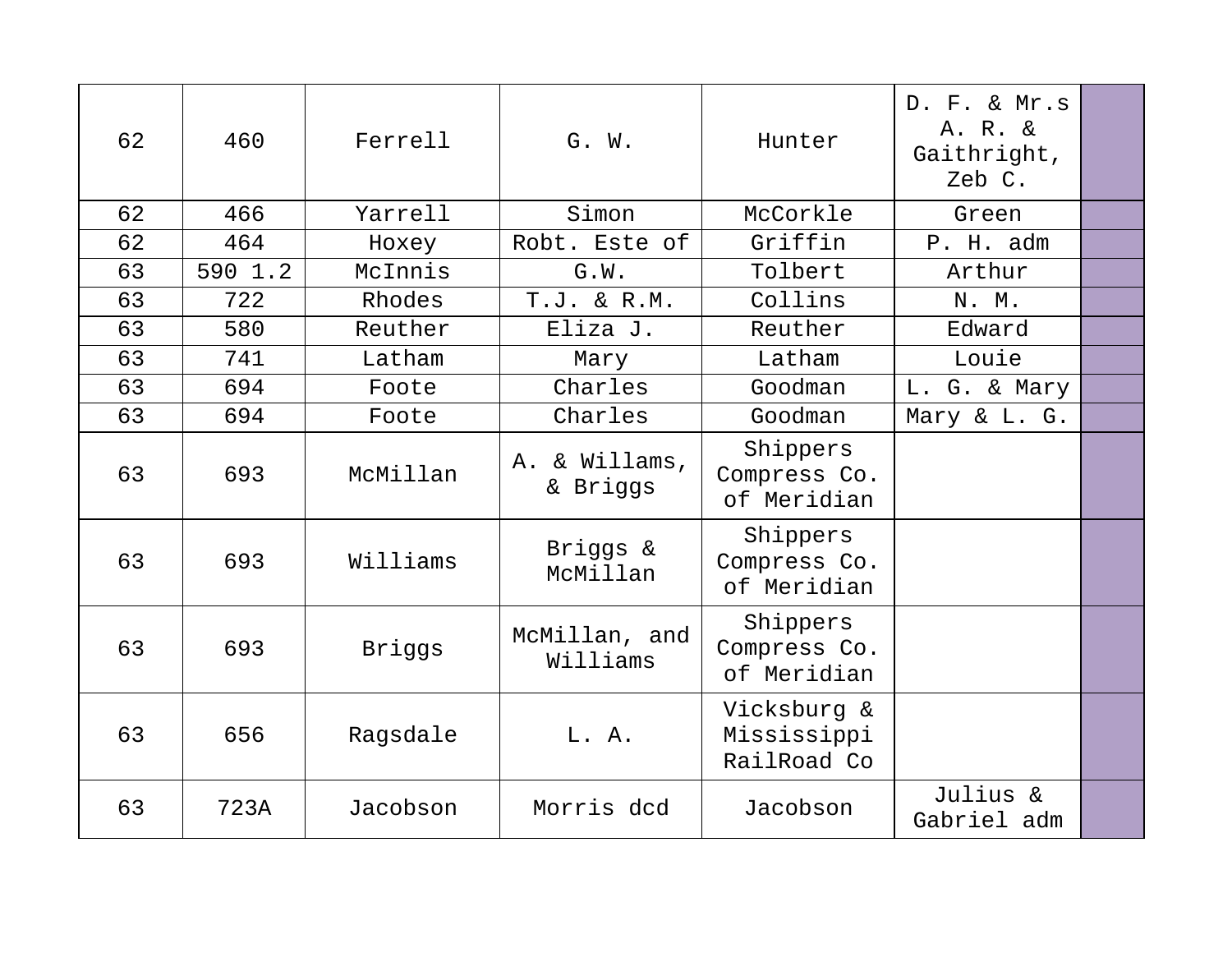| 63 | 723A      | Jacobson   | Morris dcd            | Jacobson   | Gabriel &<br>Julius adm                 |  |
|----|-----------|------------|-----------------------|------------|-----------------------------------------|--|
| 63 | 646       | Sanderford | John dcd<br>estate of | Sanderford | Susan E. adm                            |  |
| 64 | 573       | Clay       | T. J. dcd             | Clay       | Clarissy admn                           |  |
| 64 | 687       | Hamilton   | S. E.                 | Higgins    | $0. H., dcd =$<br>Higgins, M.<br>C. adm |  |
| 64 | 687       | Hamilton   | S. E.                 | Higgins    | $M. C. Adm =$<br>Higgins, O.<br>H. dcd  |  |
| 64 | 737       | Temple     | M. R.                 | Kinerd     | Nancy R.                                |  |
| 64 | $688 - B$ | Kinard     | T. C.                 | Cavenaugh  | Barney &<br>Brown                       |  |
| 64 | $688 - B$ | Kinard     | T. C.                 | Barney     | Brown, &<br>Cavenaugh                   |  |
| 64 | $688 - B$ | Kinard     | T. C.                 | Brown      | Cavenaugh &<br>Barney                   |  |
| 64 | 655       | Gary       | John H. & Son         | Wolffe     | Fred et al                              |  |
| 64 | 570       | Parks      | Eliza                 | Parks      | Larkin                                  |  |
| 64 | 571       | Steele     | Mat                   | Steele     | Laura                                   |  |
| 64 | 589       | Cadey      | Wm este of            | Cadey      | Jennie E. exc                           |  |
| 64 | $688 - A$ | Kinard     | T. C.                 | Cavenaugh  | Barney &<br>Brown                       |  |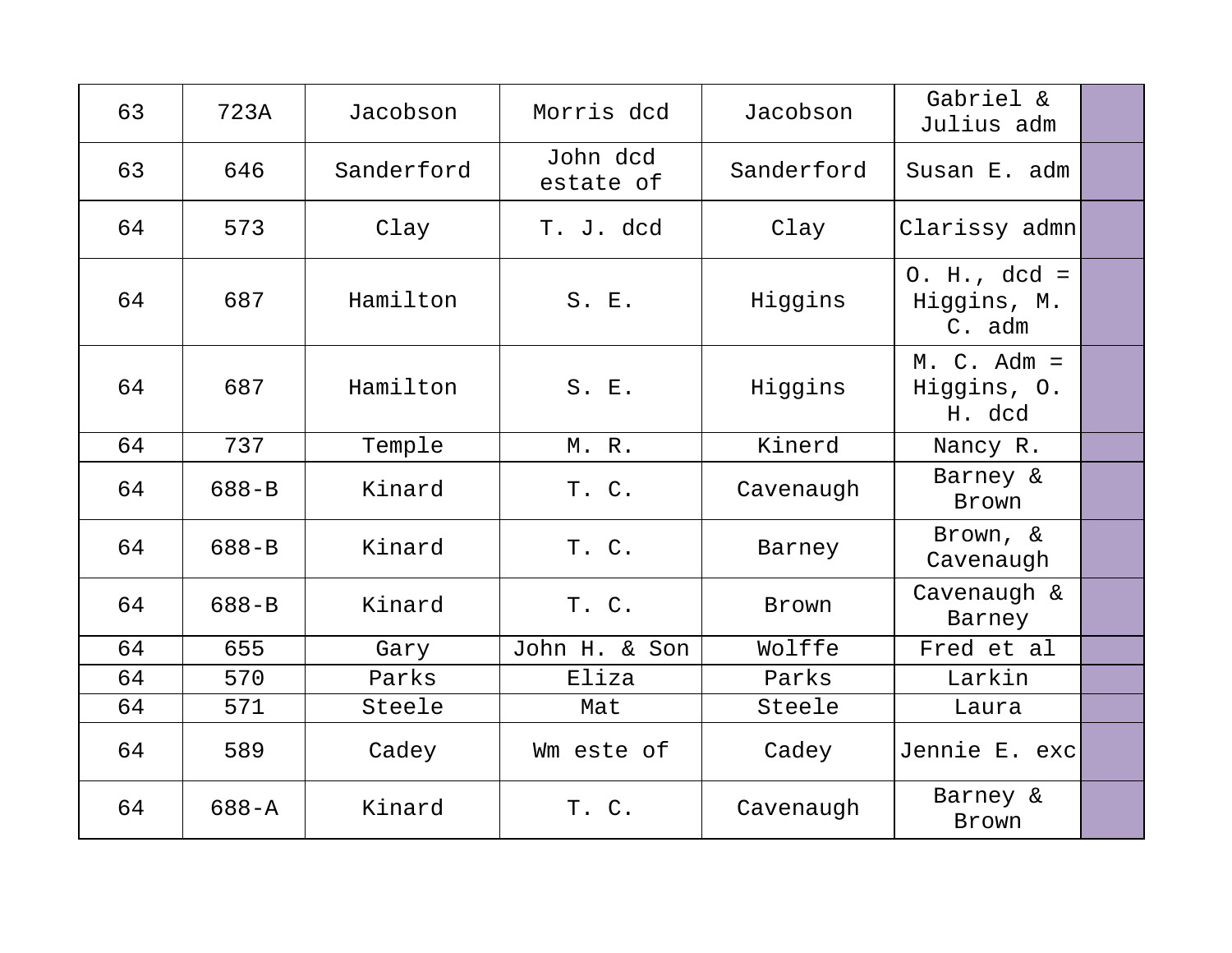| 64 | $688 - A$ | Kinard    | T. C.                | Barney    | Brown, &<br>Cavenaugh    |  |
|----|-----------|-----------|----------------------|-----------|--------------------------|--|
| 64 | $688 - A$ | Kinard    | T. C.                | Brown     | Cavenaugh &<br>Barney    |  |
| 64 | 667       | Hardy     | W. H.                | CLayton   | G. W. & J. P.            |  |
| 64 | 667       | Hardy     | W. H.                | CLayton   | J. P. & G. W.            |  |
| 64 | 742       | McDermott | Wm.<br>Estate of     | McDermott | D. P. adm                |  |
| 65 | 585       | Rosenbaum | Isaac, dcd           | Rosenbaum | Josephine &<br>L. exc    |  |
| 65 | 585       | Rosenbaum | Isaac, dcd           | Rosenbaum | $L. \&$<br>Josephine exc |  |
| 65 | 574       | Taylor    | Jessie dcd           | Horn      | W. R. exc                |  |
| 65 | 730       | Hadaway   | Mary S. gdnshp<br>of | Horn      | S. V. gdn                |  |
| 65 | 683       | Oliver    | Nancy                | Oliver    | J. Henry                 |  |
| 65 | 762       | Rosenbaum | Jacob gdnshp<br>of   | Rosenbaum | Josephine gdn            |  |
| 65 | 590       | Rosenbaum | Samuel               | Rosenbaum | Josephine gdn            |  |
| 65 | 575       | Kennedy   | S. P. gdnshp<br>of   | Kennedy   | Kate & W. F.<br>gdns     |  |
| 65 | 575       | Kennedy   | S. P. gdnshp<br>оf   | Kennedy   | W. F. & Kate<br>gdns     |  |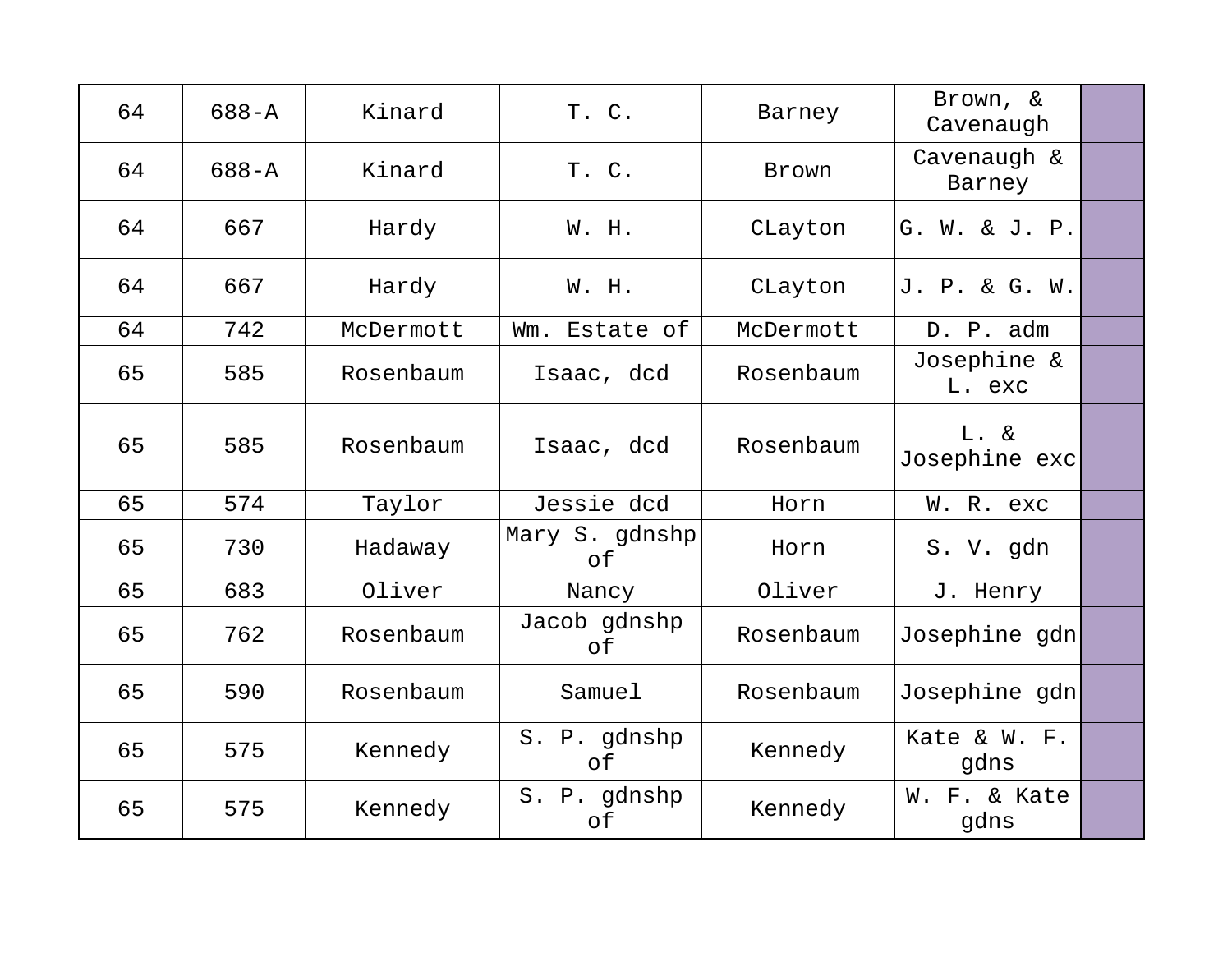| 65 | 575 | Kennedy   | S. P. gdnshp<br>of    | Kennedy      | Kate & W. F.<br>gdns              |  |
|----|-----|-----------|-----------------------|--------------|-----------------------------------|--|
| 65 | 682 | Crawford  | Benj. F.<br>gdnshp of | Parke        | B. F. gdn                         |  |
| 65 | 705 | Latham    | L. K.                 | Goode        | $S. B. \&$<br>Sullivan,<br>Thomas |  |
| 65 | 705 | Latham    | L. K.                 | Sullivan     | Thomas &<br>Goode, S. B.          |  |
| 65 | 763 | Rosenbaum | Herman gdnshp<br>оf   | Rosenbaum    | Josephine gdn                     |  |
| 65 | 577 | Ramsey    | Edward                | Love         | R. J. Heirs<br>of                 |  |
| 65 | 764 | Rosenbaum | Julius gdnshp<br>of   | Rosenbaum    | Josephine gdn                     |  |
| 66 | 729 | Adams     | Emma                  | Adams        | Julius                            |  |
| 66 | 731 | Nighting  | Molly                 | Nighting     | Frank                             |  |
| 66 | 727 | Bruister  | Henry                 | Bruisterq    | Mary                              |  |
| 66 | 706 | Allen     | Catherine             | Allen        | Wash                              |  |
| 66 | 661 | Fortner   | Samuel                | Fortner      | Adeline                           |  |
| 66 | 671 | Long      | Pink                  | Long         | Fred                              |  |
| 66 | 686 | Coleman   | Wm                    | Cole         | Ann                               |  |
| 66 | 721 | Moore     | George                | Moore        | Emma                              |  |
| 66 | 733 | Peyden    | Humphrey              | Peyden       | Catherine                         |  |
| 66 | 732 | Hill      | Moses                 | Hill         | Annie                             |  |
| 66 | 600 | Moore     | Joseph H.             | Moore        | Mtilda                            |  |
| 66 | 660 | Blass     | C. A.                 | <b>Blass</b> | Sallie                            |  |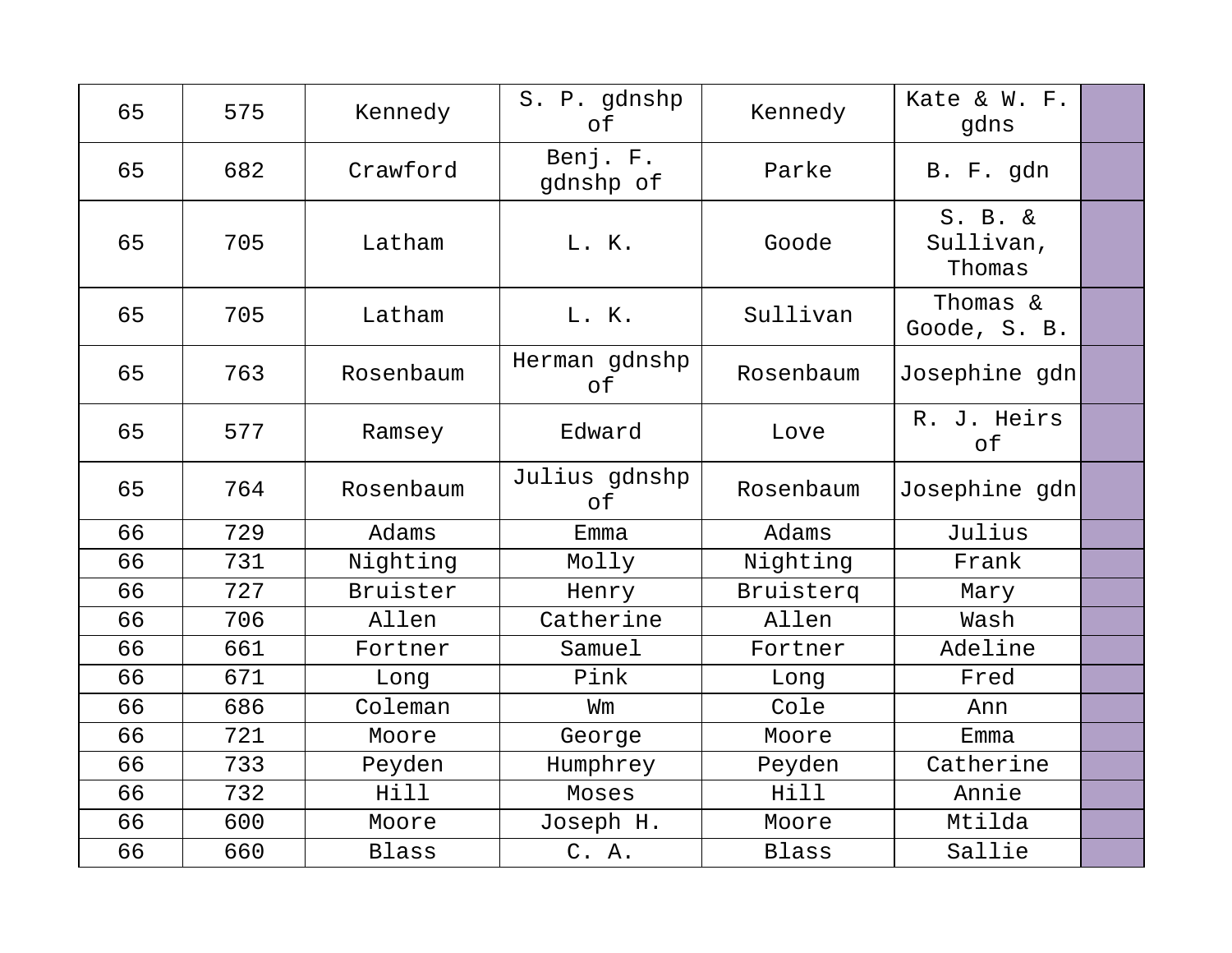| 66 | 650 | Parker    | Margaret             | Parker                      | James              |  |
|----|-----|-----------|----------------------|-----------------------------|--------------------|--|
| 66 | 616 | Coleman   | John B.              | Coleman                     | Mattie C.          |  |
| 66 | 680 | Jemison   | M. Eugenia           | Jemison                     | Tobe F.            |  |
| 66 | 578 | Gurley    | H. L. & Co.          | Meridian Sash<br>& Blind CO |                    |  |
| 66 | 623 | Grace     | Charles              | Grace                       | Palace             |  |
| 66 | 582 | Blann     | Albert L.            | Blann                       | Mary B. J.         |  |
| 66 | 627 | Coleman   | Mattie C.            | Coleman                     | John B.            |  |
| 66 | 583 | Hicks     | Nancy                | Hicks                       | Jerry              |  |
| 66 | 586 | Harper    | Mary                 | Harper                      | Norris             |  |
| 66 | 594 | Hussey    | Albert               | Hussey                      | <b>Bell</b>        |  |
| 66 | 584 | May       | C. O. C.             | May                         | Sarah Jane         |  |
| 67 | 566 | Moore     | Joseph H.            | Moore                       | Matilda            |  |
| 67 | 588 | Phillis   | Salle                | Phillips                    | Moses              |  |
| 67 | 666 | Wright    | Fannie J.            | Wright                      | Saul               |  |
| 67 | 674 | Ivery     | William              | Ivery                       | Fannie             |  |
| 67 | 675 | Abernathy | Edward               | Abernathy                   | Ellen              |  |
| 67 | 587 | Lee       | George               | Lee                         | Betty              |  |
| 67 | 602 | Blanks    | Joe                  | Blanks                      | Mary               |  |
| 67 | 692 | Wilson    | Nelson               | Wilson                      | Caroline           |  |
| 67 | 662 | Harper    | Annie                | Harper                      | B. A.              |  |
| 67 | 702 | Short     | Ella                 | Short                       | M. C.              |  |
| 67 | 704 | Ethridge  | S. L.                | Ethridge                    | Lucy E.            |  |
| 67 | 714 | Harvey    | Lewis                | Harvey                      | Puss               |  |
| 67 | 663 | Thomas    | Wade R. Estate<br>of | Thomas                      | Milicent S.<br>adm |  |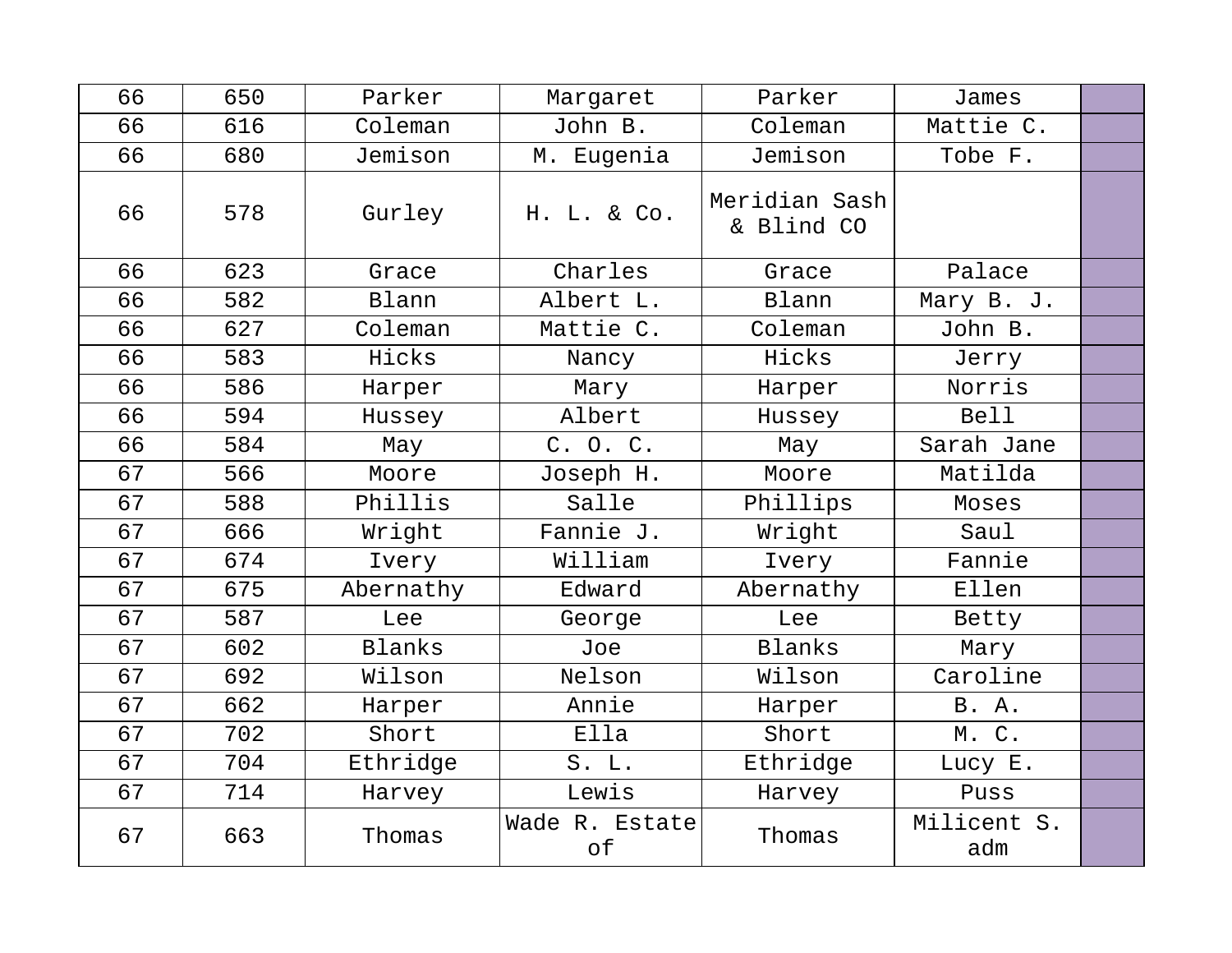| 67 | 691  | Ivy       | Peter                     | Ivy                              | Missouri          |  |
|----|------|-----------|---------------------------|----------------------------------|-------------------|--|
| 67 | 716  | Cobbs     | Jane                      | Cobbs                            | Jere              |  |
| 67 | 710  | Jones     | Frances                   | Jones                            | Anderson          |  |
| 67 | 709  | Phillips  | Cepe                      | Phillips                         | Henrietta         |  |
| 68 | 581  | Early     | E. A. Estate<br>оf        | Early                            | V. L. admin       |  |
| 68 | 445B | Garner    | D.H.                      | Meridian<br>Savings<br>Institute |                   |  |
| 68 | 484A | Early     | Fannie Lee -<br>gdnshp of | Ramsey                           | J. M. gdn         |  |
| 68 | 407  | McCaskill | R. B. estate<br>оf        | Morris                           | J. L. adm         |  |
| 68 | 450  | Talbert   | W.A.                      | unknown<br>persons               |                   |  |
| 68 | 484B | Early     | Fannie Lee -<br>gdnshp of | Ramsey                           | J. M. gdn         |  |
| 68 | 448  | Bourdeaux | Levy                      | Bourdeaux                        | Matilda           |  |
| 68 | 445A | Garner    | D. H. Et Al               | Meridian<br>Savings<br>Institute |                   |  |
| 68 | 485  | Theilgard | S.C. estate of            | Theilgard                        | Rosalie adm       |  |
| 68 | 486  | Wright    | Lucinda estate<br>of      | Hall                             | W. W. adm         |  |
| 68 | 446A | Keith     | W. B. & F. E.             | Jones                            | Josiah & S.<br>М. |  |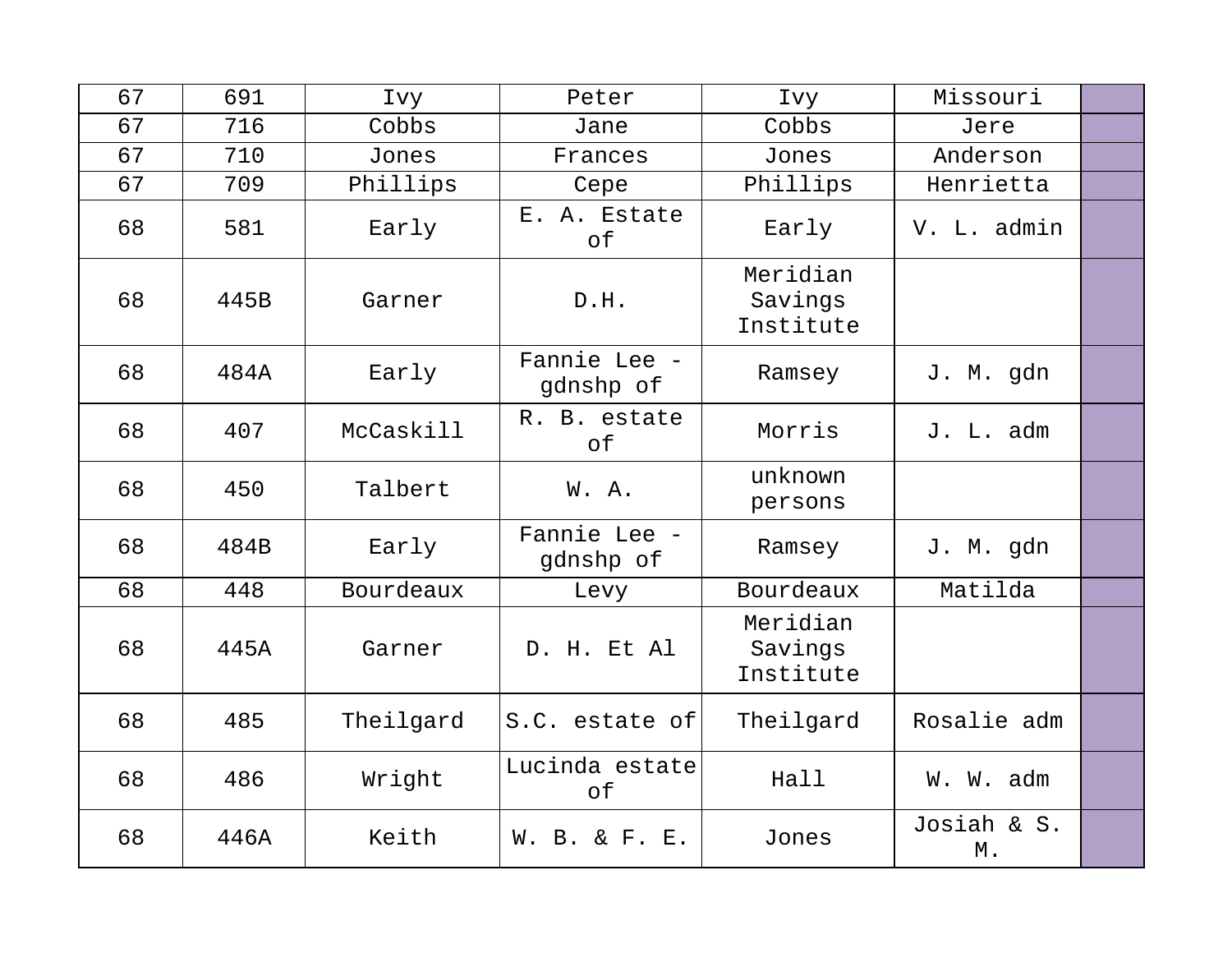| 68 | 446A | Keith | F. E. & W. B. | Jones  | S. M. &<br>Josiah                                             |  |
|----|------|-------|---------------|--------|---------------------------------------------------------------|--|
| 68 | 449A | Grace | W. G.         | Stone  | W. M. ;<br>Smith, A. H.<br>; Thomas W.<br>R <sub>1</sub>      |  |
| 68 | 449A | Grace | W. G.         | Smith  | A. H. ;<br>Stone, W. M.<br>Thomas W.<br>$\mathfrak{z}$<br>R.  |  |
| 68 | 449A | Grace | W. G.         | Thomas | W. R.; Stone,<br>W. M. i<br>Smith, A. H.                      |  |
| 68 | 446B | Keith | W. B. & F. E. | Jones  | Josiah & S.<br>М.                                             |  |
| 68 | 446B | Keith | F. E. & W. B. | Jones  | S. M. &<br>Josiah                                             |  |
| 68 | 449B | Grace | W. G.         | Stone  | W. M.; Smith,<br>A. H.;<br>Thomas, W. R.                      |  |
| 68 | 449A | Grace | W. G.         | Smith  | A. H. ;<br>Stone, W. M.<br>Thomas W.<br>$\mathbf{i}$<br>$R$ . |  |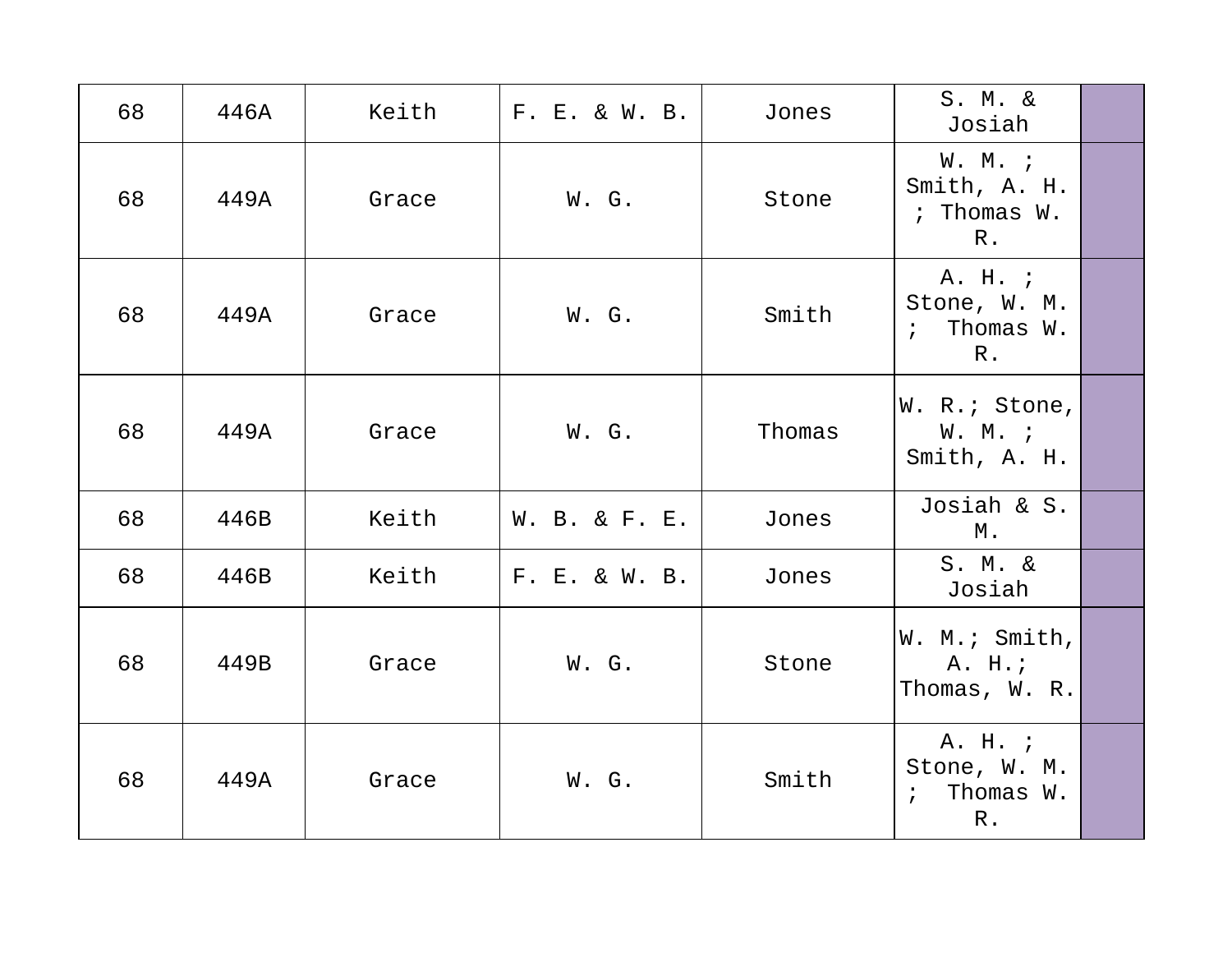| 68 | 449A | Grace   | W. G.                                | Thomas    | W. R.; Stone,<br>W. M. i<br>Smith, A. H. |  |
|----|------|---------|--------------------------------------|-----------|------------------------------------------|--|
| 68 | 406  | Barnett | E. A. Estate<br>of                   | Lyle      | T. C. adm                                |  |
| 68 | 408  | Earley  | Fannie Lee -<br>gdnshp of            | Earley    | E. V. gdn                                |  |
| 68 | 405  | Smith   | G.R.                                 | Kinard    | L. M.                                    |  |
| 68 | 412  | Hart    | Lavinia A.<br>estate of              | Stevens   | S. H. Trustee                            |  |
| 69 | 305A | Monette | John M. estate<br>of                 | McCaskill | L. B. &<br>Oliver E. L.                  |  |
| 69 | 305A | Monette | John M. estate<br>оf                 | Oliver    | E. L. &<br>McCaskill, L.<br><b>B.</b>    |  |
| 69 | 305B | Monette | John M. estate<br>оf                 | McCaskill | $L. B. \&$<br>Oliver E. L.               |  |
| 69 | 305B | Monette | John M. estate<br>оf                 | Oliver    | E. L. &<br>McCaskill, L.<br><b>B.</b>    |  |
| 69 | 465B | Tartt   | Sallie B. &<br>Elnathan<br>gdnshp of | Walker    | J. P. gdn                                |  |
| 69 | 465B | Tartt   | Elnathan &<br>Sallie B.<br>gdnshp of | Walker    | J. P. gdn                                |  |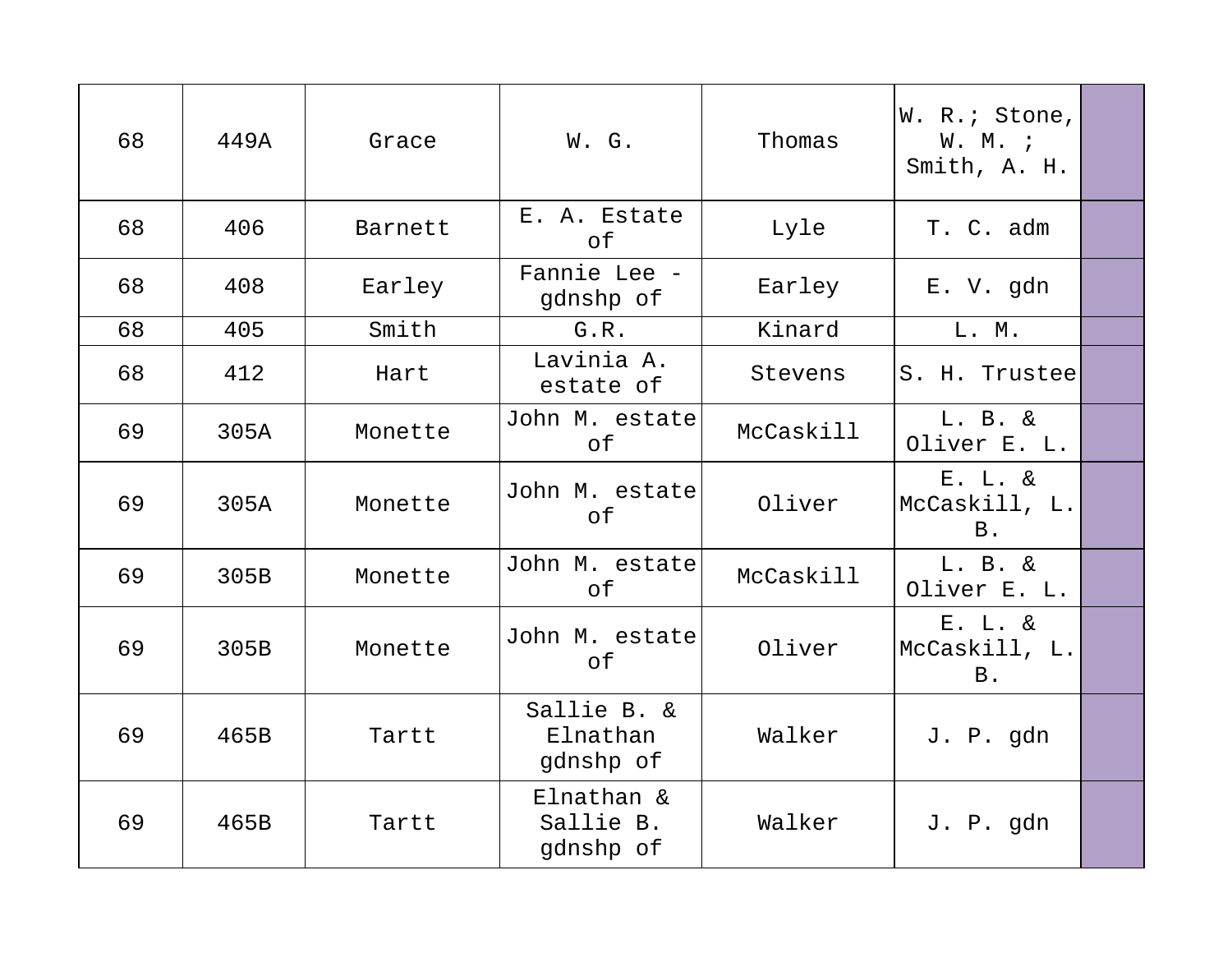| 69 | 465E              | Tartt      | Elnathan &<br>Sallie B.<br>gdnshp of | Walker   | J. P. gdn    |  |
|----|-------------------|------------|--------------------------------------|----------|--------------|--|
| 69 | 465E              | Tartt      | Sallie B. &<br>Elnathan<br>gdnshp of | Walker   | J. P. gdn    |  |
| 69 | 465A              | Tartt      | Sallie B. &<br>Elnathan<br>gdnshp of | Walker   | J. P. gdn    |  |
| 69 | 465A              | Tartt      | Elnathan &<br>Sallie B.<br>gdnshp of | Walker   | J. P. gdn    |  |
| 69 | 481A              | Yaretzky   | M. estate of                         | Yaretzky | Sarrah adm   |  |
| 69 | 465D              | Tartt      | Sallie B. &<br>Elnathan<br>gdnshp of | Walker   | J. P. gdn    |  |
| 69 | 465D              | Tartt      | Elnathan &<br>Sallie B.<br>gdnshp of | Walker   | J. P. gdn    |  |
| 69 | 435               | Mitchell   | Louise                               | Mitchell | Alex         |  |
| 69 | 483               | Moseley    | R. J. estate<br>of                   | Cameron  | W. D. adm    |  |
| 70 | 378               | Jones      | M. L.                                | Jones    | W.S.         |  |
| 70 | $387 \frac{1}{2}$ | Massengale | W. W. & Ella<br>gdnshp of            | Bullock  | W. E. A. gdn |  |
| 70 | 354               | Lowry      | J. O. estate<br>of                   | Moseley  | R. J. adm    |  |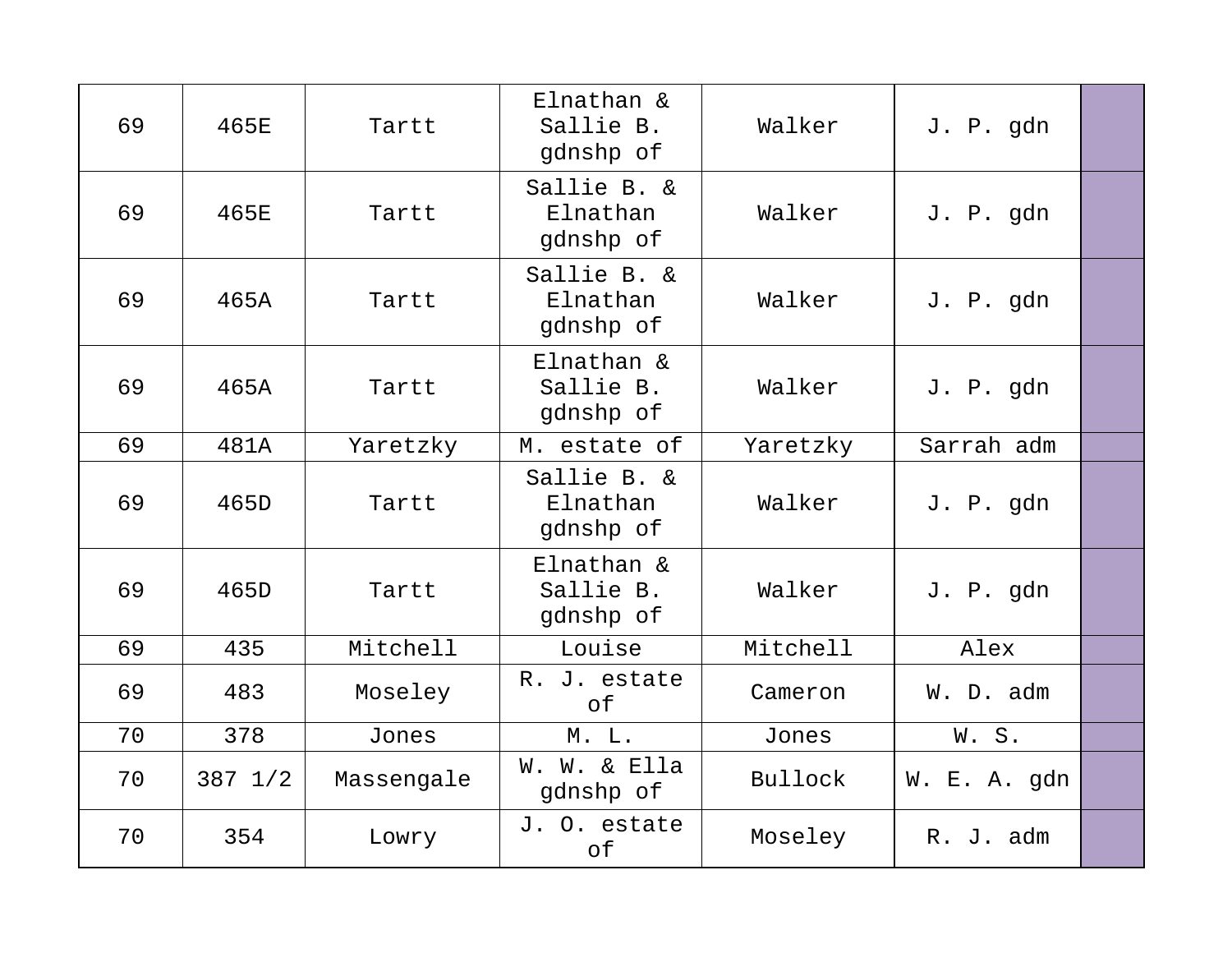| 70 | 391         | Dearman  | Willie & Maloy<br>gdnshp of | Parker    | S. U. E. gdn                                |  |
|----|-------------|----------|-----------------------------|-----------|---------------------------------------------|--|
| 70 | 391         | Dearman  | Maloy & Willie<br>gdnshp of | Parker    | S. U. E. gdn                                |  |
| 70 | 327         | Rea      | Margaret A.<br>ESTATE OF    | McCaskill | R. B. adm                                   |  |
| 70 | 373         | Lawrence | W. B. & M. E.               | Thomas    | W. R.<br>Lackey, S.<br>A.; White, B.<br>Α.  |  |
| 70 | 373         | Lawrence | W. B. & M. E.               | Lackey    | S. A.<br>Thomas, W.<br>R.; White, B.<br>Α.  |  |
| 70 | 373         | Lawrence | W. B. & M. E.               | White     | B. A.<br>Lackey, S.<br>A.; Thomas,<br>W. R. |  |
| 70 | $359$ $1/2$ | Clinton  | John A. Estate<br>of        | Clinton   | M. E. adm                                   |  |
| 70 | 326         | Hancock  | J. B. estate<br>of          | McCaskill | R. B. adm                                   |  |
| 70 | 372         | Reynolds | Josie Kate<br>gdnshp of     | Walker    | J. P. gdn                                   |  |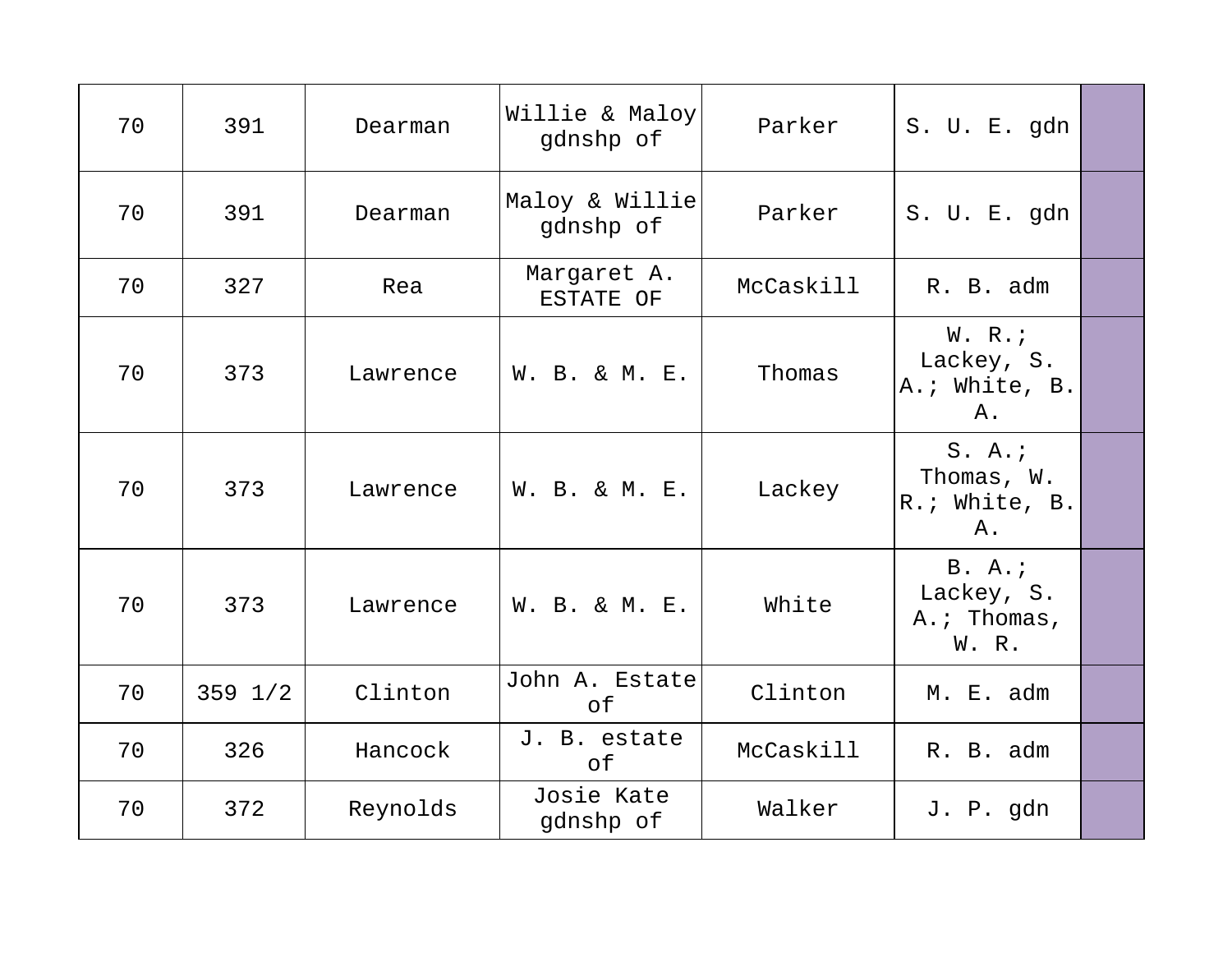| 70 | 355               | Marsh   | C. E.                   | Thomas    | W. R.                                        |  |
|----|-------------------|---------|-------------------------|-----------|----------------------------------------------|--|
| 70 | 379B              | Arara   | Thomas dcd<br>estate of | Brown     | <b>W. B. &amp;</b><br>Arara, B. F.<br>adm    |  |
| 70 | 379B              | Arara   | Thomas dcd<br>estate of | Arara     | Arara, B. F.<br>& Brown, W.<br>B. adm        |  |
| 70 | 350               | Herfin  | Irma gdnshp of          | Theilgard | R. S. & S. C.<br>gdn                         |  |
| 70 | 350               | Herfin  | Irma gdnshp of          | Theilgard | S. C. & R.S.<br>gdn                          |  |
| 70 | 379A              | Arara   | Thomas dcd<br>estate of | Brown     | <b>W. B. &amp;</b><br>Arara, B. F.<br>adm    |  |
| 70 | 367               | Maxey   | R. W.                   | Stewart   | Mary D. &<br>Shearer, W.<br>W.               |  |
| 70 | 367               | Maxey   | R. W.                   | Shearer   | <b>W. W. &amp;</b><br>Stewart, Mary<br>$D$ . |  |
| 70 | $342 \frac{1}{2}$ | Eakins  | Wm. J.                  | Wakins    | Jane                                         |  |
| 71 | 87                | Walker  | K. E.                   | Piggot    | R. N. et al                                  |  |
| 71 | 388               | Griffin | M. A. gdnshp<br>оf      | Griffin   | J. J. gdn                                    |  |
| 71 | 337               | Jones   | Josiah &<br>Serena M.   | Patton    | W.S.                                         |  |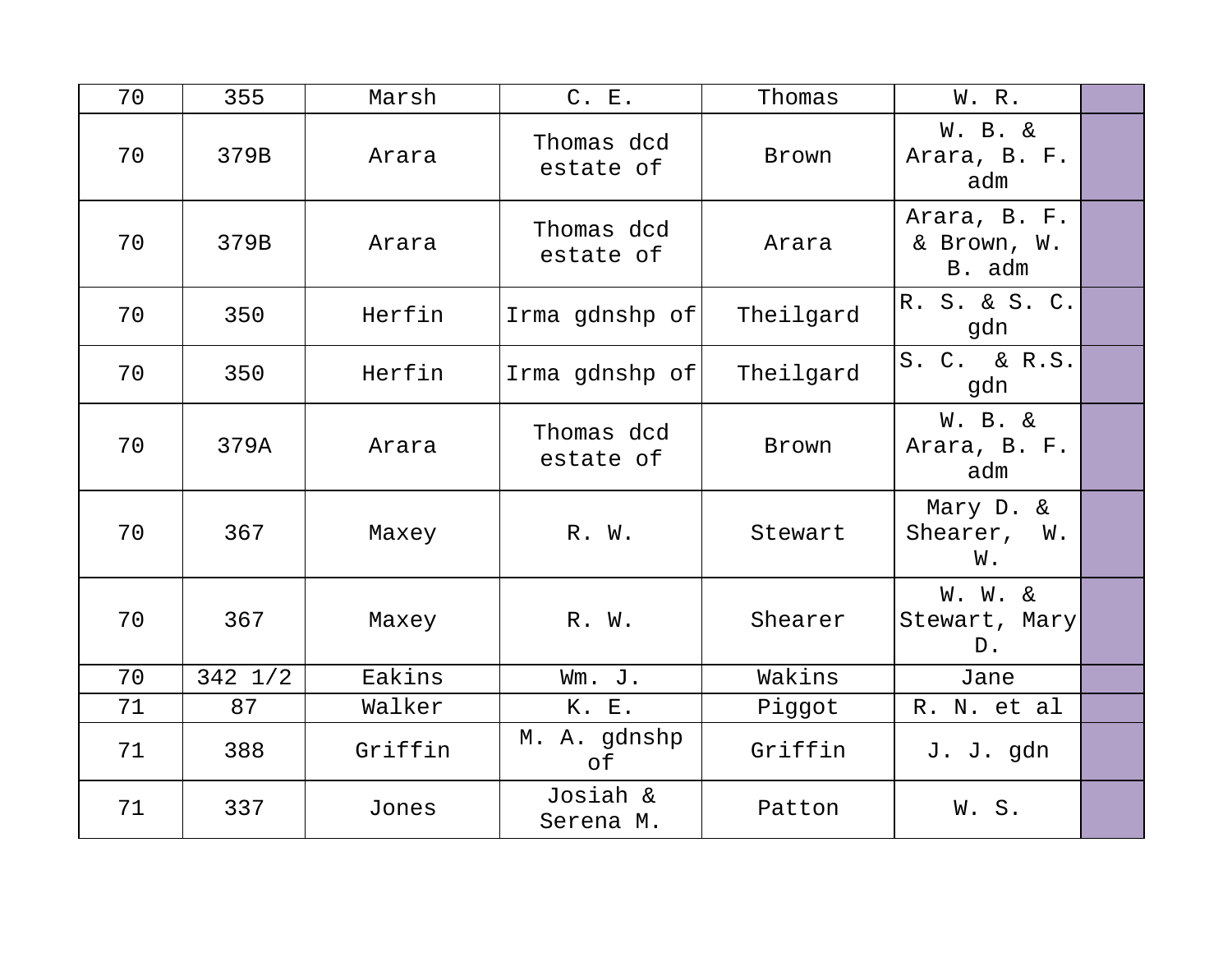| 71 | 325               | Spinks   | Margaret &<br>William gdnshp<br>of | Robinson | Berry gdn                                  |  |
|----|-------------------|----------|------------------------------------|----------|--------------------------------------------|--|
| 71 | 325               | Spinks   | William &<br>Margaret<br>gdnshp of | Robinson | Berry gdn                                  |  |
| 71 | 332               | Young    | Adaline                            | Young    | Dock                                       |  |
| 71 | 487               | Hunter   | Julia Ann                          | Hunter   | Allen                                      |  |
| 71 | 814               | Cusack   | J. W. estate<br>оf                 | Valley   | L. & Daniels,<br>J. adm                    |  |
| 71 | 814               | Cusack   | J. W. estate<br>of                 | Daniels  | J. & Valley,<br>L. adm                     |  |
| 71 | 387               | Arara    | William L.                         | Arara    | Lyddia                                     |  |
| 71 | $816 \frac{1}{2}$ | Johnson  | Francis -<br>Lunacy case of        |          |                                            |  |
| 71 | 479               | McMullan | Mary E.                            | McMullan | J. W.                                      |  |
| 71 | 331               | Vail     | R. P. estate<br>оf                 | Vail     | J. H. & B. M.<br>adm                       |  |
| 71 | 331               | Vail     | R. P. estate<br>of                 | Vail     | B. M. & J. H.<br>adm                       |  |
| 71 | 336               | May      | Pat estate of                      | Sullivan | Thomas adm                                 |  |
| 71 | 369               | Moseley  | McRae est of                       | Lowry    | Laura E. &<br>Walter;<br>Moseley, R.<br>J. |  |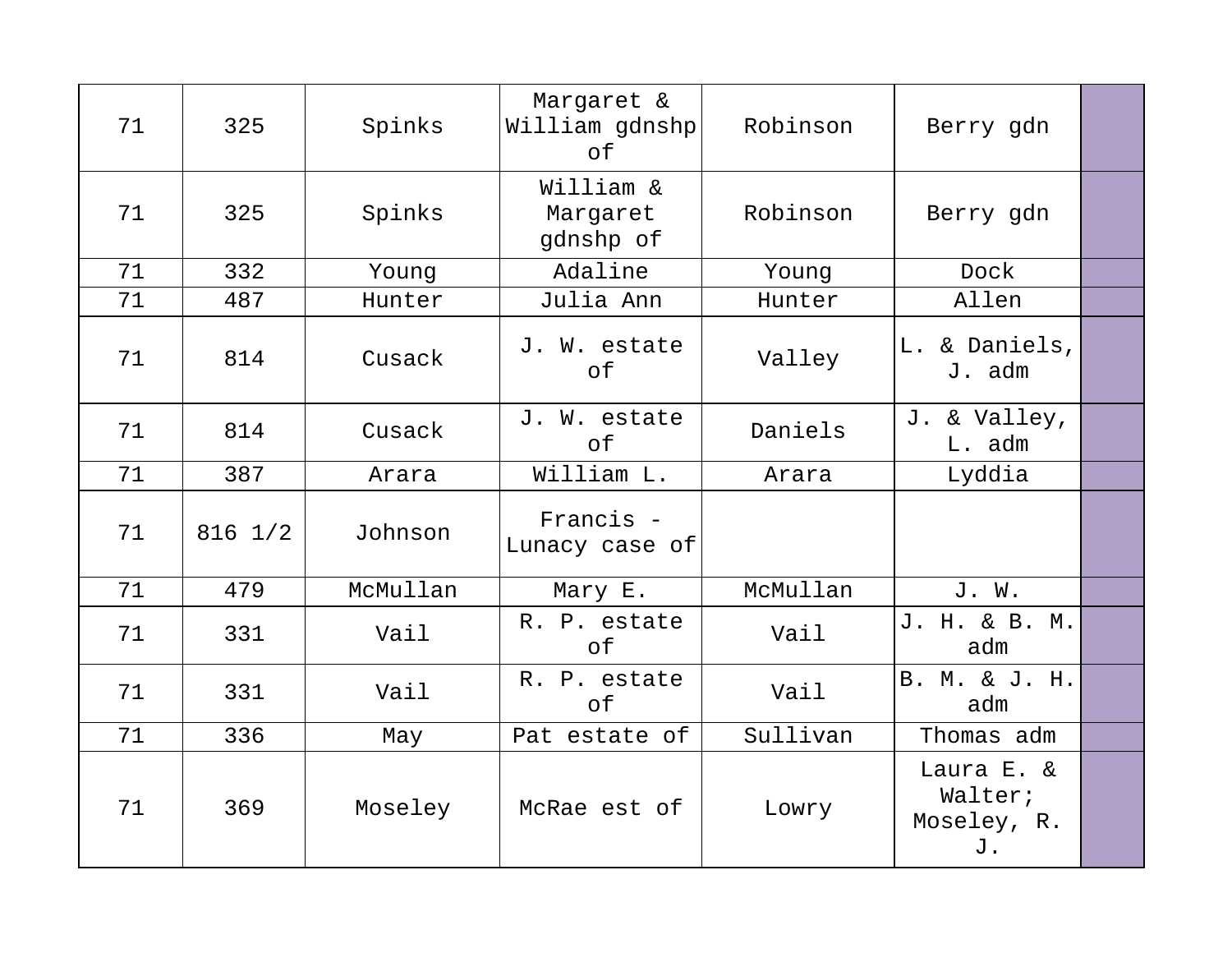| 71 | 369  | Moseley  | McRae est of        | Lowry                                 | Walter &<br>Laura;<br>Moseley, R.<br>J. |  |
|----|------|----------|---------------------|---------------------------------------|-----------------------------------------|--|
| 71 | 369  | Moseley  | McRae est of        | Moseley                               | R. J. j<br>Lowry, Laura<br>E. & Walter  |  |
| 72 | 668  | Segars   | B. W.               | Commercial<br>Bank of<br>Meridian, Ms |                                         |  |
| 72 | 360A | Russell  | Isaac, estate<br>оf | Russell                               | M. J. exc                               |  |
| 72 | 360B | Russell  | Isaac, estate<br>оf | Russell                               | M. J. exc                               |  |
| 72 | 323  | Caraway  | $C.$ J.             | Caraway                               | M. J.                                   |  |
| 72 | 353  | Jones    | William             | Jones                                 | Barbara                                 |  |
| 72 | 329  | Phillips | Susan est of        | McCaskill                             | R. B. adm                               |  |
| 72 | 335  | Coleman  | Caroline V.         | Coleman                               | Robert E.                               |  |
| 72 | 333  | Clark    | E. S. estate<br>оf  | Clark                                 | Mary A. E.<br>adm                       |  |
| 72 | 324  | Hunter   | Edward estate<br>оf | Hunter                                | Jno. T. adm                             |  |
| 73 | 641  | Rushing  | E. E. estate<br>оf  | Rushing                               | H. P. adm                               |  |
| 73 | 678  | Maas     | A. F.               | Higgins                               | Mary C.                                 |  |
| 73 | 689A | Clinton  | Sarah A. est<br>of  | Curtis                                | W. H. adm                               |  |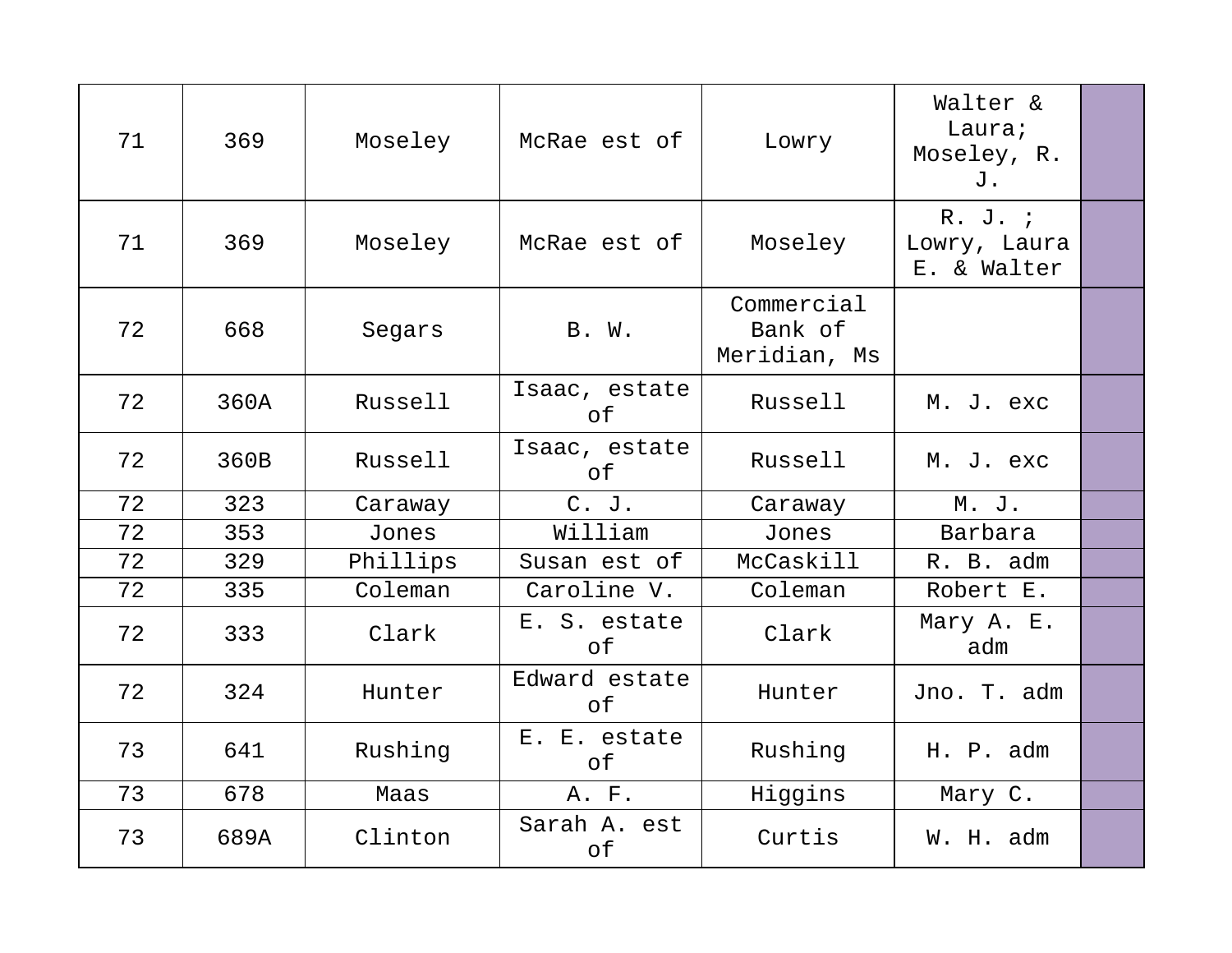| 73 | 635                     | Clinton  | Sarah A. est<br>of               | Curtis       | W. H. adm                            |  |
|----|-------------------------|----------|----------------------------------|--------------|--------------------------------------|--|
| 73 | 634                     | Webb     | James est of                     | Porter       | I. D. adm                            |  |
| 73 | 631                     | Kennedy  | John F.,<br>Minor                | Fewell       | Jno. W. &<br>Watkins, E.<br>trustees |  |
| 73 | 631                     | Kennedy  | John F.,<br>Minor                | Watkins      | E. & Fewell,<br>Jno. W.<br>trustees  |  |
| 73 | 633                     | Clinton  | Sarah A. est<br>оf               | Bryant       | F. D. adm                            |  |
| 73 | 637                     | Barnett  | Jodie, gdnhp<br>оf               | Barnett      | Clara E., gdn                        |  |
| 73 | 638A                    | Tartt    | M. & Others,<br>gdnshp of        | Woods        | T. H. gdn                            |  |
| 73 | 638 1/2<br>A            | McDougal | E. S.                            | Peoples Bank |                                      |  |
| 73 | 638 1/2<br>$\mathbf{B}$ | McDougal | E. S.                            | Peoples Bank |                                      |  |
| 73 | 638B                    | Tartt    | M. Ola &<br>others, gdnshp<br>оf | Woods        | T. H. gdn                            |  |
| 73 | 689B                    | Clinton  | Sarah A. est<br>оf               | Curtis       | W. H. adm                            |  |
| 73 | 640                     | Thigpen  | Isbella est of                   | Parker       | Jas. F. exc                          |  |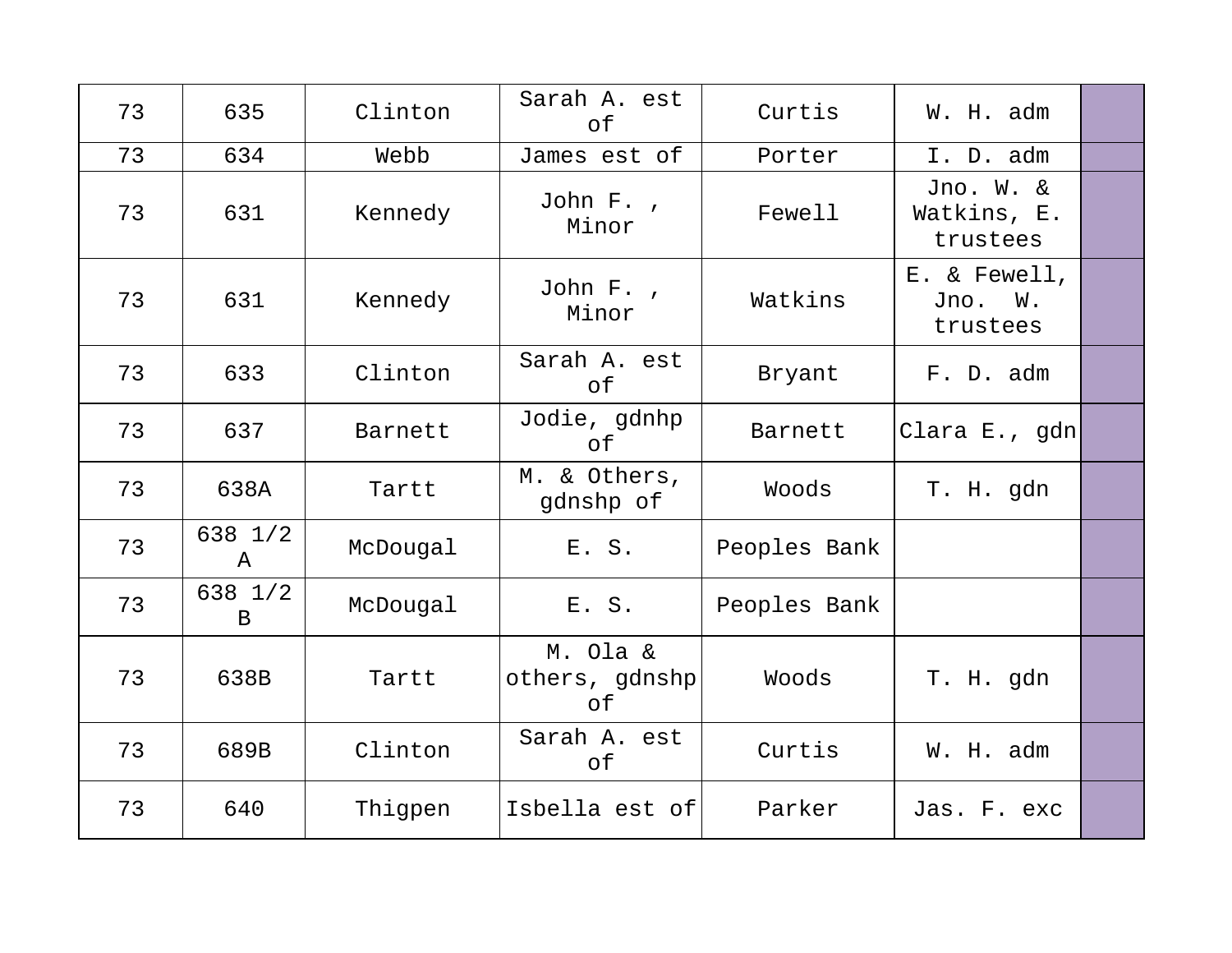| 73 | 638 1/2<br>$\mathcal{C}$ | McDougal             | E. S.                  | Peoples Bank         |                       |  |
|----|--------------------------|----------------------|------------------------|----------------------|-----------------------|--|
| 74 | 647A                     | Bardwell             | Mary Reed<br>gdnshp of | Whitfield            | S. G. gdn             |  |
| 74 | 628A                     | Terry                | Clara gdnshp<br>оf     | Lacy                 | M. T. & M. E.<br>gdns |  |
| 74 | 628A                     | Terry                | Clara gdnshp<br>of     | Lacy                 | M. E. & M. T.<br>gdns |  |
| 74 | 630                      | Sims, Foster<br>& Co |                        | Hayes                | J. S.                 |  |
| 74 | 630                      | Foster, Sims<br>& Co |                        | Hayes                | J.S.                  |  |
| 74 | 647B                     | Bardwell             | Mary Reed,<br>gdnhp of |                      |                       |  |
| 74 | 628B                     | Terry                | Clara gdnshp<br>of     | Lacy                 | W. T. & M. E.<br>gdn  |  |
| 74 | 628B                     | Terry                | Clara gdnshp<br>of     | Lacy                 | M. E. & W. T.<br>gdn  |  |
| 74 | 685                      | Chiles &<br>Handly   | Henry & John<br>$L$ .  | Twilly               | A. H.                 |  |
| 74 | 685                      | Handly &<br>Chiles   | John L. &<br>Henry     | Twilly               | A. H.                 |  |
| 74 | 676                      | Twilly               | A. H.                  | Twilly               | Geo. C.               |  |
| 74 | 677                      | Moore                | T. J. dcd              | Twilly               | Geo                   |  |
| 74 | 738                      | Buntyn               | J. M.                  | Solomon &<br>Reading | J.S. & R. G.          |  |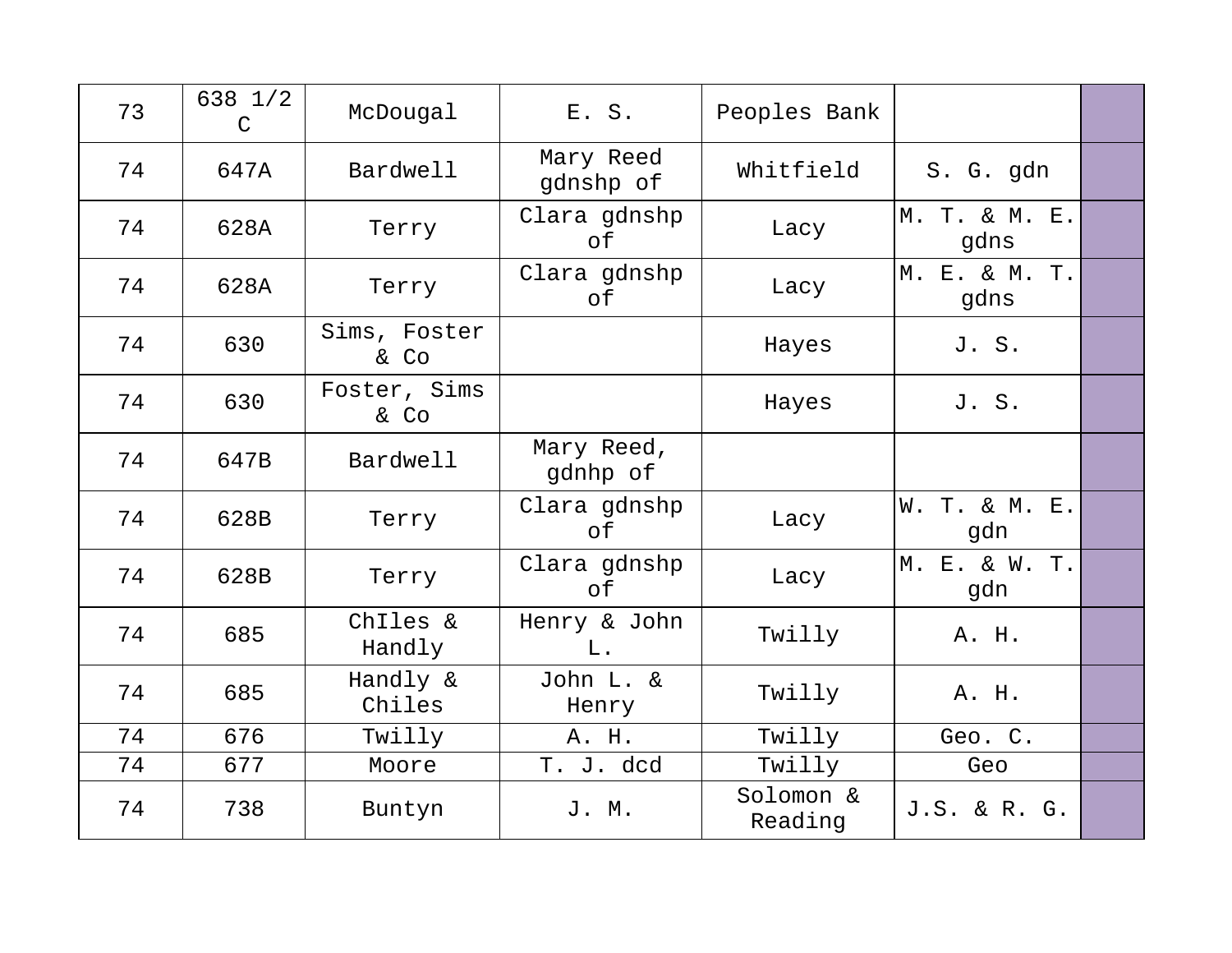| 74 | 738  | Buntyn     | J. M.                   | Reading &<br>Solomon | R. G. & J. S.                      |  |
|----|------|------------|-------------------------|----------------------|------------------------------------|--|
| 74 | 625  | Eskridge   | J. A.                   | McKinley             | Jno. A.                            |  |
| 74 | 629  | Singleton  | Ella N.                 | Lindley              | McKenzie                           |  |
| 74 | 626  | Perkins    | Jno.                    | Clayton              | E. J.                              |  |
| 75 | 622b | Tartt      | John W. est of          | Tartt                | Mollie E. adm                      |  |
| 75 | 621b | Higgins    | Peter est of            | Higgins              | Mary adm                           |  |
| 75 | 621a | Higgins    | Peter est of            | Higgins              | Mary adm                           |  |
| 75 | 701  | Rembert    | Amanda                  | McDonald             | Sephronia &<br>Gaddis,<br>Monroe   |  |
| 75 | 701  | Rembert    | Amanda                  | Gaddis               | Monroe &<br>McDonald,<br>Sephronia |  |
| 75 | 642  | McGovern   | Frances J.<br>gdnshp of | McGovern             | Julia E. gdn                       |  |
| 75 | 665  | Smylier    | Angeline                | Smylie               | Jim                                |  |
| 75 | 695B | Thompson   | Roberta gdnshp<br>of    | Rivers               | T. E. gdn                          |  |
| 75 | 620  | Moore      | Richard                 | Fedrick              | Pinkney                            |  |
| 75 | 622  | Tartt      | John W. est of          | Tartt                | Mollie E. adm                      |  |
| 75 | 695A | Thompson   | Roberta gdnshp<br>of    | Rivers               | T. E. adm                          |  |
| 75 | 670  | Sanderford | Susan E.                | Sanderford           | Lenora O.                          |  |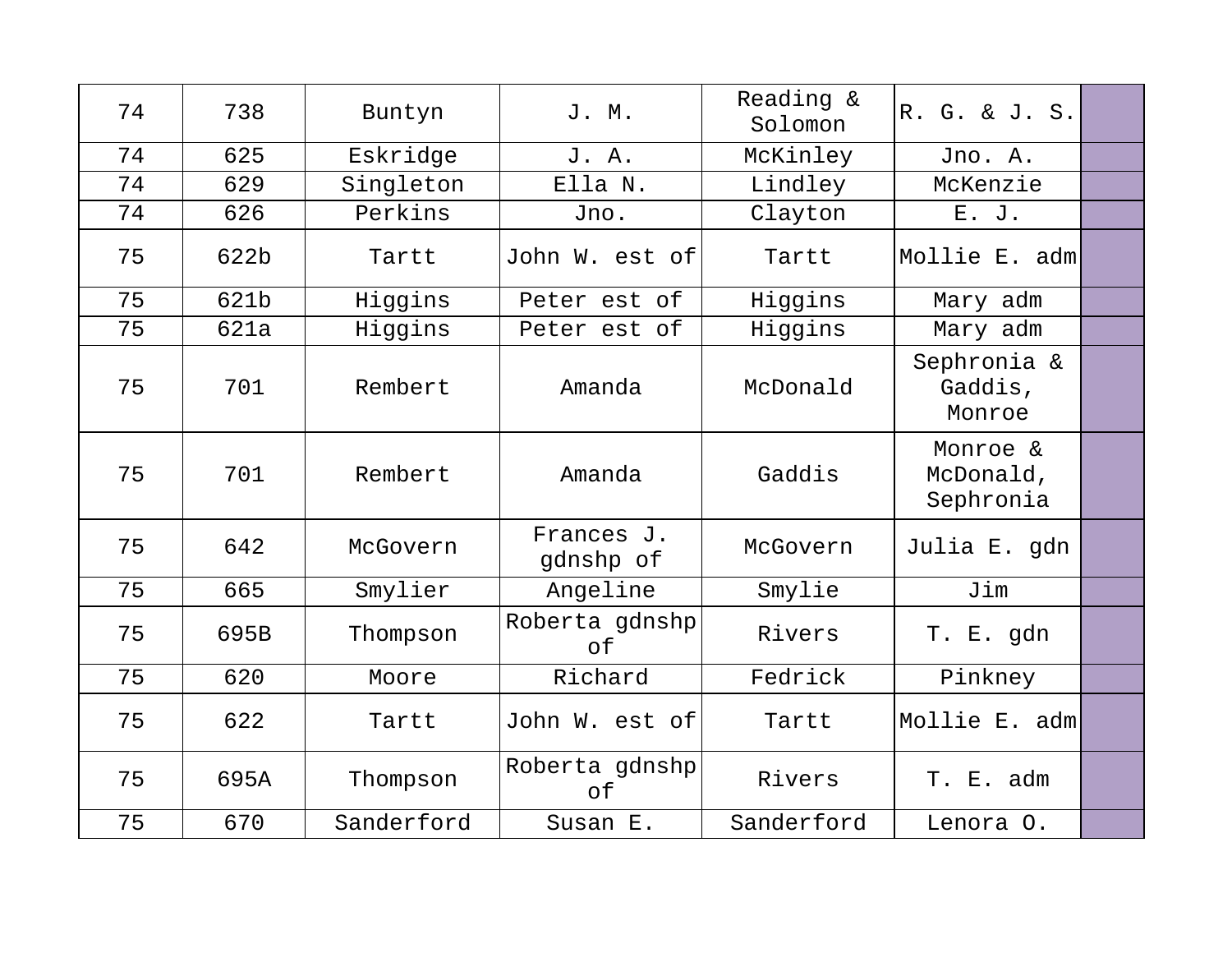| 75 | 715B | Temple    | M. R.                        | Kinard  | T. C. & Nancy<br>$R$ . |  |
|----|------|-----------|------------------------------|---------|------------------------|--|
| 75 | 715B | Temple    | M. R.                        | Kinard  | Nancy R. &<br>T.C.     |  |
| 75 | 715A | Temple    | M. R.                        | Kinard  | Nancy R. &<br>T.C.     |  |
| 75 | 715A | Temple    | M.R.                         | Kinard  | T. C. & Nancy<br>$R$ . |  |
| 75 | 717B | Crome     | Maggie gdnshp<br>of          | Valley  | L. gdn                 |  |
| 75 | 696  | Ratcliffe | Hamilton est<br>of           | Edwards | A. C. adm              |  |
| 75 | 708  | Payne     | Annie                        | Payne   | Charles                |  |
| 75 | 717A | Crome     | Maggie gdnshp<br>оf          | Valley  | L. gdn                 |  |
| 75 | 684  | Bennet    | Elizabeth -<br>estate of     | Elden   | Cora A.                |  |
| 75 | 782  | Maxey     | R. W.                        | Jones   | C. W.                  |  |
| 75 | 717c | Crome     | Maggie gdnshp<br>оf          | Valley  | L. adm                 |  |
| 76 | 648B | McDougall | E. S.                        | Walker  | Joel P.                |  |
| 76 | 613  | Covington | Sarah V. est<br>оf           | Vance   | Mary adm               |  |
| 76 | 648c | McDougall | E.S.                         | Walker  | Joel P.                |  |
| 76 | 615  | Dilliard  | Gaston est of                | Lewis   | James G. adm           |  |
| 76 | 614  | Covington | David L. & C.<br>R. gdnsp of | Vance   | Mary                   |  |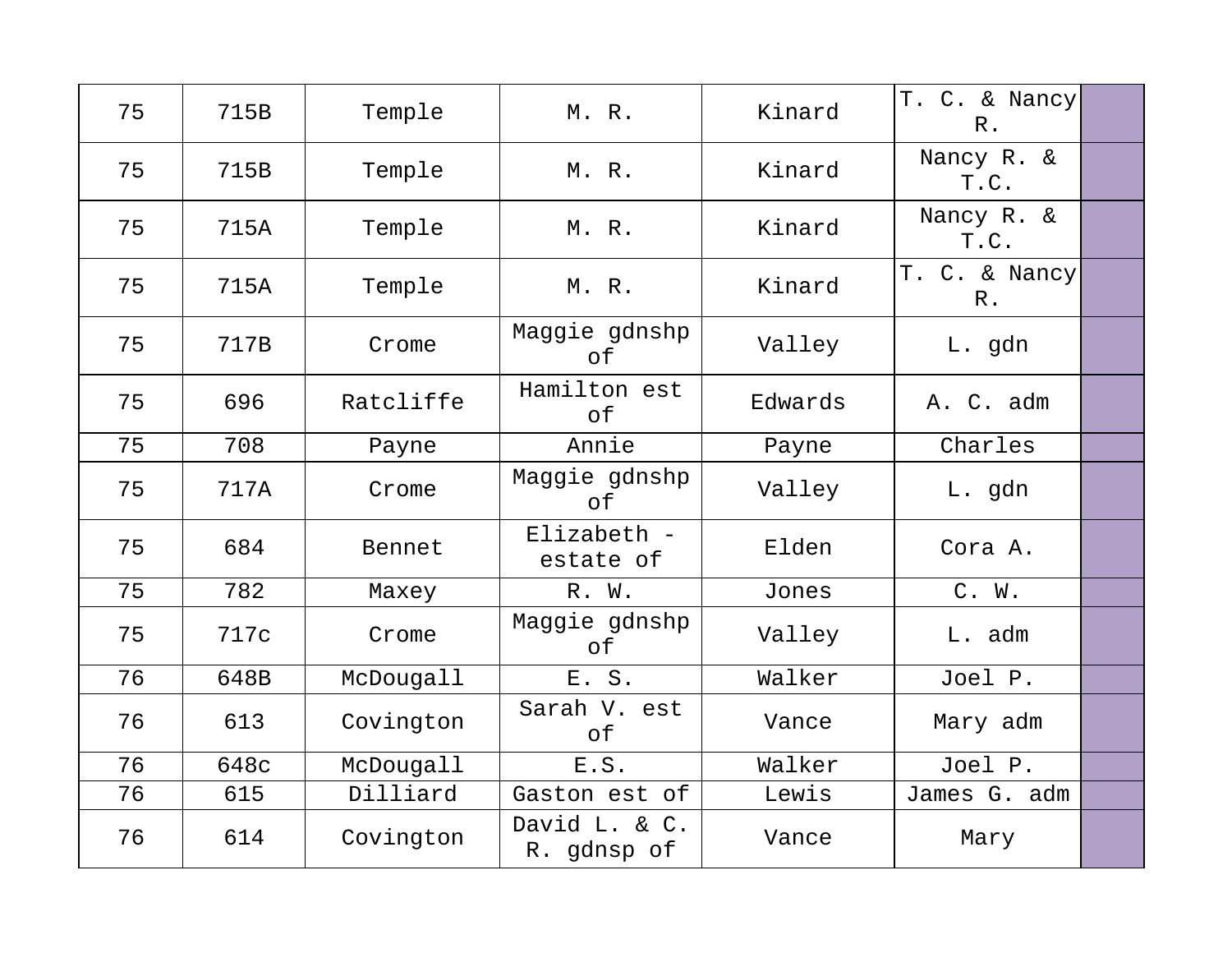| 76 | 614          | Covington                  | C. R. & David<br>L. gdnsp of | Vance               | Mary                                 |  |
|----|--------------|----------------------------|------------------------------|---------------------|--------------------------------------|--|
| 76 | $607 - B$    | Parker                     | John Est of                  | Fewell              | John W. &<br>Bennett, Wm.<br>H. & E. |  |
| 78 | $654 - A$    | MCWhorter                  | Boston                       | Ratcliff            | J. H.                                |  |
| 78 | 608          | Kennedy                    | Jno. $F.$<br>trusteeship of  | Fewell              | J. W.,<br>trustee                    |  |
| 78 | 632          | Simmons                    | G. B.                        | Bounds              | J. J.                                |  |
| 78 | 712          | Walker                     | Andrew                       | Walker              | Jane                                 |  |
| 78 | 753          | Keyser                     | $R$ .                        | Excelsior Mfg<br>Co |                                      |  |
| 78 | $654 - B$    | MCWhorter                  | Boston                       | Ratcliff            | J. H.                                |  |
| 78 | 758          | White                      | W. V. H.                     | White               | Elizabeth                            |  |
| 78 | 783          | Glover                     | Tom                          | Glover              | Margaret                             |  |
| 78 | 793          | Chandler                   | Geo. W. est of               | Chandler            | James L. exc                         |  |
| 78 | 698          | Barber                     | I. I.                        | Lee                 | Laura R.                             |  |
| 78 | 739          | Stadler<br>$(mack)$ & $Co$ |                              | Silverstein         | H. P. adm                            |  |
| 79 | 611 &<br>612 | Lindsey                    | Amman Estate<br>of           | Gillespie           | A. W. &<br>Maria, admn               |  |
| 79 | 611 &<br>612 | Lindsey                    | Amman Estate<br>of           | Gillespie           | Maria & A. W.<br>Admn                |  |
| 79 | 611 &<br>612 | Lindsey                    | Amman Estate<br>оf           | Lindsey             | Martha                               |  |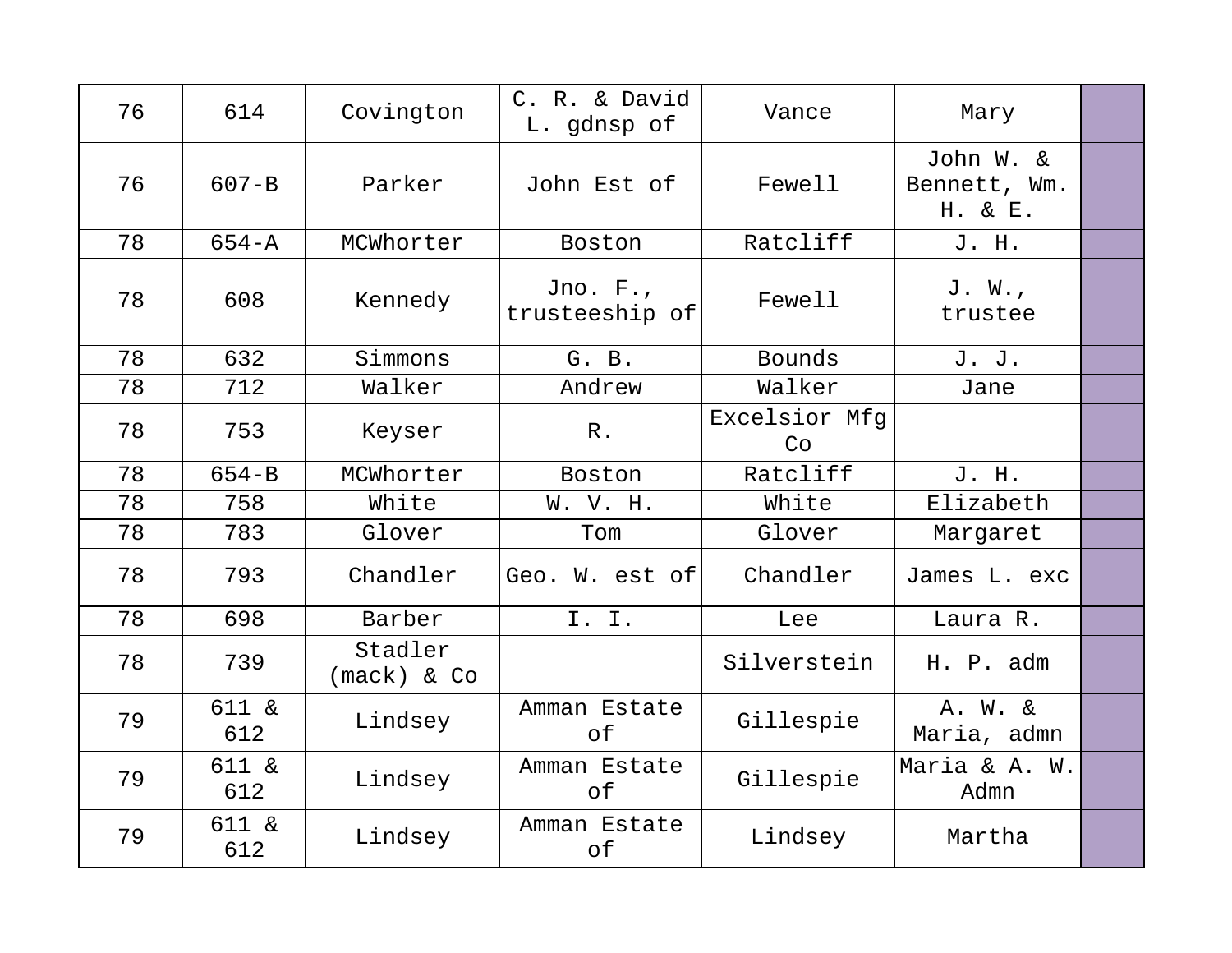| 79 | 703       | Kittrell     | Nathaniel est<br>of     | Kittrell      | John W adm          |  |
|----|-----------|--------------|-------------------------|---------------|---------------------|--|
| 79 | 601       | Russell      | M. J.                   | Galliam       | Joseph              |  |
| 79 | 757       | Price        | W.T.                    | Lyerly        | W.A.                |  |
| 79 | 784       | Kerr         | Fannie                  | Kerr          | J. W.               |  |
| 79 | 750       | Drake        | Jas. D.                 | Drake         | M. V.               |  |
| 79 | 664       | Payne        | W. L. est of            | Payne         | W. A. adm           |  |
| 79 | 720       | Bryan        | Robt.                   | Crosby        | Mary                |  |
| 79 | 719       | Almon        | Sarah A.                | Chreighton    | Walter              |  |
| 79 | 700       | McInnis      | Mary est of             | Smith         | Medora Irene<br>exc |  |
| 79 | 603       | Wilson       | Nelson                  | Wilson        | Julia               |  |
| 79 | 778       | Brewster     | D.C.                    | Knox          | J. G.               |  |
| 79 | 617       | Tinnin       | Elizabeth               | Tinnin        | Jas. F. exc         |  |
| 79 | 598       | Davis        | Nancy                   | Killingsworth | John                |  |
| 79 | 785       | Gibson       | E. E.                   | Gibson        | Mary A.             |  |
| 79 | 604       | Beddingfield | C. C. dcd,<br>estate of | Beddingfield  | J. J. adm           |  |
| 80 | $591 - A$ | Ragsdale     | Lewis                   | Wolffe        | Fred                |  |
| 80 | $591 - B$ | Ragsdale     | Lewis                   | Wolffe        | Fred                |  |
| 80 | $595 - A$ | Radford      | John                    | Sturges       | Theodore            |  |
| 80 | 672       | Ragsdale     | L. A.                   | Donohue       | Anna                |  |
| 80 | $595 - B$ | Radford      | John                    | Sturges       | Theodore            |  |
| 80 | 681       | Rea          | R. N.                   |               |                     |  |
| 80 | 774       | Alford       | Felix                   |               |                     |  |
| 80 | 592       | Davis        | G. L. C.                |               |                     |  |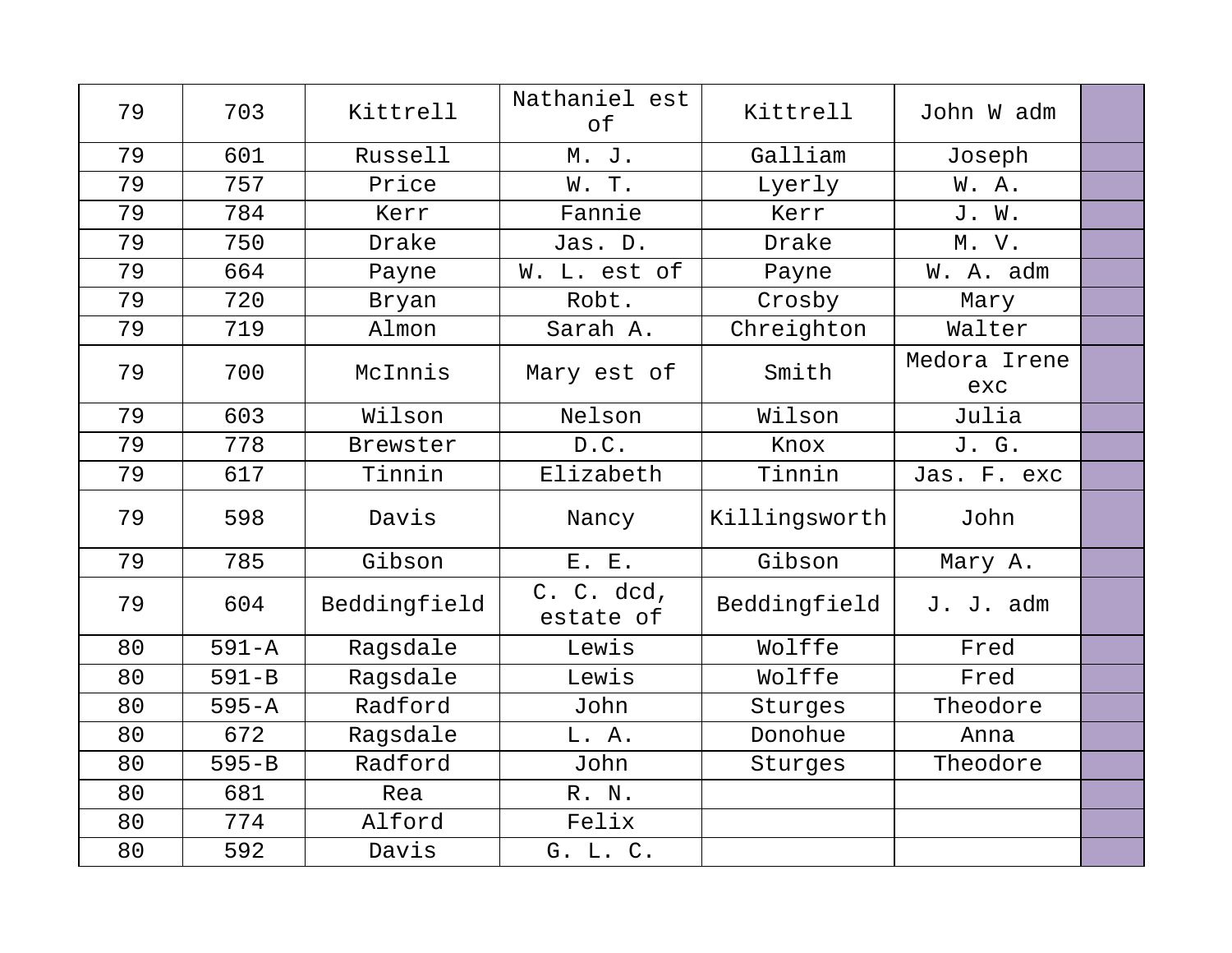| 80 | 651 | Hurlburt    | Ella M. Gdnshp<br>of   | Hurlburt                        | Theodore L.<br>gdn |  |
|----|-----|-------------|------------------------|---------------------------------|--------------------|--|
| 80 | 609 | Tinnin      | John est of            | Parker                          | L. H. adm          |  |
| 80 | 593 | Watkins     | Jno. B.                |                                 |                    |  |
| 80 | 728 | Witherspoon | Enos                   | lunacy of                       |                    |  |
| 80 | 780 | Norman      | James                  | lunacy of                       |                    |  |
| 80 | 800 | Coker       | Jones                  | lunacy of                       |                    |  |
| 80 | 726 | Hinton      | Charles                | lunacy of                       |                    |  |
| 80 | 830 | Cameron     | Mollie                 | lunacy of                       |                    |  |
| 80 | 826 | Marsh       | Henry                  | lunacy of                       |                    |  |
| 80 | 779 | Hyde        | $C.$ J.                | Cavanaugh,<br>Barney &<br>Brown |                    |  |
| 80 | 779 | Hyde        | C. J.                  | Barney &<br>Brown,<br>Cavanaugh |                    |  |
| 80 | 779 | Hyde        | $C.$ J.                | Brown &<br>Cavanaugh,<br>Barney |                    |  |
| 80 | 769 | Early       | Charles R.<br>gdshp of | White                           | B. V. gdn          |  |
| 80 | 597 | Garman      | Jno. Dcd. Esta<br>of   | Vally                           | L. adm             |  |
| 80 | 690 | Reagan      | W.A.                   | Reading                         | R. J.              |  |
| 80 | 746 | Hussey      | Isabelle               | lunacy of                       |                    |  |
| 80 | 771 | Reed        | H. L.                  | lunacy of                       |                    |  |
| 80 | 653 | Whitaker    | Fannie R.              | Whitaker                        | M. H.              |  |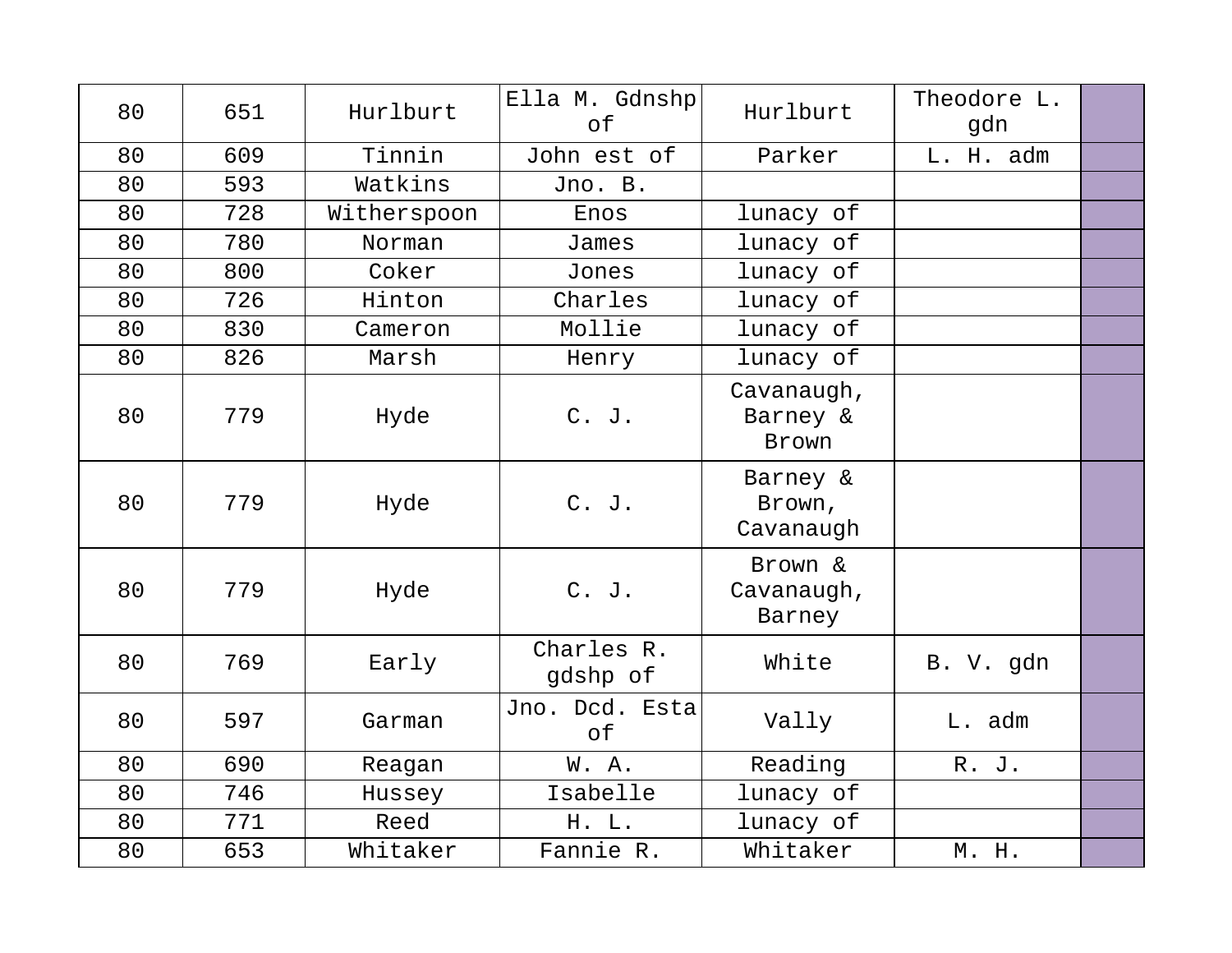| 80 | 773 | Halloway  | Sallie                 | lunacy of |           |  |
|----|-----|-----------|------------------------|-----------|-----------|--|
| 80 | 821 | Welsh     | John J.                | lunacy of |           |  |
| 80 | 833 | Koonce    | Simons                 | lunacy of |           |  |
| 80 | 806 | Whitfield | Wm.                    | lunacy of |           |  |
| 80 | 802 | Porter    | Nancy G. est<br>оf     | Porter    | J. C.     |  |
| 80 | 749 | Simmons   | Ben                    | lunacy of |           |  |
| 80 | 812 | Robinson  | Emily                  | lunacy of |           |  |
| 80 | 766 | Crosby    | Mary gdnsp of          |           |           |  |
| 80 | 765 | Parker    | Mark                   | lunacy of |           |  |
| 80 | 787 | Wilson    | John                   | Wilson    | Mary Jane |  |
| 80 | 801 | Holloway  | Sallie                 | lunacy of |           |  |
| 80 | 767 | Smith     | Charles Boon           |           |           |  |
| 80 | 788 | Rupert    | Patience               | Rupert    | Jerry     |  |
| 80 | 811 | Donald    | Frank                  | lunacy of |           |  |
| 80 | 770 | Williams  | C. H. dcd<br>estate of | Williams  | A. A. adm |  |
| 80 | 822 | Whitfield | Bennie (mrs.)          | lunacy of |           |  |
| 80 | 824 | Robertson | clara                  | lunacy of |           |  |
| 80 | 823 | Leachum   | Howard                 | lunacy of |           |  |
| 80 | 835 | Roth      | Lizzie                 | lunacy of |           |  |
| 80 | 820 | Trotter   | May                    | lunacy of |           |  |
| 80 | 815 | Brogan    | Wm.                    | lunacy of |           |  |
| 80 | 810 | Whitfield | H. S.                  | Rice      | C. A.     |  |
| 80 | 958 | Sharp     | H. A.                  | lunacy of |           |  |
| 80 | 951 | Barbour   | Frank                  | lunacy of |           |  |
| 80 | 946 | Coleman   | John                   | lunacy of |           |  |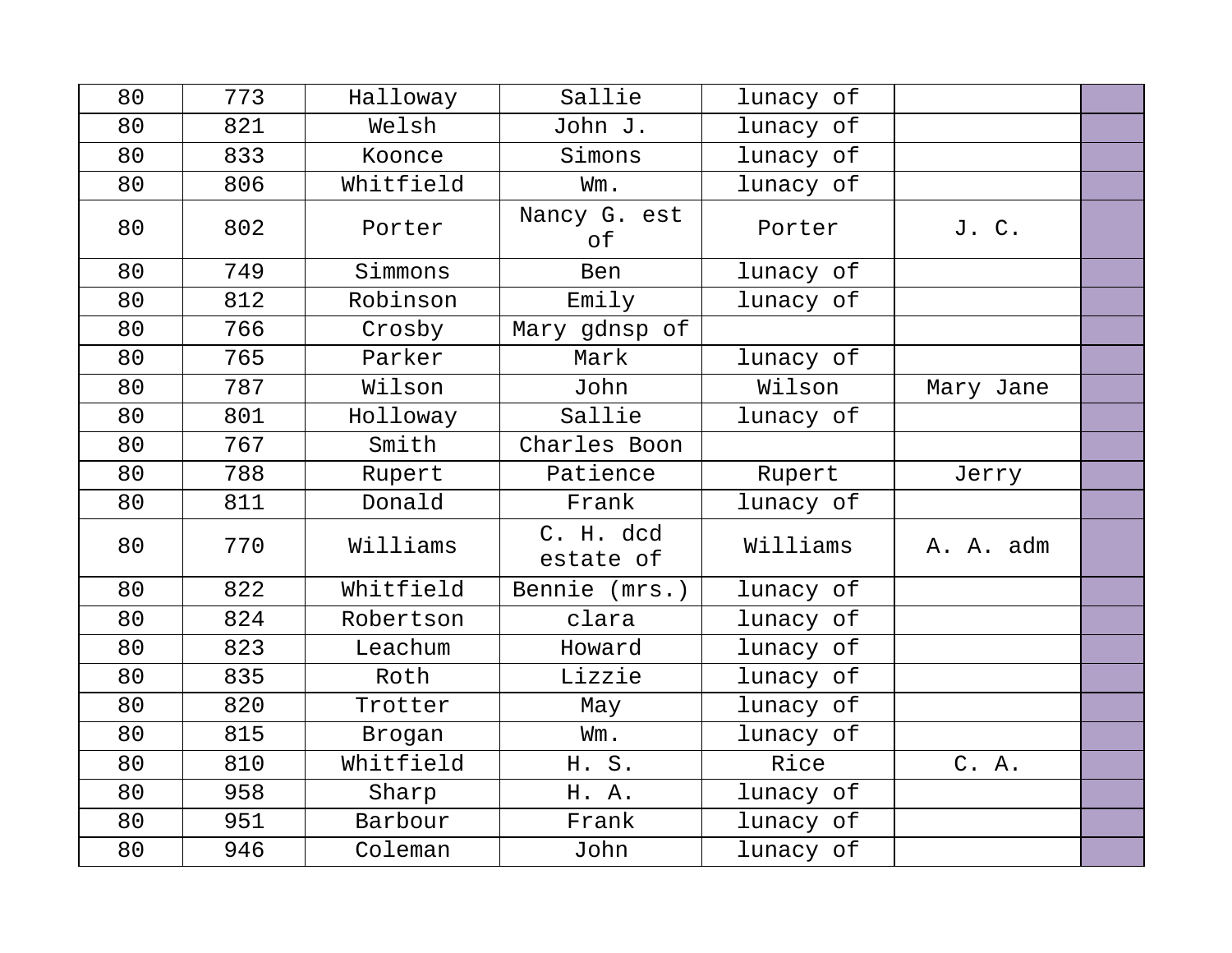| 80 | 947       | Blalock               | Rena                      | lunacy of           |                  |  |
|----|-----------|-----------------------|---------------------------|---------------------|------------------|--|
| 80 | 760       | Cooper                | S. R.                     | George              | Mary H.          |  |
| 80 | 652       | Hall                  | Herbert H.<br>gdsp of     | Hall                | W. H. gdn        |  |
| 81 | 967       | Dunn                  | W. P.                     | Dunn                | Belle            |  |
| 81 | 970       | Ragsdale              | Sarah A.                  | Coffee              | Ella C.          |  |
| 81 | 98        | Durham<br>Buckley Co. |                           | Joseph Baum &<br>CO |                  |  |
| 81 | 966       | Wright                | J. H.                     | Truitt              | Judy             |  |
| 81 | 964       | Neils                 | Allen                     | Neils               | Hilda            |  |
| 81 | 963       | Dubose                | James est of              | Dubose              | J. L. adm        |  |
| 81 | 968       | McShan                | Fate                      | McShan              | Katy             |  |
| 82 | 971       | Clark                 | J. K. lunacy<br>оf        |                     |                  |  |
| 82 | 973       | Hewitt                | Sallie lunacy<br>оf       |                     |                  |  |
| 83 | 975       | Griffin               | Margaret A.<br>ESTATE OF  | Griffin             | Maggie A. adm    |  |
| 83 | $569 - A$ | Temple                | George & Wm.<br>Gdsnhp of | Temple              | Moses gdn        |  |
| 83 | $569 - B$ | Temple                | Geo & Wm gdnsp<br>of      | Temple              | Moses gdn        |  |
| 83 | 976       | Stevens               | Benjamin                  | Stevens             | Rosa             |  |
| 84 | $794 - a$ | Rosenbaum             | L. estate of              | Rosenbaum           | T. (Mrs.) adm    |  |
| 84 | $794-b$   | Rosenbaum             | L. estate of              | Rosenbaum           | Τ.<br>(Mrs.) adm |  |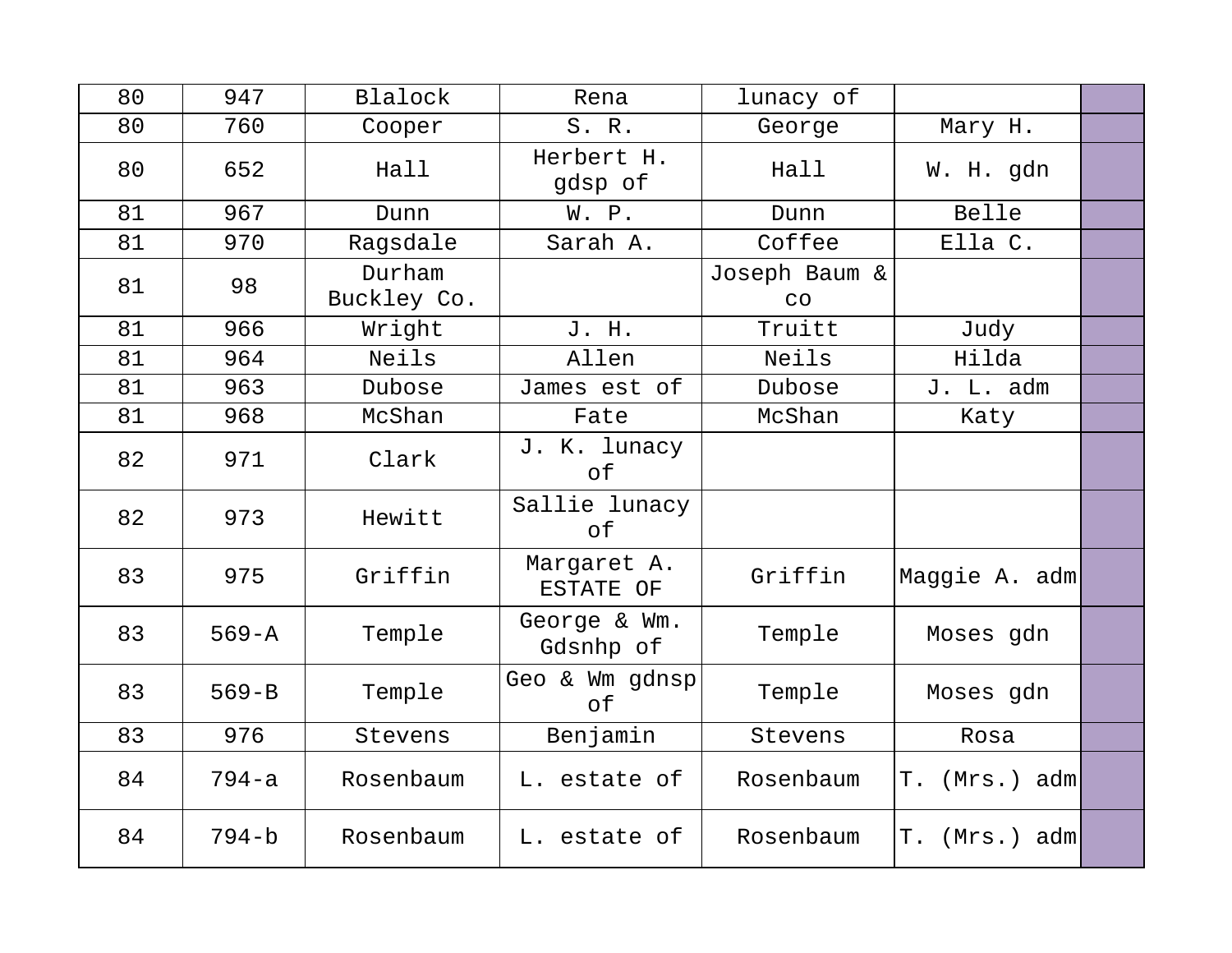| 84  | 768       | Terry                              | Charles gdsnp<br>of                   | Lacy                                                  | W. T. gdn                          |  |
|-----|-----------|------------------------------------|---------------------------------------|-------------------------------------------------------|------------------------------------|--|
| 84  | $725 - A$ | Smith                              | Exine gdnsp of                        | Smith                                                 | H. C. gdn                          |  |
| 84  | $725 - B$ | Smith                              | Wilburn B. &<br>Exine gdnshp<br>оf    | Smith                                                 | H. C. gdn                          |  |
| 94  | 735       | Houston                            | James est of                          | Houston                                               | Ellen J. adm                       |  |
| 147 | 1618      | Team                               | J. W.                                 | Shackelford                                           | James F.                           |  |
| 206 | 3065      | Beth Israel,<br>Congregation<br>of |                                       | East MS<br>Female<br>College,<br>Board of<br>Trustees |                                    |  |
| 267 | 5118      | Hallbrook                          | F. M. estate<br>of                    |                                                       |                                    |  |
| 342 | 7312      | Lackey                             | S. L. dcd                             | Lackey                                                | P. H. exc                          |  |
| 453 | A389      | Buchanan                           | J. M. (Last<br>will and<br>testament) | Williams                                              | $F. W. \&$<br>Wilborn, R.<br>$E$ . |  |
| 453 | A389      | Buchanan                           | J. M. (Last<br>will and<br>testament) | Wilborn                                               | R. E. &<br>Williams, F.<br>W.      |  |
| 455 | A451      | George                             | W.W. et al                            | Jones                                                 | Mrs. C.G. et<br>al                 |  |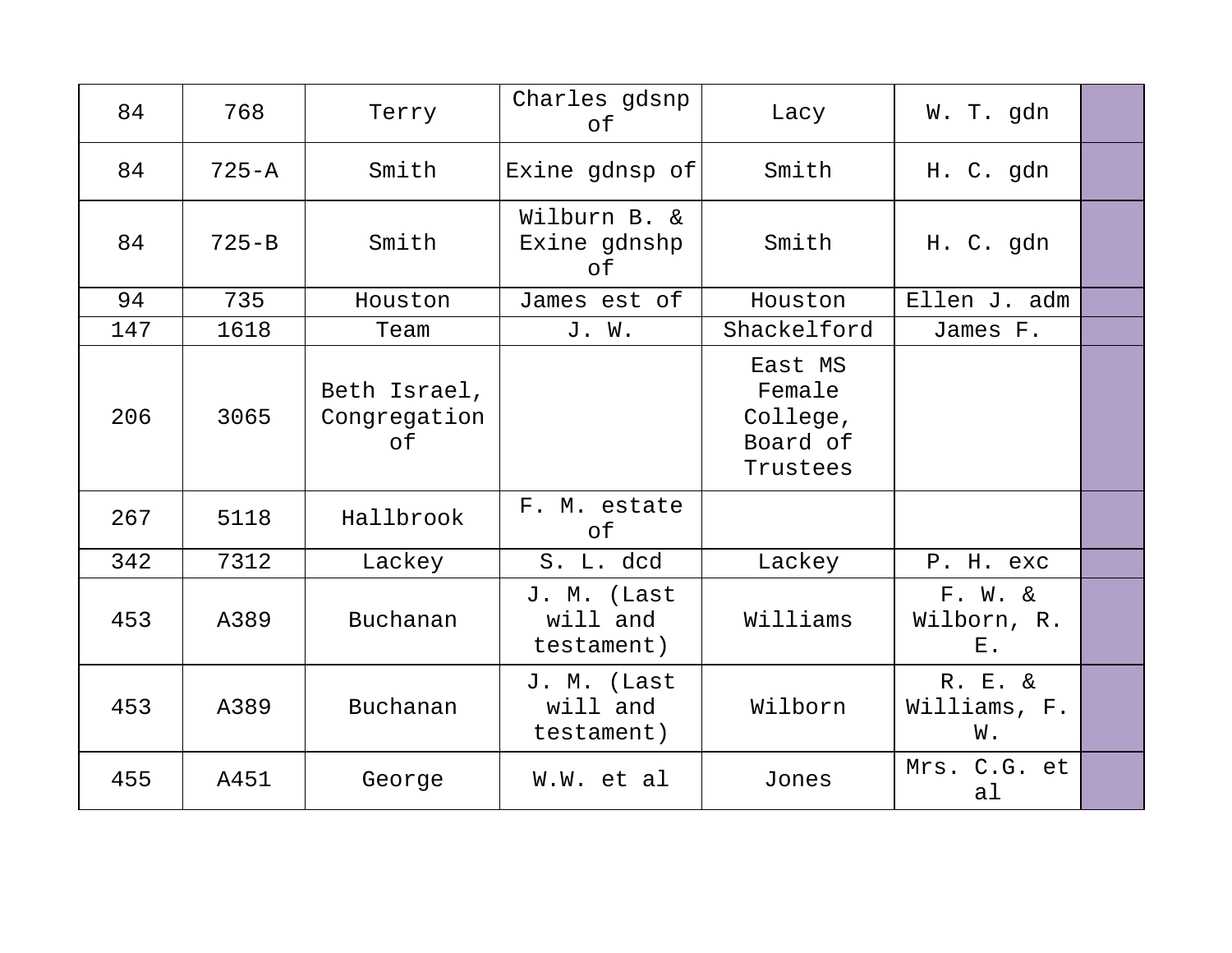| 740 | 359 | Rushing    | C. E.         | Hopgood    | Charles;<br>Cameron, W.<br>D.; Parker,<br>J. W.       |  |
|-----|-----|------------|---------------|------------|-------------------------------------------------------|--|
| 740 | 359 | Rushing    | C. E.         | Parker     | J. W.<br>Hopgood,<br>Charles;<br>Cameron, W.<br>$D$ . |  |
| 740 | 359 | Rushing    | C. E.         | Cameron    | W. D.7<br>Hopgood,<br>Charles;<br>Parker, J. W.       |  |
|     |     | Liedley    | H.- estate of |            |                                                       |  |
|     |     | Anderson   | James M. gdn  | Anderson   | Martha, Tom &<br>George Minor<br>Heirs                |  |
|     |     | Anderson   | James M. gdn  | Anderson   | Tom, Martha &<br>George Minor<br>Heirs                |  |
|     |     | Anderson   | James M. gdn  | Anderson   | George,<br>Martha & Tom<br>Minor Heirs                |  |
|     |     | Warbington | Augusts       | Warbington | A.J.                                                  |  |
|     |     | Houston    | James est of  | Houston    | Ellen J. adm                                          |  |
| 51  | 377 | Garrett    | L. J adm of   | Daniels    | E. dcd                                                |  |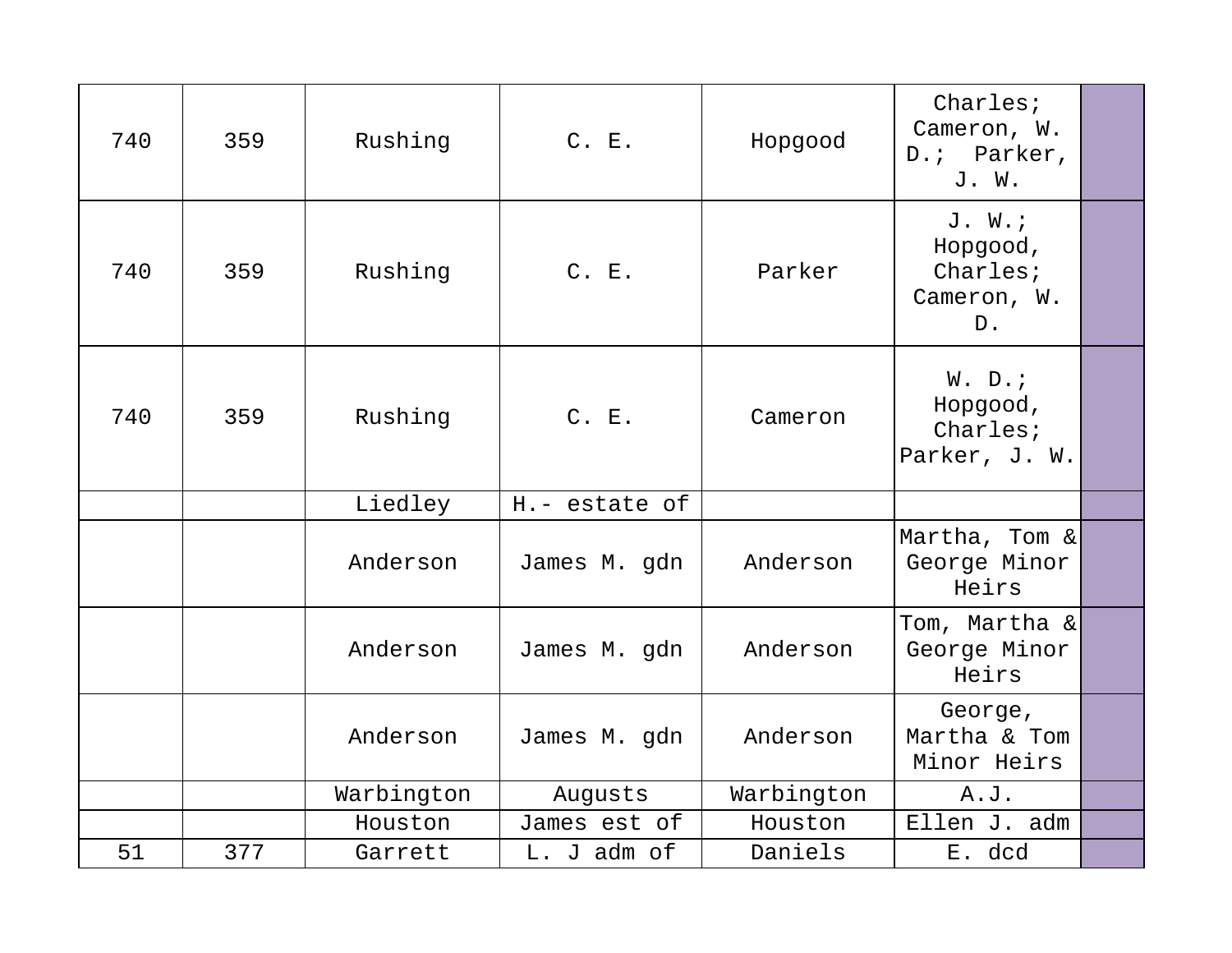| 169         | 2040             | Walker            | J. P. dcd              | Walker                     | S. P. adm                  |  |
|-------------|------------------|-------------------|------------------------|----------------------------|----------------------------|--|
| 241         | 4177             | Funkenstein       | L. est of              | Funkenstein                | S. exc                     |  |
| 126         | 1387             | Hoyt & Bros<br>Co |                        | Acme Lumber<br>Co          |                            |  |
| 87          | $559-D$          | Terry             | Emma gdsnp of          | Terry                      | J. G. gdn                  |  |
| 71          | 554              | Temple            | J. W. F.<br>estaste of | Temple                     | M. R. & R. J.<br>Exc       |  |
| 71          | $554 -$<br>part2 | Temple            | J. W. F.<br>estaste of | Temple                     | M. R. & R. J.<br>Exc       |  |
| 6           | $14 - A$         | Payne             | Isaac, estate<br>οf    | Fowler                     | $F. N. \&$<br>Moore, R. R. |  |
| 6           | $14 - A$         | Payne             | Isaac, estate<br>оf    | Moore                      | R. R. &<br>Fowler, F. N.   |  |
| 184         | 2441             | Meyer             | Jacob Est of           | Meyer                      | Joe S. & M.<br>exc         |  |
| 184         | 2441             | Meyer             | Jacob Est of           | Meyer                      | M. & Joe S.<br>exc         |  |
| 241         | 4179             | Odom              | Carrie May             | Odom                       | D. E.                      |  |
| $\mathbf 1$ | 553              | Jolly             | W. L. gdshp of         | Jolly                      | W. E. gdn                  |  |
| $\mathbf 1$ | 552              | Carpenter         | Benj gdnshp of         | Jolly                      | W. E. Gdn                  |  |
| 22          | $73 - A$         | Ragsdale          | Lewis A.               | ALA &<br>Chattanooga<br>RR | Childs, S. A.              |  |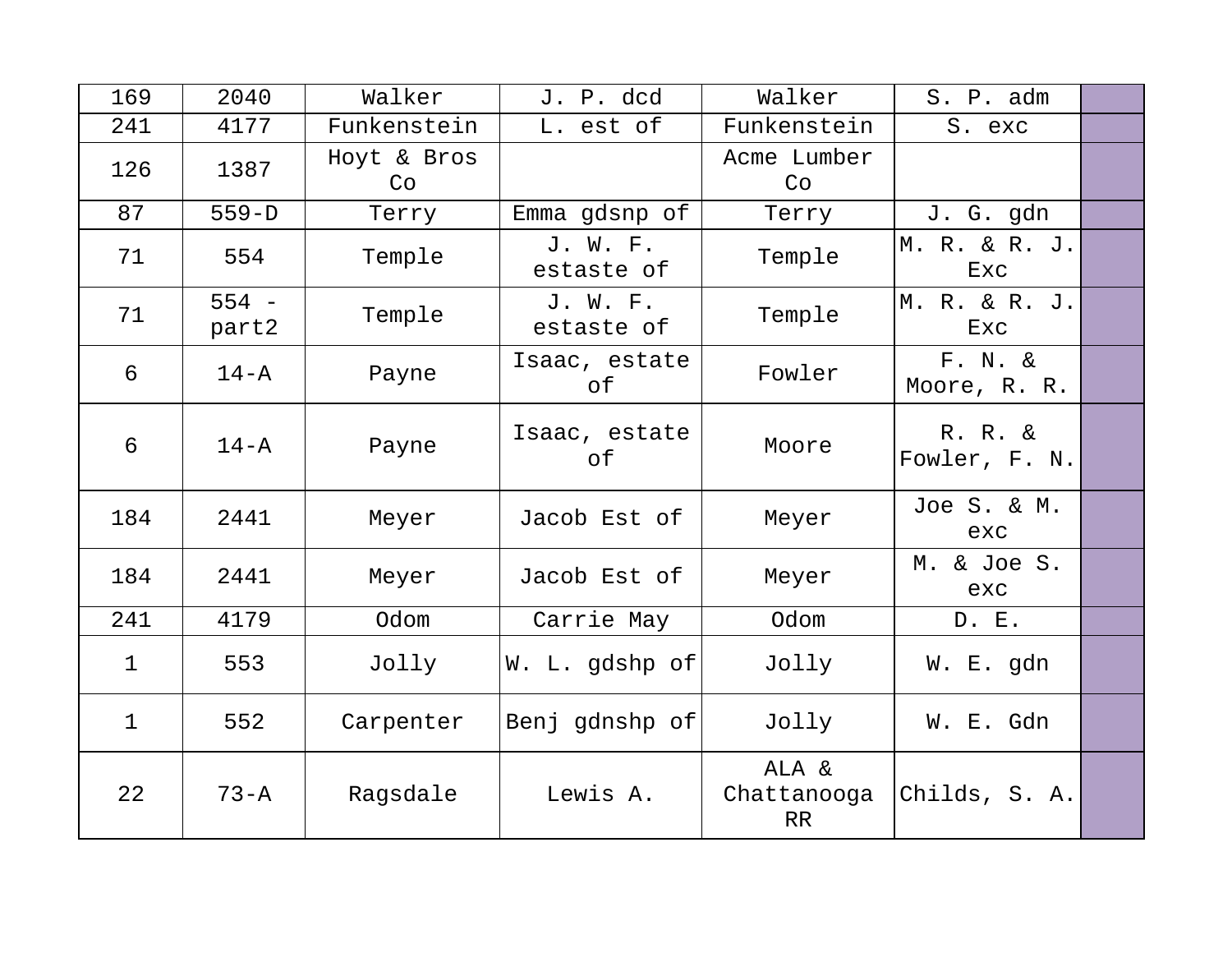| 22 | $73 - A$  | Ragsdale     | Lewis A.                     | Childs, S. A. | ALA &<br>Chattanooga<br>RR |  |
|----|-----------|--------------|------------------------------|---------------|----------------------------|--|
| 85 | 986       | Clarke       | H. B. dcd est<br>of          | Moody         | E. F. adm                  |  |
| 84 | 977       | <b>Ball</b>  | John T.                      | Meridian      | City Of                    |  |
| 92 | 992       | Jones        | McKenzie                     | Jones         | Carrie                     |  |
| 87 | $559 - C$ | Terry        | Emma gdsnp of                | Terry         | J. G. gdn                  |  |
| 77 | 786       | MCWhorter    | Boston                       | McWhorter     | Catherine                  |  |
| 77 | 643       | Beddingfield | J. J.                        | Collins       | M. A.                      |  |
| 78 | $607 - A$ | Parker       | John est of                  | Haynie        | John D. adm                |  |
| 77 | 805       | Busby        | J. J.                        | Wolffe        | Fred                       |  |
| 77 | 747       | Oliver       | Joseph F.                    | Oliver        | Alice                      |  |
| 77 | 612       | Crowe        | Annie est of                 | Vally         | L. exc                     |  |
| 77 | 748       | Childs       | Geo & Maggie<br>gdnp of      | Childs        | E. S. gdn                  |  |
| 78 | 606       | Fewell       | John W.                      | Lockard       | $E$ .                      |  |
| 77 | 775       | Moore        | Edward                       | <b>Bell</b>   | John W. exc                |  |
| 7  | 645       | Ragsdale     | L. A.                        | Wilson        | Matthew W.                 |  |
| 77 | 611       | Barker       | L.L. gdnsp of<br>minor heirs | Barker        | William gdn                |  |
| 78 | 605       | Broach       | James T.                     | Lavelle       | Dennis,<br>Brennan, & Ed   |  |
| 78 | 605       | Broach       | James T.                     | Lavelle       | Brennan, Ed,<br>Dennis     |  |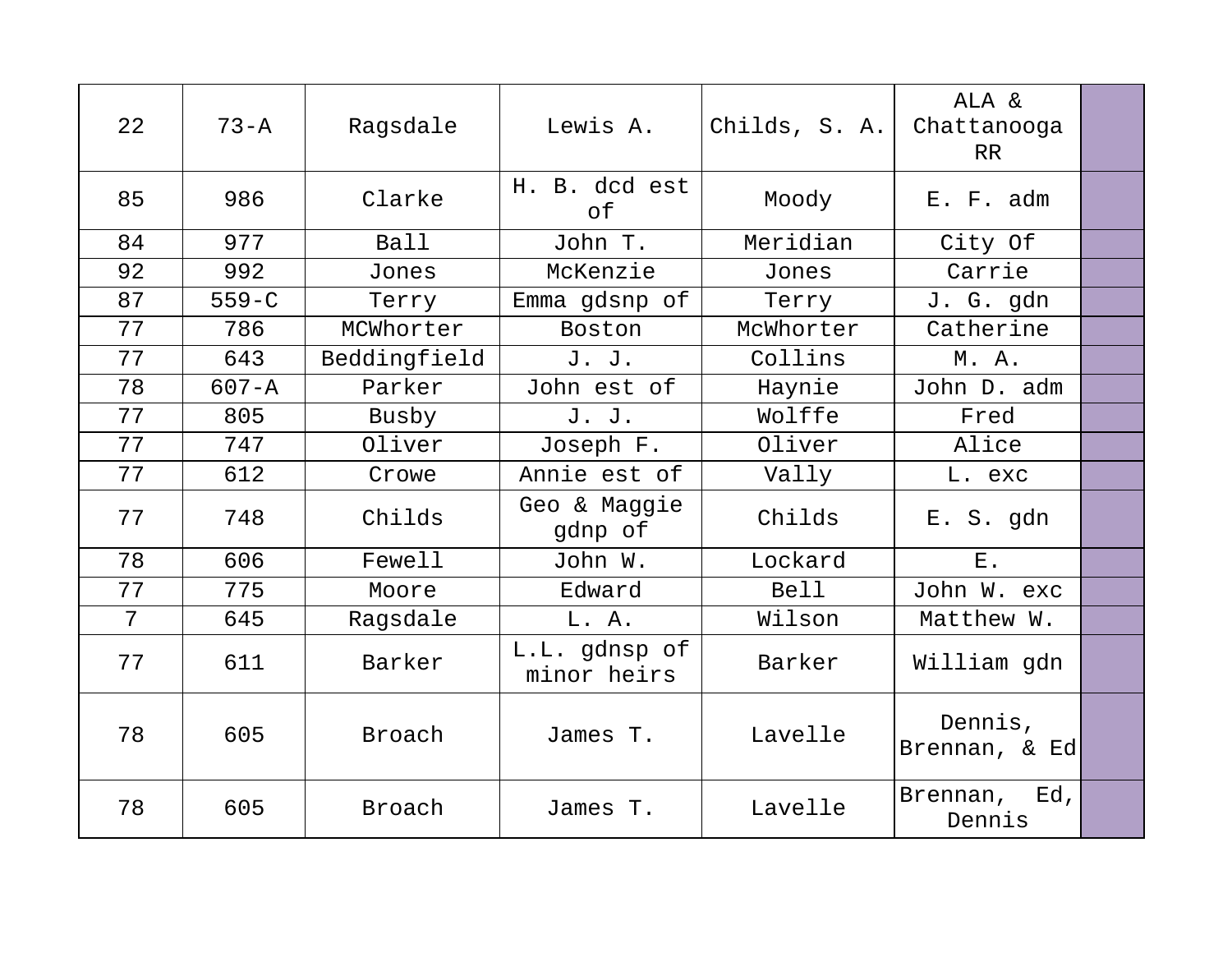| 78 | 605 | Broach                 | James T.               | Lavelle                                | Ed, Dennis,<br>Brennan  |  |
|----|-----|------------------------|------------------------|----------------------------------------|-------------------------|--|
| 77 | 644 | Holloway               | J. M.                  | Holloway                               | Ann A.                  |  |
| 77 | 772 | Miller &<br>Company    | T. P.                  | McWhorter                              | Mona E.                 |  |
| 77 | 649 | Sims                   | Thos W.                | Collins                                | J. M.                   |  |
| 77 | 776 | Crudup                 | Geo A. est of          | Crudup                                 | Wm. Adm                 |  |
| 77 | 636 | Ellis                  | S. M. est of           | Ellis                                  | Jno. A. exc             |  |
| 77 | 610 | Barker                 | L.L. est of            | Barker                                 | Wm. Adm                 |  |
| 77 | 791 | Cotton<br>(Colton)     | Squire                 | Cotton<br>(Colton)                     | Sallie                  |  |
| 77 | 791 | Colton<br>(Cotton)     | Squire                 | Colton<br>(Cotton)                     | Sallie                  |  |
| 77 | 707 | Coats                  | William P.<br>gdnsp of | Bustin                                 | J. M. gdn               |  |
| 77 | 790 | Hall                   | Calvin                 | Hall                                   | Crecy                   |  |
| 77 | 789 | Mobile & Ohio<br>RR Co |                        | Alabama,<br>Great<br>Southern RR<br>Co |                         |  |
| 77 | 792 | Reed                   | Roxy                   | Reed                                   | Peter                   |  |
| 85 | 983 | McDaniel               | Daniel                 | Sanford                                | J. F. Etal              |  |
| 85 | 983 | McDaniel               | Daniel                 | Threefoot                              | A., H. M. &<br>K. et al |  |
| 85 | 983 | McDaniel               | Daniel                 | Threefoot                              | H. N., K. &<br>A. et al |  |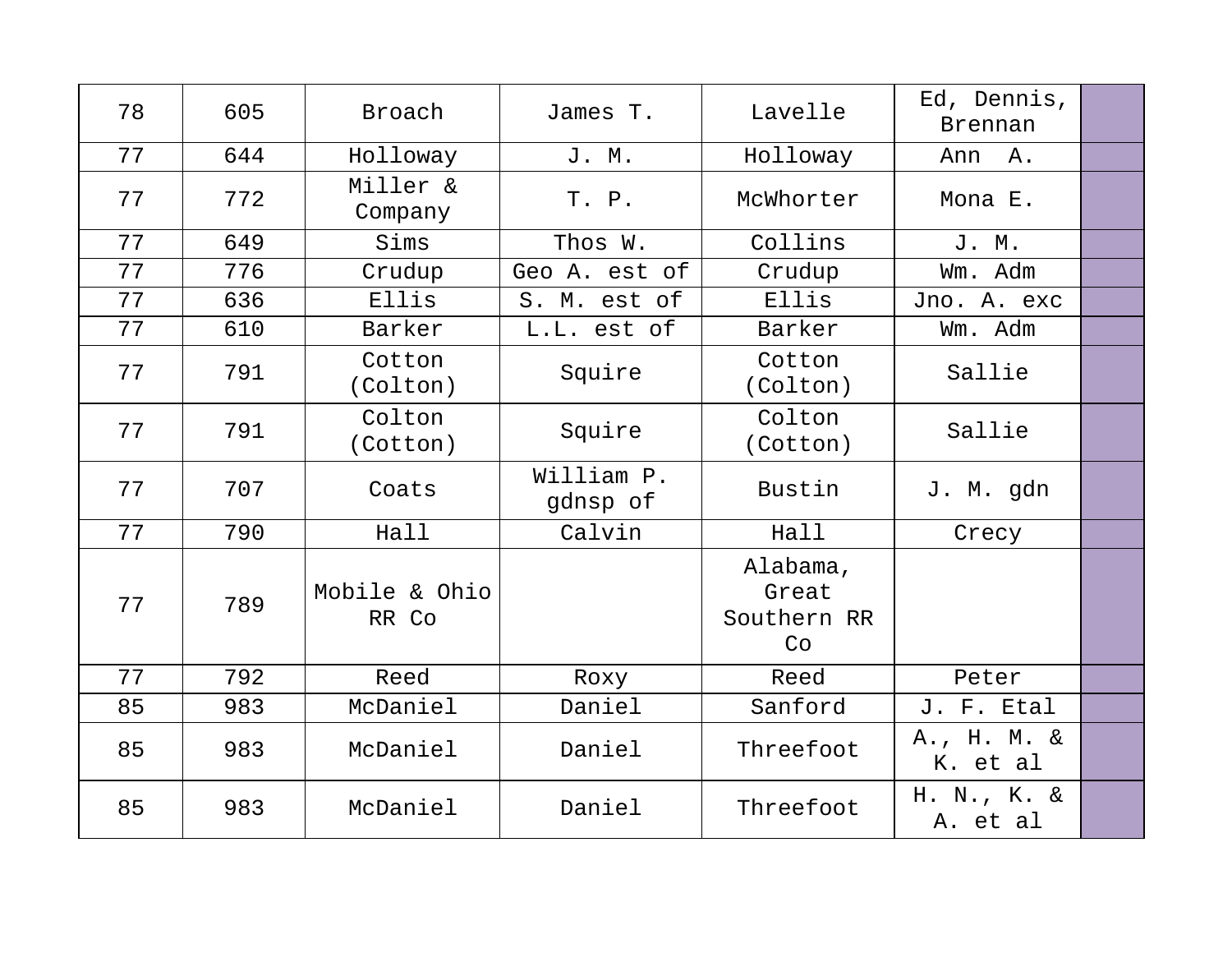| 85          | 983            | McDaniel | Daniel                          | Threefoot | K., A. & H.<br>M. et al   |  |
|-------------|----------------|----------|---------------------------------|-----------|---------------------------|--|
| 85          | 983            | McDaniel | Daniel                          | Leyser    | D. S. etal                |  |
| 87          | 985            | Clarke   | H. B. est of                    | Moody     | E. F. adm                 |  |
| 85          | $795 - B$      | Seegar   | Phillipine<br>gdsp of           | Fewell    | Jno. W. gdn               |  |
| 87          | $559 - B$      | Terry    | Emma gdsnp of                   | Terry     | J. G. gdn                 |  |
| 87          | $559 - A$      | Terry    | Emma gdsnp of                   | Terry     | J. G. gdn                 |  |
| 85          | $759 - C$      | Seegar   | Phillipine<br>gdsp of           | Fewell    | Jno. W. gdn               |  |
| 85          | $759 - A$      | Seegar   | Phillipine<br>gdsp of           | Fewell    | Jno. W. gdn               |  |
| $\mathbf 1$ | $\overline{3}$ | Anderson | Bourbon heirs<br>of             | Lacy      | W. H.<br>Guardian         |  |
| $\mathbf 1$ | $\overline{4}$ | Aaron    | Absalon                         | Tinnin    | Jonathan<br>Guardian      |  |
| 1           | 5              | Aaron    | Abraham                         | Baines    | L. B.<br>Guardian         |  |
| $\mathbf 1$ | 6              | Anderson | James M.<br>Administrator<br>of | Anderson  | Α.                        |  |
| $\mathbf 1$ | 6              | Anderson | S. estate of                    | Anderson  | James M.<br>Administrator |  |
| 1           | 7              | Arnold   | W. H. Estate<br>of              | Chandler  | G. G.<br>Administrator    |  |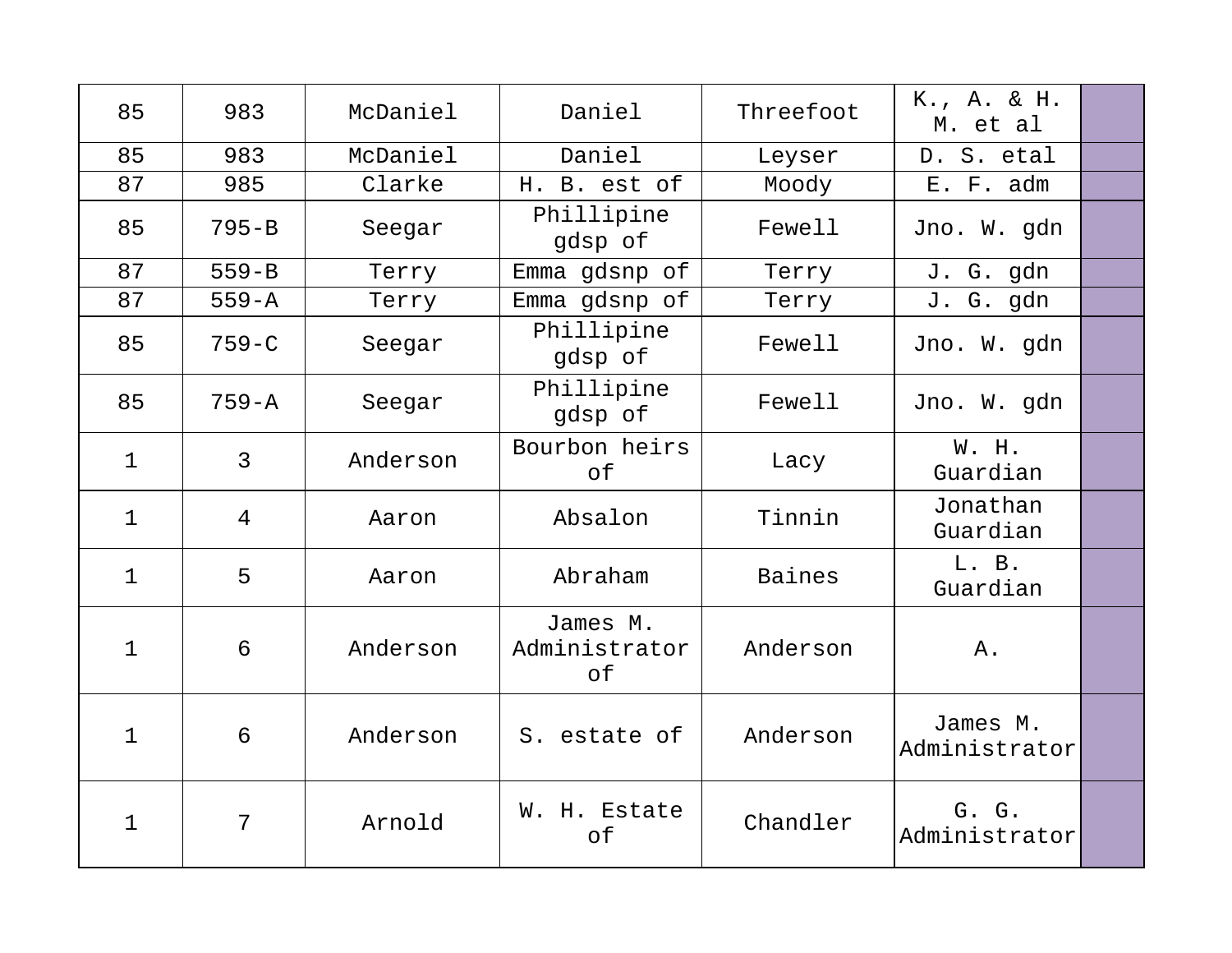| $\overline{4}$ | 31 | Alexander | Matthew<br>administrator          | Daly      | Peter estate<br>of                       |  |
|----------------|----|-----------|-----------------------------------|-----------|------------------------------------------|--|
| 8              | 73 | Anderson  | Amanda, widow<br>of               | Anderson  | William<br>J.dower                       |  |
| 9              | 79 | Alexander | Matthew<br>administrator<br>оf    | Jordan    | Zechariah<br>deceased                    |  |
| 9              | 86 | Alford    | Jacob estate<br>оf                | Tutt      | B. B.<br>Baines, L. B.<br>Administrator  |  |
| 9              | 86 | Alford    | Jacob estate<br>of                | Baines    | L. B., Tutt,<br>B. B. -<br>Administrator |  |
| 9              | 87 | Atkins    | James                             | Westbrook | George<br>Guardian                       |  |
| 9              | 88 | Anderson  | James M.                          | Anderson  | William minor<br>heirs of                |  |
| 9              | 88 | Anderson  | William minor<br>heirs of         | Anderson  | James M.<br>Guardian                     |  |
| 10             | 91 | Adams     | Lucy Ann<br>petition for<br>dower | Tutt      | Jason B. In<br>lands of                  |  |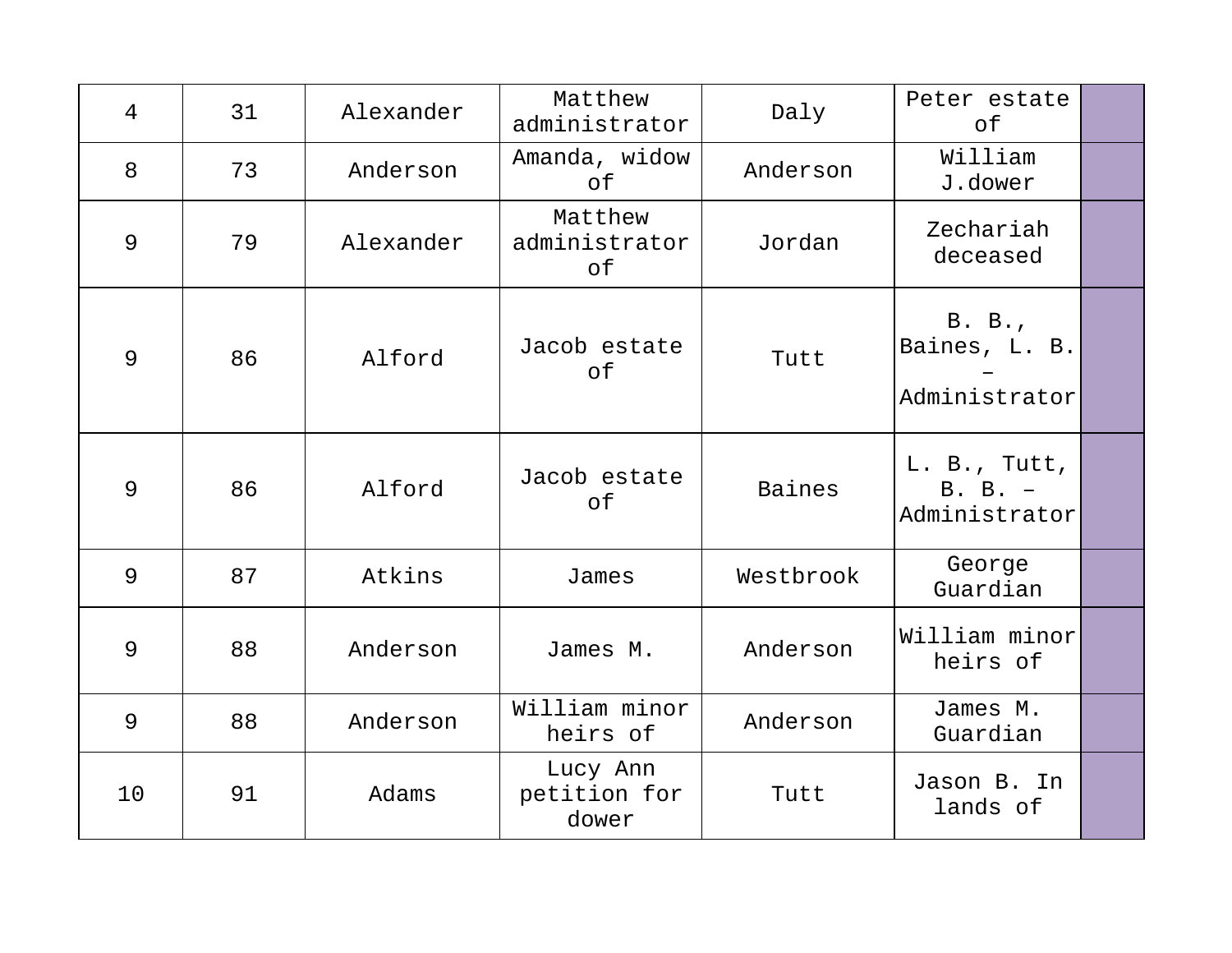| 13 | 125 | Alford   | W. F.<br>Administrator<br>of estate | Clay     | W. H.<br>Deceased                                                  |  |
|----|-----|----------|-------------------------------------|----------|--------------------------------------------------------------------|--|
| 34 | 278 | Adkins   | $R$ .<br>Administrator              | Hand     | Ransom.<br>Deceased                                                |  |
| 37 | 298 | Adams    | Thomas minor<br>heirs of            | Minge    | C. H.<br>Guardian                                                  |  |
| 40 | 322 | Alford   | W. F. Guardian                      | McRae    | Fannie E.                                                          |  |
| 48 | 353 | Avara    | A. J. Minor<br>heirs of             | Knox     | J. G.<br>Guardian                                                  |  |
| 48 | 354 | Adkins   | James                               | Adkins   | Louise<br>Guardian                                                 |  |
| 48 | 355 | Anderson | W. J.                               | Townsend | Thomas B.,<br>Ritchey,<br>William<br>administrator<br>$\mathtt{s}$ |  |
| 48 | 355 | Anderson | W. J.                               | Ritchie  | William,<br>Townsend,<br>Thomas B.<br>Administrator<br>S           |  |
| 48 | 356 | Adkinson | William                             | Vance    | David<br>Guardian                                                  |  |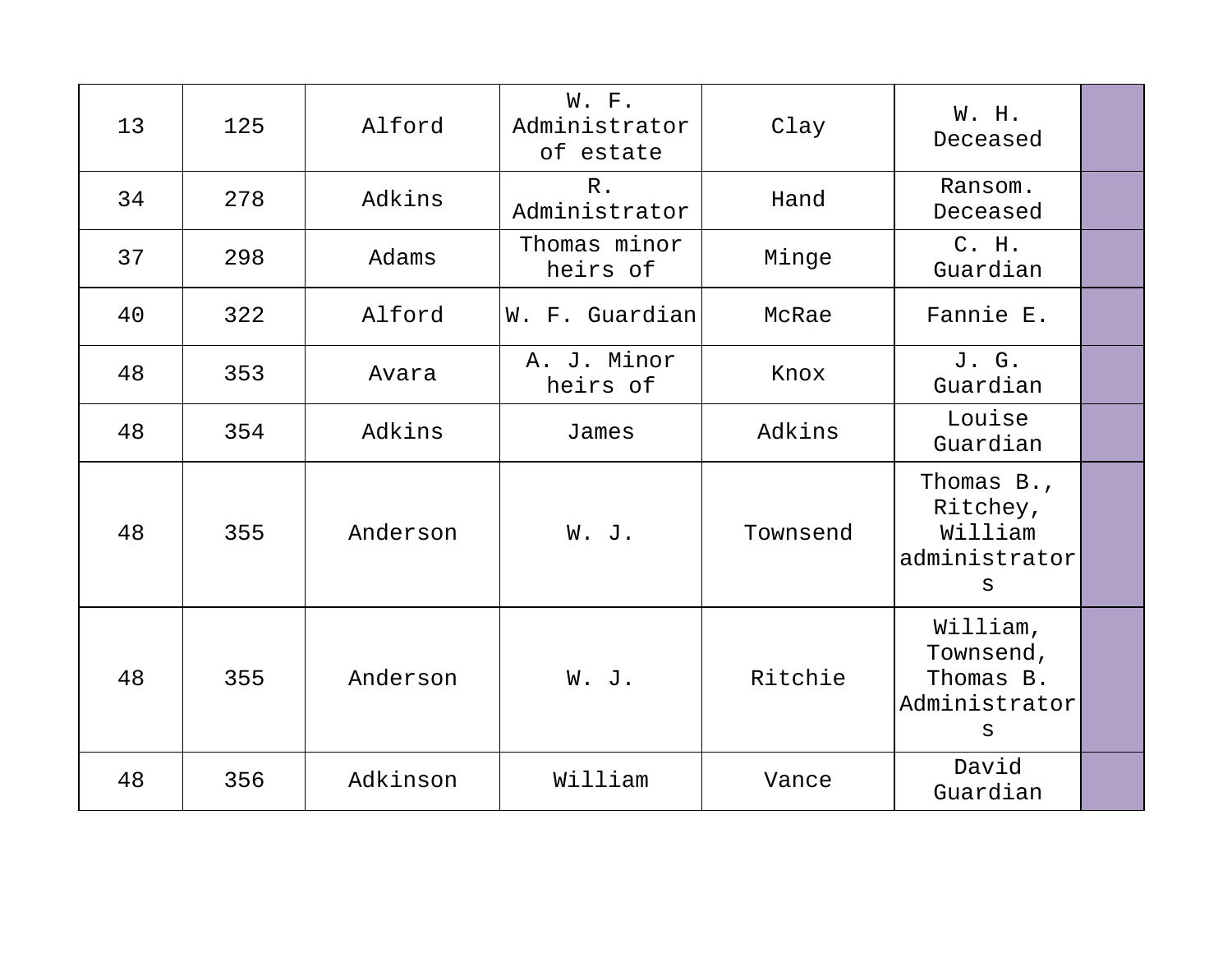| 48 | 357 | Agnew  | J. W.<br>Administrator        | Agnew  | W. P.<br>Deceased                         |  |
|----|-----|--------|-------------------------------|--------|-------------------------------------------|--|
| 48 | 357 | Agnew  | W. P. Deceased                | Agnew  | J. W.<br>Administrator                    |  |
| 48 | 358 | Agnew  | Ira B. And W.<br>P. Executors | Agnew  | James                                     |  |
| 48 | 358 | Agnew  | James estate<br>of            | Agnew  | Ira B. And W.<br>$P$ .                    |  |
| 48 | 358 | Agnew  | James estate<br>of            | Agnew  | W. P. And Ira<br>B.<br>Administrator<br>S |  |
| 48 | 359 | Agnew  | Ira B.<br>Guardian            | Agnew  | James minor<br>heirs                      |  |
| 48 | 359 | Agnew  | James minor<br>heirs of       | Agnew  | Ira B.<br>Guardian                        |  |
| 49 | 363 | Alford | W. F.<br>Administrator        | Bishop | W. L.                                     |  |
| 49 | 363 | Bishop | W. L.                         | Alford | W. F.<br>Administrator                    |  |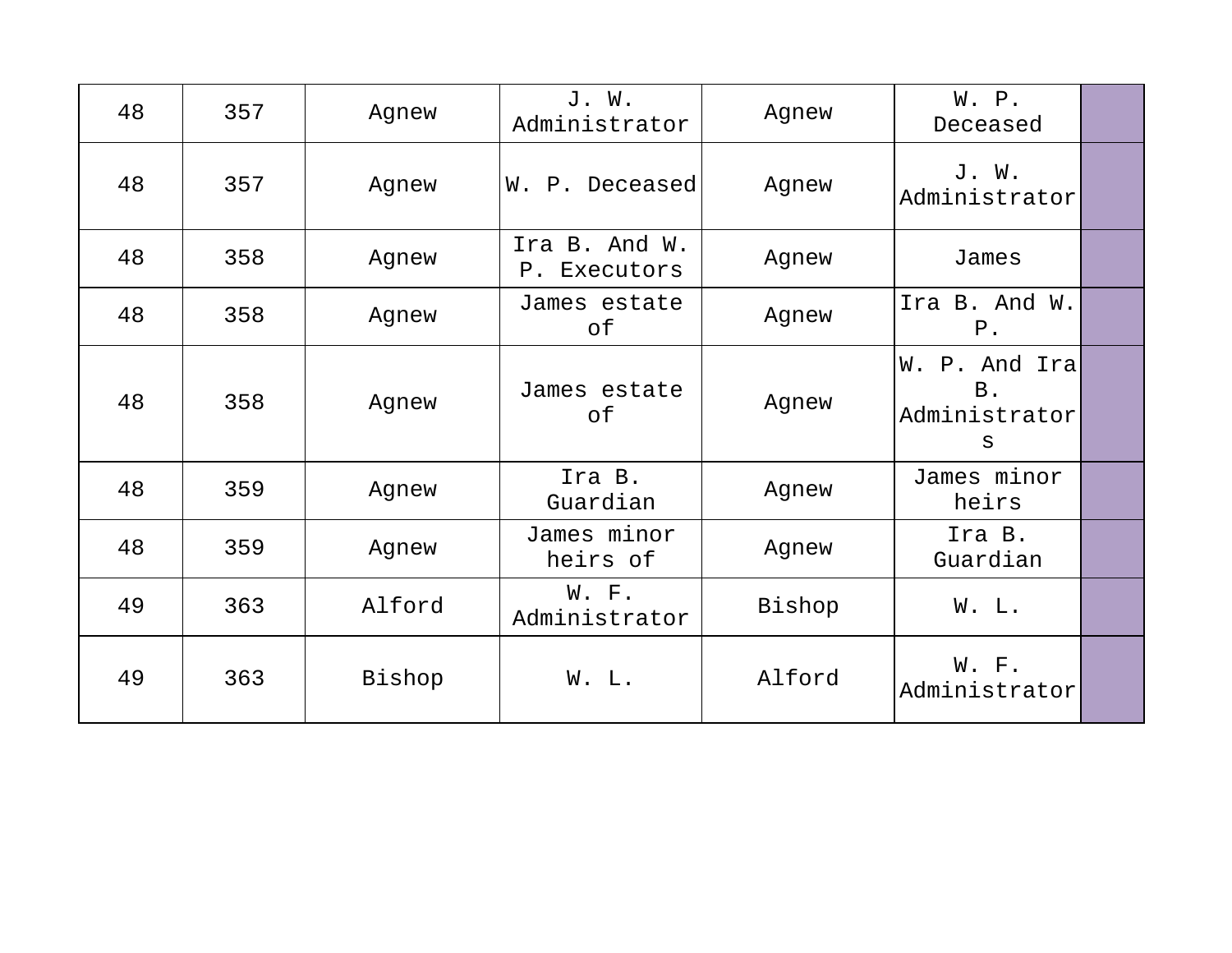| 48 | 360 | Anderson | G. Guardian            | Anderson | Bourbon and<br>Warren<br>(transcript<br>from Kemper<br>County) |  |
|----|-----|----------|------------------------|----------|----------------------------------------------------------------|--|
| 48 | 360 | Anderson | G. Guardian            | Anderson | Warren and<br>bourbon<br>(transcript<br>from Kemper<br>County  |  |
| 49 | 365 | Alford   | W. F.<br>Administrator | Butchee  | George<br>deceased                                             |  |
| 49 | 365 | Butchee  | George<br>deceased     | Alford   | W. F.<br>Administrator                                         |  |
| 51 | 376 | Alford   | W. F.<br>Administrator | Dearman  | Mary deceased                                                  |  |
| 51 | 376 | Dearman  | Mary deceased          | Alford   | W. F.<br>Administrator                                         |  |
| 52 | 381 | Alford   | W. F.<br>Administrator | Dearman  | Solomon<br>deceased                                            |  |
| 52 | 381 | Dearman  | Solomon<br>deceased    | Alford   | W. F.<br>Administrator                                         |  |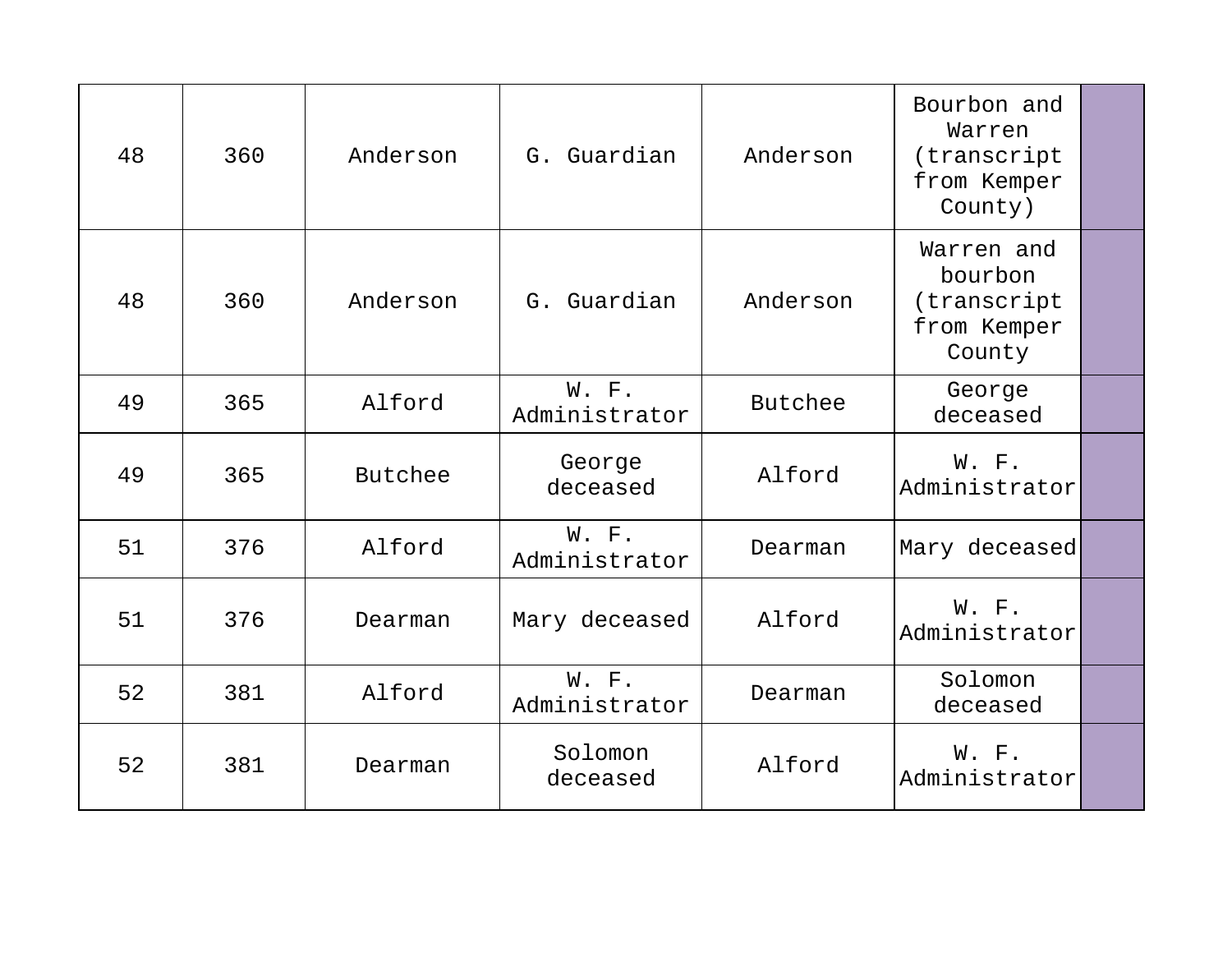| 52 | 383 | Alford       | W. F.<br>Administrator                    | Daym         | John deceased                                          |  |
|----|-----|--------------|-------------------------------------------|--------------|--------------------------------------------------------|--|
| 52 | 383 | Daym         | John deceased                             | Alford       | W. F.<br>Administrator                                 |  |
| 54 | 401 | Alford       | W. F.<br>Administrator                    | Gillespie    | W. F.<br>Deceased                                      |  |
| 54 | 401 | Gillespie    | W. F.                                     | Alford       | W. F.<br>Administrator                                 |  |
| 54 | 405 | Alford       | W. F.<br>Administrator                    | Hollingshead | Ezekiel<br>deceased                                    |  |
| 54 | 405 | Hollingshead | Ezekiel<br>deceased                       | Alford       | W. F.<br>Administrator                                 |  |
| 61 | 456 | Alford       | W. F.<br>Administrator                    | <b>Bell</b>  | A. Who was<br>administrator<br>of P. Hearn<br>deceased |  |
| 62 | 459 | Alford       | W. F.<br>Administratord<br>e bonis non of | Satcher      | L. W.<br>Deceased                                      |  |
| 63 | 471 | Alford       | W. F.<br>Administrator                    | Trussell     | A. J.<br>Deceased                                      |  |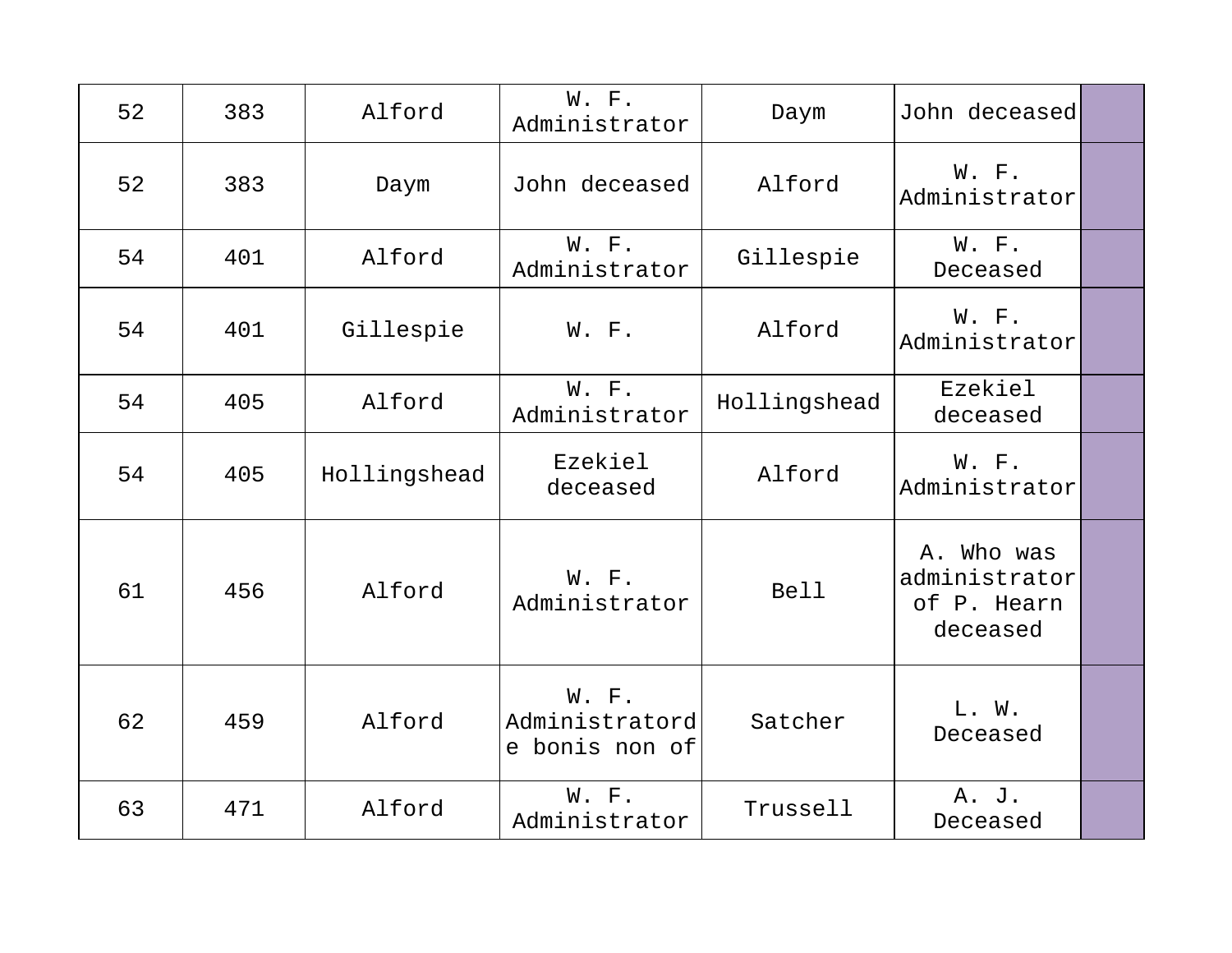| 63 | 471 | Trussell | A. J. Deceased             | Alford     | W. F.<br>Administrator |  |
|----|-----|----------|----------------------------|------------|------------------------|--|
| 64 | 478 | Alford   | W. F.<br>Administrator     | Tims       | Benjamin<br>deceased   |  |
| 64 | 478 | Tims     | Benjamin<br>deceased       | Alford     | W. F.<br>Administrator |  |
| 65 | 483 | Alford   | W. F. Executor             | Mahan      | J. W.<br>Deceased      |  |
| 67 | 499 | Alford   | W. F.<br>Administrator     | Shamburger | B. Deceased            |  |
| 69 | 519 | Andrews  | W. P.                      | Smith      | W. P. And H.<br>$C$ .  |  |
| 69 | 519 | Andrews  | W. P.                      | Smith      | H. C. And W.<br>$P$ .  |  |
| 71 | 528 | Andrews  | S. A. Dower in<br>lands of | Andrews    | W. P.                  |  |
| 71 | 529 | Alford   | W. F.<br>Administrator     | Andrews    | W. P.<br>Deceased      |  |
| 71 | 529 | Andrews  | W. P. Estate<br>of         | Alford     | W. F.<br>Administrator |  |
| 72 | 539 | Axom     | Henry and<br>Robert        | Yarbrough  | J. B.<br>Guardian      |  |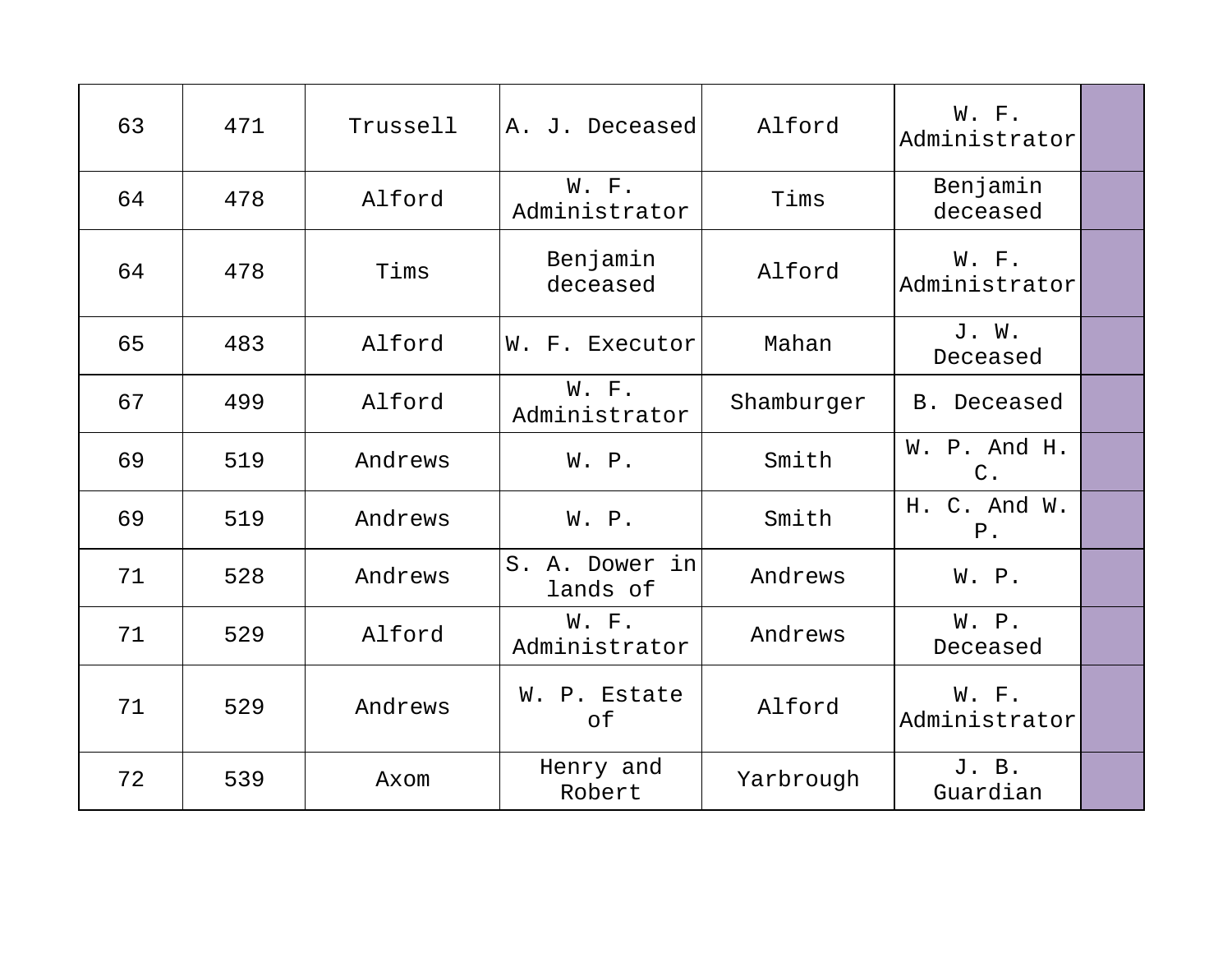| 72 | 539 | Axom   | Robert and<br>Henry        | Yarbrough    | J. B.<br>Guardian      |  |
|----|-----|--------|----------------------------|--------------|------------------------|--|
| 74 | 562 | Alford | W. F.<br>Administrator     | Dearman      | H. T.<br>Deceased      |  |
| 75 | 577 | Alford | W. F.<br>Administrator     | Glasscock    | Janette W.<br>Deceased |  |
| 77 | 595 | Alford | Warren F.<br>Administrator | Hubbard      | M. Deceased            |  |
| 77 | 598 | Alford | W. F.<br>Administrator     | Hall         | David<br>deceased      |  |
| 84 | 645 | Alford | W. F.<br>Administrator     | McCarty      | Charles<br>deceased    |  |
| 87 | 666 | Alford | W. F.<br>Administrator     | Matthews     | A. Deceased            |  |
| 88 | 679 | Alford | W. F.<br>Administrator     | Matthews     | H. C.<br>Deceased      |  |
| 88 | 682 | Alford | W. F.<br>Administrator     | Killingworth | J.V.<br>Deceased       |  |
| 89 | 689 | Alford | W. F.<br>Administrator     | Bishop       | Eliza                  |  |
| 91 | 712 | Alford | W. F.<br>Administrator     | Arthur       | J. H.                  |  |
| 91 | 712 | Arthur | J. H. Deceased             | Alford       | W. F.<br>Administrator |  |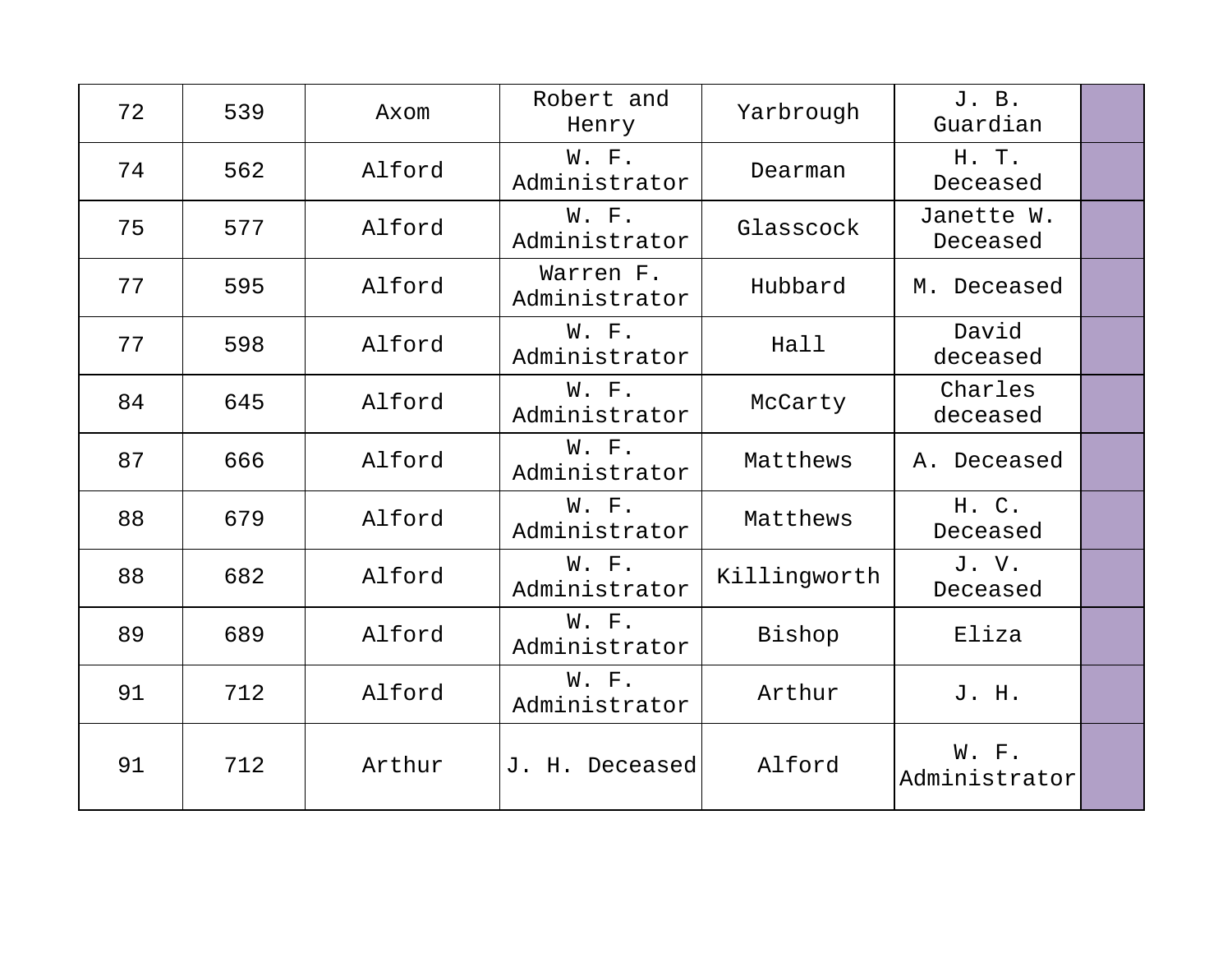| 91 | 713 | Alford   | W. F.<br>Administrator | May                    | J. M.                  |  |
|----|-----|----------|------------------------|------------------------|------------------------|--|
| 92 | 720 | Alford   | W. F.<br>Administrator | Hall                   | Florilla               |  |
| 94 | 734 | Alford   | W. F.<br>Administrator | $O'$ Neal              | Sarah                  |  |
| 95 | 741 | Alford   | W. F.<br>Administrator | Rogers                 | Hayes                  |  |
| 95 | 745 | Akin     | Robert<br>Guardian     | To his own<br>children |                        |  |
| 94 |     | Alford   | W. F.<br>Administrator | <b>Bell</b>            | Α.                     |  |
| 10 | 29  | Axon     | Robert                 | McInnis                | G. W.<br>Administrator |  |
| 13 | 47  | Avara    | Jason B.               | Stephens               | E. S.<br>Guardian      |  |
| 15 | 59  | Allen    | William<br>deceased    | McKinley               | R. Executor            |  |
| 16 | 2   | Alderman | John                   | Eakin                  | Jo.                    |  |
| 28 | 110 | Atkin    | Robert<br>Guardian     | His own<br>children    |                        |  |
| 2  | 152 | Arthur   | J. H. Estate<br>of     | Alford                 | W. F.<br>Administrator |  |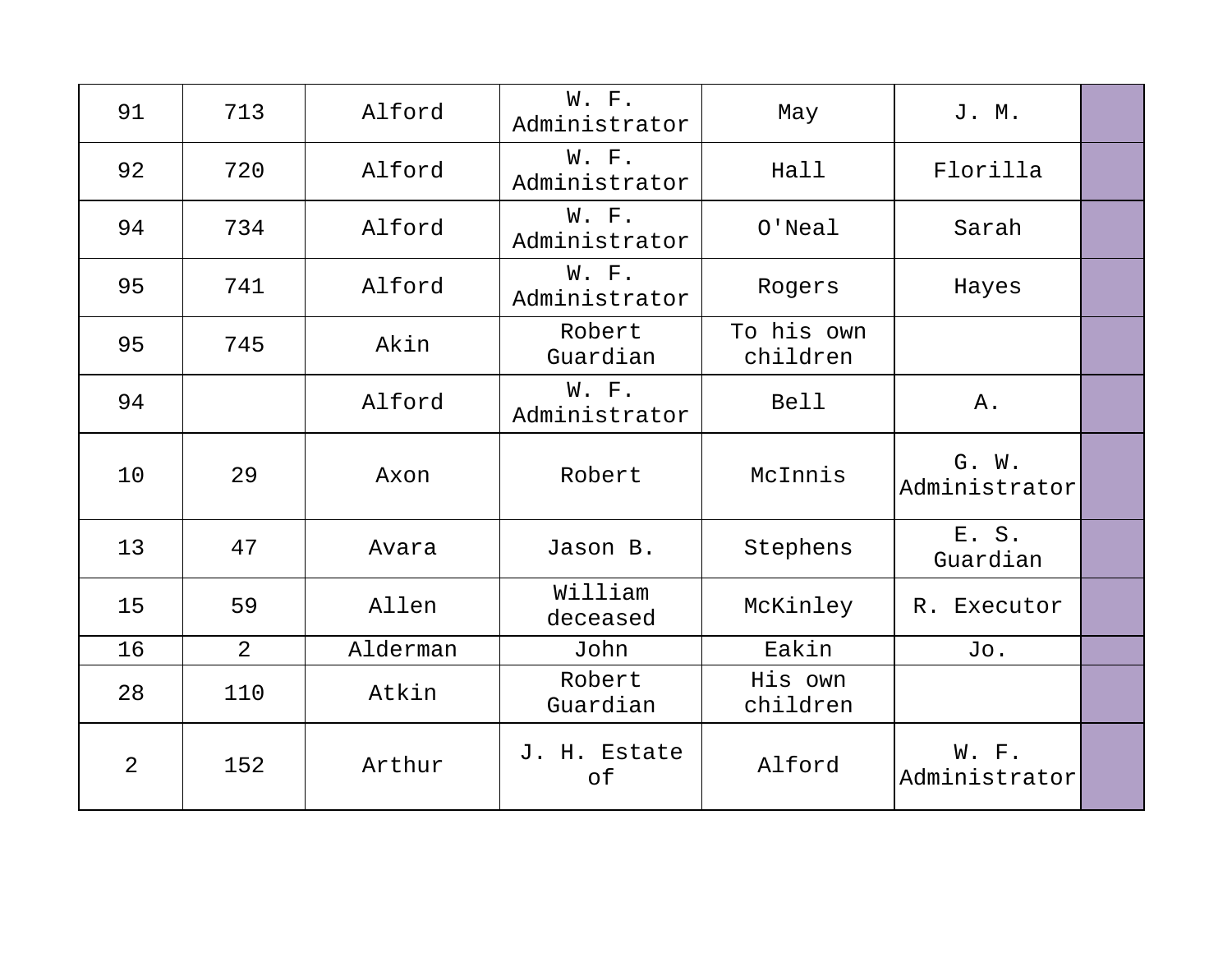| $\overline{2}$ | 154  | Alabama and<br>Chattanooga<br>railroad<br>company |                        | McKay        | James                                                      |  |
|----------------|------|---------------------------------------------------|------------------------|--------------|------------------------------------------------------------|--|
| 70             | 379  | Avara                                             | Thomas estate<br>of    | <b>Brown</b> | W. B. And<br>Avara, B. F.<br>Administrator<br>$\mathtt{s}$ |  |
| 70             | 379  | Avara                                             | Thomas estate<br>of    | Avara        | B. F. And<br>Brown, W. B.<br>Administrator<br>S            |  |
| 71             | 387  | Avara                                             | William L.             | Avara        | Lydia                                                      |  |
| 61             | 410  | Avara                                             | B. F.                  | Wagner       | Martha                                                     |  |
| 67             | 675  | Abernathy                                         | Edward                 | Abernathy    | Ellen                                                      |  |
| 66             | 706  | Allen                                             | Catherine              | Allen        | Wash                                                       |  |
| 79             | 719  | Almon                                             | Sarah A.               | Crughton     | Walter                                                     |  |
| 66             | 729  | Adams                                             | Emma                   | Adams        | Julius                                                     |  |
| 80             | 774  | Alford                                            | Felix                  | Lunatic      |                                                            |  |
| 49             | 829  | Avery                                             | R. C. R.               | Avery        | Alice                                                      |  |
| 52             | 875  | Arrington                                         | Adline                 | Martin       | S. A.<br>Administrator                                     |  |
| 100            | 1008 | Alsop                                             | Fannie V.<br>Estate of | <b>Bass</b>  | J. M.<br>Administrator                                     |  |
| 109            | 1018 | Abbott                                            | Sallie P.              | Abbott       | E. H.                                                      |  |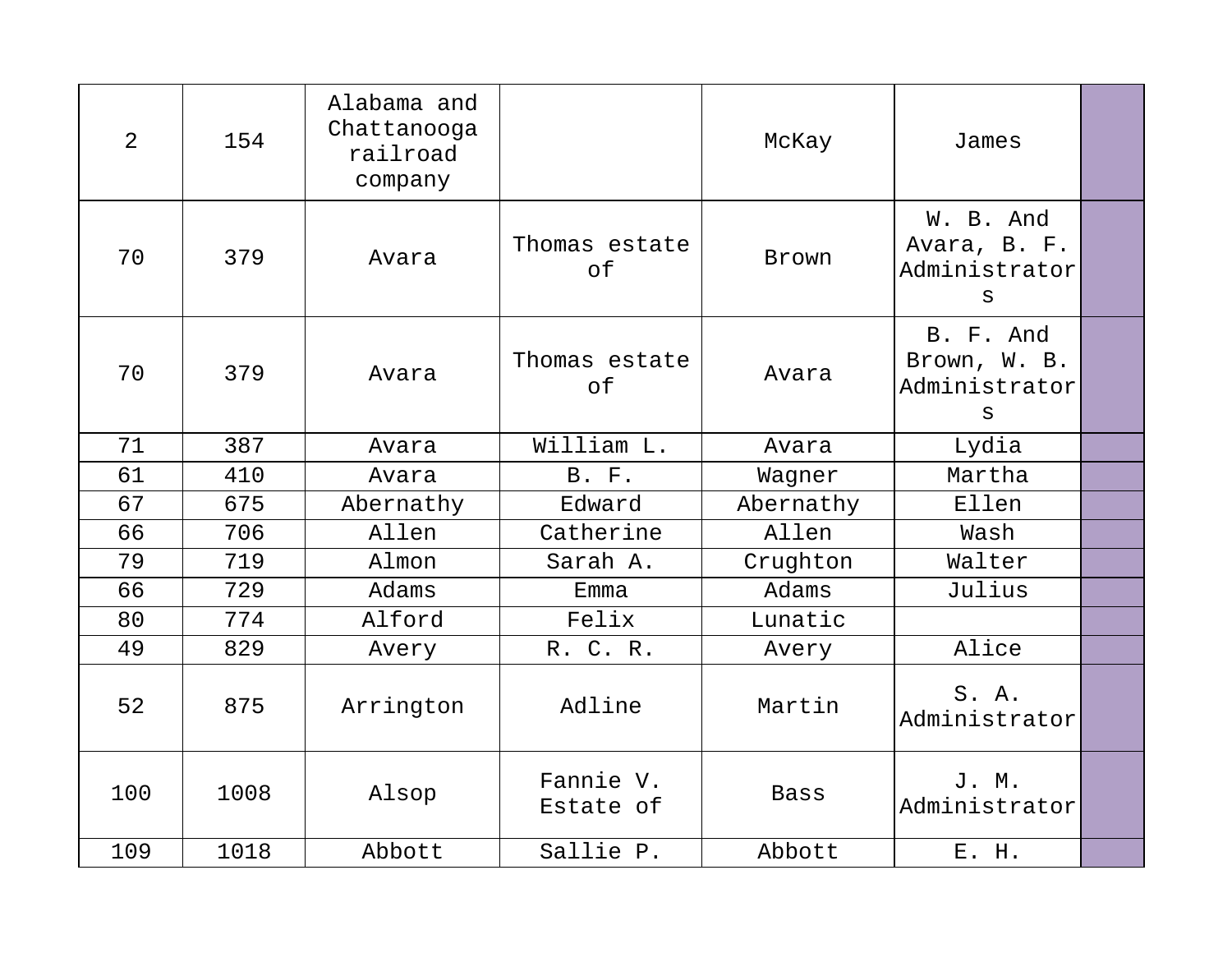| 111 | 1049 | Alexander                                              | George P. | Saxey     | Ida     |  |
|-----|------|--------------------------------------------------------|-----------|-----------|---------|--|
| 108 | 1055 | Alabama an<br>great<br>southern<br>railroad<br>company |           | Ragsdale  | L. A.   |  |
| 93  | 1096 | Arrington                                              | Thad      | Arrington | May     |  |
| 105 | 1181 | Alford                                                 | W. F.     | Ragsdale  | Chas R. |  |
| 143 | 1246 | A and V<br>Railway<br>Company                          |           | Moore     | William |  |
| 113 | 1247 | A and V<br>Railway<br>Company                          |           | May       | P. C.   |  |
| 113 | 1248 | A and V<br>Railway<br>Company                          |           | Durr      | Glover  |  |
| 113 | 1249 | A and V<br>Railway<br>Company                          |           | James     | W. W.   |  |
| 113 | 1250 | A and V<br>Railway<br>Company                          |           | Payne     | William |  |
| 113 | 1251 | A and V<br>Railway<br>Company                          |           | Smith     | Lewis   |  |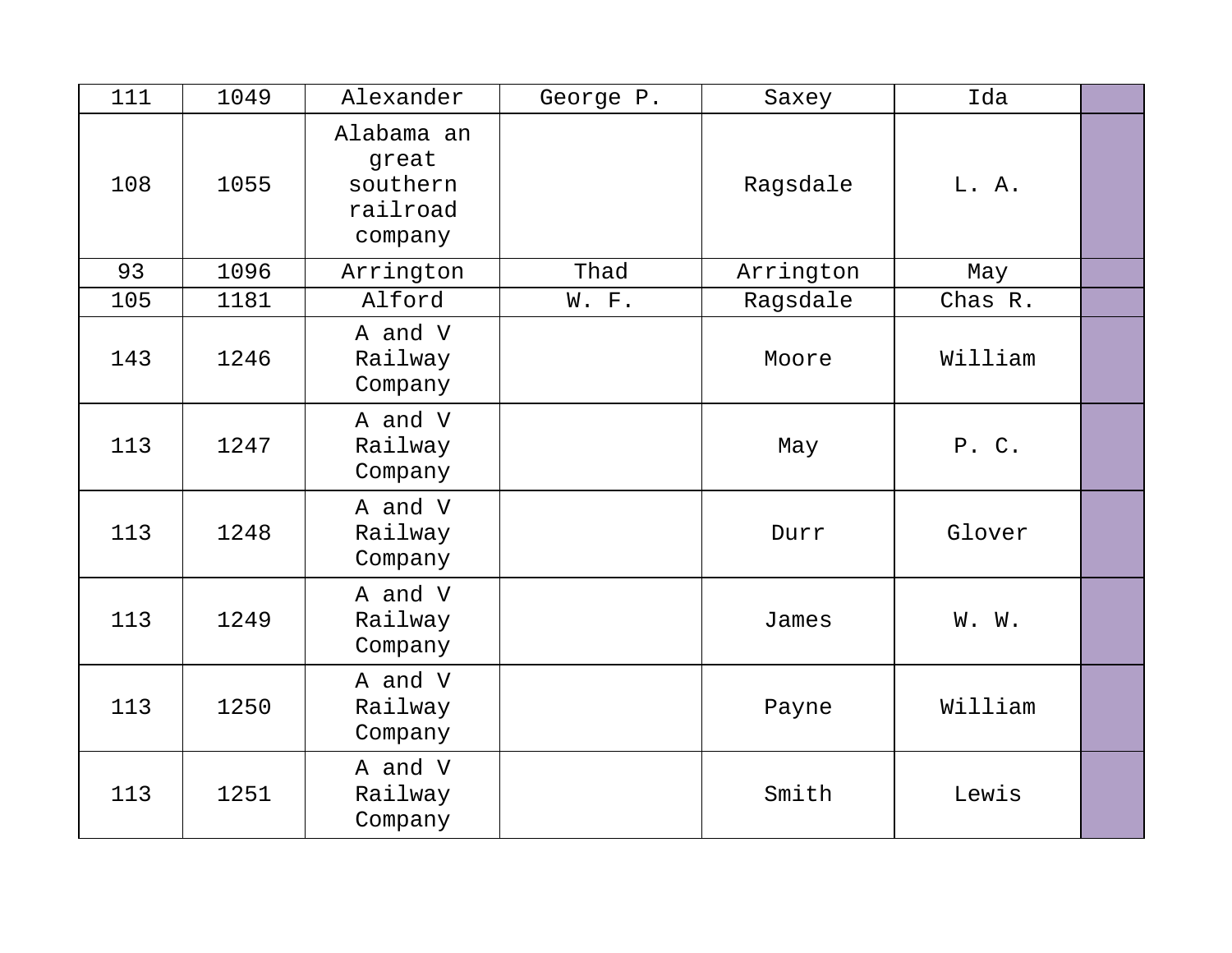| 114 | 1257 | Akin                                | Alfred estate<br>of | White                                     | Archie                 |  |
|-----|------|-------------------------------------|---------------------|-------------------------------------------|------------------------|--|
| 121 | 1310 | Allein                              | Annie B.            | Ball                                      | A. H.                  |  |
| 123 | 1346 | Averett                             | Lonie               | Ex parte                                  |                        |  |
| 123 | 1352 | Aydam                               | Lital               | Equitable<br>fire<br>insurance<br>company |                        |  |
| 124 | 1364 | Alford                              | W. F. Estate<br>of  | Alford                                    | M. E.<br>Administrator |  |
| 127 | 1427 | Altman                              | Hannah              | Lunacy                                    |                        |  |
| 137 | 1488 | Aarons,<br>Mendelson and<br>company |                     | Meridian<br>candy company                 |                        |  |
| 138 | 1509 | Austin                              | J. C. Estate<br>оf  | Austin                                    | J. C.<br>Administrator |  |
| 139 | 1523 | Allein                              | Annie B.            | Fewell                                    | W. L.                  |  |
| 142 | 1555 | Adcock                              | B. F.               | Adcock                                    | Katie                  |  |
| 146 | 1600 | Allen                               | Callie              | Alan                                      | J. B.                  |  |
| 150 | 1656 | Alford                              | Mary E.             | Alford                                    | W. A.                  |  |
| 156 | 1761 | Anderson                            | J. N.               | Anderson                                  | F. E.                  |  |
| 156 | 1769 | Arant                               | J. B.               | Arant                                     | Susie M.               |  |
| 167 | 1971 | Alston                              | Sarah               | Alston                                    | Frank                  |  |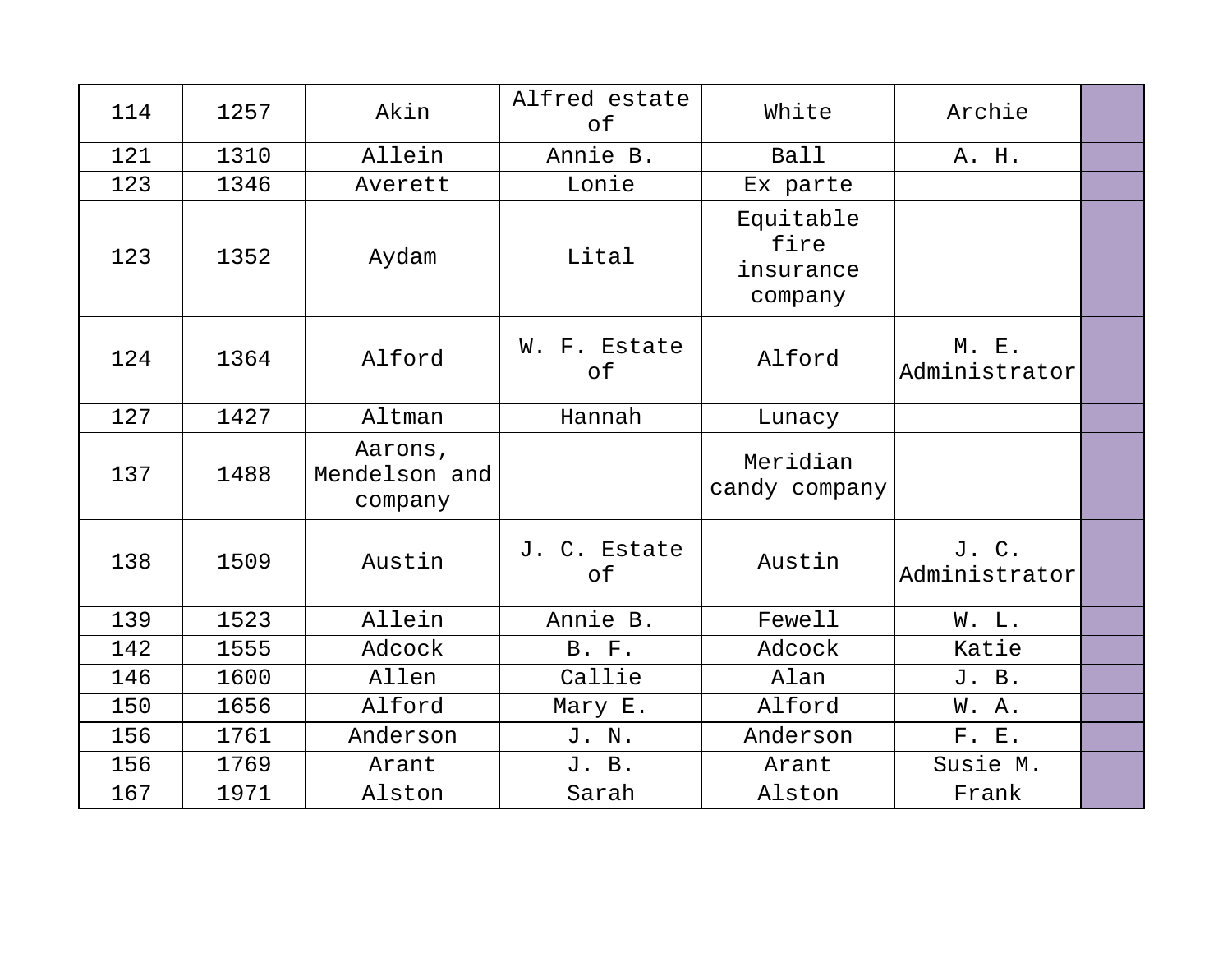| 168 | 1999 | American B.<br>L. And T.<br>Savings<br>Association. |                | Williams                         | D. E.                  |  |
|-----|------|-----------------------------------------------------|----------------|----------------------------------|------------------------|--|
| 168 | 2000 | American B.<br>L. And T.<br>Savings<br>Association. |                | Cochran and<br><b>Bozeman</b>    |                        |  |
| 168 | 2000 | American B.<br>L. And T.<br>Savings<br>Association. |                | Bozeman and<br>Cochran           |                        |  |
| 168 | 2014 | Armstrong                                           | Tom            | Armstrong                        | Amanda                 |  |
| 168 | 2017 | Ambrose                                             | W.             | Ambrose                          | Bettie                 |  |
| 175 | 2167 | Ascher                                              | Joseph         | American<br>tailoring<br>company |                        |  |
| 177 | 2239 | American<br>surety<br>company                       |                | Citizens<br>savings bank         |                        |  |
| 178 | 2246 | Anderson                                            | George         | Anderson                         | Cora                   |  |
| 178 | 2267 | Anderson                                            | Jonathan       | Anderson                         | Hallie                 |  |
| 178 | 2271 | Allbrooks                                           | A. G.          | Allbrooks                        | L. G.                  |  |
| 179 | 2306 | Andrews                                             | C. G. Deceased | Andrews                          | C. K.<br>Administrator |  |
| 181 | 2348 | Alexander                                           | Ruth           | Ex parte                         |                        |  |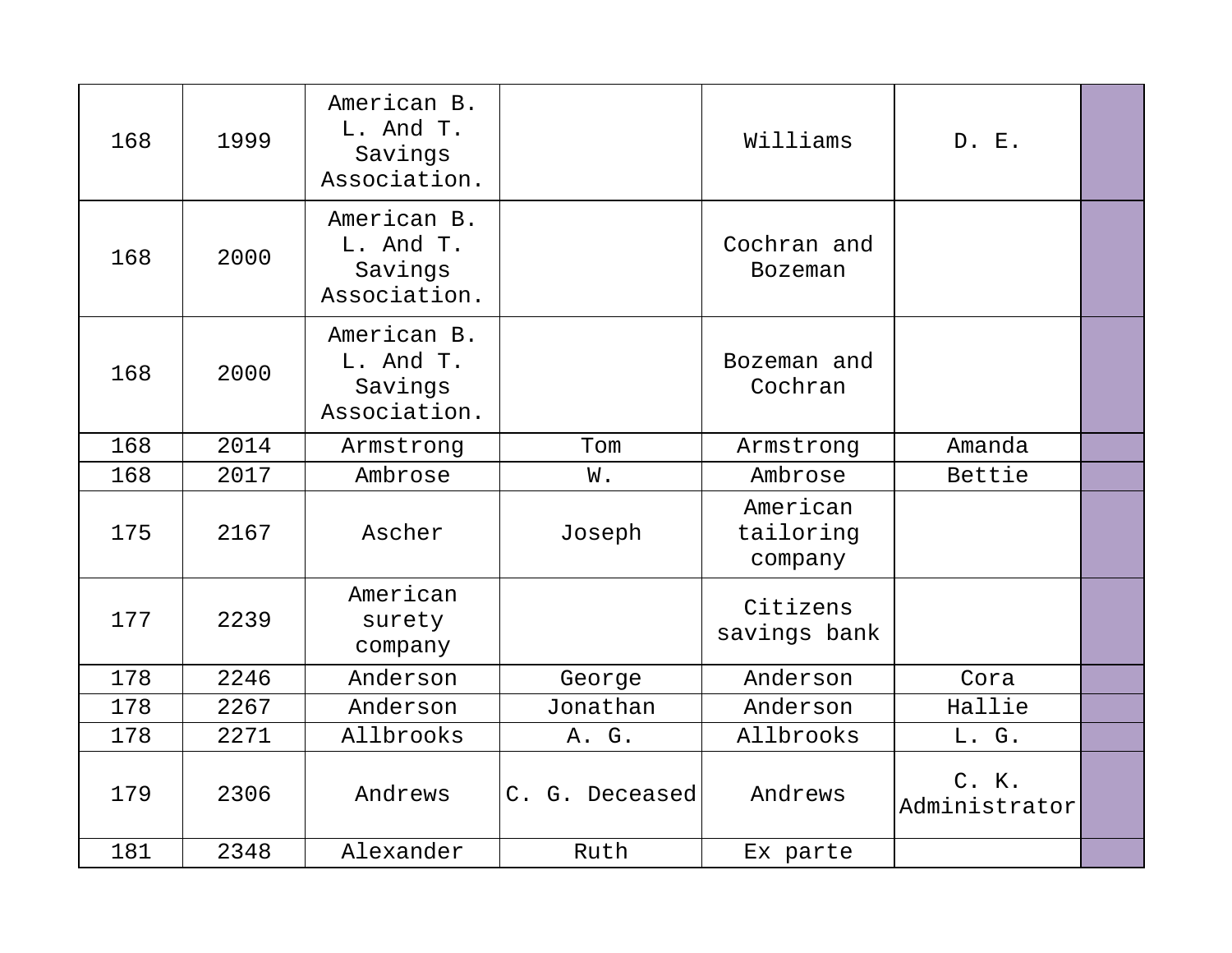| 181 | 2355 | Arnold                        | Fannie                    | Arnold     | B.                          |  |
|-----|------|-------------------------------|---------------------------|------------|-----------------------------|--|
| 182 | 2361 | Allen                         | Bennett R.                | Alan       | Callie M.                   |  |
| 183 | 2406 | A and V<br>Railway<br>Company |                           | McWilliams | $W.$ . $D.$                 |  |
| 184 | 2427 | Armstrong                     | Essie                     | Beggerly   | Nannie M.                   |  |
| 184 | 2432 | Avery                         | George                    | Avery      | М.                          |  |
| 180 | 2450 | Atkinson                      | Georgia                   | Lunacy of  |                             |  |
| 185 | 2451 | Adams                         | Lizzie                    | Finley     | David                       |  |
| 186 | 2495 | Alford                        | Ellen by next<br>a friend | Alford     | <b>M. E.</b>                |  |
| 186 | 2502 | To stink                      | Blanche                   | Tuesday    | Rosa Guardian               |  |
| 189 | 2567 | Allen                         | J.Norrille<br>deceased    | Allen      | Kate G. And<br>W. Executors |  |
| 189 | 2567 | Allen                         | J.Norrille<br>deceased    | Allen      | W. And Kate<br>G. Executors |  |
| 190 | 2597 | Alford                        | M. E.                     | Ross       | Anna                        |  |
| 191 | 2612 | Allen                         | $D$ .                     | Allen      | Ed                          |  |
| 193 | 2672 | Austin                        | Gomit                     | Austin     | Alma                        |  |
| 194 | 2714 | Allen                         | C. E.                     | Lewis      | J. Oh.                      |  |
| 195 | 2735 | Arky                          | L. H.                     | Kamper     | Jonathan                    |  |
| 196 | 2761 | Arrington                     | Mamie                     | Arrington  | Will                        |  |
| 199 | 2848 | Allis                         | John                      | Allis      | Mary                        |  |
| 199 | 2850 | Anderson                      | George                    | Anderson   | Cora                        |  |
| 201 | 2899 | Allison                       | Abner                     | Allison    | Lula                        |  |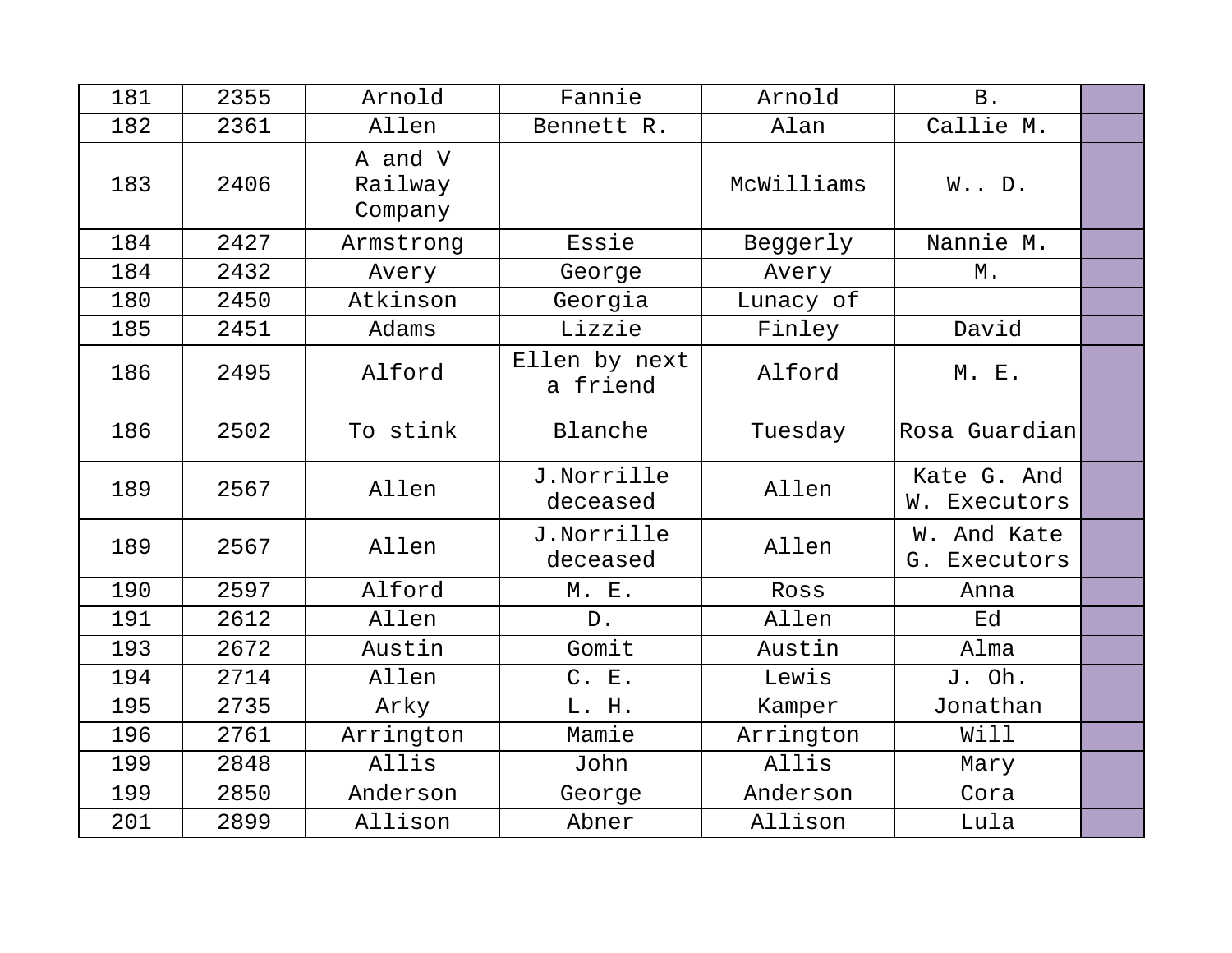| 203 | 2954         | Ables                          | J. W. And, J.<br>H.<br>Guardianship<br>of | Wise                                                | M. J. E.<br>Guardian  |  |
|-----|--------------|--------------------------------|-------------------------------------------|-----------------------------------------------------|-----------------------|--|
| 205 | 3002         | Allen                          | J. F.                                     | Able                                                | Jason W.              |  |
| 207 | 3077         | Addison                        | R. M.                                     | Crudup                                              | J. L.                 |  |
| 207 | $3120$ $1/2$ | A and V<br>railroad<br>company |                                           | Cumberland<br>telephone and<br>telegraph<br>company |                       |  |
| 208 | $3131$ $1/2$ | Alford                         | J. T.                                     | Alford                                              | Edna A.               |  |
| 211 | 3236         | Arky                           | Lewis H.                                  | Floyd                                               | Samuel H.             |  |
| 212 | 3280         | Albrook                        | J. F.                                     | Wadsworth                                           | Mary                  |  |
| 213 | 3282         | Anderson                       | W. S. Estate<br>of                        | Anderson                                            | W.Y.<br>Administrator |  |
| 214 | 3336         | Armstrong                      | Haywood                                   | Armstrong                                           | Tillie                |  |
| 215 | 3371         | Anderson                       | Geo                                       | Anderson                                            | B. J.                 |  |
| 214 | 3330         | Allen                          | Irene                                     | Allen                                               | Jonathan F.           |  |
| 216 | 3380         | Austin                         | Henry                                     | Austin                                              | Annie                 |  |
| 218 | 3428         | Adams                          | $S.$ (Dr.)<br>J.                          | Adams                                               | Julia C.              |  |
| 220 | 3519         | Armstrong                      | Thomas                                    | Armstrong                                           | Nancy                 |  |
| 220 | 3534         | A, and V<br>Railway<br>Company |                                           | George                                              | A. H.                 |  |
| 220 | 3542         | Avaitte                        | Eula Estes                                | Ex parte                                            |                       |  |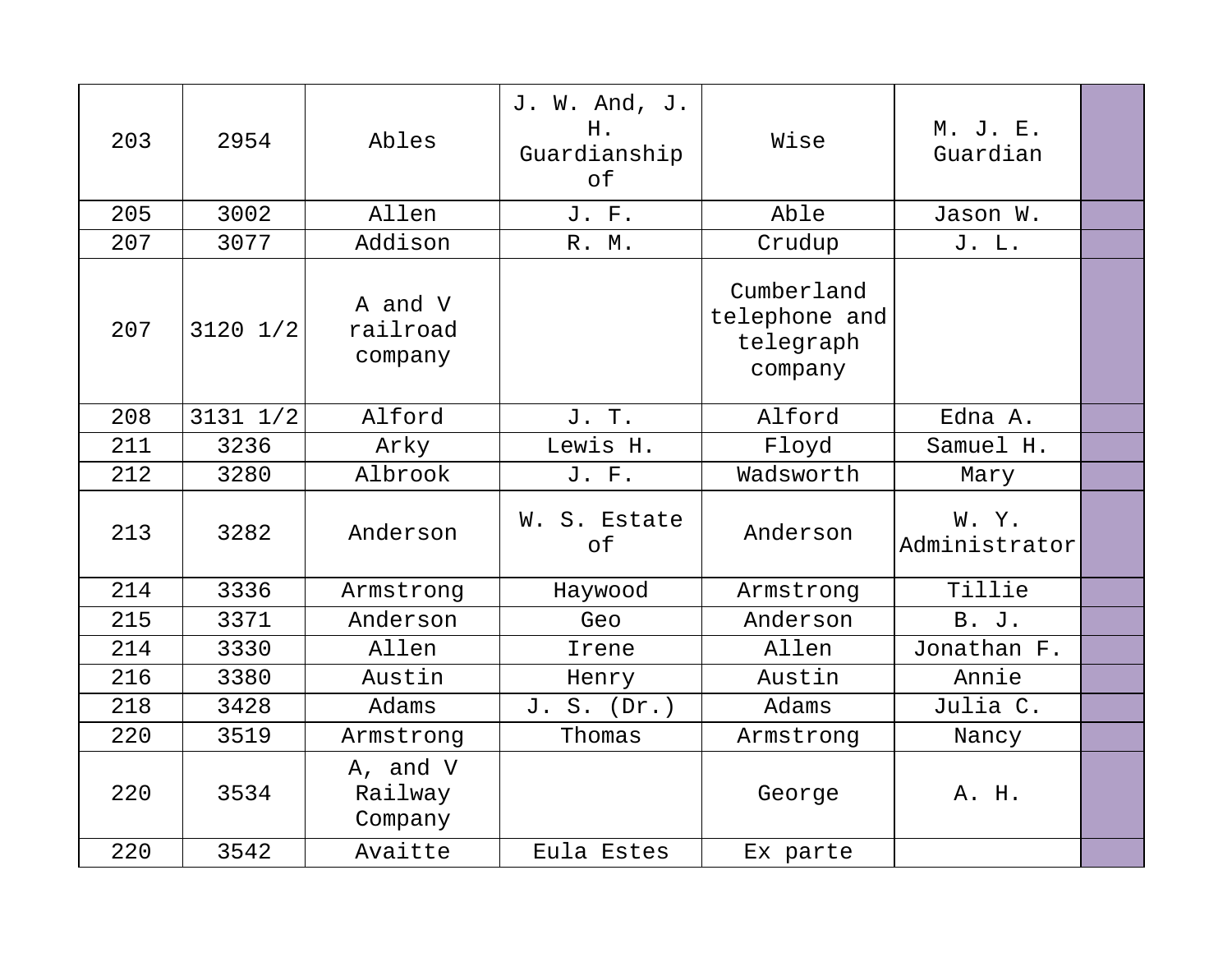| 221 | 3556 | Amis                                             | A. B.                      | Clarke                                           | W. F.             |  |
|-----|------|--------------------------------------------------|----------------------------|--------------------------------------------------|-------------------|--|
| 221 | 3558 | Adams                                            | John                       | Rufer                                            | Alice             |  |
| 221 | 3585 | Allen                                            | M. E.                      | Chatham                                          | S. A.             |  |
| 224 | 3647 | Alabama Great<br>Southern<br>Railroad<br>Company |                            | Star Compress<br>and Warehouse<br>Company        |                   |  |
| 224 | 3667 | Adams                                            | Christopher                | Adams                                            | C. R.             |  |
| 226 | 3716 | Anthony                                          | Peter                      | Anthony                                          | Emma              |  |
| 228 | 3791 | Anderson                                         | R. G.                      | Ex parte                                         |                   |  |
| 180 | 3841 | Alexander                                        | Chas                       | Lunacy of                                        |                   |  |
| 231 | 8359 | Alexander                                        | Jim                        | Rivers                                           | J. H.<br>(Mayor)  |  |
| 234 | 3954 | Adkins                                           | Jessena                    | Henry                                            | W. W.<br>Executor |  |
| 233 | 3952 | Armbrecht                                        | W. H.                      | Howard                                           | C. M.             |  |
| 235 | 4001 | A and V<br>Railway<br>Company                    |                            | Ellis                                            | H. D.             |  |
| 235 | 4008 | Adkins                                           | Sam                        | Ex parte                                         |                   |  |
| 235 | 4009 | Allen                                            | Willie                     | Alan                                             | Ernest            |  |
| 250 | 4010 | Amberose                                         | W.                         | Lunacy of                                        |                   |  |
| 236 | 4055 | Aldridge                                         | Mary<br>guardianship<br>of | Guarantee L<br>and T Bank<br>company<br>Guardian |                   |  |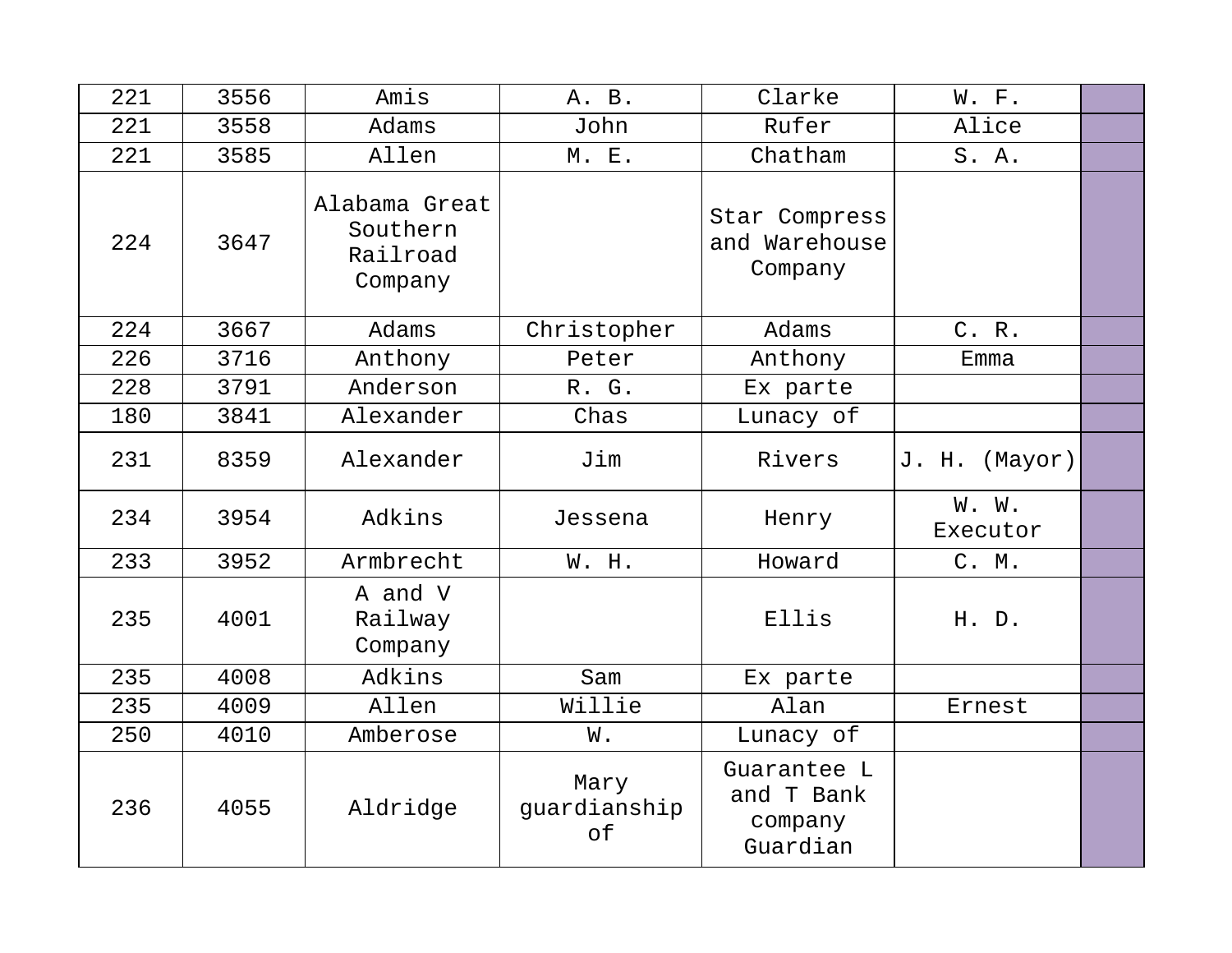| 237 | 4060 | Armstrong                                 | W. H. Estate<br>of | Young      | J. P.<br>Executor      |  |
|-----|------|-------------------------------------------|--------------------|------------|------------------------|--|
| 237 | 4077 | Atwood                                    | N.                 | Atwood     | M. L.                  |  |
| 239 | 4120 | Allen                                     | Richard            | Allen      | Ida                    |  |
| 239 | 4124 | Acary                                     | Amanda             | Lunacy of  |                        |  |
| 239 | 4125 | Atwood                                    | M. L. Deceased     | Cameron    | C. B.<br>Administrator |  |
| 242 | 4220 | Alacantara                                | Felix              | Alacantara | Usadara                |  |
| 243 | 4258 | Alexander                                 | W.                 | Alexander  | М.                     |  |
| 237 | 4084 | Allen                                     | Jonathan           | Allen      | Irene                  |  |
| 245 | 4376 | Adkins                                    | O. M.              | Adkins     | Kheva                  |  |
| 246 | 4409 | Allbrooks                                 | J. F.              | Allbrooks  | M. C.                  |  |
| 248 | 4491 | Adams                                     | William A.         | Adams      | C. M.                  |  |
| 249 | 4507 | Allday                                    | M. A.              | Allday     | Mattie                 |  |
| 249 | 4517 | Adams                                     | Mary               | Adams      | <b>Ben</b>             |  |
| 249 | 4534 | Alexander                                 | Robert             | Ex parte   |                        |  |
| 249 | 4555 | American<br>Hardwood<br>Lumber<br>Company | Fewell             | W. L.      |                        |  |
| 252 | 4625 | Austin                                    | Mose               | Austin     | Callie                 |  |
| 252 | 4653 | Armstead                                  | J. B.              | Benford    | L. T.                  |  |
| 253 | 4675 | Alexander                                 | Leon               | Ex parte   |                        |  |
| 253 | 4709 | Avara                                     | A. J. Estate<br>of | Talbert    | W. J.                  |  |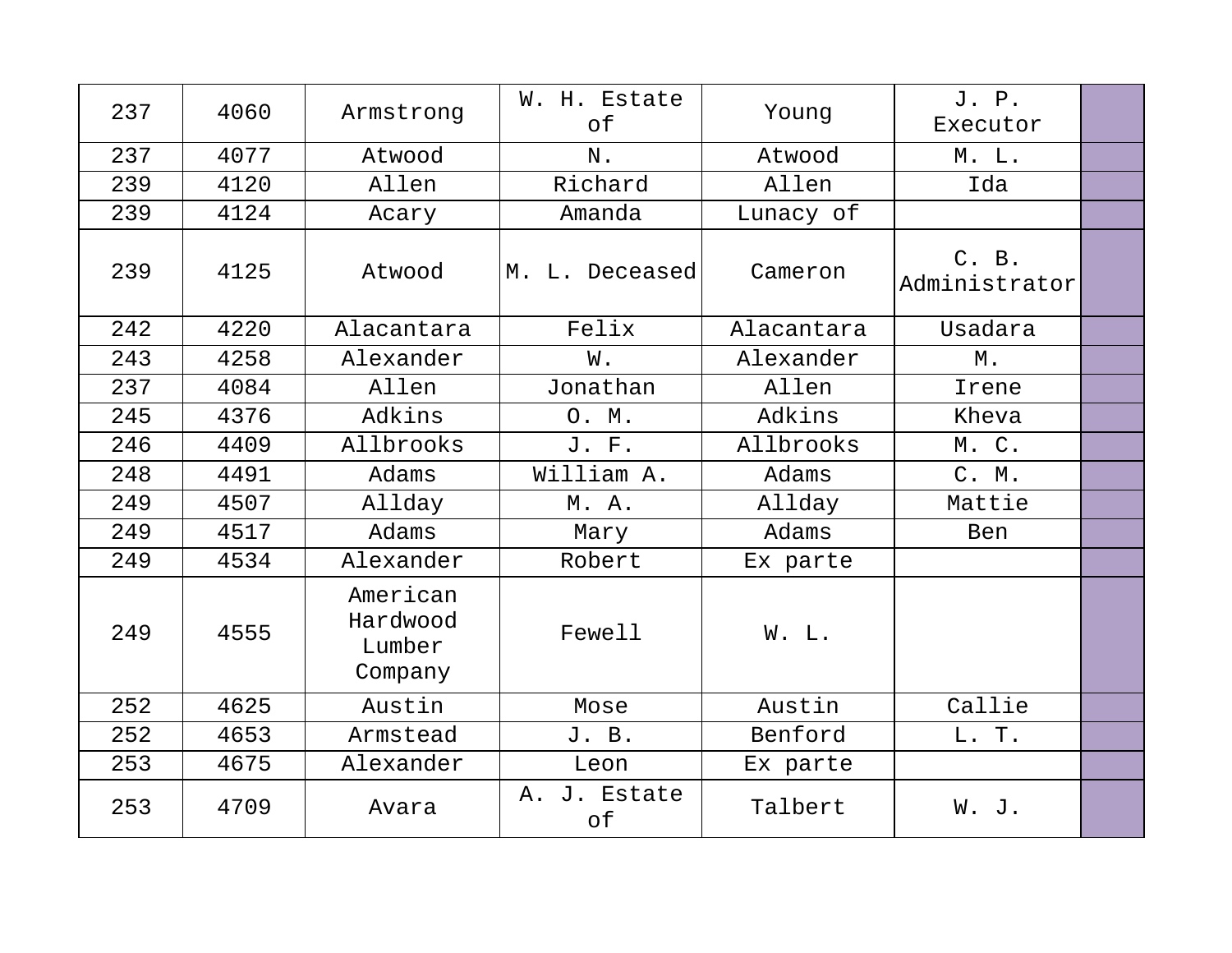| 254 | 4729 | Avara                                          | James Leo<br>guardianship<br>of | Talbert                                       | W. J.    |  |
|-----|------|------------------------------------------------|---------------------------------|-----------------------------------------------|----------|--|
| 255 | 4763 | Autrey                                         | Nellie May                      | Autrey                                        | T. E.    |  |
| 255 | 4781 | Anderson                                       | Will                            | Anderson                                      | Emma E.  |  |
| 259 | 4873 | Alabama and<br>Vicksburg<br>Railway<br>Company |                                 | Meridian and<br>Memphis<br>Railway<br>Company |          |  |
| 260 | 4001 | Ament                                          | Nana                            | Ament                                         | W. D.    |  |
| 260 | 4905 | Allen                                          | Ike                             | Alan                                          | Effie    |  |
| 261 | 4941 | Arthur                                         | Anna                            | Arthur                                        | Allen    |  |
| 261 | 4947 | Ament                                          | Genevieve                       | Ex parte                                      |          |  |
| 262 | 4992 | Armstrong                                      | G. M.                           | Merchants and<br>Farmers Bank                 |          |  |
| 264 | 5002 | Allbright                                      | Tessie                          | Boatner                                       | E.V.     |  |
| 264 | 5023 | Alicaate                                       | L. B.                           | Alicaate                                      | Jason B. |  |
| 264 | 5026 | Andrews                                        | Susan                           | Dias                                          | T. H.    |  |
| 265 | 5047 | Allen                                          | Delia                           | Allen                                         |          |  |
| 269 | 5175 | Alford                                         | Annie Holbrook                  | Ex parte                                      |          |  |
| 269 | 5181 | Archer                                         | C. E.                           | Archer                                        | I. G.    |  |
| 270 | 5205 | Allen                                          | J. F.                           | Allen                                         | Irene    |  |
| 272 | 5305 | Anderson                                       | Will                            | Anderson                                      | Emma     |  |
| 272 | 5317 | Alford                                         | A. M. R.                        | Alford                                        | J. F.    |  |
| 273 | 5342 | Andrews                                        | Tom                             | Andrews                                       | Ora      |  |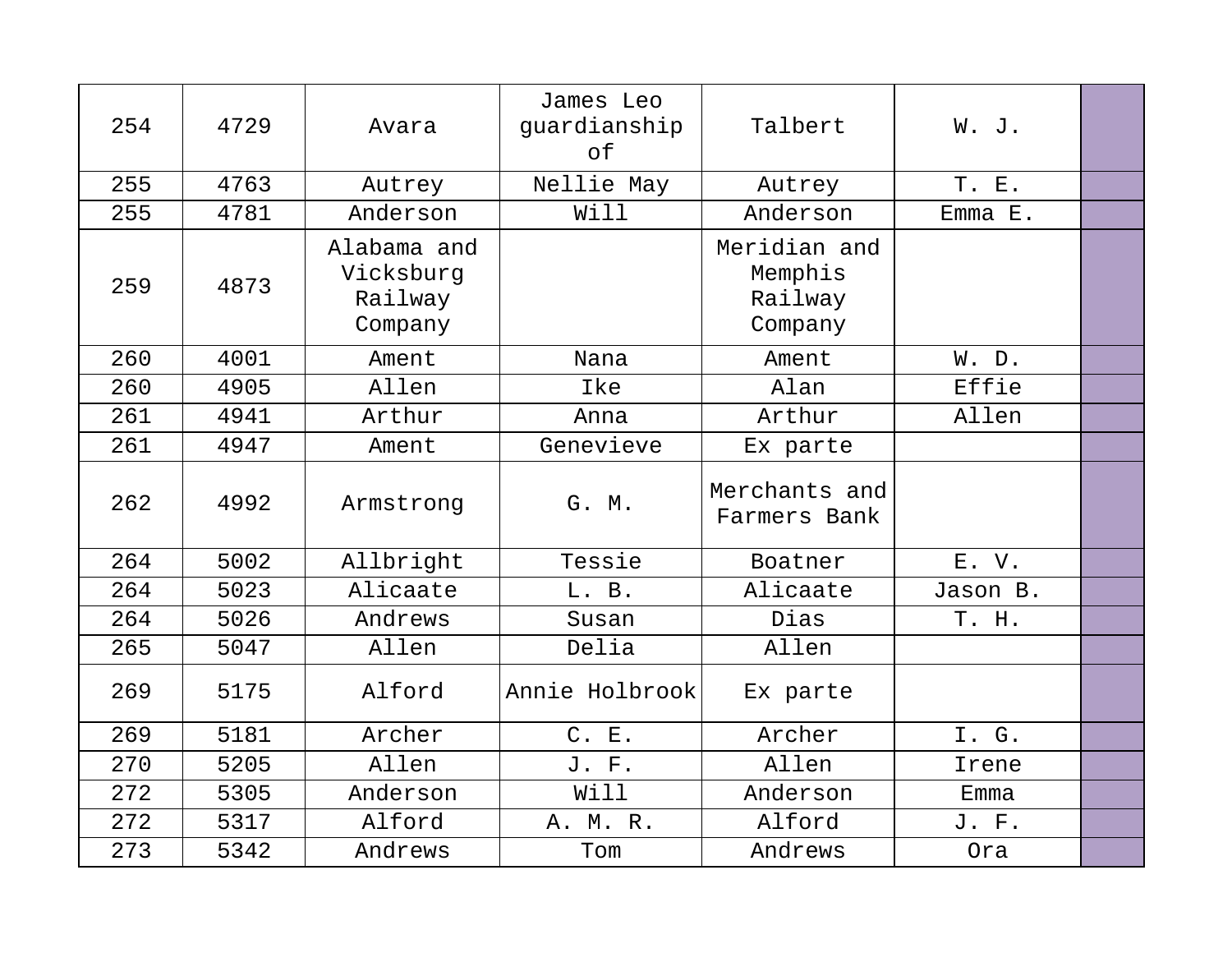| 273 | 5348     | Allbrook                                         | L. G.                        | Allbrook                         | J. Q.                  |  |
|-----|----------|--------------------------------------------------|------------------------------|----------------------------------|------------------------|--|
| 273 | 5349     | Adams                                            | Eva                          | Adams                            | Montgomery             |  |
| 274 | 5398 1/2 | Alabama Great<br>Southern<br>Railroad<br>Company |                              | Meridian<br>Telephone<br>Company |                        |  |
| 274 | 5404     | Anderson                                         | M.S.                         | Ex parte                         |                        |  |
| 274 | 5454     | Abston                                           | W.A.                         | Abston                           | Alice                  |  |
| 275 | 5495     | Alston                                           | Luella<br>guardianship<br>of | Alston                           | L. A.<br>Guardian      |  |
| 276 | 5553     | Avery                                            | Frank T.<br>Estate of        | Avery                            | $R$ .<br>Administrator |  |
| 277 | 5614     | Avery                                            | Truman<br>guardianship<br>of | Avery                            | Rachall<br>Guardian    |  |
| 278 | 5637     | Alabama Great<br>Southern<br>Railroad<br>Company |                              | Brandon                          | Blanche                |  |
| 279 | 5652     | Akin                                             | Lon                          | Akin                             | W. J.                  |  |
| 280 | 679      | Allen                                            | J. F. Lunacy<br>of           | Brown                            | C. K.<br>Guardian      |  |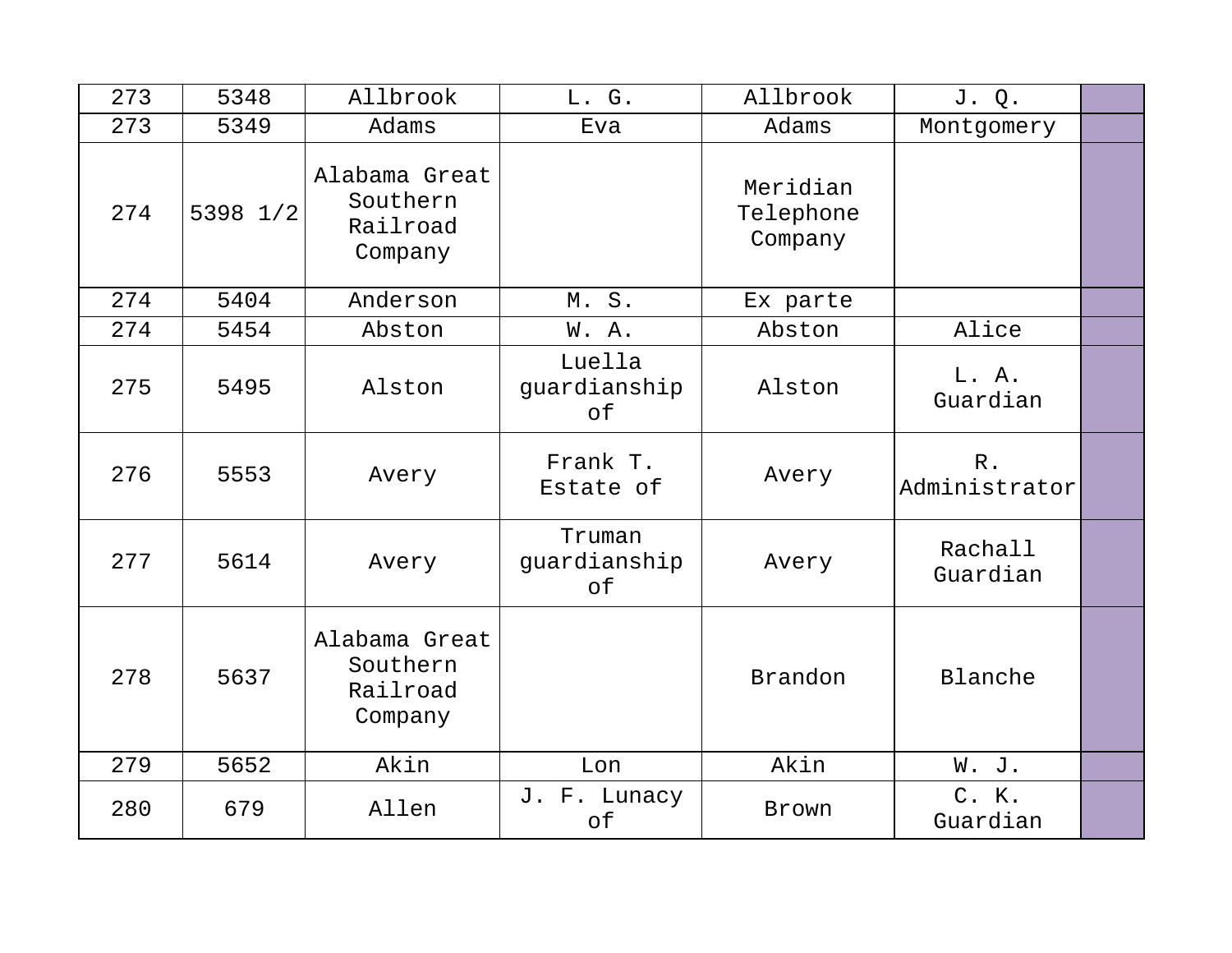| 300 | 5681 | Adams                                            | Liza lunacy of              |           |                        |  |
|-----|------|--------------------------------------------------|-----------------------------|-----------|------------------------|--|
| 280 | 5704 | Armstead                                         | J. B. Estate<br>of          | Armstead  | M. L.<br>Administrator |  |
| 281 | 5702 | Arky                                             | L. H.                       | Stallings | Jeff                   |  |
| 282 | 5747 | Arendall                                         | Ester                       | Ex parte  |                        |  |
| 284 | 5806 | Alabama Great<br>Southern<br>Railroad<br>Company |                             | Meador    | D. L.                  |  |
| 285 | 5826 | Alabama Great<br>Southern<br>Railroad<br>Company |                             | Pickett   | J. D.                  |  |
| 284 | 5800 | Alabama Great<br>Southern<br>Railroad<br>Company |                             | Meador    | D. L.                  |  |
| 285 | 5836 | Avera                                            | Ludie<br>guardianship<br>of | Ethridge  | Beatrice<br>Guardian   |  |
| 280 | 5692 | Allen                                            | Mary                        | Brown     | C. K.                  |  |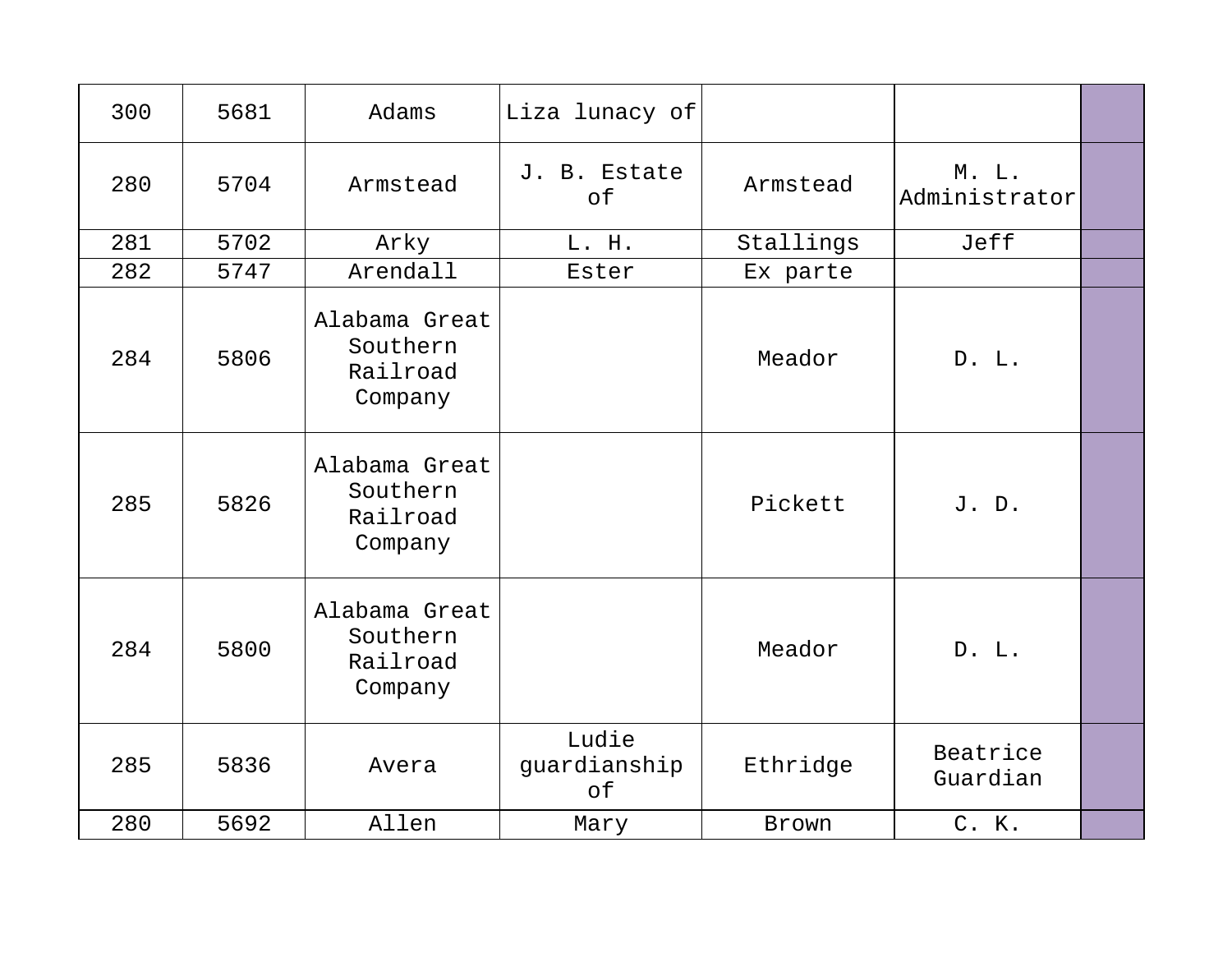| 286 | 5848 | Allen     | Irene                          | Locomotive<br>Engineer Life<br>and Accident<br>Association |                         |  |
|-----|------|-----------|--------------------------------|------------------------------------------------------------|-------------------------|--|
| 286 | 5849 | Adams     | Will                           | Adams                                                      | Louise                  |  |
| 288 | 5871 | Allen     | Mary<br>guardianship<br>of     | Brown                                                      | C. K.<br>Guardian       |  |
| 289 | 5895 | Atkinson  | William estate<br>of           | Atkinson                                                   | Martha<br>administrator |  |
| 300 | 5992 | Ainsworth | Mollie                         | Lunacy of                                                  |                         |  |
| 293 | 6000 | Atkinson  | F. T.                          | Atkinson                                                   | Alice                   |  |
| 288 | 5869 | Anderson  | R. S.                          | Ex parte                                                   |                         |  |
| 291 | 5953 | Allen     | P. A.                          | Allen                                                      | H. K.                   |  |
| 293 | 5995 | Alexander | J. E.                          | Alexander                                                  | M. D.                   |  |
| 294 | 228  | Arky      | L. H. Deceased                 | Arky                                                       | Emma<br>administrator   |  |
| 295 | 6054 | Avery     | Rachel                         | Avery                                                      | Mary                    |  |
| 295 | 6095 | Armstead  | Chas. B.<br>Guardianship<br>of | Guthrie                                                    | J. M.<br>Guardian       |  |
| 297 | 6111 | Alexander | J. E.                          | Alexander                                                  | Margaret                |  |
| 300 | 6197 | Arky      | Tessie                         | Arky                                                       | Emma W.                 |  |
| 301 | 6198 | Askew     | George W.                      | Ex parte                                                   |                         |  |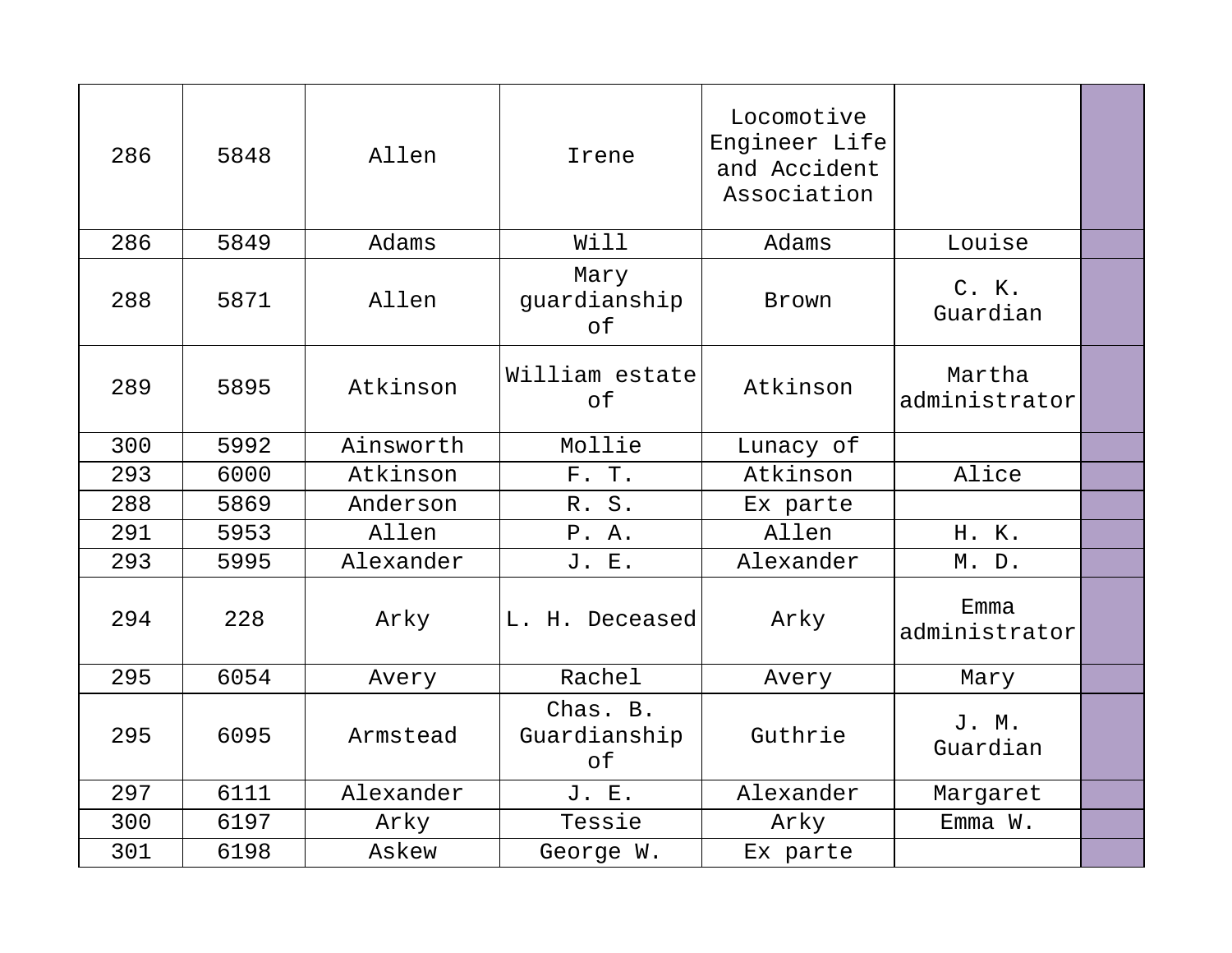| 299 | $6186$ $1/2$ | Anderson  | Alice                       | Young     | J. P.                  |  |
|-----|--------------|-----------|-----------------------------|-----------|------------------------|--|
| 302 | 6226         | Abernathy | Stip.                       | Abernathy | Martha                 |  |
| 304 | 6290         | Abney     | Archie                      | Abney     | Ruby B.                |  |
| 305 | 6305         | Allen     | M. E.                       | Allen     | H. C.                  |  |
| 305 | 6319         | Amis      | M. W.                       | Ex parte  |                        |  |
| 300 | 6328         | Alford    | Charles                     | Lunacy of |                        |  |
| 307 | 6361         | Anderson  | G.                          | Graham    | R. V.                  |  |
| 309 | 6433         | Atkinson  | F. T.                       | Atkinson  | Alice M.               |  |
| 310 | 6441         | Anderson  | Cora                        | Anderson  | J. B.                  |  |
| 312 | 6491         | Allen     | R. A.<br>Guardianship<br>оf | Allen     | M. E.                  |  |
| 313 | 6508         | Allen     | Irene                       | Ex parte  |                        |  |
| 316 | 6582         | Anderson  | Lucy                        | Anderson  | W. E.                  |  |
| 316 | 6592         | Ackerman  | Eula estate of              | Ackerman  | L. A.<br>Administrator |  |
| 317 | 6608         | Arky      | Julius                      | Covington | A. M.                  |  |
| 319 | 6659         | Arnold    | Samantha                    | Arky      | Nathan                 |  |
| 320 | 6702         | Avery     | <b>B.</b> L.                | Avery     | Hazel                  |  |
| 326 | 6844         | Alex      | Crazy                       | Lunacy of |                        |  |
| 327 | 6855         | Allen     | Mattie estate<br>$\circ$ f  | Allen     | Ike                    |  |
| 333 | 7028         | Abnatha   | Pairla                      | Abnatha   | Jerry                  |  |
| 334 | 7069         | Armstrong | E. A.                       | Armstrong | E. M.                  |  |
| 335 | 7102         | Allen     | Irene                       | Ex parte  |                        |  |
| 336 | 7129         | Alford    | William                     | Tanner    | $\mathbbmss{M}$ .      |  |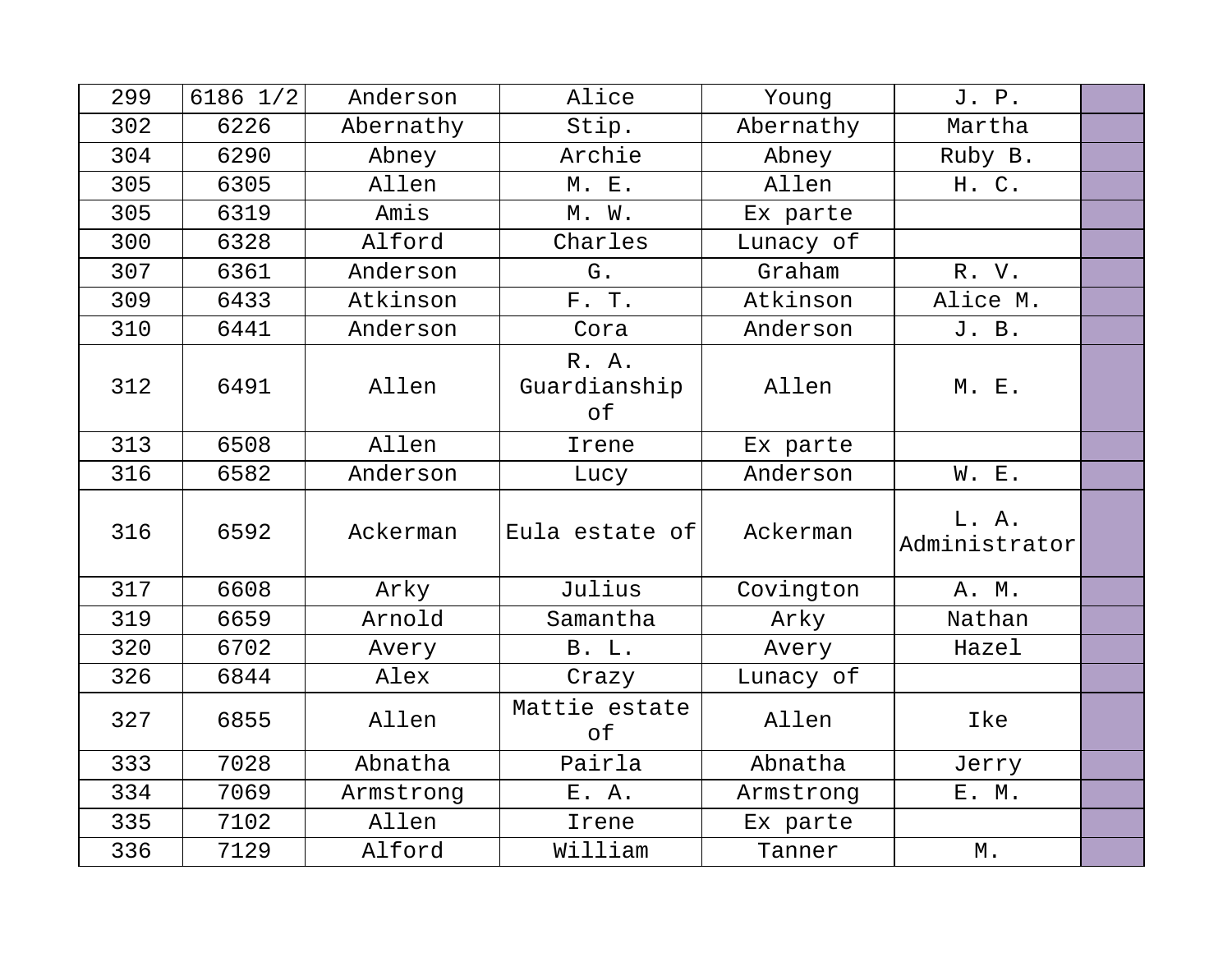| 338 | 7179     | Albritton                          | Jennie               | Albritton | H. A.                 |  |
|-----|----------|------------------------------------|----------------------|-----------|-----------------------|--|
| 339 | 7209     | Anchor<br>Planing Mill             |                      | Ex parte  |                       |  |
| 340 | 7235     | Allen                              | L. L.                | Ex parte  |                       |  |
| 341 | 7250     | Arky                               | $E$ .                | Goodwin   | S. P.                 |  |
| 341 | 7251     | Arky                               | J. L.                | Brown     | Α.                    |  |
| 341 | 7252     | Arky                               | H. L.                | Gunn      | М.                    |  |
| 342 | 7288     | Allen                              | P. B.                | Alan      | M. L.                 |  |
| 342 | 7302     | Abney                              | John estate of       | Parker    | W. L.                 |  |
| 343 | 7338     | Anders                             | Arsie Abbie          | Anders    | Moyse Sull            |  |
| 344 | 7352 1/2 | Albritton                          | William estate<br>оf | Albritton | Janie<br>executor     |  |
| 344 | 7353     | Avara                              | W. L. Estate<br>оf   | Avara     | S. L. And M.<br>$L$ . |  |
| 344 | 7353     | Avara                              | W. L. Estate<br>of   | Avara     | M. L. And S.<br>L.    |  |
| 345 | 7383     | Adkins                             | Isabelle             | Adkins    | Henry                 |  |
| 347 | 7408     | Adams                              | Lila deceased        | Adams     | C. R.<br>Executor     |  |
| 348 | 7425     | Acme Building<br>Supply<br>Company |                      | Hart      | E. H.                 |  |
| 348 | 7438     | Adams                              | J. R.                | Davis     | Jeff                  |  |
| 357 | 7624     | Abraham                            | George               | Abraham   | Vera                  |  |
| 357 | 7628     | Ainsworth                          | Viola                |           |                       |  |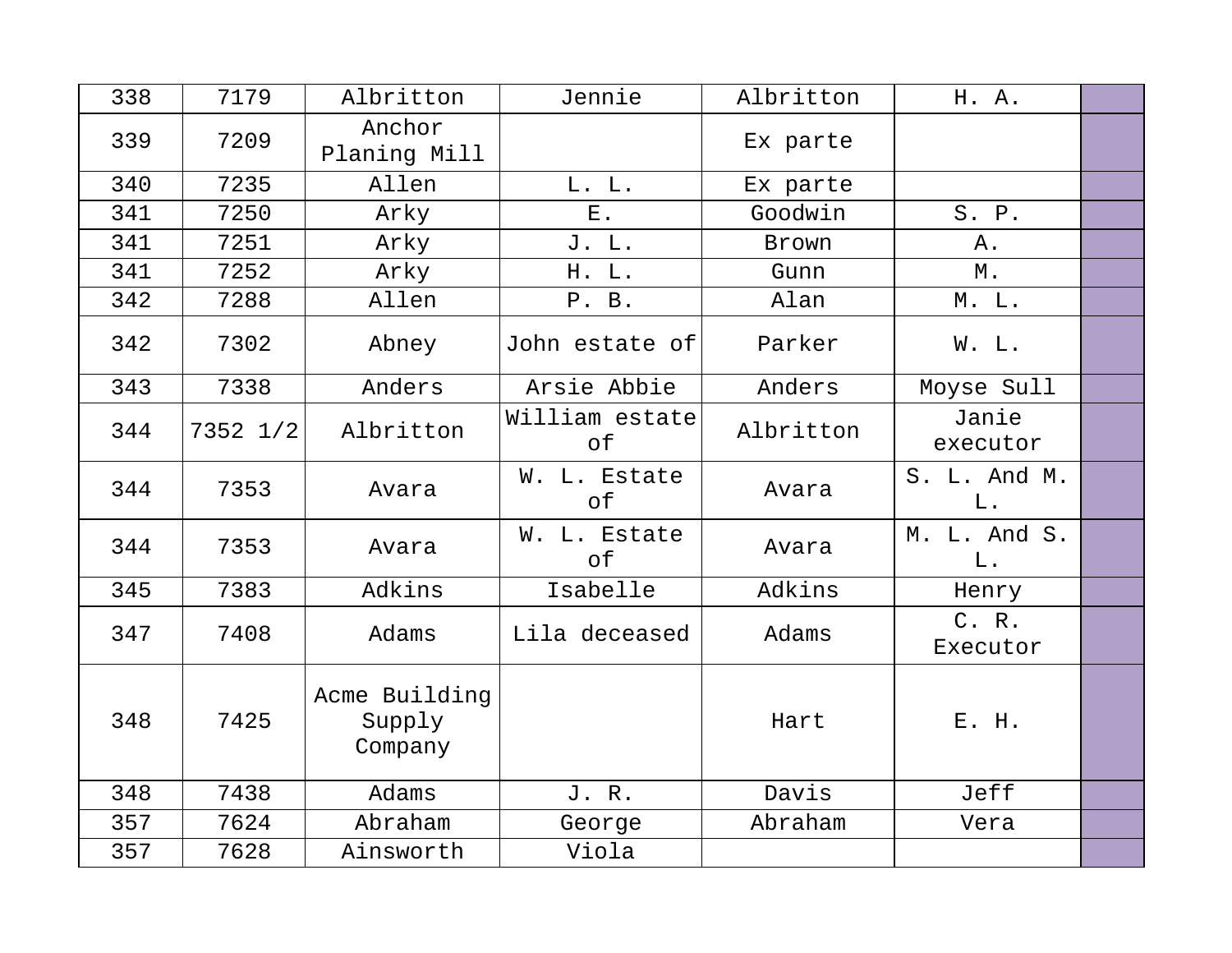| 359            | 7690           | Alford      | Vinson                   | Alford                   | Joe. H.                   |  |
|----------------|----------------|-------------|--------------------------|--------------------------|---------------------------|--|
| 359            | 7694           | Allen       | H. O.                    | Allen                    | Hattie                    |  |
| 360            | 7711           | Adams       | Annabel                  | Adams                    | Ed                        |  |
| 360            | 7729           | Amsden      | J. And Company<br>Bank   | Pool                     | S. E.                     |  |
| 363            | 7805           | Alden Mills |                          | Jones                    | Roy                       |  |
| 364            | 7832           | Anderson    | W. J.                    | Postum Cereal<br>Company |                           |  |
| 364            | 7837           | Ashley      | Emma                     | Ashley                   | T. E.                     |  |
| 366            | 7916           | Allen       | M.S.                     | Wood                     | Edgar                     |  |
| 367            | 7943           | Allday      | J. H.                    | Allday                   | Minnie                    |  |
| $\mathbf 1$    | $\mathbf{1}$   | Blanks      | Jonathan H.<br>Estate of | Meador                   | B.<br>Administrator       |  |
| $\mathbf{1}$   | $\overline{2}$ | Brittain    | H. G. Estate<br>of       | Canterberry              | Isaac<br>administrator    |  |
| $\mathbf{1}$   | 5              | Baines      | L. B. Guardian<br>of     | Aarons                   | Absalom                   |  |
| $\overline{2}$ | 8              | Baldwyn     | Elizabeth<br>estate of   | Hill                     | Jason P.<br>Administrator |  |
| 2              | 9              | Boney       | Kinzey<br>administrator  | Boney                    | William<br>deceased       |  |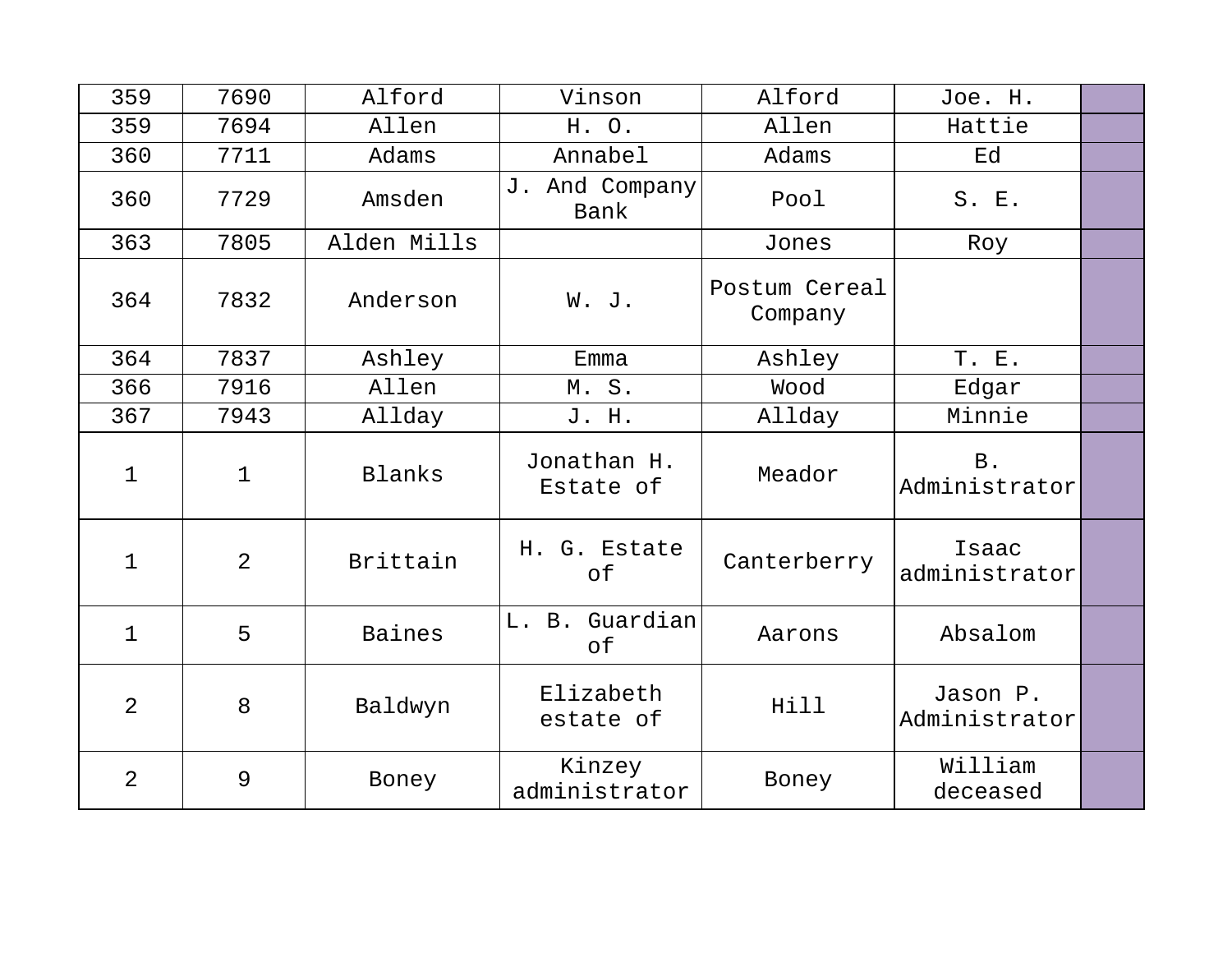| 2              | 10              | Brown        | Jonathan and<br>Robert<br>administrators<br>of | Brown          | George                                       |  |
|----------------|-----------------|--------------|------------------------------------------------|----------------|----------------------------------------------|--|
| 2              | 10              | Brown        | Robert and<br>Jonathan<br>administrators<br>of | Brown          | George                                       |  |
| $\overline{2}$ | 10              | Brown        | George estate<br>of                            | Brown          | Jonathan and<br>Robert<br>administrator<br>S |  |
| 2              | 10              | <b>Brown</b> | George estate<br>of                            | Brown          | Robert and<br>Jonathan<br>administrator<br>S |  |
| 2              | 11              | Bozeman      | Peter H.<br>Guardian of                        | Barlow         | L. K.                                        |  |
| 2              | 11              | Barlow       | L. K. Minor                                    | <b>Bozeman</b> | P. H.<br>Guardian of                         |  |
| $\overline{2}$ | 12 <sup>°</sup> | Bruner       | Oliver F.<br>Estate of                         | Chandler       | G. C.<br>Administrator                       |  |
| $\overline{2}$ | 13              | Baldwin      | Henry F.<br>Estate of                          | Jones          | William<br>administrator<br>of               |  |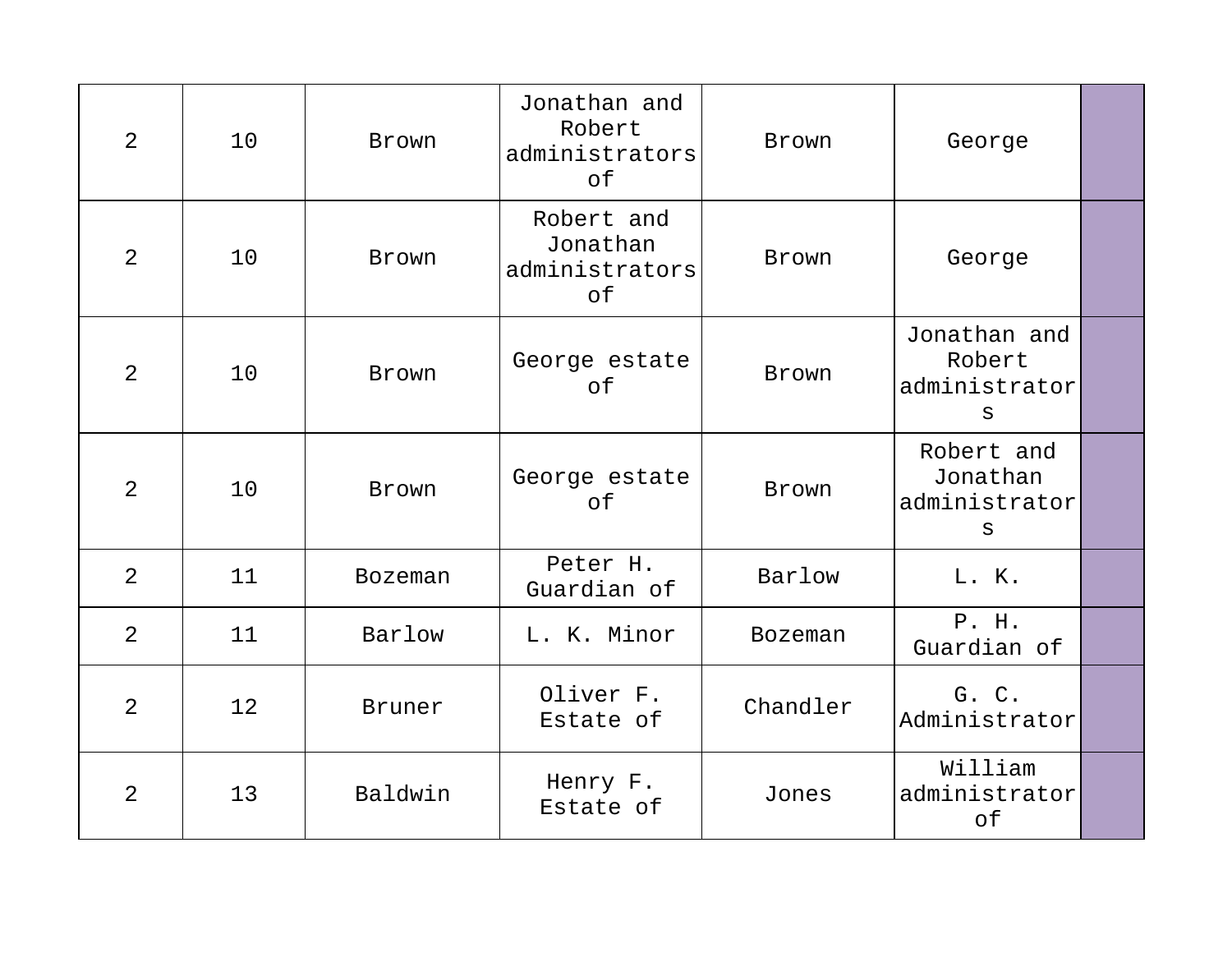| 6  | 53 | Brown    | Stephen<br>administrator<br>of              | Griffith                           | Sarah<br>deceased       |  |
|----|----|----------|---------------------------------------------|------------------------------------|-------------------------|--|
| 8  | 71 | Brown    | Martha R.<br>Guardian 2<br>minor heirs of   | Brown                              | L. B.                   |  |
| 8  | 71 | Brown    | L. B. Minor<br>heirs of                     | Brown                              | Martha R.<br>Guardian   |  |
| 8  | 71 | Brown    | Jeff D. And<br>Martha D.<br>Estates of      | McLain                             | Robert<br>administrator |  |
| 8  | 76 | Bilbo    | William<br>administrator<br>of estate of    | <b>Bradshaw</b>                    | Jesse<br>deceased       |  |
| 8  | 76 | Bradshaw | Jesse estate<br>оf                          | Bilbo,<br>William<br>administrator |                         |  |
| 9  | 86 | Baines   | L. B.<br>Administrator<br>of                | Alford                             | Jacob<br>deceased       |  |
| 10 | 90 | Bullard  | Joel<br>administrator<br>of the state<br>of | Bullard                            | Alex deceased           |  |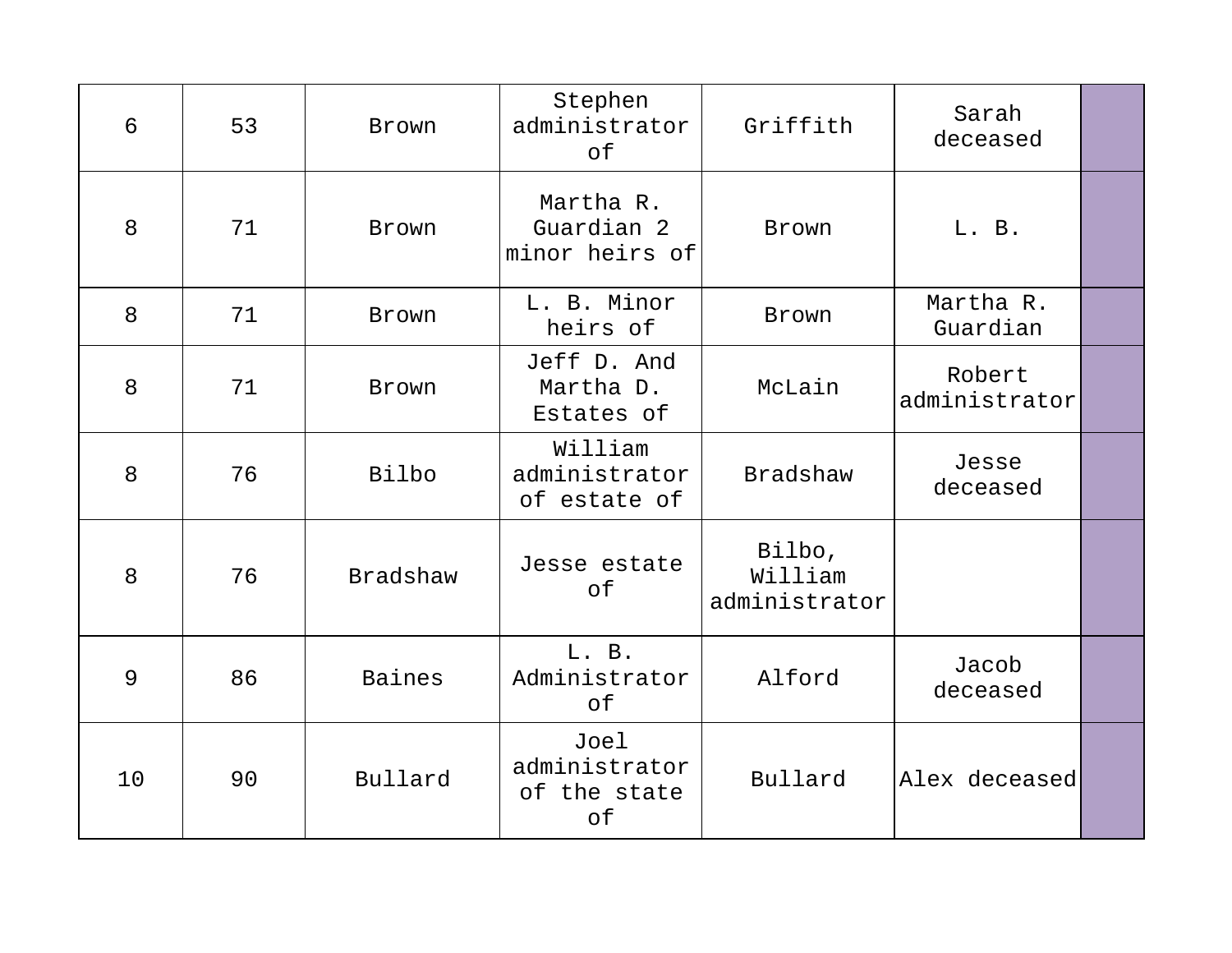| 10 | 90 | Bullard      | Alex estate of                                 | Bullard      | Joel<br>administrator       |  |
|----|----|--------------|------------------------------------------------|--------------|-----------------------------|--|
| 10 | 92 | Brown        | Shelton J.<br>Guardian 2<br>minor errors<br>of | Brown        | Dave                        |  |
| 10 | 92 | Brown        | Dave minor<br>heirs of                         | Brown        | Shelton J.<br>Guardian      |  |
| 10 | 93 | Belcher      | Branch estate<br>of                            | Ragland      | William S.<br>Administrator |  |
| 10 | 94 | Brown        | John<br>administrator<br>of estate of          | Brown        | William B.                  |  |
| 10 | 94 | <b>Brown</b> | William B.<br>Estate of                        | <b>Brown</b> | John<br>administrator       |  |
| 10 | 95 | Butler       | Aaron Guardian<br>to his minor<br>children     |              |                             |  |
| 10 | 96 | Badiff       | R. Estate of                                   | Eaves        | Jessie B.                   |  |
| 10 | 97 | Bullard      | Joel Guardian<br>to                            | Bullard      | John                        |  |
| 10 | 97 | Bullard      | John a minor                                   | Bullard      | Joel Guardian               |  |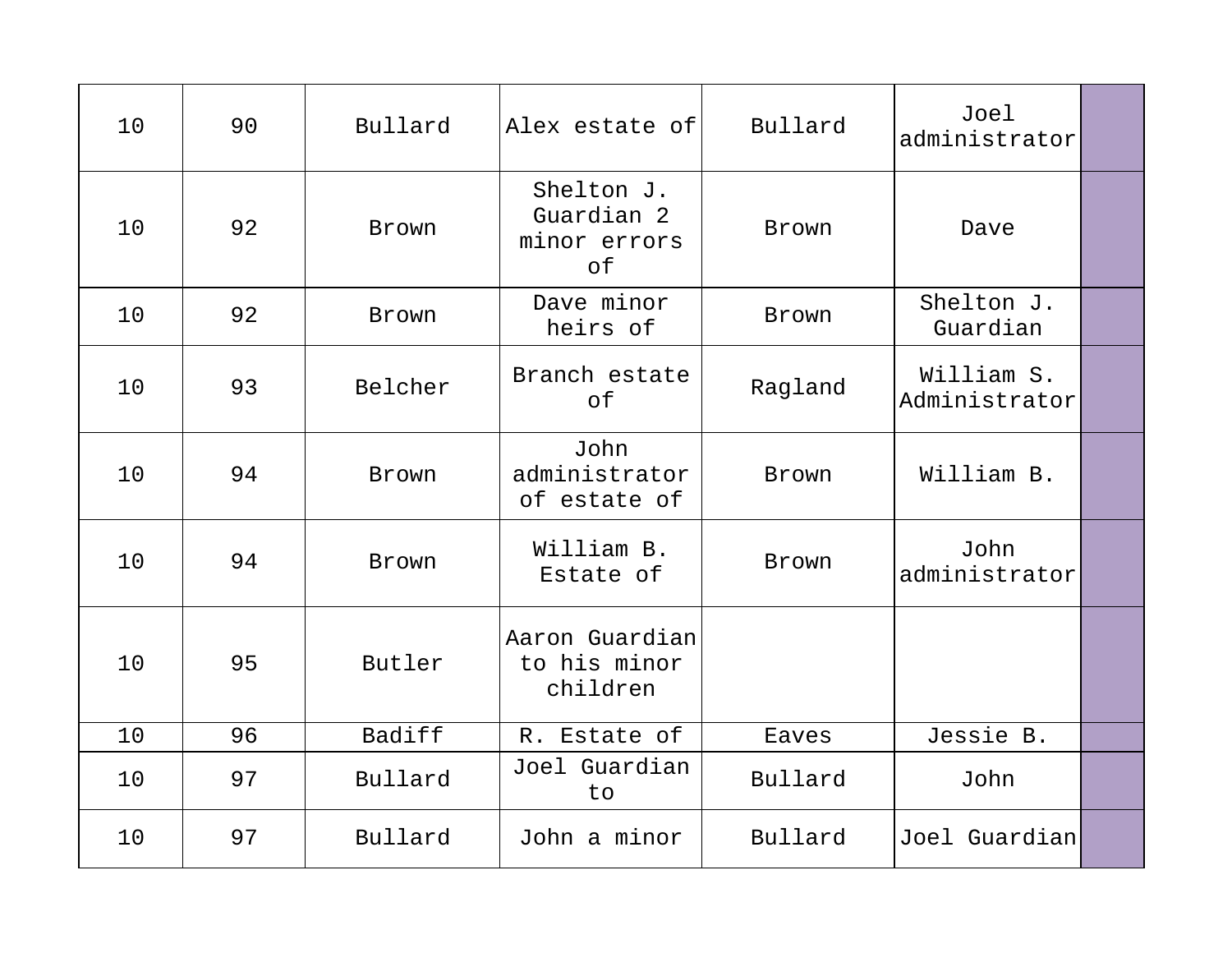| 10 | 98  | Bullard | L. Petition<br>for dower in<br>lands of          | Bullard   | Alex                     |  |
|----|-----|---------|--------------------------------------------------|-----------|--------------------------|--|
| 10 | 99  | Bishop  | Minor heirs of                                   | Cleveland | J. S.<br>Guardian        |  |
| 11 | 100 | Baines  | Obediah estate<br>оf                             | Hightower | Thos.                    |  |
| 11 | 101 | Busby   | Shepard<br>administrator<br>оf                   | Busby     | Spencer<br>deceased      |  |
| 11 | 101 | Busby   | Spencer<br>deceased                              | Busby     | Shepard<br>administrator |  |
| 11 | 102 | Bishop  | Henry estate<br>оf                               | McElroy   | Rawson<br>executor       |  |
| 11 | 104 | Beason  | Hannah,<br>petition for<br>dower and<br>lands of | Beason    | J.                       |  |
| 12 | 118 | Brown   | Stephen<br>administrator<br>of                   | Griffith  | joah                     |  |
| 14 | 138 | Brown   | John minor<br>heirs of                           | Emerson   | W.C.<br>Guardian         |  |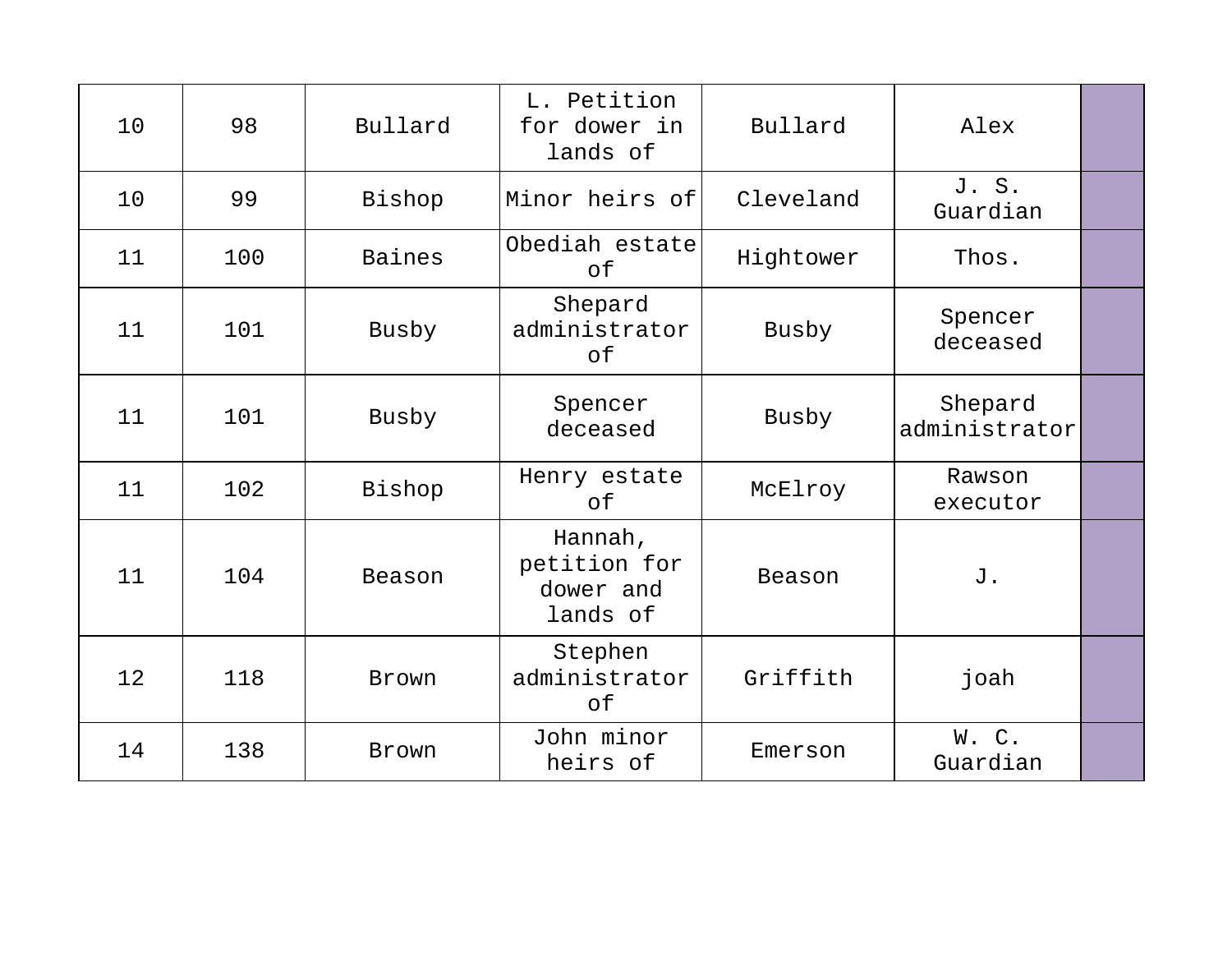| 11 | 163 | Braxton        | William estate<br>of   | Wright   | William J.<br>And Anderson,<br>James<br>executors    |  |
|----|-----|----------------|------------------------|----------|------------------------------------------------------|--|
| 11 | 163 | <b>Braxton</b> | William estate<br>of   | Anderson | James and<br>Wright,<br>William J.<br>Executors      |  |
| 14 | 139 | Bird           | Hannah the<br>state of | Terrell  | R. P.<br>Administrator                               |  |
| 15 | 140 | Brown          | L. B. Estate<br>of     | McLean   | Robert and<br>Brown, M. R.<br>Administrator<br>S     |  |
| 15 | 140 | <b>Brown</b>   | L. B. Estate<br>of     | Brown    | M. R. And<br>McLean,<br>Robert<br>administrator<br>S |  |
| 16 | 147 | Brown          | John Guardian          | McShan   | William E. C.                                        |  |
| 36 | 150 | Barefield      | Erwin Guardian         | Mcgahy   | Floyd minor<br>heirs of                              |  |
| 17 | 158 | Brown          | John Guardian          | McShan   | M. J.                                                |  |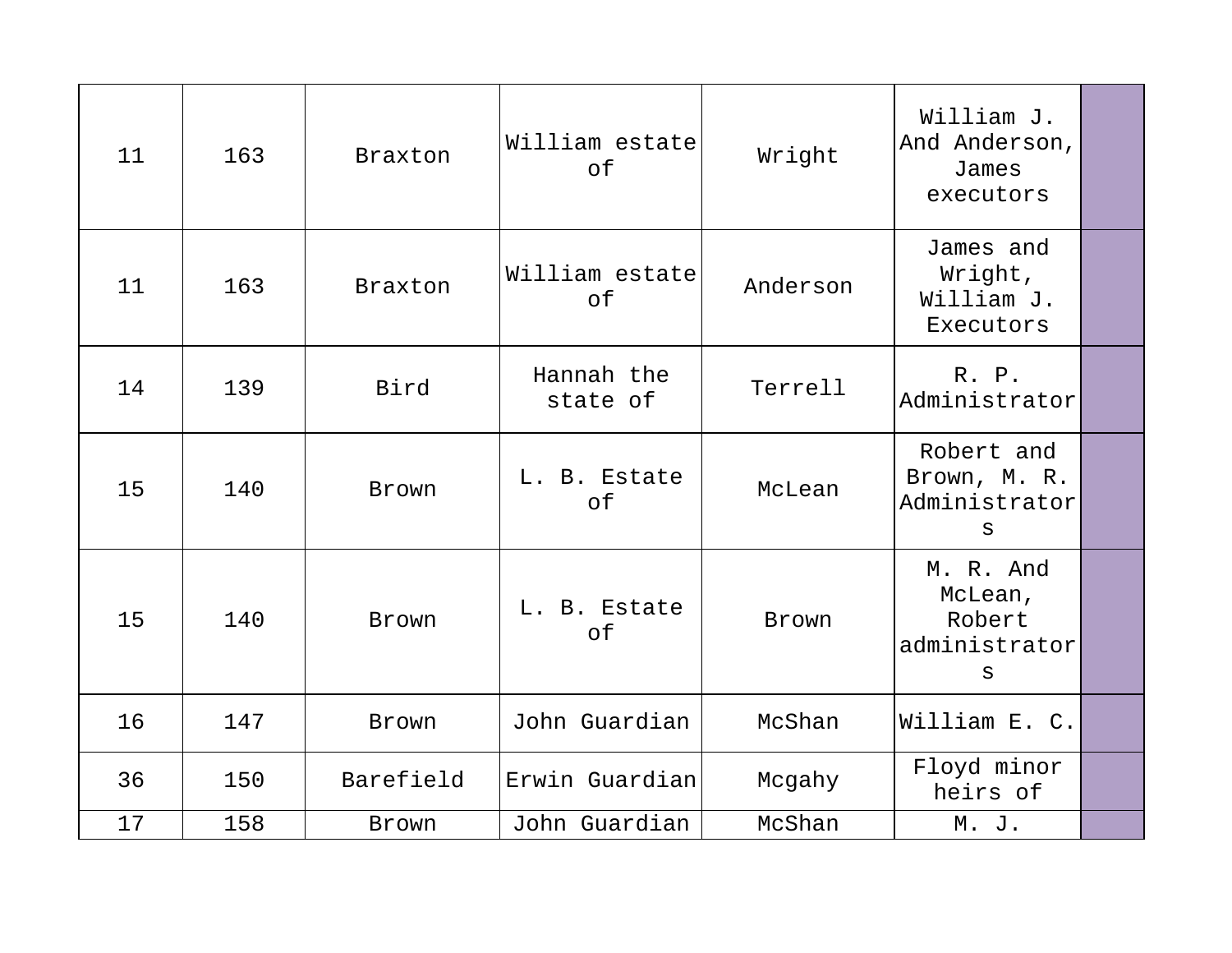| 19 | 171 | Brewster      | J. W.<br>Administrator<br>of                             | Pringle  | S. M.                     |  |
|----|-----|---------------|----------------------------------------------------------|----------|---------------------------|--|
| 20 | 179 | Babbitt       | Turner and<br>Patrick, Has.<br>W.<br>Administrator<br>of | Patrick  | Jas.                      |  |
| 22 | 194 | Batt          | W. R.<br>Administrator<br>of the state<br>оf             | Hughes   | William<br>deceased       |  |
| 25 | 210 | Blackman      | J. A.<br>Administrator                                   | Reeves   | S. Deceased               |  |
| 26 | 220 | <b>Blanks</b> | Dempsey<br>administrator                                 | Lanie    | Martha<br>deceased        |  |
| 27 | 232 | <b>Brown</b>  | Robert<br>Guardian                                       | Latham   | L. K.                     |  |
| 29 | 243 | Blanks        | Dempsey<br>Guardian                                      | Vineyard | James                     |  |
| 31 | 252 | Baliff        | Margaret<br>estate of                                    | Evans    | Jesse D.<br>Administrator |  |
| 31 | 253 | <b>Brown</b>  | Henry<br>administrator                                   | Brown    | John<br>H.deceased        |  |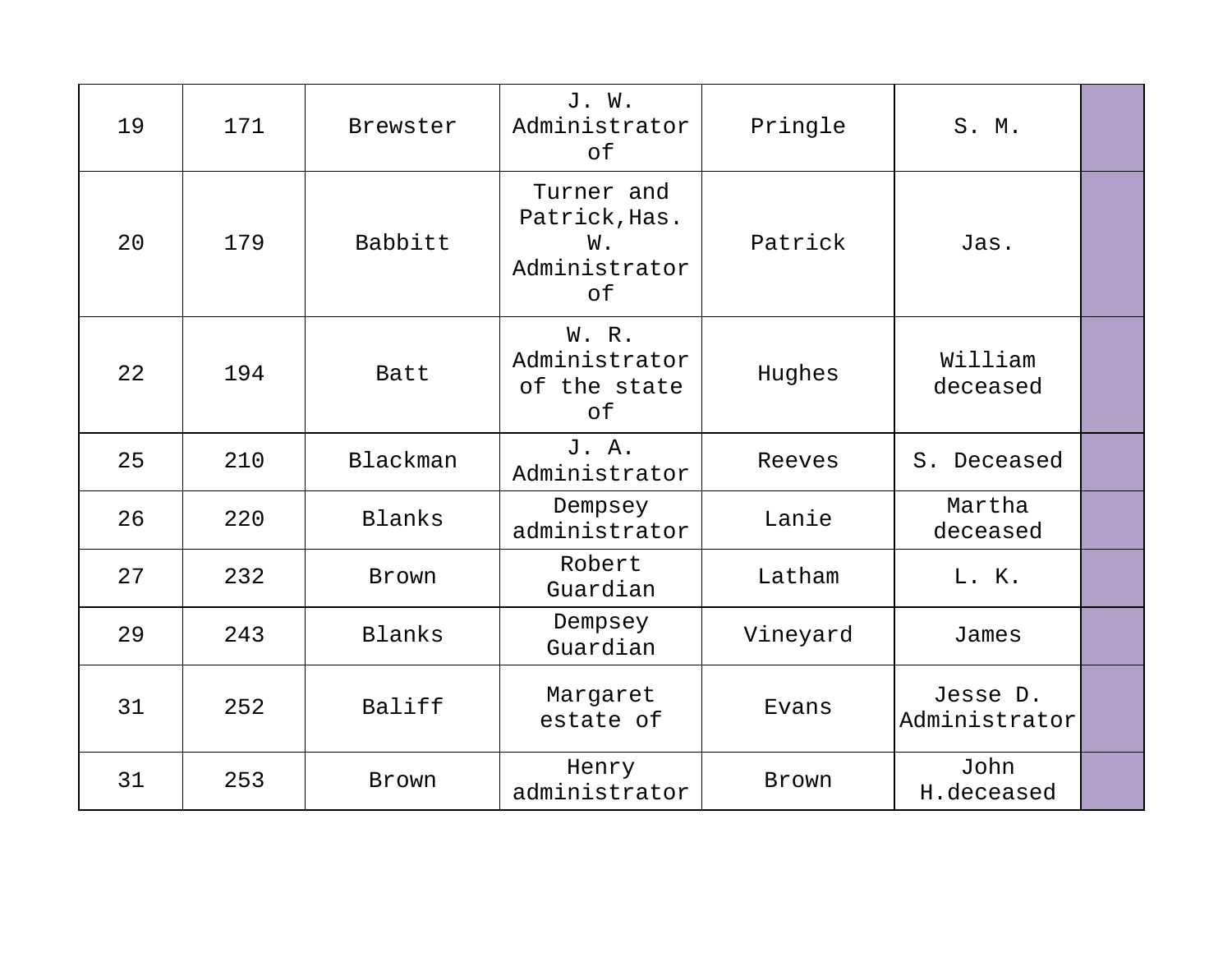| 31 | 253 | Brown         | John H.<br>Deceased                  | Brown         | Henry<br>administrator                              |  |
|----|-----|---------------|--------------------------------------|---------------|-----------------------------------------------------|--|
| 31 | 254 | <b>Brooks</b> | James R.<br>Administrator            | <b>Brooks</b> | Joseph<br>deceased                                  |  |
| 31 | 254 | <b>Brooks</b> | Joseph estate<br>of                  | <b>Brooks</b> | James R.<br>Administrator                           |  |
| 31 | 255 | Beason        | S. A. And H.<br>G.<br>Administrators | Beason        | J. S.<br>Deceased                                   |  |
| 31 | 255 | Beason        | J. S. Estate<br>of                   | Beason        | S. A. And H.<br>G.<br>Administrator<br>$\mathbf{s}$ |  |
| 31 | 255 | Beason        | H. G. And S.<br>Α.<br>Administrators | Beason        | J. S.<br>Deceased                                   |  |
| 31 | 255 | Beason        | J. S. Estate<br>of                   | Beason        | H. G. And S.<br>Α.<br>Administrator<br>$S$ .        |  |
| 31 | 258 | Brown         | Martha<br>Guardian of                | Brown         | Victoria                                            |  |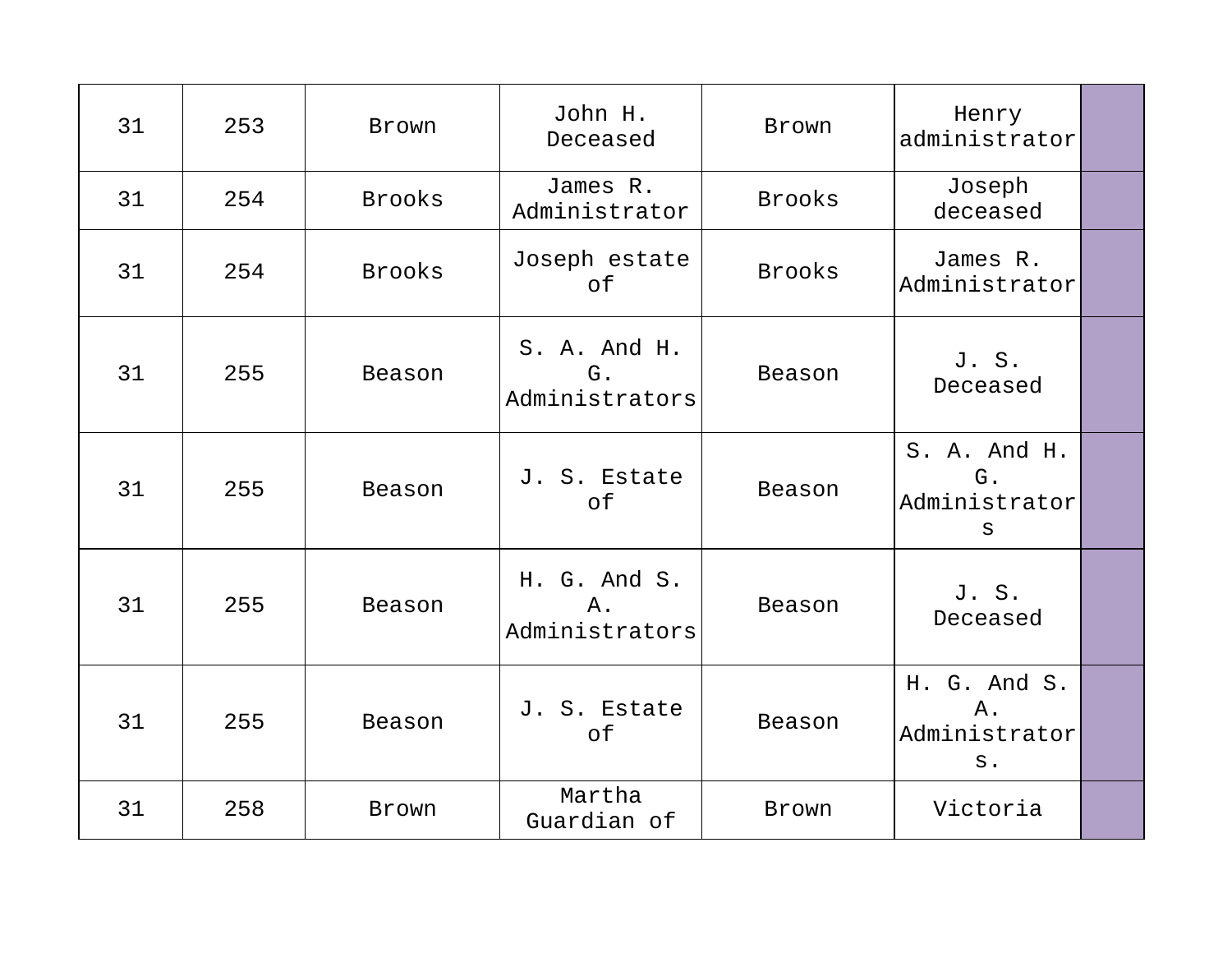| 31 | 258 | <b>Brown</b> | Victoria                                             | Brown        | Martha<br>Guardian                      |  |
|----|-----|--------------|------------------------------------------------------|--------------|-----------------------------------------|--|
| 31 | 260 | <b>Brown</b> | Martha, dower<br>in lands of                         | <b>Brown</b> | William<br>deceased                     |  |
| 33 | 269 | Bass         | John W. And<br>wife guardian<br>to minor heirs<br>оf | Suggs        | Joshua                                  |  |
| 33 | 272 | Brooke       | Jas. R.<br>Guardian                                  | Turley       | Thomas<br>deceased                      |  |
| 34 | 274 | Bourdeaux    | Thos. H. And<br>Martha<br>administrators             | Brown        | William D<br>ceased                     |  |
| 38 | 301 | Bancroft     | George<br>Guardian                                   | Hussey       | E. G.                                   |  |
| 39 | 314 | Brown        | John Guardian                                        | McShan       | William                                 |  |
| 45 | 337 | Bird         | J. C.                                                | McCarty      | Chas and<br>Alford, W. F.<br>guardians  |  |
| 45 | 337 | Bird         | J. C.                                                | Alford       | W. F. And<br>McCarty, Chas<br>guardians |  |
| 49 | 361 | Brunson      | Mortimer 0.<br>Administrator                         | Brunson      | Harvey,<br>deceased                     |  |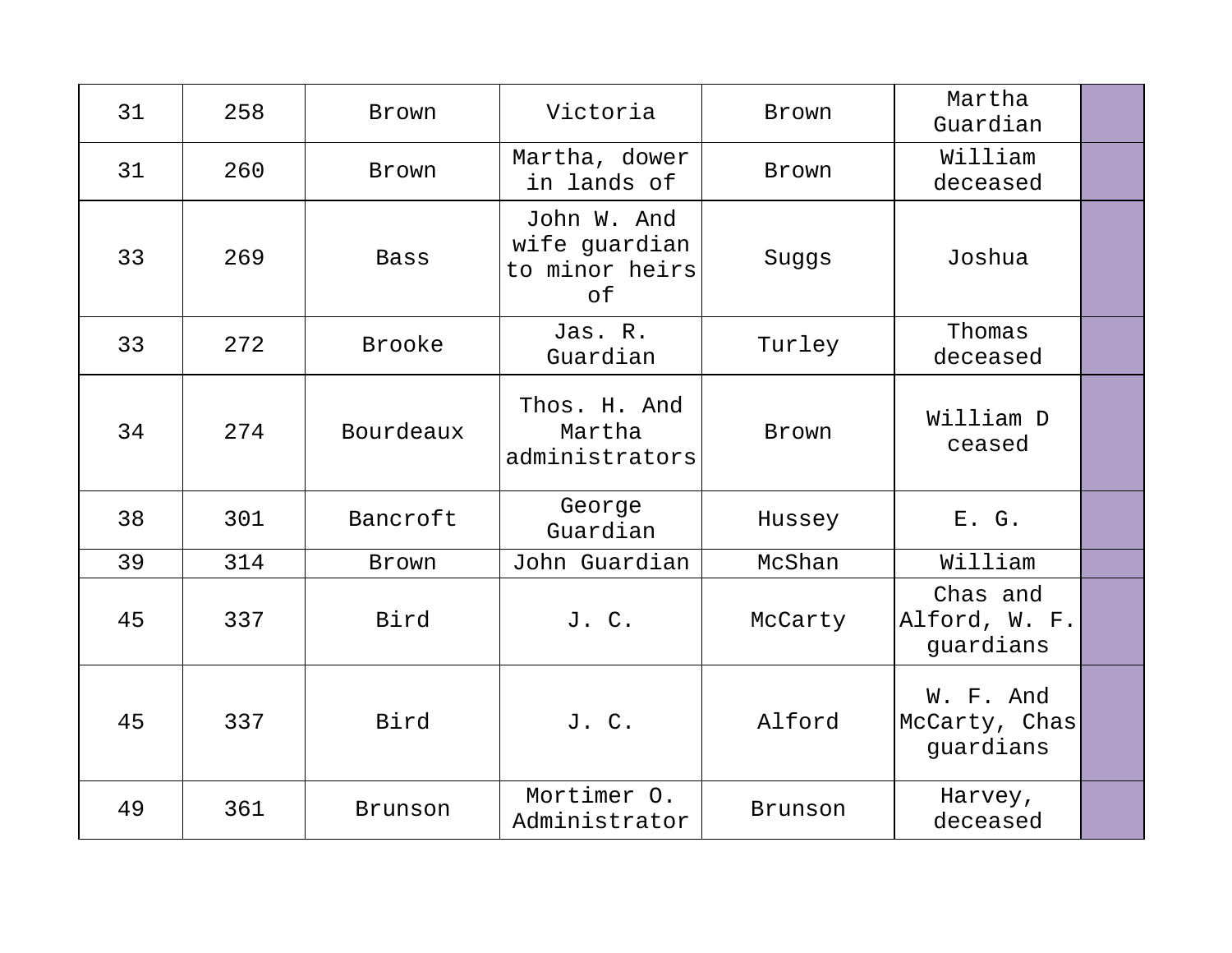| 49 | 361 | Brunson | Harvey P.<br>estate of                | Brunson | Mortimer O.<br>Administrator |  |
|----|-----|---------|---------------------------------------|---------|------------------------------|--|
| 49 | 362 | Bullard | Joel Guardian<br>to minor heirs<br>оf | Bullard | Alex                         |  |
| 49 | 362 | Bullard | Alex minor<br>heirs of                | Bullard | Guardian                     |  |
| 49 | 363 | Bishop  | W. L. Estate<br>of                    | Alford  | W. F.<br>Administrator       |  |
| 49 | 364 | Bullard | Sarah estate<br>of                    | Bullard | Joel<br>administrator        |  |
| 49 | 365 | Butchee | George estate<br>οf                   | Alford  | W. F.<br>Administrator       |  |
| 49 | 366 | Blanks  | Thos. Y.<br>Executor                  | Blanks  | W. H.<br>Deceased            |  |
| 49 | 366 | Blanks  | W. H. Estate<br>оf                    | Blanks  | Thos. Y.<br>Executor.        |  |
| 49 | 367 | Brown   | M. R. Guardian                        | Brown   | T. D.                        |  |
| 49 | 367 | Brown   | T. D. Minors                          | Brown   | M. R.<br>Guardian            |  |
| 49 | 368 | Brown   | M. R. Guardian                        | Brown   | M. B.                        |  |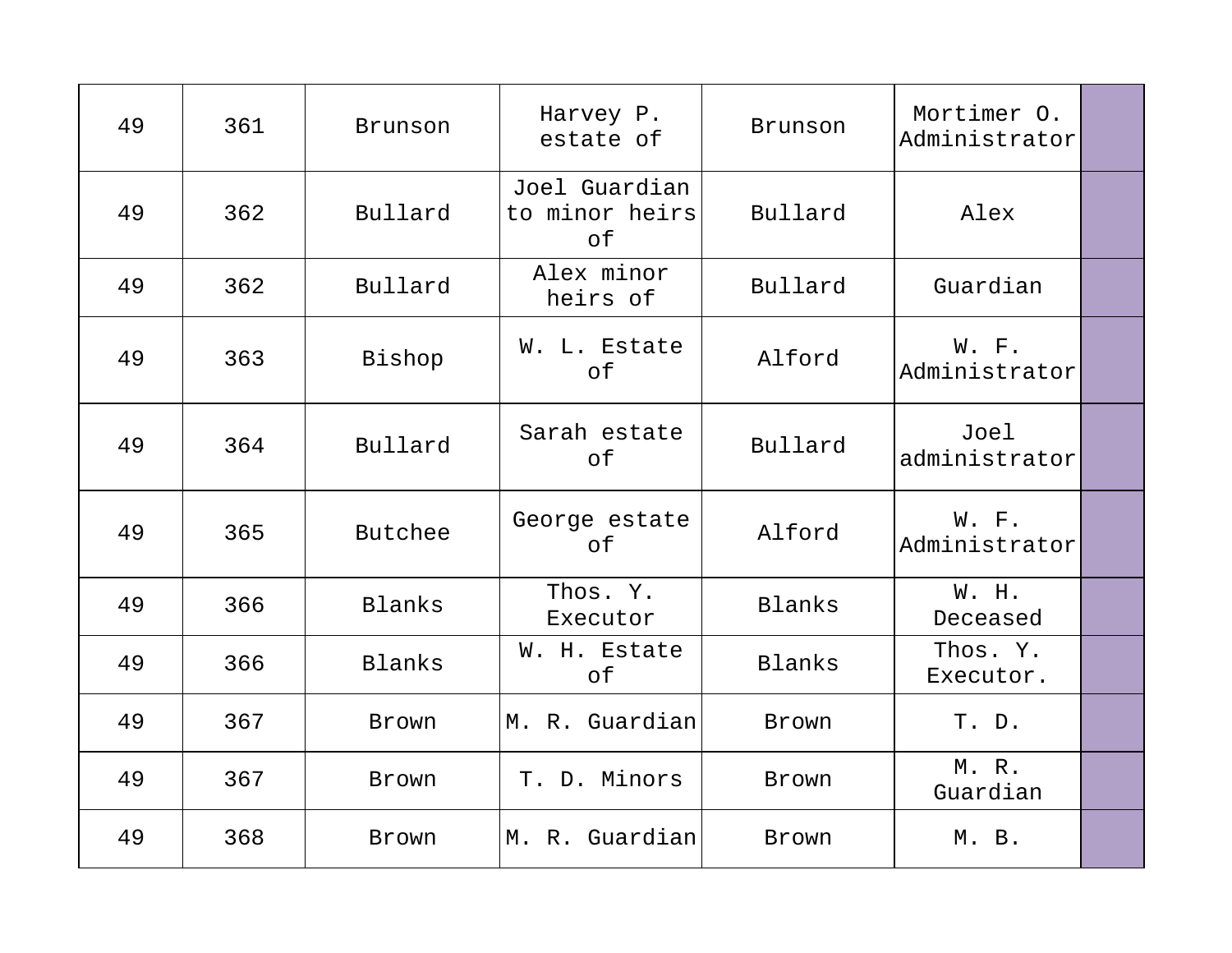| 49      | 368 | Brown         | M. B. Minors                                   | Brown         | M.R.<br>Guardian       |  |
|---------|-----|---------------|------------------------------------------------|---------------|------------------------|--|
| 50      | 374 | Bragg         | B. K.<br>Administrator                         | Cormack       | Mary                   |  |
| 56      | 421 | Bishop        | John Guardian                                  | McRae         | Jas. deceased          |  |
| 61      | 455 | Bancroft      | George<br>Guardian                             | Hussey        | Griffith               |  |
| 63      | 474 | Busby         | Shepard<br>administrator                       | Thomas        | William<br>deceased    |  |
| 64 (67) | 498 | Brewster      | J. W. Guardian                                 | Pringle       | Samuel T.              |  |
| 71      | 530 | Brown         | Robert<br>Guardian to<br>his minor<br>children |               |                        |  |
| 71      | 531 |               | Berry (Perry) C. R. Guardian Berry (Perry)     |               | Hugh                   |  |
| 49      | 364 | Bullard       | Joel<br>administrator                          | Bullard       | Sarah<br>administrator |  |
| 71      | 531 | Berry (Perry) | Hugh minor<br>heirs of                         | Berry (Perry) | C. R.<br>Guardian      |  |
| 71      | 532 | Brown         | F. P.<br>Administrator                         | Brown         | A. Deceased            |  |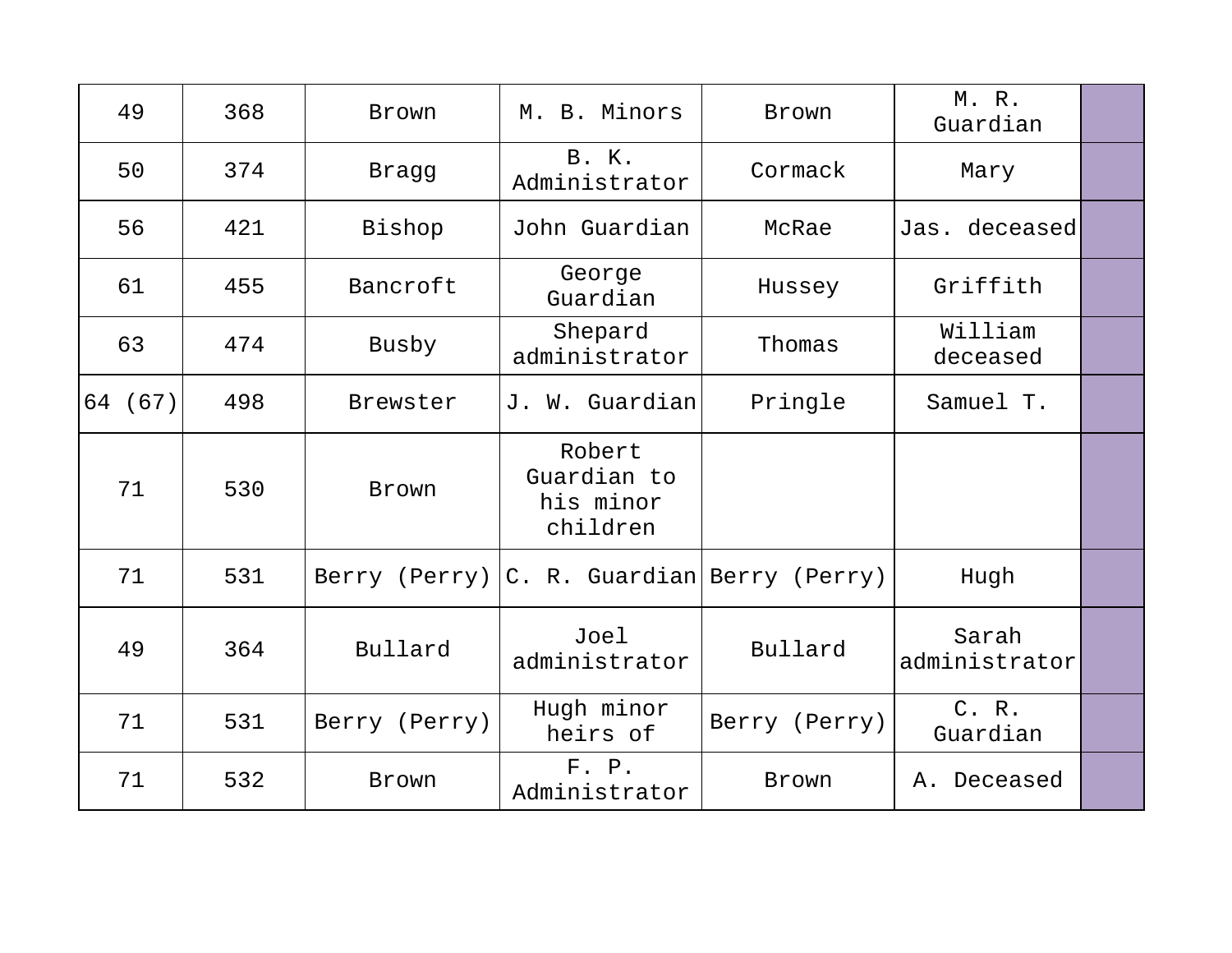| 71 | 532 | Brown       | A. Estate of                         | Brown       | F. P.<br>Administrator |  |
|----|-----|-------------|--------------------------------------|-------------|------------------------|--|
| 71 | 533 | Brown       | R. W.<br>Administrator               | Brown       | W. J.<br>Deceased      |  |
| 71 | 533 | Brown       | W. J. Deceased                       | Brown       | R. W.<br>Administrator |  |
| 71 | 534 | Brewster    | Charity<br>executor                  | Brewster    | Jas. deceased          |  |
| 71 | 534 | Brewster    | Jas. deceased                        | Brewster    | Charity<br>executor    |  |
| 71 | 535 | <b>Bell</b> | Con Guardian<br>to minor heirs<br>0f | <b>Bell</b> | A. Deceased            |  |
| 71 | 535 | <b>Bell</b> | A. Minor heirs<br>of                 | <b>Bell</b> | Con Guardian           |  |
| 71 | 536 | Berry       | W. J. Guardian<br>to                 | Berry       | F. M. And H.<br>N.     |  |
| 71 | 536 | Berry       | F. M. And H.<br>$N$ .                | Berry       | W. J.<br>Guardian      |  |
| 71 | 537 | Berry       | C. R.<br>Administrator               | Berry       | Hugh deceased          |  |
| 71 | 537 | Berry       | Hugh deceased                        | Berry       | C. R.<br>Administrator |  |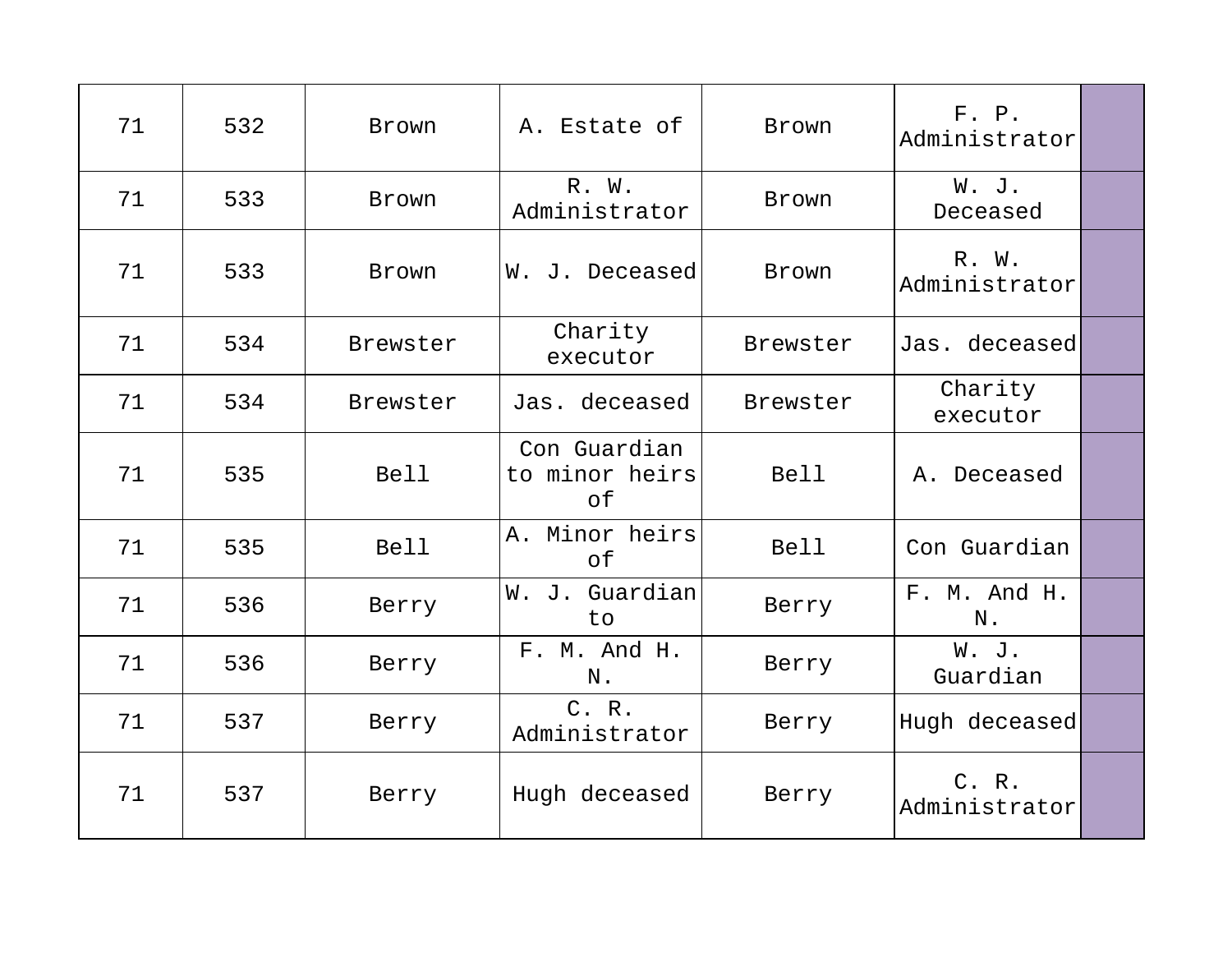| 71 | 538 | <b>Brown</b> | M. R. Guardian                           | Brown                 | Alfred                             |  |
|----|-----|--------------|------------------------------------------|-----------------------|------------------------------------|--|
| 71 | 538 | Brown        | Alfred                                   | Brown                 | M. R.<br>Guardian                  |  |
| 71 | 538 | Bond         | Jefferson<br>estate of                   | Hunt                  | W. H.<br>Administrator             |  |
| 72 | 541 | Brown        | Jno. And<br>Martha<br>Guardian           | Brown                 | William                            |  |
| 72 | 541 | Brown        | William                                  | Brown                 | Jonathan and<br>Martha<br>Guardian |  |
| 72 | 542 | Brandon      | John Guardian                            | His minor<br>children |                                    |  |
| 72 | 543 | Barker       | William<br>Guardian to<br>minor heirs of | Barker                | L. L.                              |  |
| 72 | 543 | Barker       | L. L. Minor<br>heirs of                  | Barker                | William<br>Guardian                |  |
| 72 | 544 | Barker       | William<br>administrator                 | Barker                | L. L.<br>Deceased                  |  |
| 72 | 544 | Barker       | L. L. Deceased                           | Barker                | William<br>administrator           |  |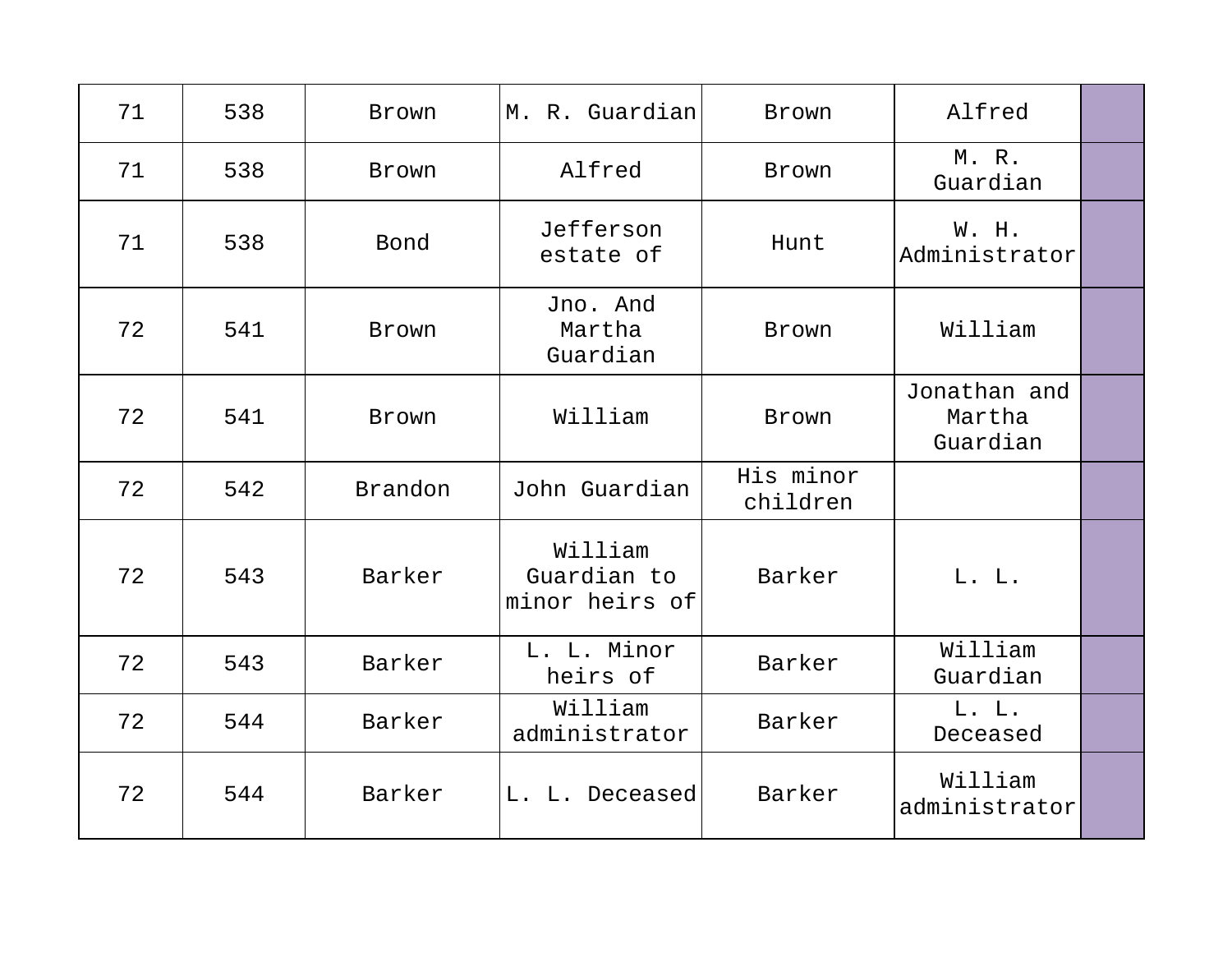| 74 | 561 | Boraff         | Mary E.<br>Administrator                 | Davis     | A. W.<br>Deceased      |  |
|----|-----|----------------|------------------------------------------|-----------|------------------------|--|
| 74 | 569 | Boyd           | L. M.<br>Administrator                   | Boyd      | J. L.<br>Deceased      |  |
| 74 | 569 | Boyd           | J. L. Deceased                           | Boyd      | L. M.<br>Administrator |  |
| 79 | 608 | Bailey         | J. W.<br>Administrator                   | Lackey    | James<br>deceased      |  |
| 80 | 619 | <b>Bozeman</b> | Peter H.<br>Guardian 2<br>minor heirs of | $O'$ Neil | Sarah                  |  |
| 81 | 626 | Belk           | L. D. Guardian                           | Segars    | N. E.                  |  |
| 87 | 671 | <b>Blanks</b>  | J. L. Guardian                           | McRae     | Francis E.             |  |
| 88 | 677 | Bullard        | John A.<br>Guardian                      | Bullard   | Elizabeth              |  |
| 88 | 677 | Bullard        | Elizabeth                                | Bullard   | J. A.                  |  |
| 88 | 681 | Bilton         | (frudge el)                              | McKenzie  | John Guardian          |  |
| 89 | 688 | Bramlette      | Virginia<br>estate of                    | Bramlette | E. L.<br>Executor      |  |
| 89 | 688 | Bramlette      | $E$ .<br>L. executor                     | Bramlette | Virginia               |  |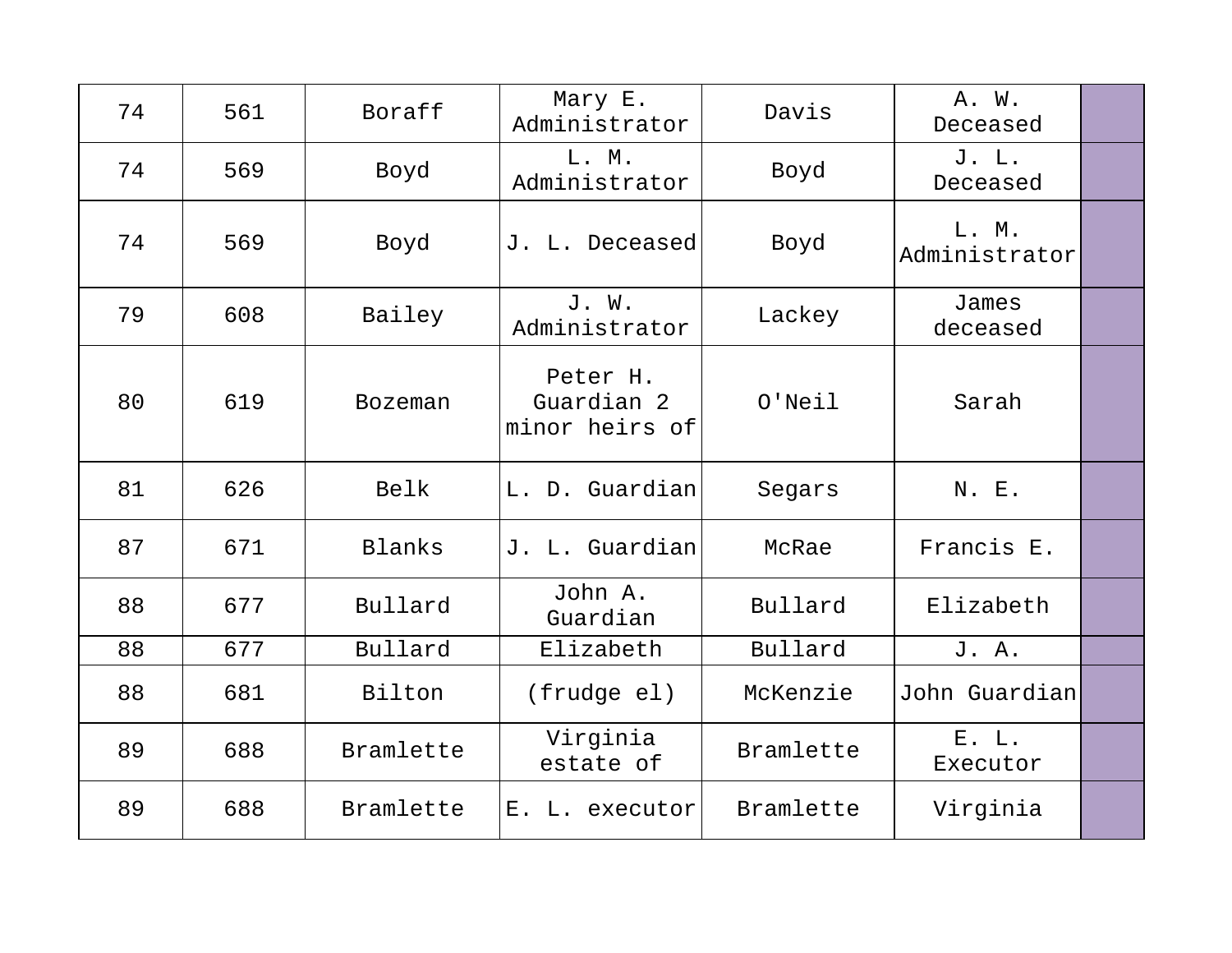| 89 | 689 | Bishop         | Eliza estate<br>of         | Alford               | W. F.<br>Administrator |  |
|----|-----|----------------|----------------------------|----------------------|------------------------|--|
| 89 | 692 | Bullard        | John A.<br>Guardian        | Gaddis               | C. M.                  |  |
| 91 | 718 | Brown          | W. F. Guardian             | Summers              | Henrietta              |  |
| 92 | 724 | <b>Bozeman</b> | P. H. Estate<br>of         | McLauren             | J. R.<br>Administrator |  |
| 93 | 728 | Brown          | J. C. Estate<br>of         | Brown                | J. E.<br>Administrator |  |
| 93 | 728 | Brown          | J. E.<br>Administrator     | Brown                | J. C.                  |  |
| 93 | 729 | Brown          | Michael estate<br>of       | Higgins              | P. H.<br>Administrator |  |
| 94 | 736 | Bishop         | John estate of             | Higgins              | P. H.<br>Administrator |  |
| 94 | 736 | Bishop         | Albert A.<br>Administrator | Bishop               | John                   |  |
| 5  | 11  | Barnett        | A. L.                      | Rew                  | E. J.                  |  |
| 7  | 11  | <b>Ball</b>    | John T.                    | Meridian,<br>city of |                        |  |
| 10 | 32  | <b>Boswell</b> | J. J.                      | Johnson              | $\mathsf C$ .          |  |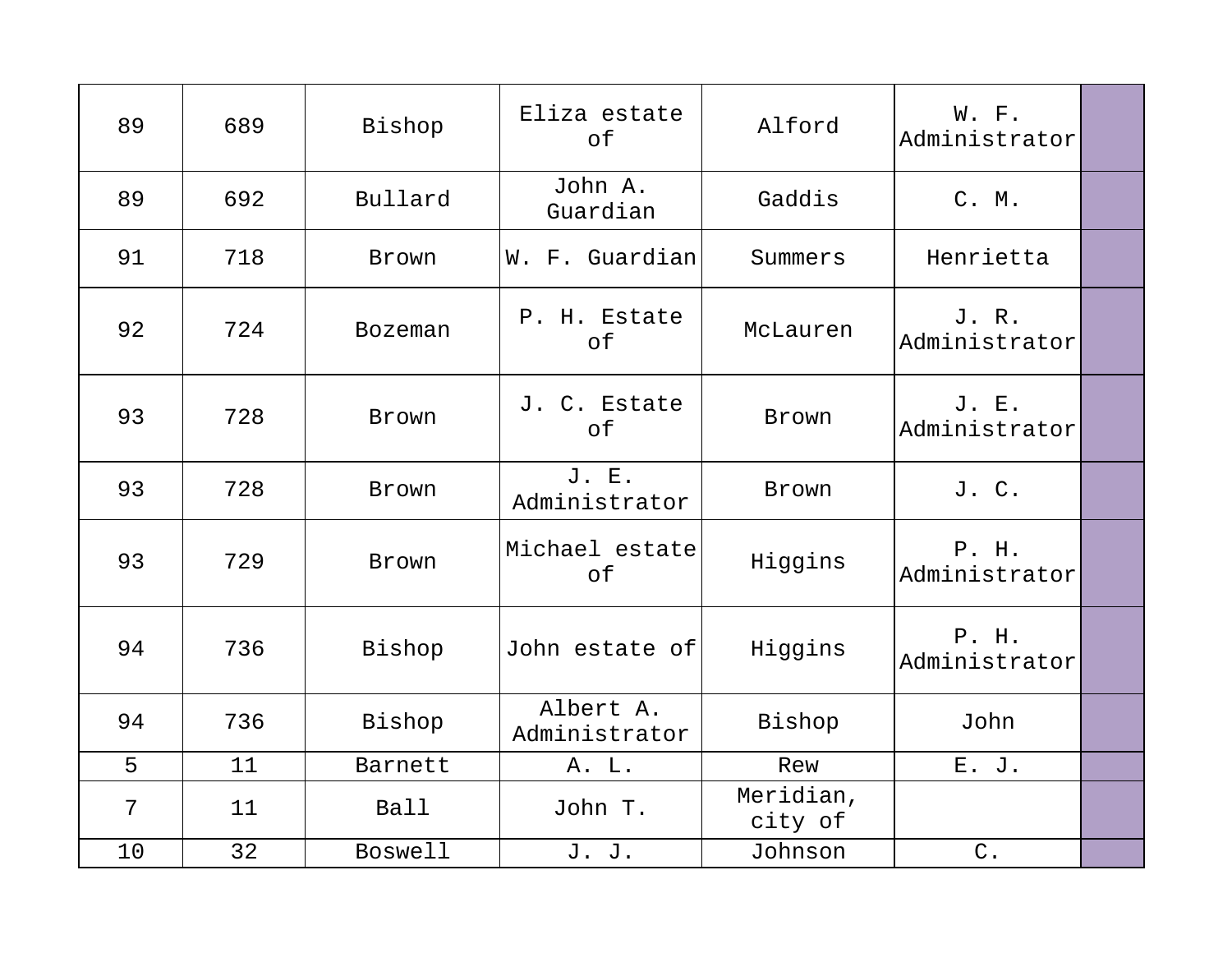| 16 | 9   | <b>Burns</b> | Elizabeth                | Higgins   | P. H.                  |  |
|----|-----|--------------|--------------------------|-----------|------------------------|--|
| 13 | 42  | Brown        | Jonathan C.<br>Estate of | Brown     | L. E.<br>Administrator |  |
| 22 | 72  | Boyd         | Geo. M.Cal.<br>Estate of | Boyd      | L. M<br>Deceased       |  |
| 23 | 10  | Boyd         | Jonathan C.              | McInnis   | John                   |  |
| 10 | 122 | Belk         | L. D. Guardian<br>to     | Segars    | N. E.                  |  |
| 28 | 115 | Bozeman      | P. H. Estate<br>of       | McLaurin  | J.R.<br>Administrator  |  |
| 30 | 125 | Bramlette    | D.C.<br>Administrator    | Bramlette | E. L.<br>Deceased      |  |
| 32 | 148 | Bramlette    | Virginia                 | Bramlette | E. L.<br>Executor      |  |
| 6  | 159 | Burnett      | J. G. Estate<br>оf       |           |                        |  |
| 7  |     | Brown        | R. F.                    | Hussey    | S. E. Justice<br>court |  |
| 36 | 182 | Bond         | James estate<br>of       | McNeil    | D. L.                  |  |
| 33 | 206 | <b>Burns</b> | Michael estate<br>of     | Higgins   | P. H.<br>Administrator |  |
| 33 | 236 | Belk         | L. D.                    | Barnard   | Charlotte D.           |  |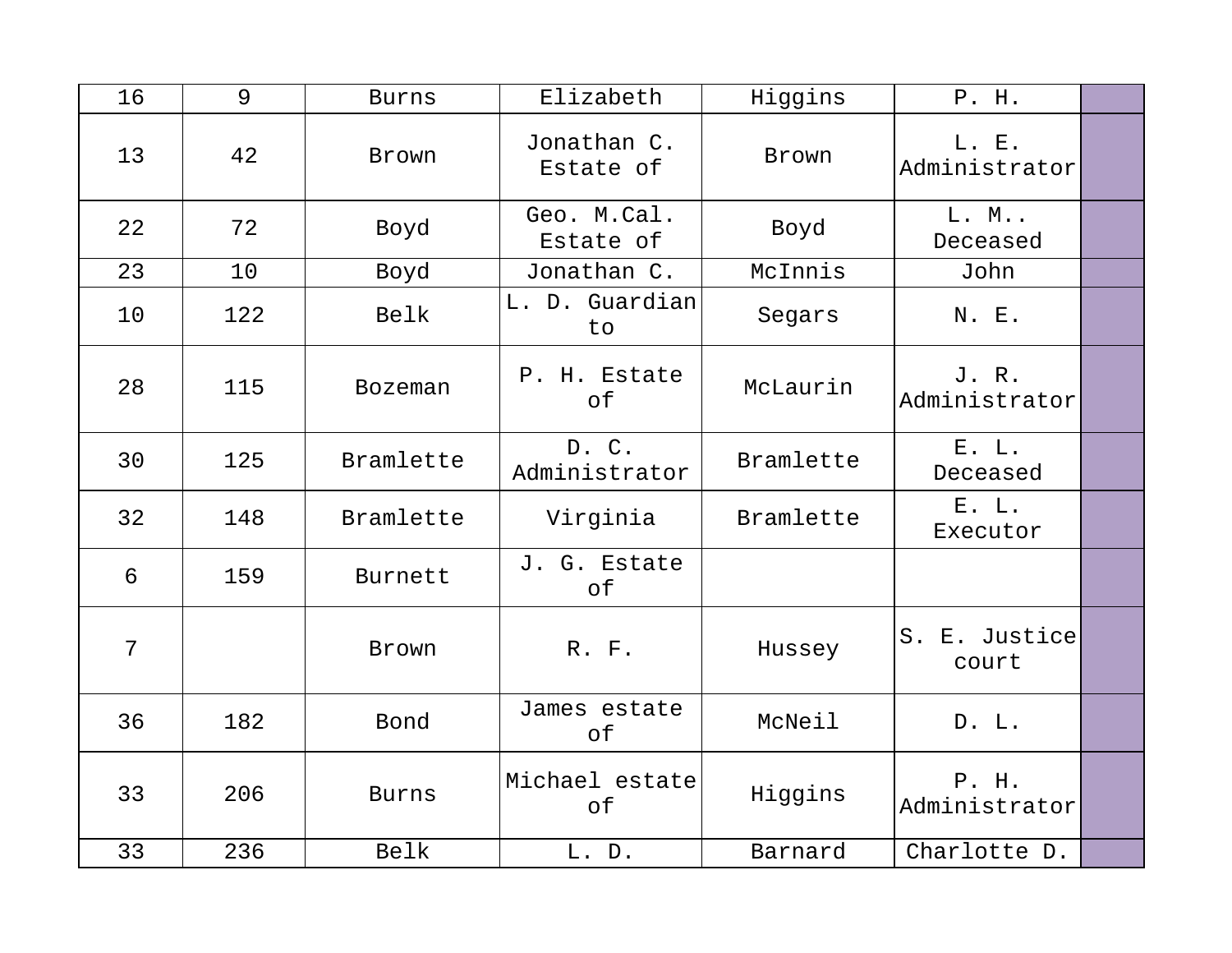| 44 | 256 | Brown       | R. F. Guardian<br>to his own<br>children |         |                                   |  |
|----|-----|-------------|------------------------------------------|---------|-----------------------------------|--|
| 58 | 264 | Ball        | John T.                                  | Wise    | C. W. And<br>Gibbons, E.<br>G.    |  |
| 58 | 264 | Ball        | John T.                                  | Gibbons | E. G. And<br>Wise, C. W.          |  |
| 59 | 271 | Ball        | John T.                                  | Thonasm | W. R. And<br>Shreven, W.<br>W.    |  |
| 59 | 271 | Ball        | John T.                                  | Shreven | W. W. And<br>Thonasm, W.<br>$R$ . |  |
| 54 | 291 | Broach      | G. W. Estate<br>of                       | King    | C. E. R. Adm                      |  |
| 55 | 286 | Bishop      | A. A.<br>Administrator                   | Bishop  | John deceased                     |  |
| 57 | 346 | <b>Bass</b> | Sallie                                   | Gary    | John H.<br>Trustee                |  |
| 46 | 377 | Brown       | F. P. Estate<br>of                       | Brown   | E. J.<br>Administrator            |  |
| 68 | 406 | Barnett     | E. W. Estate<br>of                       | Lyle    | T. C.<br>Administrator            |  |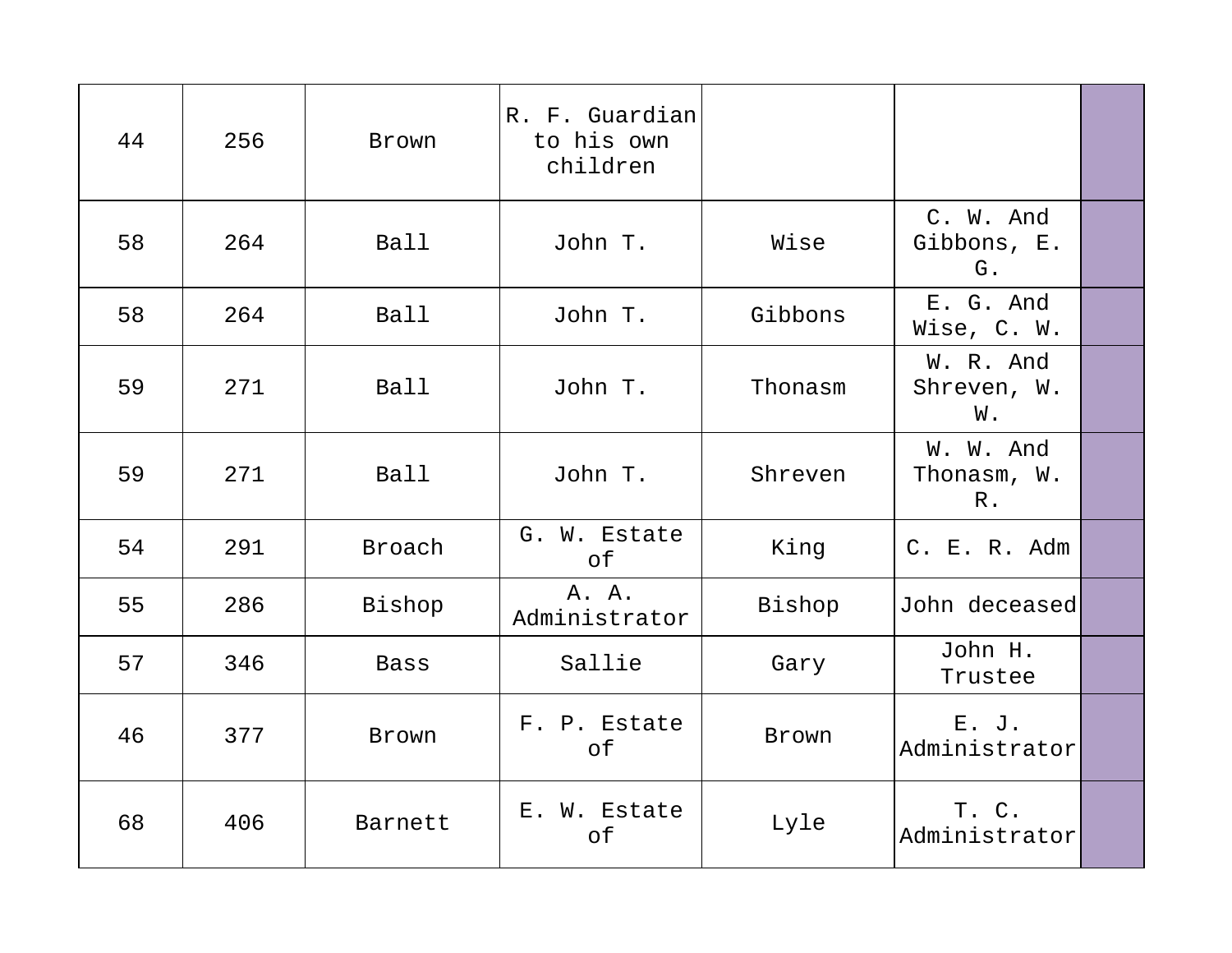| 61 | 413 | Barber         | Catherine                     | Glover      | William,<br>Barber, Henry |  |
|----|-----|----------------|-------------------------------|-------------|---------------------------|--|
| 59 | 418 | Brown          | William S. J.<br>D. And C. O. | Brown       | W. P.<br>Guardian         |  |
| 68 | 448 | Bourdeaux      | Levy                          | Bourdeaux   | Matilda                   |  |
| 51 | 451 | Bailey         | S. M. And<br>Maxey, R. W.     | McDonald    | Susan H.                  |  |
| 51 | 451 | Maxey          | R. W. And<br>Bailey, S. M.    | McDonald    | Susan H.                  |  |
| 51 | 457 | Biggersly      | Clark M.                      | Parham      | J. W.<br>Administrator    |  |
| 52 | 458 | <b>Bell</b>    | Charles                       | <b>Bell</b> | Amy                       |  |
| 62 | 467 | Beason         | Jas.                          | Dean        | N. P. Trustee             |  |
| 51 | 471 | <b>Bozeman</b> | O. C.                         | McLaurin    | J. R.                     |  |
| 52 | 476 | Brown          | John P. Estate<br>оf          | Morris      | J. L.                     |  |
| 48 | 491 | Belk           | H. L.                         | Parker      | J. W.                     |  |
| 48 | 498 | Broach         | M. Y. Estate<br>оf            |             |                           |  |
| 48 | 500 | Bardwell       | Frank                         | Bardwell    | Mary                      |  |
| 23 | 514 | Beason         | W. R.                         | Beason      | James M.                  |  |
| 66 | 582 | Blann          | Albert                        | Blann       | Mary B. J.                |  |
| 67 | 602 | Blanks         | Joe                           | Blanks      | Mary                      |  |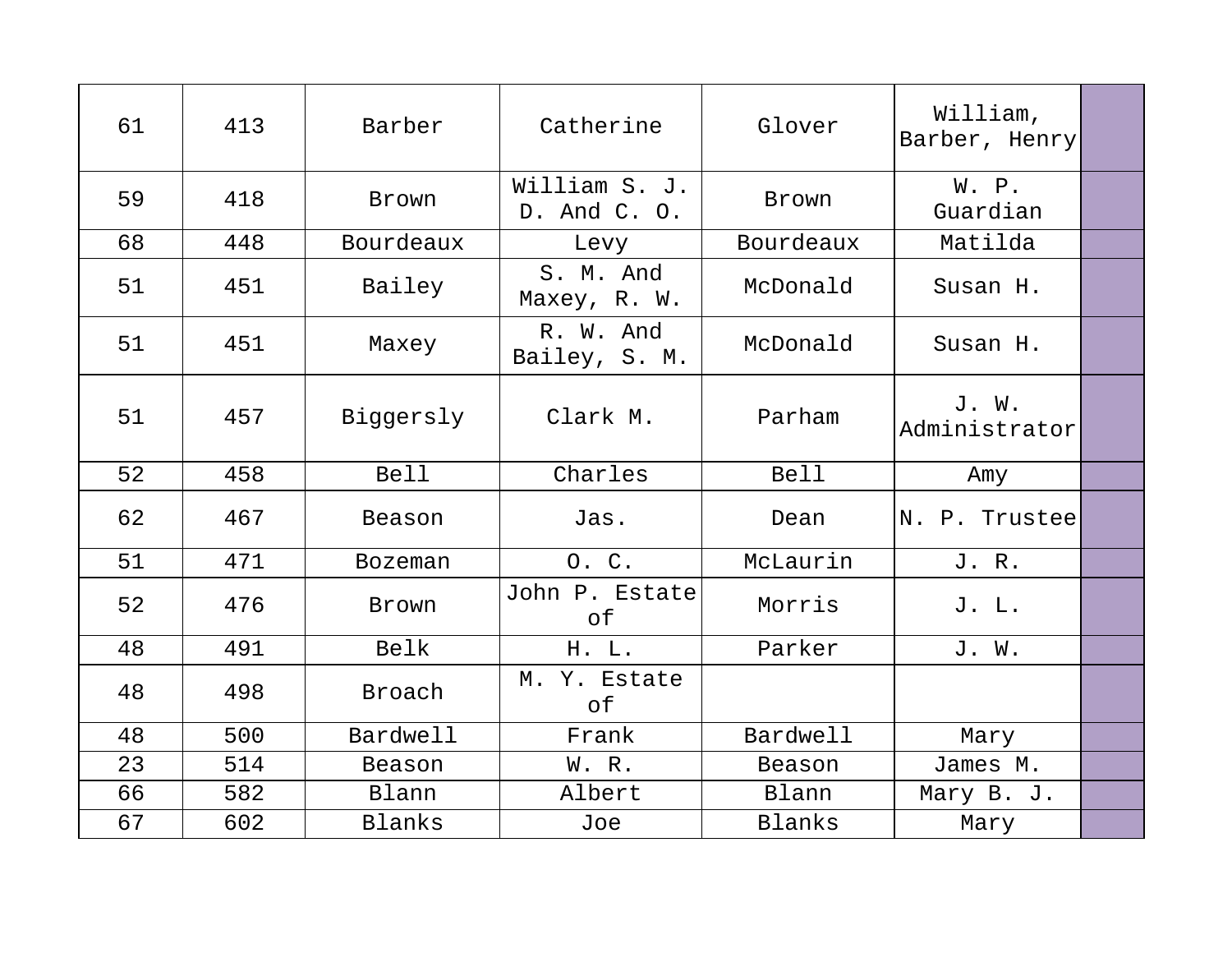| 79 | 604     | Beddingfield | C. C. Estate<br>of                 | Beddingfield | J. J.<br>Administrator               |  |
|----|---------|--------------|------------------------------------|--------------|--------------------------------------|--|
| 78 | 608 1/2 | Bennett      | W. H. And wife                     | Stanley      | C. M. Adopt<br>and change<br>name of |  |
| 73 | 637     | Barnett      | Jodie<br>guardianship<br>of        | Barnett      | Clara E.<br>Guardian                 |  |
| 77 | 643     | Beddingfield | J. J.                              | Collier      | M. A.                                |  |
| 66 | 660     | <b>Blass</b> | C. A.                              | <b>Blass</b> | Sallie                               |  |
| 49 | 669     | Brown        | Lovenie E.                         | Brown        | Geo. B.                              |  |
| 65 | 679     | Bennett      | William<br>Hutchinson<br>Estate of |              |                                      |  |
| 75 | 684     | Bennett      | Elizabeth                          | Alden        | Cora A.                              |  |
| 78 | 698     | Barber       | I. I.                              | Lee          | Laura R.                             |  |
| 79 | 720     | Brian        | Robert                             | Crosby       | Mary                                 |  |
| 66 | 727     | Brewster     | Henry                              | Brewster     | Mary                                 |  |
| 64 | 732     | Buntyn       | J. M.                              | Solomon      | J. S. And<br>Reading R. G.           |  |
| 64 | 732     | Buntyn       | J. M.                              | Reading      | R. G. And<br>Solomon, J.<br>S.       |  |
| 76 | 745     | Barefield    | Mary                               | Rosenbaum    | David                                |  |
| 79 | 778     | Brewster     | D. C.                              | Knox         | J. G.                                |  |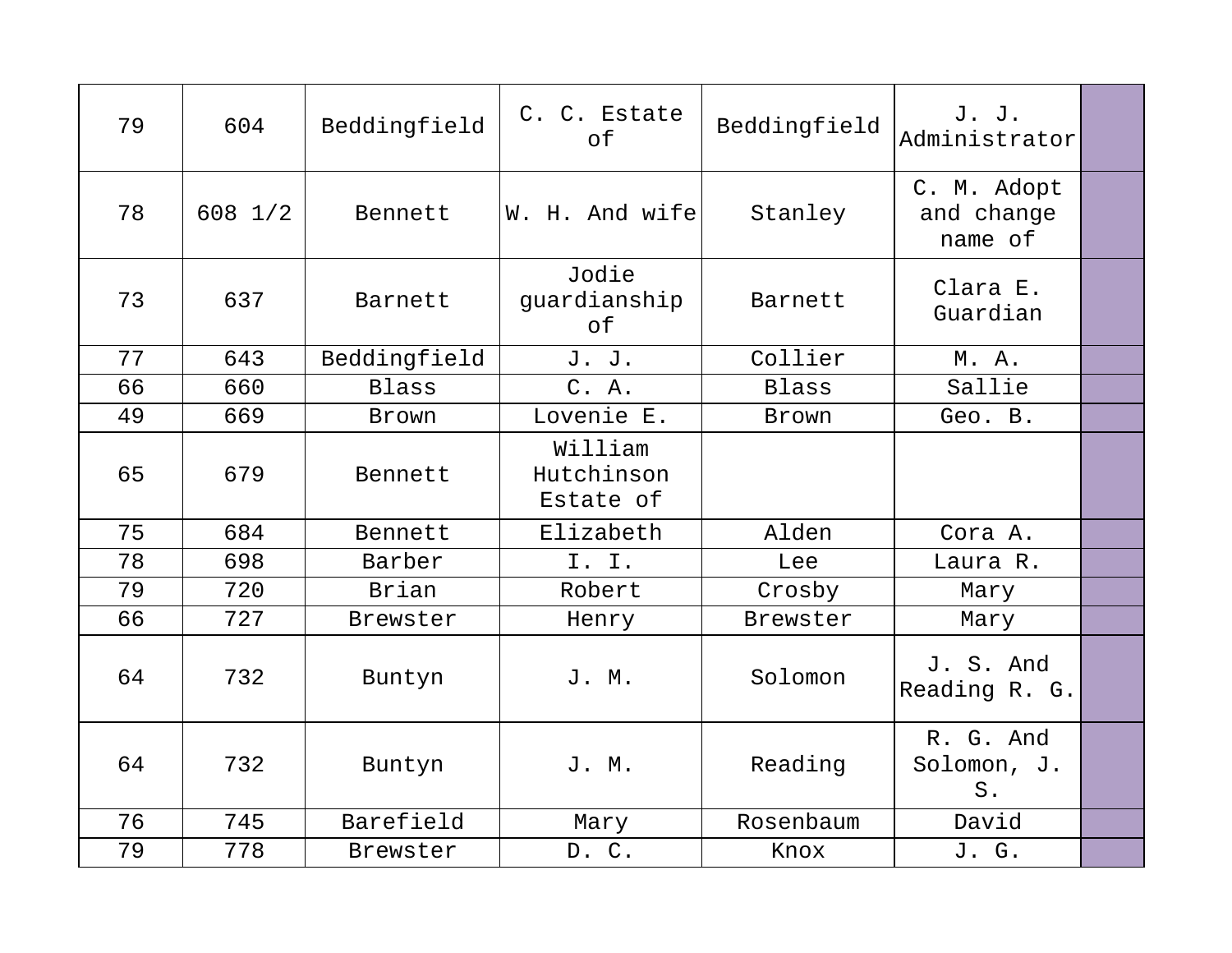| 49 | 795 | Belk          | H. L.                         | Taylor                                           | A. A.             |  |
|----|-----|---------------|-------------------------------|--------------------------------------------------|-------------------|--|
| 39 | 796 | Bragg         | J. R.                         | Brown                                            | A. D.             |  |
| 77 | 805 | Busby         | J. J.                         | Walffe                                           | Fred              |  |
| 80 | 815 | Brogan        | William<br>lunatic            |                                                  |                   |  |
| 53 | 843 | Bancroft      | Geo.<br>Guardianship<br>of    | Puples                                           | M. A.<br>Guardian |  |
| 80 | 859 | Burwell       | Chas. Lunatic                 |                                                  |                   |  |
| 41 | 865 | Brown         | Thornton                      | Brown                                            | Amia              |  |
| 41 | 866 | Bailey        | S. M.                         | Ratxbury                                         | J. P.             |  |
| 80 | 883 | Broach        | Mary Jane<br>lunatic          |                                                  |                   |  |
| 14 | 913 | <b>Brason</b> | W. R.                         | Anderson                                         | R. L.             |  |
| 14 | 916 | <b>Bates</b>  | Frank                         | <b>Bates</b>                                     | Sallie            |  |
| 80 | 917 | Blanks        | S. A. Lunatic                 |                                                  |                   |  |
| 16 | 919 | <b>Bell</b>   | Kate K.<br>Guardianship<br>of | <b>Bell</b>                                      | J. W.<br>Guardian |  |
| 18 | 925 | Baum          | Joe                           | Lauderdale<br>County, Board<br>of<br>Supervisors |                   |  |
| 17 | 931 | <b>Bell</b>   | Charles                       | <b>Bell</b>                                      | Dorcas            |  |
| 80 | 934 | Barlow        | Frank lunatic                 |                                                  |                   |  |
| 80 | 947 | Blalock       | Rena lunatic                  |                                                  |                   |  |
| 80 | 951 | Barlow        | Frank lunatic                 |                                                  |                   |  |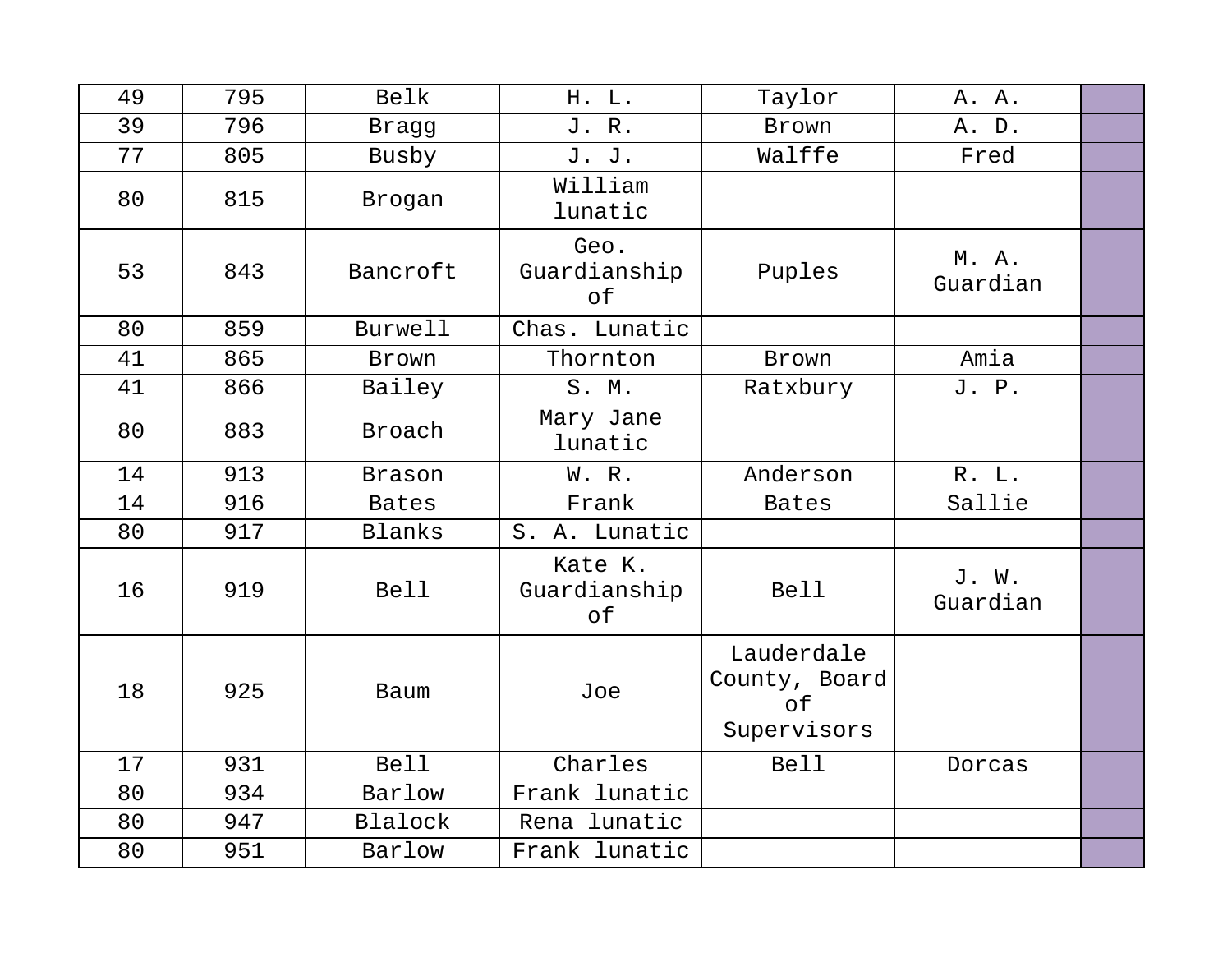| 33  | 953  | Lauderdale<br>County, Board<br>of<br>Supervisors |                             | Alford                      | W. F.             |  |
|-----|------|--------------------------------------------------|-----------------------------|-----------------------------|-------------------|--|
| 17  | 954  | <b>Black</b>                                     | Letetia                     | <b>Black</b>                | William           |  |
| 33  | 955  | Berry                                            | Frank                       | Berry                       | Milley            |  |
| 81  | 965  | Benngardner                                      | D. M.                       | Benngardner                 | Theodocia         |  |
| 84  | 977  | Ball                                             | John T.                     | Meridian,<br>city of        |                   |  |
| 93  | 994  | Bumgardner<br>(Benngardner)                      | Theodocia                   | Bumgardner<br>(Benngardner) | D. M.             |  |
| 96  | 999  | Briggs                                           | D. D.                       | Lindley                     | Martha            |  |
| 97  | 1000 | Briggs                                           | C. C.<br>Guardianship<br>of | Briggs                      | D. D.<br>Guardian |  |
| 109 | 1021 | Blanks                                           | Bettie                      | Blanks                      | Ed                |  |
| 109 | 1027 | <b>Blanks</b>                                    | J. L. Junior                | Bourdeaux                   | R. M.<br>Sheriff  |  |
| 108 | 1023 | Bunyard                                          | L. J.                       | Bunyard                     | M. E.             |  |
| 110 | 1037 | <b>Blanks</b>                                    | Nettie                      | Brown                       | W. P.             |  |
| 108 | 1054 | Brown                                            | I. L.                       | Stone                       | W. M.             |  |
| 108 | 1056 | Briggs                                           | D. D.                       | Lindley                     | M. W.             |  |
| 109 | 1059 | Baum                                             | Joseph                      | Blanks                      | Vannoy            |  |
| 98  | 1079 | Bourdeaux                                        | R. M.<br>Administrator      | Lyles                       | William D.        |  |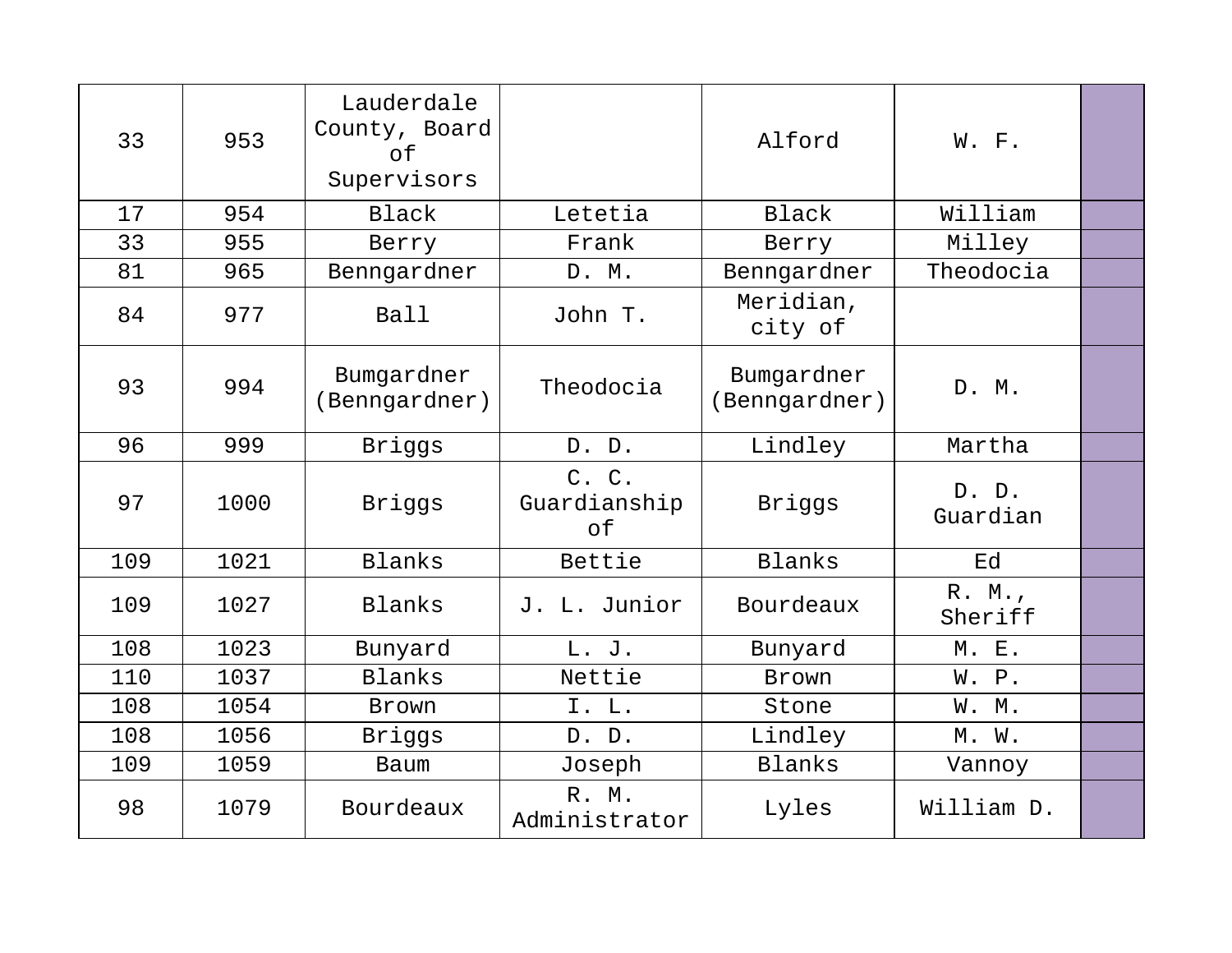| 97  | 1088 | <b>Brannon</b><br>(Brennon) | Dumis lunatic        |                      |                               |  |
|-----|------|-----------------------------|----------------------|----------------------|-------------------------------|--|
| 97  | 1092 | Bryan                       | F. D. Ex parte       |                      |                               |  |
| 94  | 1100 | Brown                       | W. F.                | Meridian,<br>city of |                               |  |
| 99  | 1115 | Burton                      | Robert M.            | Burton               | Geo. G.                       |  |
| 92  | 1123 | Broach                      | W. P. Estate<br>of   | Broach               | H. F. And, J.<br>T. Executors |  |
| 92  | 1123 | Broach                      | W. P. Estate<br>of   | Broach               | J. T. And H.<br>F. Executors  |  |
| 104 | 1161 | Brown                       | L. E.                | Shackleford          | M. S.                         |  |
| 104 | 1165 | Brown                       | <b>B. C.</b>         | Holliday             | R. L.                         |  |
| 107 | 1168 | <b>Blanks</b>               | David                | Blanks               | Mittie A.                     |  |
| 106 | 1178 | Brown                       | Fannie               | Brown                | Anthony                       |  |
| 106 | 1177 | Brunson                     | Nancy                | Brunson              | Sam                           |  |
| 119 | 1197 | Bevil                       | Mary E.              | Guy                  | W. T.                         |  |
| 119 | 1196 | Bevil                       | Mary E.              | Bloodsworth          | T. W.                         |  |
| 114 | 1238 | Bernstein                   | Henry                | Mayor and<br>Morris  |                               |  |
| 114 | 1238 | Bernstein                   | Henry                | Morris and<br>Mayor  |                               |  |
| 114 | 1339 | <b>Ball</b>                 | John T. Estate<br>of | Ball                 | A. H.<br>Administrator        |  |
| 120 | 1252 | Blanks                      | John                 | Blanks               | Margaret                      |  |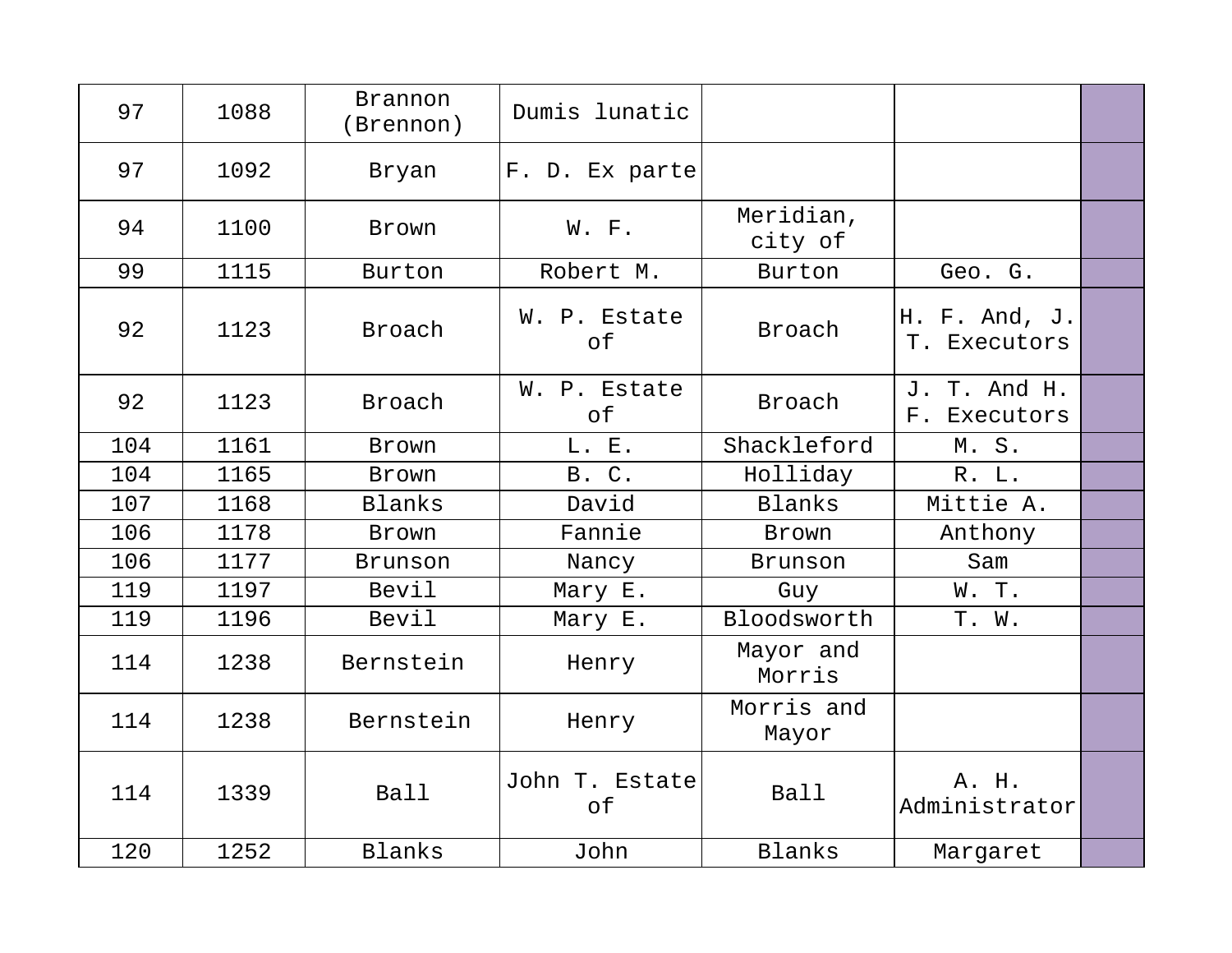| 114 | 1272     | <b>Ball</b>    | Gertrude               | <b>Ball</b>    | Jennings               |  |
|-----|----------|----------------|------------------------|----------------|------------------------|--|
| 120 | 1274     | Brunson        | Ella P.                | Brunson        | Amas                   |  |
| 105 | 1279     | <b>Ball</b>    | Gertrude ex<br>parte   |                |                        |  |
| 87  | 1285     | Baker          | Jonathan L.            | Lowe           | E. C.                  |  |
| 88  | 1291     | Blanks         | J. H.                  | <b>Blanks</b>  | V.                     |  |
| 120 | 1287 1/2 | Bethia         | Eliza lunatic          |                |                        |  |
| 120 | 1306     | <b>Brooks</b>  | Lunacy of              |                |                        |  |
| 122 | 1325     | Blanks         | E. R. Estate<br>of     | McBeath        | J. M.<br>Administrator |  |
| 122 | 1333     | <b>Bell</b>    | Jennie D.<br>Minor     | <b>Bell</b>    | Helen D.<br>Guardian   |  |
| 122 | 1335     | <b>Bell</b>    | Conelia B.<br>Minor    | <b>Bell</b>    | Helen D.<br>Guardian   |  |
| 122 | 1336     | <b>Bell</b>    | W. S. Minor            | <b>Bell</b>    | Helen D.<br>Guardian   |  |
| 123 | 1354     | Burdett        | Susie estate<br>of     | Opie           | S. D.<br>Administrator |  |
| 123 | 1355     | Belk           | M. S. ex parte         |                |                        |  |
| 124 | 1374     | <b>Bressen</b> | Alexander<br>estate of | Wright         | J. H.<br>Administrator |  |
| 124 | 1377     | Berry          | E. G.                  |                |                        |  |
| 128 | 1399     | <b>Bridges</b> | P. W.                  | <b>Bridges</b> | M. F.                  |  |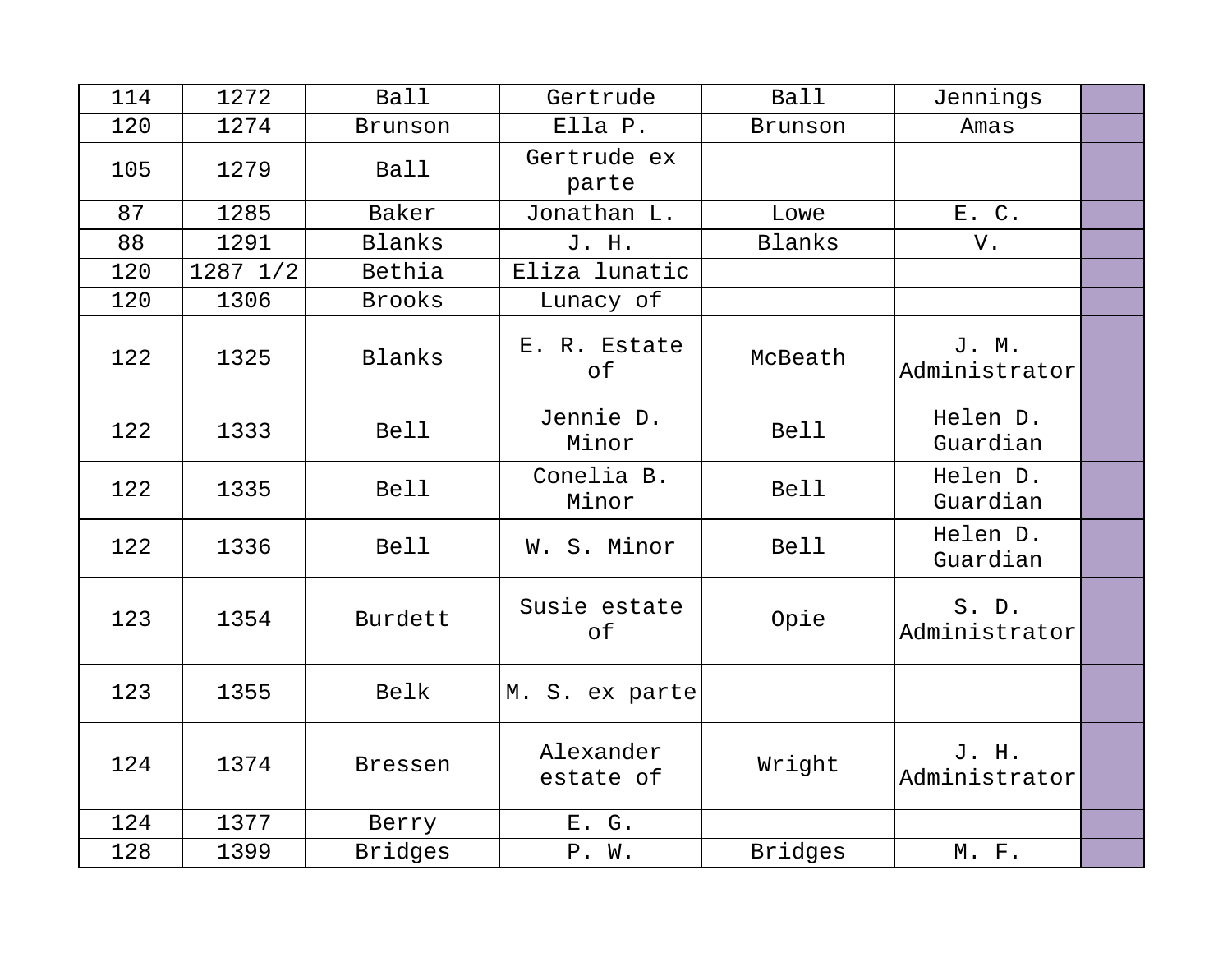| 129 | 1406 | Brown                                            | Jim                         | Ex parte                                       |                        |  |
|-----|------|--------------------------------------------------|-----------------------------|------------------------------------------------|------------------------|--|
| 130 | 1408 | Boone                                            | Tobe ex parte               |                                                |                        |  |
| 131 | 1431 | Bounds                                           | Sylvanus<br>estate of       | Rogers                                         | J. W.<br>Administrator |  |
| 127 | 1428 | Brown                                            | Everett<br>lunatic          |                                                |                        |  |
| 132 | 1439 | Blanden                                          | M. A.                       | Blanden                                        | J. H.                  |  |
| 132 | 1442 | Black and<br>Newberger                           |                             | Lichtenstein<br>and Metzger                    |                        |  |
| 132 | 1442 | Newberger and<br>Black                           |                             | Metzger and<br>Lichtenstein                    |                        |  |
| 133 | 1449 | Barnigle                                         | William H.<br>Estate of     | Barnigle                                       | Sallie N.<br>Executor  |  |
| 136 | 1482 | Lauderdale<br>County, Board<br>of<br>Supervisors |                             | East<br>Mississippi<br>Mills                   |                        |  |
| 137 | 1487 | Barnett                                          | Ella                        | Tucker                                         | Lula                   |  |
| 137 | 1489 | Blanks                                           | Richard                     | Blanks                                         | A. B.                  |  |
| 138 | 1505 | <b>Bass</b>                                      | J. M. And F.<br>${\bf E}$ . | Atlanta<br>Building and<br>Loan<br>Association |                        |  |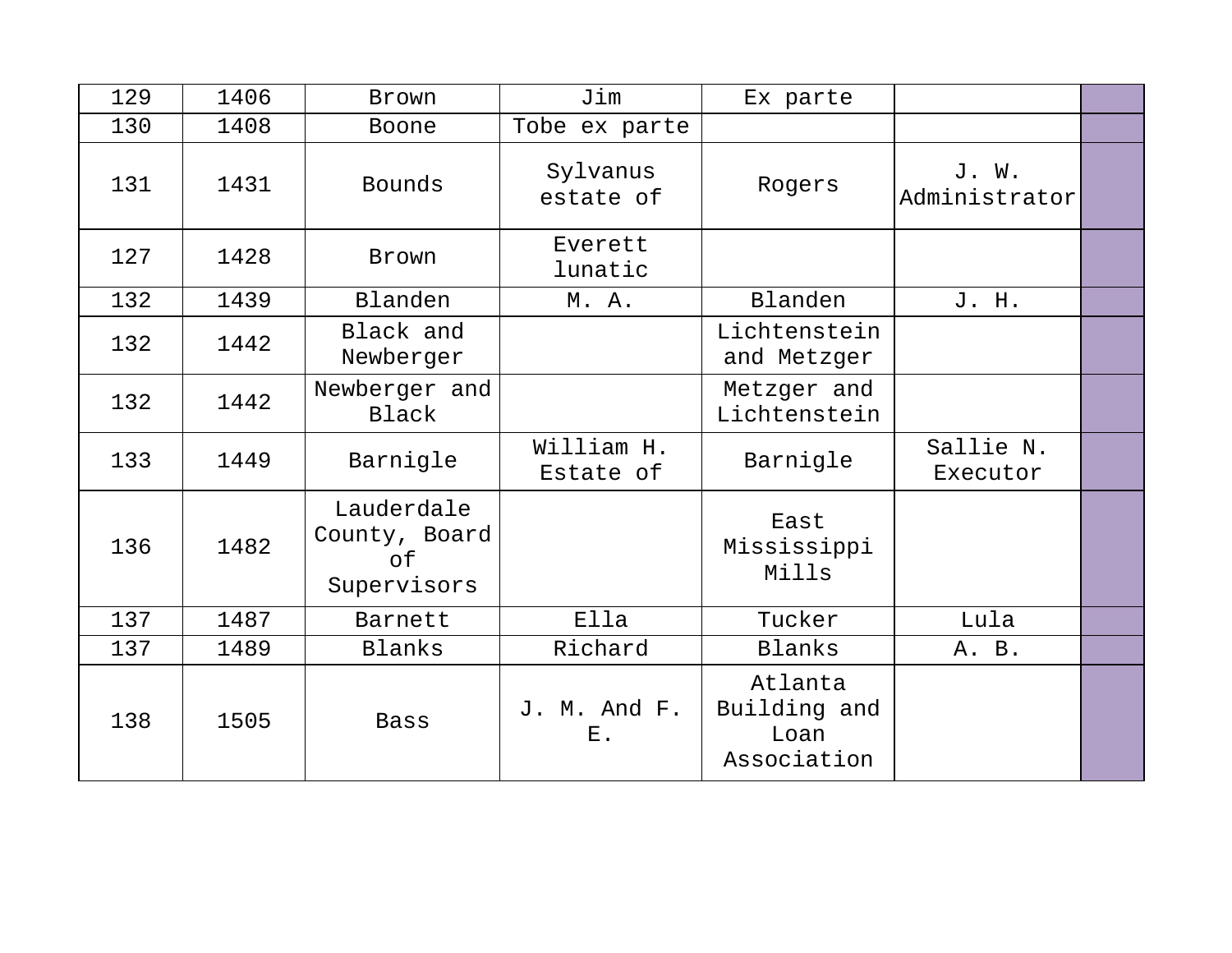| 138 | 1505 | <b>Bass</b>                 | F. E. And, J.<br>Μ.        | Atlanta<br>Building and<br>Loan<br>Association |                        |  |
|-----|------|-----------------------------|----------------------------|------------------------------------------------|------------------------|--|
| 140 | 1527 | Barnett                     | Ella<br>guardianship<br>оf | Clay                                           | Ella Guardian          |  |
| 122 | 1334 | <b>Bell</b>                 | Lyerly S.<br>Minor         | <b>Bell</b>                                    | Helen D.<br>Guardian   |  |
| 142 | 1554 | Blanchard                   | Cilla                      | Blanchard                                      | Dallas                 |  |
| 142 | 1556 | Biggs                       | Geo. T.                    | Biggs                                          | Rebecca                |  |
| 142 | 1558 | Bishop                      | Tom                        | Bishop                                         | Margaret               |  |
| 142 | 1559 | Bell                        | J. B.                      | Bell                                           | Annie                  |  |
| 142 | 1562 | Bourdeaux                   | John                       | Bourdeaux                                      | Eliza                  |  |
| 144 | 1567 | Bluford                     | Carrie                     | Bluford                                        | Dave                   |  |
| 144 | 1575 | Britton                     | J. L.                      | Ellis                                          | W. J.                  |  |
| 145 | 1594 | Brown                       | Effie                      | Brown                                          | R. L.                  |  |
| 146 | 1596 | <b>Brahan</b>               | F. V.                      | Rosenbaum                                      | Flora                  |  |
| 146 | 1605 | Brown                       | John H. Estate<br>of       | Henry                                          | W. W.<br>Administrator |  |
| 147 | 1610 | Burns and<br>Barclay        |                            | Fewell                                         | W. L.                  |  |
| 147 | 1610 | Barclay and<br><b>Burns</b> |                            | Fewell                                         | W. L.                  |  |
| 148 | 1630 | Bryan                       | F. D. Ex parte             |                                                |                        |  |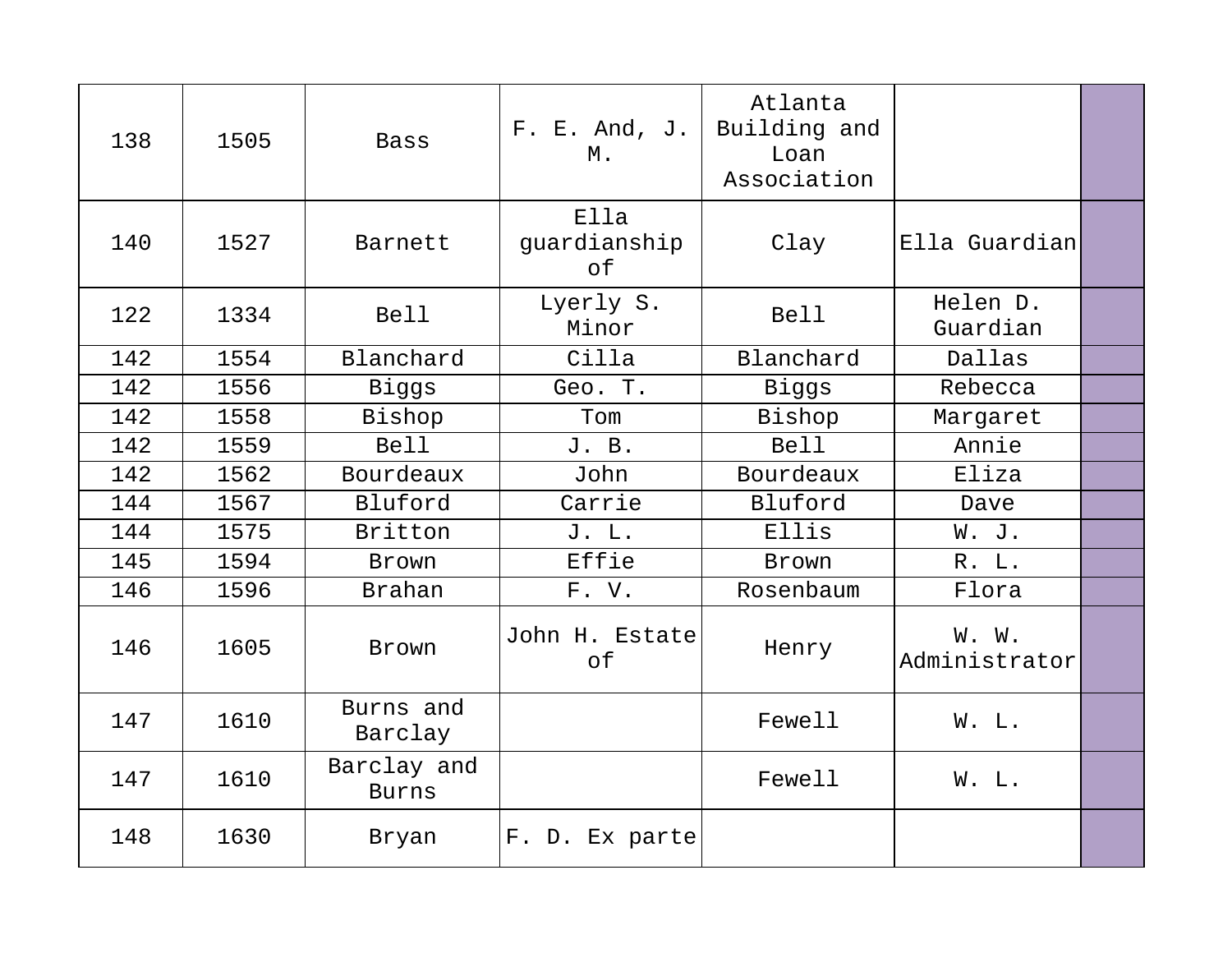| 148 | 1631 | Bounds         | Jesse L.<br>Guardianship<br>оf | Rogers         | J. W.<br>Guardian        |  |
|-----|------|----------------|--------------------------------|----------------|--------------------------|--|
| 149 | 1646 | Bonner         | Ben                            | Bonner         | Phillis                  |  |
| 150 | 1652 | Burton         | Florence Inez                  |                |                          |  |
| 151 | 1667 | <b>Bell</b>    | Chas                           | <b>Bell</b>    | Eliza                    |  |
| 151 | 1681 | <b>Bell</b>    | Chas. Estate<br>of             | Scott          | Richard<br>administrator |  |
| 153 | 1701 | Bozeman        | J. W. Estate<br>of             | <b>Bozeman</b> | A. S.<br>Administrator   |  |
| 153 | 1702 | <b>Bozeman</b> | William E. And<br>Jason minors | <b>Bozeman</b> | A. S.<br>Guardian        |  |
| 153 | 1702 | <b>Bozeman</b> | Jason and<br>William E.        | <b>Bozeman</b> | A. S.<br>Guardian        |  |
| 154 | 1719 | <b>Banes</b>   | Christina                      | <b>Banes</b>   | Frank                    |  |
| 154 | 1724 | Bryan          | F. D. Ex parte                 |                |                          |  |
| 154 | 1726 | <b>Bell</b>    | L. D.                          | <b>Bell</b>    | L. E.                    |  |
| 154 | 1729 | Bourdeaux      | John                           | Bourdeaux      | Eliza                    |  |
| 155 | 1746 | Broach         | James T.<br>Estate of          | Broach         | A. A.<br>Administrator   |  |
| 156 | 1755 | Brown          | Α.                             | Ethridge       | I. F.                    |  |
| 157 | 1771 | Baskin         | John                           | Baskin         | Sallie                   |  |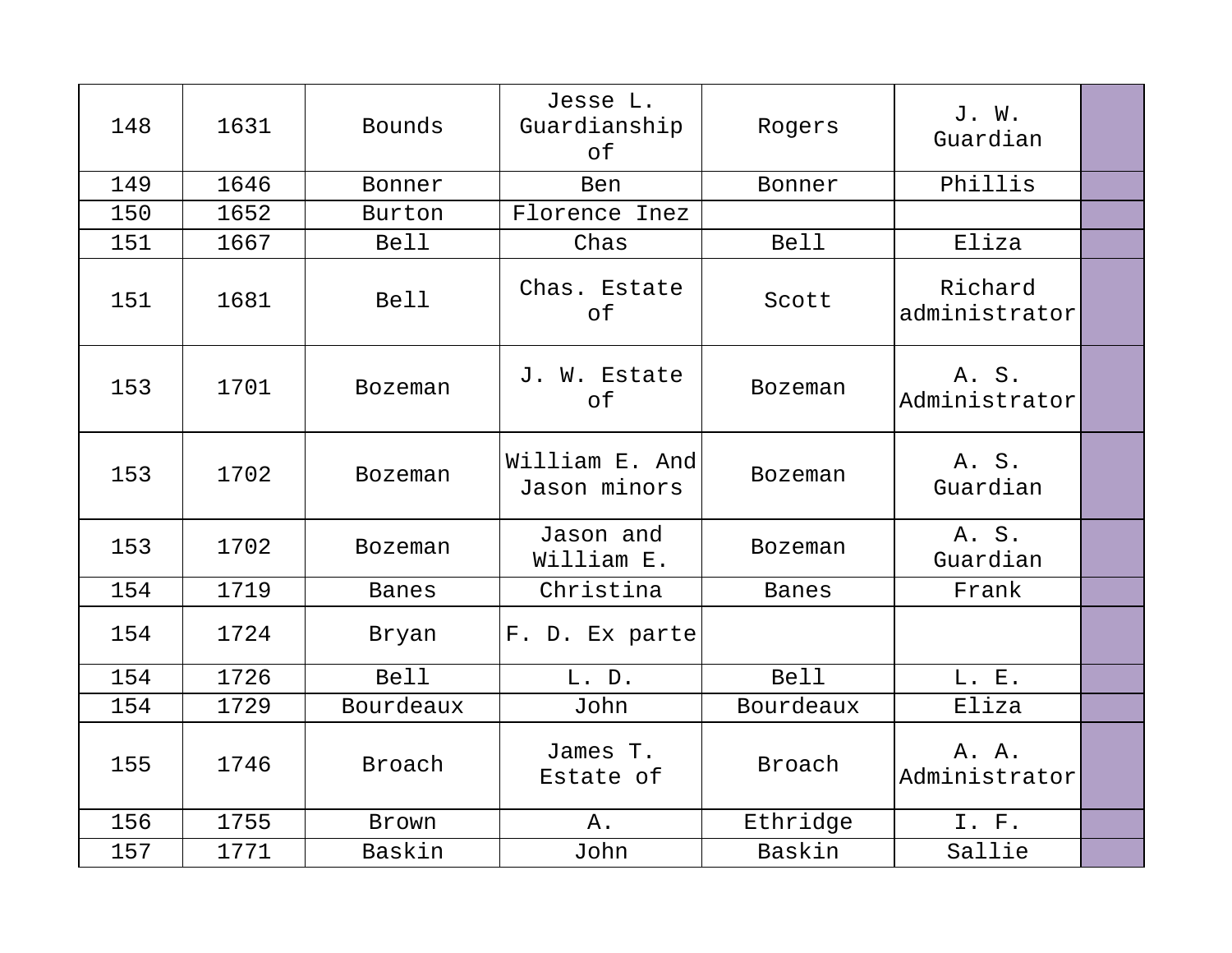| 157 | 1775         | Broach        | ${\bf E}$ .                  | <b>Broach</b>      | W.T.                          |  |
|-----|--------------|---------------|------------------------------|--------------------|-------------------------------|--|
| 157 | 1781         | Bizzle        | $M$ .                        | <b>Bizzle</b>      | Geo.                          |  |
| 127 | 1790         | Beathea       | Eliza lunacy<br>of           |                    |                               |  |
| 159 | 1824         | Burton        | Bessie ex<br>parte           |                    |                               |  |
| 160 | 1842         | Brigsby       | Arthur                       | Brigsby            | Miny                          |  |
| 162 | 1862         | Bryan         | T. D. Ex parte               |                    |                               |  |
| 127 | 1870         | Branner       | Lunacy of                    |                    |                               |  |
| 163 | 1881         | Brahan        | F.V.                         | Unknown<br>persons |                               |  |
| 163 | 1885         | Barker        | J. H. Deceased               | Barker             | T. A.<br>Administrator        |  |
| 164 | 1898         | Branden       | Orlean<br>guardianship<br>оf | Branden            | C. Guardian                   |  |
| 164 | 1907         | Burton        | Bessie L.                    | Burton             | R. M. Senior                  |  |
| 164 | 1895 1/2     | <b>Barnes</b> | A. S. Deceased               | <b>Barnes</b>      | Willie<br>executor            |  |
| 165 | $1913$ $1/2$ | Brandon       | N. M. Deceased               | Grimes             | <b>B. H.</b><br>Administrator |  |
| 166 | 1943         | Blackman      | Sam                          | Blackman           | Patsey                        |  |
| 167 | 1983         | Bullard       | J. C.                        | Bullard            | C. S.                         |  |
| 168 | 1995         | Brown         | Thomas P.                    | David              | C. S.                         |  |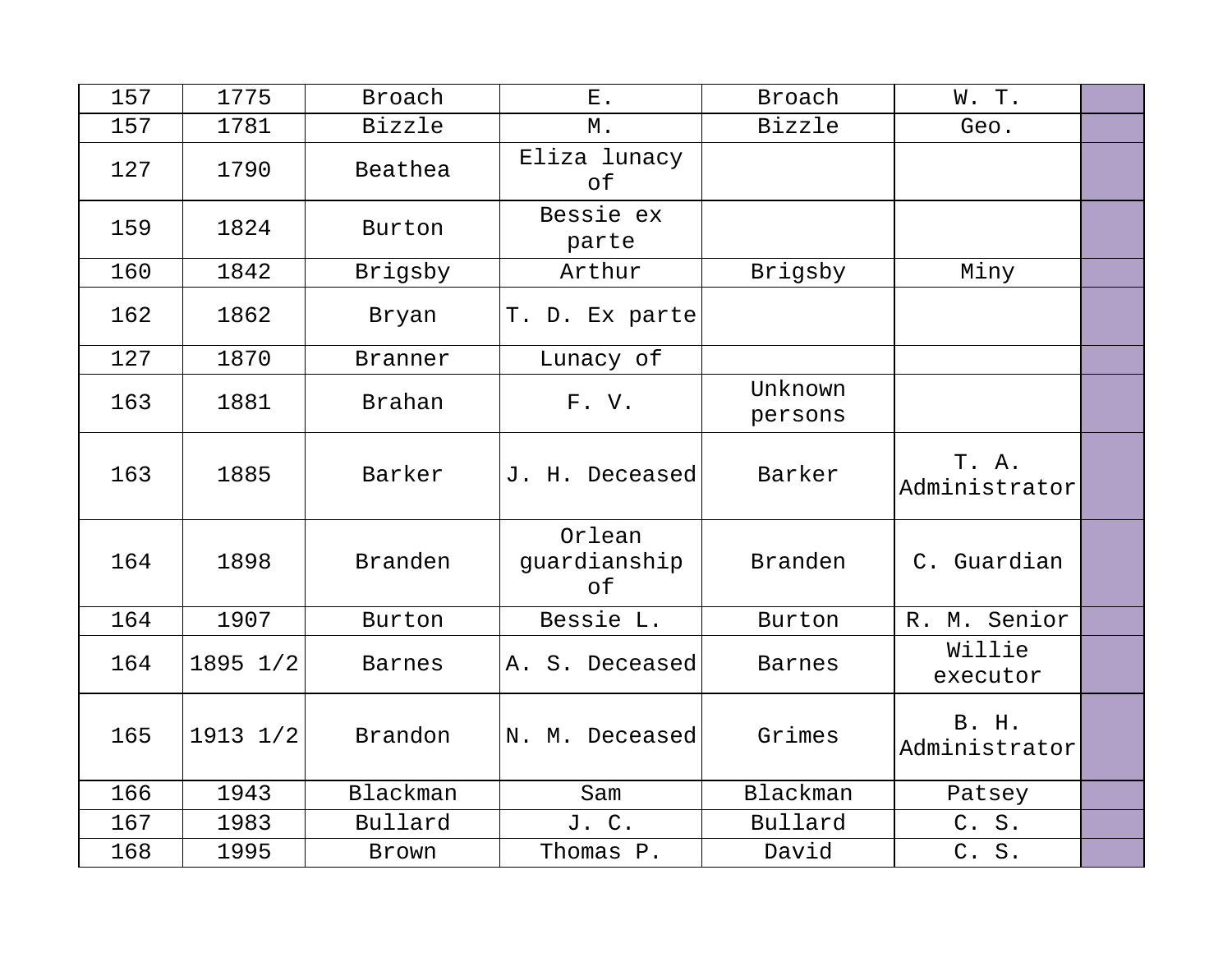| 168 | 1996 | Brown        | J. W.                        | Brown        | Molley                 |  |
|-----|------|--------------|------------------------------|--------------|------------------------|--|
| 168 | 2005 | <b>Banks</b> | William                      | <b>Banks</b> | Cilla                  |  |
| 166 | 1939 | Brown        | M. P. Estate<br>оf           | Brown        | R. A.                  |  |
| 169 | 2031 | Bryant       | Cato                         | Bryant       | Mandy                  |  |
| 170 | 2063 | Brookshire   | J. W. Estate<br>of           | Hester       | J. A.<br>Assignee      |  |
| 171 | 2068 | Beaver       | J. M.                        | Spinks       | Chas. M.               |  |
| 171 | 2075 | Barefield    | Sarah T.<br>Deceased         | Barefield    | T. K.<br>Administrator |  |
| 171 | 2076 | Barefield    | Maggie B.<br>Minor           | Barefield    | T. K.<br>Guardian      |  |
| 171 | 2077 | Barefield    | Sallie T.<br>Minor           | Barefield    | T. K.<br>Guardian      |  |
| 171 | 2078 | Baum         | Mose J.                      |              |                        |  |
| 172 | 2084 | Bluett       | Caldwell<br>estate of        | Meyer        | Henry G.<br>Assignee   |  |
| 172 | 2102 | Beggerly     | Eugene<br>quardianship<br>оf | Beggerly     | J. D.<br>Guardian      |  |
| 172 | 2116 | Burwell      | Louis deceased               | Burwell      | C. B.<br>Executor      |  |
| 173 | 2120 | Beason       | W. R.                        | Torrans      | D. C.                  |  |
| 173 | 2134 | Bourdeaux    | Lucendy                      | Price        | L. L.                  |  |
| 173 | 2135 | Bourdeaux    | Martha                       | Price        | L. L.                  |  |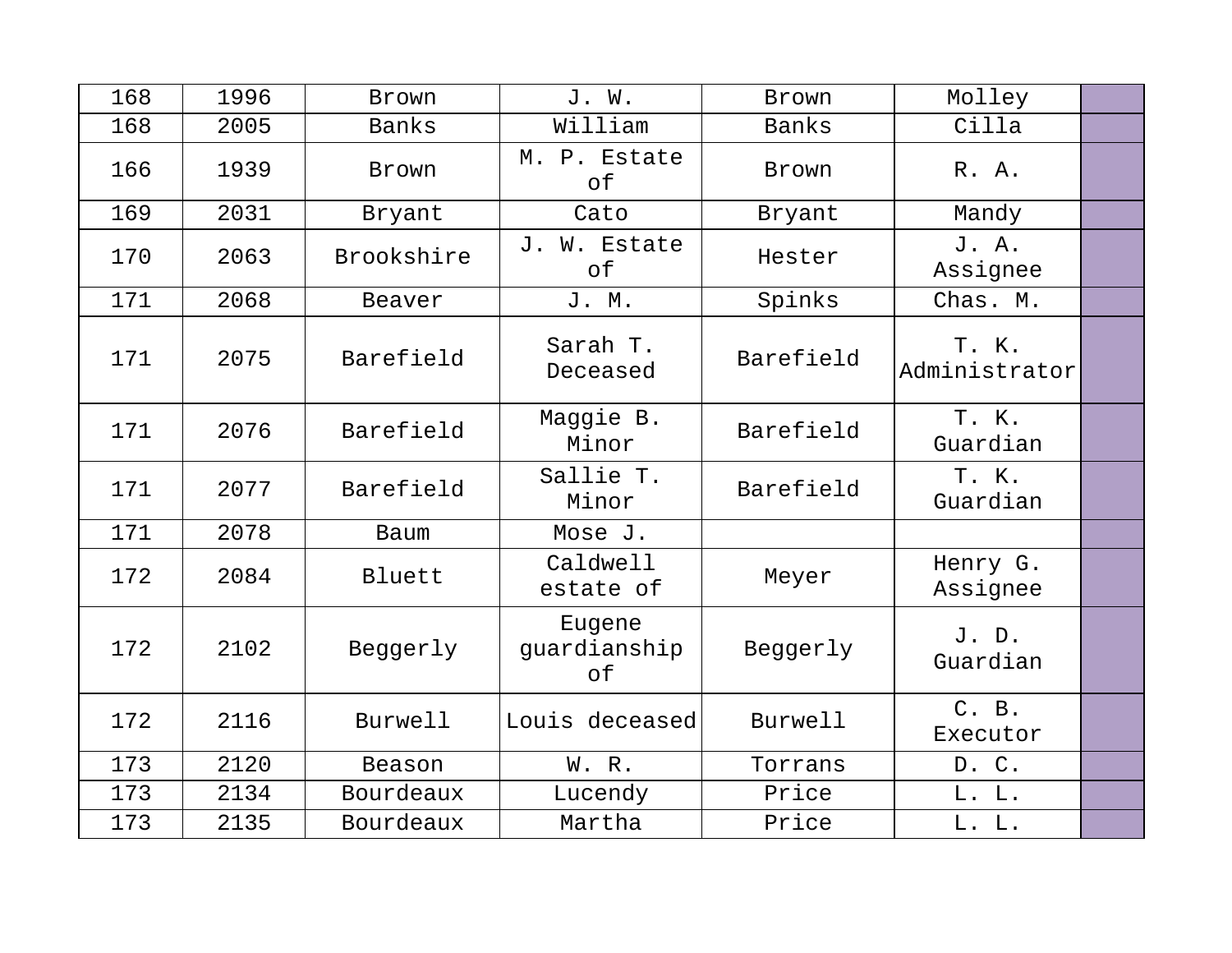| 172 | 2088 | Brahan                        | F.V.                          | Cochran and<br><b>Bozeman</b>       |             |  |
|-----|------|-------------------------------|-------------------------------|-------------------------------------|-------------|--|
| 172 | 2088 | <b>Brahan</b>                 | F. V.                         | Bozeman and<br>Cochran              |             |  |
| 173 | 2137 | Baum Son<br>Company,<br>Jason |                               | Reeves                              | Adriana     |  |
| 127 | 2100 | <b>Brooke</b>                 | Andrew lunacy<br>of           |                                     |             |  |
| 174 | 2143 | Baum                          | Rebecca<br>guardianship<br>of | Marks                               | I. Guardian |  |
| 175 | 2164 | Bonner                        | George                        | Bonner                              | $R$ .       |  |
| 175 | 2166 | Brewster                      | Lorenzo                       | Pickford                            | J. A.       |  |
| 176 | 2177 | Bailey                        | A. S.                         | Mayes                               | Mollie O.   |  |
| 176 | 2178 | Ball                          | Ida W.                        | Ball                                | A. H.       |  |
| 176 | 2190 | <b>Broach</b>                 | William P.                    |                                     |             |  |
| 176 | 2199 | Buie                          | Lula                          | Buie                                | J. A.       |  |
| 177 | 2205 | Brown                         | E. T.                         | Watkins                             | ${\bf E}$ . |  |
| 177 | 2206 | Brown                         | T. D.                         | Watkins                             | $E$ .       |  |
| 177 | 2207 | Brown                         | J. E.                         | Watkins                             | ${\bf E}$ . |  |
| 177 | 2208 | Blanks                        | 0. C.                         | Watkins                             | ${\bf E}$ . |  |
| 177 | 2227 | Barham                        | John                          | Nat. M. B.<br>And L.<br>Association |             |  |
| 177 | 2249 | <b>Box</b>                    | Cora                          | <b>Box</b>                          | I. P.       |  |
| 178 | 2262 | <b>Bridges</b>                | Allen                         | <b>Bridges</b>                      | Eliza       |  |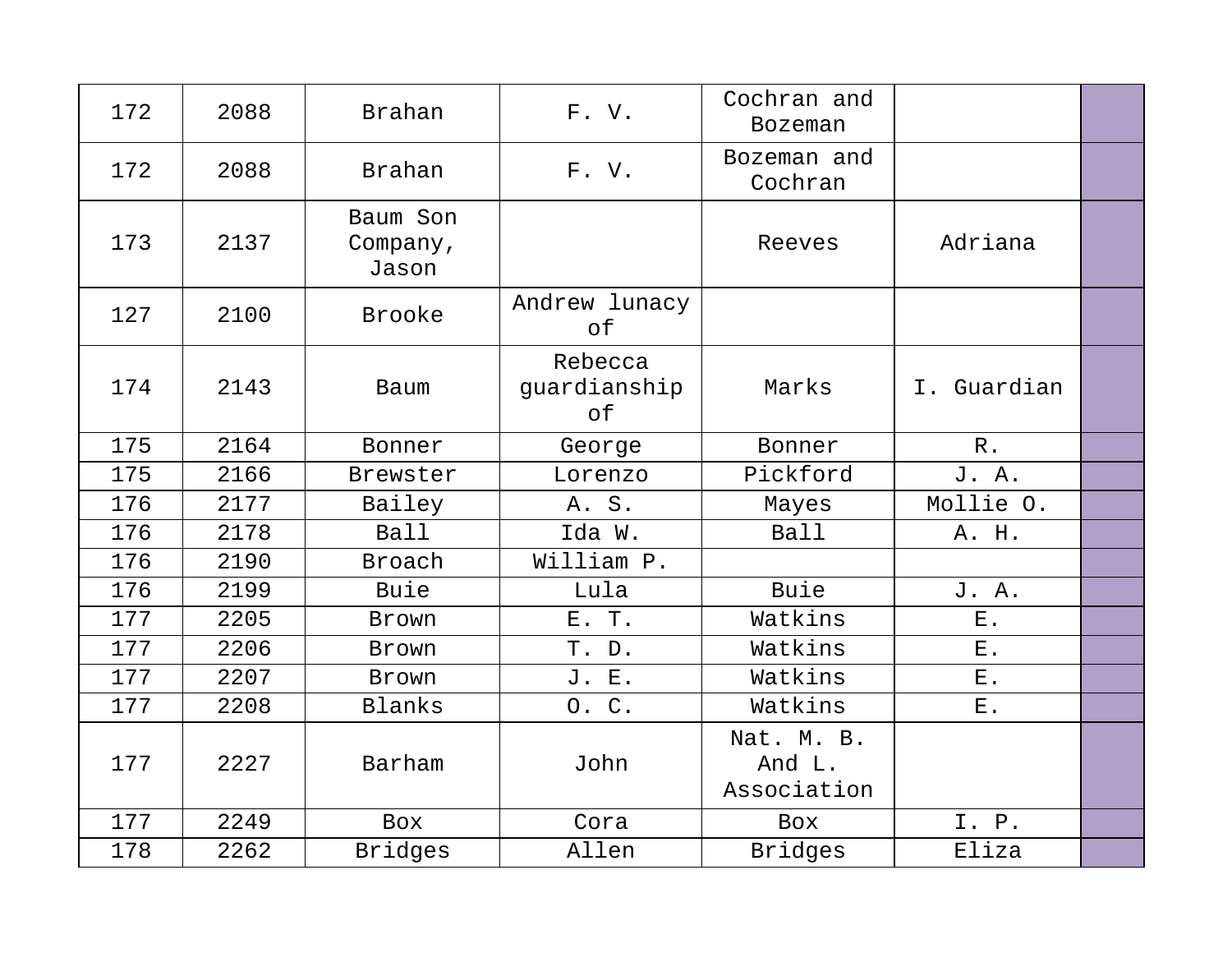| 179 | 2288 | Brandon        | William<br>deceased         | Brandon        | John<br>administrator      |  |
|-----|------|----------------|-----------------------------|----------------|----------------------------|--|
| 179 | 2293 | <b>Brown</b>   | Ed deceased                 | Brown          | Nellie P.<br>Administrator |  |
| 179 | 2296 | Barefield      | T. K.                       | Walker         | Sallie P.                  |  |
| 179 | 2302 | Brigsby        | Arthur                      | Brigsby        | Sallie                     |  |
| 181 | 2336 | Bryant         | Mary J.                     | Bryant         | Isaiah                     |  |
| 182 | 2356 | Bourdeaux      | M. E.                       | Bourdeaux      | R. M.<br>Guardian          |  |
| 182 | 2364 | Blanks         | David                       | Blanks         | Susan                      |  |
| 180 | 2368 | Bryant         | Isaiah lunacy<br>of         |                |                            |  |
| 182 | 2371 | Beddingfield   | C. H.                       | Beddingfield   | E. N.                      |  |
| 182 | 2374 | Bryan          | Pearl<br>guardianship<br>of | Bryan          | Thomas<br>Guardian         |  |
| 183 | 2403 | Boyle          | John                        | Boyle          | Sallie                     |  |
| 184 | 2428 | Blakley        | Mary Lee                    | Blakley        | Eugene                     |  |
| 184 | 2434 | Bunyard        | I. R.                       | Bunyard        | H. M.                      |  |
| 184 | 2444 | Baum           | Julia ex parte              |                |                            |  |
| 185 | 2453 | Bunyard        | W. C. Deceased              | Stone          | H. R.<br>Administrator     |  |
| 185 | 2462 | <b>Bridges</b> | Ella                        | <b>Bridges</b> | Jake                       |  |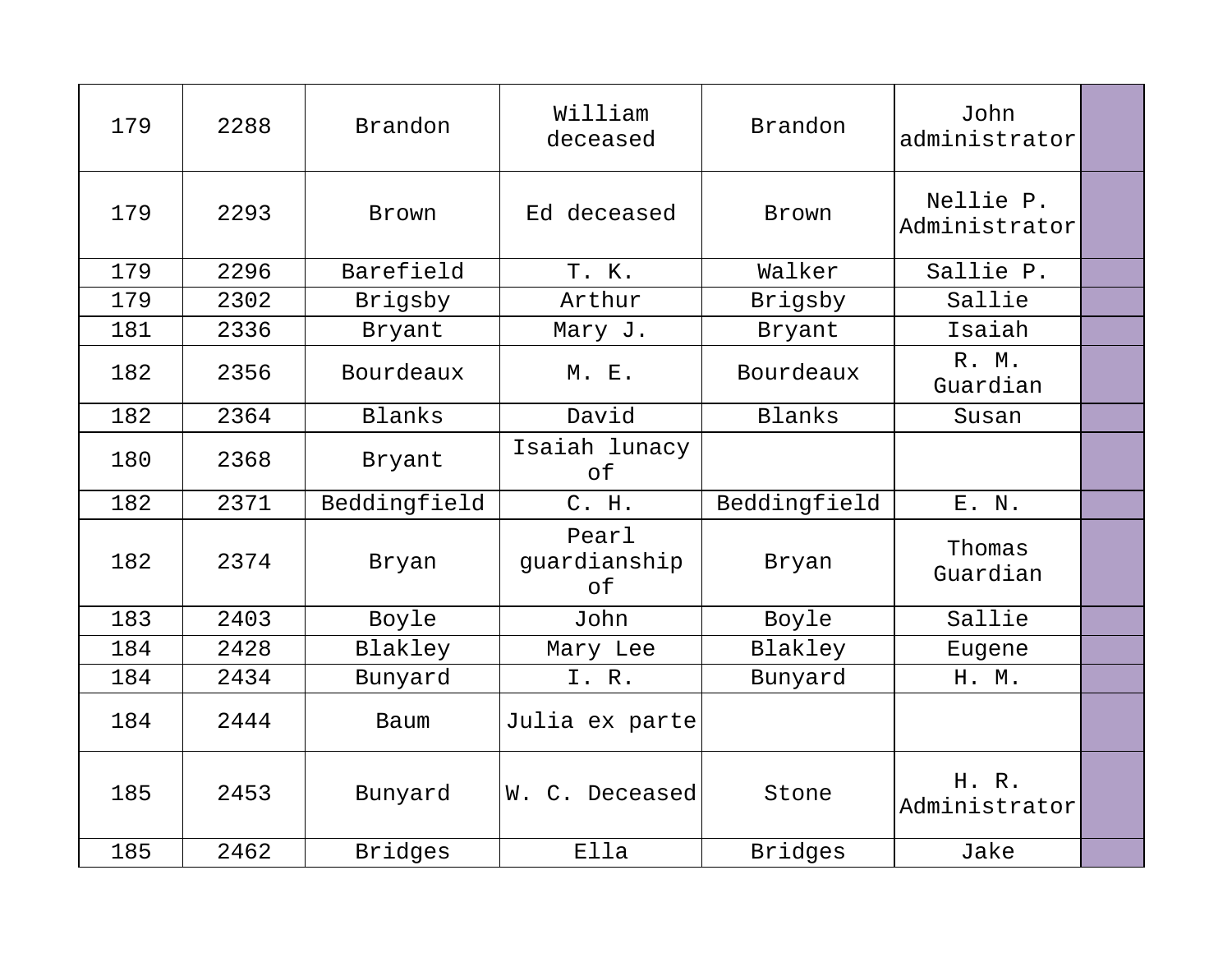| 185 | 2468     | Barbour           | J. F.          | Reder                                 | T. B.                                     |  |
|-----|----------|-------------------|----------------|---------------------------------------|-------------------------------------------|--|
| 185 | 2469     | Baird, and<br>son | David          | Dunn                                  | John C.                                   |  |
| 186 | 2477     | Buntyn            | J. M.          | Nat. M. B.<br>And L.<br>Association   |                                           |  |
| 186 | 2490     | Beggerly          | W. H.          | Armstrong                             | Essie                                     |  |
| 186 | 2493     | <b>Bridges</b>    | Allen          | <b>Bridges</b>                        | Alice                                     |  |
| 180 | 2498 1/2 | Brown             | Joe lunacy of  |                                       |                                           |  |
| 187 | 2503     | Brown             | Thomas D.      | Fidelity<br>Trust and<br>Loan Company |                                           |  |
| 187 | 2514     | <b>Brahan</b>     | F.V.           | Hobson                                | J. L.                                     |  |
| 187 | 2527     | Betts             | J. T. Deceased |                                       |                                           |  |
| 188 | 2546     | Barlow            | M. L. E.       | Barlow                                | Chas. W.                                  |  |
| 188 | 2551     | Bohannon          | James          | Bohannon                              | Jane                                      |  |
| 188 | 2554     | Blue              | M. T.          | Blue                                  | U. J. W.                                  |  |
| 188 | 2554     | Bustin            | J. M. Deceased | Harwell                               | J. M. And<br>Kiton, Monroe<br>executors   |  |
| 188 | 2554     | Bustin            | J. M. Deceased | Kiton                                 | Monroe and<br>Harwell, J.<br>M. Executors |  |
| 188 | 2561     | Brownlan          | P. L.          | Ramsey                                | E. N. V.                                  |  |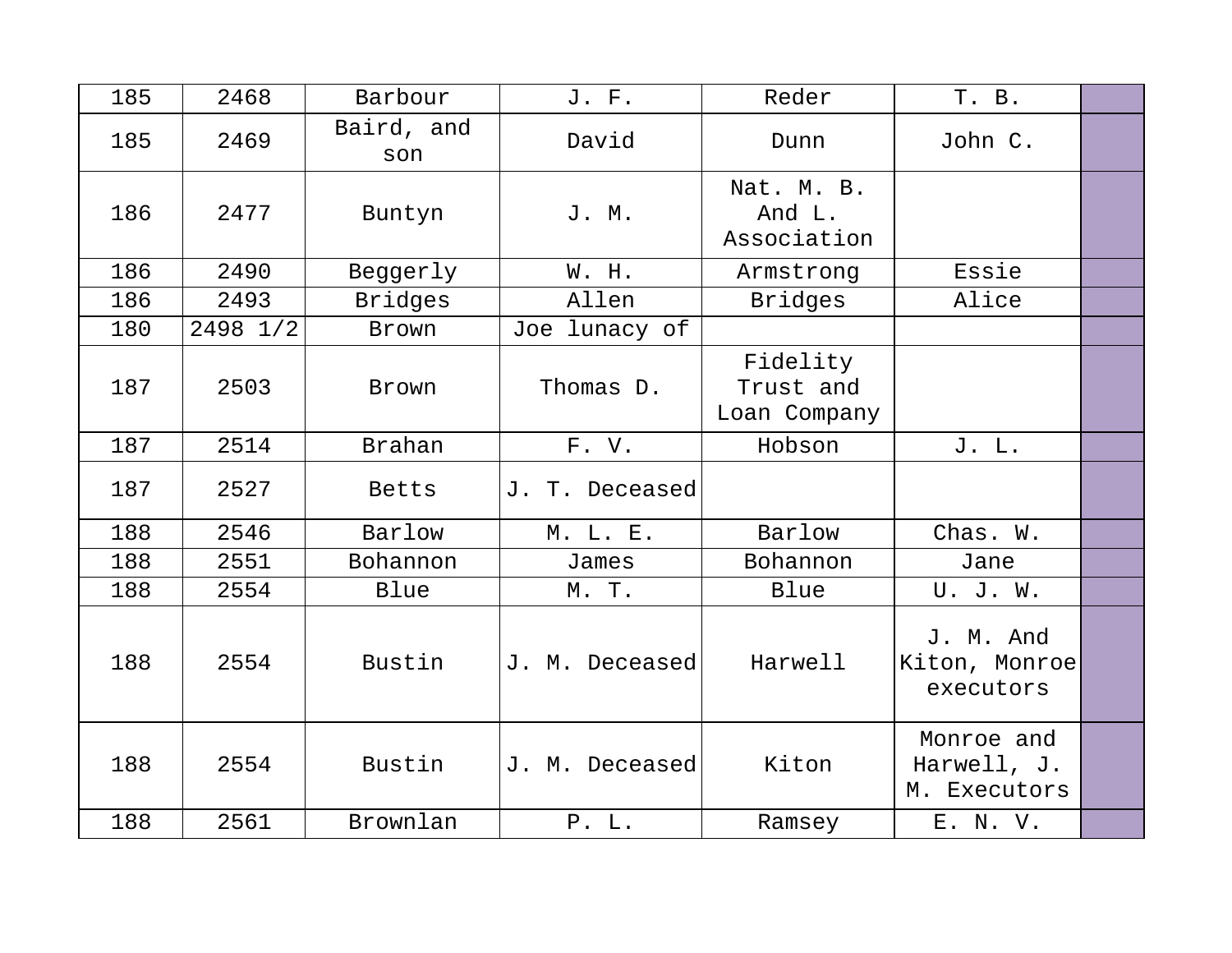| 189 | 2565     | Buchanan        | W. F. Deceased     | Buchanan  | J. M. And<br>Reed, J. E.<br>Executors     |  |
|-----|----------|-----------------|--------------------|-----------|-------------------------------------------|--|
| 189 | 2565     | Buchanan        | W. F. Deceased     | Reed      | J. E. And<br>Buchanan, J.<br>M. Executors |  |
| 189 | 2575     | Boone           | Octavia            | Boone     | John                                      |  |
| 190 | 2586     | Buchanan        | M. A.              | Buchanan  | Spiers                                    |  |
| 180 | 2593     | <b>Broadmax</b> | Delia lunacy<br>оf |           |                                           |  |
| 191 | 2624     | Blanks          | Wiley              | Blanks    | Emily                                     |  |
| 191 | 2625     | Brown           | Washington         | Brown     | Georgia Ann                               |  |
| 192 | 2645     | Brown           | L. P. Ex parte     |           |                                           |  |
| 193 | 2675     | Brown           | T. P.              | Lewis     | W. N. And J.<br>Α.                        |  |
| 193 | 2675     | Brown           | T. P.              | Lewis     | J. A. And W.<br>М.                        |  |
| 193 | 2677     | <b>Brown</b>    | T. P.              | Lewis     | W. N., And<br>Onie                        |  |
| 193 | 2677     | <b>Brown</b>    | T. P.              | Lewis     | Onie and W.<br>N.                         |  |
| 193 | 2688     | Broakings       | Julia              | Broakings | Jordan                                    |  |
| 193 | 2689     | Borden          | J. W.              | Hughes    | T. J.                                     |  |
| 193 | 2680 1/2 | Betts           | Jennie Y.          | Betts     | R. I.                                     |  |
| 194 | 2723     | Boydston        | J. T.              | Boydston  | I. G.                                     |  |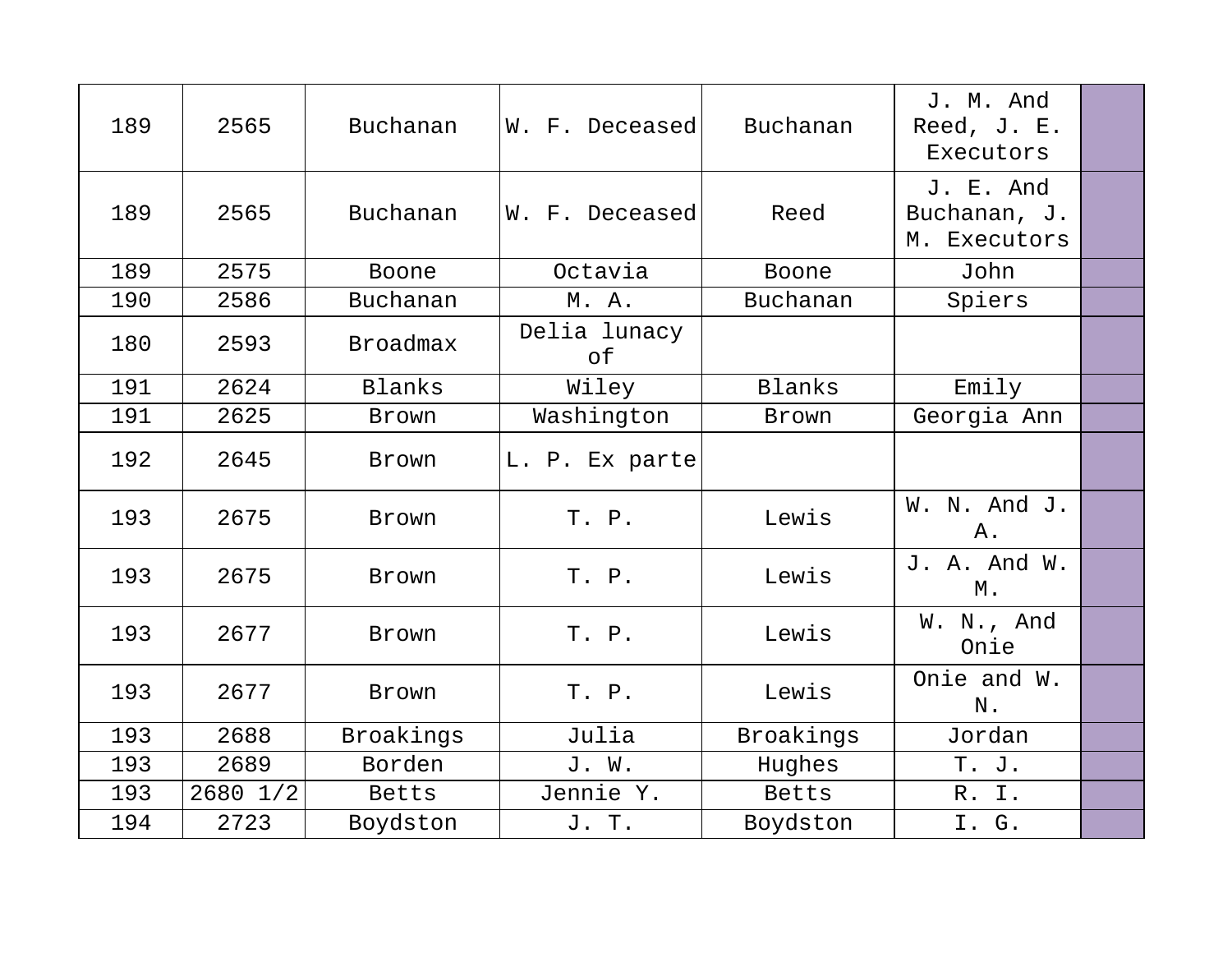| 194 | $2723$ $1/2$ | Brown          | Mary Ella<br>guardianship<br>оf | $O'$ Neal               | Ella A.<br>Guardian    |  |
|-----|--------------|----------------|---------------------------------|-------------------------|------------------------|--|
| 195 | 2730         | Bunyard        | G. W.                           | Stone                   | H. A.                  |  |
| 195 | 2739         | Bounds         | T. A.                           | Arnold                  | J. E.                  |  |
| 196 | 2752         | Berney         | <b>Brookie</b>                  | Berney                  | William                |  |
| 196 | 2760         | Betbeze        | Louis                           | Stanley                 | George                 |  |
| 196 | 2769         | <b>Batts</b>   | <b>Ben</b>                      | <b>Batts</b>            | Laura                  |  |
| 196 | 2776         | Barker         | Kate                            | Barker                  | Ed                     |  |
| 196 | 2779         | Boyd           | Jimmie                          | Boyd                    | Annie                  |  |
| 196 | 2782         | Bradley        | O. G.                           | Bradley                 | S. O.                  |  |
| 197 | 2894         | Brackett       | Pearl                           | <b>Brackett</b>         | Willie                 |  |
| 197 | 2798         | Brown          | Isabella ex<br>parte            |                         |                        |  |
| 180 | 2807 1/2     | <b>Barnes</b>  | Ella lunacy of                  |                         |                        |  |
| 198 | 2817         | Ball           | Phillips H.<br>Deceased         | <b>Ball</b>             | J. M.<br>Administrator |  |
| 199 | 2828 1/2     | Brogan         | MInnie                          | Brogan                  | Willie                 |  |
| 199 | 2839         | Benjamine      | Thomas                          | Benjamine               | Katie                  |  |
| 199 | 2845         | <b>Bell</b>    | Hattie                          | <b>Bell</b>             | James                  |  |
| 199 | 2865         | <b>Bridges</b> | Geo.                            | <b>Bridges</b>          | Alice                  |  |
| 101 | 1127B        | Edwards        | Jaccob                          | Board of<br>Supervisors |                        |  |
| 102 | 1140         | George         | W. W.                           | Coffee                  | Ella C.                |  |
| 101 | 1132         | Chaney         | Huff                            | Chaney                  | Charlotte              |  |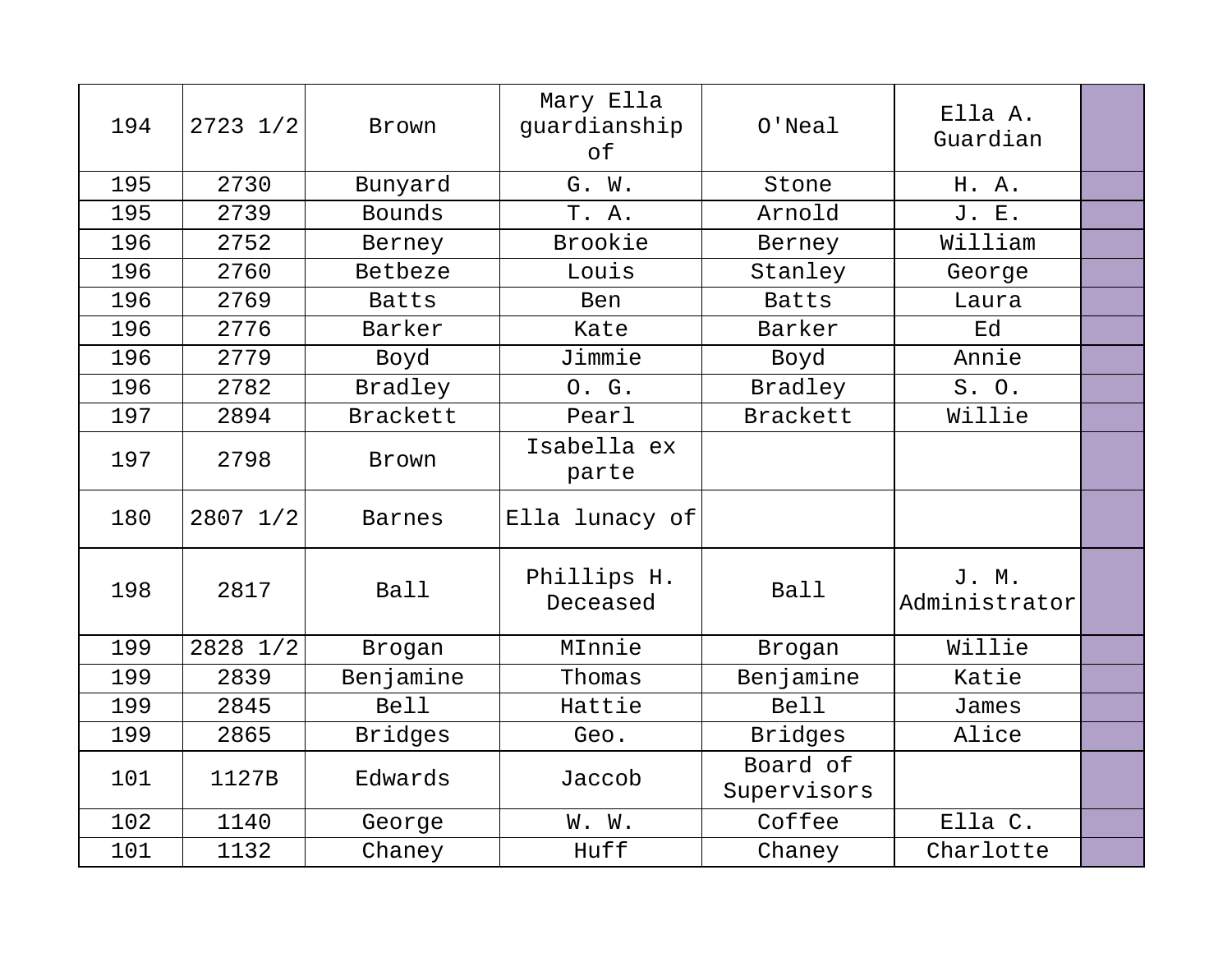| 101 | 1139       | Whitaker  | M. H.                     | Meridian Land<br>& Industrial<br>Co |              |  |
|-----|------------|-----------|---------------------------|-------------------------------------|--------------|--|
| 101 | 1155       | Rushing   | B. C. estate<br>of        |                                     |              |  |
| 148 | 1623       | Ree       | Evelyn C.                 |                                     |              |  |
| 102 | 1186       | Lee       | William                   | Lee                                 | Milly        |  |
| 99  | 1114       | Nelson    | S. A. Estate<br>$\circ$ f | Nelson                              | Chas. C. exc |  |
| 101 | 1112       | Collum    | J. (L.)                   | lunacny of                          |              |  |
| 99  | 1145       | Roach     | S. J.                     | Roach                               | Annie        |  |
| 103 | 1147       | Reeves    | Joe lunacy of             |                                     |              |  |
| 103 | 1148       | Maddox    | Martha                    | lunacny of                          |              |  |
| 99  | 1111       | Ragsdale  | Everett E.<br>gdnshp of   | Wright                              | J. H. gdn    |  |
| 101 | $1127 - A$ | Edwards   | Jaccob                    | Board of<br>Supervisors             |              |  |
| 103 | 1154       | Pickard   | Georgia                   | lunacy of                           |              |  |
| 103 | 1151       | Stevens   | Hilda                     | lunacy of                           |              |  |
| 99  | 1101       | McKay     | Lelitia est of            | McKay                               | J. A. exc    |  |
| 101 | 1002       | Falkner   | Jack                      | Falkner                             | Faithey      |  |
| 104 | 1165       | Brown     | B.C.                      | Holliday                            | R. L.        |  |
| 102 | 1117       | Harris    | Ellen                     | Harris                              | Dave         |  |
| 103 | 1149       | Henderson | Emanuel                   | Henderson                           | Mary Jane    |  |
| 100 | 1001       | Leachman  | T.H.                      | Leachman                            | R.J.         |  |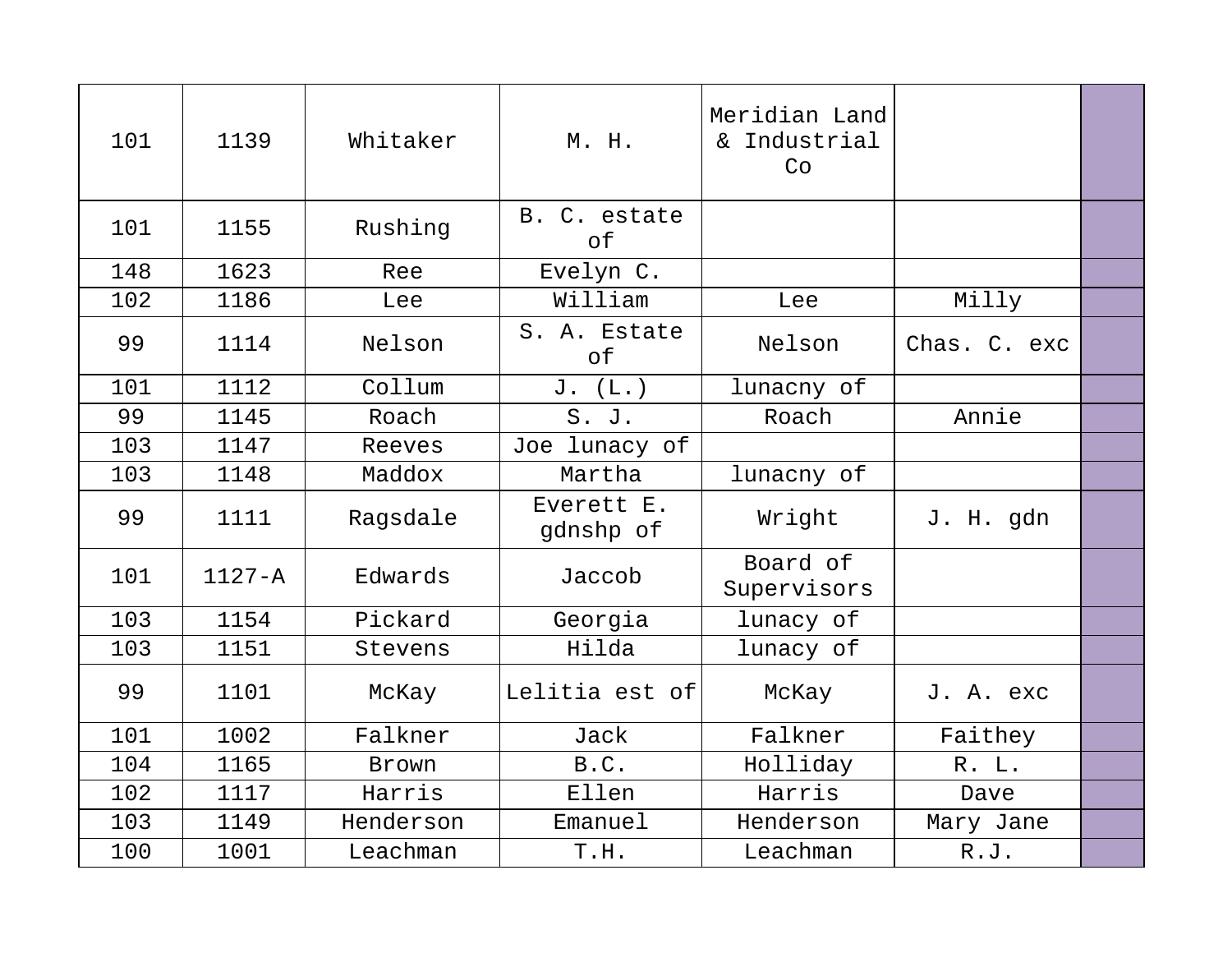| 99  | 1072     | Ragsdale    | S. A.                                          | Brown       | W.F.                              |  |
|-----|----------|-------------|------------------------------------------------|-------------|-----------------------------------|--|
| 103 | 1155     | Kelly       | Sallie M.                                      | Kelly       | Wm. M.                            |  |
| 99  | 1003     | George      | W.W.                                           | Melton      | J. N.                             |  |
| 102 | 1116     | Covington   | D. A.                                          | Lunacy of   |                                   |  |
| 98  | 1068     | Johnston    | (Mrs.)<br>$S$ .<br>$\boldsymbol{\mathrm{E}}$ . | lunacy of   |                                   |  |
| 94  | 1090     | Neff        | Louisa                                         | Yartzky     | Dora                              |  |
| 93  | 1109     | Roberts     | $E$ .<br>(mrs.)<br>М.                          | lunacy of   |                                   |  |
| 246 | 5000 1/2 | Wall        | M. C. (mrs.<br>Deed of)                        | Howard      | Clarence                          |  |
| 8   | 976      | Stevens     | Benjamin                                       | Stevens     | Rosa                              |  |
| 102 | 1126     | Wilkinson   | Sarah estate<br>of                             | Wilkinson   | Chas. Exc                         |  |
| 99  | 1071     | Ross        | Robert L.<br>estate of                         | Ross        | Tabitha M.<br>exc                 |  |
| 102 | 1141     | Ragsdale    | Chas. R.                                       | Coffee      | Ella C.                           |  |
| 100 | 1008     | Volsof      | Fannie estate<br>of                            | <b>Bass</b> | J. M. exc                         |  |
| 101 | 1138     | Shackelford | Leonidas<br>gdnshp of                          | Shackleford | Virginia gdn                      |  |
| 98  | 1077     | Lewis       | John<br>Α.                                     | Bardwell    | J. A. &<br>Meyer, Geo<br>etal     |  |
| 98  | 1077     | Lewis       | John A.                                        | Meyer       | Geo. &<br>Bardwell, J.<br>A. etal |  |
| 100 | 1144     | Taylor      | Mamie                                          | Taylor      | A. A.                             |  |
| 98  | 1080     | Stokes      | Willie                                         | Stokes      | Dock                              |  |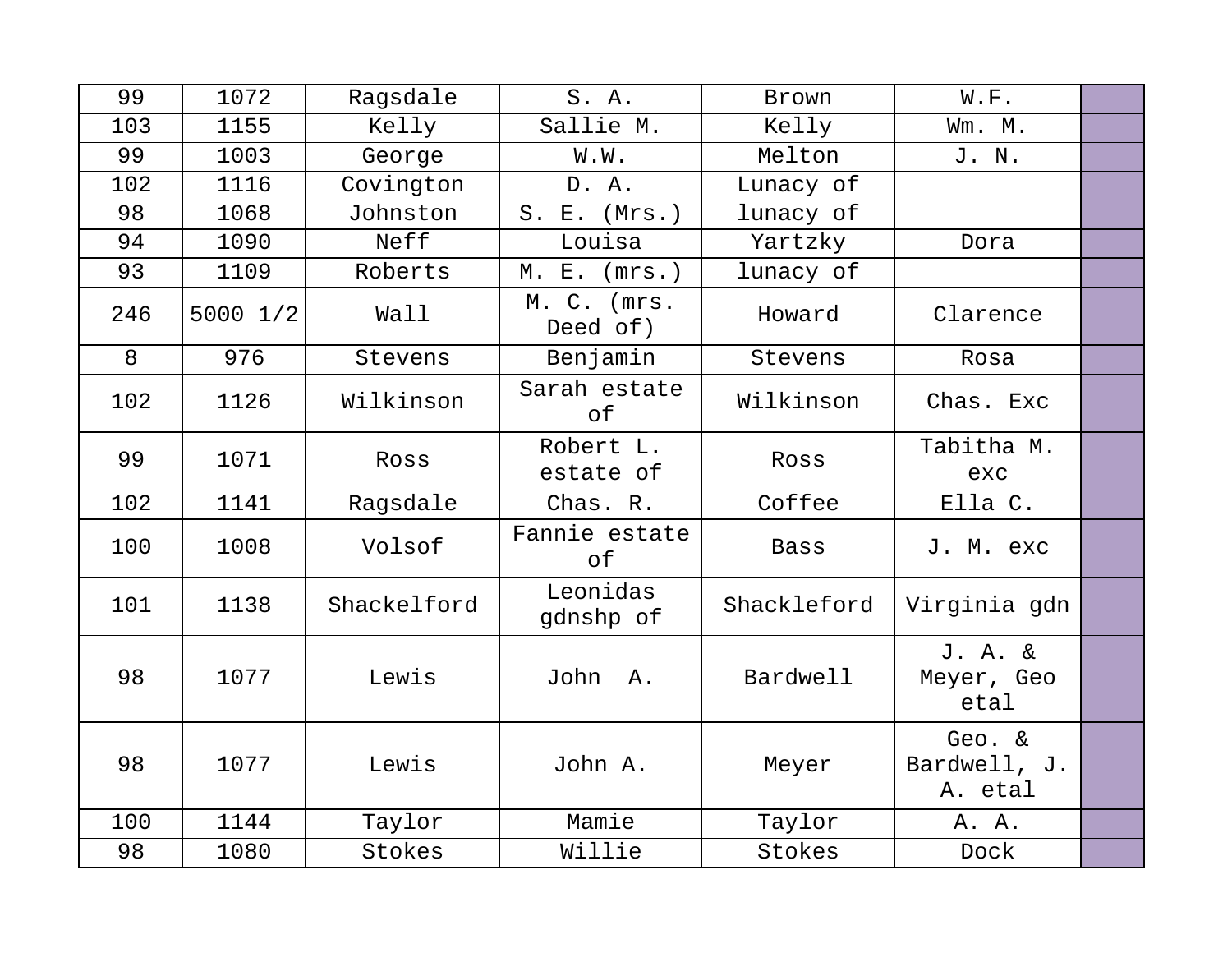| 98  | 1081 | Peterson           | Jn. J. est of                       | Peterson                  | Adam & George<br>Exc |  |
|-----|------|--------------------|-------------------------------------|---------------------------|----------------------|--|
| 98  | 1081 | Peterson           | Jn. J. est of                       | Peterson                  | George & Adam<br>exc |  |
| 99  | 1115 | Burton             | Robt. M.                            | Burton                    | Geo. G.              |  |
| 102 | 1125 | Culpepper          | Saul gdnshp of                      | McDonald                  | J. F. gdn            |  |
| 102 | 1124 | Culpepper          | Horace gdnsp<br>of                  | McDonald                  | J. F. gdn            |  |
| 78  | 605  | Duncan             | Nancy Ann &<br>Leah C. gdnshp<br>of | Kelly                     | Duncan gdn           |  |
| 304 | 6268 | Kamper             | Jno est of                          | Kamper                    | F. A. exc            |  |
| 287 | 5856 | Bacehlor           | T. W.                               | exparte                   |                      |  |
| 329 | 6929 | Broach             | W. P. Estate<br>оf                  | Broach                    | Ella B. exc          |  |
| 89  | 1300 | Robinson           | $C. W. \&$<br>Ruffer, J. W.         | Citizens<br>National Bank |                      |  |
| 89  | 1300 | Ruffer             | J. W. &<br>Robinson, C.<br>W.       | Citizens<br>National Bank |                      |  |
| 100 | 1004 | Threefoot &<br>Son |                                     | Witherspoon               | W. A.                |  |
| 101 | 1137 | Shackelford        | Mary L. gdnshp<br>of                | Shackelford               | Virginia gdn         |  |
| 200 | 2868 | Bond               | Willie P.                           | Barrett                   | G. W.                |  |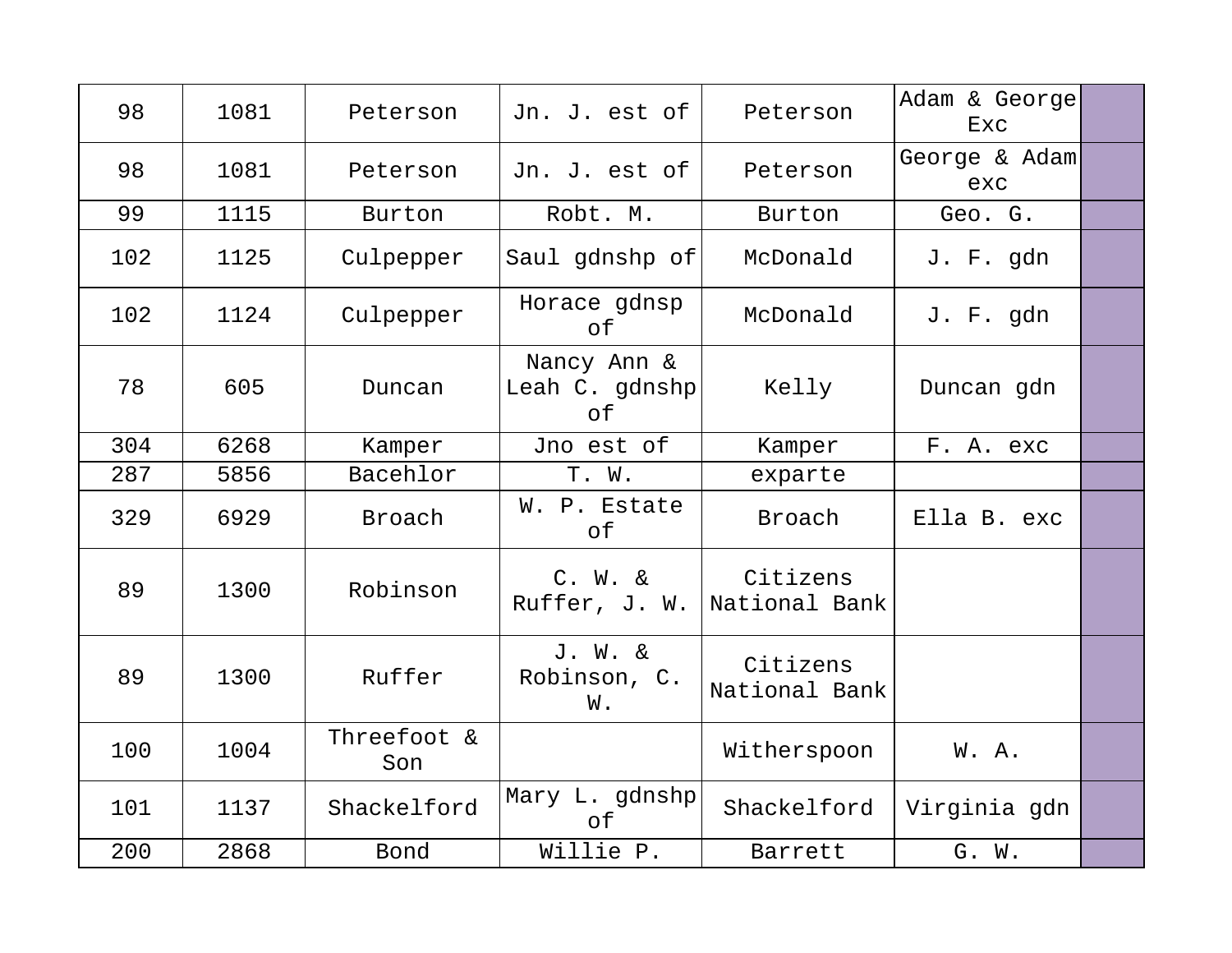| 200 | 2873     | Boykin              | Thomas. H.<br>Deceased       |                                |                         |  |
|-----|----------|---------------------|------------------------------|--------------------------------|-------------------------|--|
| 200 | 2876     | Beason              | William. R.                  | Beason                         | Jonathan G.<br>Executor |  |
| 200 | 2889     | Betts               | H. S.                        |                                |                         |  |
| 200 | 2892     | <b>Bozeman</b>      | S. J. Deceased               |                                |                         |  |
| 201 | 2900     | <b>Braham</b>       | F.V.                         | Unknown                        |                         |  |
| 201 | 2910     | Beston              | Fannie                       | Beston                         | Isham                   |  |
| 202 | 2948 1/2 | Betts               | Eloise<br>guardianship<br>of | Betts                          | N. S.<br>Guardian       |  |
| 203 | 2961     | <b>Blackwell</b>    | Amanda P.                    | <b>Blackwell</b>               | Joshua                  |  |
| 203 | 2963     | <b>Blalock</b>      | Ed                           | Blalock                        | Angie                   |  |
| 203 | 2990     | <b>Bridges</b>      | E. A (Mrs.)                  | <b>Bridges</b>                 | D. W.                   |  |
| 205 | 3001     | Bostick and<br>sons | T. J.                        | M and O<br>railroad<br>company |                         |  |
| 205 | 3012     | <b>Brahan</b>       | F.V.                         | DeGraffenreid                  | M. I.                   |  |
| 180 | 3017     | <b>Barnes</b>       | Mary lunacy of               |                                |                         |  |
| 205 | 3019     | Brookshire          | Alex                         | Brookshire                     | H.                      |  |
| 205 | 3021     | Butler              | Bell D.                      | Butler                         | R. F.                   |  |
| 205 | 3039     | <b>Bell</b>         | William                      | <b>Bell</b>                    | Mariah                  |  |
| 206 | 3076     | Blanks              | J. H. Ex parte               |                                |                         |  |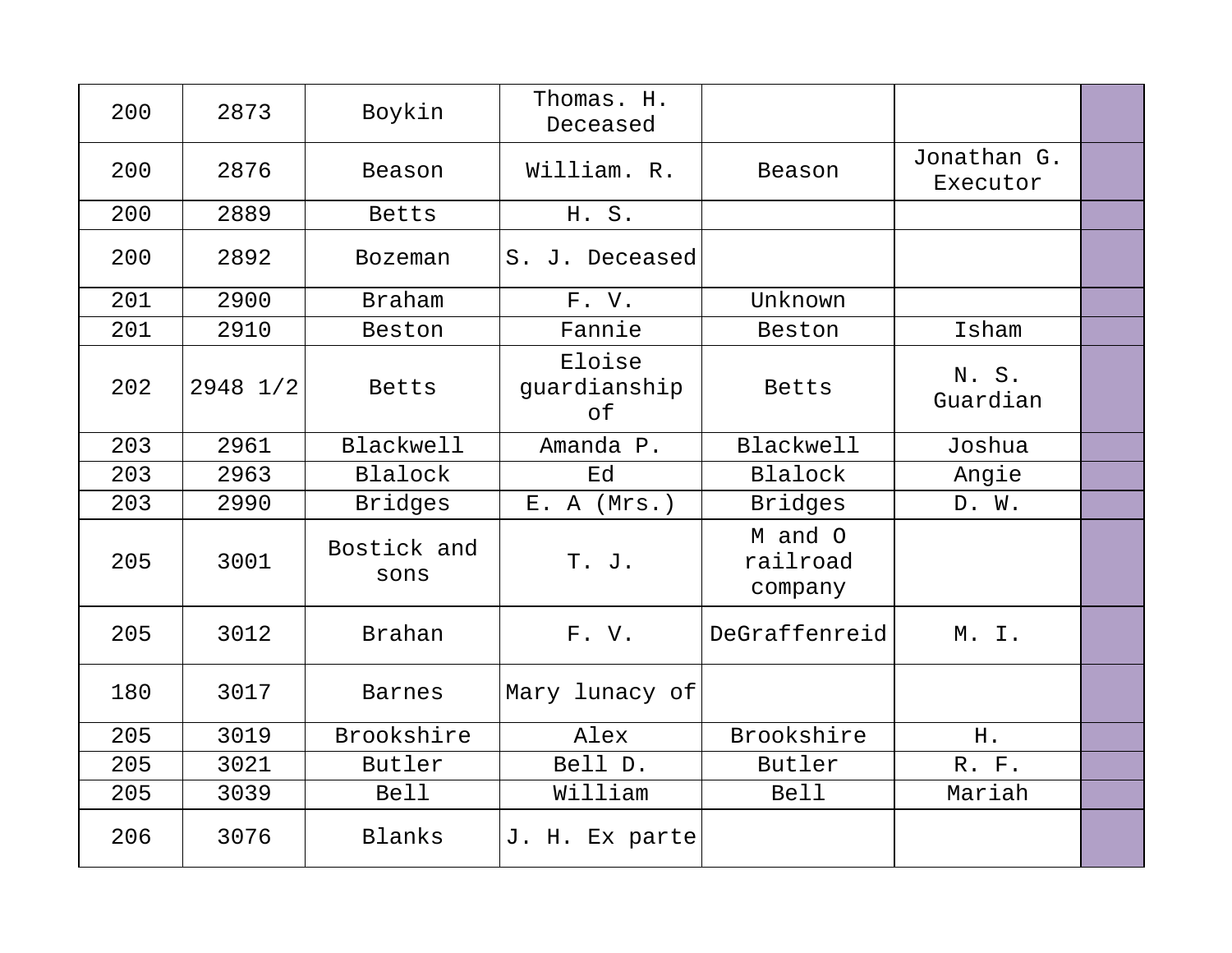| 207 | 3112         | <b>Block</b>  | John                       | <b>Block</b>                      | Susan             |  |
|-----|--------------|---------------|----------------------------|-----------------------------------|-------------------|--|
| 207 | 3118         | Brown         | John                       | Brown                             | Hallie            |  |
| 208 | 3139         | Brown         | R. N.                      | Tinnon                            | A. L.             |  |
| 209 | 3166         | Brown         | Paul                       | Brown                             | Lucy              |  |
| 209 | 3180         | Brown         | Arbella                    | Brown                             | Majon             |  |
| 209 | 3181         | Brown         | Janie                      | Brown                             | Charlie           |  |
| 209 | 3186         | Boston        | Steve                      | Boston                            | Caroline          |  |
| 210 | 3187         | Brock         | Katie                      | Brock                             | Earnest           |  |
| 180 | 3190         | <b>Barnes</b> | Ella lunacy of             |                                   |                   |  |
| 210 | 3197         | Bourdeaux     | $T. D.$ .<br>Deceased      | Bourdeaux                         | C. O.             |  |
| 210 | $3201$ $1/2$ | Buntyn        | G. E.                      | M. A. B. And<br>L.<br>Association |                   |  |
| 210 | 3206         | Brown         | Charley                    | Brown                             | Caroline          |  |
| 211 | 3232         | Blanks        | Mary                       | Blanks                            | J. H.             |  |
| 211 | 3238         | Bailey        | Annie                      | Bailey                            | George            |  |
| 211 | 3242         | Boyles        | John                       | Boyle                             | Essie             |  |
| 211 | 3243         | Bishop        | Donie                      | Bishop                            | Henry E.          |  |
| 211 | 3246         | Briggs        | D. D.                      | City of<br>Meridian               |                   |  |
| 211 | 3249         | Billingsley   | J. B. Deceased             | Billingsley                       | E. C.<br>Executor |  |
| 212 | 3252         | <b>Bell</b>   | Lula<br>guardianship<br>of | Murphy                            | Alex Guardian     |  |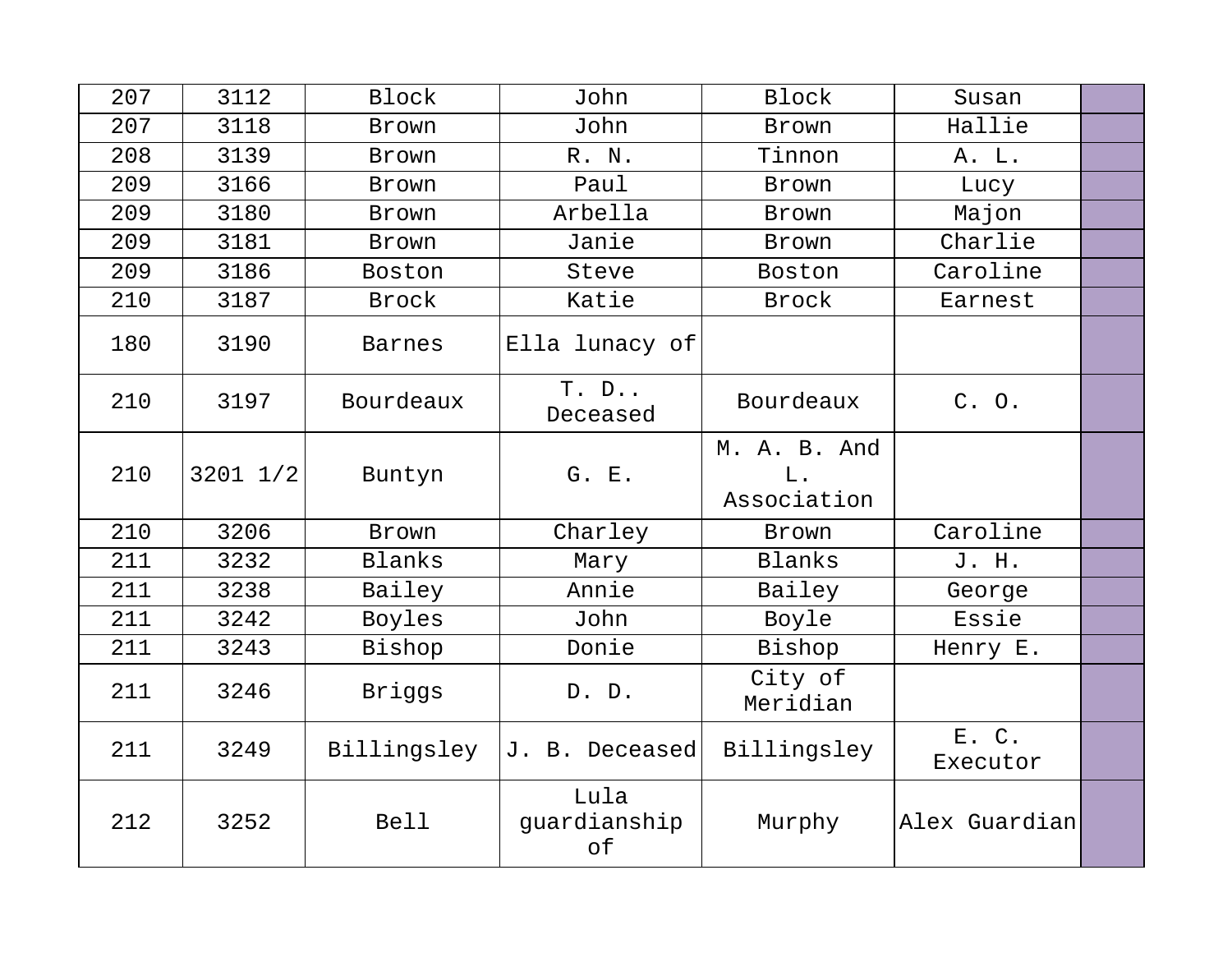| 212 | 3260     | Baskin                      | J. N.          | Baskin                               | Francis                |  |
|-----|----------|-----------------------------|----------------|--------------------------------------|------------------------|--|
| 212 | 3291     | Baum                        | Gertrude       | Baum                                 | Rachel                 |  |
| 212 | 3276     | Berry                       | H. N.          | Berry                                | E. J.                  |  |
| 180 | 3323     | <b>Brooks</b>               | Mary lunacy of |                                      |                        |  |
| 214 | 3333     | Bonner                      | Eva            | Bonner                               | Rachel                 |  |
| 215 | 3355     | <b>Burce</b>                | Columbus       | City of<br>Meridian                  |                        |  |
| 215 | 3363     | <b>Brown</b>                | Jeff           | Brown                                | Frances                |  |
| 216 | 3392     | <b>Branden</b>              | Martha         | Brandon                              | Charley                |  |
| 216 | 3394     | Bishop                      | Valentine      | Bishop                               | Charlotte              |  |
| 217 | 3407 1/2 | Blakely                     | Carrie         | Blakely                              | Eugene                 |  |
| 218 | 3426     | Beth Israel<br>congregation |                | Title<br>guarantee and<br>S. Company |                        |  |
| 218 | 3449     | Barefield                   | Dr. estate of  | Miller, Jr.                          | C. C.<br>Administrator |  |
| 219 | 3465     | Beason                      | J. G. Executor | Coleman                              | H. M.                  |  |
| 219 | 3485     | <b>Bozeman</b>              | W. E.          | <b>Bozeman</b>                       | M.S.                   |  |
| 219 | 3496     | Bowman                      | A. L.          | <b>Bozeman</b>                       | J. W.                  |  |
| 219 | 3499     | Beason                      | J. G.          | Smith                                | J. A.                  |  |
| 180 | 3502     | Baskin                      | Joe lunacy of  |                                      |                        |  |
| 221 | 3547     | Bradley                     | Edna           | Bradley                              | J. W.                  |  |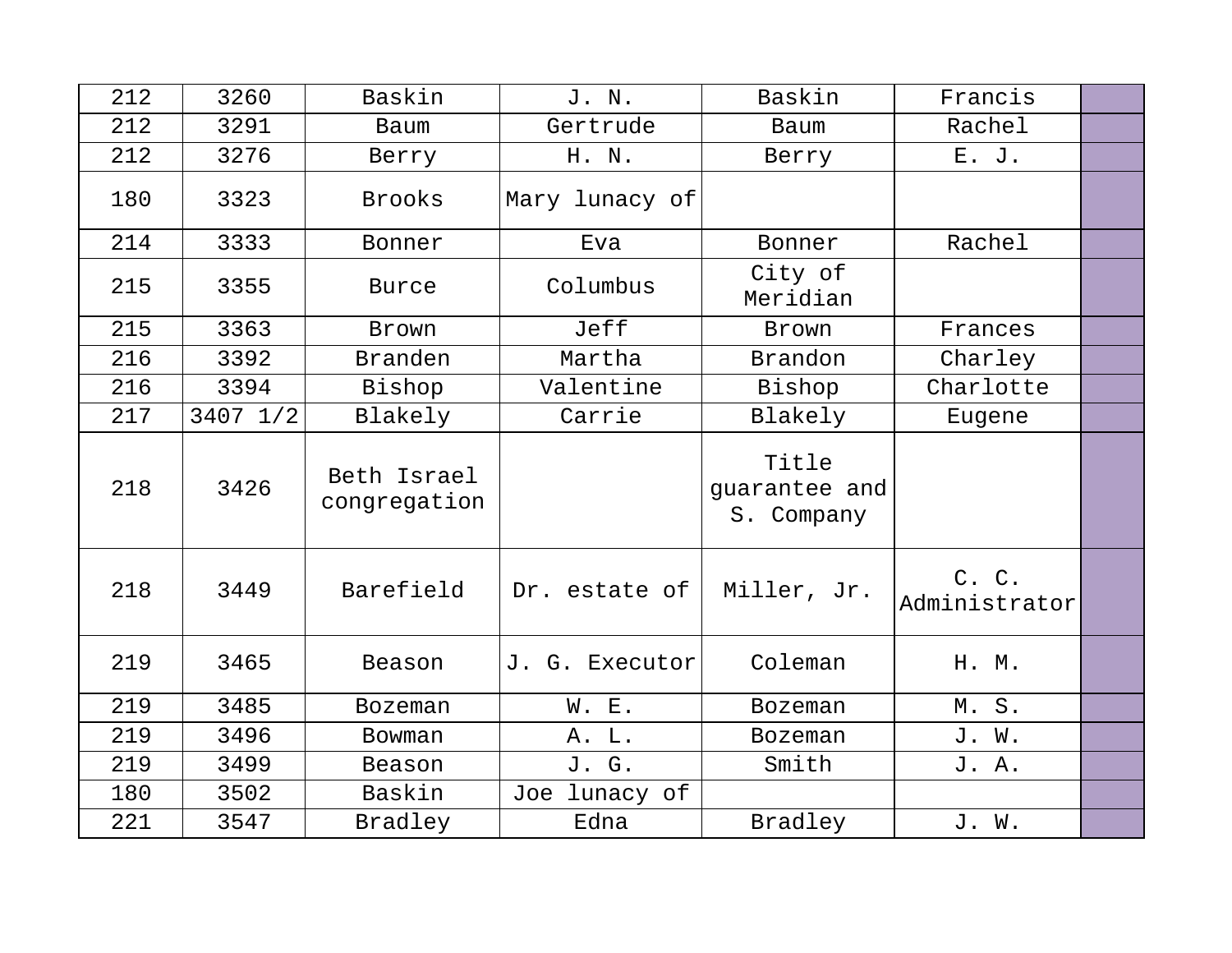| 221 | 3544                 | <b>Brooks</b>  | Jonathan and<br>Priscilla ex<br>parte |                |                        |  |
|-----|----------------------|----------------|---------------------------------------|----------------|------------------------|--|
| 221 | 3550                 | Boatright      | M. M.                                 | Boatright      | Jeffie                 |  |
| 221 | 3567                 | Brown          | A. L.                                 | Brown          | Bart                   |  |
| 180 | 3593                 | Baskin         | Joe lunacy of                         |                |                        |  |
| 180 | 3602<br>space<br>1/2 | Brown          | Arthur lunacy<br>of                   |                |                        |  |
| 222 | 3609                 | <b>Bozeman</b> | S. H. Estate<br>of                    | <b>Bozeman</b> | S. E.<br>Administrator |  |
| 223 | 3623                 | <b>Ball</b>    | J. M.                                 | Reese          | H. C. L.               |  |
| 223 | 3630                 | Brown          | Catherine                             | Brown          | Jonathan<br>Lewis      |  |
| 223 | 3633                 | Bourdeaux      | R. M. Ex parte                        |                |                        |  |
| 223 | 3634                 | Boatright      | Jeffie                                | Boatright      | M. M.                  |  |
| 224 | 3662                 | Booth          | H. M.                                 | Bently         | W.C.                   |  |
| 224 | 3668                 | Brasfield      |                                       | Brasfield      | C. T.                  |  |
| 224 | 3669                 | <b>Bell</b>    | Jake deceased                         | Williams       | E. B.<br>Administrator |  |
| 225 | 3686                 | <b>Blum</b>    | Rebecca                               | Lyle, Junior   | T. C.                  |  |
| 225 | 3687                 | Beckkers       | B. J. Deceased                        | Olthaft        | August<br>executor     |  |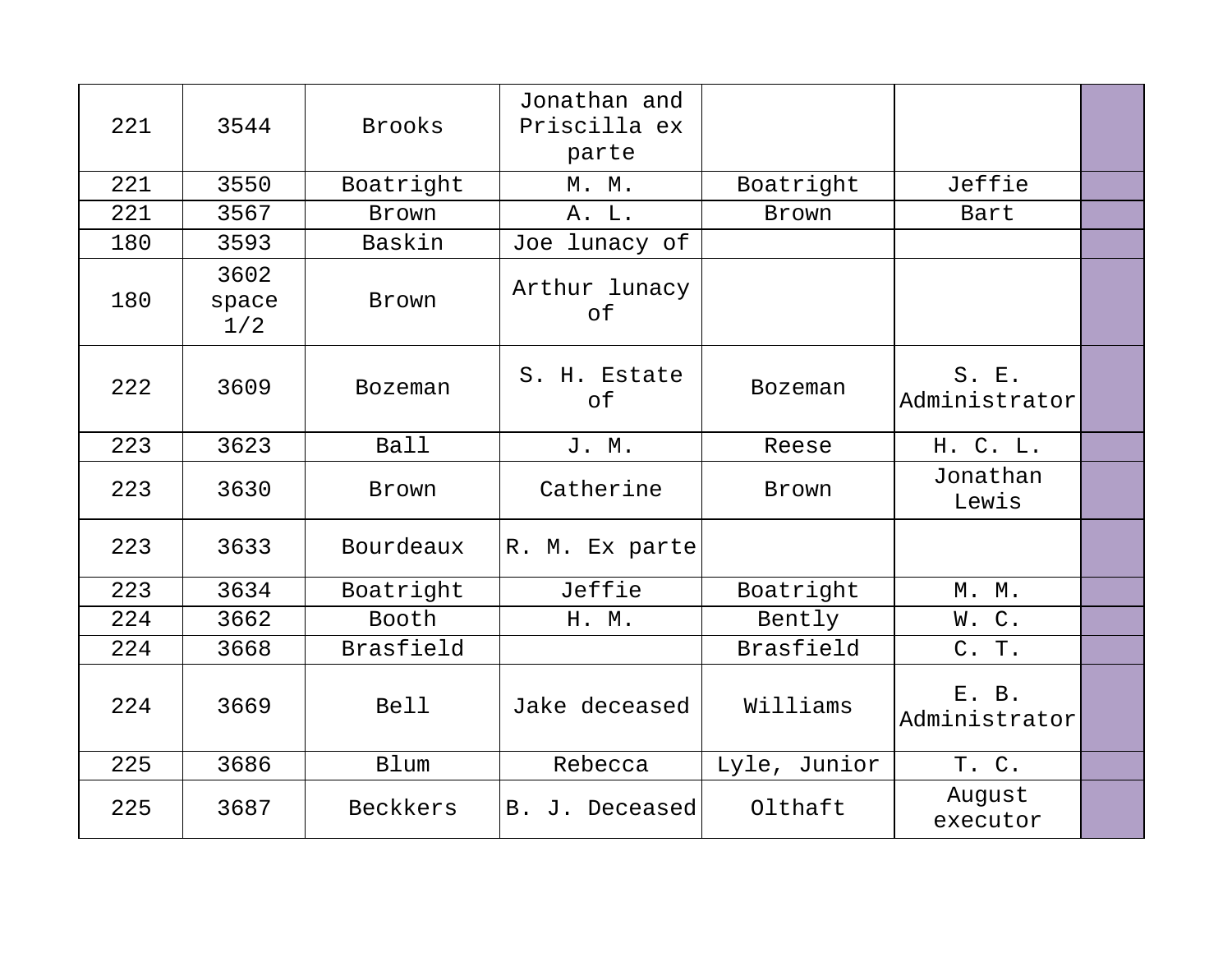| 225 | 3691         | Buchanan      | Guard. J. S.                  | United States<br>Fidelity and<br>Guarantee<br>Company |                      |  |
|-----|--------------|---------------|-------------------------------|-------------------------------------------------------|----------------------|--|
| 225 | 3690         | Buchanan      | J. S., Guard                  | United States<br>Fidelity and<br>Guarantee<br>Company |                      |  |
| 226 | 3706         | Brown         | L. P.                         | N. O. And N.<br>E. Railroad<br>company                |                      |  |
| 226 | 3710         | Brown         | W. A. Estate<br>of            | Brown                                                 | Annah E.<br>Executor |  |
| 180 | $3714$ $1/2$ | <b>Baum</b>   | Sedonia lunacy<br>of          |                                                       |                      |  |
| 227 | 3738         | <b>Brown</b>  | S. A.                         | Tinnin                                                | A. L.                |  |
| 227 | 3742         | Brown         | J. R.                         | Brown                                                 | Ada R.               |  |
| 227 | 3743         | Bowden        | M. E.                         | Bowden                                                | Maben                |  |
| 227 | $3744$ $1/2$ | <b>Baum</b>   | Sedonia<br>guardianship<br>оf | McRaven                                               | E. B.<br>Guardian    |  |
| 227 | 3745         | Britton       | J. G.                         | Cameron                                               | W. D.                |  |
| 227 | 3747         | <b>Barnes</b> | Lenoir P.                     | <b>Barnes</b>                                         | B. B.                |  |
| 227 | 3764         | Bins          | Α.                            | Binns                                                 | G. E., Senior        |  |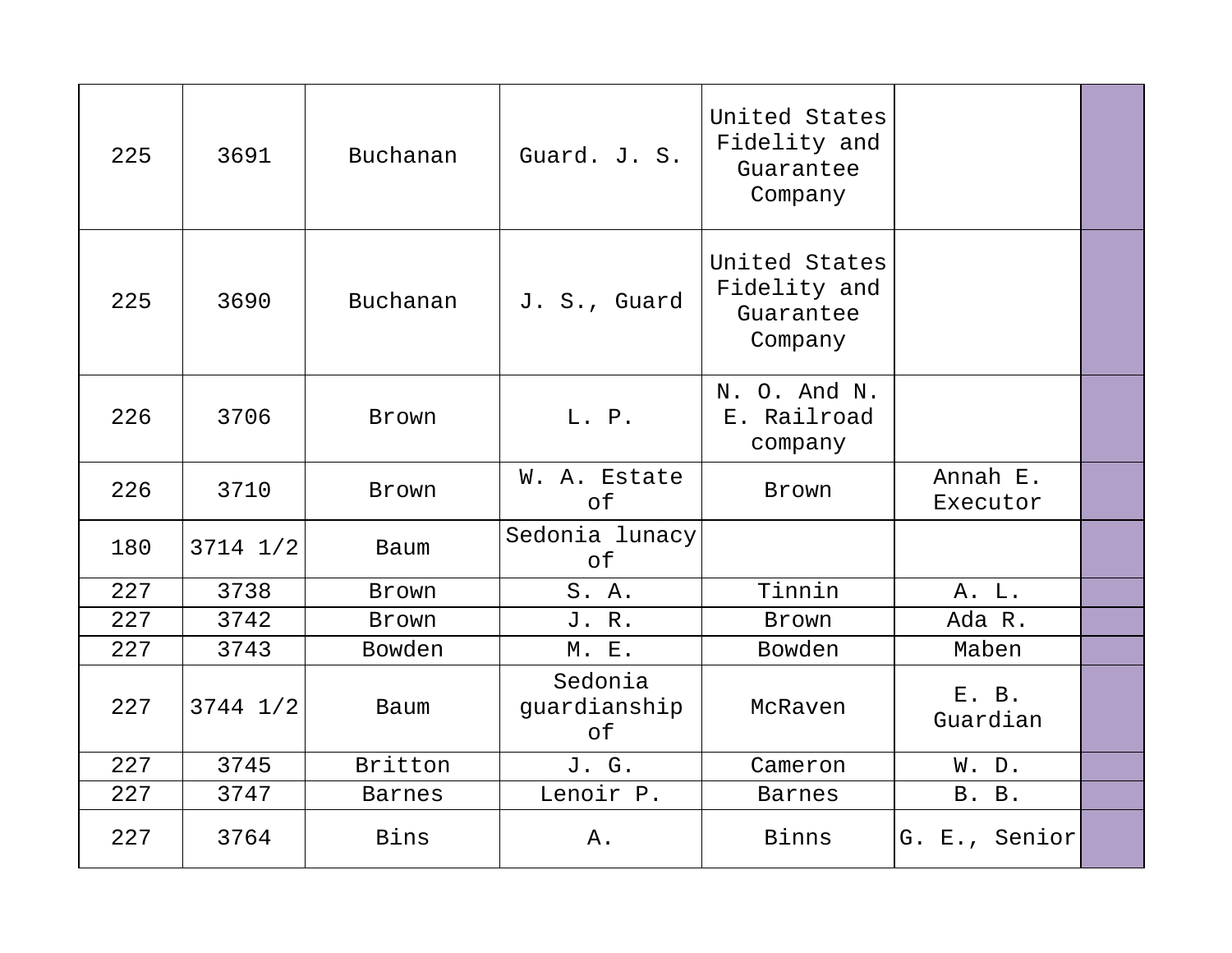| 228 | 3788 | Bryant        | Eugene<br>guardianship<br>of                  | Harris        | Annie A.<br>Guardian |  |
|-----|------|---------------|-----------------------------------------------|---------------|----------------------|--|
| 229 | 3803 | Brown, Jr.    | <b>B.</b> J.<br>Guardianship<br>of            | <b>Brown</b>  | Janie<br>Guardian    |  |
| 229 | 3804 | Brown         | Hernanda<br>guardianship<br>of                | Brown         | James                |  |
| 229 | 3811 | <b>Bell</b>   | Alma<br>guardianship<br>оf                    | White         | W. H.<br>Guardian    |  |
| 230 | 3827 | Boughan       | Willie and<br>Clara Lee<br>guardianship<br>of | Boughan       | C. Y.<br>Guardian    |  |
| 230 | 3828 | Brown         | R. D.                                         | Brown         | $M$ .                |  |
| 219 | 3484 | <b>Bruce</b>  | F. J.                                         | <b>Bruce</b>  | Jonathan G.          |  |
| 230 | 3841 | <b>Bruce</b>  | Jessie                                        | <b>Bruce</b>  | J. R.                |  |
| 230 | 3846 | <b>Ball</b>   | Charles estate<br>of                          | Lee           | Chas. J.<br>Executor |  |
| 230 | 3848 | <b>Brooks</b> | Jack                                          | <b>Brooks</b> | Lillie               |  |
| 230 | 3852 | Brewster      | Asberry                                       | Brewster      | Evalena              |  |
| 231 | 3860 | <b>Bell</b>   | L. L.<br>Guardianship<br>of                   | <b>Bell</b>   | L. L.<br>Guardian    |  |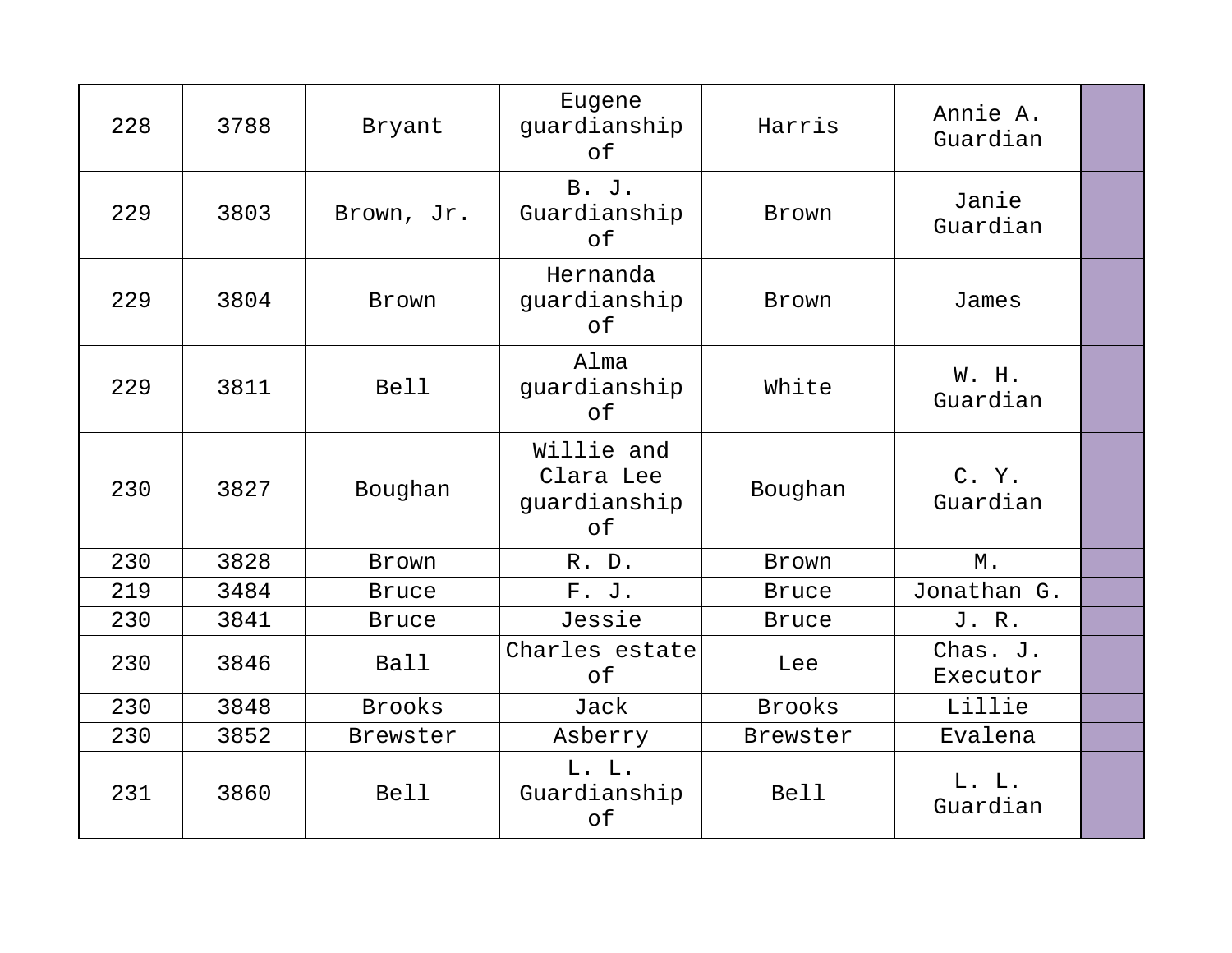| 231 | 3864 | Brown          | Johnnie<br>guardianship<br>of          | Brown         | Janie<br>Guardian      |  |
|-----|------|----------------|----------------------------------------|---------------|------------------------|--|
| 231 | 3873 | <b>Bell</b>    | Jacob<br>guardianship<br>оf            | McQueen       | C. B.                  |  |
| 231 | 3877 | Blanks         | Geo.                                   | Blanks        | Gertrude               |  |
| 232 | 3884 | <b>Bounds</b>  | L.                                     | <b>Bounds</b> | G.                     |  |
| 232 | 3887 | Brandon        | Chas. Estate<br>оf                     | McMorries     | E. M.<br>Administrator |  |
| 232 | 3926 | Bolden         | $S$ .                                  | Bolden        | N.                     |  |
| 233 | 3928 | <b>Bozeman</b> | S. E. Ex parte                         |               |                        |  |
| 233 | 3930 | <b>Bostick</b> | T. J. Estate<br>оf                     | Bostick       | J. W.                  |  |
| 233 | 3943 | Brown          | J. B. Last<br>will and<br>testament of | Brown         | M. A. H.               |  |
| 234 | 3953 | Black          | Phebe estate<br>оf                     | Black         | W.C.<br>Administrator  |  |
| 234 | 3958 | Beard          | Lezze                                  | Beard         | Tom                    |  |
| 234 | 3966 | Brown          | Rosa Lee<br>guardianship<br>оf         | Brown         | M. A.<br>Guardian      |  |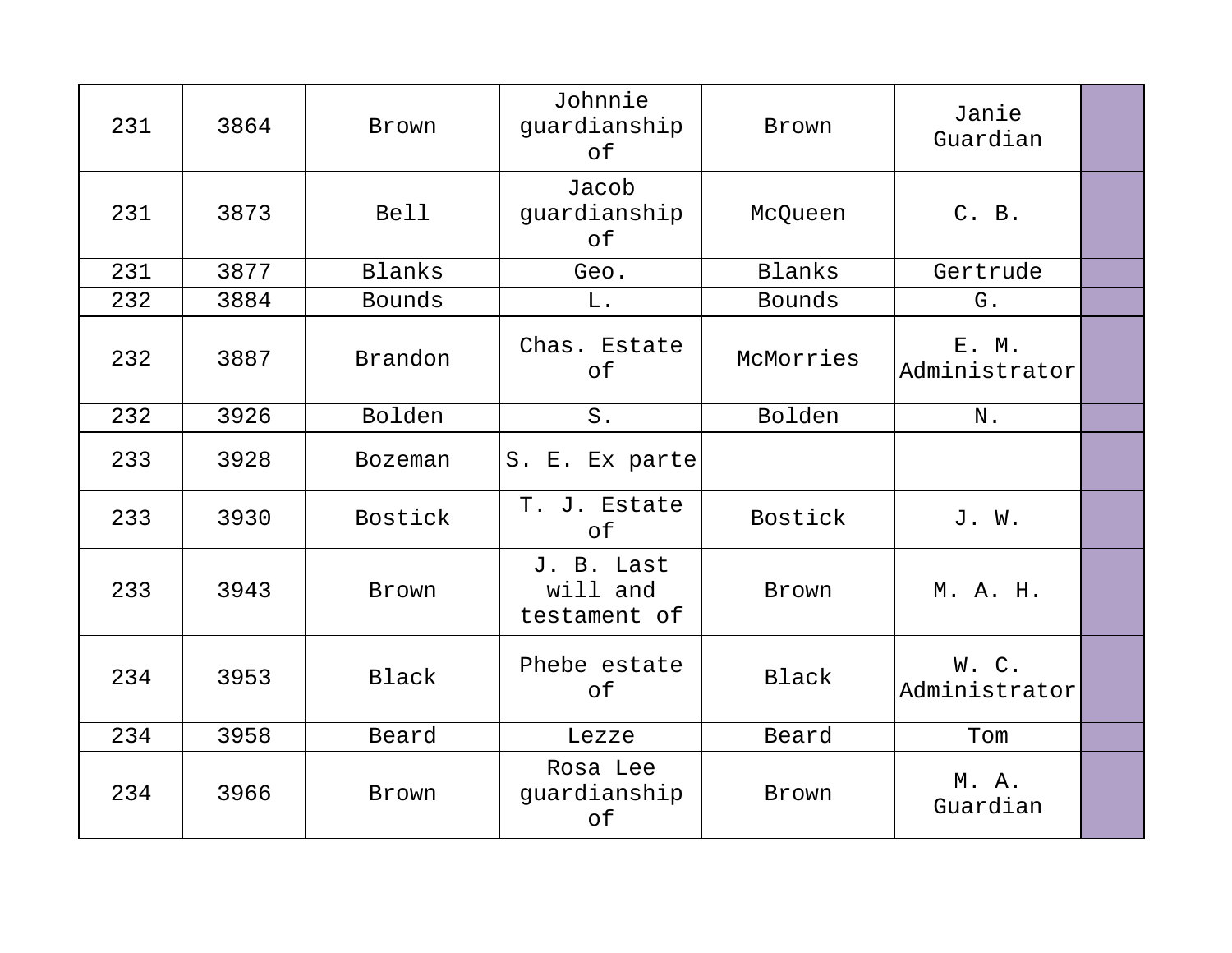| 234 | 3967 | <b>Brown</b>   | Maude<br>guardianship<br>оf      | Brown          | M. A.<br>Guardian      |  |
|-----|------|----------------|----------------------------------|----------------|------------------------|--|
| 234 | 3968 | Brown          | Lizzie May<br>guardianship<br>of | Brown          | M. A.<br>Guardian      |  |
| 234 | 3975 | Breckenridge   | $M$ .                            | Breckenridge   | М.                     |  |
| 234 | 3978 | Beard          | L. F.                            | Beard          | J. M.                  |  |
| 234 | 3984 | Bunyard        | L. J.                            | Bunyard        | Easter                 |  |
| 234 | 4006 | <b>Brock</b>   | Katie                            | Brock          | Ernest                 |  |
| 235 | 4015 | Boyd           | W. M. Ex parte                   |                |                        |  |
| 235 | 4017 | Bunyard        | J. J.                            | Bunyard        | M. P.                  |  |
| 235 | 4027 | Boykin         | Gladys                           | Boykin         | Kate E.                |  |
| 235 | 4026 | Baughn         | C. L.<br>Guardianship<br>of      | Taylor         | L. Guardian            |  |
| 236 | 4036 | Bailey         | Amanda                           | Pace           | D. D.                  |  |
| 236 | 4041 | <b>Burwell</b> | Edna                             | <b>Burwell</b> | D. L.                  |  |
| 237 | 4064 | Ballard        | J. W. Deceased                   | Ballard        | E. D.<br>Administrator |  |
| 237 | 4074 | Byrne          | L.                               | Byrne          | Jas.                   |  |
| 237 | 4080 | <b>Barnes</b>  | M. A.                            | <b>Barnes</b>  | L. L.                  |  |
| 238 | 4088 | Brown          | S. M. Estate<br>of               | McMorries      | $E$ .<br>Administrator |  |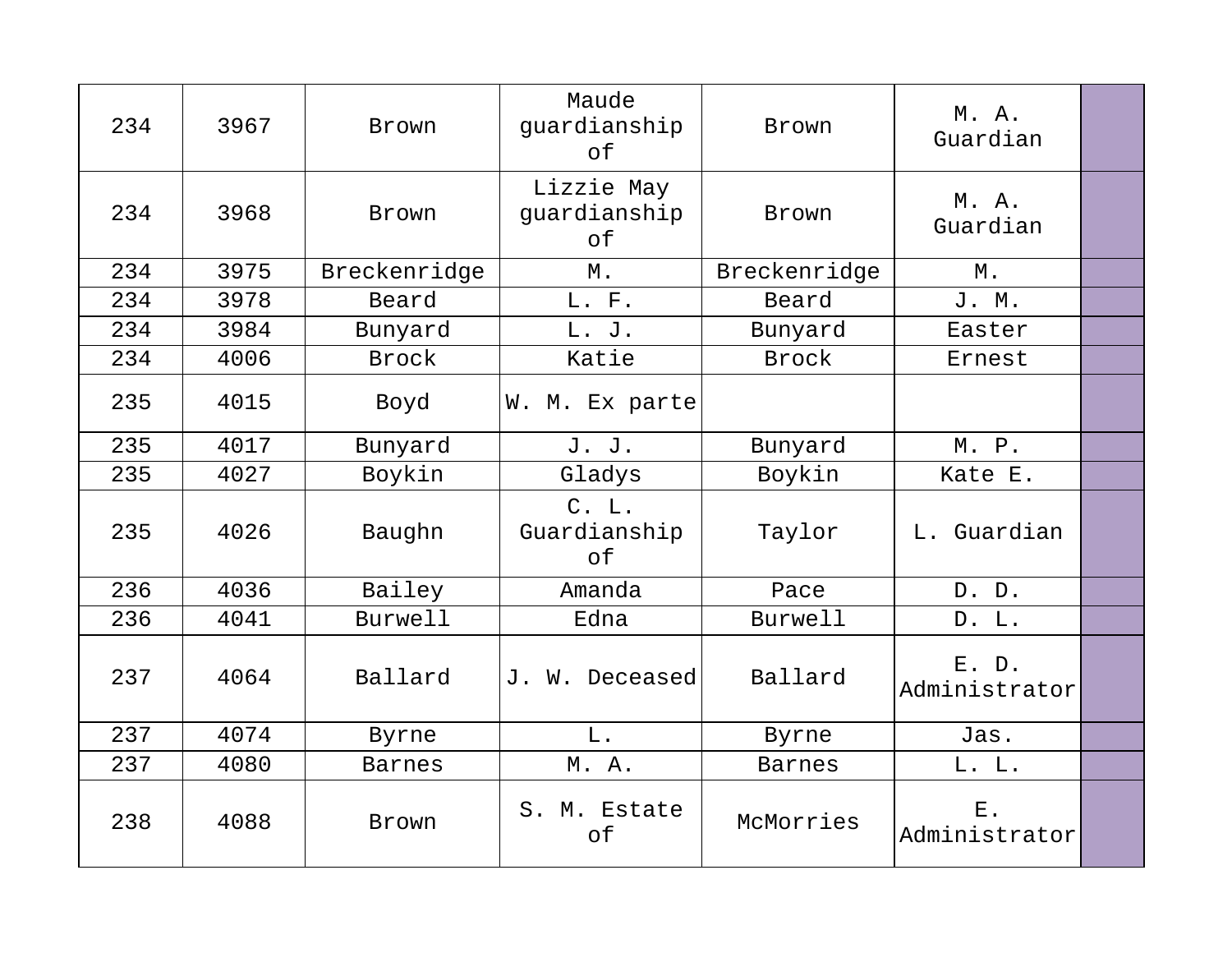| 238 | 4089 1/2 | Bryant                                            | M. L.              | Bryant                           | J. W.                  |  |
|-----|----------|---------------------------------------------------|--------------------|----------------------------------|------------------------|--|
| 238 | 4097     | Brown                                             | Irene              | Brown                            | Jim                    |  |
| 238 | 4101     | Bunyard                                           | L. J.              | Bunyard                          | Easter                 |  |
| 238 | 4103     | Bush                                              | Mattie             | Bush                             | Weyler                 |  |
| 238 | 4117     | Brasell                                           | William            | Ellis                            | M.O.                   |  |
| 239 | 4127     | Brandon                                           | John deceased      | McMorries                        | Edwin<br>administrator |  |
| 239 | 4129     | <b>Brown</b>                                      | M. DeWitt          | <b>Brown</b>                     | A. Sidney              |  |
| 239 | 4136     | Brown                                             | <b>B.</b> A.       | Clayton                          | Med                    |  |
| 239 | 4138     | Beat                                              | S.                 | Payne                            | $C$ .                  |  |
| 240 | 4148     | Bostick<br>lumber and<br>manufacturing<br>company |                    | Nebraska,<br>Colorado<br>company |                        |  |
| 240 | 4152     | Baldwin                                           | Colman             | Baldwin                          | Callie M.              |  |
| 250 | 4155     | Baird                                             | J. J. Lunacy<br>of |                                  |                        |  |
| 240 | 4170     | <b>Bowen</b>                                      | G. G.              | <b>Bowen</b>                     | Bettie                 |  |
| 240 | 4196     | Brown                                             | E. M.              | Brown                            | Celestine              |  |
| 242 | 4221     | <b>Bell</b>                                       | Sarah              | <b>Bell</b>                      | Jasper                 |  |
| 242 | 4223     | Bardwell                                          | H. L. Estate<br>оf | Bardwell                         | Daisy H.<br>Executor   |  |
| 242 | 4227     | Blanks                                            | Tom                | Blanks                           | Jettie                 |  |
| 242 | 4243     | Burwell                                           | D. L.              | Burwell                          | Edna                   |  |
| 242 | 4245     | Booker                                            | Alma               | Booker                           | W. D.                  |  |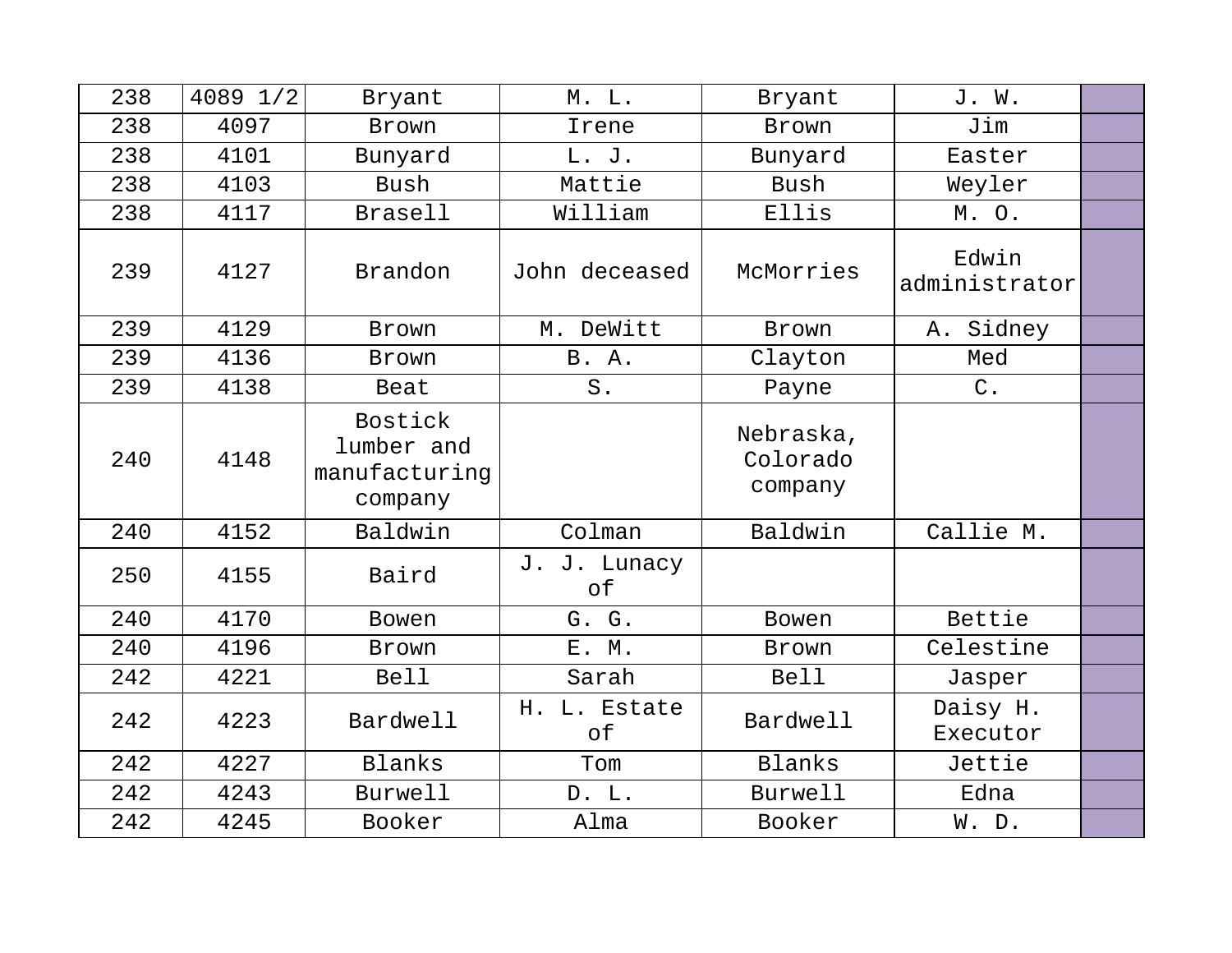| 242 | 4218 | Brown          | Bessie minors<br>at all       | Harrison   | Anna Guardian          |  |
|-----|------|----------------|-------------------------------|------------|------------------------|--|
| 243 | 4266 | Brandon        | Viola                         | Wells      | $R$ .                  |  |
| 243 | 4304 | Bailey         | Ben estate of                 | Rose       | B. D.<br>Administrator |  |
| 241 | 4201 | Brown          | W. L. Ex parte                |            |                        |  |
| 244 | 4309 | <b>Boswell</b> | L. T.                         | Simmons    | Linnie                 |  |
| 244 | 4310 | Barker         | D. H. Deceased                |            |                        |  |
| 244 | 4318 | Bourne         | Mable                         | Bourne     | B. C. G.               |  |
| 244 | 4346 | Barrow         | Bessie                        | Borrow     | Howard                 |  |
| 245 | 4349 | Bullard        | N.                            | Bullard    | C. E.                  |  |
| 245 | 4365 | Brookshire     | W. C. Estate<br>оf            | Brookshire | N. D.<br>Administrator |  |
| 246 | 4387 | Boatman        | M. V.                         |            | Jason A.               |  |
| 246 | 4389 | Bailey         | G. M. Estate<br>of            | Stone      | M. J.<br>Executor      |  |
| 247 | 4437 | Brandon        | Leslie<br>guardianship<br>of  | Knox       | T. J.<br>Guardian      |  |
| 247 | 4436 | Brandon        | Charles<br>guardianship<br>оf | Brandon    | B. Guardian            |  |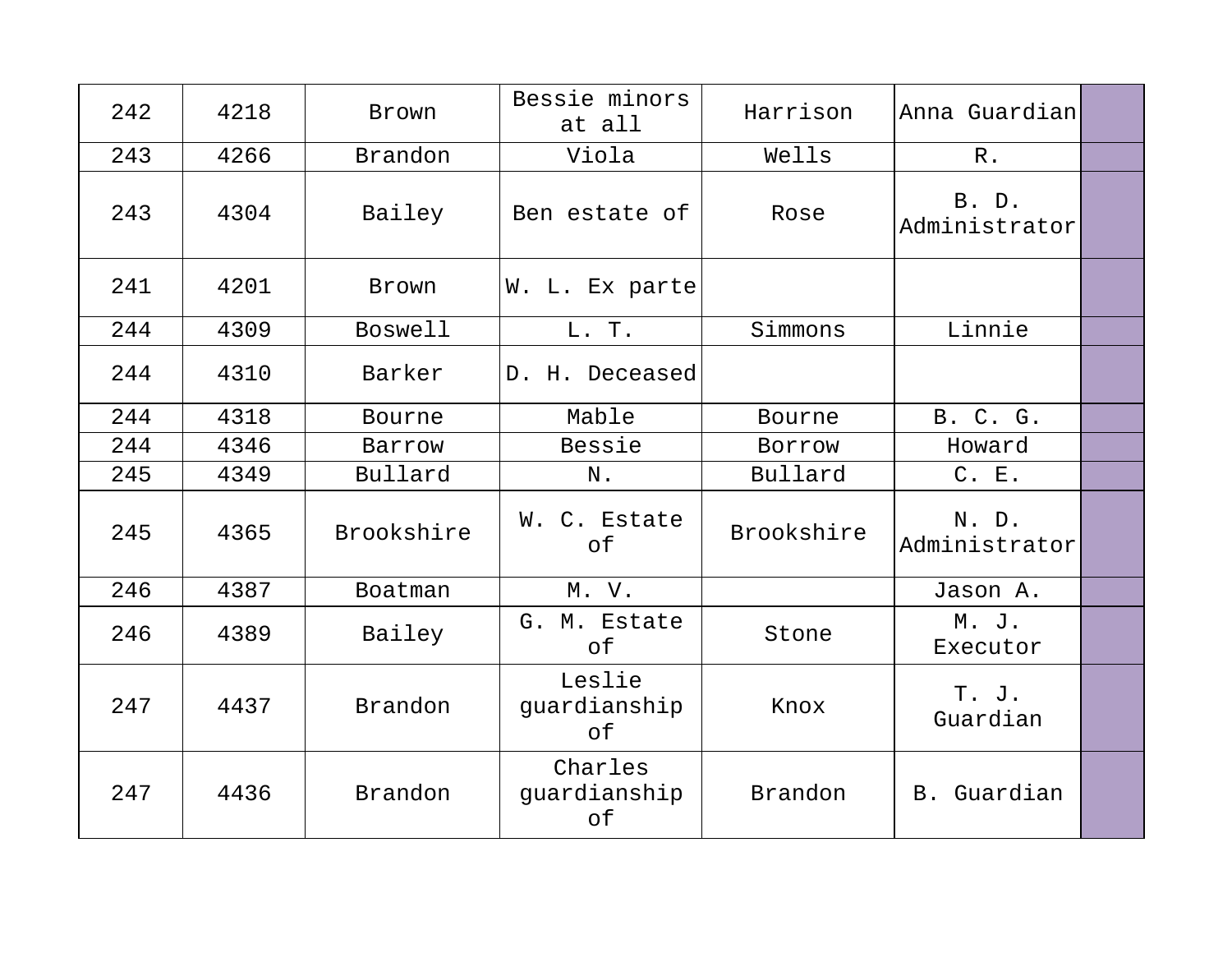| 250 | 4469     | <b>Bell</b>      | Lizzie lunacy<br>of           |                                                |                   |  |
|-----|----------|------------------|-------------------------------|------------------------------------------------|-------------------|--|
| 248 | 4476     | Bartee           | Eula                          | Bartee                                         | Gus               |  |
| 248 | 4479     | Buchanan         | J. S. Ex parte                |                                                |                   |  |
| 248 | 4480     | <b>Bell</b>      | Carnelia                      |                                                |                   |  |
| 248 | 4482     | <b>Bruce</b>     | J. B.                         | <b>Bruce</b>                                   | J. R.             |  |
| 248 | 4483     | Brown            | A. Deceased                   | Rainer                                         | G. N.<br>Executor |  |
| 248 | 4485     | Barrett          | J. P.                         | Barrett                                        | W. J.             |  |
| 248 | 4499     | <b>Blackwell</b> | Joshua                        | <b>Blackwell</b>                               | Amanda P.         |  |
| 249 | 4505     | Brown            | Julius                        | Jackson                                        | Julius            |  |
| 249 | 4509     | <b>Burns</b>     | Judy                          | Byrnes                                         | William A.        |  |
| 249 | 4511     | Brown            | Ransom                        | <b>Brown</b>                                   | Florence          |  |
| 249 | 4537     | <b>Bell</b>      | Cornelia                      | <b>Bell</b>                                    |                   |  |
| 249 | 4551     | Broach           | Ida E.<br>Deceased            |                                                |                   |  |
| 249 | 4556     | Brown            | T. W.                         | Eaves                                          | A. D.             |  |
| 251 | 4569     | Ballard          | J. C.                         | Ballard                                        | Lyda              |  |
| 251 | 4575     | Boyd             | Fannie estate<br>оf           | Fagan, senior                                  | G. H.             |  |
| 251 | 4576     | Bailey           | Geo. A.<br>Guardianship<br>of | Union Bank<br>and Trust<br>Company<br>Guardian |                   |  |
| 251 | 4582 1/2 | Brown            | A. S.                         | Goode                                          | L. R.             |  |
| 251 | 4594     | Bower            | Evans                         | Bower                                          | Geo.              |  |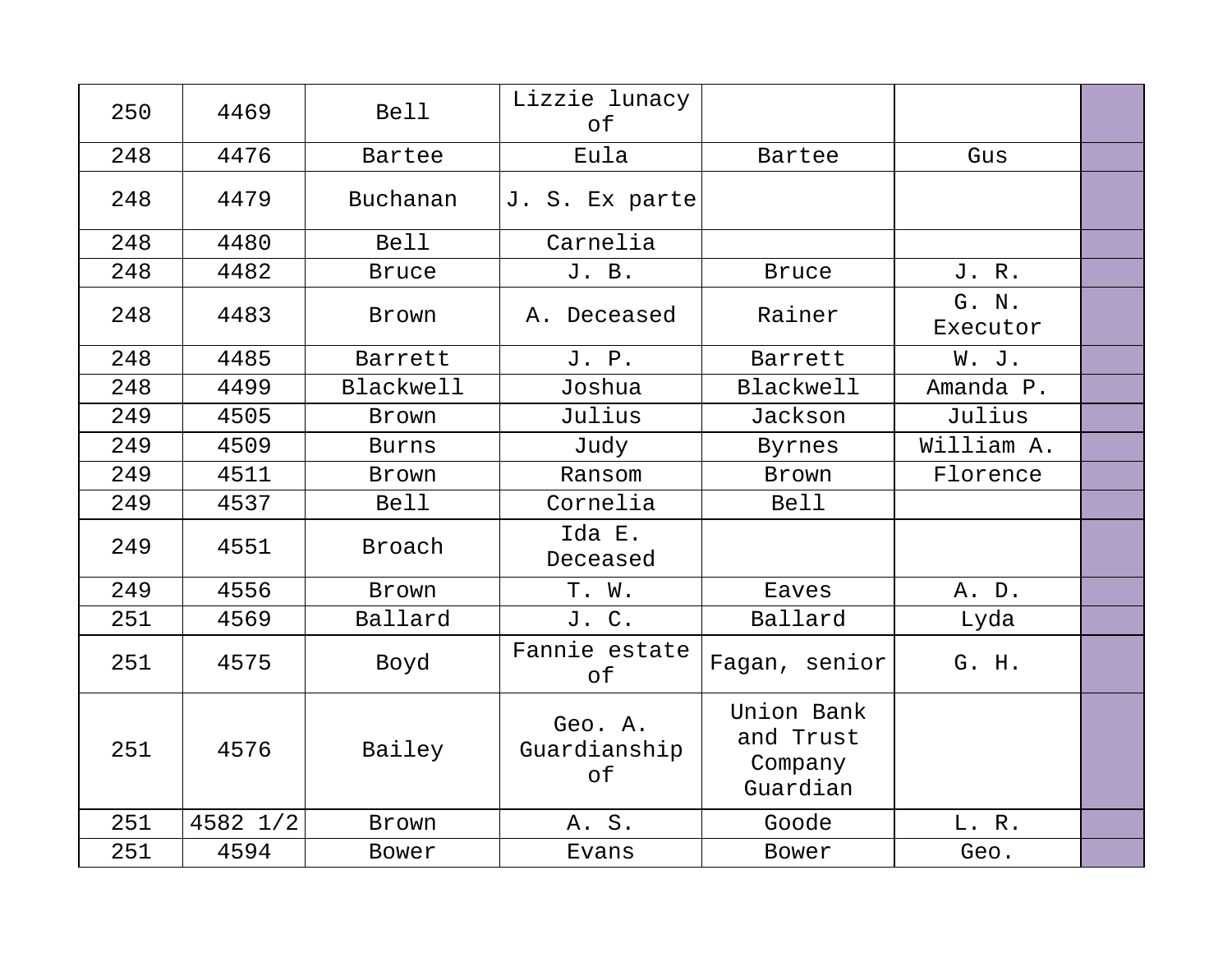| 251 | 4601 | Blanks                      | C. F.                 | Harper        | W. R.             |  |
|-----|------|-----------------------------|-----------------------|---------------|-------------------|--|
| 251 | 4604 | <b>Buch</b>                 | Sarah                 | Hall          | Maggie            |  |
| 252 | 4608 | <b>Blackwell</b>            | A. P.                 | Rosenbaum     | D. Sons of        |  |
| 252 | 4612 | <b>Breaux</b>               | Anna G.               | <b>Breaux</b> | E. C.             |  |
| 252 | 4613 | Blanks                      | Jeff                  | Blanks        | Lydia Ann         |  |
| 252 | 4617 | Boatright                   | Hayes                 | Boatright     | Cora              |  |
| 252 | 4629 | Brown                       | Sadie                 | Brown         | John              |  |
| 252 | 4635 | <b>Brahan</b>               | F. V.                 | Chaney        | N. B.             |  |
| 253 | 4664 | Bludworth                   | J. H.                 | Hitt          | Ben               |  |
| 253 | 4665 | <b>Brooks</b>               | Mark                  | <b>Brooks</b> | Olivia            |  |
| 253 | 4662 | Byrnes                      | Roger C.              |               |                   |  |
| 253 | 4674 | Broach                      | IdaMay                | <b>Broach</b> | W. G.             |  |
| 253 | 4683 | Bishop                      | Evelina               | Bishop        | D. R.<br>Guardian |  |
| 253 | 4685 | Burkett                     | G. H.                 | Burkett       | Katie O.          |  |
| 253 | 4700 | Brunson                     | A. L. Estate<br>оf    | Jones         | A. G.<br>Executor |  |
| 253 | 4704 | Bethel<br>Baptist<br>Church |                       | Lyle          | W. A.             |  |
| 250 | 4735 | Brown                       | Cora                  | Lunacy of     |                   |  |
| 254 | 4736 | Brown                       | Sarah E.<br>Estate of |               |                   |  |
| 255 | 4751 | Breeland                    | H. E.                 | Breeland      | $E.$ $F.$         |  |
| 255 | 4768 | Brady                       | Rebecca ex<br>parte   |               |                   |  |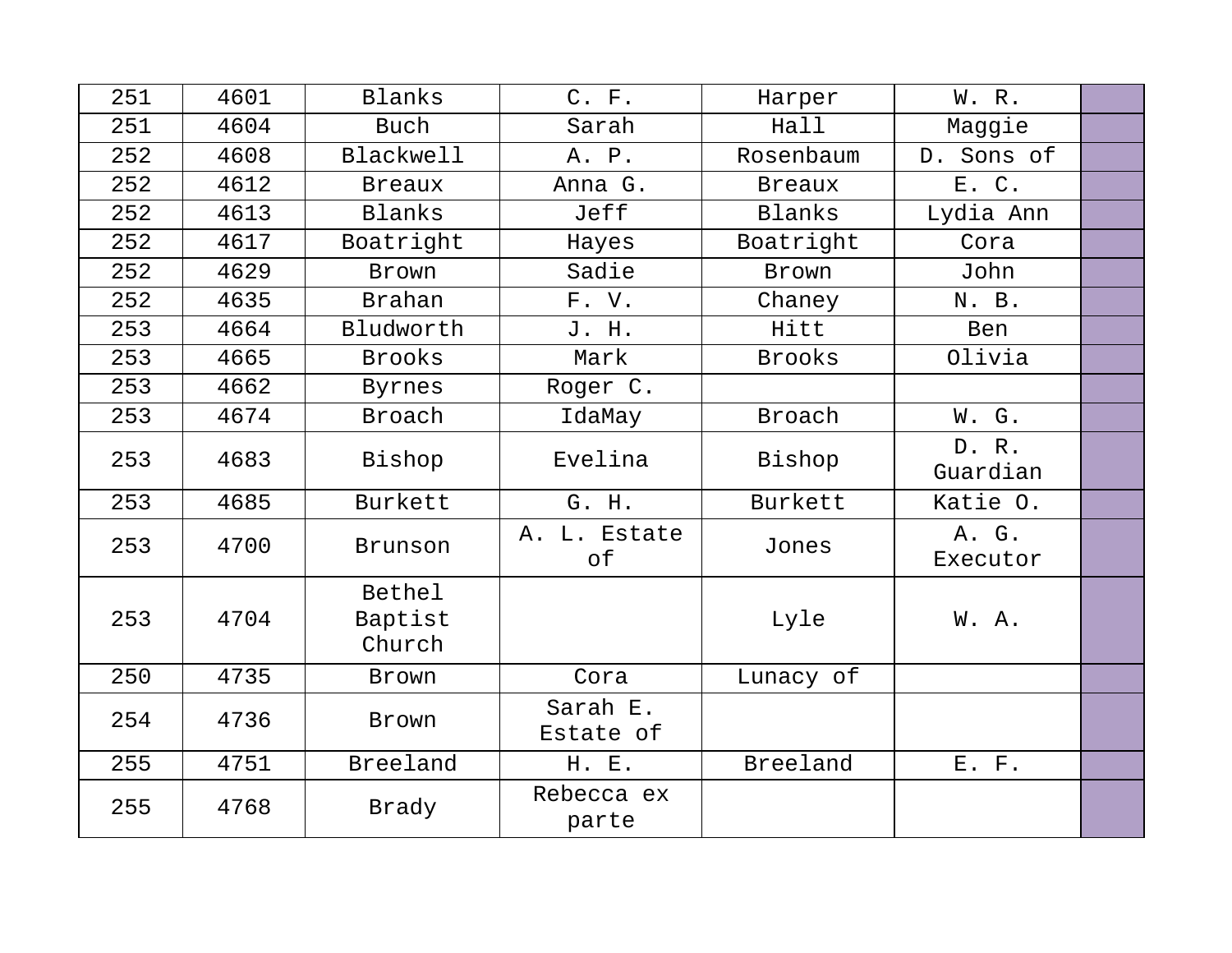| 255 | 4780     | <b>Bell</b>             | G. Manly<br>estate of          | <b>Bell</b>    | M. E.<br>Administrator |  |
|-----|----------|-------------------------|--------------------------------|----------------|------------------------|--|
| 255 | 4782     | <b>Blackwell</b>        |                                | Mills          | W. D.                  |  |
| 255 | 4793     | Blanks                  | Irene Lyerly                   | Blanks         | Jonathan H.            |  |
| 255 | 4802     | Blue                    | F. D. Ex parte                 |                |                        |  |
| 256 | 4806     | Blue                    | Kaa Frank by<br>next of friend | Blue           | E. E.                  |  |
| 257 | 4830     | Broach                  | H. F. Junior                   | Johnson        | Ben                    |  |
| 254 | 4734 1/2 | Boatner                 | Geo. L.                        | Gibson         | A. L.                  |  |
| 256 | 4808     | Blanks                  | Nancy                          | Blanks         | James                  |  |
| 258 | 4844 1/2 | Belew                   | Cora                           | Belew          | Klein                  |  |
| 259 | 4865     |                         |                                |                |                        |  |
| 250 | 4867     | Beal                    | Alice lunacy<br>оf             |                |                        |  |
| 259 | 4883     | Bankhead                | Mandy                          | Bankhead       | Caleb                  |  |
| 260 | 4903     | Burwell                 | J. R.                          | <b>Burwell</b> | C. B.                  |  |
| 261 | 4918     | Bishop                  | L. T. Deceased                 |                |                        |  |
| 261 | 4934     | Board of<br>Supervisors |                                | McCrary        | Susie                  |  |
| 261 | 4935     | Board of<br>Supervisors |                                | Robinson       | Sallie B.              |  |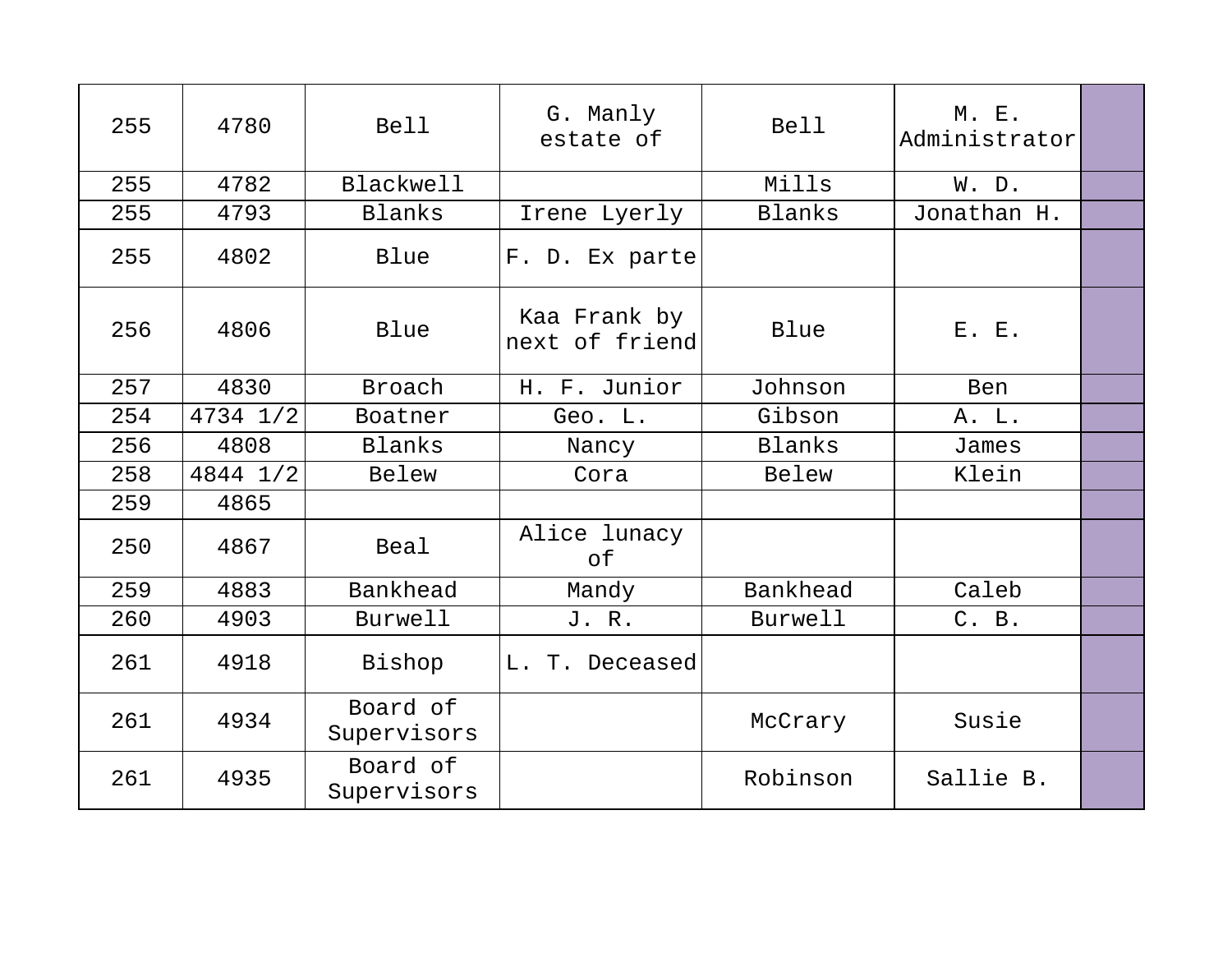| 261 | 4938 | Bostick        | J. W.                          | Union Bank<br>and Trust<br>Company |                        |  |
|-----|------|----------------|--------------------------------|------------------------------------|------------------------|--|
| 262 | 4963 | Blanks         | J. J. Estate<br>оf             | Blanks                             | R. L.<br>Executor      |  |
| 262 | 4977 | Brown          | Clara<br>guardianship<br>of    | Brown                              | Andrew<br>Guardian     |  |
| 263 | 5006 | Byrd           | ? Ex parte of                  |                                    |                        |  |
| 264 | 5013 | Bradley        | J. W.                          | Bradley                            | Maggie                 |  |
| 264 | 5035 | <b>Brooks</b>  | Geo.                           | <b>Brooks</b>                      | Maud                   |  |
| 265 | 5055 | Brown          | Inez                           | Holms                              | Bessie                 |  |
| 265 | 5065 | Bourdeaux      | Lottie                         | Bourdeaux                          | John                   |  |
| 266 | 5075 | Booth          | R. G.                          | Booth                              | R. A.                  |  |
| 266 | 5081 | Brewer         | W. M. Estate<br>of             | Lowry                              | A. E.<br>Administrator |  |
| 266 | 5085 | Blanks         | C. F.                          | McRae                              | J. D.                  |  |
| 255 | 5069 | Brady          | Rebecca ex<br>parte            |                                    |                        |  |
| 267 | 5017 | Bonnett        | Mary                           | Bonnett                            | John                   |  |
| 267 | 5113 | Broach         | Beulah H.                      | Dement                             | W.C.                   |  |
| 267 | 5116 | Brown          | Theodore<br>guardianship<br>of | Brown                              | Elias                  |  |
| 267 | 5122 | <b>Bassett</b> | Ralph L.                       | <b>Bassett</b>                     | Stella C.              |  |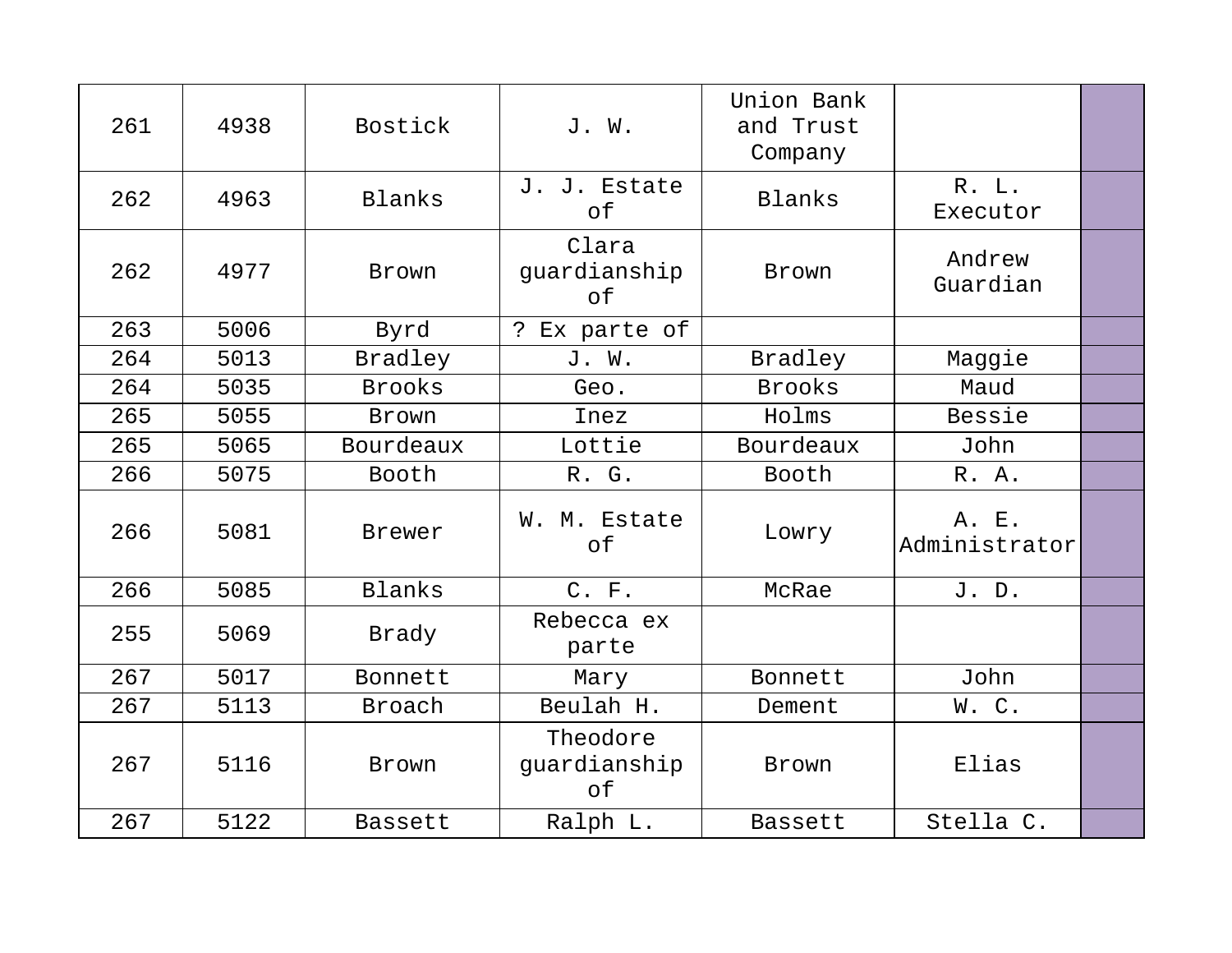| 250 | 5125 | Buford                                            | Sidney ex<br>parte          |                          |                        |  |
|-----|------|---------------------------------------------------|-----------------------------|--------------------------|------------------------|--|
| 267 | 5128 | Brahan                                            | F.V.                        | City of<br>Meridian      |                        |  |
| 268 | 5147 | Brewer                                            | William H.<br>Estate of     | Lowry                    | A. E.                  |  |
| 268 | 5158 | Bray                                              | Ida                         | Bray                     | C. E.                  |  |
| 268 | 5159 | Betbeze                                           | T. Estate of                | Betbeze                  | Louis<br>executor      |  |
| 269 | 5184 | Bullard<br>Lumber and<br>Manufacturing<br>Company |                             | McLeon Lumber<br>Company |                        |  |
| 270 | 5234 | Black                                             | M. A. Estate<br>of          | Black                    | L. K.<br>Administrator |  |
| 271 | 5255 | Blanks                                            | E. D.                       | Crane                    | E. D.                  |  |
| 271 | 5250 | Benjamin                                          | A. L.<br>Guardianship<br>of | Winfield                 | A. Guardian            |  |
| 271 | 5237 | Baumgardner                                       | Thomas (Mrs.)<br>ex parte   |                          |                        |  |
| 250 | 5264 | Brown                                             | Will lunacy of              |                          |                        |  |
|     |      |                                                   |                             |                          |                        |  |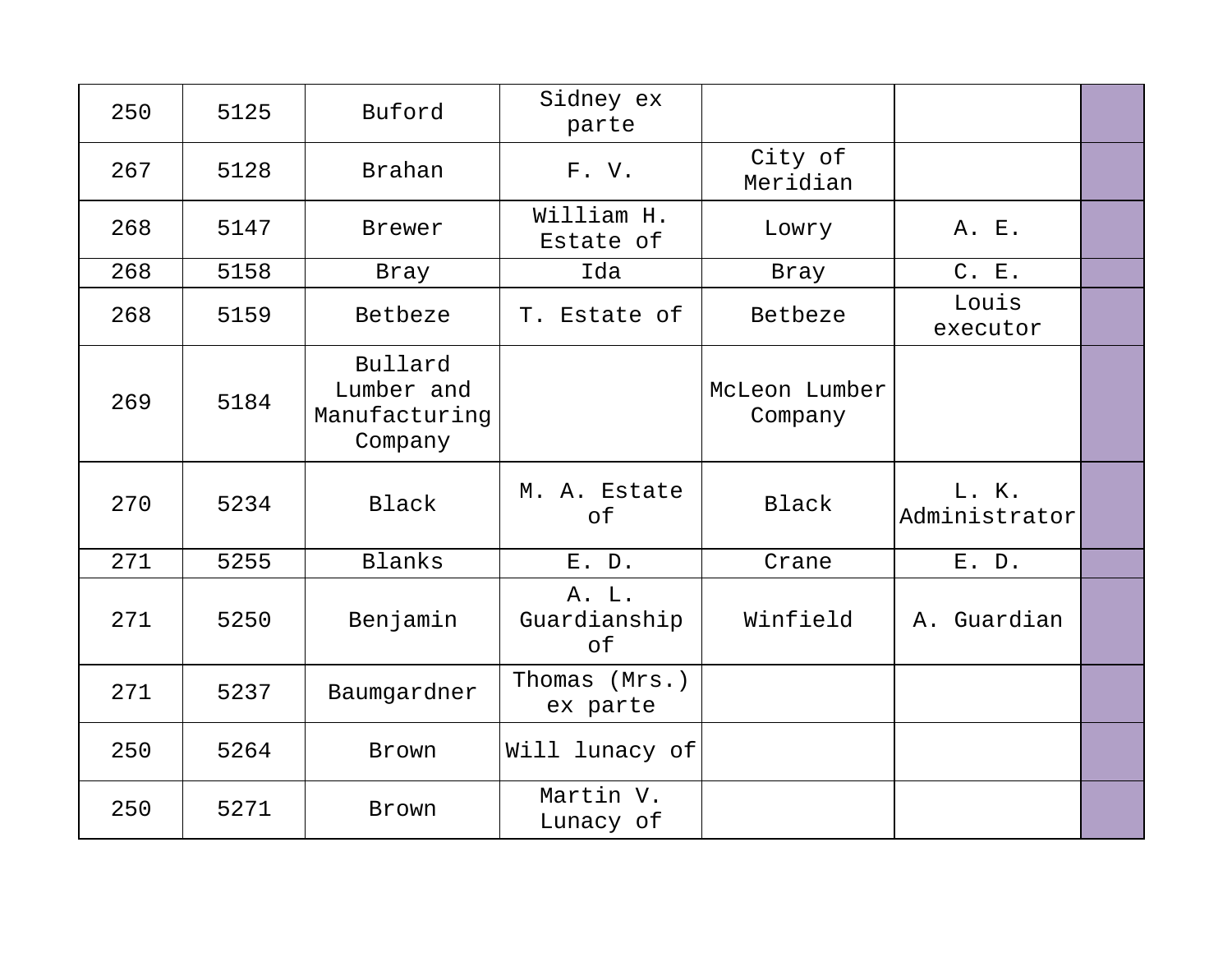| 272 | 5287 | Boykin       | M. C.                                           | Boykin   | J. M.<br>Administrator    |  |
|-----|------|--------------|-------------------------------------------------|----------|---------------------------|--|
| 270 | 5225 | Buntyn       | M. E. Ex parte                                  |          |                           |  |
| 272 | 5291 | Baxter       | H. E. Junior                                    | Douglas  | Bertha                    |  |
| 272 | 5292 | Barton       | E. B.                                           | Barton   | Harry                     |  |
| 272 | 5295 | Binion       | Lula                                            | Binion   | Ed                        |  |
| 272 | 5307 | Burton       | Yancey last<br>will                             |          |                           |  |
| 272 | 5309 | Boney        | Ben                                             | Boney    | Kitty                     |  |
| 272 | 5323 | <b>Betts</b> | H. S. Estate<br>of                              | Betts    | Laura E.<br>Administrator |  |
| 272 | 5325 | Beard        | R. H.                                           | Johnston | P. L.                     |  |
| 273 | 5350 | Browner      | A. C.                                           | Ely      | Joe N.                    |  |
| 273 | 5356 | Bryant       | Willie                                          | Bryant   | D. P.                     |  |
| 273 | 5366 | Butler       | Charley and<br>Carrie Sue<br>guardianship<br>of | Butler   | Esther Hunter<br>Guardian |  |
| 273 | 5372 | Boyd         | Gov.                                            | Boyd     | Easter                    |  |
| 274 | 5394 | Brown        | 0. L.                                           | Kennedy  | J. H.<br>(Sheriff)        |  |
| 274 | 5401 | Binford      | W. A.<br>Guardianship<br>of                     | Cango    | M. A.<br>Guardian         |  |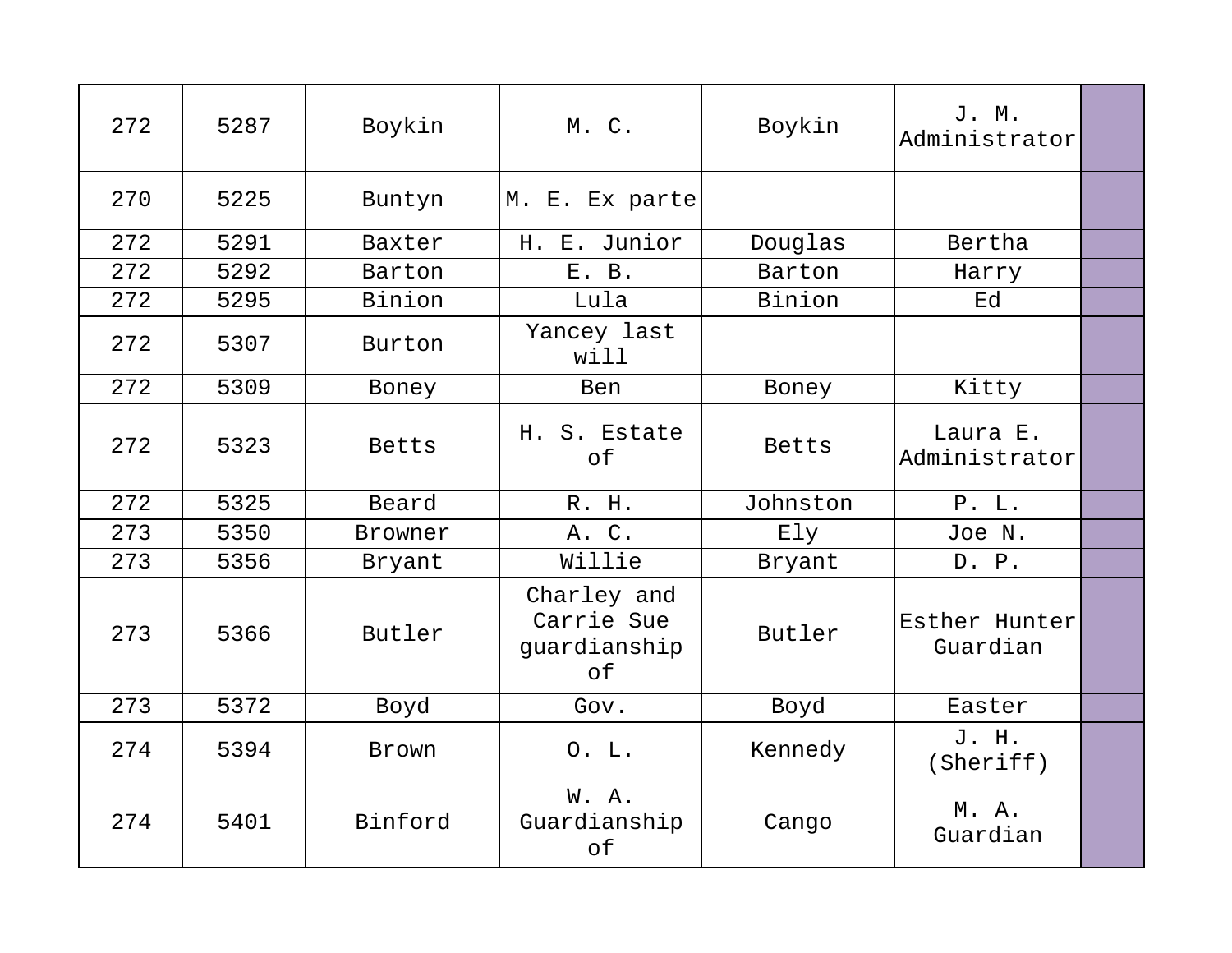| 274 | 5402     | Brown                                      | Ethel lunacy<br>of   |                                               |                        |  |
|-----|----------|--------------------------------------------|----------------------|-----------------------------------------------|------------------------|--|
| 274 | 5406     | Brewer                                     | W. M. Last<br>will   |                                               |                        |  |
| 274 | 5423     | Byrnes                                     | Roger C.             |                                               |                        |  |
| 250 | 5433     | Bowdey                                     | Laura lunacy<br>of   |                                               |                        |  |
| 274 | 5434     | Brown,<br>Perryman and<br>Green Company    |                      | Means<br><b>Brothers</b><br>Lumber<br>Company |                        |  |
| 250 | 5447     | Brookins                                   | Alberta lunacy<br>of |                                               |                        |  |
| 274 | 5465     | Brooks                                     | J. M. Estate<br>of   | <b>Brooks</b>                                 | Susan<br>administrator |  |
| 275 | 5476     | <b>Beck</b>                                | Wilson               | <b>Beck</b>                                   | Hattie                 |  |
| 275 | 5481     | Blanks                                     | Josiah               | Arky                                          | L. H.                  |  |
| 275 | 5490     | Bluefoot                                   | Cora lunacy of       |                                               |                        |  |
| 275 | 5494     | Bank of<br>Hickory                         |                      | Sivley                                        | H. F.                  |  |
| 275 | 5494 1/2 | Bank of<br>Commerce -<br>Liquidation<br>of |                      |                                               |                        |  |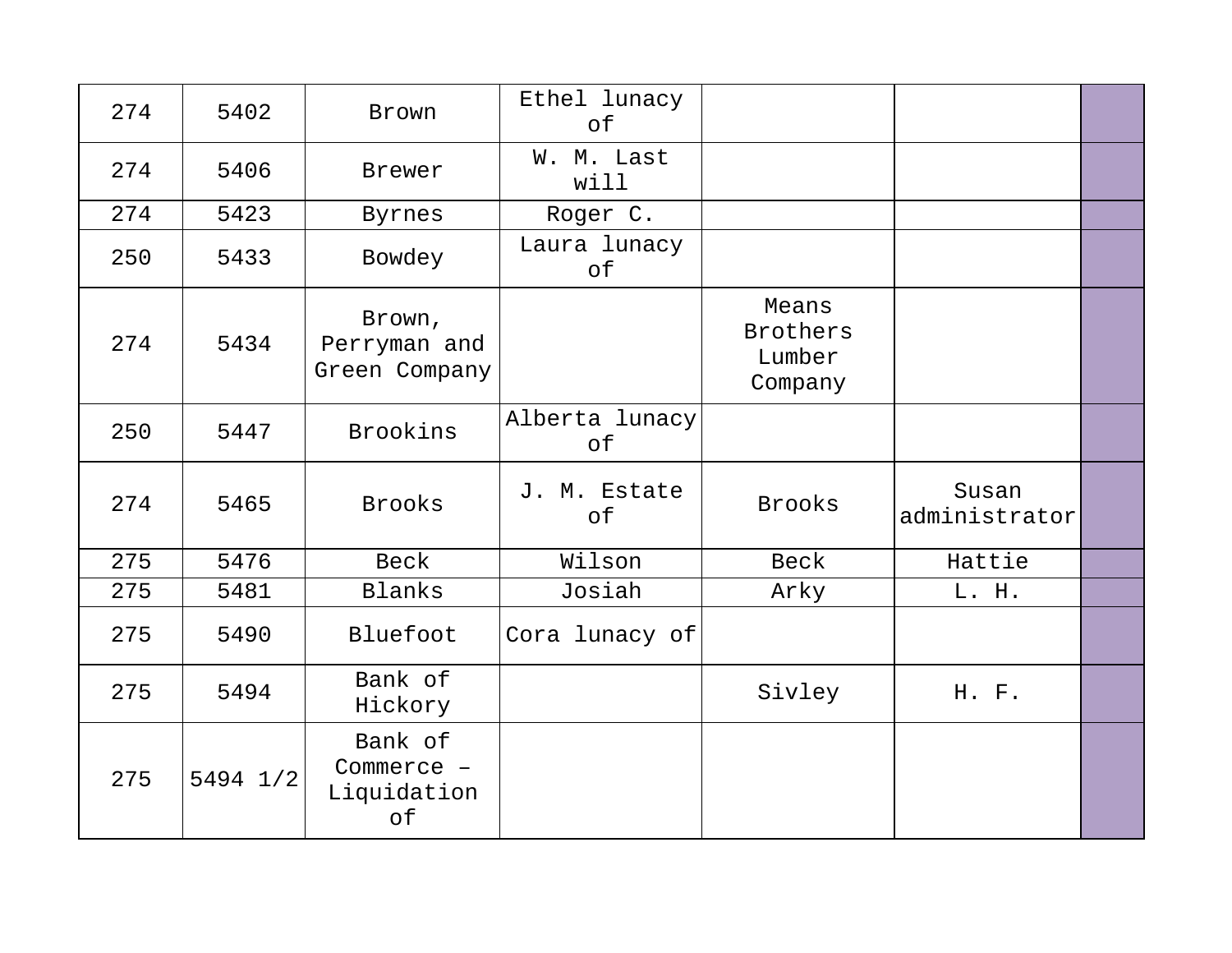| 276 | 5532 | <b>Brown</b>  | Robert last<br>will              |                           |                    |  |
|-----|------|---------------|----------------------------------|---------------------------|--------------------|--|
| 276 | 5357 | Bryant        | Lilly                            | Bryant                    | Jeff               |  |
| 277 | 5578 | <b>Brahan</b> | F.V.                             | Harriman<br>National Bank |                    |  |
| 277 | 5589 | Buchanan      | Clara                            | Buchanan                  | W. F.              |  |
| 277 | 5592 | Boulegeny     | Albert (Mrs.)                    |                           |                    |  |
| 278 | 5616 | <b>Brooks</b> | Hattie M.                        | <b>Brooks</b>             | Susan              |  |
| 278 | 5618 | Brock         | Α.                               | <b>Brock</b>              | Ε.                 |  |
| 278 | 5619 | <b>Bell</b>   | Jim                              | <b>Bell</b>               | Cora               |  |
| 279 | 5664 | Bryant        | Robert                           | Bryant                    | Janie              |  |
| 279 | 5666 | Brown         | Hazel ex parte                   |                           |                    |  |
| 280 | 5673 | Bronnon       | Agnes                            | Bronnon                   | T. C.              |  |
| 280 | 5676 | Blanks        | Annie Ward<br>guardianship<br>of | Blanks                    | Vannoy<br>Guardian |  |
| 280 | 5700 | Brookshire    | $M.$ $W.$                        | Brookshire                | J. W.              |  |
| 280 | 5709 | Boland        | C. P. Ex parte                   |                           |                    |  |
| 281 | 5716 | Brown         | Hummie O.                        | Brown                     | M. V. B.           |  |
| 281 | 5721 | Bludsworth    | W. M.                            | Fowler                    | J. A.              |  |
| 281 | 5729 | Buchanan      | Clara                            | Buchanan                  | W. F.              |  |
| 282 | 5748 | <b>Brown</b>  | J. J.                            | Brown                     | Mary               |  |
| 282 | 5752 | Bullard       | Nella S.                         | Bullard                   | <b>B. E.</b>       |  |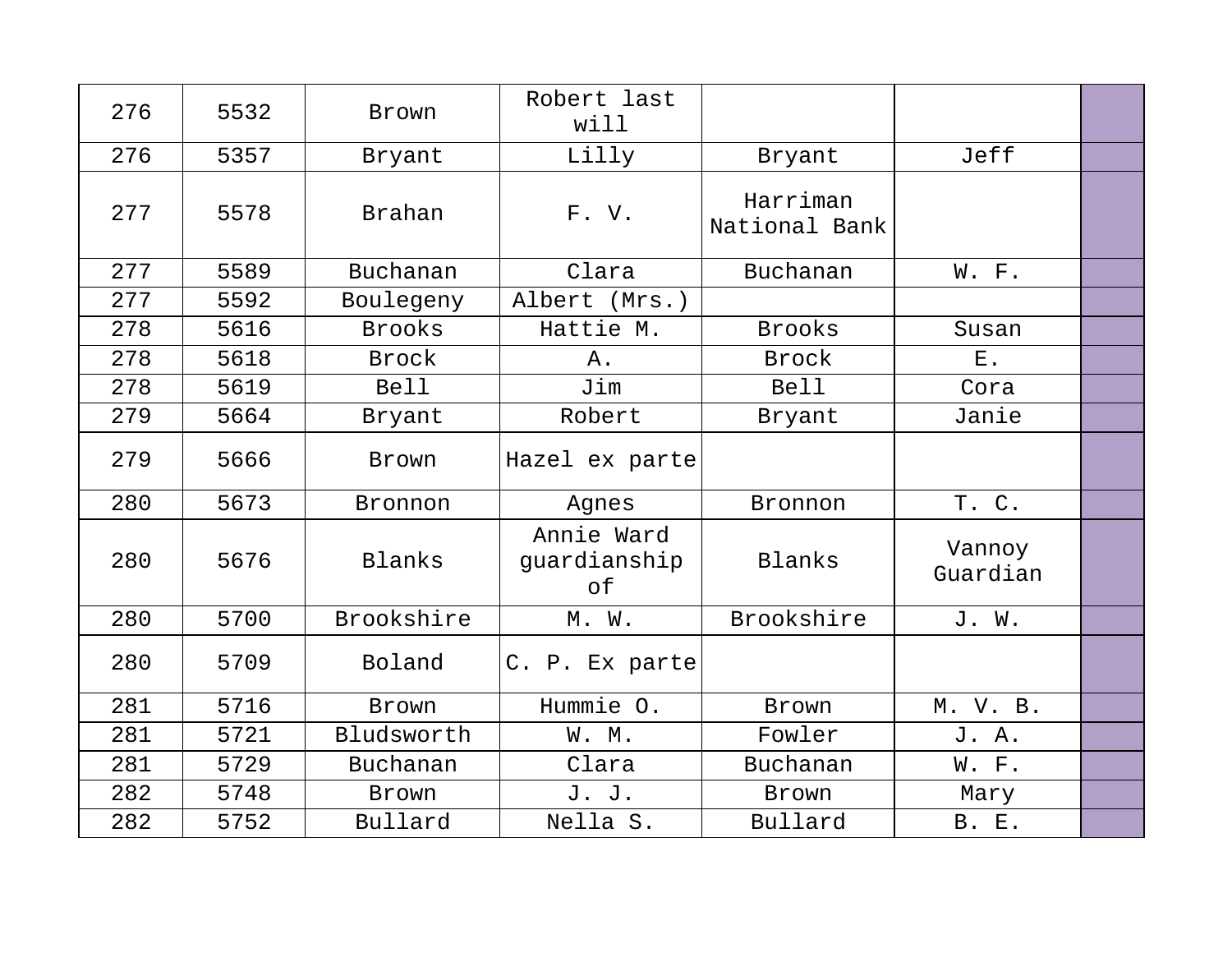| 283 | 5759         | Blythe           | Marion ex<br>parte     |          |                              |  |
|-----|--------------|------------------|------------------------|----------|------------------------------|--|
| 283 | 5761         | Brown            | Harteston<br>estate of | Sinclair | Jonathan S.<br>Administrator |  |
| 283 | 5753         | Bailey           | W. J. Estate<br>of     | Bailey   | J. T.<br>Administrator       |  |
| 283 | 5762         | <b>Blackwell</b> | Zach                   | Pickett  | J. B.                        |  |
| 283 | 5781         | Biggers          | R. R. Ex parte         |          |                              |  |
| 283 | 5784         | Borden           | John                   | Borden   | Ellen                        |  |
| 300 | 5809         | <b>Bell</b>      | Mary Jane<br>lunacy of | White    | T. J.<br>Guardian            |  |
| 285 | 5819         | Bryant           | Belle                  | Bryant   | Larry                        |  |
| 285 | 5820         | Bankhead         | Mandy                  | Bankhead | Caleb                        |  |
| 285 | 5824         | Bright           | G. U. Ex parte         |          |                              |  |
| 286 | 5842         | Bailey           | Johnnie                | Bailey   | Bert T.                      |  |
| 282 | $5744$ $1/2$ | Bryant           | E. W.                  |          |                              |  |
| 287 | 5861         | Buckley          | J. T. Ex parte         |          |                              |  |
| 287 | 5857         | Bass             | M. H. Ex parte         |          |                              |  |
| 287 | 5856         | Batchelor        | T. W. Ex parte         |          |                              |  |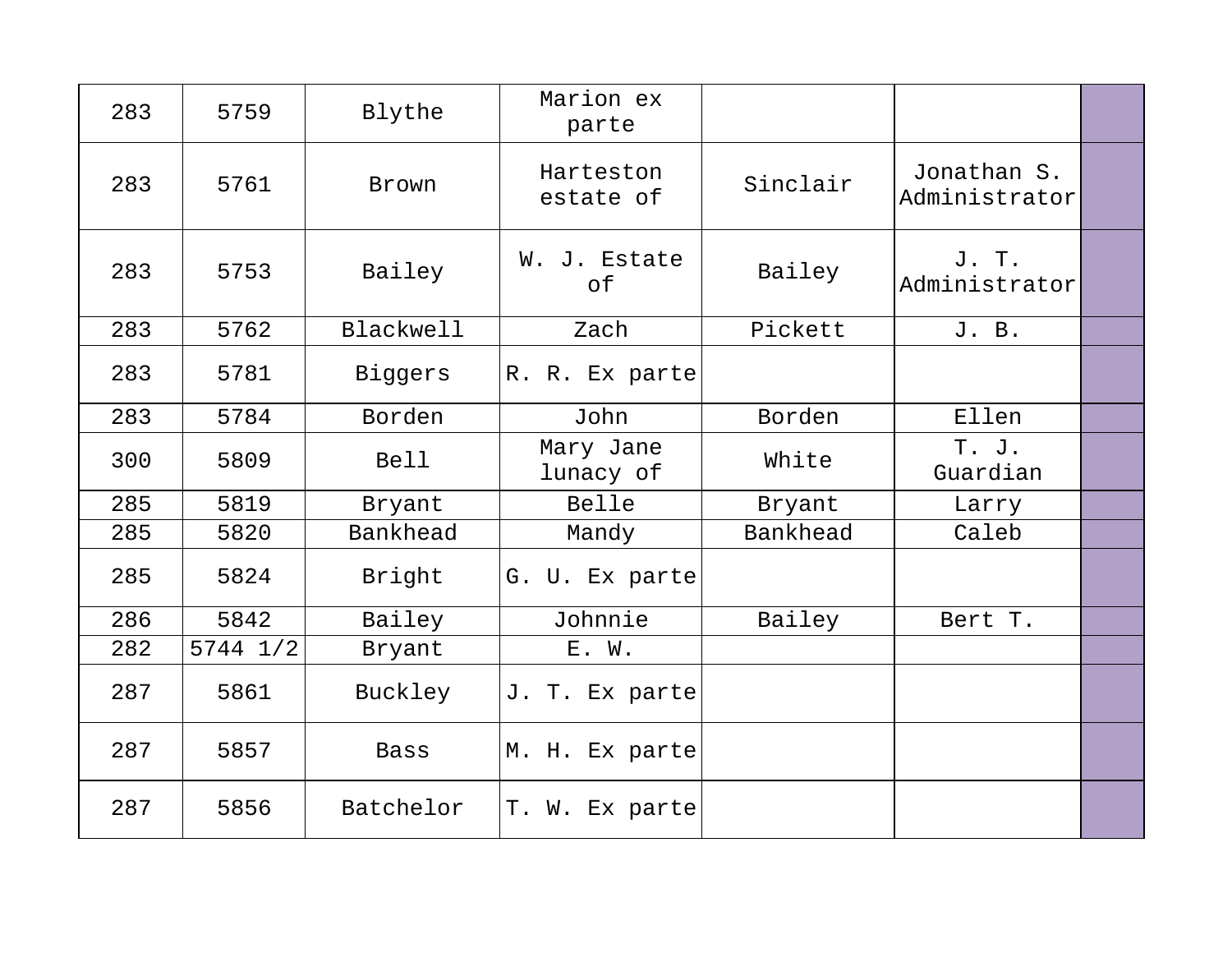| 288 | 5868 | Bray            | Chas. Ex parte       |              |                   |  |
|-----|------|-----------------|----------------------|--------------|-------------------|--|
| 288 | 5877 | Brown           | J. J.                | Brown        | Mary              |  |
| 290 | 5918 | Bodron          | $C.$ (Mrs.)          | John         | Mike              |  |
| 290 | 5925 | Brown           | Ollie                | Brown        | Nannie            |  |
| 291 | 5941 | Bramburg        | Harry Senior         | Kittle       | J. O.             |  |
| 291 | 5959 | <b>Brahan</b>   | F. V.                | Jones        | S. R.             |  |
| 291 | 5961 | <b>Block</b>    | R. T.                | <b>Block</b> | Robert L.         |  |
| 292 | 5974 | Barrett         | Eugene               | Speed        | John              |  |
| 292 | 5980 | Barney          | Melvera              | Barney       | John              |  |
| 293 | 5990 | Bryant          | J. B.                | Rhodes       | Clarence          |  |
| 293 | 5994 | Billups         | King                 | Billups      | Maggie            |  |
| 293 | 6012 | Buffington      | Andrew ex<br>parte   |              |                   |  |
| 300 | 6016 | Blalock         | Alma lunacy of       |              |                   |  |
| 294 | 6018 | <b>Brothers</b> | J. T. Ex parte       |              |                   |  |
| 294 | 6019 | Burwell         | James estate<br>of   | Ethridge     | F. K.<br>Executor |  |
| 295 | 6036 | <b>Brooks</b>   | J. W. Ex parte       |              |                   |  |
| 300 | 6076 | Broadway        | Mary J. Lunacy<br>of |              |                   |  |
| 296 | 2093 | Blythe          | Marion ex<br>parte   |              |                   |  |
| 297 | 6130 | Bailey          | Sulla L.             | Bailey       | L. L.             |  |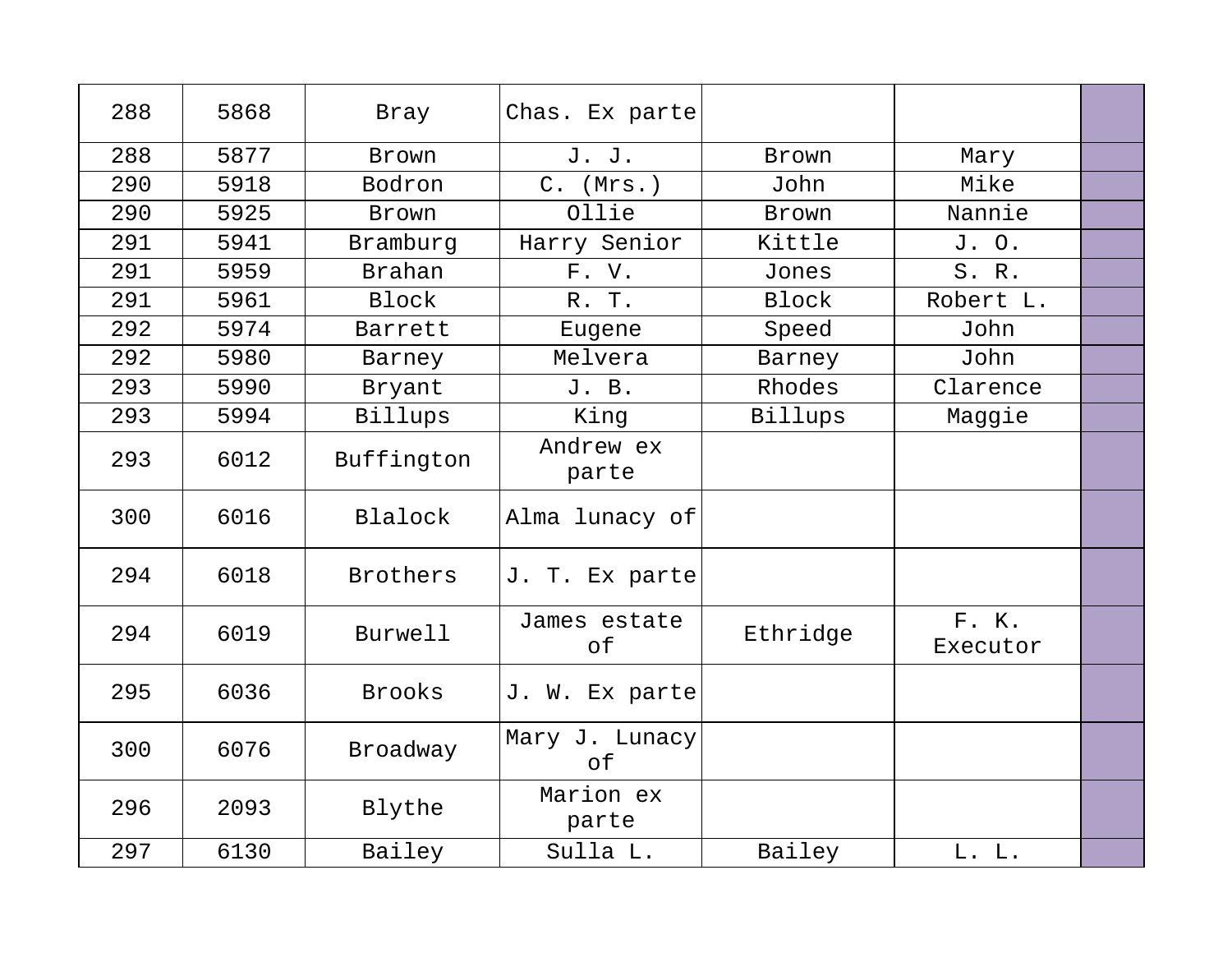| 297 | 6140 | Barton        | Manerva            | Barton        | Jerry B.                   |  |
|-----|------|---------------|--------------------|---------------|----------------------------|--|
| 297 | 6142 | Brown         | Susan              | Brown         | Otho                       |  |
| 298 | 6147 | Beard         | Dorothy            | Beard         | R. H.                      |  |
| 298 | 6149 | Beard         | Jas. W.            | Beard         | R. H.                      |  |
| 298 | 6158 | <b>Brooks</b> | Henry              | <b>Brooks</b> | Callie                     |  |
| 298 | 6165 | Blanks        | N. J. Ex parte     |               |                            |  |
| 298 | 6172 | Burdetta      | N. J. Ex parte     |               |                            |  |
| 299 | 6185 | Beckerstoff   | George             | Land          | Lillie Mae                 |  |
| 298 | 6181 | Brown         | Joe                | Brown         | Leona                      |  |
| 299 | 6192 | <b>Brame</b>  | T. I. Ex parte     |               |                            |  |
| 299 | 6194 | <b>Bell</b>   | H. W. Ex parte     |               |                            |  |
| 300 | 6209 | Boyd          | Rubye ex parte     |               |                            |  |
| 302 | 6216 | Bailey        | Burton             | Bailey        | Moses                      |  |
| 303 | 6235 | Blakely       | Helen              | Parker        | Annie                      |  |
| 302 | 6217 | Beggerly      | F. A.              | Payne         | R. K.                      |  |
| 303 | 6236 | Bourdeaux     | Jno. L. B.         |               |                            |  |
| 303 | 6237 | Brett         | F. T. Ex parte     |               |                            |  |
| 303 | 6251 | <b>Brooks</b> | Fannie             | <b>Brooks</b> | George                     |  |
| 303 | 6252 | Britton       | J. L. estate<br>of | Robinson      | $C.$ $L.$<br>Administrator |  |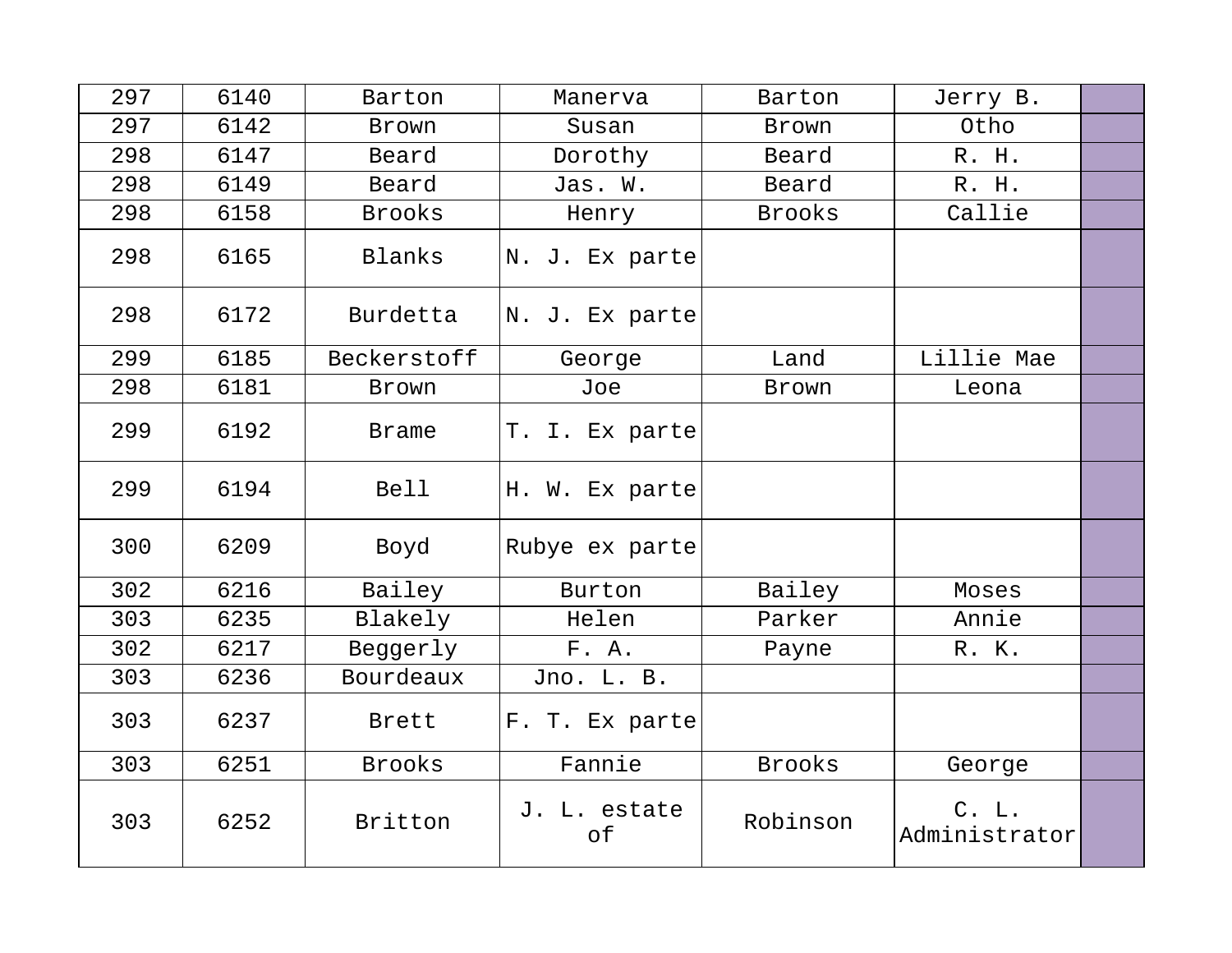| 303 | 6253 | Burrell       | Dan                                  | Sullivan     | Will                                       |  |
|-----|------|---------------|--------------------------------------|--------------|--------------------------------------------|--|
| 304 | 6269 | Butler        | Eugene                               | Anderson     | $E. F. - State$<br>bank<br>examiners       |  |
| 304 | 6270 | Bovinger      | R. R.                                | Anderson     | $E. F. - State$<br>bank<br>examiners       |  |
| 304 | 6280 | Brunson       | S. W.                                | Darrah       | R. F.                                      |  |
| 304 | 6283 | <b>Barnes</b> | Lyda, Virginia<br>guardianship<br>of | McLeon       | E. B.<br>Guardian                          |  |
| 300 | 6294 | <b>Bragg</b>  | Frank lunacy<br>оf                   |              |                                            |  |
| 305 | 6320 | <b>Bell</b>   | Minnie                               | <b>Bell</b>  | Aaron                                      |  |
| 305 | 6321 | Blake         | Mabel                                | Blake        | Albert W.                                  |  |
| 306 | 6335 | <b>Boose</b>  | Ed                                   | <b>Boose</b> | Mary                                       |  |
| 306 | 6341 | Buchanan      | $C$ .                                | Buchanan     | W. F. Alias<br>Warrington,<br>W. F.        |  |
| 306 | 6341 | Buchanan      | $\mathsf C$ .                        | Warrington   | W. F. Alias<br>Buchanan, W.<br>${\bf F}$ . |  |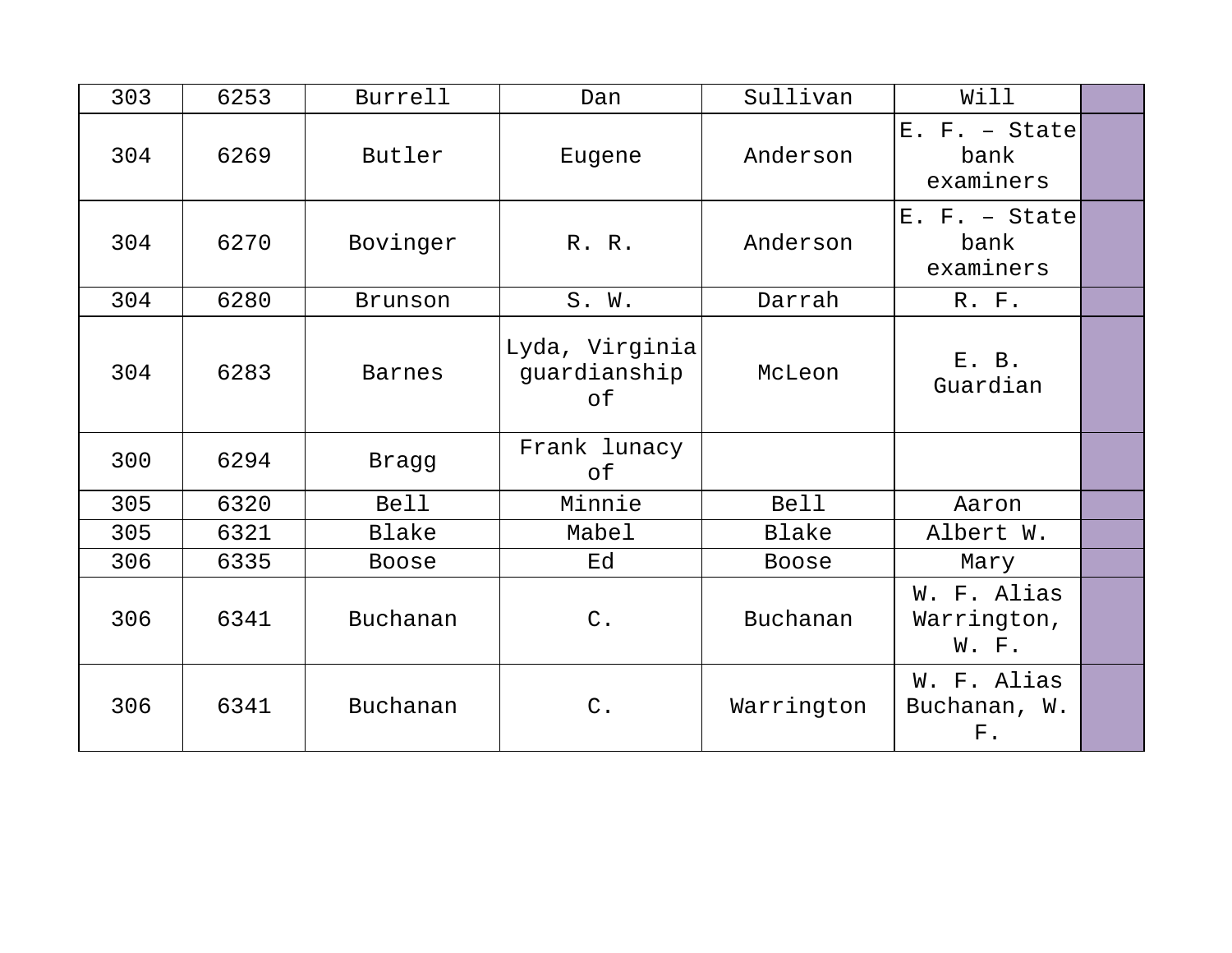| 307 | 8365 | Brahan        | F.V.                      | The Supreme<br>Ruling of the<br>Fraternal<br>Mystic Circle |                              |  |
|-----|------|---------------|---------------------------|------------------------------------------------------------|------------------------------|--|
| 307 | 6374 | Bailey        | Lillian                   | Bailey                                                     | J. A.                        |  |
| 307 | 6383 | <b>Brahan</b> | F.V.                      | Weiss                                                      | Malinda                      |  |
| 300 | 6389 | Boose         | Hattie                    | Lunacy of                                                  |                              |  |
| 308 | 6393 | <b>Betts</b>  | H. S. Estate<br>of        | <b>Betts</b>                                               | C. A.<br>Administrator       |  |
| 309 | 6419 | Burwell       | George, Jr.<br>estate of  | Burwell                                                    | Geo. Senior<br>administrator |  |
| 309 | 6424 | Brigance      | Aileen                    | Brigance                                                   | Sylvia                       |  |
| 309 | 6430 | Brown         | Mary                      | Brown                                                      | Jim                          |  |
| 309 | 6436 | Bowden        | Eileen                    | Bowden                                                     | G. B.                        |  |
| 310 | 6449 | Bolton        | Nellie                    | Bolton                                                     | Levious                      |  |
| 310 | 6450 | Brown         | S. M.                     | Brown                                                      | Jeffie E.                    |  |
| 311 | 6456 | Brown         | Ella                      | White                                                      | Alice                        |  |
| 313 | 6502 | Billings      | Mabel                     | Billings                                                   | William Roy                  |  |
| 313 | 6504 | <b>Bell</b>   | Lillian, Lyle<br>ex parte |                                                            |                              |  |
| 314 | 6528 | <b>Brown</b>  | Alice Kate                | <b>Brown</b>                                               | J. C.                        |  |
| 314 | 6537 | Bass          | Mattie                    | Bass                                                       | Austin                       |  |
| 316 | 6593 | Banks         | Tina                      | <b>Banks</b>                                               | Adam                         |  |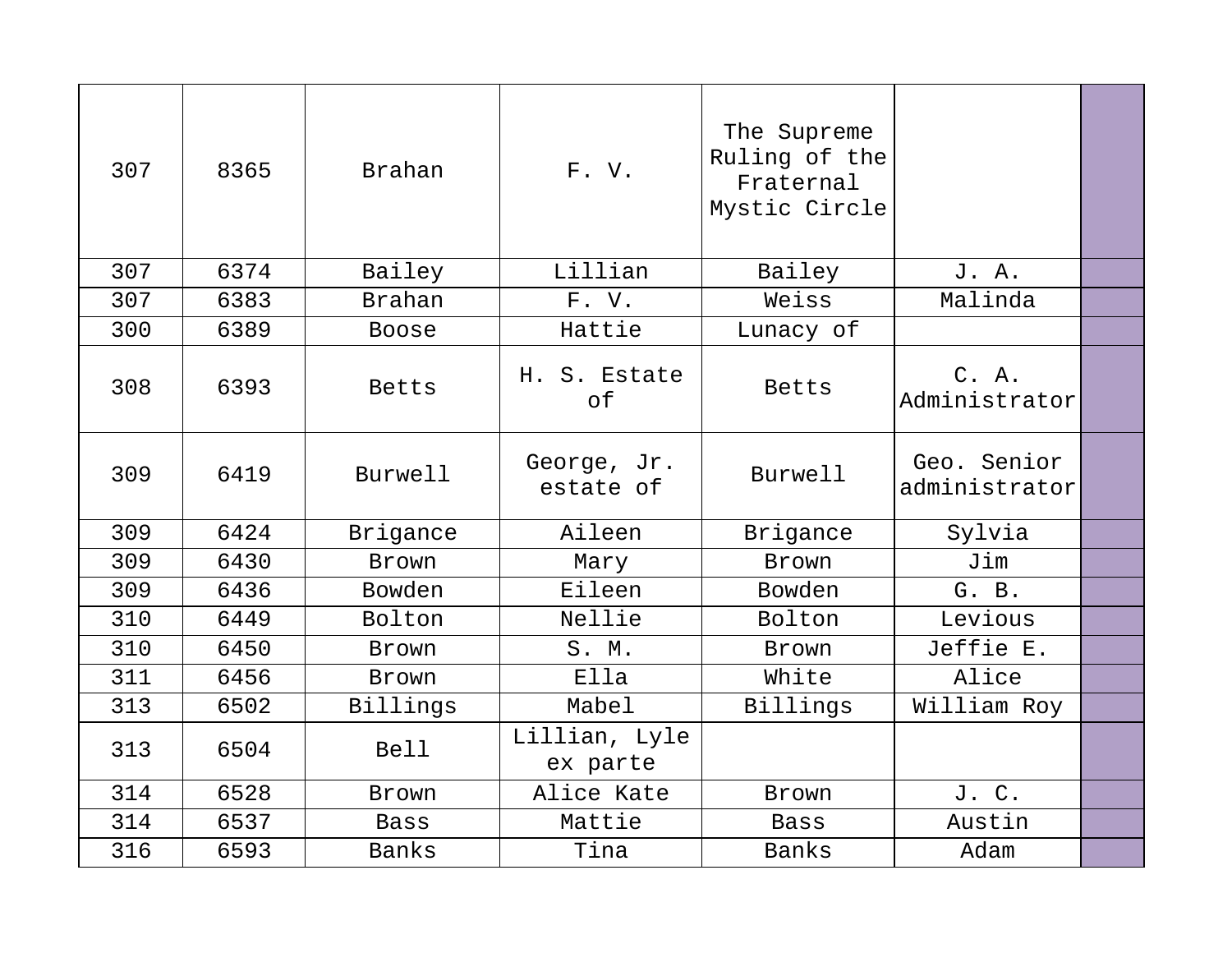| 317 | 6597 | Brewster     | Moody ex parte             |         |                        |  |
|-----|------|--------------|----------------------------|---------|------------------------|--|
| 317 | 6600 | Bartee       | P. N.                      | Bartee  | Flora Mae              |  |
| 317 | 6602 | Boyd         | Eliza estate<br>of         | Young   | J. P.<br>Administrator |  |
| 317 | 6616 | <b>Bass</b>  | G.<br>Guardianship<br>of   | Hodges  | M. Guardian            |  |
| 318 | 6633 | <b>Bell</b>  | Minnie                     | Sherrod | D. W.                  |  |
| 318 | 6634 | Betts        | M.S.<br>Guardianship<br>оf | Betts   | C. A.<br>Guardian      |  |
| 318 | 6640 | Brett        | Mary estate of             | Wilson  | Harry S.<br>Executor   |  |
| 319 | 6651 | Briggs       | D. D. Estate<br>of         | Briggs  | D. D.<br>Executor      |  |
| 319 | 6653 | Brett        | Kate estate of             | Wilson  | H. D.<br>Executor      |  |
| 319 | 6660 | <b>Brown</b> | Annie ex parte             |         |                        |  |
| 300 | 6660 | Booze        | Hattie lunacy<br>of        |         |                        |  |
| 319 | 6668 | Baker        | C. F.                      | Baker   | M. A.                  |  |
| 320 | 6674 | Blythe       | M. A. Ex parte             |         |                        |  |
| 320 | 6682 | Barnett      | Clara                      | Barnett | William                |  |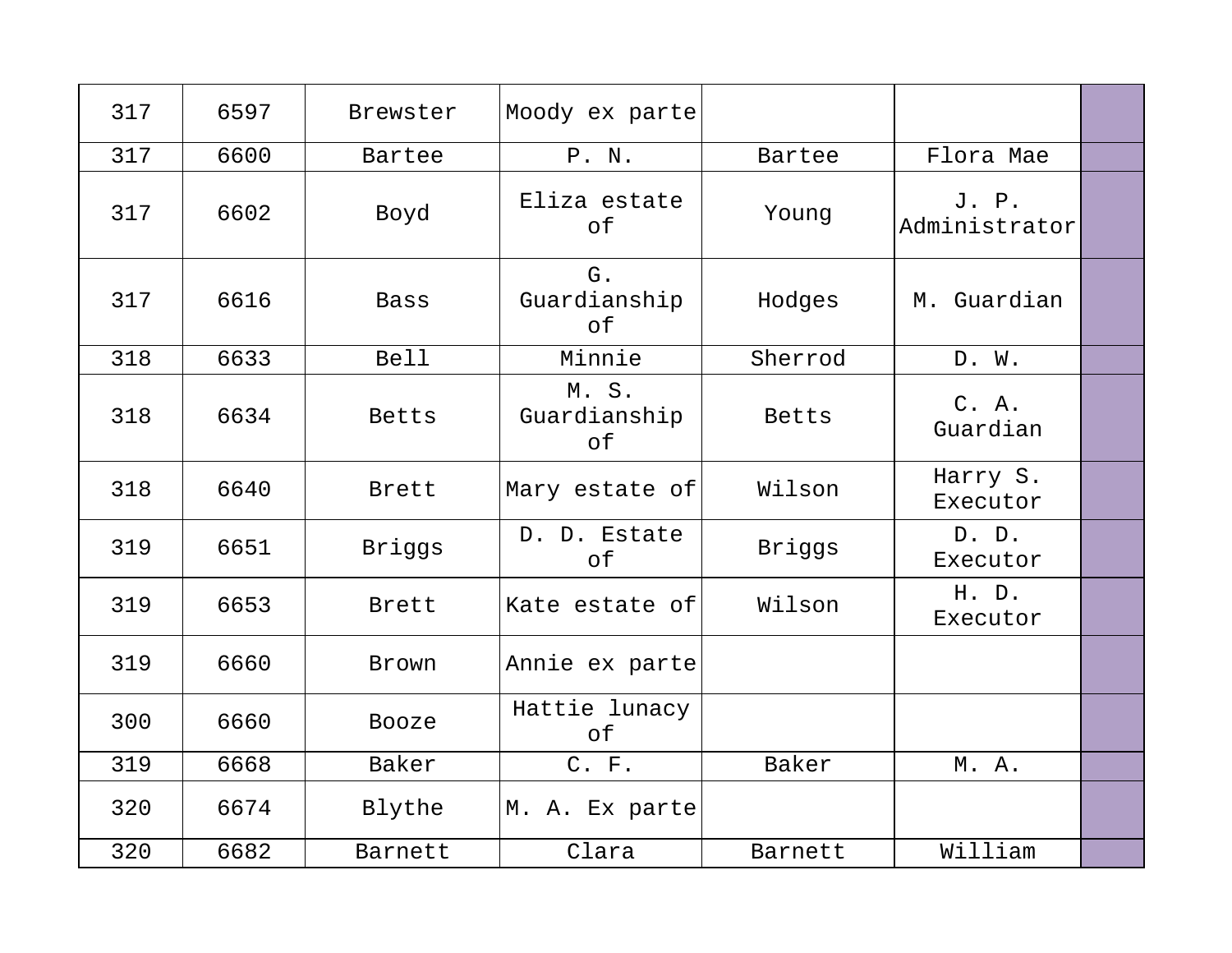| 320 | 6684 | Bryant        | Andy                            | Bryant                       | Francis                |  |
|-----|------|---------------|---------------------------------|------------------------------|------------------------|--|
| 320 | 6686 | Bledsoe       | Eloise                          | LiLanne                      | M. E.                  |  |
| 320 | 6693 | Briggs        | Duncan D.<br>Guardianship<br>of | Briggs                       | Fannie W.              |  |
| 321 | 6719 | <b>Blanks</b> | C. F.                           | McElroy                      | Sol                    |  |
| 322 | 6731 | <b>Boose</b>  | Ed                              | <b>Boose</b>                 | Sarah                  |  |
| 322 | 6730 | Baker         | J. H.                           | Allison<br>Lumber<br>Company |                        |  |
| 322 | 6737 | Black         | J. M. Grocery<br>Company        | Edwards                      | $\mathsf C$ .          |  |
| 323 | 6755 | Beasley       | M. E. Estate<br>of              | Beasley                      | Nancy<br>administrator |  |
| 322 | 6750 | Blanks        | N. J. Ex parte                  |                              |                        |  |
| 325 | 6808 | Brown         | Bedie                           | Brown                        | Albertus               |  |
| 325 | 6811 | <b>Blanks</b> | Jno. H.                         | Blanks                       | Loy                    |  |
| 325 | 6814 | Bratton       | W.T.                            | Bratton                      | William<br>Junior      |  |
| 325 | 6823 | Butler        | J. A.                           | Raley                        | Ellis                  |  |
| 325 | 6829 | Boyd          | W. A.                           | Boyd                         | Martha                 |  |
| 325 | 6830 | Butler        | Ollie                           | Blanks                       | Hallie                 |  |
| 327 | 6837 | Bensinger     | Margaret                        | Bensinger                    | Alford E.              |  |
| 327 | 6856 | <b>Brooks</b> | Carrie                          | <b>Brooks</b>                | W. H.                  |  |
| 327 | 6864 | Brag          | Chas. E.                        | Brag                         | Charlie E.             |  |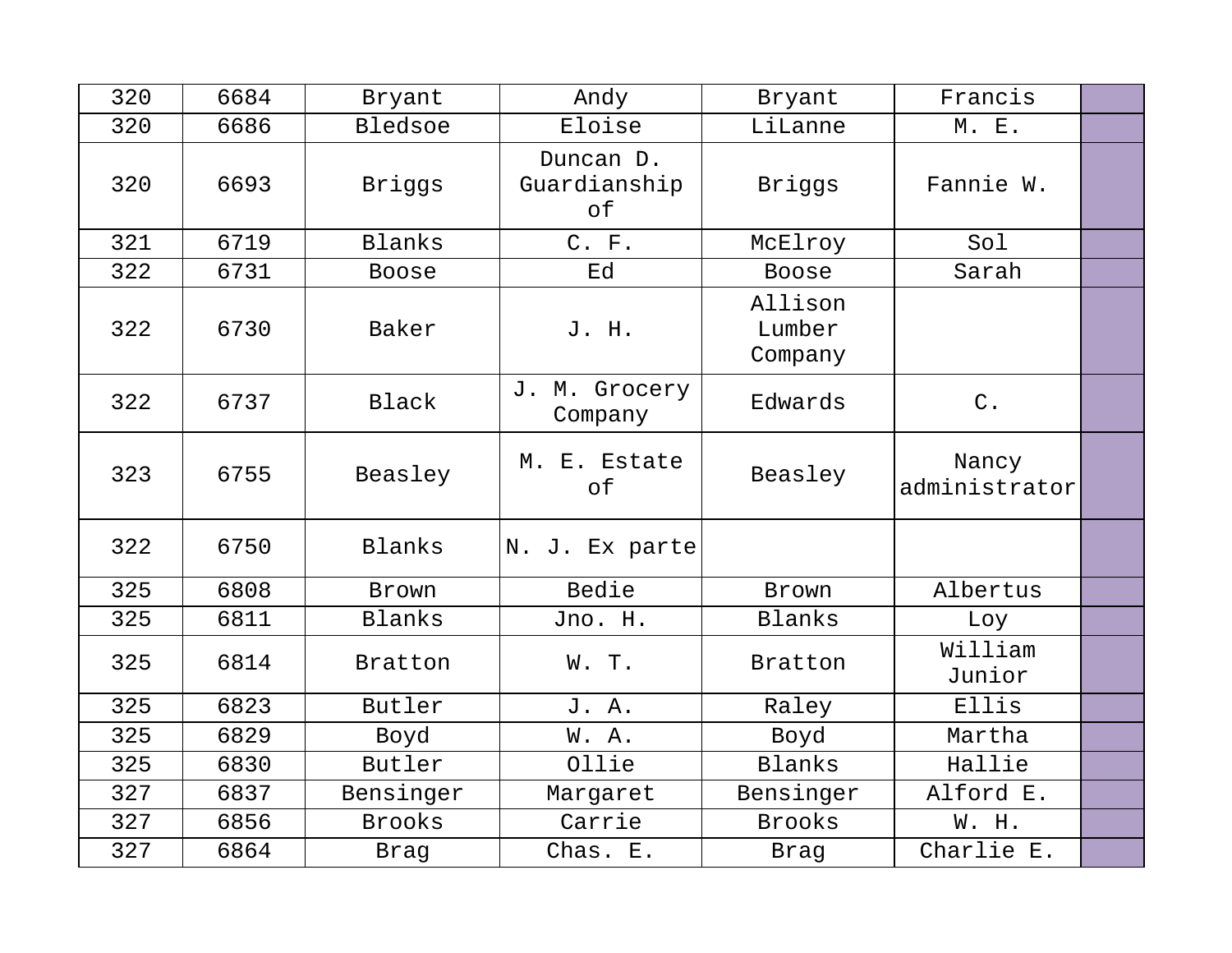| 328 | 6916 | Barron                                            | J. P.                        | Barron                  | J. P.                    |  |
|-----|------|---------------------------------------------------|------------------------------|-------------------------|--------------------------|--|
| 329 | 6925 | Burton                                            | Tennessee                    | Burton                  | William                  |  |
| 329 | 6929 | Broach                                            | W. P. Estate<br>of           | Broach                  | Ella P.<br>Administrator |  |
| 329 | 6937 | Buckley                                           | Catherine last<br>will       |                         |                          |  |
| 330 | 6953 | Buckley                                           | Olive Spinks.<br>Deceased    |                         |                          |  |
| 330 | 6956 | Bostick<br>Lumber and<br>Manufacturing<br>Company |                              | Meridian box<br>company |                          |  |
| 330 | 6976 | <b>Brahan</b>                                     | F. V.                        | Forman                  | Geo. M.                  |  |
| 331 | 6981 | Barefield                                         | Fred and W.<br>Lowery minors | Gill                    | G. W.<br>Guardian        |  |
| 331 | 7003 | Barnacastle                                       | L. L.                        | Barnacastle             | Mabel                    |  |
| 326 | 6988 | <b>Brooks</b>                                     | Carrie lunacy<br>оf          |                         |                          |  |
| 332 | 7016 | Bishop                                            | L. T.                        | Bishop                  | Edward                   |  |
| 333 | 7038 | Bourdeaux                                         | Evans                        | Bourdeaux               | Jennie                   |  |
| 333 | 7042 | Bush                                              | Anna                         | Bush                    | Jeff                     |  |
| 335 | 7085 | Butler                                            | D. T.                        | Butler                  | Laura                    |  |
| 326 | 7094 | Bennyfield                                        | Mary lunacy of               |                         |                          |  |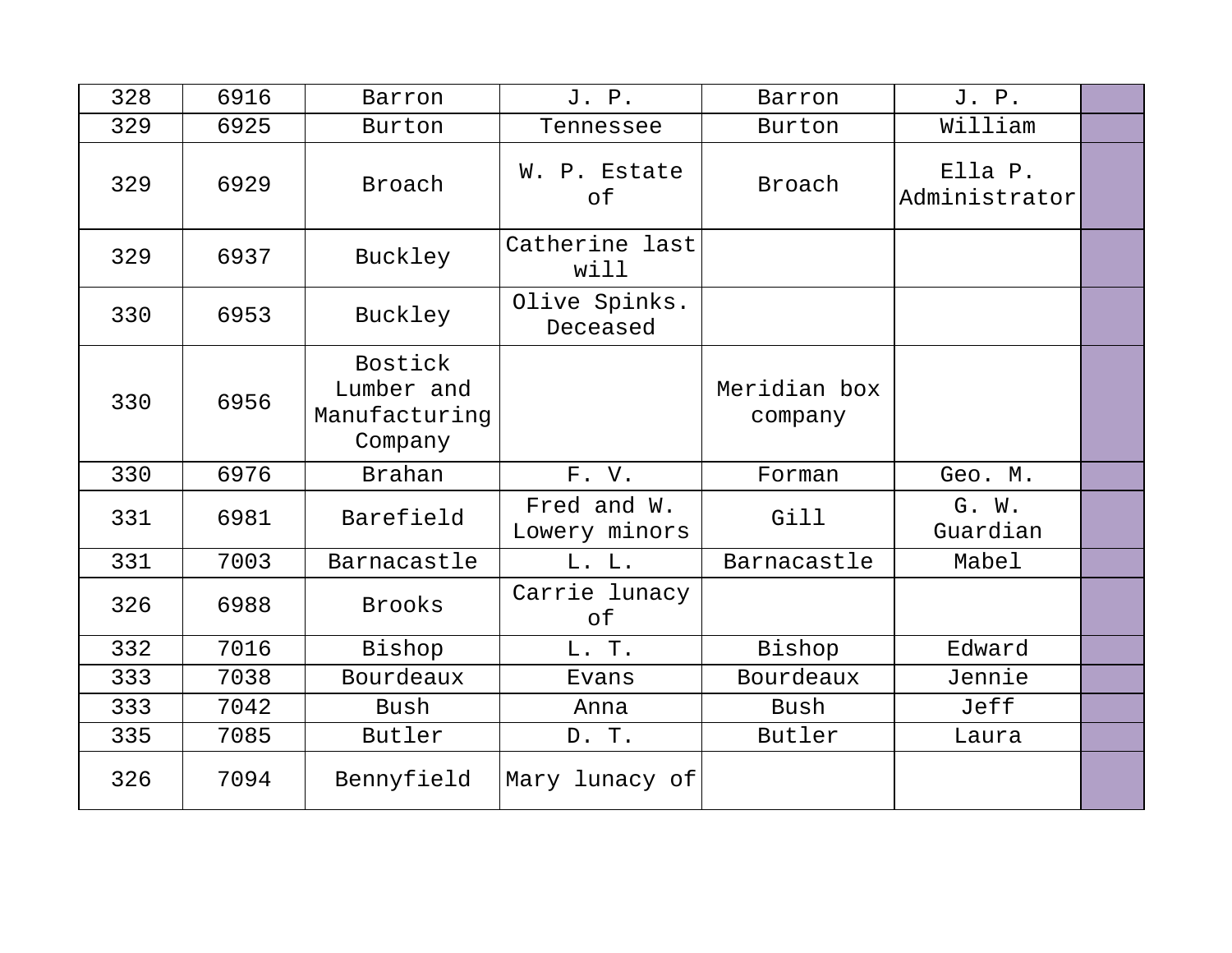| 336 | 7110 | Bounds        | Earl J.<br>Deceased    | Bounds                       | G. W., Dr.,<br>administrator |  |
|-----|------|---------------|------------------------|------------------------------|------------------------------|--|
| 336 | 7112 | Buchanan      | Emma                   | Buchanan                     | J. A. W.                     |  |
| 326 | 7120 | Blackman      | Charles lunacy<br>of   |                              |                              |  |
| 336 | 7122 | Baxter        | Opal                   | Baxter                       | G. A.                        |  |
| 336 | 7124 | Blanks        | Darkas the<br>state of | Blanks                       | Jno. Lee                     |  |
| 336 | 7127 | Buvinger      | Ralph R.               | Buvinger                     | Katherine S.                 |  |
| 336 | 7131 | Brown         | Fannie                 | Brown                        | Floyd                        |  |
| 336 | 7134 | Bennett       | Jas., Jr.              | Bennett                      | Jas. Dr.<br>administrator    |  |
| 336 | 7143 | Brandon       | Blanche                | Winner, Klein<br>and Company |                              |  |
| 337 | 7147 | Bailey        | Wille                  | Bailey                       | John                         |  |
| 337 | 7152 | <b>Blanks</b> | Jno. H.                | Blanks                       | Janie G.                     |  |
| 337 | 7158 | <b>Barnes</b> | Lyda V.                | Watkins                      | G. W.                        |  |
| 337 | 7171 | Blanks        | Jason Smith            | Blanks                       | Bettie M.<br>Administrator   |  |
| 326 | 7175 | Borders       | Mariah                 | Lunacy of                    |                              |  |
| 339 | 7193 | Britton       | J. G. Estate<br>of     | Nolan                        | Mrs.<br>administrator        |  |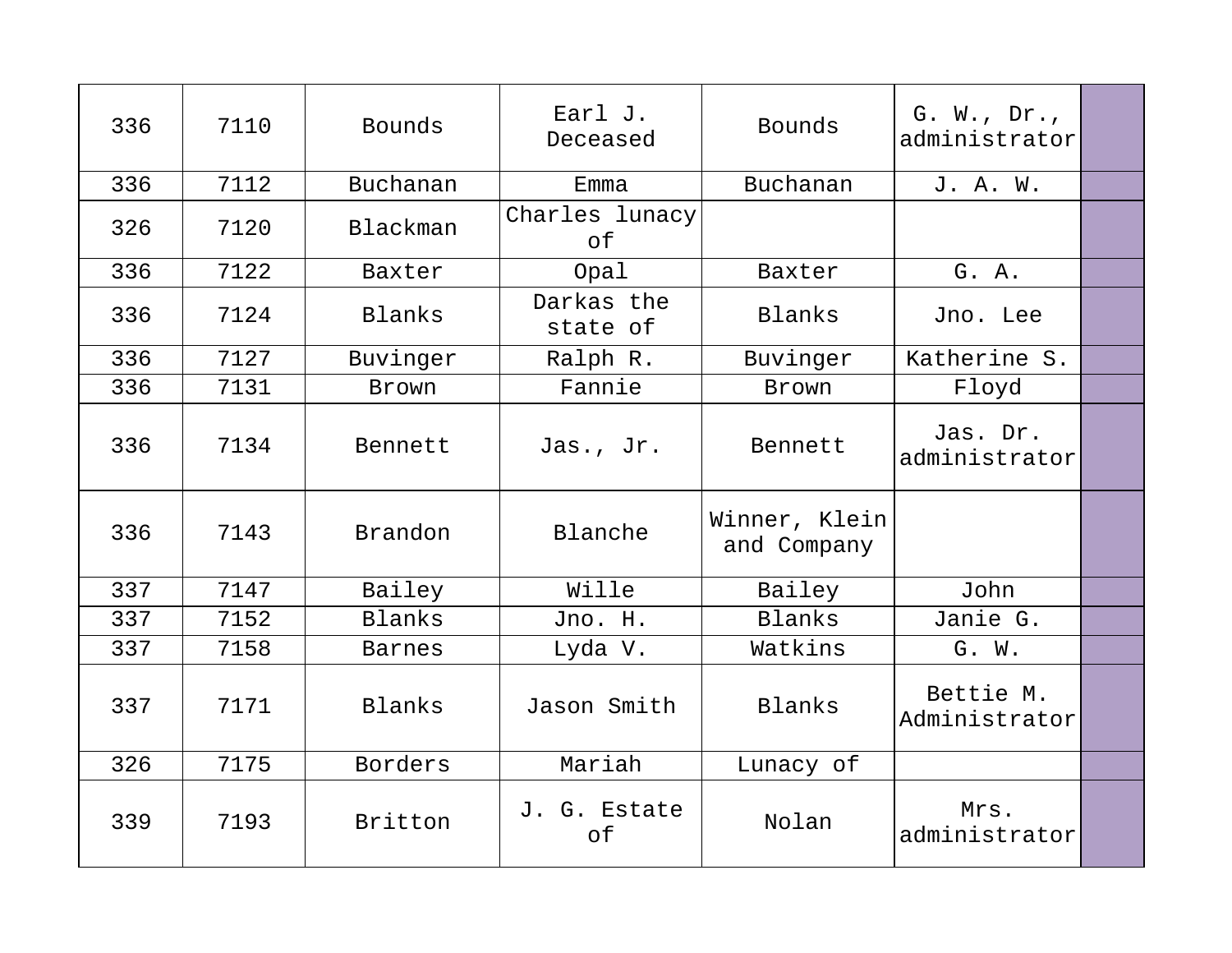| 339 | 7195 | Barker        | W. M. And<br>company               | Coroja Rubber<br>Manufacturing<br>Company |                        |  |
|-----|------|---------------|------------------------------------|-------------------------------------------|------------------------|--|
| 340 | 7228 | Bishop        | J. G. Deceased                     | Bishop                                    | A. H.<br>Administrator |  |
| 340 | 7233 | Brent         | T. E.                              | Connelly                                  | E. F.                  |  |
| 340 | 7239 | <b>Brooks</b> | Louise estate<br>оf                | <b>Brooks</b>                             | Alice<br>administrator |  |
| 340 | 7241 | Bishop        | Fred et al<br>minors               | Bishop                                    | A. H.<br>Guardian      |  |
| 326 | 7263 | Buchanan      | B. W. Lunacy<br>of                 |                                           |                        |  |
| 341 | 7266 | Brown         | Ruth                               | Brown                                     | J. J.                  |  |
| 341 | 7265 | Bailey        | Blanks et al<br>guardianship<br>of | Bailey                                    | J. Q.<br>Guardian      |  |
| 341 | 7269 | Brown         | W. F.                              | Jones                                     | S. J.                  |  |
| 342 | 7271 | Bullock       | L. L. Estate<br>of                 |                                           |                        |  |
| 342 | 7290 | Browning      | J. T.                              | Jones                                     | G. W.                  |  |
| 342 | 7315 | Brunson       | H. H.                              | Jones                                     | Geo. Wright            |  |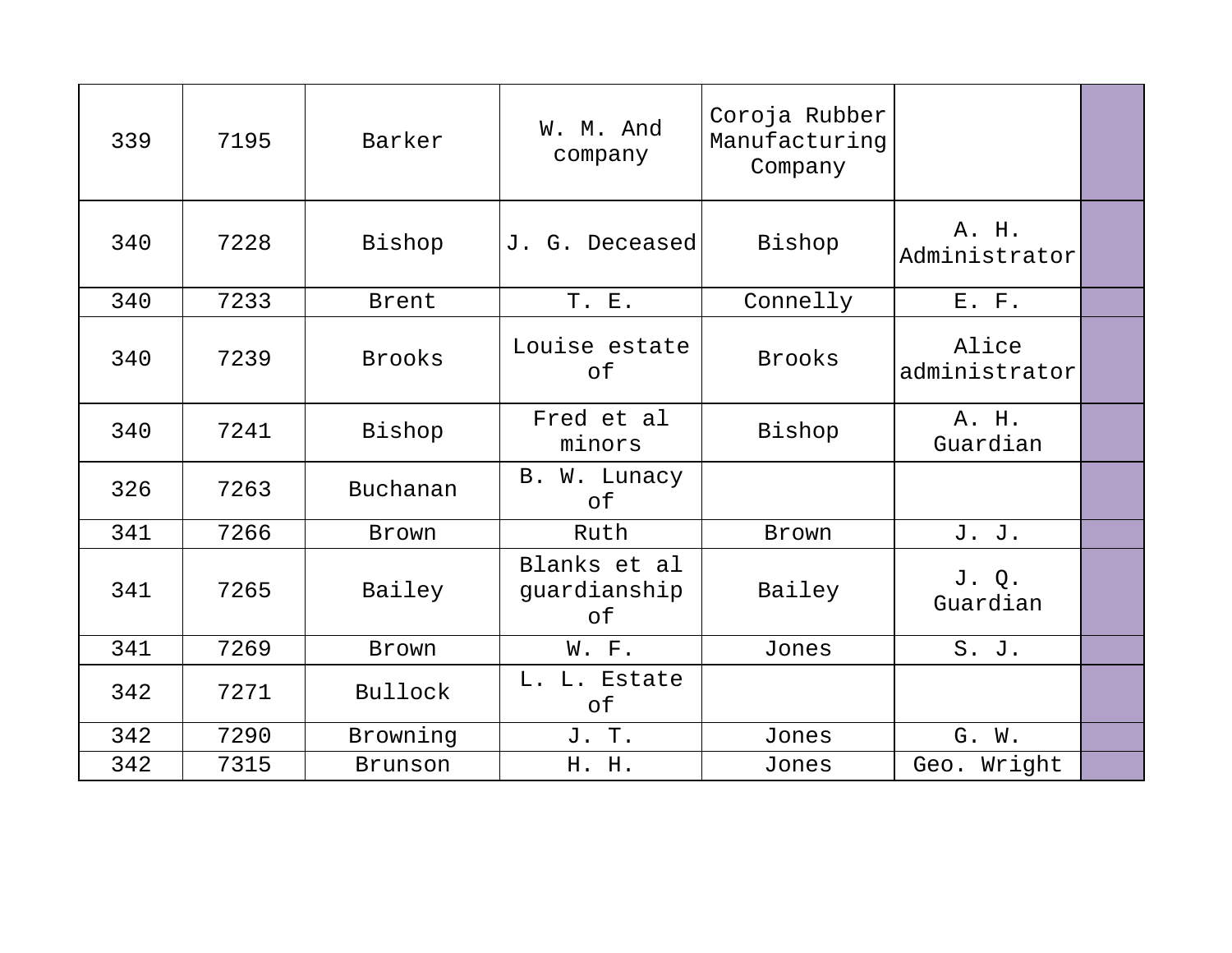| 344 | 7351 1/2 | Bostick Auto<br>and Supply<br>Company |                                 | Graham<br>Burnstein<br>Motor Truck<br>Company |                   |  |
|-----|----------|---------------------------------------|---------------------------------|-----------------------------------------------|-------------------|--|
| 346 | 7400     | Brown                                 | Allison Seale,<br>minor         | Riddell                                       | J. A.             |  |
| 346 | 7401     | Brown                                 | Ruth minor                      | Riddell                                       | J. A.             |  |
| 346 | 7403     | <b>Brooks</b>                         | Will ex parte                   |                                               |                   |  |
| 347 | 7412     | Bourn                                 | Pearl                           | Bourn                                         | Butler, L.        |  |
| 326 | 7407 1/2 | Barker                                | Glenn lunacy<br>of              |                                               |                   |  |
| 347 | 7419     | Barker                                | Glenn<br>guardianship<br>of     | Barker                                        | W.A.<br>Guardian  |  |
| 348 | 7423     | Brock                                 | Birdie                          | <b>Block</b>                                  | Tulicas           |  |
| 348 | 7424     | Brown                                 | Pinkie                          | Brown                                         | Richard           |  |
| 348 | 7432     | Bonner                                | L. M.                           | McRoy                                         | Mary              |  |
| 349 | 7448     | Burley                                | Goff                            | Monahan                                       | Mrs.              |  |
| 349 | 7449     | Bucker                                | B. F.                           | Robinson                                      | H. C.             |  |
| 349 | 2455     | Brown                                 | Marie                           | Brown                                         | Arthur            |  |
| 349 | 7463     | Byrne                                 | Elizabeth<br>guardianship<br>of | Byrne                                         | G. B.<br>Guardian |  |
| 351 | 7474     | <b>Bell</b>                           | Allen ex parte                  |                                               |                   |  |
| 351 | 7494     | Bryant                                | Cato                            | Johnson                                       | Martha            |  |
| 352 | 7500     | Brewster                              | Floyd                           | Brewster                                      | Martha            |  |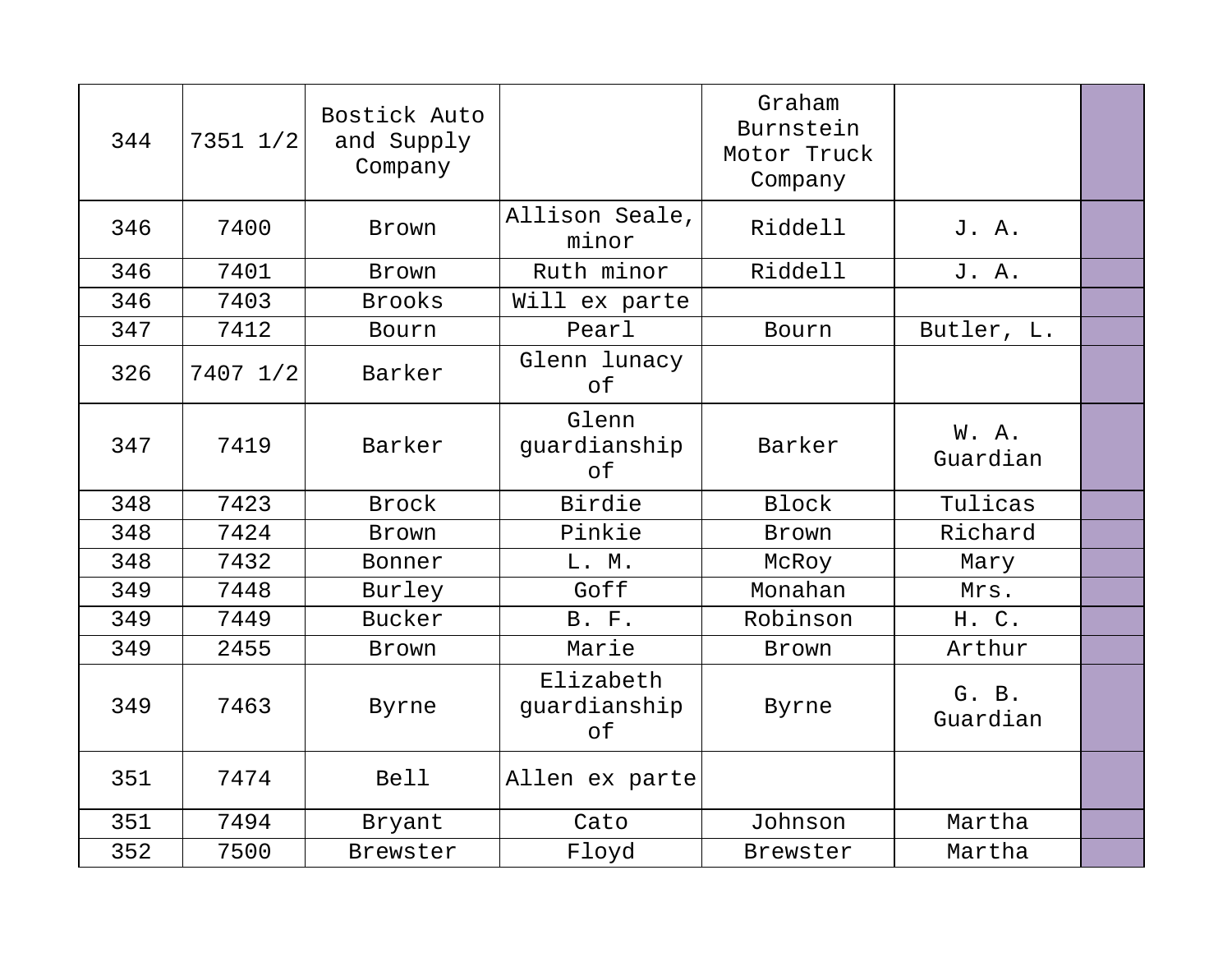| 352 | 2512     | <b>Bell</b>    | Lillian Lyle               | <b>Bell</b>                     | Leta Lyle         |  |
|-----|----------|----------------|----------------------------|---------------------------------|-------------------|--|
| 352 | 7520     | Brown          | G. M.                      | Watkins                         | Molly             |  |
| 352 | 7522     | Blackman       | Janie                      | Blackman                        | Eugene            |  |
| 326 | 7537 1/2 | Britton        | Mary lunacy of             |                                 |                   |  |
| 353 | 7542     | Britton        | Mary<br>quardianship<br>of | Hawkins                         | J. J.<br>Guardian |  |
| 351 | 7480     | Burley         | Goff                       | Burley                          | Cora              |  |
| 252 | 7516     | <b>Brooks</b>  | Inez                       | <b>Brooks</b>                   | W. M.             |  |
| 355 | 7577     | Baty           | Sanks                      | Baty                            | Manerva           |  |
| 326 | 7581     | <b>Burris</b>  | Lucy lunacy of             |                                 |                   |  |
| 356 | 7600     | Brewster       | H. W.                      | Jones                           | Geo. W.           |  |
| 356 | 7603     | Blanks         | W. T.                      | Moore Hart<br>Lumber<br>Company |                   |  |
| 356 | 7621     | Blanks         | Rubert Ex<br>parte         |                                 |                   |  |
| 357 | 7622     | Bankhead       | W. M.                      | Bankhead                        | Eliza             |  |
| 357 | 7642     | <b>Boswell</b> | H. L. Ex parte             |                                 |                   |  |
| 358 | 7663     | Barber         | G. V.                      | Barber                          | A. H.             |  |
| 358 | 7664     | <b>Breaux</b>  | Mattie                     | <b>Breaux</b>                   | E. C.             |  |
| 359 | 7686     | <b>Burnett</b> | J. W.                      | Wilson                          | G. E.             |  |
| 359 | 7691     | Bunyard        | W. J.                      | Bunyard                         | Mattie            |  |
| 360 | 7707     | <b>Bizzle</b>  | Eliza                      | <b>Bizzle</b>                   | Geo.              |  |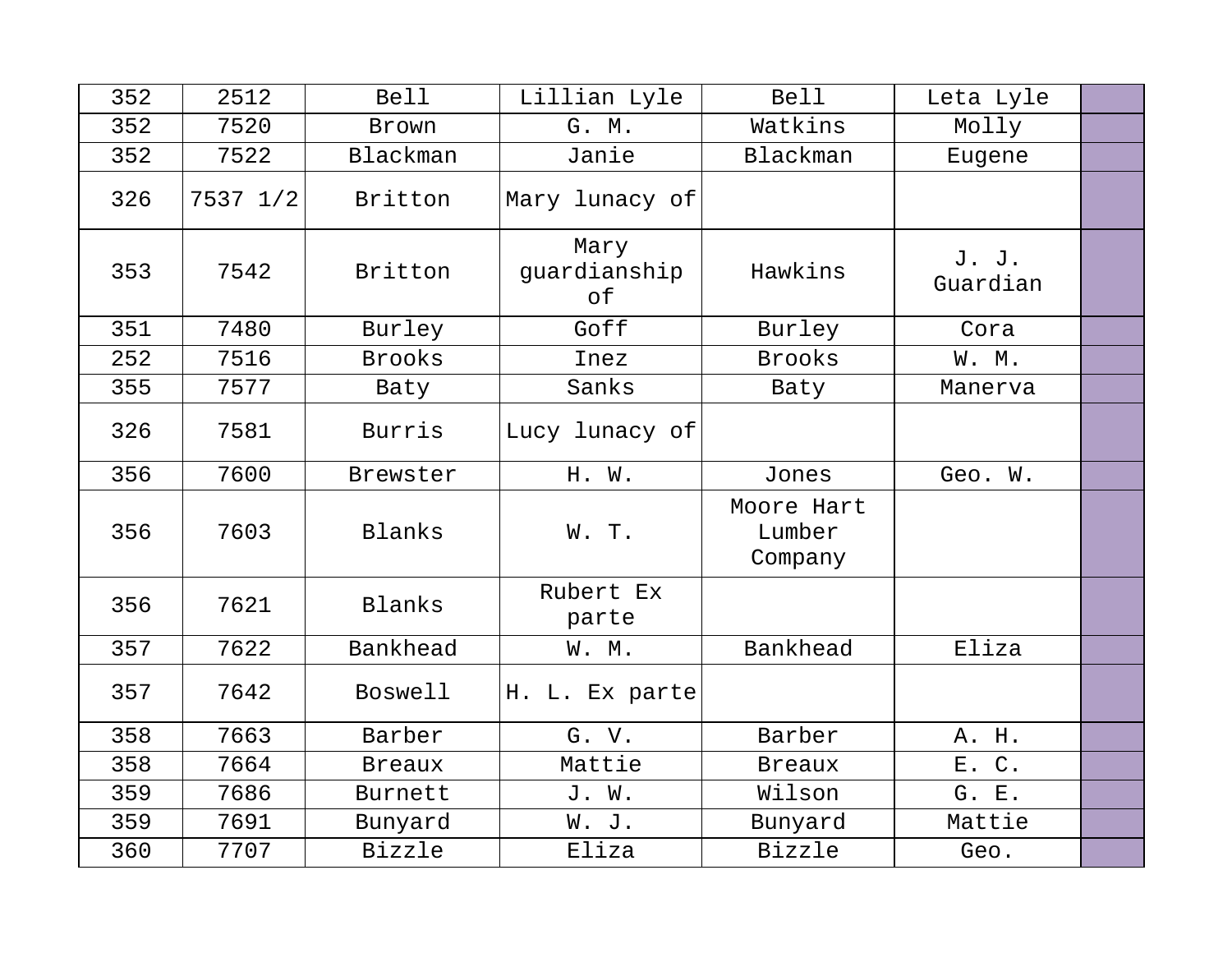| 360 | 7709 | Brown                                               | Adam                          | Brown                                             | Lillie            |  |
|-----|------|-----------------------------------------------------|-------------------------------|---------------------------------------------------|-------------------|--|
| 360 | 7712 | Brown                                               | Leroy                         | Brown                                             | Virginia          |  |
| 360 | 7720 | Briggs                                              | Elsie Hopkins                 | Briggs                                            | R. W.             |  |
| 360 | 7723 | Bonita school<br>bonds<br>validation of<br>\$15,000 |                               |                                                   |                   |  |
| 361 | 7733 | Blalock                                             | Minnie E.                     | Blalock                                           | Edward            |  |
| 361 | 7732 | Britt                                               | Lovitta                       | Britt                                             | M. M.             |  |
| 361 | 7742 | <b>Brahan</b>                                       | F.V.                          | Cameron                                           | C. B.             |  |
| 361 | 7743 | Byers                                               | Irwin O.                      | Hamilton                                          | J. M. T.          |  |
| 361 | 7744 | Byers                                               | Irwin O.                      | George                                            | A. H.             |  |
| 361 | 7755 | Brookshire                                          | Mary C. Estate<br>of          | Brookshire                                        | N. D.<br>Executor |  |
| 362 | 7766 | Barron                                              | Ethel                         | Barron                                            | John W.           |  |
| 362 | 7774 | Bell                                                | Louella                       | <b>Bell</b>                                       | William           |  |
| 363 | 7795 | Bishop                                              | W. F.                         | Bishop                                            | A. H.             |  |
| 363 | 7817 | Brady                                               | Mildred<br>guardianship<br>оf | Guaranty Bank<br>and Trust<br>Company<br>Guardian |                   |  |
| 364 | 7836 | Barr                                                | D. L. estate<br>of            | Barr                                              | M.A.<br>Executor  |  |
| 365 | 7878 | Brown                                               | Lillie                        | Brown                                             | James             |  |
| 365 | 7879 | Brown                                               | $\boldsymbol{E}$ .            | Brown                                             | Louise            |  |
| 366 | 7883 | Boston                                              | Minnie                        | Boston                                            | Floyd             |  |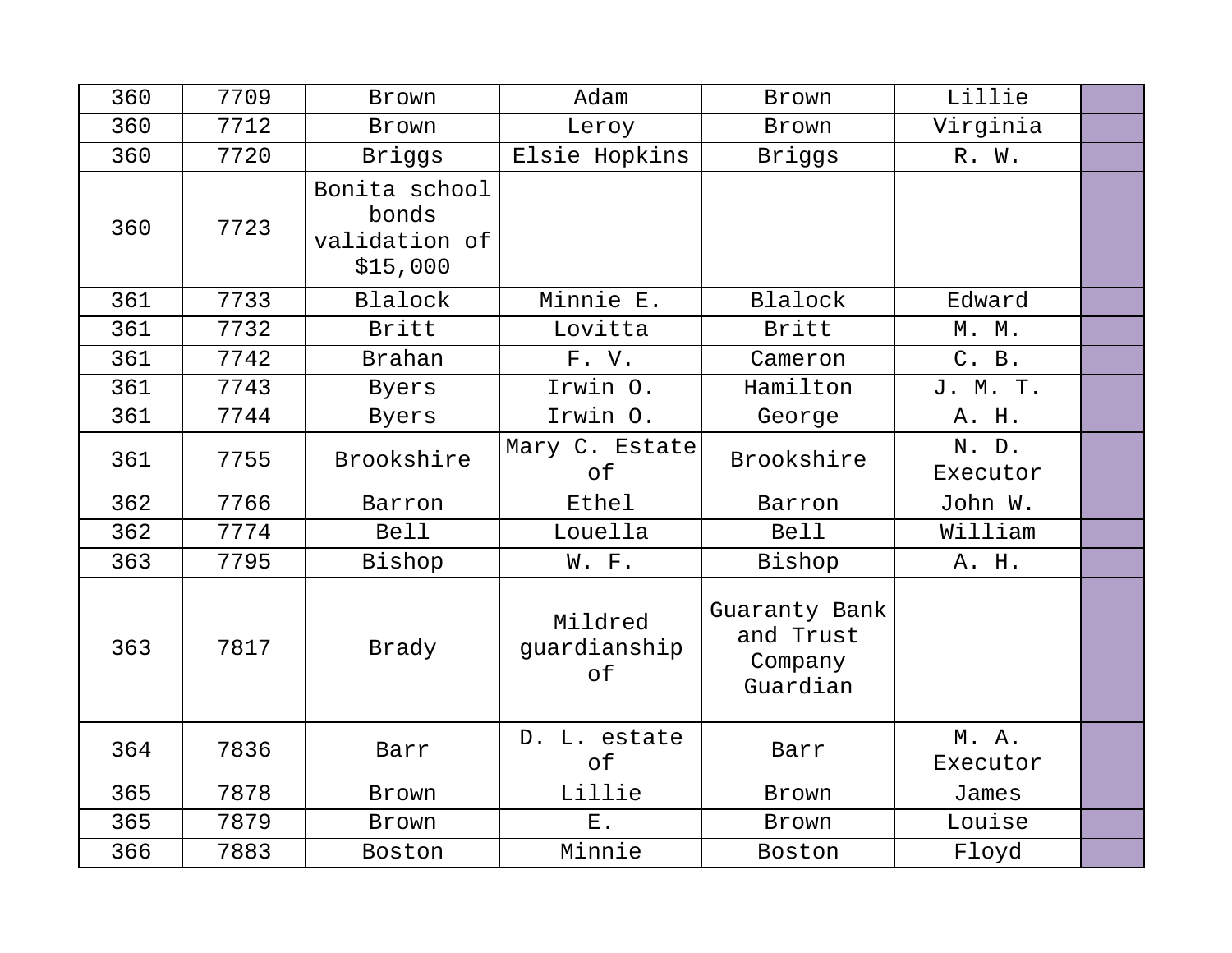| 366          | 7899 | <b>Brooks</b> | Millie                             | <b>Brooks</b>          | Willie                        |  |
|--------------|------|---------------|------------------------------------|------------------------|-------------------------------|--|
| 366          | 7902 | Bradway       | Marion estate<br>оf                | Bradway                | Ethel<br>administrator        |  |
| 366          | 7912 | Branning      | Lula Lee                           | Ex parte               |                               |  |
| 366          | 7919 | Bean          | Ada                                | Bean                   | Fred                          |  |
| 366          | 7920 | Brown         | T. E.                              | Brown                  | Annie Creel                   |  |
| 367          | 7930 | <b>Bell</b>   | Ardenia                            | <b>Bell</b>            | Jim                           |  |
| 367          | 7935 | Brown         | Annie                              | Brown                  | Will                          |  |
| 367          | 7942 | Brown         | Prinnus, Jr.<br>guardianship<br>оf | Brown                  | Prinnus<br>senior<br>Guardian |  |
| 178          | 2244 | Bryan         | A. C.                              | Ragsdale               | E. E.                         |  |
| $\mathbf U$  | 12   | Burwell       | A. L.                              | Bullard and<br>Company |                               |  |
| 133          | 1450 | Belk          | U.M.                               | Ex parte               |                               |  |
| 120          | 1159 | Borders       | Elizabeth                          | Lunacy of              |                               |  |
| 120          | 1160 | Boon          | Tobe                               | Lunacy of              |                               |  |
| 109          | 1039 | Brown         | Joe                                | Lunacy of              |                               |  |
| 158          | 1802 | Brewster      | Moses                              | Broach                 | H. F. & Son                   |  |
| U            | 21   | Bufkin        | H. C.                              |                        |                               |  |
| U            | 36   | Buckler       | James                              | Buckler                | Mary E.                       |  |
| $\mathbf{U}$ | 39   | Ball          | John T.                            | Meridian               | City<br>of\Mayor\Ald.         |  |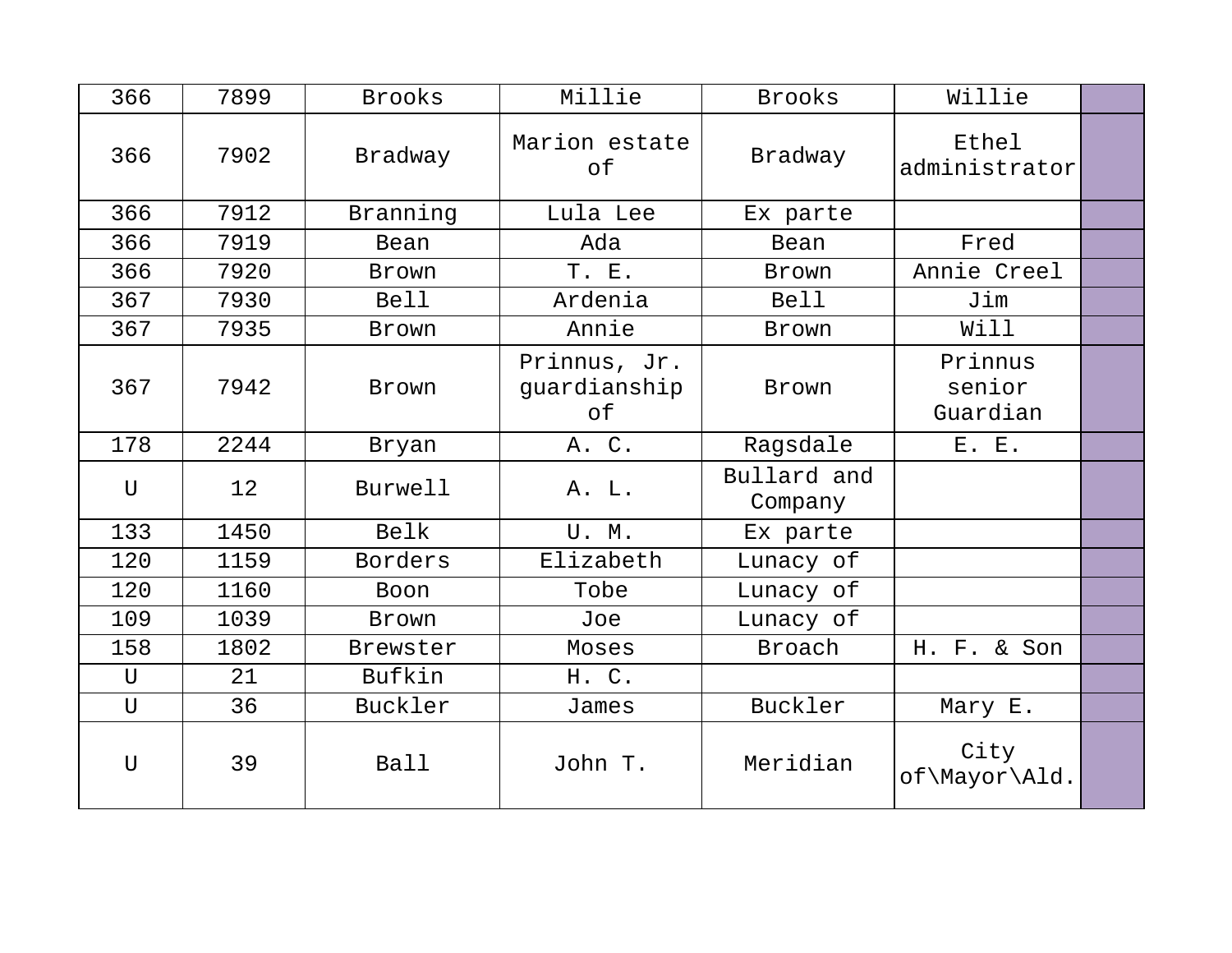| $\overline{U}$ | 42 | <b>Bass</b>  | Sallie                  | <b>Bass</b>  | Fred and<br>Swilley,<br>Jason         |  |
|----------------|----|--------------|-------------------------|--------------|---------------------------------------|--|
| $\mathbf{U}$   | 42 | <b>Bass</b>  | Sallie                  | Swilley      | Jas and Bass,<br>Fred                 |  |
| U <sub>2</sub> | 53 | Brower       | Frank P. And<br>$C.$ J. | Brower       | Matthew,<br>Sarah J. And<br>Joseph    |  |
| U <sub>2</sub> | 53 | Brower       | C. J. And<br>Frank P.   | Brower       | Sarah $J.$ ,<br>Matthew and<br>Joseph |  |
| U <sub>2</sub> | 53 | Brower       | Frank P. And<br>$C.$ J. | Brower       | Joseph,<br>Matthew,<br>Sarah J.       |  |
| U <sub>2</sub> | 77 | Berry        | H. N.                   | Berry        | F. M.                                 |  |
| U <sub>2</sub> | 84 | Brown        | Parasade                | <b>Brown</b> | Benjamin S.                           |  |
| U <sub>2</sub> | 87 | Bond         | R. J.                   | Bond         | James                                 |  |
| U <sub>2</sub> | 88 | Bond         | James                   | Bond         | Mary E.                               |  |
| U <sub>2</sub> | 91 | <b>Burns</b> | Sarah                   | Marcy        | J. O.                                 |  |
| U <sub>2</sub> | 92 | Bright       | Thomas state<br>оf      | Keeton       | James<br>administrator                |  |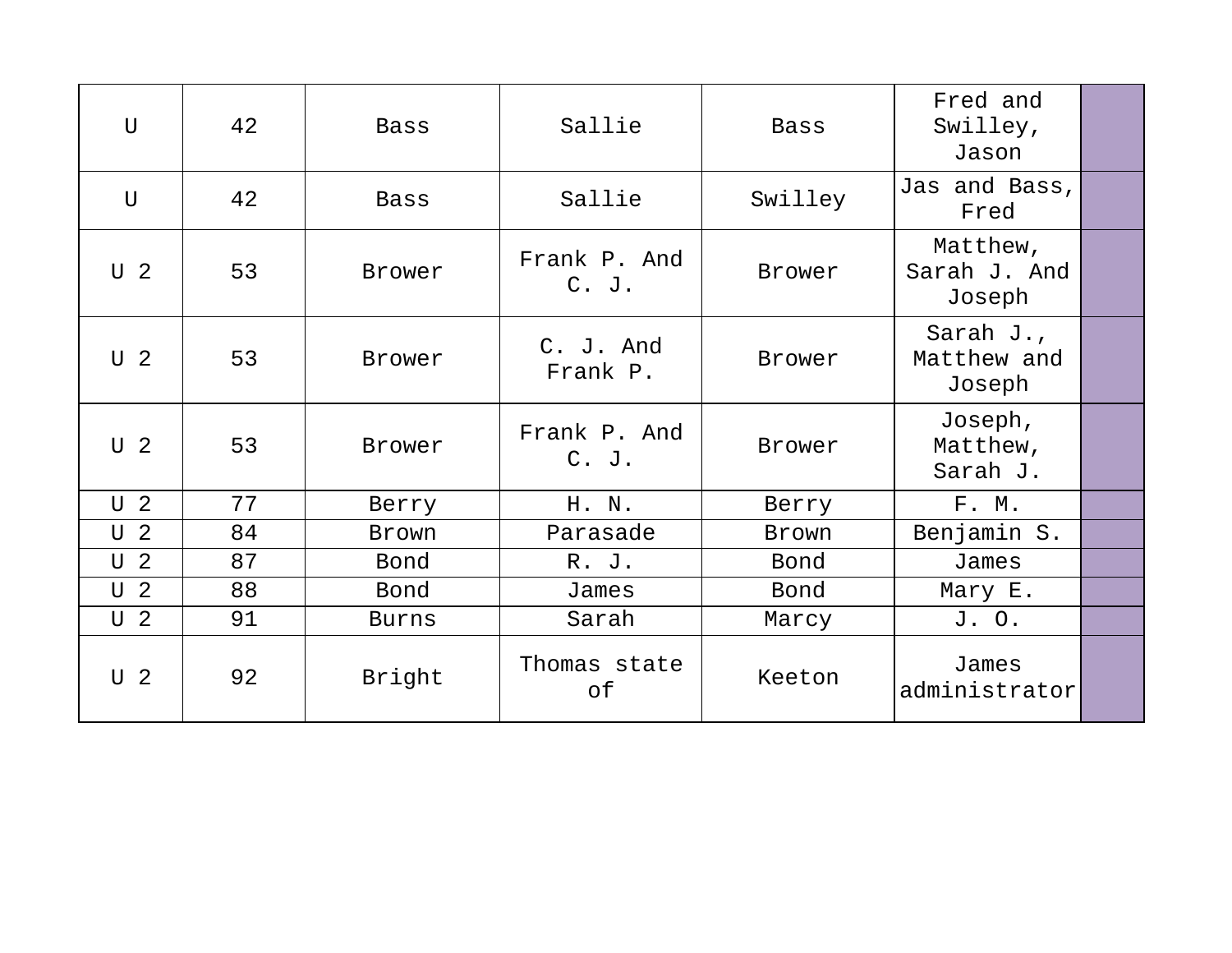| U <sub>2</sub> | 93             | Bramlette   | E. L.                                 | Black         | Jack, Calvin,<br>Fannie<br>(infant<br>apprentices<br>to Bramlette |  |
|----------------|----------------|-------------|---------------------------------------|---------------|-------------------------------------------------------------------|--|
| U <sub>2</sub> | 96             | Benton      | J.                                    |               |                                                                   |  |
| U <sub>2</sub> | 127            | Blanks      | Dempsey and<br>wife                   | Dale          | Sam?                                                              |  |
| $\mathbf{1}$   | $\overline{2}$ | Canterberry | Isaac<br>administrator<br>of estate   | Brittain      | H. G.                                                             |  |
| $\mathbf{1}$   | 7              | Chandler    | G. C.<br>Administrator<br>of estate   | Arnold        | W. W.                                                             |  |
| 2              | 12             | Chandler    | G. C.<br>Administrator<br>of estate   | <b>Bruner</b> | O. F.                                                             |  |
| 2              | 14             | Creel       | Elizabeth<br>administrator            | Creel         | Thos.                                                             |  |
| 3              | 15             | Campbell    | D. L. Guardian<br>2 minor heirs<br>of | McLelland     | Geo. K. D.                                                        |  |
| 3              | 16             | Clagg       | Charles, and<br>David                 | Hill          | Jason W.<br>Guardian                                              |  |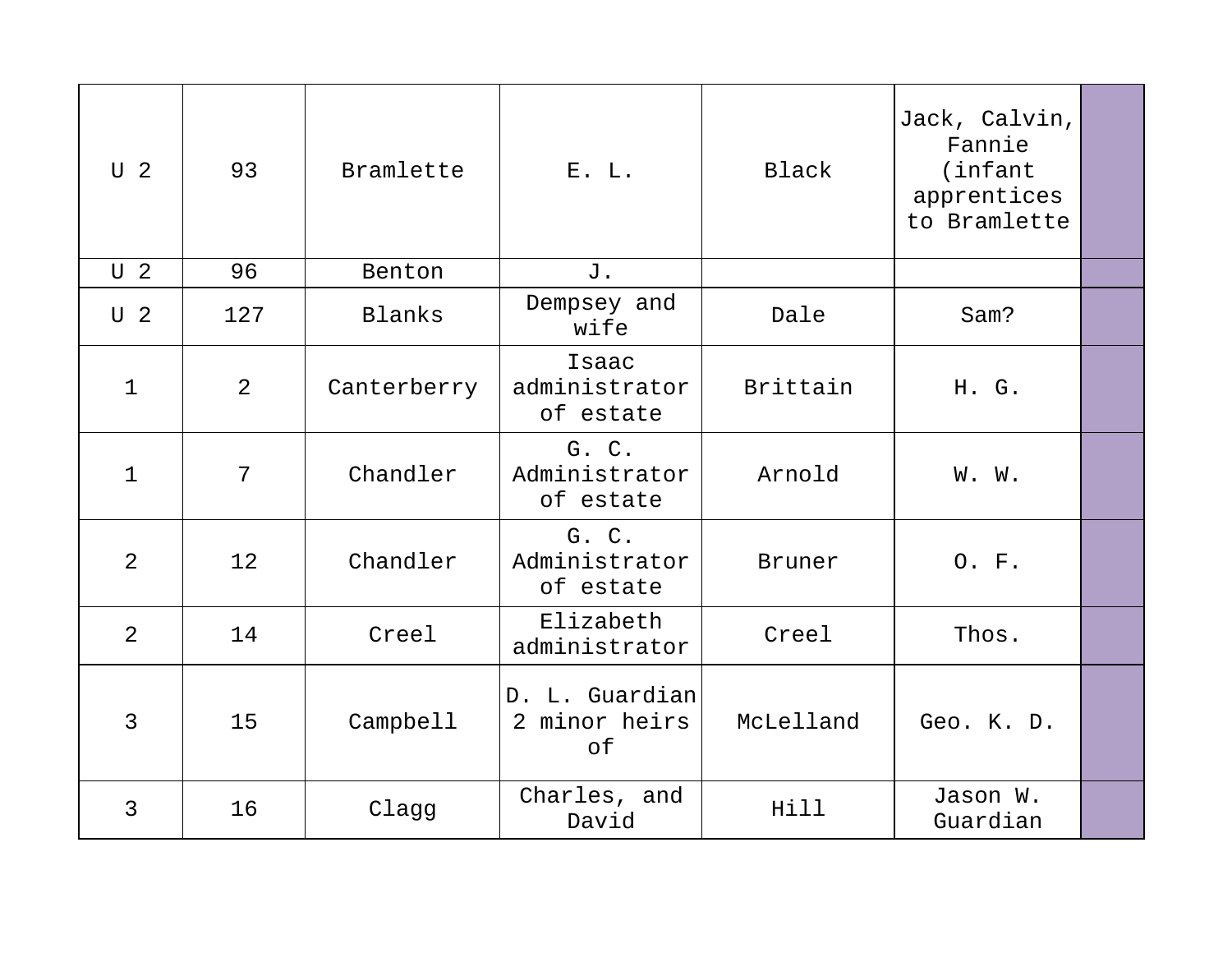| 3              | 17 | Carraway   | F. A.<br>Administrator<br>of estate | Carraway   | Geo. P.<br>Deceased     |  |
|----------------|----|------------|-------------------------------------|------------|-------------------------|--|
| $\overline{3}$ | 19 | Calhana?   | N. R. Minor<br>heirs of             | Harper     | R. B. G.<br>Guardian    |  |
| 3              | 20 | Culpepper  | Simon estate<br>of                  | Rainer     | J. B.<br>Administrator  |  |
| $\mathsf{3}$   | 21 | Clagg      | David and<br>Charles                | Richardson | Gussanah,<br>Guardian   |  |
| 3              | 22 | Cormack    | Joseph M.<br>Estate of              | Elam       | O. E.<br>Administrator  |  |
| 3              | 23 | Campbell   | Jason R.<br>estate of               | Hill       | Jason P.<br>Executor    |  |
| $\overline{3}$ | 24 | Clayton    | John W.<br>Guardian to              | Clayton    | William L.              |  |
| $\overline{4}$ | 37 | Callins    | Meredith<br>estate of               | Callin(s)  | Elisha<br>administrator |  |
| 4(5?)          | 38 | Carmichael | D. M. T.<br>Administrator<br>of     | Ethridge   | Louis                   |  |
| 5              | 42 | Carmichael | D. M. T.<br>Administrator<br>of     | Ethridge   | Samuel.<br>Deceased     |  |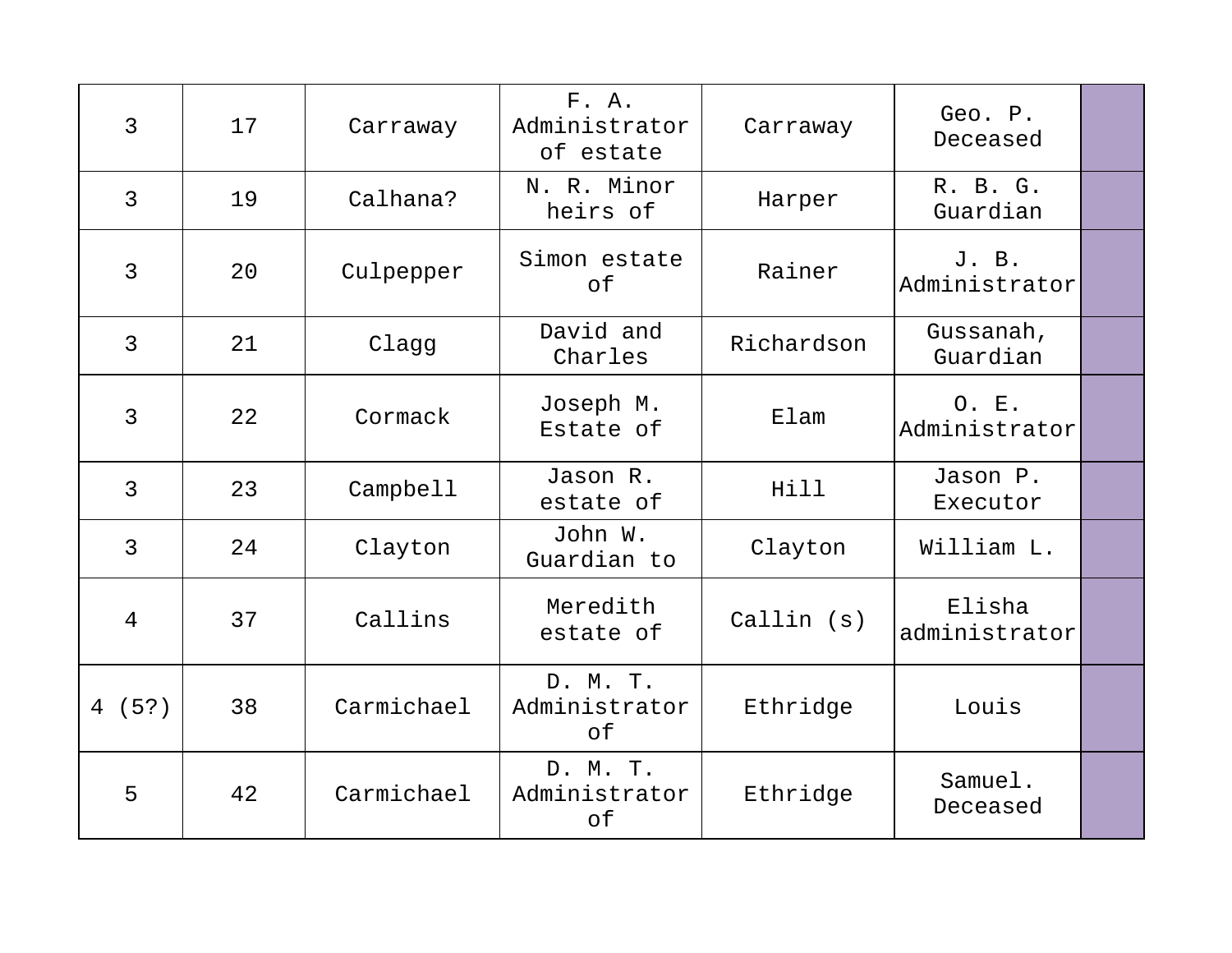| 6  | 52  | Clinton   | Mary A.<br>Guardian to<br>her minor<br>children                       |         |                           |  |
|----|-----|-----------|-----------------------------------------------------------------------|---------|---------------------------|--|
| 10 | 99  | Cleveland | J. S. Guardian<br>2 minor heirs<br>of                                 | Bishop  | Henry                     |  |
| 11 | 105 | Clayton   | Jonathan or<br>John W. And W.<br>Α.<br>Administrators<br>of estate of | Clayton | William                   |  |
| 11 | 105 | Clayton   | W. A. And John<br>administrators<br>of estate of                      | Clayton | William                   |  |
| 11 | 106 | Clay      | Mary<br>administrator<br>of estate of                                 | Clayton | Alice                     |  |
| 11 | 107 | Coats     | S. L. Estate<br>of                                                    | Meador  | Benjamin<br>administrator |  |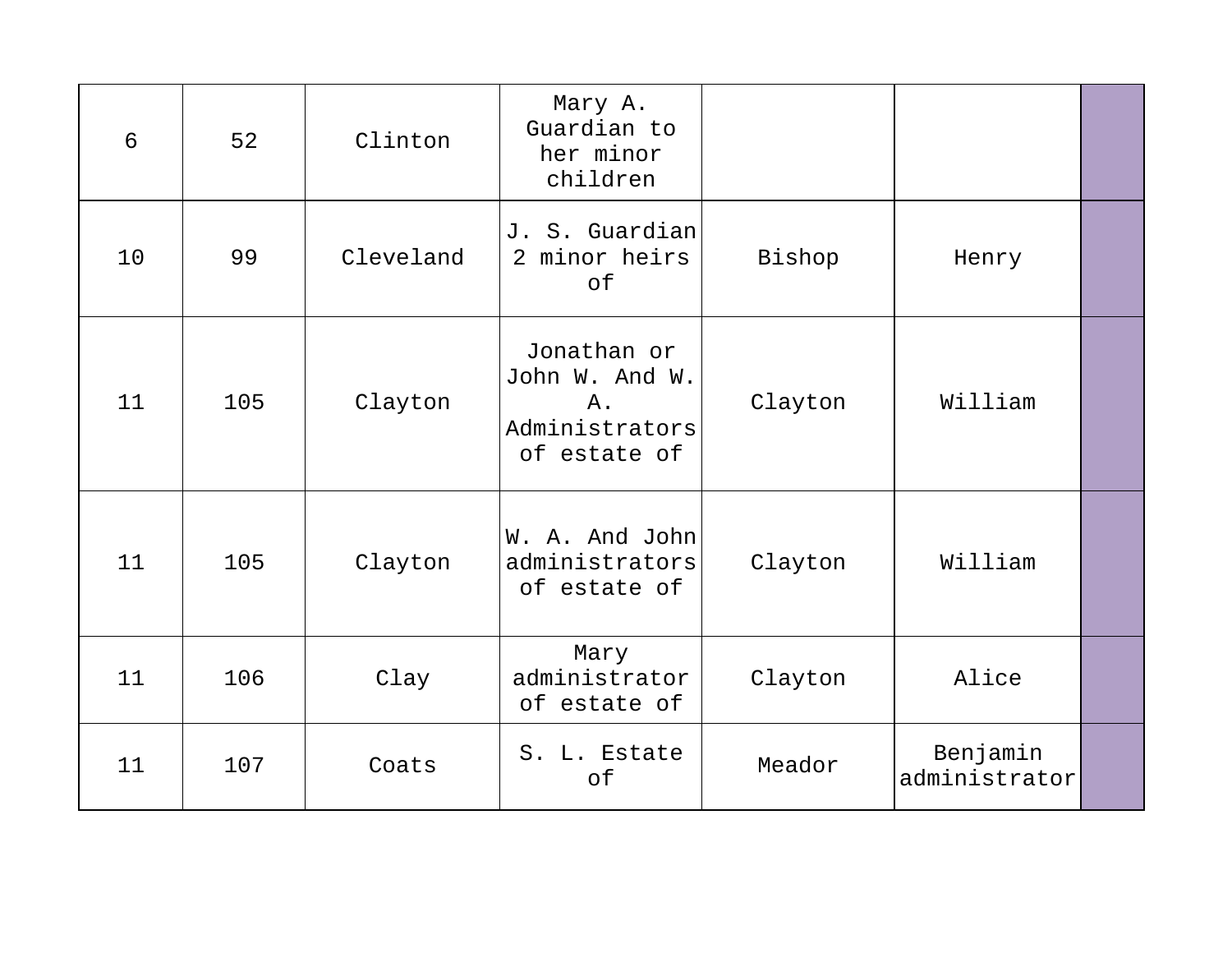| 11 | 108 | Crump     | Willie J.<br>Minor                    | Dodds   | W.C.<br>Guardian          |  |
|----|-----|-----------|---------------------------------------|---------|---------------------------|--|
| 11 | 109 | Cochran   | J. H. And<br>Mary.<br>Executors of    | Cochran | S. M.                     |  |
| 11 | 109 | Cochran   | Mary and, J.<br>H. Executors<br>of    | Cochran | S. M.                     |  |
| 11 | 110 | Clarke    | Mary<br>administrator<br>of           | Clarke  | Henry<br>deceased         |  |
| 12 | 113 | Clay      | Abia Guardian<br>to minor heirs<br>of | Chesley | R. Gwynn                  |  |
| 12 | 116 | Clay      | Stephens W.<br>Guardian to            | Gwinn   | Mary                      |  |
| 13 | 123 | Clayton   | John W.<br>Guardian to                | Clayton | Francis M.                |  |
| 13 | 126 | Coats     | Simon estate<br>of                    | Harper  | R. B. G.<br>Administrator |  |
| 13 | 124 | Culpepper | Enoch minor                           | Spinks  | Isaac<br>Guardian         |  |
| 13 | 125 | Clay      | W. W. Estate<br>of                    | Alford  | W. T.<br>Administrator    |  |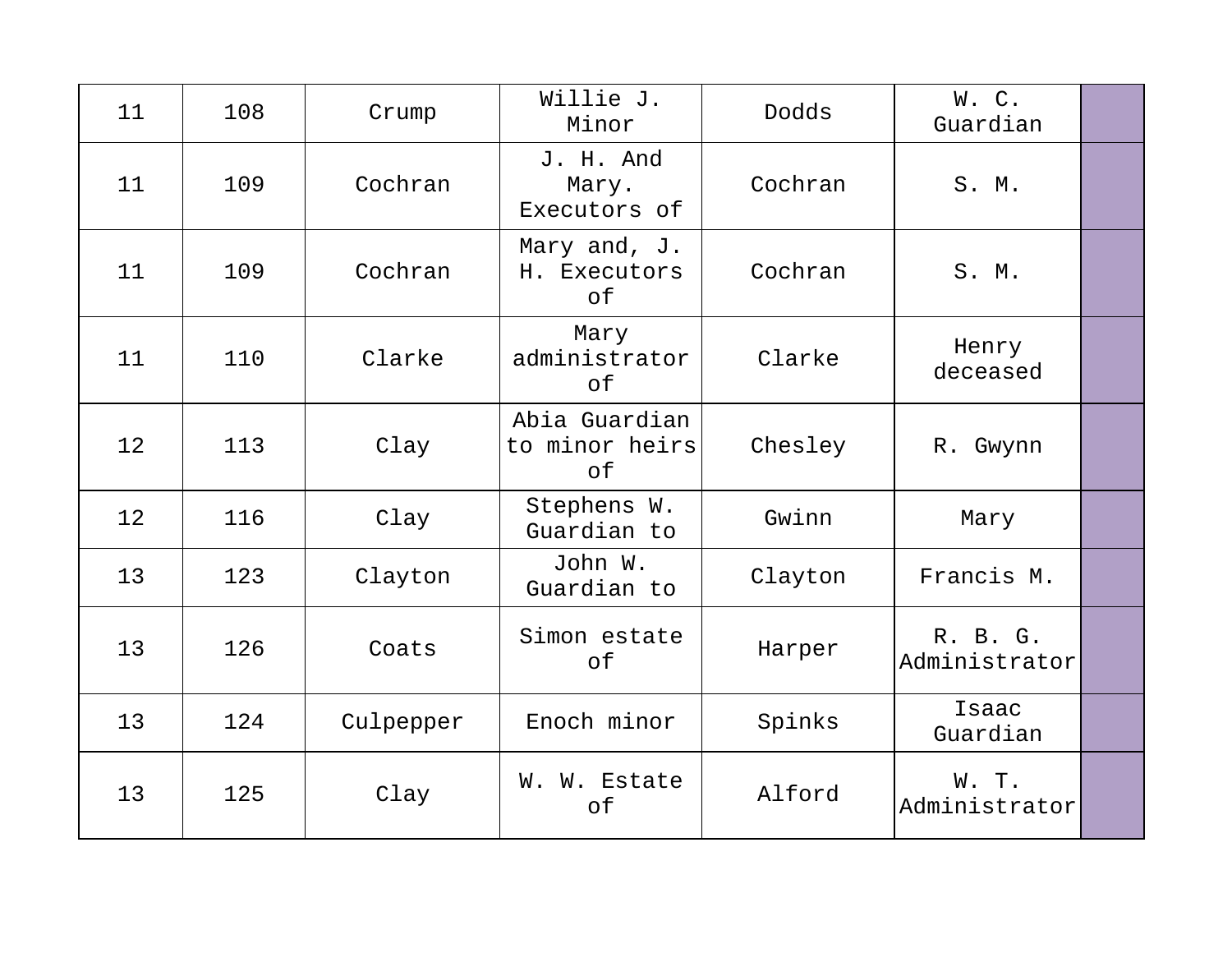| 13 | 127 | Chester   | J. F.<br>Administrator<br>оf             | Chester | C. W.<br>Deceased              |  |
|----|-----|-----------|------------------------------------------|---------|--------------------------------|--|
| 13 | 128 | Culpepper | Simon estate<br>of                       | Ramie   | Jason<br>administrator         |  |
| 13 | 130 | Creel     | Elizabeth<br>Guardian                    | Creel   | Thomas D.<br>Minor heirs<br>of |  |
| 13 | 131 | Collins   | John B.<br>Guardian to<br>minor heirs of | Hatcher | Clay                           |  |
| 16 | 151 | Clinton   | Joseph<br>Guardian to                    | McShan  | A. M.                          |  |
| 16 | 154 | Clinton   | Joseph<br>Guardian to                    | McShan  | Mary J.                        |  |
| 22 | 195 | Clay      | Thomas or<br>Thompson, J.<br>Guardian to | Hatcher | Tabitha, A.<br>$E$ .           |  |
| 22 | 195 | Clay      | Thomas or<br>Thompson, J.<br>Guardian to | Hatcher | A. E.,<br>Tabitha              |  |
| 23 | 199 | Calhoun   | John Guardian<br>of                      | Ray     | R. W.                          |  |
| 25 | 208 | Calhoun   | John<br>administrator                    | Ray     | James<br>deceased              |  |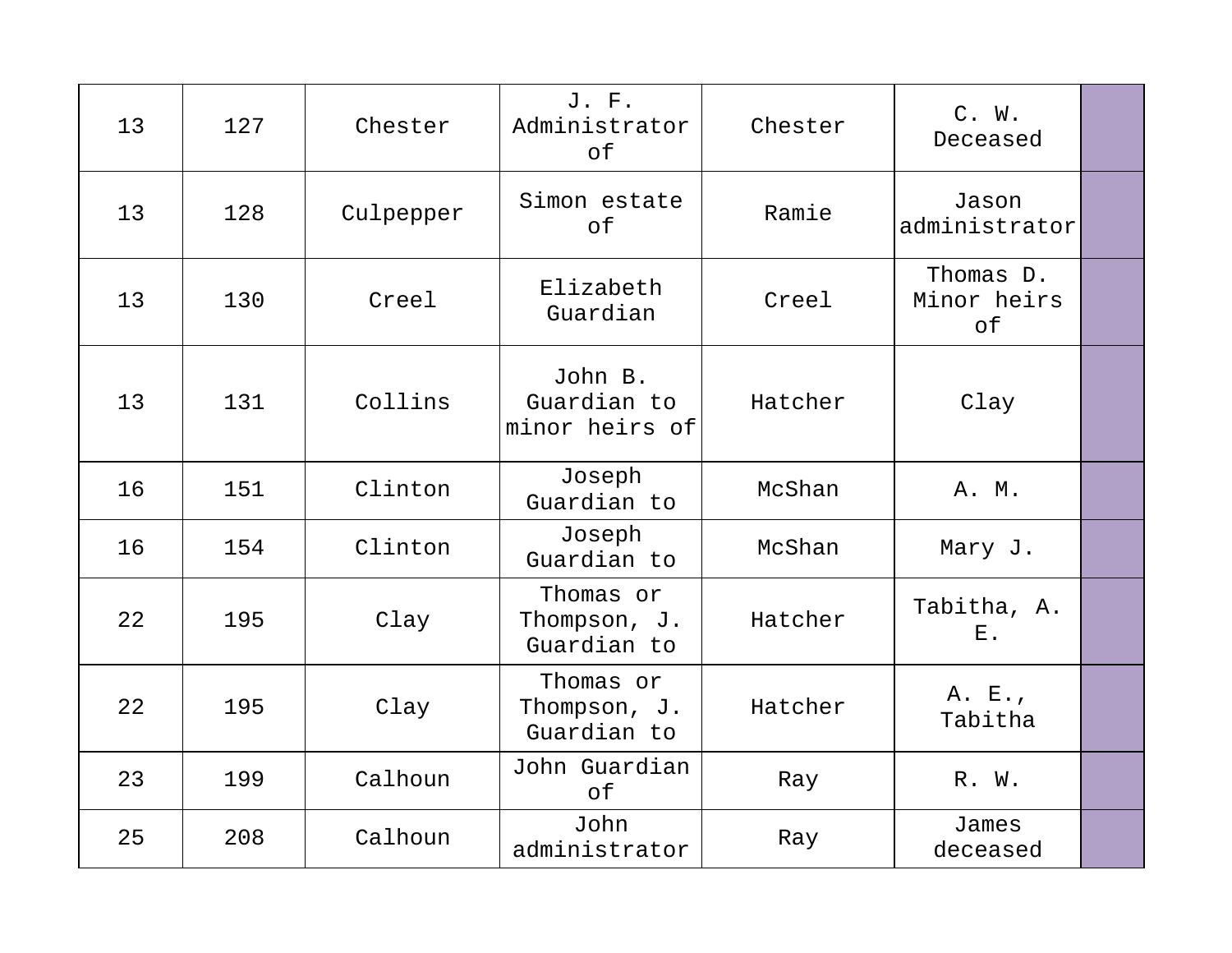| 27 | 227 | Clinton   | Joseph<br>Guardian to                                                       | McShan     | Α.                 |  |
|----|-----|-----------|-----------------------------------------------------------------------------|------------|--------------------|--|
| 29 | 241 | Clinton   | Geo. B.<br>Administrator                                                    | Suggs      | J. B.<br>Deceased  |  |
| 30 | 247 | Cableigh  | Simon<br>administrator                                                      | Way        | Jarrod<br>deceased |  |
| 30 | 250 | Clarke    | William and<br>Harper, R. B.<br>G.<br>Administrators<br>De bonais non<br>of | Wooton     | William            |  |
| 30 | 251 | Coker     | Phillips<br>administrator                                                   | Winningham | J. G.<br>Deceased  |  |
| 30 | 250 | Harper    | R. B. G. &<br>Clarke, Wm.<br>Administrators<br>De bonais non<br>оf          | Wooton     | William            |  |
| 32 | 263 | Carpenter | Benjamin<br>administrator                                                   | Tutt       | James<br>deceased  |  |
| 34 | 275 | Culpepper | Ambrose<br>Guardian to<br>minor heirs of                                    | Harden     | Jason<br>deceased  |  |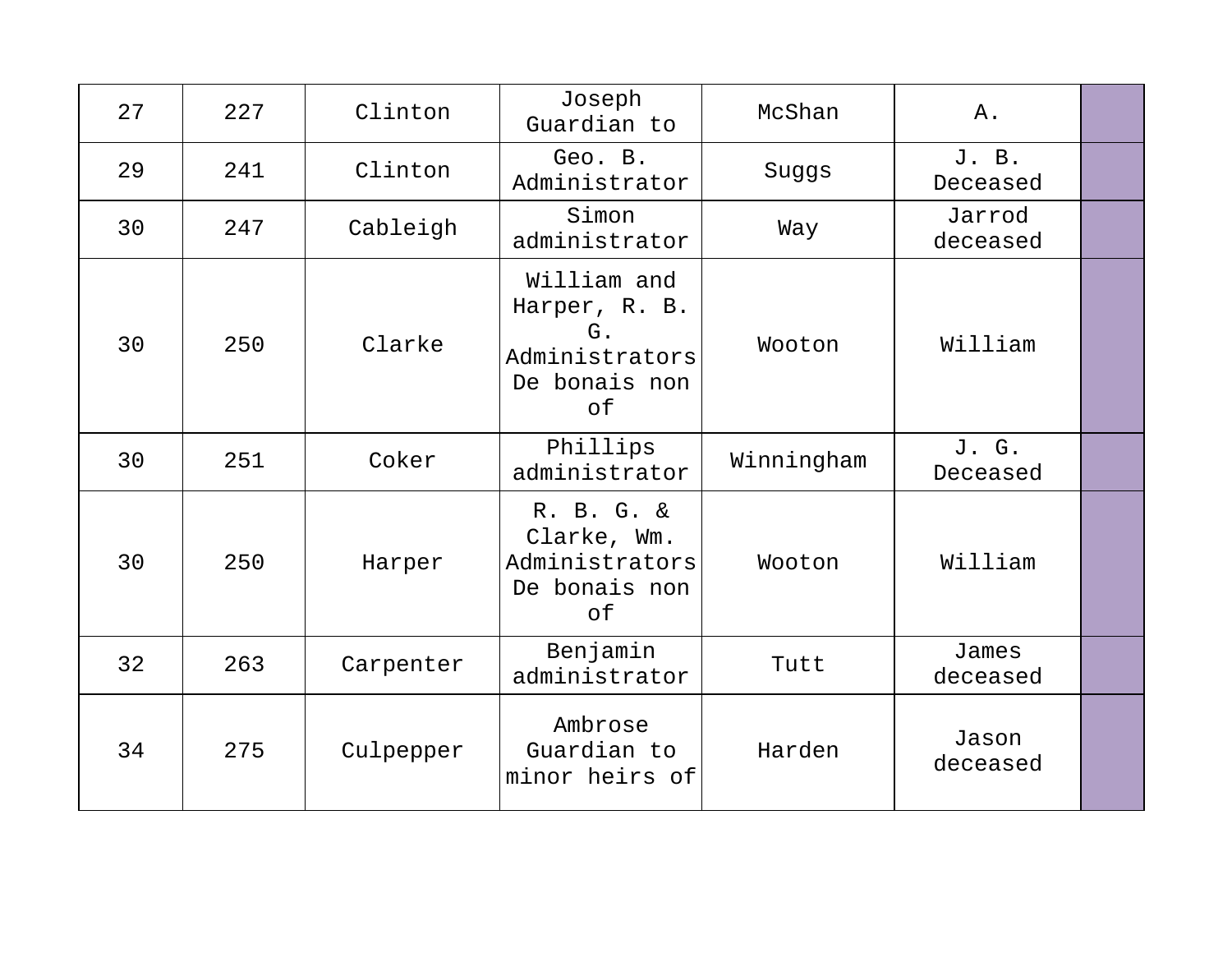| 34 | 280 | Collins | Isaiah<br>administrator  | Trussell  | John deceased                |  |
|----|-----|---------|--------------------------|-----------|------------------------------|--|
| 38 | 304 | Clark   | William<br>administrator | Jones     | Charles<br>deceased          |  |
| 39 | 312 | Carter  | N. R.<br>Administrator   | McGraw    | William<br>deceased          |  |
| 40 | 319 | Calhoun | John<br>administrator    | McLain    | C. Deceased                  |  |
| 46 | 346 | Crewes  | James D.<br>Executor     | Sharples  | P. H.<br>Deceased            |  |
| 46 | 347 | Clay    | T. J.<br>Administrator   | Sillman   | John M.<br>Deceased          |  |
| 50 | 369 | Clayton | C. G. Estate<br>of       | Dantzler  | A. F.<br>Administrator       |  |
| 50 | 370 | Crain   | John Guardian<br>to      | Crain     | William Henry<br>and Malissa |  |
| 50 | 370 | Crain   | John Guardian<br>to      | Crain     | Malissa and<br>William Henry |  |
| 50 | 371 | Cooper  | W. B.<br>Administrator   | Carpenter | B. Deceased                  |  |
| 50 | 372 | Clinton | L. D. Estate<br>of       | Miller    | C. G.<br>Administrator       |  |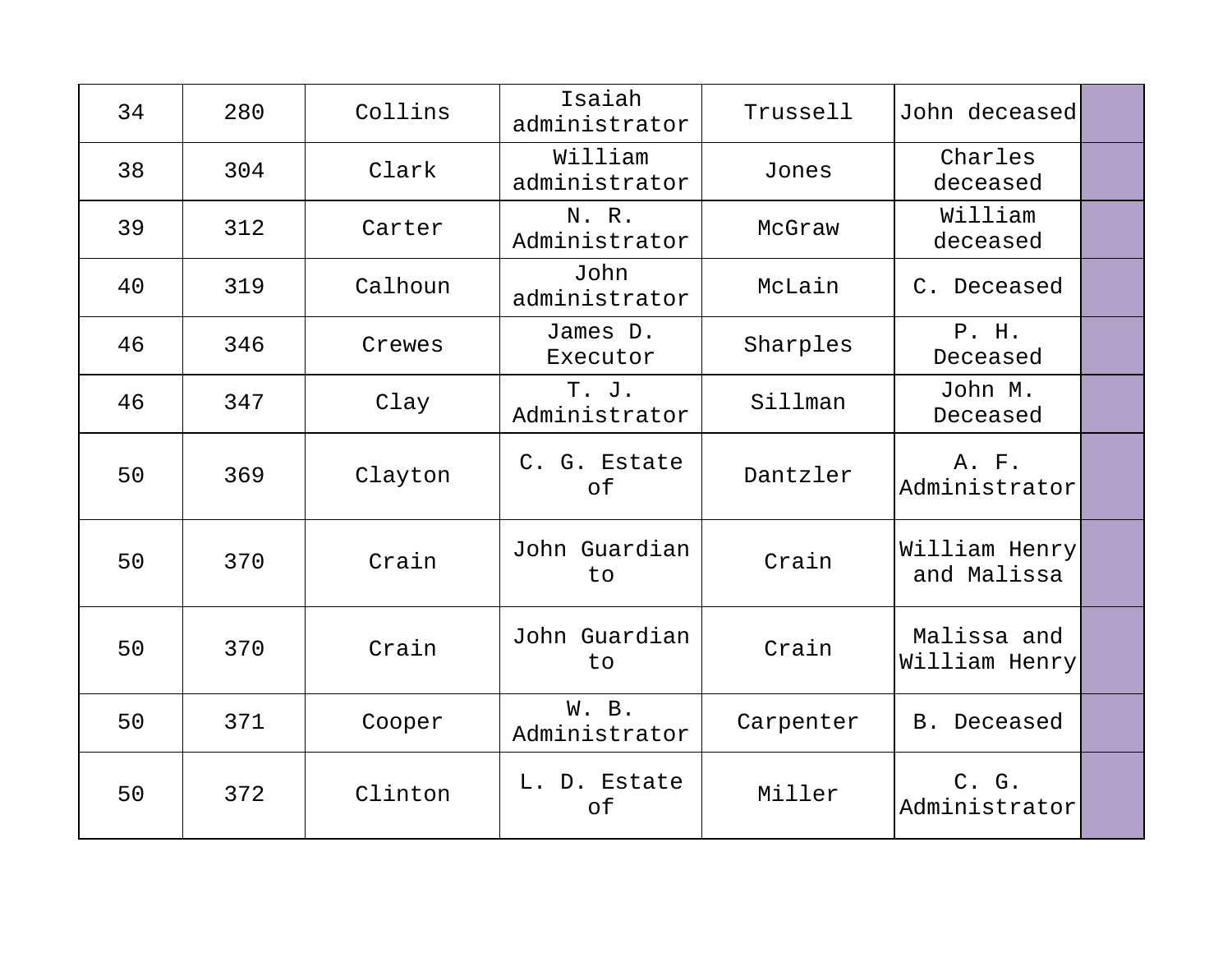| 50 | 373 | Crump   | W. J. Estate<br>of                                       | King     | $M.$ D.<br>administrator              |  |
|----|-----|---------|----------------------------------------------------------|----------|---------------------------------------|--|
| 50 | 374 | Carmack | Mary estate of                                           | Bragg    | B. K.<br>Administrator                |  |
| 50 | 375 | Clinton | Mary A. Estate<br>of                                     | Lowry    | J.<br>Administrator                   |  |
| 53 | 393 | Clay    | Geo. Minor<br>heirs of                                   | Glascock | A. Guardian                           |  |
| 53 | 395 | Clay    | Samuel<br>Guardian to                                    | Gwinn    | W. W. (Minor<br>heirs of C.<br>Gwinn) |  |
| 54 | 404 | Clay    | S. G. Guardian<br>to                                     | Hatcher  | Clay                                  |  |
| 63 | 475 | Collins | Joseph and<br>Jason M.<br>Temple<br>administrators<br>оf | Trussell | John                                  |  |
| 63 | 475 | Temple  | Jason M. And<br>Joseph Collins<br>administrators<br>оf   | Trussell | John                                  |  |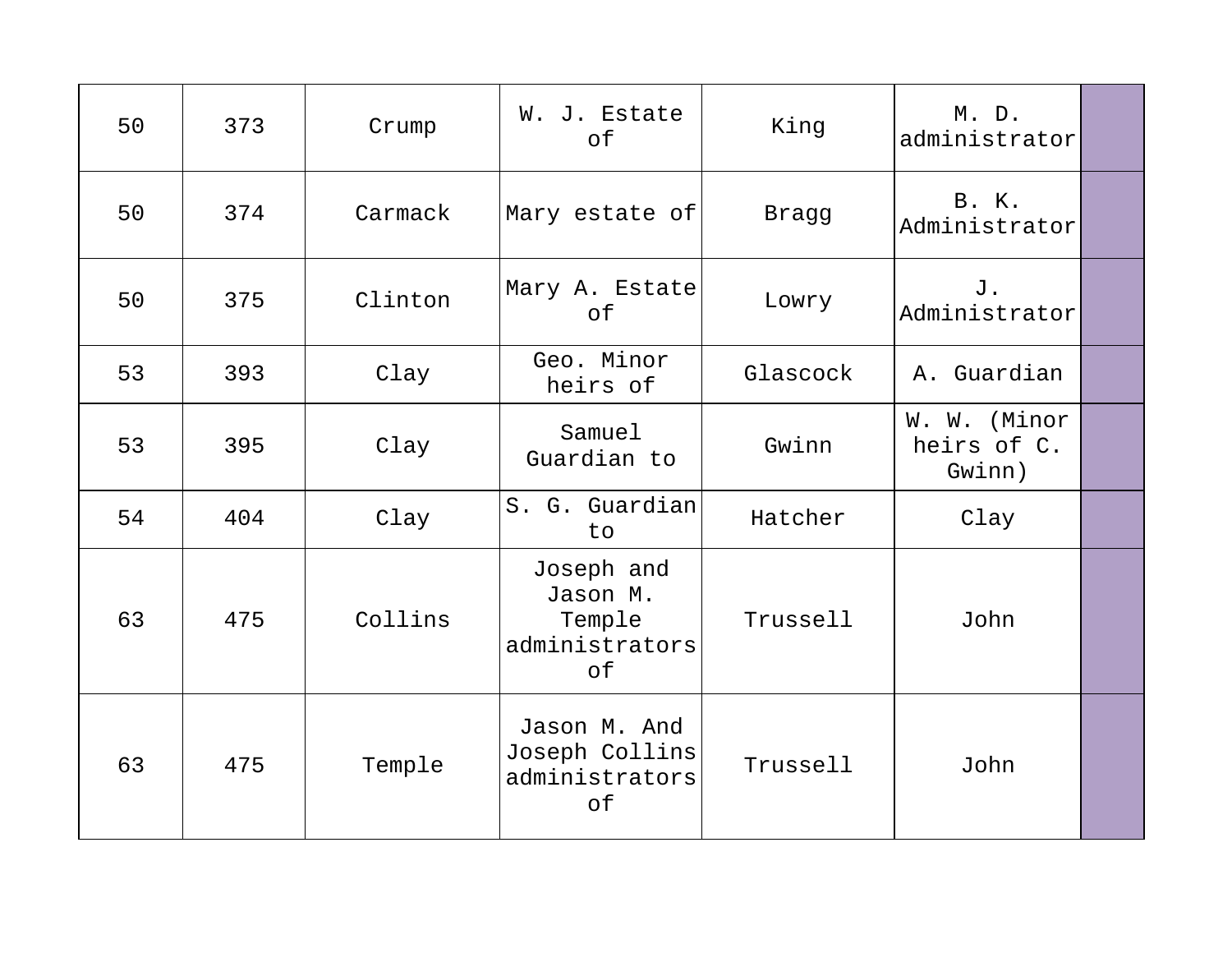| 66 | 490 | Catterlin    | S. E.<br>Administrator<br>of             | Nettles      | John H.<br>Deceased     |  |
|----|-----|--------------|------------------------------------------|--------------|-------------------------|--|
| 72 | 545 | Carpenter    | Mary A. C.<br>Administrator<br>оf        | Carpenter    | Hilliard                |  |
| 72 | 546 | Cole, Junior | W. L. Executor<br>of                     | Cole, Senior | W. L.<br>Deceased       |  |
| 72 | 549 | Collins      | Sarah J. Minor                           | Jemison      | J. M.<br>Guardian       |  |
| 72 | 548 | Clay         | T. J.<br>Administrator                   | McGrady      | John deceased           |  |
| 72 | 549 | Clay         | Mary A.<br>Guardian to<br>minor heirs of | Clay         | A. Deceased             |  |
| 73 | 550 | Crane        | John estate of                           | Reesburg     | C. E.<br>Administrator  |  |
| 73 | 551 | Chainy       | H. B. Minor                              | Henderson    | James<br>Guardian       |  |
| 73 | 552 | Clayton      | Aralim<br>Guardian to                    | Clayton      | C. G. Minor<br>heirs of |  |
| 73 | 553 | Clayton      | O. G. Minor<br>heirs of                  | Perkins      | E. H.<br>Guardian       |  |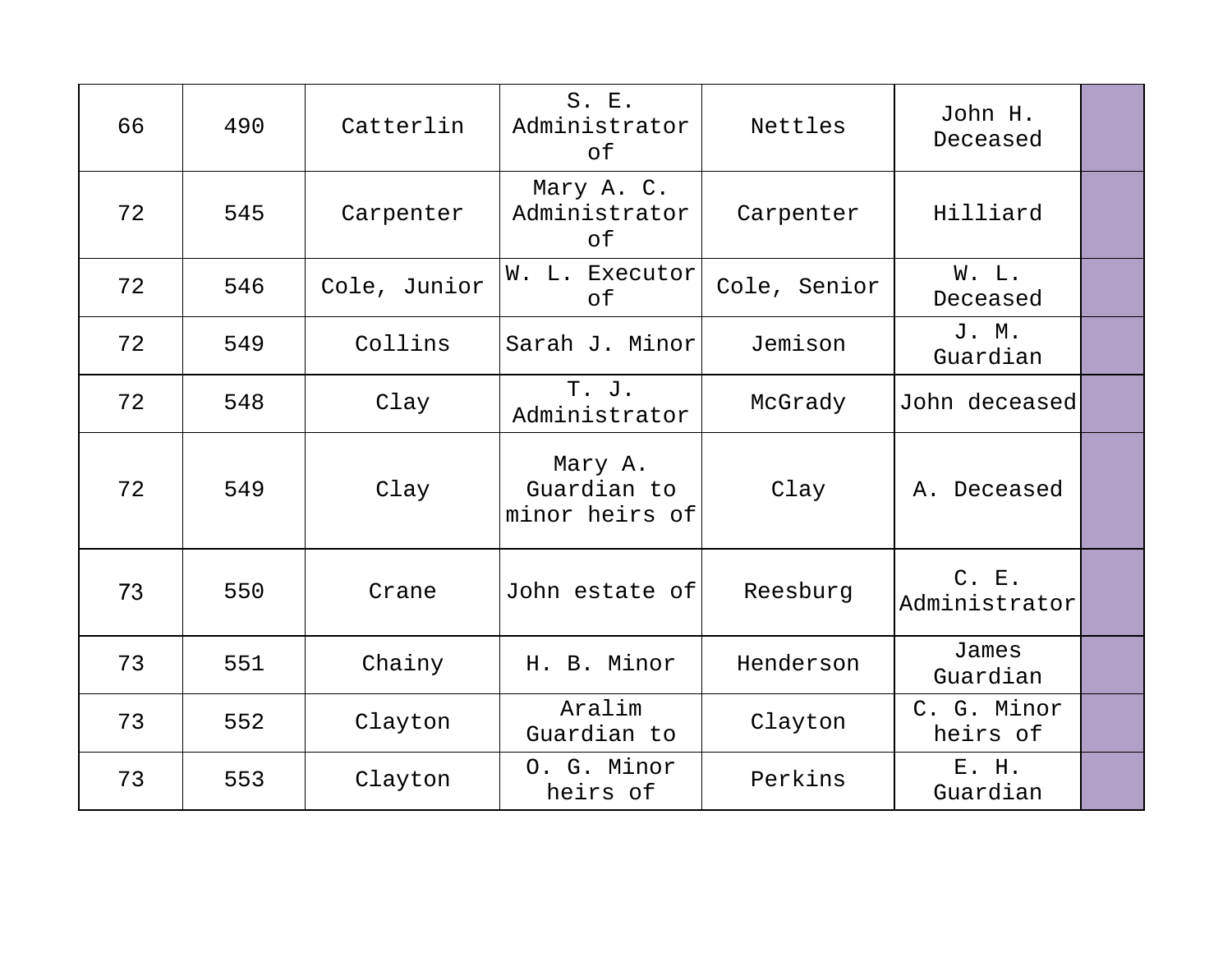| 73 | 554 | Clayton   | Geo. W. Estate<br>of                         | Parker    | W. R.<br>Administrator |  |
|----|-----|-----------|----------------------------------------------|-----------|------------------------|--|
| 73 | 555 | Craig     | Mary<br>administrator                        | Craig     | $S.$ $F.$<br>Deceased  |  |
| 73 | 557 | Coker     | Payton<br>Guardian to<br>minor heirs of      | Coker     | Levi deceased          |  |
| 73 | 559 | Culpepper | Owen<br>administrator<br>оf                  | Culpepper | Joel deceased          |  |
| 73 | 560 | Carpenter | M. L. And<br>Benjamin<br>Carnelius<br>minors | Jolly     | W. E.<br>Guardian      |  |
| 73 | 560 | Carpenter | Benjamin<br>Carnelius and<br>M. L. Minors    | Jolly     | W. E.<br>Guardian      |  |
| 75 | 581 | Carpenter | Peyton<br>Guardian to<br>minor heirs of      | Gilbert   | T. G.<br>Deceased      |  |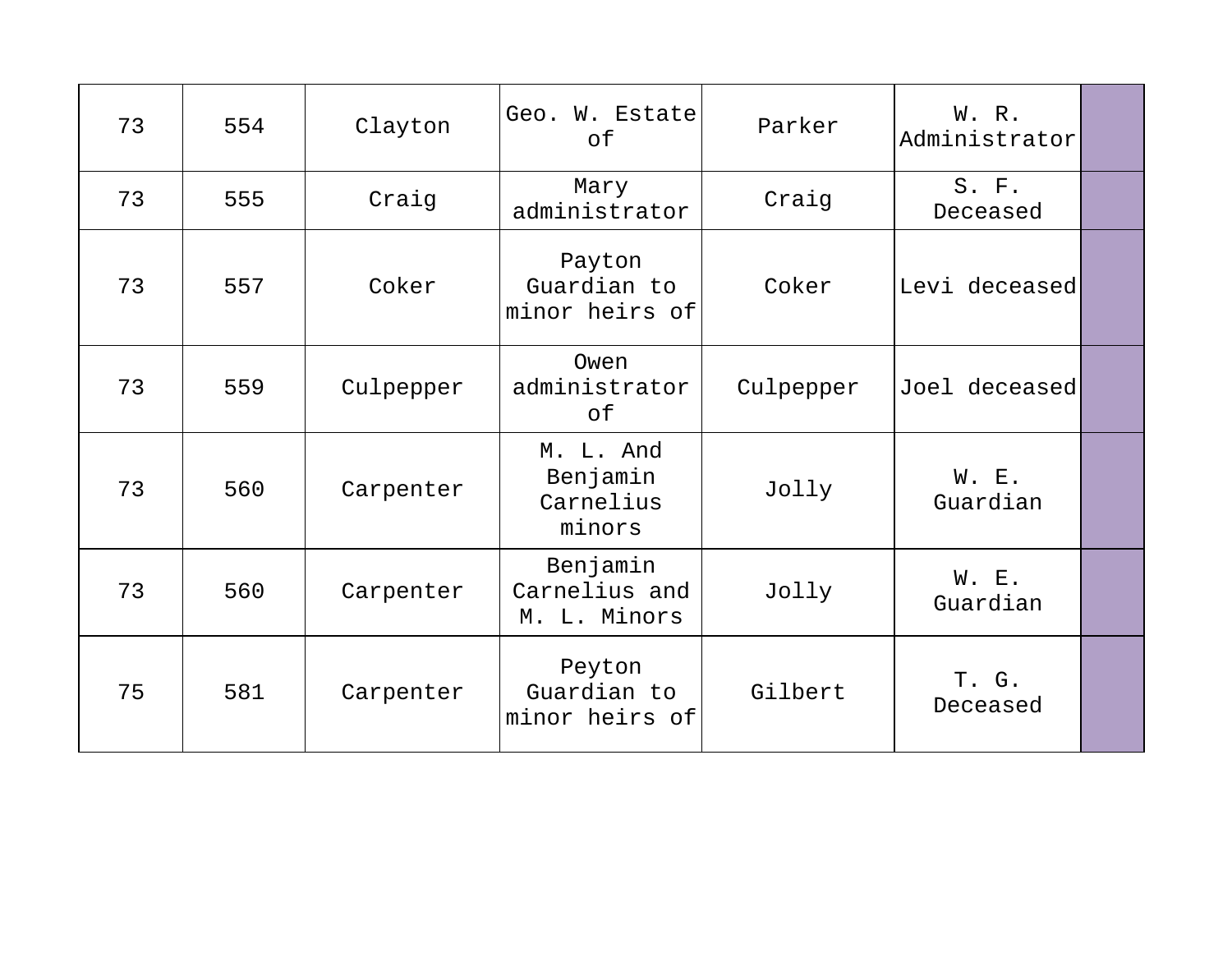| 77 | 597 | Cato      | John W.<br>Guardian minor<br>heirs of       | Hudson  | John                           |  |
|----|-----|-----------|---------------------------------------------|---------|--------------------------------|--|
| 78 | 606 | Clarke    | William<br>Guardian to                      | Spinks  | J. C. And, J.<br>М.            |  |
| 78 | 606 | Clarke    | William<br>Guardian to                      | Spinks  | J. M. And, J.<br>$C_{\bullet}$ |  |
| 79 | 613 | Clayton   | W.A.<br>Administrator                       | Lewis   | Thomas<br>deceased             |  |
| 79 | 614 | Clayton   | W. A. Guardian<br>to                        | Lewis   | Angalin and<br>Medona          |  |
| 79 | 614 | Clayton   | W. A. Guardian<br>to                        | Lewis   | Medona and<br>Angalin          |  |
| 84 | 644 | Clark     | William, and<br>C. Spinks<br>administrators | Spinks  | Isaac                          |  |
| 84 | 644 | Spinks    | C. And William<br>Clark<br>administrators   | Spinks  | Isaac                          |  |
| 86 | 657 | Culpepper | S. M. And H.<br>D. Guardians<br>to          | Merrett | Willis minor<br>heirs of       |  |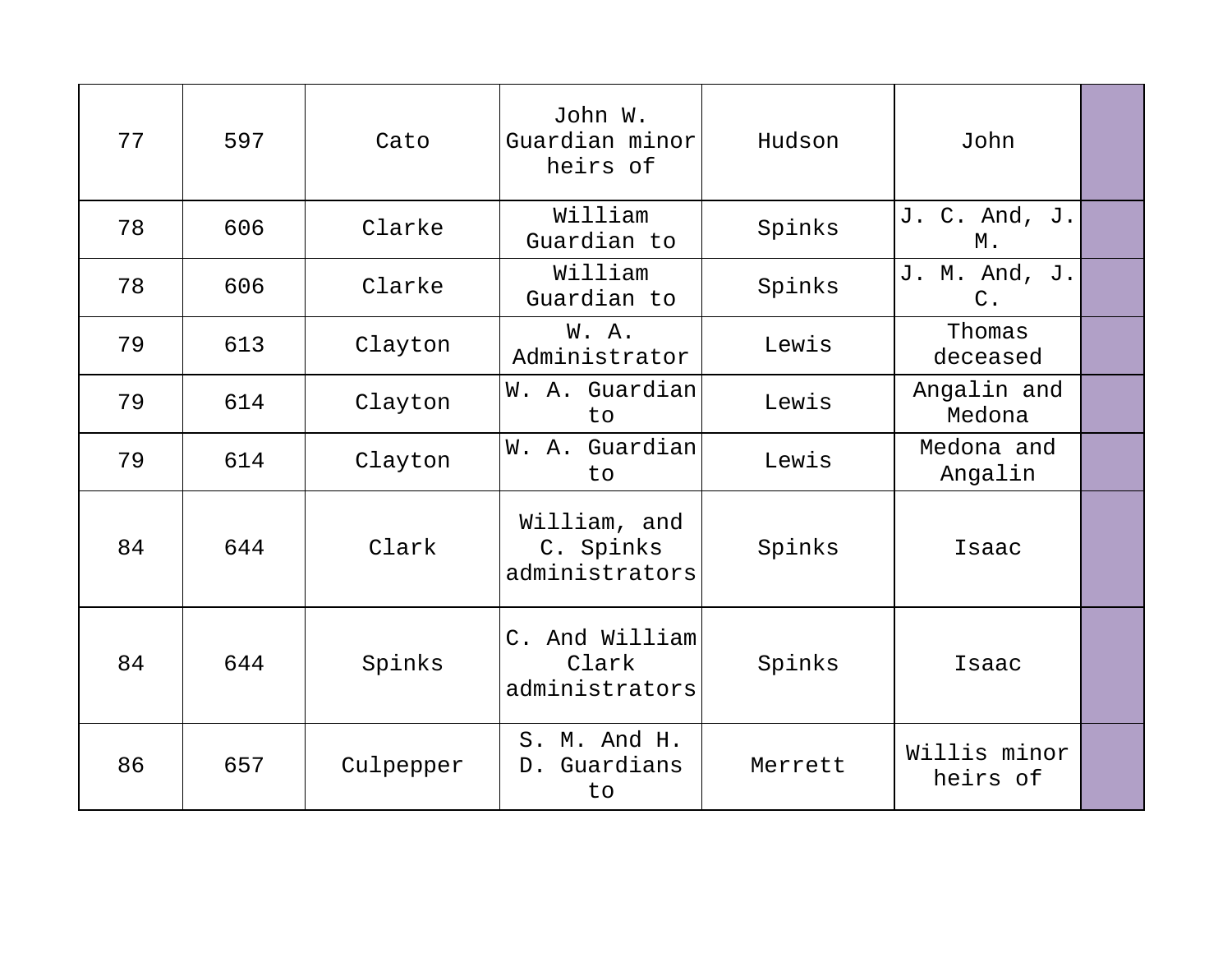| 86             | 657 | Culpepper | H. D. And S.<br>Guardians<br>М.<br>to | Merrett  | Willis minor<br>heirs of        |  |
|----------------|-----|-----------|---------------------------------------|----------|---------------------------------|--|
| 88             | 683 | Clayton   | W. A. Estate<br>of                    | Miller   | R. B.<br>Administrator          |  |
| 89             | 685 | Coleman   | Sallie A.<br>Administrator            | Coleman  | J. B. estate<br>of              |  |
| 89             | 686 | Coleman   | Roxana minor                          | Mosby    | J. K. And M.<br>Guardians<br>Α. |  |
| 89             | 686 | Coleman   | Roxana minor                          | Mosby    | M. A. And, J.<br>K. Guardians   |  |
| 89             | 695 | Cooper    | W. J. Minor                           | Mayfield | W. L.<br>Guardian               |  |
| 89             | 698 | Collins   | N. D.<br>Administrator                | Kennedy  | J. F.                           |  |
| 90             | 708 | Calvert   | Matthew                               | Calvert  | John M.<br>Administrator        |  |
| 92             | 721 | Coleman   | James                                 | Duncan   | L. A.<br>Administrator          |  |
| 92             | 726 | Clayton   | W. A. Miller                          | Miller   | R. B.<br>Guardian               |  |
| $\mathfrak{Z}$ | 12  | Carroll   | Jesse                                 | Carroll  | Harriet                         |  |
| 11             | 30  | Coleman   | R. P.                                 | Wilson   | W. Guardian                     |  |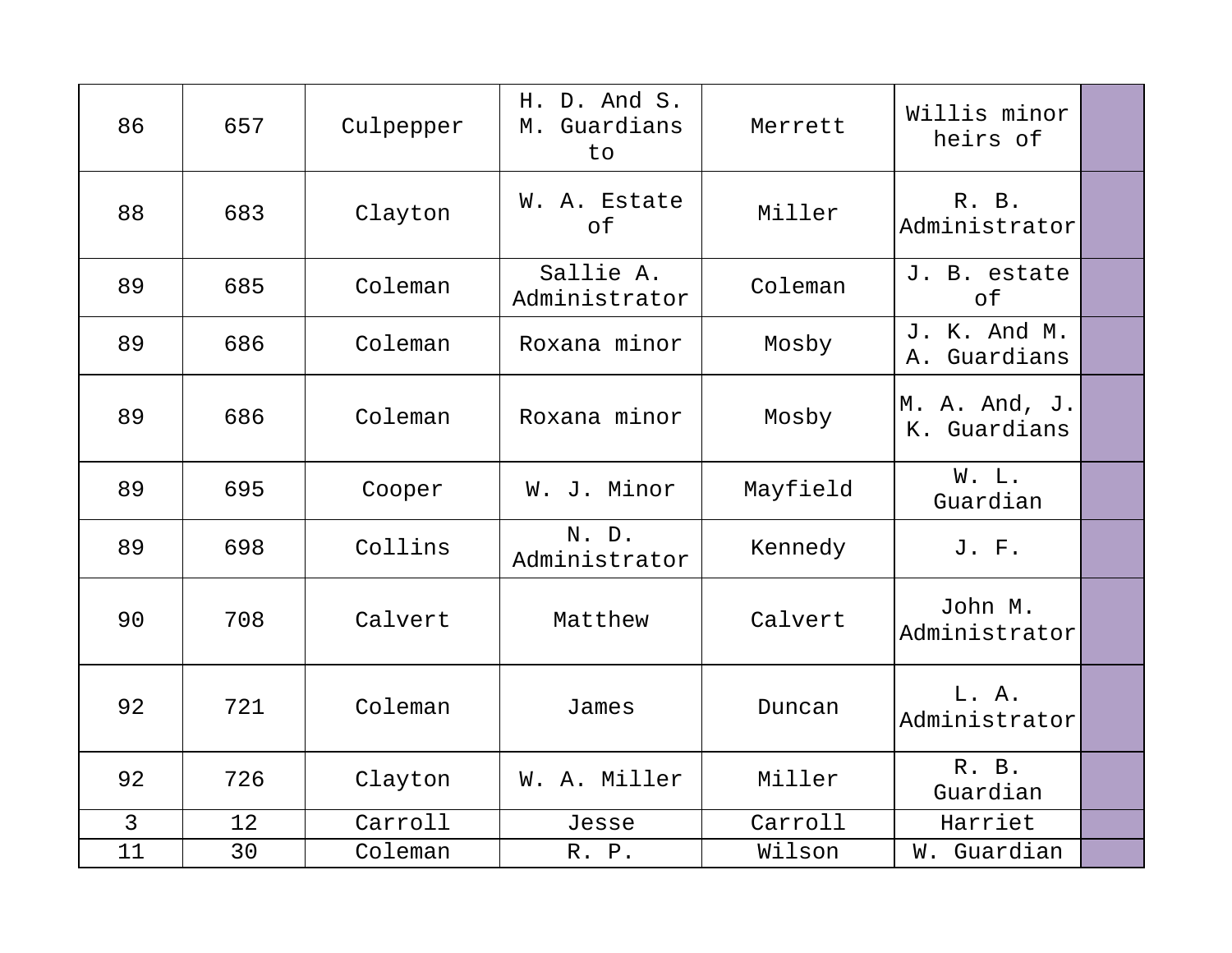| 13 | 50  | Clayton  | Chas Jackson                             | Clayton | R. H.<br>Guardian                               |  |
|----|-----|----------|------------------------------------------|---------|-------------------------------------------------|--|
| 14 | 56  | Cathey   | William                                  | Wagner  | A. B.<br>Administrator                          |  |
| 24 | 30  | Clayton  | V. A.<br>Guardianship<br>of              | Miller  | R. B. And<br>Julia A.<br>Guardians              |  |
| 24 | 30  | Clayton  | V. A.<br>Guardianship<br>of              | Miller  | Julia A. And<br>R. B.<br>Guardians              |  |
| 22 | 88  | Carrie   | D. M.                                    | Smith   | J. R.                                           |  |
| 12 | 36  | Chadwick | <b>M. E.</b>                             | Gullett | N. C.                                           |  |
| 27 | 91  | Coleman  | James                                    | Duncan  | L. A.<br>Administrator                          |  |
| 16 | 119 | Clark    | Jason H.                                 | Eakins  | Joe,<br>administrator<br>estate of S.<br>Spinks |  |
| 30 | 97  | Clarke   | William<br>Guardian of<br>minor heirs of | Jones   | Charles                                         |  |
| 58 | 99  | Coleman  | John B.                                  | Coleman | Sallie<br>administrator                         |  |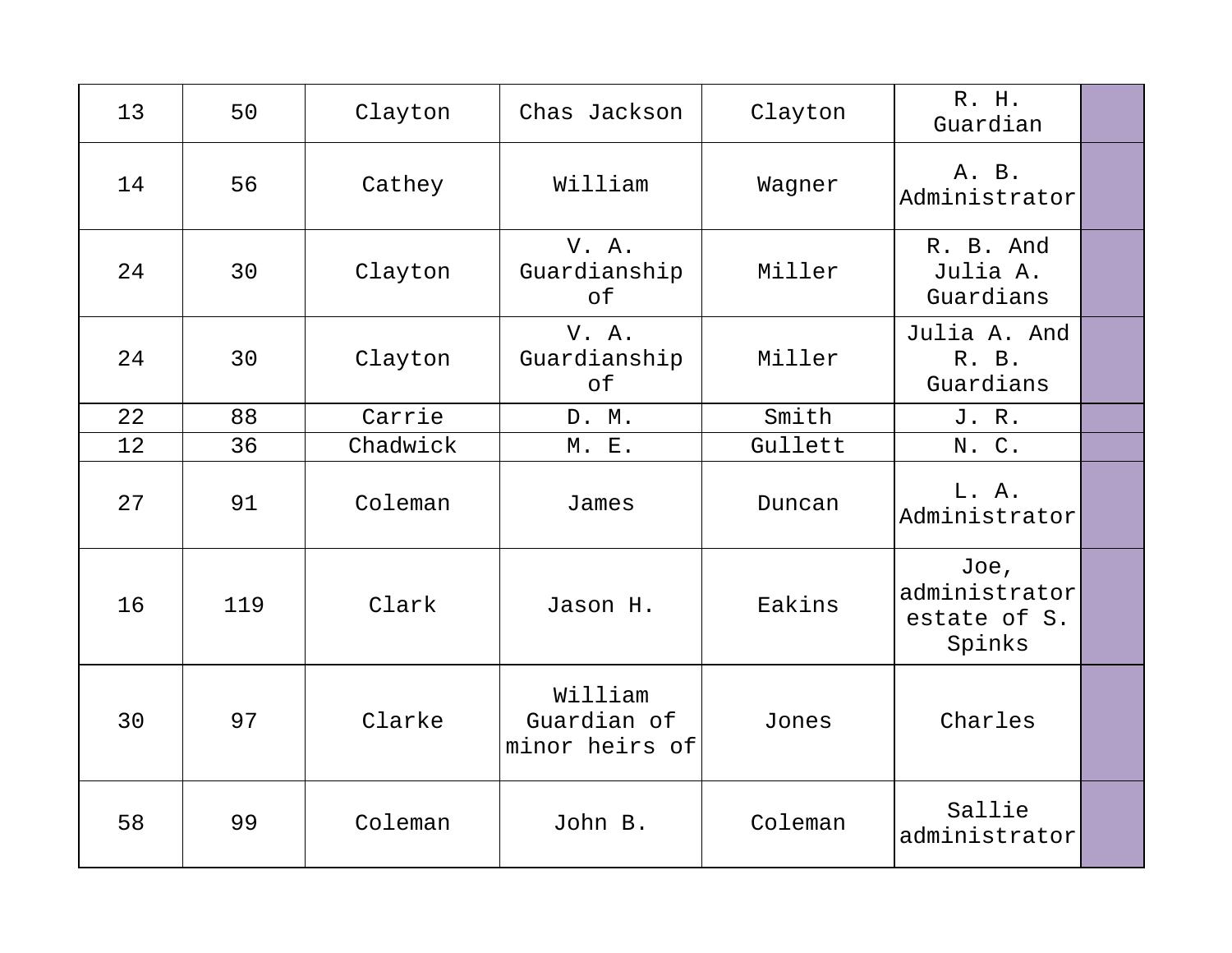| 14 | 123 | Cole     | J. W.<br>Guardianship<br>of | Hussey   | E. G.                         |  |
|----|-----|----------|-----------------------------|----------|-------------------------------|--|
| 12 | 124 | Clay     | R. A.                       | Moody    | H. S. And W.<br>H.            |  |
| 12 | 124 | Clay     | R. A.                       | Moody    | W. H. And H.<br>$S$ .         |  |
| 30 | 128 | Clayton  | Sarah Roxana                | Mosby    | John K. And<br>Mary Guardian  |  |
| 30 | 128 | Clayton  | Sarah Roxana                | Mosby    | Mary and John<br>K. Guardians |  |
| 30 | 132 | Calvert  | Matthew                     | Calvert  | John M.<br>Administrator      |  |
| 6  | 158 | Chadwick | Maggie Lee                  | Kirkland | J. R.<br>Guardian             |  |
| 6  | 165 | Craig    | Mittie J. And<br>M. F.      | Craig    | John A.<br>Guardian           |  |
| 6  | 165 | Craig    | M. F. And<br>Mittie J.      | Craig    | John A.<br>Guardian           |  |
| 38 | 167 | Coleman  | Wiley J.                    | Coleman  | Robert E.<br>Administrator    |  |
| 37 | 171 | Cameron  | H. D. And Mary<br>H.        | Smith    | W. H. And<br>Julia H.         |  |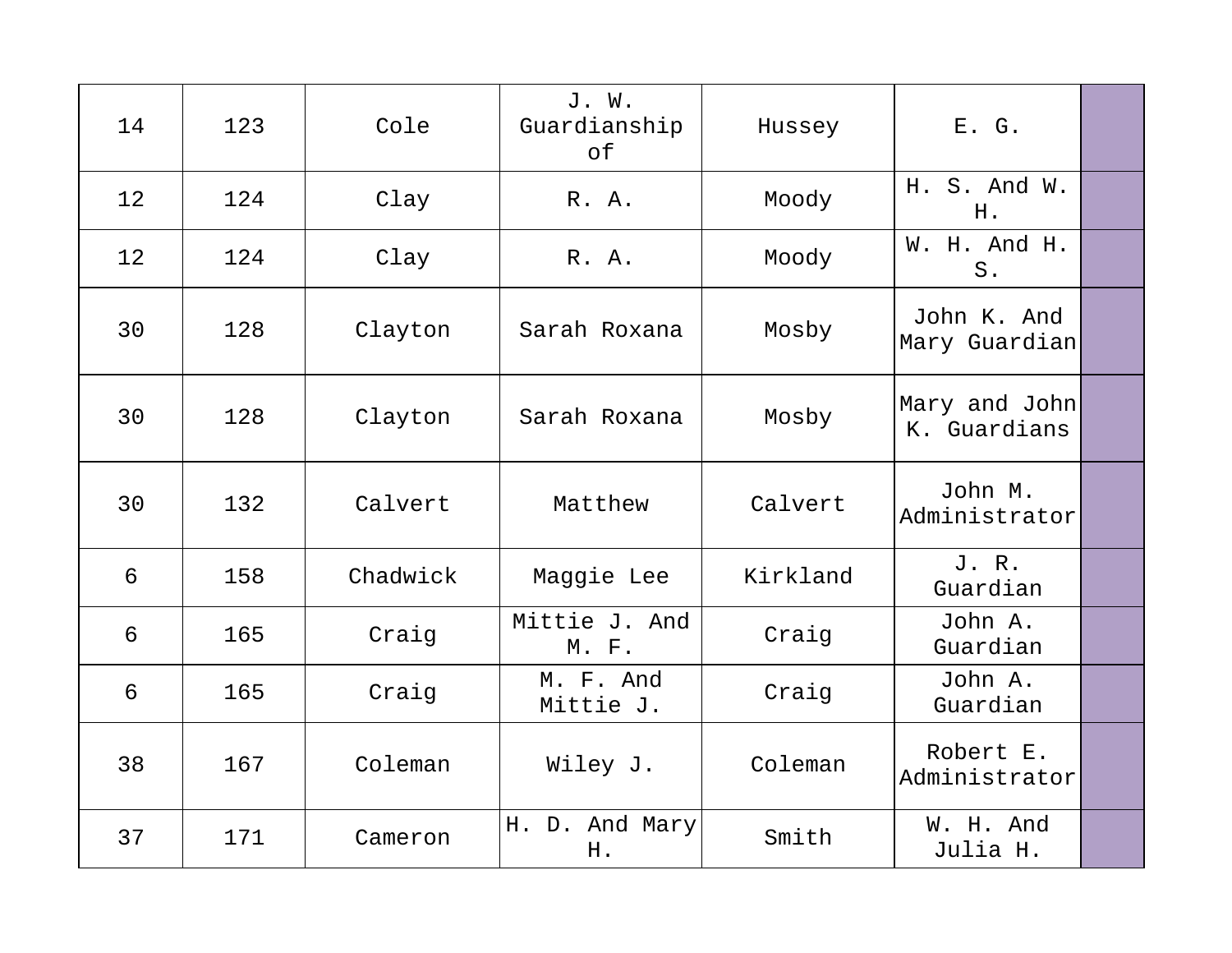| 37 | 171 | Cameron   | Mary H. And H.<br>$D$ .           | Smith     | Julia H. And<br>W. H.  |  |
|----|-----|-----------|-----------------------------------|-----------|------------------------|--|
| 38 | 178 | Cole      | Mary, Juan,<br>Olive and<br>Peter | Cole      | S. R.<br>Guardian      |  |
| 38 | 178 | Cole      | Juan, Olive,<br>Peter and Mary    | Cole      | S. R.<br>Guardian      |  |
| 38 | 178 | Cole      | Olive, Peter,<br>Mary and Juan    | Cole      | S. R.<br>Guardian      |  |
| 38 | 178 | Cole      | Peter, Mary,<br>Juan and Olive    | Cole      | S. R.<br>Guardian      |  |
| 36 | 189 | Coleman   | Caroline                          | Coleman   | Robert E.              |  |
| 34 | 193 | Cole      | W. L.                             | McCaskell | R. B.<br>Administrator |  |
| 35 | 201 | Collins   | John B. And C.<br>М.              | Collins   | N. M.<br>Administrator |  |
| 35 | 201 | Collins   | C. M. And John<br><b>B</b> .      | Collins   | N. M.<br>Administrator |  |
| 33 | 199 | Covington | W. J. Executor                    | Olivir    | ISA J.                 |  |
| 34 | 213 | Cole      | Sallie R.                         | Cole      | W. L. Heirs<br>of      |  |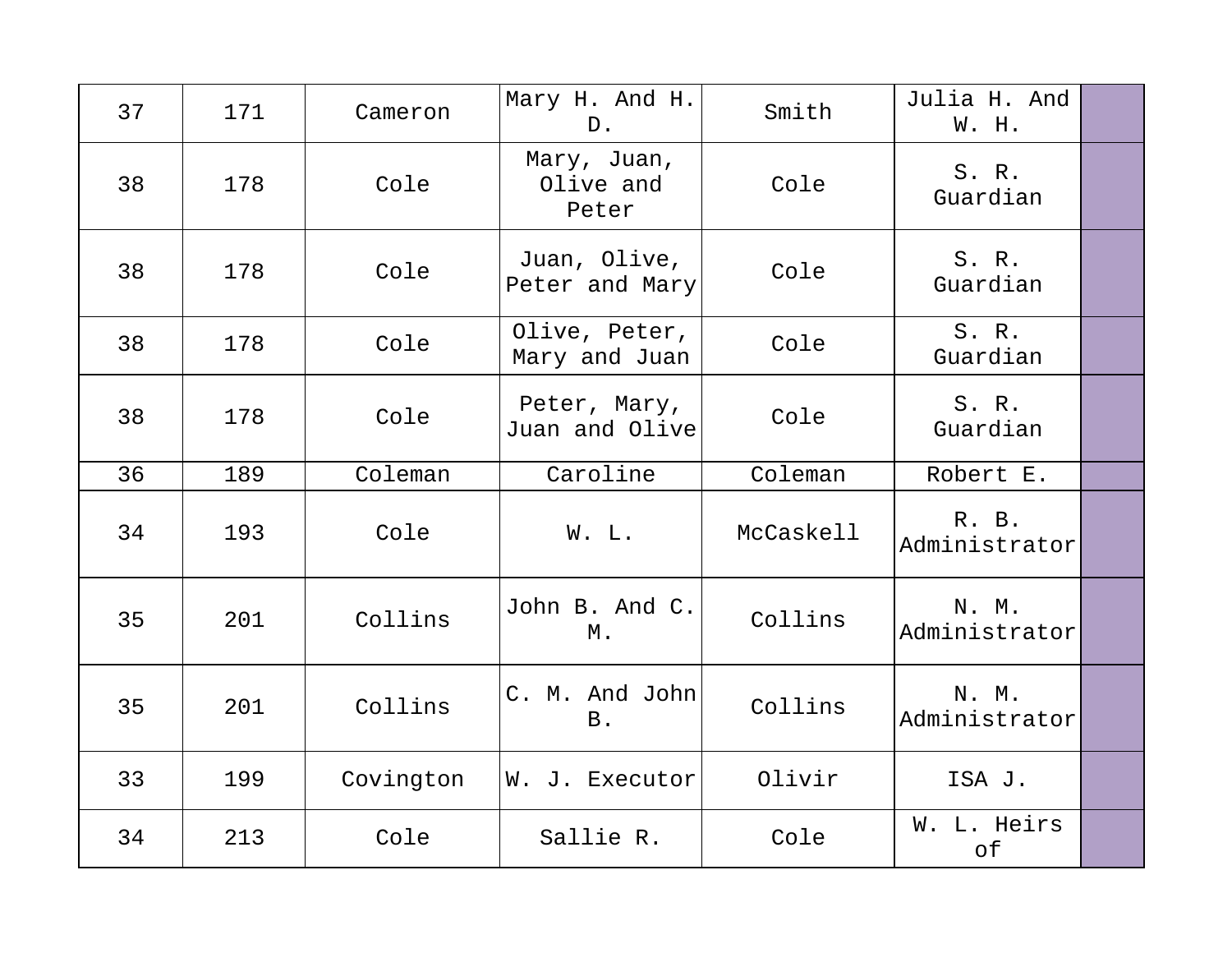| 33 | 224 | Curtis    | A. J.                                       | McCaskill                 | R. B.<br>Administrator |  |
|----|-----|-----------|---------------------------------------------|---------------------------|------------------------|--|
| 34 | 241 | Collins   | Walter and<br>Frances<br>guardianship<br>оf | Collins                   | N. M.<br>Guardian      |  |
| 37 | 231 | Collins   | Frances and<br>Walter<br>guardianship<br>оf | Collins                   | N. M.<br>Guardian      |  |
| 37 | 235 | Craig     | Robert                                      | Craig                     | James D.<br>Executor   |  |
| 37 | 231 | Collins   | N. M. Heirs at<br>land                      | Petition to<br>sell lands |                        |  |
| 43 | 254 | Coleman   | Robert E.                                   | Roberts                   | John C.                |  |
| 55 | 261 | Curtis    | Oleva                                       | McCaskill                 | R. B.                  |  |
| 55 | 269 | Craft     | Adderson                                    | <b>Butts</b>              | J. H.                  |  |
| 57 | 275 | Christmas | Martha A.                                   | White                     | A. L.<br>Guardian      |  |
| 59 | 288 | Coats     | John W.                                     | McCaskill                 | R. B.<br>Administrator |  |
| 70 | 292 | Cooper    | F. M.                                       | Brown                     | R. F.                  |  |
| 70 | 294 | Coleman   | Robert E.                                   | Mosley                    | R. J.                  |  |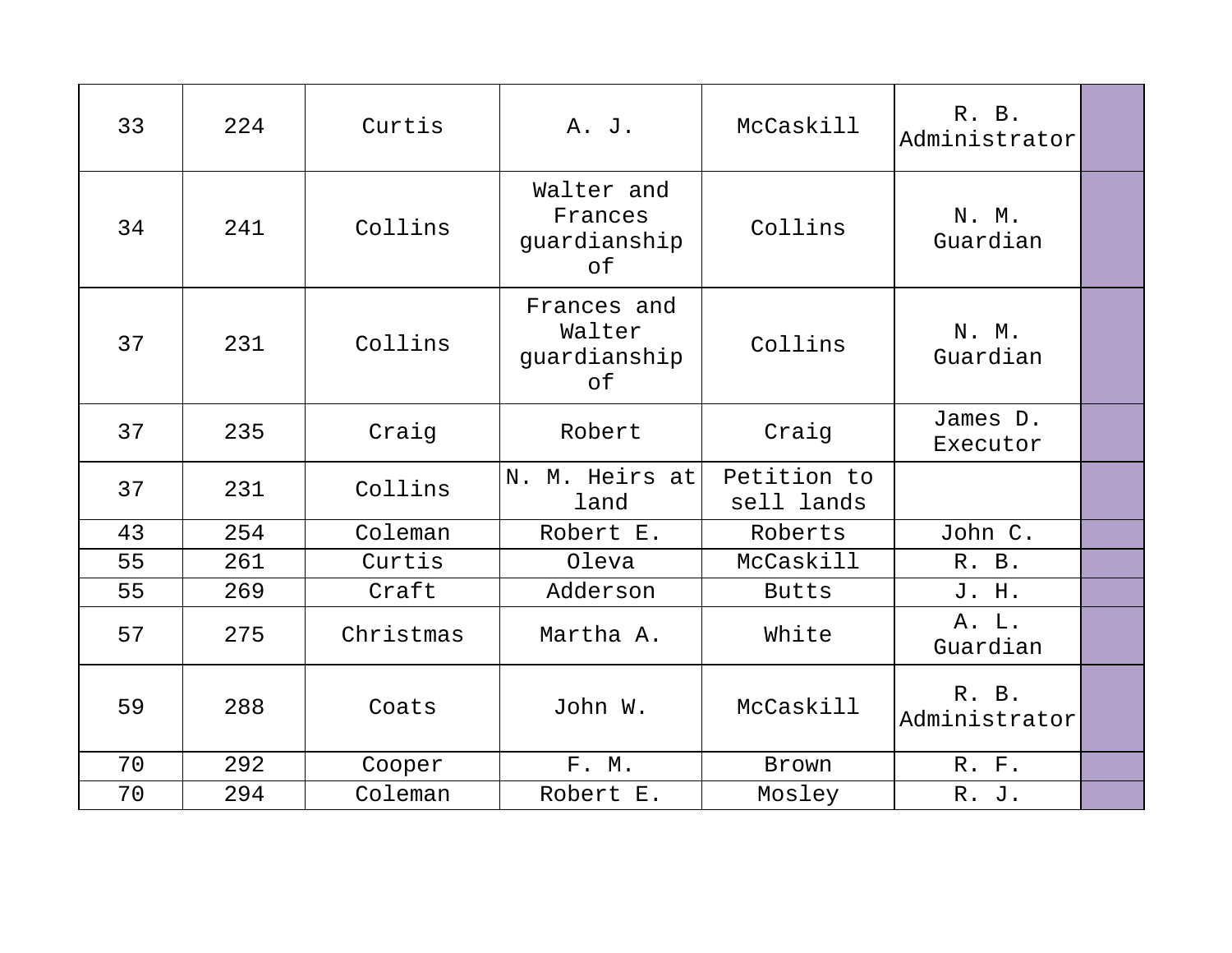| 69 | 304         | Coats     | E. P. Petition<br>for dower                   |           |                              |  |
|----|-------------|-----------|-----------------------------------------------|-----------|------------------------------|--|
| 53 | 315         | Clayton   | Matilda                                       | Clayton   | Henry                        |  |
| 57 | 320         | Cooper    | W. B.                                         | Carpenter | J. R.                        |  |
| 72 | 323         | Carraway  | C. J.                                         | Carraway  | M. J.                        |  |
| 72 | 333         | Clark     | E. S.                                         | Clark     | Mary A. E.<br>Executor       |  |
| 72 | 335         | Coleman   | Caroline                                      | Coleman   | Robert E.                    |  |
| 57 | 345         | Carrall   | Jessie                                        | McKinley  | J. A.<br>Administrator       |  |
| 70 | $359$ $1/2$ | Clinton   | John A.                                       | Clinton   | M. E.<br>Administrator       |  |
| 56 | 364         | Carnathan | W. J.                                         | Craig     | Mary                         |  |
| 45 | 368         | Chaney    | H. B.                                         | Henderson | James<br>Guardian            |  |
| 54 | 390         | Coleman   | Caroline                                      | Morris    | J. L. And W.<br>J. Carnathan |  |
| 54 | 390         | Coleman   | Caroline                                      | Carnathan | W. J. And, J.<br>L. Morris   |  |
| 59 | 419         | Carroll   | Jesse and John<br>$C$ .<br>Guardianship<br>of | McKinley  | John A.<br>Guardian          |  |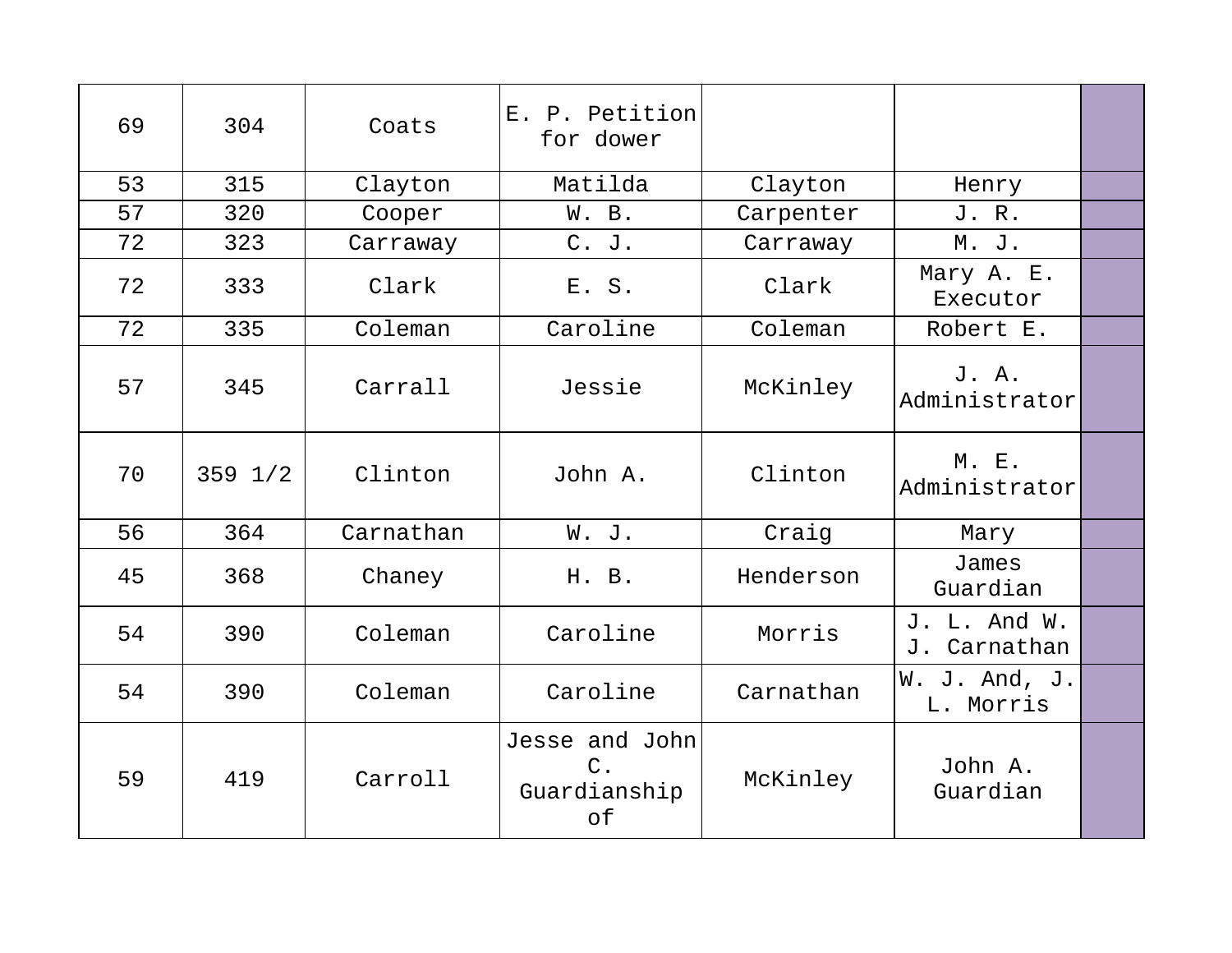| 59 | 419               | Carroll   | John C and<br>Jesse<br>guardianship<br>of | McKinley  | John A.<br>Guardian      |  |
|----|-------------------|-----------|-------------------------------------------|-----------|--------------------------|--|
|    |                   |           |                                           |           |                          |  |
| 46 | 429               | Coleman   | W. T.                                     | Payne     | I. B. And<br>McRea Mosby |  |
| 46 | 429               | Coleman   | W. T.                                     | Mosby     | McRae and I.<br>B. Payne |  |
| 47 | 461               | Clinton   | Joseph estate<br>оf                       |           |                          |  |
| 12 | 468               | Cook      | W. H.                                     | Johnson   | John and<br>Albert       |  |
| 12 | 468               | Cook      | W. H.                                     | Johnson   | Albert and<br>John       |  |
| 51 | 470               | Culley    | D. M.                                     | Reynolds  | Sallie M.                |  |
| 51 | 475               | Carpenter | Peter                                     | Carpenter | Caledonia                |  |
| 45 | 488               | Currie    | A. A. Estate<br>of                        | Porter    | J. C.<br>Administrator   |  |
| 85 | 492               | Christian | Thomas                                    | Christian | A. C.<br>Executor        |  |
| 48 | $493 \frac{1}{2}$ | Crews     | Mary                                      | Crews     | Mack                     |  |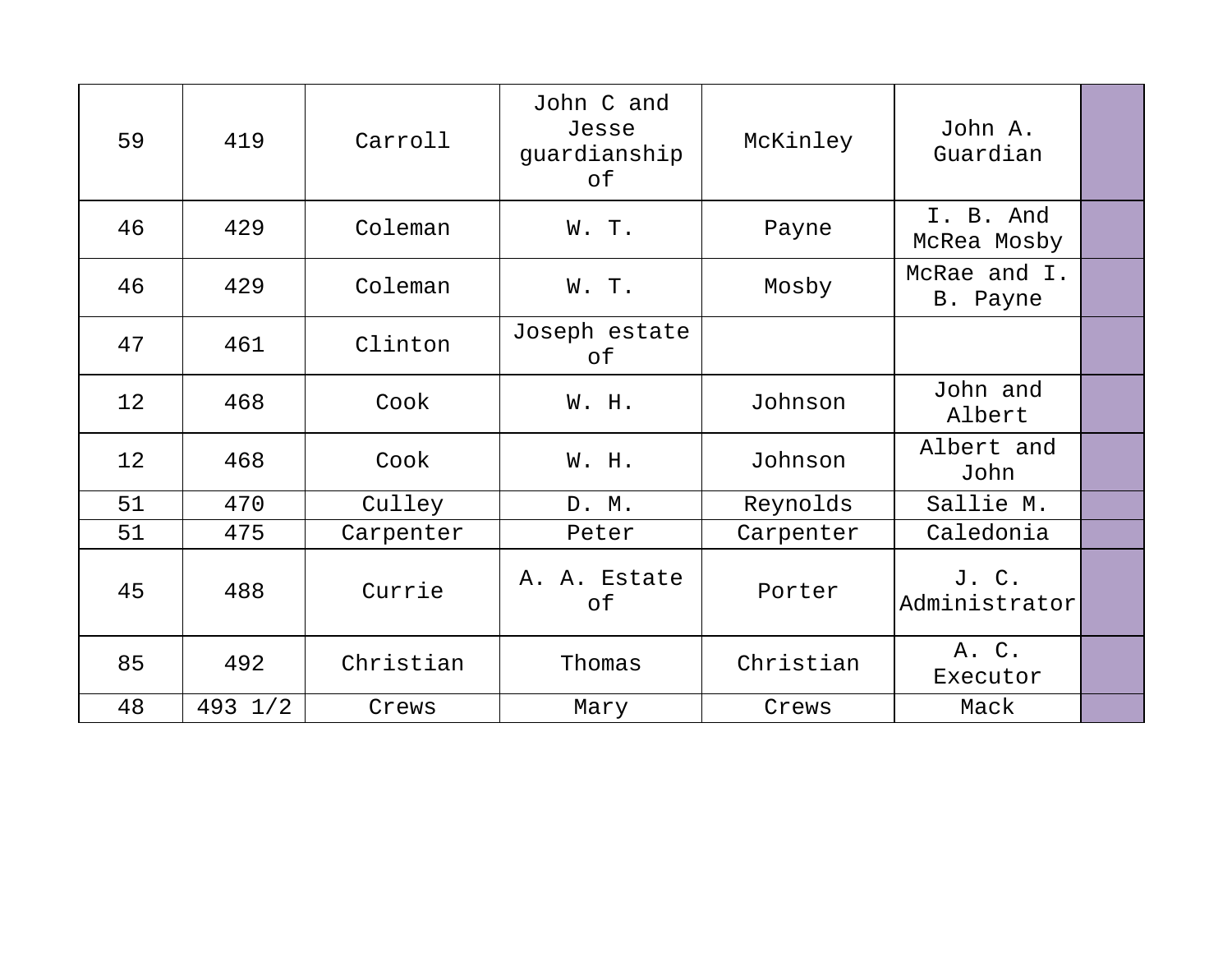| $\mathbf{1}$ | 548 | Cooper    | Minnie R. And<br>Lula W. Minors<br>guardianship<br>of    | Cooper  | J. L.                    |  |
|--------------|-----|-----------|----------------------------------------------------------|---------|--------------------------|--|
| $\mathbf{1}$ | 548 | Cooper    | Lula W. And<br>Minnie R.<br>Minors<br>guardianship<br>оf | Cooper  | J. L.                    |  |
| $\mathbf 1$  | 551 | Claflin   | H. B. and<br>company                                     | Jackson | M. Assignee<br>trustee   |  |
| 1            | 552 | Carpenter | Benjamin<br>guardianship<br>of                           | Jolly   | W. E.<br>Guardian        |  |
| 64           | 573 | Clay      | T. J.                                                    | Clay    | Clarsey<br>administrator |  |
| 64           | 589 | Cody      | William                                                  | Cody    | Jennie D.<br>Executor    |  |
| 77           | 612 | Crowe     | Annie                                                    | Valley  | L. Executor              |  |
| 76           | 613 | Covington | Sarah                                                    | Vance   | Mary executor            |  |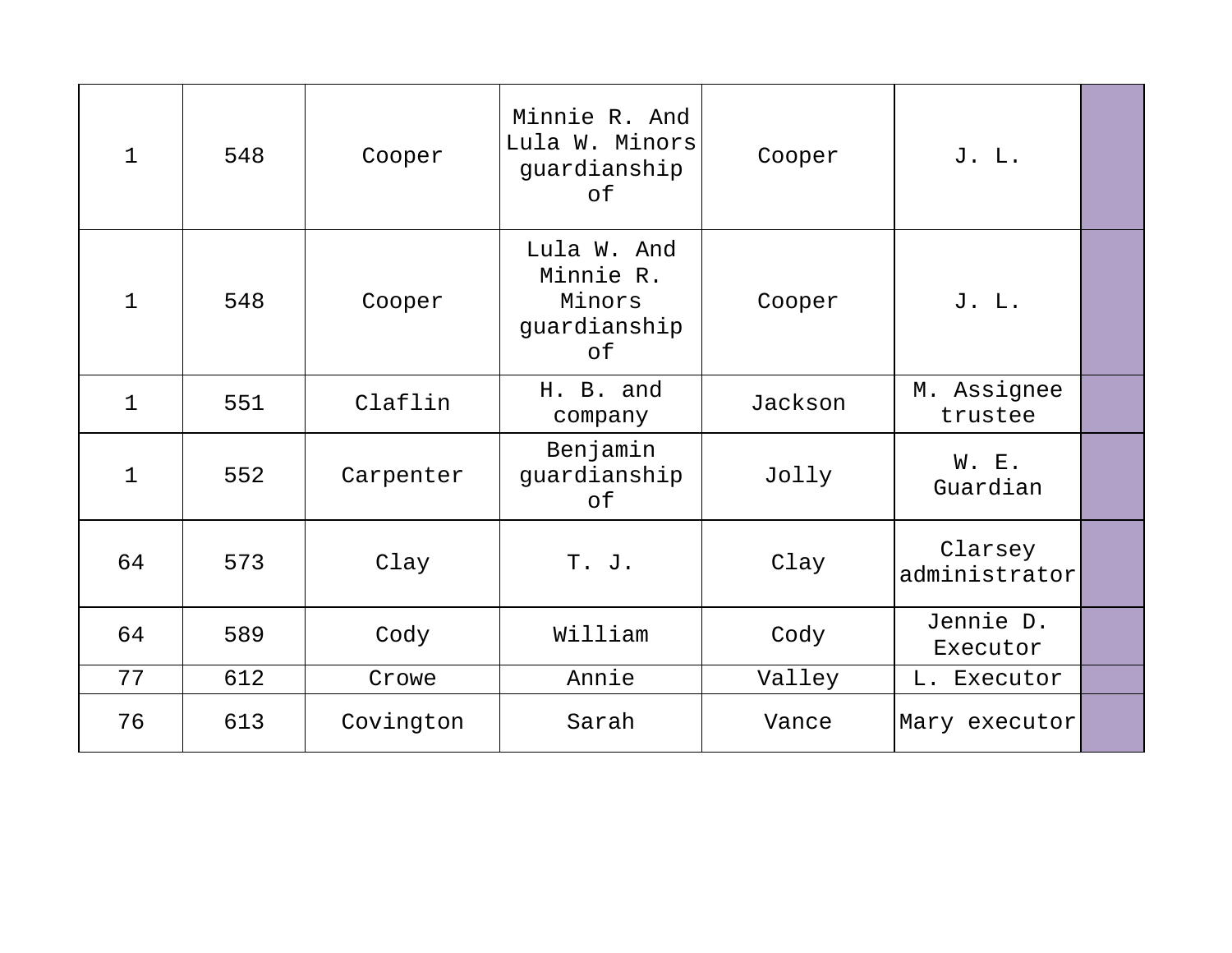| 76 | 614 | Covington | David L. And<br>C. L.<br>Guardianship<br>of | Vance     | Mary Guardian              |  |
|----|-----|-----------|---------------------------------------------|-----------|----------------------------|--|
| 66 | 616 | Coleman   | John B.                                     | Coleman   | Mattie C.                  |  |
| 73 | 633 | Clinton   | Sarah A.<br>Estate of                       | Bryan     | T. D.<br>Administrator     |  |
| 73 | 633 | Clayton   | Sarah A.<br>Estate of                       | Curtis    | W. H.<br>Collector         |  |
| 65 | 658 | Christian | Thomas<br>deceased                          | Christian | Hallie H.<br>Administrator |  |
| 17 | 673 | Christian | A.? C.                                      | Christian | A. D.<br>Administrator     |  |
| 65 | 682 | Crawford  | Benjamin F.<br>Guardianship<br>of           | Parker    | B. F.<br>Guardian          |  |
| 74 | 685 | Chiles    | Henry and John<br>L. Handley                | Twilley   | A. A.                      |  |
| 74 | 685 | Handley   | John L. And<br>Henry Chiles                 | Twilley   | A. A.                      |  |
| 66 | 686 | Cole      | William                                     | Cole      | Ann                        |  |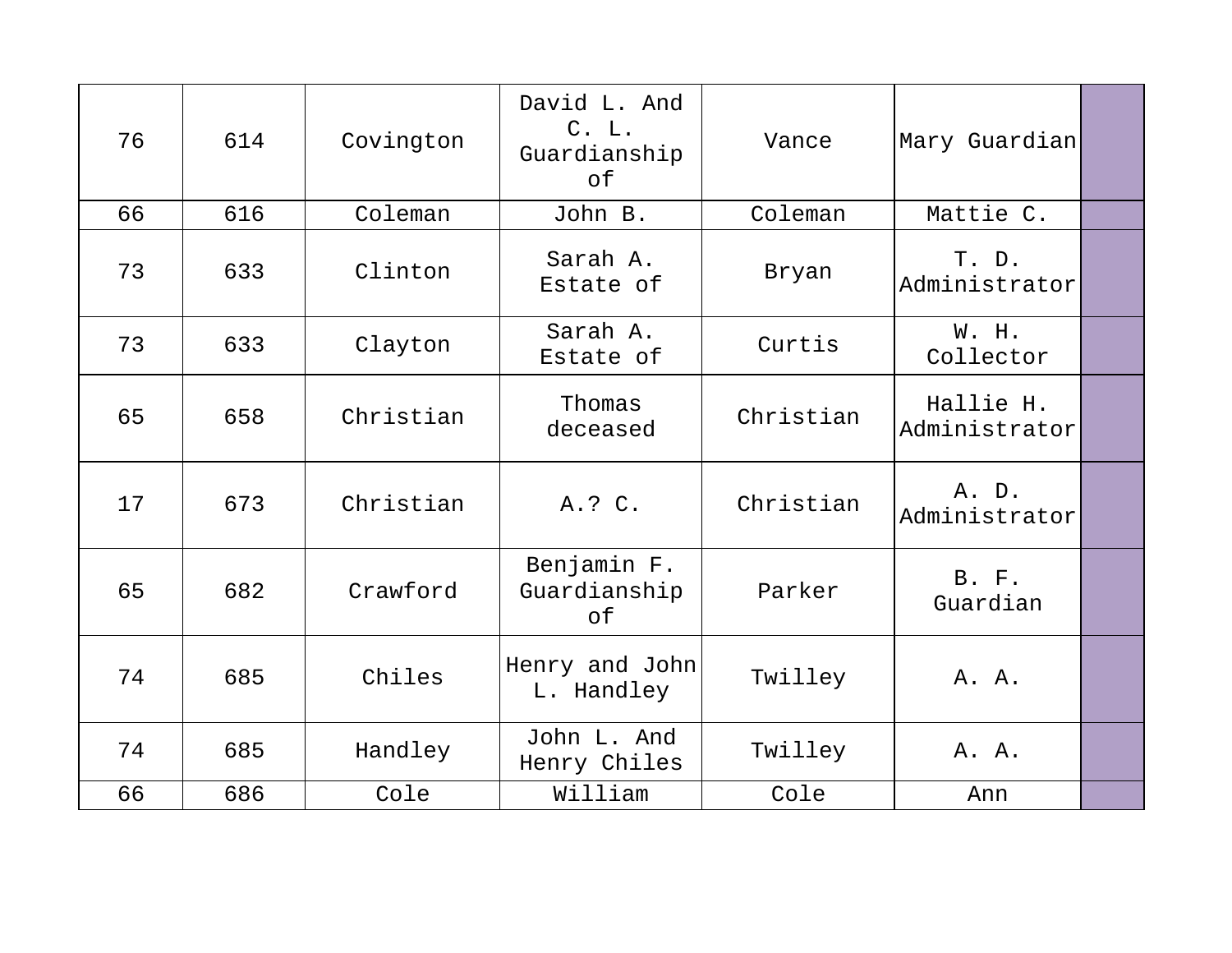| 73 | 689 | Clinton  | Sarah A.<br>Estate of                    | Curtis   | W. H.<br>Administrator   |  |
|----|-----|----------|------------------------------------------|----------|--------------------------|--|
| 77 | 707 | Coats    | W. P.<br>Guardianship<br>of              | Bustin   | J. M.<br>Guardian        |  |
| 67 | 716 | Cobbs    | Jane                                     | Cobbs    | Jim                      |  |
| 75 | 717 | Crowe    | Maggie<br>guardianship<br>of             | Valley   | L. Guardian              |  |
| 77 | 748 | Childs   | Geo. And<br>Maggie<br>guardianship<br>of | Chiles   | S. E. Tardy<br>and       |  |
| 80 | 760 | Cooper   | S. B.                                    | George   | Mary H.                  |  |
| 80 | 766 | Crosby   | Mary estate of                           |          |                          |  |
| 77 | 776 | Crudup   | Geo. A. Estate<br>of                     | Crudup   | William<br>administrator |  |
| 77 | 781 | Cusack   | Amanda J.<br>Estate of                   |          |                          |  |
| 77 | 791 | Cotton   | Squire                                   | Cotton   | Sallie                   |  |
| 78 | 793 | Chandler | Geo. W. Estate<br>of                     | Chandler | J. L.<br>Executor        |  |
| 80 | 800 | Coker    | Jonas lunacy<br>of                       |          |                          |  |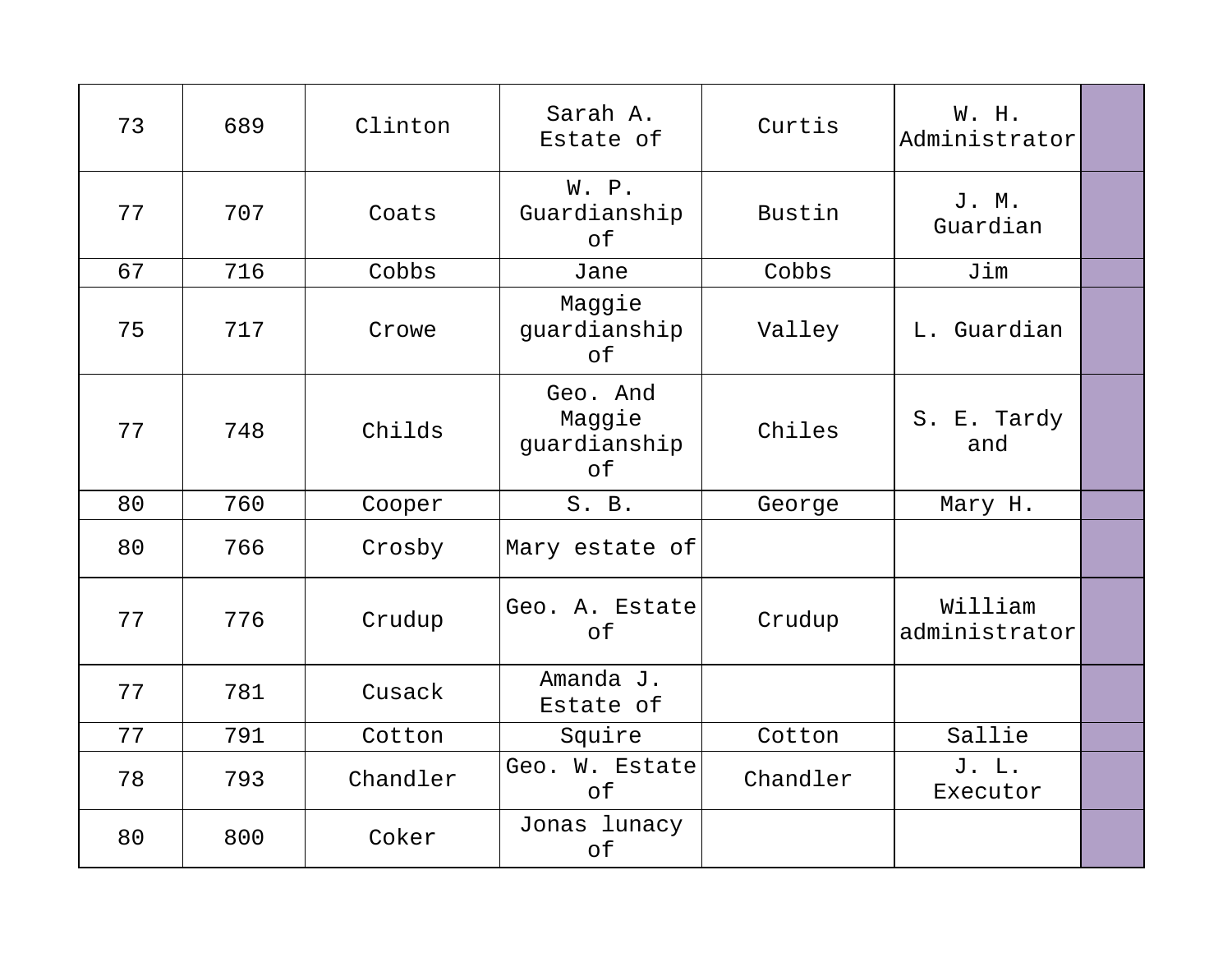| 76 | 803 | Crosby    | Mary<br>guardianship<br>оf   | Parker    | W.C.<br>Guardian                  |  |
|----|-----|-----------|------------------------------|-----------|-----------------------------------|--|
| 71 | 814 | Cusack    | J. W. Estate<br>of           | Valley    | L. And, J.<br>Daniel<br>executors |  |
| 71 | 814 | Cusack    | J. W. Estate<br>оf           | Daniel    | J. And L.<br>Valley<br>executors  |  |
| 80 | 830 | Cameron   | Mattie lunacy<br>of          |           |                                   |  |
| 49 | 832 | Coleman   | Joseph G.<br>Estate of       | Coleman   | Emily A.<br>Executor              |  |
| 49 | 837 | Carlisle  | Mary                         | Carlisle  | Henry                             |  |
| 80 | 848 | Chalk     | Mamie                        | Sharman   | J. R.                             |  |
| 80 | 854 | Cole      | Harriett<br>lunacy of        |           |                                   |  |
| 44 | 858 | Casteel   | S. E. Deceased               | Casteel   | W. G.<br>Executor                 |  |
| 43 | 870 | Croft     | Addison                      | Houston   | John                              |  |
| 53 | 878 | Cudabac   | T. B.<br>Guardianship<br>of  | George    | W. W.                             |  |
| 75 | 879 | Christian | Thomas<br>guardianship<br>оf | Christian | C. D.<br>Guardian                 |  |
| 14 | 914 | Caraway   | And Suttle                   | Bowman    | Delia                             |  |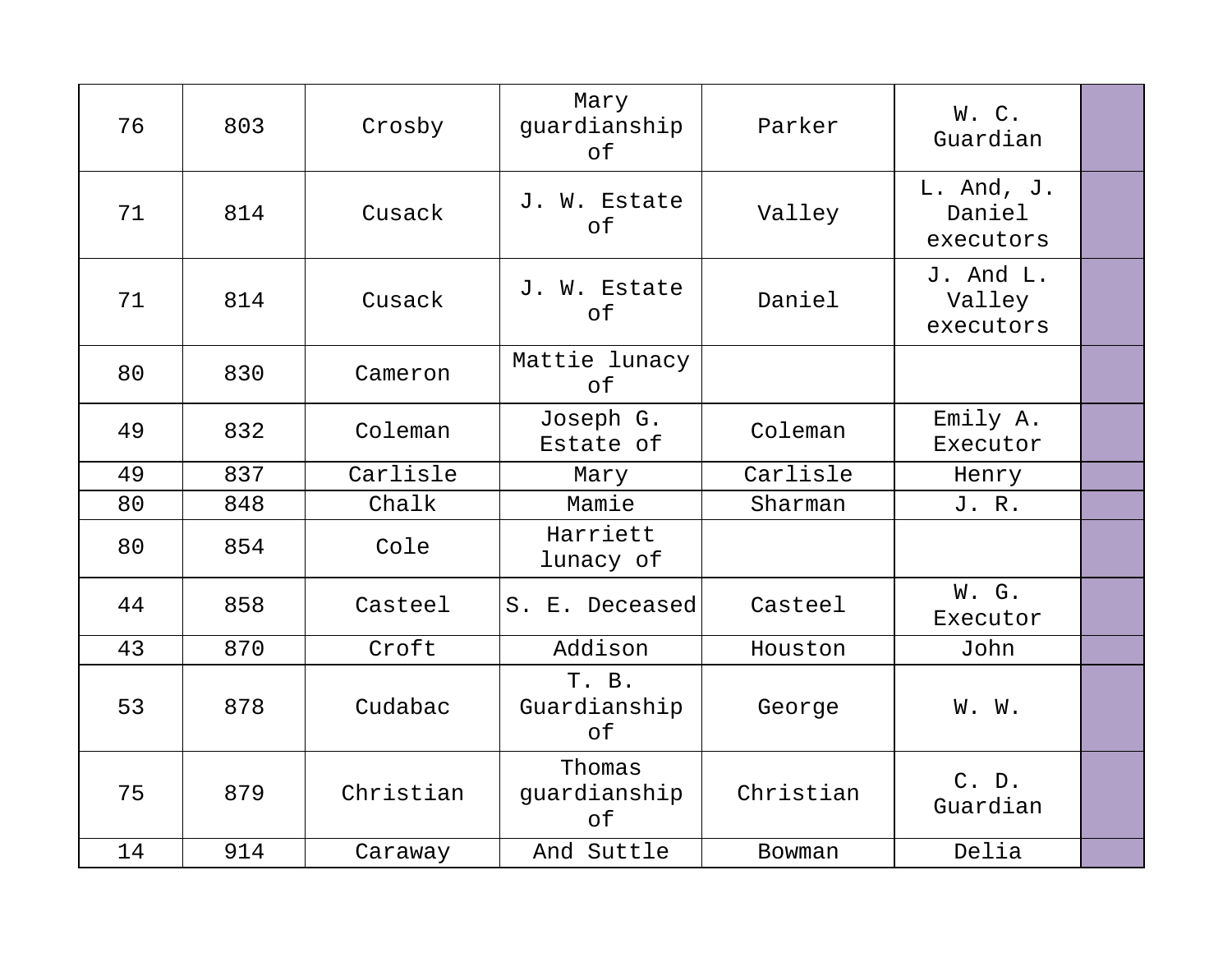| 18  | 926  | Champenois | J. F.                                 | <b>Brooke</b> | Hall and<br>Company    |  |
|-----|------|------------|---------------------------------------|---------------|------------------------|--|
| 16  | 938  | Chiles     | Annie E.                              | Gallagher     | C. W.                  |  |
| 80  | 946  | Coleman    | John a lunatic                        |               |                        |  |
| 17  | 948  | Christian  | C. D. Trustee<br>of minor heirs<br>of | Christian     | Thomas<br>deceased     |  |
| 16  | 949  | Cole       | <b>Brothers</b>                       | Foresee       | S. P.                  |  |
| 33  | 957  | Curtis     | C. C. Estate<br>of                    | Lyle          | J. T.<br>Administrator |  |
| 82  | 971  | Clark      | J. K. Lunacy<br>of                    |               |                        |  |
| 88  | 981  | Collier    | Rufus lunacy<br>оf                    |               |                        |  |
| 87  | 985  | Clark      | H. B. Estate<br>of                    | Moody         | E. F.<br>Administrator |  |
| 85  | 986  | Clark      | H. B. Estate<br>of                    | Moody         | E. F.<br>Administrator |  |
| 89  | 989  | Cole       | William                               | Cole          | Jennie                 |  |
| 108 | 1011 | Clay       | Thadeus E. A<br>lunatic               |               |                        |  |
| 111 | 1048 | Carter     | Brothers and<br>company               | Roberts       | A. And<br>company      |  |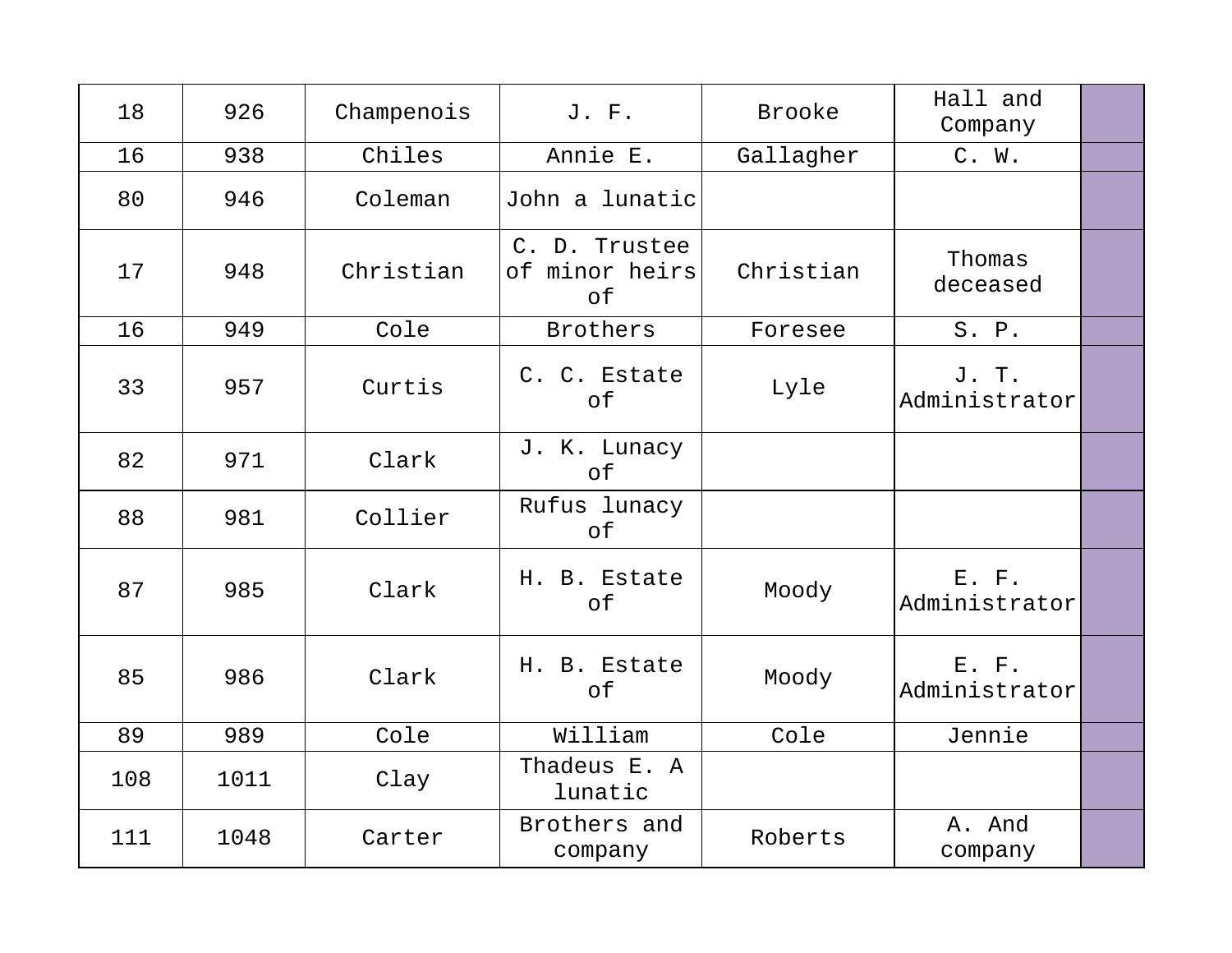| 15  | 903  | Chalk     | Sallie B.                 | Chalk       | J. T.<br>Guardian                 |  |
|-----|------|-----------|---------------------------|-------------|-----------------------------------|--|
| 111 | 1061 | Collins   | Sydney                    | <b>Ball</b> | John T.                           |  |
| 97  |      | Clarke    | Dorcas lunacy<br>of       |             |                                   |  |
| 94  | 1107 | Clarke    | Theo                      |             |                                   |  |
| 93  | 1110 | Clarke    | Theo                      | Harrington  | H. P.<br>Guardian                 |  |
| 101 | 1112 | Colburn   | J. D. Lunacy<br>of        |             |                                   |  |
| 102 | 1116 | Covington | D. A lunacy of            |             |                                   |  |
| 93  | 1120 | Casteel   | F. S. Estate<br>$\circ$ f | Moore       | Mary C.<br>Administrator          |  |
| 102 | 1124 | Culpepper | Horace                    |             |                                   |  |
| 102 | 1125 | Culpepper | Sam                       |             |                                   |  |
| 92  | 1131 | Chiles    | Alex                      | Chiles      | Mary                              |  |
| 101 | 1132 | Chaney    | Ruff                      | Chaney      | Charlotte                         |  |
| 102 | 1143 | Carney    | G. H.                     | Gavin       | R. C.                             |  |
| 113 | 1150 | Cusack    | M. O. J. B.<br>And Annie  | Daniel      | John Guardian                     |  |
| 118 | 1183 | Coffee    | E. C.                     | Meridian    | City of                           |  |
| 117 | 1195 | Chiles    | N. A.                     | Gallagher   | C. W.                             |  |
| 117 | 1198 | Curtis    | W. H.                     | Meridian    | Land and<br>industrial<br>company |  |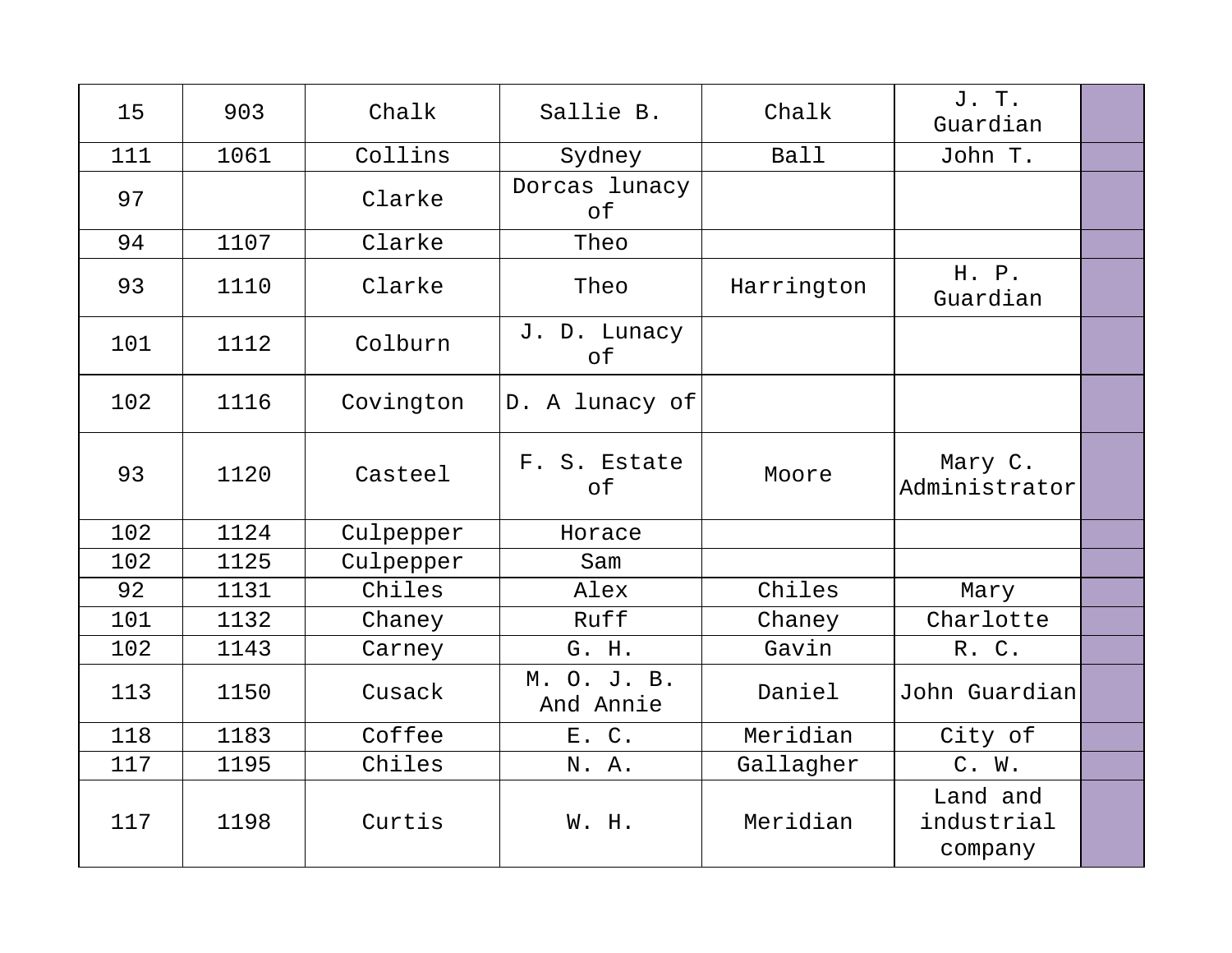| 117 | 1201     | Coffee    | Ella                               | Meridian    | City of           |  |
|-----|----------|-----------|------------------------------------|-------------|-------------------|--|
| 117 | 1208     | Carey     | Lunacy of<br>R.                    |             |                   |  |
| 117 | 1212     | Conner    | Neil                               | Conner      | Sarah             |  |
| 116 | 1213     | Currie    | Guardianship<br>of                 | Cochran     | $C.$ W.           |  |
| 115 | 1218     | Chiles    | A. E.                              | Champernois | J. F.             |  |
| 105 | 1223     | Coker     | Lilly lunacy<br>оf                 |             |                   |  |
| 115 | 1226     | Cathey    | Viola estate<br>оf                 |             |                   |  |
| 114 | 1236     | Coker     | D.                                 |             |                   |  |
| 120 | 1264     | Crews     | Laura                              | Crews       | Solomon           |  |
| 82  |          | Corbett   | Mary Teresa                        | Corbett     | $P$ .             |  |
| 113 | 1270     | Clayton   | R. H.                              | Perkins     | W. H.             |  |
| 103 | 1293     | Collins   | N. M.                              | Brooke      | Henry             |  |
| 88  | 1298     | Chambers  | J. C.                              | White       | Cyrus             |  |
| 121 | 1317     | Meridian  | City of                            | Brooklin    | W.C.              |  |
| 121 | 1318     | Croome    | N.                                 | Croome      | Presley           |  |
| 122 | 1329     | Christian | H. H.                              | Christian   | $C.$ D.           |  |
| 120 | 1320 1/2 | Cotton    | Betsey lunacy<br>оf                |             |                   |  |
| 123 | 1359     | Cobb      | F. And M. F.<br>Guardianship<br>оf | Cobb        | I. M.<br>Guardian |  |
| 123 | 1556     | Collins   | N. M.                              |             |                   |  |
| 124 | 1366     | Chapman   | James                              | Chapman     | Lucy              |  |
| 126 | 1389     | Collins   | Minnie M.                          | Collins     | A. W.             |  |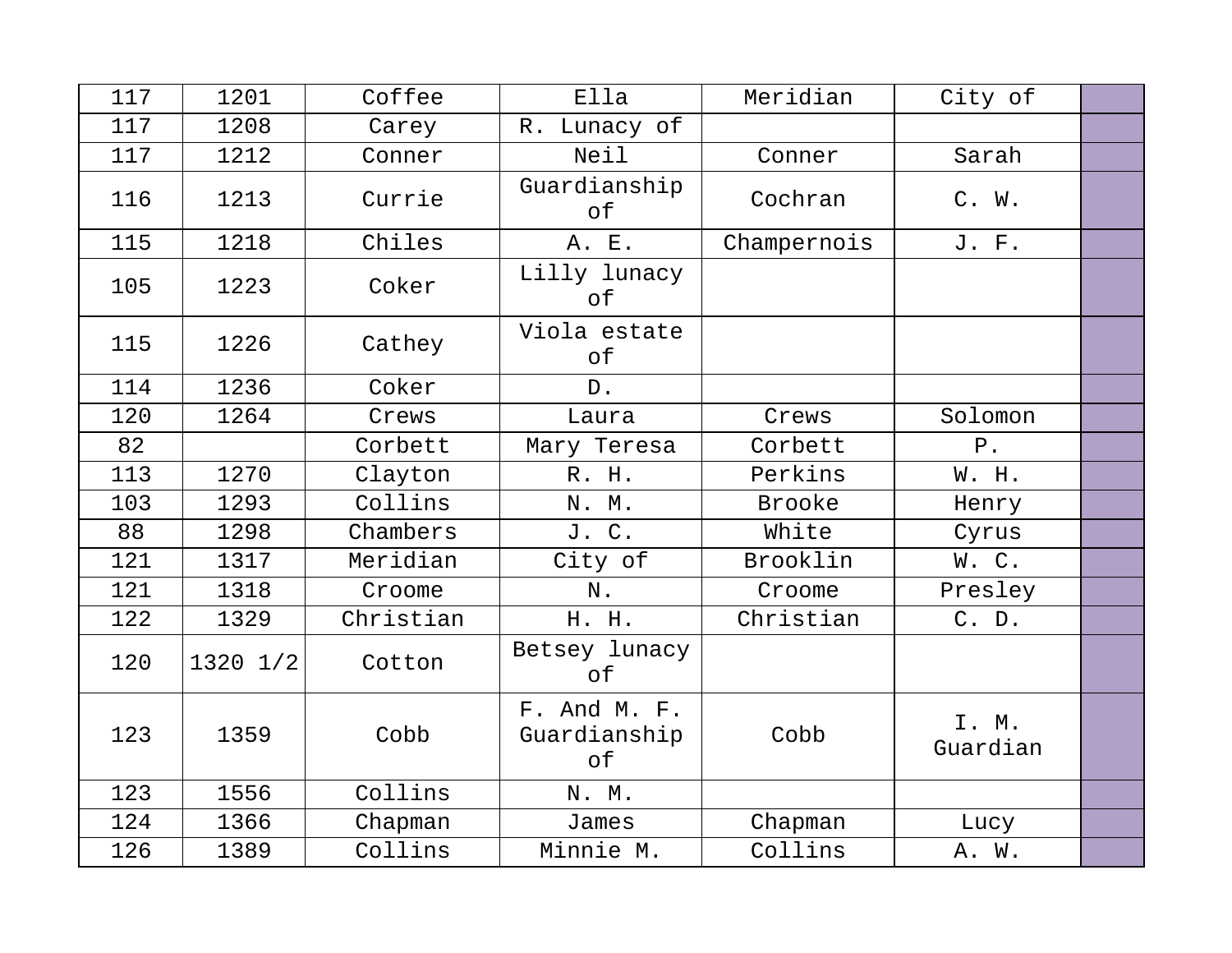| 128 | 1395 | Cragten   | Cecekia                                | Cragten   | Thomas                                 |  |
|-----|------|-----------|----------------------------------------|-----------|----------------------------------------|--|
| 189 | 1402 | Chalfield | J. B.                                  | Timbrell  | Mary                                   |  |
| 127 | 1416 | Carson    | James lunacy<br>of                     |           |                                        |  |
| 132 | 1432 | Coffee    | Ella C.                                | Rosenbaum | A. L.                                  |  |
| 127 | 1443 | Crazy     | George lunacy<br>of                    |           |                                        |  |
| 130 | 1410 | Cohen     | S. Estate of                           | Winner    | Μ.<br>Administrator                    |  |
| 135 | 1465 | Chiles    | Henry estate<br>of                     | Chiles    | B. And M.<br>Executors                 |  |
| 136 | 1483 | City      | Compress<br>company                    | Solomon   | J. S.                                  |  |
| 137 | 1491 | Christian | Lee                                    | Christian | Ida                                    |  |
| 138 | 1499 | Chalk     | J. W. G.                               | Wilworth  | Mamie                                  |  |
| 127 | 1407 | Clark     | Stephen lunacy<br>of                   |           |                                        |  |
| 140 | 1531 | Coffee    | C. C.                                  | Edward    | Tom                                    |  |
| 127 | 1568 | Carlisle  | Geo. W. Lunacy<br>of                   |           |                                        |  |
| 145 | 1581 | Carter    | Addie J.                               | Loun      | Sept. M.<br>Educational<br>Association |  |
| 145 | 1583 | Chatfield | And company in<br>the assignment<br>of | Hughes    | J. H.<br>Assignee                      |  |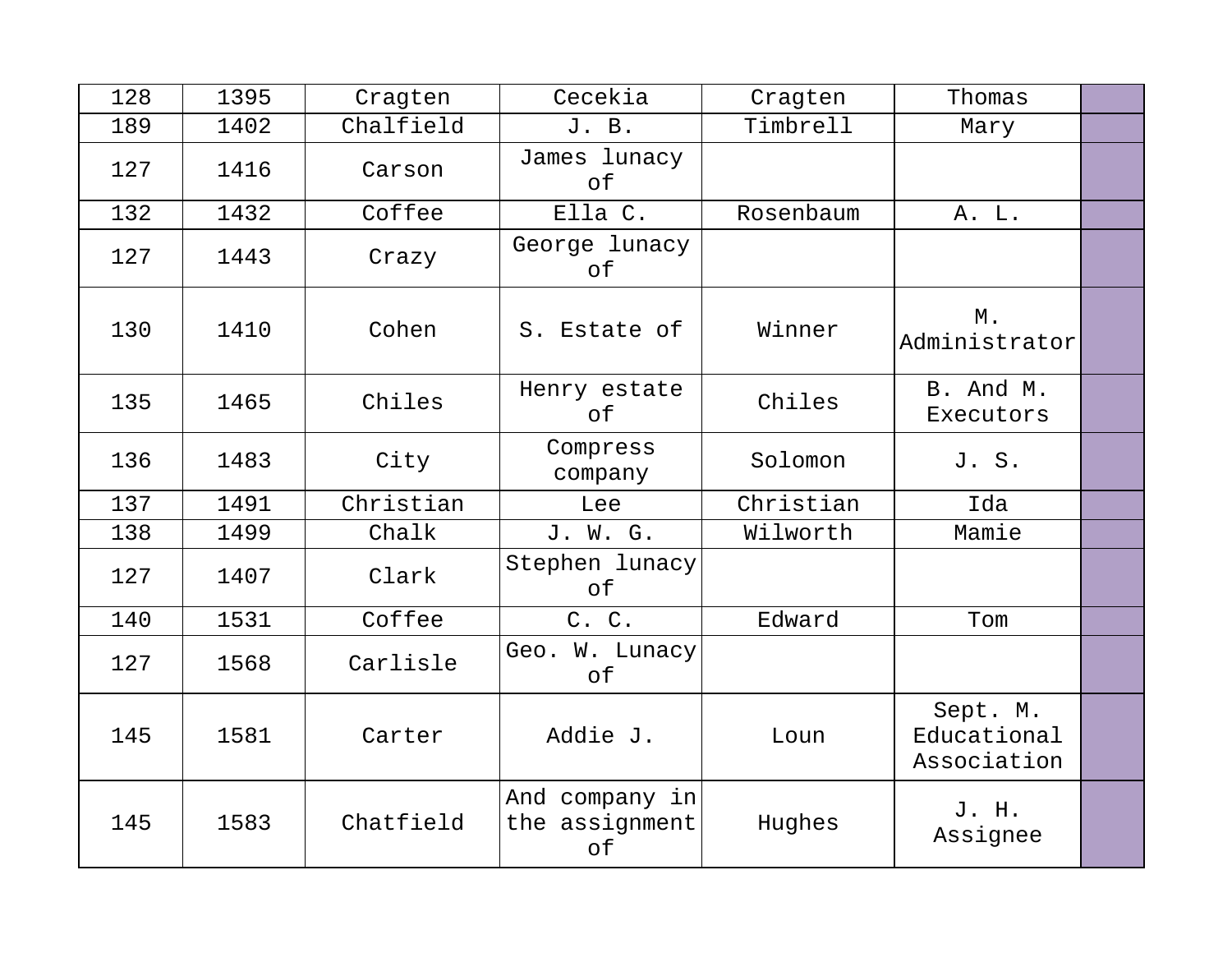| 145 | 1587 | Craig     | Sallie               | Craig                  | F. M.                 |  |
|-----|------|-----------|----------------------|------------------------|-----------------------|--|
| 147 | 1608 | Collin    | R. J.                | First<br>national bank |                       |  |
| 147 | 1620 | Chalk     | J. W. T.             |                        |                       |  |
| 148 | 1628 | Cole      | Henry                | Cole                   | Dina                  |  |
| 148 | 1634 | Currie    | William estate<br>оf | Currie                 | Administrator         |  |
| 149 | 1639 | Culpepper | J. H.                | Baum                   | Joseph                |  |
| 149 | 1643 | Coffee    | Ella C. Estate<br>of | Wright                 | J. H.<br>Assignee     |  |
| 149 | 1650 | Carnathan | Rich                 | Carnathan              | Susanna               |  |
| 150 | 1657 | Coffee    | C. C.                | Finley                 | $D$ .                 |  |
| 151 | 1670 | Christian | Thomas estate<br>оf  | Christian              | C. D. And H.<br>H.    |  |
| 151 | 1670 | Christian | Thomas estate<br>оf  | Christian              | H. H. And C.<br>$D$ . |  |
| 153 | 1703 | Callopy   | L. F.                | Callopy                | J. E.                 |  |
| 127 | 1747 | Catsup    | Jane lunacy of       |                        |                       |  |
| 156 | 1750 | Currie    | Carrie               | Currie                 | D. T.                 |  |
| 156 | 1751 | Cole      | Celia                | Cole                   | William               |  |
| 157 | 1776 | Coleman   | M. C.                | Haggerson              | Carrie                |  |
| 157 | 1784 | Currie    | C. J.                | Keith                  | Jennie                |  |
| 158 | 1797 | Catlett   | W.S.                 | Ex parte               |                       |  |
| 159 | 1817 | Callopy   | L. F.                | Callopy                | J. F.                 |  |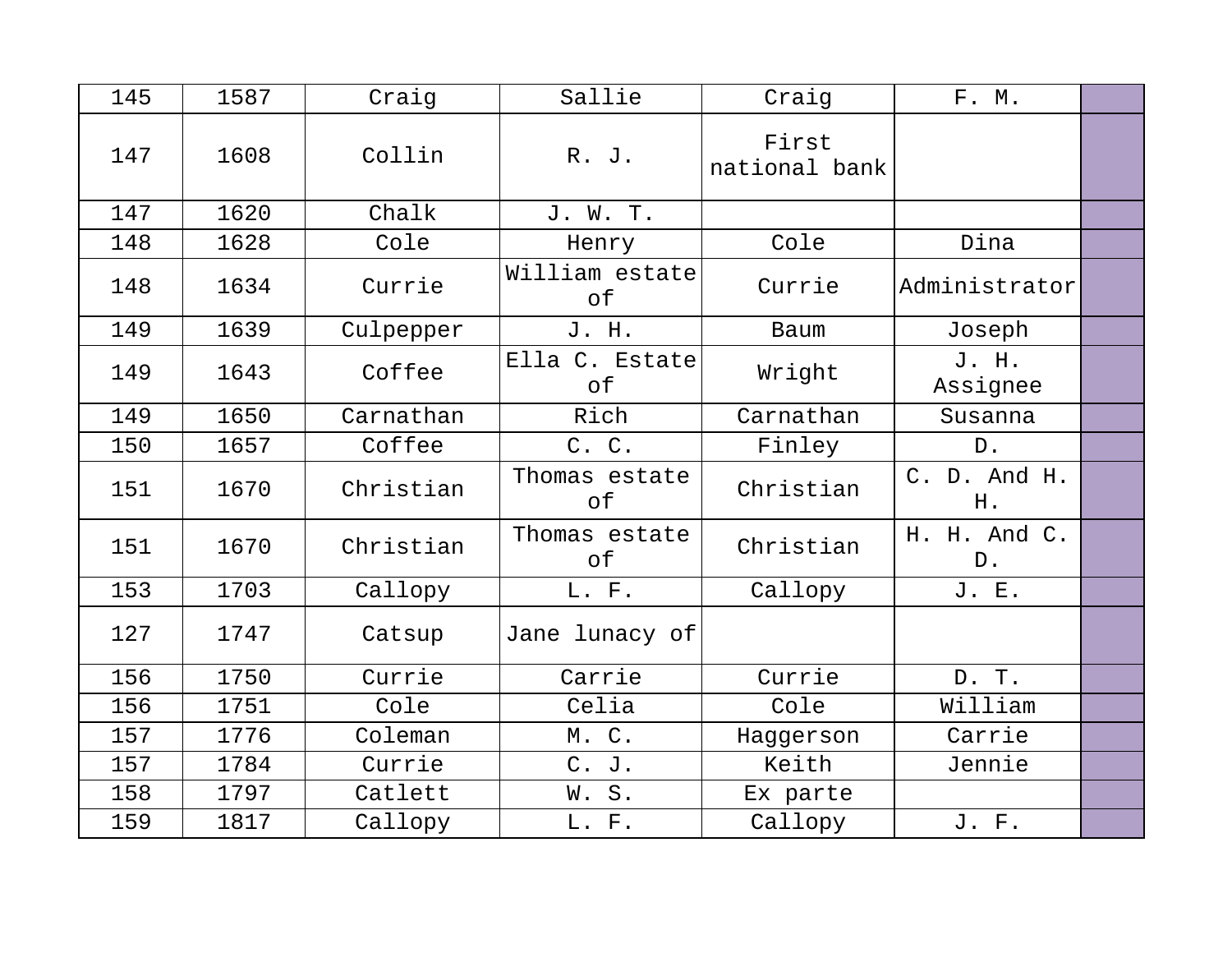| 127 | 1848 | Cross    | E. J. Lunacy<br>оf     |           |                                      |  |
|-----|------|----------|------------------------|-----------|--------------------------------------|--|
| 161 | 1849 | Crymes   | C. L.                  | Crymes    | Robert C.                            |  |
| 161 | 1850 | Carter   | B. J.                  | Green     | S. A.                                |  |
| 163 | 1886 | Clayton  | Calvin                 | Clayton   | Mandy                                |  |
| 164 | 1897 | Calhoun  | G. W.                  | Calhoun   | Carrie                               |  |
| 164 | 1904 | Catlett  | W.S.                   | Matthews  | T. B.                                |  |
| 164 | 1911 | Coffee   | Ella C.                | Coffee    | C. C.                                |  |
| 165 | 1924 | Chalk    | J. T.                  | Howell    | J. H.                                |  |
| 165 | 1926 | Creel    | A. L.                  | Creel     | E. A.                                |  |
| 165 | 1932 | Cole     | Counsel                | Rosenbaum | D., Sons                             |  |
| 165 | 1933 | Cole     | Margaret               | Cole      | Walter                               |  |
| 166 | 1947 | Carter   | L. And loan<br>company | Gullett   | N. C.                                |  |
| 166 | 1969 | Carney   | G. H.                  | Coleman   | And Enslen                           |  |
| 166 | 1969 | Carney   | G. H.                  | Enslen    | And Coleman                          |  |
| 168 | 1991 | Clark    | M. E. Estate<br>оf     |           |                                      |  |
| 168 | 2003 | Colvin   | Callie                 | Garrett   | Jas. F.                              |  |
| 169 | 2035 | Coleman  | E. E.                  | Cochran   | C. W.                                |  |
| 170 | 2043 | Crawford | J. A.                  | Crawford  | L. M.                                |  |
| 170 | 2054 | Coleman  | G. W.                  | Temple    | W. F.                                |  |
| 170 | 2058 | Connor   | Isaac                  | Connor    | Rufus                                |  |
| 170 | 2064 | Corest   | G. W. S.<br>Estate of  | Wright    | J. H. And P.<br>0'Leary<br>executors |  |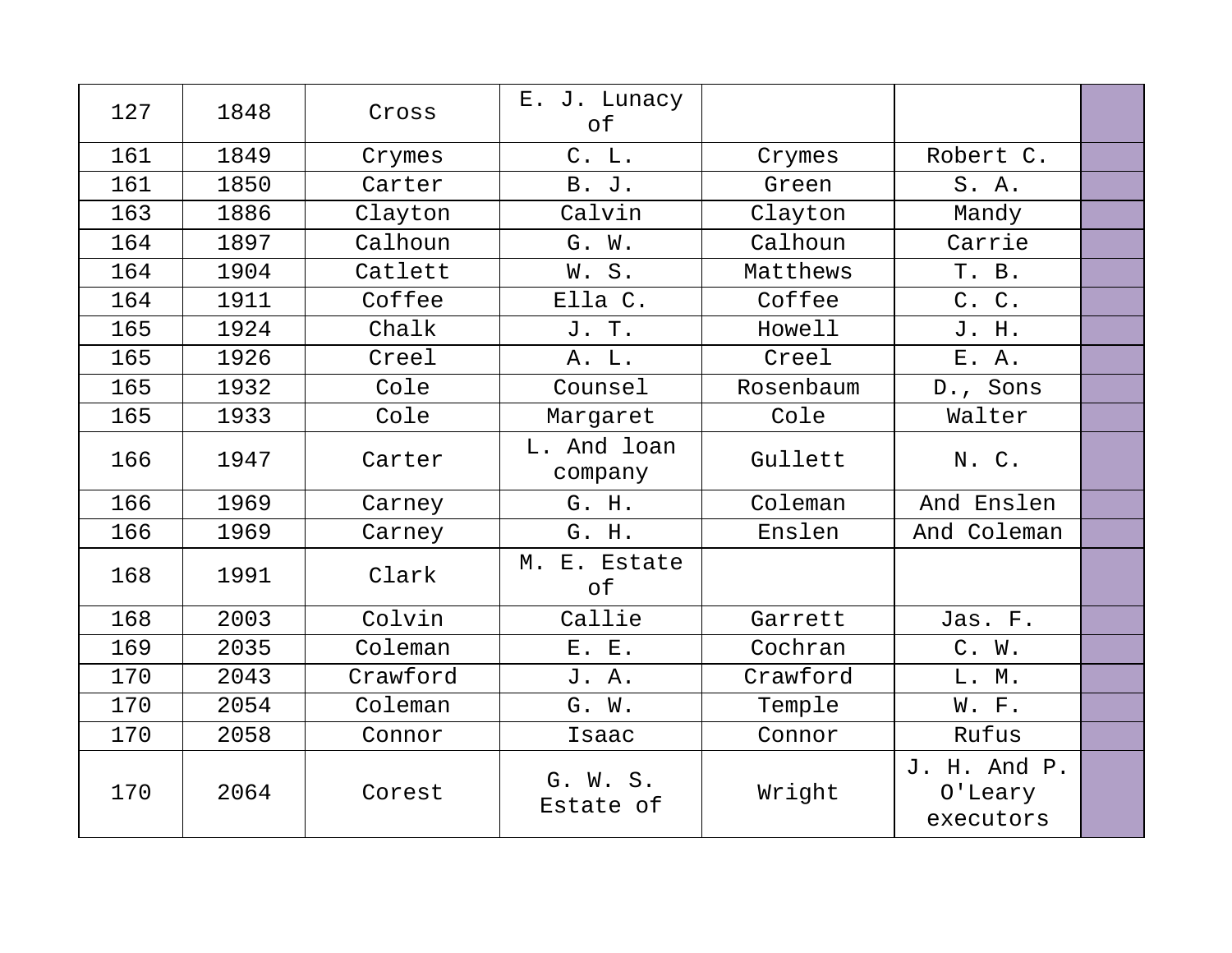| 170 | 2064 | Covert              | Geo. S. Estate<br>of              | O'Leary                               | P. And, J. H.<br>Wright<br>executors |  |
|-----|------|---------------------|-----------------------------------|---------------------------------------|--------------------------------------|--|
| 171 | 2066 | Chalk               | J. W. T.                          | Chalk                                 | Mamie                                |  |
| 127 | 2086 | Carson              | James lunacy<br>of                |                                       |                                      |  |
| 173 | 2110 | Campbell            | L. J.                             | Campbell                              | L. C.                                |  |
| 173 | 2121 | Coleman             | Albert ex<br>parte                |                                       |                                      |  |
| 173 | 2129 | Carroll             | Jeff                              | Carroll                               | Cora                                 |  |
| 174 | 2146 | Creel               | Amanda                            | Dearman                               | William<br>adoption of               |  |
| 176 | 2180 | Cochran             | Susie L., et<br>al, minors        | George                                | W. W.<br>Guardian                    |  |
| 176 | 2184 | Cotton or<br>Colton | Clarissa as<br>the next<br>friend | Cotton or<br>Colton                   | Bryant                               |  |
| 176 | 2192 | Coleman             | Amelia                            | Coleman                               | Willie                               |  |
| 176 | 2195 | Connell             | C. R.                             | Fidelity Loan<br>and Trust<br>Company |                                      |  |
| 176 | 2200 | Campbell            | R. J. Ex parte                    |                                       |                                      |  |
| 176 | 2202 | Cole                | Katy May                          | Cole                                  | Daniel                               |  |
| 177 | 2211 | Camp                | A. B.                             | Watkins                               | $E$ .                                |  |
| 177 | 2229 | Coleman             | A. B.                             | Coleman                               | E. E.                                |  |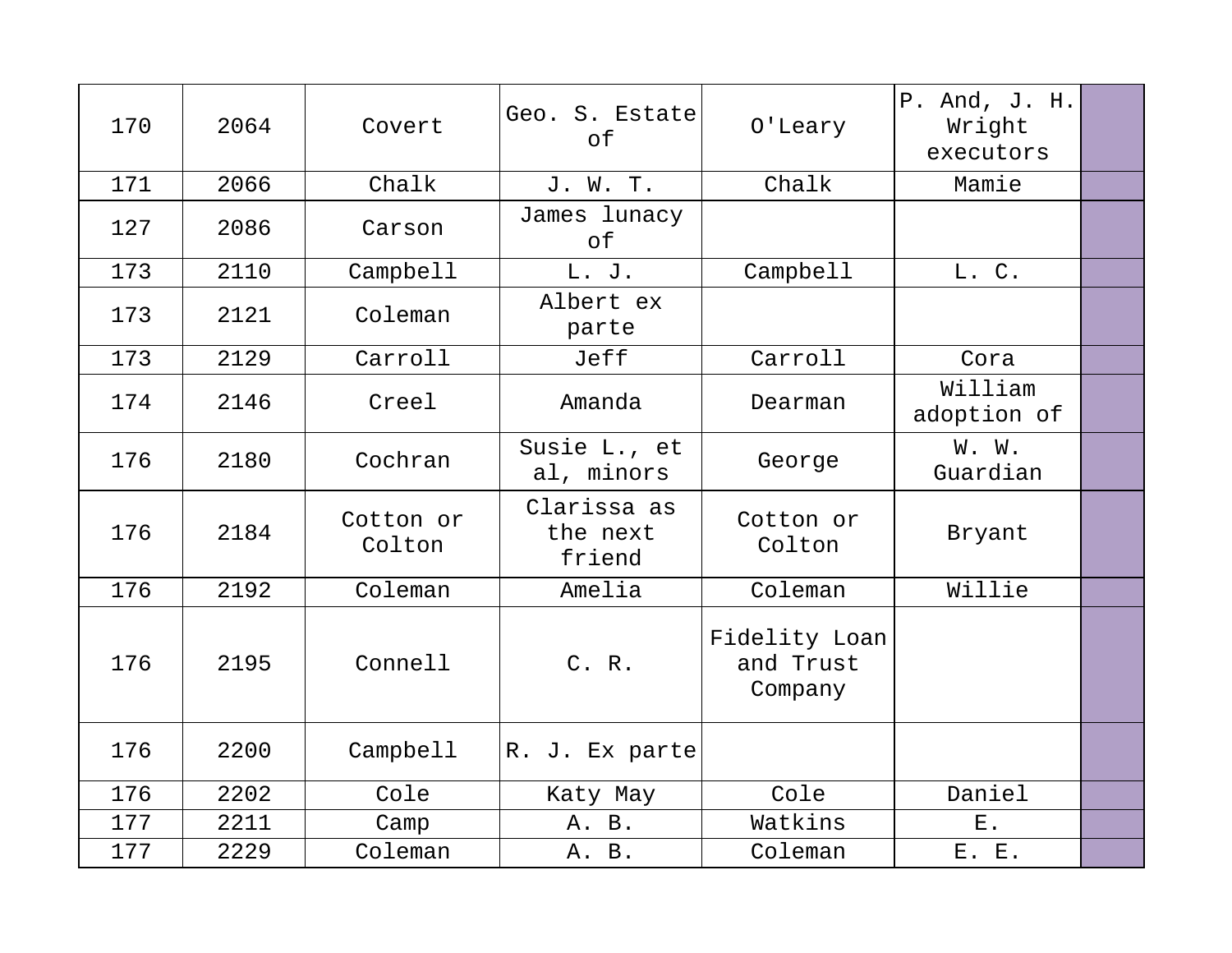| 177 | 2232 | Campbell  | George P.                   | National<br>mutual<br>Building and<br>Loan<br>Association<br>of New York |                        |  |
|-----|------|-----------|-----------------------------|--------------------------------------------------------------------------|------------------------|--|
| 178 | 2257 | Coburn    | Bessie Street               | Coburn                                                                   | Allie                  |  |
| 178 | 2261 | Clark     | Elisha by next<br>of friend |                                                                          |                        |  |
| 178 | 2285 | Caruthers | Sanders                     | Caruthers                                                                | Molly                  |  |
| 178 | 2292 | Creel     | E. A. Ex parte              |                                                                          |                        |  |
| 179 | 2303 | Carlisle  | G. W. Deceased              | Carlisle                                                                 | G. A.<br>Administrator |  |
| 179 | 2304 | Carlisle  | Melvin et al<br>minors      | Carlisle                                                                 | G. A.<br>Guardian      |  |
| 181 | 2327 | Creel     | J. M.                       | Creel                                                                    | Rosanna G.             |  |
| 179 | 2307 | Corbett   | J. J.                       | Corbett                                                                  | Louisa                 |  |
| 179 | 2318 | Cole      | Hattie A.                   | Cole                                                                     | G. H.                  |  |
| 181 | 2340 | Calvin    | Callie                      | Oscar                                                                    | C. Garrett             |  |
| 181 | 2350 | Craig     | J. W.                       | McWilliams                                                               | Ε.                     |  |
| 181 | 2351 | Cowins    | Maffie                      | Cowins                                                                   | Josephina              |  |
| 181 | 2354 | Cocke     | N. W.                       |                                                                          |                        |  |
| 183 | 2397 | Conley    | Mattie                      | Conley                                                                   | Rufus                  |  |
| 193 | 2400 | Calter    | М.                          | Calter                                                                   | $P$ .                  |  |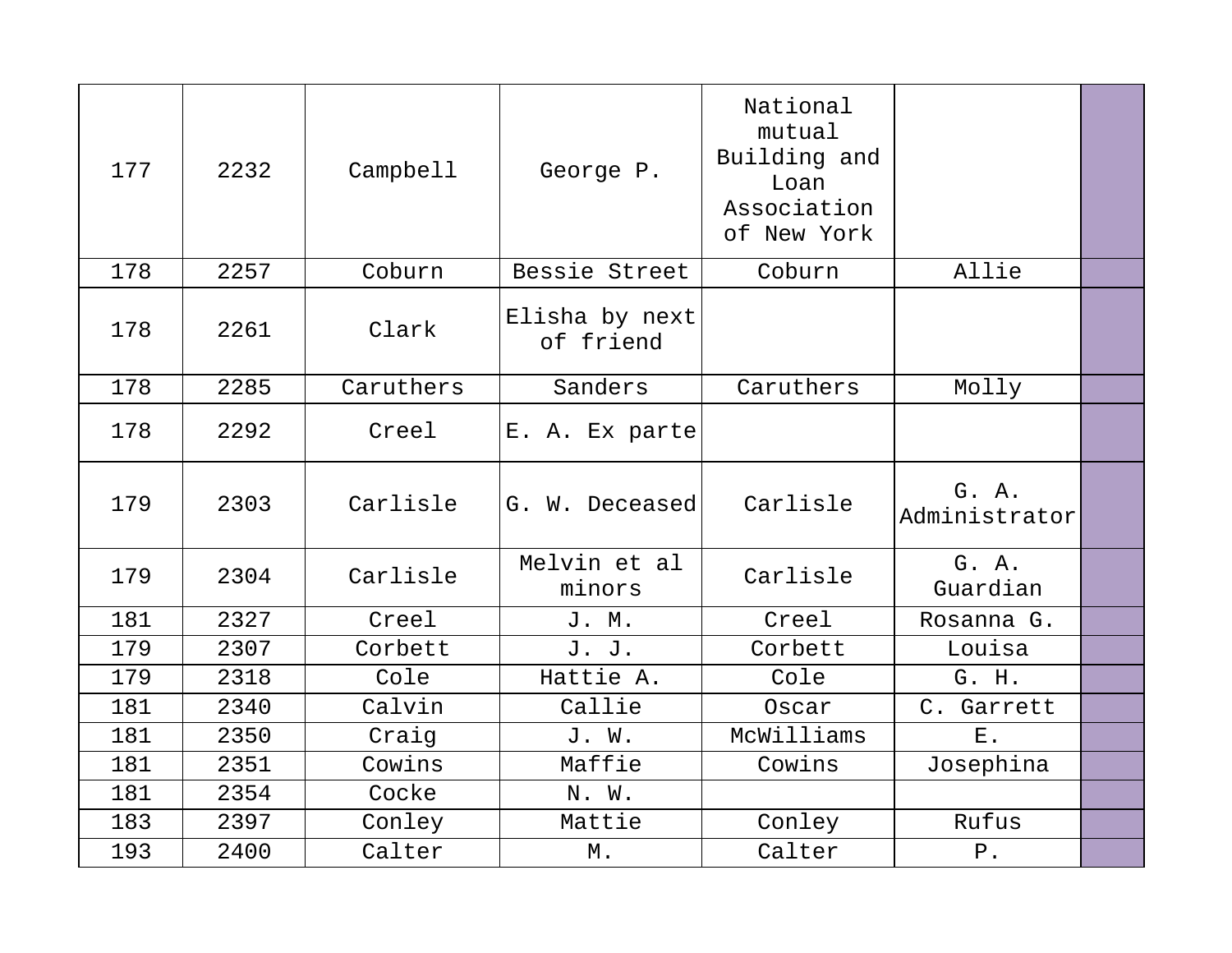| 183 | 2407                  | Chapman   | Susie                   | Chapman                                 | Fayett      |  |
|-----|-----------------------|-----------|-------------------------|-----------------------------------------|-------------|--|
| 183 | 2417                  | Conway    | Carri                   |                                         |             |  |
| 184 | 2425                  | Cole      | Daniel                  | Cole                                    | Lizzie      |  |
| 184 | 2435                  | Caraway   | M. J.                   | Caraway                                 | W. B.       |  |
| 180 | 2454                  | Cole      | Anna lunacy of          |                                         |             |  |
| 186 | 2492                  | Covington | Clara                   | Covington                               | D. L.       |  |
| 187 | 2506                  | Cocke     | C. R.                   | Fidelity<br>Trust and<br>Loan Company   |             |  |
| 187 | 2511                  | Clark     | W. J.                   | Clark                                   | Lizzie G.   |  |
| 188 | 2533                  | Coleman   | Andrew et al.<br>minors | White                                   | B. V. Clerk |  |
| 188 | 2541                  | Coleman   | Lamar, minor            | White                                   | B. V. Clerk |  |
| 188 | 2560                  | Carr      | Mary                    | Carr                                    | James       |  |
| 189 | 2577                  | Clark     | Maggie                  | Clark                                   | Albert      |  |
| 189 | $2575$ $1\backslash2$ | Crowell   | Jim                     | Crowell                                 | Lillie      |  |
| 190 | 2584                  | Coleman   | Lon ex parte            |                                         |             |  |
| 190 | 2588                  | Cato      | William                 | Cato                                    | Josephine   |  |
| 190 | 2600                  | Crawford  | Caroline                | National M.<br>B. And L.<br>Association |             |  |
| 191 | 2604                  | Collier   | P. D.                   | Collier                                 | M. T.       |  |
| 191 | $2604$ 1 2            | Cole      | Anna R.                 | Cole                                    | W. W.       |  |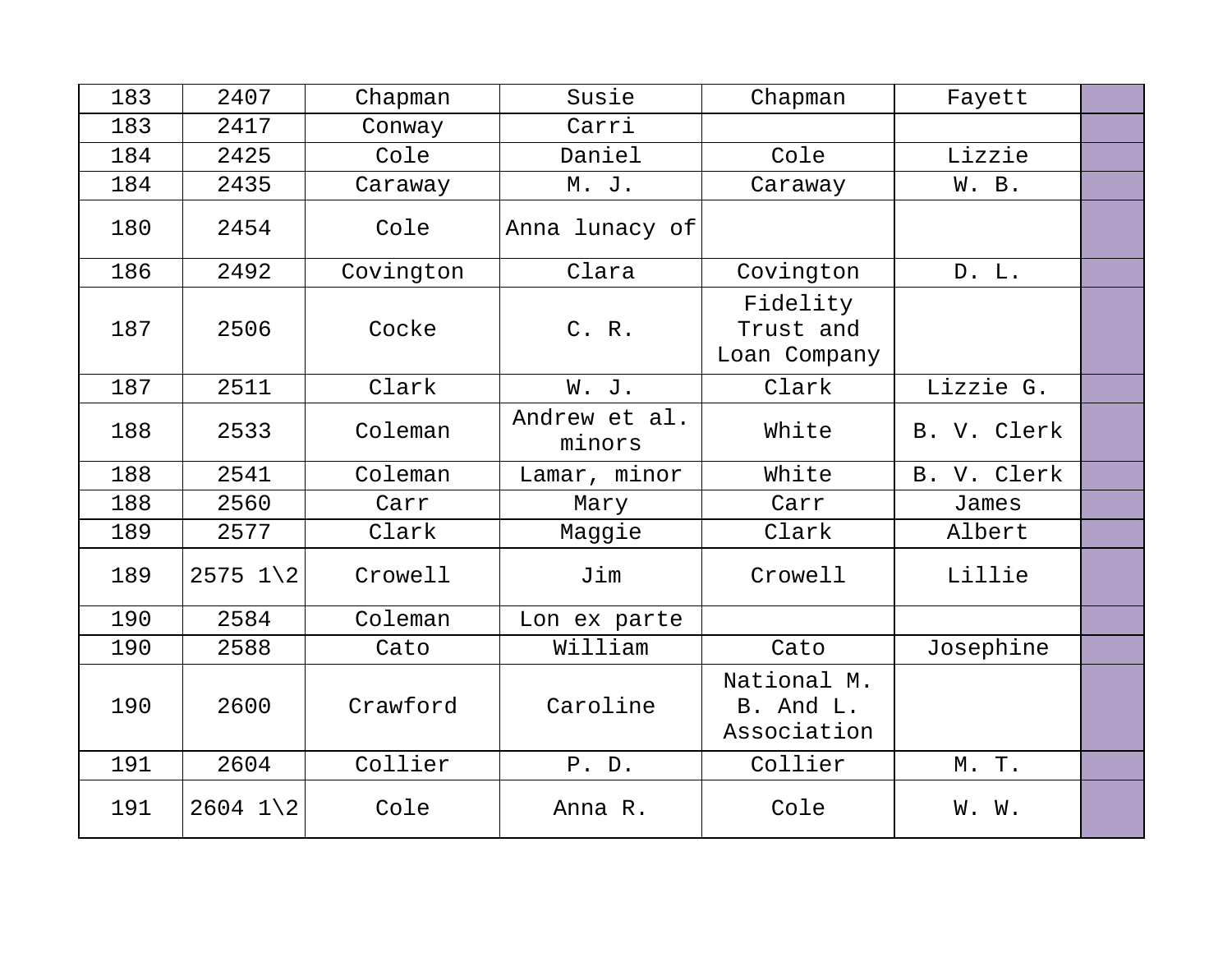| 191 | 15   | Cohn      | Jesse                                       | Meridian<br>Street<br>Railroad and<br>Power Company |                   |  |
|-----|------|-----------|---------------------------------------------|-----------------------------------------------------|-------------------|--|
| 192 | 16   | Christian | John H. And C.<br>By next friend            | Hall                                                | G. Q.             |  |
| 193 | 17   | Carter    | <b>B.</b> J.                                | Grant                                               | M. R.             |  |
| 193 | 18   | Cole      | Viola                                       | Cole                                                | Henry             |  |
| 194 | 19   | Coats     | G. W.                                       | Coats                                               | Amanda            |  |
| 194 | 2215 | Chalk     | J. F.                                       | Wright                                              | E. R.             |  |
| 194 | 2729 | Cahn      | Jessie                                      | Meridian<br>Light and<br>Power Company              |                   |  |
| 195 | 2734 | Cohen     | A. Beatrice                                 | Cohen                                               | L. Guardian       |  |
| 196 | 2762 | Coleman   | S. S.                                       | White                                               | Cy                |  |
| 197 | 2797 | Carter    | Irene ET AL<br>minors<br>guardianship<br>of | Carter                                              | T. C.<br>Guardian |  |
| 198 | 2810 | Coleman   | S. S.                                       | White                                               | Cyrus             |  |
| 198 | 2818 | Coffee    | Ella C.                                     | Mattie Hersee<br>Hospital                           |                   |  |
| 198 | 2819 | Cole      | Fountain                                    | Griffin                                             | Margaret          |  |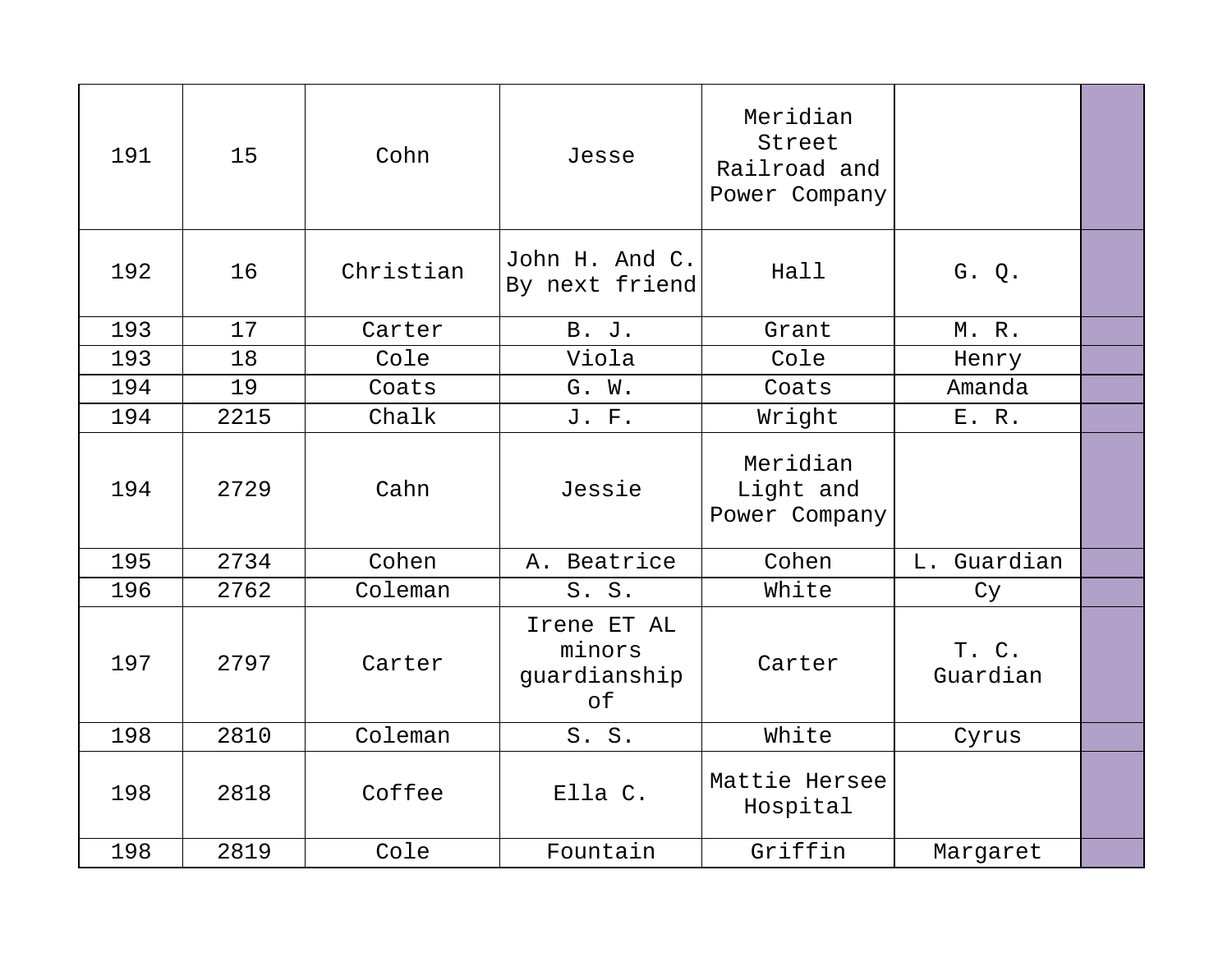| 198    | 2821           | Claughton | J. C.                           | Claughton | Μ.                        |  |
|--------|----------------|-----------|---------------------------------|-----------|---------------------------|--|
| 199    | 2842           | Cameron   | Abe                             | Cameron   | Mary                      |  |
| 199    | 2844           | Clay      | Castella                        | Clay      | Armistead                 |  |
| 180    | 2260           | Campbell  | A. J. Lunacy<br>оf              |           |                           |  |
| 194    | 2728           | Cochran   | Susie L.<br>Guardianship<br>оf  | McMorries | E. Guardian               |  |
| 199    | 2861           | Cooley    | General                         | Cooley    | Dora                      |  |
| 199    | 2863           | Calvin    | W. M.<br>Deceased,<br>estate of | Burwell   | P. P.<br>Administrator    |  |
| $200*$ | 2870           | Cahn      | Maude and Rosa<br>Lee           |           |                           |  |
| 200    | 2872           | Conner    | Mattie<br>deceased              | Burke     | Frank J.<br>Administrator |  |
| 200    | 2880           | Coffee    | C. C.                           | Coffee    | Ella C.                   |  |
| 200    | 2883           | Cafferty  | Lillie                          | Cafferty  | John                      |  |
| 200    | 2886           | Conner    | Annie Grace Ex<br>parte         |           |                           |  |
| 180    | 2891           | Clayton   | G. C. Lunacy<br>of              |           |                           |  |
| 180    | $2877 \t1 \t2$ | Crenshaw  | David lunacy<br>оf              |           |                           |  |
| 200    | 2893           | Clark     | Robert C.                       | Clark     | Annie E.,<br>Guardian     |  |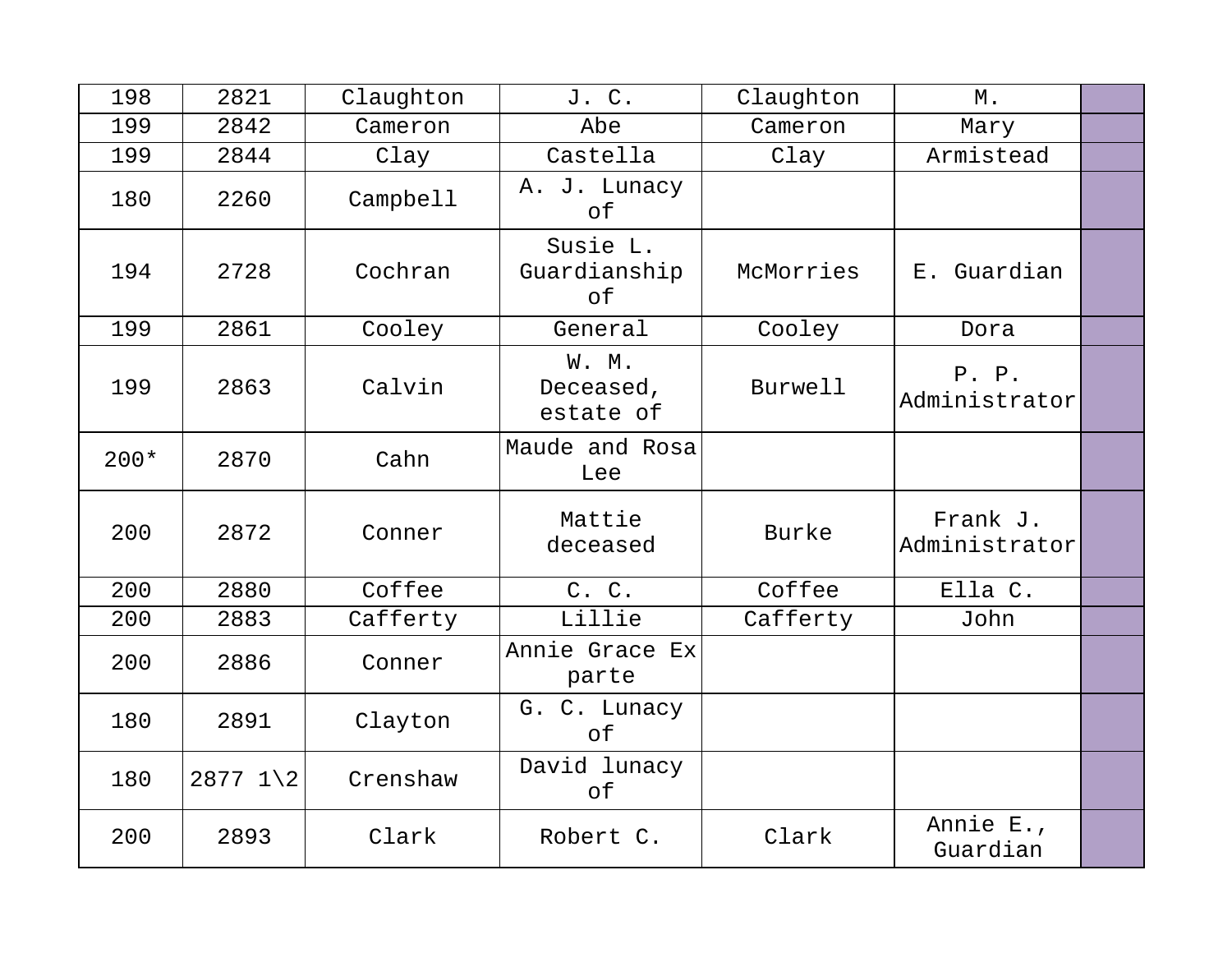| 200 | 2894 | Collier  | Troy T., Minor                           | Collier                                             | M. M.,<br>Guardian     |  |
|-----|------|----------|------------------------------------------|-----------------------------------------------------|------------------------|--|
| 200 | 2914 | Clay     | Ruby and<br>Willie by next<br>friend     | Williams                                            | Mamie, ex<br>parte     |  |
| 201 | 2920 | Coffee   | C. C.                                    | King                                                | J. D.                  |  |
| 201 | 2921 | Coffee   | C. C.                                    | Coleman                                             | S. S.                  |  |
| 201 | 2924 | Claud    | Prince                                   | Claud                                               | Rena                   |  |
| 202 | 2926 | Carr     | T. L. Estate<br>of                       | Carr                                                | M. E.<br>Administrator |  |
| 202 | 2927 | Coats    | Amanda                                   | Coats                                               | G. D.                  |  |
| 202 | 2927 | Campbell | Lucy E.                                  | Campbell                                            | Hall                   |  |
| 203 | 2952 | Calloway | Denton L.<br>Minor<br>guardianship<br>of | Caraway                                             | W. B.<br>Guardian      |  |
| 203 | 2967 | Caraway  | W. B.                                    | Caraway                                             | Josephine              |  |
| 204 | 2972 | Coker    | David                                    | Cumberland<br>Telephone and<br>Telegraph<br>Company |                        |  |
| 203 | 2975 | Coker    | David                                    | Western Union<br>telegraph<br>company               |                        |  |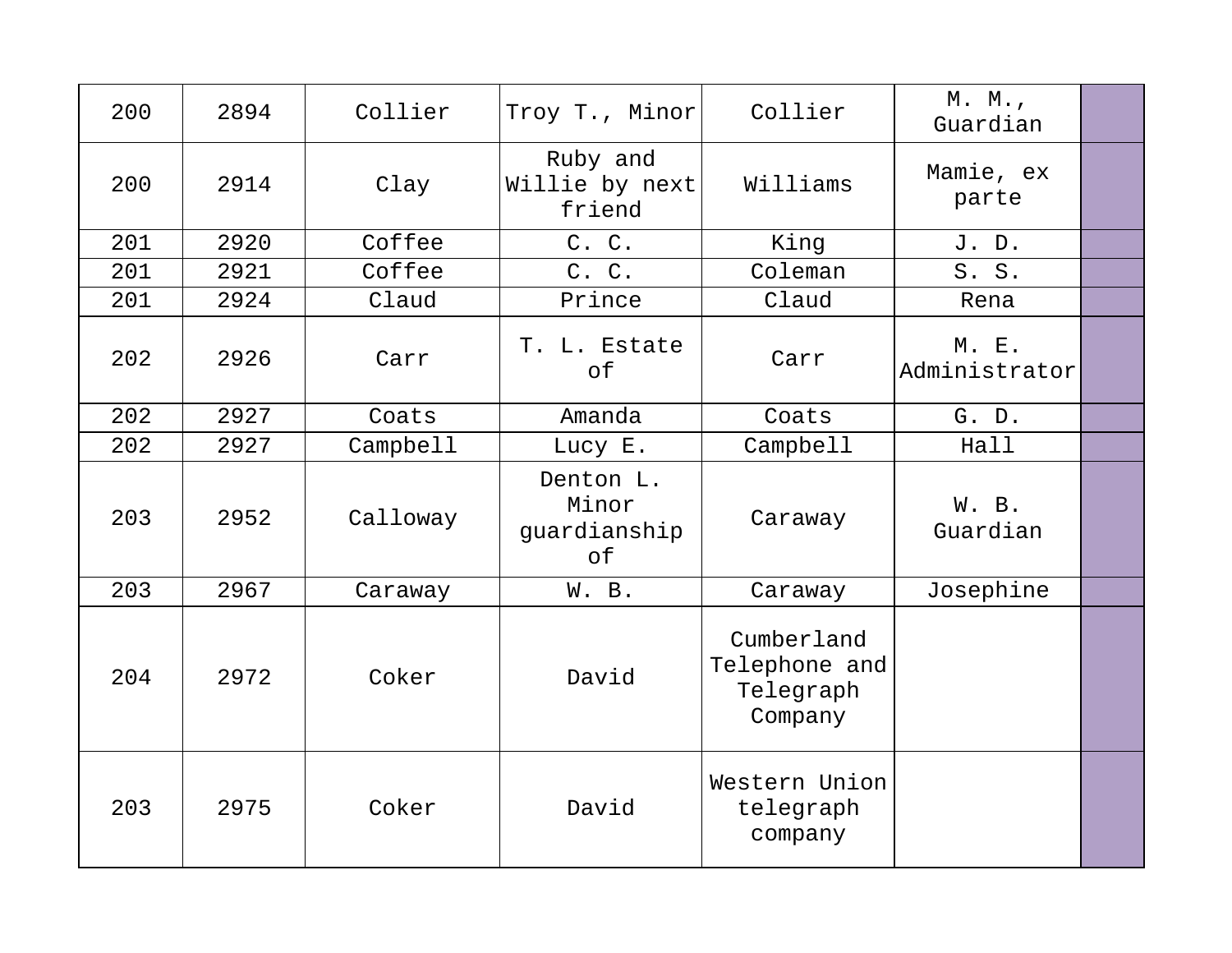| 204 | 2984 | Crooker                     | E. R.                 | Vinsent                                                           | T. H.        |  |
|-----|------|-----------------------------|-----------------------|-------------------------------------------------------------------|--------------|--|
| 204 | 2985 | Croker                      | E. R.                 | Deason                                                            | F. L.        |  |
| 203 | 2984 | Colston                     | William               | Colston                                                           | G. L.        |  |
| 203 | 2992 | Champenois                  | Isaac ex parte        |                                                                   |              |  |
| 203 | 2996 | Cleveland                   | T. Grover ex<br>parte |                                                                   |              |  |
| 205 | 3010 | Cochran                     | Ed                    | Cochran                                                           | Bettie       |  |
| 206 | 3065 | Congregation<br>Beth Israel |                       | East<br>Mississippi<br>female<br>college,<br>Board of<br>Trustees |              |  |
| 206 | 3071 | Clark                       | Gertrude              | Clark                                                             | Alphonzo     |  |
| 207 | 3085 | Crout or<br>Craut           | Cordelia              | Crout or<br>Craut                                                 | David        |  |
| 180 | 3141 | Cephers                     | Lucinda lunacy<br>of  |                                                                   |              |  |
| 208 | 3151 | Calloway                    | E. M.                 | Calloway                                                          | M. A.        |  |
|     | 3154 | Coleman                     | S. S.                 | Holden                                                            | E. W.        |  |
| 209 | 3162 | Caloway                     | Eliza                 | Caloway                                                           | Wiley        |  |
| 209 | 3165 | Cole                        | Arthur                | Cole                                                              | Susan        |  |
| 209 | 3170 | Cooke                       | Archie                | Cooke                                                             | Hattie       |  |
| 209 | 3173 | Calvin                      | Callie                | Calvin                                                            | Pink         |  |
| 209 | 3112 | Calvin                      | C. Ex parte           |                                                                   |              |  |
| 209 | 3178 | Collins                     | R. J.                 | Chiles                                                            | <b>B. J.</b> |  |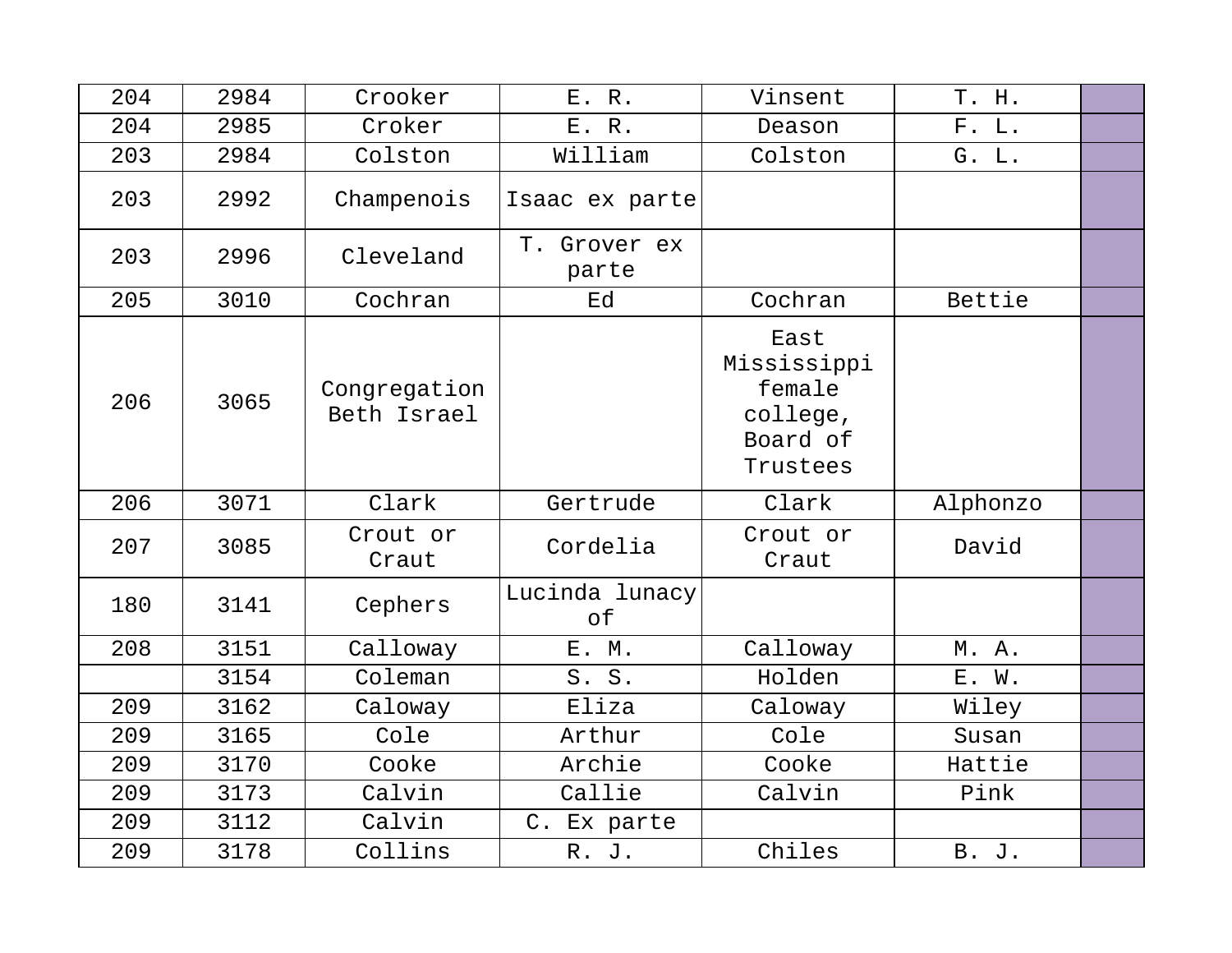| 209 | $3167$ $1\backslash2$ | Corbett                  | John J.<br>Deceased             | Union Bank<br>and trust<br>company |                       |  |
|-----|-----------------------|--------------------------|---------------------------------|------------------------------------|-----------------------|--|
| 210 | 3199                  | Carter                   | Milton                          | Carter                             | Mary                  |  |
| 210 | 3215                  | Carroll                  | Geo                             | Carroll                            | Maggie                |  |
| 210 | 3223                  | Chancellor               | Zora, minor                     | Henton                             | James E.,<br>Guardian |  |
| 212 | 3263                  | Colston                  | Will                            | Colston                            | Gertrude              |  |
| 213 | 3305                  | Cole                     | Goodwin                         | Cole                               | Florence              |  |
| 213 | 3308                  | Chiles                   | Delia                           |                                    |                       |  |
| 213 | 3312                  | Carleton                 | $S.$ $F.$                       | People's<br>savings bank           |                       |  |
|     | 3326                  | Central trust<br>company |                                 | Meridian Gas<br>Light Company      |                       |  |
| 214 | 3341                  | Canady                   | Henrietta                       | Canady                             | Chas                  |  |
| 214 | 3550                  | Culpepper                | L. B.                           | Culpepper                          | E. H.                 |  |
| 215 | 3353                  | Calloway                 | Allie                           | Calloway                           | Clarence              |  |
| 215 | 3357                  | Colmes                   | W. P.<br>Guardianship<br>of     | Hamilton                           | J. R.                 |  |
| 215 | 3358                  | Colmes                   | Evelyn R.<br>Guardianship<br>of | Hamilton                           | J. R.<br>Guardian     |  |
| 215 | 3359                  | Colmes                   | H. P.<br>Guardianship<br>of     | Hamilton                           | J. R.<br>Guardian     |  |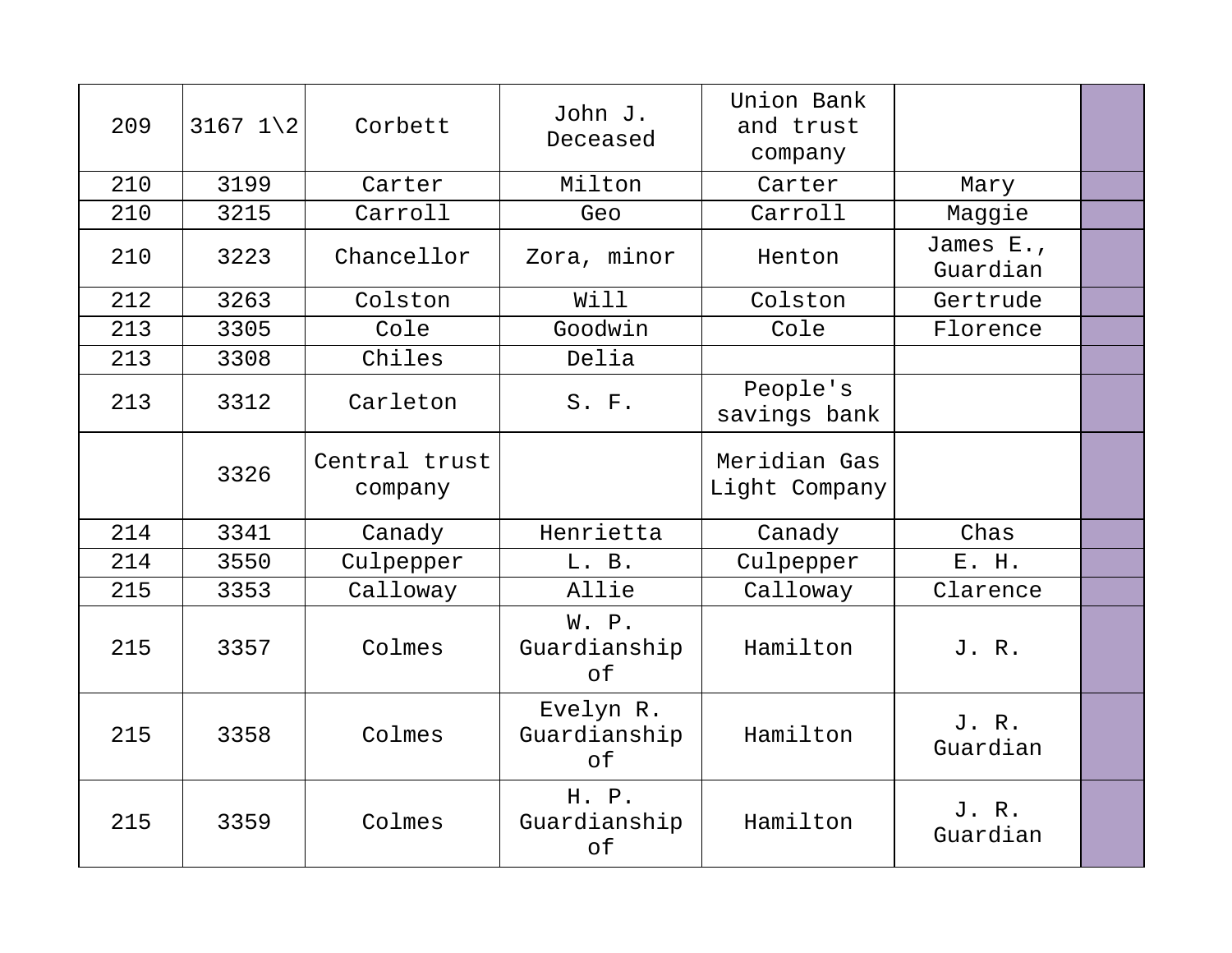| 215 | 3364                | Carter                      | James W.,<br>James M. And<br>R. L.<br>Guardianship<br>of | Dimitry                          | N. A.<br>Guardian                      |  |
|-----|---------------------|-----------------------------|----------------------------------------------------------|----------------------------------|----------------------------------------|--|
| 215 | 3357                | Cox                         | Viney                                                    | Cox                              | Jim                                    |  |
| 215 | 3370                | Carraway                    | A. L.                                                    | Carraway                         | V. A.                                  |  |
| 216 | 3379                | Clay                        | M. D.                                                    | McElroy                          | James                                  |  |
| 217 | 3400                | Carr                        | Dudley                                                   | Carr                             | Susie                                  |  |
| 217 | 3408 $1\backslash2$ | Cole                        | Lizzie                                                   | Cole                             | Samuel W.                              |  |
| 217 | 3413                | Caldwell                    | L. D.                                                    | Sanford                          | A. O.                                  |  |
| 218 | 3426                | Congregation<br>Beth Israel |                                                          | Title<br>quarantee S.<br>Company |                                        |  |
| 218 | 3439                | Coleman                     | S. S.                                                    | Columbus                         | <b>Bruce</b>                           |  |
| 218 | 3448                | Catlett                     | J. C.                                                    | Fuller                           | L. S.                                  |  |
| 219 | 3457                | Cooley                      | Lizzie                                                   | Cooley                           | Henry                                  |  |
| 219 | 3460                | Meridian,<br>city of        |                                                          | Temple                           | J. R.,<br>Sheriff and<br>tax collector |  |
| 219 | 3466                | Cotton                      | G. V.                                                    | Cotton                           | Angus                                  |  |
| 219 | 3473                | Collins                     | Pink                                                     | Collins                          | $C$ .                                  |  |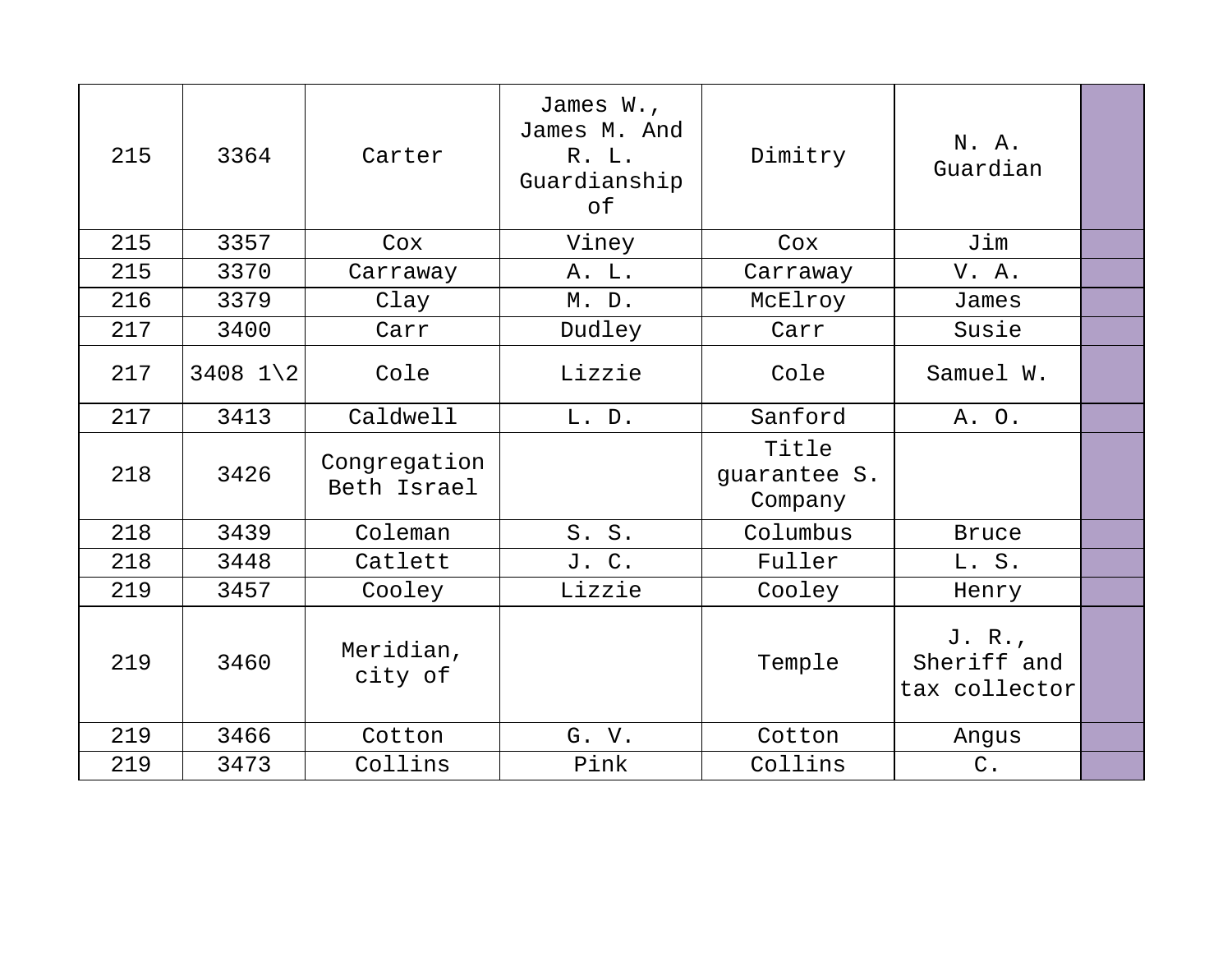| 220 | 2508 | Campbell | Thomas Estate<br>of               | Stonewall<br>Jackson<br>Compress<br>Executor |                        |  |
|-----|------|----------|-----------------------------------|----------------------------------------------|------------------------|--|
| 220 | 3518 | Carson   | Amy                               | Carson                                       | Van                    |  |
| 220 | 3524 | Carr     | James                             | Carr                                         | Jennie                 |  |
| 220 | 3526 | Childs   | Delia ex parte                    |                                              |                        |  |
| 220 | 3529 | Cobb     | R. L. Deceased                    | Cobb                                         | S. W.<br>Administrator |  |
| 221 | 3548 | Cook     | James S.<br>Deceased<br>estate of | Cook                                         | J.D.<br>Administrator  |  |
|     | 3566 | Cater    | Jessie                            | Meridian St.,<br>Railway<br>Company          |                        |  |
| 180 | 3568 | Chaney   | William lunacy<br>оf              |                                              |                        |  |
| 221 | 3584 | Clemmens | Green                             | Clemmens                                     | Mary                   |  |
| 221 | 3586 | Coleman  | S. S.                             | Shoemaker                                    | J. W.                  |  |
| 222 | 3587 | Catlett  | M. A.                             | Catlett                                      | J. C.                  |  |
| 222 | 3590 | Caloway  | C. E. Ex parte                    |                                              |                        |  |
| 222 | 3601 | Caldwell | J. H.                             | George                                       | A. H.                  |  |
| 222 | 3607 | Connor   | Minnie                            | Connor                                       | Frank                  |  |
| 222 | 3617 | Collier  | W. E.                             | Collier                                      | P. B.                  |  |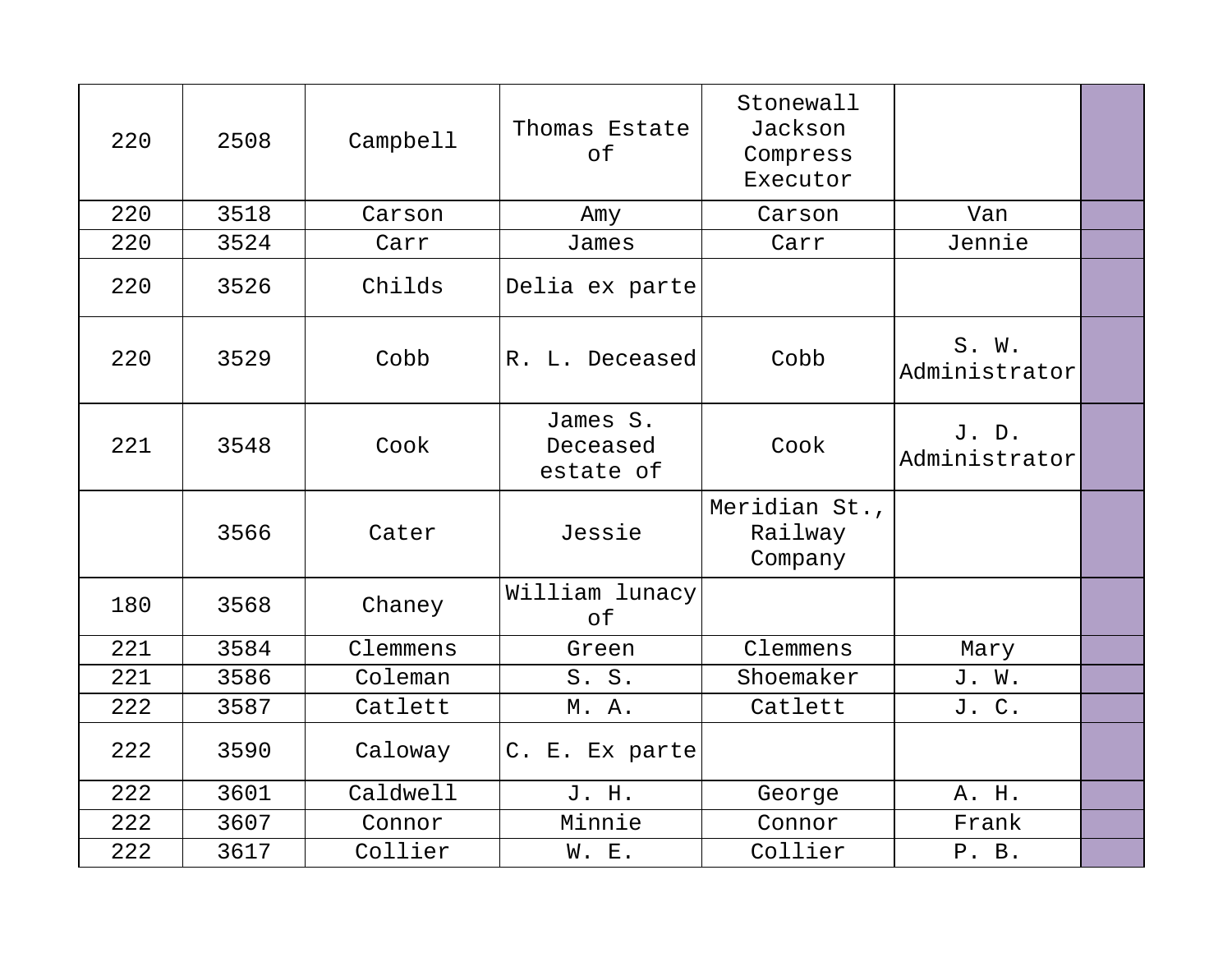| 223 | 3624 | Chandler  | Myrtle M.                            | Chandler  | C. W.                  |  |
|-----|------|-----------|--------------------------------------|-----------|------------------------|--|
| 223 | 3640 | Cheatham  | $M$ .                                | Cheatham  | W. B.                  |  |
| 224 | 3649 | Cahn      |                                      | Heiss     | Frank                  |  |
| 224 | 365? | Cale      | E. G.                                | Cale      | Virginia               |  |
| 224 | 3656 | Curtis    | Oscar, minor                         | Thomas    | William,<br>Guardian   |  |
| 225 | 3674 | Curtis    | Mattie, minor,<br>guardianship<br>of | Ruffin    | S. C.<br>Guardian      |  |
| 225 | 3680 | Clark     | Willis                               | Clark     | Patsy                  |  |
| 226 | 3711 | Cooly     | Steve                                | Cooly     | Catherine              |  |
| 228 | 3779 | Cooper    | M. B. Ex parte                       |           |                        |  |
| 229 | 3989 | Crowder   | H. L. Ex parte                       |           |                        |  |
| 180 | 3795 | Craig     | Lela/Celia/Lel<br>ia lunacy of       |           |                        |  |
| 229 | 3802 | Cobb      | Henrietta,<br>deceased               |           |                        |  |
| 229 | 3837 | Cameron   | B. A. Ex parte                       |           |                        |  |
| 230 | 3844 | Cleveland | M. I.                                | Cleveland | F. M.                  |  |
| 231 | 3863 | Culpepper | H. D. Estate<br>оf                   | Denton    | W. L.<br>Administrator |  |
| 230 | 3854 | Camdle    | J. L.                                | Camdle    | Flora                  |  |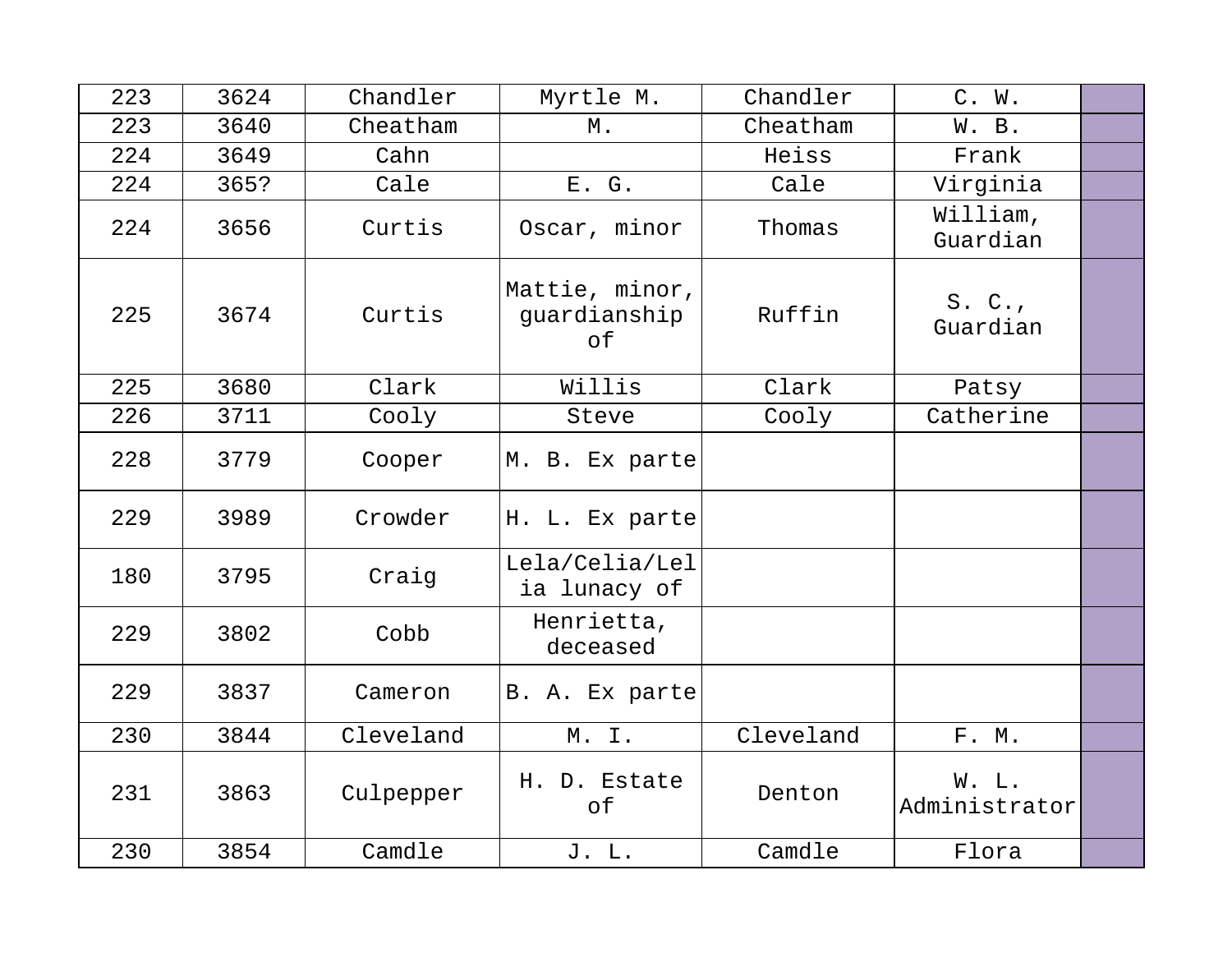| 232 | 3914 | Coleman                            | James estate<br>of               | Mulholland                         | M. M.<br>Administrator             |  |
|-----|------|------------------------------------|----------------------------------|------------------------------------|------------------------------------|--|
| 232 | 3907 | Coleman                            | Lura                             | Citizens<br>national bank          |                                    |  |
| 233 | 3921 | Carroll                            | Willie May<br>guardianship<br>of | Carroll                            | Lula                               |  |
| 233 | 3935 | Collins                            | A. G.                            | Cotton States<br>Lumber<br>Company |                                    |  |
| 233 | 3941 | Clay                               | S. G.                            | Clay                               | W. G.                              |  |
| 233 | 3946 | Cotton States<br>Lumber<br>Company |                                  | Lewis                              | Geo                                |  |
| 233 | 3950 | Crosby                             | W. M. Deceased<br>estate of      | Hodnut                             | T. W.<br>Administrator             |  |
| 234 | 3965 | Cook                               | J. D., Junior,<br>estate of      | Cook                               | J. D.,<br>Senior,<br>administrator |  |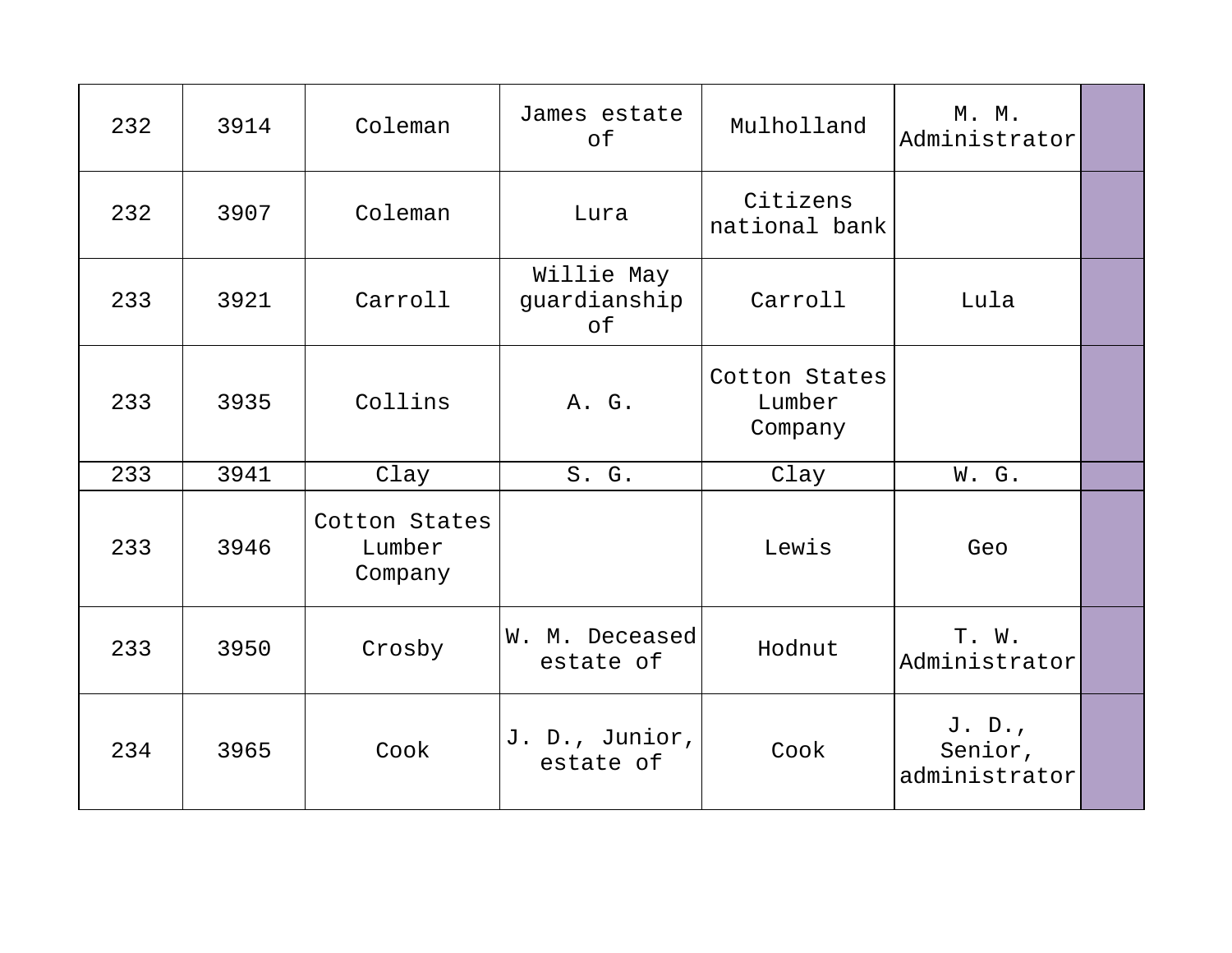| 235 | 4013                   | Chapman | Inez,<br>guardianship<br>оf     | Chapman       | Hattie                     |  |
|-----|------------------------|---------|---------------------------------|---------------|----------------------------|--|
| 236 | 4035                   | Cameron | W. D. Estate<br>of              | Cameron       | W. D. And C.<br><b>B</b> . |  |
| 236 | $4041$ $1\backslash 2$ | Carter  | Abe                             | Carter        | Minnie                     |  |
| 236 | 4045                   | Clay    | E. F.                           | Clay          | Effie                      |  |
| 236 | 4047                   | Cook    | Armstead<br>estate of           | Gaston        | P. A.<br>Administrator     |  |
| 236 | 4050                   | Cameron | M.Ellein<br>guardianship<br>of  | Cameron       | C. B.<br>Guardian          |  |
| 236 | 4051                   | Cameron | Willie R.<br>Guardianship<br>of | Cameron       | C. B.<br>Guardian          |  |
| 236 | 4053                   | Collins | Sidney estate<br>of             | McMorries     | E. E.<br>Administrator     |  |
| 236 | 4054                   | Coats   | W. D.                           | Coats         | J. A.                      |  |
| 237 | 4065                   | Cullam  | Mattie                          | Callum        | Henry                      |  |
| 237 | 4068                   | Crowell | Jones                           | Crowell       | Mary                       |  |
| 250 | 4069                   | Clay    | S. G. Lunacy<br>of              |               |                            |  |
| 237 | 4076                   | Carter  | T. C.                           | Southern bank |                            |  |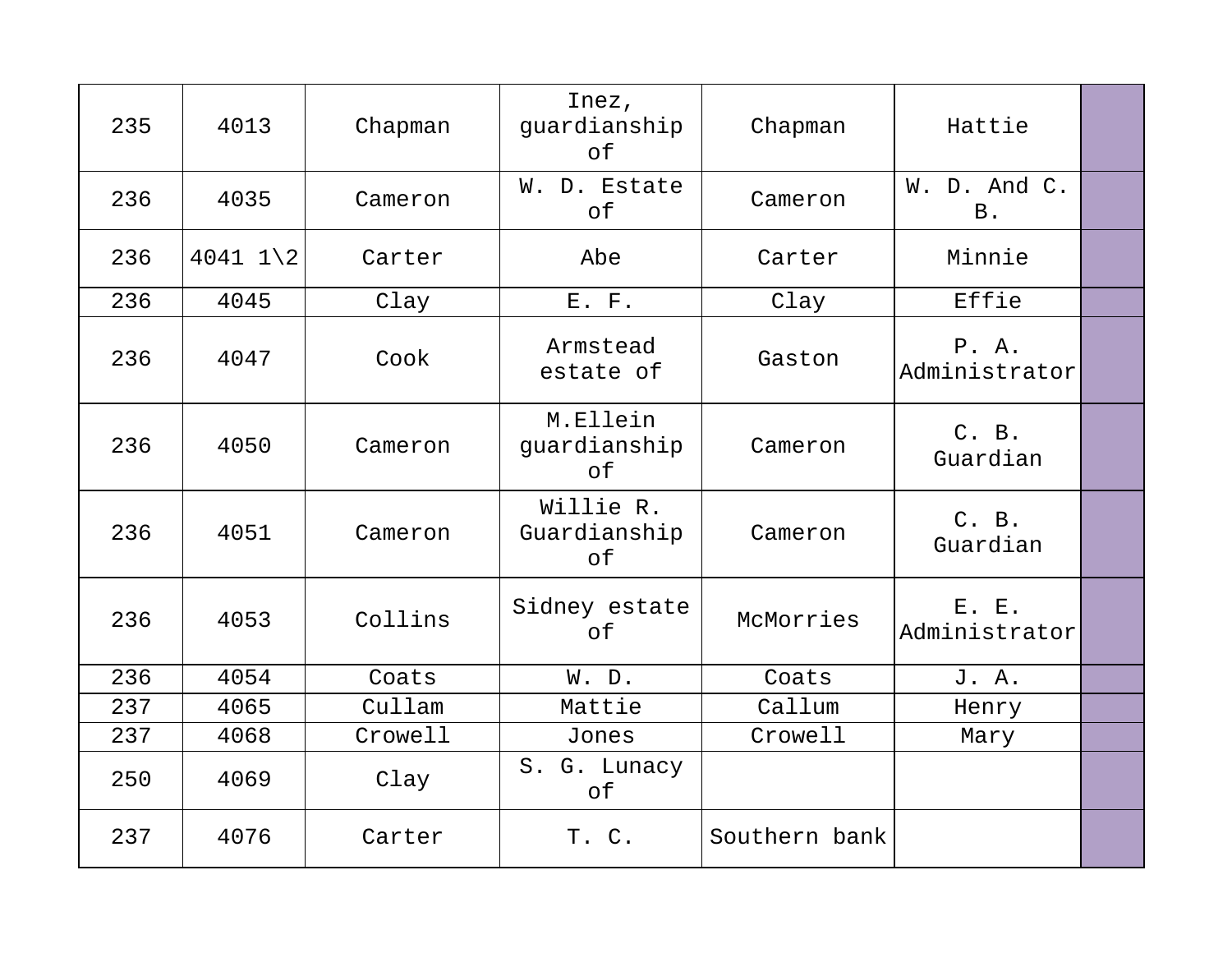| 238 | 4109 | Curtis   | Catherine<br>guardianship<br>оf           | Abner                           | Caroline<br>Guardian    |  |
|-----|------|----------|-------------------------------------------|---------------------------------|-------------------------|--|
| 239 | 4130 | Chapman  | S. P. Estate                              | Chapman                         | Hattie<br>administrator |  |
| 240 | 4151 | Carter   | E. H. And E.<br>L.                        | Nallison Kidd<br>and company    |                         |  |
| 240 | 4166 | Chiles   | C. F. By next<br>friend                   | Chiles                          | Henry and<br>Delia      |  |
| 241 | 4187 | Chapman  | Mary                                      | Moseley                         | J. T.                   |  |
| 241 | 4202 | Chapman  | Arthur by next<br>friend C.<br>Chapman    | Chapman                         | L.                      |  |
| 241 | 4212 | Carter   | Abe                                       | Carter                          | Mamie                   |  |
| 242 | 4222 | Cameron  | <b>B. M.</b>                              | Cameron                         | L. P.                   |  |
| 250 | 4226 | Chapman  | George lunacy<br>оf                       |                                 |                         |  |
| 242 | 4239 | company  | Carter lumber   Behrens Lumber<br>Company |                                 |                         |  |
| 242 | 4242 | Crawford | $E$ .                                     | Crawford                        | Α.                      |  |
| 242 | 4246 | Clay     | Robert                                    | Clay                            | Anna                    |  |
| 243 | 4260 | Caldwell | James H.                                  | Citizens<br>Compress<br>Company |                         |  |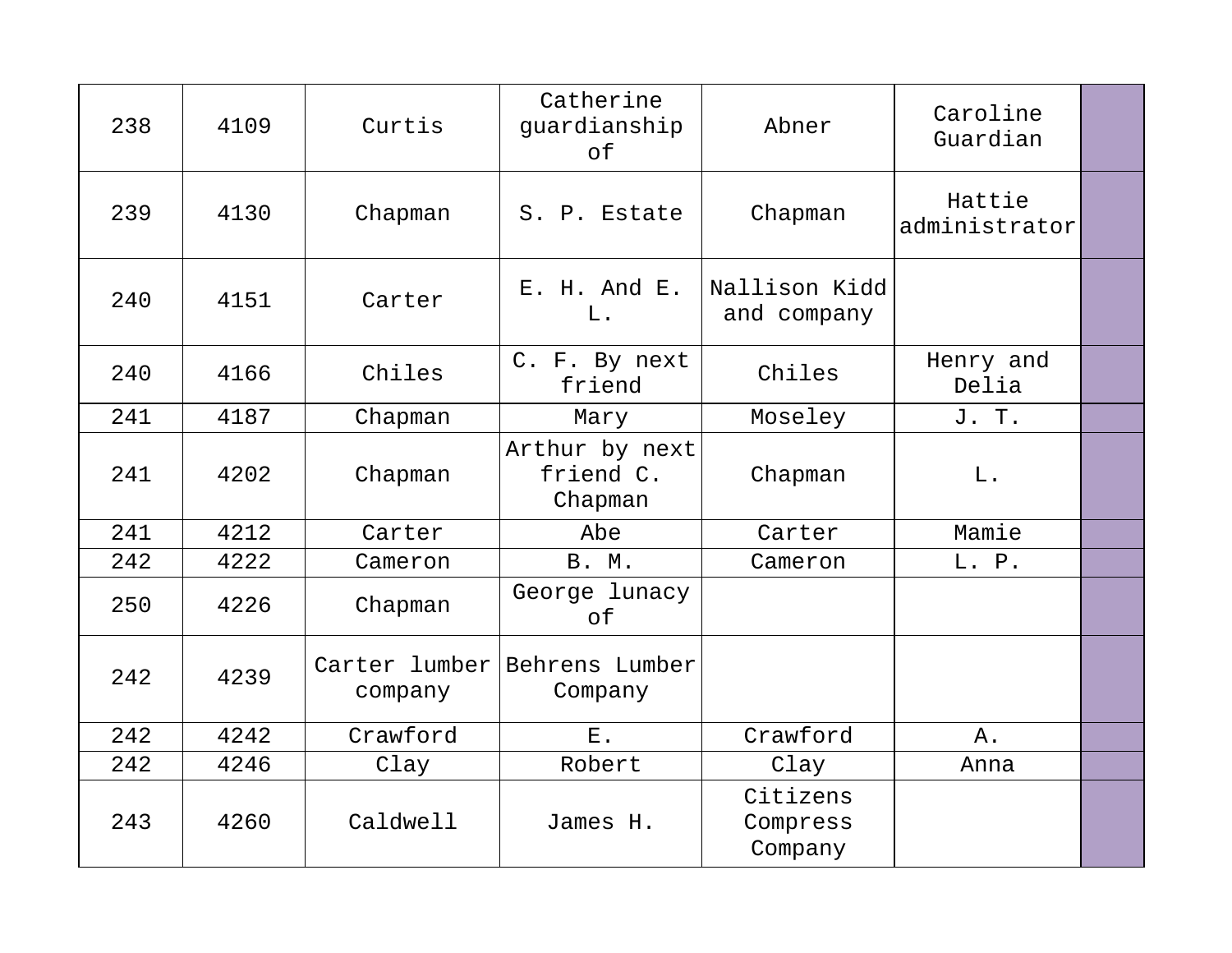| 243 | 4261                | Caldwell | James H.              | Farmers<br>Cooperative<br>Warehouse<br>Company |                        |  |
|-----|---------------------|----------|-----------------------|------------------------------------------------|------------------------|--|
| 243 | 4267                | Clayton  | C. G. Ex parte        |                                                |                        |  |
| 243 | 4293                | Collins  | W. F. Ex parte        |                                                |                        |  |
| 243 | 4293 $1\backslash2$ | Carney   | C. E. Ex parte        |                                                |                        |  |
| 244 | 4325                | Connor   | Albert                | Shipman                                        | $L$ .                  |  |
| 244 | 4326                | Cameron  | Albert                | Shipman                                        | L.                     |  |
| 244 | 4336                | Chapman  | Toney                 | Chapman                                        | Harriet                |  |
| 244 | 4340                | Carr     | Tessie                | Carr                                           | T. L.                  |  |
| 244 | 4344                | Cole     | Susan                 | Hogan                                          | Bettie                 |  |
| 245 | 4663                | Caskey   | S. J.                 | Caskey                                         | A. N.                  |  |
| 245 | 4377                | Cayler   | A. D.                 | Cayler                                         | L. W.                  |  |
| 246 | 4392                | Carr     | B. L.                 | Carr                                           | E. H.                  |  |
| 246 | 4391                | Chappel  | J. C.                 | Chappel                                        | Jennie                 |  |
| 246 | 4395                | Coleman  | Hannah                | Coleman                                        | Ernest                 |  |
| 246 | 4396                | Clay     | <b>Bell</b>           | Clay                                           | Inland                 |  |
| 246 | 4401                | Curry    | James H.<br>Estate of | Curry                                          | J. H.<br>Administrator |  |
| 246 | 4406                | Cochran  | Will                  | Cochran                                        | Gertrude               |  |
| 246 | 4408                | Cook     | Will                  | Cook                                           | Lucy                   |  |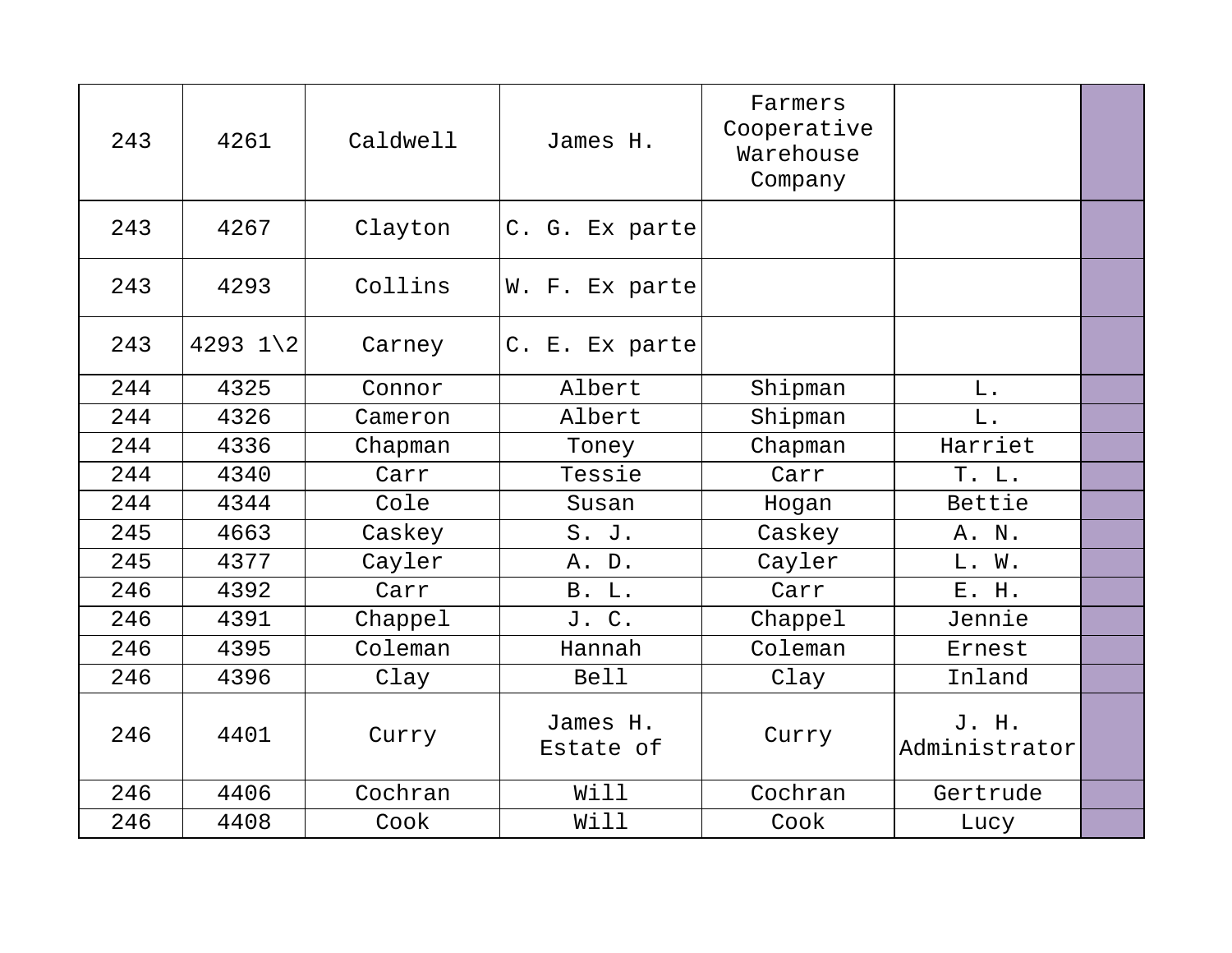| 246          | 4415 | Cook       | J. Herman<br>guardianship<br>of        | Cook       | J.D.<br>Guardian          |  |
|--------------|------|------------|----------------------------------------|------------|---------------------------|--|
| 246          | 4427 | Christian  | C. A. Senior<br>estate of              | Christian  | C. D. Junior,<br>executor |  |
| 246          | 4434 | Coleman    | Z. M. By next<br>friend                | Coleman    | F. A. And L.              |  |
| 246          | 4432 | Cunningham | Joe                                    | Cunningham | H.                        |  |
| 247          | 4438 | Carter     | E. H. And E.<br>L.                     | Dominic    | M. J.                     |  |
| 247          | 4445 | Currie     | Francis N.,<br>Minors,<br>guardianship | Currie     | J. H.<br>Guardian         |  |
| 247          | 4448 | Casgrove   | M. E.                                  | Casgrove   | J. C.                     |  |
| 247<br>(347) | 4454 | Cherry     | Virgil G.                              | Cherry     | Hattie R.                 |  |
| 248          | 4468 | Carter     | $M$ .                                  | Carter     | $C$ .                     |  |
| 248          | 4472 | Cole       | Arthur                                 | Cole       | Mabel                     |  |
| 248          | 4487 | Cole       | F. E.                                  | Cole       | G. W.                     |  |
| 248          | 4494 | Cater      | Jessie                                 | Cater      | Geo. W.                   |  |
| 250          | 4496 | Cole       | Ann                                    | Lunacy of  |                           |  |
| 248          | 4500 | Christian  | M. R.                                  | Christian  | J. H.                     |  |
| 249          | 4525 | Crawford   | Callie,<br>deceased,<br>estate of      | Lee        | L. S.<br>Executor         |  |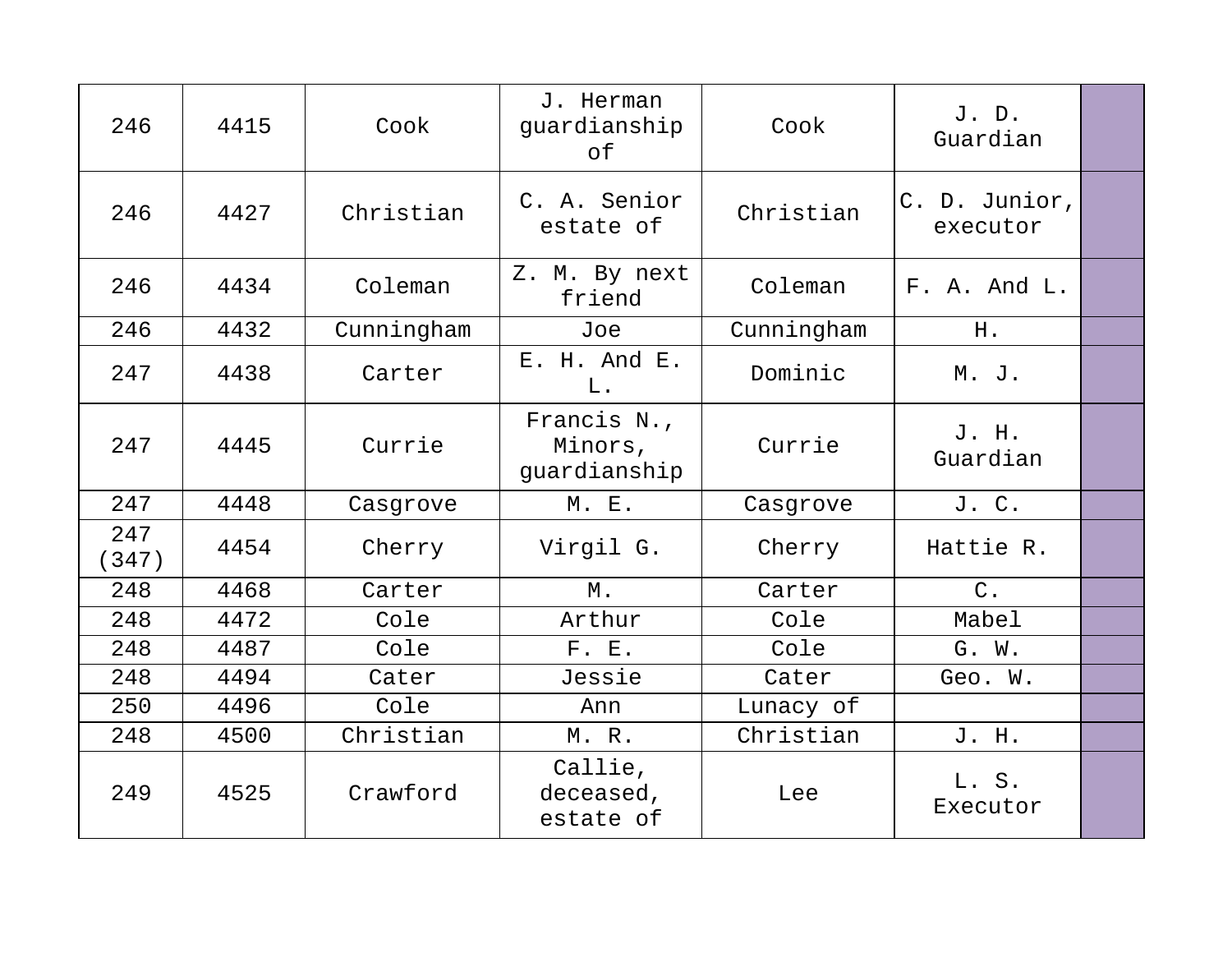| 249 | 4533 | Clark                     | Dan O. Estate<br>of               | Clark                         | J. D.<br>Executor      |  |
|-----|------|---------------------------|-----------------------------------|-------------------------------|------------------------|--|
| 249 | 4559 | Citizens<br>National Bank |                                   | DeGraffenreid                 | T. B. S.               |  |
| 251 | 4570 | Collins                   | Beba                              | Collins                       | Turner                 |  |
| 251 | 4572 | Clay                      | Millard Henry                     | Ex parte of                   |                        |  |
| 251 | 4585 | Curtis                    | Mattie                            | Ex parte of                   |                        |  |
| 254 | 4595 | Clarke                    | Arthur,<br>deceased,<br>estate of | Currie                        | J. H.<br>Administrator |  |
| 252 | 4614 | Carlisle                  | Annie                             | Carlisle                      | Robert                 |  |
| 252 | 4630 | Clarke                    | Earl                              | Clarke                        | Sarah Ann              |  |
| 252 | 4640 | Clark                     | Steve                             | Last will and<br>testament of |                        |  |
| 252 | 4652 | Carr                      | J. H.                             | Ex parte                      |                        |  |
| 252 | 4659 | Cates                     | Mattie S.<br>Estate of            | Brookshire                    | N. D.<br>Administrator |  |
| 253 | 4668 | No names                  |                                   |                               |                        |  |
| 253 | 4672 | Cameron                   | H. B.                             | Ex parte                      |                        |  |
| 253 | 4680 | Clark                     | J. E.<br>Guardianship<br>оf       | Clark                         | Louvenia<br>Guardian   |  |
| 253 | 4693 | Campbell                  | Ella                              | Campbell                      | Robert                 |  |
| 253 | 4711 | Meridian                  | City of                           | Blanks                        | V.                     |  |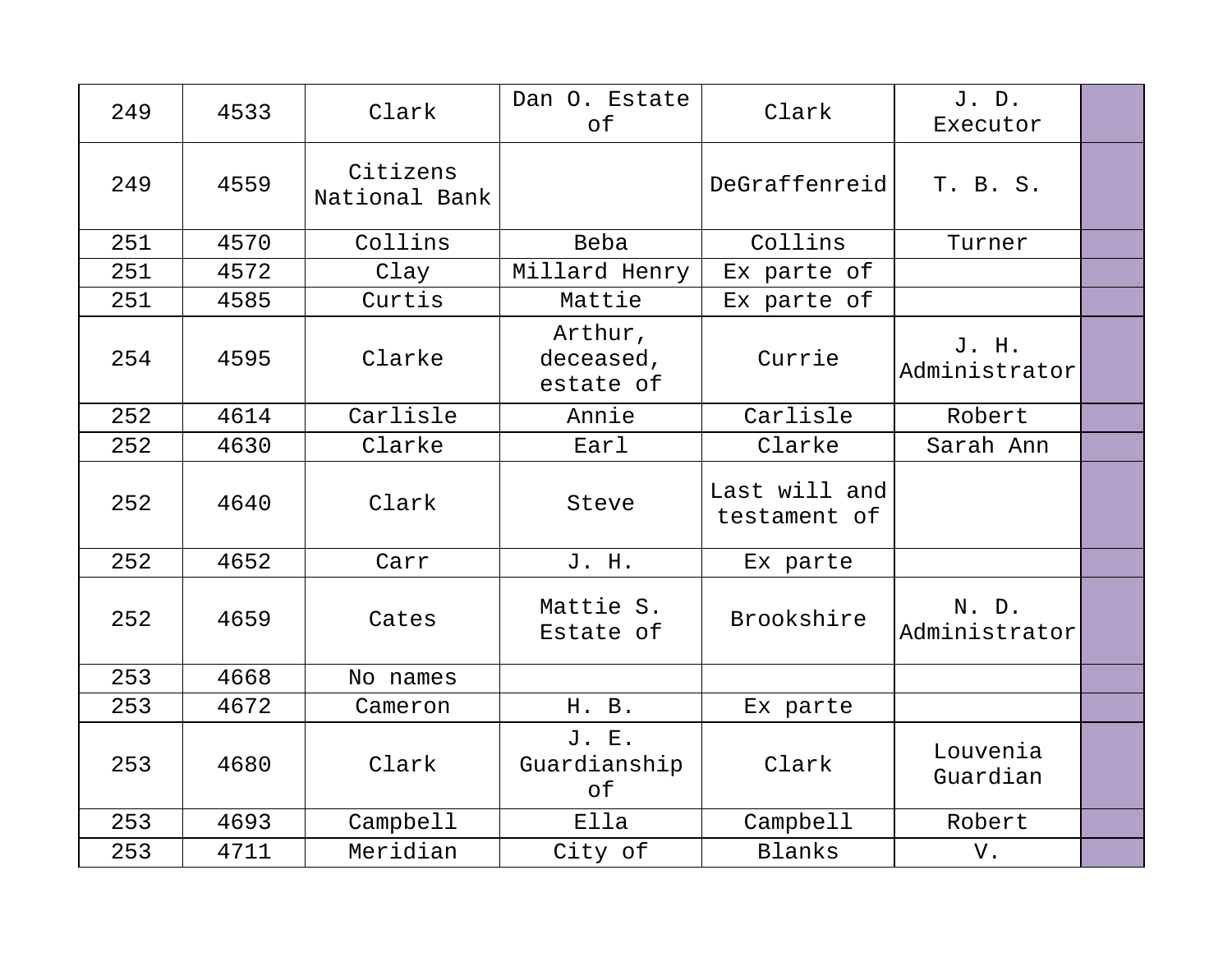| 254 | 4725 | Cameron   | Milton                                      | Cameron                        | Laura                         |  |
|-----|------|-----------|---------------------------------------------|--------------------------------|-------------------------------|--|
| 254 | 4731 | Clark     | Earl                                        | Clark                          | Sarah Ann                     |  |
| 254 | 4738 | Clayton   | Booker T.<br>Guardianship<br>оf             | Clayton                        | Ned Guardian                  |  |
| 255 | 4757 | Cooper    | I. A.                                       | Southern<br>Pacific<br>Company |                               |  |
| 255 | 4759 | Collier   | Nannie                                      | Collier                        | W. F.                         |  |
| 255 | 4791 | Collier   | Thomas by next<br>friend                    | Buntyn                         | T. C.                         |  |
| 255 | 4797 | Christian | D. C.                                       | Ex parte                       |                               |  |
| 246 | 4807 | Chatman   | J. C. Deceased<br>estate of                 | Mosley                         | J. W.<br>Executive            |  |
| 257 | 4821 | Croft     | Mamie A.                                    | Croft                          | Edgar D.                      |  |
| 257 | 4821 | Crymes    | Mittie and<br>Tommie,<br>guardianship<br>of | Thompson                       | W. G.<br>Guardian ad<br>litem |  |
| 258 | 4844 | Caldwell  | C. R.                                       | Caldwell                       | N. E.                         |  |
| 258 | 4849 | Crews     | Olivia                                      | Crews                          | Lillian                       |  |
| 258 | 4850 | Cosgrove  | Margaret<br>guardianship<br>of              | Cosgrove                       | Christian<br>Guardian         |  |
| 250 | 4862 | Crawford  | W.A.                                        | Lunacy of                      |                               |  |
| 250 | 4881 | Carraway  | E. H.                                       | Lunacy of                      |                               |  |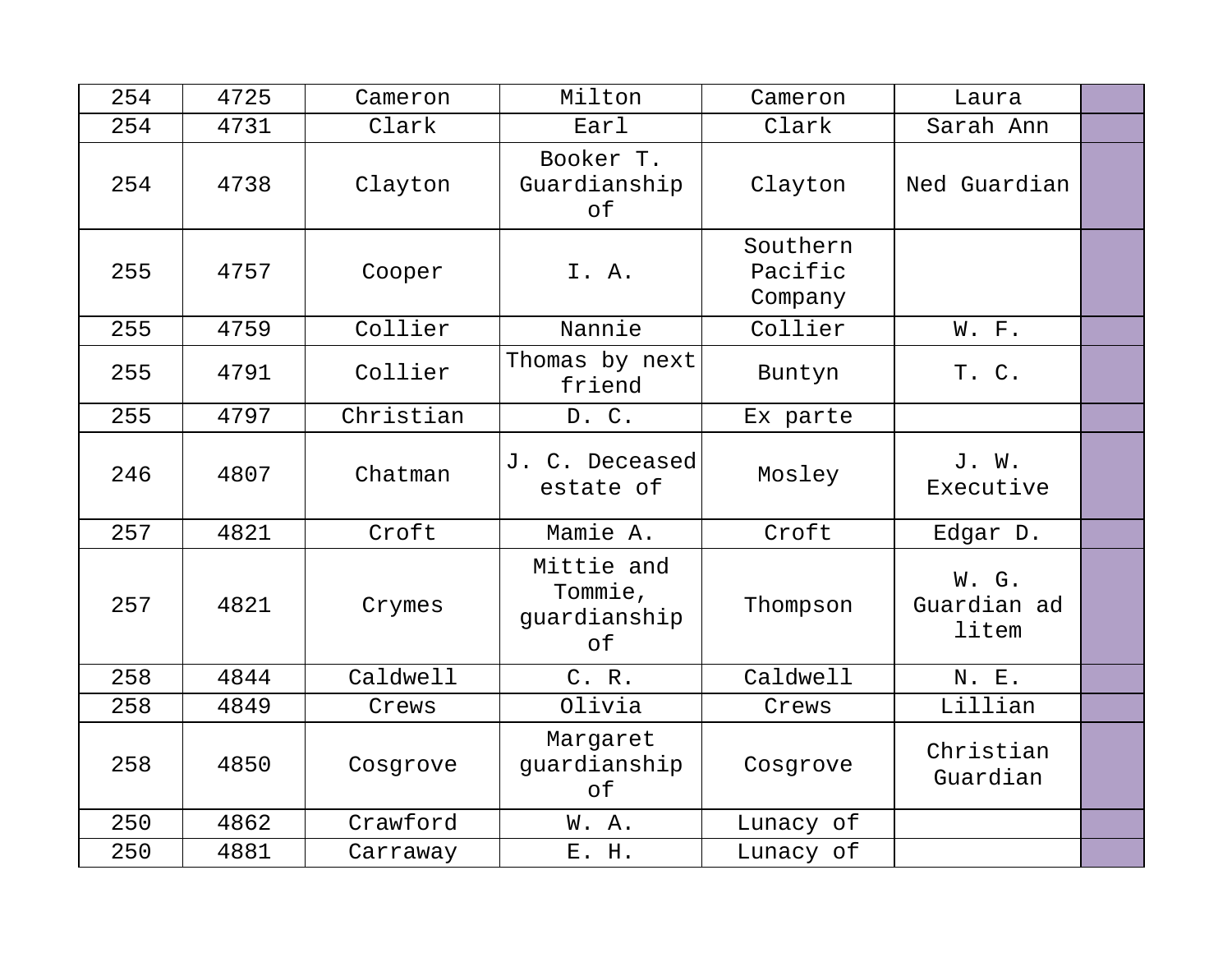| 260 | 4892 | Caldwell   | Mattie E.                       | Caldwell                                        | William L.                |  |
|-----|------|------------|---------------------------------|-------------------------------------------------|---------------------------|--|
| 259 | 4868 | Carson     | ${\bf P}$ .                     | Ament                                           | N.                        |  |
| 261 | 4914 | Church     | L. R.                           | Church                                          | J. J.                     |  |
| 261 | 4932 | Caseberre  | S. M.                           | Caseberre                                       | Fred C.                   |  |
| 261 | 4940 | Chalk      | J. T. Estate<br>of              | Chalk                                           | Annie M.<br>Administrator |  |
| 261 | 4945 | Collier    | P. B. The<br>state of           | Currie                                          | J. H.<br>Administrator    |  |
| 250 | 4946 | Crenshaw   | J. W.                           | Lunacy of                                       |                           |  |
| 261 | 4932 | Caselure   | S. M.                           | Caselure                                        | Fred C.                   |  |
| 262 | 4959 | Cunningham | A. D. Ex parte                  | Cunningham                                      | J. W.<br>Guardian         |  |
| 262 | 4972 | Chidlow    | F. B.                           | Chidlow                                         | T. J.                     |  |
| 262 | 4973 | Clay       | Austin<br>deceased<br>estate of | White                                           | B. V.<br>Executor         |  |
| 262 | 4984 | Clay       | J. T. Deceased<br>estate of     | Clay                                            | C. C.<br>Executor         |  |
| 263 | 4988 | Cahn       | Ε.                              | Meridian and<br>Deepwater<br>Railway<br>Company |                           |  |
| 263 | 5002 | Clay       | Frank                           | Clay                                            | Emma                      |  |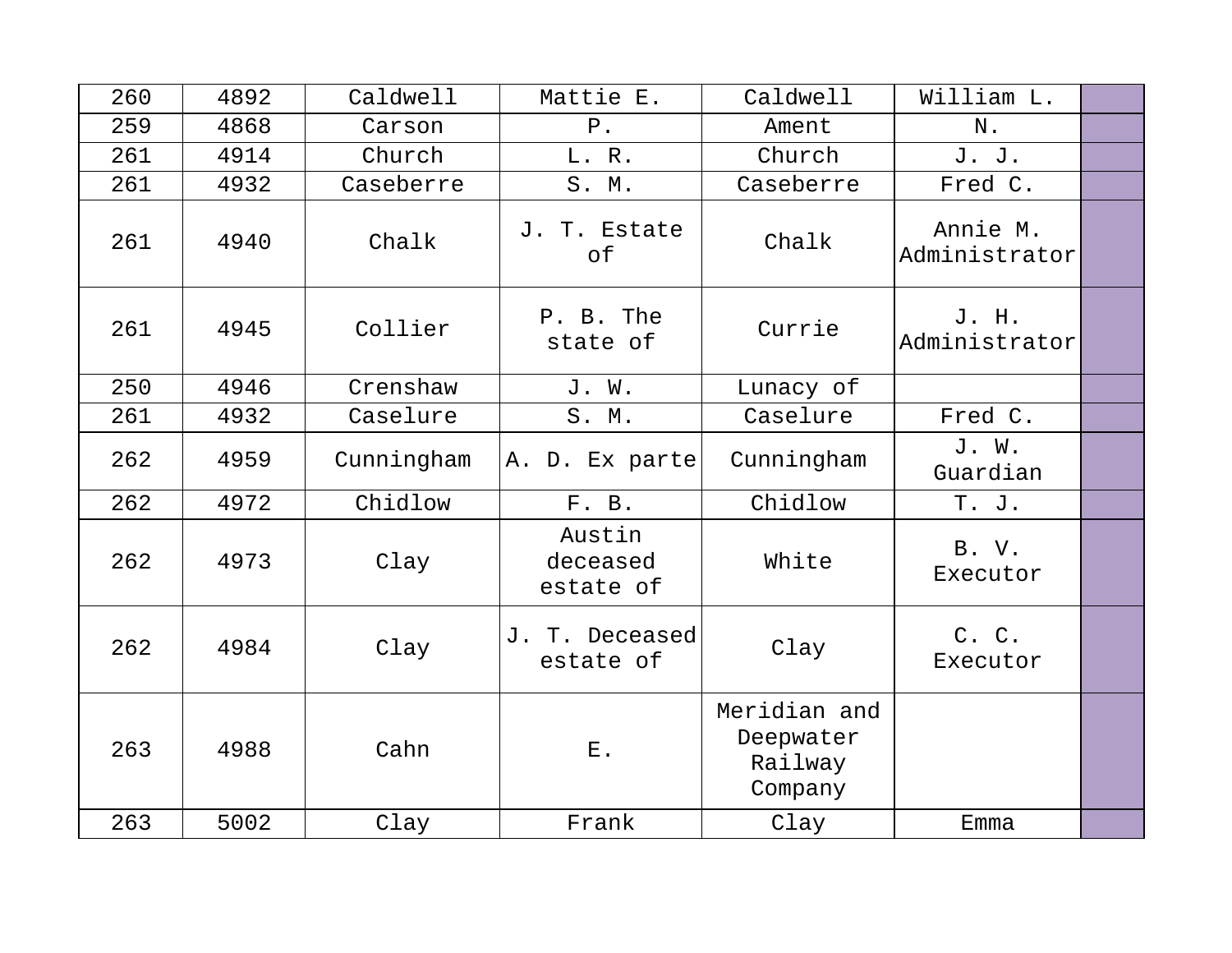| 264 | 5009 | Cole      | Willie by next<br>friend      | Cole      | Cassie                                |  |
|-----|------|-----------|-------------------------------|-----------|---------------------------------------|--|
| 264 | 5034 | Crook     | J. W. Estate<br>of            | Crook     | Verna<br>administrator                |  |
| 265 | 5051 | Clemius   | Ertina                        | Clemius   | Leah                                  |  |
| 266 | 5069 | Carpender | Ike                           | Carpender | Sallie                                |  |
| 266 | 5022 | Campbell  | M. M.                         | Ex parte  |                                       |  |
| 266 | 5080 | Calvert   | I. M.                         | Ex parte  |                                       |  |
| 266 | 5090 | Calms     | E. R.                         | Ex parte  |                                       |  |
| 268 | 5133 | Carney    | K. A.                         | Carney    | $G. H. -$<br>Transferred<br>to file G |  |
| 268 | 5136 | Collier   | May Fluker                    | Collier   | Harrison                              |  |
| 250 | 5141 | Coolly    | Mabel                         | Lunacy of |                                       |  |
| 268 | 5149 | Cowin     | J. C. Estate<br>of            | Cowin     | Ida C.<br>Administrator               |  |
| 268 | 5150 | Cowin     | Rebecca<br>guardianship<br>of | Cowin     | Ida C.<br>Guardian                    |  |
| 268 | 5160 | Cullum    | S. J.                         | Cullum    | I. M.                                 |  |
| 269 | 5173 | Collins   | N. M.                         | Johnson   | $P$ .                                 |  |
| 269 | 5177 | Caraway   | James W.                      | Lunacy of |                                       |  |
| 269 | 5190 | Collins   | N. M.                         | Atwood    | Nannie                                |  |
| 269 | 5194 | Cook      | P. H.                         | Ex parte  |                                       |  |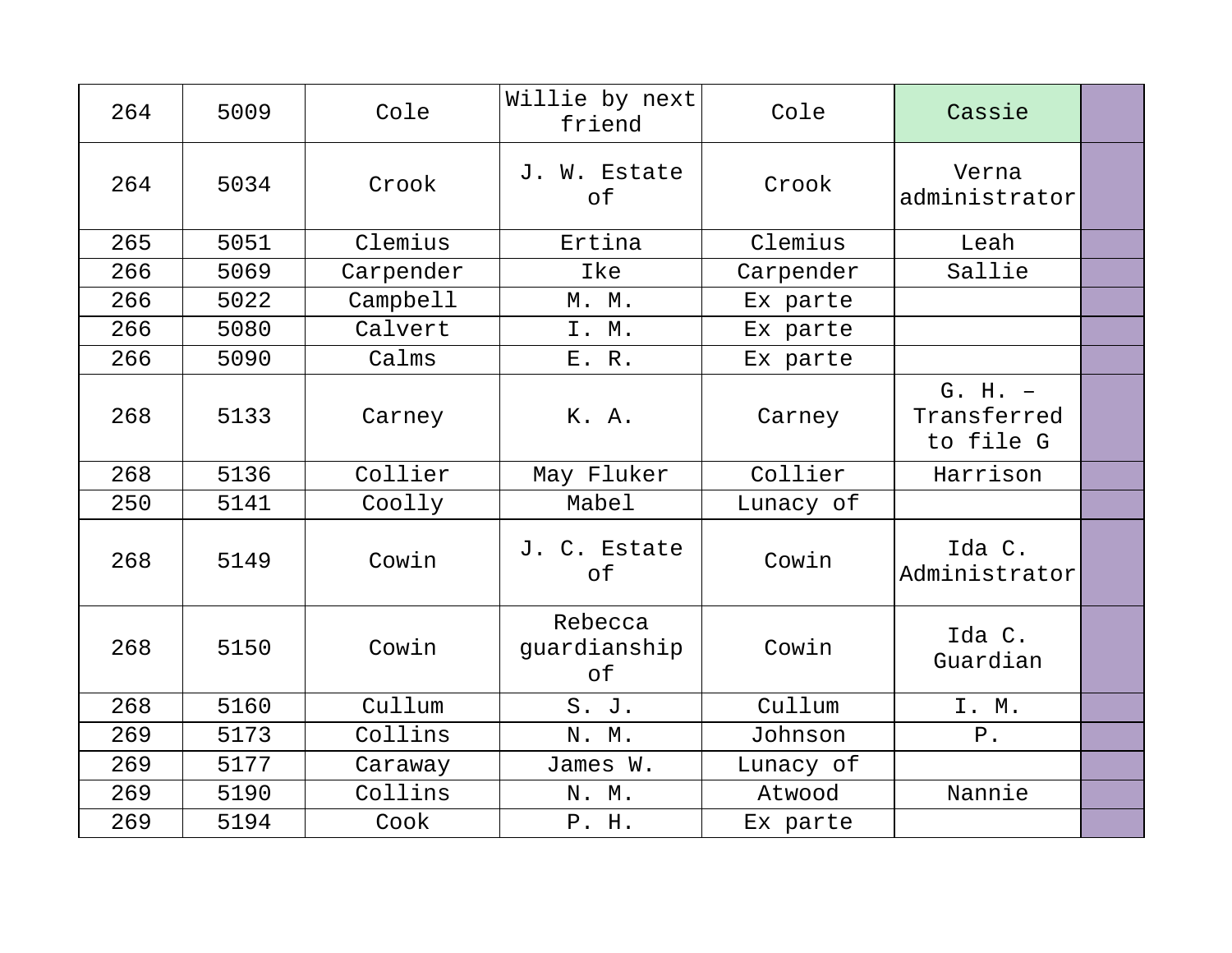| 270           | 5202                  | Cooper     | Lester<br>guardianship<br>оf           | Cooper    | J. T.<br>Guardian |  |
|---------------|-----------------------|------------|----------------------------------------|-----------|-------------------|--|
| 250           | 5215                  | Crowder    | Maria                                  | Lunacy of |                   |  |
| 271           | 5245                  | Clay       | M. E. Last<br>will and<br>testament of | Reed      | J. E.<br>Executor |  |
| 271           | 5244                  | Collier    | Mary                                   | Collier   | J. H.             |  |
| 271           | $5241$ $1\backslash2$ | Culpepper  | Joel                                   | Ex parte  |                   |  |
| 271           | 5274                  | Carmichael | W. T. Last<br>will and<br>testament of |           |                   |  |
| 250           | 5285                  | Cole       | Rena                                   | Lunacy of |                   |  |
| 272           | 5304                  | Conner     | Henry                                  | Conner    | Celiann           |  |
| 272           | 5316                  | Carlson    | P.A.                                   | Fishel    | S. E.             |  |
| 272           | 5318                  | Carter     | Jim                                    | Carter    | Rosa              |  |
| 272           | 5321                  | Cochran    | Annie Ruth<br>guardianship<br>of       | Walk      | N. M.             |  |
| 273           | 5338                  | Connor     | Albert                                 | Connor    | Lula              |  |
| 273           | 5339                  | Clay       | Mattie                                 | Clay      | W. G.             |  |
| "G"<br>(273?) | 5340                  | Clay       | Mattie                                 | Clay      | W. G.             |  |
| 273           | 5344                  | Carr       | Percy                                  | Carr      | Pattie            |  |
| 273           | 5357                  | Caraway    | Susan E.<br>Estate of                  | Giles     | Herbert           |  |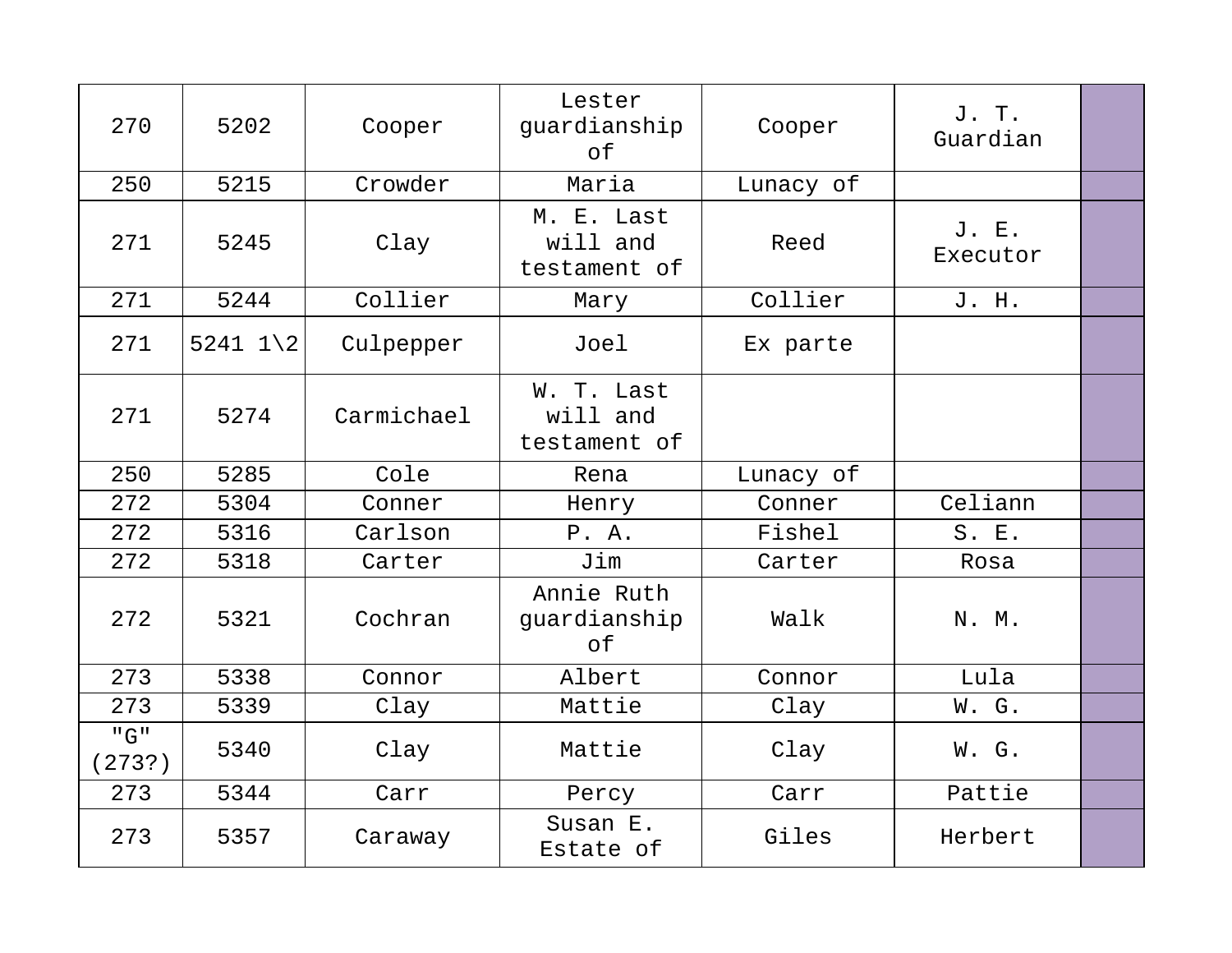| 274 | 5380 | Chambers   | Charlie                                           | Chambers                                                 | Rendy                |  |
|-----|------|------------|---------------------------------------------------|----------------------------------------------------------|----------------------|--|
| 274 | 5387 | Crook      | Myrtle<br>guardianship<br>of                      | Roundtree                                                | Verna<br>Guardian    |  |
| 274 | 5405 | Cunningham | A. G. By next<br>friend,<br>Buchanan, J.<br>$S$ . | <b>Bostick</b><br>lumber and<br>manufacturing<br>company |                      |  |
| 274 | 5417 | Covington  | L. P.                                             | Covington                                                | L. E.                |  |
| 274 | 5476 | Christ     | George                                            | Ex parte                                                 |                      |  |
| 274 | 5432 | Cotton     | S. B.                                             | Cotton                                                   | L. J.                |  |
| 274 | 5436 | Childs     | Geo. Rogers<br>guardianship<br>of                 | Childs                                                   | Alice R.<br>Guardian |  |
| 250 | 5452 | Cole       | Mary Jane                                         | Lunacy of                                                |                      |  |
| 274 | 5457 | Collins    | R. A. Atty.<br>Gen.                               | M and M<br>Railway<br>Company                            |                      |  |
| 274 | 5464 | Cornelius  | Otts                                              | Cornelius                                                | Stanley              |  |
| 274 | 5466 | Carleton   | M. L.                                             | Carleton                                                 | ${\bf F}$ .          |  |
| 274 | 5468 | Coleman    | Ida B.                                            | Coleman                                                  | C. A.                |  |
| 275 | 5471 | Cole       | Charlie                                           | Cole                                                     | Mandy                |  |
| 275 | 5477 | Collier    | Virginia                                          | Collier                                                  | Grady                |  |
| 276 | 5541 | Carson     | $P$ .                                             | Meridian city<br>of                                      |                      |  |
| 276 | 5536 | Currie     | Sallie                                            | Currie                                                   | Will                 |  |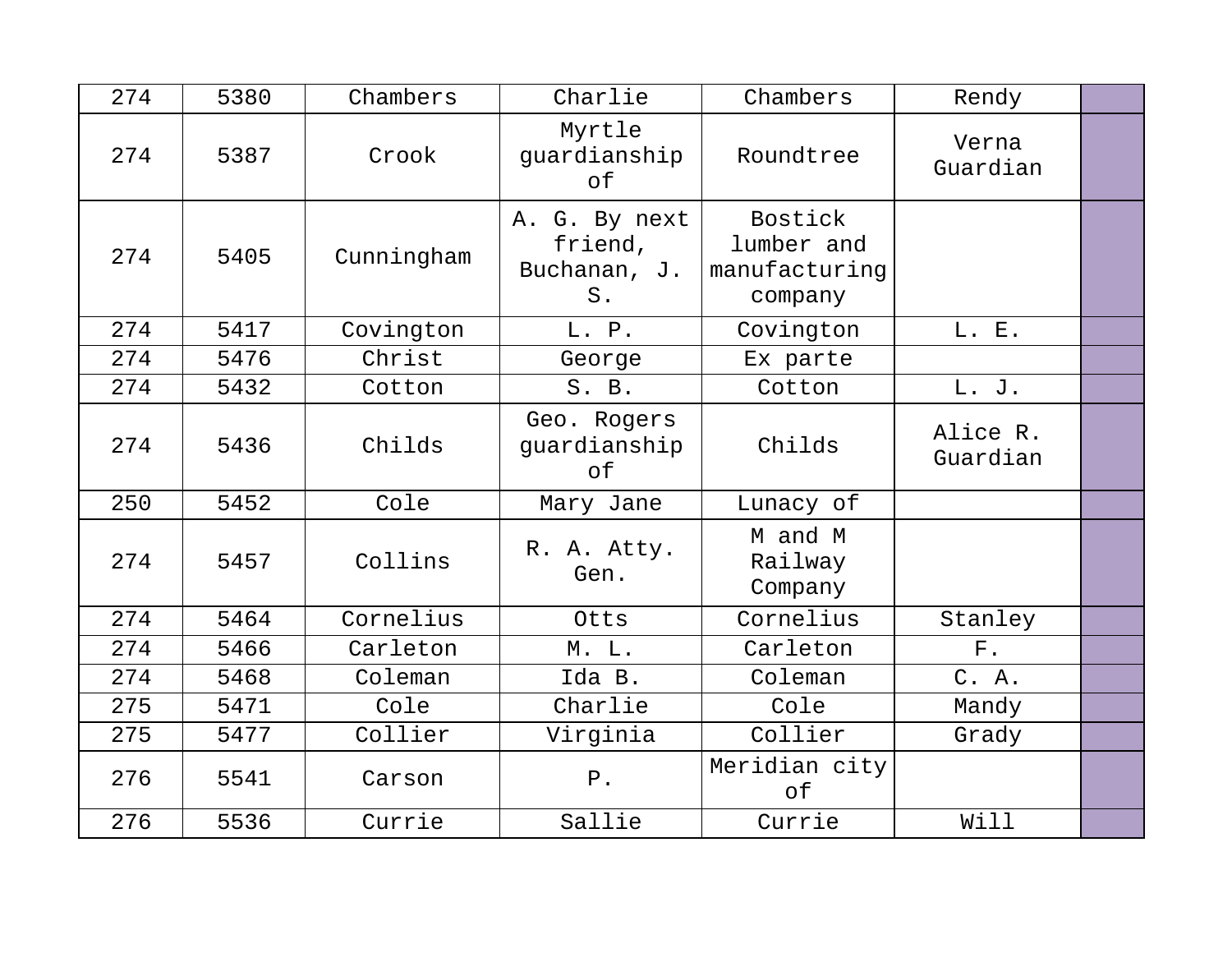| 276 | 5565 | Clim       | Joseph<br>deceased last<br>will |                                      |                         |  |
|-----|------|------------|---------------------------------|--------------------------------------|-------------------------|--|
| 276 | 5567 | Carter     | Martha                          | Carter                               | Milton                  |  |
| 276 | 5571 | Crawford   | Inales                          | Crawford                             | Ruth                    |  |
| 277 | 5383 | Chapman    | Mattie                          | Chapman                              | Charlin                 |  |
| 277 | 5600 | Cary       | Mamie                           | Cary                                 | Hugh A.                 |  |
| 277 | 5609 | Clarke     | J. J.                           | Ex parte                             |                         |  |
| 278 | 5627 | Chambers   | G.                              | Livingston                           | J. P.                   |  |
| 278 | 5631 | Cole       | Bettie<br>Hamilton              | Oddfellows<br>Benefit<br>Association |                         |  |
| 278 | 5636 | Cook       | K. R. Estate<br>of              | Cook                                 | Claude<br>administrator |  |
| 279 | 5646 | Clark      | <b>Bob</b>                      | Clark                                | J.                      |  |
| 279 | 5649 | Clay       | Mamie                           | Clay                                 | W.S.                    |  |
| 279 | 5650 | Connely    | G.                              | Kaphan                               | Herman                  |  |
| 279 | 5655 | Carpenter  | George                          | Carpenter                            | Mose W.                 |  |
| 279 | 5665 | Crouch     | C. E.                           | Crouch                               | Pearley                 |  |
| 280 | 5669 | Clanton    | W.                              | Clanton                              | M. J.                   |  |
| 280 | 5678 | Cunningham | Pearl                           | Cunningham                           | A. D.                   |  |
| 282 | 5744 | Carney     | Ethel                           | Ex parte                             |                         |  |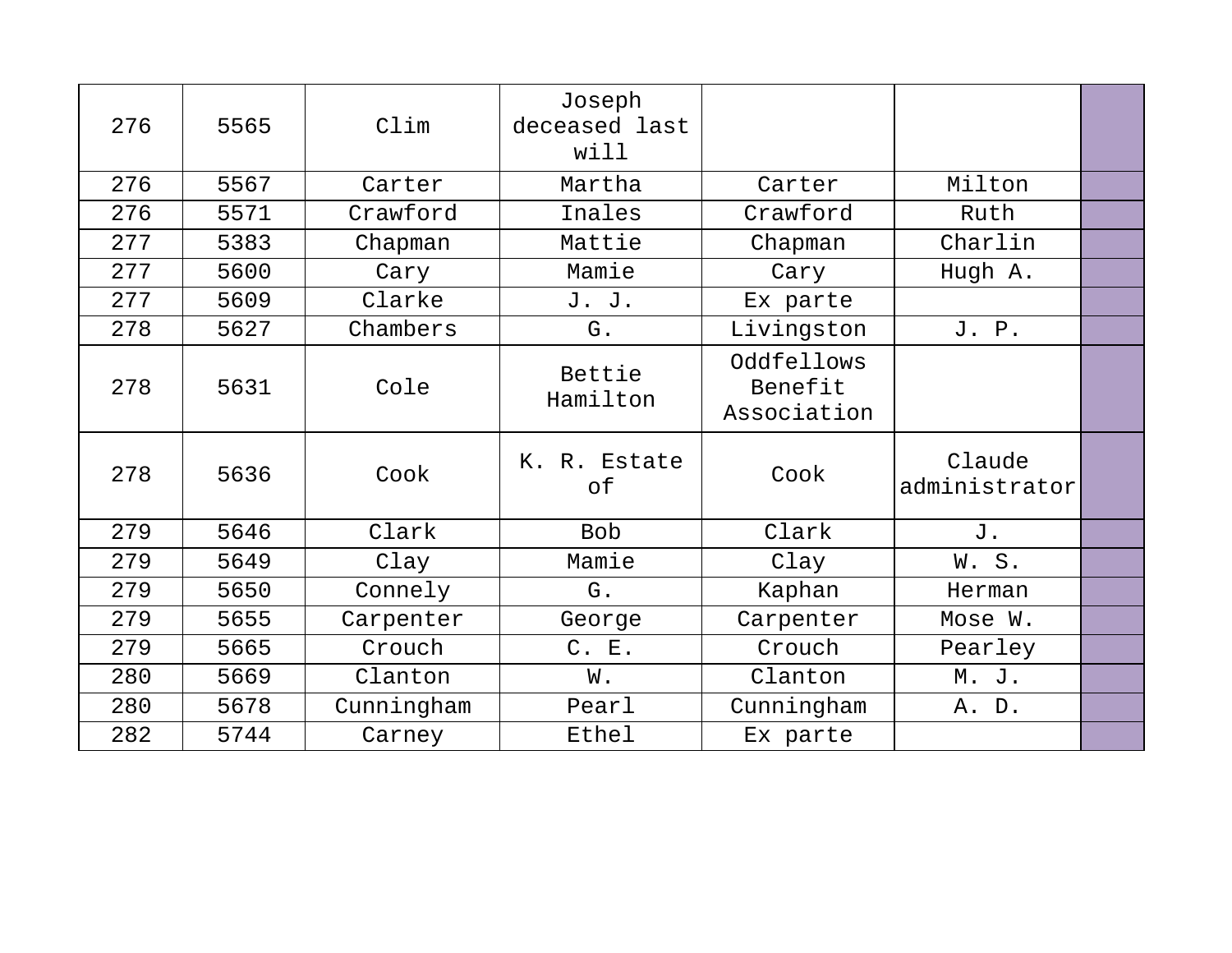| 282 | 5740 | Carney             | D. A. Estate<br>оf          | Guaranteed<br>Loan Trust<br>and Bank<br>Company<br>Administrator |                   |  |
|-----|------|--------------------|-----------------------------|------------------------------------------------------------------|-------------------|--|
| 282 | 5743 | Carlton            | Eliza                       | Carlton                                                          | Jessie            |  |
| 284 | 5788 | Coulson            | Nellie F.                   | Coulson                                                          | John              |  |
| 283 | 5782 | Calloway           | Nettie J.                   | Calloway                                                         | J. B.             |  |
| 284 | 5799 | Chambers           | Gussie                      | Chambers                                                         | G. W.             |  |
| 284 | 5815 | Clemons            | Tom                         | Clemons                                                          | Annie             |  |
| 285 | 5830 | Coker and<br>Smith |                             | Buchanan and<br>Carney                                           |                   |  |
| 285 | 5830 | Smith and<br>Coker |                             | Carney and<br>Buchanan                                           |                   |  |
| 286 | 5844 | Calloway           | Annie                       | Crawley                                                          | J. R.             |  |
| 288 | 5873 | Covert             | Mary A. Estate<br>of        | Covert                                                           | F. S.<br>Executor |  |
| 289 | 5886 | Coleman            | M. I.                       | Edmonds                                                          | A. M.             |  |
| 289 | 5889 | Chaney             | Ludie<br>guardianship<br>of | Chaney                                                           | Allen<br>Guardian |  |
| 289 | 5904 | Carney             | Geo. H.                     | <b>Breaux</b>                                                    | C. E.             |  |
| 290 | 5908 | Cash Grocery       |                             | Ex parte                                                         |                   |  |
| 291 | 5940 | Cook               | $C$ .<br>Administrator      | Kittle                                                           | J. O.             |  |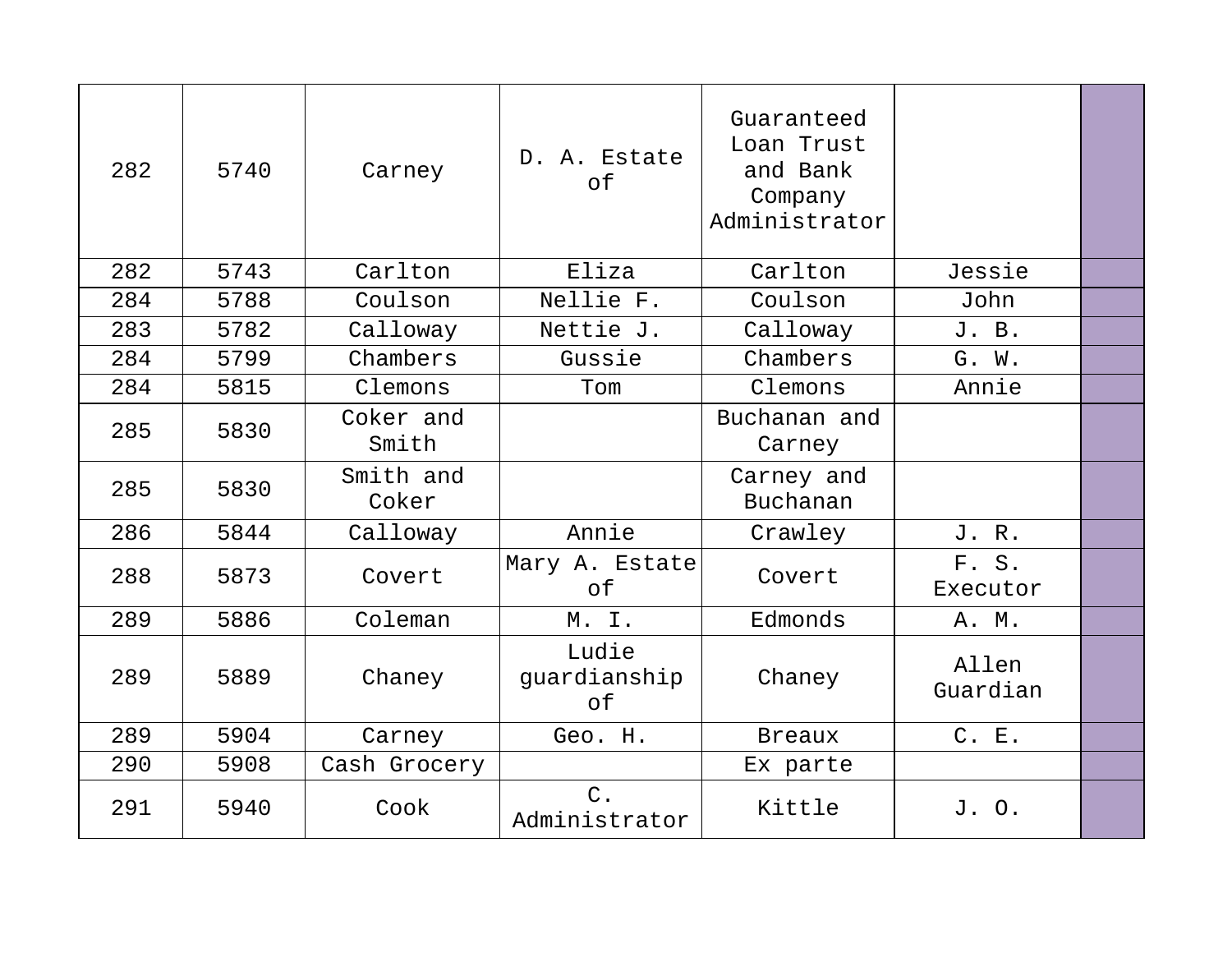| 291 | 5943                | Capital City<br>Construction |                                     | Kittle      | J. O.                |  |
|-----|---------------------|------------------------------|-------------------------------------|-------------|----------------------|--|
| 291 | 5952                | Cooley                       | Ethel                               | Cooley      | Geo. B.              |  |
| 293 | 5987                | Coleman                      | Annie                               | Coleman     | Dan                  |  |
| 293 | 5987 $1\backslash2$ | Clark<br>Association         |                                     | Ex parte    |                      |  |
| 293 | 5987                | Crawford                     | Kate                                | Crawford    | E. L.                |  |
| 293 | 5993                | Constantine                  | Gus                                 | Constantine | Mymie                |  |
| 293 | 6006                | Coleman                      | Bethea                              | Coleman     | Geo.                 |  |
| 293 | 6014                | Chisolm                      | F. N.                               | Ex parte    |                      |  |
| 294 | 6021                | Cameron                      | Curl                                | Ex parte    |                      |  |
| 294 | 6029                | Cole                         | Malissa<br>guardianship<br>of       | Hulett      | A. C.<br>Guardian    |  |
| 295 | 6053                | Campbell                     | Hal (lunatic)<br>quardianship<br>оf | Campbell    | Bob Guardian         |  |
| 295 | 6035                | Chapel                       | Eugene estate<br>оf                 | Chapel      | Joe<br>administrator |  |
| 295 | 6056 1/2            | Cohn                         | E. Banker                           | Leland      | E. S.                |  |
| 296 | 6090                | Campbell                     | V.                                  | Campbell    | F. Or T.             |  |
| 296 | 6091                | Coleman                      | $E$ .                               | Coleman     | <b>Emaline</b>       |  |
| 297 | 6104                | Clay                         | Ellen                               | Clay        | Henry                |  |
| 297 | 6108                | Chambers                     | L. S.                               | Chambers    | T. J.                |  |
| 297 | 6121                | Cole                         | ${\bf E}$ .                         | Cole        | Emaline              |  |
| 297 | 6122                | Crowell                      | Will                                | Crawley     | Roxie                |  |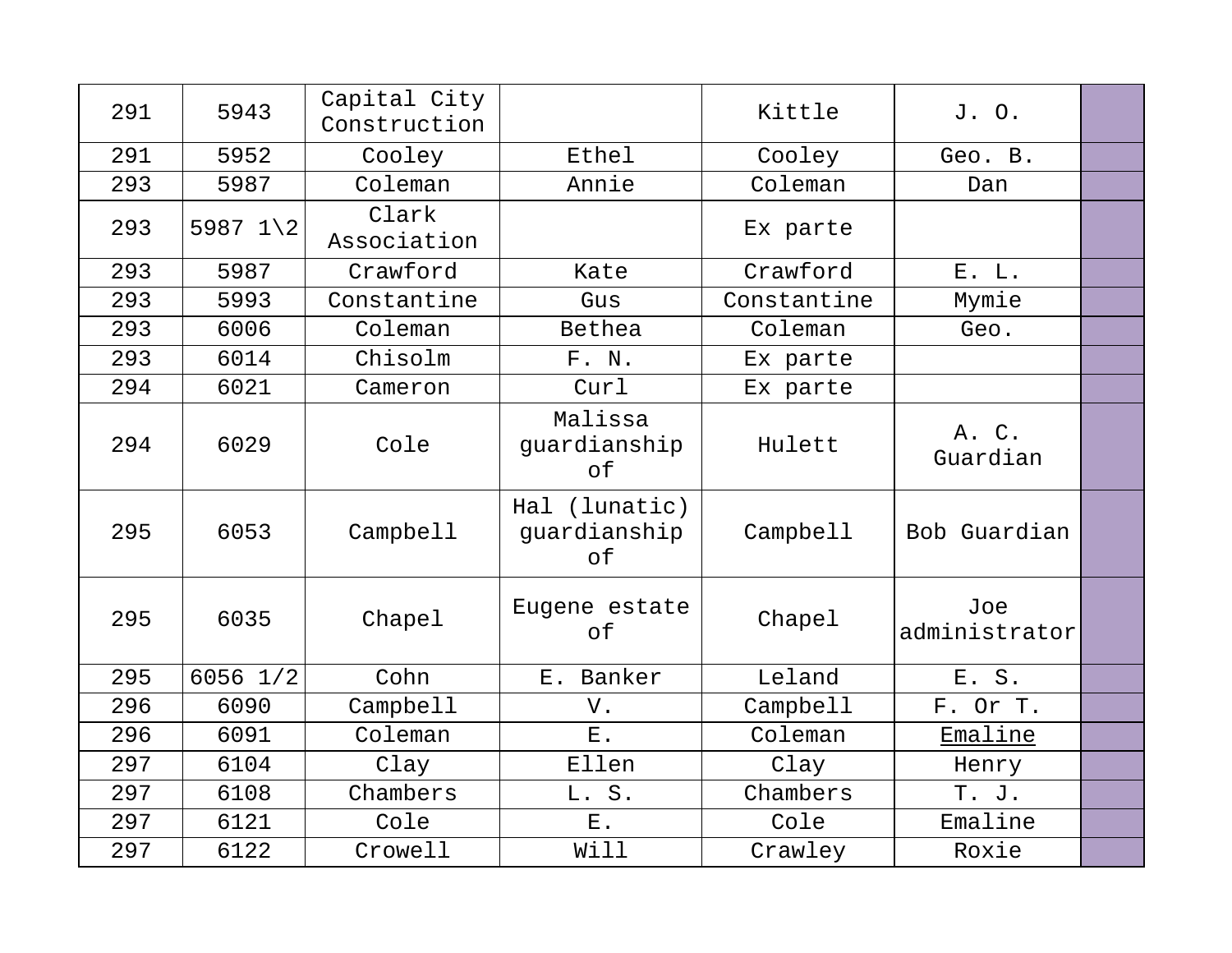| 297 | 6125 | Cape       | 0. J.               | Cape                  | H. F.                  |  |
|-----|------|------------|---------------------|-----------------------|------------------------|--|
| 297 | 6127 | Creel      | Effie               | Creel                 | Cam                    |  |
| 297 | 6139 | Cunningham | Lennie M.           | Cunningham            | Roy                    |  |
| 298 | 5157 | Cooper     | Anderson            | Cooper                | Lizzie                 |  |
| 298 | 6167 | Covington  | A. W.               | Ex parte              |                        |  |
| 299 | 6178 | Coleman    | S. S.               | Coleman               | J. W.                  |  |
| 299 | 6180 | Cooper     | R. D.               | Hinds Auto<br>Company |                        |  |
| 299 | 6190 | Crane      | N. P.               | Gallagher             | J. P.                  |  |
| 301 | 6205 | Cooper     | J. L.               | Ex parte              |                        |  |
| 303 | 6243 | Cunningham | G. W.               | Cunningham            | Fannie E.              |  |
| 303 | 6224 | Coker      | J. W.               | Coker                 | Lillie                 |  |
| 303 | 6257 | Clark      | T. A. Estate<br>of  | Clark                 | J. J.<br>Executor      |  |
| 303 | 6254 | Clark      | Mack                | Clark                 | Drucilla               |  |
| 304 | 6278 | Chandler   | Pink                | Chandler              | Fannie                 |  |
| 304 | 6293 | Crane      | M. P.               | Crane                 | Alexander              |  |
| 305 | 6307 | Corbett    | D. C. Estate<br>of  | Corbett               | Lidia<br>administrator |  |
| 305 | 6315 | Coleman    | S. S.               | Cameron               | Dora                   |  |
| 305 | 6322 | Clayton    | W. L.               | Ex parte              |                        |  |
| 305 | 6329 | Carter     | M. A. Estate<br>оf  | Carter                | R. C.<br>Executor      |  |
| 305 | 6327 | Culpepper  | Parker estate<br>of | Culpepper             | Annie<br>administrator |  |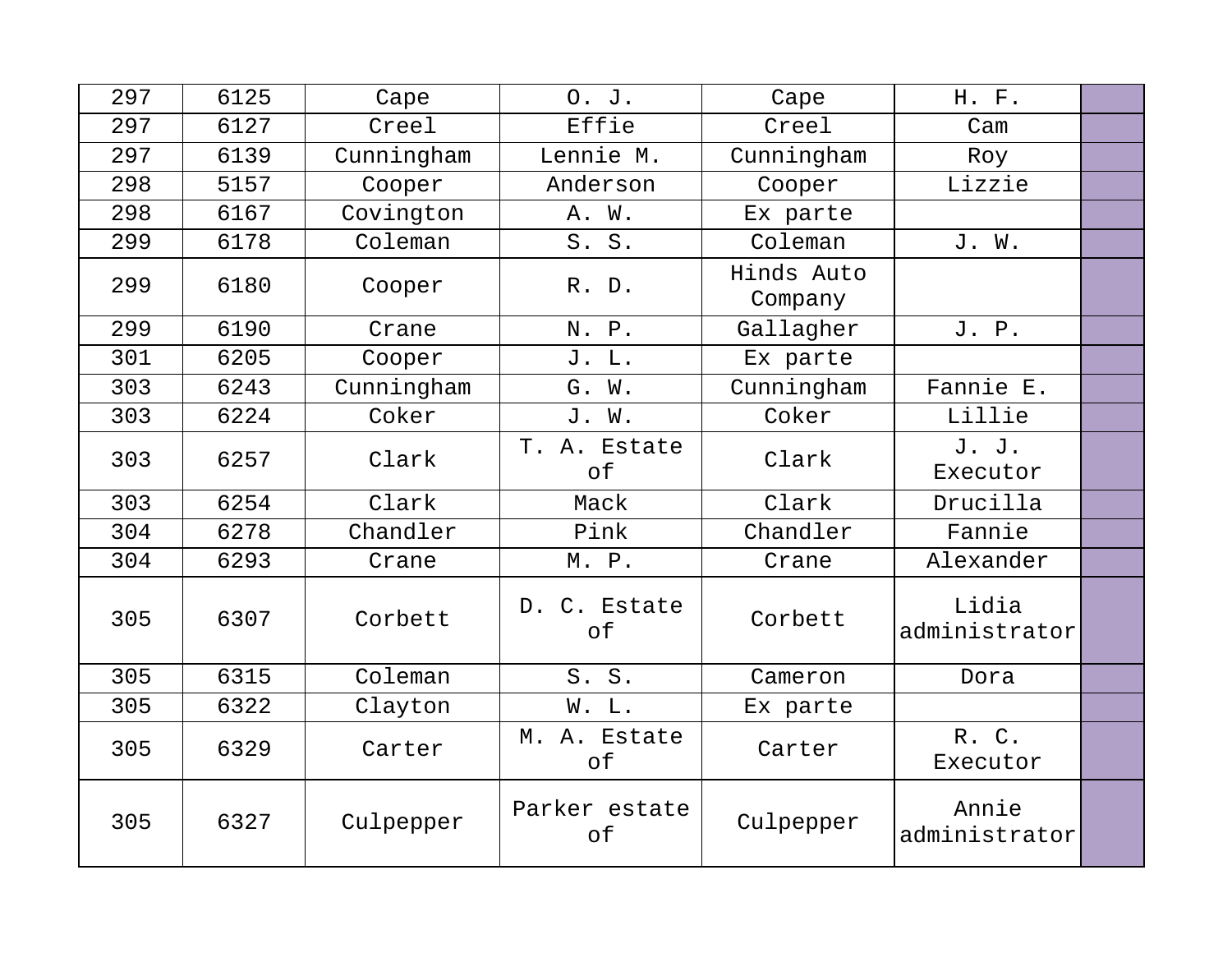| 306           | 6343     | Campbell     | Hal estate of               | Campbell  | R. D.<br>Administrator    |  |
|---------------|----------|--------------|-----------------------------|-----------|---------------------------|--|
| 307           | 6353     | Corbitt      | E. L.<br>Guardianship<br>оf | Corbitt   | D. Guardian               |  |
| 306           | 6350 1/2 | Caraway      | M. E.                       | Ex parte  |                           |  |
| 307           | 6357     | Colton       | Mattie                      | Colton    |                           |  |
| 307           | 6357     | Cooley       | C. M.                       | Cooley    | Lizzie B.                 |  |
| 300           | 6368     | Caffa        | Nettie                      | Lunacy of |                           |  |
| 307           | 6355     | Casteel      | M. A. Estate<br>оf          |           |                           |  |
| 308           | 6385     | Cody (Coody) | C. A. Deceased              | Flournoy  | H. E., Junior<br>executor |  |
| 209<br>(309?) | 6408     | Carney       | A. M.                       | Carney    | G. H.                     |  |
| 309           | 6431     | Campbell     | Willie                      | Campbell  | Obadiah                   |  |
| 311           | 6461     | Collins      | N. M.                       | Collins   | W. F.                     |  |
| 311           | 6464     | Cochran      | A. R.<br>Guardianship<br>of | Walk      | R. E.<br>Guardian         |  |
| 310           | 6468     | Cotton       | Annette                     | Lunacy of |                           |  |
| 311           | 6474     | Cramer       | Joe                         | Cameron   | M. B.                     |  |
| 312           | 6476     | Clark        | J. J.                       | Clark     | J. G.                     |  |
| 312           | 6499     | Crooker      | M. A.                       | Crooker   | E. R.                     |  |
| 312           | 6500     | Curtis       | C. M.                       | Ex parte  |                           |  |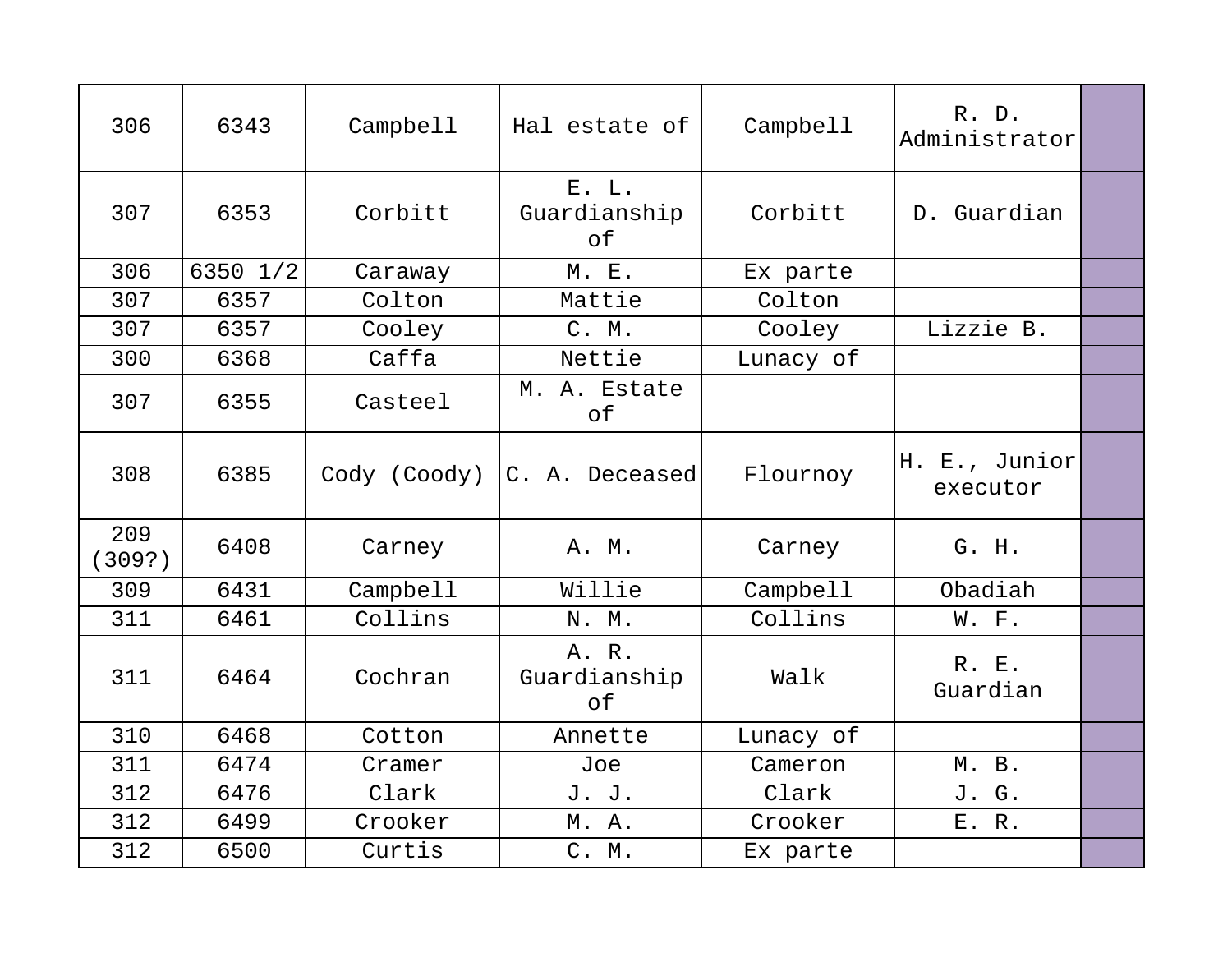| 315 | 6549 | Cole      | $S$ .                 | Cole      | Hattie                                    |  |
|-----|------|-----------|-----------------------|-----------|-------------------------------------------|--|
| 315 | 6550 | Caraway   | Viola                 | Caraway   | Ned                                       |  |
| 315 | 6554 | Chappel   | Joe                   | Chappel   | Emma                                      |  |
| 315 | 6558 | Coleman   | Ruben                 | Cook      | A. B.                                     |  |
| 315 | 6552 | City      | Eliza Ann             | City      | Curtis                                    |  |
| 300 | 6564 | Creel     | J. Martin             | Lunacy of |                                           |  |
| 315 | 6570 | Churchill | A. F.                 | McRaven   | $E. B. - City$<br>Tax Collector           |  |
| 315 | 6571 | Churchill | A. F.                 | Young     | $J. P. -$<br>Sheriff and<br>Tax Collector |  |
| 316 | 6580 | Creel     | T. H.                 | Creel     | Ida W.                                    |  |
| 319 | 6662 | Conner    | Lee                   | Conner    | Lizzie                                    |  |
| 319 | 6665 | Camp      | Lelia                 | Camp      | S. D.                                     |  |
| 320 | 6675 | Crymes    | J. D.                 | Crymes    | Gertrude                                  |  |
| 320 | 6678 | Covington | A. E.<br>Guardianship | Covington | J. Guardian                               |  |
| 320 | 6678 | Collier   | Marie                 | Collier   | Grady                                     |  |
| 320 | 6688 | Cameron   | Ben F.<br>Deceased    | Cameron   | B. F.<br>Executor                         |  |
| 320 | 6692 | Culpepper | W. B. Estate<br>of    | Culpepper | Ida P.<br>Administrator                   |  |
| 321 | 6724 | Cook      | J. F.                 | Warren    | Ozetta Pilree                             |  |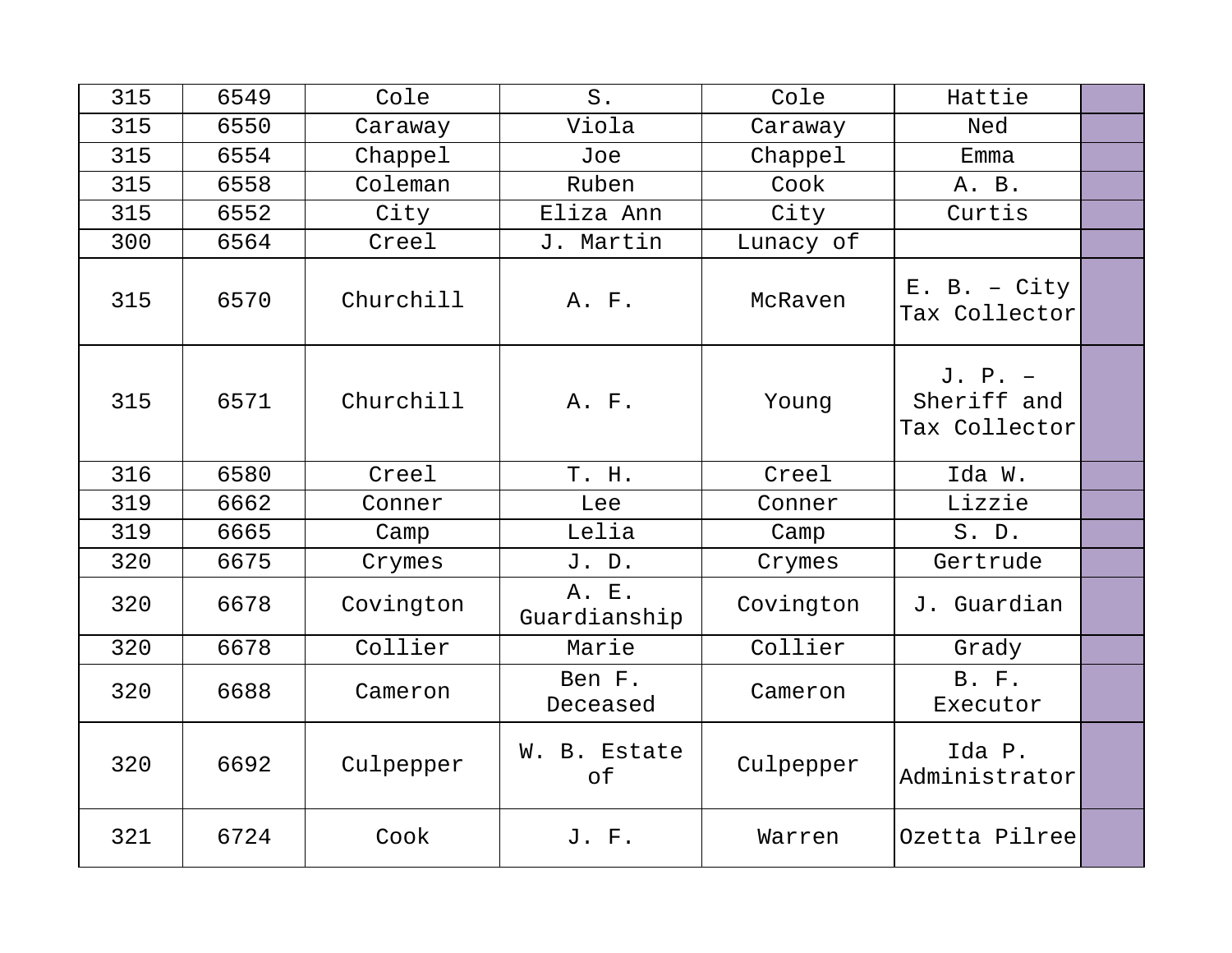| 321 | 6727 | Chappel   | José                         | Chappel                                                  | Pearly             |  |
|-----|------|-----------|------------------------------|----------------------------------------------------------|--------------------|--|
| 300 | 6736 | Creel     | Marion                       | Lunacy of                                                |                    |  |
| 323 | 6759 | Chapman   | J. H.                        | Chapman                                                  | V.C.               |  |
| 324 | 6781 | Chiz      | Barney                       | Gold Hosiery<br>Company                                  |                    |  |
| 324 | 6794 | Carney    | A. M.                        | Carney                                                   | Gabe               |  |
| 325 | 6802 | Carter    | Arnold                       | Mississippi<br>Fiber Company                             |                    |  |
| 325 | 6816 | Crawford  | Eva                          | Crawford                                                 | Arthur             |  |
| 327 | 6840 | Currie    | Sarah                        | Ex parte                                                 |                    |  |
| 327 | 6846 | Creer     | Mary                         | Creer                                                    | Major              |  |
| 327 | 6848 | Cross     | Laura, minor                 | Cross                                                    | Robert<br>Guardian |  |
| 327 | 6861 | Clark     | Vivian<br>guardianship<br>of | Guarantee L.<br>T. And<br>Banking<br>Company<br>Guardian |                    |  |
| 327 | 6862 | Collins   | Nettie Carney                | Collins                                                  | Frank              |  |
| 327 | 6865 | Chambliss | T. J.                        | Ex parte                                                 |                    |  |
| 328 | 6873 | Coleman   | John                         | Coleman                                                  | Pauline            |  |
| 328 | 6880 | Canteel   | Jack Hannon                  | Adoption of                                              |                    |  |
| 328 | 6887 | Clement   | Olive E.                     | Clement                                                  | Jeff L.            |  |
| 328 | 6890 | Cordial   | Ora J.                       | Cordial                                                  | Fred               |  |
| 328 | 6902 | Cornell   | Alonzo                       | Cornell                                                  | Harvin Price       |  |
| 328 | 6913 | Clark     | Lula                         | Clark                                                    | Emelle             |  |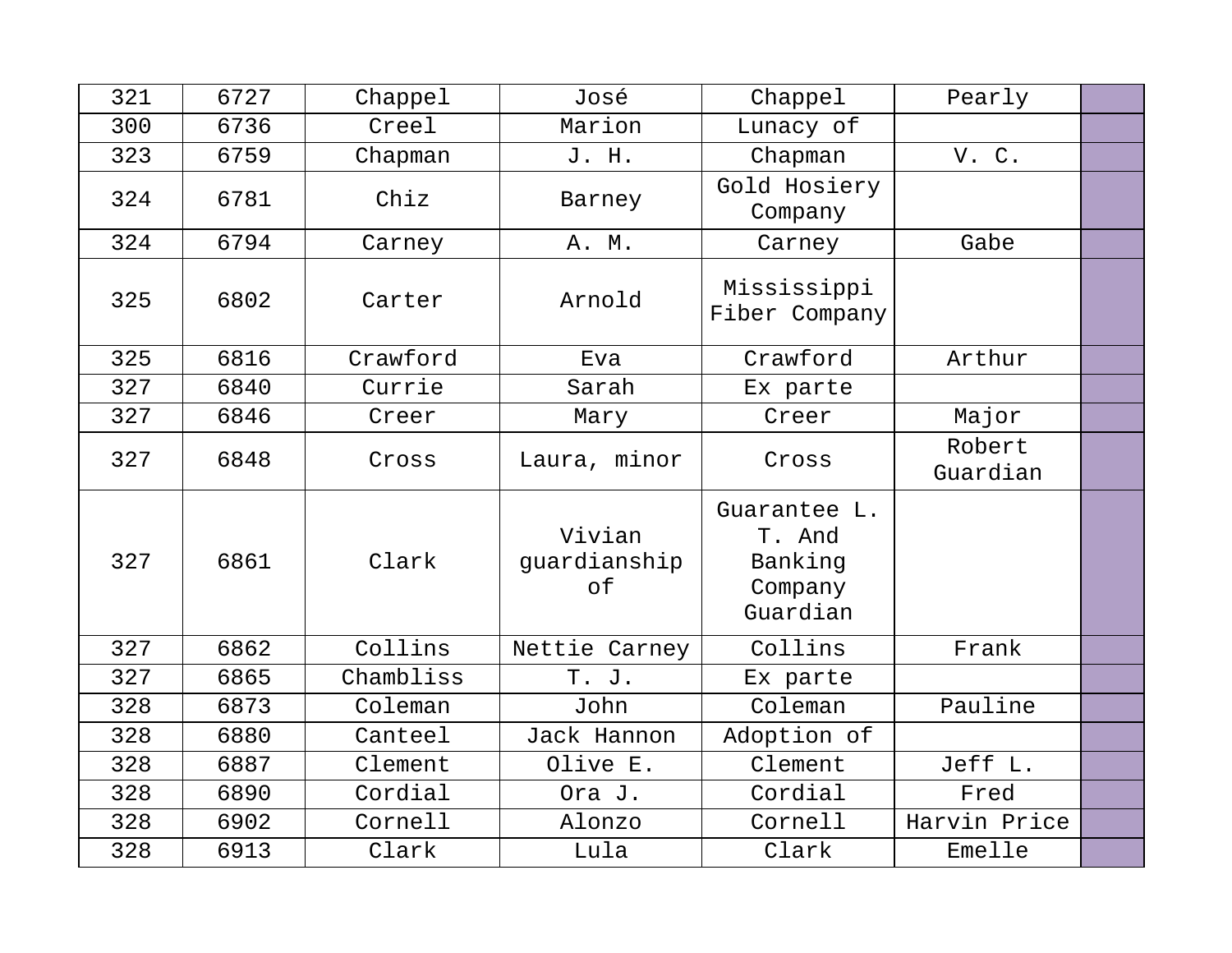| 329          | 6933 | Currie                           | Nancy          | Ex parte      |                     |  |
|--------------|------|----------------------------------|----------------|---------------|---------------------|--|
| 329          | 6938 | Crooker                          | E. R.          | Hollingsworth | Hattie M.           |  |
| 326          | 6940 | Clark                            | Neal           | Lunacy of     |                     |  |
| 33           | 6952 | Clarence                         | Tom            | Clemmens      | Winnie              |  |
| 23           | 6961 | Caraway                          | W. B. Deceased | Caraway       | Lula E.<br>Executor |  |
| 13           | 7012 | City                             | Hattie         | City          | Zed                 |  |
| 333          | 7030 | Cole                             | Bessie         | Cole          | Pennal              |  |
| 334          | 7055 | Carson                           |                | Carson        | Jesse               |  |
| 333          | 7029 | Clark                            | Janie          | Clark         | Robert              |  |
| 334          | 7064 | Cramer                           | Jennie         | Cramer        | Estelle S.          |  |
| 334          | 7065 | Calvin                           | Mattie         | Calvin        | Simon               |  |
| 334          | 7068 | Culver                           | Annie Clair    | Culver        | H. H.               |  |
| 335          | 7087 | Cotton                           | Kim            | Cotton        | Mattie              |  |
| 335          | 7107 | Cleveland                        | F. M.          | McCeel        | S. J.               |  |
| 326          | 7117 | Cook                             | Mildred        | Lunacy of     |                     |  |
| 334          | 7055 | Carson                           | Mary           | Carson        | Jesse               |  |
| 334          | 7063 | Chambers                         | Chas           | Chambers      | M. E.               |  |
| 336          | 7138 | Clayton                          | M. L.          | Clayton       | F. L.               |  |
| 336          | 7146 | Carson                           | Vernon         | Carson        | Cora Lee            |  |
| 337          | 7148 | Caraway                          | J. W.          | Caraway       | Elena               |  |
| 337 "P"      | 7159 | Curren and<br>Phillip,<br>estate |                |               |                     |  |
| $"P"$<br>337 | 7159 | Phillip and<br>Curren            |                |               |                     |  |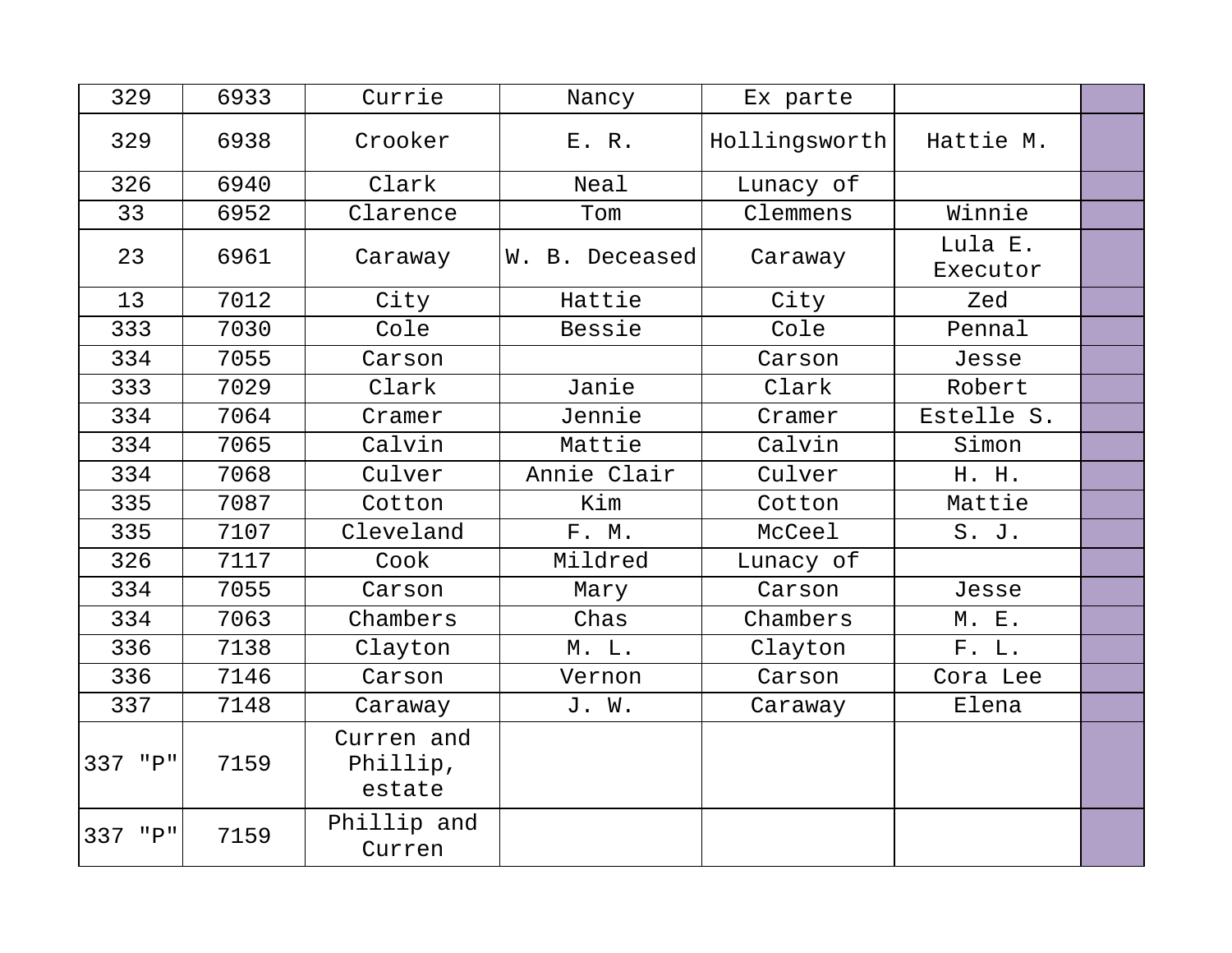| 338 | 7180     | Cooper   | Lena                                  | Cooper   | Adam                   |  |
|-----|----------|----------|---------------------------------------|----------|------------------------|--|
| 339 | 7185     | Calhoun  | Jim                                   | Calhoun  | H.                     |  |
| 340 | 7225     | Corn     | C. V. Estate<br>of                    | Corn     | J. F.<br>Administrator |  |
| 339 | 7201     | Crenshaw | Viola Long                            | Crenshaw | W. J.                  |  |
| 340 | 7230     | Cockrell | Jerry                                 | Cockrell | Mattie                 |  |
| 342 | 7278     | Carter   | Bessie L.                             | Carter   | E. A.                  |  |
| 342 | 7298     | Clark    | L. A.                                 | Ex parte |                        |  |
| 342 | 7303     | Coleman  | S. S.                                 | Spencer  | Mattie C.              |  |
| 342 | 7314     | Cole     | Lettie                                | Cole     | Washington             |  |
| 343 | 7320     | Clayton  | Johnnie minor                         | Kelly    | Annie,<br>Guardian     |  |
| 343 | 7334     | Crenshaw | R. J. By next<br>friend               | Crenshaw | J. R.                  |  |
| 344 | 7339     | Chelsea  | John                                  | Chelsea  | Irene                  |  |
| 344 | 7352     | Castle   | J. L.                                 | Castle   | L. D.                  |  |
| 345 | 7371     | Cooley   | May                                   | Cooley   | Chas M.                |  |
| 346 | 7388     | Clearman | Mamie                                 | Clearman | E. S.                  |  |
| 346 | 7390     | Campbell | Henry                                 | Campbell | Mary                   |  |
| 346 | 7401     | Coleman  | S. S.                                 | Cannon   | Dora                   |  |
| 346 | 7402     | Carter   | Bessie L.                             | Carter   | Ephia A.               |  |
| 347 | 7409     | Cole     | Charlie                               | Cole     | Willie Irby            |  |
| 347 | 7419 1/2 | Cooper   | Rose D. Last<br>will and<br>testament | Thompson | Hannah<br>executor     |  |
| 349 | 7457     | Childres | Laura L.                              | Childres | Abram C.               |  |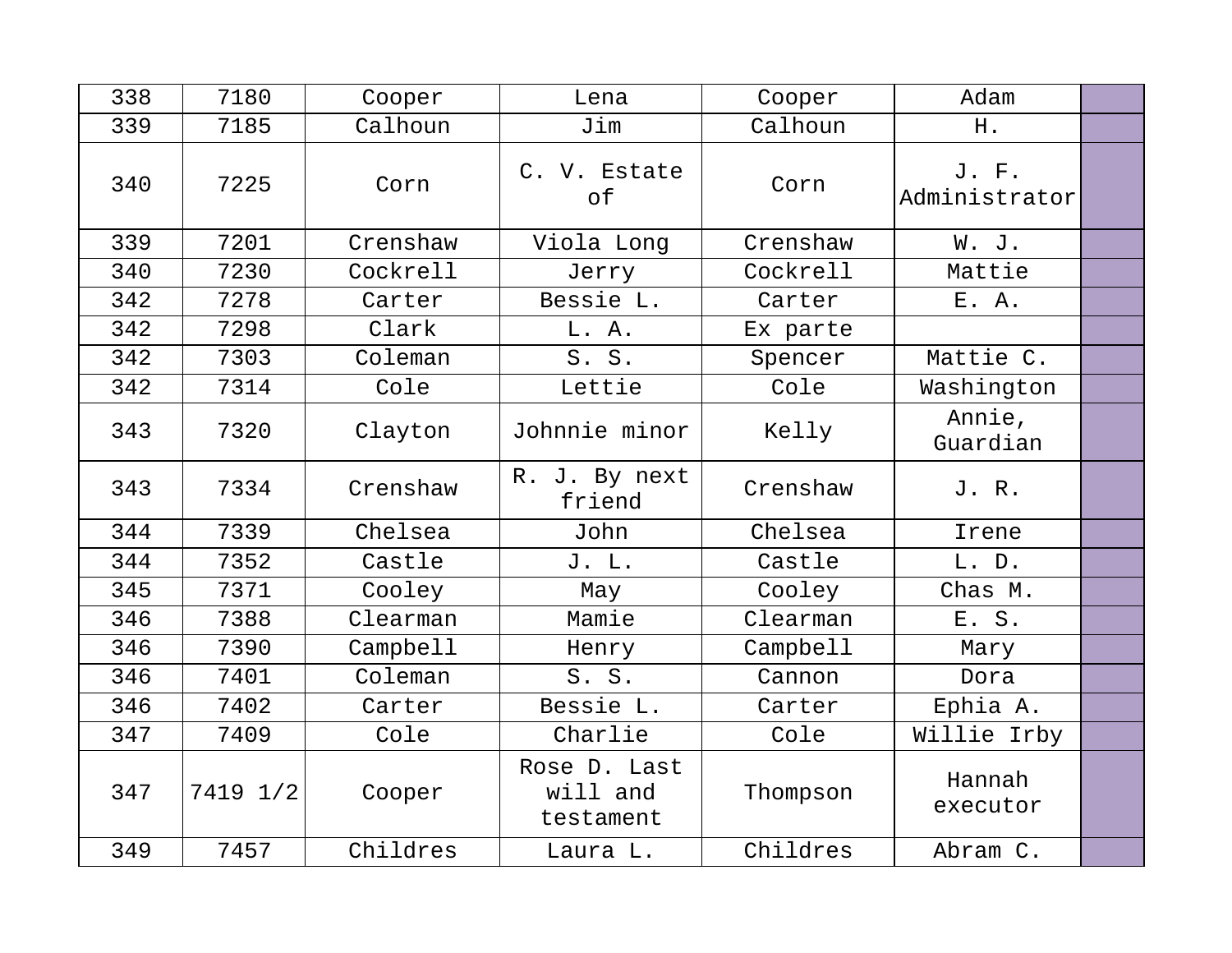| 349 | 7462     | Coker      | Bentley<br>guardianship<br>of | Coker                                     | Lou, Guardian      |  |
|-----|----------|------------|-------------------------------|-------------------------------------------|--------------------|--|
| 351 | 7477     | Caldwell   | Pinkey                        | Caldwell                                  | Will               |  |
| 351 | 7493 1/2 | Collins    | L. Belle                      | Collins                                   | C. C.              |  |
| 351 | 7494 1/2 | Croft      | Dennis                        | Croft                                     | Clara              |  |
| 352 | 7519     | Curry      | Jesse                         | Curry                                     | Alice              |  |
| 352 | 7521     | Caruthers  | Edie                          | Caruthers                                 | Carrie             |  |
| 353 | 7540     | Crowell    | Johnny<br>guardianship<br>оf  | Guarantee<br>bank,<br>Guardian            |                    |  |
| 354 | 7568     | Conley     | Martha                        | Messeley                                  | Elizabeth          |  |
| 354 | 7569     | Cunningham | L. L.                         | McCright                                  | Katie              |  |
| 353 | 7546     | Colston    | W. Z.                         | Mississippi<br>children's<br>home Society |                    |  |
| 353 | 7547     | Collins    | A. E. Estate<br>of            | Taylor                                    | Willis<br>executor |  |
| 355 | 7574     | Clayton    | Elbert                        | Clayton                                   | Sallie             |  |
| 357 | 7634     | Carter     | J. E.                         | Carter                                    | Bettie             |  |
| 326 | 7667     | Clay       | Ella                          | Lunacy of                                 |                    |  |
| 359 | 7681     | Crumpton   | Hannie                        | Crumpton                                  | Thomas H.          |  |
| 359 | 7682 1/2 | Coleman    | Hattie P.                     | Vanslyke                                  | Lula               |  |
| 359 | 7692     | Crenshaw   | Mattie                        | Crenshaw                                  | W. J.              |  |
| 259 | 7695     | Carpenter  | Will                          | Carpenter                                 | Julia              |  |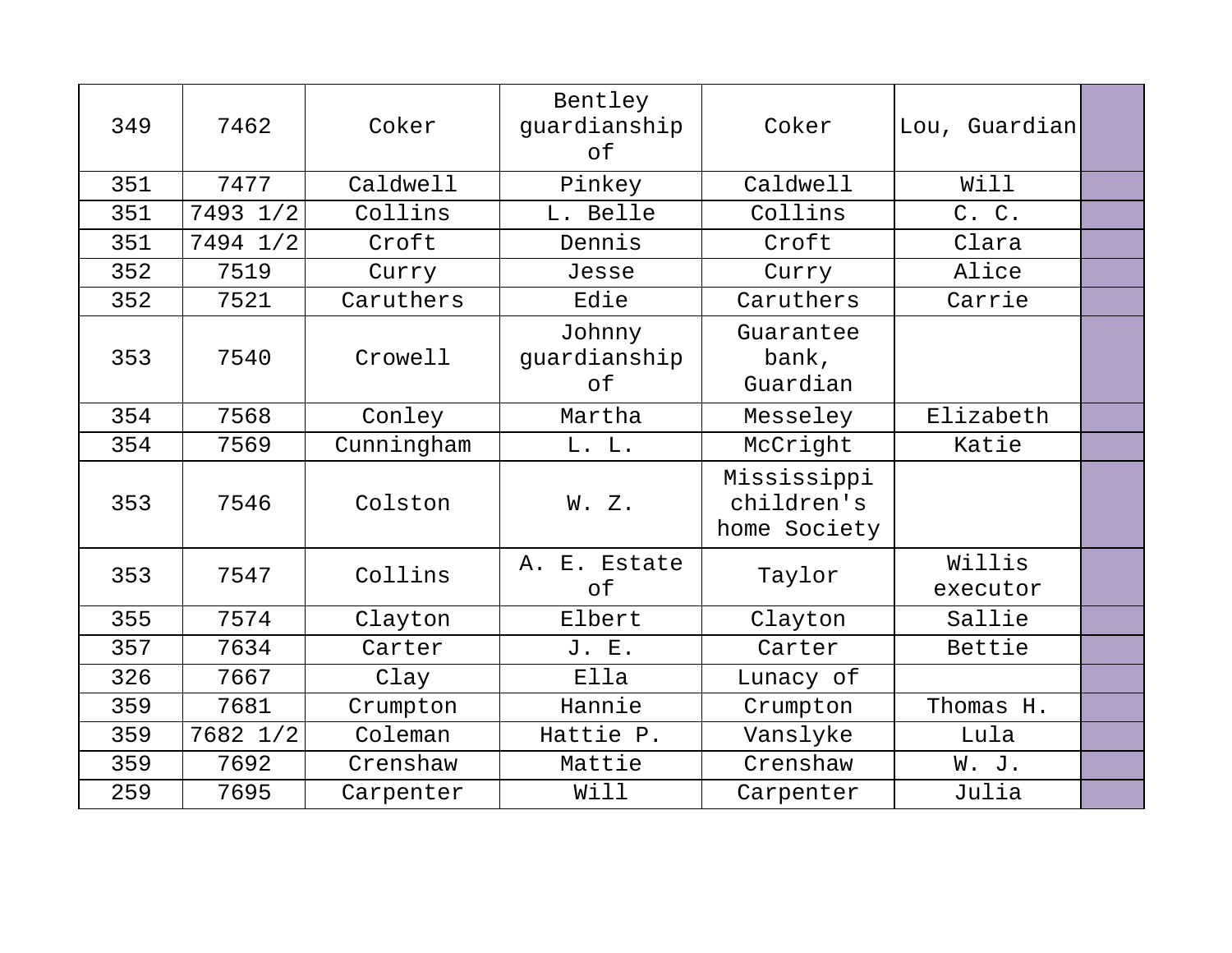| 360 | 7700 | Cooley    | Will (Mrs.) by<br>next friend                    | Scarbrough | F. L.                  |  |
|-----|------|-----------|--------------------------------------------------|------------|------------------------|--|
| 360 | 7706 | Croft     | Ludie                                            | Croft      | Mose                   |  |
| 360 | 7714 | Crum      | Fred C. Minor                                    | Douglas    | $M$ . L.,<br>Guardian  |  |
| 361 | 7731 | Crowther  | Thomas P. By<br>next friend                      | Crowther   | Nettie                 |  |
| 361 | 7738 | Cameron   | Angela                                           | Cameron    | W.S.                   |  |
| 361 | 7749 | Carson    | Vernon                                           | Daniel     | W. H. Auto<br>Company  |  |
| 362 | 7765 | Crowell   | Johnnie<br>William by<br>next friend             | Ruffin     | R. D.                  |  |
| 362 | 7767 | Culpepper | Carol by next<br>friend                          |            |                        |  |
| 362 | 7769 | Clay      | Ella non-<br>compos mentis<br>guardianship<br>of | Jack       | B. S.<br>Guardian      |  |
| 362 | 7773 | Clayton   | Sarah minors                                     | Westbrook  | Maude,<br>Guardian     |  |
| 362 | 7788 | Crum      | D. F. Deceased                                   | Douglas    | L. M.<br>Administrator |  |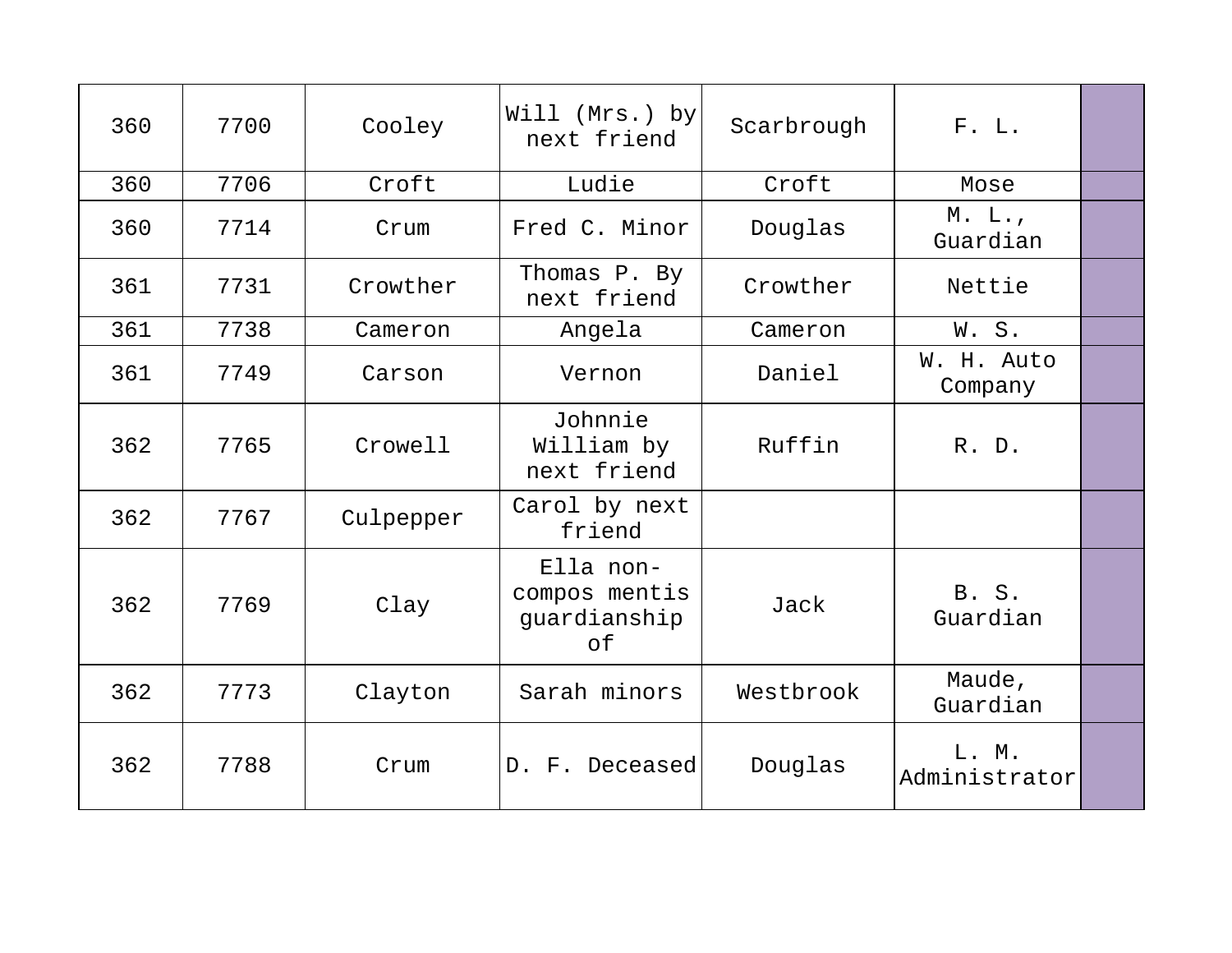| 363 | 7802 | Citizens<br>savings and<br>investment<br>company |                     | Moran       | A. J.                    |  |
|-----|------|--------------------------------------------------|---------------------|-------------|--------------------------|--|
| 363 | 7803 | Citizens<br>savings and<br>investment<br>company |                     | Herndon     | Chas M.                  |  |
| 363 | 7804 | Clark                                            | John B.             | Ex parte    |                          |  |
| 363 | 7807 | Clark                                            | John                | Clark       | Mary Lee                 |  |
| 363 | 7811 | Coleman                                          | Robert estate<br>of | Coleman     | Mary P.<br>Administrator |  |
| 363 | 7819 | Christopher                                      | A. E. Estate<br>оf  | Christopher | F. E.<br>Administrator   |  |
| 365 | 7859 | Craven                                           | Viola Vanes         | Craven      | Claude Hugh              |  |
| 365 | 7860 | Collins                                          | N. M.               | Wilson      | Will                     |  |
| 365 | 7868 | Coleman                                          | L. A.               | Coleman     | M. E.                    |  |
| 364 | 7843 | Crawford                                         | Helen               | Crawford    | O <sub>1</sub>           |  |
| 366 | 7882 | Cox                                              | Theresa             | Cox         | Dave                     |  |
| 366 | 7891 | Clark                                            | Charlotte           | Clark       | Albert                   |  |
| 366 | 7892 | Cates                                            | F. S.               | Cates       | Gracie                   |  |
| 366 | 7884 | Cox                                              | Dave                | Cox         | Theresa                  |  |
| 366 | 7903 | Chisolm                                          | O. E.               | Horne       | Louella                  |  |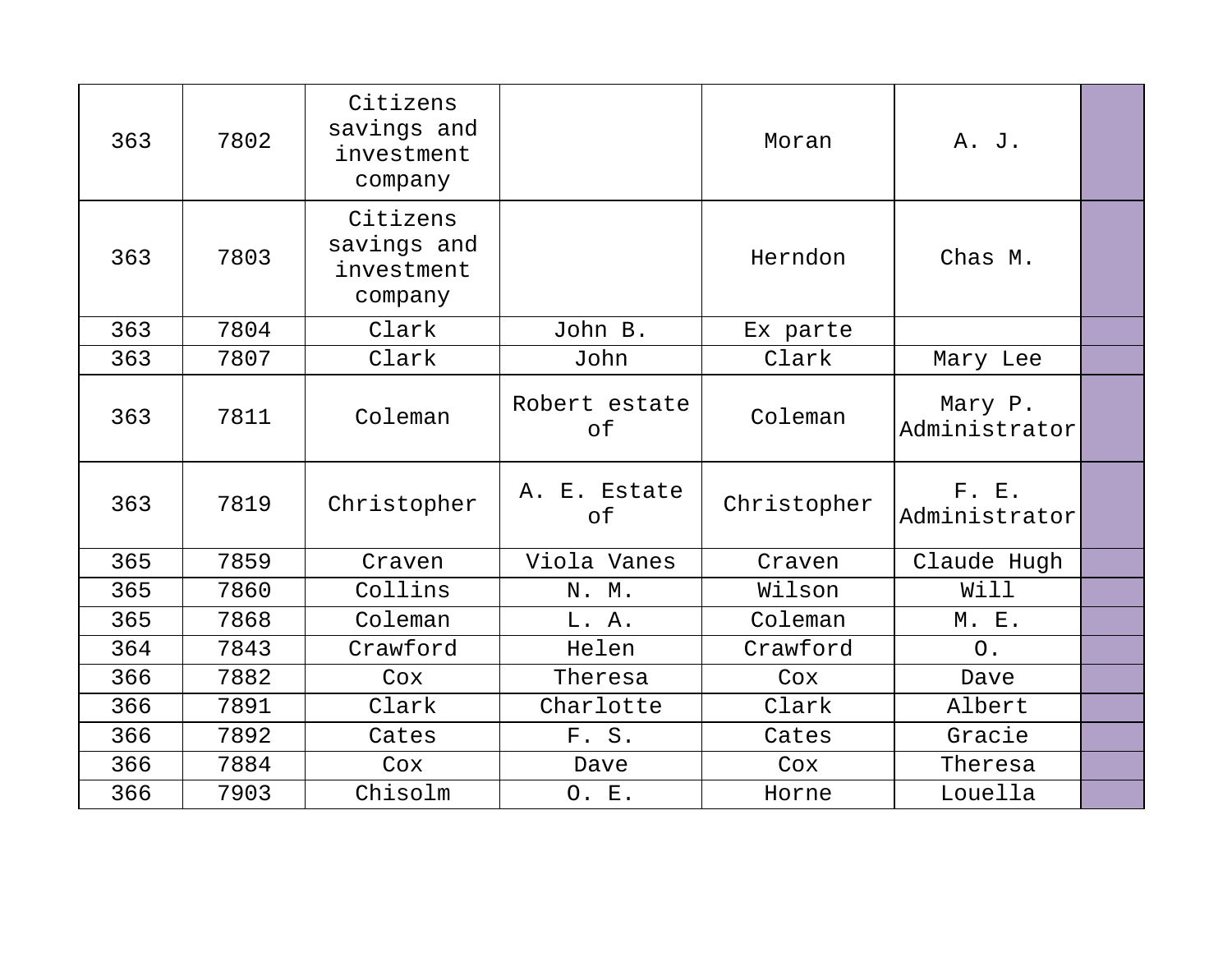| 366            | 7908     | Chitwood  | Paul<br>guardianship<br>of     | Guarantee and<br>Bank Trust<br>Company,<br>Guardian |                   |  |
|----------------|----------|-----------|--------------------------------|-----------------------------------------------------|-------------------|--|
| 366            | 7910     | Clark     | Janie                          | Clark                                               | <b>Bob</b>        |  |
| 366            | 7918 1/2 | Clay      | Hobson                         | Clay?                                               | Pearl             |  |
| 366            | 7926     | Carey     | Kitty                          | Gus Hills<br>Enterprises                            |                   |  |
| 367            | 7932     | Connerly  | Wesley                         | Connerly                                            | Cora              |  |
| 367            | 7934     | Coleman   | Wesley                         | Coleman                                             | Hattie            |  |
| 366            | 7911     | Crouser   | Grace                          | Crouser                                             | P. J.             |  |
| 180            | 2677     | Croft     | Harriet                        | Lunacy of                                           |                   |  |
| 168            | 2016     | Clayton   | Gus                            | Clayton                                             | Clayton           |  |
| $\mathbf U$    | 5        | Crowson   | Rhodes                         | Tartt                                               | L.? W.            |  |
| U              | 6        | Chiles    | W. H.                          | Tartt                                               | John and Mary     |  |
| 127            | 1457     | Clark     | Steve                          | Lunacy of                                           |                   |  |
| 1              | 552      | Carpenter | Benjamin<br>partisanship<br>of | Jolly                                               | W. E.<br>Guardian |  |
| U <sub>2</sub> | 68       | Cox       | Lucy                           | Cox                                                 | Andrew            |  |
| U <sub>2</sub> | 80       | Chawick   | R. Y. R.<br>Estate of          |                                                     |                   |  |
| U <sub>2</sub> | 89       | Caldwell  | John D.                        | Caldwell<br>(Connell)                               | Thomas            |  |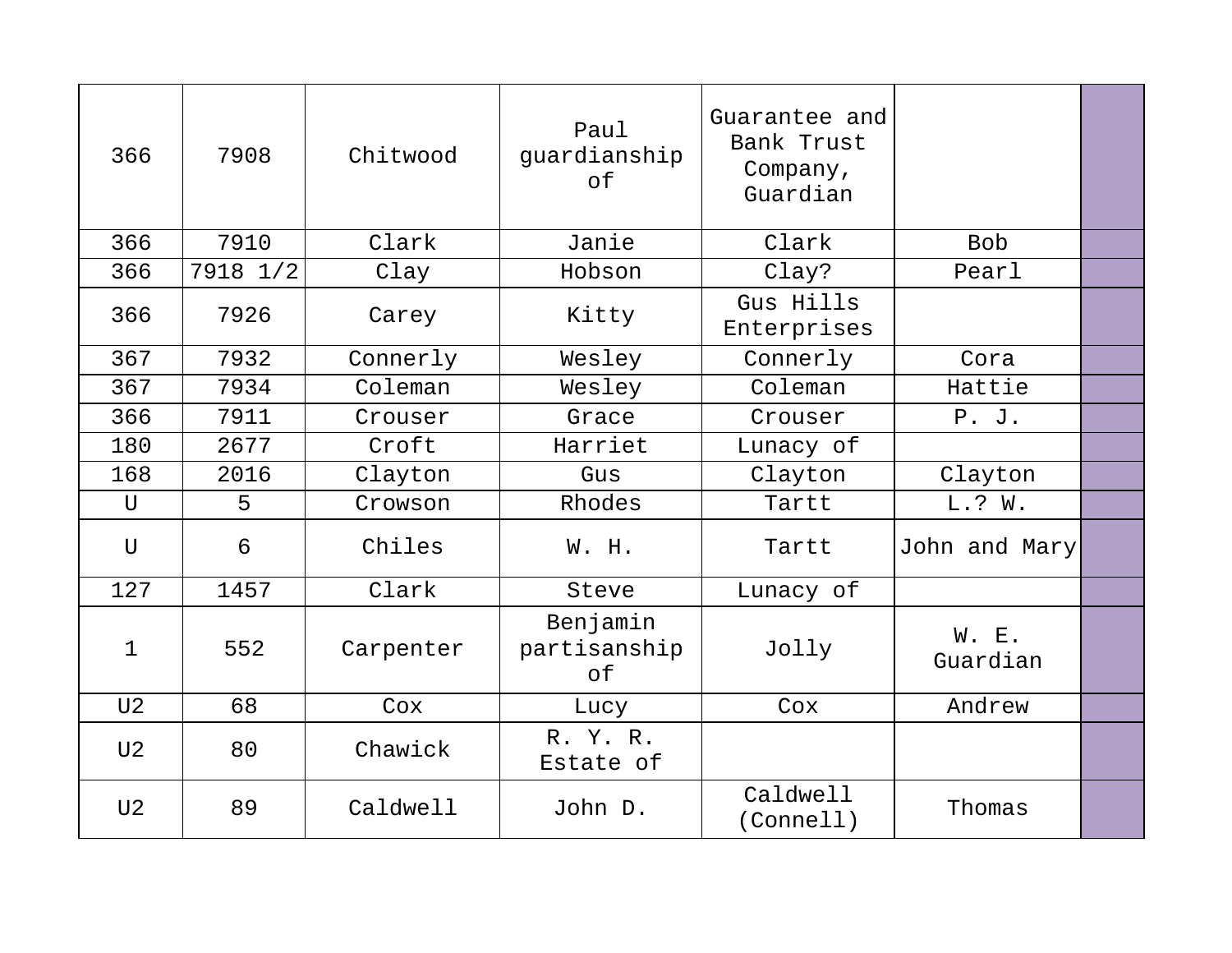| U <sub>2</sub> | 90  | Calhoun  | Duncan                                      | Richmond                                   | Mary and<br>Edward     |  |
|----------------|-----|----------|---------------------------------------------|--------------------------------------------|------------------------|--|
| U <sub>2</sub> | 98  | Clayton  | Catherine<br>guardianship<br>of             | Boulton                                    | Aaron                  |  |
| U <sub>2</sub> | 99  | Clayton  | Henry<br>guardianship<br>of                 | Clayton                                    | Isham                  |  |
| U <sub>2</sub> | 101 | Collins  | N. D.                                       | $Eliza -$<br>apprenticeshi<br>p to Collins |                        |  |
| U <sub>2</sub> | 127 | Campbell | Cynthia estate<br>of                        | Dale                                       | Sam<br>administrator   |  |
| $\overline{3}$ | 25  | Dearman  | William estate<br>of                        | Meadow                                     | <b>B</b> .             |  |
| 3              | 26  | Dewett   | E. Mary<br>Guardian to<br>minor heirs of    | Dewett                                     | William                |  |
| $\overline{3}$ | 27  | DuBose   | Wade H.<br>Administrator<br>of<br>estate of | DuBose                                     | Daniel                 |  |
| 3              | 27  | DuBose   | Daniel estate<br>of                         | DuBose                                     | W. H.<br>Administrator |  |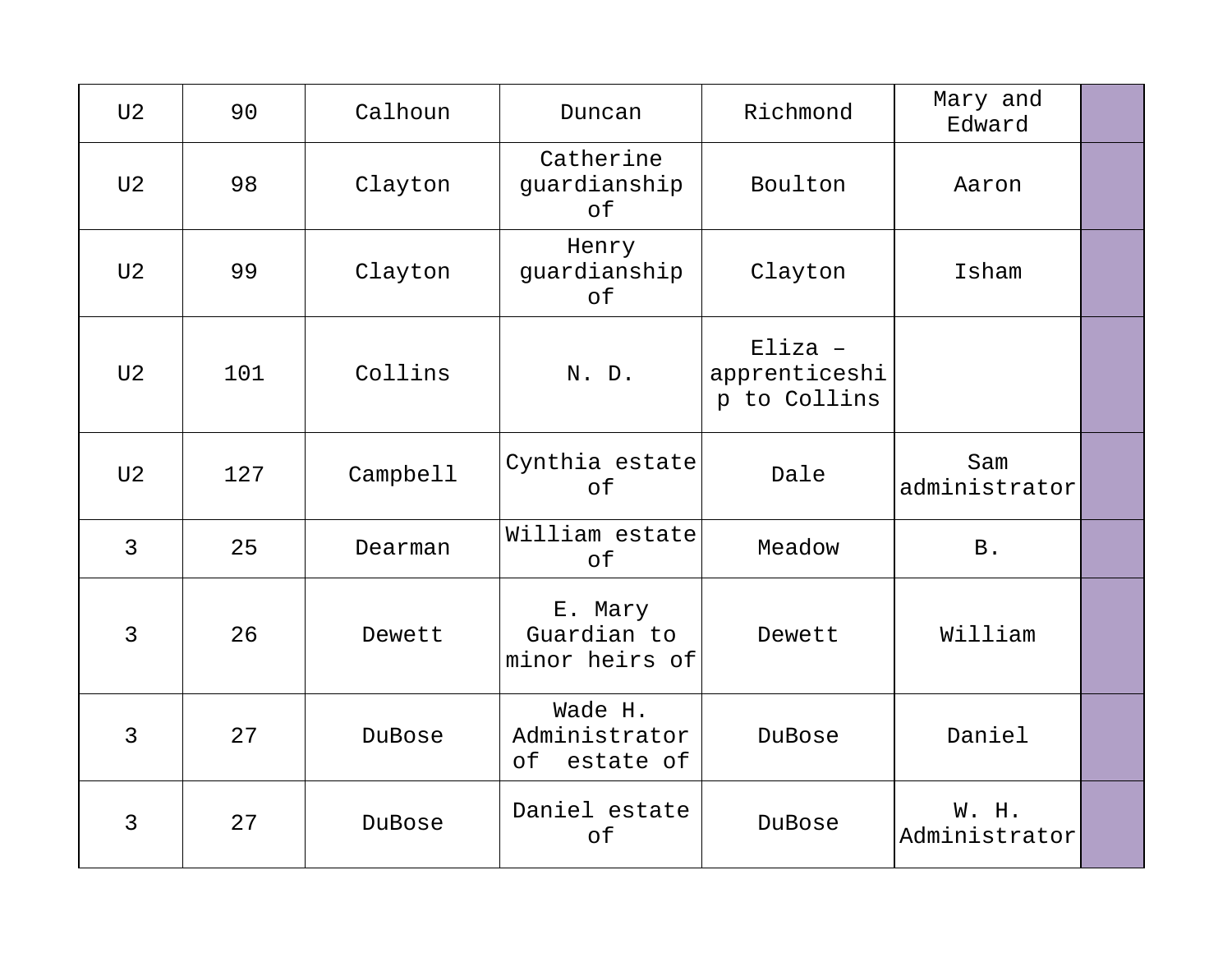| $\overline{3}$ | 28 | Donovan | E. E.                                       | Lunatic                                          |                                        |  |
|----------------|----|---------|---------------------------------------------|--------------------------------------------------|----------------------------------------|--|
| $\overline{4}$ | 29 | Dodd    | W. P. Petition<br>to Hussey, S.<br>$E$ .    | Hussey                                           | E. G.<br>Administrator<br>of           |  |
| $\overline{4}$ | 30 | Dove    | John Guardian<br>to                         | Dove                                             | Malcolm                                |  |
| $\overline{4}$ | 31 | Doty    | Peter estate<br>of                          | Alexander                                        | Matthew<br>administrator               |  |
| $\overline{4}$ | 32 | Davis   | William A.<br>Administrator<br>of estate of | Davis                                            | D. B.<br>Deceased                      |  |
| 4              | 33 | Danner  | J. G. Estate<br>of                          | Jonathan,<br>Lancaster,<br>Peter to sell<br>land |                                        |  |
| $\overline{4}$ | 34 | Dale    | James<br>administrator<br>of                | Dale                                             | Samuel.<br>Deceased                    |  |
| $\overline{4}$ | 34 | Dale    | Samuel estate<br>оf                         | Finley                                           | H. M.<br>Administrator<br>de bonis non |  |
|                | 34 | Dale    | Samuel estate<br>of                         | Moody                                            | M. L.<br>Administrator<br>de bonis non |  |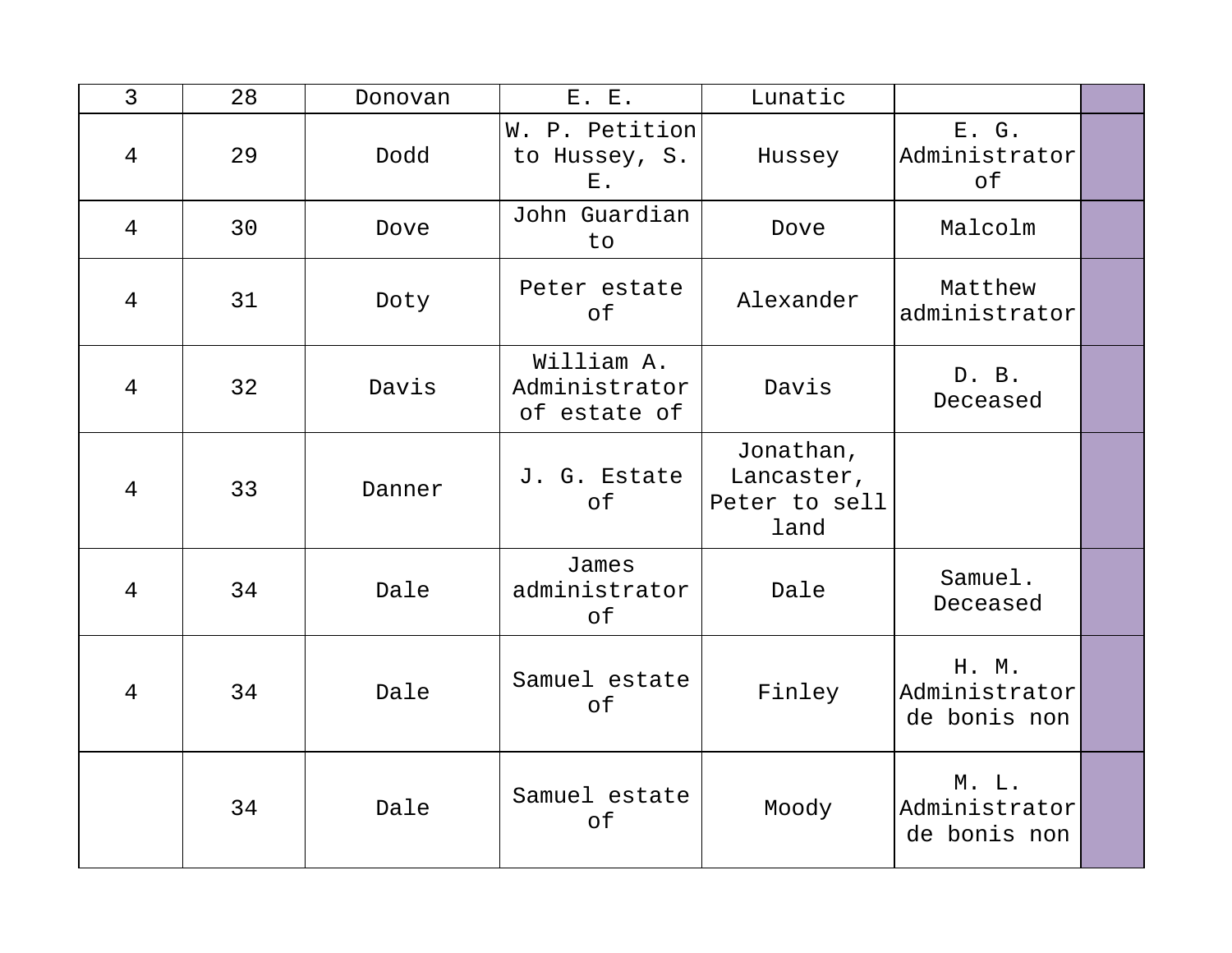| $\overline{4}$ | 35  | Delk    | E. A.<br>Administrator<br>of estate of | Delk     | V Deceased                |  |
|----------------|-----|---------|----------------------------------------|----------|---------------------------|--|
| $\overline{4}$ | 36  | Duett   | William estate<br>of                   | Harper   | R. R. G.<br>Administrator |  |
| $\overline{4}$ | 36  | Dewett  | William estate<br>of                   | Harper   | R. R. G.<br>Administrator |  |
| 6              | 50  | Deen    | N. P. Guardian<br>2 minor heirs<br>of  | Gilman   | Jacob                     |  |
| 11             | 105 | Dabbs   | W. C. Guardian<br>to                   | Crump    | Willis J.                 |  |
| 12             | 115 | Dorman  | R. H. Guardian<br>2 minor heirs<br>of  | Gibson   | James                     |  |
| 13             | 129 | Dobbs   | W.C.<br>Administrator<br>of estate of  | Hughes   | William S.<br>Deceased    |  |
| 19             | 172 | Dunkley | G. B.<br>Administrator<br>of estate of | Braigels | Jas. G.                   |  |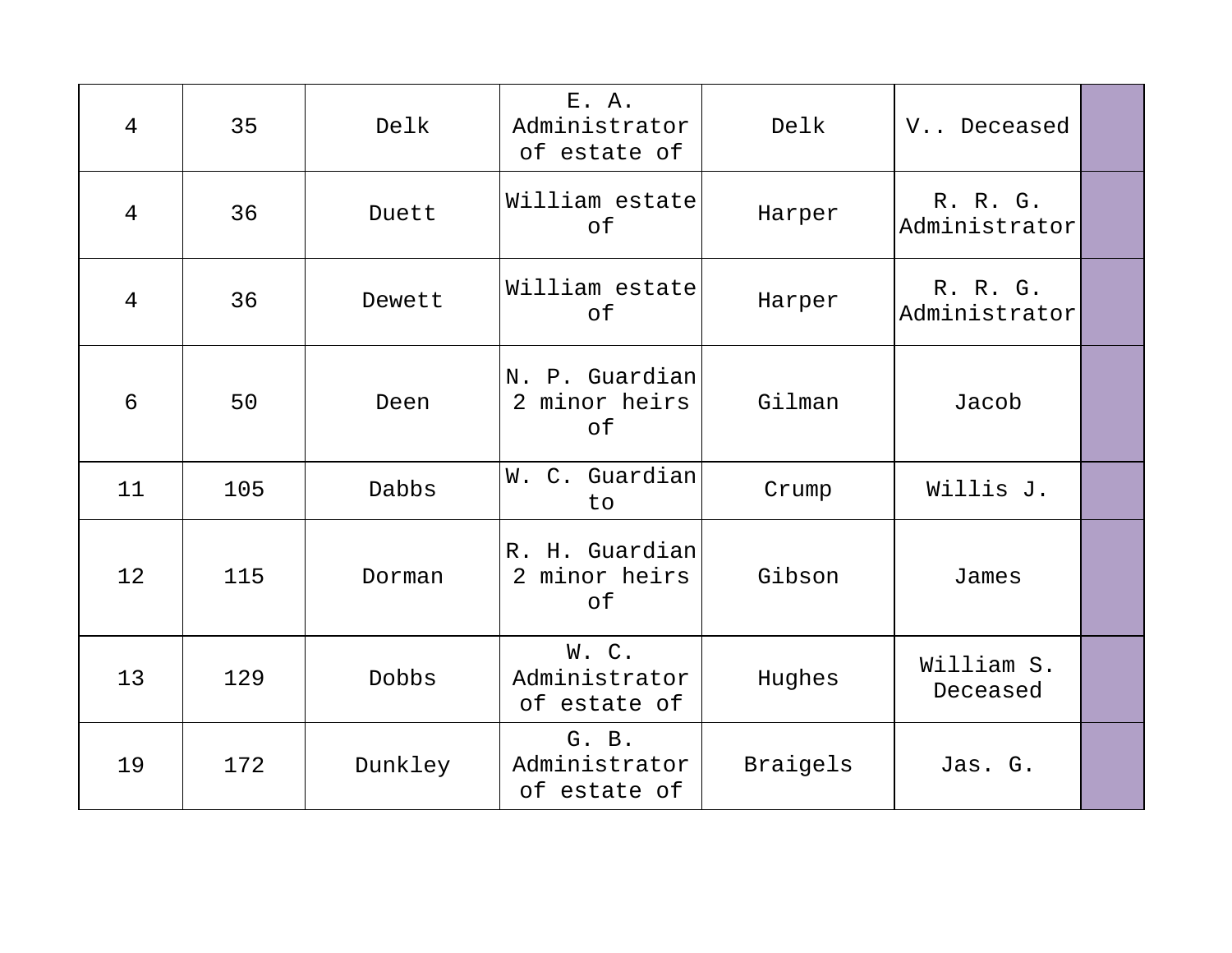| 23 | 202 | Dunkley I | M. G. B. L.                            | A lunatic<br>proceedings<br>of |                                |  |
|----|-----|-----------|----------------------------------------|--------------------------------|--------------------------------|--|
| 50 | 369 | Dantzler  | A. F.<br>Administrator<br>of estate of | Clayton                        | C. G.<br>Deceased              |  |
| 51 | 376 | Dearman   | Mary estate of                         | Alford                         | W. F.<br>Administrator         |  |
| 51 | 377 | Daniel    | E. Estate of                           | Garrett                        | L. J.<br>Administrator         |  |
| 51 | 378 | Dale      | Samuel estate<br>of                    | Finley                         | H. M.                          |  |
| 51 | 379 | Daniel    | W. J. Estate<br>of                     | White                          | Mary A. Alias<br>Daniel, W. A. |  |
| 51 | 380 | Delk      | $E$ . $A$ .<br>Administrator<br>оf     | Delk                           | Vincent<br>deceased            |  |
| 52 | 381 | Dearman   | Solomon Estate<br>of                   | Alford                         | W. F.<br>Administrator         |  |
| 52 | 382 | Drummond  | D. Estate of                           | Knox                           | J. G.<br>Administrator         |  |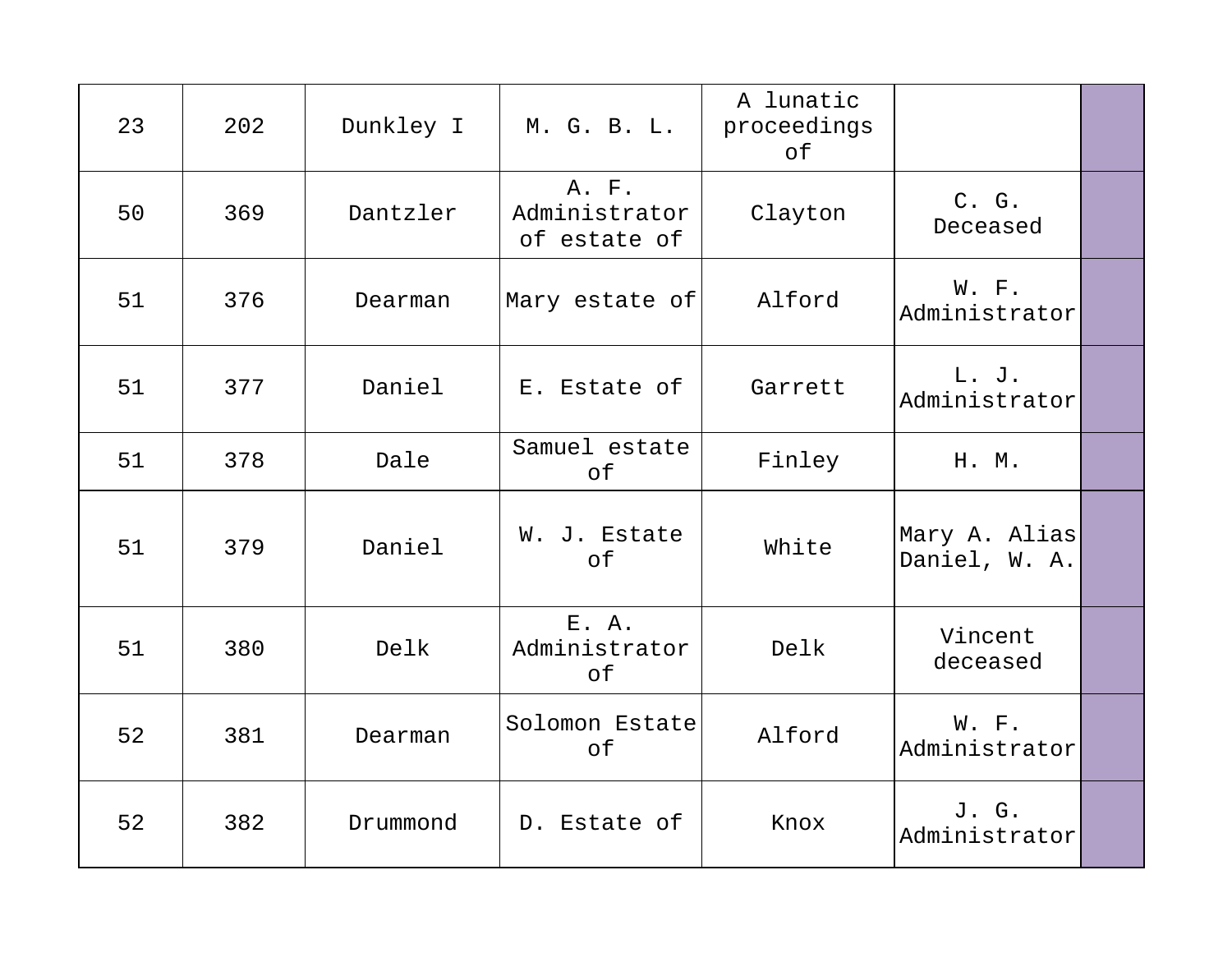| 52 | 383 | Day     | John Estate of                             | Alford    | W. F.<br>Administrator   |  |
|----|-----|---------|--------------------------------------------|-----------|--------------------------|--|
| 52 | 584 | Deason  | R. C. Estate<br>of                         | Newton    | William<br>administrator |  |
| 55 | 416 | Drew    | Harriet, A.<br>And William.<br>H. - Minors | Freeman   | G. A.<br>Guardian        |  |
| 58 | 434 | Dunkley | G. B. Guardian<br>to the minor<br>heirs of | Pringle   | Jas. Deceased            |  |
| 62 | 467 | Daniel  | R. A.<br>Administrator<br>of               | Silliman  | Jonathan M.<br>Deceased  |  |
| 65 | 489 | Dennis  | William. R.<br>Guardian to                 | Nunnery   | Benjamin                 |  |
| 67 | 501 | Dillard | A. W. Executor<br>of                       | Underwood | Thomas R.                |  |
| 73 | 556 | Dunbar  | Mary<br>administrator<br>оf                | Dunbar    | Thomas D<br>Deceased     |  |
| 73 | 558 | Dearman | H. T. Estate<br>of                         | Eakens    | Joseph<br>administrator  |  |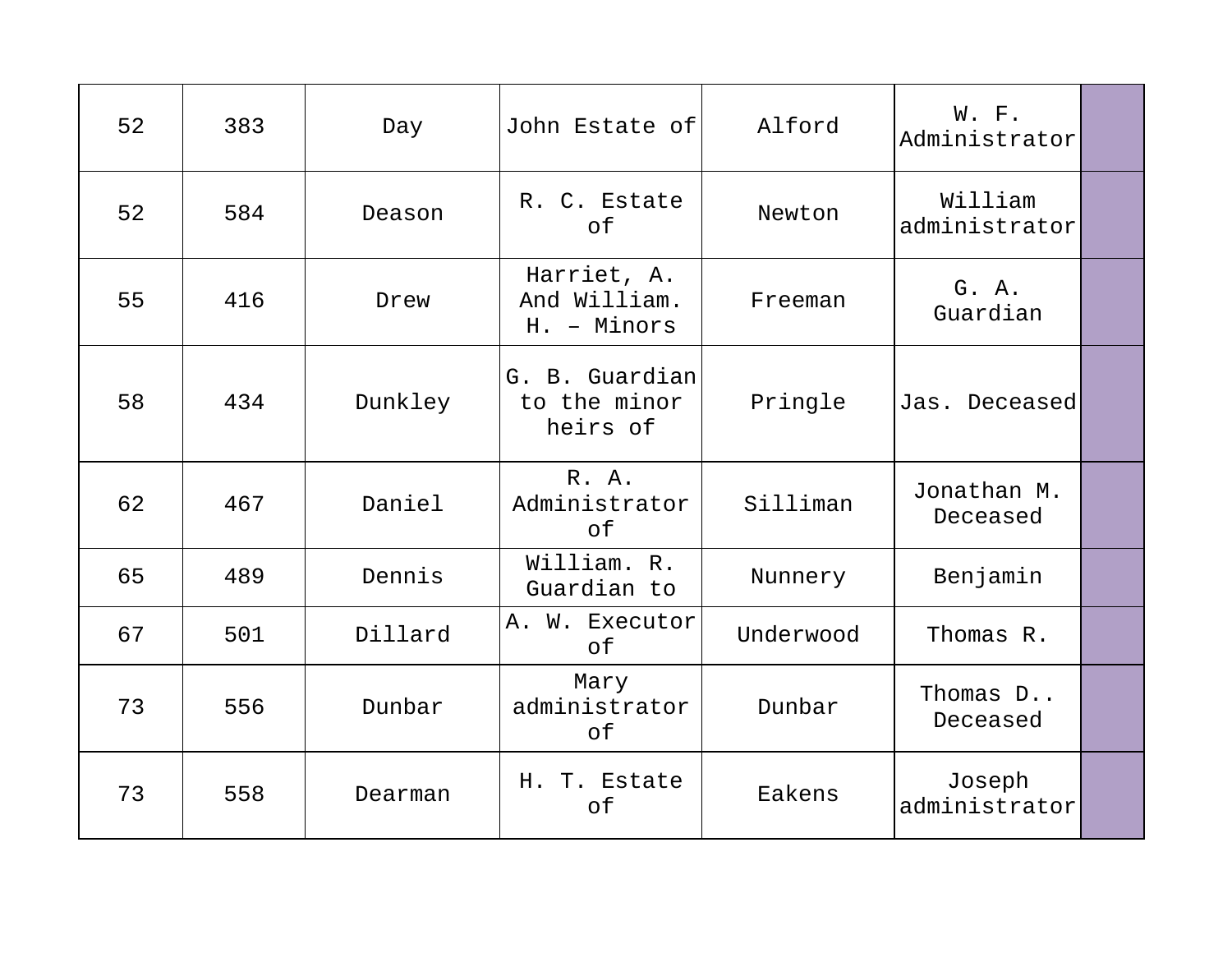| 74 | 561 | Davis   | A. W. Estate<br>of                  | Boroff   | Mary E.<br>Administrator                        |  |
|----|-----|---------|-------------------------------------|----------|-------------------------------------------------|--|
| 74 | 562 | Dearman | H. F.                               | Alford   | W. F. And<br>Eakens, Jas.<br>Administrator<br>S |  |
| 74 | 562 | Dearman | H. F. Estate<br>оf                  | Eakins   | Jas. And<br>Alford, W. F.<br>Administrator<br>S |  |
| 74 | 563 | Dennis  | S. S. Estate<br>оf                  | Simmons  | J. L.<br>Administrator                          |  |
| 74 | 564 | Devane  | J. C.                               | Thompson | Jethro<br>Guardian                              |  |
| 74 | 515 | DuBose  | Wade H.<br>Guardian to<br>his minor | DuBose   | Children                                        |  |
| 74 | 566 | Darden  | R. Guardian to                      | Green    | Margaret $-$ a<br>lunatic                       |  |
| 74 | 580 | Duke    | T. M. Guardian<br>of                | Newell   | Dunn                                            |  |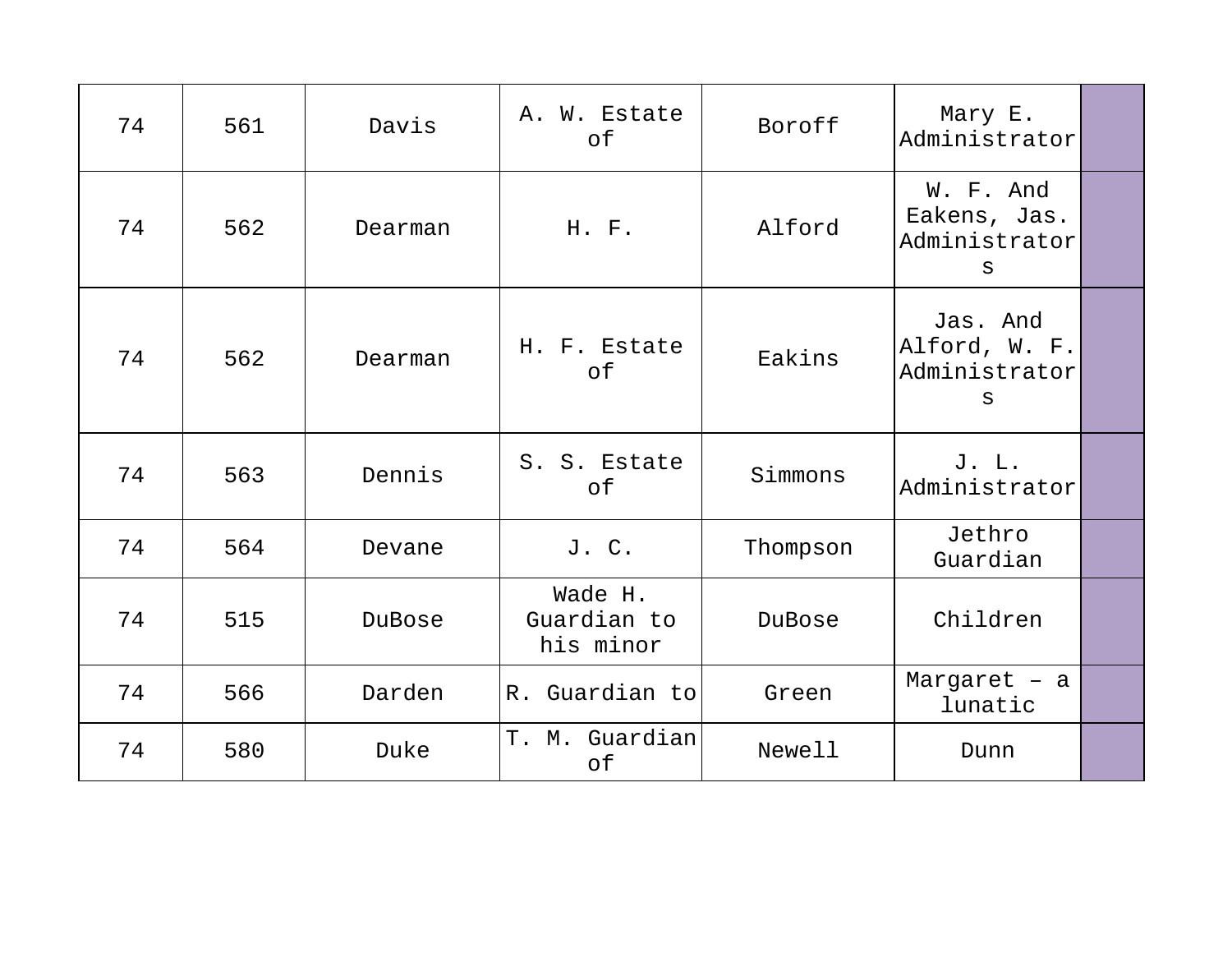| 82           | 631          | Davidson | J. J. Estate<br>of           | Meadow   | Benjamin<br>administrator |  |
|--------------|--------------|----------|------------------------------|----------|---------------------------|--|
| 83           | 642          | Dabbs    | Nancy Estate<br>оf           | Duncan   | Kelly<br>executor         |  |
| 89           | 690          | Dement   | Emma<br>administrators<br>оf | Dement   | Jas. P.                   |  |
| 89           | 693          | Daniel   | Jas. W. Estate<br>of         | Daniel   | Ava<br>administrator      |  |
| 89           | 694          | Dearman  | J. W. Guardian<br>to         | Wilson   | S. A. And M.<br>Τ.        |  |
| 89           | 694          | Dearman  | J. W. Guardian<br>to         | Wilson   | M. T. And S.<br>Α.        |  |
| 92           | 721          | Duncan   | K. A.<br>Administrator<br>of | Coleman  | James                     |  |
| 95           | 744          | Davidson | R. Estate of                 | Smith    | A. H.<br>Administrator    |  |
| $\mathbf{1}$ | $\mathbf{1}$ | Dean     | Edward                       | Lloyd    | <b>B. E.</b>              |  |
| 14           | 55           | Dean     | H. J.                        | Sullivan | Betsy                     |  |
| 15           | 61           | Dabbs    | Nancy                        | Kelly    | D. Executor               |  |
| 26           | 83           | Darden   | R. Guardian                  | Green    | Margaret                  |  |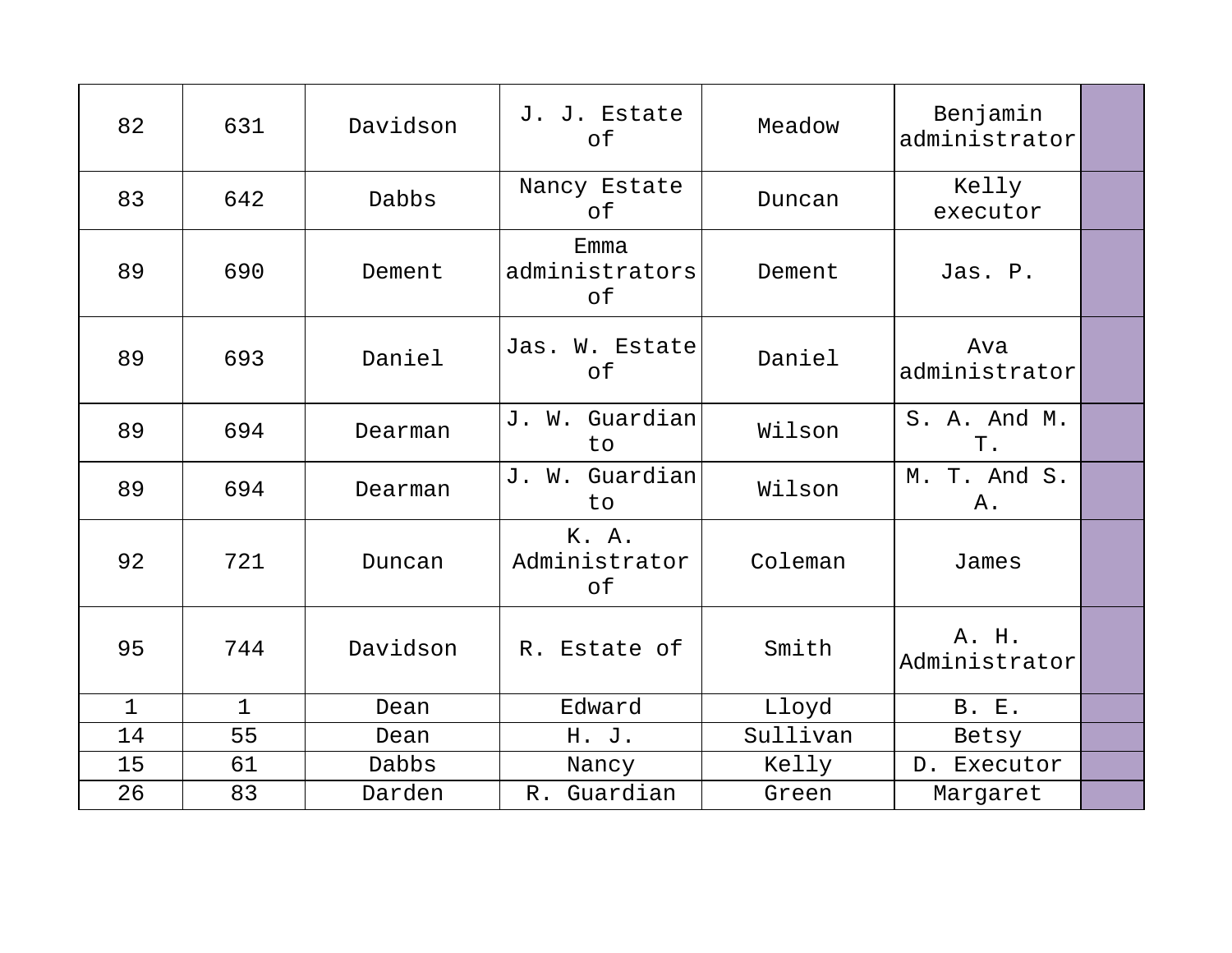| 28           | 106 | Dement   | Jas. R.        | Dement                             | Emma<br>administrator                                 |  |
|--------------|-----|----------|----------------|------------------------------------|-------------------------------------------------------|--|
| 28           | 111 | Davidson | H.             | Smith                              | A. H.<br>Administrator                                |  |
| 29           | 145 | Dupree   | Hattie         | Dupree                             | E.; Payne, I.<br>B.; Meridian<br>savings<br>Institute |  |
| 7            | 168 | Dibble   | Nettie E.      | Dibble                             | Julia<br>Guardian                                     |  |
| $\mathbf{1}$ | 176 | Duncan   | L. A.          | Frohlickstein<br>and<br>O'Henstein |                                                       |  |
| $\mathbf 1$  | 176 | Duncan   | L. A.          | O'Henstein<br>and<br>Frohlickstein |                                                       |  |
| 13           | 190 | Daniel   | J. M.          | Daniels                            | W. H.                                                 |  |
| 36           | 208 | Dearman  | John           | Gillespie                          | Joseph                                                |  |
| 59           | 349 | Dearman  | John Estate of | Henry                              | W. W.<br>Administrator                                |  |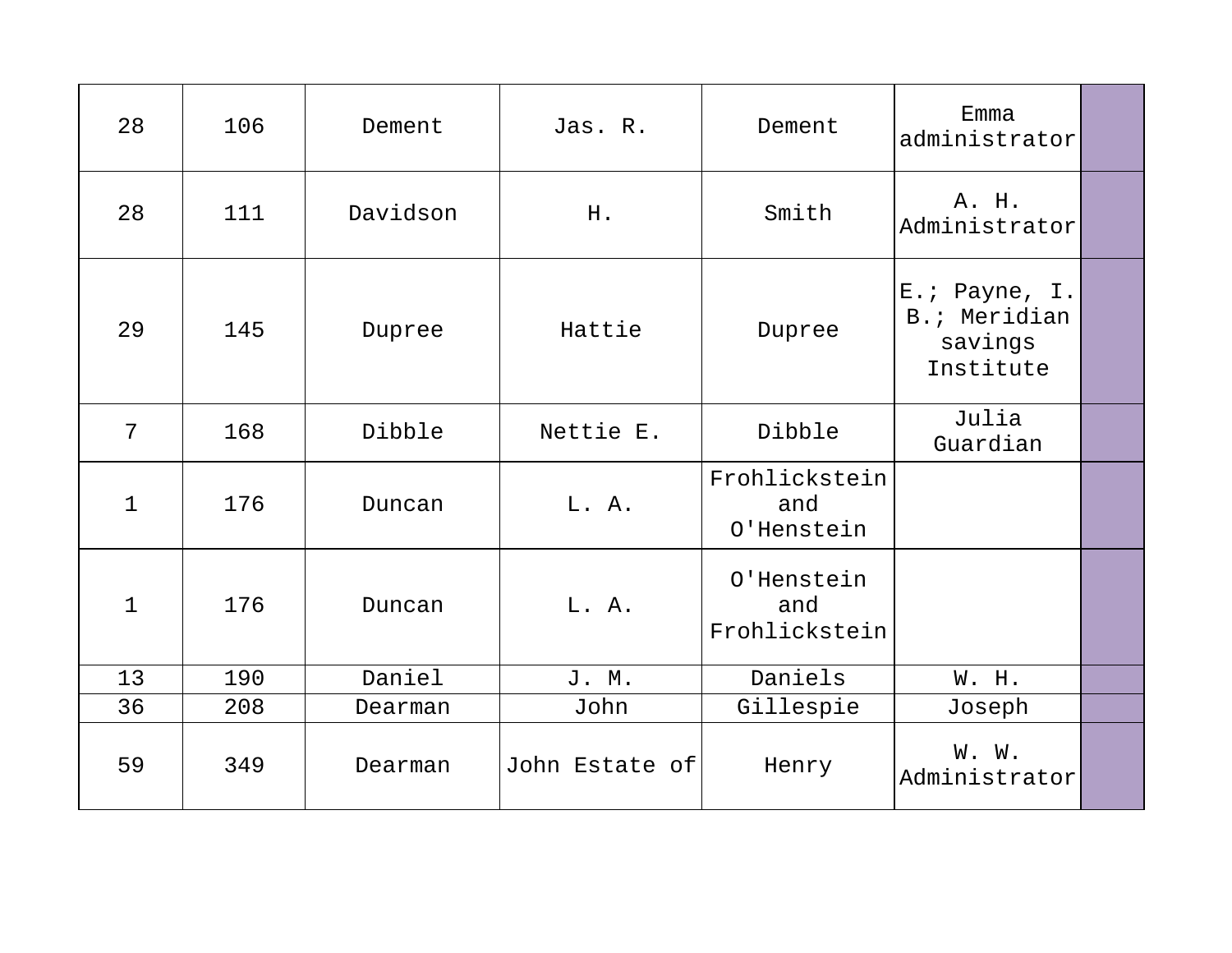| 41 | 362 | Delk    | James Estate<br>of                | Delk                            | S. J.<br>Administrator |  |
|----|-----|---------|-----------------------------------|---------------------------------|------------------------|--|
| 61 | 377 | Davis   | J. H.                             | Davis                           | V. A.<br>Administrator |  |
| 70 | 391 | Dearman | Willie and<br>Malloy Estate<br>of | Parker                          | N. E.<br>Guardian      |  |
| 70 | 391 | Dearman | Malloy and<br>Willie Estate<br>of | Parker                          | N. E.<br>Guardian      |  |
| 61 | 427 | Dennis  | J. J.                             | Bennett                         | H.                     |  |
| 80 | 592 | Davis   | G. L. C.                          | A lunatic,<br>Inquisition<br>of |                        |  |
| 79 | 598 | Davis   | Nancy                             | Killingsworth                   | John                   |  |
| 76 | 615 | Dillard | Gaston Estate<br>of               | Lewis                           | Jas. G.<br>Executor    |  |
| 79 | 760 | Drake   | Jas. D.                           | Drake                           | M. V.                  |  |
| 80 | 811 | Donald  | Frank A.                          | Lunatic -<br>Inquisition<br>оf  |                        |  |
| 49 | 838 | Drisham | H. C. Estate<br>of                | Ferguson                        | Mary                   |  |
| 44 | 882 | Darden  | R. Estate of                      |                                 |                        |  |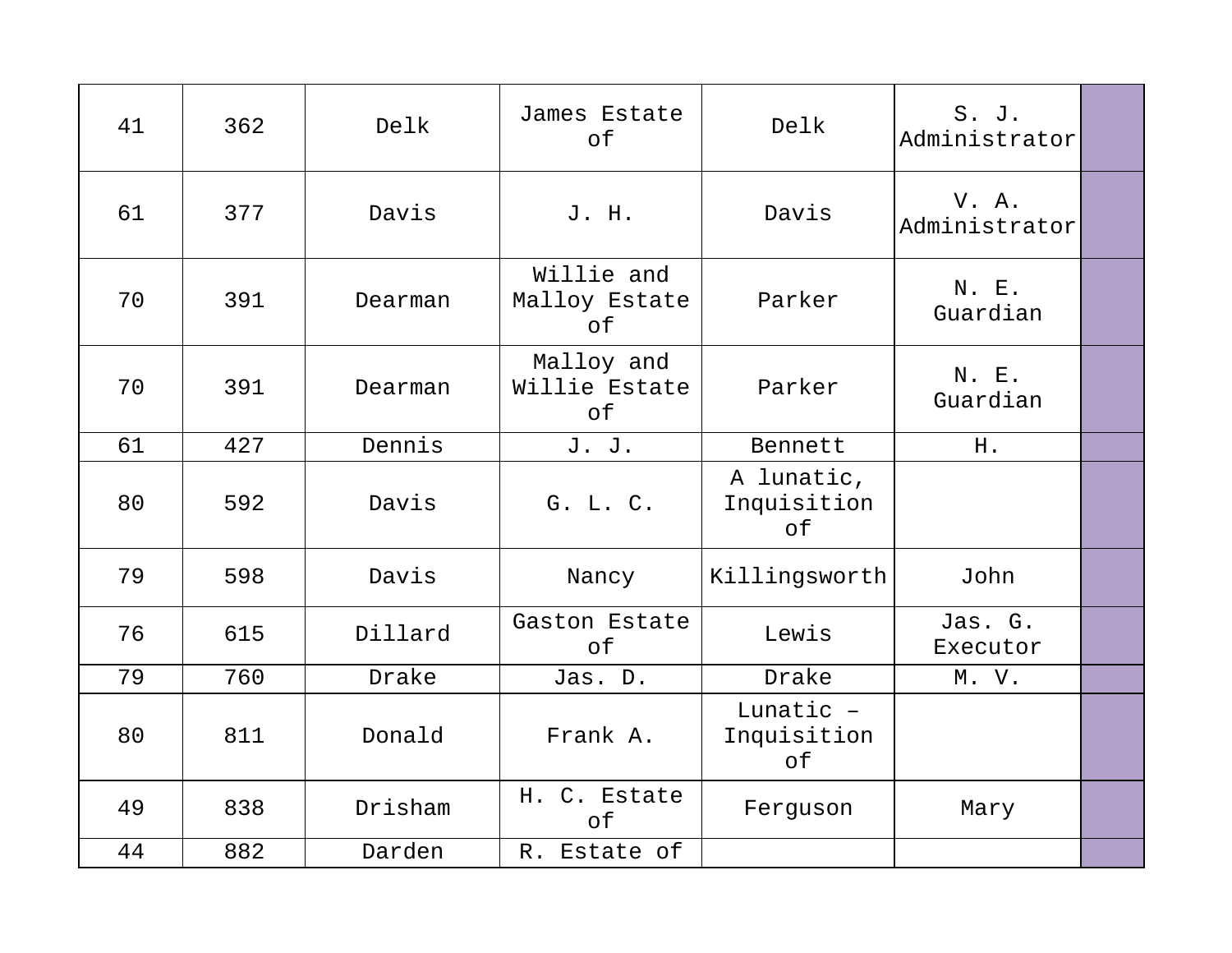| 81  | 963  | DuBose              | James Estate<br>of   | DuBose                    | J.,<br>Administrator   |  |
|-----|------|---------------------|----------------------|---------------------------|------------------------|--|
| 81  | 967  | Dunn                | W. P.                | Dunn                      | <b>Bell</b>            |  |
| 81  | 969  | Dennis              | Jno. J.              | Wyatt                     | T. C.                  |  |
| 87  | 988  | Dunham              | Buckley & Co         | Baum                      | Joseph & Co            |  |
| 108 | 1030 | De<br>Graffenreid   | Rube                 | lunatic                   |                        |  |
| 112 | 1066 | Dillehay            | A. A.                | Mosley                    | S. J.                  |  |
| 94  | 1106 | Durham              | D. C.                | Durham                    | W. L.                  |  |
| 97  | 1118 | Dwyer               | Alice                | Dwyer                     | Jonathan H.            |  |
| 102 | 1142 | Durham              | D. C.                | Ex parte                  |                        |  |
| 107 | 1158 | Divine              | Jonathan L.          | Lynn                      | J. T.                  |  |
| 117 | 1189 | Dunbar              | A. A.                | Dunbar                    | Wilson                 |  |
| 117 | 1194 | Dunn                | Geo. H.              | Meridian<br>Candy Factory |                        |  |
| 119 | 1200 | Dollar or<br>Dallas | F. A.                | Lunacy of                 |                        |  |
| 119 | 1200 | Dallas or<br>dollar | F. A.                | Lunacy of                 |                        |  |
| 105 | 1221 | DeGraffenreid       | Ruben                | Lunacy of                 |                        |  |
| 113 | 1261 | Durham              | Mary E. Estate<br>of | Durham                    | C. A.<br>Administrator |  |
| 120 | 1273 | Davis               | Rose                 | Davis                     | Toney                  |  |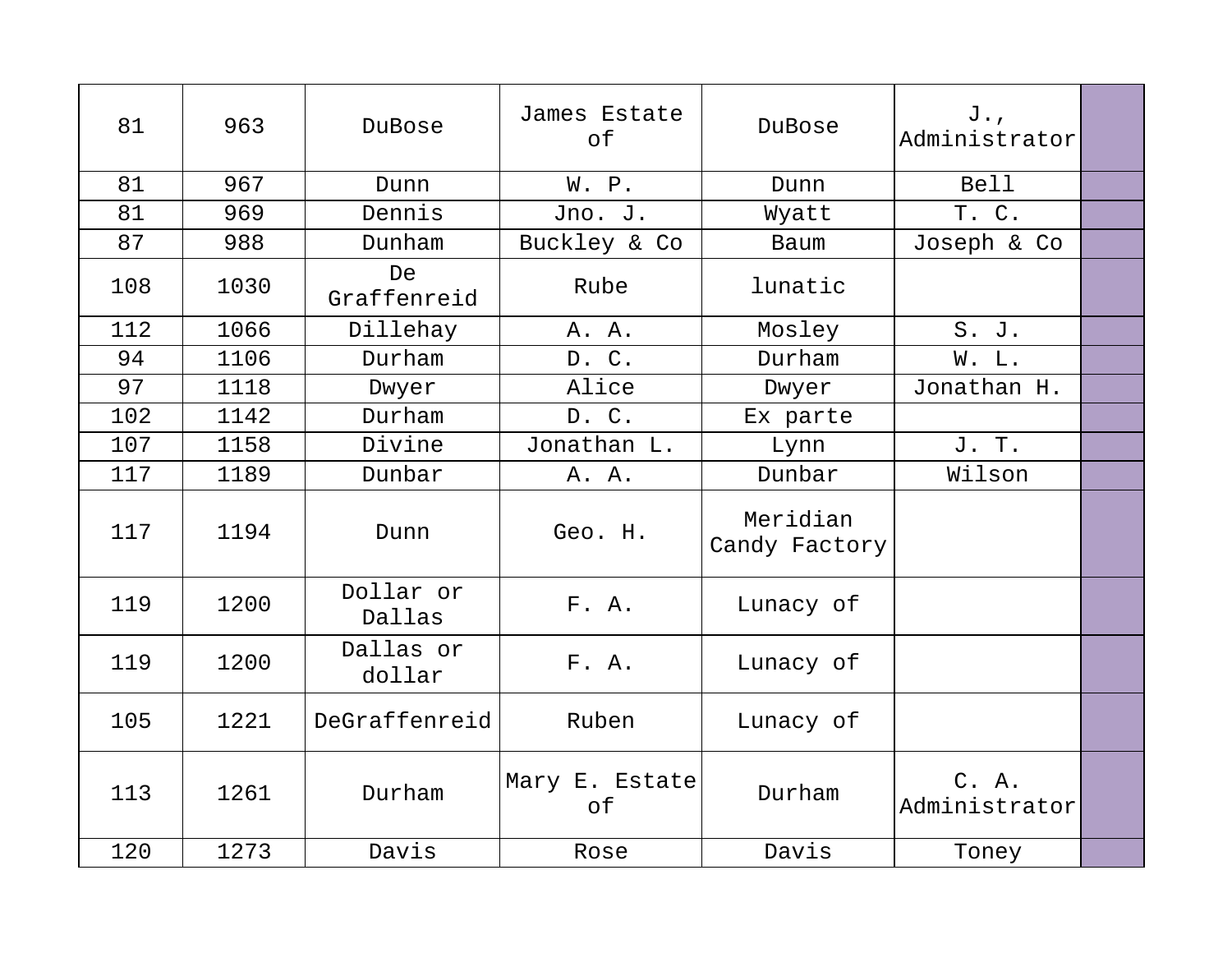| 89  | 1294 | Duncan                             | C. E. Estate<br>of    |                                  |                        |  |
|-----|------|------------------------------------|-----------------------|----------------------------------|------------------------|--|
| 87  | 1303 | Davis                              | Walter                | Davis                            | Bettie                 |  |
| 121 | 1311 | Durham                             | D. C.                 | Wright                           | J. H.                  |  |
| 120 | 1320 | Donald                             | Frank                 | Lunacy of                        |                        |  |
| 123 | 1363 | DeGraffenreid                      | Rube                  | Lunacy of                        |                        |  |
| 127 | 1392 | Dweis and<br>wing Paper<br>Company |                       | Meridian<br>Newspaper<br>Company |                        |  |
| 124 | 1367 | Dean                               | H. H. Estate<br>of    | Dean                             | B. T.<br>Administrator |  |
| 127 | 1414 | Dunn                               | Lou                   | Lunacy of                        |                        |  |
| 138 | 1501 | Darby                              | William Estate<br>of  | Stockdale                        | $A$ .<br>Administrator |  |
| 139 | 1515 | Davidson                           | Jonathan<br>Estate of | Tucker                           | J. W.<br>Executor      |  |
| 139 | 1517 | Dial                               | J. R. Deceased        |                                  |                        |  |
| 127 | 1522 | Dunham                             | Mrs.                  | Lunacy of                        |                        |  |
| 140 | 1536 | Dunham                             | M. L.                 | $O'$ Neal                        | J. W.                  |  |
| 142 | 1552 | Dabbs                              | M. A. E.              | Dabbs                            | Andrew J.              |  |
| 142 | 1552 | Dobbs                              | M. A. E.              | Dobbs                            | Andrew J.              |  |
| 142 | 1557 | Davis                              | Andrew                | Davis                            | Cleming                |  |
| 127 | 1626 | Durr                               | Geo.                  | Lunacy of                        |                        |  |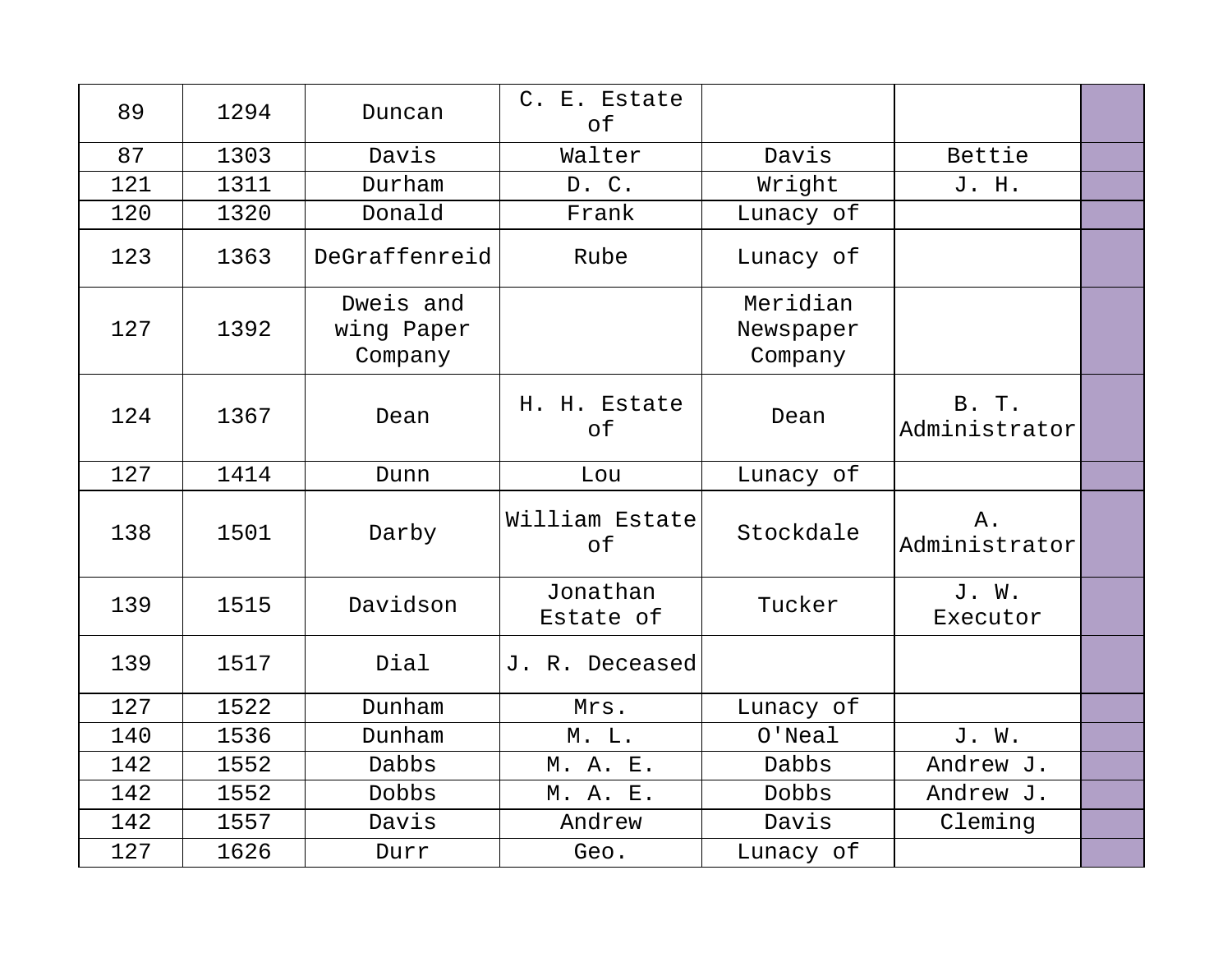| 150 | 1659     | Dowdle And<br>Company<br>Estate of |                          | Weems                                | A. G.<br>Assignee          |  |
|-----|----------|------------------------------------|--------------------------|--------------------------------------|----------------------------|--|
| 153 | 1709     | Davis                              | Ida                      | Davis                                | Elijah                     |  |
| 155 | 1740     | Durham                             | D. C.                    | Buchanan                             | W. F.                      |  |
| 155 | 1736     | Donald                             | Geo. L.                  | Lloyd                                | J. C.                      |  |
| 157 | 1785     | Dial                               | E. H.                    | Broach                               | N. P.                      |  |
| 127 | 1803     | Durr                               | G. W.                    | Lunacy of                            |                            |  |
| 159 | 1822     | Durham                             | D. C.                    | Stallworth                           | H. D.                      |  |
| 161 | 1852     | Dodge                              | H. Nora                  | Dodge                                | W.S.                       |  |
| 162 | 1865 1/2 | Daws                               | R. B.                    | Ex parte                             |                            |  |
| 165 | 1920     | Durr                               | Aaron                    | Rosenbaum                            | D. And Sons                |  |
| 166 | 1955     | Davis                              | Ida                      | Rush                                 | J. T.                      |  |
| 166 | 1997 1/2 | Duren                              | $Z$ . $C$ .              | Duren                                | J. W.                      |  |
| 169 | 2022     | Daniel                             | Catherine                | Daniel                               | Joe                        |  |
| 171 | 2070     | Donald                             | Geo. L.,<br>Junior       | Hanover Fire<br>Insurance<br>Company |                            |  |
| 172 | 2096     | Davis                              | Will                     | Davis                                | Hattie                     |  |
| 173 | 2108     | Davis                              | Kate                     | Davis                                | Chas. L.                   |  |
| 176 | 2172     | Dabney                             | W. T.                    | Dabney                               | J. Milton<br>administrator |  |
| 177 | 2215     | Durham                             | DeWitt by next<br>friend | Durham                               | D. C.                      |  |
| 166 | 1968     | Delk                               | Tom                      | Delk                                 | Jennie                     |  |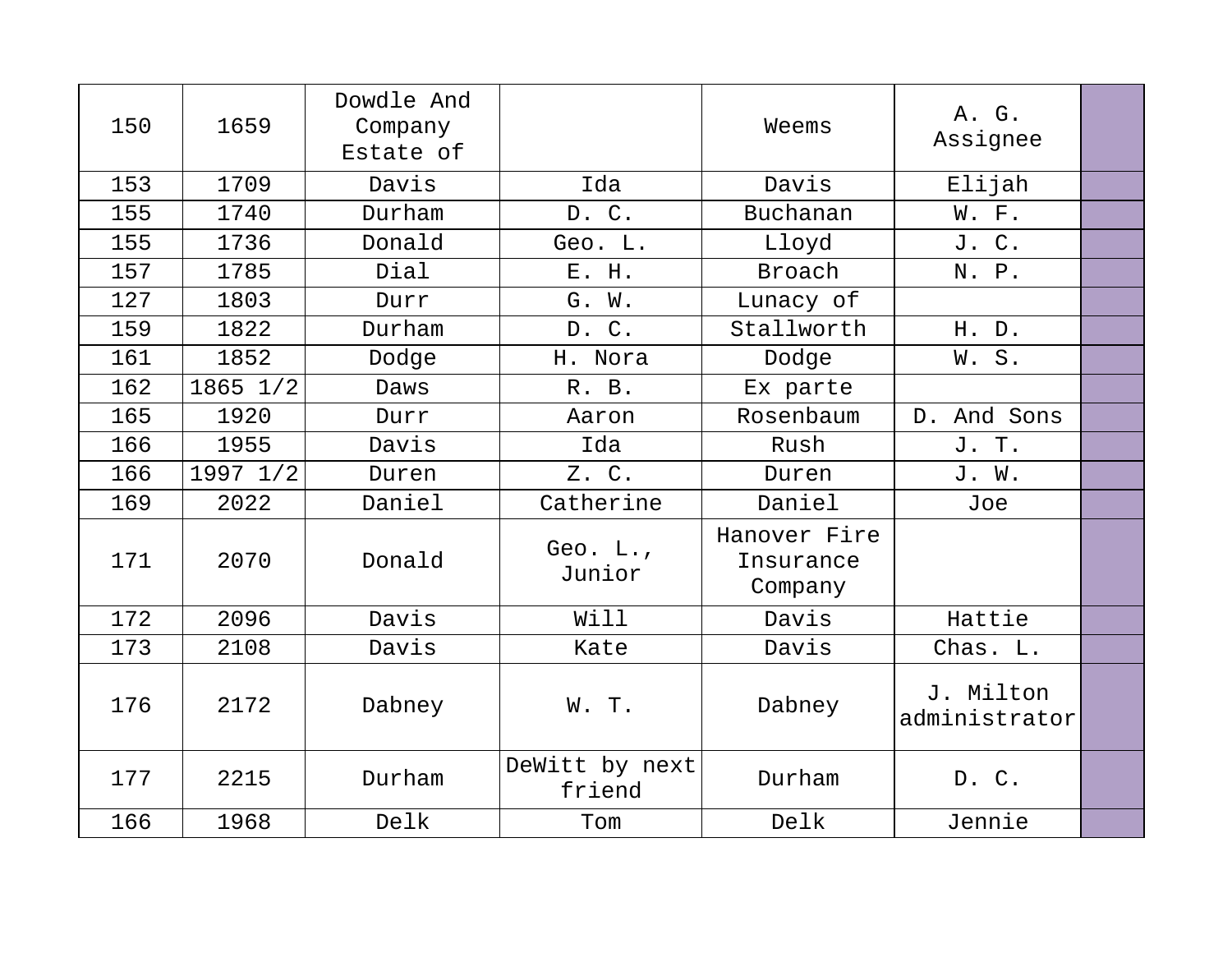| 177 | 2231 | Dement  | J. P.                                     | N. M. B. Of<br>Association                    |                        |  |
|-----|------|---------|-------------------------------------------|-----------------------------------------------|------------------------|--|
| 183 | 2422 | Davis   | H.                                        | Davis                                         | Rosa                   |  |
| 185 | 2465 | Durham  | D. C.                                     | Savings<br>Banking and<br>Loan<br>Association |                        |  |
| 186 | 2481 | Dennis  | Viola R.<br>Deceased                      | Dennis                                        | V. A.<br>Administrator |  |
| 186 | 2485 | Daniels | Louis                                     | Daniels                                       | Malissa                |  |
| 187 | 2515 | Daniels | $P$ .                                     | Daniels                                       | J.                     |  |
| 187 | 2023 | Dearman | J. C.                                     | Dearman                                       | Rhoda L.               |  |
| 138 | 2543 | Dearman | J. C.                                     | Crooker                                       | E. R.                  |  |
| 188 | 2548 | DeLoach | Onie                                      | DeLoach                                       | Walter                 |  |
| 189 | 2569 | Darden  | Charlie                                   | Darden                                        | Mattie                 |  |
| 190 | 2601 | Duncan  | Annie B.<br>Estate of                     | Henry                                         | L. B.                  |  |
| 191 | 2615 | Dalton  | Margaret,<br>minor,<br>guardianship<br>of | Porter                                        | P. T.<br>Guardian      |  |
| 192 | 2640 | Delk    | Thomas Estate<br>of                       | Williams                                      | E. B.<br>Administrator |  |
| 193 | 2673 | Dodd    | Annie                                     | Dodd                                          | W. E.                  |  |
| 193 | 2678 | Delk    | Rosella                                   | Delk                                          | Moses                  |  |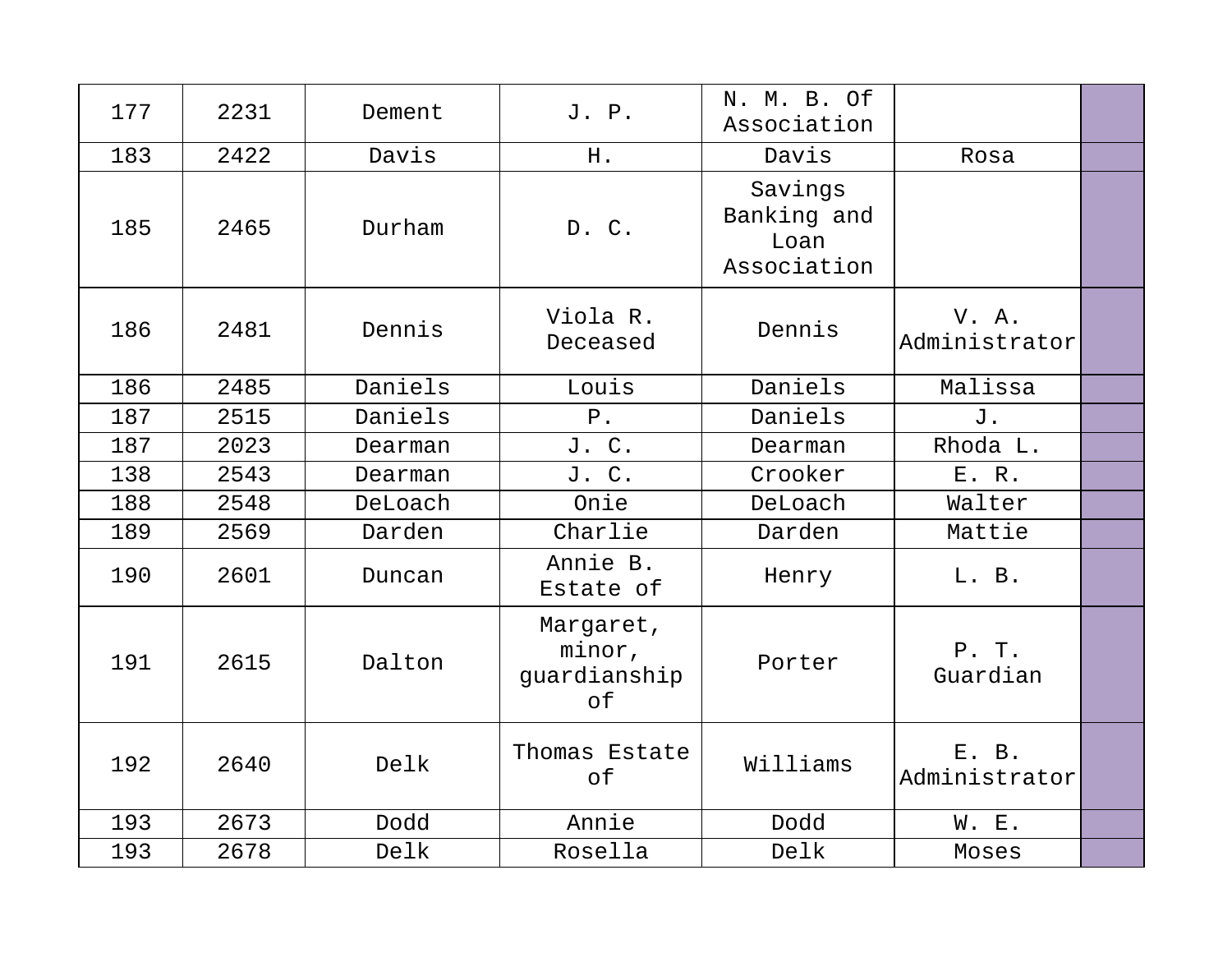| 193 | 2682 1/2 | Delk     | Thomas Estate<br>of              | McRaven     | W. D.<br>Administrator       |  |
|-----|----------|----------|----------------------------------|-------------|------------------------------|--|
| 194 | 2713     | Dawson   | Jonathan W.                      | Dawson      | Mariah                       |  |
| 194 | 2726     | Donnegan | M. V. B.                         | Donnegan    | S. G.                        |  |
| 196 | 2772     | DeLoach  | Onie                             | DeLoach     | Walter                       |  |
| 196 | 2750     | Dean     | Jasper M.                        | Dean        | B. F.                        |  |
| 197 | 2802     | Dunlap   | Mary I. And W.<br>H. Minors      | Hamilton    | J. M. T.<br>Guardian         |  |
| 198 | 2812     | Dement   | Mary E. Estate<br>of             | Dement      | Jonathan B.<br>Administrator |  |
| 198 | 2815     | Daniel   | S. C.                            | Roseborough | J. C.                        |  |
| 198 | 2820     | Denton   | A. M.                            | Harvin      | F. C.                        |  |
| 198 | 2823     | Dean     | Janie                            | Dean        | J. Allen                     |  |
| 199 | 2864     | De Bruce | John                             | DeBruce     | Hannah                       |  |
| 201 | 2916     | Deuch    | Geo. E.                          | Deuch       | Daisy                        |  |
| 202 | 2932     | DeLoach  | Dave                             | DeLoach     | Jane                         |  |
| 202 | 2941     | Dunlap   | Inez and W. H.<br>By next friend | Hamilton    | S. E.                        |  |
| 203 | 2971     | Dobson   | Fannie E.                        |             |                              |  |
| 203 | 2988     | DuBose   | Mary                             | DuBose      | Lem                          |  |
| 205 | 3018     | DuBose   | Emma                             | DuBose      | Richard                      |  |
| 206 | 3040     | Denton   | Annie E. By<br>next friend       | Eaves       | J. E.                        |  |
| 206 | 3062     | Dearman  | R. O.                            | Dearman     | Polly                        |  |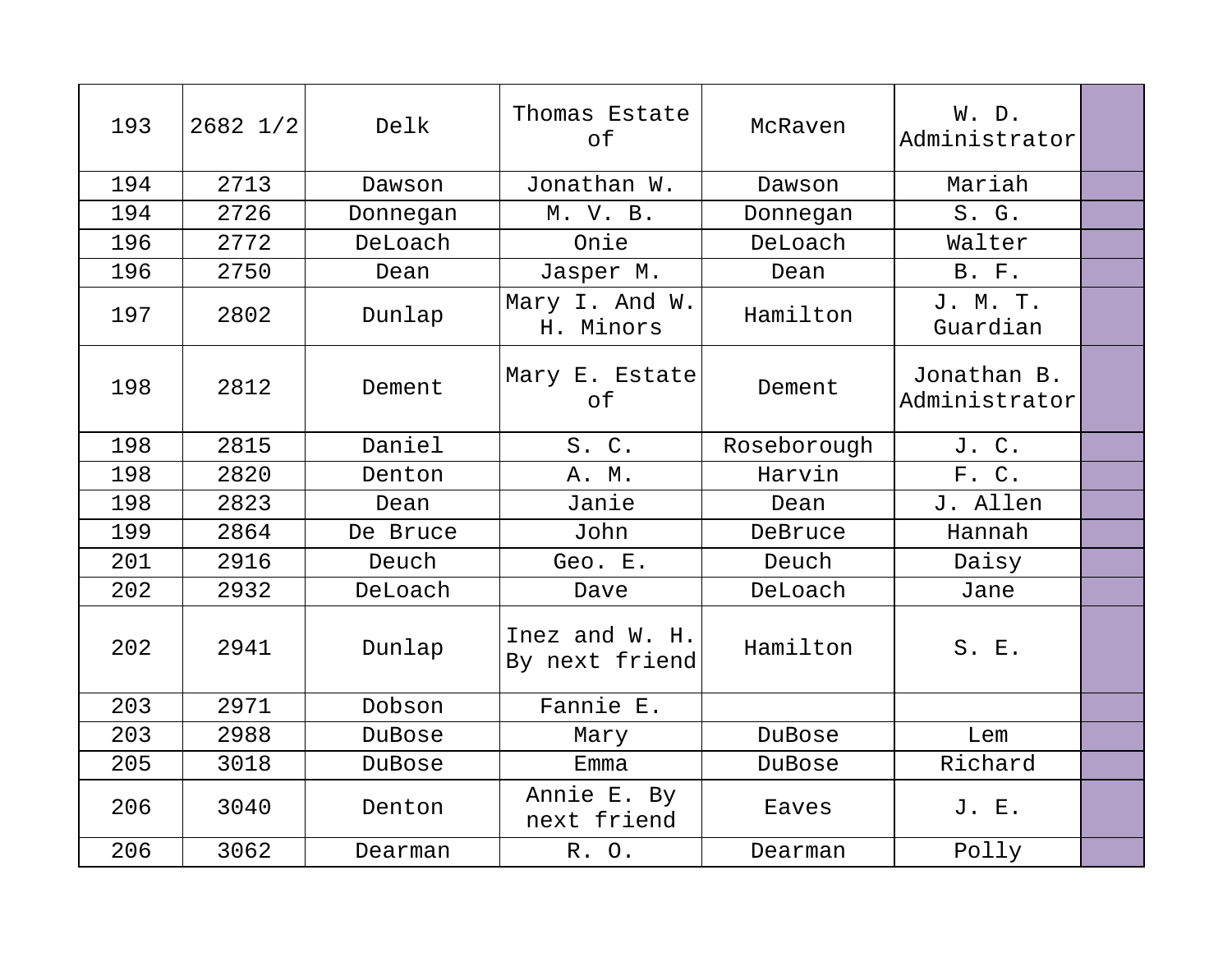| 180 | 3066 | DeGraffenreid | Rube                     | Lunacy of                                     |                                       |  |
|-----|------|---------------|--------------------------|-----------------------------------------------|---------------------------------------|--|
| 207 | 3078 | Dean          | Arthur                   | Dean                                          | Myra                                  |  |
| 208 | 3122 | Delk          | Gertrude                 | Ex parte                                      |                                       |  |
| 208 | 3155 | Durham        | D. C.                    | Savings<br>Banking and<br>Loan<br>Association |                                       |  |
| 210 | 3217 | Durr          | Olivia                   | Durr                                          | Jack                                  |  |
| 211 | 3237 | Davis         | Fannie by next<br>friend | Davis                                         | $R$ .                                 |  |
| 212 | 3279 | David         | Hugh                     | Wadsworth                                     | Mary                                  |  |
| 213 | 3296 | Dement        | Jas. P. Estate<br>of     | Dunn                                          | C. C. And<br>Dial, E. H.<br>Executors |  |
| 213 | 3296 | Dement        | Jas. P. Estate<br>of     | Dial                                          | E. H. And<br>Dunn, C. C.              |  |
| 214 | 3351 | Dement        | R. A. Estate<br>of       | Dement                                        | Florrie<br>executor                   |  |
| 215 | 3354 | Davis         | Marie, Moses             | Davis                                         | Jonathan J.                           |  |
| 215 | 3354 | Davis         | Moses, Marie             | Davis                                         | Jonathan J.                           |  |
| 216 | 3378 | Daniels       | M. E.                    | Ex parte                                      |                                       |  |
| 216 | 3381 | Davis         | J. W.                    | Davis                                         | S. E.                                 |  |
| 216 | 3396 | Dennis        | М.                       | Dennis                                        | Lelia                                 |  |
| 217 | 3403 | Dement        | S. D.                    | Dunn                                          | C. C.<br>Executor                     |  |
| 217 | 3416 | Delk          | E. V.                    | Matthews                                      | N. A.                                 |  |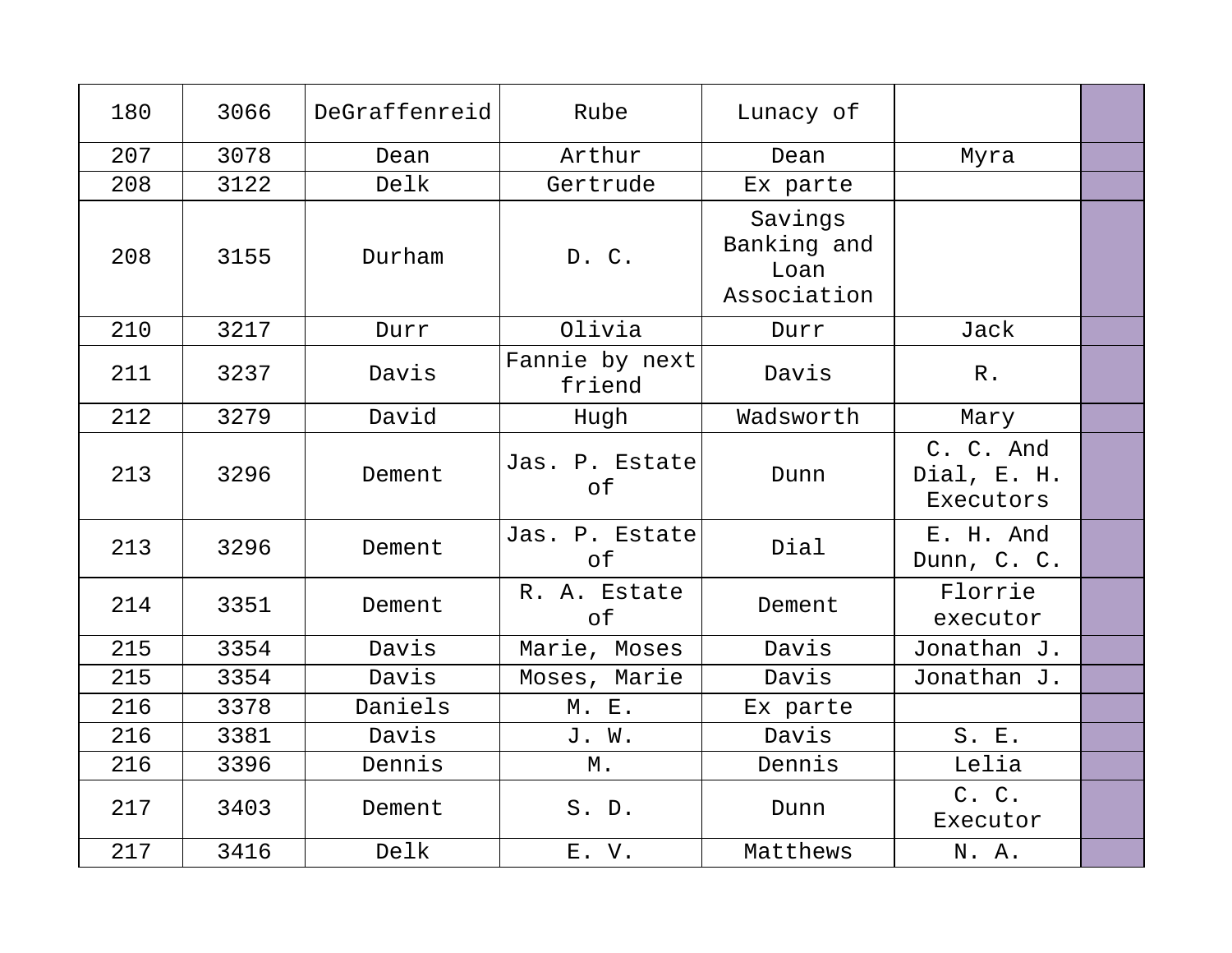| 180 | 3554 | Davis         | Harvey                       | Lunacy of   |                        |  |
|-----|------|---------------|------------------------------|-------------|------------------------|--|
| 218 | 3438 | Davenport     | Jas. C.                      | ex parte    |                        |  |
| 219 | 3462 | Dobbs         | Mary                         | Dobbs       | Will                   |  |
| 219 | 3498 | Dunn          | E. A.                        | Smith       | Charles                |  |
| 220 | 5323 | Davis         | Fannie                       | Davis       | Alf                    |  |
| 220 | 3540 | Degraffenreid | E. T.                        | Ex parte    |                        |  |
| 221 | 3559 | Davis         | R. V.                        | Davis       | William                |  |
| 222 | 3589 | Denton        | Maude M.                     | Denton      | John                   |  |
| 222 | 3592 | DeLoache      | Katherine                    | DeLoach     | Henry                  |  |
| 222 | 3596 | Darden        | Nettie                       | Darden      | F. S.                  |  |
| 222 | 3598 | Duncan        | Lula E state<br>of           | Funkenstein | $L$ .<br>Administrator |  |
| 222 | 3599 | Davis         | Henry                        | Davis       | Bettie                 |  |
| 223 | 335? | Dearman       | Maral<br>guardianship<br>of  | Price       | W. J.<br>Guardian      |  |
| 223 | 3636 | Dearman       | Alice<br>guardianship<br>of  | Price       | W. J.<br>Guardian      |  |
| 223 | 3637 | Dearman       | Connie<br>guardianship<br>of | Price       | W. J.<br>Guardian      |  |
| 223 | 3638 | Dearman       | Steve<br>guardianship<br>оf  | Price       | W. J.<br>Guardian      |  |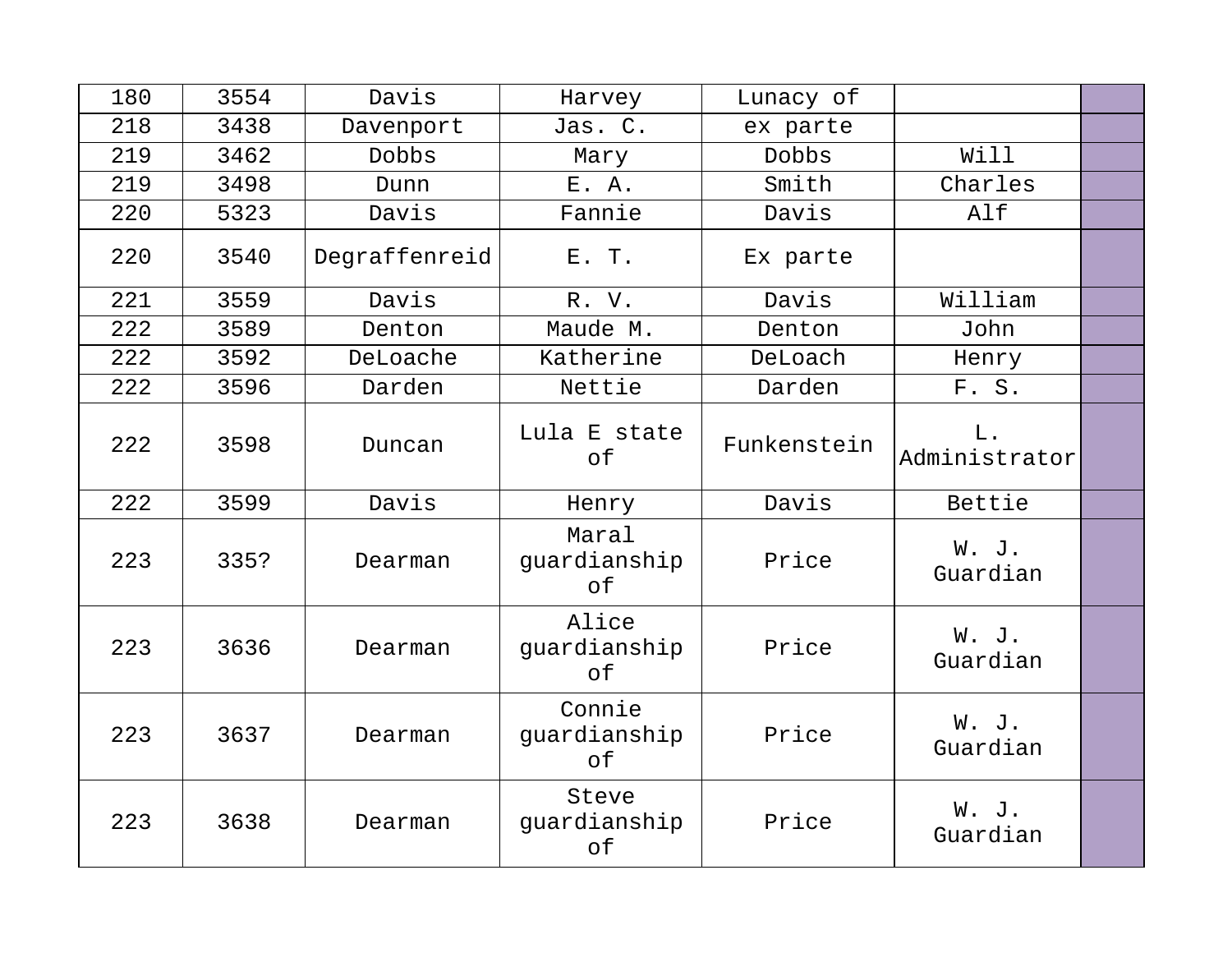| 225 | 3681     | Delaney   | Perry          | Delaney       | Mary                          |  |
|-----|----------|-----------|----------------|---------------|-------------------------------|--|
| 225 | 3693     | Davis     | J. W. Deceased | Davis         | W. W.<br>Administrator        |  |
| 225 | 3699     | Davis     | Sallie         | Davis         | Dock                          |  |
| 226 | 3730     | Darden    | Levi           | Darden        | Mag                           |  |
| 227 | 3761     | Dean      | J. N.          | Linch         | Emma                          |  |
| 180 | 3772     | Davenport | H. C.          | Lunacy of     |                               |  |
| 228 | 3778     | Dean      | K. M.          | ex parte      |                               |  |
| 229 | 3796     | Daly      | B. Estate of   | McMorrries    | Edwin<br>administrator        |  |
| 231 | 3870     | Dantzler  | Ethel          | Dantzler      | Ed                            |  |
| 235 | 4018     | Davis     | Melton         | Davis         | Lula                          |  |
| 236 | 4052     | Dunn      | C. W.          | People's Bank |                               |  |
| 250 | 4078     | Davis     | Emma           | Lunatic       |                               |  |
| 238 | 4094     | Douglas   | W. T.          | Miller        | M. V. B.                      |  |
| 238 | 4094 1/2 | Darden    | Alex           | Darden        | Sara (alias<br>Sarah King)    |  |
| 238 | 4094 1/2 | Darden    | Alex           | King          | Sarah (alias<br>Sarah Darden) |  |
| 238 | 4116     | Dunn      | E. A.          | Smith         | Harry                         |  |
| 240 | 4156     | Dannon    | Stephen        | Ex parte      |                               |  |
| 240 | 4157     | Dearman   | Nancy          | Ex parte      |                               |  |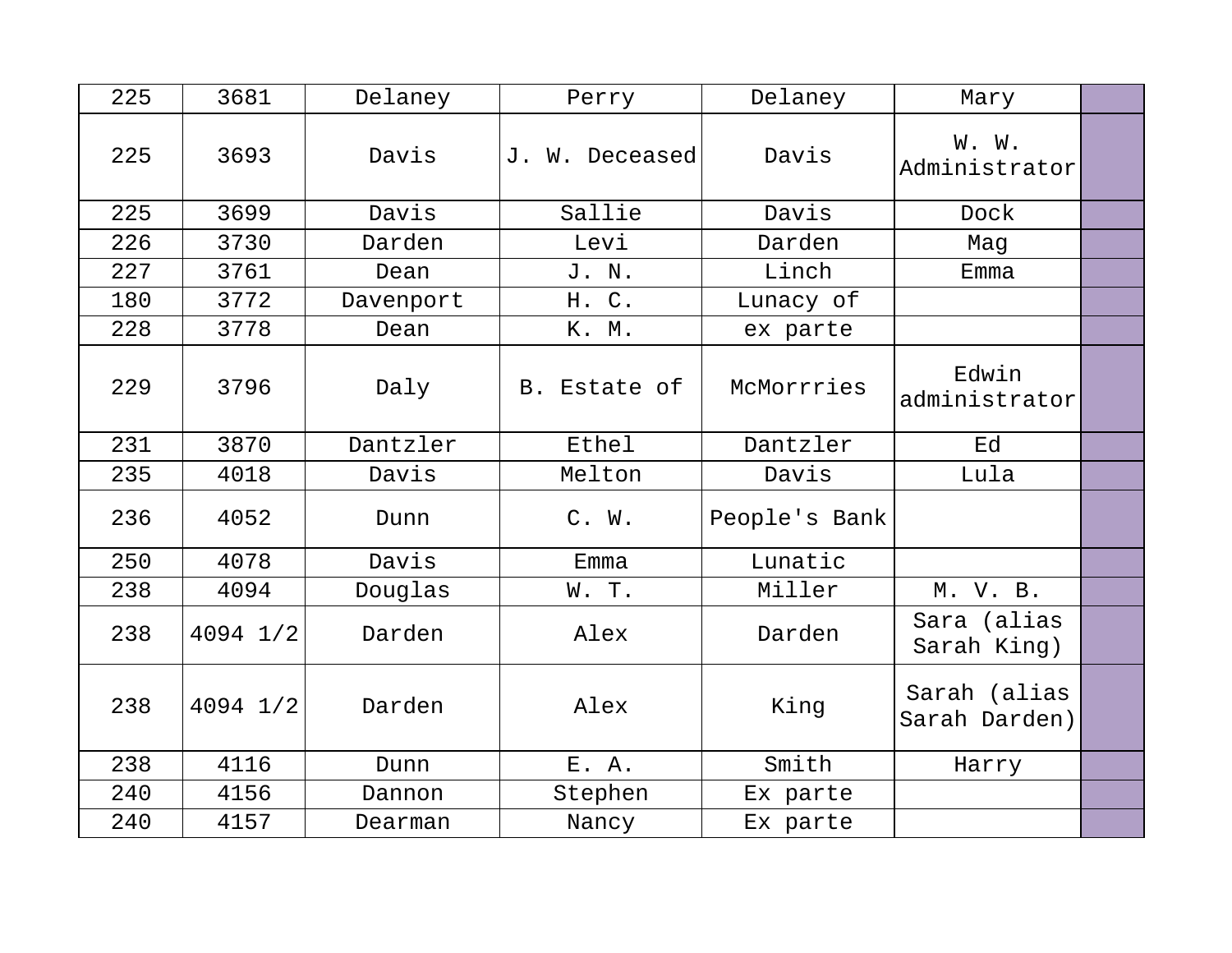| 240 | 4175     | Dunn     | C. W.                           | Martimer  | J. B.<br>Deceased -<br>the heirs of |  |
|-----|----------|----------|---------------------------------|-----------|-------------------------------------|--|
| 241 | 4198     | Davis    | R. V.                           | Davis     | W. M.                               |  |
| 241 | 4211 1/2 | Davis    | W.                              | Davis     | Francis                             |  |
| 243 | 4307     | Dreskell | W. L.                           | Morehead  | D. B.                               |  |
| 243 | 4299 1/2 | Dease    | John                            | Dease     | S. M.                               |  |
| 244 | 4339     | DuPont   | Henry -<br>deceased             |           |                                     |  |
| 223 | 3639     | Dearman  | $Ida - gdnshp$<br>of            | Price     | J. W.<br>Guardian                   |  |
| 180 | 3423     | Davis    | Harvey                          | Lunacy of |                                     |  |
| 245 | 4359     | Dean     | Janie                           | Dean      | Allen                               |  |
| 245 | 4360     | Denton   | Lula                            | Denton    | Isaac                               |  |
| 250 | 4418     | Dozier   | Frances                         | Lunacy of |                                     |  |
| 246 | 4420     | DeMarchi | Johnny B.<br>quardianship<br>of | DeMarchi  | L. Guardian                         |  |
| 246 | 4435     | Dowling  | Greta deceased                  | Buchanan  | J.S.<br>Administrator               |  |
| 247 | 4460     | Daniels  | $C$ .                           | Daniels   | $E$ .                               |  |
| 248 | 4486     | Darden   | Tom et al<br>minors             | Darden    | Will Guardian                       |  |
| 249 | 4522     | Dunger   | Bettie                          | Dunger    | Turner                              |  |
| 249 | 4526     | Dorough  | Eugene                          | Dorough   | T. S.                               |  |
| 249 | 4529     | Davidson | M. A.                           | Aden      | Geo. A.                             |  |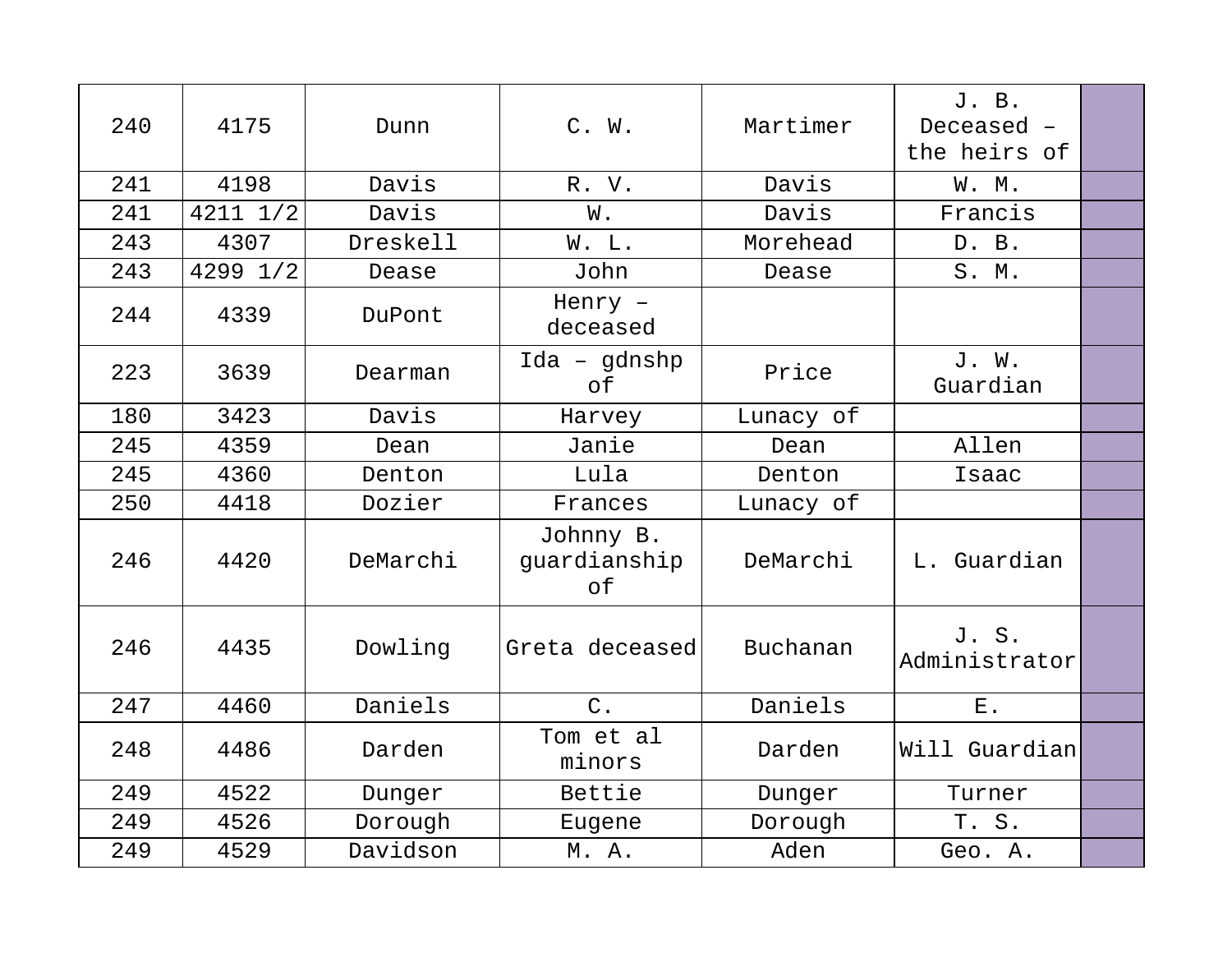| 249 | 4531 | Davis         | D. A.                   | Davis                    | F. D.             |  |
|-----|------|---------------|-------------------------|--------------------------|-------------------|--|
| 251 | 4579 | Duncan        | L. A.                   | Stone                    | L. M.             |  |
| 251 | 4582 | Dillon        | F. H.                   | Dillon                   | Laura B.          |  |
| 252 | 4611 | Dumond        | Geo. H.                 | Dumond                   | Manerva           |  |
| 253 | 4684 | Dozier        | Frances                 | Lunacy of                |                   |  |
|     |      |               |                         |                          |                   |  |
| 253 | 4694 | Dennis        | Annie                   | Dennis                   | М.                |  |
| 253 | 4715 | Dear          | J. H. Deceased          | Dear                     | H. C.<br>Executor |  |
| 254 | 4729 | Donald        | <b>Bob</b>              | Donald                   | Josephine         |  |
| 253 | 4713 | Davis         | Bessie Bell             | Ex parte                 |                   |  |
| 254 | 4733 | Dunigan       | Mira                    | Dunigan                  | Geo.              |  |
| 255 | 4783 | Darden        | Mollie et al            | Aden                     | Geo. A.           |  |
| 255 | 4795 | DeMarchi      | Johnnie Bell            | Ex parte                 |                   |  |
| 256 | 4804 | Daniels       | David by next<br>friend | Daniels                  | M. V.             |  |
| 256 | 4811 | Degraffenreid | R. S.                   | Ex parte                 |                   |  |
| 255 | 4777 | Dial          | James                   | James,<br>Johnson, et Al |                   |  |
| 260 | 4890 | Downing       | Aetna                   | Ex parte                 |                   |  |
| 260 | 4891 | DuBose        | William et al           | Dias                     | F. H.             |  |
| 260 | 4895 | David         | Anna                    | David                    | J. E.             |  |
| 261 | 4924 | Durr          | Anna                    | Durr                     | Robert            |  |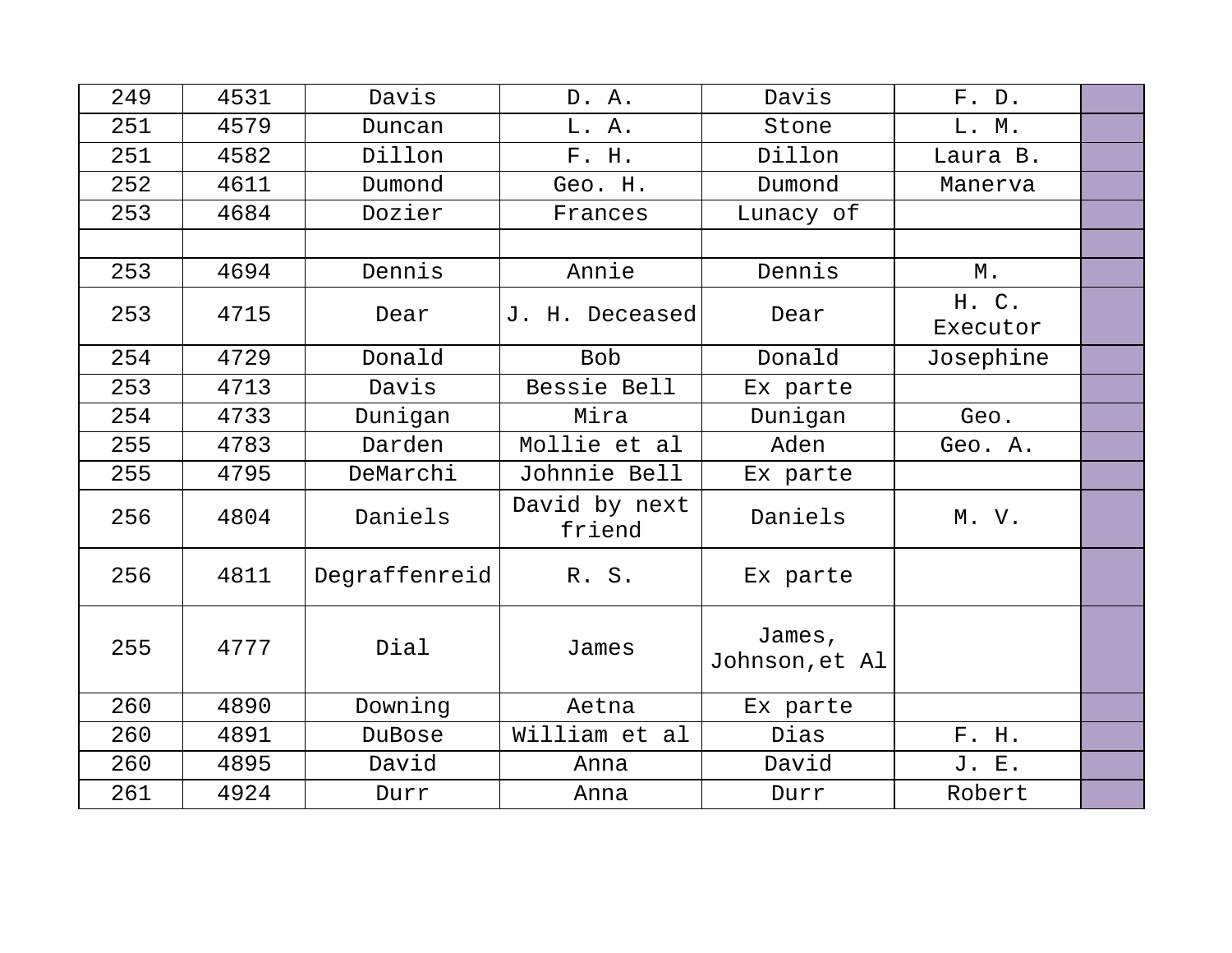| 261 | 4943     | Davis   | Ousian                      | Hulett                     | A. C.<br>Administrator |  |
|-----|----------|---------|-----------------------------|----------------------------|------------------------|--|
| 260 | 4894     | Davis   | J. F. deceased              | Davis                      | J. W. Ad               |  |
| 263 | 4990     | Duncan  | L. A.                       | Broach                     | Walker P.              |  |
| 263 | 4995     | Davis   | J. B.                       | Davis                      | Lelia                  |  |
| 263 | 5004     | Daniels | Mary Estate of              |                            |                        |  |
| 250 | 5063     | DuBose  | Alice                       | Lunacy Of                  |                        |  |
| 266 | 5100     | Duncan  | L. A. Estate<br>оf          | McRaven                    | E. B. Exc.             |  |
| 267 | 5127     | Darden  | Wm                          | Darden                     | Della                  |  |
| 268 | 5143     | Donald  | Isaac Et Al                 | Donald                     | Clara                  |  |
| 268 | 5152     | Dement  | Chas. P.<br>Estate of       | Dement                     | Georgia R.<br>Exc.     |  |
| 269 | 5162     | Denton  | W. J.                       | Ex parte                   |                        |  |
| 269 | 5180     | Donald  | C. D.                       | Last Will and<br>testament |                        |  |
| 269 | 5168 1/2 | Dement  | J. Aline et al<br>gdnshp of | Blanks                     | R. L. gdn              |  |
| 270 | 5198     | Durr    | Frank et all                | Knox                       | T. J.                  |  |
| 269 | 5165     | Donavan | H. B.                       | Donovan                    | W. E.                  |  |
| 270 | 5218     | Duggan  | H. C.                       | Duggan                     | H. L.                  |  |
| 271 | 5267     | Dunn    | Edna C.                     | Dunn                       | C. W.                  |  |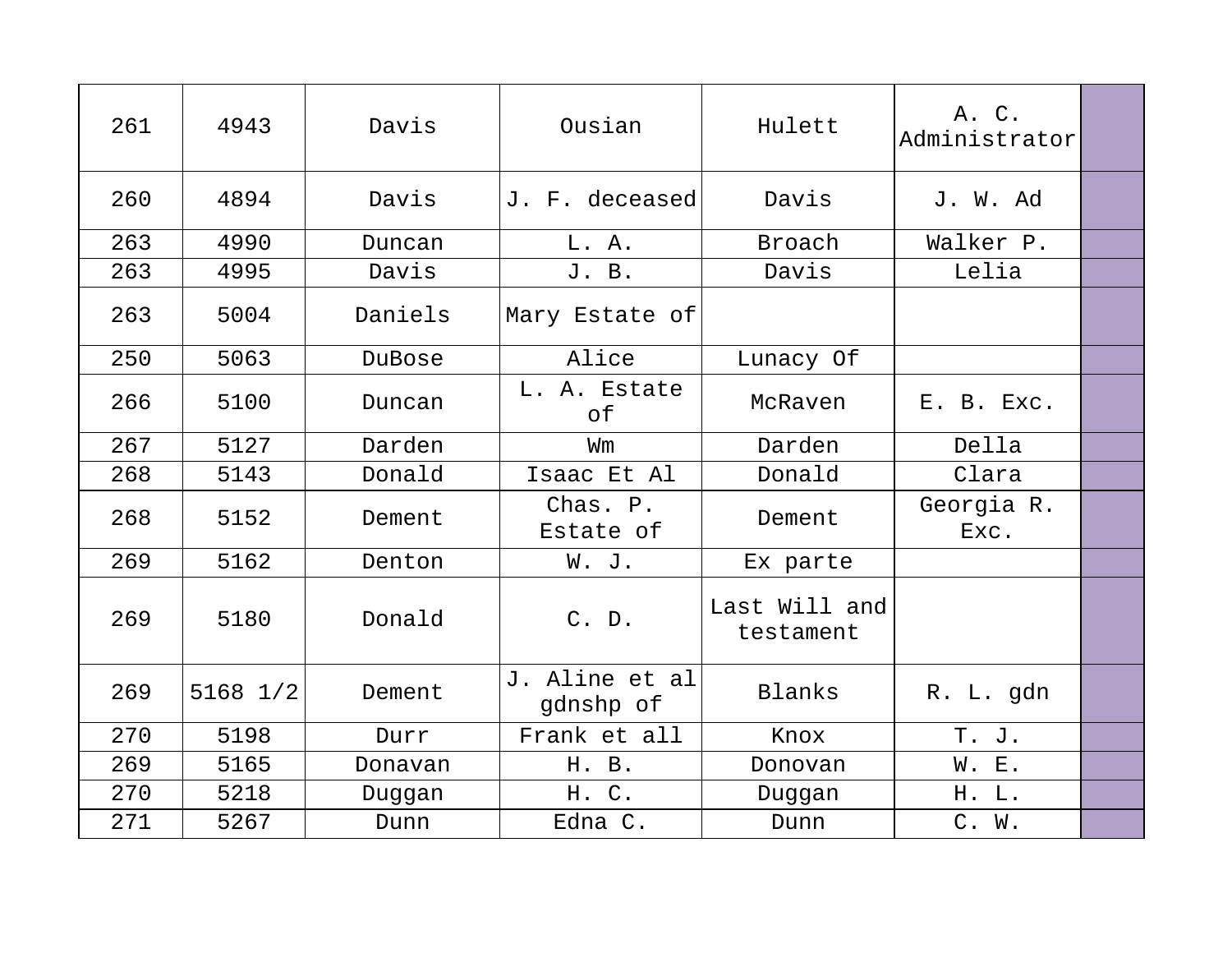| 272 | 5300 | Dudley  | Alberta estate<br>of          | Dudley    | Sid<br>administrator   |  |
|-----|------|---------|-------------------------------|-----------|------------------------|--|
| 272 | 5303 | Downs   | Carrie                        | Downs     | H. A.                  |  |
| 250 | 5414 | Dozier  | T. R.                         | Lunacy of |                        |  |
| 274 | 5461 | Davis   | R. W.                         | Davis     | Henry                  |  |
| 276 | 5526 | Dillard | J. H.                         |           |                        |  |
| 277 | 5580 | Darby   | L. W.                         | Darby     | S. J.                  |  |
| 277 | 5601 | Dave    | D. T.                         | Dave      | D. T.<br>Administrator |  |
| 280 | 5689 | Denton  | W. L.                         | ex parte  |                        |  |
| 281 | 5723 | Dorrna  | George estate<br>of           | Cameron   | H. B.<br>administrator |  |
| 282 | 5750 | Dumond  | Clestia<br>guardianship<br>of | Dumond    | Jennie<br>Guardian     |  |
| 283 | 5768 | Dozier  | Α.                            | Dozier    | Κ.                     |  |
| 284 | 5790 | Dolly   | W. F.                         | Dolly     | Kate                   |  |
| 284 | 5793 | Davis   | W. N. et al                   | Ex parte  |                        |  |
| 284 | 5817 | Darden  | Jesse A.                      | Darden    | Hamp                   |  |
| 290 | 5932 | Davis   | King                          | Davis     | Addie                  |  |
| 291 | 5937 | Dalton  | Fincher by<br>next friend     | Dalton    | W. J.                  |  |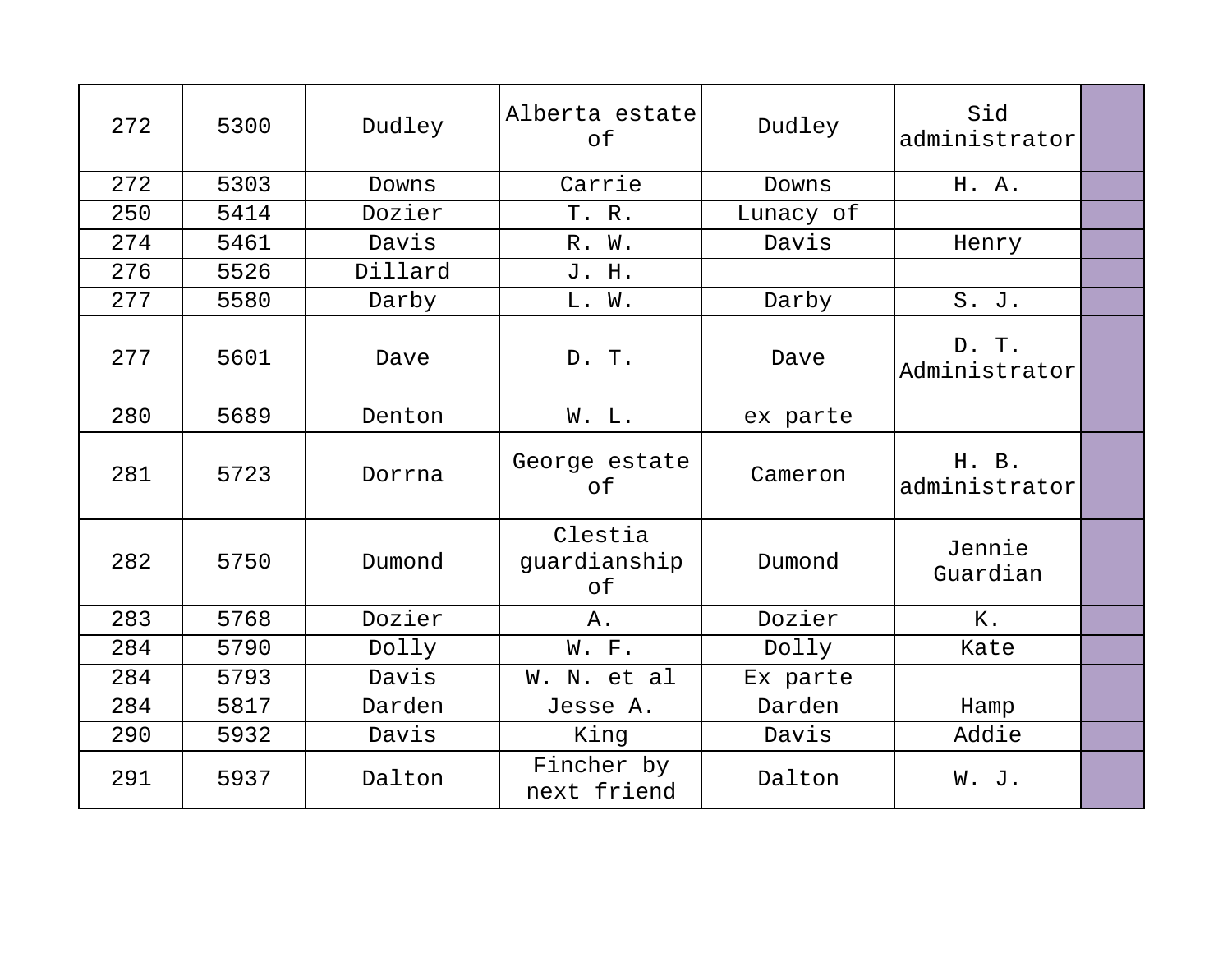| 291 | 5942 | Dement  | J.V.                | Kittell or<br>Kittell | J?. O.                       |  |
|-----|------|---------|---------------------|-----------------------|------------------------------|--|
| 291 | 5958 | Dawson  | J. N.               | Dawson                | $S$ .                        |  |
| 293 | 6009 | Damon   | Henry               | Damon                 | A. M.                        |  |
| 296 | 6092 | Daves   | $C$ .               | Daves                 | L.                           |  |
| 296 | 6096 | Dement  | G. P.               | Dement                | J. W.                        |  |
| 297 | 6102 | Donald  | Matthew             | Donald                | Ora                          |  |
| 297 | 6116 | Darnell | Lola                | Darnell               | F. W.                        |  |
| 297 | 6126 | Davis   | Charlie             | Davis                 | Carrie                       |  |
| 299 | 6182 | Durr    | Robert estate<br>оf | Durr                  | Annie<br>administrator       |  |
| 301 | 6213 | Dumont  | $R$ .               | Curry                 | Jennie                       |  |
| 300 | 6218 | DuBose  | Delia               | Lunacy of             |                              |  |
| 303 | 6245 | Davis   | Poncit.             | Ex parte              |                              |  |
| 303 | 6249 | Davis   | W. N. Estate<br>оf  | Stokes                | W. G.<br>Administrator       |  |
| 304 | 6275 | Dovern  | Helen               | Dovern                | Frank                        |  |
| 305 | 6297 | Downs   | R. E.               | Ex parte              |                              |  |
| 305 | 6316 | Dawson  | Lou Ella            | Dawson                | George                       |  |
| 305 | 6325 | Dexter  | Ruth K.             | Dexter                | Harry alias<br>Jack Williams |  |
| 305 | 6325 | Dexter  | Ruth K.             | Williams              | Jack alias<br>Harry Dexter   |  |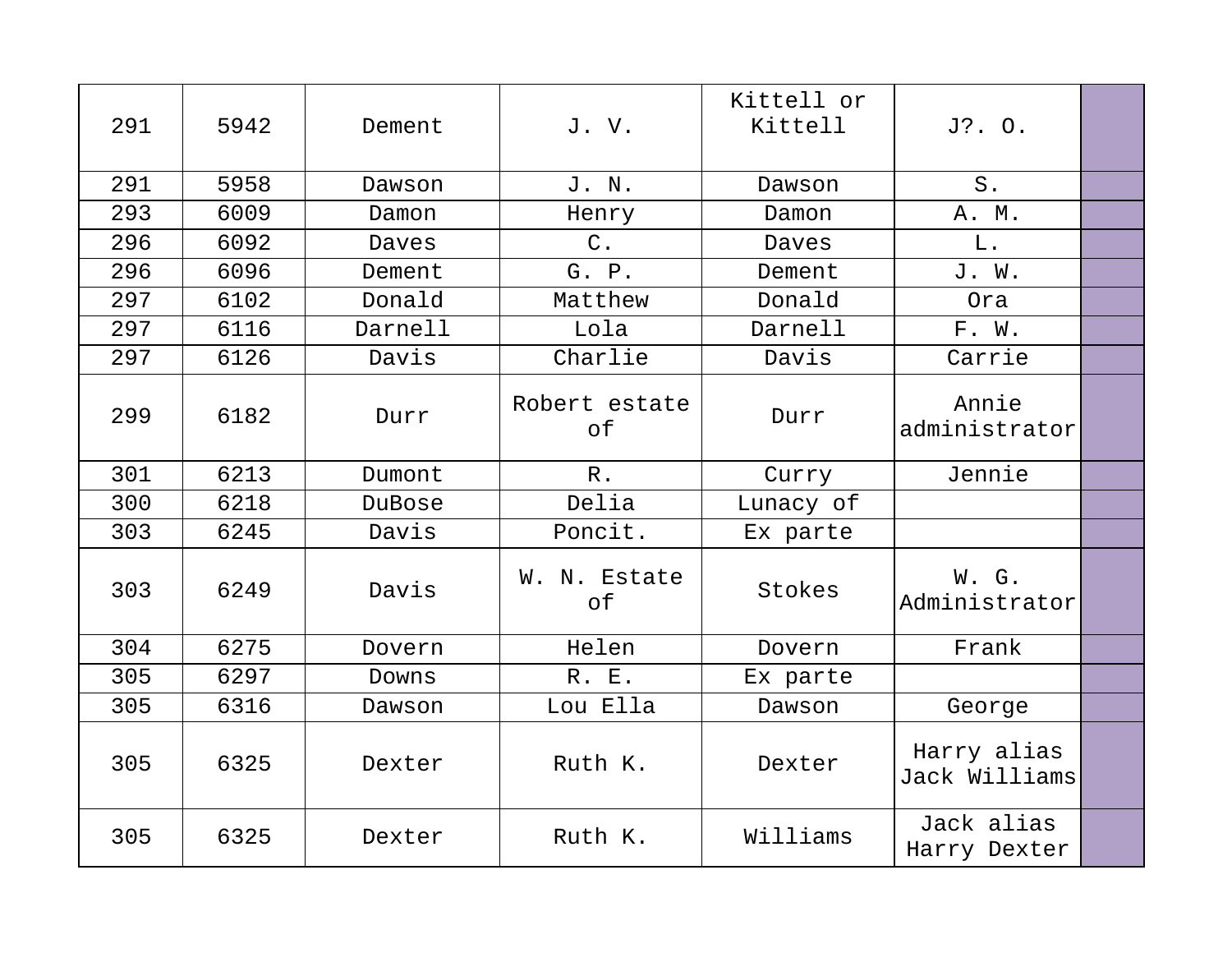| 306          | 6348 | Dunham   | M. L.                             | Dunham                                                        | M. T.                    |  |
|--------------|------|----------|-----------------------------------|---------------------------------------------------------------|--------------------------|--|
| 309          | 6402 | Davidson | Lucile                            | Davidson                                                      | J. M.                    |  |
| 309          | 6404 | Davis    | Mollie                            | Davis                                                         | J. B.<br>(Dr.)           |  |
| 311          | 6460 | Daniels  | Maggie                            | Daniels                                                       | C. V.                    |  |
| 311          | 6472 | Dunn     | E. W. Estate<br>of                | Guarantee L.<br>T. And<br>Banking<br>Company<br>administrator |                          |  |
| 311          | 6475 | Duncan   | B. A.                             | Ackerman                                                      | L. A.                    |  |
| 312          | 6497 | Donahue  | Lillie                            | Donahue                                                       | Will D.                  |  |
| 312          | 6484 | Dukes    | William                           | Dukes                                                         | Lula Wilson              |  |
| 300          | 6519 | Debruce  | Jennie                            | Literacy of                                                   |                          |  |
| 314          | 6531 | Dean     | Ella G.                           | Estate of                                                     |                          |  |
| 320          | 6691 | Dement   | Clay                              | Ex parte                                                      |                          |  |
| 321          | 6709 | Dabbs    | C. H. Estate<br>of                | Dabbs                                                         | Mark E.<br>Administrator |  |
| $\mathbf{U}$ | 31   | Dease    | Edward                            | Loyd                                                          | Benjamin                 |  |
| $\mathbf{U}$ | 49   | Dearman  | John                              | Jones                                                         | Josiah                   |  |
| 322          | 6742 | Dease    | M. E.                             | Sampson                                                       | Mattie                   |  |
| 300          | 6747 | Davis    | Katherine                         | Lunacy of                                                     |                          |  |
| 322          | 6748 | Darden   | William                           | Darden                                                        | Georgiana                |  |
| 324          | 6772 | Douglas  | A. F. et al<br>guardianship<br>оf | Douglas                                                       | Mollie<br>Guardian       |  |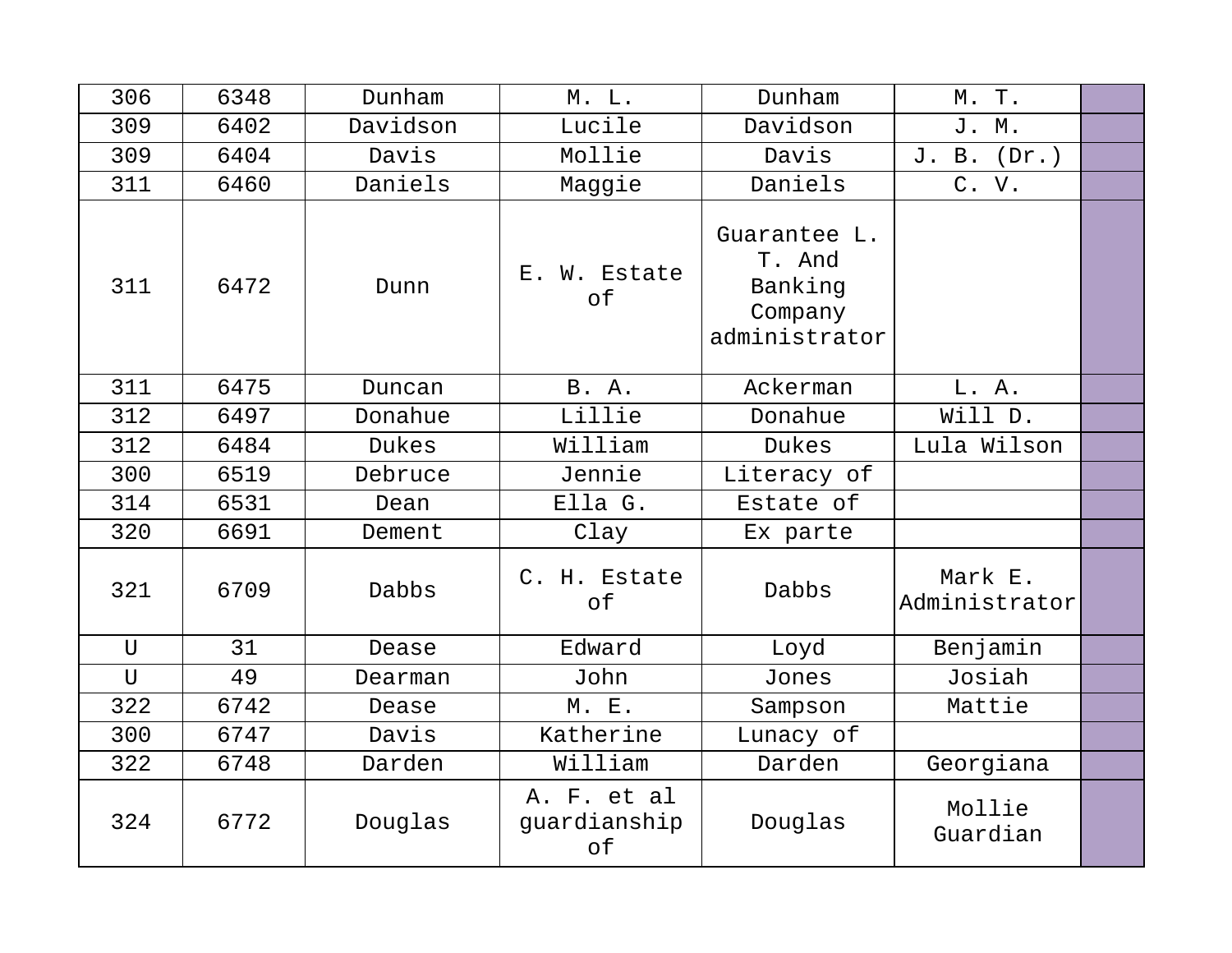| 325 | 6822 | Dunn     | J. L.                       | Ex parte                             |                           |  |
|-----|------|----------|-----------------------------|--------------------------------------|---------------------------|--|
| 328 | 6874 | Duncan   | Ida                         | Duncan                               | Jack                      |  |
|     |      |          |                             |                                      |                           |  |
| 328 | 6888 | Dickson  | T. M.                       | Allbrook                             | E. R.                     |  |
| 328 | 6894 | Downer   | Geo. M. Estate<br>of        | Peden                                | J. W.<br>Administrator    |  |
| 329 | 6941 | Dross    | Philip estate<br>оf         | Dross                                | Maude H.<br>Administrator |  |
| 330 | 6959 | Dyess    | C. W.<br>Guardianship<br>оf | Dyers? Dyess                         | L. T.<br>Guardian         |  |
| 330 | 6967 | Davis    | James                       | Davis                                | Emma                      |  |
| 331 | 6992 | Davison  | Lucile                      | Davison                              | Jas. W.                   |  |
| 334 | 7052 | Daniels  | Johnnie                     | Daniels                              | Elsie                     |  |
| 334 | 7071 | Dantzler | Effie                       | Dantzler                             | Edward                    |  |
| 336 | 7116 | David    | 0. L.                       | Maxwell Motor<br>Sales Cor. Et<br>al |                           |  |
| 336 | 7136 | Davis    | $\mathbf{E}$ .              | Strickland                           | $R$ .                     |  |
| 336 | 7137 | Davis    | ${\bf E}$ .                 | Caraway                              | ${\bf N}$ .               |  |
| 337 | 7164 | Dearman  | Irene                       | Dearman                              | S. W.                     |  |
| 337 | 7157 | Douglas  | A. C. (0.?)                 | Douglas                              | K. G.                     |  |
| 337 | 7169 | Davis    | Etoile                      | Strickland                           | Bettie                    |  |
| 342 | 7294 | Dumont   | L. O. Estate<br>of          | Dumont                               | Retta Admn                |  |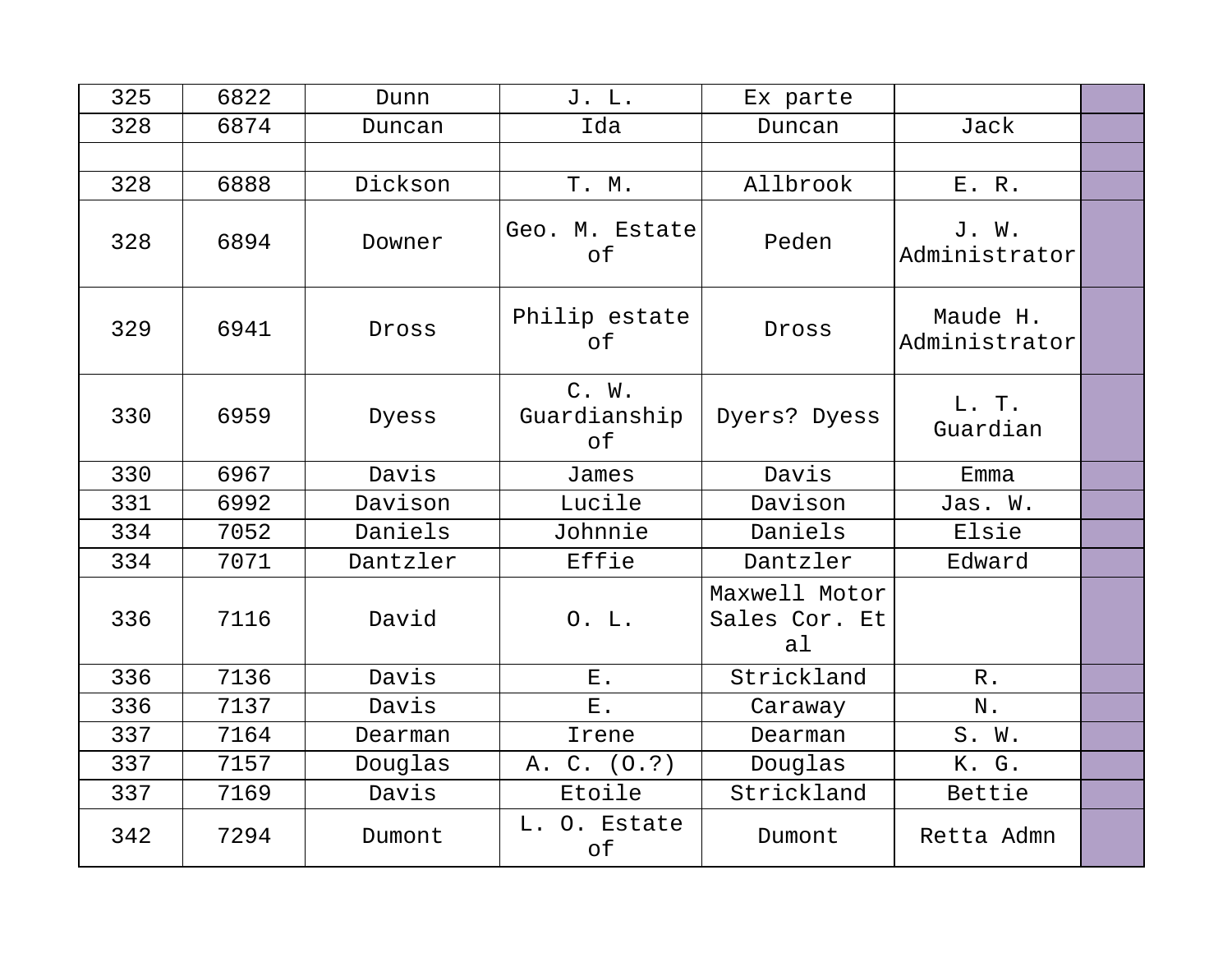| 342 | 7317     | Degraffenreid | T. B. S.                   | Jones        | Geo. W.                                       |  |
|-----|----------|---------------|----------------------------|--------------|-----------------------------------------------|--|
| 344 | 7345     | Dawson        | Retta                      | Dawson       | $S.$ $L.$                                     |  |
| 343 | 7332     | Delacraux     | Bernal gdnshp<br>of        | Delacraux    | Maud gdn                                      |  |
| 344 | 7350     | Duncan        | P. A.                      | ex parte     |                                               |  |
| 346 | 7394     | Dickson       | John                       | Dickson      | Eliza                                         |  |
| 347 | 7410     | Davis         | Maggie M.<br>Administrator | Reinmeyer    | H. P. etal                                    |  |
| 347 | 7412 1/2 | Davis         | Mattie D.                  | Davis        | May Ella                                      |  |
| 349 | 7446     | Davis         | Tackett                    | Davis        | Lillian                                       |  |
| 349 | 7457     | Dunnigan      | Frank                      | ex parte     |                                               |  |
| 352 | 7506     | Dulany        | Emma L.                    | Dulaney      | Perry                                         |  |
| 348 | 7444     | Donald        | Eugenia M.                 | Donald       | Robert                                        |  |
| 356 | 7599     | Douglas       | F. B. Estate<br>of         | Douglas      | H. And I. O.<br><b>Byers</b><br>administrator |  |
| 356 | 7599     | Douglas       | F. B. Estate<br>of         | <b>Byers</b> | I. O. And H.<br>Douglas<br>administrator<br>S |  |
| 357 | 7641     | Dear          | W. D.                      | Doone        | E. H.                                         |  |
| 357 | 7645     | Debriere      | Sidney J.                  | Debriere     | Minnie Elton                                  |  |
| 358 | 7661     | Dews          | Μ.<br>Administrator        | Rainemeyer   | T. P. et al                                   |  |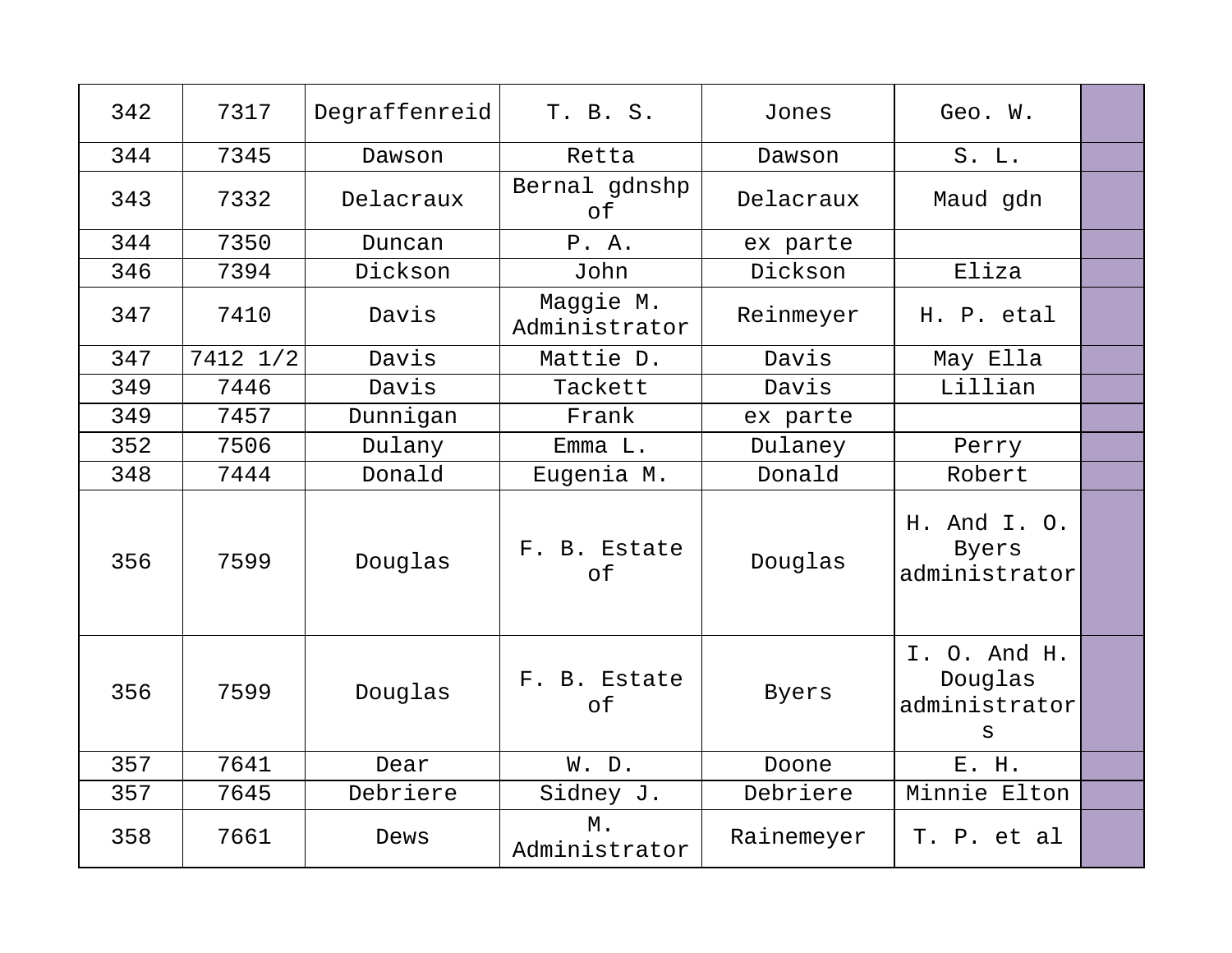| 358            | 7652           | DeLoach   | Sam                                                   | DeLoach                    | Mabel                  |  |
|----------------|----------------|-----------|-------------------------------------------------------|----------------------------|------------------------|--|
| 359            | 7698           |           | Degraffenreid $T. B. S. et al$                        | Hodges                     | W. G.                  |  |
| 360            | 7722 1/2       | DeLeMore  | Sue, Stennis                                          | DeLemore                   | Antonio                |  |
| 362            | 7772           | Davis     | Fred                                                  | Davis                      | Nancy                  |  |
| 364            | 7826           | Davis     | Lillian                                               | Davis                      | William T.             |  |
| 366            | 7888           | Dearman   | Irma                                                  | Dearman                    | Sidney                 |  |
| 366            | 7896           | Dikes     | Dora                                                  | Dikes                      | Pedro                  |  |
| 367            | 7939           | Dudley    | Elizabeth                                             | Dudley                     | Lawrence               |  |
| 140            | 1541           | Davidson  | Jno. Deceased                                         | Platt                      | J. E.<br>Administrator |  |
| $\mathbf{U}$   | $\overline{3}$ | Dennis    | Monroe                                                | NOLA & NE<br>Railroad Com. |                        |  |
| 14             | 138            | Emerson   | W. C. Guardian<br>two minor<br>Heirs of John<br>Byrne | Boone                      | John                   |  |
| 47             | 226            | Edwards   | $E$ .                                                 | Lunatic                    |                        |  |
| $\overline{3}$ | 22             | Eiland    | C. E.<br>Administrator                                | Carmack                    | Joseph Y.<br>Deceased  |  |
| 4              | 38             | Etheridge | Lewis estate<br>оf                                    | Carmichael                 | P. O.<br>Administrator |  |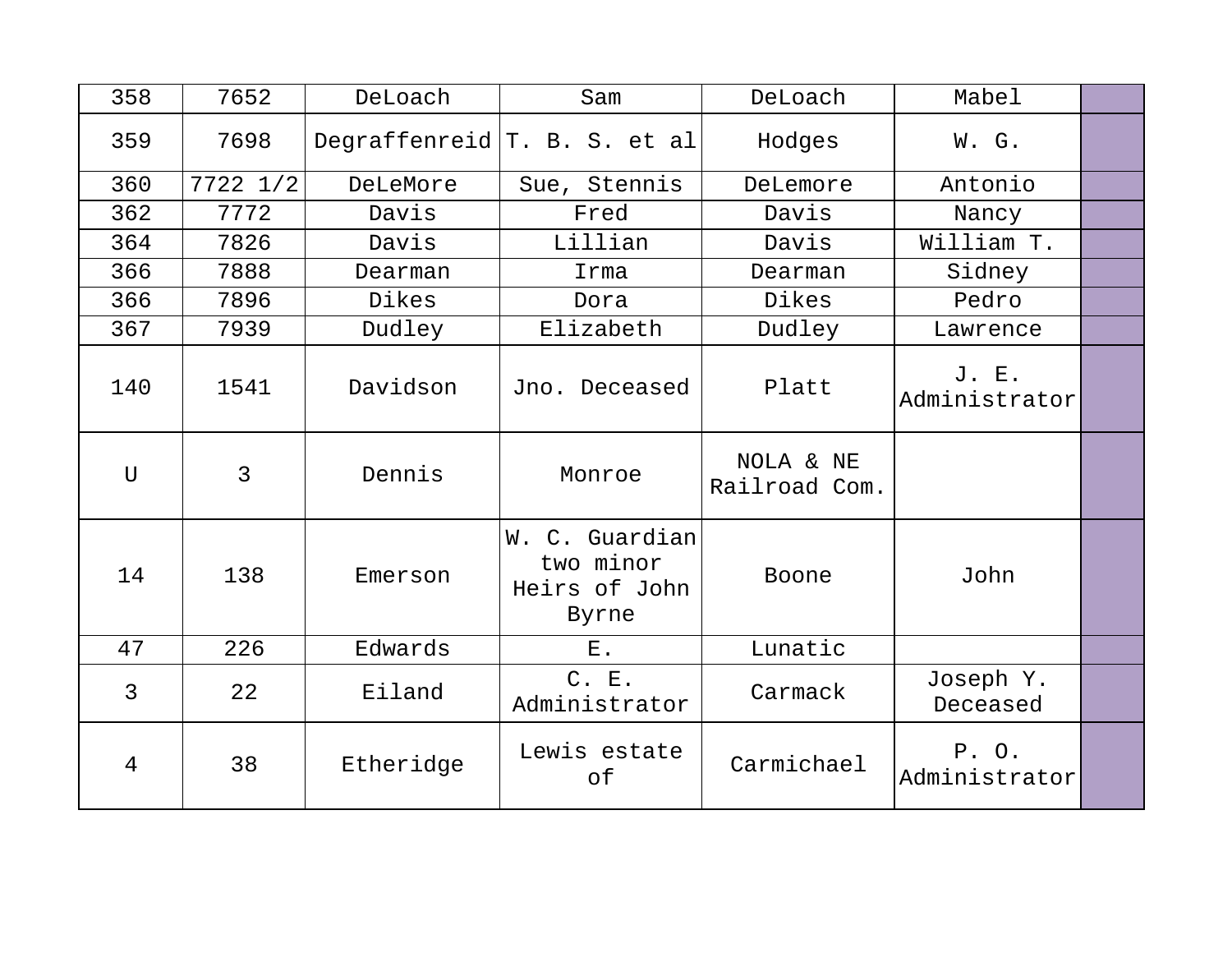| 5 | 39 | English   | William<br>administrator<br>of the estate<br>of | English              | John deceased            |  |
|---|----|-----------|-------------------------------------------------|----------------------|--------------------------|--|
| 5 | 40 | Evans     | ${\tt P}$ .                                     | Donn petition<br>for |                          |  |
| 5 | 42 | Etheridge | Sunni L.<br>Estate of                           | Carmichael           | D. T.<br>Administrator   |  |
| 5 | 43 | Etheridge | Sarah<br>Guardian,<br>minor heirs of            | Ethridge             | Samuel                   |  |
| 5 | 45 | Eakins    | Andrew estate<br>оf                             | Eakins               | William<br>administrator |  |
| 5 | 45 | Eakins    | Mary<br>administrator<br>of                     | Eakins               | Andrew<br>deceased       |  |
| 5 | 48 | Embry     | John M. estate<br>of                            | Rushing              | C. E.<br>administrator   |  |
| 5 | 49 | Eaves     | Mary Guardian<br>to minor heirs<br>of           | Eaves                | John H.<br>Deceased      |  |
| 5 | 49 | Eaves     | John H. Minor<br>heirs of                       | Eaves                | Mary Guardian            |  |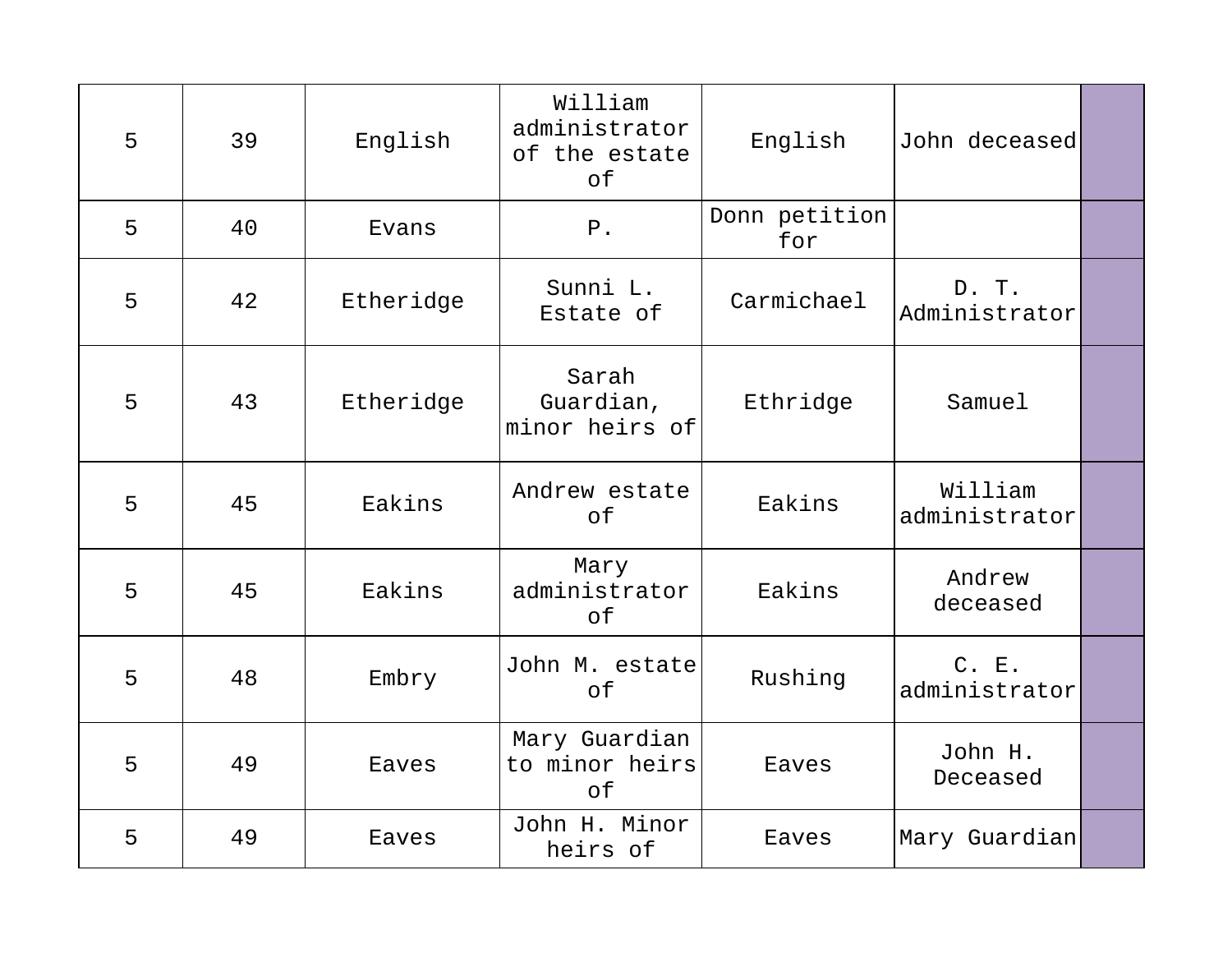| 10 | 96  | Eaves   | J. B. R.<br>Administrator                    | Bailiffs   | R. Deceased            |  |
|----|-----|---------|----------------------------------------------|------------|------------------------|--|
| 12 | 119 | Ezell   | Benjamin<br>Guardian to                      | Gwinn      | Mary Jane              |  |
| 32 | 266 | Eaves   | Harrison<br>administrator<br>of              | Kessiah    | Tatum<br>deceased      |  |
| 52 | 585 | Edwards | Mary A. And A.<br>Η.<br>Administrators<br>of | Edwards    | Jas. W.                |  |
| 52 | 386 | Eastis  | Mary U.<br>Guardian to                       | Eastis     | Sarah and<br>Fannie    |  |
| 52 | 387 | Eastis  | Mary M.<br>Administrator<br>of               | Eastis     | Jas. W.<br>Deceased    |  |
| 53 | 388 | Eason   | Thos. J.<br>Estate of                        | Jemison    | J. M.                  |  |
| 53 | 389 | Eason   | Penelope<br>estate of                        | Jemison    | J. U.<br>Administrator |  |
| 53 | 390 | Eason   | John T.                                      | Jemison    | J. M.<br>Guardian      |  |
| 53 | 391 | Eaves   | Jno. H. Estate<br>of                         | Shamburger | Riley<br>administrator |  |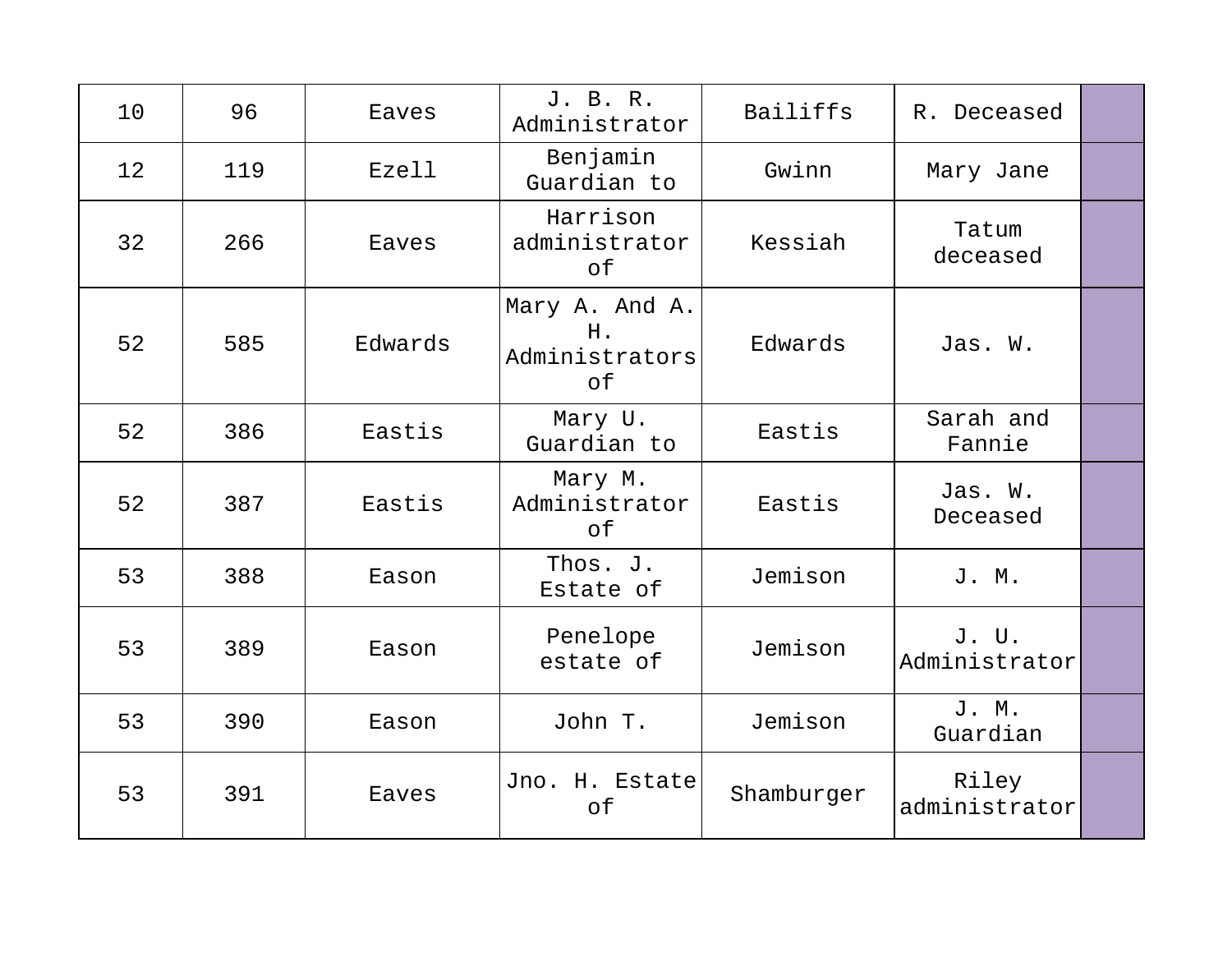| 53 | 392 | Ethridge | Solomon<br>administrator<br>of                  | Ethridge | J. T.<br>Deceased      |  |
|----|-----|----------|-------------------------------------------------|----------|------------------------|--|
| 54 | 403 | Eaves    | Sylvanus<br>administrator<br>of                 | Hughes   | Thos. S.               |  |
| 57 | 428 | Eastis   | Administrator<br>of                             | Eastis   | A. G.<br>Deceased      |  |
| 58 | 431 | Ethridge | Josiah<br>Guardian to                           | Ethridge | J. M.                  |  |
| 58 | 432 | Ethridge | Josiah<br>administrator<br>of                   | Ethridge | Sarah<br>deceased      |  |
| 69 | 514 | Eubanks  | Isaac Guardian<br>of                            | Warren   | John                   |  |
| 73 | 558 | Eakens   | Joseph<br>administrator<br>of                   | Dearman  | H. T.                  |  |
| 74 | 567 | Ellis    | C. D.<br>Administrator<br>оf                    | Ellis    | Stephen H.<br>deceased |  |
| 74 | 368 | Ethridge | Mildred A.<br>Guardian to<br>minor errors<br>of | Ethridge | William J.             |  |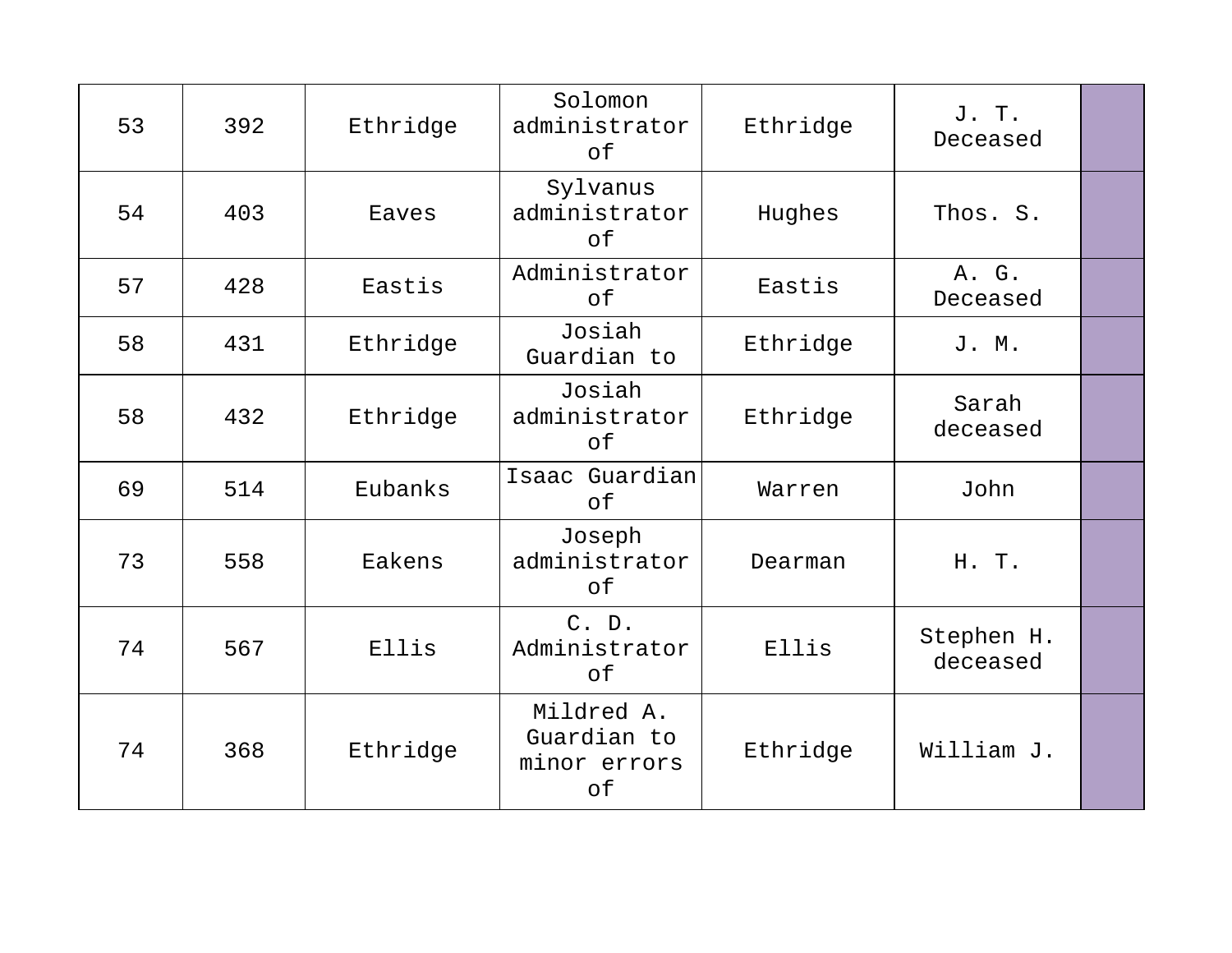| 74 | 570 | Ethridge | Solomon<br>administrator<br>of  | Ethridge | William J.                                              |  |
|----|-----|----------|---------------------------------|----------|---------------------------------------------------------|--|
| 74 | 571 | Eakens   | Andrew minor<br>heirs of        | Payne    | William P.<br>Guardian                                  |  |
| 75 | 45  | Eakins   | William<br>administrator<br>of  | Eakins   | Andrew<br>deceased                                      |  |
| 31 | 252 | Eaves    | Jeper B.<br>Administrator<br>оf | Bailiff  | Margaret                                                |  |
| 74 | 572 | Ethridge | Sarah E.<br>Guardian to         | Ethridge | Jno. T.                                                 |  |
| 80 | 618 | Engell   | Peter estate<br>of              | Harvey   | Jno. W.<br>Administrator                                |  |
| 80 | 621 | Evans    | Piety                           | McInnis  | G. W.<br>Administrator<br>ofJno.<br>Edwards<br>deceased |  |
| 80 | 621 | Evans    | John estate of                  | Evans    | Piety and<br>gene. W.<br>McInnis                        |  |
| 85 | 647 | Eakens   | Joseph<br>administrator<br>of   | Walker   | J. C.<br>deceased                                       |  |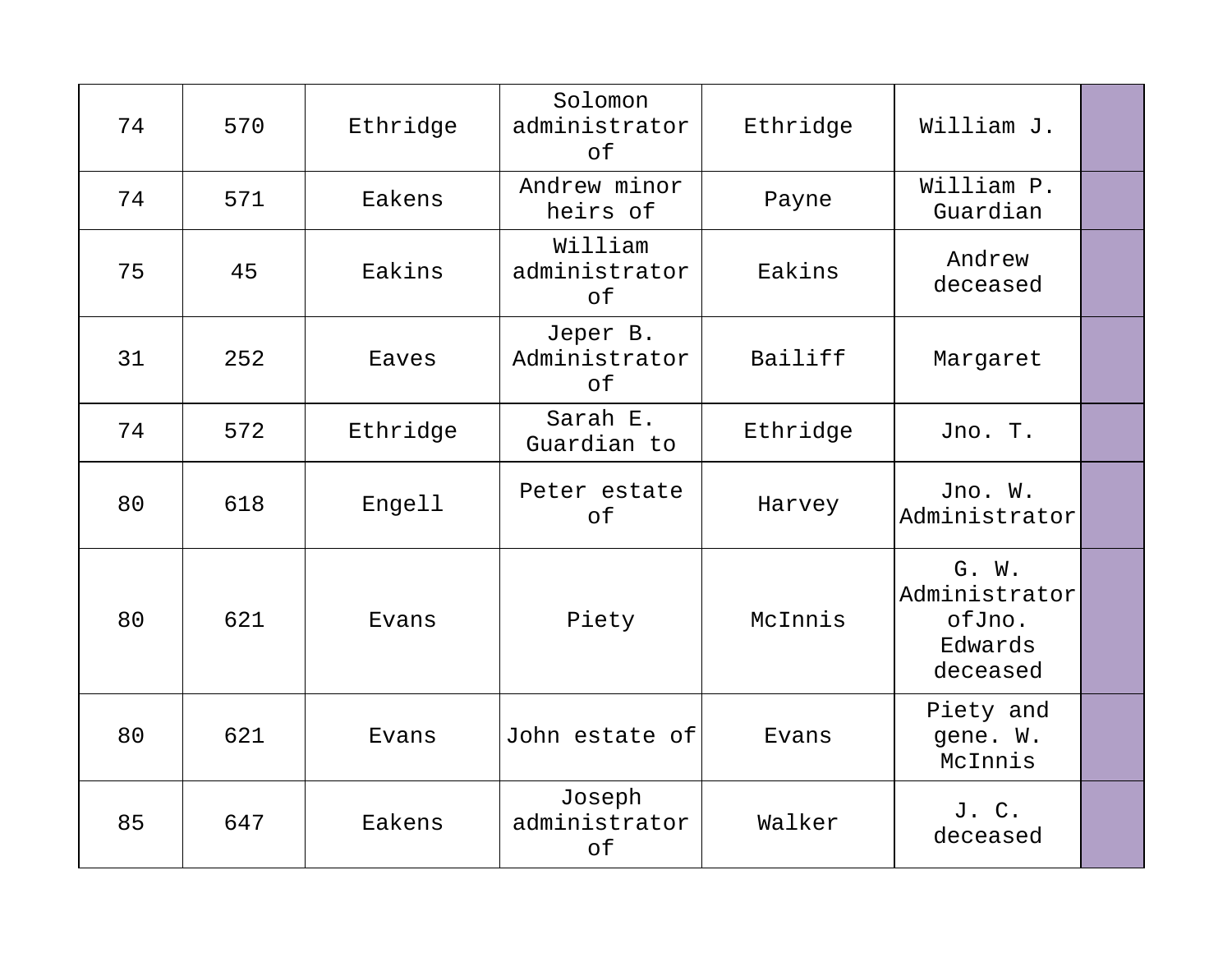| 90             | 703 | Eakens | Joseph<br>administrator<br>of | Newton   | <b>B. S.</b>           |  |
|----------------|-----|--------|-------------------------------|----------|------------------------|--|
| 94             | 939 | Engell | Peter estate<br>of            | Harvey   | Jno.<br>Administrator  |  |
| 95             | 743 | Eastes | Andrew<br>Guardian of         | Eastes   | Fannie and<br>Sarah    |  |
| 95             | 743 | Eastes | Andrew<br>Guardian of         | Eastes   | Sarah and<br>Fannie    |  |
| 14             | 57  | Eakens | J. And<br>Isabella            | Yreenba  | Hugh                   |  |
| 13             | 84  | Estes  | Andrew<br>Guardian            | Estes    | Fannie and<br>Sarah    |  |
| 13             | 84  | Estes  | Andrew<br>Guardian            | Estes    | Sarah and<br>Fannie    |  |
| 11             | 44  | Eakens | W. J.                         | Eakens   | Jane                   |  |
| 30             | 129 | Engel  | Peter estate<br>of            | Harvey   | J. W.<br>Administrator |  |
| 37             | 232 | Eastes | Sally                         | McLaurin | M. J. R.<br>Guardian   |  |
| 34             | 244 | Evans  | $S$ .                         | Payne    | I. B. And W.<br>Α.     |  |
| $\overline{4}$ | 247 | Evans  | Charles estate<br>of          | Evans    | W. P.<br>Administrator |  |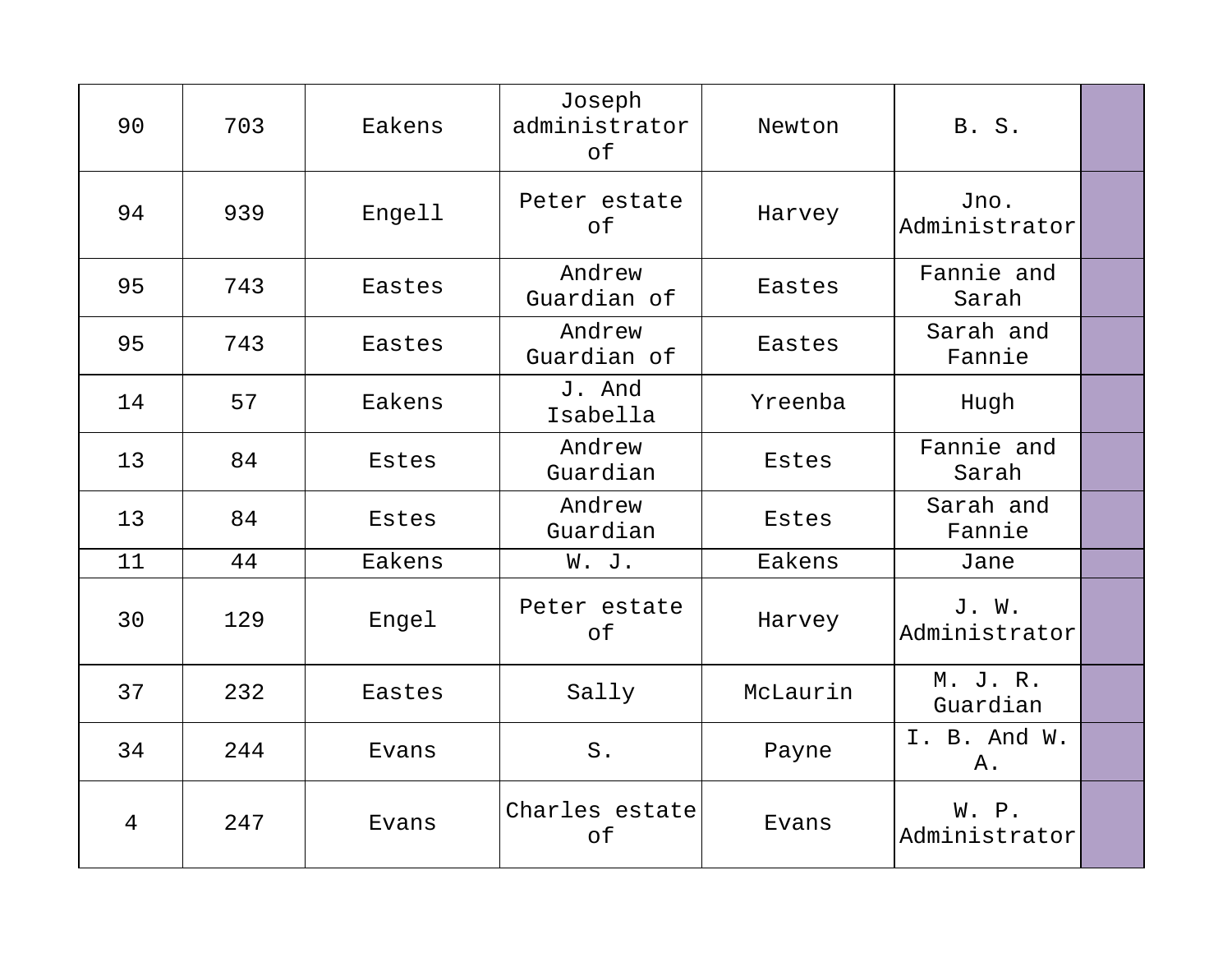| $\overline{4}$ | 248                 | Edwards and<br>Company |                             | Boyd               | G. N.                  |  |
|----------------|---------------------|------------------------|-----------------------------|--------------------|------------------------|--|
| 70             | 242 $1\backslash 2$ | Eakins                 | William J.                  | Eakins             | Jane                   |  |
| 68             | 408                 | Early                  | F. L. Guardian<br>of        | Early              | E.V.                   |  |
| 68             | 484                 | Early                  | Fannie Lee                  | Ramsey             | J. M.                  |  |
| 47             | 490                 | Early                  | E. V. Estate<br>of          | Watts              | J. B.<br>Administrator |  |
| 47             | 496                 | Early                  | Bessie                      | Guardianship<br>оf |                        |  |
| 48             | 501                 | Early                  | C. R.<br>Guardianship<br>of | Chears             | C. W.                  |  |
| 67             | 565                 | Erwin                  | Bainridge                   | Clayton            | R. H.                  |  |
| 63             | 581                 | Early                  | E. A. Estate<br>of          | Early              | V. L.<br>Administrator |  |
| 74             | 625                 | Eskridge               | J. A.                       | McKinley           | Jno. A.                |  |
| 77             | 636                 | Ellis                  | Sigmund M.<br>Estate of     | Ellis              | Jno. A.                |  |
| 67             | 704                 | Ethridge               | S. L.                       | Ethridge           | Lucy E.                |  |
| 83             | 769                 | Early                  | C. R.<br>Guardianship<br>of | White              | B. V.<br>Guardian      |  |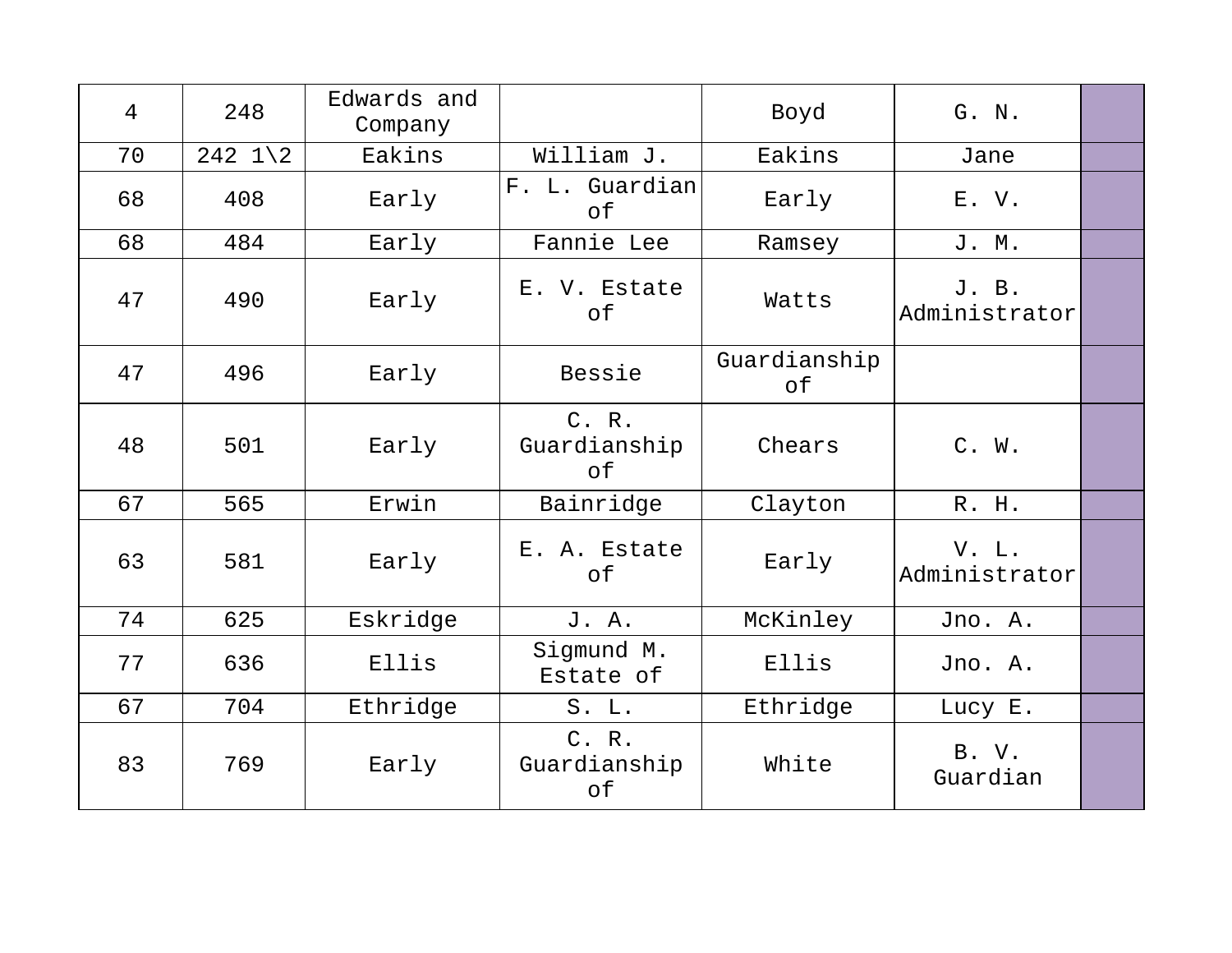| 80  | 842  | Eskridge | Mary                                                                          | Lunatic -<br>Inquisition<br>of |                        |  |
|-----|------|----------|-------------------------------------------------------------------------------|--------------------------------|------------------------|--|
| 64  | 581  | Early    | C. R. ex parte<br>petition for<br>removal of<br>disabilities<br>of a minority |                                |                        |  |
| 44  | 857  | Ellerbee | A. T.                                                                         | Foran                          | $S$ .                  |  |
| 15  | 906  | Early    | C. R. ex parte<br>petition for<br>removal of<br>disabilities<br>of minority   |                                |                        |  |
| 92  | 993  | Eason    | Mary A.                                                                       | Eason                          | Jno. T.                |  |
| 110 | 1006 | Edwards  | Elizabeth<br>estate of                                                        |                                |                        |  |
| 111 | 1009 | Edwards  | Elizabeth<br>estate of                                                        | Edwards                        | A. C.<br>Administrator |  |
| 109 | 1020 | Elkins   | ${\bf E}$ .                                                                   | Elkins                         | L.                     |  |
| 109 | 1060 | Evans    | Austin                                                                        | Evans                          | Hannah                 |  |
| 101 | 1127 | Edwards  | Jake                                                                          | Board of<br>Supervisors        |                        |  |
| 119 | 1203 | Eason    | Thos. O.                                                                      | ex parte                       |                        |  |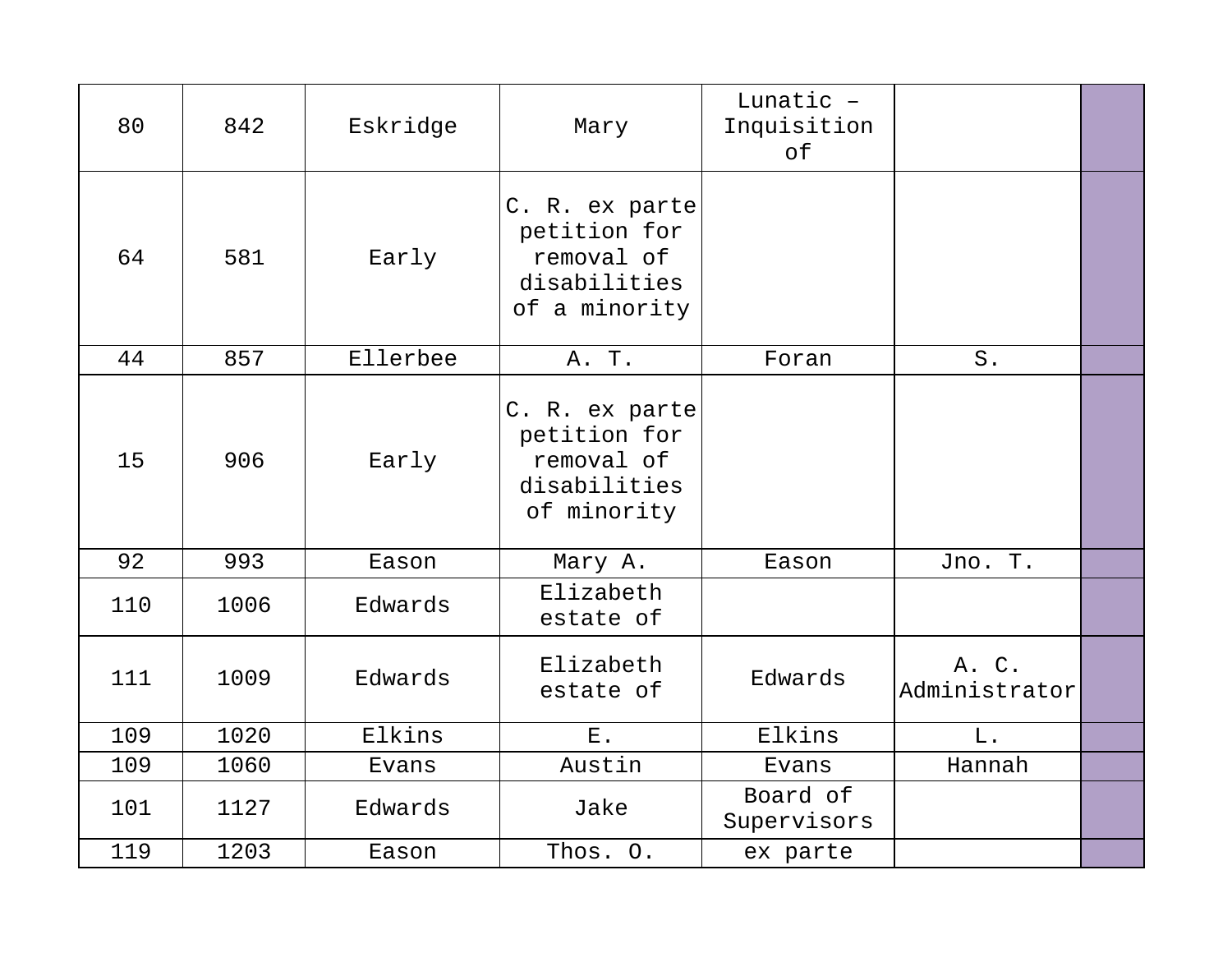| 114 | 1257     | Eakens   | Alfred                                | Walker    | A. Executor            |  |
|-----|----------|----------|---------------------------------------|-----------|------------------------|--|
| 120 | 1276     | Edwards  | John                                  | Creel     | S. S.<br>Administrator |  |
| 120 | 1284 1/2 | Ethridge | E. T.                                 | Lunacy of |                        |  |
| 87  | 1299     | Ethridge | Mattie                                | Ethridge  | T. E.                  |  |
| 120 | 1319 1/2 | Echols   | Richard                               | Lunacy of |                        |  |
| 126 | 1386     | Ethridge | W. N.                                 | Berry     | S. E.                  |  |
| 131 | 1413     | Edwards  | Nena                                  | Edwards   | Frank                  |  |
| 131 | 1425     | Edwards  | A. C. ex parte<br>for sale of<br>land |           |                        |  |
| 132 | 1436     | Ethridge | W. N.                                 | Whitaker  | W. M.                  |  |
| 134 | 1404     | Echols   | B.                                    | Echols    | Ella                   |  |
| 134 | 1462     | Ethridge | John F.                               | Snowden   | Jared                  |  |
| 135 | 1467     | Edwards  | Irene<br>guardianship<br>of           | Edwards   | A. C.<br>Guardian      |  |
| 135 | 1468     | Edwards  | Fred B.<br>Guardianship<br>оf         | Edwards   | A. C.<br>Guardian      |  |
| 135 | 1469     | Edwards  | W.C.<br>Guardianship<br>оf            | Edwards   | A. C.<br>Guardian      |  |
| 135 | 1470     | Edwards  | Katy Lee<br>gdnshp of                 | Edwards   | A. C.<br>Guardian      |  |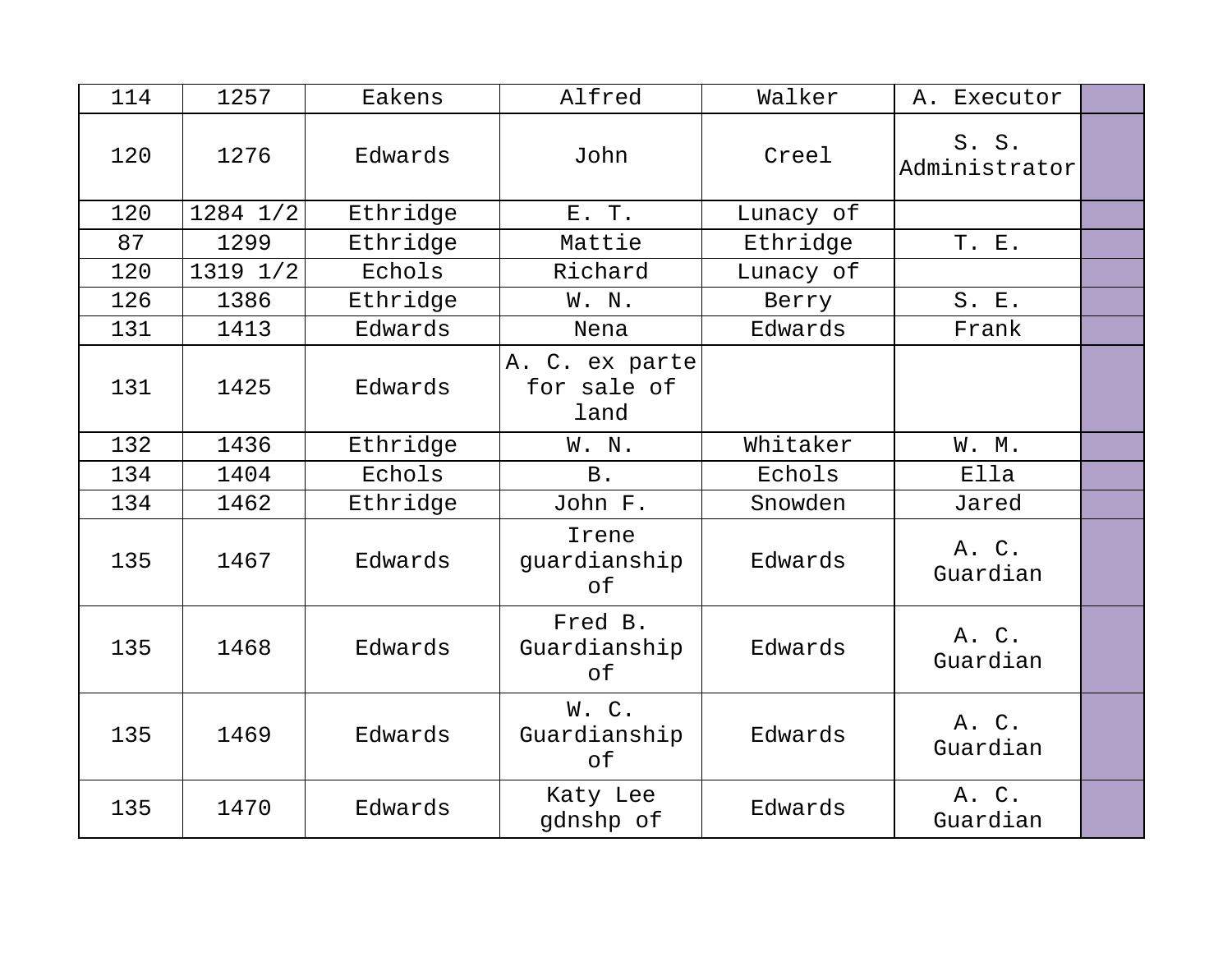| 135 | 1471         | Edwards                                                | Etra<br>guardianship<br>of      | Edwards                      | A. C.<br>Guardian                            |  |
|-----|--------------|--------------------------------------------------------|---------------------------------|------------------------------|----------------------------------------------|--|
| 136 | 1477         | Ellis                                                  | Ella O.                         | Ellis                        | William E.                                   |  |
| 137 | 1485         | Early                                                  | E. A.                           | Early                        | Chas. R.                                     |  |
| 127 | 1520         | Edwards                                                | Celia                           | Lunacy of                    |                                              |  |
| 139 | 1521         | Evans                                                  | Riley ex parte                  | Petition for<br>sale of land | See page 428<br>- see docket<br>number three |  |
| 142 | 1560         | Edison<br>Electric S<br>and P.<br>Company<br>estate of |                                 | Wright                       | J. R. (H.)<br>And<br>Gallagher, C.<br>W.     |  |
| 142 | 1560         | Edison<br>Electric S<br>and P.<br>Company<br>estate of |                                 | Gallagher                    | C. W. And<br>Wright, J. R.<br>(H. )          |  |
| 144 | $1568$ $1/2$ | Earlee                                                 | Betsy<br>quardianship<br>of     | Earlee                       | G. Guardian                                  |  |
| 146 | 1607         | Ethridge                                               | W. N.                           | Stevens                      | Mary L.                                      |  |
| 148 | 1621         | Ellis                                                  | Robert                          | Ellis                        | Dinah                                        |  |
| 152 | 1687         | Evans                                                  | Lula, May<br>guardianship<br>of | Currie                       | J. B.                                        |  |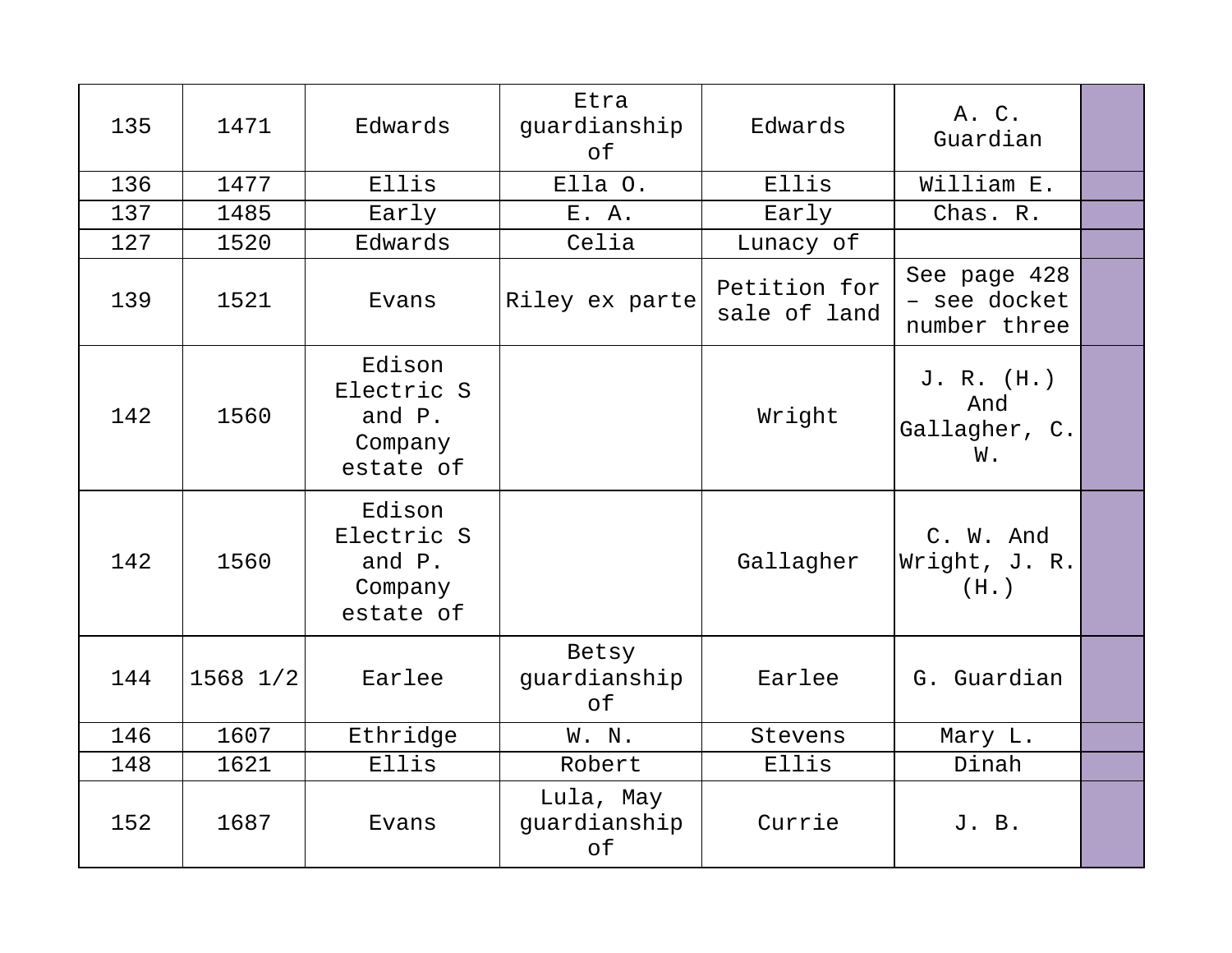| 152 | 1690 | Ethridge                    | James                       | Necery                                   | M. M.                              |  |
|-----|------|-----------------------------|-----------------------------|------------------------------------------|------------------------------------|--|
| 153 | 1713 | Eastin                      | Sarah                       | Eastin                                   | Alex                               |  |
| 156 | 1752 | Ethridge                    | H. V.<br>guardianship<br>оf | Ethridge                                 | J. J.<br>Guardian                  |  |
| 157 | 1787 | Ellerbee                    | A. E. Estate<br>оf          | Woods                                    | J. H.<br>Assignee                  |  |
| 127 | 1793 | Elliott                     | B. H.                       | Lunacy of                                |                                    |  |
| 159 | 1820 | Evans                       | A. Estate of                | Smith                                    | S. M., Senior<br>administrator     |  |
| 159 | 1812 | Eagle Cotton<br>Oil Company |                             | Ott                                      | D. N.                              |  |
| 161 | 1860 | Ethridge                    | W. N.                       | Waits                                    | Samuel,<br>Junior                  |  |
| 169 | 2036 | Edwards                     | A. C.                       | New Southbank<br>and Loan<br>Association |                                    |  |
| 173 | 2109 | Edwards                     | Maude                       | Lawson                                   | Graham and<br>Arrie<br>adoption of |  |
| 173 | 2109 | Edwards                     | Maude                       | Lawson                                   | Arrie and<br>Graham<br>adoption of |  |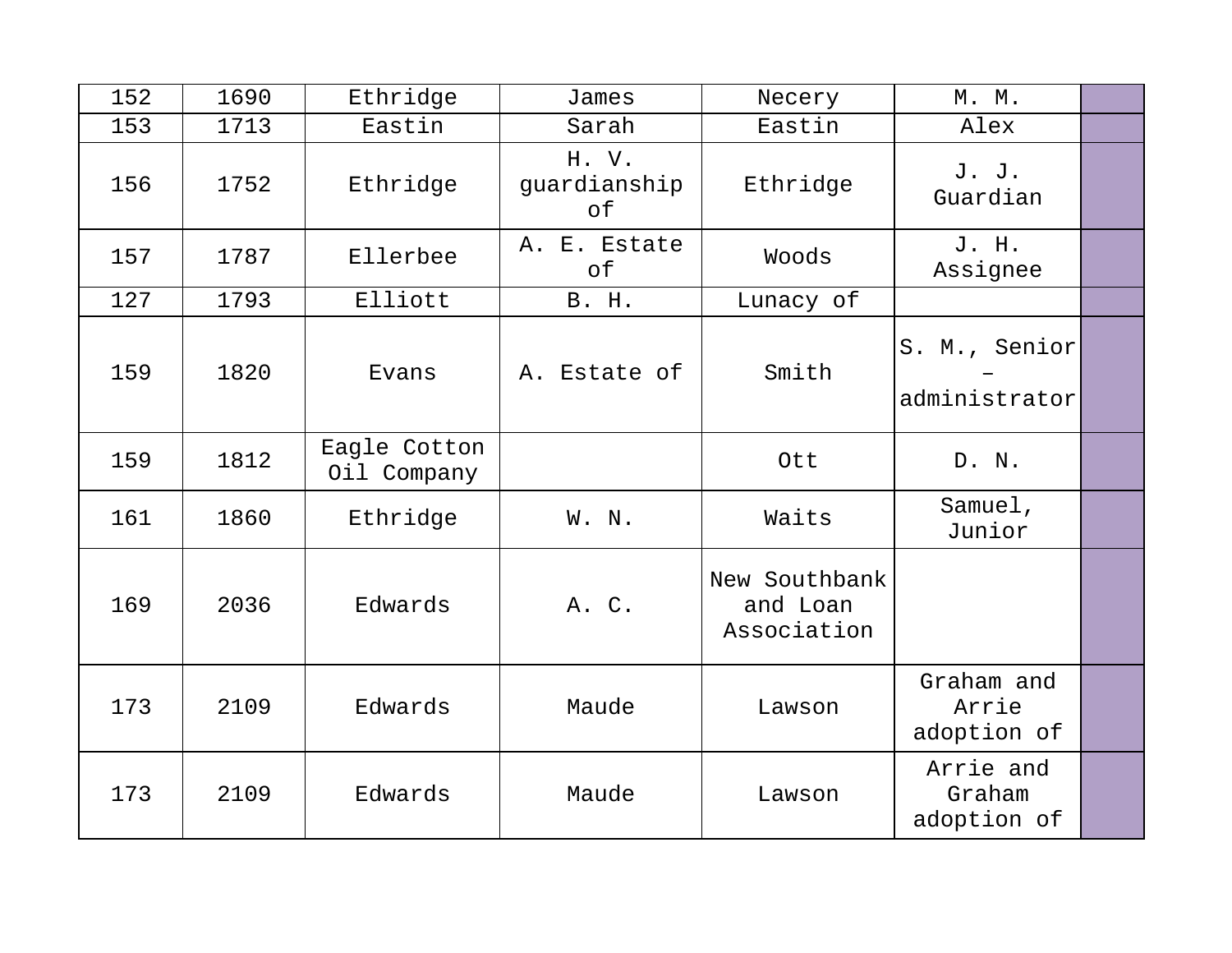| 176 | 2170     | Earl and<br>Wilson |                           | Armored<br>factoring<br>company |                        |  |
|-----|----------|--------------------|---------------------------|---------------------------------|------------------------|--|
| 178 | 2258     | Ellis              | J. S.                     | Ellis                           | S. B.                  |  |
| 182 | 2362     | Evans              | Eugene                    | Evans                           | Cora                   |  |
| 182 | 2385     | Edwards            | Nannie                    | Woods                           | C. F.                  |  |
| 183 | 2399     | Erbert             | C. S. Estate<br>$\circ f$ | Fewel                           | J. W.<br>Administrator |  |
| 185 | 2448 1/2 | Easley             | W. L. Estate<br>of        | Gallagher                       | F. A.<br>Administrator |  |
| 185 | 2473     | Erwin              | $A$ .                     | Erwin                           | Frank                  |  |
| 186 | 2482     | Ethridge           | W. N.                     | Matthews                        | <b>B.</b> A.           |  |
| 186 | 2497     | Ellis              | Mary                      | Ellis                           | Alonzo                 |  |
| 188 | 2538     | Edwards            | L.?                       | M and O<br>railroad<br>company  |                        |  |
| 188 | 2535     | Edwards            | L.                        | M and O<br>railroad<br>company  |                        |  |
| 195 | 2744     | Edwards            | James                     | Lander                          | L. S. C.               |  |
| 198 | 2825     | Edwards            | William                   | Edwards                         | Mary Lu                |  |
| 199 | 2853     | Edwards            | Milly,<br>deceased        |                                 |                        |  |
| 201 | 2896     | English            | Isam                      | English                         | Captalia               |  |
| 201 | 2924     | Ellis              | Robt.                     | Ellis                           | Virginia               |  |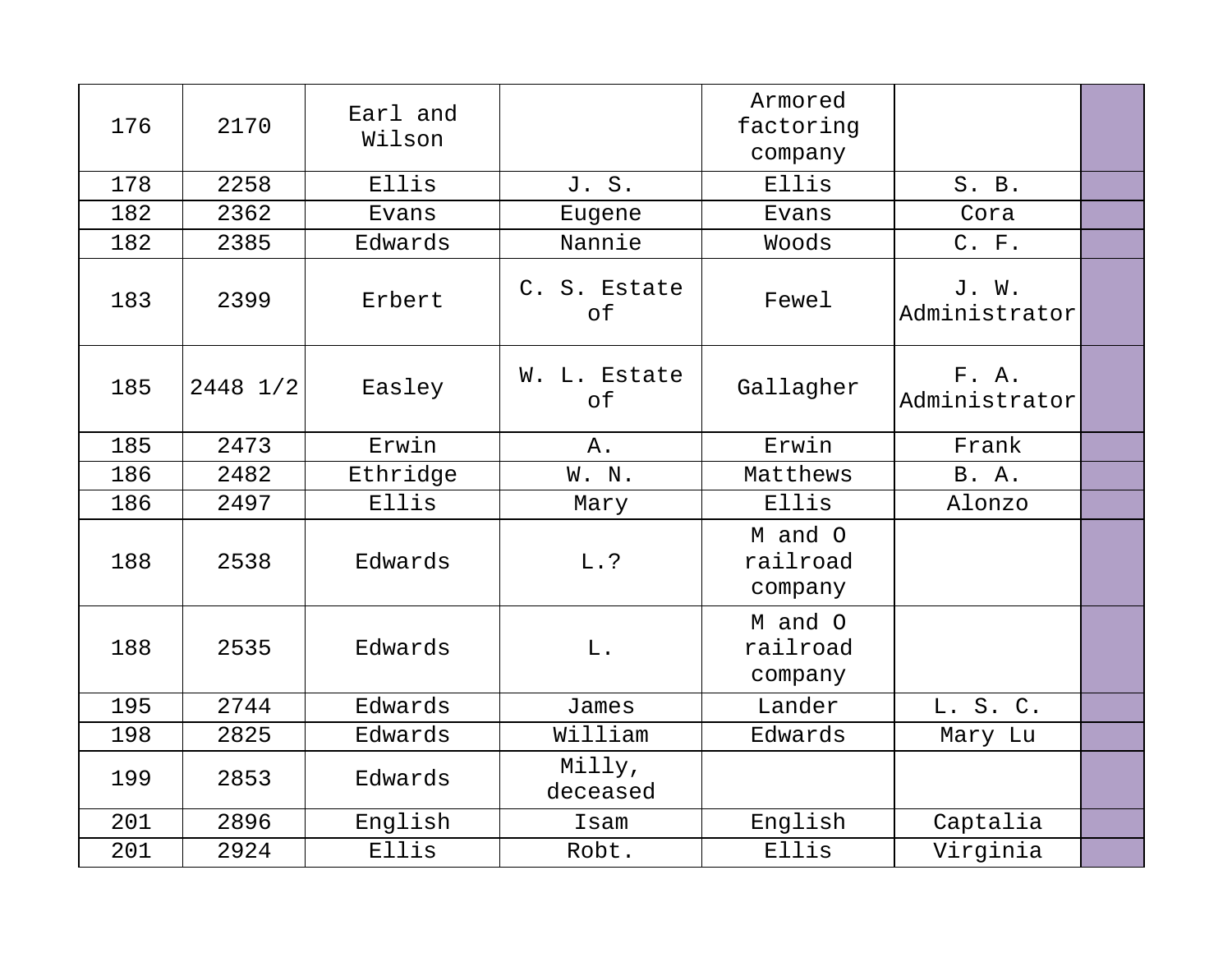| 202 | 2950         | Elkin                       | G. W. estate<br>of               | McMorries                                        | Edwin, adm.  |  |
|-----|--------------|-----------------------------|----------------------------------|--------------------------------------------------|--------------|--|
| 203 | 2990         | Echols                      | Saml.                            | Echols                                           | J.           |  |
| 205 | 3022         | Eaves                       | J. E.                            | Lacy                                             | Wm. Et al    |  |
| 205 | 3028         | Ethridge                    | J. M. et al                      | Brown                                            | Flem         |  |
| 206 | 3057         | Elson                       | Julius                           | Mutual<br>Reserve Life<br>Insurance Co.<br>et al |              |  |
| 207 | 3113         | Embry                       | D. G. et al<br>Trustee           | M and O<br>railroad<br>company                   |              |  |
| 208 | 3134         | Elkin                       | George W.<br>Minors, gdnsp<br>of | Elkins                                           | Tutt M. gdn. |  |
| 209 | 3184         | Edwards                     | Jessie                           | Edwards                                          | John         |  |
| 210 | $3206$ $1/2$ | Elmire                      | Ella, Lunatic                    | Elmer                                            | Charles gdn. |  |
| 211 | 3226         | Elmore                      | T. L.                            | Ex parte                                         |              |  |
| 211 | 3233         | Elkin                       | Louis Estate<br>of               | Colston                                          | H. F. Adm    |  |
| 213 | 3288         | Eagle Cotton<br>Oil Company |                                  | <b>Bruce</b>                                     | Columbus     |  |
| 214 | 3349         | Elmire                      | Ella                             | Elmire                                           | Chas. Gdn.   |  |
| 216 | 3373         | Ethridge                    | L. M.                            | Ethridge                                         | M. et al     |  |
| 216 | 3383         | Evans                       | Annie estate<br>of               |                                                  |              |  |
| 217 | 3411         | Evans                       | Hardy Lee                        | ex parte                                         |              |  |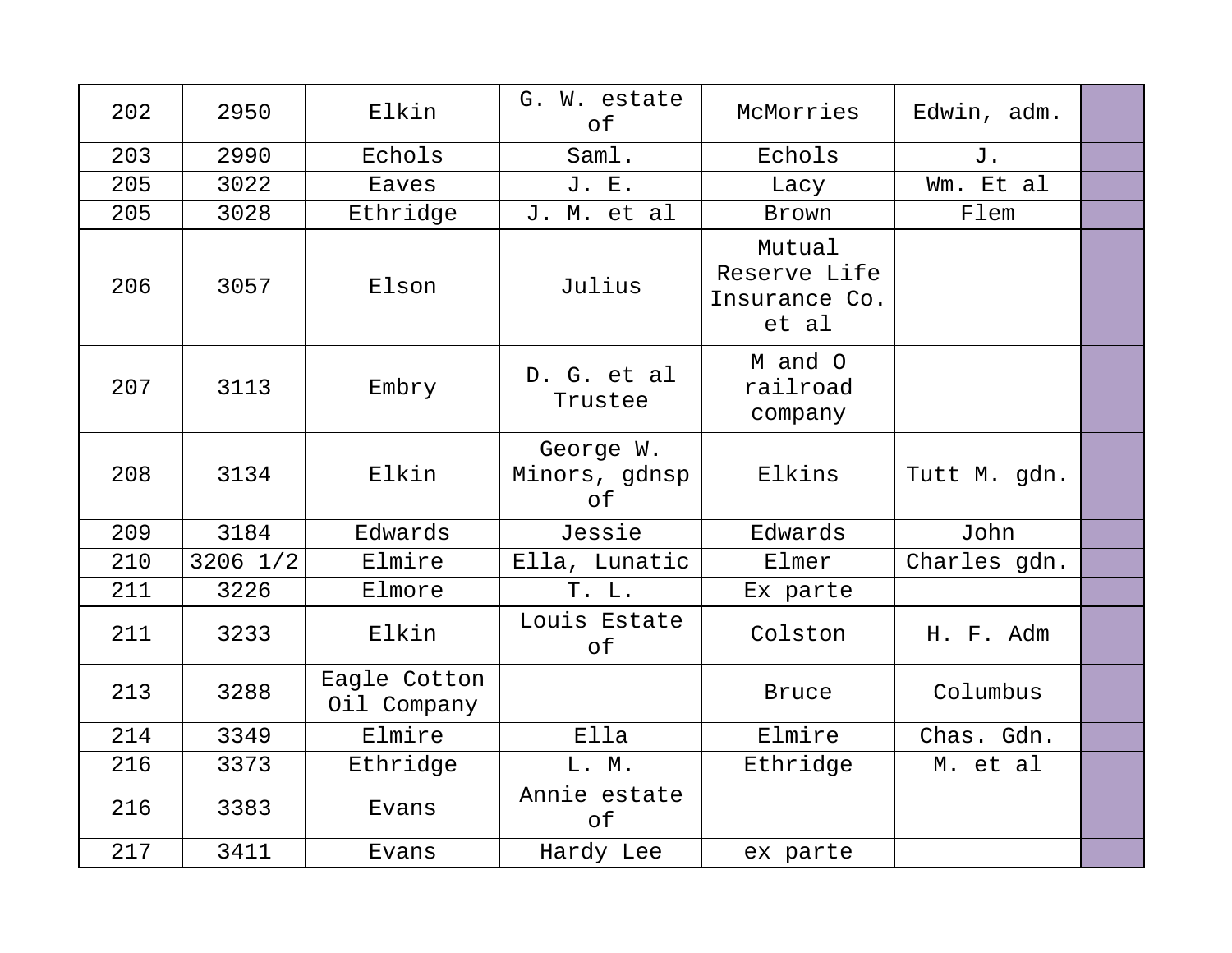| 218 | 3453 | English    | Kate et al             | ex parte                       |               |  |
|-----|------|------------|------------------------|--------------------------------|---------------|--|
| 219 | 3488 | Elson      | Julius<br>Deceased     | Elson                          | Dora exc.     |  |
| 219 | 3492 | Ellis      | E. A.                  | ex parte                       |               |  |
| 220 | 3510 | Emmons     | M. C. & Co.            | International<br>Harvester Co. |               |  |
| 221 | 3357 | Ellerbee   | I. R. Deceased         | Ellerbee                       | I. A. Adm     |  |
| 224 | 3655 | Ellis      | Verrell                | Ellis                          | Henry         |  |
| 224 | 3657 | Ethridge   | T. K.                  | ex parte                       |               |  |
| 224 | 3708 | Eastland   | M. Stone               | Eastland                       | Jno. B.       |  |
| 180 | 3714 | Eastland   | Jno. B.                | Lunacy of                      |               |  |
| 227 | 3749 | Evans      | Anna G.                | Evans                          | C. S.<br>Adm. |  |
| 228 | 3773 | Eakins     | John et akl            | ex parte                       |               |  |
| 228 | 3776 | Easterling | Wyatt                  | ex parte                       |               |  |
| 231 | 3855 | Evans      | Hardy Lu               | Evans                          | Abe et al     |  |
| 250 | 3931 | Enochs     | Sue                    | Luncay of                      |               |  |
| 235 | 3989 | Eason      | M. A. estate<br>оf     | McCormick                      | T. Adm.       |  |
| 235 | 4011 | Eason      | B. et al               | Brown                          | Effie et al   |  |
| 238 | 4115 | Edmonds    | M. L.                  | <b>Brahan</b>                  | F. V.         |  |
| 240 | 4168 | Elmire     | Ella gdnsp of          | Hyde                           | B. F. gdn     |  |
| 240 | 4171 | Enslen     | Maude F.               | ex parte                       |               |  |
| 240 | 4172 | Edwards    | Elizabeth<br>estate of | Smith                          | H. C. Adm.    |  |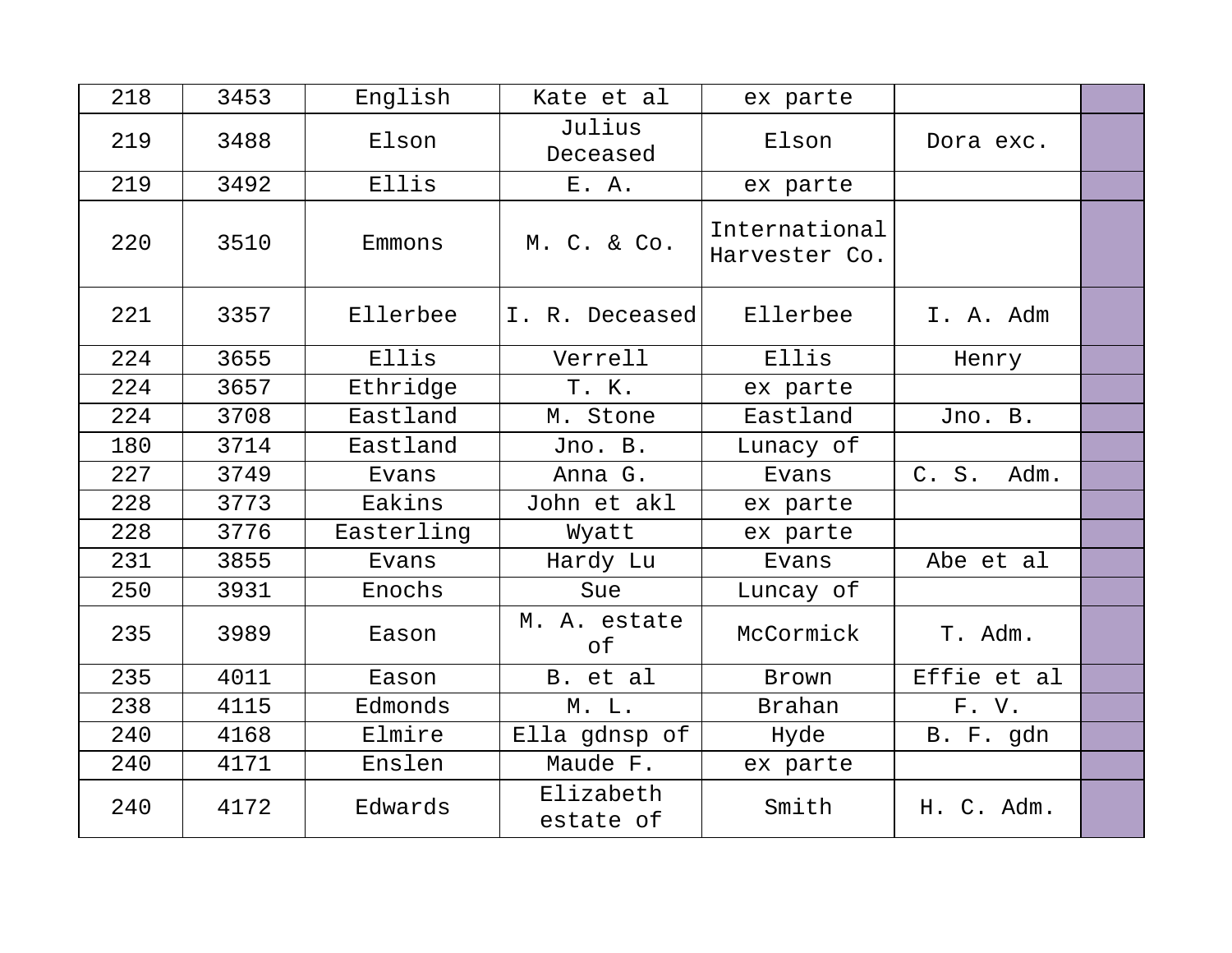| 240 | 4173     | Edwads   | Kate L. Estate<br>of  | Smith     | H. C. Adm                      |  |
|-----|----------|----------|-----------------------|-----------|--------------------------------|--|
| 241 | 4180     | Evans    | Jennie                | Evans     | Tom                            |  |
| 241 | 4200     | Elmire   | Charles Estate<br>оf  | Hyde      | B. F. adm.                     |  |
| 242 | 4252     | Edwards  | Frank esate of        | Edwards   | Edith adm.                     |  |
| 242 | 4253     | Edwards  | Beartrice gdn.<br>0f  | Edwards   | Edith gdn.                     |  |
| 235 | 3989     | Eason    | M. A. estate<br>of    | McCormick | L. T. adm.                     |  |
| 243 | 4298     | Enslen   | J.L. gdnsp of         | Enslen    | M. F. gdn                      |  |
| 243 | 4301     | Edwards  | Marion                | Solomon   | Fannie L. et<br>a <sub>l</sub> |  |
| 244 | 4340 1/2 | Edwards  | Robt.                 | Edwards   | Peter                          |  |
| 245 | 4372     | English  | Will                  | English   | Amelia                         |  |
| 246 | 4422     | Ethridge | W. M. estate<br>of    | Ethridge  | M. I. exc.                     |  |
| 247 | 4452     | Ethridge | J. M.                 | Miles     | R. L.                          |  |
| 249 | 4520     | Edwards  | Annie                 | Edwards   | Clent                          |  |
| 251 | 4592     | Eddings  | Ben                   | Eddings   | Minnie Elton                   |  |
| 253 | 4713     | Davis    | Bessie Belle<br>et al | Ex parte  |                                |  |
| 254 | 4716     | Eylward  | J. L. next<br>friend  | Scott     | Sam et al                      |  |
| 254 | 4723     | Evans    | H. S. gdnsp of        | Curtis    | C. A. gdn                      |  |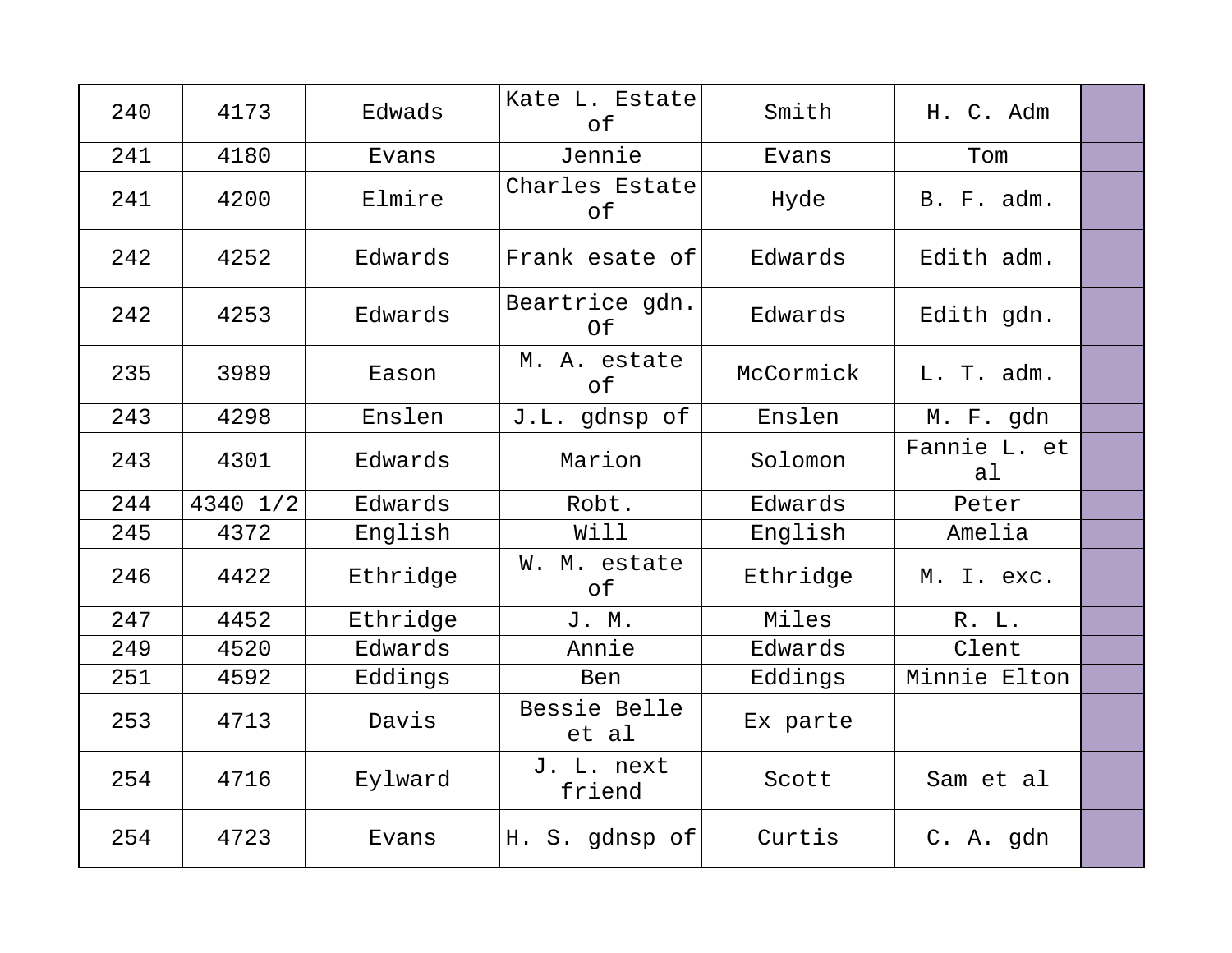| 255 | 4746       | Evans                       | Henry estate<br>оf       |                                  |                        |  |
|-----|------------|-----------------------------|--------------------------|----------------------------------|------------------------|--|
| 255 | $4748$ 1 2 | Eskridge                    | Henry                    | Eskridge                         | Ella                   |  |
| 255 | 4773       | Evans                       | Jerry                    | Evans                            | Tizzie                 |  |
| 255 | 4799       | Ellis                       | Fannie                   | Ellis                            | E. A.                  |  |
| 257 | 4834       | Eastland                    | Meade                    | Kuhn                             | Paul and<br>company    |  |
| 259 | 259        | Ethridge                    | W. J.                    | Ethridge                         | Abbie                  |  |
| 260 | 4900       | Evans                       | H. S. estate<br>оf       | Curtis                           | C. A.<br>Administrator |  |
| 260 | 4909       | Evans                       | Esther                   | Evans                            | Albert                 |  |
| 260 | 4912       | Enslen                      | H. A.                    | Enslen                           | L. P.                  |  |
| 261 | 4915       | Evans                       | Miller et al<br>gdnsp of | Evans                            | Mary F. Gdn.           |  |
| 262 | 4925       | Ellis                       | Sarah E. Gdnsp<br>of     | Ellis                            | E. A. gdn.             |  |
| 262 | 4967       | Ensign                      | J. J.                    | Ensign                           | J. B.                  |  |
| 262 | 4985       | Ellison                     | J. W. estate<br>of       | Ellison                          | M. E. adm.             |  |
| 263 | 4989       | Eagle Cotton<br>Oil Company | Cotton Oil Co.           | Meridian &<br>Deepwater RY<br>Co |                        |  |
| 264 | 5014       | Evans                       | Esther                   | Evans                            | Albert                 |  |
| 266 | 5097       | Edwards                     | A. J.                    | Ex parte                         |                        |  |
| 268 | 5153       | Ellis                       | Mary                     | Ellis                            | Alonzo                 |  |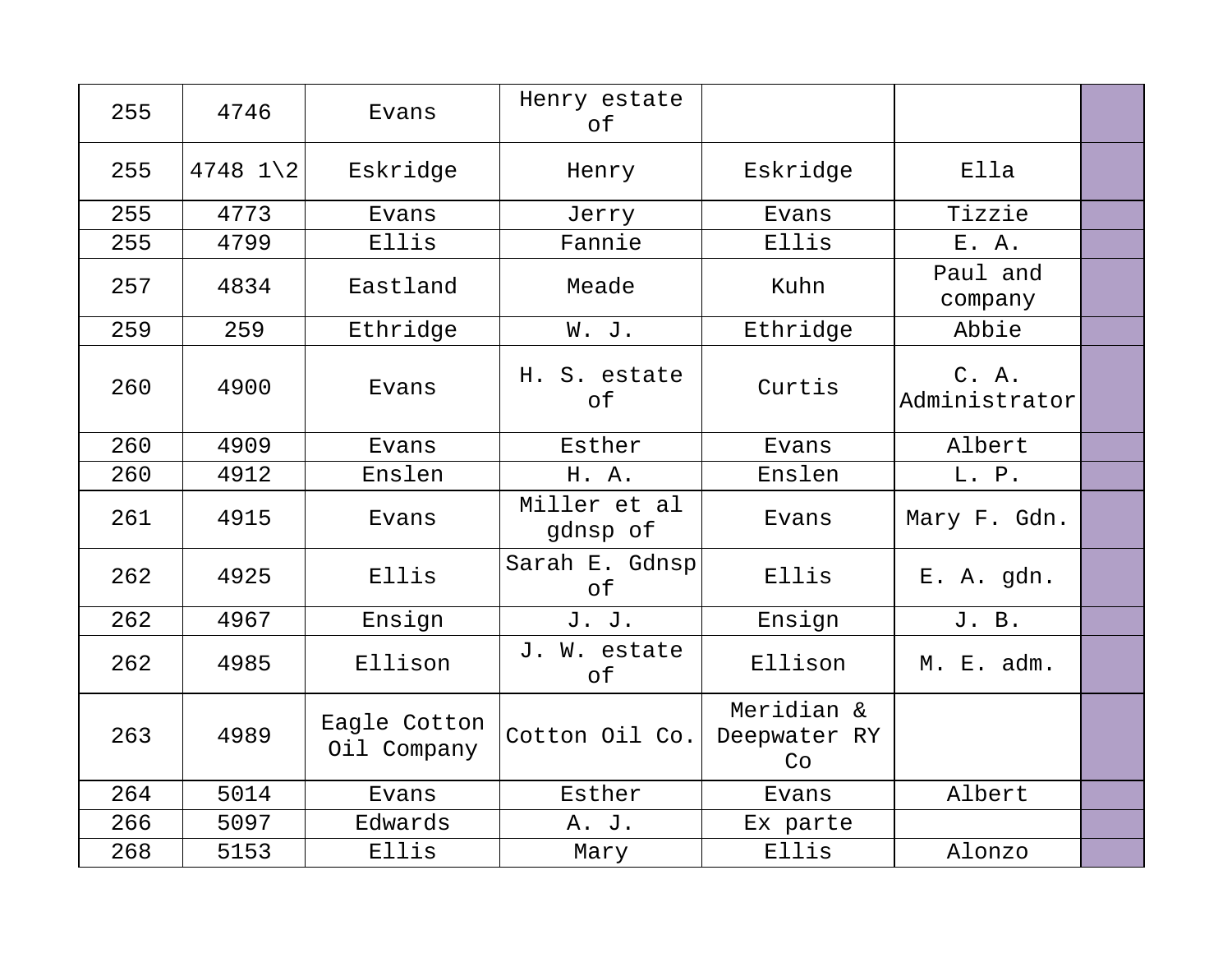| 269 | 5172 | Elerbee    | I. A. et al                   | Ex parte             |                     |  |
|-----|------|------------|-------------------------------|----------------------|---------------------|--|
| 270 | 5212 | Ethridge   | F. K. next<br>friend          | Walker               | G. J.               |  |
| 272 | 5288 | Echols     | J. R. et al<br>gdnsp of       | Echols               | J. M. gdn.          |  |
| 272 | 5301 | Elam       | W. B.                         | Elam                 | Ella                |  |
| 272 | 5319 | Eaves      | Jno. E. estate<br>оf          | Eaves                | A. D. Adm.          |  |
| 273 | 5331 | Echols     | Johnnie                       | Echols               | Patsy               |  |
| 273 | 5363 | Ellington  | R. E. estate<br>of            | Ellington            | W. W. adm.          |  |
| 273 | 5375 | Emmons     | Mattie H.                     | Ex parte             |                     |  |
| 274 | 5398 | Ethridge   | W. N.                         | Ex parte             |                     |  |
| 275 | 5423 | Eason      | <b>B.</b> L.                  | Eason                | T. O.               |  |
| 275 | 5492 | Easterling | Octavia                       | Easterling           | J. W.               |  |
| 277 | 5605 | Eatman     | M. A.                         | Eatman               | Mitts               |  |
| 277 | 5611 | Ellis      | H. S.                         | Ex parte             |                     |  |
| 278 | 5622 | Emerson    | Geo. W. et al                 | Ex parte             |                     |  |
| 300 | 5624 | Evans      | Lillie                        | Lunacy of            |                     |  |
| 278 | 5632 | Emery      | S. L.                         | Emery                | S. L.               |  |
| 279 | 5644 | Edwards    | $C$ .                         | Meridian,<br>City of |                     |  |
| 283 | 5779 | Echols     | Jef Rosvett et<br>al gdnsp of | Echols               | J. T. gdn.          |  |
| 284 | 5791 | Elliot     | Cobb Lbr. Co.                 | Phalin               | Geo. W. Lbr.<br>Co. |  |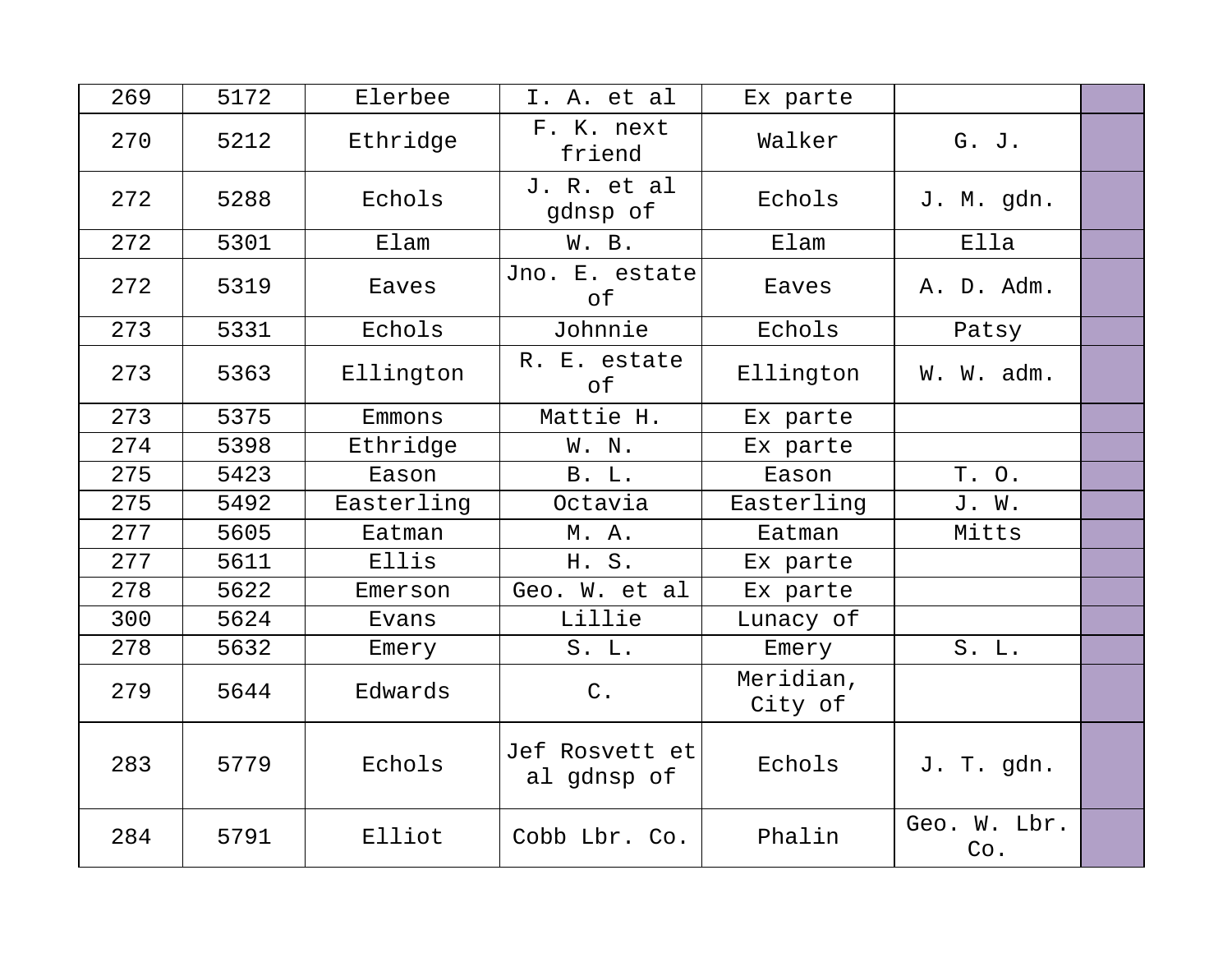| 284 | 5796 | Eakin                                 | Lon et al                 | Eakin     | W. J. et al                |  |
|-----|------|---------------------------------------|---------------------------|-----------|----------------------------|--|
| 288 | 5875 | Edwards                               | Patience<br>estate of     | Berry     | Frank adm.                 |  |
| 292 | 5694 | Easter                                | Lula                      | Easter    | William                    |  |
| 294 | 6022 | Edwards                               | M. L.                     | Edwards   | I. H.                      |  |
| 300 | 6039 | Epps                                  | Lee                       | Lunacy of |                            |  |
| 296 | 6068 | Eatman                                | M. A.                     | Eatman    | Metts                      |  |
| 298 | 6166 | Ethridge                              | Sadie                     | Ethridge  | Joe Lee                    |  |
| 302 | 6222 | Ellis                                 | A. L.                     | Ellis     | R. J.                      |  |
| 302 | 6225 | Ethridge                              | J. M.                     | Johnson   | John et al                 |  |
| 304 | 6288 | Edwards                               | L. B.                     | Ex parte  |                            |  |
| 305 | 6313 | Equitable<br>Loan and<br>Mortgage Co. |                           | Stevens   | T. M.<br>trustee, et<br>al |  |
| 300 | 6376 | Easly                                 | Ellis                     | Lunacy of |                            |  |
| 308 | 6398 | Eason                                 | Jno. L. et al<br>gdnsp of | Eason     | Bessie L.<br>gdn.          |  |
| 315 | 6565 | Evans                                 | Austin et al              | Means     | B. P. et al                |  |
| 315 | 6566 | Edwards                               | Jake                      | Edwards   | Dora                       |  |
| 316 | 6581 | Ethridge                              | W. J.                     | Ethridge  | Annie                      |  |
| 316 | 6594 | England                               | Nancy                     | England   | G. C.                      |  |
| 318 | 6639 | Emmons                                | Hortendr gdsp<br>of       | Emmons    | Sallie Adm                 |  |
| 318 | 6642 | Emmons                                | R. D. estate<br>of        | Emmons    | Sallie Adm                 |  |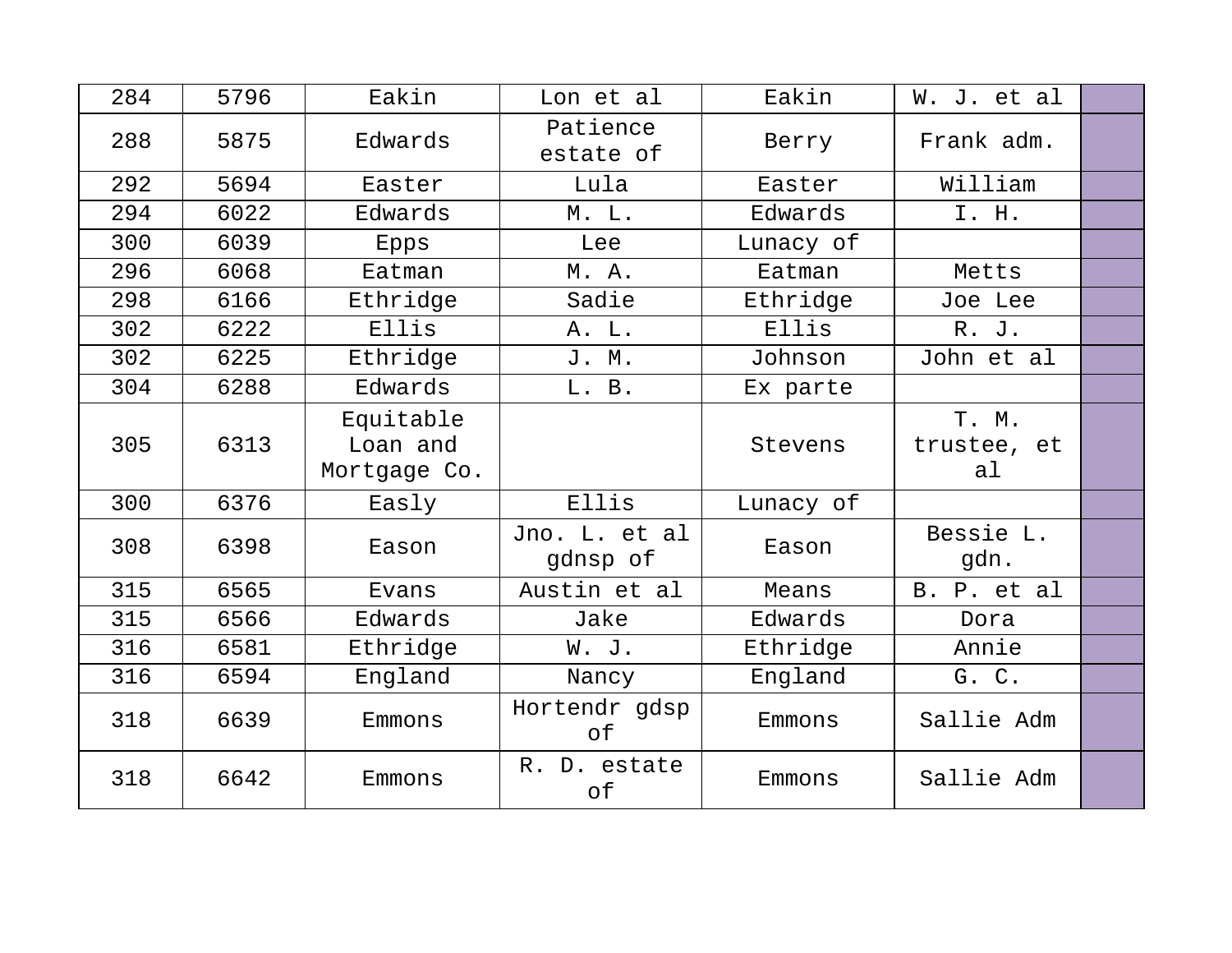| 320 | 6680 | Edney                    | Allen, minor<br>ex parte, by<br>next friend | Edney                  | W. V. et al           |  |
|-----|------|--------------------------|---------------------------------------------|------------------------|-----------------------|--|
| 322 | 6738 | Edwards                  | Bertha                                      | Edwards                | Jesse                 |  |
| 323 | 6758 | Eastland                 | D. M. Dcd.                                  | Eastland               | Eileen,<br>estate of  |  |
| 324 | 6780 | Elkin-Henson<br>Grain Co |                                             | Joiner                 | L. C. et al           |  |
| 324 | 6795 | Evans                    | Hattie dcd.                                 | Young                  | J. P. Adm.            |  |
| 325 | 6801 | Eastland                 | S. dcd.                                     | Eastland               | O. adm.               |  |
| 327 | 6836 | Easterling               | W. Adm.                                     | Williams               | Cliff,<br>Machine Co. |  |
| 328 | 6811 | Easter                   | Edie                                        | Easter                 | Ira                   |  |
| 328 | 6877 | Ellenburg                | W. J. B.                                    | Ellenburg              | M.S.                  |  |
| 326 | 6904 | Easkins                  | Jim                                         | Lunacy of              |                       |  |
| 326 | 6951 | Edwards                  | Mamie                                       | Lunacy of              |                       |  |
| 330 | 6964 | Estes                    | Irma                                        | <b>Estes</b>           | Andrew                |  |
| 331 | 6991 | Eatman                   | Roland                                      |                        |                       |  |
| 334 | 7057 | Easley                   | Jim                                         | Easley                 | Pearl                 |  |
| 335 | 7099 | Edminston                | Jessie Mai                                  | ex parte               |                       |  |
| 335 | 7100 | Edminston                | Edward                                      | ex parte               |                       |  |
| 335 | 7104 | Ethridge                 | L. N.                                       | Ethridge               | L. N.                 |  |
| 336 | 7115 | Elkin                    | Henson Gr. Co.                              | Midwest<br>Milling Co. |                       |  |
| 336 | 7126 | Elkins                   | E. F.                                       | Elkins                 | L. M.                 |  |
| 336 | 7133 | Evans                    | $E$ .                                       | Evans                  | J. C. adm.            |  |
| 341 | 7268 | Easley                   | Oscar                                       | Easley                 | Fannie                |  |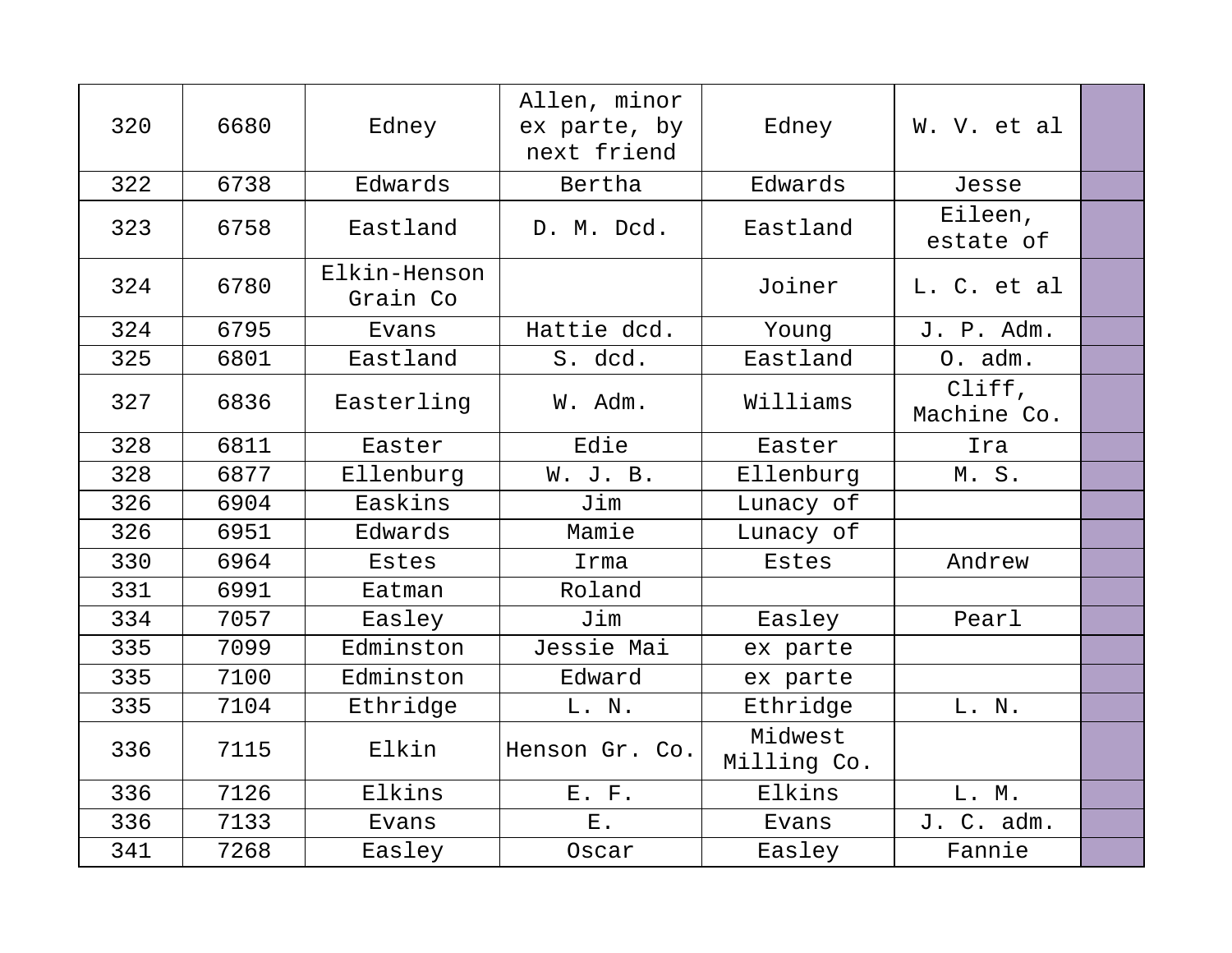| 342     | 7279 | Edwards    | John                      | Edwards                             | Zella        |  |
|---------|------|------------|---------------------------|-------------------------------------|--------------|--|
| 345     | 7279 | Evans      | Carless gdnsp<br>of       | Guranty Bank<br>& Trusty Co.<br>Gdn |              |  |
| 371     | 7374 | Ethridge   | $\, {\bf B}$ .            | Lunacy of                           |              |  |
| 346     | 7395 | Easterling | Mildred et al<br>gdnsp of | Wright                              | 0. S. Gdn.   |  |
| 348     | 7422 | Echols     | John                      | Echols                              | Alice        |  |
| 349     | 7469 | Eatman     | M. A.                     | Eatman                              | Metz         |  |
| 351     | 7486 | Evans      | Tone                      | Evans                               | Ora          |  |
| 352     | 7518 | Evans      | Will                      | Evans                               | Roberta      |  |
| 354     | 7571 | Emmons     | <b>Bob</b>                | Ex parte                            |              |  |
| 356     | 7609 | Eureka     | Lbr & Mfg Co.             | Allied Sales<br>Corp.               |              |  |
| 356     | 7618 | Ethridge   | M. D. estate<br>оf        | Ethridge                            | Geo. R. Adm. |  |
| 355     | 7592 | Easterling | Wyatt                     | M & O RR Co.                        |              |  |
| 356     | 7668 | Eaves      | R. C.                     | Eaves                               | Birdie       |  |
| 260?360 | 7722 | Ethridge   | M. D. last<br>will        |                                     |              |  |
| 361     | 7748 | Ellerbee   | Ida A.                    | Board of<br>Supervisors             |              |  |
| 362     | 2290 | Eatman     | $L$ .                     | Eatman                              | Metz         |  |
| 363     | 7815 | Evans      | Montein by<br>next friend | Evans                               | J. O.        |  |
| 363     | 7816 | Eatman     | Loraine                   | Eatman                              | Metz         |  |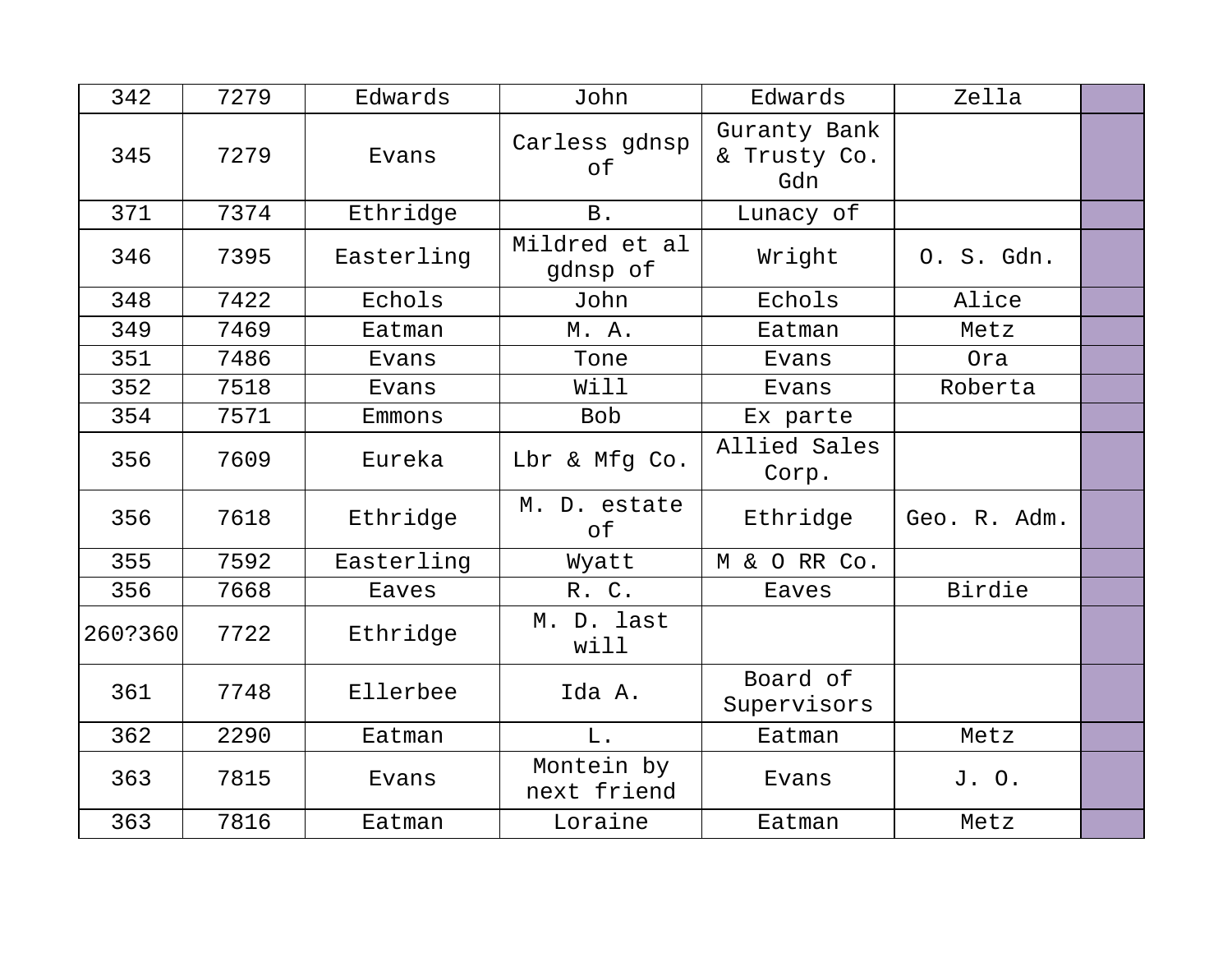| 366            | 7914 | Emmonds Bro.<br>& Co. |                                                    | Ginnis   | H. L. ; Broom<br>Corn Co. |  |
|----------------|------|-----------------------|----------------------------------------------------|----------|---------------------------|--|
| 158            | 1796 | Ellerbee              | A. C. estate<br>оf                                 | Woods    | H. J. Asignee             |  |
| U1             | 44   | Ethridge              | Soloman                                            | Ethridge | Rebecca J.                |  |
| U <sub>2</sub> | 86   | Eastes                | Sallie M.                                          | McLaurin | Jno. R.                   |  |
| $\overline{4}$ | 34   | Finley                | Adm of<br>H. M.                                    | Dale     | Samuel dcd                |  |
| 5              | 41   | Fortson               | J. G. & Wm.,<br>minors                             | McLemore | Wm. Dcd                   |  |
| 5              | 44   | Farish                | $E$ .<br>(Elixabeth)P.<br>estate of                | White    | Archibald<br>Adm.         |  |
| 5              | 46   | Farish                | Caroline, Ann,<br>Levine, &<br>Martha J.<br>Minors | White    | Archie, gdn.              |  |
| 5              | 47   | Fort                  | Mary Adm                                           | Fort     | Wm. dcd                   |  |
| 12             | 121  | Frances               | James estate<br>of                                 | Spinks   | Isaac adm                 |  |
| 36             | 295  | Fisher                | Wm. T. gdn                                         | Joiner   | Elizabeth                 |  |
| 51             | 378  | Finley                | H. M. Adm                                          | Dale     | Samuel dcd                |  |
| 55             | 416  | Freeman               | Jas. & G. A?.<br>Gdn to                            | Drew     | Harriett A. &<br>Wm. H.   |  |
| 55             | 417  | Freeman               | G. A. gdn to                                       | Johnson  | John                      |  |
| 69             | 520  | Fortson               | J. G. Adm                                          | McLemore | Mary dcd                  |  |
| 75             | 573  | Fisher                | S. estate of                                       | Meador   | Benjamin Adm              |  |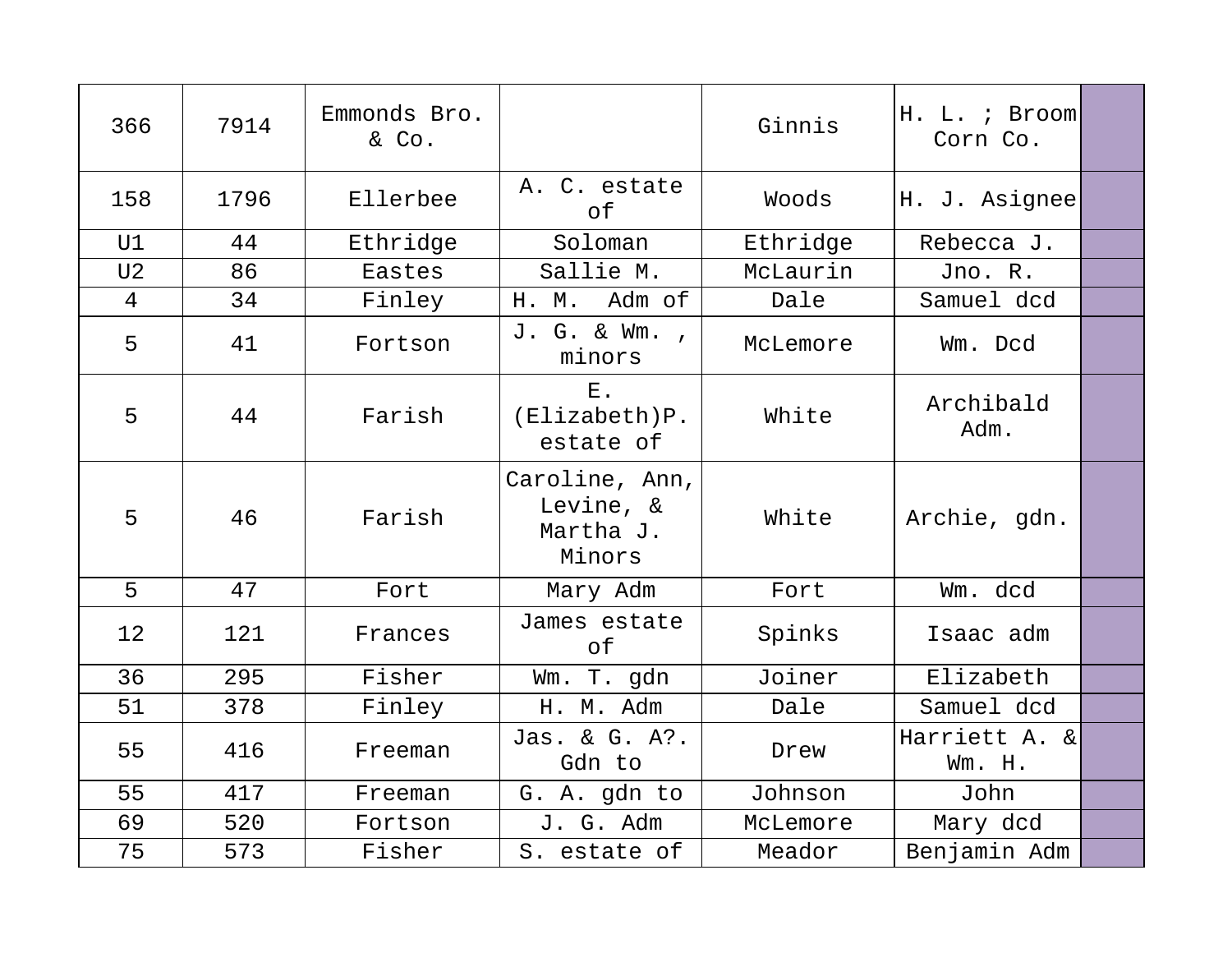| 76 | 586  | Fullilove   | John, minor                      | Morley                            | Elisha gdn                    |  |
|----|------|-------------|----------------------------------|-----------------------------------|-------------------------------|--|
| 86 | 655  | Fortson     | J. G. gdn                        | McLemore                          | J. C.                         |  |
| 90 | 701  | Finley      | Tyrce estate<br>of               | Finley                            | T. B.                         |  |
| 8  | 23   | Fallon      | Martha A.                        | Williams                          | C. H. et al                   |  |
| 15 | 80   | Fallon      | M. A. adm                        | Fallon                            | <b>B. F.</b>                  |  |
| 18 | 150  | Fallon      | H. C.                            | Barber                            | I. I. et al                   |  |
| 3  | 155  | Flora       | Thos. W.                         | Foy                               | Fuster<br>(Buster) & M.<br>J. |  |
| 58 | 266  | Ford        | E. C.                            | Ford                              | W.C.                          |  |
| 55 | 270  | Fikes       | Martin Estate<br>оf              | Fikes                             | Eli & A. J.<br>adm.           |  |
| 41 | 273  | Friederitce | A. G. & E. C.<br>Goedon          | Meridian,<br>Board of<br>Aldermen |                               |  |
| 41 | 2732 | Goedon      | E. C. &<br>Friederitce,<br>A. G. | Meridian,<br>Board of<br>Aldermen |                               |  |
| 69 | 303  | Fairchild   | L. B. estate<br>оf               | Fairchild                         | Haldap exc.                   |  |
| 60 | 381  | Farrel      | W. H.                            | Beeson                            | W. R.                         |  |
| 54 | 389  | Ford        | Et al<br>J. L.                   | Craig                             | Jno. A. et al                 |  |
| 49 | 568  | Fielden     | Rebecca                          | Fielden                           | Miles                         |  |
| 78 | 606  | Fewell      | Jno. W.                          | Lockard                           | $E$ .                         |  |
| 66 | 661  | Fortner     | Samuel                           | Fortner                           | Adeline                       |  |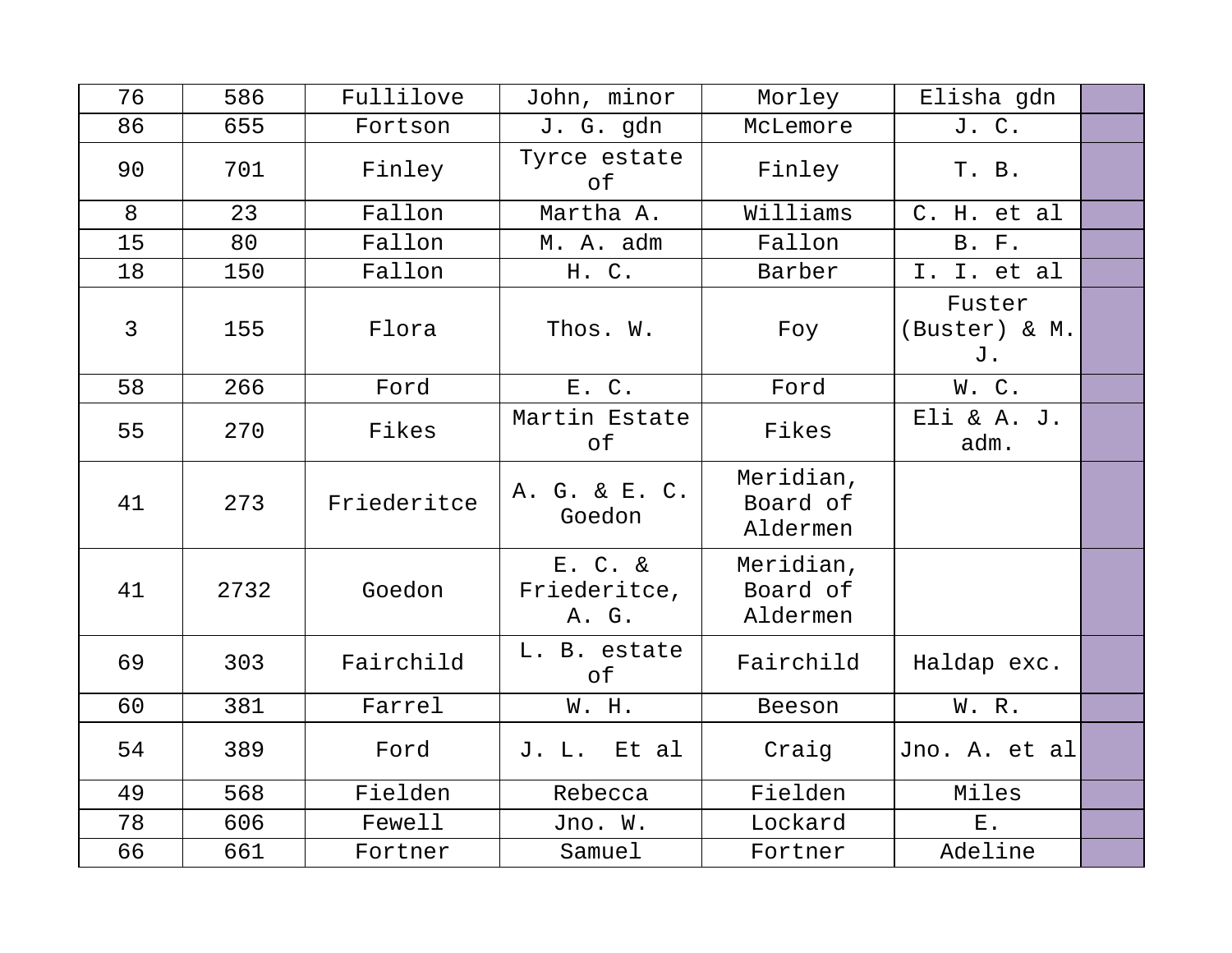| 63  | 694  | Foote     | Charles K.                             | Goodman           | L. G. & Mary<br>Α. |  |
|-----|------|-----------|----------------------------------------|-------------------|--------------------|--|
| 77  | 756  | Fewell    | J. W.                                  | White             | L.                 |  |
| 76  | 807  | Fairchild | L. W. et al                            | Silvirsten        | H. trustee         |  |
| 50  | 818  | Fairchild | Hulda                                  | Scantan           | T. M. trustee      |  |
| 52  | 872  | Fielden   | C. R.                                  | Martin            | S. A. et al        |  |
| 44  | 880  | Forsee    | M. R. by nect<br>friend Forsee<br>W.C. | Forsee            | S. S. & H. S.      |  |
| 49  | 886  | Fewell    | Maggie Lee                             | Suell             | Robt. Jr           |  |
| 63  | 897  | Fosterm   | L. R.                                  | Foster            | Ada                |  |
| 32  | 939  | Faulkner  | Faithy                                 | Faulkner          | Jack               |  |
| 33  | 940  | Frohlick  | Louise                                 | Frohlick          | Max                |  |
| 101 | 1002 | Faulkner  | Jack                                   | Faulkner          | Faithy             |  |
| 97  | 1086 | Faulk     | Jas.                                   | Faulk             | M. A.              |  |
| 104 | 1156 | Flournoy  | M. E.                                  | estate of         |                    |  |
| 106 | 1179 | Freeman   | A. C.                                  | Freeman           | <b>B.</b> A.       |  |
| 118 | 1204 | Freeman   | A. C.                                  | Freeman<br>(Bell) | <b>B.</b> A.       |  |
| 120 | 1275 | Fairley   | Douglas et al                          | Fagan             | Gdn.<br>G. H.      |  |
| 132 | 1437 | Farmer    | T. L. gdnsp                            | Farmer            | Gdn.<br>H. L.      |  |
| 132 | 1438 | Fewell    | W. L.                                  | Ball              | A. H. et al        |  |
| 133 | 1444 | Fochmier  | & Co                                   | Metzger           | E. M. et al        |  |
| 134 | 1458 | Finley    | Sebe                                   | Finley            | John               |  |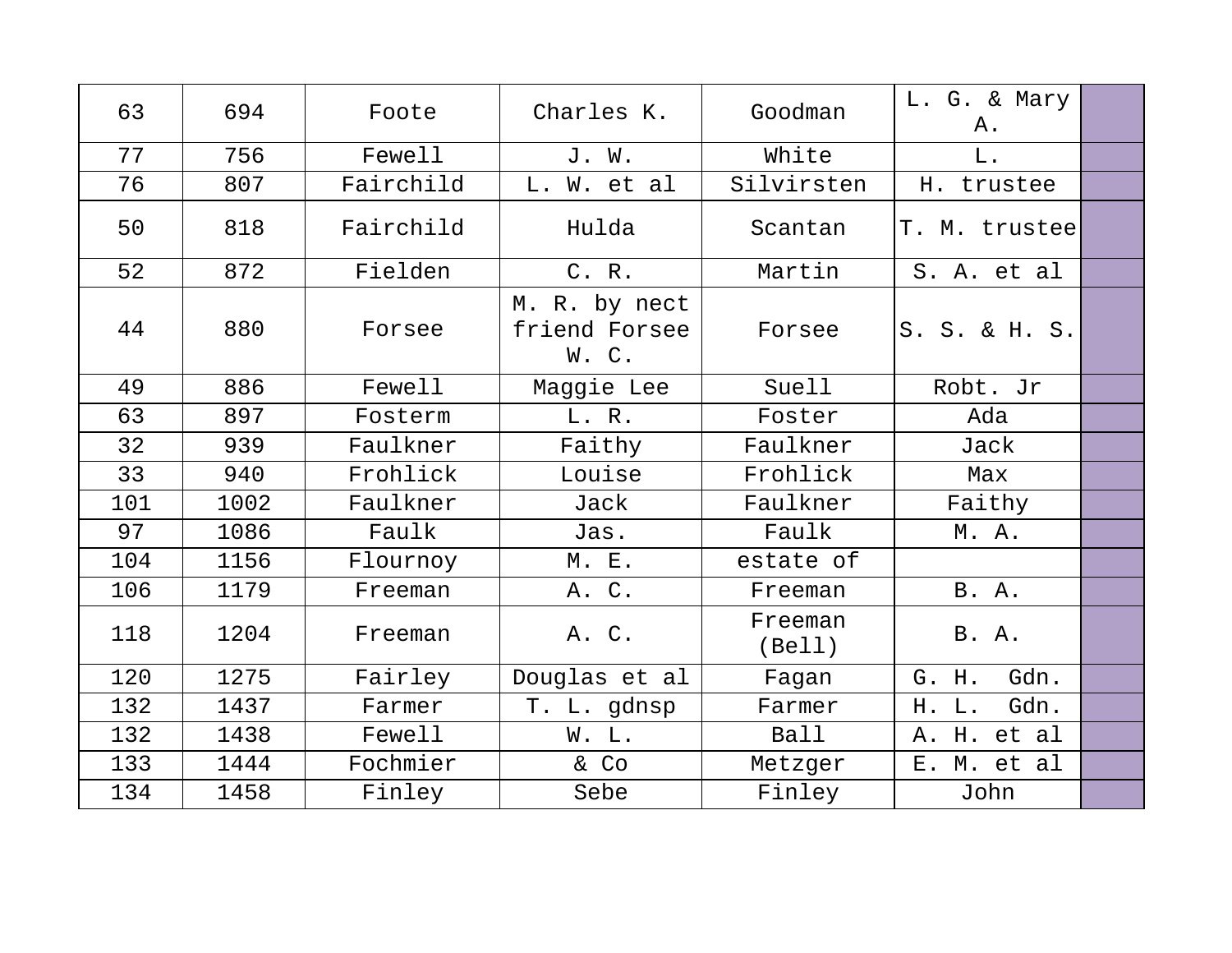| 135 | 1475 | Frank                  | Earnestine         | Brown                              | Desboyes Shoe<br>Co et al                     |  |
|-----|------|------------------------|--------------------|------------------------------------|-----------------------------------------------|--|
| 137 | 1494 | Fagan                  | Gilbert            | Fagan                              | Sallie                                        |  |
| 139 | 1525 | First<br>National Bank |                    | Solomon                            | J. S. et al                                   |  |
| 143 | 1563 | Fewell                 | Jno. W.            | Meridian,<br>City of               | Board of<br>Councilman,<br>Mayor,<br>Aldermen |  |
| 144 | 1574 | Finch                  | Jessie             | Finch                              | Lou Thompson                                  |  |
| 144 | 1575 | Flournoy               | J. G. estate<br>of | Flournoy                           | A. E. adm                                     |  |
| 146 | 1606 | Fletcher               | J. D.              | Queen City<br>Mfg. Co. et<br>al    |                                               |  |
| 150 | 1665 | Farquher               | A. B.              | Williamson                         | E. L.                                         |  |
| 159 | 1825 | Fincher                | M. Eugene          | Fincher                            | W. M. L. gdn                                  |  |
| 160 | 1839 | Finley                 | Amy                | Finley                             | Thornton                                      |  |
| 127 | 1849 | Frazier                | Sallie             | Lunacy of                          |                                               |  |
| 162 | 1873 | Fewell                 | Jno. W.            | Stimer Bros<br>et al               |                                               |  |
| 163 | 1891 | Farquher               | A. B.              | Williamson                         | E. L. et al                                   |  |
| 173 | 2113 | Fontan                 | D. & E.            | Fidelty Trust<br>& L. Co. et<br>al |                                               |  |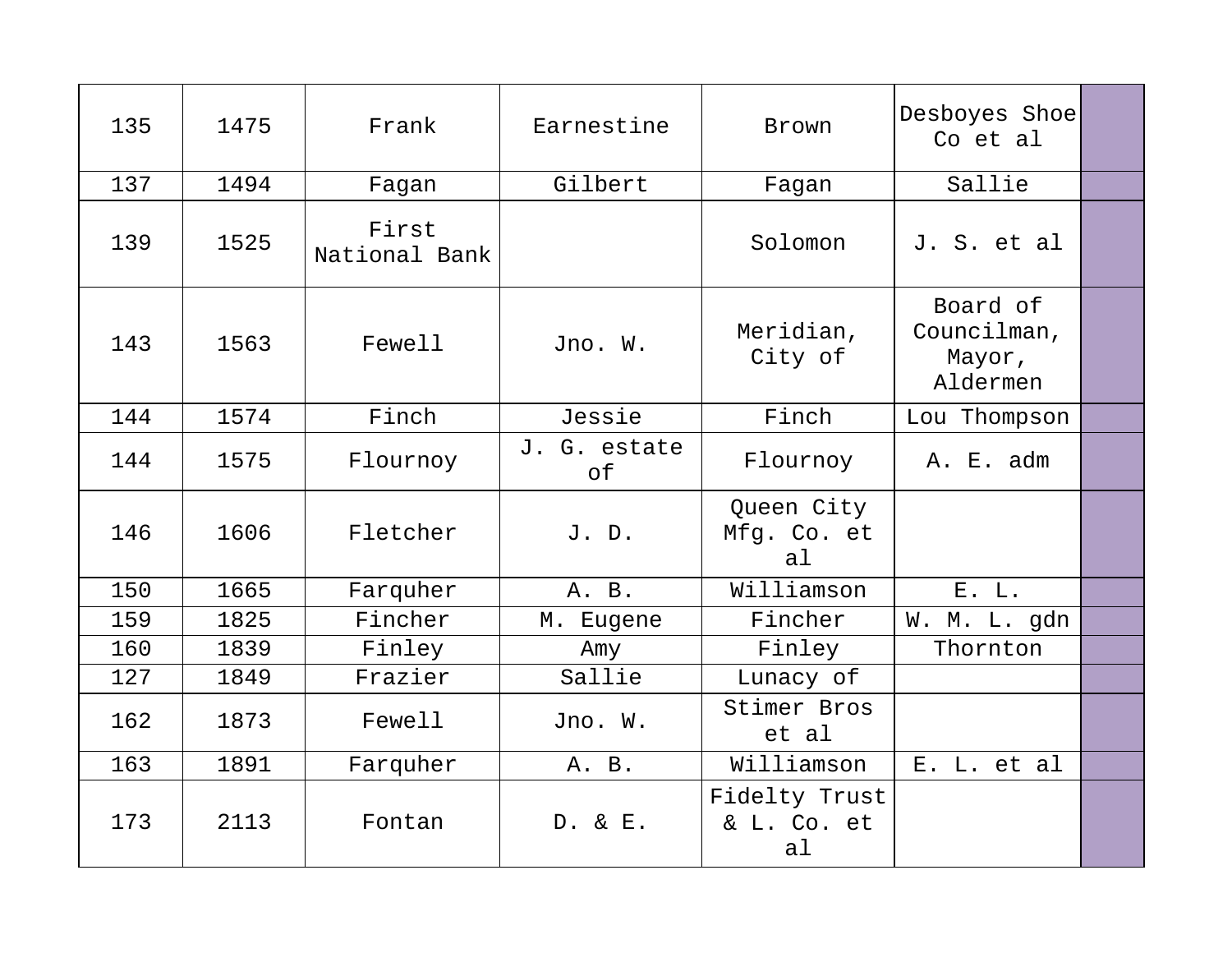| 176 | 2196         | Fowler                 | Frank        | Fowler                          | Ellen              |  |
|-----|--------------|------------------------|--------------|---------------------------------|--------------------|--|
| 181 | 2329         | Fay                    | Geo.         | Fay                             | Minnie W.          |  |
| 181 | 2348         | Fleshman               | W. J.        | Fleshman                        | Minnie             |  |
| 182 | 2365         | Foster                 | H. K.        | M. A. B. & L.<br>Assn.          |                    |  |
| 187 | 2528         | Fitzgerald             | T. B. et al  | Citizens Bank<br>et al          |                    |  |
| 186 | 2480         | Fleming                | Wm.          | Fleming                         | Α.                 |  |
| 187 | 2329         | Fitzgerald             | T. B. et al  | First Natl.<br>Bank             |                    |  |
| 188 | 2541         | Finch                  | A. B.        | Finch                           | W. J.              |  |
| 189 | 2573         | Floyd                  | М.           | Floyd                           | $C$ .              |  |
| 190 | 2599         | Fenwood                | Lumber Co.   | Greene                          | J. H. et al        |  |
| 191 | 2613         | Fisher                 | W. A.        | Fisher                          | Eliza              |  |
| 192 | 2546         | Fincher                | M. L. dcd    | Cody                            | R. A. adm          |  |
| 192 | 2648         | Fewell                 | R. A. et al  | $O'$ Flinn                      | W.T.               |  |
| 193 | 2691         | First<br>National Bank |              | Meridian<br>Natl. Bank et<br>al |                    |  |
| 193 | 2693         | Fairchild              | G. W.        | Fairchild                       | Carrie             |  |
| 196 | $2751$ $1/2$ | Frink                  | Burt         | Frink                           | Fannie             |  |
| 198 | 2792         | Foote                  | Geo M. et al | Hall                            | Jno. E. Comm<br>Co |  |
| 200 | 2871         | Friend                 | Steve        | Friend                          | Susie              |  |
| 201 | 2906         | Fikes                  | J. O.        | Long                            | Allyn              |  |
| 203 | 2968         | Fielder                | Α.           | Fielder                         | <b>Bill</b>        |  |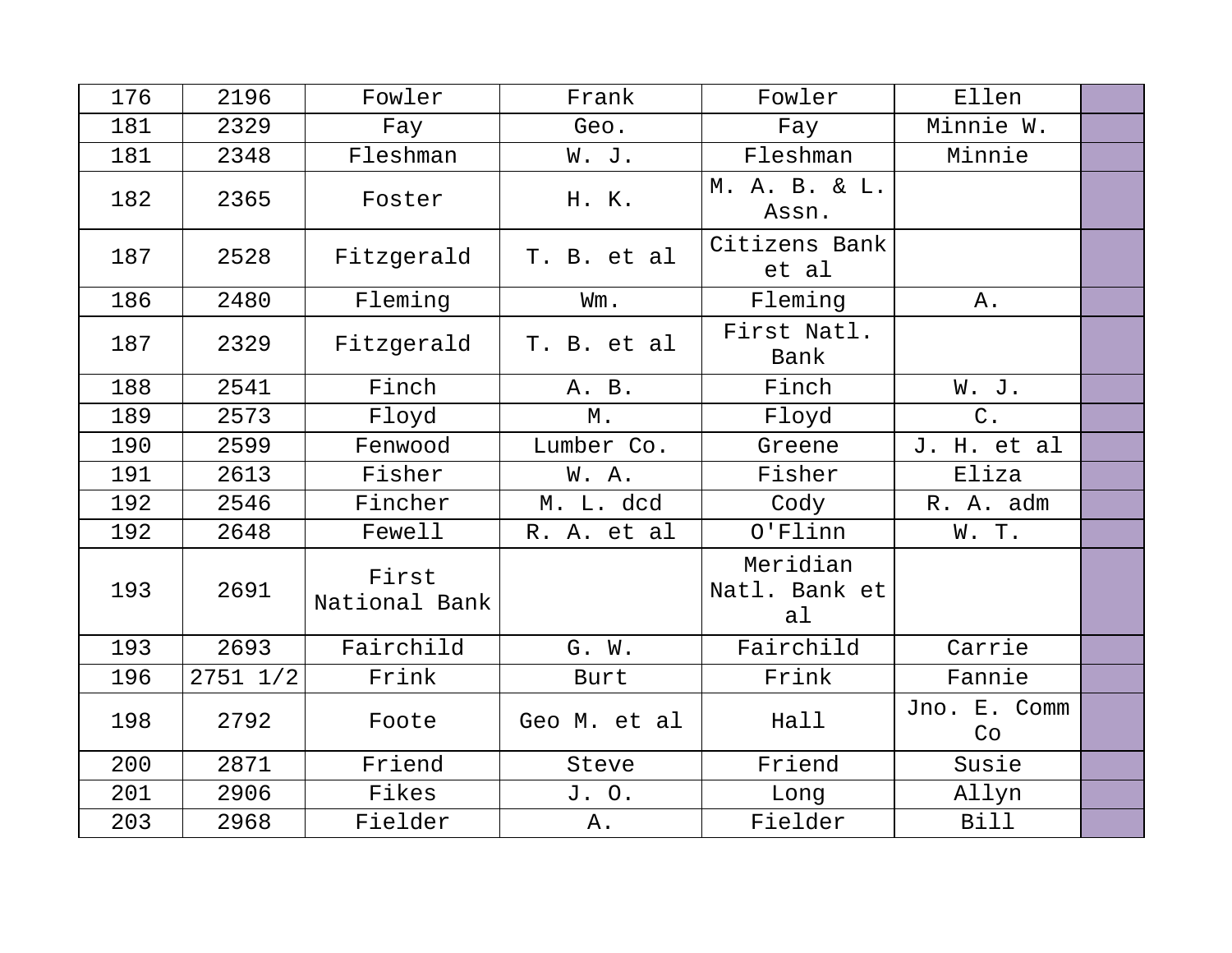| 207 | 3105 | Florence<br>Waqon Works |                                    | Gurley                  | A. W. et al |  |
|-----|------|-------------------------|------------------------------------|-------------------------|-------------|--|
| 207 | 3110 | Ford                    | H. H.                              | Zueken                  | Louis       |  |
| 196 | 2770 | Floyd                   | Cordelia                           | Floyd                   | Mabel       |  |
| 132 | 1441 | First<br>National Bank  |                                    | Winner &<br>Meyer et al |             |  |
| 108 | 3136 | Feibelman               | <b>B. M.</b>                       | Mipspaugh               | W. H.       |  |
| 209 | 3175 | Fielder                 | Jim                                | Fielder                 | Roxie       |  |
| 210 | 3196 | Ford                    | Jeff                               | Ford                    | Callie      |  |
| 210 | 3219 | Fullerton               | S. H.                              | McBride                 | W. D.       |  |
| 180 | 3212 | Frasier                 | Isadore                            | Lunacy of               |             |  |
| 712 | 3255 | Frankeson               | C. D.                              | Pritchett               | Thos.       |  |
| 213 | 3292 | Frost                   | Trigg Lumber<br>Co.                | Central<br>Lumber Co    |             |  |
| 213 | 3295 | Funkenstein             | L.                                 | Gibson                  | J. W.       |  |
| 213 | 3307 | Farmer                  | J. B.                              | Ex parte                |             |  |
| 214 | 333  | Flynn                   | Chas. J. &<br>Ellen D. gdnsp<br>оf | Kling                   | Mary D. gdn |  |
| 214 | 3344 | Flynt                   | S. B.                              | O'Leary                 | C. W.       |  |
| 214 | 3346 | Foerg                   | Carrie                             | Ex parte                |             |  |
| 219 | 3471 | Foster                  | Geo. F.                            | Foster                  | Lonie       |  |
| 219 | 3482 | Fewell                  | Ollie D.                           | Ex parte                |             |  |
| 220 | 3501 | Flournoy                | D. A.                              | Andrews                 | Mattie P.   |  |
| 220 | 3505 | Foye                    | Louis                              | Foye                    | Miller      |  |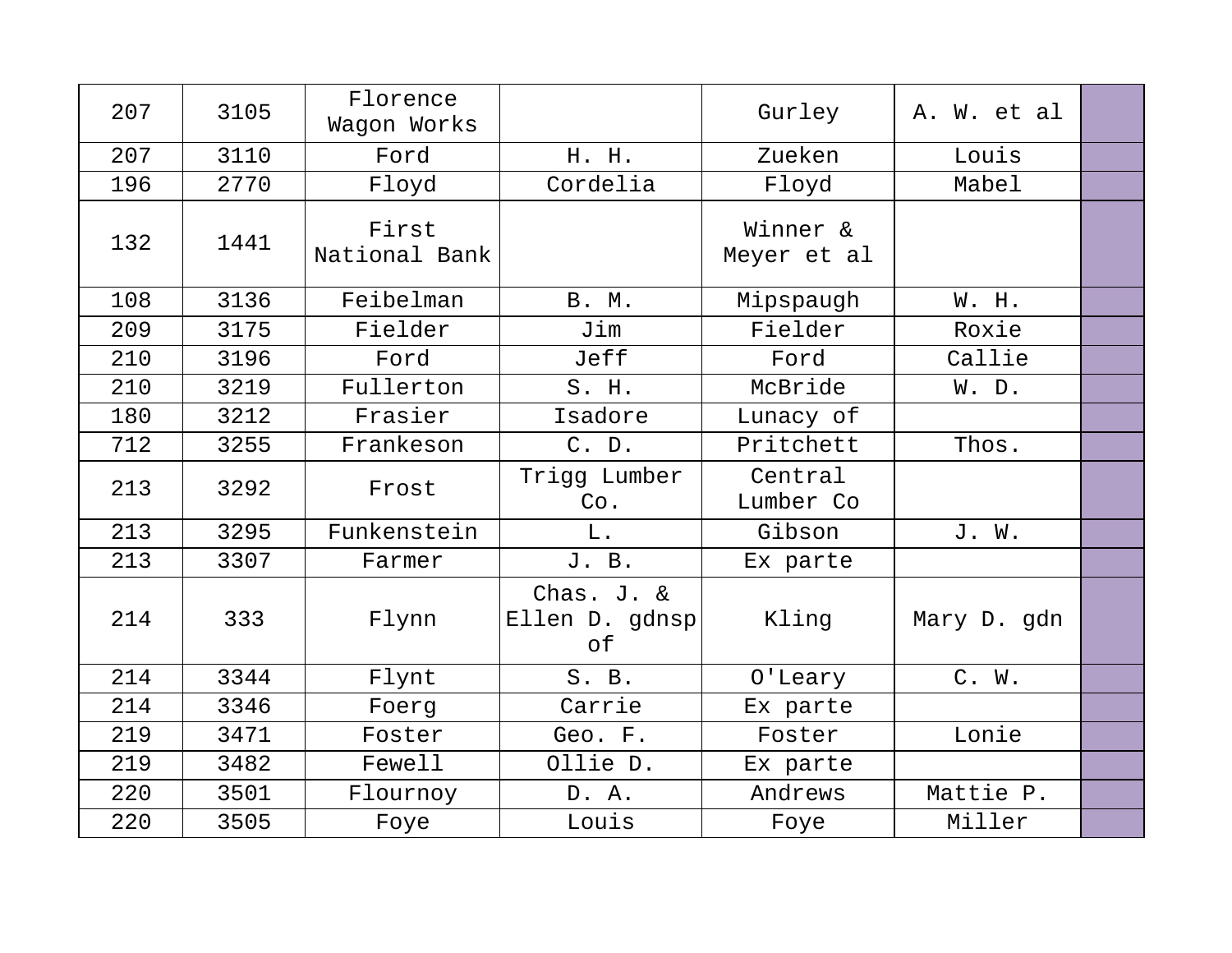| 221 | 3570     | Fox        | Elberta gdnsp<br>of        | Overstreet                         | C. B. gdn    |  |
|-----|----------|------------|----------------------------|------------------------------------|--------------|--|
| 221 | 3580     | Fewell     | R. A. dcd                  | Fewell                             | Laura R. adm |  |
| 222 | 3604     | Freinstein | Morris                     | Petty                              | Frank        |  |
| 227 | 3739 1/2 | Finley     | Eliza                      | Finley                             | Peter        |  |
| 227 | 3750     | Ferguson   | S. J.                      | Meridian<br>Wooden Ware<br>Mfg. Co |              |  |
| 232 | 3888     | Frazier    | Edwin gdnsp of             | Frazier                            | Henry gdn    |  |
| 232 | 3889     | Frazier    | Herbert gdnsp<br>of        | Frazier                            | Henry gdn    |  |
| 232 | 3890     | Frazier    | Joseph gdnsp<br>of         | Frazier                            | Henry gdn    |  |
| 232 | 3891     | Frazier    | Wanita gdnsp<br>of         | Frazier                            | Henry gdn    |  |
| 232 | 3892     | Frazier    | Millott Parker<br>gdnsp of | Frazier                            | Henry gdn    |  |
| 232 | 3893     | Frazier    | Hattie Frances<br>gdnsp of | Frazier                            | Henry gdn    |  |
| 232 | 3905 1/2 | Foster     | Peter                      | Foster                             | Sallie       |  |
| 234 | 3974     | Funk       | Christian dcd              | Shamrock                           | Wm. Exc      |  |
| 235 | 3991     | Ford       | M. W.                      | Ford                               | S.R.         |  |
| 235 | 4023     | Ford       | Alma                       | Brown                              | L. P.        |  |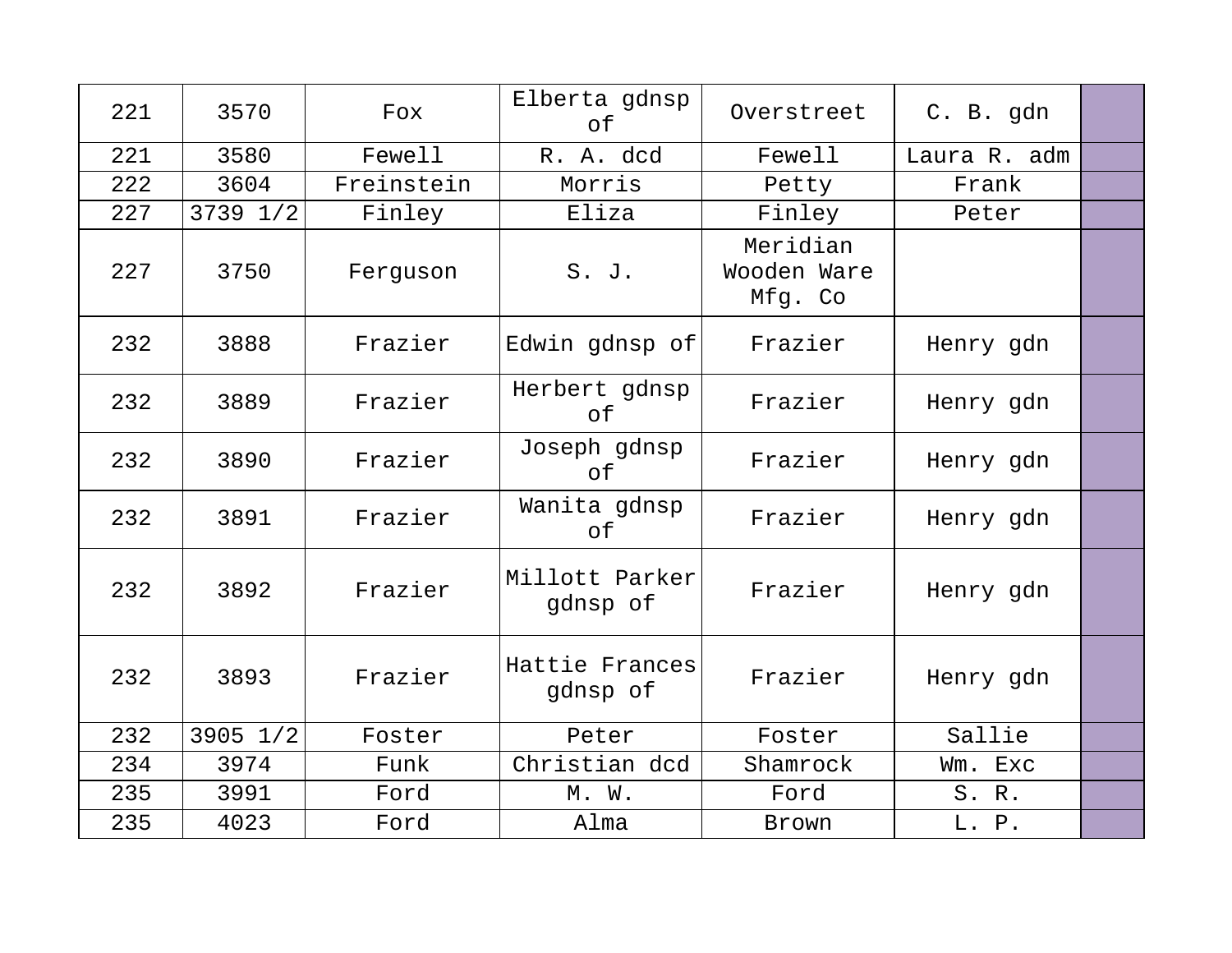| 235 | 4030 | Foy         | Lewis estate<br>оf      |             |            |  |
|-----|------|-------------|-------------------------|-------------|------------|--|
| 250 | 4032 | Fallon      | James gdnsp of          | Fallon      | James gdn  |  |
| 236 | 4034 | Farmer      | Roxie V.                | Farmer      | R. L.      |  |
| 237 | 4063 | Foy         | $M$ .                   | Foy         | Jennett    |  |
| 238 | 4091 | Foster      | G. F.                   | Foster      | Lonie      |  |
| 238 | 4093 | Farmer      | Ned                     | Farmer      | Ella       |  |
| 237 | 4083 | Fallon      | Edward,<br>Lunatic      | Fallon      | James gdn  |  |
| 240 | 4158 | Fulton      | Fannie                  | Ex parte    |            |  |
| 241 | 4177 | Funkenstein | L. Estate of            | Funkenstein | S. exc     |  |
| 241 | 4209 | Finch       | L.                      | Finch       | Henry      |  |
| 243 | 4306 | Fussell     | Oscia                   | Fussell     | Walter     |  |
| 245 | 4358 | Flowers     | M. B.                   | Flowers     | J. E.      |  |
| 246 | 4415 | Floyd       | E. N.                   | Ex parte    |            |  |
| 251 | 4564 | Frances     | B. estate of            |             |            |  |
| 251 | 4566 | Ford        | Susan                   | Ford        | David      |  |
| 251 | 4586 | Floyd       | S. H.                   | Arky        | L. H.      |  |
| 251 | 4588 | Farmer      | Clara (Alford)          | Farmer      | J. L.      |  |
| 251 | 4598 | Fay         | Patrick H.<br>estate of | Fay         | Mariah adm |  |
| 251 | 4600 | Fielder     | Andrew                  | Fielder     | Ella       |  |
| 249 | 4542 | Floyd       | James Enrest            | Ex parte    |            |  |
| 252 | 4644 | Fewell      | W. L.                   | Schuff      | H.         |  |
| 253 | 4703 | Founton     | N. W.                   | Ex parte    |            |  |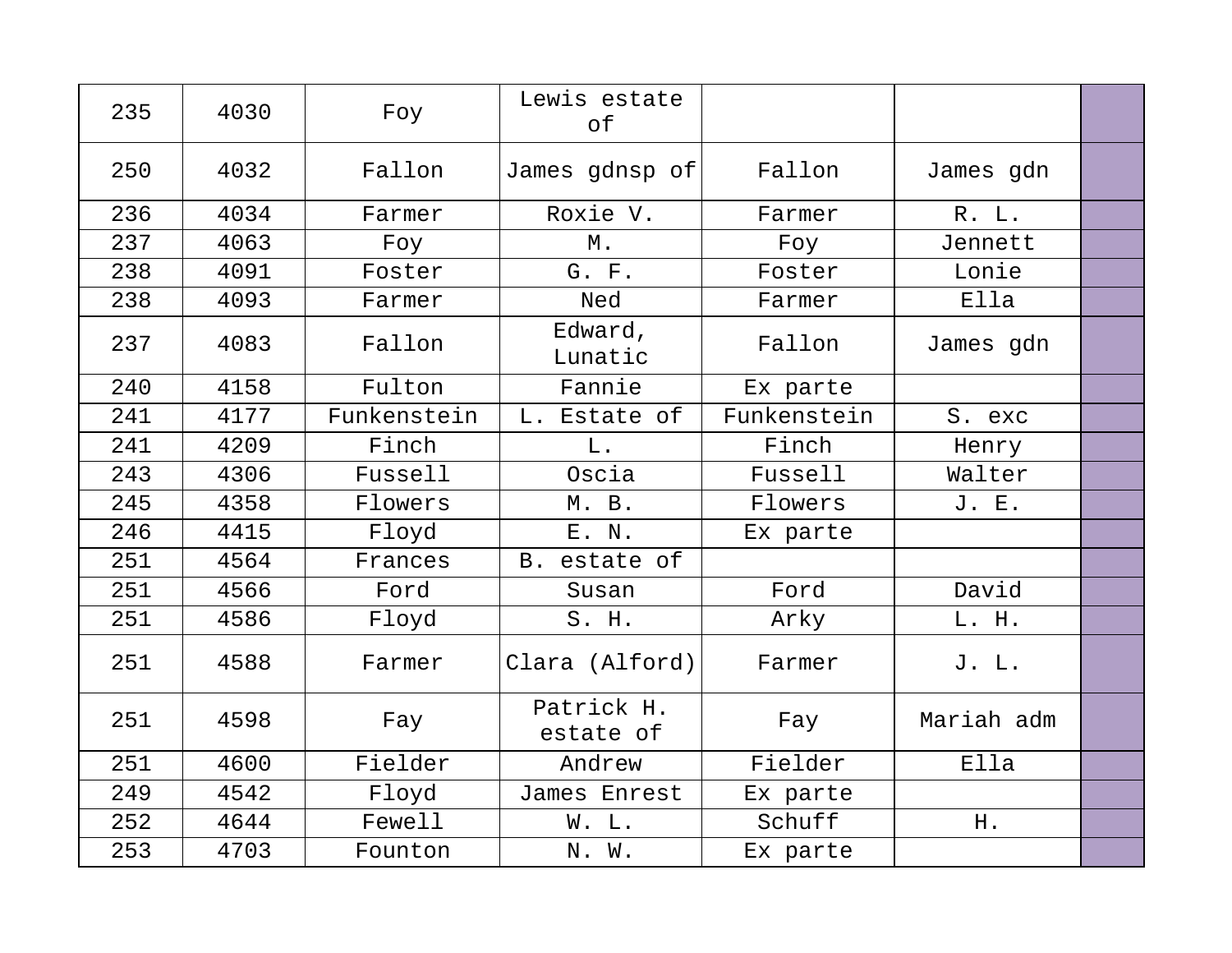| 253 | 4714 | Feibelman     | E. M. estate<br>of                      | Feibelman               | H. M. exc                   |    |
|-----|------|---------------|-----------------------------------------|-------------------------|-----------------------------|----|
| 254 | 4717 | Flanagan      | Mary Blue                               | Flanagan                | Herbert                     | T. |
| 254 | 4731 | Feeney        | Jane estate of                          | Feeney                  | M. F. adm                   |    |
| 254 | 4719 | Feeney        | Kate et al<br>gdnsp of                  | Feeney                  | M. F.gdn                    |    |
| 260 | 4910 | Fortson       | A. L. et al                             | Kennedy                 | J. H.<br>(sheriff) et<br>al |    |
| 262 | 4974 | Fluker        | Enoch                                   | Fluker                  | Olivia                      |    |
| 364 | 5036 | Fairchild     | P. B.                                   | Ex parte                |                             |    |
| 265 | 5044 | Foster        | L.                                      | Foster                  | Ruby A.                     |    |
| 266 | 5091 | Feeney        | Katie $-$ ex<br>parte by next<br>friend | Stroble                 | M. F.                       |    |
| 250 | 5131 | Felts         | <b>Bob</b>                              | Lunacy of               |                             |    |
| 268 | 5145 | Farrior       | C. B.                                   | Farrior                 | Ethel                       |    |
| 271 | 5252 | Frohlickstein | Dave                                    | Park &<br>Tilford et al |                             |    |
| 273 | 5355 | Foster        | Jim                                     | Foster                  | Louella                     |    |
| 274 | 5395 | Floyd         | S. H.                                   | Plant                   | J. & J.                     |    |
| 274 | 5528 | Fallin        | J. H. dcd                               | Fewell                  | T. G. adm                   |    |
| 276 | 5564 | Foster        | H. K. dcd                               | Foster                  | Lula E. adm                 |    |
| 277 | 5591 | Foster        | R. H.                                   | Phillips                | Marie                       |    |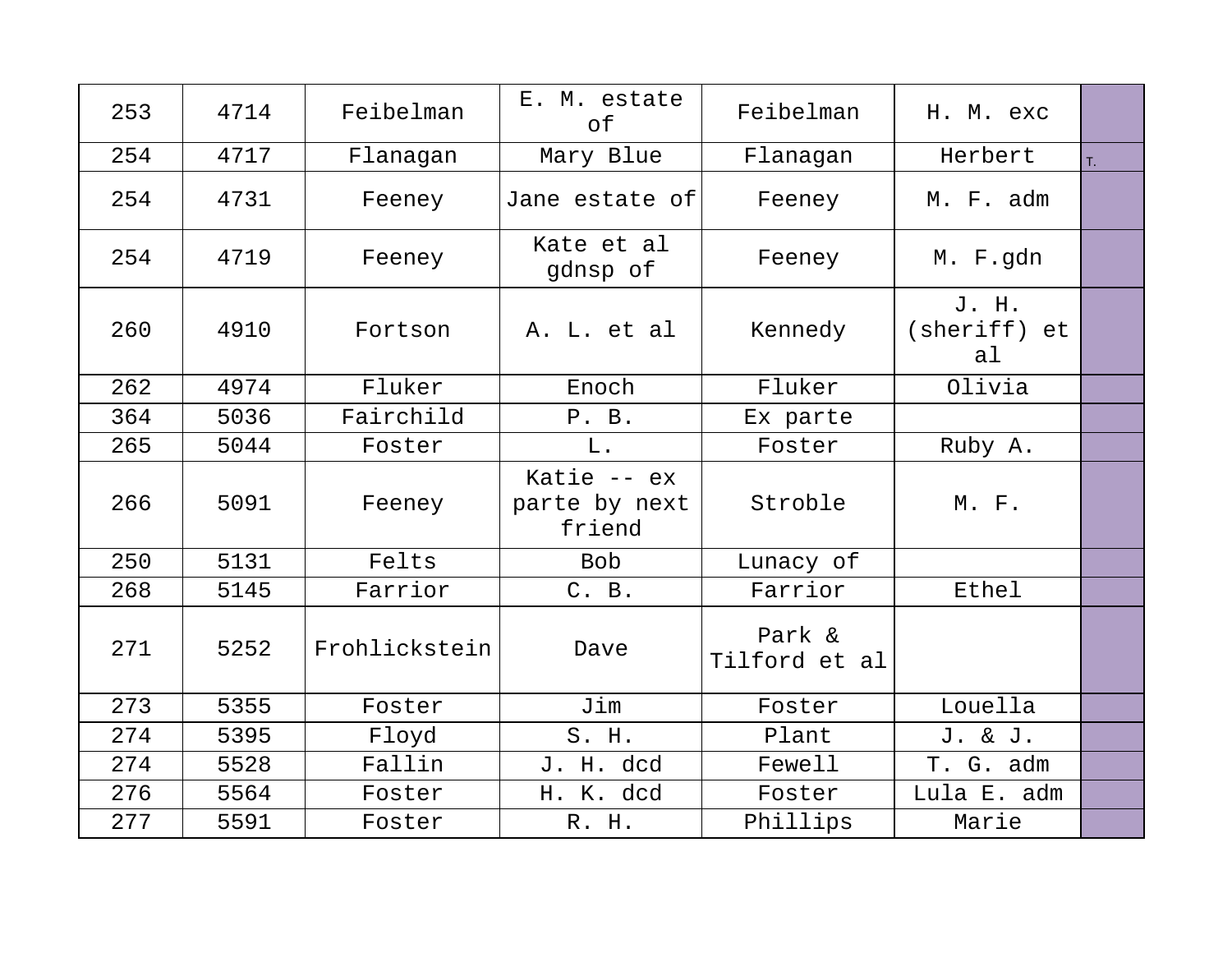| 279 | 5643 | Floyd                  | Samuel H., Jr.     | Ex parte    |                                  |  |
|-----|------|------------------------|--------------------|-------------|----------------------------------|--|
| 280 | 5684 | Fraser                 | Henrietta dcd      | Thompson    | C. P. exc                        |  |
| 280 | 5685 | Ferguson               | J. J.              | Ex parte    |                                  |  |
| 280 | 5708 | Fenner                 | G.                 | Drinkwater  | W. W. et al                      |  |
| 287 | 5860 | Faulkner               | <b>B</b> .         | Ex parte    |                                  |  |
| 289 | 5892 | Funkenstein            | $S$ .              | Funkenstein | Edward                           |  |
| 290 | 5931 | Farmer                 | Jessie             | Farmer      | Edward                           |  |
| 290 | 5933 | Field                  | Claude             | Ex parte    |                                  |  |
| 291 | 5955 | Fewox                  | J. E.              | Fewox       | C. R.                            |  |
| 292 | 5965 | Fishel                 | M. J.              | Ex parte    |                                  |  |
| 296 | 6063 | Flake                  | W. G. estate<br>оf | Flake       | H. L. adm                        |  |
| 296 | 6069 | First<br>National Bank | Crawford           | V. L.       |                                  |  |
| 296 | 6088 | Fielder                | Andrew             | Fielder     | Emma                             |  |
| 297 | 6103 | Ford                   | M. E.              | Ford        | Geo. A.                          |  |
| 297 | 6103 | Ford                   | M. C.              | Lewis       | F. H.                            |  |
| 297 | 6135 | Fontain                | Dan                | Fontain     | Hattie                           |  |
| 299 | 6195 | Ferguson               | N. dcd             | Ferguson    | S. U. exc                        |  |
| 301 | 6195 | Fewell                 | W. L.              | Ex parte    |                                  |  |
| 302 | 6223 | Ferry                  | Julia              | Ferry       | Curtis W.                        |  |
| 304 | 6272 | Farmer                 | Tell               | Anderson    | $E. F. - State$<br>Bank Examiner |  |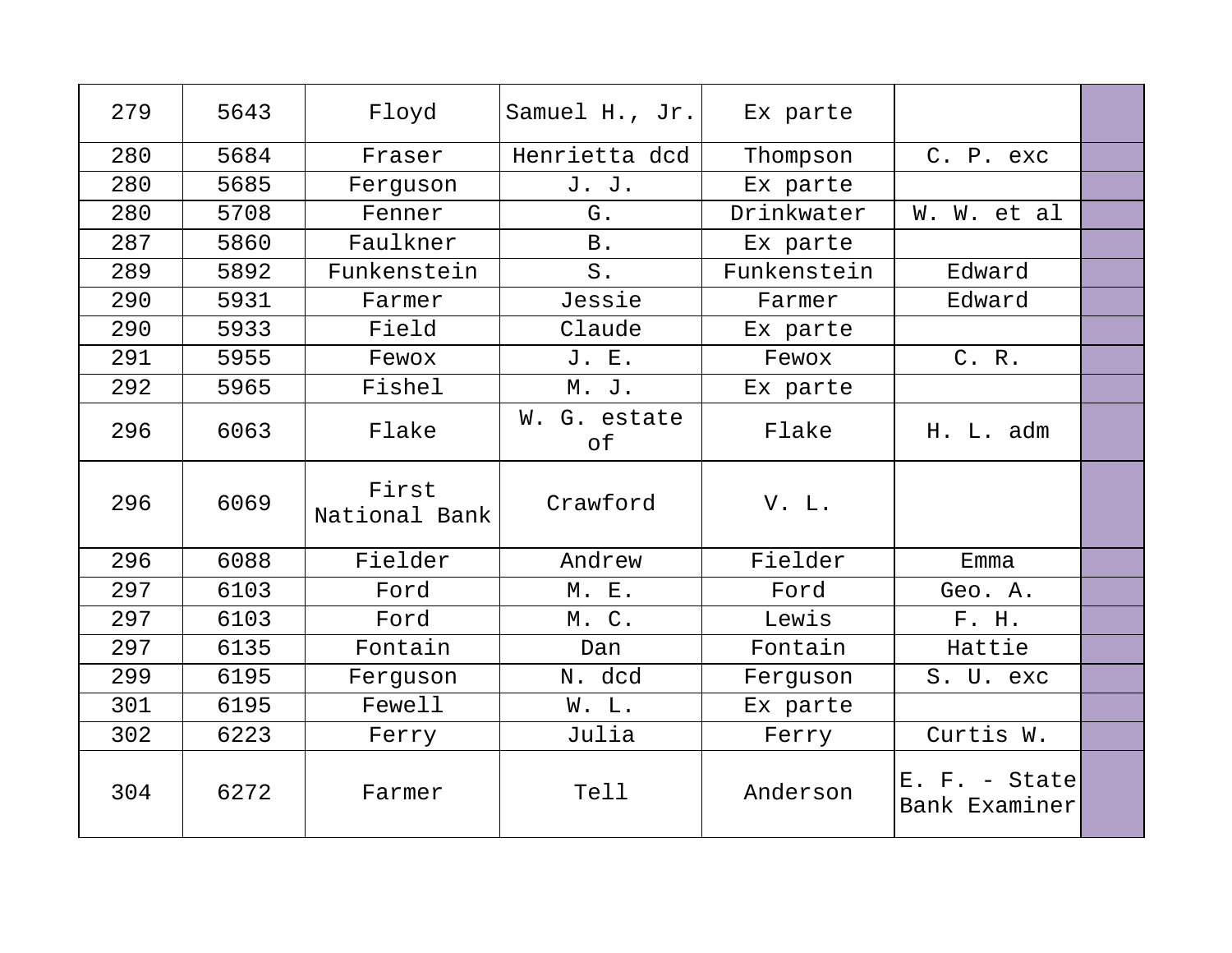| 304 | 6274 | Freeman                  | Jno. C. gdnsp<br>оf                           | Freeman    | E. B. gdn    |  |
|-----|------|--------------------------|-----------------------------------------------|------------|--------------|--|
| 300 | 6285 | Farmer                   | Chetlie                                       | Lunacy of  |              |  |
| 304 | 6289 | Fisher                   | J. H.                                         | Fisher     | Zoah         |  |
| 305 | 6298 | Fenderson                | Henry                                         | Fenderson  | Sarah        |  |
| 309 | 6403 | Fisher                   | Luther                                        | Fisher     | Nellie       |  |
| 310 | 6439 | Fewell                   | Annie W.                                      | Fewell     | Jas. H.      |  |
| 310 | 6455 | Fisher                   | Zoah                                          | Fisher     | James        |  |
| 310 | 6468 | Frazier                  | Annette                                       | Lunacy of  |              |  |
| 313 | 6501 | Farmer                   | James                                         | Farmer     | Clara        |  |
| 315 | 6557 | Fidelity &<br>Deposit Co |                                               | Phillips   | J. C.        |  |
| 316 | 658  | Fleming                  | W.C.                                          | Cole       | Peter        |  |
| 317 | 6609 | Fairchild                | Hattie                                        | Fairchild  | Nathan, Jr.  |  |
| 317 | 6611 | Fraser                   | Nellie by next<br>friend                      | Fraser     | E. W.        |  |
| 318 | 6638 | Fair                     | Helmes gdbsp<br>of                            | Fair       | Annie L. gdn |  |
| 300 | 6769 | Fitz                     | Louis                                         | Lunacy of  |              |  |
| 324 | 6785 | Farmer                   | Jno. Henry                                    | Farmer     | Ella         |  |
| 325 | 6809 | Fitzgerald               | C. M. by next<br>friend<br>Williams, E.<br>B. | Fitzgerald | J. F. et al  |  |
| 327 | 6842 | Flynt                    | Lena, James                                   | Flynt      | Liston       |  |
| 327 | 6852 | Fulton                   | Carrie                                        | Fulton     | John         |  |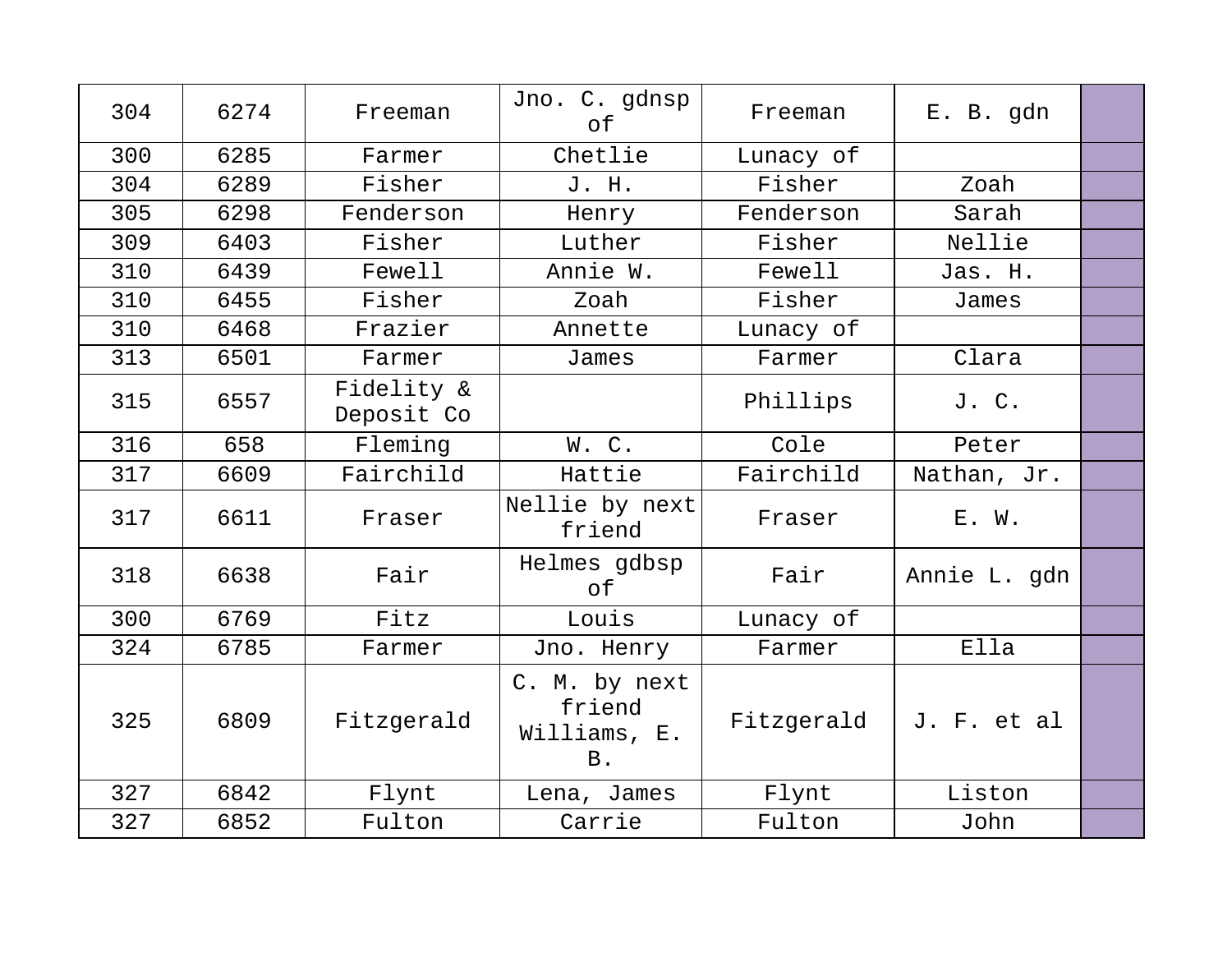| 328 | 6869     | Frist                  | J. C. estate<br>of            | Frist          | J. J. exc   |  |
|-----|----------|------------------------|-------------------------------|----------------|-------------|--|
| 329 | 6936     | Fetter                 | Vestax                        | Fetter         | Chas.       |  |
| 330 | 6954     | Flynn                  | John W. dcd                   |                |             |  |
| 330 | 6975     | Foster                 | Marie Lu gdnsp<br>of          | Parker         | W. L. gdn   |  |
| 331 | 6983     | First<br>National Bank |                               | <b>Boswell</b> | D. M. et al |  |
| 333 | 7051     | Field                  | Chanie                        | Field          | Henry       |  |
| 334 | 7054     | Foster                 | Mae P.                        | Foster         | W. J.       |  |
| 337 | 7154     | Fitzgerald             | Α.                            | Ex parte       |             |  |
| 337 | 7170     | Faulkner               | Judie                         | Faulkner       | J. E.       |  |
| 326 | 7226     | Freekas                | James                         | Lunacy of      |             |  |
| 341 | 7270     | Flannagan              | Bessie S.                     | Flannagan      | A. N.       |  |
| 342 | 7273     | Fitts                  | Carrie                        | Fitts          | Ed          |  |
| 342 | 7276     | Fewell                 | T. G. dcd                     | Fewell         | Anna G. exc |  |
| 343 | 7335     | Flannagan              | Bessie S.                     | Flannagan      | A. U.       |  |
| 351 | 7492     | Flournoy               | Ethel                         | Flournoy       | Homer       |  |
| 345 | 7372     | Farmer                 | Fred B.<br>Guardianship<br>of | Farmer         | Jessie      |  |
| 353 | 7549     | Flanagan               | Mildred                       | Flanagan       | C. P.       |  |
| 353 | 7550     | Fitzgerald             | Houston, Pope<br>gdnsp of     | Fitzgerald     | Olive gdn   |  |
| 356 | 7607     | Ferrell                | Morris                        | Ferrell        | Inez C.     |  |
| 355 | 7573 1/2 | Flake                  | Ida                           | Ex parte       |             |  |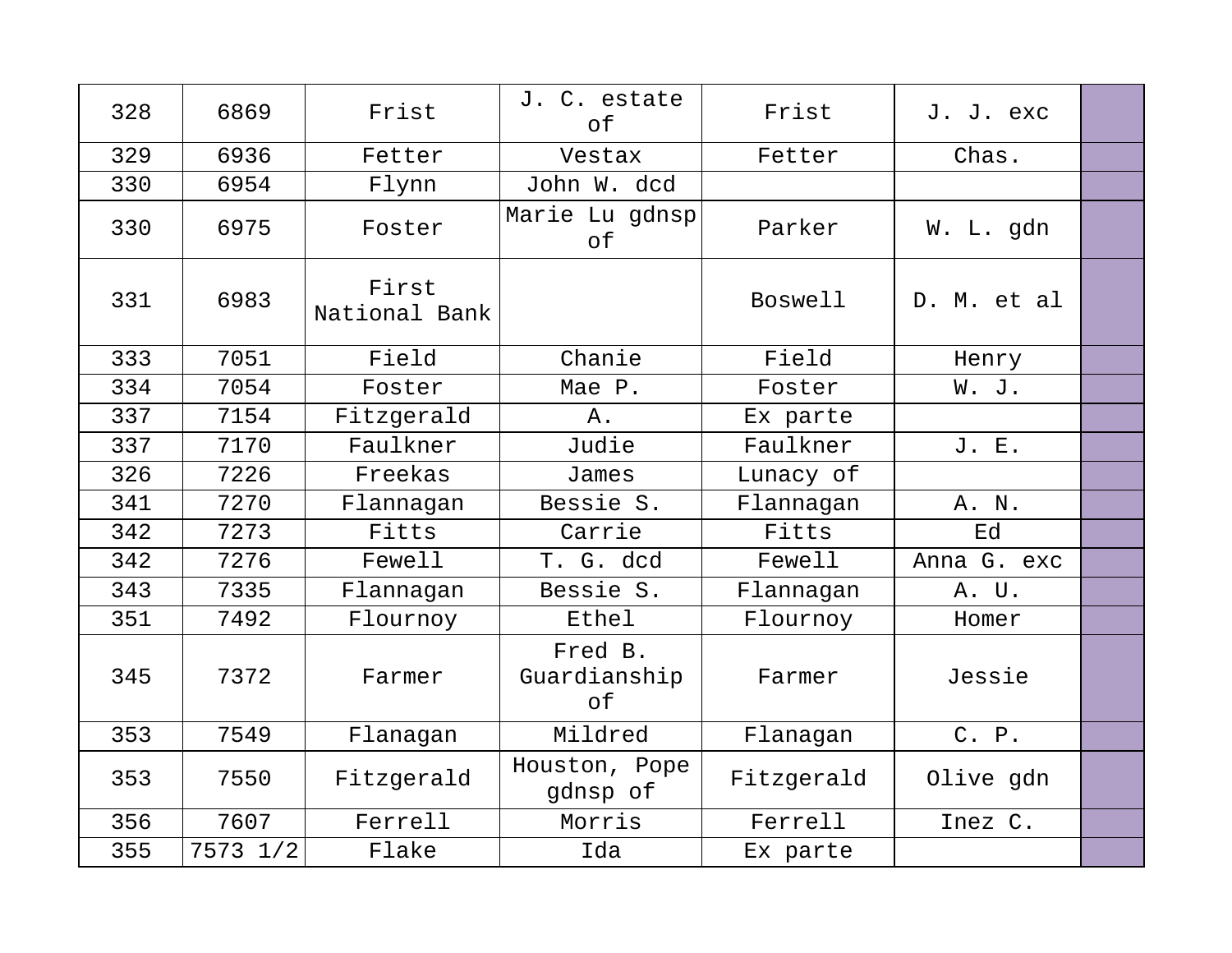| 357         | 7623 | Fountain                            | Juannie?                                  | Fountain                  | John                       |  |
|-------------|------|-------------------------------------|-------------------------------------------|---------------------------|----------------------------|--|
| 355         | 7583 | First<br>National Bank<br>of Reform |                                           | Phillip Grnr<br>Lumber Co |                            |  |
| 355         | 7587 | Franklin                            | Tump                                      | Franklin                  | Amelia                     |  |
| 363         | 7796 | Fielder                             | Ardella                                   | Fielder                   | William                    |  |
| 367         | 7937 | Fikes                               | G. W. estate<br>of                        | Everett                   | M. L. E. J.<br>ADM         |  |
| U           | 27   | Forbes                              | W. H.                                     | Meridian,<br>City of      | Mayor/board<br>of aldermen |  |
| $\mathbf U$ | 28   | Foster                              | Henry H.                                  | Foster                    | Adaline E.                 |  |
| $U-2$       | 103  | Freeland                            | George estate<br>оf                       | Lee                       | William<br>administrator   |  |
| $U-2$       | 104  | Fortson                             | Samuel est of<br>gdnsp of Jos.<br>Fortson | Rushing                   | C. E. Gdn                  |  |
| 6           | 50   | Gilmore                             | Jacob - minor<br>heirs of                 | Deen                      | Nathan gdn                 |  |
| 6           | 51   | Gentry                              | Reason -<br>estate of                     | Meador                    | B. adm                     |  |
| 6           | 53   | Griffith                            | Sarah - estate<br>оf                      | Brown                     | Stephen adm                |  |
| 6           | 54   | Gordon                              | Jacob B. minor<br>heirs of                | Gordon                    | Chas. Gdn.                 |  |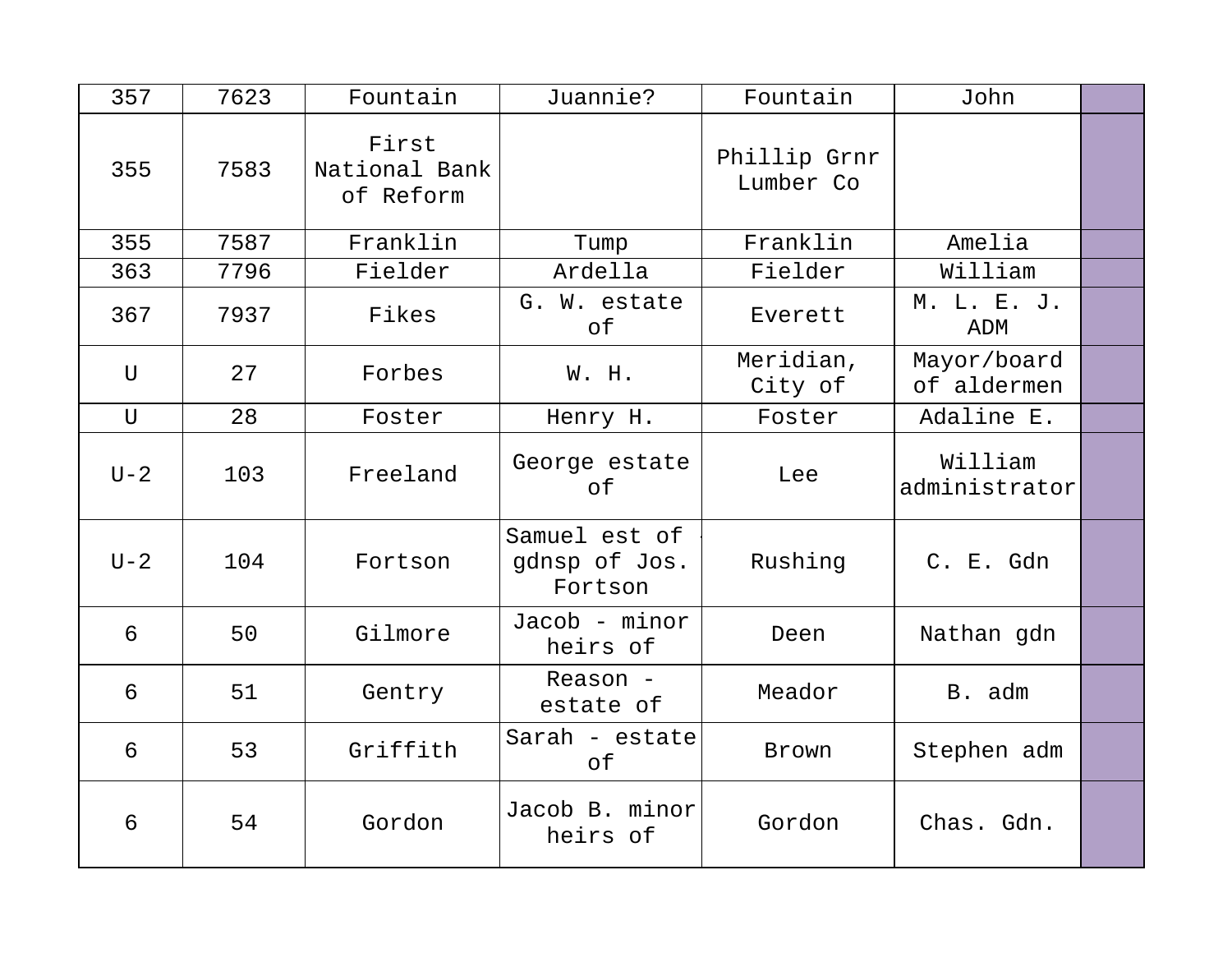| 6  | 55  | Gaddis   | Ben. Adm                       | Gaddis   | Thos. C. dcd      |  |
|----|-----|----------|--------------------------------|----------|-------------------|--|
| 6  | 56  | Gay      | J. C. minor                    | McInnis  | G. W. gdn         |  |
| 7  | 59  | Griffith | Saml. Gdn to<br>minor heirs of | Hussey   | E. G. dcd         |  |
| 12 | 112 | Gordon   | Charles adm to<br>estate of    | Gordon   | Jacob B.          |  |
| 12 | 113 | Gwynn    | Chesley R.<br>minor heirs of   | Clay     | Abia adm          |  |
| 12 | 114 | Gordon   | Mary estate of                 | Fortis   | Edward adm        |  |
| 12 | 115 | Gibson   | James minor<br>heirs of        | Dorman   | R. H. gdn of      |  |
| 12 | 116 | Gwinn    | Mary minor                     | Clay     | Stephen W.<br>gdn |  |
| 12 | 117 | Gilmore  | Jacob estate<br>of             | McDougal | Archibald<br>Adm. |  |
| 12 | 118 | Griffith | Jacob estate<br>of             | Brown    | Stephen adm       |  |
| 12 | 119 | Gwinn    | Mary J. minor                  | Ezell    | Benj gdn          |  |
| 12 | 120 | Garner   | John estate of                 | Spinks   | Isaac adm         |  |
| 12 | 129 | Grice    | Jonathan - exc<br>to estate of | Grice    | Jepee             |  |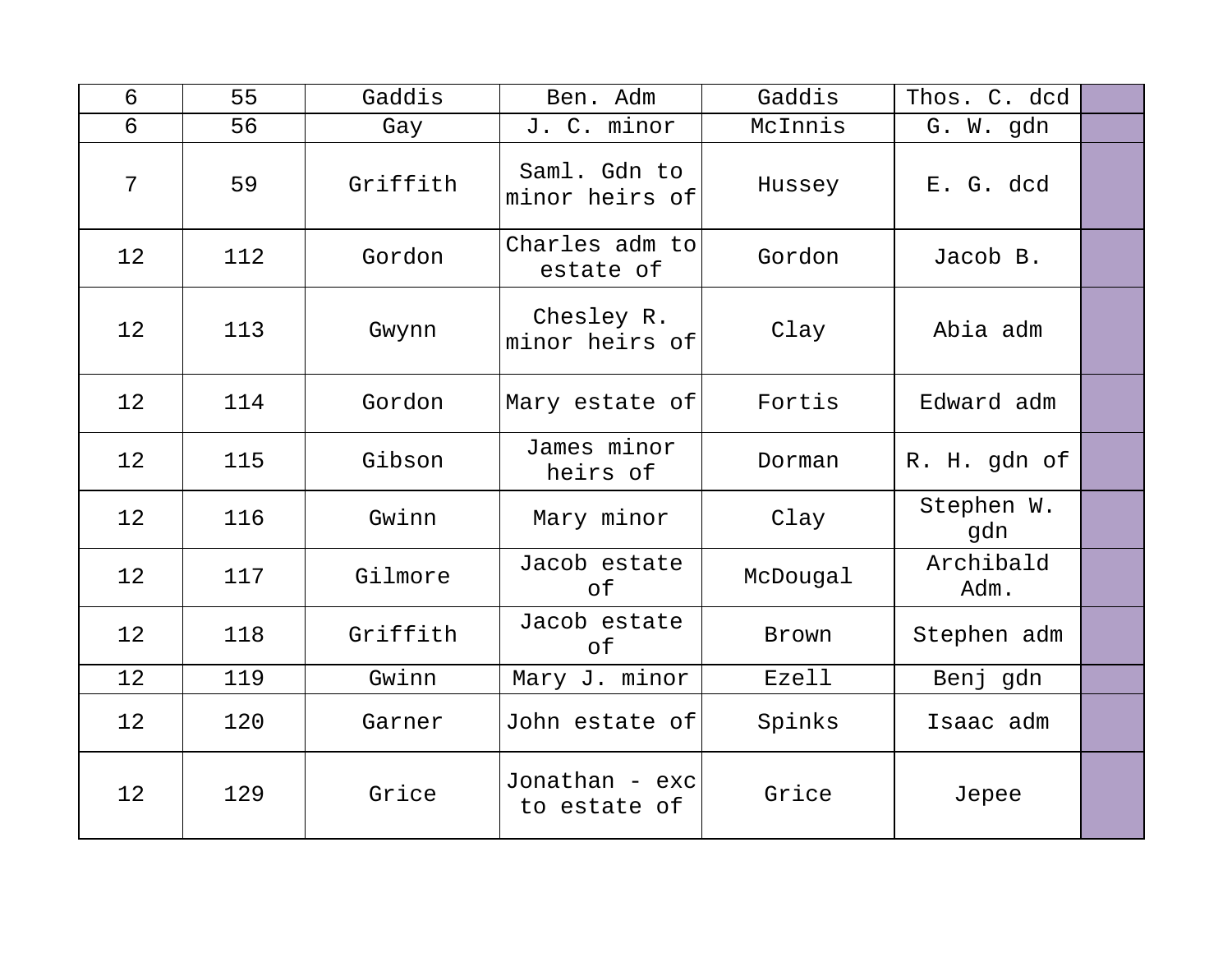| 12 | 122 | Grier (or<br>Grice) | Jepee estate<br>of                   | Grice                 | Jonathan exc                      |  |
|----|-----|---------------------|--------------------------------------|-----------------------|-----------------------------------|--|
| 13 | 133 | Graham              | Thos. Gdn to                         | Honeycutt             | Dick                              |  |
| 14 | 137 | Griffith            | S. A. & S. E.<br>Hupey adm           | Hussey                | E. G. dcd                         |  |
| 14 | 137 | Hupey               | S. E. & S. A.<br>Griffith adm        | Hussey                | E. G. dcd                         |  |
| 18 | 169 | Graves              | Robt. B. & R.<br>B. G. Harper<br>adm | Neighbors             | Benj.                             |  |
| 19 | 173 | Gillaspie           | A. W. exc                            | Perry                 | John dcd                          |  |
| 26 | 211 | Griffith            | S. A. adm                            | Rushing               | George                            |  |
| 34 | 274 | Gordon              | A. D. Minor                          | Bourdeaux             | Theo D. gdn                       |  |
| 34 | 277 | Gordon              | Jacob minor                          | Pevy                  | Levi D. gdn                       |  |
| 34 | 279 | Gordon              | E. C.                                | Horne                 | Jno. H. adm<br>of Gordon,<br>R.T. |  |
| 34 | 279 | Gordon              | R. T. estate<br>оf                   | Gordon                | C. E. & Hno.<br>H. Horn, adm      |  |
| 37 | 299 | Giles               | James adm                            | Wells                 | Thonas dcd                        |  |
| 51 | 377 | Garrett             | L. J. adm                            | Daniels               | E. dcd                            |  |
| 53 | 373 | Glascock            | A. gdn to<br>minor heirs of          | Clay                  | Geo.                              |  |
| 53 | 394 | Glascock            | Lucy estate of                       | petition to<br>divide |                                   |  |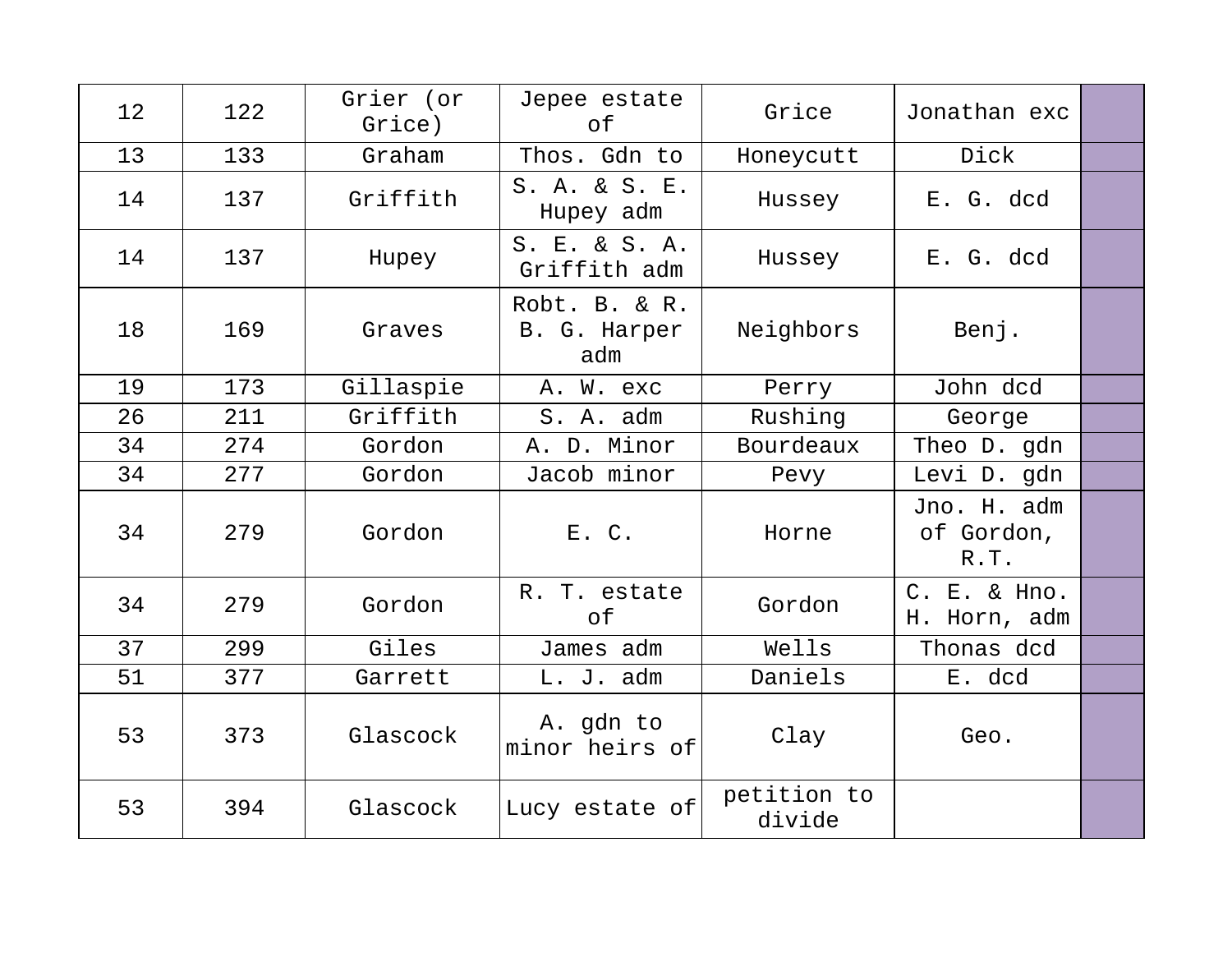| 55 | 395 | Gwinn     | W. W. minor<br>heirs of                     | Gwinn    | G. and Clay,<br>Saml. Gdn |  |
|----|-----|-----------|---------------------------------------------|----------|---------------------------|--|
| 54 | 396 | Griffith  | Samuel A. adm                               | Hughes   | M. D. dcd                 |  |
| 54 | 401 | Gillespee | W. F. estate<br>of                          | Alford   | W. F. adm                 |  |
| 63 | 472 | Griffith  | Samuel A. gdn<br>to                         | Tucker   | W. A. minor<br>heirs of   |  |
| 74 | 566 | Green     | Margaret -<br>lunatic                       | Darden   | R. gdn                    |  |
| 75 | 574 | Glascock  | A. gdn                                      | Glascock | Jepe E.                   |  |
| 75 | 575 | Glascock  | M. A. exc                                   | Glascock | Alex                      |  |
| 75 | 577 | Glascock  | Jenette W.<br>estate of                     | Alford   | W. F. adm                 |  |
| 75 | 578 | Glascock  | A. petition<br>for division<br>of estate of | Glascock | Lucy                      |  |
| 75 | 579 | Gwinn     | Minerva adm                                 | Gwinn    | H. B. dcd                 |  |
| 75 | 580 | Gunn      | C. Newell<br>minor                          | Duke     | T. M. gdn                 |  |
| 75 | 581 | Gilbert   | T. D. minor<br>heirs of                     | Coker    | Peyton gdn                |  |
| 75 | 582 | Gordon    | E. C. gdn                                   | Gordon   | Eugene                    |  |
| 75 | 583 | Gordon    | E. C. gdn                                   | Gains    | Walter &<br>Olivia        |  |
| 75 | 583 | Gordon    | E. C. gdn                                   | Gains    | Olivia &<br>Walter        |  |
| 76 | 585 | Gaddis    | G. M. exc                                   | Gaddis   | B. F. dcd                 |  |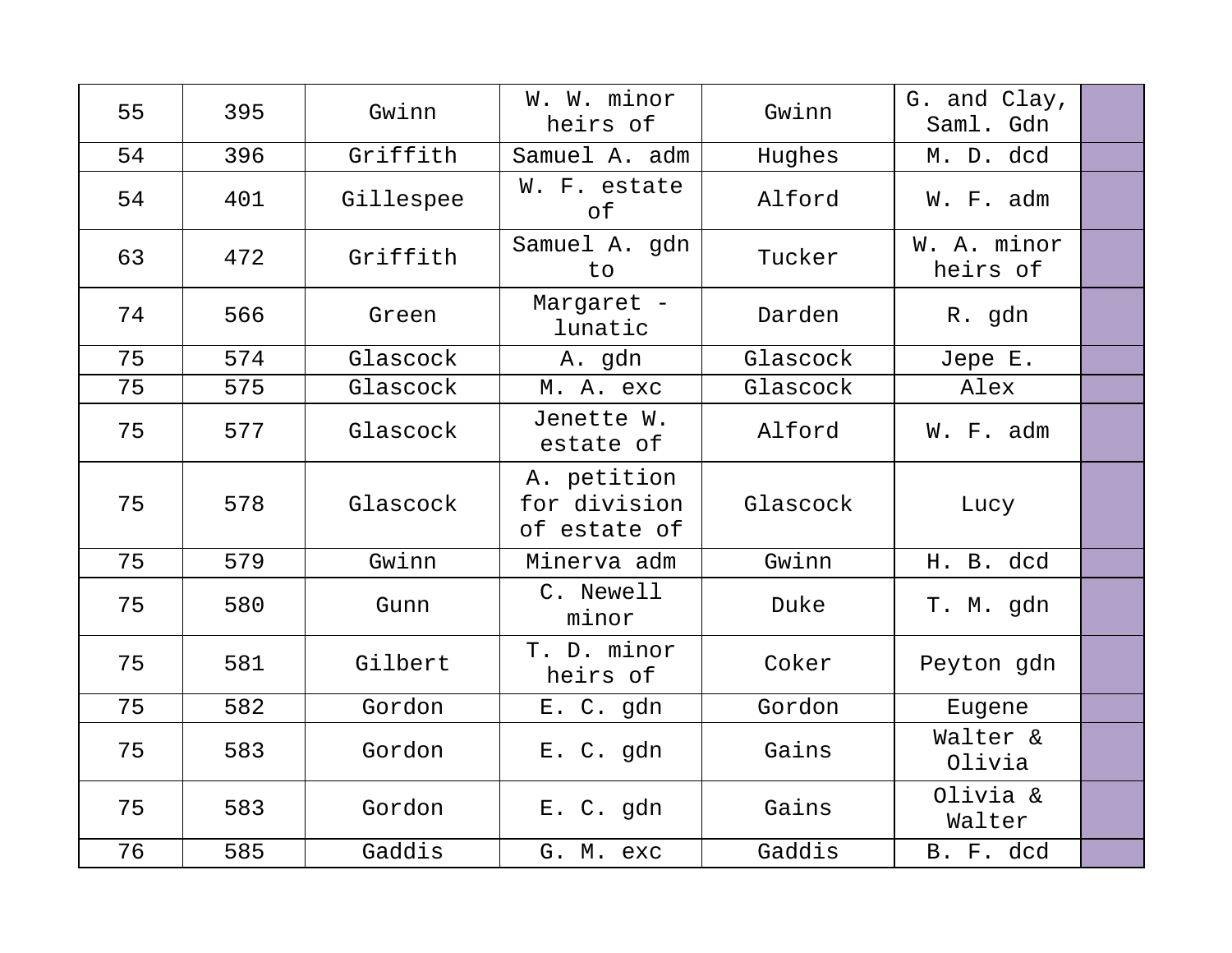| 76 | 587  | Gaddis    | C. M. estate<br>of                                    | Henderson | C. W. adm                |  |
|----|------|-----------|-------------------------------------------------------|-----------|--------------------------|--|
| 78 | 604  | Glenn     | J. J. adm                                             | King      | D. R. P. dcd             |  |
| 82 | 632  | Gillespie | W. A. gdn                                             | Perry     | John G.                  |  |
| 85 | 603  | Gallaspy  | G. M. Adm                                             | Warren    | John dcd                 |  |
| 89 | 692  | Gaddis    | C. M. minor<br>heirs of                               | Bullard   | John A. gdn              |  |
| 89 | 696  | Gordon    | Jas S. estate<br>of                                   | Gordon    | W. L. adm                |  |
| 90 | 708  | Grace     | W. G. gdn                                             | Pringle   | J. J.                    |  |
| 91 | 716  | Graham    | Cornelius W.<br>minor                                 | White     | S. C. gdn                |  |
| 92 | 723  | Gaston    | Thos. A. gdn                                          | Palmer    | Wm. J., S. E.<br>& E. B. |  |
| 93 | 730  | Green     | I. S. O. Y.?<br>Estate of                             | McInnis   | John Adm                 |  |
| 93 | 2230 | Greer     | Julia A.<br>petetion for<br>dower and<br>other papers |           |                          |  |
| 93 | 732  | Greer     | Julia gdn                                             | Greer     | A. S. B. S. &<br>W. G.   |  |
| 94 | 733  | Griffing  | Hiram estate<br>of                                    | Griffing  | A. A. exc                |  |
| 94 | 734  | Glenn     | Mary estate of                                        | Pool      | John Adm                 |  |
| 28 | 119  | Gillaspie | G. M. adm                                             | Warren    | John                     |  |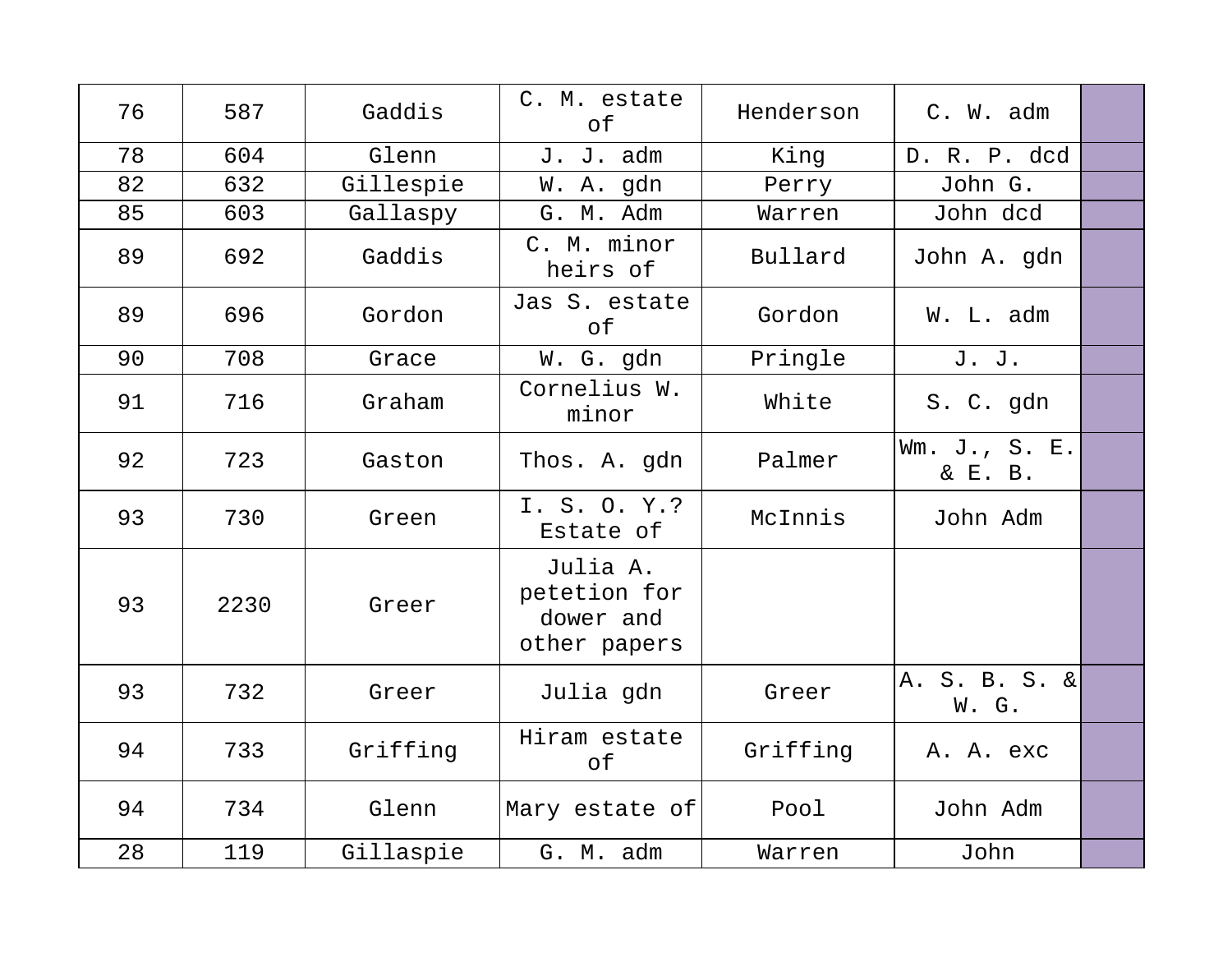| 28             | 101 | Gordon   | J. S. estate<br>of                 | Gordon        | W. S. adm                                     |  |
|----------------|-----|----------|------------------------------------|---------------|-----------------------------------------------|--|
| 28             | 107 | Gaddis   | C. M. minor<br>heirs               | Bullard       | J. A. gdn                                     |  |
| 30             | 130 | Greer    | I. S. O. G.<br>Estate of           | McInnis       | John adm                                      |  |
| 30             | 131 | Greer    | Annie L.,<br>Bettie &<br>Willie G. | Greer         | Julia A. gdn                                  |  |
| 30             | 133 | Graham   | C. W. gdnsp of                     | White         | Sarah C. adm                                  |  |
| $\mathfrak{Z}$ | 153 | Glenn    | Mary estate of                     | Pool          | John adm                                      |  |
| 26             | 83  | Green    | Margarette,<br>lunatic             | Darden        | R. gdn                                        |  |
| 36             | 170 | Grace    | W. G. gdn                          | Pringle       | I. J. /<br>Gordon, W. S.<br>et al             |  |
| 36             | 170 | Grace    | W. G. gdn                          | Gordon        | <b>W. S. &amp;</b><br>Pringle, I.<br>J. et al |  |
| 33             | 200 | Gordon   | W. L. Adm                          | Harper        | N. M. et al                                   |  |
| 26             | 203 | Grace    | W. G. adm                          | Killingsworth | Mary A.                                       |  |
| 26             | 237 | Green    | Margaret gdnsp<br>of               | Walker        | J. R. gdn                                     |  |
| 55             | 260 | Glascock | A. Estate of                       | Lyle          | M. A. exc                                     |  |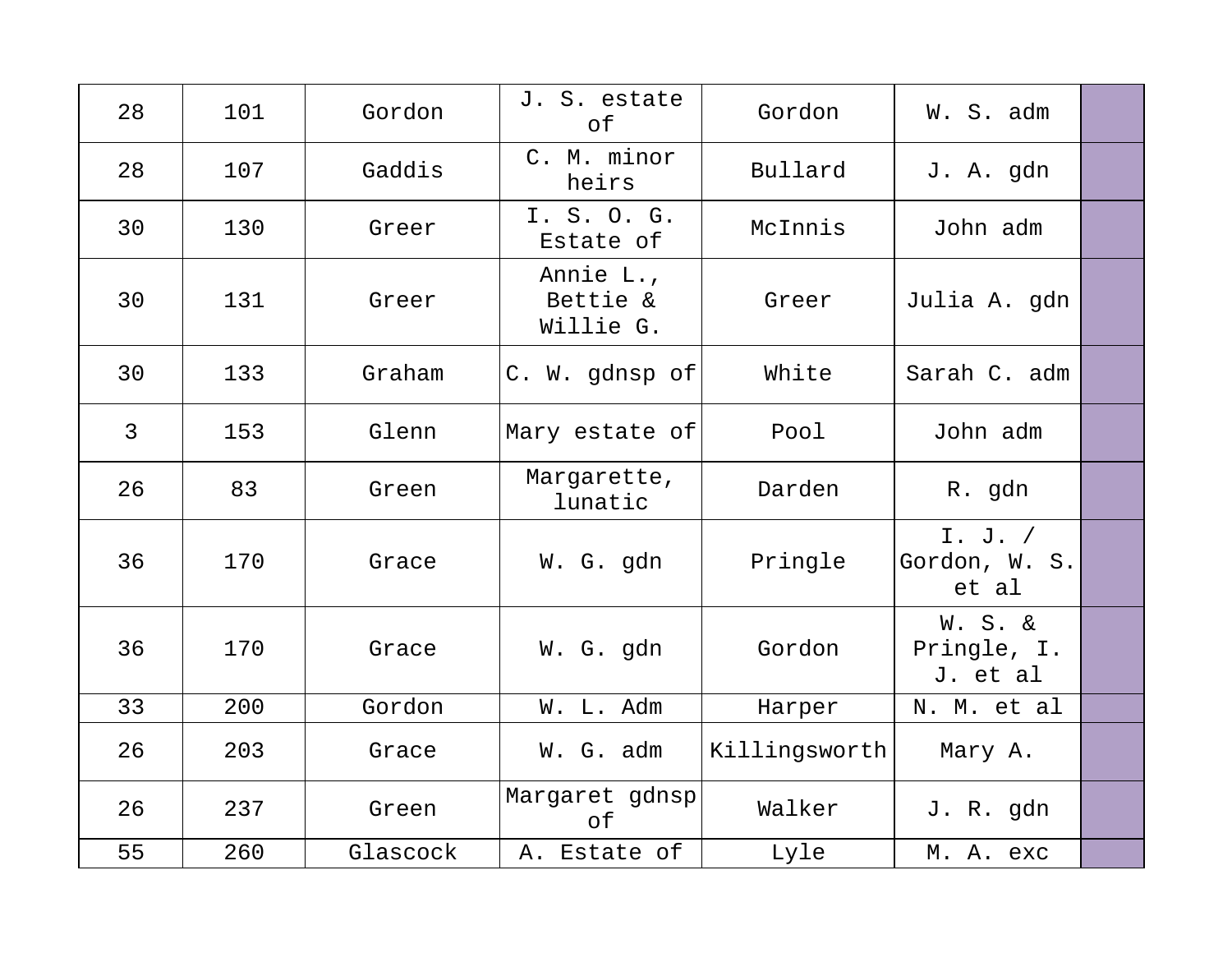| 41 | 273 | Gordon   | E. C. & A. G.<br>$F$ . | Meridian,<br>Board of<br>Aldermen |                             |  |
|----|-----|----------|------------------------|-----------------------------------|-----------------------------|--|
| 55 | 277 | Glascock | A. A.                  | McCaskill                         | R. B. adm                   |  |
| 53 | 279 | Glascock | J. A. et al            | Lyles                             | Martha A. et<br>al          |  |
| 59 | 287 | Gibbs    | John R.                | McCormick                         | H. F. et al                 |  |
| 94 | 733 | Griffing | A. A. exc              | Griffing                          | Hiram dcd                   |  |
| 69 | 310 | Gordon   | E. C. et al            | Horn                              | A. W. et al                 |  |
| 55 | 347 | Gardner  | Thomas estate<br>оf    | Morris                            | J. S. Adm                   |  |
| 53 | 351 | Godasky  | R. Von estate<br>оf    | McCaskill                         | R. B. adm                   |  |
| 71 | 388 | Griffin  | M. A.                  | Griffin                           | J. J. gdn                   |  |
| 52 | 393 | Gary     | J. H.                  | Gathright                         | Zeb C.                      |  |
| 58 | 394 | Glover   | E. C. estate<br>оf     | Sterling                          | Amanda exc                  |  |
| 62 | 416 | Gary     | J. H.                  | Gathright                         | Zeb C. et al                |  |
| 68 | 445 | Garner   | D. C.                  | Meridian<br>Savings Inst.         |                             |  |
| 68 | 449 | Grace    | W. G.                  | Stone                             | W. M., Smith<br>A. H. et al |  |
| 68 | 449 | Grace    | W. G.                  | Smith                             | A. H., W. M.<br>Stone       |  |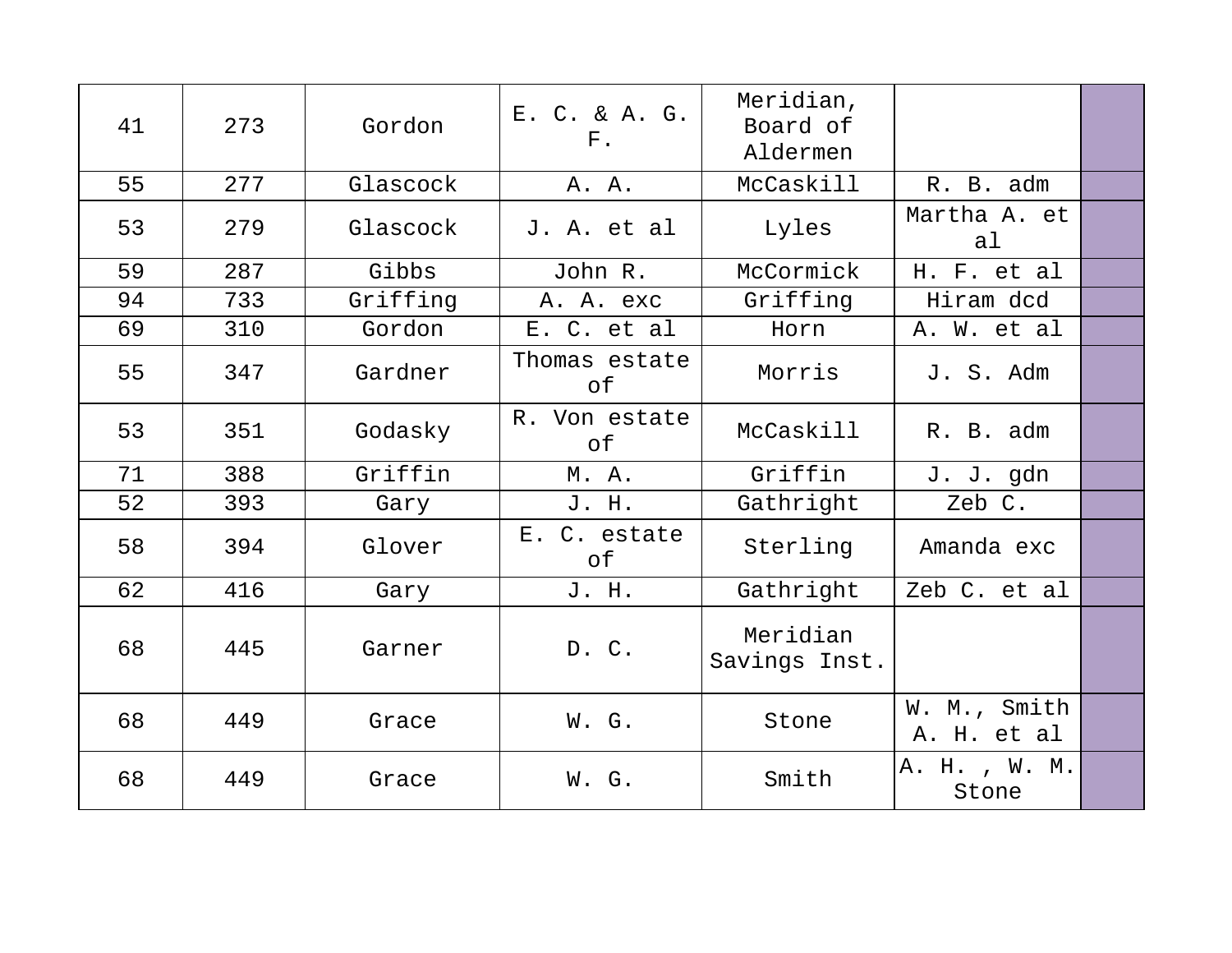| 23 | 515 | Gould    | Lyman T.                                          | Gould                                     | A. E. land<br>partitions of |  |
|----|-----|----------|---------------------------------------------------|-------------------------------------------|-----------------------------|--|
| 32 | 539 | Grace    | Susie Preston<br>by next friend<br>Thos. H. Woods | Grace                                     | J. F.                       |  |
| 37 | 361 | Gary     | Jno. H. & son                                     | Ragsdale                                  | L. A. & S. A.               |  |
| 66 | 578 | Gurly    | H. L. & Co.                                       | Meridian Sash<br>& Blind<br>Factory et al |                             |  |
| 83 | 597 | Gorman   | Estate of                                         | Vally                                     | L. adm                      |  |
| 66 | 623 | Grace    | Charlie                                           | Grace                                     | Palace                      |  |
| 64 | 655 | Gary     | John H. & son                                     | Walff                                     | Fred                        |  |
| 63 | 697 | Gurley   | H. L. et al                                       | Harcher                                   | H. J. et al                 |  |
| 78 | 183 | Glover   | Tom                                               | Glover                                    | Margaret                    |  |
| 79 | 185 | Gibson   | E. E.                                             | Gibson                                    | Mary A.                     |  |
| 76 | 804 | Grace    | G. B. estate<br>of                                | Grace                                     | W. P. exc                   |  |
| 64 | 850 | Gibson   | Mary A.                                           | Ex parte                                  |                             |  |
| 49 | 890 | Gunn     | Richard N.                                        |                                           |                             |  |
| 64 | 895 | Gussett  | Α.                                                | Powell                                    | M.S.                        |  |
| 15 | 905 | Gussett  | $A_{\prime}$                                      | Powell                                    | J. C.                       |  |
| 11 | 925 | Gage     | M. B.                                             | Bourdeaux                                 | R. M.                       |  |
| 16 | 942 | Glascock | J. A. et al                                       | Lyle                                      | T. C. adm                   |  |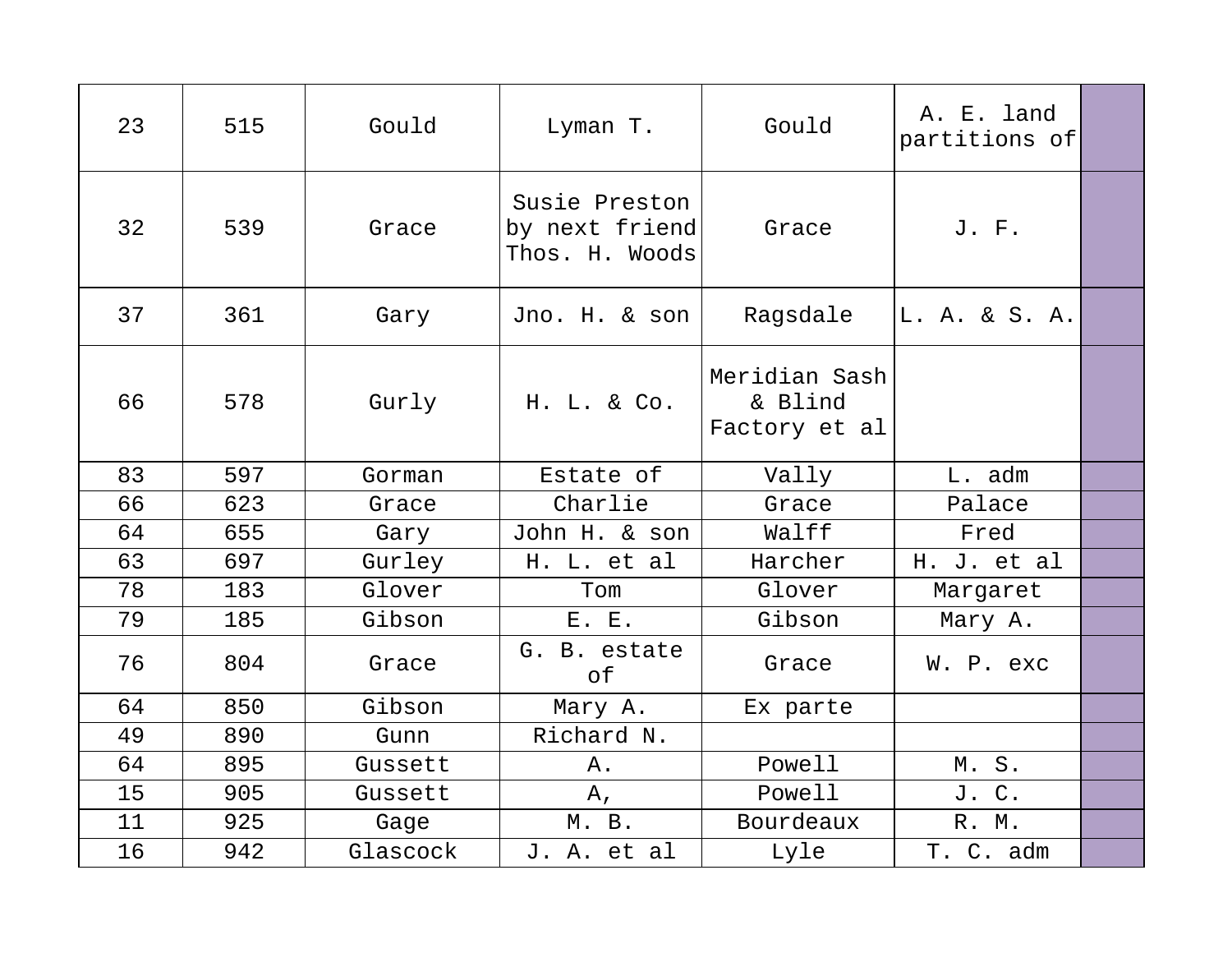| 16  | 952              | Gunn      | M. A.                  | Gunn                | R. N.                     |  |
|-----|------------------|-----------|------------------------|---------------------|---------------------------|--|
| 83  | 975              | Griffin   | M. A. estate<br>of     | Griffin             | Maggie A. adm             |  |
| 91  | $99 \frac{1}{2}$ | George    | W. W.                  | McWilliams          | D. E.                     |  |
| 99  | 1003             | George    | W. W.                  | Milton              | J. N.                     |  |
| 111 | 1046             | Graham    | M. S.                  | Graham              | Rosanna                   |  |
| 111 | 1175             | Glascock  | A. Estate of           | Bourdeaux           | R. M. adm De<br>Bonis non |  |
| 95  | 1199             | Gains     | J. A. et al            | Keeton              | A. J.                     |  |
| 92  | 1134             | Griffin   | M. A. adm              | Griffin             | C. M. et al               |  |
| 102 | 1140             | George    | W. W. et al            | Coffee              | Ella                      |  |
| 104 | 1162             | Goldsmith | Mollie                 | Rosenbaum           | H. gdn                    |  |
| 104 | 1163             | Goldsmith | Rebecca                | Rosenbaum           | H. gdn                    |  |
| 107 | 1167             | George    | Mary H.                | Cole                | S. R.                     |  |
| 107 | 1182             | Gordon    | Robert                 | Gordon              | Julia                     |  |
| 117 | 1193             | Garrett   | Alice                  | Hodges              | Thos.                     |  |
| 112 | 1253             | Gartland  | Thos. Estate<br>of     | Flinn               | P. O.<br>Administrator    |  |
| 120 | 1278             | Gaston    | Maggie L.              | Gaston              | J. D.                     |  |
| 120 | 1292             | Gullett   | L. J. will of          |                     |                           |  |
| 121 | 1316             | Gould     | B. E. gdnsp of         | Wagner              | A. B. gdn                 |  |
| 120 | 1345             | George    | Stanley - a<br>lunatic |                     |                           |  |
| 123 | 1351             | George    | W. W. exc              | First Natl.<br>Bank | Ge                        |  |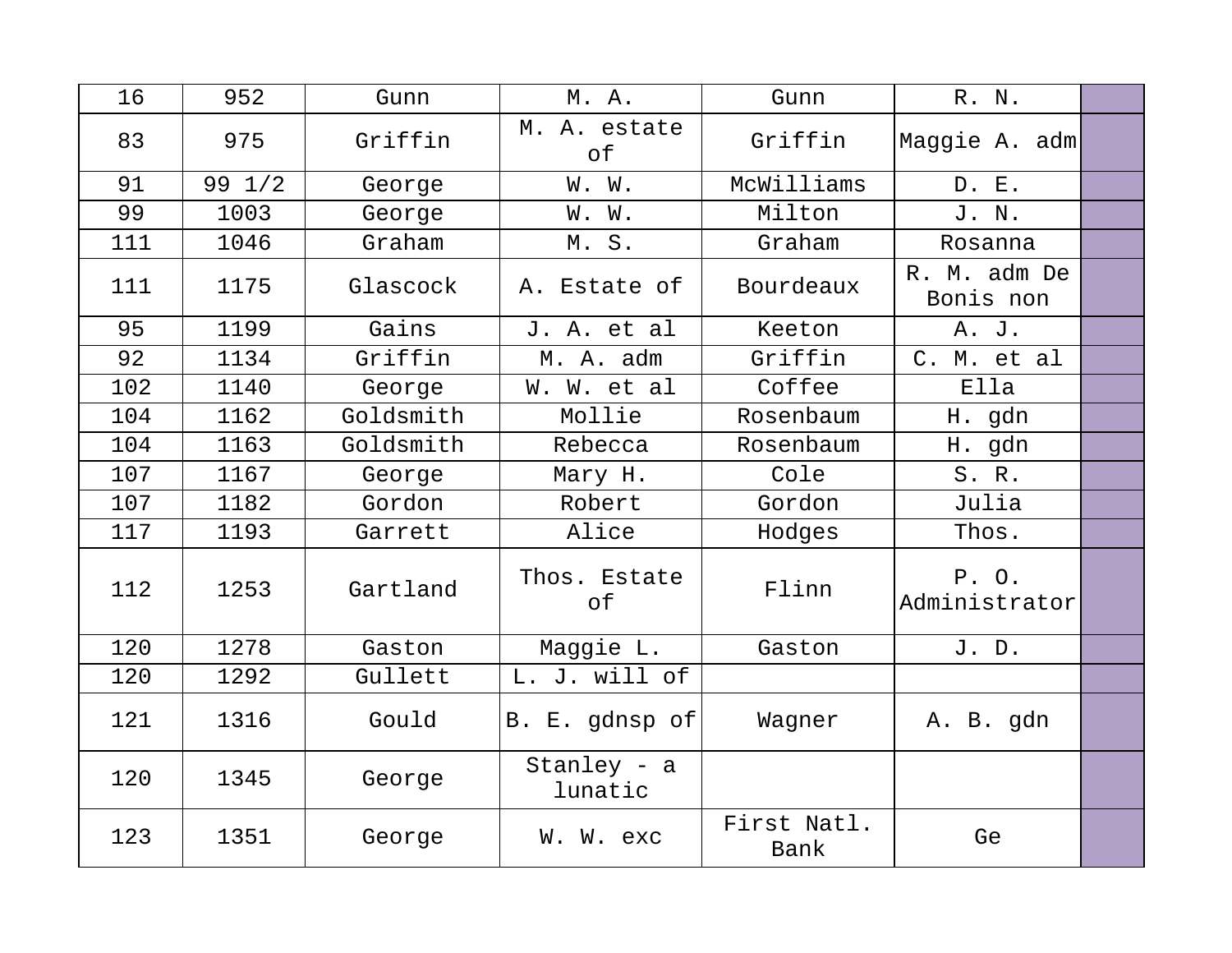| 124 | 1365         | Garrett   | Alice estate<br>оf      | Garrett                             | Frank adm.  |  |
|-----|--------------|-----------|-------------------------|-------------------------------------|-------------|--|
| 126 | 1391         | George    | Alex L. minor           | George                              | E. T. gdn   |  |
| 130 | 1407         | Gary      | J. S. et al             | Acme Lumber<br>Co                   |             |  |
| 128 | 1398         | George    | Agnes S.<br>estate of   |                                     |             |  |
| 132 | 1433         | Griffin   | Ophelia                 | Griffin                             | Henry       |  |
| 138 | 1507         | Ginder    | J. W.                   | Forgerson (or<br>Torgerson)         | G. W. gdn   |  |
| 138 | 1507         | Ginder    | J. W.                   | Torgerson (or<br>Forgerson)         | G. W. gdn   |  |
| 140 | 1526         | Givans    | J. D. estate<br>оf      | Evans                               | C. N. exc   |  |
| 140 | 1533         | Gunn      | $F$ .                   | Vance                               | W. T. et al |  |
| 140 | 1537         | Gage      | Ed M.                   | MS Lumber Co                        |             |  |
| 141 | 1549         | Graham    | Rosana                  | Graham                              | Milton S.   |  |
| 142 | 1559         | Gallagher | Floyd, E. & H.<br>$C$ . | Scheelhan                           | I. M. et al |  |
| 144 | $1577$ $1/2$ | Griffing  | A. A. estate<br>of      | George                              | W. W. adm.  |  |
| 145 | 1589         | Gibson    | Jno. R.                 | Meridian Land<br>& Industrial<br>Co |             |  |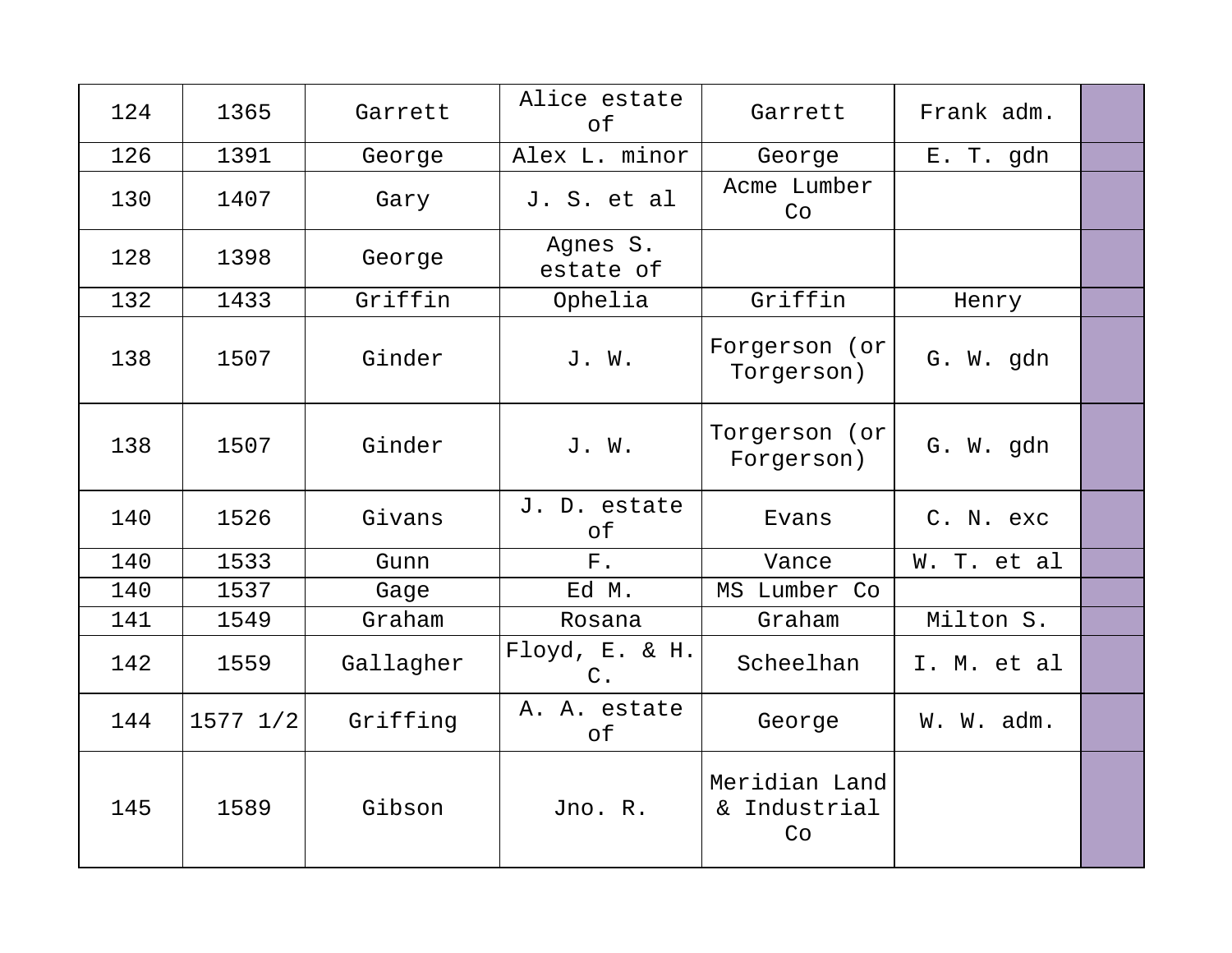| 145 | 1592         | Gaddis                | John                      | Gaddis                          | Alice                  |  |
|-----|--------------|-----------------------|---------------------------|---------------------------------|------------------------|--|
| 148 | 1624         | Gurley                | M. H. estate<br>$\circ$ f | Gurley                          | F. A.<br>Administrator |  |
| 151 | 1681         | Giles                 | Mamie gdnsp of            | Lutz                            | Jno. T. gdn            |  |
| 152 | $1691$ $1/2$ | Griffin               | Lula R. et al<br>gdsp of  | Lylerly                         | W. A. gdn              |  |
| 152 | 1694         | Gunn                  | J. T.                     | Pace                            | A. P. et al            |  |
| 152 | 1698         | George                | W. W.                     | Taylor                          | G. C. & Co             |  |
| 153 | 1705         | Gains                 | Emma                      | Gains                           | Tom                    |  |
| 155 | 1739         | Garrett               | Oscar C. et al            | Garrett                         | Frank                  |  |
| 127 | 1819         | Gordon (or<br>Garden) | Annie Lunacy<br>оf        |                                 |                        |  |
| 127 | 1819         | Garden (Or<br>Gordon) | Annie Lunacy<br>of        |                                 |                        |  |
| 160 | 1830         | George                | W. W. et al               | Fewell                          | J. A.                  |  |
| 162 | 1867         | Griffin               | M. B.                     | Griffin                         | B. W. et al            |  |
| 162 | 1872         | Goldstein             | W. estate of              | Hasell                          | J. G. asignee          |  |
| 127 | 1882         | Griffin               | Alice lunacy<br>of        |                                 |                        |  |
| 164 | 1903         | Gordeon               | R. B.                     | Gordon                          | Julia                  |  |
| 165 | 1925         | Gary                  | Thomas P.                 | Meridian<br>Natl. Bank et<br>al |                        |  |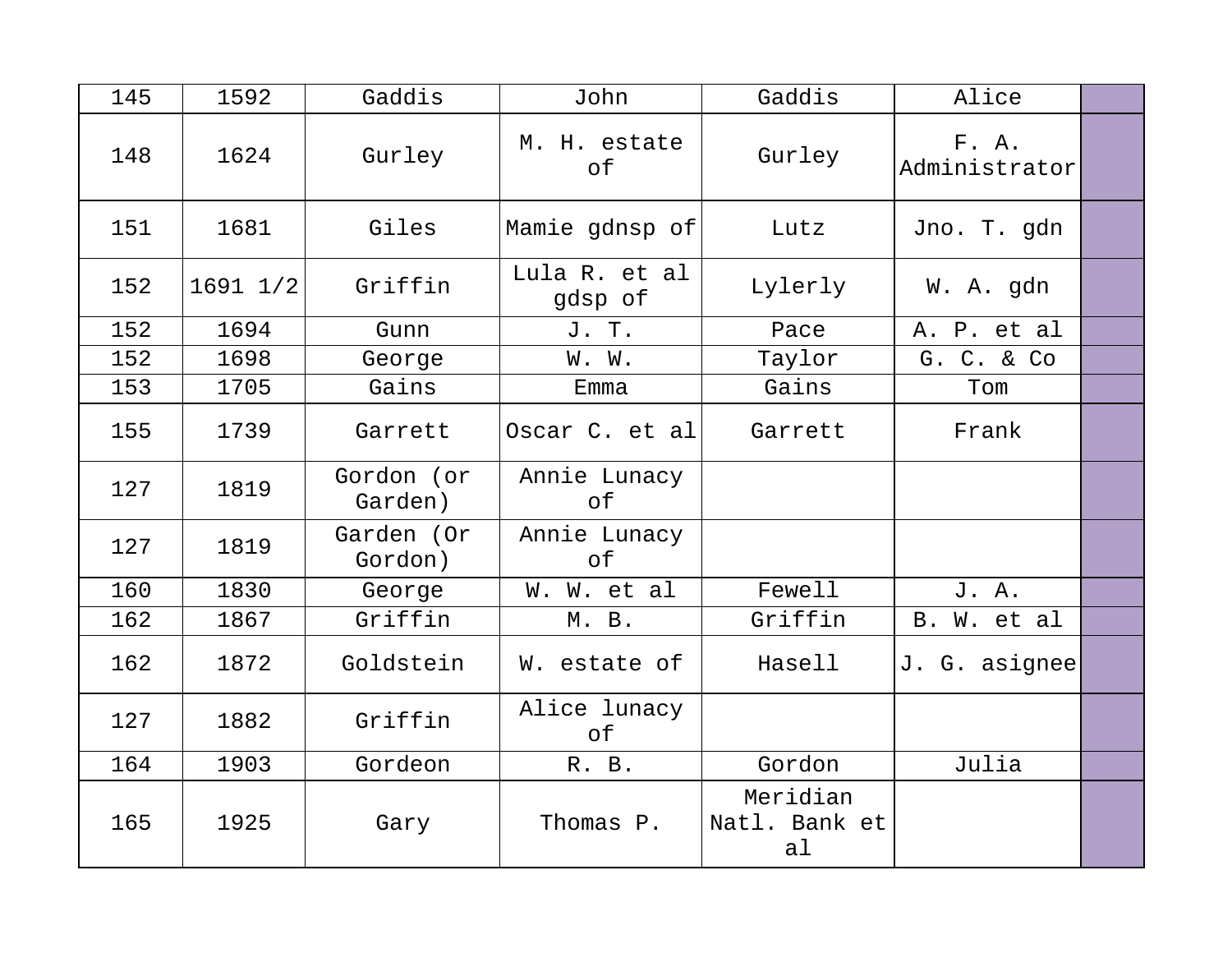| 165                        | 1934         | Garrett                  | Frank estate<br>$\circ f$            | Garrett                          | Jas. F. adm       |  |
|----------------------------|--------------|--------------------------|--------------------------------------|----------------------------------|-------------------|--|
| 165                        | 1935         | Goodman                  | S. G.                                | Goodman                          | Cynthia Ann       |  |
| 168                        | 2001         | Gibbs                    | Robt. B. & R.<br>B. G. Harper<br>adm | Gibbs                            | Sallie            |  |
| 168                        | 2012         | Gibbs                    | Robt. Et al                          | Dungy                            | Aaron et al       |  |
| 171 (127<br>$\mathsf{?}$ ) | $2080$ $1/2$ | Garrison                 | Walter E.                            | Lunacy of                        |                   |  |
| 172                        | 2085         | Giddens                  | Carrie estate<br>of                  | Harwell                          | J. M.<br>assignee |  |
| 172                        | 2107         | Graham                   | L. M.                                | Graham                           | C. W.             |  |
| 174                        | 2141         | Gaston                   | Lilly                                | Gaston                           | Joe               |  |
| 175                        | 2162         | Gurley                   | M. C. dcd                            | Gurley                           | Hayden L. adm     |  |
| 176                        | 2169         | Garden                   | C. H. et al                          | Armour<br>Tailoring Co.<br>et al |                   |  |
| 177                        | 2216         | Gurley Bros.<br>Sad. Co. |                                      | Bankruptcy<br>proceedings        |                   |  |
| 177                        | 2237         | Guice                    | N. L. estate<br>оf                   | Grice                            | A. N. adm         |  |
| 178                        | 2248         | Garrett                  | T. P. estate<br>of                   | Garrett                          | W. G. adm         |  |
| 178                        | 2272         | Gaddis                   | Henry                                | Gaddis                           | Lucindia          |  |
| 178                        | 2275         | Gains                    | Jesse                                | Gains                            | Ruby              |  |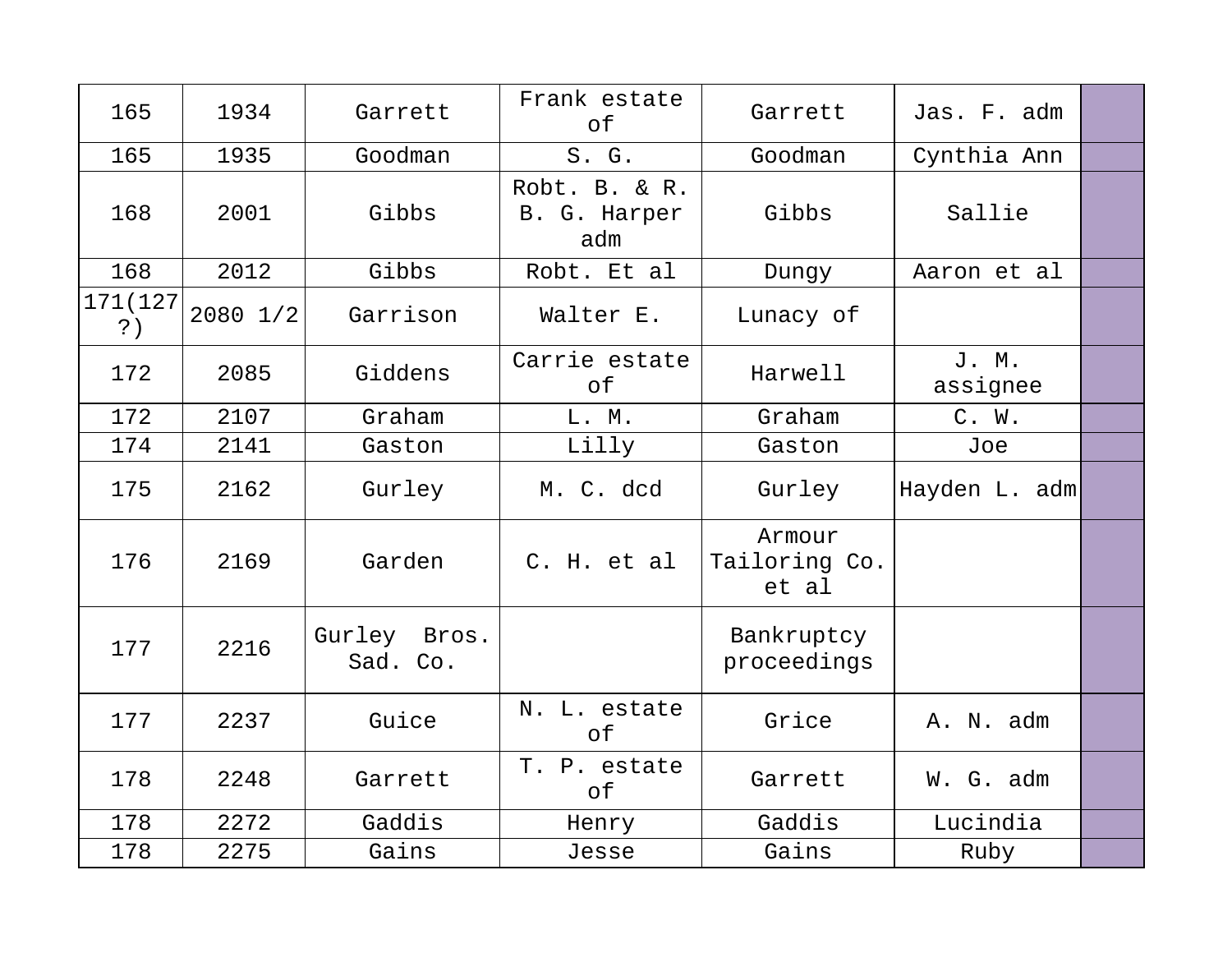| 178 | 2317     | Gates    | Hundy                    | Gates                              | Henrietta         |  |
|-----|----------|----------|--------------------------|------------------------------------|-------------------|--|
| 182 | 2361 1/2 | Graham   | Wester                   | Ex parte                           |                   |  |
| 182 | 2375     | Gurly    | Mary Lee et al<br>minors | White                              | B. V.<br>Guardian |  |
| 183 | 2404     | Greenlee | M. C.                    | Greenlee                           | Jno.              |  |
| 185 | 2483     | Green    | M. M.                    | Reeder                             | W. M. et al       |  |
| 185 | 2464     | Gibson   | S. T. et al              | Crooper(?)                         | E. R. et al       |  |
| 185 | 2466     | Gary     | Sally                    | Gary                               | Frank             |  |
| 185 | 2470     | Griffin  | Phebe                    | Griffin                            | D. G.             |  |
| 185 | 2470?    | Glover   | Luke                     | Glover                             | Esther            |  |
| 186 | 2487     | Gaston   | Mary C.                  | Gaston                             | John Henry        |  |
| 187 | 2506     | George   | Lula V. et al            | Fidelty Trust<br>& L. Co. et<br>al |                   |  |
| 187 | 2513     | Gibbs    | Medora                   | Nat. M. B. L.<br>Assn              |                   |  |
| 189 | 2580     | Gardner  | Bob estate of            | Farmer                             | R. L. adm         |  |
| 190 | 2589     | Garrett  | Mack gdnsp of            | Calvin                             | Callie gdn        |  |
| 190 | 2590     | Garrett  | Mat gdnsp of             | Calvin                             | Callie gdn        |  |
| 190 | 2591     | Garrett  | Mary gdnsp of            | Calvin                             | Callie gdn        |  |
| 192 | 2630     | Gibson   | Clarence gdsp<br>оf      | Hodges                             | J. J. gdn         |  |
| 194 | 2705     | Goodin   | B. J.                    | Goodin                             | Margaret Ann      |  |
| 195 | 2708     | George   | W. W. estate<br>of       | McMorries                          | Edwin adm         |  |
| 194 | 2724     | George   | Stanley E.<br>gdnsp of   | Hunter                             | A. C. gdn         |  |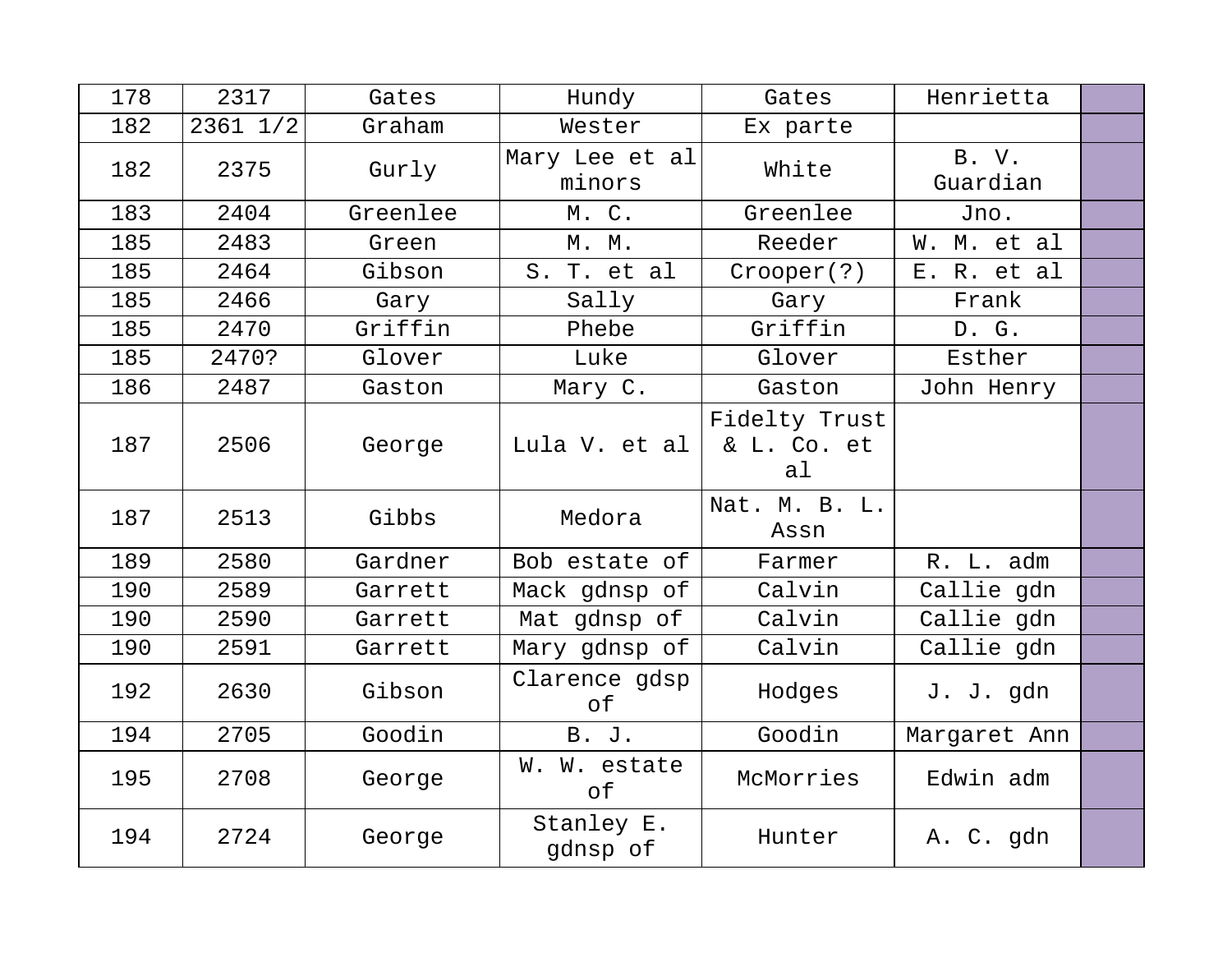| 195 | 2738 | Goodwin  | L. N.                   | Goodwin                                        | M. E.         |  |
|-----|------|----------|-------------------------|------------------------------------------------|---------------|--|
| 195 | 2743 | Gurley   | F. A. et al             | <b>Bullock</b>                                 | W. C. et al   |  |
| 196 | 2703 | George   | L. V.                   | Hardy                                          | Lamar et al   |  |
| 198 | 2822 | Gurley   | F. A. dcd               | Gurley                                         | H. L. adm     |  |
| 199 | 2830 | Gressett | A. Estate of            |                                                |               |  |
| 199 | 2856 | Garman   | L. C.                   | Slaughter                                      | Albert et al  |  |
| 200 | 2874 | Gurley   | Julia c. gdsp<br>оf     | Gurley                                         | Fannie A. gdn |  |
| 200 | 2888 | Gibbs    | Wm.                     | Gibbs                                          | Cinda         |  |
| 201 | 2912 | Gowdy    | Dick                    | Gowdy                                          | Ella          |  |
| 201 | 2922 | Giddens  | J. N.                   | Giddens                                        | Carrie        |  |
| 202 | 2933 | Galtney  | D. R. by next<br>friend | Galtney                                        | Jas. P.       |  |
| 203 | 2958 | Gains    | Clemmie                 | Gains                                          | Walter        |  |
| 204 | 2998 | Giles    | Ella                    | Lutz                                           | Jane Giles    |  |
| 204 | 2999 | Giles    | Ella                    | Lutz                                           | Jane Giles    |  |
| 205 | 3014 | Gallaran | Bertha P.               | Gallaran                                       | J. L.         |  |
| 205 | 3020 | Garrett  | M. C.                   | Garrett                                        | O. C.         |  |
| 180 | 3035 | Gordon   | Sophia lunacy<br>of     |                                                |               |  |
| 207 | 3100 | Graham   | H. H.                   | Moore                                          | J. W. et al   |  |
| 208 | 3128 | Gurly    | Sallie A. dcd           | Gurly                                          | H. L. exc     |  |
| 208 | 3131 | Gressett | W.C.                    | Golden                                         | Α.            |  |
| 208 | 3143 | Gaddis   | Joe                     | Wilson                                         | Mary J. Cole  |  |
| 208 | 3145 | Graham   | L. B.                   | Meehan Round<br>Lumber Co et<br>a <sub>1</sub> |               |  |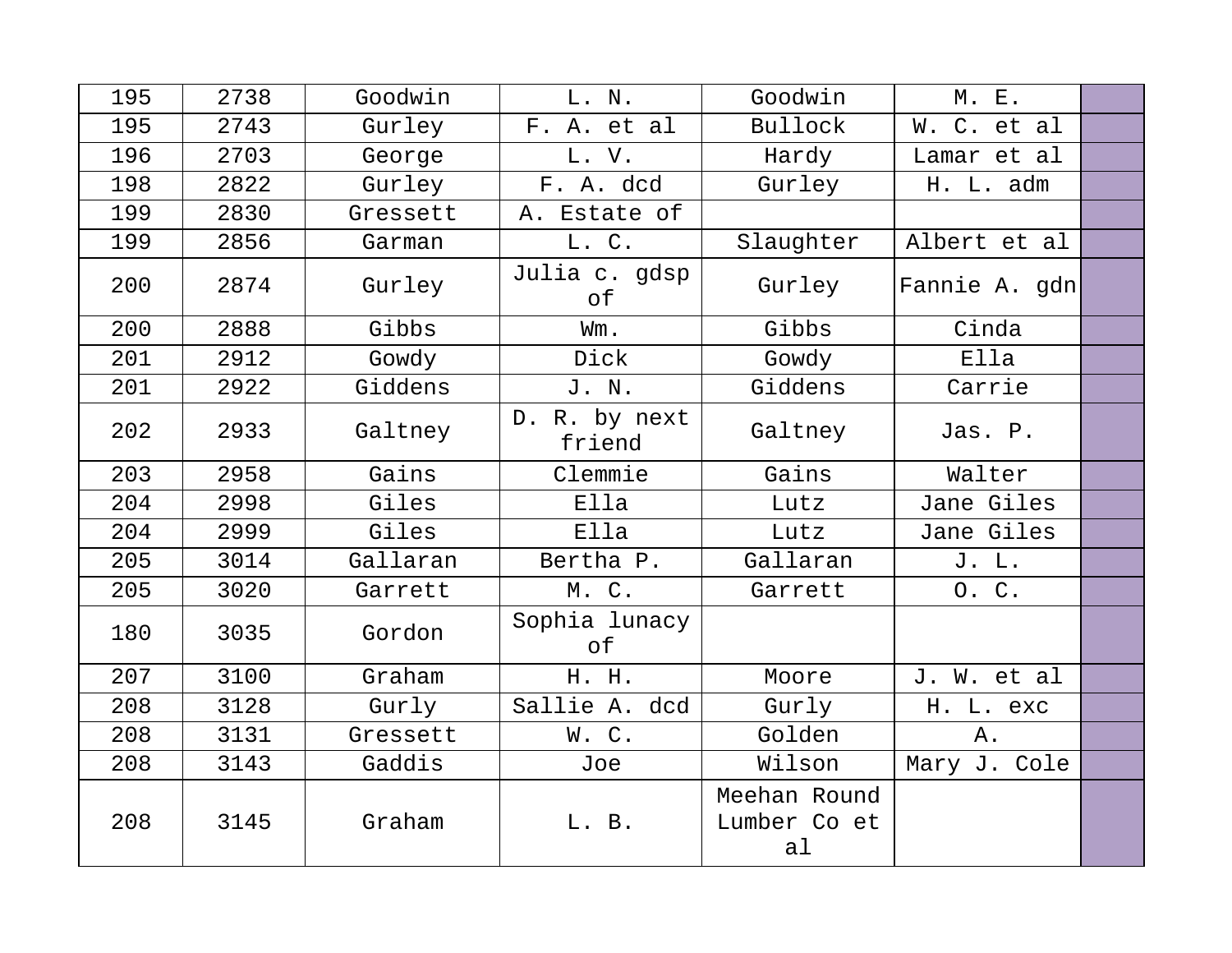| 209 | 3177 | Green               | Sallie                                     | Green                | Alonzo              |  |
|-----|------|---------------------|--------------------------------------------|----------------------|---------------------|--|
| 210 | 3200 | Gurly               | Marian R. by<br>next friend                | Gurley               | H. L.               |  |
| 213 | 3298 | Graham              | M. E.                                      | Graham               | Ed                  |  |
| 213 | 3303 | Griffin             | Emma dcd                                   |                      |                     |  |
| 214 | 3332 | Gayle               | Edith Lark by<br>next friend               | Gayle                | Ellen L.            |  |
| 214 | 3348 | Godd                | C. A.                                      | Godd                 | Mary                |  |
| 215 | 3356 | Groves              | Luna                                       | Groves               | W. M.               |  |
| 215 | 3369 | Griffin             | Bettie                                     | Murphy               | М.                  |  |
| 216 | 3386 | Green               | Daisy L.                                   | Green                | W. B.               |  |
| 217 | 3402 | Graham              | Jessie                                     | Graham               | Dasie               |  |
| 220 | 3500 | Grant               | M. R.                                      | <b>Bierce</b>        | Columbus et<br>al   |  |
| 222 | 3600 | Gray                | Jno. Harly<br>estate of                    | Gray                 | Georgiana C.<br>exc |  |
| 225 | 3697 | Gulf Compress<br>Co |                                            | Threefoot<br>Bros Co |                     |  |
| 226 | 3721 | Garrett             | Nat                                        | Calvin               | Callie              |  |
| 227 | 3737 | Glenn               | Ella dcd                                   | Dungee               | J. N. adm           |  |
| 227 | 3740 | Gilmore             | Henry dcd -<br>estate of<br>Fannie gdn for | Gilmore              | Jilia               |  |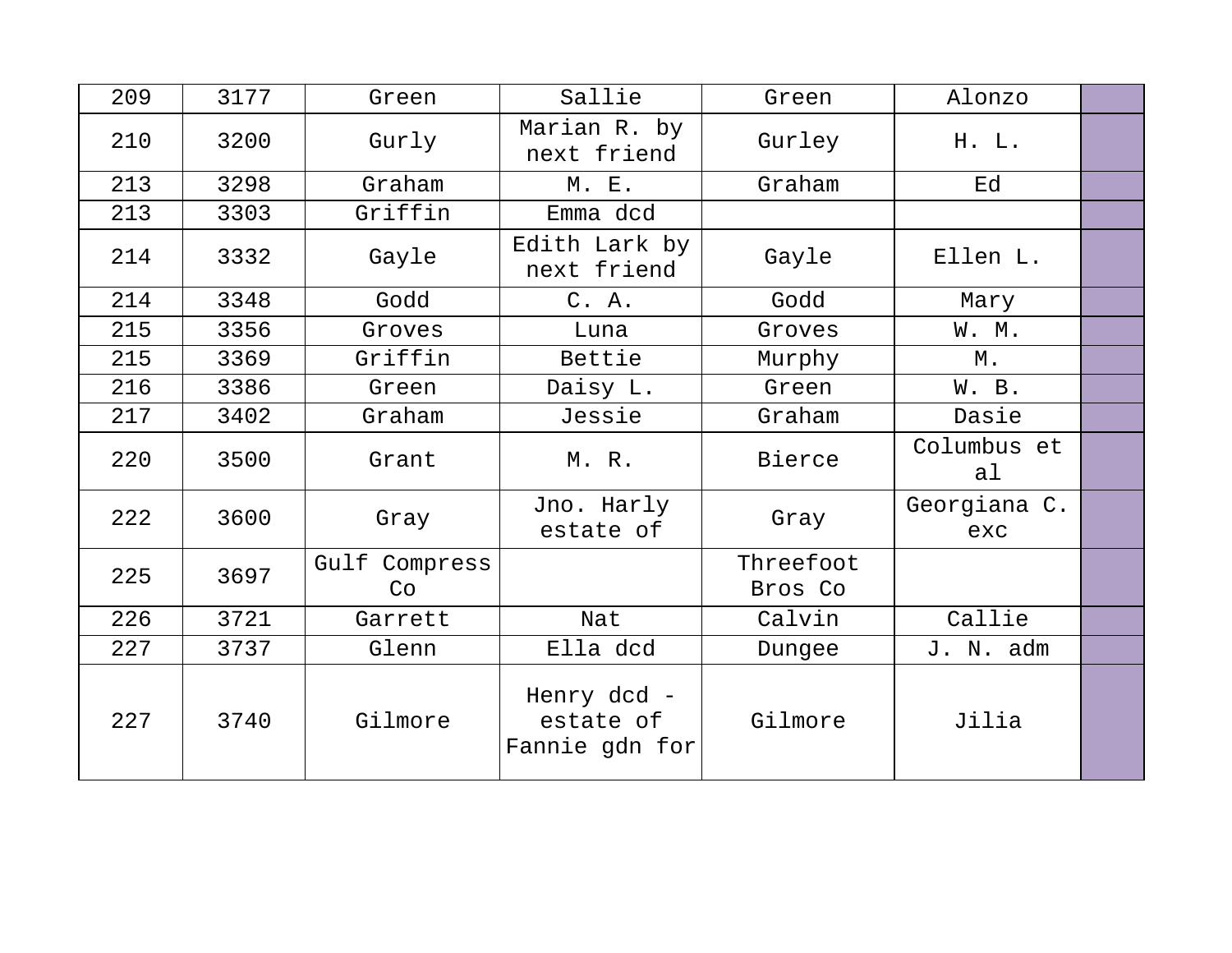| 227 | 3741 | Gilmore    | Henry dcd -<br>estate of<br>Fannie gdn for | Gilmore                                   | Fannie gdn<br>for Gilmore,<br>Kizzie |  |
|-----|------|------------|--------------------------------------------|-------------------------------------------|--------------------------------------|--|
| 228 | 3777 | Gunn       | M. A. estate<br>of                         |                                           |                                      |  |
| 228 | 3784 | Glover     | May                                        | Glover                                    | Ike                                  |  |
| 230 | 3822 | Greenwald  | Sam et al                                  | Mayer                                     | Lula et al                           |  |
| 230 | 3832 | Grant      | M. R.                                      | McElroy                                   | I. R.                                |  |
| 231 | 3851 | Graham     | W. Jeff                                    | Shipman                                   | L.                                   |  |
| 232 | 3899 | Golden     | М.                                         | Golden                                    | M. J.                                |  |
| 232 | 3906 | Gullett    | J. W.                                      | Gullett                                   | Winnie D.                            |  |
| 233 | 3947 | Griffin    | M. A.                                      | Ex parte                                  |                                      |  |
| 233 | 3948 | Grosliphan | M. E. estate<br>оf                         | Hall                                      | E. B. adm                            |  |
| 235 | 4024 | Gatewood   | Alex estate of                             | Emmons                                    | R. L. adm                            |  |
| 236 | 4046 | Graham     | A. G. & E. C.<br>Goedon                    | Equitable<br>Life<br>Assurance<br>Society |                                      |  |
| 237 | 4071 | Gunter     | Clent                                      | Gunter                                    | Nellie                               |  |
| 238 | 4089 | Germain    | L. C.                                      | Harwell                                   | J. M.                                |  |
| 240 | 4160 | Graham     | M. E.                                      | Graham                                    | Ed                                   |  |
| 241 | 4181 | Glover     | Herman ex<br>parte by next<br>friend       | Moore                                     | Carrie                               |  |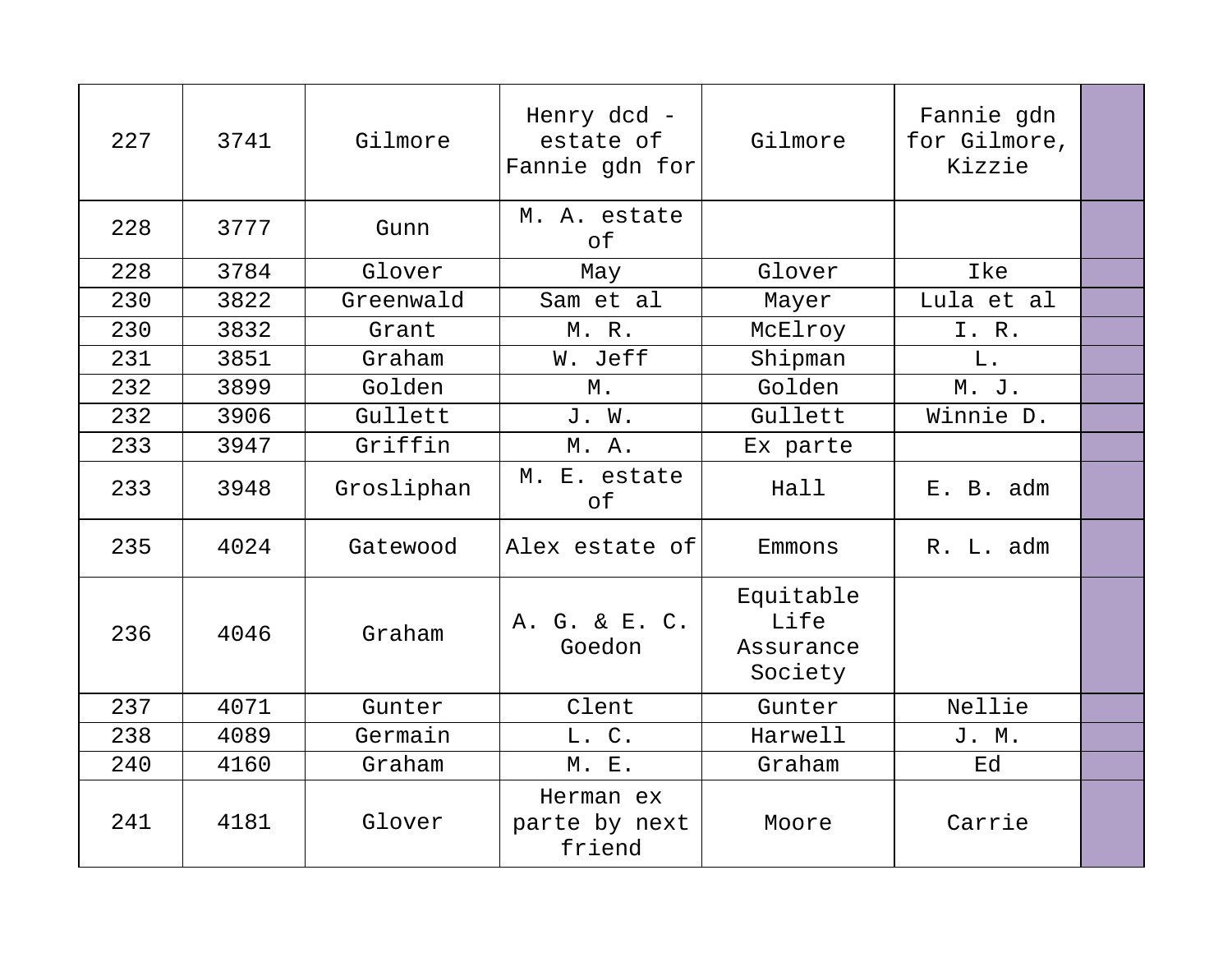| 241 | 4193 | Gully               | P. H. estate<br>оf        | Gully                        | Alice adm |  |
|-----|------|---------------------|---------------------------|------------------------------|-----------|--|
| 244 | 4323 | Gordon              | $F$ .                     | Williams                     | Thos.     |  |
| 244 | 4338 | Giles               | Lea                       | Giles                        | Luther    |  |
| 244 | 4342 | Germain             | L. C.                     | Harwell                      | J. M.     |  |
| 245 | 4374 | Graham              | Henry                     | Graham                       | Liza      |  |
| 246 | 4385 | Glaze               | Allen                     | Glaze                        | Tom       |  |
| 246 | 4398 | Graham              | <b>M. E.</b>              | Graham                       | Ed        |  |
| 246 | 4403 | Gay                 | Annie                     | Gay                          | Jack      |  |
| 246 | 4421 | Gulf Compress<br>Co |                           | A. G. S. R.<br>R. Co. et al  |           |  |
| 246 | 4426 | George              | E. T.                     | Ex parte                     |           |  |
| 248 | 4465 | Grantham            | J. W. Estate<br>$\circ$ f | Grantham                     | T. M. adm |  |
| 247 | 4441 | Gibbs               | J. P. Estate<br>оf        | Cambrough                    | T. L. adm |  |
| 248 | 4475 | Gaines              | Mamie                     | Gaines                       | Wm.       |  |
| 249 | 4532 | Griggs              | Julia<br>McCaskell        | Griggs                       | James     |  |
| 251 | 4584 | Green               | Daisy L.                  | Green                        | Will      |  |
| 251 | 4587 | Glenn               | Ortho Neal                | Ex parte                     |           |  |
| 251 | 4591 | Griffith            | James                     | Griffith                     | Lillie    |  |
| 252 | 4620 | Gordon              | Beatty                    | Gordon                       | Robert    |  |
| 252 | 4634 | Gay                 | W. R. adm                 | Southern Ins.<br>Union et al |           |  |
| 252 | 4654 | Grant               | M. R.                     | Howard                       | John      |  |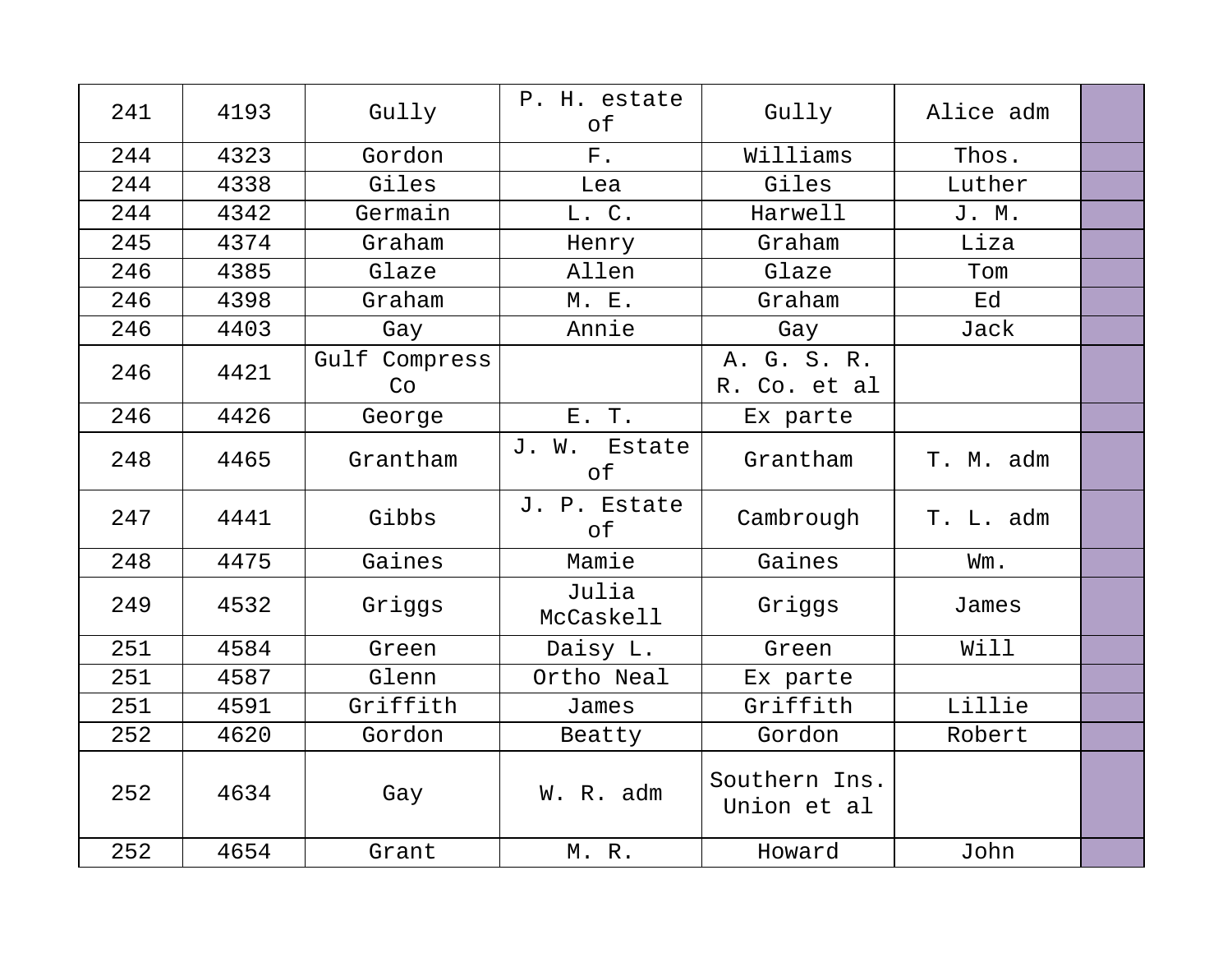| 252 | 4658      | George   | Elias estate<br>of     | Mpnsour                           | C. A.<br>Administrator |  |
|-----|-----------|----------|------------------------|-----------------------------------|------------------------|--|
| 252 | 4661      | Gibson   | Clarence ex<br>parte   | Hodges                            | J. J. next<br>friend   |  |
| 253 | 4688      | Griffin  | J. B. dcd              | Griffin                           | L.L. adm               |  |
| 255 | 4764      | Gossett  | Janie Bell             | Gossett                           | Robert                 |  |
| 255 | $4 - - -$ | Green    | Pearl estate<br>of     | Martin                            | E. J. Adm              |  |
| 255 | 4798      | Green    | Will                   | Ex parte                          |                        |  |
| 256 | 4819      | Gressett | Christine<br>estate of |                                   |                        |  |
| 257 | 4833      | Gary     | Alice                  | Gary                              | Frank                  |  |
| 258 | 4843      | Grace    | Daisy W.               | Grace                             | Frank                  |  |
| 258 | 4854      | George   | Inez                   | George                            | W. W.                  |  |
| 258 | 4856      | George   | Roger                  | George                            | A. H.                  |  |
| 259 | 4880      | Gathing  | Ola P.                 | Gathing                           | Geo. B.                |  |
| 262 | 4987      | George   | A. H.                  | Meridian &<br>Deepwater Ry<br>Co. |                        |  |
| 264 | 5024      | Gilmore  | C. V.                  | Gilmore                           | W. A.                  |  |
| 266 | 5067      | Giles    | J. H.                  | Giles                             | Bessie Henton          |  |
| 266 | 5068      | Godwin   | Myrtle                 | Godwin                            | J. C.                  |  |
| 266 | 5077      | Gast     | Willie                 | Gast                              | Jno.                   |  |
| 266 | 5084      | Grady    | Erin gdnsp of          | Crawley                           | A. W. gdn              |  |
| 266 | 5095      | Glover   | F. Y. gdsp of          | Glover                            | Dock gdn               |  |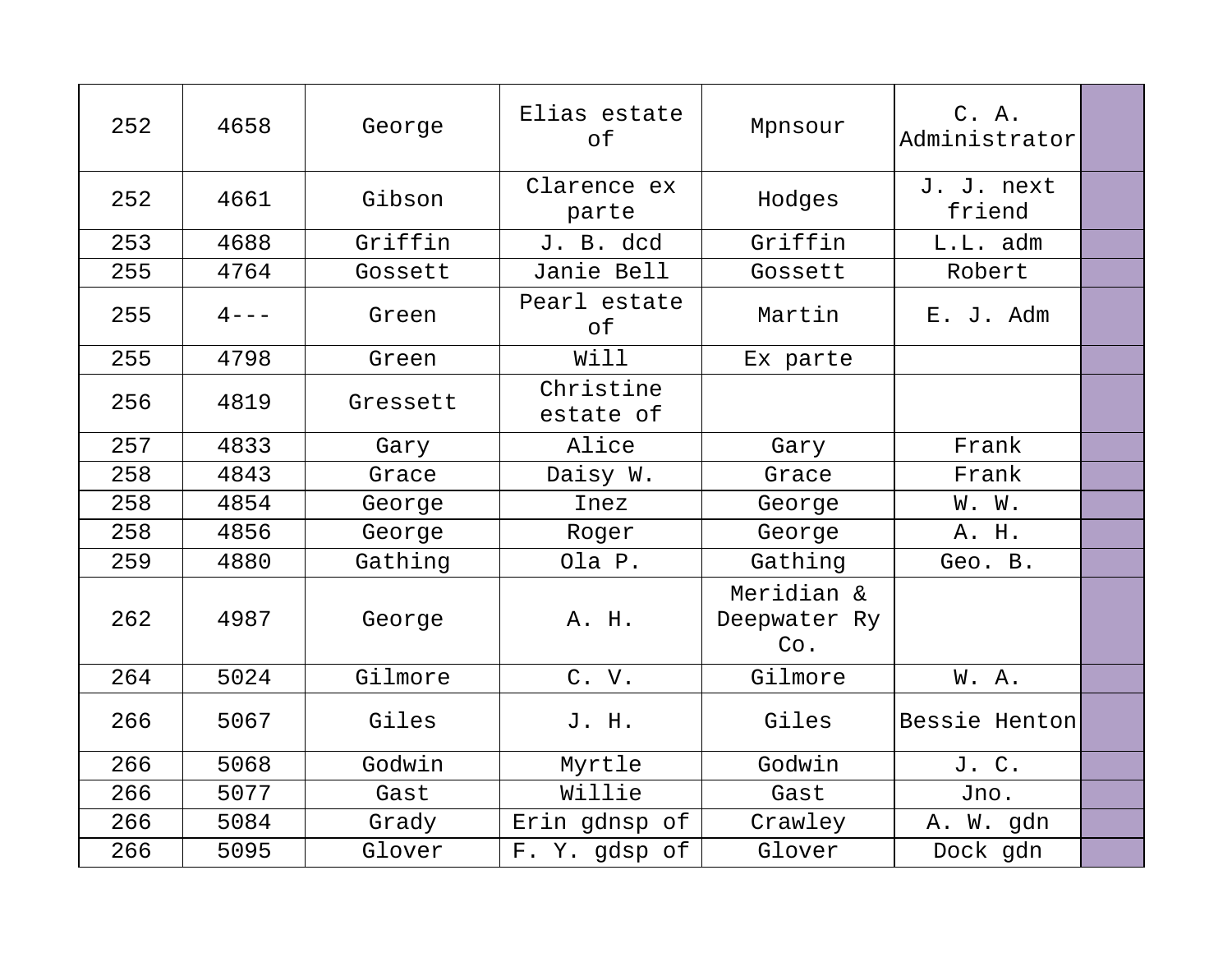| 266 | 5101 | Geoge    | Mike gdsp of                          | George        | Annie gdn             |  |
|-----|------|----------|---------------------------------------|---------------|-----------------------|--|
| 269 | 5170 | Griffin  | Ossie                                 | Griffin       | Pearl                 |  |
| 269 | 5196 | Gray     | C. L.                                 | A. T. & N. Ry |                       |  |
| 270 | 5213 | Gilmore  | Henry estate<br>of                    | Gilmore       | Fannie<br>Venable adm |  |
| 270 | 5219 | Gray     | C. L.                                 | A. T. & N. Ry |                       |  |
| 270 | 5221 | Garrett  | Nat by next<br>friend Jeff<br>Peyton  | Calvin        | Callie                |  |
| 270 | 5222 | Garrett  | Mack by next<br>friend Jeff<br>Peyton | Calvin        | Callie                |  |
| 272 | 5280 | Groves   | W. S. estate<br>of                    | Mathews       | S. S. adm             |  |
| 272 | 5296 | Garrett  | Ed                                    | Garrett       | Bessie                |  |
| 272 | 5324 | Glenn    | Lena                                  | Glenn         | Fletcher              |  |
| 275 | 5475 | Griffin  | Eugenia                               | Griffin       | Henry                 |  |
| 276 | 5523 | Grantham | W. W.                                 | Ex parte      |                       |  |
| 277 | 5582 | Graves   | L. M.                                 | Graves        | C. D.                 |  |
| 277 | 5607 | Griffin  | M. A.                                 | Ex parte      |                       |  |
| 278 | 5640 | Griffin  | T. E.                                 | Griffin       | Bessie Holt           |  |
| 279 | 5648 | Glover   | Roxana                                | Glover        | Lee                   |  |
| 280 | 5711 | Griffin  | Τ.                                    | Griffin       | ${\bf L}$ .           |  |
| 281 | 5722 | Griffin  | Bessie                                | Griffin       | T. E.                 |  |
| 300 | 5751 | Griffin  | М.                                    | Ex parte      |                       |  |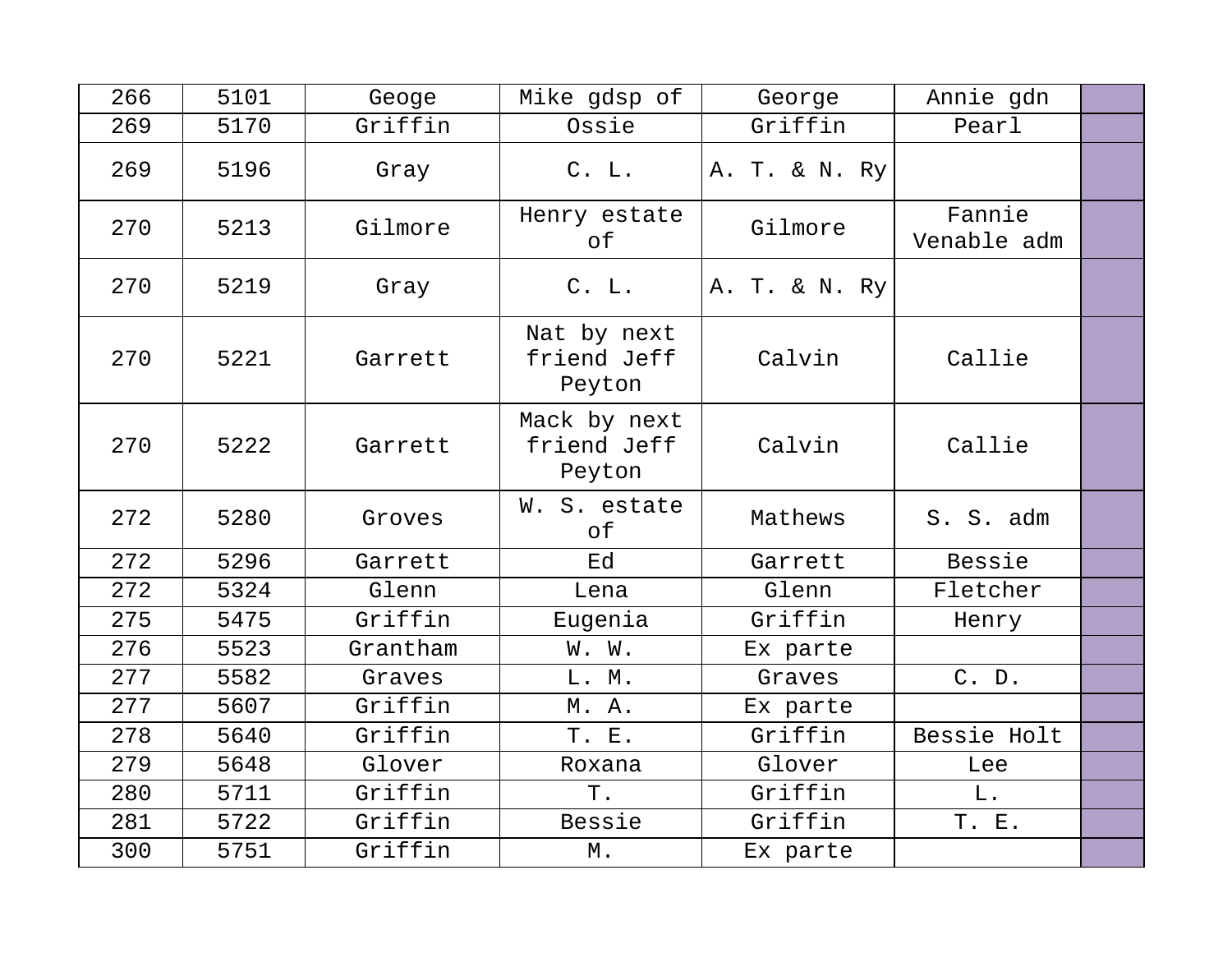| 300 | 5808 | Godwin                      | Elizabeth                      | Lunacy of    |               |  |
|-----|------|-----------------------------|--------------------------------|--------------|---------------|--|
| 285 | 5833 | Giles                       | J. H.                          | Giles        | Lizzie        |  |
| 287 | 5864 | Griffin                     | Eastman by<br>next friend      | Griffin      | Jim           |  |
| 290 | 5911 | Gunn                        | B. B.                          | Gunn         | T. M.         |  |
| 290 | 5930 | Guranty Loan<br>T. & B. Co. |                                | M & O RR Co. |               |  |
| 291 | 5947 | Gunn                        | T. H.                          | Ex parte     |               |  |
| 292 | 5978 | Graham                      | Henry                          | Graham       | Liza          |  |
| 293 | 5985 | Gilmore                     | Α.                             | Gilmore      | Sallie        |  |
| 295 | 6049 | Gayle                       | Maurice,<br>Elldon gdnsp<br>of | Gayle        | R. E. gdn     |  |
| 296 | 6077 | Gables                      | J. T.                          | Ex parte     |               |  |
| 296 | 6073 | Garrett                     | Robt. M.                       | Ex parte     |               |  |
| 298 | 6146 | Graves                      | N. W.                          | Graves       | W. E.         |  |
| 298 | 6150 | Graham                      | Jesse gdsp of                  | Graham       | S. M. gdn     |  |
| 301 | 6200 | Gallespie                   | Walter                         | Sanders      | S. W.         |  |
| 301 | 6210 | Glynn                       | J. W.                          | Meeds        | W. et al      |  |
| 302 | 6220 | Gegge                       | H. J. dcd                      | Geegee       | Hattie L. adm |  |
| 304 | 6284 | Gary                        | Alice                          | Gary         | Frank         |  |
| 305 | 6330 | Greer                       | H. C. dcd                      | Greer        | J. L. adm     |  |
| 307 | 6366 | Guess                       | A. H.                          | Ex parte     |               |  |
| 308 | 6399 | Gressett<br>Music House     |                                | Atterberry   | W. D.         |  |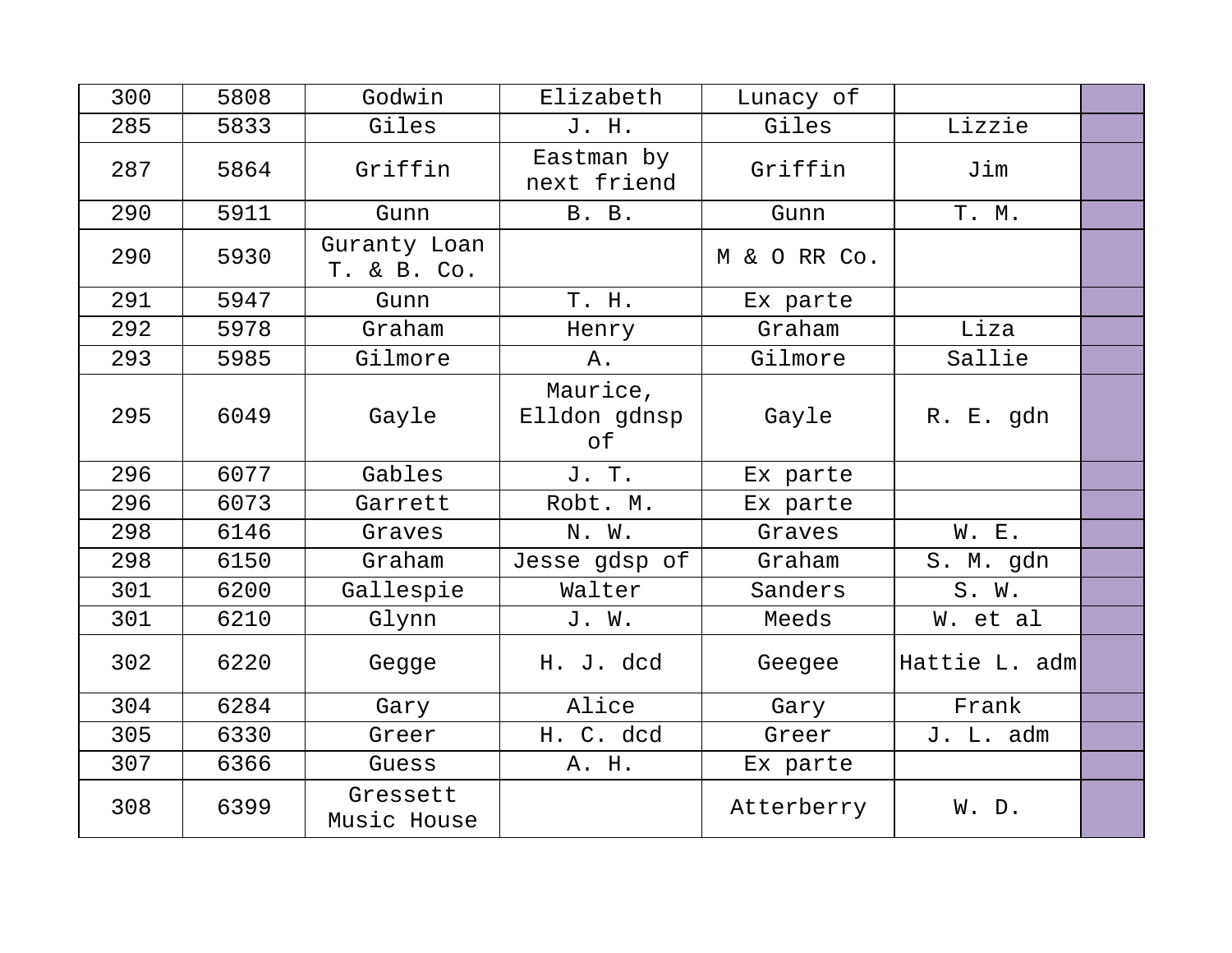| 311 | 6470 | Gunn       | C. L. estate<br>of  | Gunn                     | F. V. adm   |  |
|-----|------|------------|---------------------|--------------------------|-------------|--|
| 300 | 6520 | Gloster    | Sid                 | Lunacy of                |             |  |
| 316 | 6590 | Green      | A. L.               | Standard<br>Leather Co   |             |  |
| 316 | 6596 | Gallien    | Ruth                | Gallien                  | L.O.        |  |
| 317 | 6618 | Gibson     | T. A. dcd           | Gibson                   | M. L. adm   |  |
| 319 | 6655 | Graham     | W. J. dcd           | Graham                   | M. J. adm   |  |
| 300 | 6656 | Gordon     | Margaret            | Lunacy of                |             |  |
| 320 | 6683 | Groescgmer | Christopher         | Groeschner               | Louie E.    |  |
| 320 | 6706 | Green      | Caleb               | Green                    | Addie       |  |
| 321 | 6708 | Gressett   | A. J.               | Gressett                 | Nora A.     |  |
| 321 | 6728 | George     | W. W. et al         | Vinson                   | M. L. et l  |  |
| 321 | 6715 | George     | A. H. Co.           | Smith                    | T. L. et al |  |
| 318 | 6624 | Gibson     | M. L.               | Ex parte                 |             |  |
| 318 | 6625 | Gibson     | Myrtle gdsp of      | Gibson                   | J. W. gdn   |  |
| 322 | 6734 | George     | A. H. Co.           | Lederer &<br>Dixon et al |             |  |
| 322 | 6734 | George     | A. H. Co.           | Dixon &<br>Lederer et al |             |  |
| 322 | 6749 | Gibbs      | Ephriam dcd         |                          |             |  |
| 324 | 6787 | Green      | Nannie estate<br>of | First Natl.<br>Bank      |             |  |
| 327 | 6839 | Glascock   | Jno. A. dcd         | Page                     | J. M. adm   |  |
| 326 | 6853 | Garrison   | J. C.               | Lunacy of                |             |  |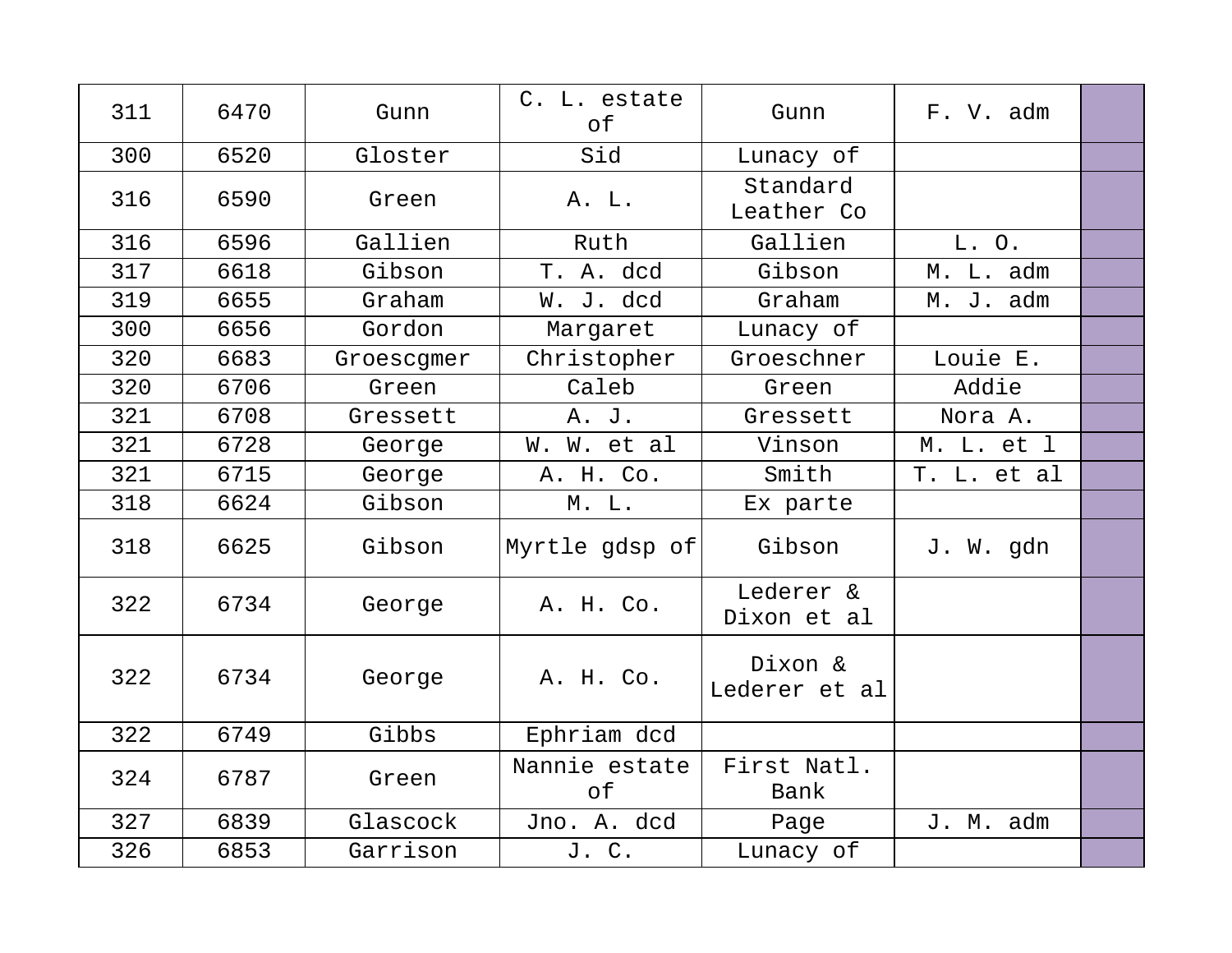| 328 | 6879 | Gordon                                | Mollie, a<br>lunatic  | McGinnis                          | C. A. gdn          |  |
|-----|------|---------------------------------------|-----------------------|-----------------------------------|--------------------|--|
| 326 | 6889 | Gay                                   | Will                  | Lunacy of                         |                    |  |
| 329 | 6935 | Grice                                 | Eva gdsp of           | Lynch                             | W. D. gdn          |  |
| 330 | 6977 | Grunner Bros.<br>Lbr. Co.<br>Phillips |                       | Alongonquinn<br>Lbr. Co. et<br>al |                    |  |
| 333 | 7031 | Green                                 | Lillian               | Green                             | Chester            |  |
| 326 | 7058 | Griffin                               | Mary                  | Lunacy of                         |                    |  |
| 334 | 7070 | Graham                                | E. L.                 | Graham                            | J. B.              |  |
| 334 | 7076 | Graham                                | Lee                   | Graham                            | Alice              |  |
| 334 | 7078 | Gunter                                | J. M.                 | Gunter                            | Mary E.            |  |
| 295 | 336  | Gage                                  | Celesta               | Gage                              | M. C.              |  |
| 336 | 7130 | Gamble                                | G.                    | Gamble                            | Bessie             |  |
| 340 | 7223 | Graham                                | Alice                 | Graham                            | Lee                |  |
| 340 | 7224 | Graham                                | Lee                   | <b>Burnett</b>                    | Maggie             |  |
| 341 | 7259 | George                                | Gertie Bell           | George                            | William            |  |
| 342 | 7287 | Grayson                               | J. C.                 | Grayson                           | Minnie             |  |
| 341 | 7245 | George                                | A. H. Co.             | American<br>Grain Co et<br>al     |                    |  |
| 343 | 7330 | Gay                                   | Wanda gdnsp of        | Gay                               | A. gdn             |  |
| 344 | 7346 | Gordon                                | Lula                  | Gordon                            | Rufus              |  |
| 344 | 7343 | Gaynor                                | Curtis                | Gaynor                            | Donnella           |  |
| 347 | 7405 | George                                | Virgie C.<br>qdnsp of | George                            | Gertie Bell<br>gdn |  |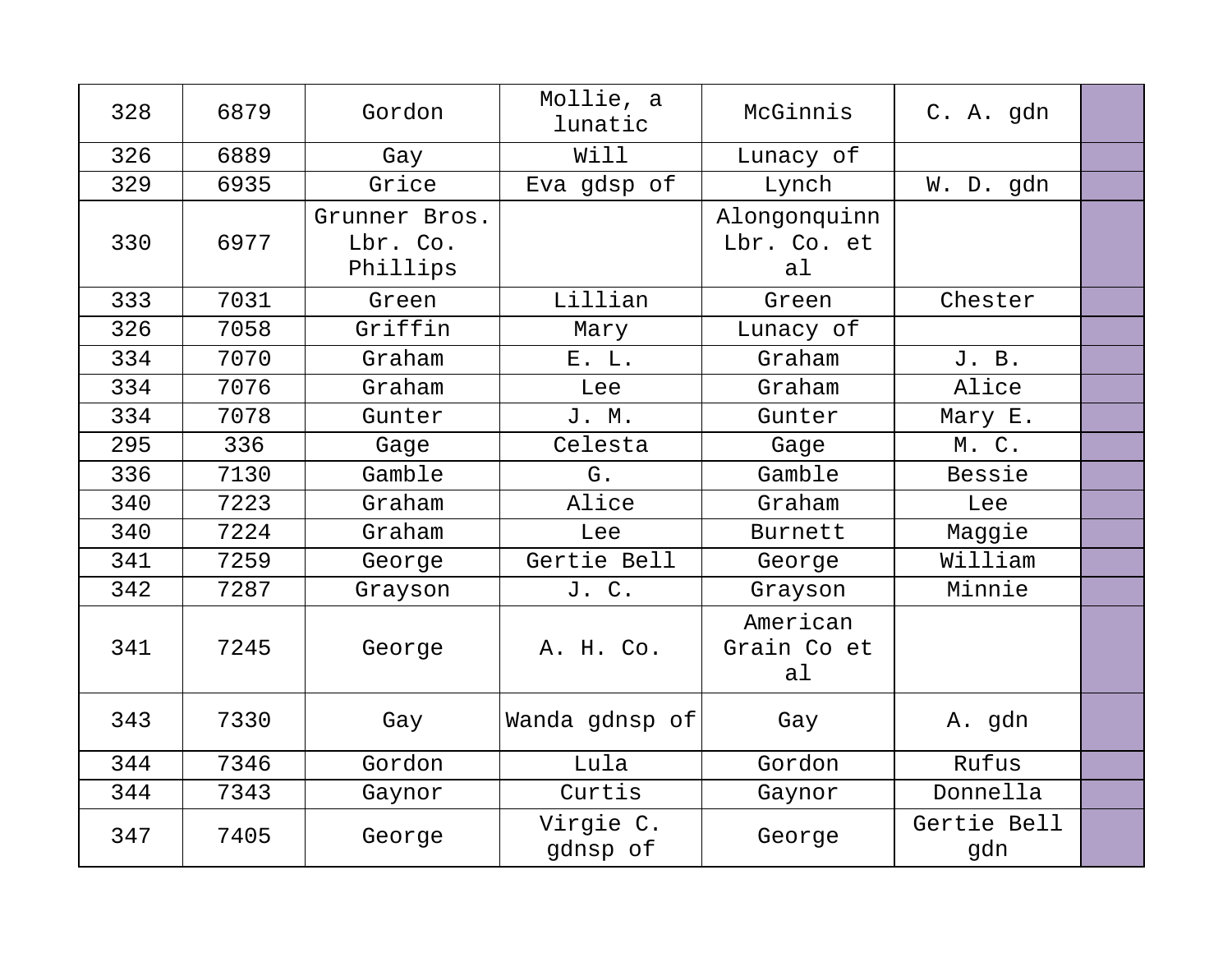| 347 | 7406 | George                                            | Wm. Dcd                         | George               | Gertie Bell<br>adm   |  |
|-----|------|---------------------------------------------------|---------------------------------|----------------------|----------------------|--|
| 348 | 7430 | Green                                             | Madge et al<br>gdnsp of         | Green                | C. B. gdn            |  |
| 348 | 7439 | Green                                             | Caleb estate<br>of              | Green                | L. D. adm            |  |
| 352 | 7498 | Gunn                                              | J. B. et al                     | Johnson              | B. M. et al          |  |
| 552 | 7503 | Guthrie                                           | J. M.                           | Braddley             | C. H.                |  |
| 352 | 7524 | Goodwin                                           | Alice                           | Goodwin              | J. W.                |  |
| 318 | 6624 | Gibson                                            | M. L.                           | Ex parte             |                      |  |
| 318 | 6625 | Gibson                                            | Myrtle gdnsp<br>оf              | Gibson               | J. M. gdn.           |  |
| 321 | 6715 | George                                            | Co. A. H.                       | Smith                | T. L. et al          |  |
| 321 | 6728 | George                                            | W. W. et al                     | Vinson               | M. L. et al          |  |
| 326 | 7436 | Gayle                                             | R. E.                           | Lunacy of            |                      |  |
| 352 | 7526 | Gough                                             | J. W. gdn for<br>M. L. Thompson | Brown                | Eleanor              |  |
| 353 | 7533 | George                                            | A. H. Co.                       | Lorentz &<br>Lorentz |                      |  |
| 356 | 7613 | Good Road<br>Dist #2 Road<br>Bonds<br>( \$40,000) | Valuation of                    |                      |                      |  |
| 356 | 7620 | Greer                                             | T. W. Estate<br>of              | Skelly               | A. adm               |  |
| 357 | 7627 | Gayle                                             | R. E.                           | Gayle                | ${\bf E}$ .<br>$R$ . |  |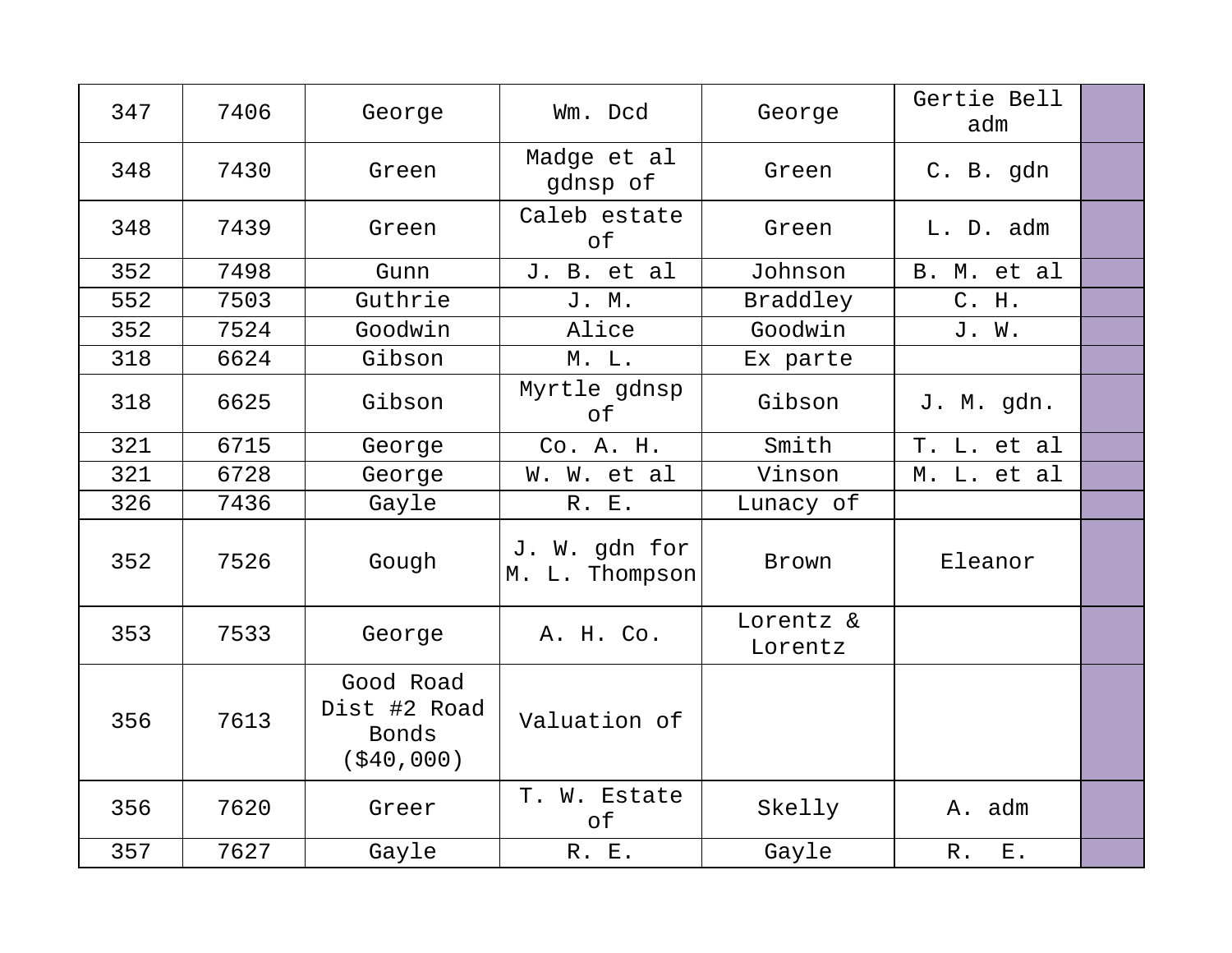| 357 | 7647 | Gibson    | T. H.              | Gibson                 | Cassie             |  |
|-----|------|-----------|--------------------|------------------------|--------------------|--|
| 355 | 7586 | Gilliland | M. A. estate<br>оf | Gilliland              | G. T. adm          |  |
| 356 | 7612 | Glover    | Lessie             | Glover                 | T. G.              |  |
| 357 | 7649 | Gipson    | J.V.               | Ex parte               |                    |  |
| 358 | 7655 | George    | A. H. Co.          | Taylor Com.<br>Co.     |                    |  |
| 358 | 7658 | Garvin    | F. P.              | Durham                 | D. C. Jr. et<br>al |  |
|     |      |           |                    |                        |                    |  |
| 358 | 7660 | Granell   | W. B.              | Grannell               | Emma Louise        |  |
| 358 | 7669 | Griffin   | L. V. estate<br>оf | Griffin                | Wm. A. adm         |  |
| 360 | 7710 | Gandy     | Jace               | Long Bell Co.<br>et al |                    |  |
| 361 | 7757 | Gordon    | Annie estate<br>of |                        |                    |  |
| 362 | 7787 | Green     | B. R. estate<br>of | Rew                    | C. H. exc          |  |
| 363 | 7806 | Gipson    | John Ray           | ex parte               |                    |  |
| 363 | 7818 | Gallagher | J. P.              | ex parte               |                    |  |
| 364 | 7820 | Gibbs     | W.C.               | ex parte               |                    |  |
| 364 | 7834 | Glascock  | E. M.              | Graham                 | Malissa            |  |
| 366 | 7917 | Greer     | Lizzie             | Greer                  | John               |  |
| 366 | 7870 | Gully     | J. A.              | McCain                 | J. A. et al        |  |
| 355 | 7870 | Gordon    | Lee                | Hoye                   | M. J. L.           |  |
| 127 | 1443 | George    | "Crazy"            | Lunacy of              |                    |  |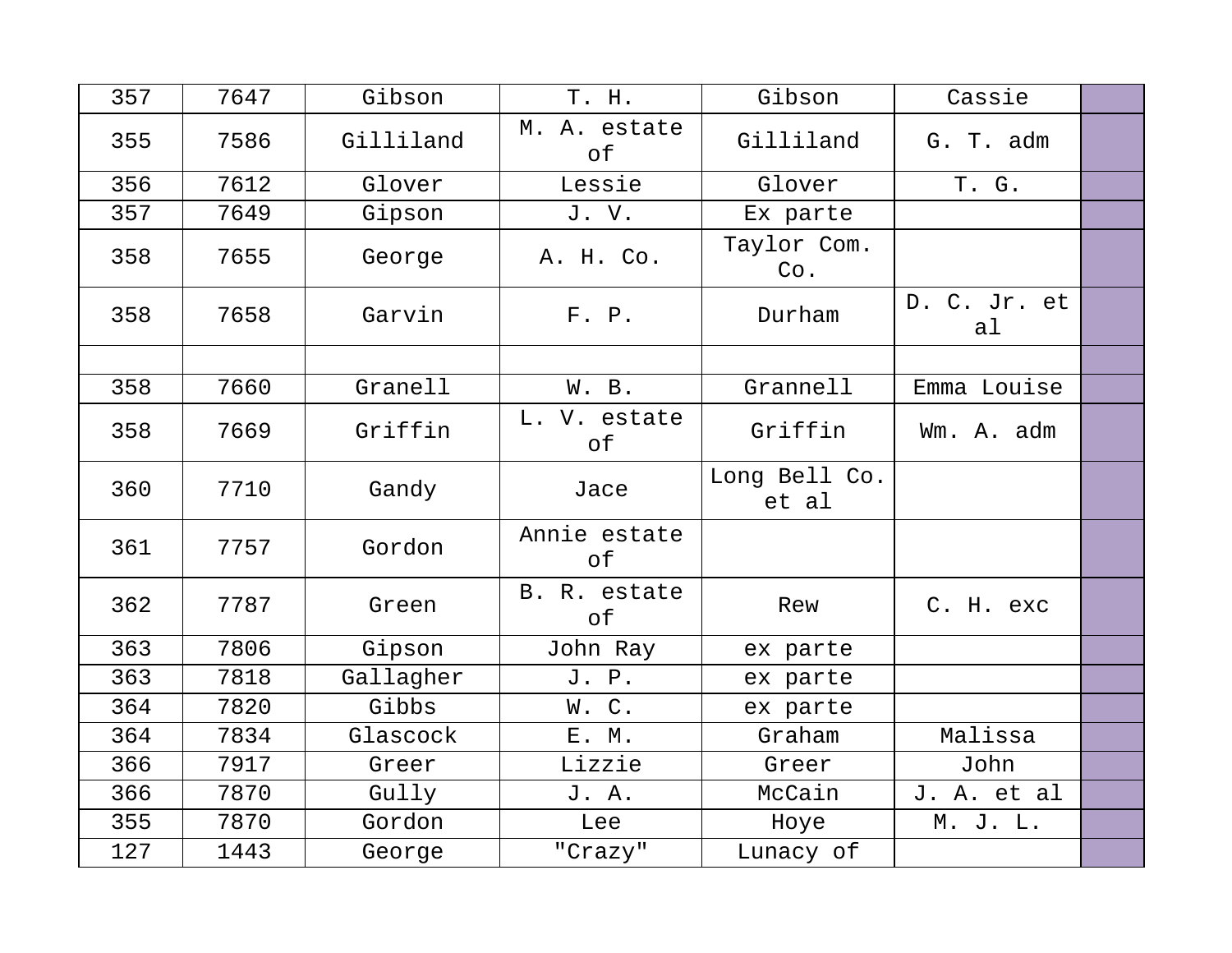| 180         | 2749 | Grumble                                      | $Z$ .               | Lunacy of          |                                               |  |
|-------------|------|----------------------------------------------|---------------------|--------------------|-----------------------------------------------|--|
| 94          | 629  | Georgia State<br>Savings Assn<br>of Savannah |                     | Hagemeyer          | Roy C.                                        |  |
| $\mathbf U$ | 8    | Glassner                                     | J. S. estate<br>оf  |                    |                                               |  |
| $\mathbf U$ | 35   | Goodman                                      | L. A.               | Goodman            | Samuel                                        |  |
| $U-2$       | 55   | Gallgher                                     | C. W.               | Brook Holt &<br>Co |                                               |  |
| $U-2$       | 57   | Gravesly                                     | William dcd         | McInnis            | G. W.                                         |  |
| $U-2$       | 63   | Grissett                                     | William             | Vaughn             | Jno. P.                                       |  |
| $U-2$       | 81   | Gibson                                       | Jene                | Horne              | H. G.<br>Stovall, C.<br>A. ; Hooper,<br>D. A. |  |
| $U-2$       | 81   | Gibson                                       | Jene                | Stovall            | C. A.<br>Hooper, D.<br>A.; Horne, H.<br>G.    |  |
| $U-2$       | 81   | Gibson                                       | Jene                | Hooper             | D. A.; Horne,<br>H. G.<br>Stovall, C.<br>Α.   |  |
| $U - 2$     | 105  | Gay                                          | Arthur estate<br>оf | Gay                | Martha, widow                                 |  |
| $U-2$       | 107  | Grey (Gray)                                  | Mrs.                | Lunacy of          |                                               |  |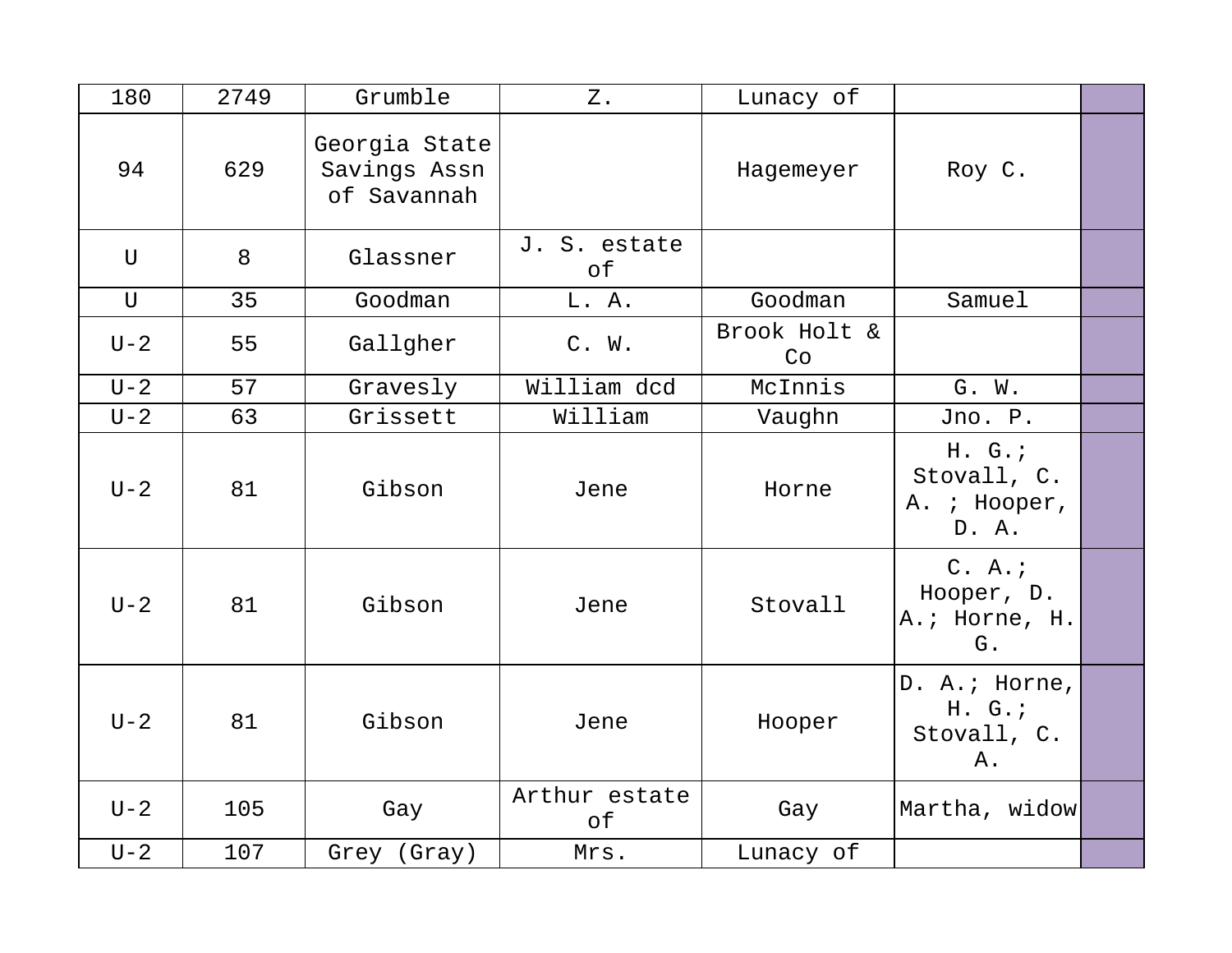| 185            | 2471 | Baird      | David et al                                     | Dunn                                            | John et al            |  |
|----------------|------|------------|-------------------------------------------------|-------------------------------------------------|-----------------------|--|
| 185            | 2469 | Yarbrough  | М.                                              | Yarbrough                                       | A. E.                 |  |
| 186            | 2483 | Van Norman | H. L.                                           | National<br>Mutual<br>Building and<br>Loan Assn |                       |  |
| $\overline{2}$ | 8    | Hill       | James P.<br>Administrator<br>оf                 | Ballenger<br>(Baldwin?)                         | Elizabeth             |  |
| 3              | 16   | Hill       | James W.<br>Guardian To<br>Charles and<br>David | Clagg                                           | Richard<br>Richardson |  |
| 3              | 18   | Harper     | Mary Guardian<br>two minor heir                 | Harper                                          | Edward                |  |
| 3              | 19   | Harper     | R. B. G.<br>Guardian two<br>minor heirs of      | Calhoun                                         | N? R.                 |  |
| 3              | 23   | Hill       | James E.<br>Executor                            | Campbell                                        | James R. This<br>the  |  |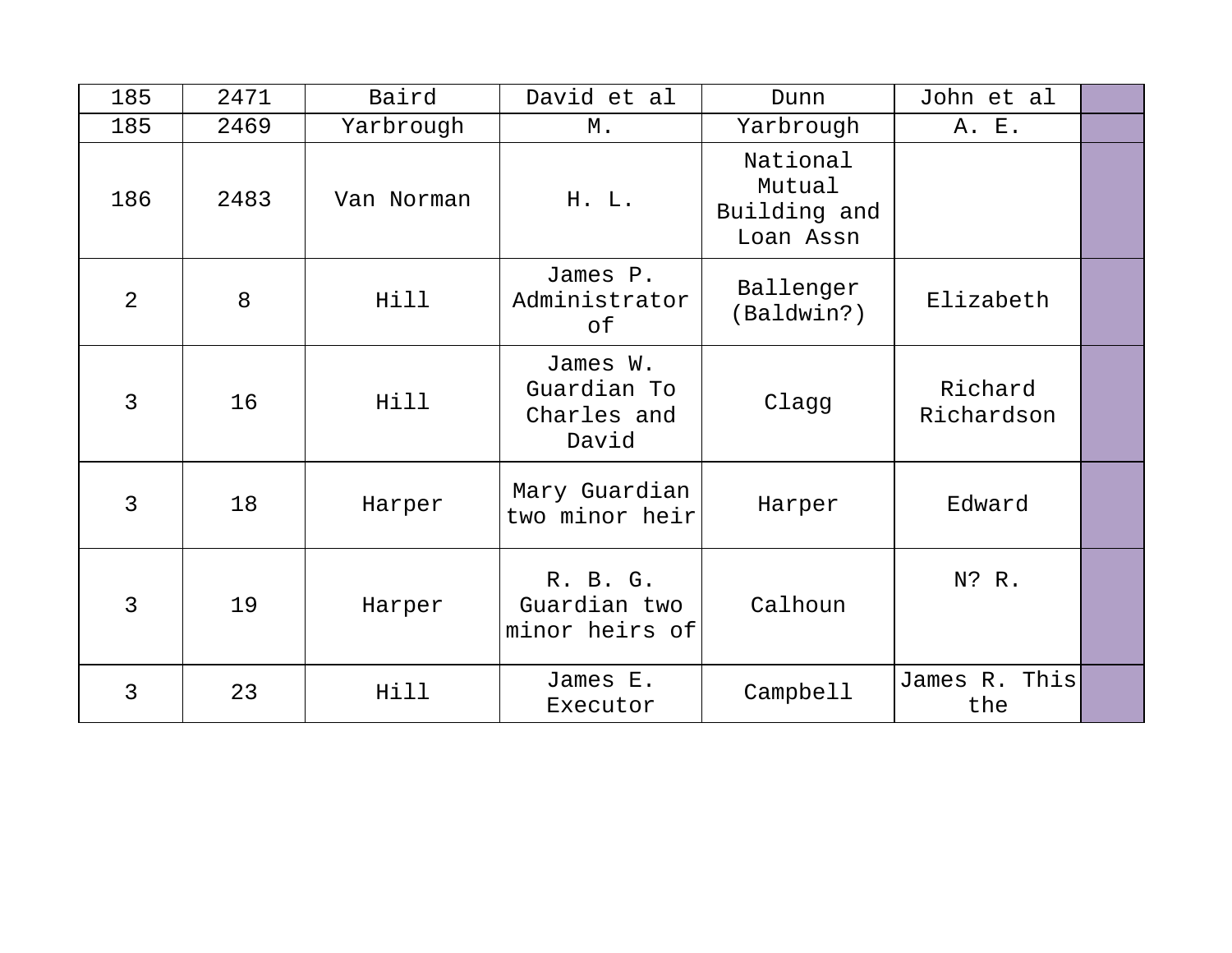| $\overline{4}$ | 29 | Hussey  | S. E.<br>Administrator<br>of E. G.<br>Hussey Pet. Of | Dodd     | W.P.                      |  |
|----------------|----|---------|------------------------------------------------------|----------|---------------------------|--|
| $\overline{4}$ | 36 | Harper  | R. B. G.<br>Administrator<br>of                      | DeWitt   | William                   |  |
| 6              | 57 | Hardy   | Margaret,<br>minor                                   | Lindsay  | Monip,<br>Guardian        |  |
| 7              | 58 | Hatcher | C. estate of                                         | Harper   | A. B. G.<br>Administrator |  |
| 7              | 59 | Hussy   | W. G. Minor<br>heirs of                              | Griffin  | Samuel A.<br>Guardian     |  |
| 7              | 60 | Hays    | James W.<br>Administrator<br>оf                      | Hays     | John deceased             |  |
| 7              | 61 | Hearn   | William minor<br>heirs of                            | Reed     | John A.<br>deceased       |  |
| 7              | 62 | Hunter  | A. D. Estate<br>of                                   | Sterling | William Adm               |  |
| 7              | 63 | Hearn   | Elizabeth<br>Guardian to<br>minor heirs of           | Hearn    | William<br>deceased       |  |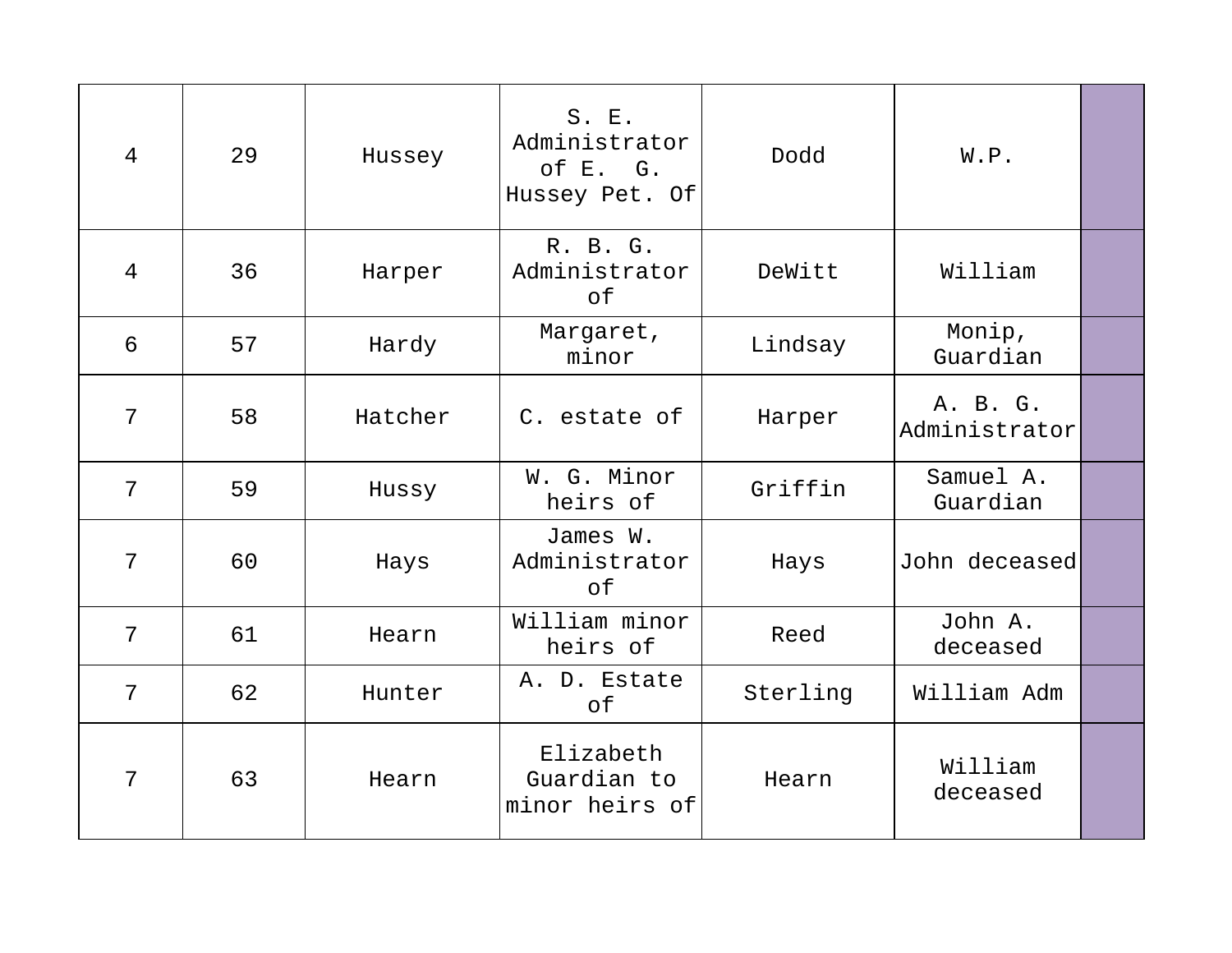| 7  | 64  | Harper    | Jason and R.<br><b>B.</b> G.<br>Administrator | Harper        | Edward                |  |
|----|-----|-----------|-----------------------------------------------|---------------|-----------------------|--|
| 7  | 65  | Hughes    | G. Executor                                   | Hughes        | Jason F.              |  |
| 7  | 67  | Holland   | Elizabeth<br>Guardian to my<br>heirs of       | Holland       | Thomas A.             |  |
| 7  | 68  | Humphreys | John<br>administrator<br>of estate of         | Humphreys     | Simeon                |  |
| 7  | 69  | Humphreys | William Admin<br>of                           | Humphreys     | Eunice                |  |
| 7  | 70  | Harper    | R. B. G.<br>Administrator<br>of               | Howell        | Ralzey<br>deceased    |  |
| 11 | 100 | Hightower | Thomas<br>administrator<br>of                 | <b>Barnes</b> | Obadiah               |  |
| 13 | 126 | Harper    | R. B. G.<br>Administrator<br>of               | Coats         | Simon<br>deceased     |  |
| 13 | 129 | Hughes    | William estate<br>of                          | Dobbs         | W.C.<br>Administrator |  |
| 13 | 131 | Hatcher   | Clay minor<br>heirs of                        | Collins       | John B.<br>Guardian   |  |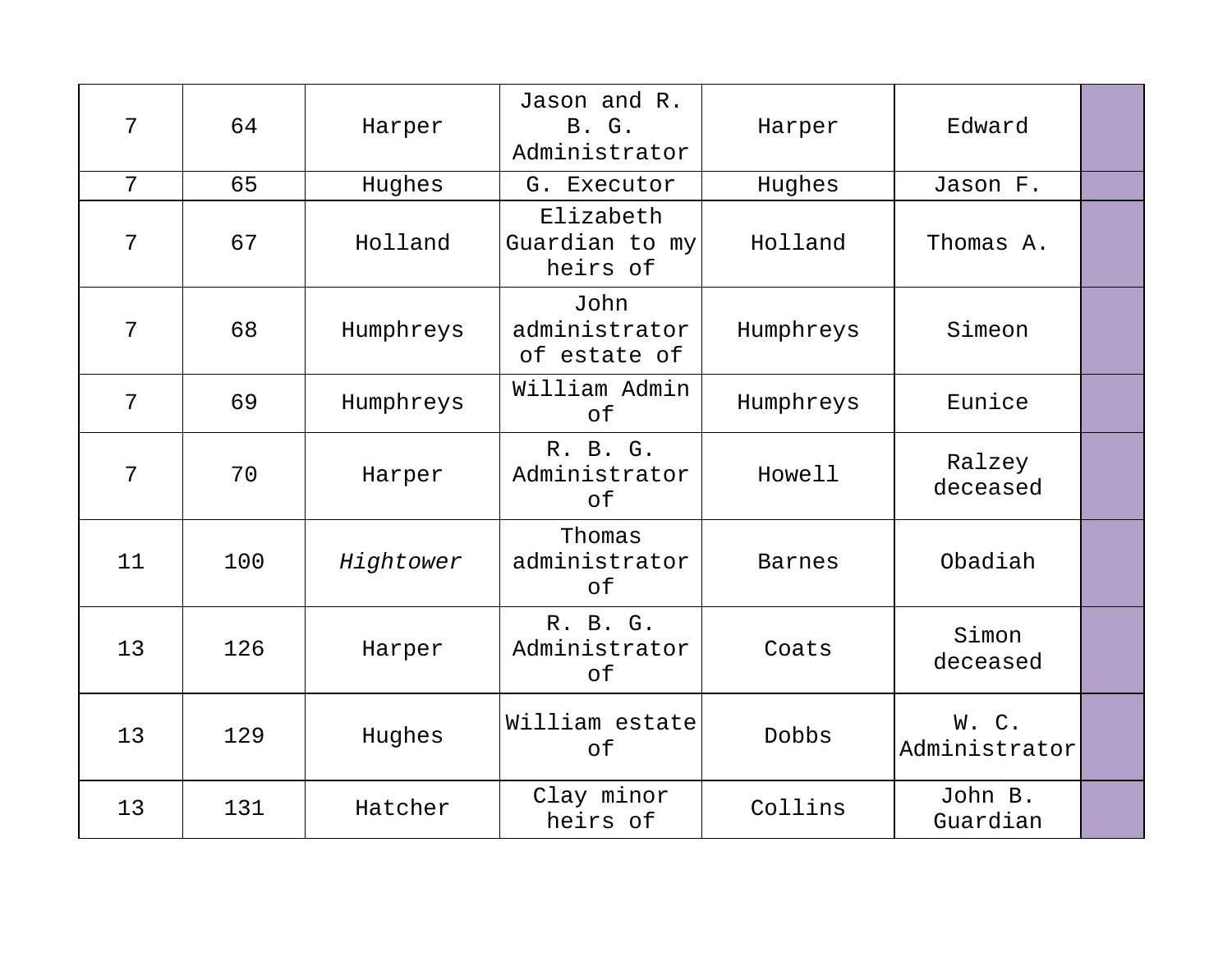| 13 | 132 | Hodges    | Robert minor<br>heirs of         | Martin    | Joseph<br>Guardian              |  |
|----|-----|-----------|----------------------------------|-----------|---------------------------------|--|
| 13 | 133 | Honeycutt | Dick minor                       | Graham    | Thomas<br>Guardian              |  |
| 13 | 134 | Hall      | Benjamin<br>administrator        | Hall      | John W.<br>deceased             |  |
| 13 | 135 | Hammack   | Jacob W. Minor                   | Moore     | Elias<br>Guardian               |  |
| 14 | 136 | Hearn     | William estate<br>of             | $O'$ Neal | William<br>administrator        |  |
| 14 | 137 | Hussey    | E. G. Estate<br>of               | Griffith  | S. A. And<br>Hussey, S. E.      |  |
| 14 | 137 | Hussey    | E. G. Estate<br>of               | Hussey    | S. E. and<br>Griffith, S.<br>Α. |  |
| 16 | 148 | Harper    | R. B. G.<br>Administrator<br>оf  | McKenzie  | Peter                           |  |
| 17 | 155 | Hayes     | J. W.<br>Administrator<br>of     | Matthews  | J. C.<br>deceased               |  |
| 17 | 160 | Hays      | Daniel C.<br>Administrator<br>of | Mayfield  | <b>B. M.</b><br>deceased        |  |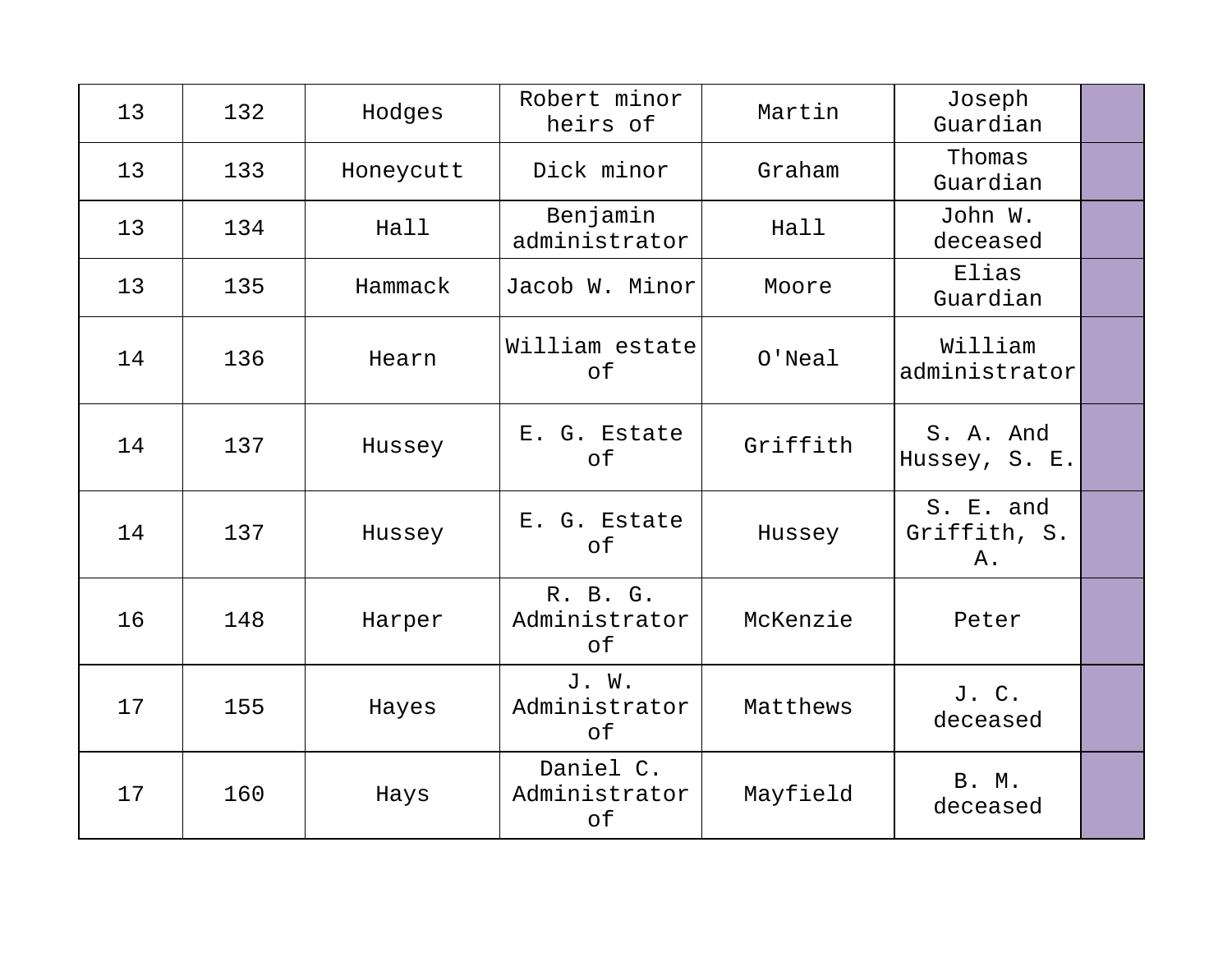| 18 | 164 | Hays    | Daniel<br>Guardian to                             | Mott      | Joseph                 |  |
|----|-----|---------|---------------------------------------------------|-----------|------------------------|--|
| 20 | 174 | Harper  | R. B. G. & W.<br>V. Raney,<br>Administrator<br>of | Pritchett | Mary                   |  |
| 21 | 185 | Harper  | S. E. Guardian<br>to minor heirs<br>of            | Hussy     | E. G.                  |  |
| 22 | 191 | Hussey  | E. G. Minor<br>heirs of                           | Hussey    | S. E.<br>Guardian      |  |
| 22 | 192 | Hall    | W. W. Junior<br>estate of                         | Saul      | R. M.<br>Administrator |  |
| 22 | 193 | Huggins | Eli estate of                                     | Moore     | Elias<br>administrator |  |
| 22 | 194 | Hughes  | William estate<br>of                              | Batt      | W. R.<br>Administrator |  |
| 22 | 195 | Hatcher | Tobitha, A. E.<br>minor                           | Clay      | Thomas J.<br>Guardian  |  |
| 22 | 196 | Hall    | William G.<br>Estate of                           |           |                        |  |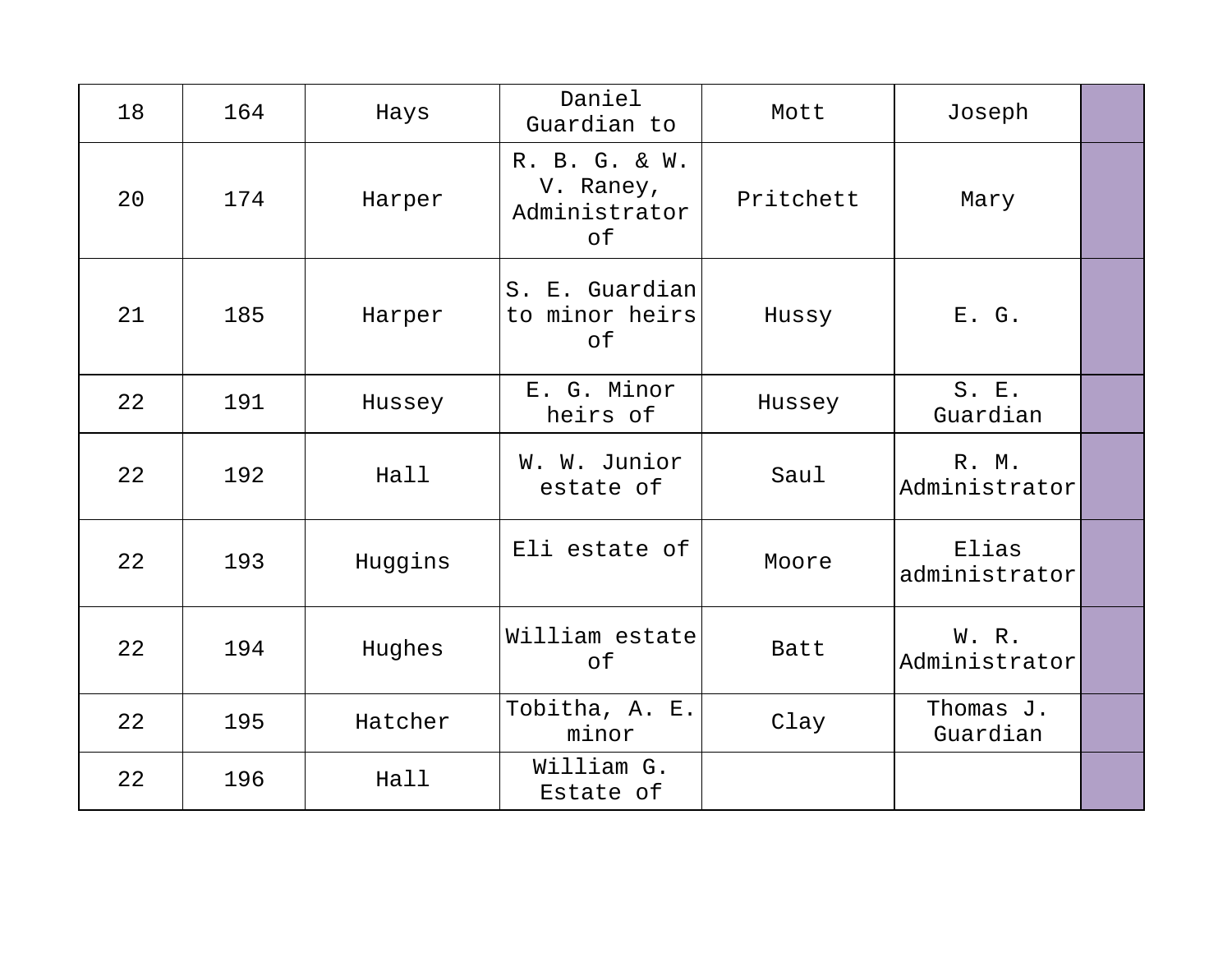| 23 | 197  | Hamrick   | B. J. And T.<br>Executors<br>J.                       | Hamrick    | John deceased             |  |
|----|------|-----------|-------------------------------------------------------|------------|---------------------------|--|
| 23 | 198  | Hodges    | Robert estate<br>of                                   | Martin     | Joseph<br>administrator   |  |
| 23 | 201  | Higgins   | P. H.<br>Administrator                                | Strait     | Joseph<br>administrator   |  |
| 24 | 204  | Hobbs     | W. P. Estate<br>of                                    | Simmons    | Jason S.<br>Administrator |  |
| 25 | 206  | Henderson | Tyres Guardian<br>to                                  | Rhodes     | W. J. & S. A.             |  |
| 26 | 213  | Hughes    | Peter G.<br>Administrator<br>of estate                | Roseny     | Joseph<br>deceased        |  |
| 26 | 217  | Hill      | James W.<br>Administrator<br>of                       | Richardson | Susannah<br>deceased      |  |
| 31 | 256  | Hughes    | D. Guardian<br>M <sub>1</sub><br>to minor heirs<br>of | Tucker     | William A.                |  |
| 33 | 270? | Harper    | R. B. G.<br>Administrator<br>of                       | Smith      | William<br>deceased       |  |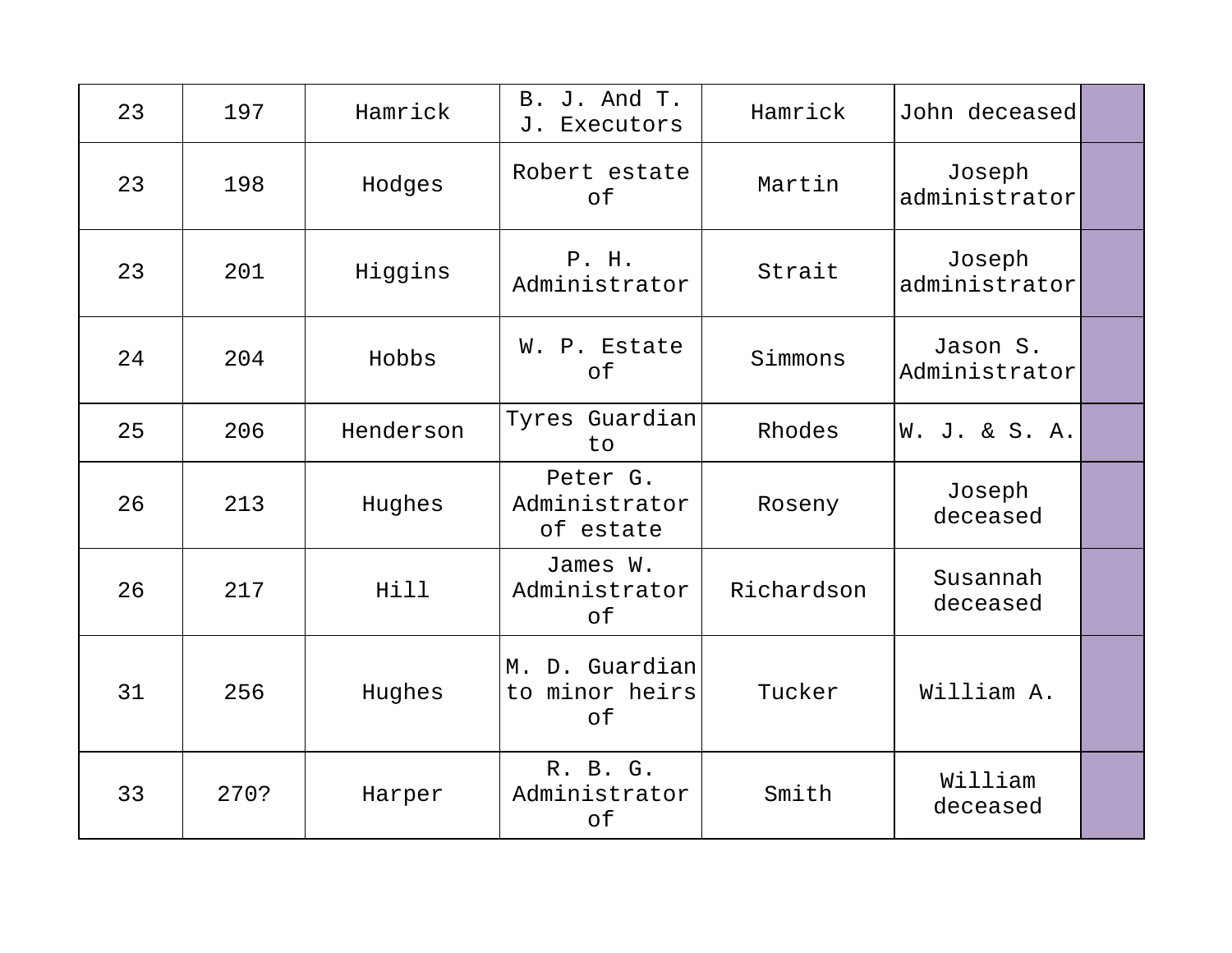| 34 | 275 | Harden | Jason minor<br>heirs of                | Culpepper | A. Guardian            |  |
|----|-----|--------|----------------------------------------|-----------|------------------------|--|
| 34 | 278 | Hand   | Rawson estate<br>of                    | Atkins    | $R$ .<br>administrator |  |
| 36 | 286 | Hughes | M. D. Guardian<br>to minor heirs<br>of | Tucker    | William A.             |  |
| 36 | 288 | Harper | R. B. G.<br>Administrator<br>of        | Wooten    | William<br>deceased    |  |
| 38 | 301 | Hussey | Lambret minor<br>heirs                 | Bancroft  | George<br>Guardian     |  |
| 38 | 302 | Hudson | J. G. Estate<br>of                     | Lacy      | W. H.<br>Administrator |  |
| 38 | 303 | Hardin | J. Y. Guardian<br>to                   | Hardin    | Mary A.                |  |
| 38 | 305 | Hussey | E. G. Minor                            | Bancroft  | George<br>Guardian     |  |
| 39 | 309 | Hardin | James estate<br>of                     | Hardin    | A. C.<br>Administrator |  |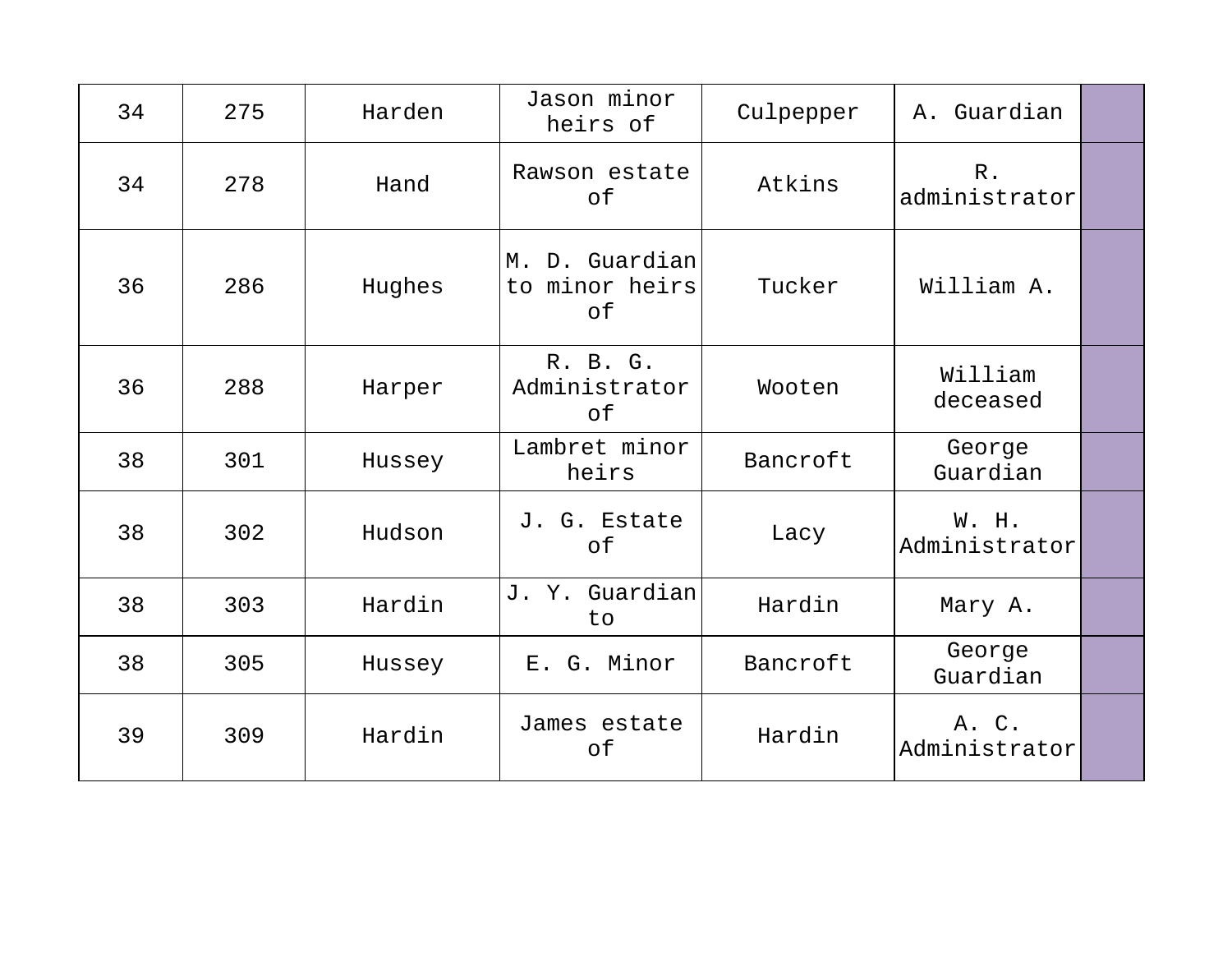| 39 | 313 | Harper    | R. B. G. & B.<br>Meadors<br>Administrator<br>of | Miller   | William<br>deceased     |  |
|----|-----|-----------|-------------------------------------------------|----------|-------------------------|--|
| 40 | 318 | Harper    | R. B. G.<br>Administrator<br>of                 | Miller   | Eli deceased            |  |
| 40 | 320 | Hamiter   | G. W.<br>Administrator<br>of                    | Morgan   | D. V.<br>Deceased       |  |
| 41 | 326 | Henderson | C. W.<br>Administrator<br>of                    | William  | Chas.<br>deceased       |  |
| 41 | 327 | Harper    | R. B. G.<br>Administrator<br>оf                 | White    | David<br>deceased       |  |
| 54 | 396 | Hilghes   | M. D. estate<br>of                              | Griffith | Sam D.<br>Administrator |  |
|    |     |           |                                                 |          |                         |  |
| 54 | 397 | Hunter    | Louisa<br>executor                              | Hunter   | Isaac<br>M.deceased     |  |
| 54 | 399 | Hall      | Mary V.<br>administrator<br>of                  | Hall     | Benjamin<br>deceased    |  |
| 54 | 399 | Hunter    | Anna Guardian<br>to                             | Hunter   | John G.                 |  |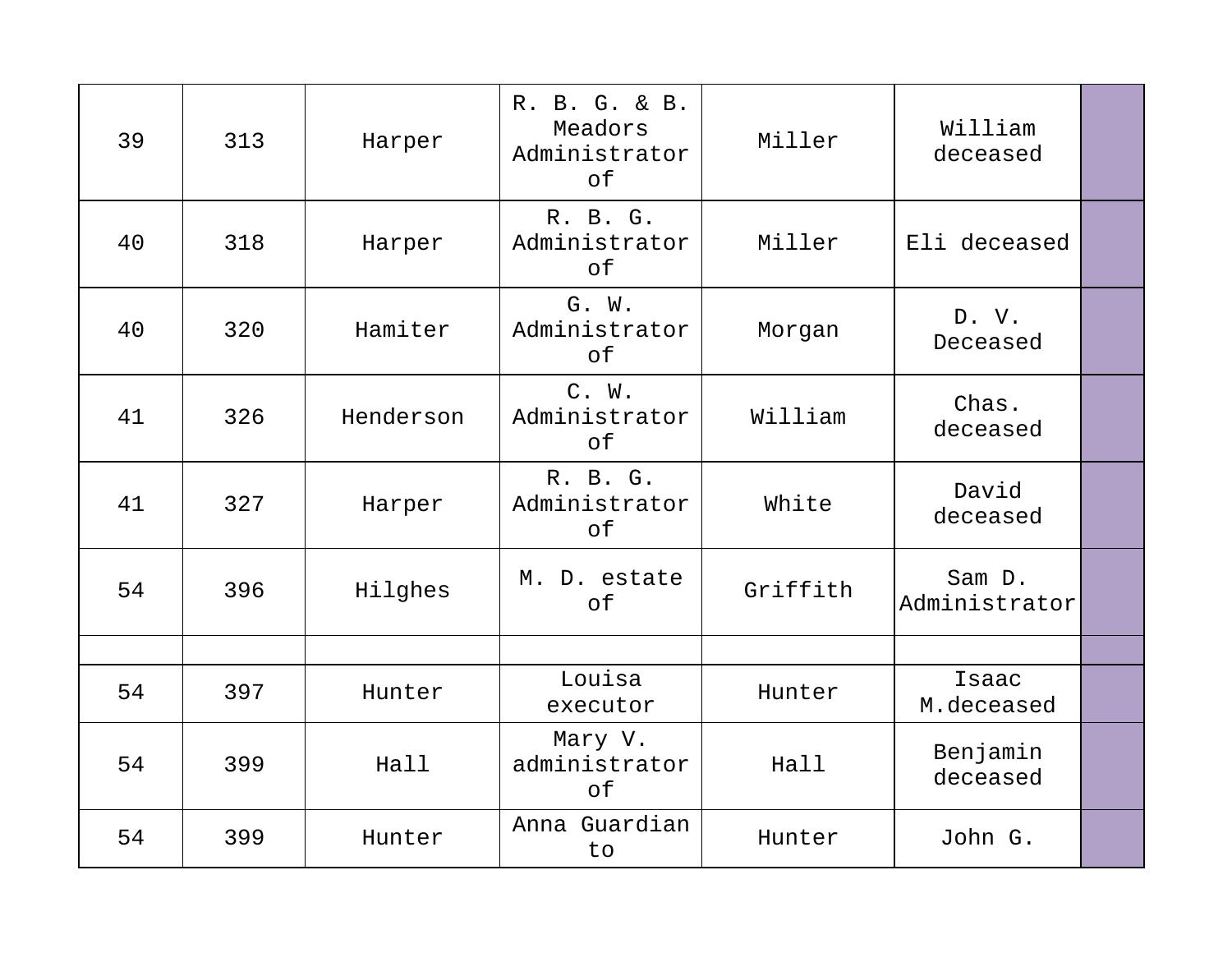| 54 | 400 | Hobbs        | Edna J., A<br>lunatic                 |             |                    |  |
|----|-----|--------------|---------------------------------------|-------------|--------------------|--|
| 54 | 402 | Hopson       | Bluford<br>administrator<br>$\circ$ f | Hopson      | E. C.<br>deceased  |  |
| 54 | 403 | Hughes       | Thos. S.<br>estate of                 | Evans       | Sylvanus           |  |
| 21 | 185 | Harper       | R. B. G. Adm<br>De Bonid non<br>of    | Pringle     | S. T.              |  |
| 54 | 404 | Hatcher      | Clay minor                            | Clay        | S. G.<br>Guardian  |  |
| 54 | 405 | Hollingshead | Ezkew                                 | Alford      | W. F.              |  |
| 58 | 435 | Hatcher      | Susan                                 | Perry       | John               |  |
| 60 | 448 | Hughes       | Jonathan D.                           | Hughes      | Joseph B.          |  |
| 60 | 446 | Hays         | Mary                                  | Hays        | John               |  |
| 60 | 447 | Hearn        | William J.                            | Odom        | A. J.              |  |
| 61 | 455 | Hussey       | Griffith                              | Bancroft    | George             |  |
| 61 | 452 | Hunt         | J and L                               | Pringle     | Α.                 |  |
| 61 | 454 | Hand         | Rawson                                | Hand        | John               |  |
| 61 | 456 | Hearn        | $E$ .                                 | Alford      | W. L.              |  |
| 61 | 456 | Hearn        | ${\bf E}$ .                           | <b>Bell</b> | Α.                 |  |
| 62 | 462 | Hunter       | E. J.                                 | Scurlock    | M. A. And A.<br>Τ. |  |
| 68 | 503 | Hodges       | Payment                               | Radford     | William            |  |
| 72 | 540 | Hunt         | W. H.                                 | Bond        | Jefferson          |  |
| 73 | 551 | Henderson    | James                                 | Chaney      | H. B.              |  |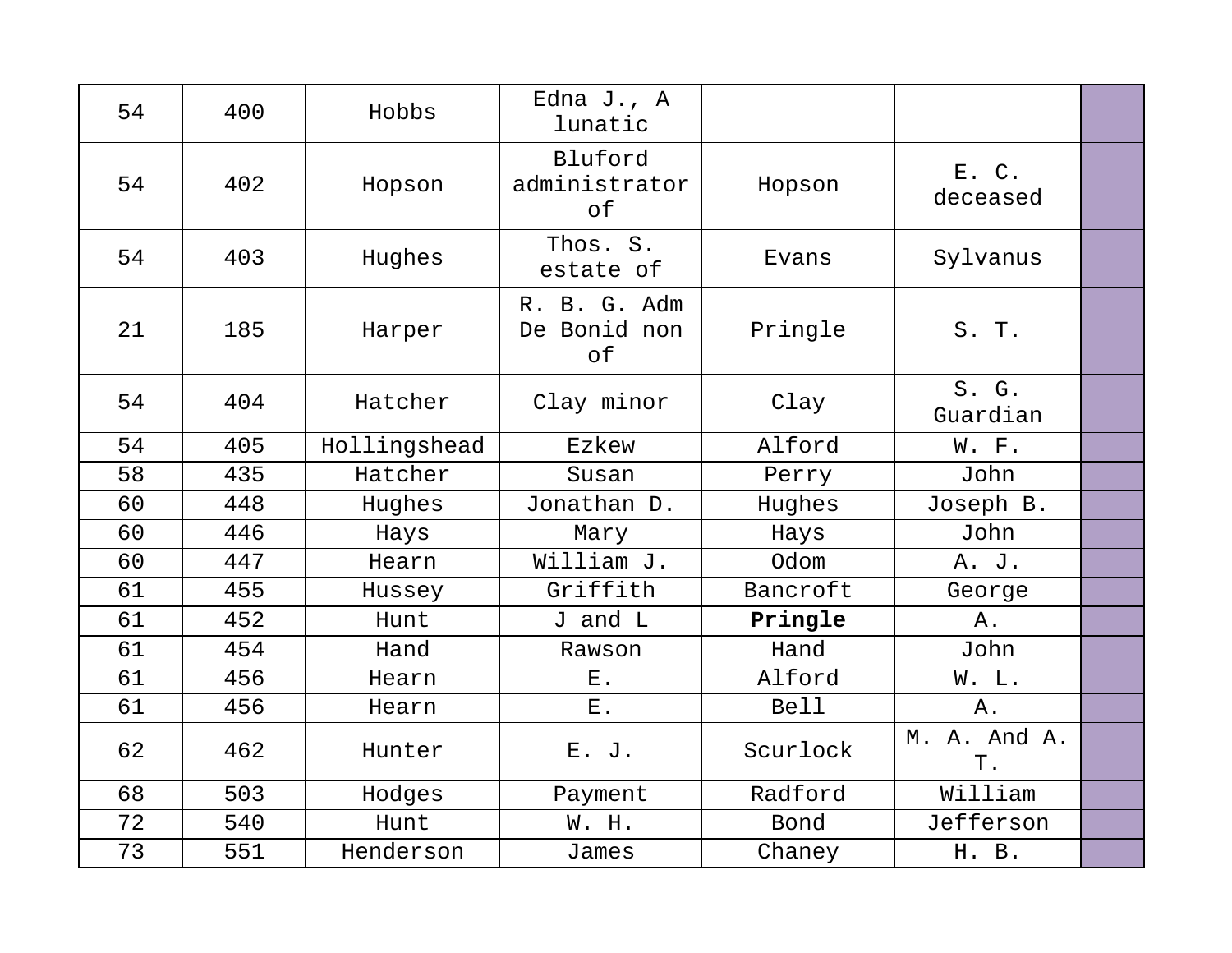| 76 | 584  | Hughes    | J. B.                    | Hughes  | Charles             |  |
|----|------|-----------|--------------------------|---------|---------------------|--|
| 76 | 587  | Henderson | C. W.                    | Gaddis  | C. M.               |  |
| 76 | 588  | Harwell   | C. A.                    | Wells   | Thomas              |  |
| 76 | 589  | Hardin    | Susan                    | Hardin  | Susan A.            |  |
| 76 | 590  | Harwell   | Susan B.                 | Harwell | C. A.               |  |
| 76 | 591  | Hodges    | E. A.                    | Jemison | J. M.               |  |
| 77 | 592  | Hayes     | James W.                 | Hayes   | John                |  |
| 77 | 593  | Hunter    | John G.                  | Hunter  | Allen and<br>George |  |
| 77 | 594  | Hardin    | Martin H.                | Hardin  | James M.            |  |
| 77 | 595  | Hubbard   | Μ.                       | Alford  | W. F.               |  |
| 77 | 596  | Hodges    | J. L. and<br>Jonathan W. | Hodges  | J. A.               |  |
| 77 | 597  | Hudson    | Jonathan                 | Coats   | Jonathan W.         |  |
| 77 | 598  | Hall      | David                    | Alford  | W. F.               |  |
| 77 | 599  | Harris    | A. M.                    | Hall    | William W.          |  |
| 77 | 600  | Henderson | Wilson                   | Lowery  | V. L.               |  |
| 77 | 602  | Hatcher   | Josiah                   | Stokes  | W. W.               |  |
| 80 | 618  | Harvey    | Jonathan W.              | Ezelle  | Peter               |  |
| 82 | 637? | Hancock   | J. B.                    |         |                     |  |
| 83 | 639  | Hooks     | R. I.                    | Hooks   | W. M.               |  |
| 83 | 640  | Henderson | Tyrn                     | Pugh    | Edgeworth           |  |
| 83 | 641  | Hodges    | Jason                    | Hodges  | Amos                |  |
| 89 | 687  | Hancock   | J. B.                    | Roddy   | William             |  |
| 90 | 707  | Hanberlin | J. B.                    | Willis  | E. G.               |  |
| 90 | 709  | Hicks     | J. M.                    | Tucker  | John                |  |
| 90 | 710  | Harwell   | S. B.                    | Harwell | J. W.               |  |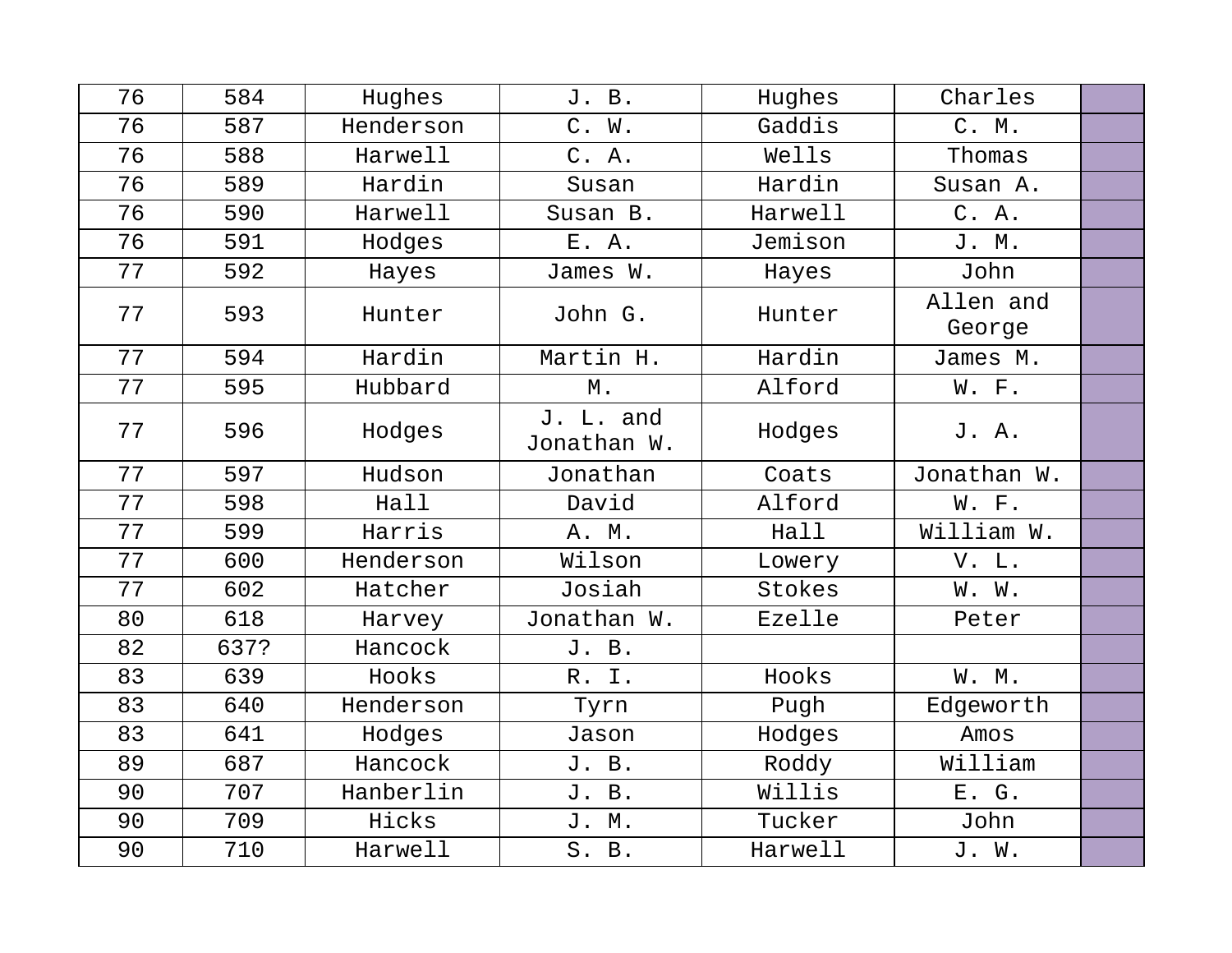| 91 | 715              | Henderson  | C. W.       | Henderson     | William     |  |
|----|------------------|------------|-------------|---------------|-------------|--|
| 91 | 717              | Hamberlin  | J. B.       | Mills         | Otie        |  |
| 92 | 720              | Hall       | ${\bf F}$ . | Alford        | W. F.       |  |
| 93 | 729              | Higgins    | P. H.       | <b>Barnes</b> | Michael     |  |
| 94 | 735              | Houston    | James       | Houston       | E. J.       |  |
| 94 | 735              | Houston    | James       | Yance         | David       |  |
| 94 | 737              | Hunt       | R. B.       | Wiggins       | T. P.       |  |
| 94 | 739              | Harvey     | J. W.       | Engell        | Peter       |  |
| 95 | 746              | Hand       | John        | Hand          | H. J.       |  |
| 95 | 747              | Hamberlin  | J. B.       | Hamberlin     | Lafayette   |  |
| 95 | 748              | Harper     | Fanny       | Reynolds      | Losing      |  |
| 95 | 740              | Hand       | John        | Hand          | H. J.       |  |
| 9  | 25               | Hunter     | Jonathan G. |               |             |  |
| 9  | 27               | Higgins    | P. H.       | Longan        | Jonathan M. |  |
| 13 | 54               | Henderson  | G.          | Chaney        | H. B.       |  |
| 16 | 60               | Huffman    | Sarah A.    | Huffman       | A. J.       |  |
| 18 | 16               | Henderson  | R. L.       | Faden         | M.C.        |  |
| 27 | $47 \frac{1}{2}$ | Houston    | James       | Yance         | David       |  |
| 27 | $47 \frac{1}{2}$ | Houston    | James       | Houston       | Ellin J.    |  |
| 19 | 92               | Hamberlin  | J. B.       | Mills         | Otis        |  |
| 19 | 93               | Hamnberlin | J. B.       | Mills         | E. G.       |  |
| 27 | 118              | Harper     | Fanny Y.    | Reynolds      | Lizzie      |  |
| 30 | 98               | Hancock    | J. B.       | Rudley        | William     |  |
| 19 | 96               | Hamberlin  | J. B.       | Hamberlin     | Lafayette   |  |
| 28 | 100              | Harwell    | S. B.       | Harwell       | J. W.       |  |
| 14 | 123              | Hussey     | E. G.       | Cole          | J. W.       |  |
| 38 | 191              | Hood       | James R.    | McCann        | R. D.       |  |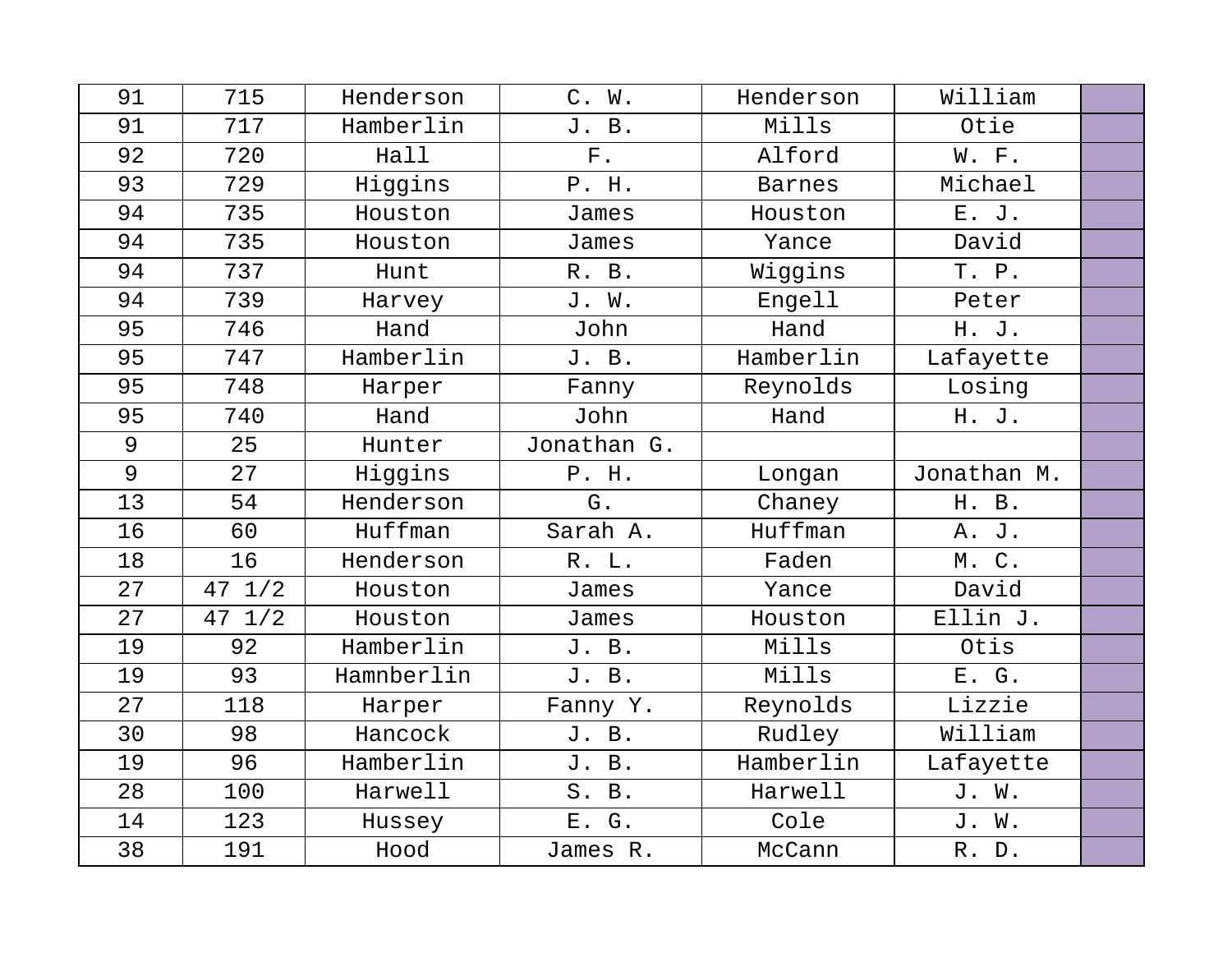| 32 | 126? | Hodges                 | Elijah A.  | Alford    | W. P.?        |  |
|----|------|------------------------|------------|-----------|---------------|--|
| 35 | 217  | Higgins &<br>Scully    |            | Kling     | ${\rm F}$ .   |  |
| 37 | 233  | Hemphill               | J. H.      | Kelly     | Duncan        |  |
| 34 | 240  | Hurlbutt               | Jane L.    | Hurlbutt  | L.            |  |
| 34 | 243  | Higgins and<br>Spencer |            | Day       | W.C.          |  |
| 17 | 245  | Hamilton               | Annie      | Taylor    | Wiley         |  |
| 34 | 251  | Hambrick               | Lucinda A. | Hambrick  | J. B.         |  |
| 58 | 263  | Hays                   | Jason W.   | Hays      | W. F.         |  |
| 5  | 161  | Hart                   | J. M.      | Wilson    | W.            |  |
| 69 | 362  | Horn                   | A. G.      | Moseley   | R. J.         |  |
| 72 | 324  | Hunter                 | Edwin      | Harris    | E. F.         |  |
| 70 | 326  | Hancock                | J. B.      | McCaskel  | R. B.         |  |
| 56 | 330  | Henderson              | Juliette   | Henderson | Wilson        |  |
| 72 | 324  | Hunter                 | John G.    | Hunter    | Edwin         |  |
| 41 | 341  | Hancock                | $E$ .      | Satcher   | A. B.         |  |
| 41 | 341  | Satcher                | Fanny      | Satcher   | A. B.         |  |
| 57 | 343? | Hall                   | W. W.      | Harris    | A. M.         |  |
| 70 | 350  | Harpin                 | Irma       | Thulgard  | R. S. & S. C. |  |
| 61 | 370  | Henry                  | W. W.      | Gillespie | Joseph        |  |
| 68 | 412  | Hart                   | L.? A.     | Stevens   | S. H.         |  |
| 71 | 421  | Henry                  | W. W.      | Dobbs     | W.C.          |  |
| 51 | 424  | Hand                   | J. H.      | Murphy    | M. B.         |  |
| 62 | 428  | Henry                  | W. W.      | Durham    | D. C.         |  |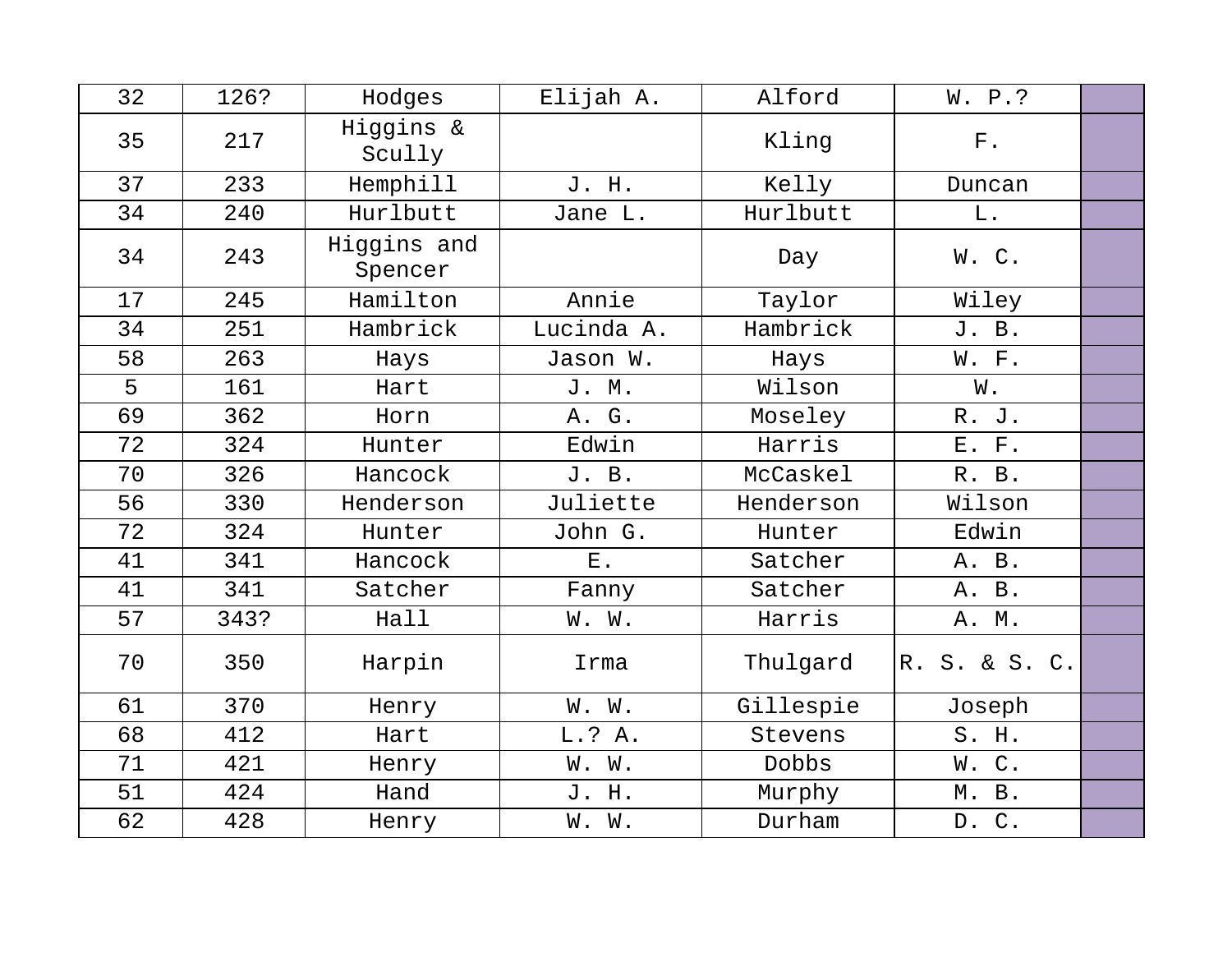| 47          | 439 | Houston       | R. M. And<br>Company | Grangers Life<br>and Health<br>Ins Co of USA |               |  |
|-------------|-----|---------------|----------------------|----------------------------------------------|---------------|--|
| 47          | 440 | Hogshead      | E. W.                | Grangers Life<br>and Health<br>Ins Co of USA |               |  |
| 50          | 442 | Harris        |                      | Grangers Life<br>and Health<br>Ins Co of USA |               |  |
| 59          | 417 | Howard        | Frank                | Jany                                         | W. G.         |  |
| 62          | 464 | Roxey         | Robert               | Griffin                                      | P. H.         |  |
| 69          | 480 | Hoffer        | W. H.                | Hoffer                                       | A. P.         |  |
| 71          | 487 | Hunter        | Julia A.             | Hunter                                       | Allen         |  |
| 81          | 517 | House (Howse) | John                 | Ragsdale                                     | S. A. & L. A. |  |
| 81          | 517 | House (Howse) | John                 | Ragsdale                                     | L. A. & S. A. |  |
| 23          | 520 | Handley       | J. L.                | Yaretzky                                     | Dora          |  |
| 25          | 522 | Hand          | Ann                  | Hand                                         | John          |  |
| 35          | 527 | Hand          | H. I.                | Hand                                         | H. W.         |  |
| 35          | 527 | Hand          | H. I.                | Ward                                         | W. M.         |  |
| 34          | 528 | Hardy         | Calvin               | Hardy                                        | Amanda        |  |
| $\mathbf 1$ | 549 | Hoffer        | A. P.                | Keeton                                       | M. A.         |  |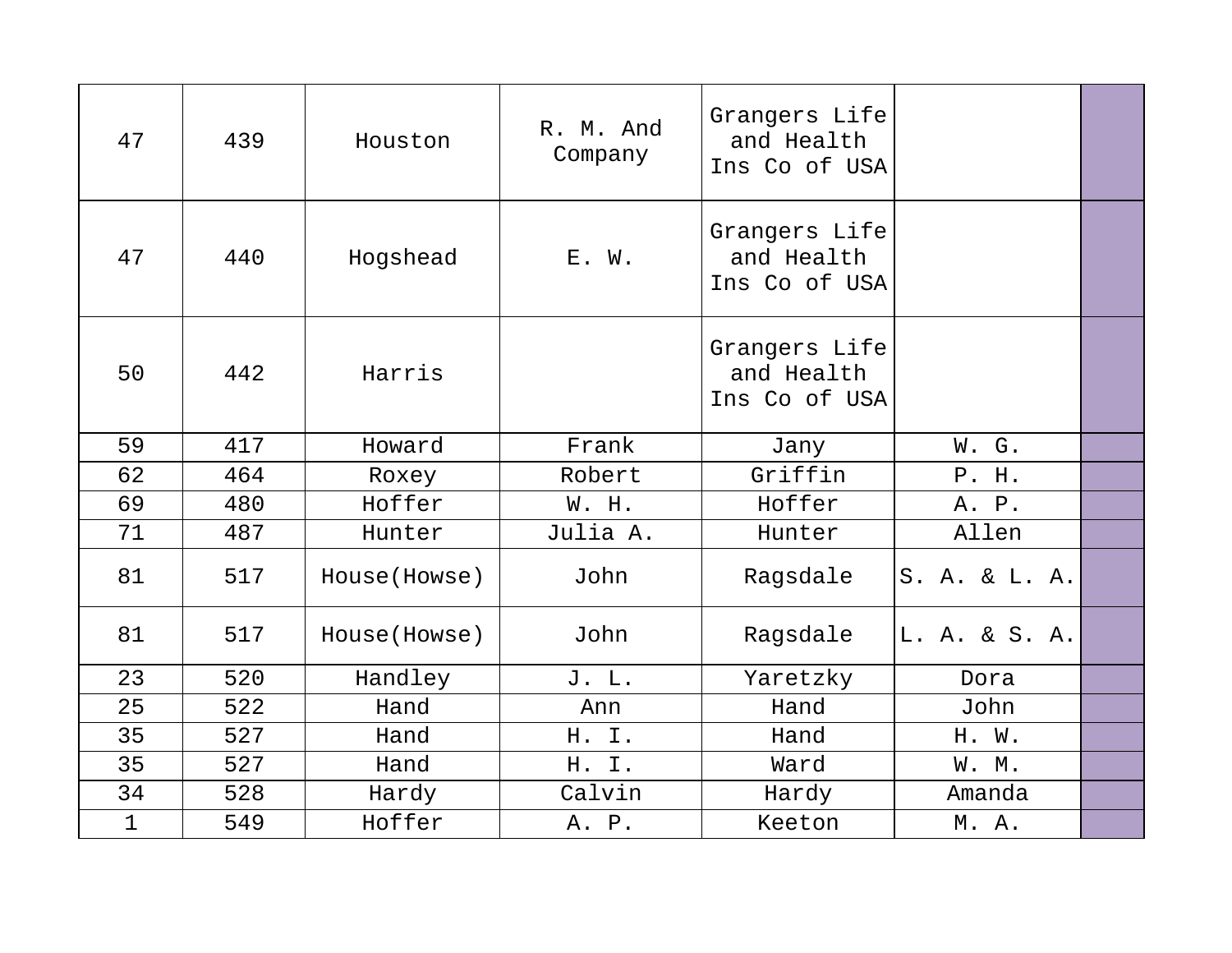| 8  | 563  | Hollinsworth? | Samuel     | Hollinsgworth | Angeline            |  |
|----|------|---------------|------------|---------------|---------------------|--|
| 66 | 583  | Hicks         | Nancy      | Hicks         | Jerry               |  |
| 66 | 594  | Hussey        | Albert     | Hussey        | <b>Bell</b>         |  |
| 79 | 599  | Hand          | H. W.      | Hand          | John R.             |  |
| 78 | 607  | Haynie        | John D.    | Fewell        | John W.             |  |
| 78 | 607  | Parker        | John       | Fewell        | John W.             |  |
| 75 | 621  | Higgins       | P. H.      | Higgins       | Mary C.             |  |
| 74 | 624  | Hurlbutt      | Levi       | Hurlbutt      | Theodora L.         |  |
| 77 | 644  | Holloway      | J. M.      | Holloway      | Ann A.              |  |
| 83 | 651  | Hurlbutt      | Ella       | Hurlbutt      | Theodora L.         |  |
| 80 | 652  | Hall          | Herbert H. | Hall          | W. H.               |  |
| 67 | 662  | Harper        | Annie      | Harper        | B. A.               |  |
| 64 | 667  | Hardy         | W. H.      | Clayton       | G. W.               |  |
| 64 | 667  | Hardy         | W. H.      | Clayton       | J. P.               |  |
| 64 | 687  | Hamilton      | S. E.      | Higgins       | M. E.               |  |
| 67 | 714  | Harvey        | Louis      | Harvey        | Puss                |  |
| 80 | 726  | Hinton        | Charles    |               |                     |  |
| 65 | 730? | Hadaway       | Mary S.    | Horn          | S. V.               |  |
| 66 | 732  | Hill          | Moses      | Hill          | Annie               |  |
| 76 | 744  | Hodges        | John       | Hodges        | Louise              |  |
| 80 | 746  | Hussey        | Isabella   |               |                     |  |
| 80 | 773  | Halloway      | Sallie     |               |                     |  |
| 80 | 779  | Hydem         | C. J.      | Caranaugh?    | Barney and<br>Brown |  |
| 77 | 790  | Hall          | Calvin     | Hall          | Crecy               |  |
| 80 | 801  | Halloway      | Sallie     |               |                     |  |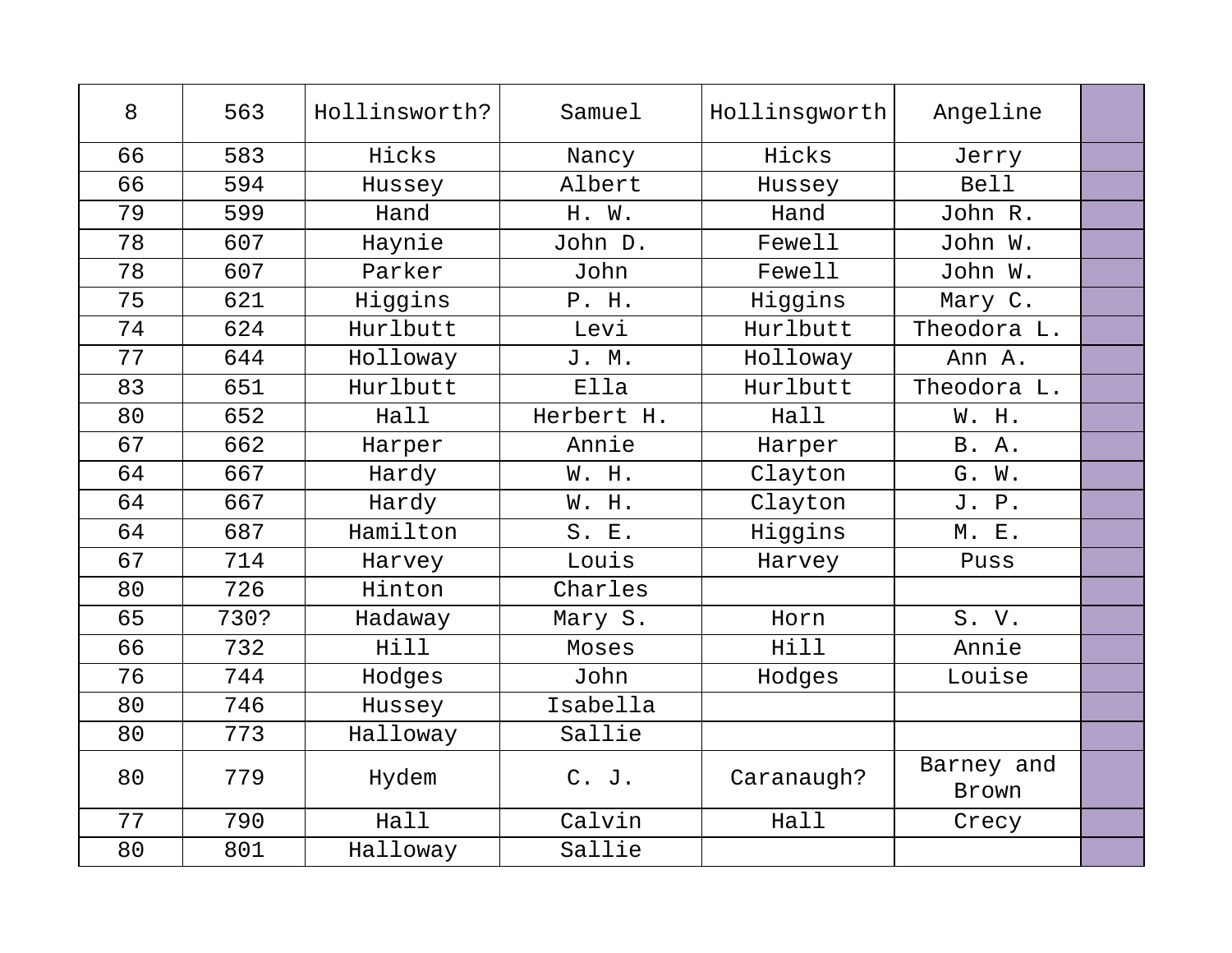| 53   | 809  | Hardy     | W. H.     | Walffe        | Fred              |  |
|------|------|-----------|-----------|---------------|-------------------|--|
| 54   | 839  | Hall      | J. E.     | Hall          | E. E.             |  |
| 80   | 867  | Hussey    | Bella     |               |                   |  |
| 51   | 884  | Hardy     | W. H.     | NO & NE RR Co |                   |  |
| 14   | 902  | Halter    | Hannah    | Pollock       | J. And<br>company |  |
| 14   | 914  | Hobson    | Emma      | Hobson        | Albert            |  |
| 17   | 929  | Henderson | J. C.     | Henderson     | R. L.             |  |
| 82   | 972  | Hewlett   | G. A.     | Rice          | C. A.             |  |
| 82   | 972? | Hewlett   | S. A.     |               |                   |  |
| 199? | 1028 | Haynes    | Tobe      | Haynes        | Ellen             |  |
| 110  | 1036 | Harwell   | A. K.     | <b>Brink</b>  | Harry             |  |
| 110  | 1036 | Harwell   | J. M.     | <b>Brink</b>  | Harry             |  |
| 111  | 1041 | Hewlett   | Sallie A. | Witherspoon   | S.A.              |  |
| 109  | 1057 | Harper    | Martha    | Nelson        | Celia             |  |
| 109  | 1008 | Hewlett   | Sallie A. | Ragsdale      | L. A.             |  |
| 109  | 1008 | Hewlett   | Sallie A. | Coffee        | Ella C.           |  |
| 109  | 1053 | Holmes    | R. E.     |               |                   |  |
| 103  | 1149 | Henderson | Emanuel   | Henderson     | Mary Jane         |  |
| 106  | 1166 | Hughes    | Caroline  |               |                   |  |
| 120  | 1181 | Harrison  | H. B.     |               |                   |  |
| 117  | 1188 | Hurlbutt  | L. G.     |               |                   |  |
| 102  | 1117 | Harris    | Ellen     | Harris        | Dave              |  |
| 98   | 1069 | Hartley   | Mike      |               |                   |  |
| 105  | 1228 | Hosey     | Ada       | Hosey         | Jane              |  |
| 113  | 1341 | Hull      | F. V.     | Hull          | F. E.             |  |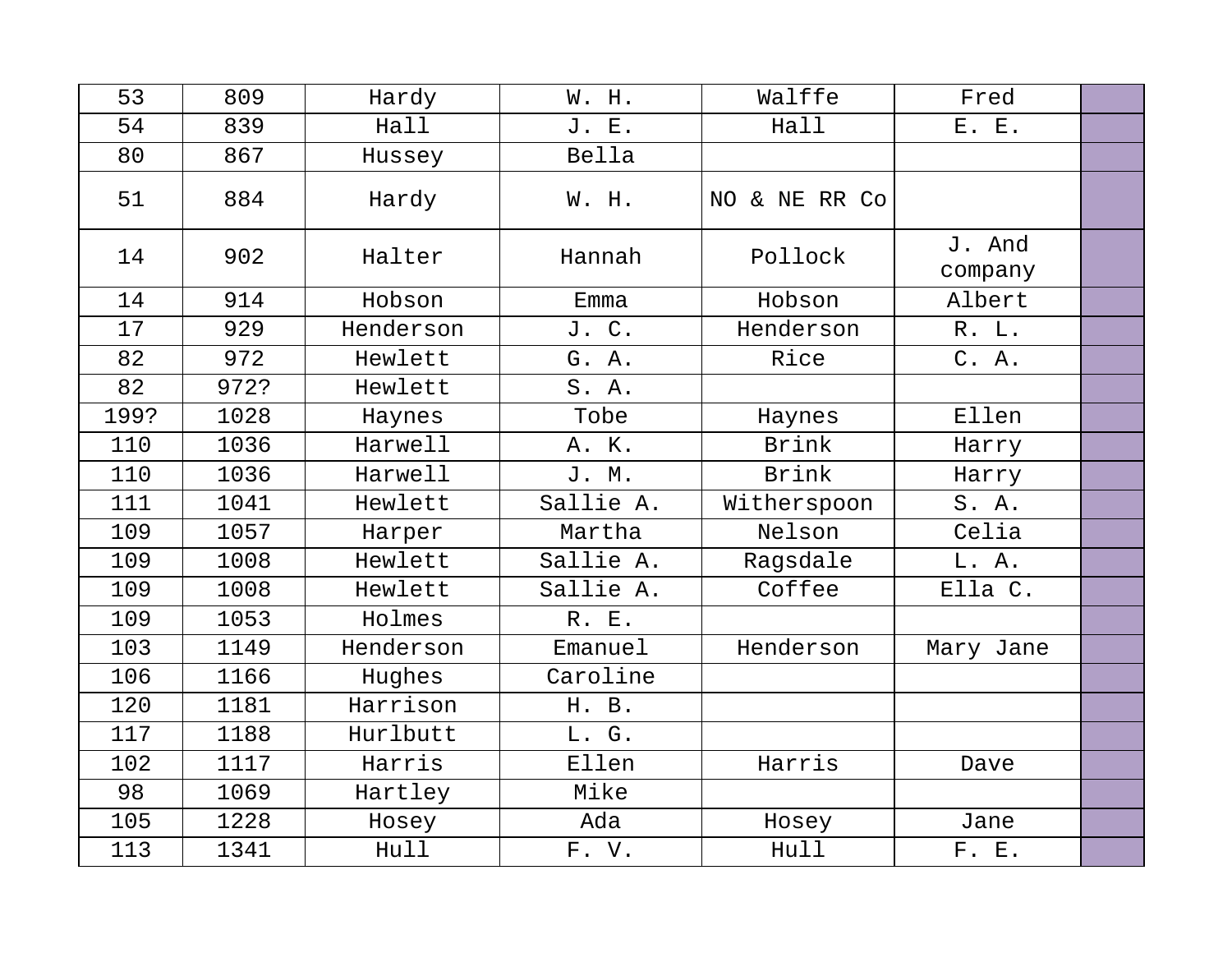| 113 | 1341 | Hull                | J. G.           | Hull                   | F. E.        |  |
|-----|------|---------------------|-----------------|------------------------|--------------|--|
| 106 | 1258 | Halloway            | Mary            | Thomas                 | Amanda       |  |
| 113 | 1263 | Hood                | Carrie W.       | Hood                   | J. J.        |  |
| 104 | 1288 | Holt                | Z. E.           | Holt                   | <b>B.</b> F. |  |
| 122 | 1322 | Hawin               | S. T.           | Hawin                  | M. A.        |  |
| 122 | 1324 | Harris              | <b>Brothers</b> | Lovett                 | J. A.        |  |
| 125 | 1344 | Hall                | G. W.           | Hall                   | Hamet        |  |
| 123 | 1349 | Hannan & Son        |                 | Weil Brothers          |              |  |
| 123 | 1350 | Hocker              | S. A.           | George                 | W. W.        |  |
| 124 | 1372 | Houston             | John            | Brown                  | W. B.        |  |
| 124 | 1372 | Houston             | John            | Richard                | $R$ .        |  |
| 124 | 1368 | Howlett             | Louis           | Donnell                | J. O.        |  |
| 124 | 1382 | Hicks               | Lula            | Hicks                  | Chas. M.     |  |
| 126 | 1387 | Hoyt & Bros.<br>Co. |                 | Acme Lumber<br>Company |              |  |
| 126 | 1388 | Harry               | John            | Harry                  | Jerry        |  |
| 127 | 1393 | Harwell             | Vinis           |                        |              |  |
| 127 | 1420 | Hussey              | J. E.           |                        |              |  |
| 133 | 1451 | Hardy               | Boston          | Cameron                | W. D.        |  |
| 137 | 1490 | Hyde                | $C.$ J.         | Rogers                 | W.A.         |  |
| 137 | 1492 | Hicks               | Alonzo          | McInnis                | L. J.        |  |
| 137 | 1492 | Hicks               | M. B.           | McInnis                | L. J.        |  |
| 138 | 1506 | Hutchinson          | William         | Hutchinson             | Amelia       |  |
| 140 | 1537 | Hunter              | James           | Hunter                 | Cora B.      |  |
| 145 | 1580 | Hooper              | V. P.           | Hooper                 | M. V.        |  |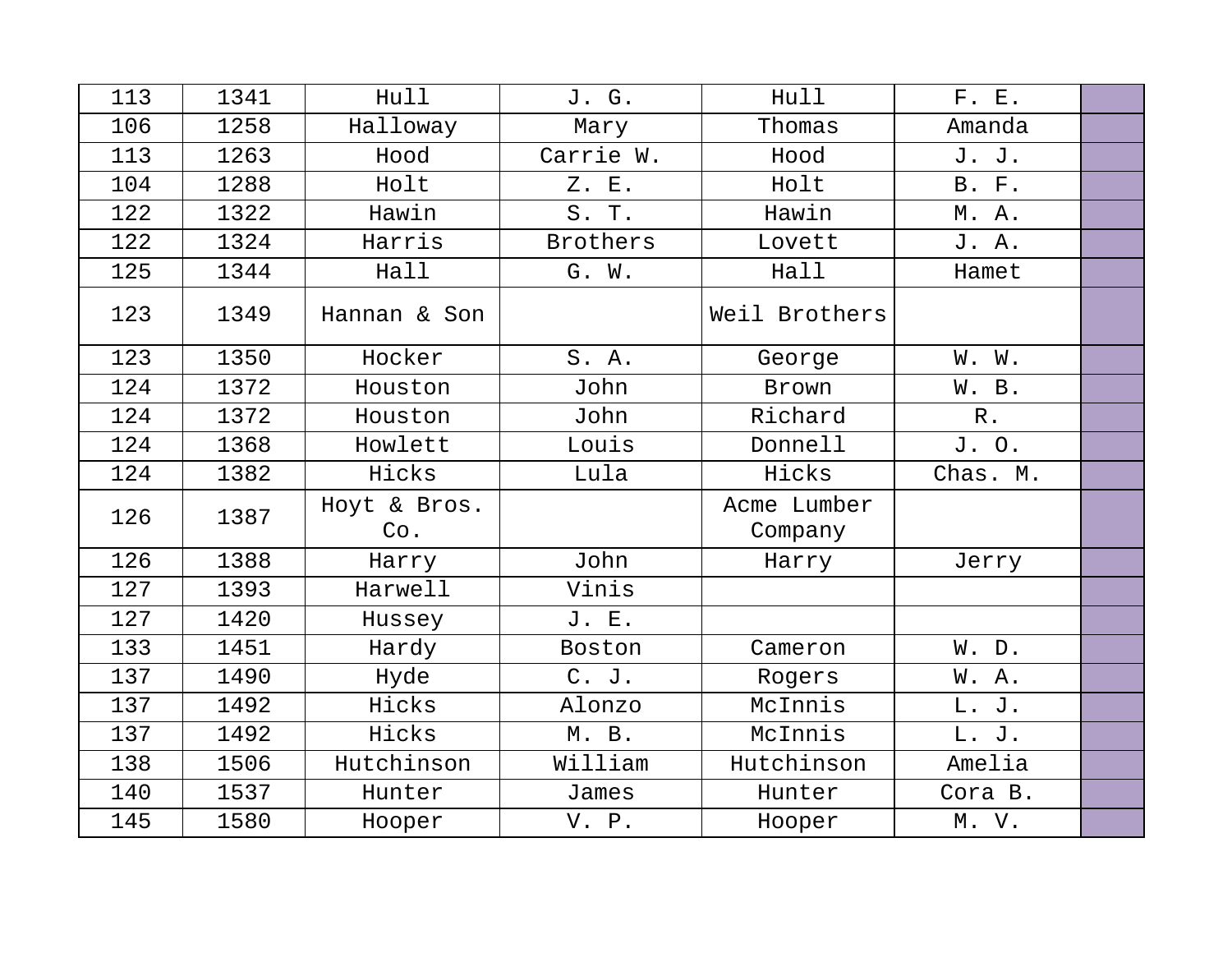| 145 | 1588 | Horn                | Harry     | Loan<br>Department M.<br><b>B</b> .<br>Association |          |  |
|-----|------|---------------------|-----------|----------------------------------------------------|----------|--|
| 145 | 1590 | Hill                | Robert    | Mutual<br>Education<br>Association                 |          |  |
| 145 | 1591 | Hill                | Chas. D.  | Kahn                                               | Millie   |  |
| 146 | 1595 | Hall                | Annie     | Hall                                               | J. R.    |  |
| 147 | 1611 | Hartfield           | Moses     | Hartfield                                          | Jennie   |  |
| 148 | 1632 | Horn                | Mary      | Horn                                               | John     |  |
| 149 | 1649 | Hale                | Olive     | Savings Bank<br>& L. Assn                          |          |  |
| 150 | 1658 | Hall                | Creast    | Hall                                               | Wiley    |  |
| 150 | 1660 | Hoyt & Bros.<br>Co. |           | Meridian<br>National Bank                          |          |  |
| 151 | 1675 | Hosey               | A.?       | Hosey                                              | Jane     |  |
| 151 | 1776 | Hulett              | Sallie    | George                                             | W. W.    |  |
| 152 | 1683 | Hurst               | Jake      | Hurst                                              | Α.       |  |
| 153 | 1716 | Haberhorn           | L. M.     | Dunn                                               | M. L. A. |  |
| 155 | 1737 | Hardy               | Hattie S. | Hardy                                              | W. H.    |  |
| 155 | 1743 | Hayes               | W. G.     | Williams                                           | C. L.    |  |
| 156 | 1764 | Hughes              | Rich.     | Hughes                                             | Susie    |  |
| 156 | 1768 | Hardy               | Lamar     | Hardy                                              | W. H.    |  |
| 157 | 1770 | Hailstock           | C. J.     | Hailstock                                          | Robt.    |  |
| 157 | 1777 | Harris              | R. E.     | Harris                                             | W.S.     |  |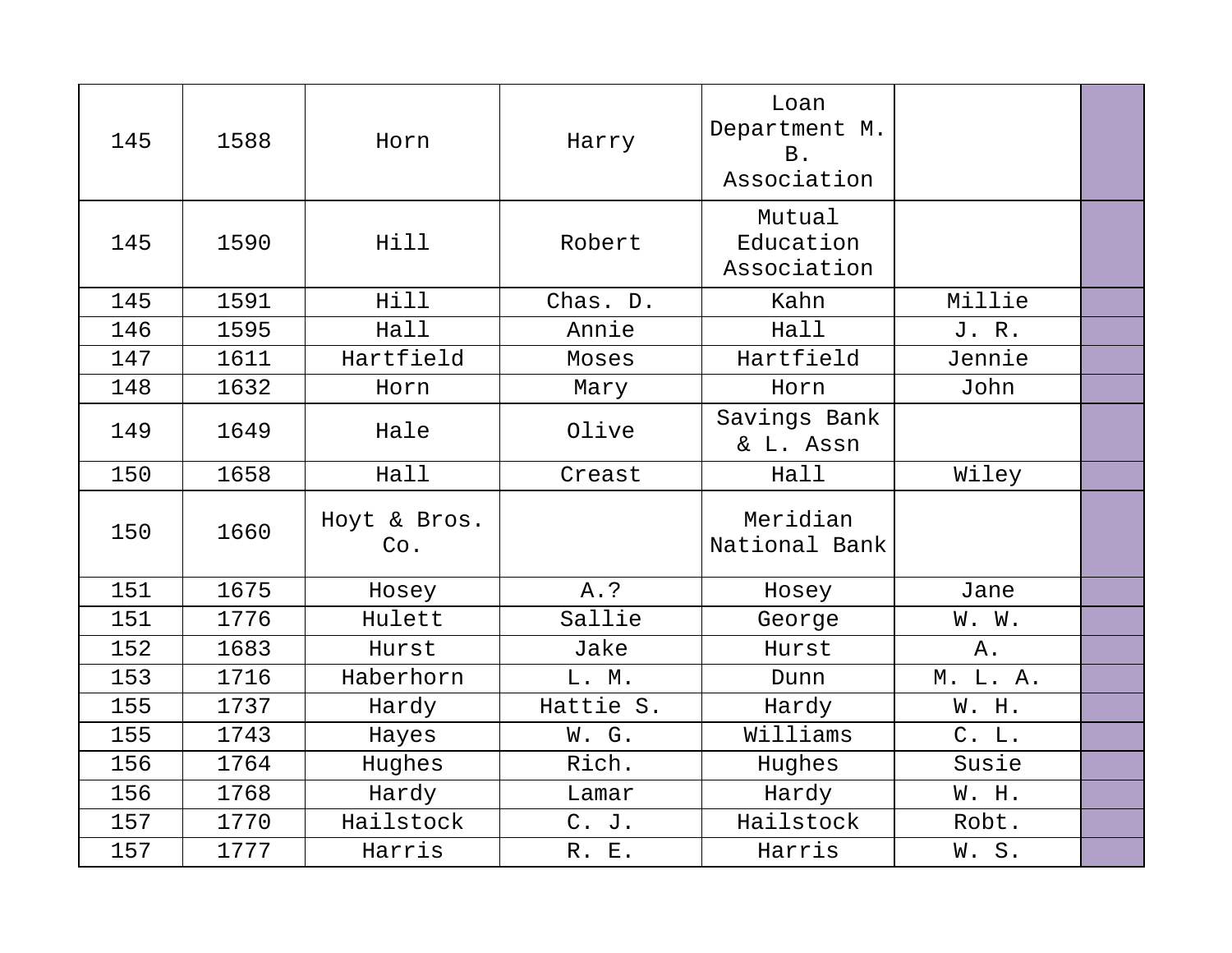| 157 | 1780     | Heidelburg   | Minnie         | Heidelberg                | <b>Brant</b> |  |
|-----|----------|--------------|----------------|---------------------------|--------------|--|
| 158 | 1804 1/2 | Harrison     | Joseph         |                           |              |  |
| 160 | 1834     | Haaf         | Mary           | Threefoot                 | H. M.        |  |
| 160 | 1836     | Hicks        | Jane           | Hicks                     | Prinus       |  |
| 161 | 1846     | Hall         | Gilbert        | Hall                      | Henrietta    |  |
| 161 | 1858     | Hall         | Robert Annie   | Hall                      | Annie W.     |  |
| 163 | 1883     | Halsell      | M. V. B.       | Ball                      | A. H.        |  |
| 163 | 1888     | Harry        | John           | Waters                    | H. H.        |  |
| 164 | 1902     | Harris       | Sophia         | Harris                    | Fred         |  |
| 164 | 1908     | Hawthorne    | W. L.          | Ragsdale                  | Chas. R.     |  |
| 165 | 1918     | Hall         | G. Q.          | Meridian,<br>City of      |              |  |
| 127 | 1931     | Hughes       | Mark           |                           |              |  |
| 165 | 1928     | Hester       | Bessie Shearer | Hester                    | W. E.        |  |
| 165 | 1930     | Hardy        | W. H.          | Meridian<br>National Bank |              |  |
| 165 | 1937     | Huzzy        | Robt.          | Huzzy                     | Gena         |  |
| 166 | 1946     | Holden       | Nannie         | Holden                    | Ben L.       |  |
| 166 | 1951     | Heidelberg   | Milly          | Heidelberg                | Grant        |  |
| 166 | 1954     | Hall         | G.             | Hall                      | W. G.        |  |
| 166 | 1962     | Harris & Co. |                | Waddy                     | W.S.         |  |
| 166 | 1967     | Hall         | G. Q.          | Weems                     | A. J.        |  |
| 167 | 1978     | Hamlin       | Eliza          | Calvin                    | Wm.          |  |
| 127 | 1984     | Harrison     | Mary           |                           |              |  |
| 127 | 1986     | Hicks        | Tilly          |                           |              |  |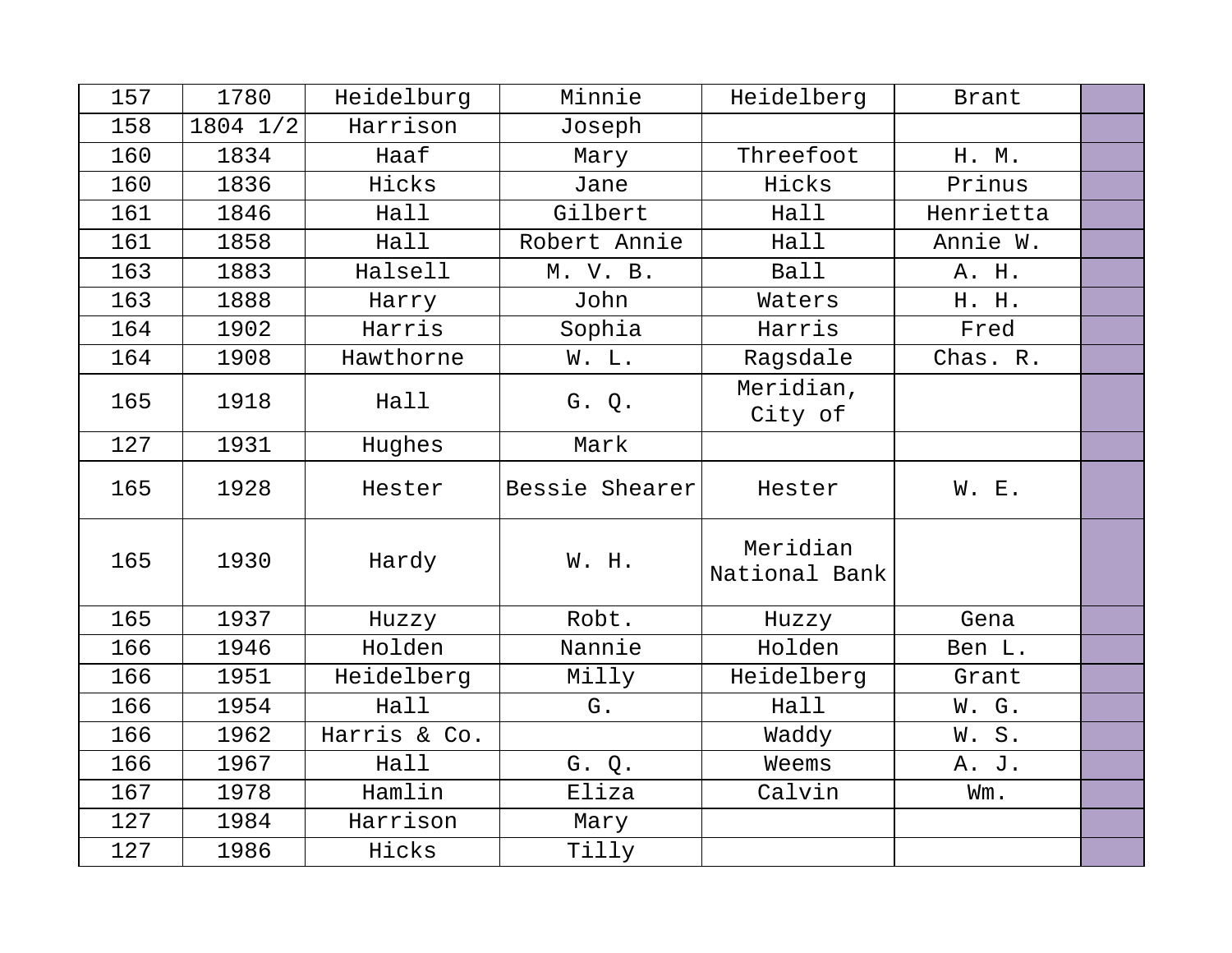| 169 | 2025 | Hyer       | W. F.     | Hyer      | A. E.      |  |
|-----|------|------------|-----------|-----------|------------|--|
| 127 | 2029 | Horton     | Robt. L.  |           |            |  |
| 169 | 2037 | Horne      | M. C.     | Horne     | J. H.      |  |
| 169 | 2037 | Horne      | M. C.     | Higgins   | C. B.      |  |
| 170 | 2041 | Higgins    | C. B.     | Horne     | John H.    |  |
| 170 | 2045 | Horton     | Isabella  |           |            |  |
| 170 | 2050 | Hall       | G. Q.     | Walker    | Sallie P.  |  |
| 170 | 2051 | Holzknecht | E. C.     | Clayton   | Emaline    |  |
| 171 | 2074 | Hunter     | Hallie    |           |            |  |
| 173 | 2122 | High       | Taylor    | High      | Callie     |  |
| 173 | 2125 | Hymen      | Clemie    | Hymen     | John       |  |
| 173 | 2133 | Hoffer     | Gertrude  | Hoffer    | Geo L.     |  |
| 174 | 2139 | Horne      | Jno. H.   | Tartt     | Elanathan  |  |
| 175 | 2156 | Hamm       | James S.  | Hamm      | Ann K.     |  |
| 175 | 2163 | Hagwood    | B. H.     | Booker    | M. H.      |  |
| 176 | 2194 | Hobgood    | C. H.     | Hobgood   | J. W.      |  |
| 176 | 2197 | Harris     | M. A.     | Ragsdale  | Everett E. |  |
| 178 | 2252 | Hackerson  | Carrie W. | Hackerson | Sam        |  |
| 178 | 2264 | Hall       | G. Q.     | Hobgood   | J. W.      |  |
| 178 | 2269 | Hobson     | Callie E. | Hobson    | W. B.      |  |
| 178 | 2273 | Hopkins    | Marshall  | Hopkins   | Bertha     |  |
| 178 | 2277 | Hays       | Clara     | Hays      | Minnie     |  |
| 179 | 2286 | Hall       | Ella      | Hall      | F. S.      |  |
| 178 | 2291 | Hearn      | G. W.     | Hearn     | Ella       |  |
| 181 | 2324 | Henderson  | W. J.     | Henderson | Hannah K.  |  |
| 181 | 2330 | Hubbard    | Lena      | Hubbard   | C. H.      |  |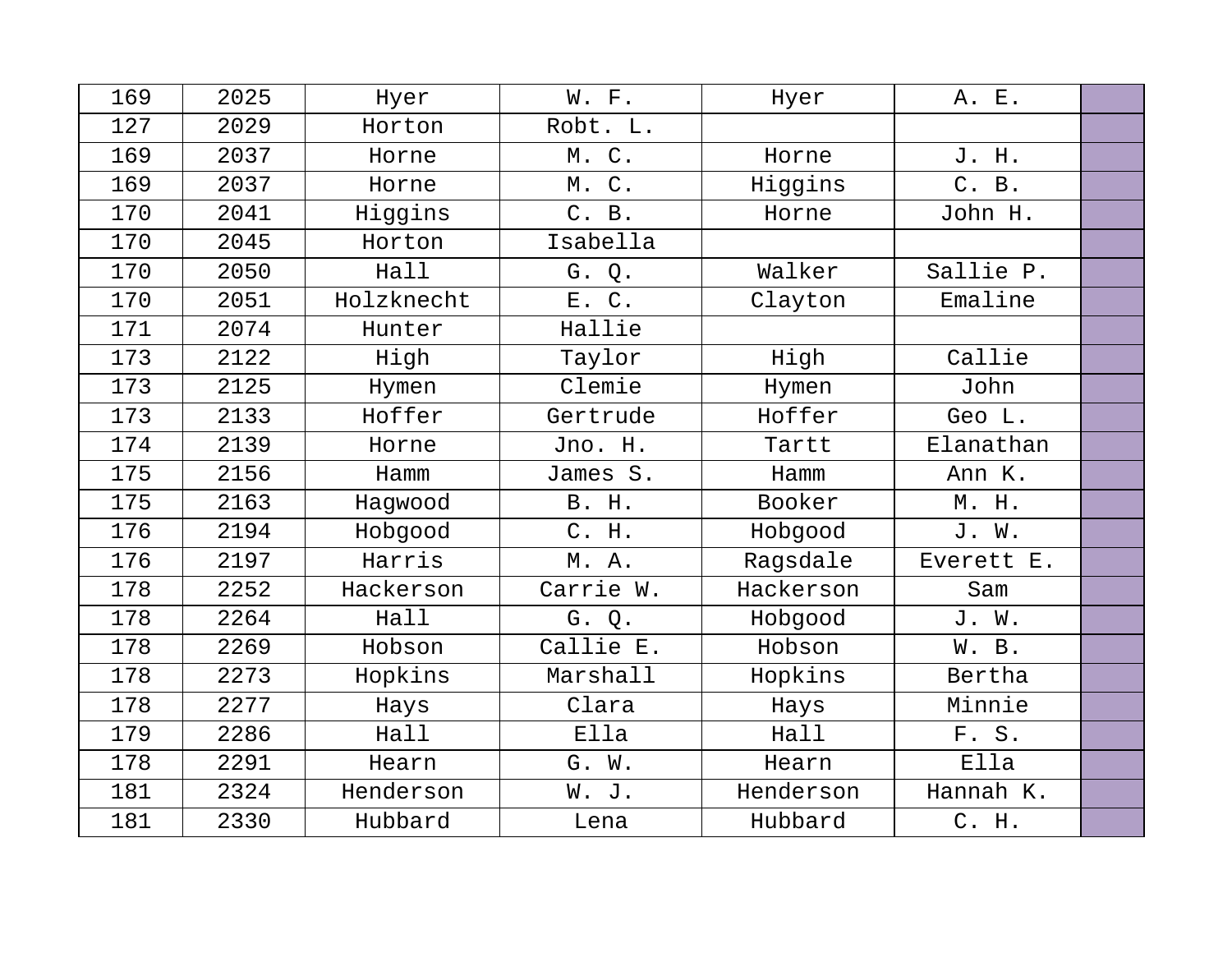| 181 | 2343 | Hawks     | Louise  | Peoples B & L<br>Assn                   |         |  |
|-----|------|-----------|---------|-----------------------------------------|---------|--|
| 181 | 2346 | Howard    | J. M.   | Loty                                    | L. R.   |  |
| 181 | 2352 | Hale      | M. W.   | Fearn                                   | J. A.   |  |
| 182 | 2363 | Horn      | John H. | Higgins                                 | C. B.   |  |
| 180 | 2369 | Hemphius  | 0. P.   |                                         |         |  |
| 180 | 2370 | Hemphius  | Nancy   |                                         |         |  |
| 182 | 2372 | Hemphius  | 0. P.   | Thompson                                | R. E.   |  |
| 182 | 2373 | Hemphius  | Nancy   | Thompson                                | R. E.   |  |
| 183 | 2392 | Hale      | Warren  | Ethridge                                | W. N.   |  |
| 183 | 2408 | Henderson | W. J.   | Henderson                               | H. R.   |  |
| 183 | 2412 | Harris    | L. J.   | Harris                                  | C. R.   |  |
| 184 | 2430 | Halsey    | Alice   | Halsey                                  | Seth    |  |
| 180 | 2436 | Harris    | J. J.   |                                         |         |  |
| 184 | 2443 | Hemphius  | Nancy   | Thompson                                | R. E.   |  |
| 184 | 2448 | Higgins   | C. B.   | Hall                                    | G. Q.   |  |
| 185 | 2459 | Hearn     | Henry   | Hearn                                   | Lucinda |  |
| 185 | 2461 | Hughes    | John M. | Hughes                                  | M. E.   |  |
| 183 | 2414 | Henderson | F. W.   | Henderson                               | $E$ .   |  |
| 187 | 2476 | Higgins   | C. B.   | Harwell                                 | J. M.   |  |
| 186 | 2484 | Hulett    | Jane L. | National M.<br>B. And L.<br>Association |         |  |
| 186 | 2489 | Houston   | S. M.   | National M.<br>B. And L.<br>Association |         |  |
| 186 | 2498 | Hopson    | C. E.   | Hopson                                  | W. B.   |  |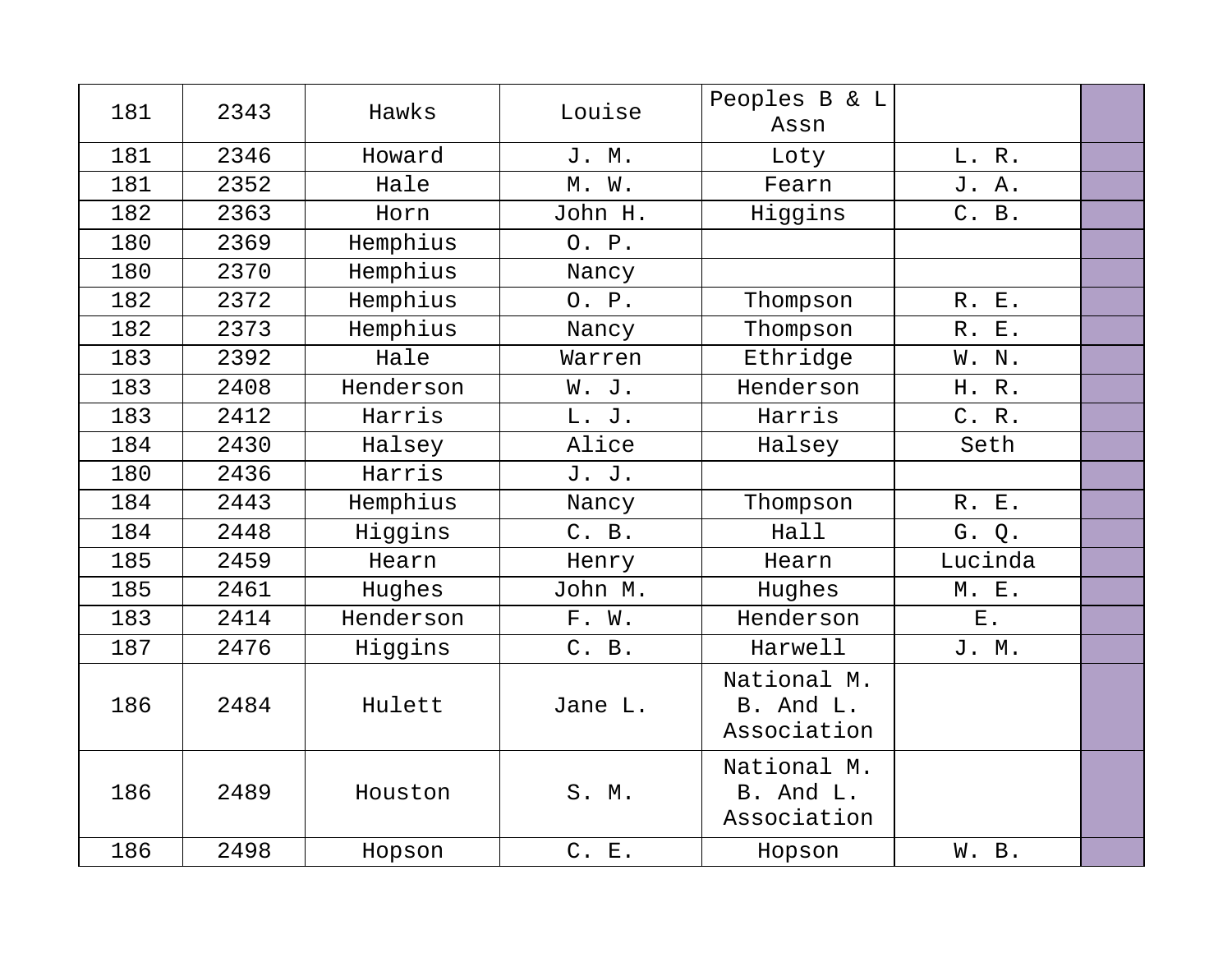| 187 | 2508     | Hull       | Helen P.       | Fidelity<br>Trust & S.<br>Co. |              |  |
|-----|----------|------------|----------------|-------------------------------|--------------|--|
| 187 | 2509     | Hagemeyer  | C. Ray         | Hagemeyer                     | J. W.        |  |
| 187 | 2510     | Hagemeyer  | R. E.          | Hagemeyer                     | J. W.        |  |
| 187 | 2518     | Hart       | Harriet        | Russell                       | C. C.        |  |
| 187 | 2522     | Howard     | A. J.          | Carter                        | B. J.        |  |
| 187 | 2520     | Horton     | Elizabeth A.   |                               |              |  |
| 187 | 2534     | Hull & Co  |                | Edwards                       | F. B.        |  |
| 188 | 2545     | Hawkins    | W. D.          | Robinson                      | C. W.        |  |
| 188 | 2550     | Horton     | Mary E.        |                               |              |  |
| 189 | 2566 1/2 | Hall       | George         | Hall                          | Luvenia      |  |
| 190 | 2587     | Heidelberg | I. A.          | Heidelberg                    | Bettie       |  |
| 190 | 2594     | Harper     | Matthew        | Harper                        | Foster       |  |
| 192 | 2650     | Henderson  | Sarah J.       | Henderson                     | J. T.        |  |
| 192 | 3657     | Halsell    | S. E.          |                               |              |  |
| 180 | 2665     | Higgins    | C. B.          |                               |              |  |
| 193 | 2674     | Hart       | E. H.          | Mabley                        | Nelson       |  |
| 193 | 2675     | Hart       | E. H.          | Scott                         | Charlton     |  |
| 193 | 2681     | Haquewood  | W. H.          | Haquewood                     | <b>B.</b> L. |  |
| 194 | 2698     | Hendricks  | H.             |                               |              |  |
| 194 | 2700     | Harrison   | John           | Rice                          | Jim          |  |
| 194 | 2706     | Hall       | Robert L.      | Hall                          | Annie W.     |  |
| 144 | 2725     | Hunter     | A. C.          | George                        | O. H.        |  |
| 180 | 2742?    | Hodges     | Clint          |                               |              |  |
| 165 | 2745     | Hussey     | <b>B.</b> & M. | Temple                        | W. F.        |  |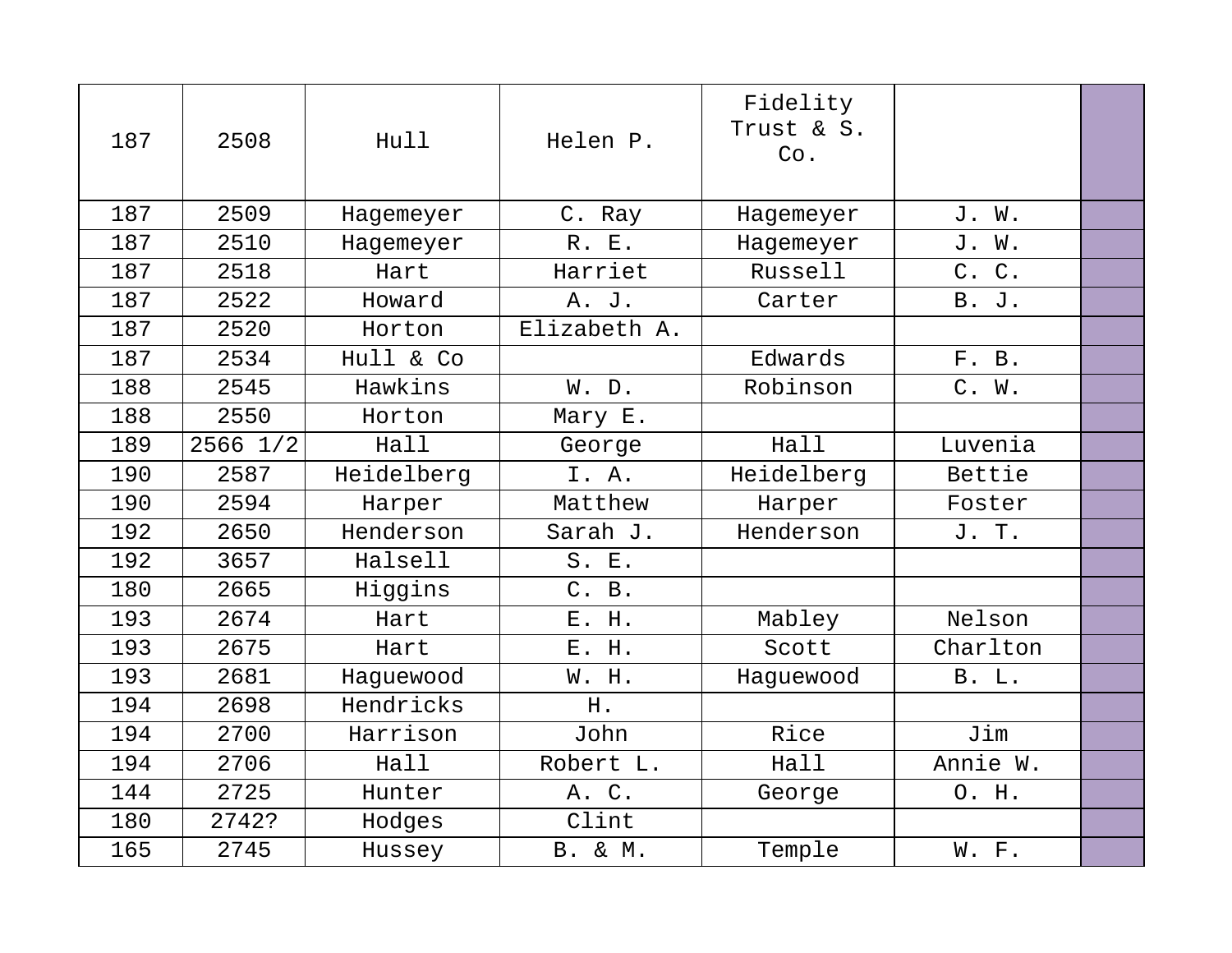| 196 | 2747         | Howze     | A. C.                | Mississippi<br>Valley Trust<br>Company |              |  |
|-----|--------------|-----------|----------------------|----------------------------------------|--------------|--|
| 196 | 2765         | Holt      | Laure E.             | Holt                                   | J. E.        |  |
| 196 | 2759         | Hancock   | A. A.                | Edwards                                | Andrew       |  |
| 196 | 2795         | Hopper    | H. A.                | Hopper                                 | Haral D.     |  |
| 197 | 2789         | Hyde      | P. G.                | Roseborough                            | A. G.        |  |
| 198 | 2808         | Hodges    | <b>Brooks</b>        | Hill                                   | Muse         |  |
| 198 | 2809         | Harper    | B. O.                | Harper                                 | <b>B. E.</b> |  |
| 198 | 2826         | Harris    | Charlotte            | Harris                                 | Mike         |  |
| 199 | 2828         | Haye?     | Lucy                 | Reynolds                               | М.           |  |
| 199 | 2829         | Hodge     | Henru                | Heidelberg                             | B. G.        |  |
| 199 | 2829         | Hodge     | Douglas              | Heidelberg                             | B. G.        |  |
| 199 | 2829         | Hodge     | Harris               | Heidelberg                             | B. G.        |  |
| 198 | 2833         | Hardy     | Tom                  | Hardy                                  | Willie       |  |
| 199 | $2827$ $3/4$ | Haquewod  | Kate                 |                                        |              |  |
| 199 | 2838         | Haquewod  | Ralph E.             |                                        |              |  |
| 199 | 2855         | Haberdorn | Lula May             | Dunn                                   | L. A.        |  |
| 199 | 2857         | Hendrix   | Lena                 | Hendrix                                | William      |  |
| 199 | 2867         | Hall      | Mahala               | Hall                                   | Frank        |  |
| 201 | 2897         | Haquewood | <b>B.</b> & W. K.    | Ex Parte                               |              |  |
| 201 | 2898         | Hopkins   | Dave                 | Rosenbaum                              | Mose         |  |
| 202 | 2928         | Holladay  | J. D. Adoption<br>of | Stevenson                              | Bobbie P.    |  |
| 202 | 2934         | Hester    | J. H.                | McElroy                                | K. A.        |  |
| 203 | 2937         | Harvey    | Hattie               | Culpepper                              | Ella         |  |
| 202 | 2947         | Henton    | Jas. H.              | Henton                                 | Annie        |  |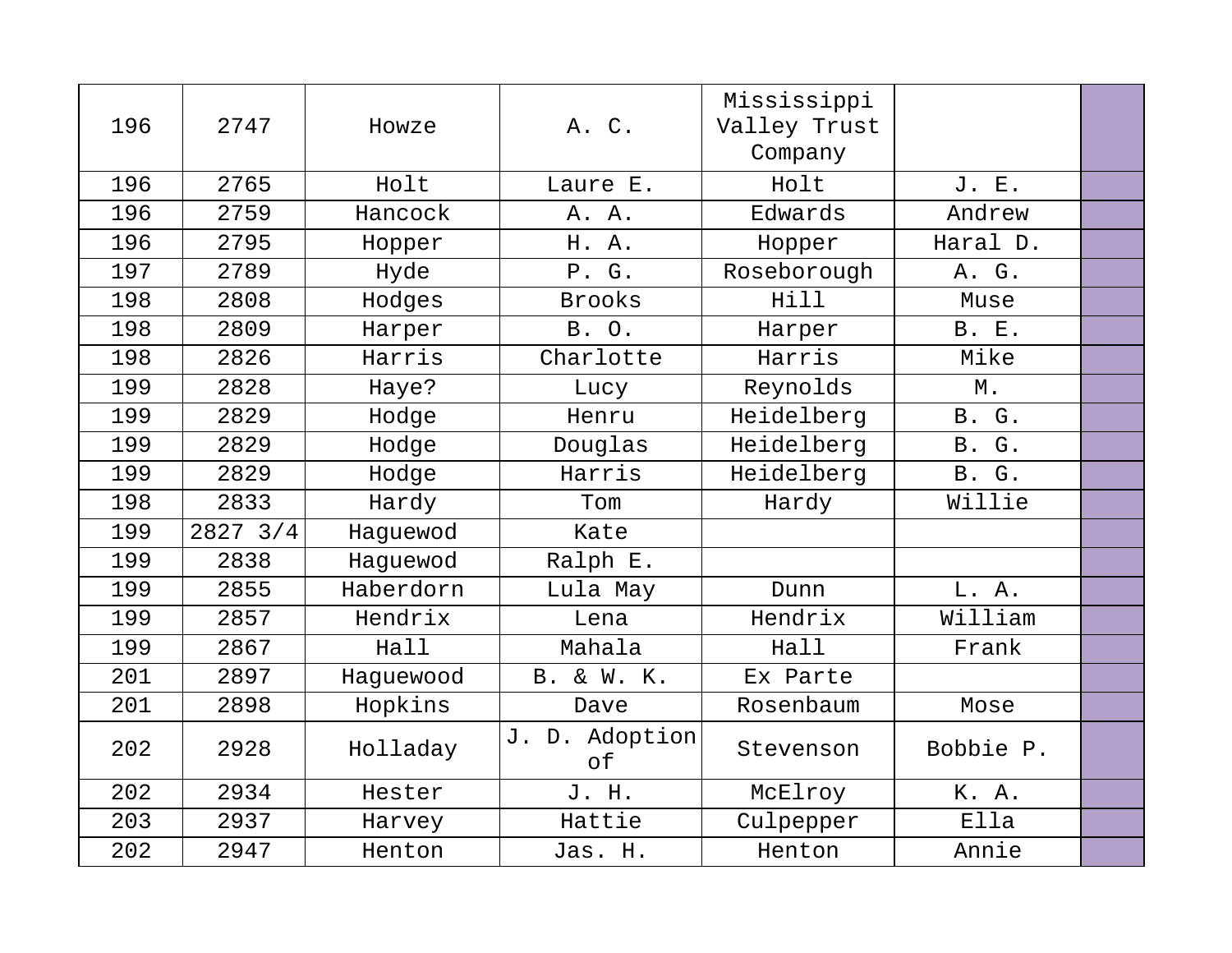| 203 | 2953 | Haynes                    | Mary E.            | Edwards                                                       | J. M.   |  |
|-----|------|---------------------------|--------------------|---------------------------------------------------------------|---------|--|
| 203 | 2956 | Holbrook                  | D. W.              | Holbrook                                                      | Annie   |  |
| 203 | 2962 | Hester                    | J. H., Junior      | McElroy                                                       | K. A.   |  |
| 203 | 2970 | Harvey                    | Hattie             | Ex Parte                                                      |         |  |
| 204 | 2977 | Hairston and<br>Henderson |                    | NO & NE RR Co                                                 |         |  |
| 203 | 2989 | Hunter                    | John G.,<br>Senior | Natural<br>national<br>mutual bank<br>And Loan<br>Association |         |  |
| 205 | 3003 | Hall                      | Hattie             | Hall                                                          | Isah    |  |
| 205 | 3031 | Howard                    | W. H.              | Smith                                                         | John F. |  |
| 206 | 3460 | Henry                     | C. D.              | Cameron                                                       | W. D.   |  |
| 206 | 3048 | Hunt                      | Matilda            | Hunt                                                          | Henry   |  |
| 207 | 3082 | Hood                      | Lindsay            | Hood                                                          | Mollie  |  |
| 207 | 3083 | Haley                     | Ruth K.            | Haley                                                         | Charles |  |
| 207 | 3088 | Hain                      | Ann K.             | Ex Parte                                                      |         |  |
| 207 | 3089 | Hearn                     | Susan              | Hearn                                                         | Dutch   |  |
| 207 | 3074 | Holmes                    | J. M.              | Powe                                                          | C. M.   |  |
| 207 | 3104 | Hodges                    | W. G.              | Phelps                                                        | W. M.   |  |
| 207 | 3106 | Hoffer                    | D. L.              | Hoffer                                                        | T. A.   |  |
| 208 | 3123 | Hackley                   | Charles            | Michigan<br>Trust Company                                     |         |  |
| 208 | 3123 | Hackley                   | Charles            | Hanie                                                         | Thomas  |  |
| 208 | 3126 | Hatcher                   | W.A.               | Hatcher                                                       | Emma    |  |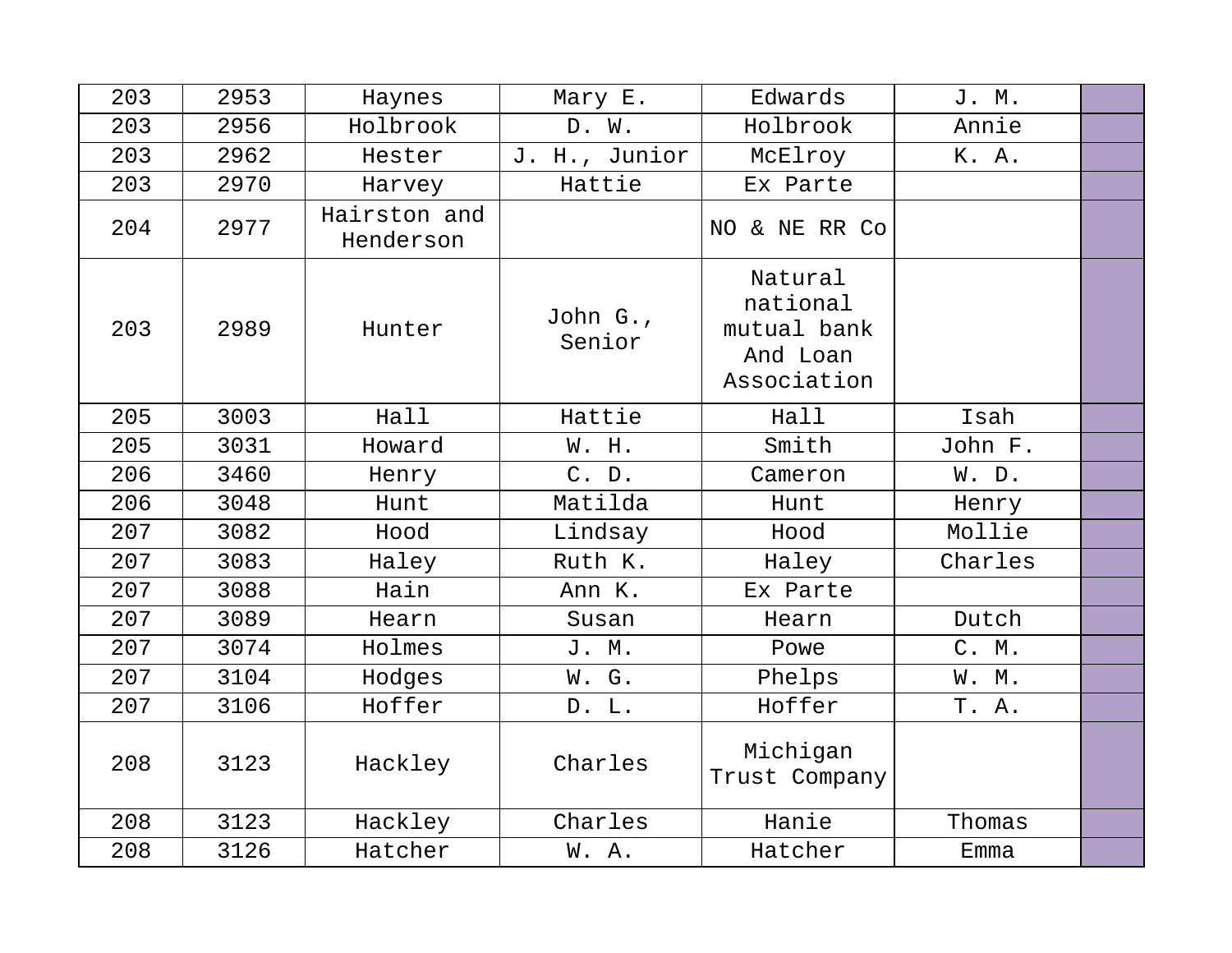| 208          | 3127 | Henly                                 | C. D.                | Ex Parte                           |                      |  |
|--------------|------|---------------------------------------|----------------------|------------------------------------|----------------------|--|
| 208          | 3133 | Henderson                             | R. T.                | Union Bank<br>and Trust<br>Company |                      |  |
| 209          | 3174 | Harmon                                | Sallie E.            | Harmon                             | H. A.                |  |
| 209          | 3185 | Hill                                  | S. V.                | Ex Parte                           |                      |  |
| 210          | 3208 | Hamilton                              | J. M. T.             | Cullins                            | M. A.                |  |
| 210          | 3214 | Howard                                | Sam                  | Howard                             | Caroline             |  |
| 210          | 3220 | Harwell                               | Joseph               | Harwell                            | W. J.                |  |
| 210          | 3221 | Heidelberg                            | E. C.                | Briggs                             | L. L.                |  |
| 211          | 3231 | Hicks                                 | J. M.                | Ex Parte                           |                      |  |
| 211          | 3228 | Hamrick                               | C. B.                | Hamrick                            | W. J.                |  |
| 211          | 3234 | Hartford Fire<br>Insurance<br>Company |                      | Rosenbaum                          | $\mathrm{C}% _{0}$ . |  |
| 211?<br>311? | 3241 | Hatcher                               | Thomas and<br>Robert | Hatcher                            | Emma                 |  |
| 211?<br>311? | 3241 | Hatcher                               | Robert and<br>Thomas | Hatcher                            | Emma                 |  |
| 211          | 3244 | Hall                                  | Jonas                | Hall                               | Bertha               |  |
| 211          | 3250 | Hall                                  | Mary                 | Hall                               | Dawson               |  |
| 211          | 3251 | Hyde                                  | C. J.                | McElroy                            | Callie               |  |
| 212          | 3754 | Hendrix                               | T. G.                | Meyer Pros                         |                      |  |
| 212          | 3255 | Holmes                                | A. H.                | Holmes                             | Irene                |  |
| 213          | 3287 | Harper                                | Jim                  | Harper                             | Epsie                |  |
| 213          | 3289 | Herndon                               | Alice                | Herndon                            | Oliver               |  |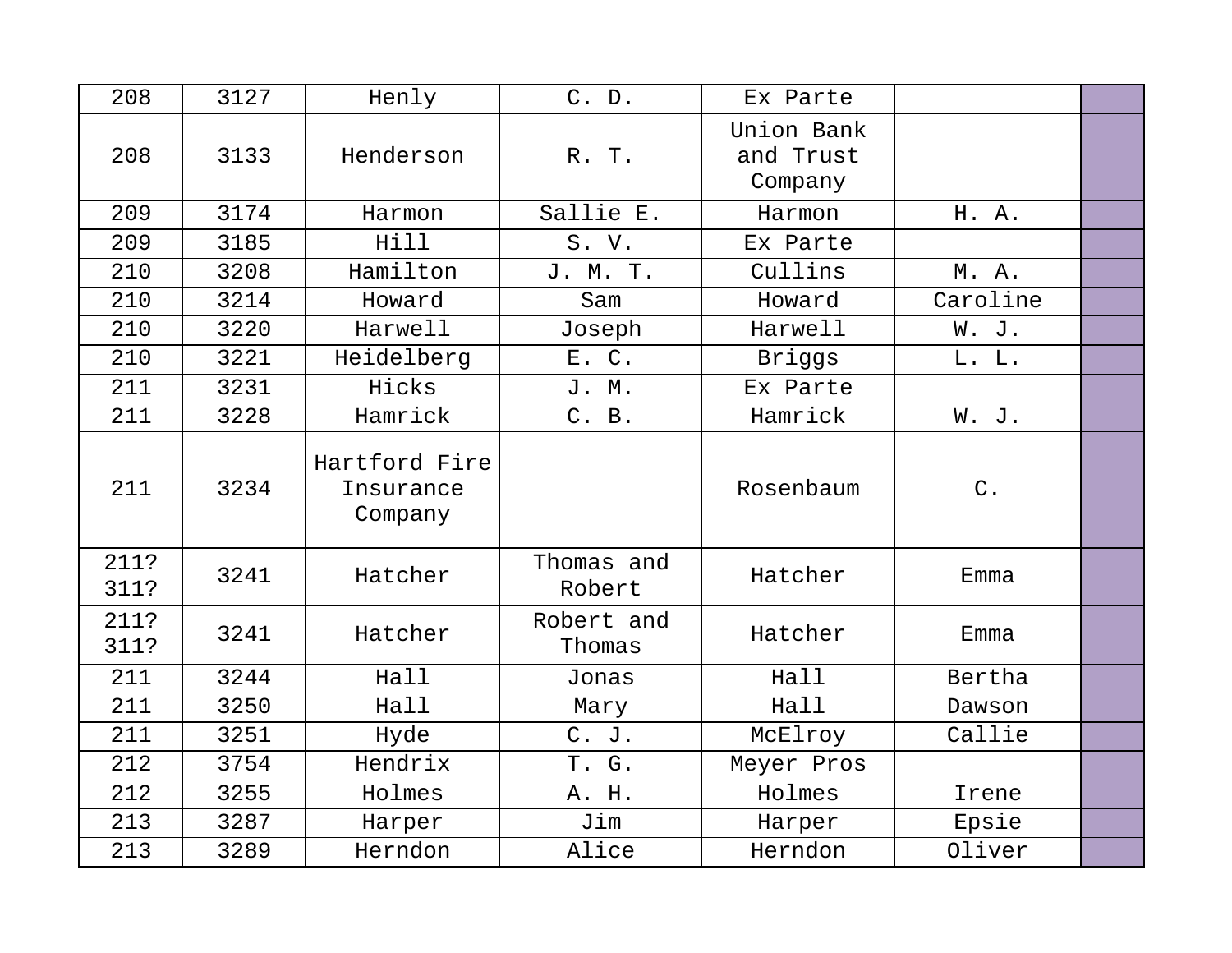| 213 | 3291     | Halselle  | William   | Halselle | Emma      |  |
|-----|----------|-----------|-----------|----------|-----------|--|
| 213 | 3310     | Hogan     | Bettie    | Hogan    | Walter    |  |
| 213 | 3313     | Horne     | J. H.     | Higgins  | F. H.     |  |
| 213 | 3314     | Hall      | Hattie    | Hall     | G.        |  |
| 214 | 3325     | Henson    | Mary L.   | Henson   | Geo. W.   |  |
| 180 | 3335     | Houston   | Maggie    |          |           |  |
| 214 | 3340     | Hughes    | Mamie     | Hughes   | W. E.     |  |
| 214 | 3343     | Hill      | J. C.     | Ex Parte |           |  |
| 214 | 3349 1/2 | Hall      | Hallie R. | Harvey   | J. W.     |  |
| 215 | 3362     | Hunter    | S.A.      | Ex Parte |           |  |
| 215 | 3365     | Hutton    | Alice     | Killings | Viabt.    |  |
| 216 | 3389     | Harmon    | John N.   | Harmon   | R. H.     |  |
| 217 | 3419     | Hilton    | Ida E.    | Miller   | J.D.      |  |
| 217 | 3425     | Huntley   | Mattie    | Huntley  | W. G.     |  |
| 218 | 3433     | Hutton    | Alice     | Hardy    | Walter    |  |
| 218 | 3434     | Henderson | Minnie O. | Ex Parte |           |  |
| 218 | 3443     | Harris    | Virginia  | Harris   | John      |  |
| 219 | 3469     | Hearn     | Jane O.   | Hearn    | Walter    |  |
| 219 | 3470     | Hicks     | Jim       | Hicks    | Ella      |  |
| 219 | 3478     | Houston   | W. F.     | Houston  | S. M.     |  |
| 219 | 3479     | Horn      | J. H.     | Scott    | Clairborn |  |
| 219 | 3433     | Hamrick   | Howard    | Hamrick  | J. M.     |  |
| 220 | 3517     | Hoskins   | Α.        | Hoskins  | Marshall  |  |
| 220 | 3532     | Harper    | Nettie    | Mills    | W. D.     |  |
| 220 | 3538     | Hambrick  | J. T.     | Hamrick  | J. M.     |  |
| 221 | 3549     | Herndon   | Banning   | Hendon   | Oliver    |  |
| 221 | 3564     | Hughes    | Sadie     | McGee    | Susie     |  |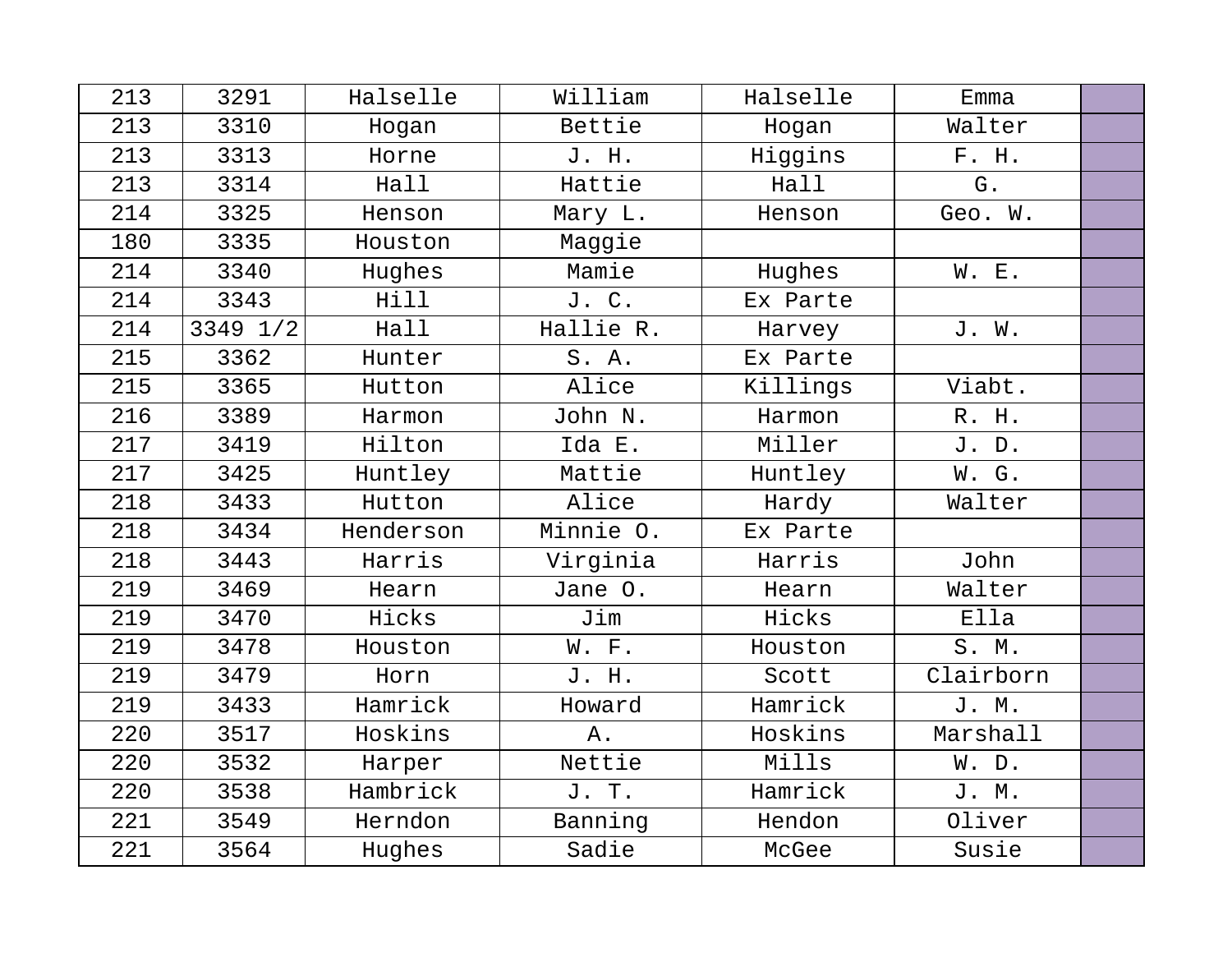| 180 | 3555         | Hudson  | W.C.          |                                             |                    |  |
|-----|--------------|---------|---------------|---------------------------------------------|--------------------|--|
| 222 | 3588         | Hubble  | Clifford      | Miley                                       | G. C.              |  |
| 222 | 3615         | Howser  | C. D.         | Weems                                       | Rupert             |  |
| 223 | 3622         | Hearn   | Elijah        | Hearn                                       | <b>Bob</b>         |  |
| 223 | 3642         | Hunter  | Patsy         | Mississippi<br>Home<br>Insurance<br>Company |                    |  |
| 224 | 3648         | Hill    | Mollie        | Hill                                        | Willis             |  |
| 224 | 3651         | Hampton | Alice         | Hampton                                     | Will               |  |
| 224 | 3661         | Harper  | J. M.         | Harper                                      | Annie              |  |
| 224 | 3665         | Handy   | Sarah         | Ex Parte                                    |                    |  |
| 225 | 3688         | Higgins | M. E.         | Chiles                                      | Annie E.           |  |
| 226 | $3721$ $1/2$ | Hamber  | Mose          | Hamber                                      | Bettie             |  |
| 226 | 3724         | Hoke    | O. H.         | Hoke                                        | V. A.              |  |
| 226 | 3725         | Hanes   | T. W.         |                                             |                    |  |
| 226 | 3725         | Hanes   | Hattie        |                                             |                    |  |
| 227 | 3739         | Holden  | N. F.         | Holden                                      | B. L.              |  |
| 227 | 3760         | Harris  | Della         |                                             |                    |  |
| 227 | 3761         | Harmon  | Julia         | Lich                                        | Emma               |  |
| 227 | 3765         | Harper  | Eliza         | Harper                                      | <b>B.</b> F.       |  |
| 229 | 3805         | Heard   | Dona          | Heard                                       | Clarence           |  |
| 227 | 3808         | Heiss   | G. M., senior | Heiss                                       | H. C.              |  |
| 229 | 3814         | Hughes  | E. F.         | Hughes                                      | W. N. And L.<br>J. |  |
| 229 | 3814         | Hughes  | E. F.         | Hughes                                      | L. J. & W. N.      |  |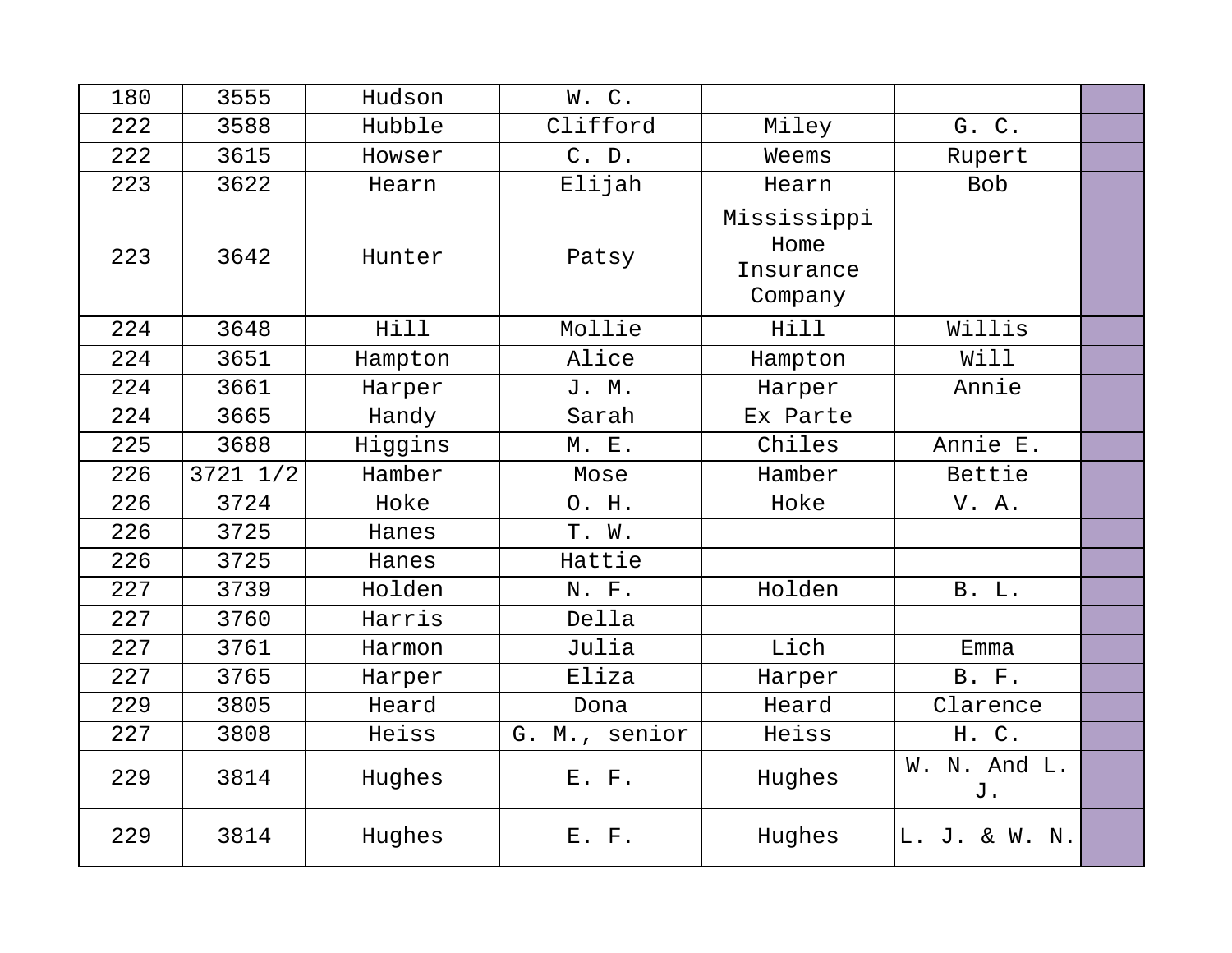| 230 | 3800     | Howard     | W. H.             | White      | B. V.         |  |
|-----|----------|------------|-------------------|------------|---------------|--|
| 230 | 3829     | Harper     | S. M.             | Harper     | J. M.         |  |
| 180 | 3843     | Holmes     | L.                |            |               |  |
| 230 | 3845     | Hayes      | Emerline          | Broach     | H. F., Junior |  |
| 230 | 3845     | Hayes      | Emerline          | Hunter     | Tom           |  |
| 231 | 3865     | Higgins    | Maria             | Higgins    | Alexander     |  |
| 231 | 3872     | Hooks      | J. H.             | Hooks      | W. F.         |  |
| 231 | 3878     | Hodges     | W. G.             | Williams   | D. E.         |  |
| 231 | 3880     | Hooks      | G. C.             | Hooks      | W. F.         |  |
| 232 | 2881     | Hopson     | John S.           | Peterson   | <b>Ben</b>    |  |
| 180 | 3916 1/2 | Harrison   | James             |            |               |  |
| 233 | 3922     | Hopkins    | Louise            | McMorries  | <b>E</b> .    |  |
| 233 | 3923     | Hopkins    | Willie            | McMorries  | ${\bf E}$ .   |  |
| 233 | 3924     | Hopkins    | T. J.             | McMorries  | $E$ .         |  |
| 233 | 3933     | Hughes     | A. E.             | Hughes     | G. W.         |  |
| 234 | 3956     | Harper     | N. A.             | Stodard    | C. M.         |  |
| 234 | 3960     | Hall       | Mamie             | Hall       | Alex          |  |
| 234 | 3961     | Hall       | D. Alex           | Hall       | Alex          |  |
| 234 | 3962     | Hall       | Loretta           | Hall       | Alex          |  |
| 234 | 3963     | Hall       | Martha            | Hall       | Alex          |  |
| 234 | 3964     | Highsmith  | M. J.             | Highsmith  | W. F.         |  |
| 234 | 3967     | Hooks      | E. P.             | Hooks      | W. A.         |  |
| 234 | 3976     | Herbert    | Elizabeth         | Herbert    | C. H.         |  |
| 235 | 3995     | Huddleston | Mammie            | Huddleston | Prince        |  |
| 235 | 4000     | Henderson  | $\mathbbmss{M}$ . | Reynolds   | D. J.         |  |
| 236 | 4058     | Hamm       | Jas. S.           | Hamm       | A. K.         |  |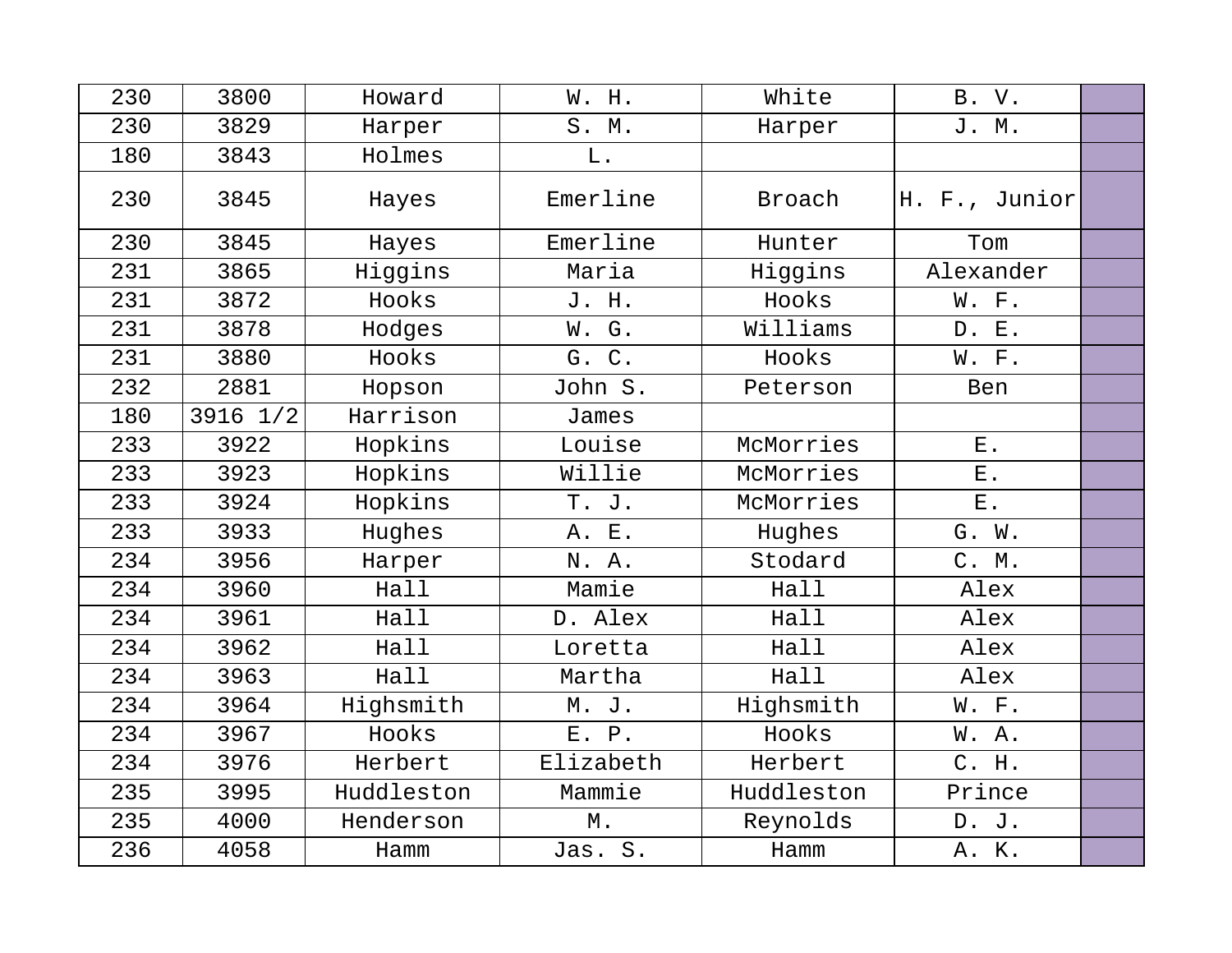| 237 | 4070     | Haley     | D. W.             | Haley    | <b>B</b> .  |  |
|-----|----------|-----------|-------------------|----------|-------------|--|
| 237 | 4070     | Haley     | ${\bf E}$ .       | Haley    | <b>B</b> .  |  |
| 237 | 4072     | Hamilton  | J.                | Hamilton | W. W.       |  |
| 238 | 4105     | Hanes     | Jno.              | Hanes    | Emaline     |  |
| 238 | 4106     | Henry     | F. M.             | Henry    | Robert      |  |
| 235 | 4107     | Harwell   | Vines             | Harwell  | M. J.       |  |
| 238 | 4110     | Harrison  | N. E.             | Harrison | T. R.       |  |
| 238 | 4112     | Hopkins   | Willie Belle      | Ex Parte |             |  |
| 238 | 4113     | Hopkins   | T. J.             | Ex Parte |             |  |
| 238 | 4110 1/2 | Hardie    | Eitine            | Sanford  | M. P.       |  |
| 234 | 4123     | Hamilton  | W. W.             | Williams | F. W.       |  |
| 239 | 4128     | Hackerman | Jas.              | Beal     | S.          |  |
| 239 | 4128     | Hackerman | Jas.              | Payne    | $C$ .       |  |
| 240 | 4164     | Hodge     | Clinton           | Hodge    | Rebecca     |  |
| 241 | 4185     | Hopkins   | Belle             | Hopkins  | ${\bf F}$ . |  |
| 241 | 4188     | Hamm      | Jefferson         | Hamm     | A. K.       |  |
| 241 | 4188     | Hamm      | Dorothy           | Hamm     | A. K.       |  |
| 241 | 4189     | Hamm      | Sue               | Hamm     | A. H.       |  |
| 241 | 4189     | Hamm      | Ruth              | Hamm     | A. H.       |  |
| 241 | 5191     | Hill      | Mary              | Hill     | Ben         |  |
| 241 | 4194     | Hamm      | Jefferson         | Hamm     | A. K.       |  |
| 242 | 4219     | Hodges    | Clara             | Hodges   | John        |  |
| 242 | 4224 1/2 | Hunt      | C. H.             | Hunt     | Alice       |  |
| 242 | 4233     | Harris    | W. R.             | Harris   | M. F.       |  |
| 242 | 4238     | Hillard   | $\mathbbmss{M}$ . | Hillard  | Robert      |  |
| 242 | 4244     | Heard     | Della J.          | Heard    | Courtney    |  |
| 242 | 4251     | Hall      | Clinton           | Hall     | Maggie      |  |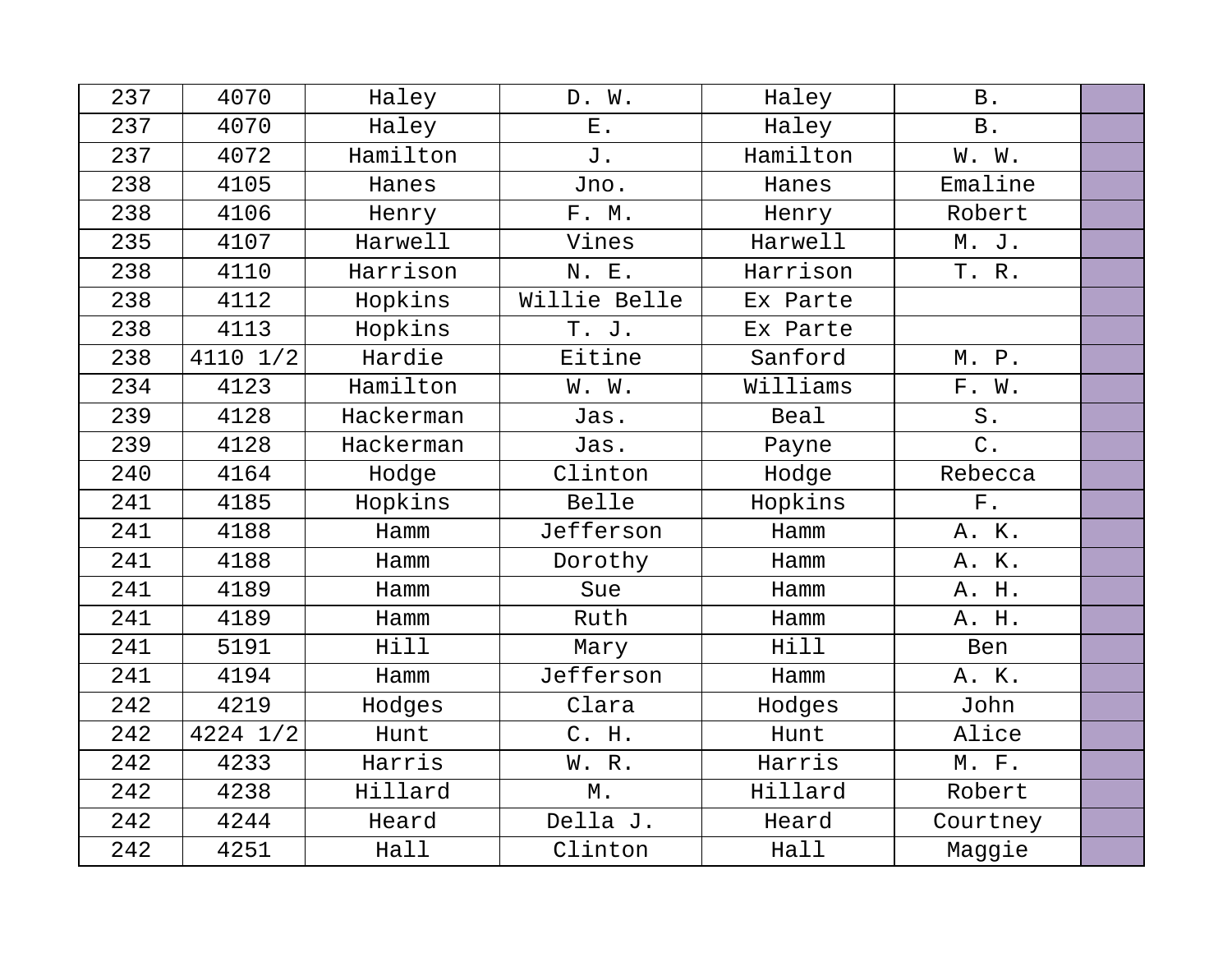| 242 | 4254         | Hardy     | Viola        | Hardy              | James         |  |
|-----|--------------|-----------|--------------|--------------------|---------------|--|
| 242 | 4255         | Harper    | C. H.        | Harper             | $C$ .         |  |
| 243 | $4256$ $1/2$ | Hester    | C. S.        | Hester             | J. A.         |  |
| 241 | 4178         | Hodges    | W. G.        | Steinwinder        | G. A.         |  |
| 243 | 4268         | Highsmith | M. J.        | Highsmith          | M. F.         |  |
| 243 | 4290         | Harmon    | R. H.        | Bishop             | J. G.         |  |
| 250 | 4315         | Harris    | Sallie       |                    |               |  |
| 244 | 4313         | Hester    | Anita        | Hester             | W. E.         |  |
| 244 | 4345         | Hodge     | Hanna        | Gates              | Hattie        |  |
| 245 | 4351         | Esther    | J. A.        | Williams           | M. V.         |  |
| 245 | 4356         | Holmes    | Luke         | Holmes             | Lucy          |  |
| 245 | 4371         | Hardie    | T. J.        | Hardee             | E. F.         |  |
| 245 | 4373         | Harvey    | V.           | Harvey             | J. W.         |  |
| 246 | 4381         | Harvey    | S. H.        | Harvey             | Α.            |  |
| 246 | 4388         | Henderson | Eliza        | Henderson          | Harvey        |  |
| 246 | 4390         | Hamilton  | W. W.        | Broach             | H. F., Junior |  |
| 246 | 4412         | Hand      | Mary E.      | Hand               | Walton P.     |  |
| 246 | 4425         | Hall      | Bessie Brown | Gray               | J.            |  |
| 247 | 4442         | Hanston   | J. C.        | Houston            | S. M.         |  |
| 247 | 4450         | Hassell   | L.           | Hassell            | E. M.         |  |
| 248 | 4462         | Hall      | Bessie       | Hall               | W.C.          |  |
| 248 | 4484         | Harbour   | R. L.        | Harbour            | G. L.         |  |
| 248 | 4502         | Hoye      | Lula H.      | Hays               | W. F.         |  |
| 249 | 4510         | Hodges    | W. G.        | Wymond Stove<br>Co |               |  |
| 249 | 4547         | Harris    | Jno.         |                    |               |  |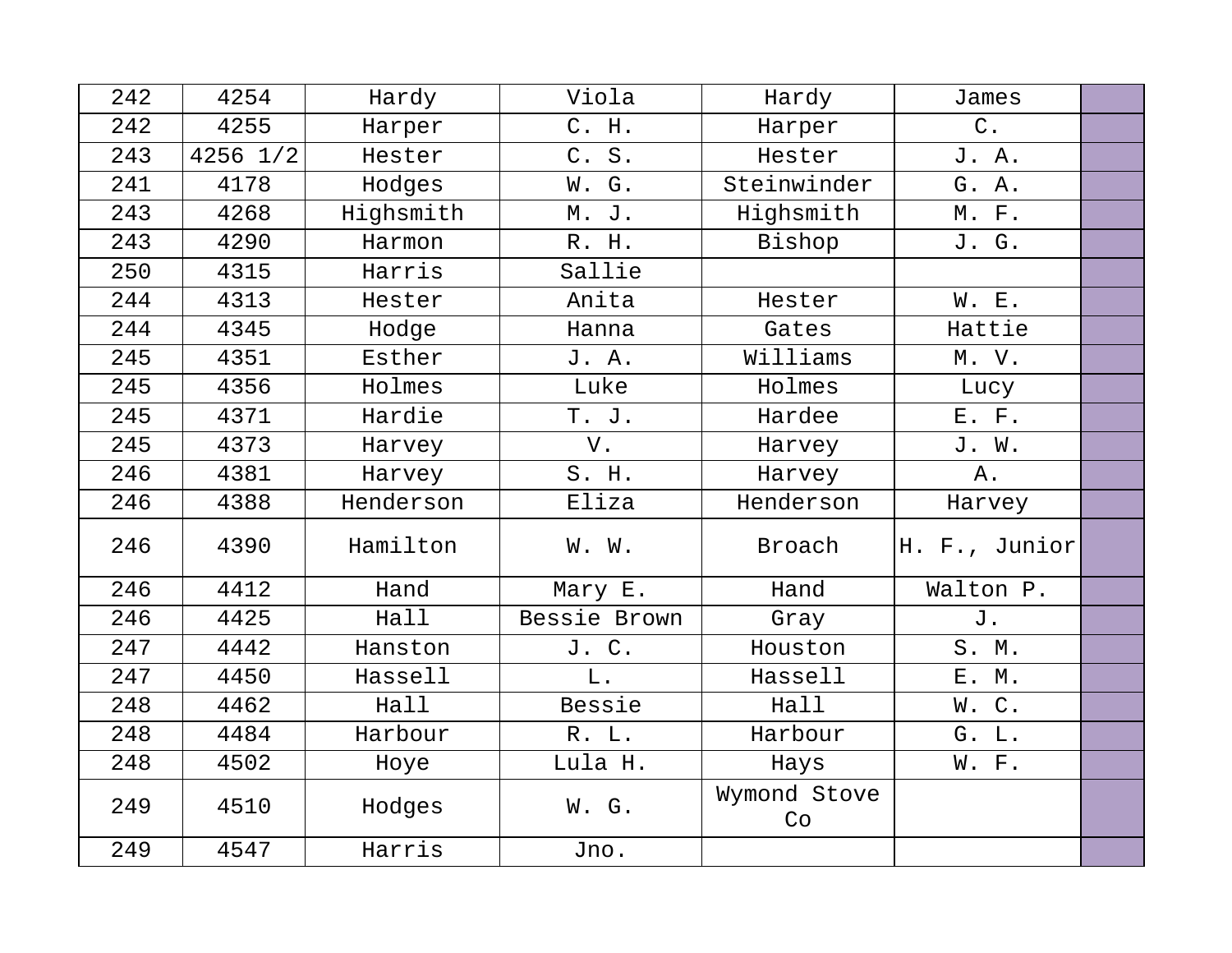| 249 | 4557 | Hill       | J. C.     | Hill          | M. A.        |  |
|-----|------|------------|-----------|---------------|--------------|--|
| 249 | 4558 | Hill       | A. T.     | Hill          | M. A.        |  |
| 251 | 4567 | Holder     | Lonie     | Holder        | W.C.         |  |
| 251 | 4568 | Harris     | Jackson   | Harris        | Willie       |  |
| 251 | 4577 | Harrington | E. L.     | Harrington    | Nonie        |  |
| 250 | 4578 | Hubbard    | Mathew    |               |              |  |
| 251 | 4596 | Holden     | M. F.     | Holden        | <b>B.</b> L. |  |
| 251 | 4602 | Honeycutt  | Oda       | Dorough       | Eugene       |  |
| 252 | 4607 | Horton     | W. E.     | Horton        | D. G.        |  |
| 252 | 4643 | Hunter     | Gabe      | Hunter        | Gracie       |  |
| 253 | 4667 | Hulett     | A. C.     | Ex Parte      |              |  |
| 253 | 4699 | Hines      | Napoleon  | Hall          | David        |  |
| 250 | 4737 | Hebber     | Dan       |               |              |  |
| 254 | 4740 | Henderson  | Hoodman   | Henderson     | Willie       |  |
| 254 | 4741 | Hill       | Major     | Hill          | Leathy       |  |
| 255 | 4747 | Hearn      | Henry     | Hearn         | Maggie       |  |
| 255 | 4758 | Hill       | Moses     | Hill          | Elizabeth    |  |
| 255 | 4771 | Henry      | Loulie P. | <b>Broach</b> | Walker       |  |
| 255 | 4778 | Holden     | Mittie S. | Holden        | T. E.        |  |
| 255 | 4785 | Harris     | Mary      | Harris        | Henry        |  |
| 255 | 4787 | Hodge      | A. M.     | Ex Parte      |              |  |
| 255 | 4790 | Harmon     | Mercam    | Harmon        | Fred B.      |  |
| 256 | 4809 | Hales      | G. W.     | Hales         | S. A.        |  |
| 257 | 4828 | High       | Taylor    | High          | Mary         |  |
| 257 | 4832 | Hazlewood  | Virginia  | Hazlewood     | W. W.        |  |
| 257 | 4835 | Havron     | P. H.     | Farrell       | Jno. R.      |  |
| 257 | 4840 | Hamilton   | Cecil     | Green         | Jno. L.      |  |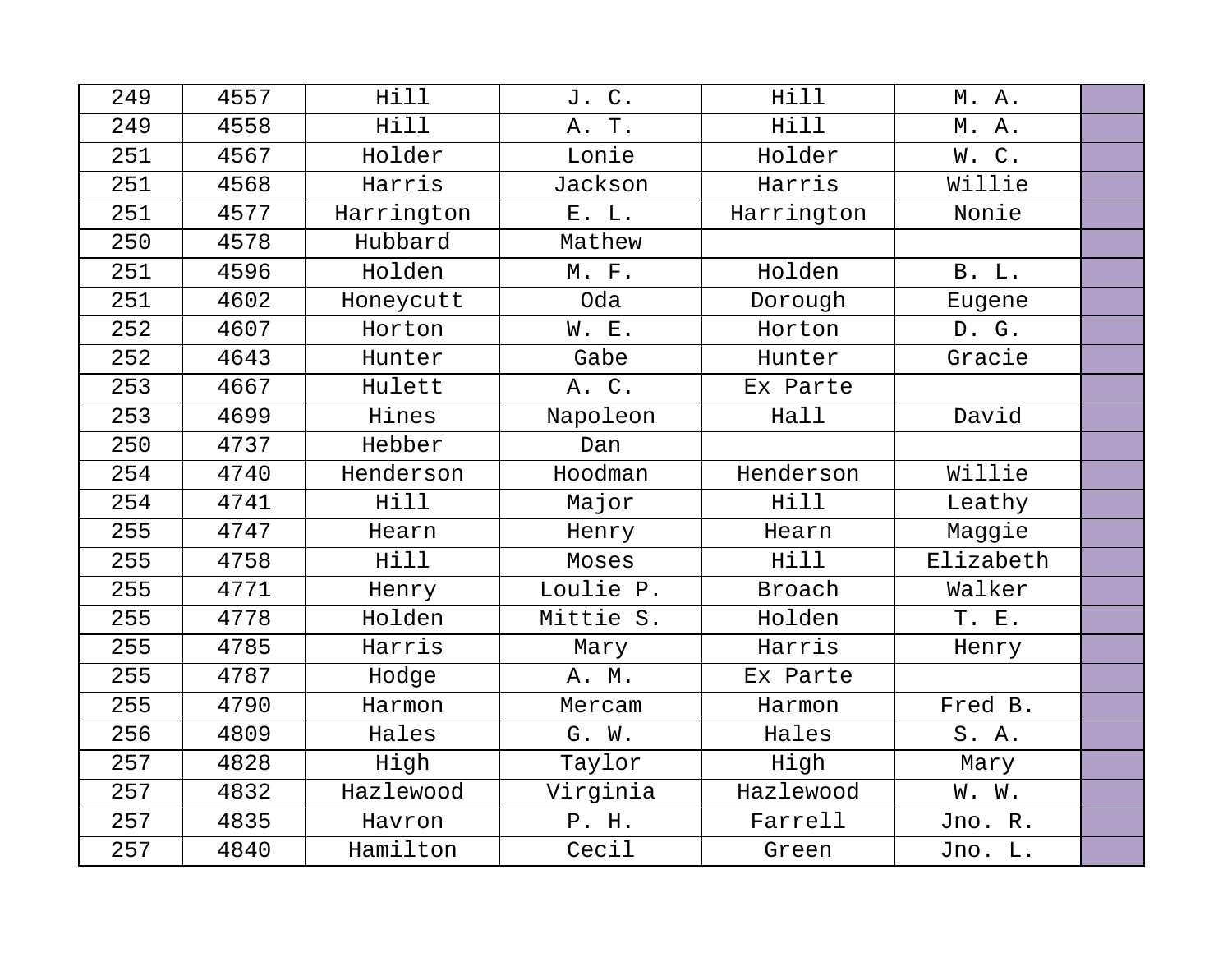| 258 | 4853 | Hunter            | L. E.         | Hunter                     | O. F.        |  |
|-----|------|-------------------|---------------|----------------------------|--------------|--|
| 259 | 4864 | Harmon            | B. C.         | Harmon                     | N. C.        |  |
| 259 | 4886 | Honeycutt         | Ada           | Ex Parte                   |              |  |
| 260 | 4898 | Hood              | Alice E.      | Hood                       | J. W.        |  |
| 260 | 4899 | Henderson         | <b>Bob</b>    | Henderson                  | Sarah J.     |  |
| 260 | 4902 | Holden            | N. B.         | Holden                     | <b>B.</b> L. |  |
| 260 | 4906 | Hull              | Matt          | Hull                       | Martha       |  |
| 261 | 4922 | Hilliard          | Minnie        | Hilliard                   | R. F.        |  |
| 261 | 4932 | Harvin            | F. C.         | Harvin                     | F. C.        |  |
| 261 | 4927 | Harrison          | Daisy E.      | $\ddot{\cdot}$             | Stella       |  |
| 261 | 4929 | Harrison          | Mattie Mae    | Trexton                    | Rose E.      |  |
| 261 | 4931 | Higgins           | Fannie        | Higgins                    | C. B.        |  |
| 261 | 4948 | Hawkins           | Elyda D.      | Hooks                      | Jesse L.     |  |
| 261 | 4950 | Horton            | Isaac         |                            |              |  |
| 261 | 4955 | Henderson         | A. M.         | Henderson                  | Whit         |  |
| 261 | 4956 | Hirsch            | Emmanuel      | Threefoot                  | $K$ .        |  |
| 262 | 4966 | Harris            | Annie P.      | Harris                     | N. W.        |  |
| 262 | 4969 | Nancy?<br>(Hancy) | C. W.         | Lauderdale<br>Cotton Mills |              |  |
| 262 | 4970 | hart              | C. M.         | Hartfield                  | J. L.        |  |
| 262 | 4975 | Harmon            | R. W.         | Ex Parte                   |              |  |
| 262 | 4983 | Hawkins           | $\mathbb D$ . | Knights of<br>Maccabeese   |              |  |
| 263 | 5003 | Higgins           | C. B.         | Haine                      | J. H.        |  |
| 264 | 5010 | Hawkins           | М.            | Hooks                      | J. L.        |  |
| 264 | 5031 | Hall              | Leona         | Hall                       | Jake         |  |
| 265 | 5043 | Hearne            | Walter        | Hearne                     | Alice        |  |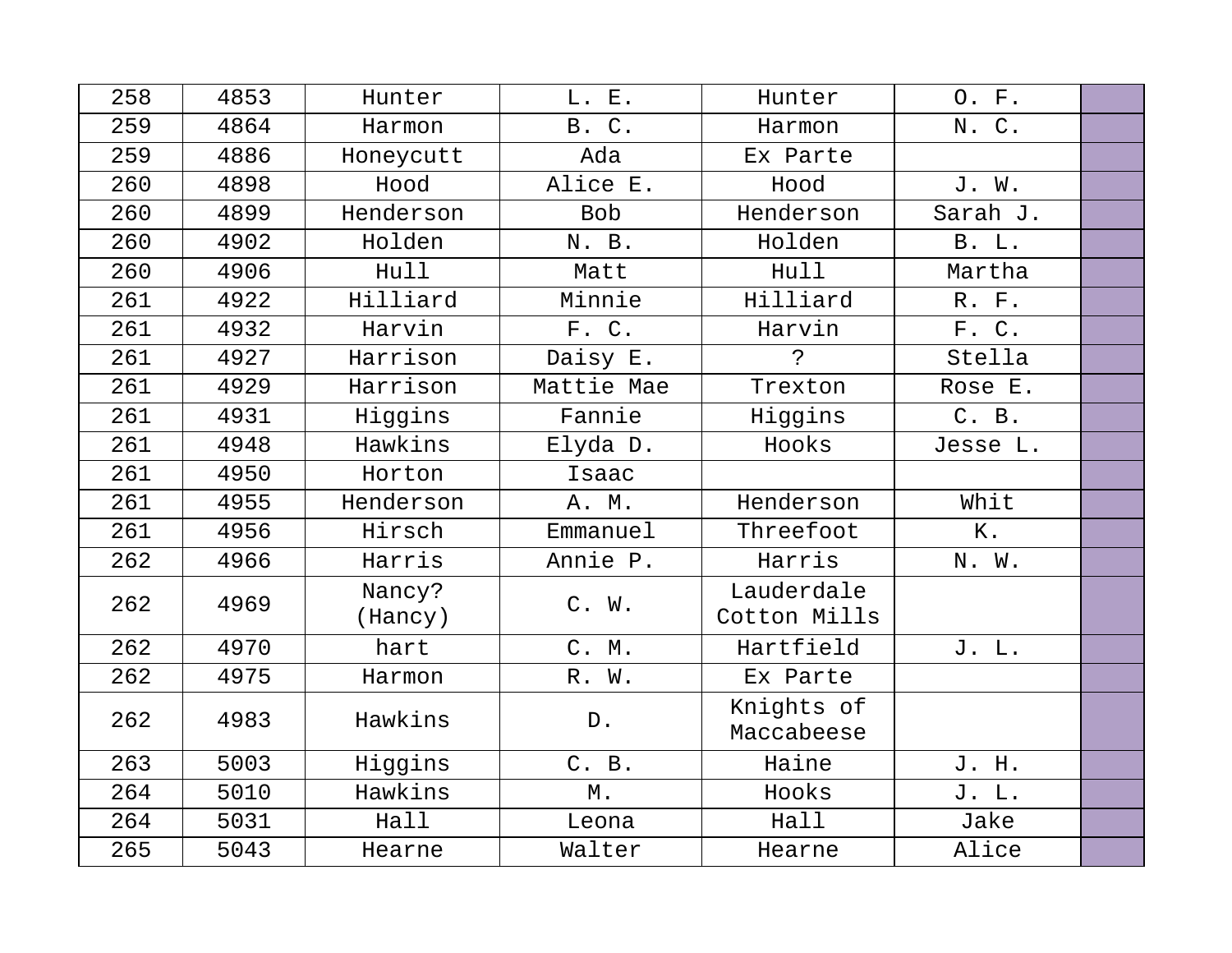| 265 | 5048 | Hopkins      | Dave          | Fewell                                | W. L.      |  |
|-----|------|--------------|---------------|---------------------------------------|------------|--|
| 266 | 5086 | Hemperly     | J. M.         | Ex Parte                              |            |  |
| 267 | 5109 | Harris       | Ben           | Harris                                | Ellen      |  |
| 267 | 5111 | Hardy        | Allie         | Hardy                                 | William    |  |
| 267 | 5118 | Hollbrook    | Fannie M.     |                                       |            |  |
| 250 | 5132 | Holton       | Lizzie        |                                       |            |  |
| 268 | 5135 | Henson       | Susie Ballard | Henson                                | Young      |  |
| 268 | 5156 | Hill         | Alonzo        | Hill                                  | Willie Ann |  |
| 268 | 5157 | Hughes       | N. W.         | Ex Parte                              |            |  |
| 269 | 5175 | Holbrook     | Annie M.      | Ex Parte                              |            |  |
| 250 | 5187 | Henry        | John          |                                       |            |  |
| 269 | 5193 | Hall         | J. E.         | Hall                                  | W. L.      |  |
| 269 | 5195 | Harrison     | Warren M.     | Harrison                              | Goldie     |  |
| 270 | 5232 | Hinton       | Will          | Hinton                                | D. M.      |  |
| 271 | 5253 | Hall         | G. Q.         |                                       |            |  |
| 271 | 5242 | Hoye         | Loula         | Hoye                                  | W. F.      |  |
| 271 | 5258 | Hamilton     | J. M. T.      | Ex Parte                              |            |  |
| 272 | 5298 | Hall         | Maggie        | Hall                                  | Mack       |  |
| 272 | 5299 | Hall         | Clenton       | Erving                                | Susie      |  |
| 272 | 5310 | Harrison     | Ford          | Ex Parte                              |            |  |
| 272 | 5327 | Higginbotham | W. J.         | Higginbotham                          | $Emma$ B.  |  |
| 273 | 5341 | Hardin       | A. M.         | Hardin                                | A. E.      |  |
| 273 | 5343 | Hutsons      | Yousouf       | Hutsons                               | Ruby?      |  |
| 273 | 5345 | Harris       | Van           | Harris                                | Chaney     |  |
| 273 | 5346 | Hettie       | E. H.         | Guranty Loan<br>Trust &<br>Banking CO |            |  |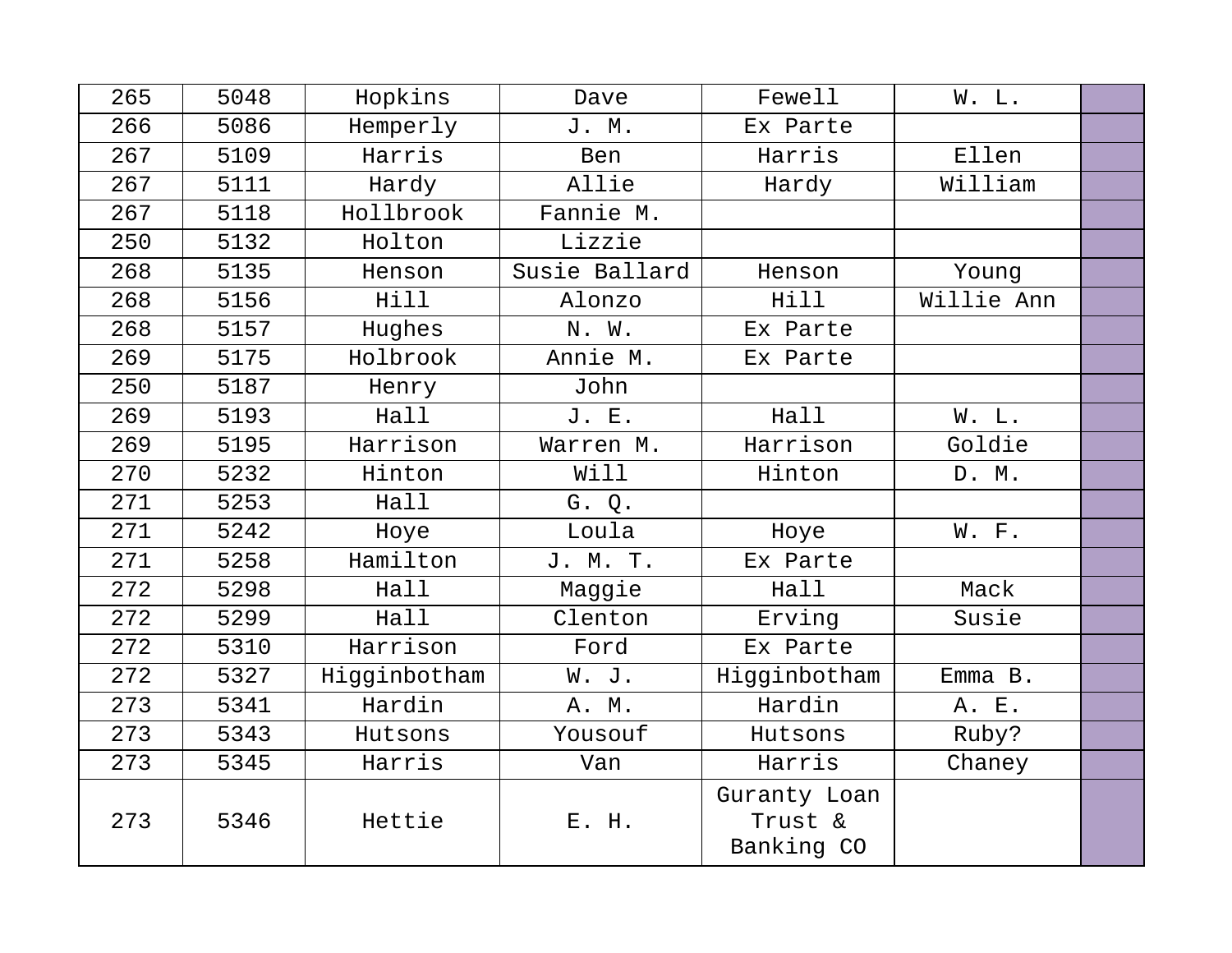| 273 | 5346 1/2 | Hottel                      | J. E.      | Guranty Loan<br>Trust &<br>Banking CO |                 |  |
|-----|----------|-----------------------------|------------|---------------------------------------|-----------------|--|
| 273 | 5360     | Hoye                        | Addie      | Hoye                                  | Willie          |  |
| 273 | 5364     | Hines                       | Pearl B.   | Hines                                 | Richard         |  |
| 273 | 5366     | Hunter                      | Charlie    | Hunter                                | Esther          |  |
| 274 | 5389     | Hopgood                     | J. G.      | Ex Parte                              |                 |  |
| 274 | 5409     | Hill                        | Jim        | Hodge                                 | Eliza Hill      |  |
| 274 | 5410     | Hurt                        | H. H.      | Hurt                                  | W. H.           |  |
| 250 | 5420     | Henry                       | John       |                                       |                 |  |
| 274 | 5438     | Higgins                     | Chas B.    | Horne                                 | Jno H.          |  |
| 274 | 5441     | Hall                        | J. E.      | Walker                                | J. A.           |  |
| 274 | 5442     | Hobgood                     | J. W.      | Hobgood                               | J. G.           |  |
| 274 | 5458     | Hendrix                     | Delma      | Long                                  | J. J.           |  |
| 275 | 5478     | Hare                        | R. B.      | Evans                                 | Susie           |  |
| 275 | 5479     | Hardin                      | F. B.      | Harden                                | A. R.           |  |
| 300 | 5483     | Horn                        | Johnnie    |                                       |                 |  |
| 275 | 5489     | Hendrix                     | Beulah Lee | Philpott                              | H. C.           |  |
| 275 | 5491     | Hamilton                    | Booker     | Hamilton                              | James           |  |
| 275 | 5498     | Hunter                      | Lillie     | Hunter                                | J. G.           |  |
| 275 | 5499     | Hampton                     | James      | Ex Parte                              |                 |  |
| 275 | 5500     | Home Mutual<br>Fire Ins. Co |            | Underwood                             | ${\mathbb R}$ . |  |
| 275 | 5501     | Home Mutual<br>Fire Ins. Co |            | Carter                                | H. P.           |  |
| 275 | 5502     | Home Mutual<br>Fire Ins. Co | Wingfield  | H.                                    |                 |  |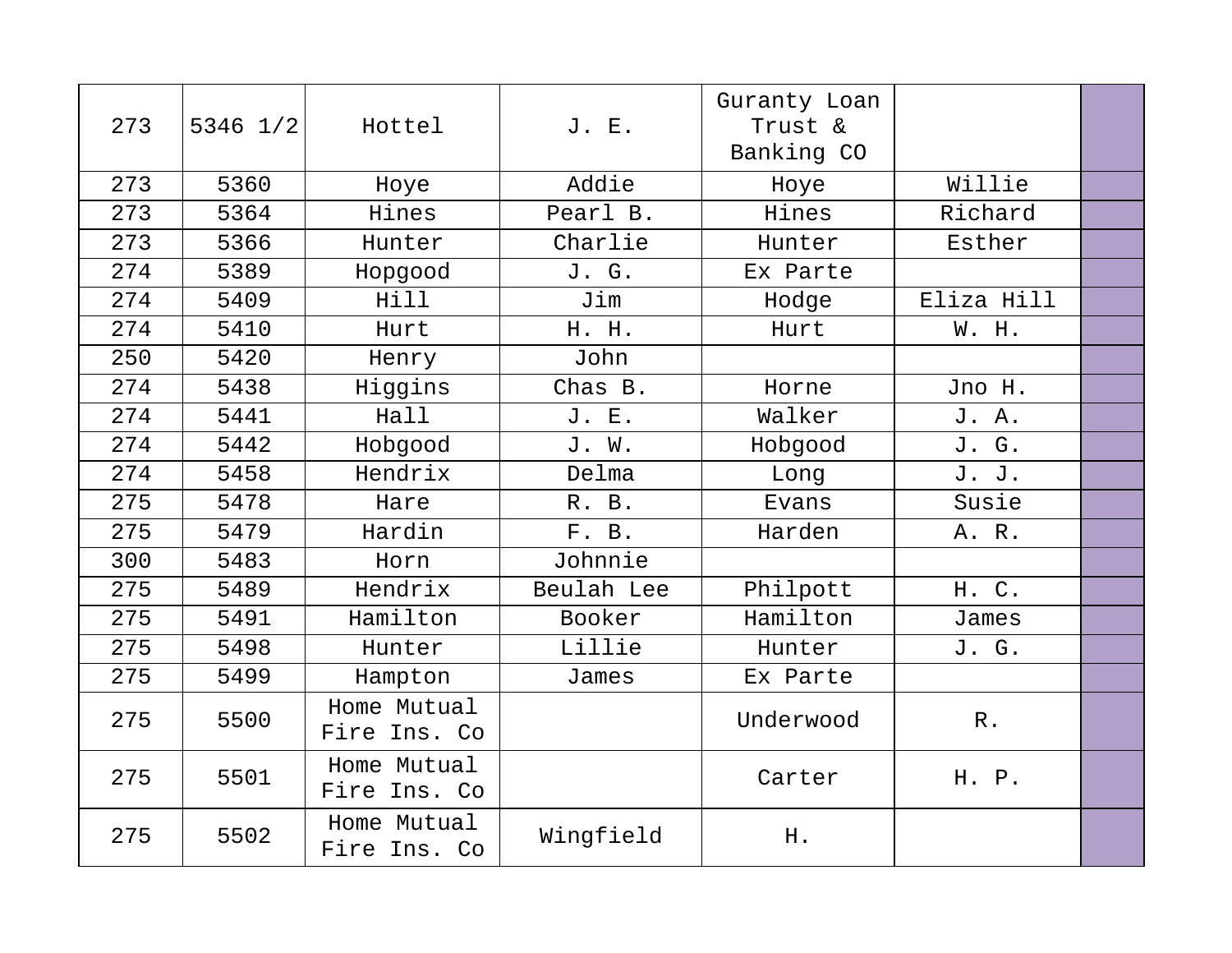| 275 | 5503 | Home Mutual<br>Fire Ins. Co | Stennis  | Copp  |  |
|-----|------|-----------------------------|----------|-------|--|
| 275 | 5504 | Home Mutual<br>Fire Ins. Co | Henson   | J. W. |  |
| 275 | 5505 | Home Mutual<br>Fire Ins. Co | Dardin   | J. C. |  |
| 275 | 5506 | Home Mutual<br>Fire Ins. Co | Jenkins  | $S$ . |  |
| 275 | 5507 | Home Mutual<br>Fire Ins. Co | Williams | H. O. |  |
| 275 | 5508 | Home Mutual<br>Fire Ins. Co | Downey   | J. C. |  |
| 275 | 5509 | Home Mutual<br>Fire Ins. Co | Glann    | G. W. |  |
| 275 | 5510 | Home Mutual<br>Fire Ins. Co | Tucker   | S. S. |  |
| 275 | 5511 | Home Mutual<br>Fire Ins. Co | Ciggers  | J. C. |  |
| 275 | 5512 | Home Mutual<br>Fire Ins. Co | Lewis    | J. P. |  |
| 275 | 5513 | Home Mutual<br>Fire Ins. Co | Adams    | J. Q. |  |
| 275 | 5514 | Home Mutual<br>Fire Ins. Co | Peterson | Frank |  |
| 275 | 5515 | Home Mutual<br>Fire Ins. Co | McMullen | S. J. |  |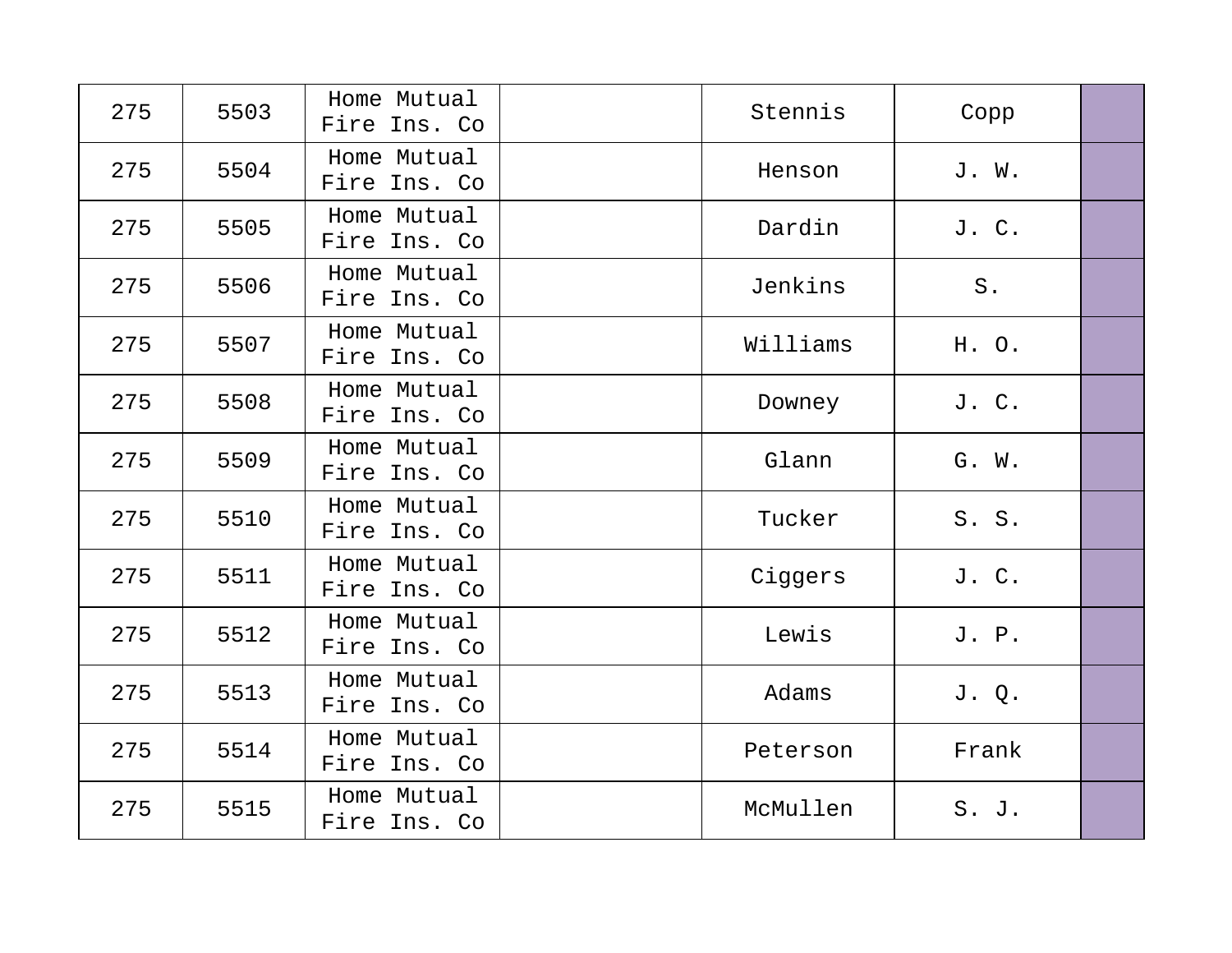| 275 | 5516 | Home Mutual<br>Fire Ins. Co |             | Allen       | Andrew    |  |
|-----|------|-----------------------------|-------------|-------------|-----------|--|
| 275 | 5517 | Home Mutual<br>Fire Ins. Co |             | Hare        | Simon     |  |
| 275 | 5518 | Home Mutual<br>Fire Ins. Co |             | Walker      | Callie M. |  |
| 275 | 5519 | Home Mutual<br>Fire Ins. Co |             | McMullen    | J. B.     |  |
| 275 | 5520 | Home Mutual<br>Fire Ins. Co |             | Fredrickson | C. E.     |  |
| 275 | 5527 | Hull                        | Frank       | Hull        | J. G.     |  |
| 276 | 5543 | Home Mutual<br>Fire Ins. Co |             | Evans       | J. E.     |  |
| 276 | 5544 | Home Mutual<br>Fire Ins. Co |             | Gibson      | S. T.?    |  |
| 276 | 5545 | Home Mutual<br>Fire Ins. Co |             | Tally       | E. L.     |  |
| 276 | 5546 | Home Mutual<br>Fire Ins. Co |             | Mosley      | Sing      |  |
| 276 | 5547 | Home Mutual<br>Fire Ins. Co |             | Trussell    | C. F.     |  |
| 276 | 5549 | Home Mutual<br>Fire Ins. Co |             | Calvert     | L. P.     |  |
| 276 | 5535 | Hamm                        | J. K.       | Hamm        | A. H.     |  |
| 276 | 5561 | Harris                      | H. A.       | Harris      | W. A.     |  |
| 276 | 5062 | Hardy                       | Eddie Belle | Hardy       | John B.   |  |
| 277 | 5576 | Holland                     | W. H.       | Little      | W. B.     |  |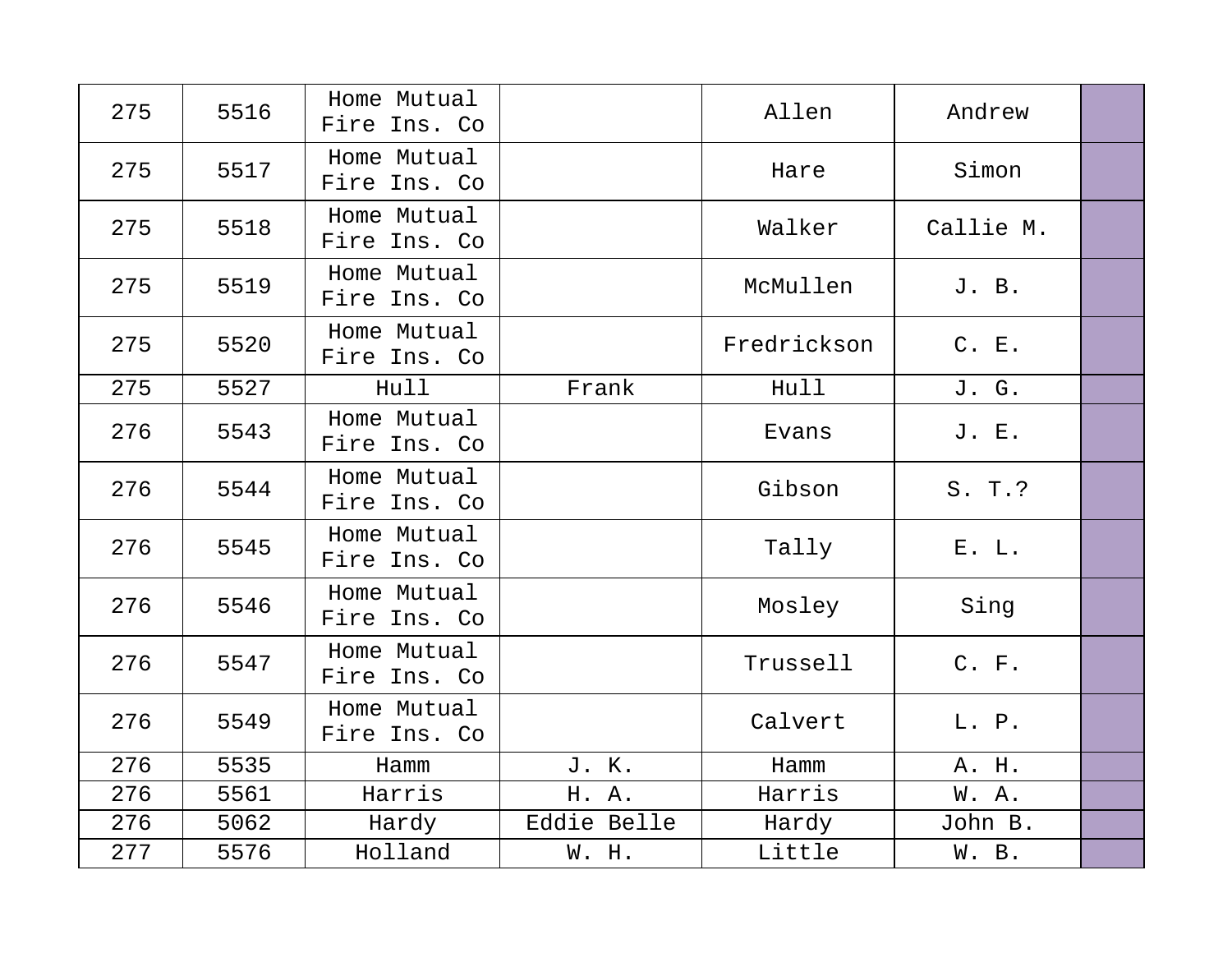| 277 | 5577           | Holland   | W. H.         | Eckels                       | W. C.     |  |
|-----|----------------|-----------|---------------|------------------------------|-----------|--|
| 277 | 5579           | Henry     | Burton        | Ex Parte                     |           |  |
| 277 | 5587           | Howard    | Anthony       |                              |           |  |
| 277 | 5588           | Harris    | Addie         | Harris                       | Addie May |  |
| 277 | 5588           | Harris    | May           | Harris                       | Addie May |  |
| 277 | 5590           | Hatcher   | Thos.         | Hatcher                      | $E$ .     |  |
| 300 | 5597           | Howard    | Anthony       |                              |           |  |
| 277 | 5598           | Harriman  |               | National Bank<br>of Commerce |           |  |
| 278 | 5623           | Howard    | Anthony       |                              |           |  |
| 279 | 5647           | Higgins   | F. H.         | HIggins                      | C. B.     |  |
| 279 | 5660           | Holliday  | W. W.         | Ex Parte                     |           |  |
| 280 | 5667           | Hebbler   | Fred          | Ex Parte                     |           |  |
| 280 | 5670           | Henderson | ${\bf E}$ .   | Ex Parte                     |           |  |
| 280 | 5670           | Henderson | V. L.         | Ex Parte                     |           |  |
| 280 | 5686           | Hardage?  | S. C.         | Ex Parte                     |           |  |
| 280 | 5695           | Howard    | Α.            | Howard                       | Wm.       |  |
| 280 | 5703           | Hucaby    |               | Enslen                       | L. P.     |  |
| 280 | 5714           | Hairston  | S. H.         | Johnson                      | C. C.     |  |
| 281 | 5728           | Higgins   | C. B.         | George                       | A. H.     |  |
| 281 | 3728 1/2<br>د. | Huckaby   | Lillie        | Huckaby                      | C. C.     |  |
| 281 | 5730           | Harmon    | R. O.         | Harmon                       | Meal      |  |
| 277 | 5606           | Hunnicutt | Jno.          | Starling                     | Mittie    |  |
| 282 | 5732           | Hamilton  | J. M. T.      | Lindsey                      | W.C.      |  |
| 282 | 5739           | Harper    | Vivian Carney | Ex Parte                     |           |  |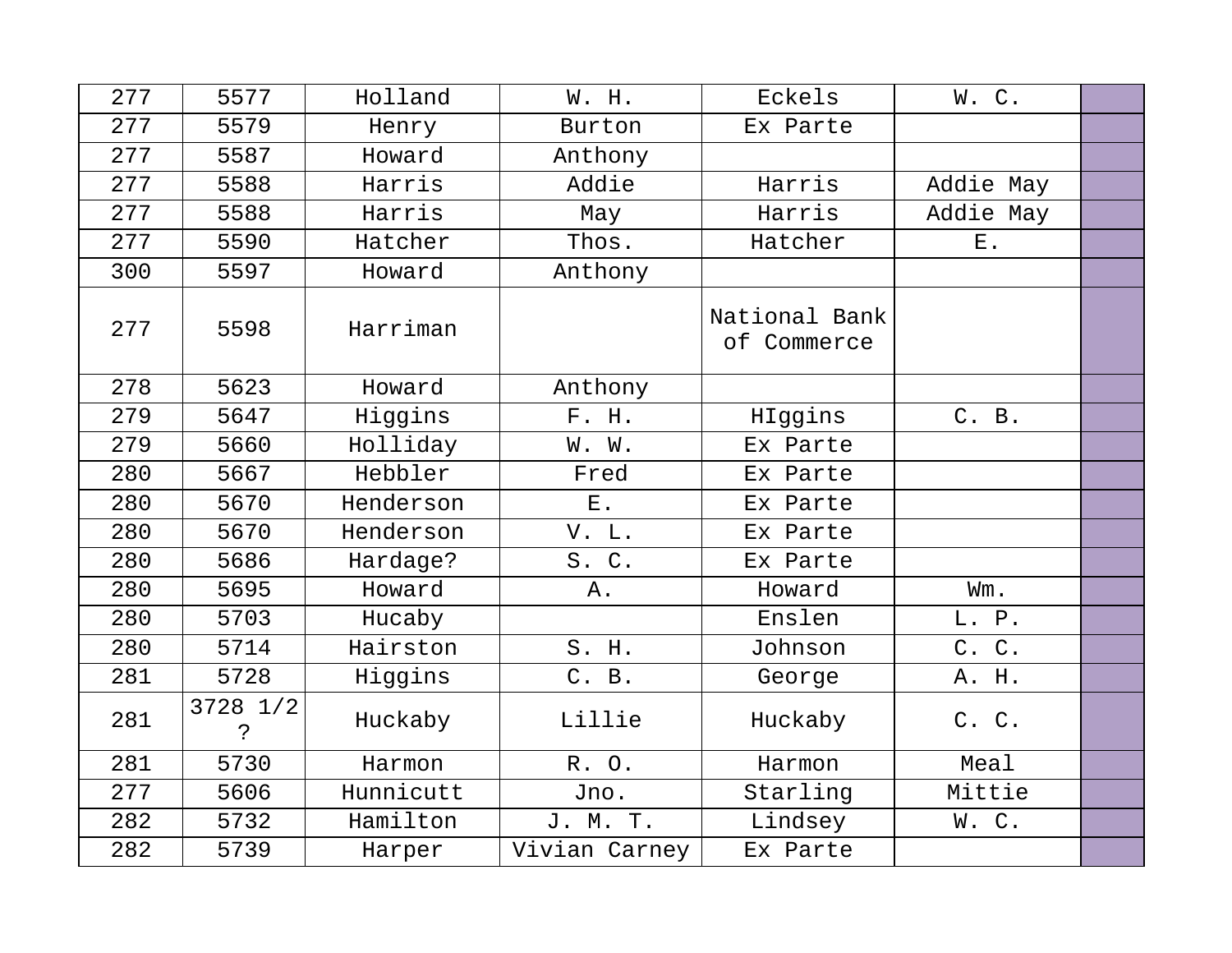| 282 | 5745 | Hurd       | Allen          | Hurd                                | Cornelia  |  |
|-----|------|------------|----------------|-------------------------------------|-----------|--|
| 282 | 5742 | Hayes      | W. G.          | Sleepeye<br>Flour Milling<br>Co.    |           |  |
| 282 | 5745 | Hurd       | Allen          | Hurd                                | Cornelia  |  |
| 282 | 5749 | Hodges     | J. J.          | Hodges                              | Emma      |  |
| 283 | 5770 | Harry      | William Harris | Harris                              | Annie K.  |  |
| 283 | 5755 | Hall       | F. E.          | Champenois                          | T. C.     |  |
| 283 | 5757 | Higgins    | C. B.          | Horn                                | John H.   |  |
| 300 | 5767 | Harper     | James          |                                     |           |  |
| 284 | 5789 | Hunter     | A. C.          |                                     |           |  |
| 284 | 5792 | Henderson  | Fred           | Henderson                           | Lizzie    |  |
| 284 | 5803 | Hunter     | J. C.?         | Hunter                              | J. F.     |  |
| 284 | 5804 | Hunter     | Jim            | Guaranty L.<br>T. And B.<br>Company |           |  |
| 300 | 5805 | Hill       | Minnie         |                                     |           |  |
| 284 | 5811 | Harrison   | Lizzie         | Harrison                            | Ford C.   |  |
| 284 | 5814 | Hodges     | Clara          | Hodges                              | John      |  |
| 285 | 5834 | Hobson     | W. B.          | Hobson                              | Willie F. |  |
| 286 | 5840 | Hardy      | Rena           | Hardy                               | Walter    |  |
| 286 | 5841 | Hodnut     | Florence       | Hodnut                              | E. C.     |  |
| 288 | 5882 | Hardy      | William        | Hardy                               | Allie     |  |
| 289 | 5894 | Hardin     | C. C.          | Hardin                              | Ethel     |  |
| 290 | 5934 | Harrington | Lee            | Brown                               | R. L.     |  |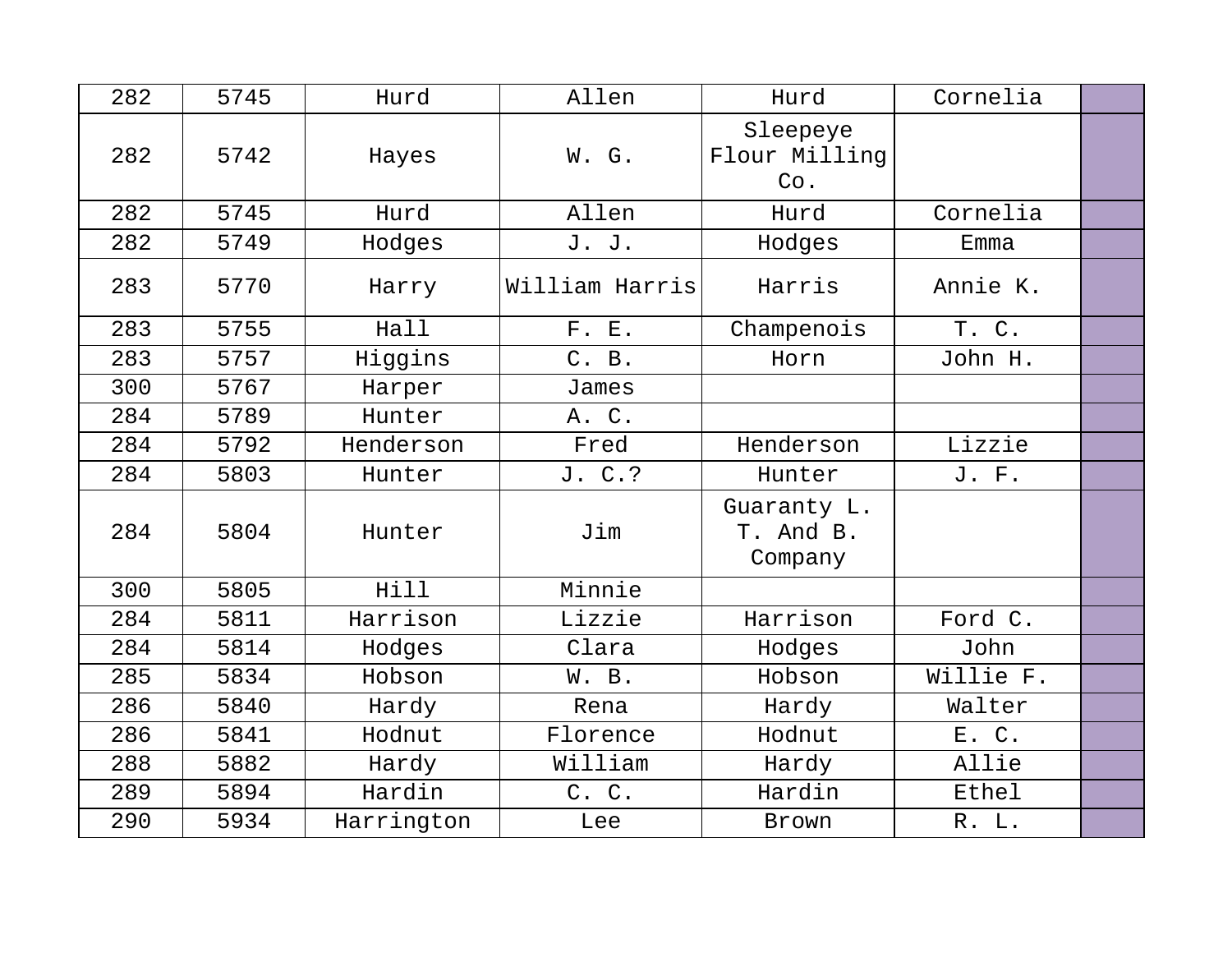| 291  | 5939 | Herbert and<br>Sons                         |           | Kittell      | J. O.      |  |
|------|------|---------------------------------------------|-----------|--------------|------------|--|
| 201? | 5936 | Hunt                                        | Minnie    | Hunt         | W.A.       |  |
| 291  | 5960 | Higginbotham                                | T. H.     | Higginbotham | Mollie     |  |
| 292  | 5979 | Hoffman                                     | Gladys P. | Hoffman      | Harry      |  |
| 293  | 5998 | Haynes                                      | Laura     | Haynes       | Viannie    |  |
| 294  | 6030 | Haralson                                    | William   | Ex Parte     |            |  |
| 295  | 6047 | Hardin                                      | Andrew    | Hardin       | Dudd       |  |
| 205? | 6051 | Harrington                                  | Susan     | Ex Parte     |            |  |
| 295  | 5050 | Honeycutt                                   | Chas      | Thompson     | J. S.?     |  |
| 205? | 6057 | Housey                                      | Geo.      | Housey       | George     |  |
| 296  | 6062 | Home Mutual<br>Fire<br>Insurance<br>Company |           | Little       | M. V.      |  |
| 296  | 6067 | Hunt                                        | Alice     | Hunt         | C. H.      |  |
| 296  | 6065 | Horne                                       | J. H.     | Neville      | S. A.      |  |
| 296  | 6070 | Hanna                                       | O. T.     | Hanna        | O. T.      |  |
| 296  | 6074 | Hand                                        | Otis      | Hand         | J. K.      |  |
| 296  | 6075 | Hester                                      | Amelia    | Crawford     | V. L.      |  |
| 296  | 6079 | Henry                                       | Mack      | Sumter       | Ed         |  |
| 296  | 6099 | Holtzknecht                                 | $A$ .     | Green        | Blanche E. |  |
| 277? | 6107 | Hazlewood                                   | W. W.     | Hazlewood    | Ada        |  |
| 297  | 6109 | Hayden                                      | Lucile    | Hayden       | John       |  |
| 297  | 6119 | Hogan                                       | Belle     | Hogan        | C. W.      |  |
| 297  | 6129 | Harrison                                    | C. P.     | Harrison     | Abbie      |  |
| 298  | 6144 | Hill                                        | Helna     | Hill         | Moses      |  |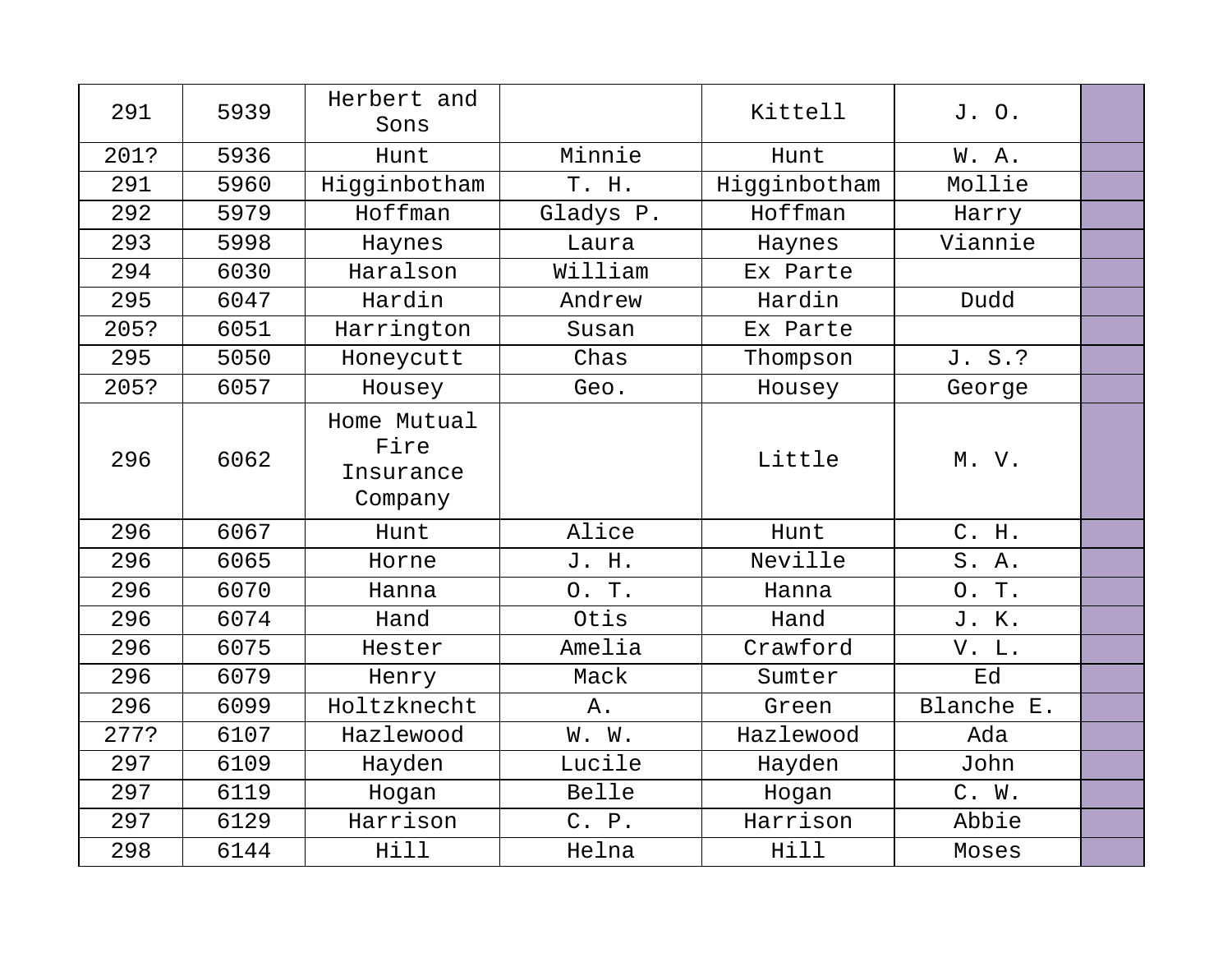| 298 | 6151  | Home Mutual<br>Fire<br>Insurance<br>Company |           | Campbell | ${\bf N}$ . |  |
|-----|-------|---------------------------------------------|-----------|----------|-------------|--|
| 298 | 6152  | Home Mutual<br>Fire<br>Insurance<br>Company |           | Twilley  | W. R.       |  |
| 298 | 6153  | Home Mutual<br>Fire<br>Insurance<br>Company |           | Shumate  | A. P.       |  |
| 298 | 6154  | Home Mutual<br>Fire<br>Insurance<br>Company |           | McDonald | M. E.       |  |
| 298 | 6152? | Home Mutual<br>Fire<br>Insurance<br>Company |           | Taylor   | G. C.       |  |
| 298 | 6173  | Hollingsworth                               | G. P.     | Ex Parte |             |  |
| 301 | 6203  | Hinson                                      | Υ.        | Hinson   | $S$ .       |  |
| 303 | 6238  | Huff                                        | Madeline  | Huff     | D. B.       |  |
| 305 | 6301  | Holz                                        | Sarah Ann | Holz     | Alice B.    |  |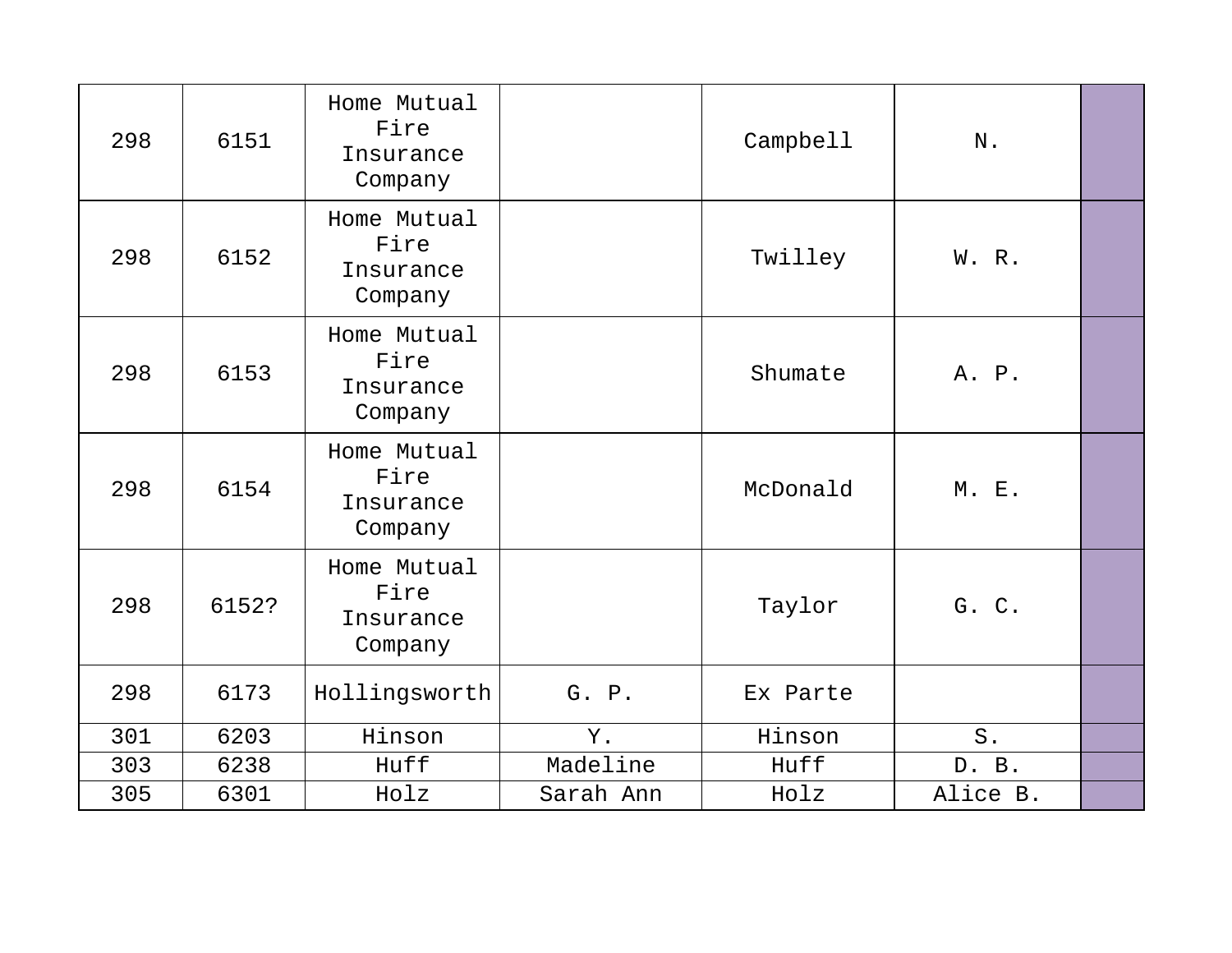| 305 | 6324 | Harrington | Lee            | Mississippi<br>Orphans Home |           |  |
|-----|------|------------|----------------|-----------------------------|-----------|--|
| 305 | 6326 | Harper     | Fredonia B.    | Harper                      | C. H.     |  |
| 300 | 6383 | Holland    | Catherine      |                             |           |  |
| 306 | 6342 | Harper     | <b>B. F.</b>   | Harper                      | N. A.     |  |
| 306 | 6351 | Henderson  | Joe            |                             |           |  |
| 306 | 6347 | Harrison   | John C.        |                             |           |  |
| 307 | 6384 | Hassell    | M. D.          | Hassell                     | A. M.     |  |
| 308 | 6387 | Hughes     | Annie          | Hughes                      | Sam       |  |
| 308 | 6392 | Harper     | Maysie Leila   | Hopper                      | J. C.     |  |
| 309 | 6406 | Harper     | <b>B.</b> F.   | Harper                      | Nettie A. |  |
| 309 | 6413 | House      | Lem            | House                       | Pearl     |  |
| 309 | 6432 | Hunter     | Etta           | Hunter                      | Marshall  |  |
| 309 | 6426 | Harvey     | J. F.          | Ex Parte                    |           |  |
| 309 | 6435 | Hodges     | J.             | Hodges                      | Doll      |  |
| 310 | 6443 | Holliday   | Jordon         | Holliday                    | Cora      |  |
| 310 | 6452 | Hyatt      | T. W.          | Hyatt                       | T. W.     |  |
| 311 | 6458 | Harper     | Nettie A.      | McMullan                    | J. B.     |  |
| 311 | 6462 | Hunnicutt  | William Robert | Dement                      | J.V.      |  |
| 311 | 6463 | Hunnicutt  | William Robert | Holmwood                    | Callie    |  |
| 312 | 6479 | Harper     | D. L.          | Harper                      | Eleanor   |  |
| 310 | 6468 | Hogan      | Annette        |                             |           |  |
| 313 | 6515 | Horne      | J. H.          | Horne                       | Dollie    |  |
| 314 | 6518 | Hoffer     | Nora L.        | Hoffer                      | Dial L.   |  |
| 314 | 6521 | Hardin     | Annie          | Hardin                      | C. A. C.  |  |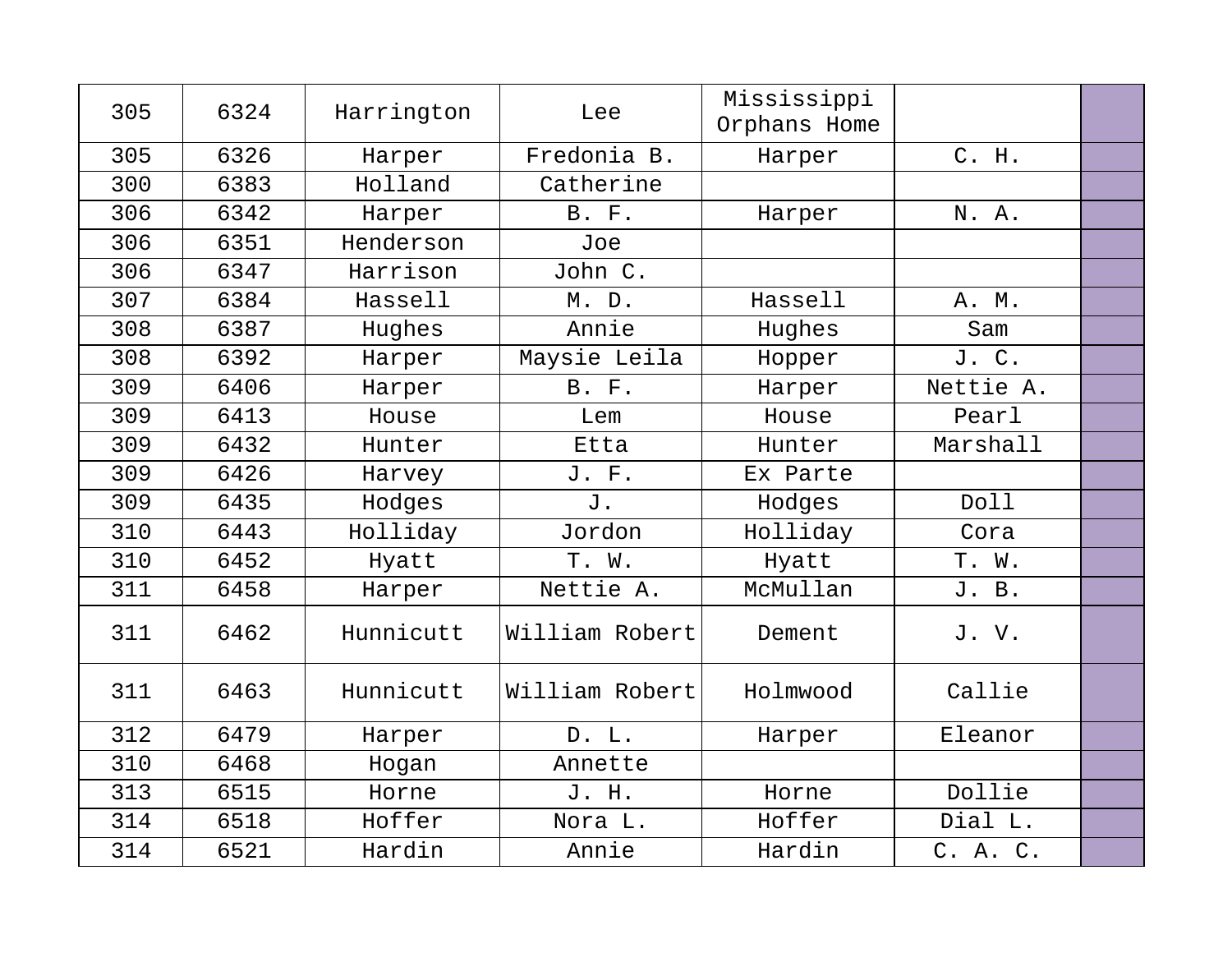| 314 | 6524 | Houston   | A. S.        | Pool      | O. P.              |  |
|-----|------|-----------|--------------|-----------|--------------------|--|
| 314 | 6533 | Hollis    | Cleo         | Hulett    | A. C.              |  |
| 315 | 6551 | Hughes    | John         | $O'$ Neil | J. H.              |  |
| 315 | 6562 | Hulett    | A. C.        | Williams  | Annie              |  |
| 315 | 6572 | Hall      | Henry        | Hall      | J.                 |  |
| 316 | 6579 | Hughes    | Sam          | Hughes    | Ethel              |  |
| 317 | 6605 | Harper    | Nettie A.    | Thomas    | N. A.              |  |
| 318 | 6628 | Holmes    | D. B.        | Ex Parte  |                    |  |
| 318 | 6635 | Harris    | Sallie       | Harris    | Jim                |  |
| 320 | 6687 | Hardy     | Mattie B.    | Hardy     | Hugh R.            |  |
| 320 | 6699 | Horace    | Cora         | Thomas    | L.                 |  |
| 320 | 6701 | Hartfield | Dorn         | Ex Parte  |                    |  |
| 321 | 6702 | Harper    | Hassie Coats | Harper    | Α.                 |  |
| 320 | 6703 | Harris    | Josephine    | Harris    | Elon               |  |
| 321 | 6707 | Harper    | Bessie Coats | Harper    | Anderson           |  |
| 321 | 6714 | Hall      | Albert       | Hall      | Lizzie<br>Marshall |  |
| 321 | 6720 | Hamel     | Daisy B.     | Hamel     | Geo. W.            |  |
| 322 | 6741 | Harper    | Mattie M.    | Harper    | Grover C.          |  |
| 322 | 6743 | Hill      | John         | Ex Parte  |                    |  |
| 322 | 6745 | Hester    | Emory        | Culpepper | М.                 |  |
| 323 | 6760 | Hardin    | E. C.        |           |                    |  |
| 323 | 6756 | Harris    | Jennie       | Hardin    | A. V.              |  |
| 323 | 6765 | Hardin    | A. H.        | Hardin    | A. V.              |  |
| 323 | 6767 | Hardin    | A. V.        | Williams  | F. W.              |  |
| 324 | 6779 | Harper    | Earl         | Young     | J. P.              |  |
| 324 | 6798 | Hughes    | Allen        | Ott       | Dan                |  |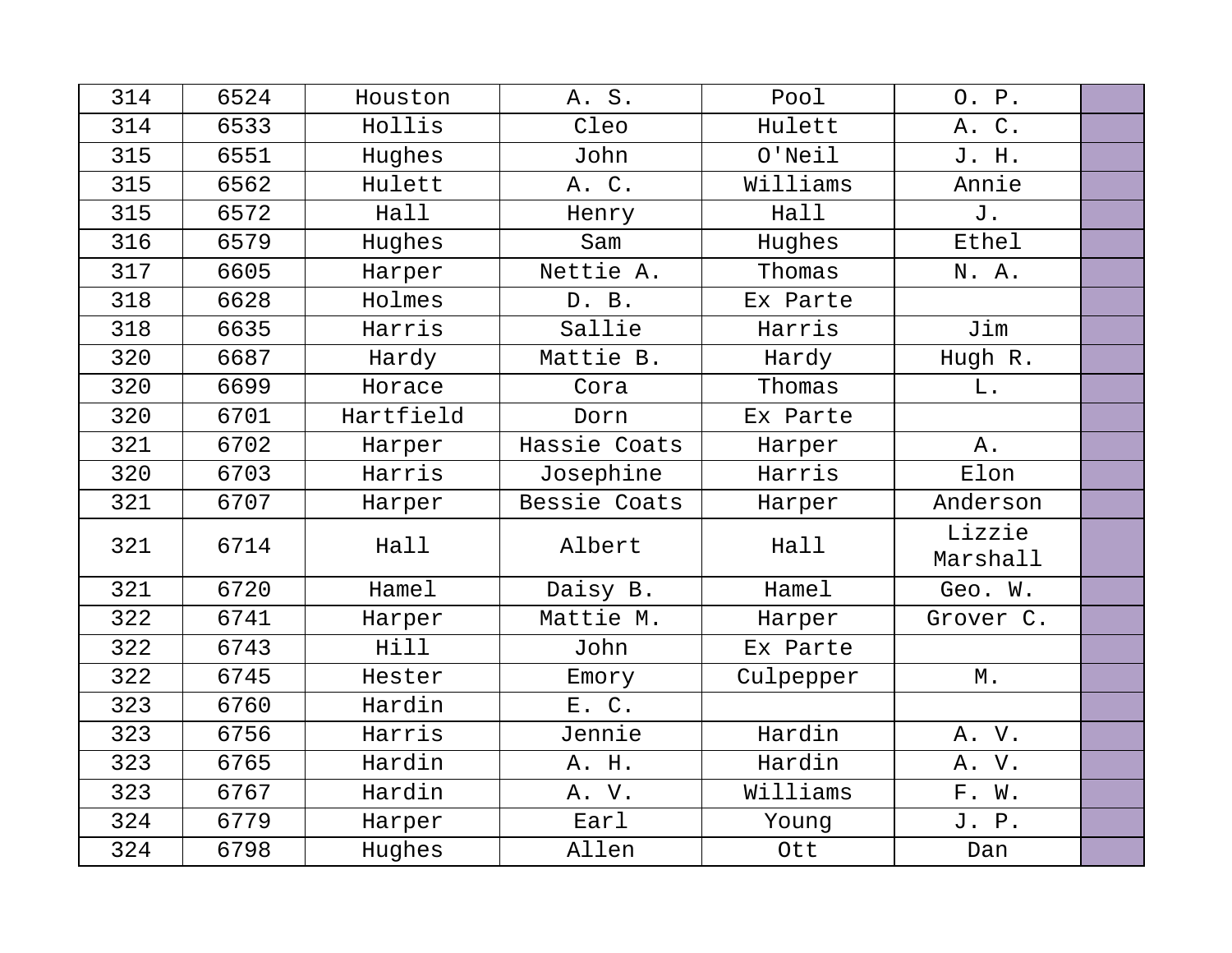| 325 | 6819  | Hudson       | A. E.      |                                   |               |  |
|-----|-------|--------------|------------|-----------------------------------|---------------|--|
| 327 | 6849  | Hornsby      | Esteller   | Hornsby                           | Courtney      |  |
| 327 | 6850  | Hines        | Hardenia?  | Hines                             | Robert        |  |
| 327 | 6866  | Higginbotham | Bessie     | Higginbotham                      | Allen         |  |
| 327 | 6868  | Heiss        | Frank      | Card                              | C. M.         |  |
| 328 | 6873  | Hodge        | Leroy      | Hodge                             | Queen Esther  |  |
| 326 | 6976? | Harris       | <b>Bob</b> | Harris                            | Annie         |  |
| 328 | 6881  | Hamerick     | Mary       | Tucker                            | J.? S.        |  |
| 328 | 6907  | Hunter       | J.         | Coleman                           | S. S.         |  |
| 328 | 6908  | Hunter       | J.         | Jones                             | H. W.         |  |
| 328 | 5912  | Huff         | Robert     | Huff                              | Daisy         |  |
| 329 | 6943  | Henderson    | Willie J.  | Sanderson?                        | Annie D.      |  |
| 329 | 6923  | Hawkins      | Alice      | Jones                             | W. R.         |  |
| 330 | 6957  | Holden       | Isaiah     | Holden                            | Mabel         |  |
| 330 | 6968  | Houston      | S. M.      | American<br>Securative<br>Company |               |  |
| 330 | 6969  | Hunter       | John G.    | Reed                              | J. E., Senior |  |
| 330 | 6978  | Hollinsworth | I. N.      | Crooker                           | E. R.         |  |
| 330 | 6971  | Hicks        | Lula       | Hicks                             | <b>Bob</b>    |  |
| 331 | 6984  | Heath        | Alford K.  |                                   |               |  |
| 331 | 6989  | Halpin       | W. J.      | Halpin                            | Mattie        |  |
| 331 | 6995  | Holloman     | Henry      | Holloman                          | Bonnie J.     |  |
| 331 | 6999  | Harris       | J. B.      | Harris                            | Ida G.        |  |
| 331 | 7001  | Hunter       | J.         | Hunter                            | Anthony       |  |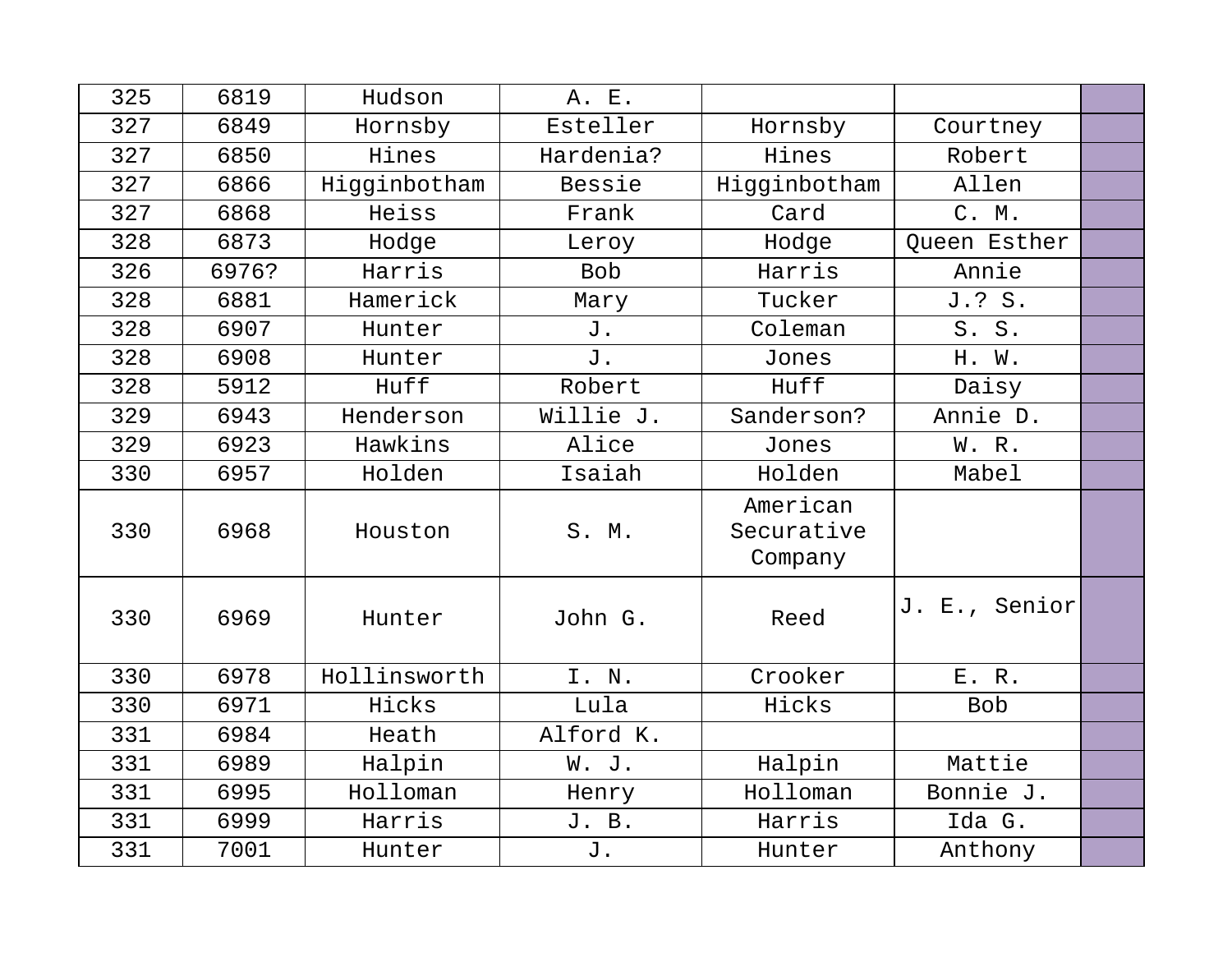| 332 | 7009                     | Hoffer    | D. L.                   | Hoffer                                  | Nora Lee  |  |
|-----|--------------------------|-----------|-------------------------|-----------------------------------------|-----------|--|
| 332 | 7019                     | Howard    | Mary                    | Howard                                  | Sam       |  |
| 333 | 7025                     | Houston   | Jim                     | Houston                                 | Olivia    |  |
| 333 | 7027                     | Highsmith | M. J.                   | Highsmith                               | W. F.     |  |
| 333 | 7034                     | Hill      | V. W.                   | Hill                                    | Chas. B.  |  |
| 334 | 7074                     | Hulett    | F. A.                   | Wells                                   | Frank     |  |
| 335 | 7086                     | Hayes     | <b>M. E.</b>            | Hayes                                   | Henry     |  |
| 326 | 7092                     | Houston   | S. M.                   |                                         |           |  |
| 336 | 7113 1/2<br>$\mathbf{S}$ | Henderson | Will                    | Henderson                               | Sallie    |  |
| 326 | 7140                     | Hawkins   | Alice                   |                                         |           |  |
| 337 | 7160                     | Hunter    | ${\bf P}$ .             | Hunter                                  | L.        |  |
| 337 | 7168                     | Houston   | М.                      | State Bank<br>Powerville of<br>Michigan |           |  |
| 326 | 7173                     | Henston   | Sallie                  |                                         |           |  |
| 339 | 7172 1/2                 | Hussey    | Will                    | Hussey                                  | Mattie    |  |
| 339 | 7195 1/2                 | Harrall   | J. A.                   | Harrell                                 | Earline   |  |
| 339 | 7196                     | Houston   | May                     | Street                                  | 0. S.     |  |
| 340 | 7214                     | Hyde      | B. F. Bakery<br>Company | Lucas and<br>Cross                      |           |  |
| 340 | 7216                     | Haywood   | C. W.                   | Ex Parte                                |           |  |
| 340 | 7217                     | Hawkins   | J. J.                   | Ex Parte                                |           |  |
| 339 | 7197 1/2                 | Hinson    | G. W.                   | Hinson                                  | Lutie Ala |  |
| 339 | 7195 1/2                 | Harrall   | J. A.                   | Harrall                                 | Earline   |  |
| 339 | 7192 1/2                 | Hussey    | Will                    | Hussey                                  | Mattie    |  |
| 339 | 7196                     | Houston   | May                     | Street                                  | C. S.     |  |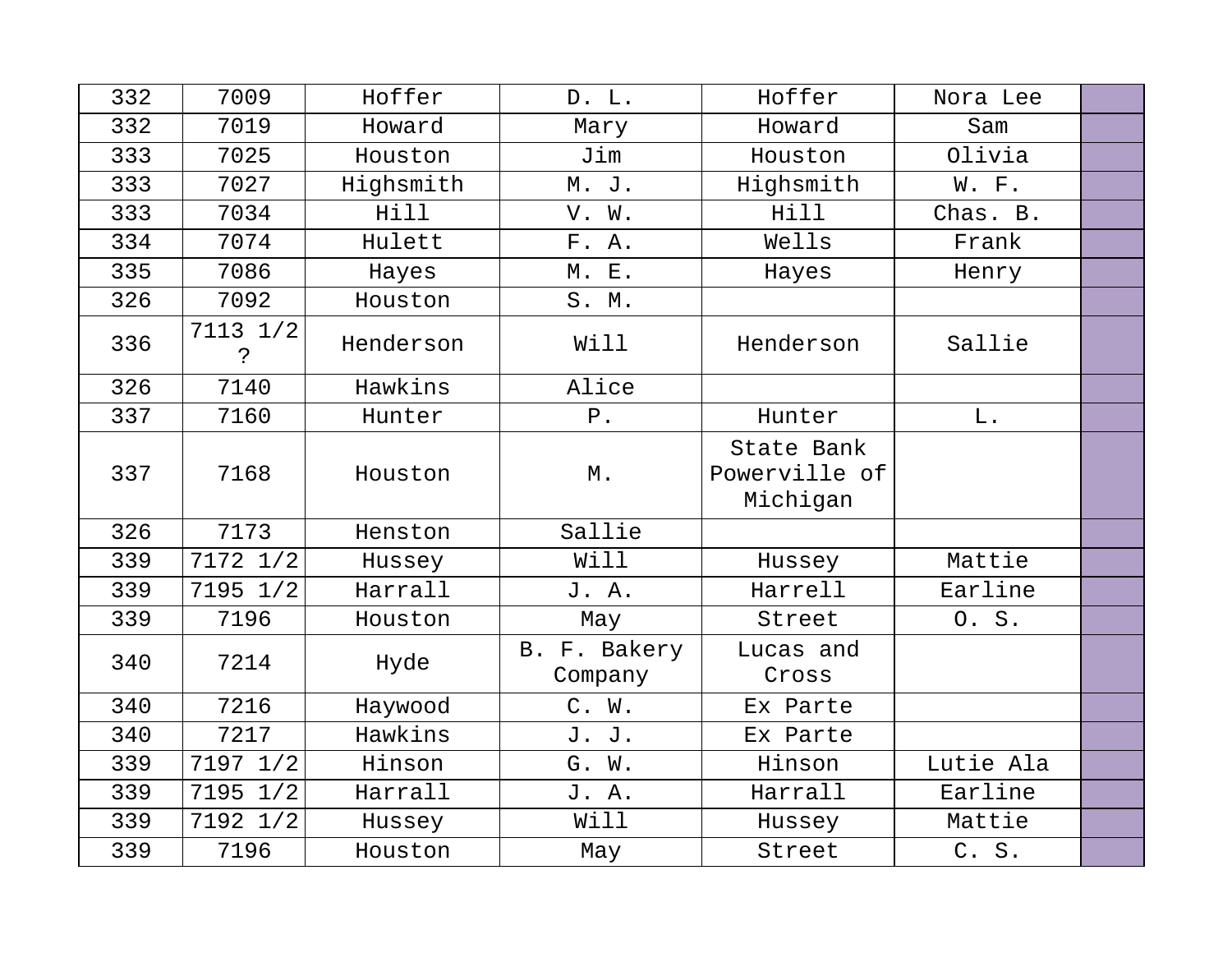| 341 | 7244     | Hunter    | Lorraine E.  | Hunter    | Oscar             |  |
|-----|----------|-----------|--------------|-----------|-------------------|--|
| 341 | 7253     | Holland   | J. B.        | Lowe      | George            |  |
| 341 | 7254     | Hoke      | Hattie       | Hoke      | William           |  |
| 342 | 7274     | Harris    | J.           | Harris    | Tildy             |  |
| 342 | 7275     | Harper    | Ida          | Harper    | J.                |  |
| 342 | 7277     | Hobgood   | C. M.        | Hobgood   | Willie            |  |
| 342 | 7261     | Hedgepeth | Minnie       | Gullett   | Walter,<br>Senior |  |
| 342 | 7284     | Houston   | May          | Houston   | S. M.             |  |
| 341 | 7246     | Hamilton  | J. M. T.     | Mayerhoff | C. E.             |  |
| 342 | 7309     | Heathman  | H. L.        | Heathman  | Pauline           |  |
| 342 | 7310     | House     | Janie McRoy  | House     | John E.           |  |
| 342 | 7311     | Hand      | Willie May   | Hand      | Clarence          |  |
| 343 | 7322     | Houston   | S. M.        | Nelson    | M. H.             |  |
| 343 | 7331     | Hardy     | Lonnie       | Hardy     | Mattie            |  |
| 343 | 7336     | Hinson    | Lutie Ola    | Hinson    | Geo. W.           |  |
| 344 | 7344     | Horne     | Jimmie       | Horne     | Mary Eliza        |  |
| 345 | 7366     | Hodges    | Mary Webb    | Hodges    | T. J.             |  |
| 345 | 7367     | Hulett    | F. A.        | Means     | B. P.             |  |
| 346 | 7387     | Hailey    | Comorere?    | Hailey    | Arratee           |  |
| 346 | 7393     | Harrison  | M. J.        | Harrison  | W. W.             |  |
| 346 | 7399     | Hardin    | Bryant       | White     | Virgie            |  |
| 347 | 4707?    | Holz      | Morris       | Holz      | Ben               |  |
| 347 | 7415     | Harrison  | Nellie E.    | Ex Parte  |                   |  |
| 326 | 7618     | Hicks     | Gillie       |           |                   |  |
| 347 | 7420 1/2 | Harrison  | Geo.         | Harrison  | Lucy              |  |
| 348 | 7429     | Hopkins   | <b>B. E.</b> | Hopkins   | H. B.             |  |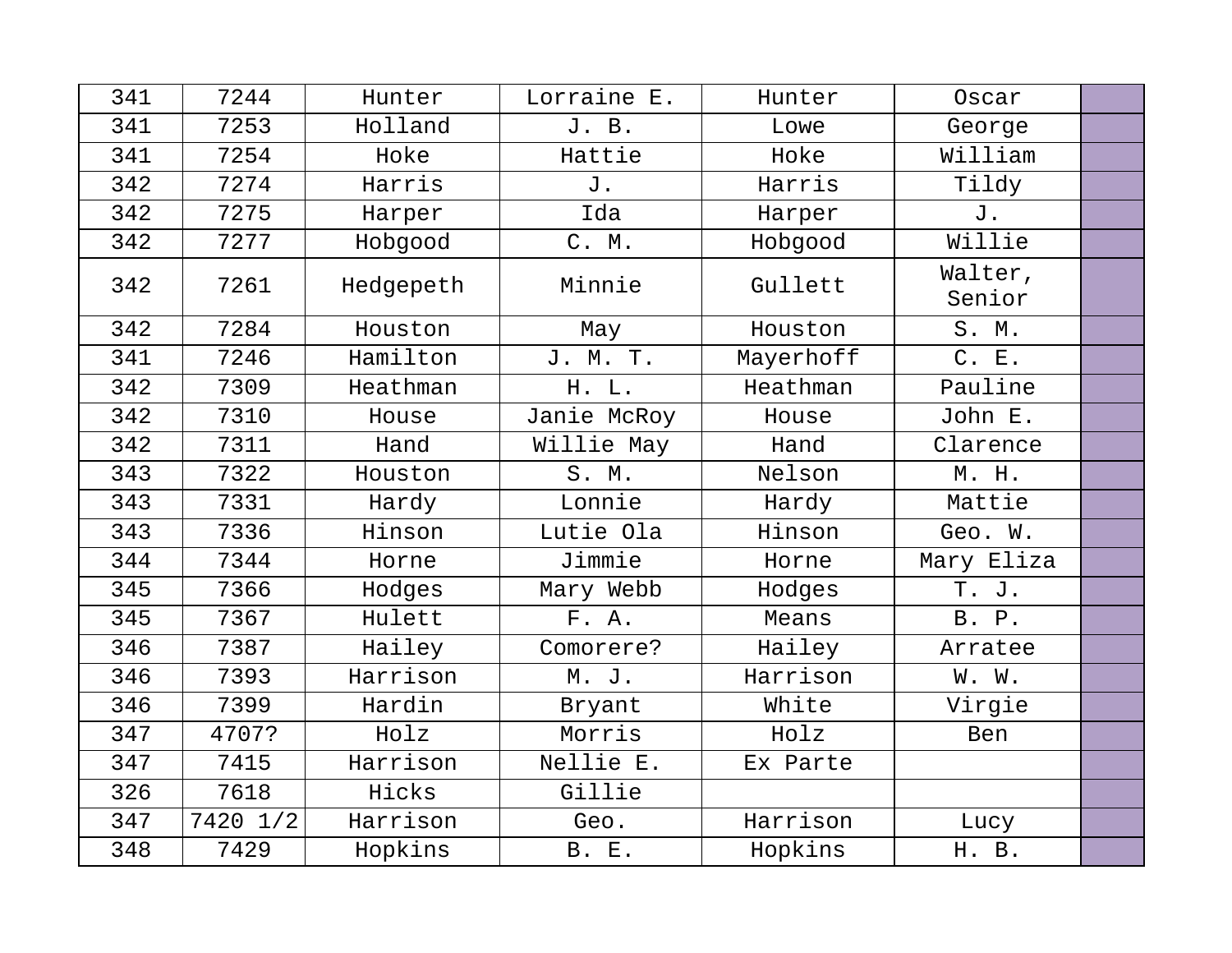| 348  | 7436 | Hoover    | Elizabeth J. | Hoover                    | B. J.      |  |
|------|------|-----------|--------------|---------------------------|------------|--|
| 348  | 7441 | Hudson    | Margaret     | Hall                      | Eva E.     |  |
| 349  | 7443 | Hart      | J. L.        | <b>Betts</b>              | J. F.      |  |
| 349  | 7459 | Holloway  | Dora         | Holloway                  | Joe        |  |
| 349  | 7470 | Humphries | F. T.        | Humphries                 | Mabel      |  |
| 326? | 7482 | Henson    | Josephine    |                           |            |  |
| 352  | 7515 | Harveston | A. L.        | Harveston                 | J.         |  |
| 351  | 7493 | Hunts     | George       | McKenzie                  | J. A.      |  |
| 352  | 7529 | Henson    | Josephine    | Deale                     | Marguerite |  |
| 363  | 7531 | Harper    | W. O.        | Harper                    | Annie Wolf |  |
| 353? | 7538 | Housley   | Sandy        | Maiden                    | Hattie     |  |
| 355  | 7578 | Hodges    | Mollie C.    |                           |            |  |
| 326  | 7625 | Holloway  | James        | Halsell                   | Willie     |  |
| 357  | 7626 | Halsell   | Yet          | Hunter                    | Anthony    |  |
| 357  | 7638 | Hunter    | J.           | Hunter                    | Charley    |  |
| 355  | 7590 | Hunter    | Annie        | Hunter                    | Charley    |  |
| 355  | 7593 | Heiss     | Wauneta      | Heiss                     | Frank      |  |
| 359  | 7679 | Hodges    | Mollie C.    | Norsworthy                | Miss       |  |
| 359  | 7683 | Harris    | Ross         | Harris                    | Robert     |  |
| 359  | 7682 | Hart      | W. R.        | Ex Parte                  |            |  |
| 359  | 7696 | Halsell   | Anna         | Halsell                   | Anthony    |  |
| 360  | 7702 | Hartzog   | H. E.        | Ex Parte                  |            |  |
| 360  | 7709 | Hodges    | Willie       | Hodges                    | Parlee     |  |
| 360  | 7725 | Harper    | Sarah        | Harper                    | Gordie     |  |
| 361  | 7736 | Hancock   | McArthur     | Daniels, W.<br>H. Auto Co |            |  |
| 362  | 7764 | Harris    | Ernest       | Harris                    | Inez       |  |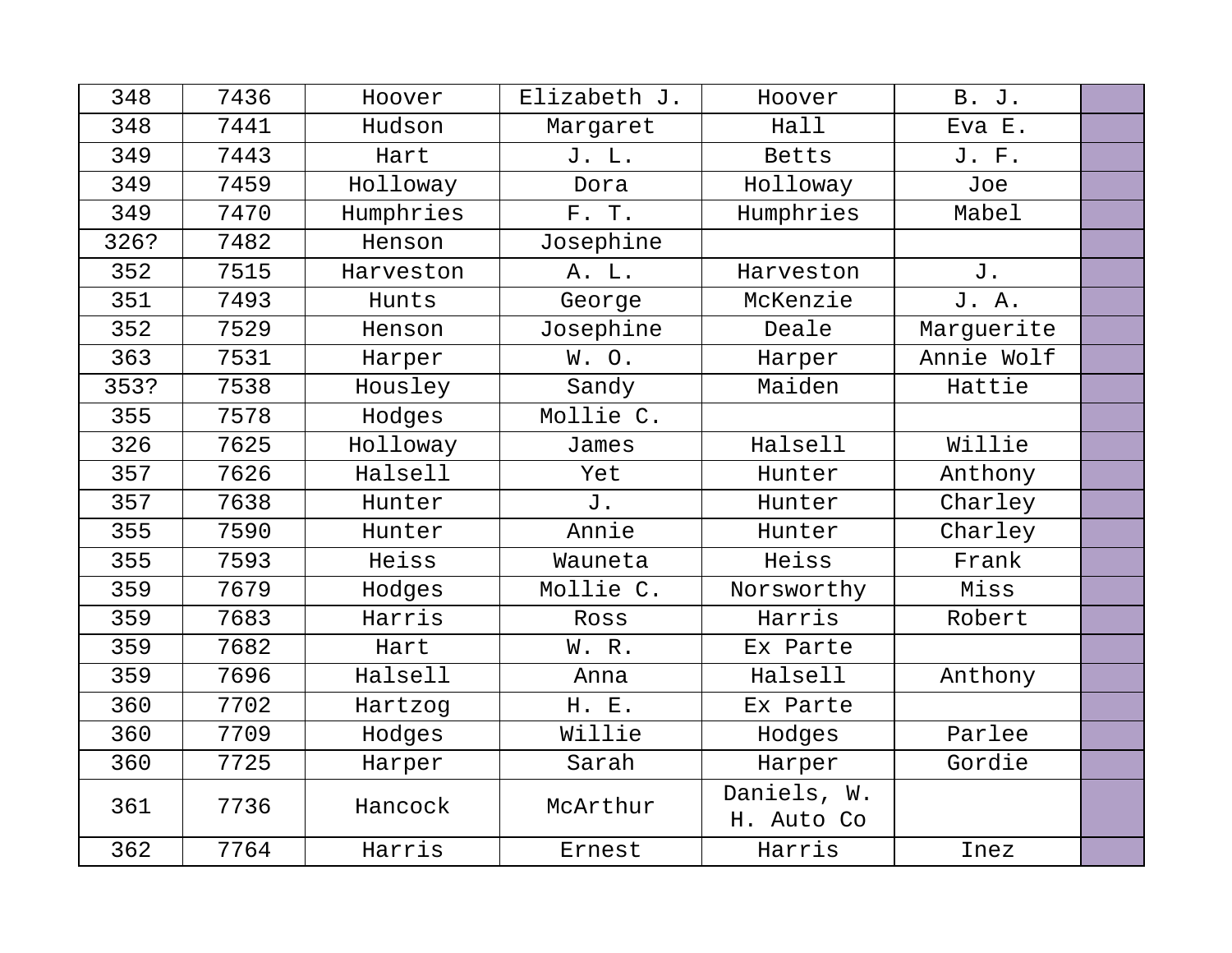| 362   | 7770         | Hammil    | Daisy        | Bishop       | L. T.       |  |
|-------|--------------|-----------|--------------|--------------|-------------|--|
| 326?  | 7777         | Handly    | Ollie        |              |             |  |
| 363   | 7800         | Harper    | Argie Wolf   | Harper       | W.O.        |  |
| 364   | 7835         | Hynds     | Joseph       | Hynde        | Lula        |  |
| 364   | 7842         | Harris    | Alex         | Harris       | Hatie       |  |
| 365   | 8774?        | Hussey    | Robert       | Hussey       | Joe         |  |
| 365   | 7877         | Hopkins   | Fred         | Hopkins      | Lear        |  |
| 365   | 7880         | Horace    | Cynthia      | Horace       | James       |  |
| 365   | 7889         | Head      | Will         | Head         | Minnie      |  |
| 366   | 7890         | Harwell   | J. M.        | Vaughn       | T. C.       |  |
| 366   | 7895         | Hopper    | B. M.        | Hopper       | F. C.       |  |
| 366   | 7900         | Harris    | Ed           | Harris       | Sarah       |  |
| 366   | 7907         | Hart      | Cora         | Hart         | James       |  |
| 366   | 7925         | Haqwood   | Bennie       | Hagwood      | R. L.       |  |
| 366   | 7927         | Hobbs     | Nellie Moore | Yarbrough    | Hazel Moore |  |
| 367   | 7936         | Hardin    | S. C.        | Hardin       | Martha A.   |  |
| 367   | 7938         | Hodges    | W. G.        | M & M Ry. Co |             |  |
| 367   | 7946         | Harberson |              | Haberson     | H. G.       |  |
| $U-1$ | $\mathbf{1}$ | Higgins   | M. G.        | Shackelford  | Jas. L.     |  |
| $u-1$ | $\mathbf{1}$ | Higgins   | C. B.        | Shackelford  | Jas. L.     |  |
| 127   | 1582         | Hand      | Octavia      |              |             |  |
| 127   | 2101         | Holloman  | Ellen        |              |             |  |
| 111   | 1043         | Holder    | Callie       |              |             |  |
| $u-1$ | 17           | Hankey    | Emily        | Hankey       | $D$ .       |  |
| $u-1$ | 26           | Hunter    | O. H.        | Hunter       | W. M.       |  |
| $U-1$ | 40           | Hart      | L. M.        | Wilson       | W.          |  |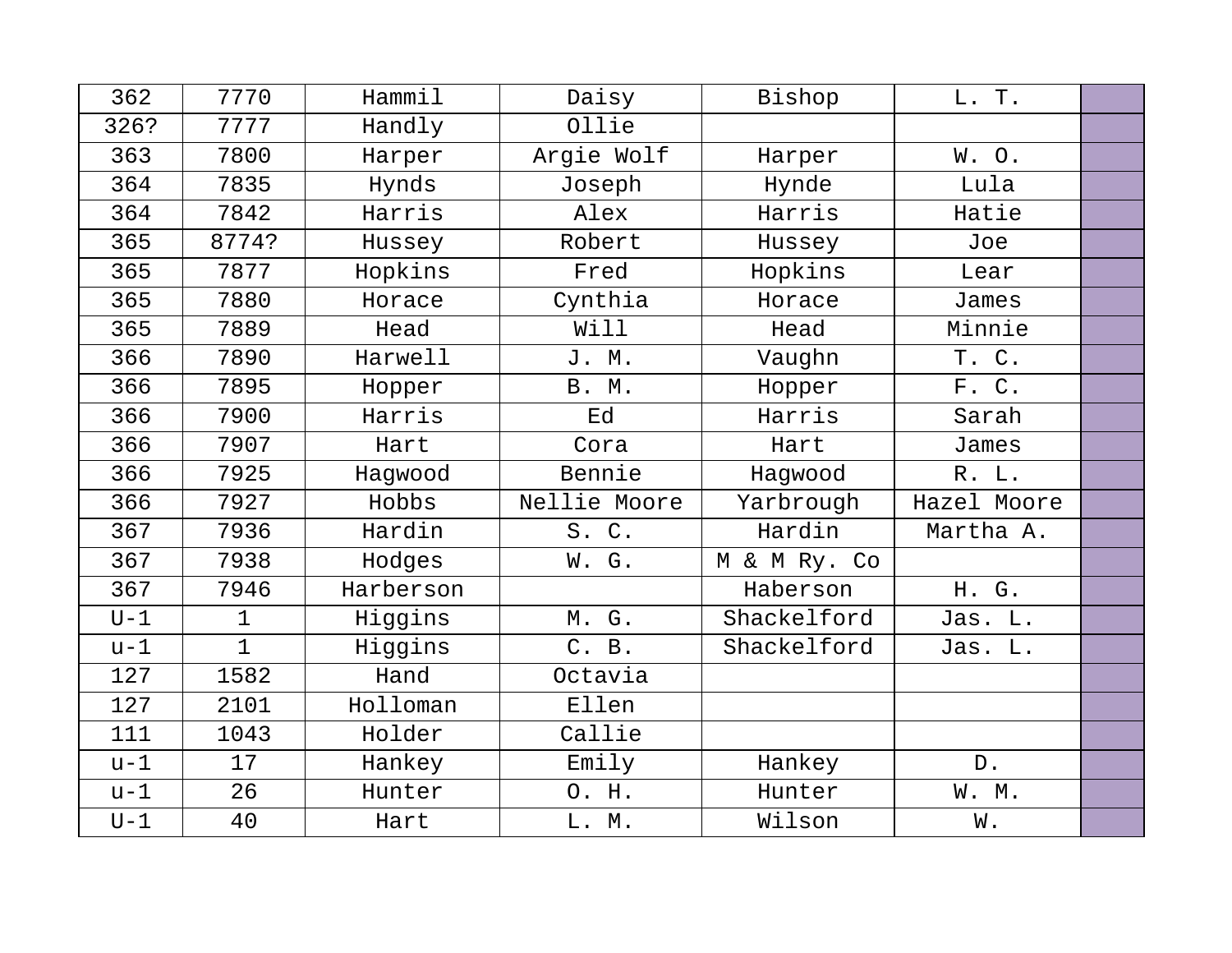| $U-1$   | 50  | Hurlbutt,<br>Sturges and<br>Co |           | Maxey                    | R. W.   |  |
|---------|-----|--------------------------------|-----------|--------------------------|---------|--|
| $U - 2$ | 62  | Henderson                      | R. L.     | Fallon                   | H. O.   |  |
| $U-2$   | 66  | Hurlbutt,<br>Sturges and<br>Co |           | Lloyd, Boyd &<br>Knight  |         |  |
| $U-2$   | 66  | Hurlbutt,<br>Sturges and<br>Co |           | Boyd, Knight,<br>& Lloyd |         |  |
| $U-2$   | 66  | Hurlbutt,<br>Sturges and<br>Co |           | Knight,<br>Lloyd, & Boyd |         |  |
| $U - 2$ | 108 | Harrison                       | Vincent   | Harrison                 | Samuel  |  |
| $U - 2$ | 109 | Hearn                          | Joseph    | Jarman                   | Thomas  |  |
| $U-2$   | 109 | Hearn                          | E. B.     | Jarman                   | Thomas  |  |
| $U - 2$ | 109 | Hearn                          | Francis   | Jarman                   | Thomas  |  |
| $U - 2$ | 109 | Hearn                          | Mary      | Jarman                   | Thomas  |  |
| $U - 2$ | 109 | Hearn                          | Martha    | Jarman                   | Thomas  |  |
| $U - 2$ | 109 | Hearn                          | William   | Jarman                   | Thomas  |  |
| $U-2$   | 110 | Hill                           | Elizabeth |                          |         |  |
| $U - 2$ | 111 | Homer                          |           | Pace                     | Isham   |  |
| $U - 2$ | 127 | Hill                           |           | Hill                     |         |  |
| 55      | 412 | Irby                           | Sarah A.  | Irby                     | Jas. P. |  |
| 55      | 415 | Ingram                         | A. J.     | Ingram                   | L. N.   |  |
| 55      | 413 | Ingram                         | L. N.     | Ingram                   | A. J.   |  |
| 55      | 414 | Ingram                         | A. J.     | Ingram                   | L. N.   |  |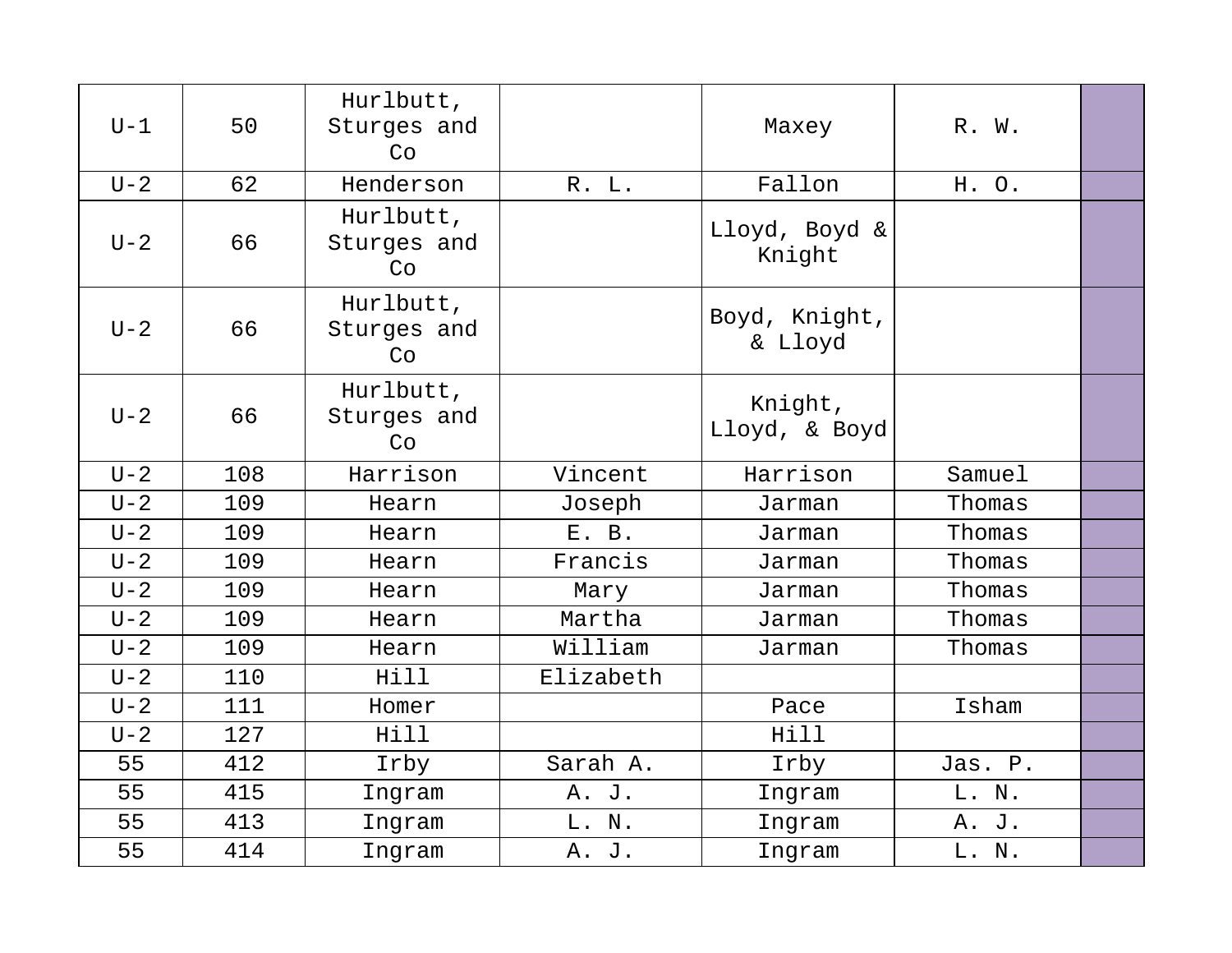| 67  | 674  | Ivey    | Wm.                      | Ivey                      | Fannie      |  |
|-----|------|---------|--------------------------|---------------------------|-------------|--|
| 67  | 691  | Ivy     | Peter                    | Ivy                       | Missouri    |  |
| 147 | 1609 | Isbell  | J. T.                    | Marshall                  | Laura       |  |
| 153 | 1715 | Ivy     | P. J.                    | Ivy                       | Virginia M. |  |
| 156 | 1757 | Irwin   | Sadie                    | Irwin                     | <b>Bell</b> |  |
| 167 | 1989 | Inge    | E. G.                    | Inter State B<br>& L Assn |             |  |
| 177 | 2213 | Izard   | $D$ .                    | Izard                     | Henry, Jr.  |  |
| 177 | 2213 | Izard   | Henry                    | Izard                     | Henry, Jr.  |  |
| 177 | 2214 | Izard   | Irene                    | Ex Parte                  |             |  |
| 181 | 2337 | Irby    | Levy                     | Irby                      | Henrietta   |  |
| 197 | 2790 | Irby    | Geo. W.                  | Ex Parte                  |             |  |
| 213 | 3293 | Irby    | Jodie                    | Cottell                   | Henry A.    |  |
| 57  | 314  | Ivy     | Rawsom                   | Ivy                       | Bettie      |  |
| 41  | 339  | Ivy     | Thos. L.                 | Ivy                       | Maria       |  |
| 44  | 340  | Unknown | Woman,<br>inquisition of |                           |             |  |
| 67  | 674  | Ivery   | Wm.                      | Ivery                     | Fanny       |  |
| 67  | 691  | Ivy     | Peter                    | Ivy                       | Missouri    |  |
| 223 | 3632 | Irby    | $L$ .                    | Irby?                     | Francis     |  |
| 235 | 4012 | Ivy     | Sarah                    | Ivy                       | $P$ .       |  |
| 235 | 4366 | Irby    | Shuman                   | Irby                      | Cora        |  |
| 273 | 5368 | Isaac   | B. Frank                 | Mutual Filnn?<br>Corp     |             |  |
| 250 | 5385 | Irvin   | Anderson                 |                           |             |  |
| 274 | 5430 | Ivy     | Sarah                    | Ex Parte                  |             |  |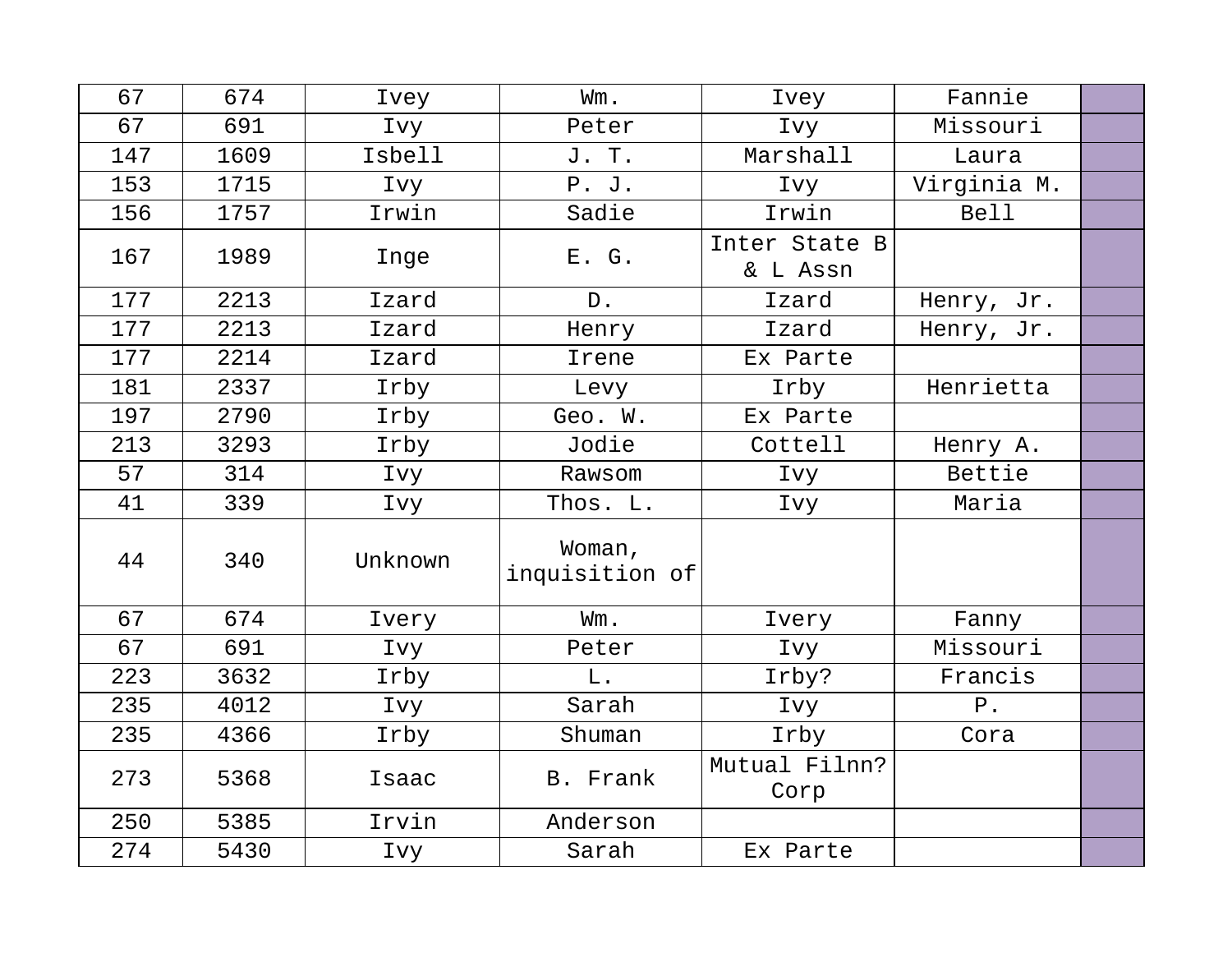| 274            | 5463 | Inge   | Geo. Lake | Inge     | J. C.     |  |
|----------------|------|--------|-----------|----------|-----------|--|
| 277            | 5584 | Isabel | J. T.     | White    | J. F.     |  |
| 300            | 5585 | Irvin  | N. W.     |          |           |  |
| 291            | 5946 | Irby   | N. W.     | McBeath  | J. M.     |  |
| 298            | 6148 | Inge   | George    | Inge     | John      |  |
| 300            | 6196 | Irvin  | T. C.     |          |           |  |
| 308            | 638  | Ivy    | Tom       | Williams | Claude    |  |
| 308            | 6397 | Irby   | Pearl     | Irby     | Allen     |  |
| 312            | 6490 | Ivy    | Mary      | Harrison | Math      |  |
| 314            | 6530 | Irby   | Jack      | Irby     | Minnie    |  |
| 318            | 6645 | Ivy    | $V.$ ?    | Ivy      | J. C.     |  |
| 324            | 6797 | Irby   | Walter    | Brown    | Carrie    |  |
| 327            | 6831 | Irby   | C. A.     | Irby     | C. A.     |  |
| 327            | 6847 | Ivy    | Opal B.   | Ivy      | W. A.     |  |
| 329            | 6927 | Isbell | J. T.     | White    | J. F.     |  |
| 331            | 6998 | Irby   | C. A.     | Irby     | Chester   |  |
| 334            | 7060 | Irby   | Walter    | Irby     | Carrie    |  |
| 336            | 7118 | Irby   | Eunice    | Harrison | Nellie    |  |
| 3417?          | 7257 | Ivey   | Viola     | Ivey     | Melvan    |  |
| 326            | 7272 | Irby   | Martha    |          |           |  |
| 342            | 7292 | Irby   | Martha    | Irby     | Hettie    |  |
| 353            | 7539 | Irvin  | Susan     | Irvin    | Will      |  |
| 358            | 7651 | Ivy    | Mary      | Harrison | Math      |  |
| 358            | 7666 | Ivy    | Ransom    | Ivy      | Sarah     |  |
| 361            | 7747 | Irby   | Sadie     | Irby     | Eliza     |  |
| $U - 2$        | 126  | Ivy    | James     | Ivy      | Callie N. |  |
| $\overline{2}$ | 13   | Jones  | Wm.       | Valdwin  | Henry     |  |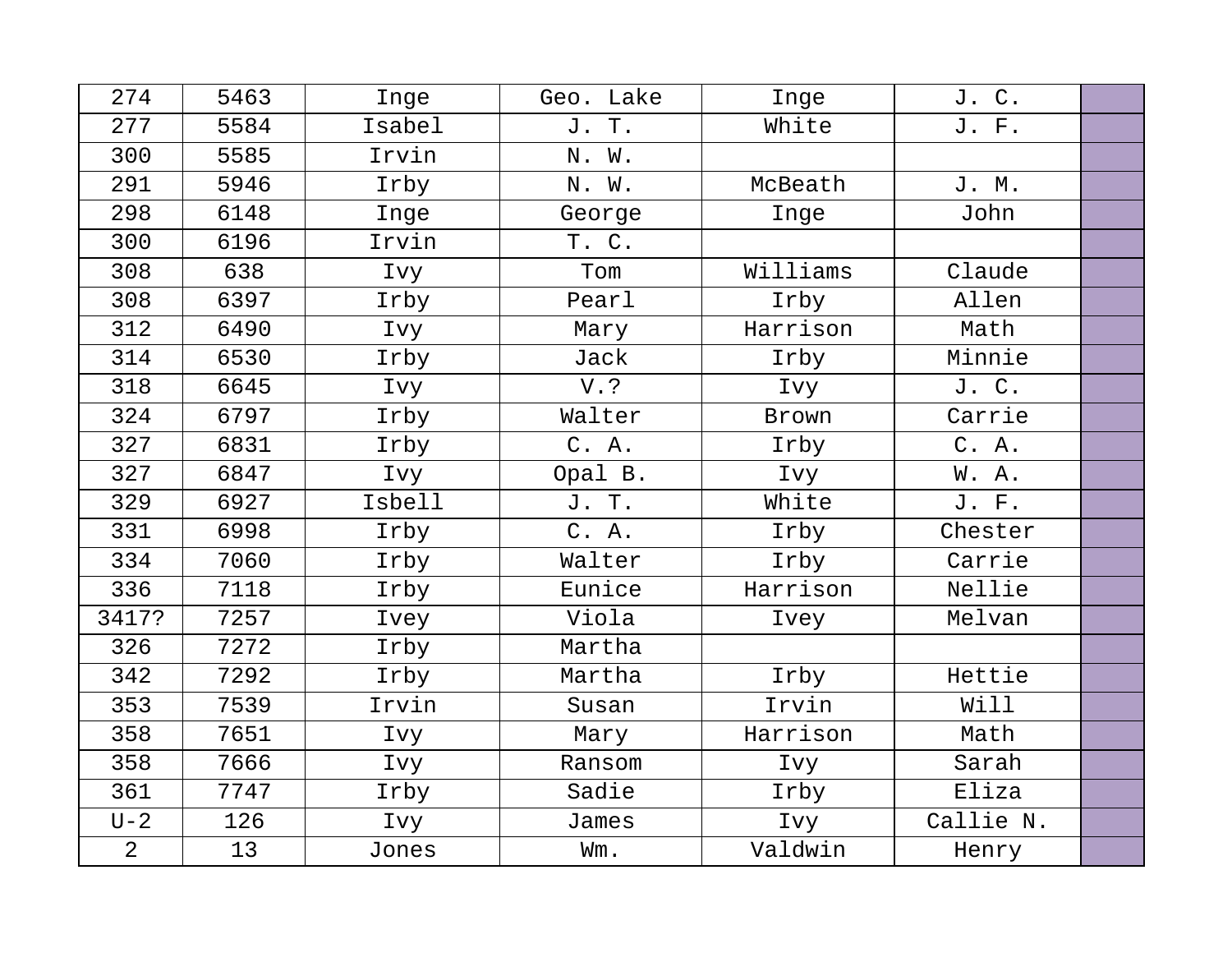| 7  | 66  | Juzan   | Phebe     | Juzan                       | Chas.     |  |
|----|-----|---------|-----------|-----------------------------|-----------|--|
| 8  | 74  | Jones   | Charles   | Jones                       | Elizabeth |  |
| 8  | 74  | Jones   | Charles   | Jones                       | Licindia  |  |
| 9  | 77  | Jolly   | N. C.     | Jolly                       | Bradley   |  |
| 9  | 78  | Joyner  | Martha J. | Joyner                      | J. W.     |  |
| 9  | 79  | Jordan  | Zechariah | Alexander                   | Μ.        |  |
| 9  | 80  | Jolly   | Cynthia   | Jolly                       | Bradley   |  |
| 9  | 81  | Jones   | Kiziah    | Jones                       | Charles   |  |
| 9  | 82  | Jones   | Wm.       | Hill                        | James P.  |  |
| 9  | 82  | Jones   | Maudato?  | Hill                        | James P.  |  |
| 9  | 83  | Jones   | Mary      |                             |           |  |
| 9  | 84  | Jones   | CHarles   | Spinks                      | Isaac     |  |
| 9  | 85  | Jordan  | $L$ .     | Pace                        | George S. |  |
| 15 | 141 | James   | Thos. E.  | $O'$ Neal                   | Wm        |  |
| 18 | 162 | Jones   | Mary      | McWhorties                  | Thos.     |  |
| 25 | 207 | Jones   | William   | Hodges?                     | William   |  |
| 36 | 295 | Joiner  | Elizabeth | Fisher                      | W. T.     |  |
| 38 | 304 | Jones   | Charles   | Clark                       | William   |  |
| 38 | 306 | Jones   | Mary      | McWhorter                   | D. A.     |  |
| 38 | 307 | James   | John S.   | Guardian to<br>his children |           |  |
| 53 | 388 | Jemison | J. M.     | Eason                       | Thomas J. |  |
| 53 | 389 | Jemison | J. M.     | Eason                       | Penelope  |  |
| 53 | 290 | Jemison | J. M.     | Eason                       | John T.   |  |
| 55 | 407 | Johnson | James     | Wooton                      | Jepe      |  |
| 55 | 408 | Jones   | Sarah     | Jones                       | Seaborn   |  |
| 55 | 409 | Jones   | Sarah     | Jones                       | Seaborn   |  |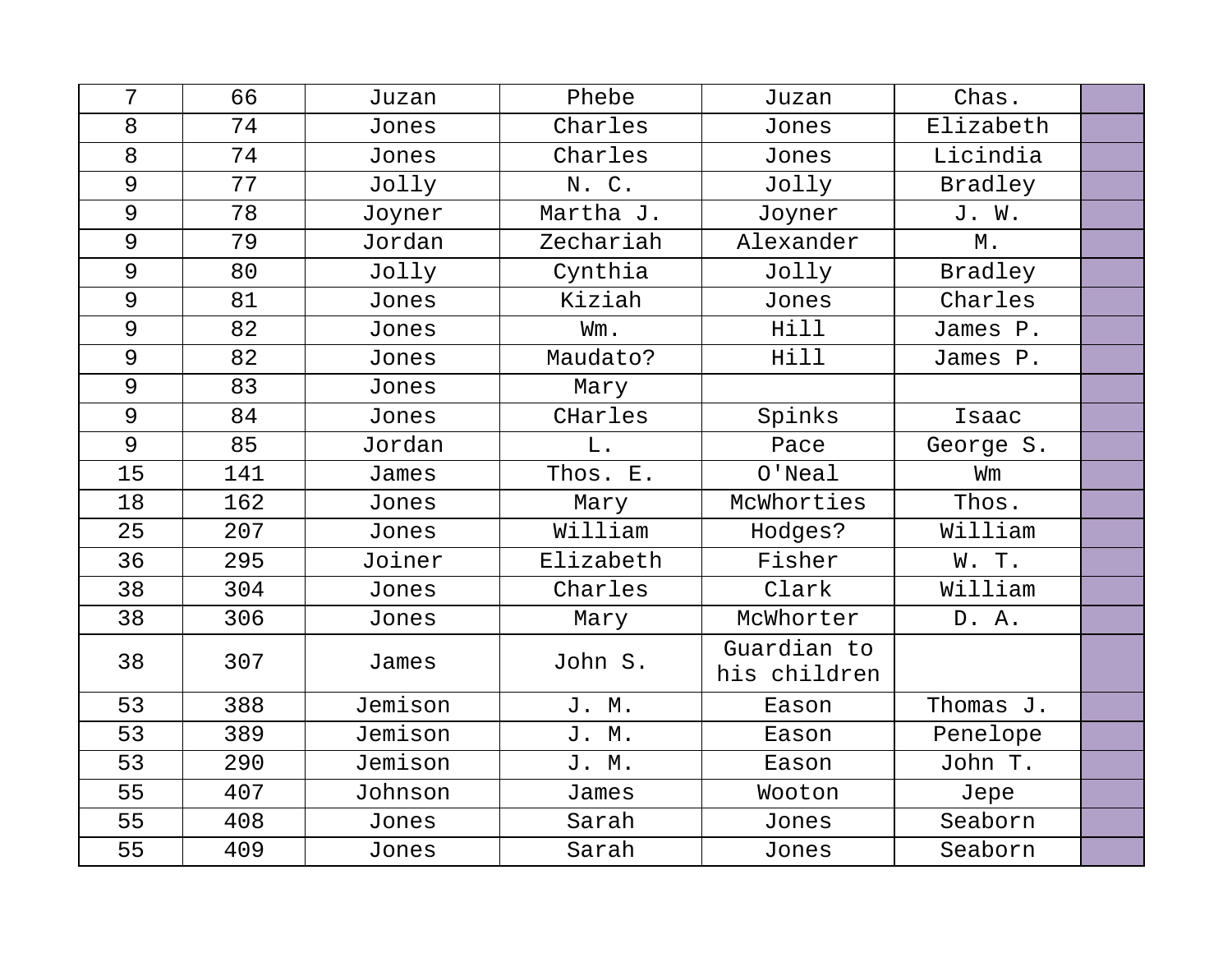| 55 | 409              | Jones    | Thos. B.   | Jones                                | Seaborn    |  |
|----|------------------|----------|------------|--------------------------------------|------------|--|
| 55 | 415              | Joiner   | William    | Wilson                               | H. R.      |  |
| 55 | 417              | Johnson  | John       | Freeman                              | G. A.      |  |
| 59 | 438              | Jones    | William    | Pierce                               | Emily P.   |  |
| 72 | 547              | Jemison  | J. W.      | Collins                              | Sarah J.   |  |
| 72 | 291              | Jemison  | J. M.      | Hodges                               | E. G.      |  |
| 78 | 601              | Jolly    | William T. | Guardian to<br>his minor<br>children |            |  |
| 78 | 603              | Jemison  | W. A.      | Jemison                              | W. H.      |  |
| 82 | 636              | Jemison  | J. M.      | Cooper                               | John       |  |
| 86 | 663              | Johnson  | Jane B.    | Walton                               | M. A. J.   |  |
| 88 | 680              | Jones    | Charles    | Clarke                               | William    |  |
| 13 | 49               | Johnson  | E. M.      | Gully                                | J. A.      |  |
| 22 | $33 \frac{1}{2}$ | Jamison? | W. H.      | Jemison                              | William H. |  |
| 30 | 97               | Jones    | Charles    | Clarke                               | William    |  |
| 35 | 198              | Jones    | S. M.      | Schoolcraft                          | Robert     |  |
| 35 | 198              | Jones    | Josiah     | Schoolcraft                          | Robert     |  |
| 36 | 234              | Johnson  | S. M.      | Welborn                              | D. M.      |  |
| 71 | 337              | Jones    | Josiah     | Patton                               | W.S.       |  |
| 72 | 303              | Jones    | Wm.        | Jones                                | Barbara    |  |
| 70 | 378              | Jones    | M. L.      | Jones                                | W. S.      |  |
| 52 | 415              | Johnson  | Jas F.     | Johnson                              | Isabella   |  |
| 52 | 415              | Johnson  | W. B.      | Johnson                              | Isabella   |  |
| 59 | 417              | Jones    | Wiley G.   | Howard                               | Frank      |  |
| 53 | 473              | Jolly    | Mary E.    | Rogers                               | Hays       |  |
|    |                  | Jonis?   | W. L.      | Jones                                | Mary L.    |  |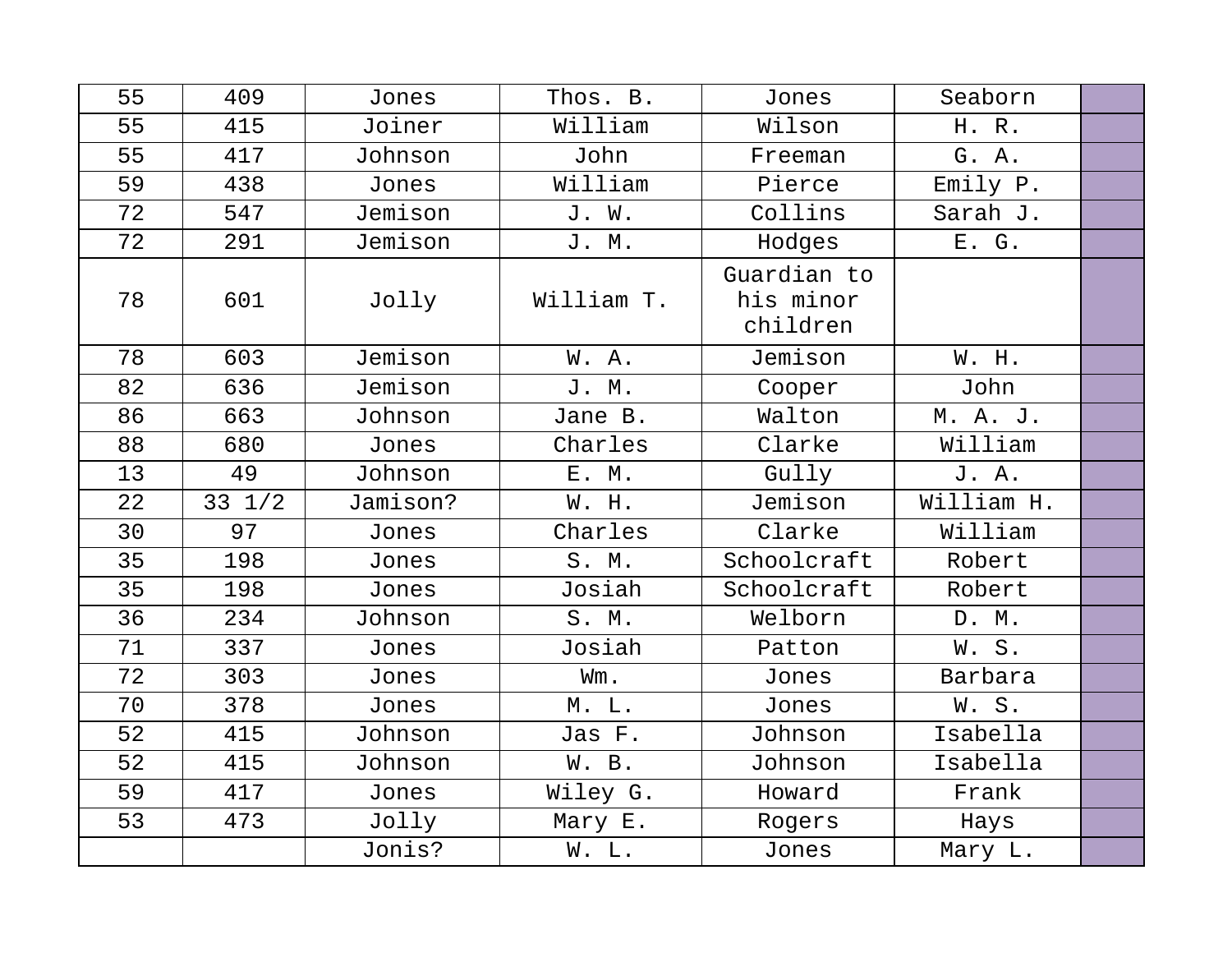| $\mathbf 1$ | 553          | Jolly    | W. L.      | Jolly                       | W. E.   |  |
|-------------|--------------|----------|------------|-----------------------------|---------|--|
| 66          | 680          | Jemison  | Eugenia M. | Jemison                     | Fobe F. |  |
| 67          | 710          | Jones    | Morris     | Jacobson                    | Julius  |  |
| 67          | 710          | Jones    | Morris     | Jacobson                    | Garil   |  |
| 76          | 743          | Jacobson | Joe        | Jacobson                    | Julius  |  |
| 80          | $816$ $1/2$  | Johnson  | Francis    |                             |         |  |
| 53?         | 825          | Jacobson | J.         | Bourdeaux                   | R. M.   |  |
| 53?         | 825          | Jacobson | G.         | Bourdeaux                   | R. M.   |  |
| 80          | 840          | Johnson  | William    |                             |         |  |
| 80          | 844          | Johnson  | Sam        |                             |         |  |
| 49?         | 846          | Johnson  | W. T.      | Johnson                     | Lillie  |  |
| 80          | 849          | Johnson  | Sam        |                             |         |  |
| 63?         | 900          | Jones    | J. C.      | Jones                       | W. L.   |  |
| 88          | 978          | Jemison  | W. A.      |                             |         |  |
| 87          | 987          | Jaffrey  | A. E. S.   | Baum, Josiah<br>and company |         |  |
| 92          | 992          | Jones    | McKenzie   | Jones                       | Carrie  |  |
| 109         | 1033         | Jones    | Fannie     | Jones                       | Sam     |  |
| 111         | 1047         | Jamison  | R. H.      | Thompson                    | E. W.   |  |
| 97          | 1091         | Johnson  | H. E.      |                             |         |  |
| 97          | $1097$ $1/2$ | Jones    | Georgia    |                             |         |  |
| 114         | 1255         | Johnson  | Everett    | Ragsdale                    | L. A.   |  |
| 87          | 1295         | Johnson  | Kate       | Johnson                     | Corina  |  |
| 121         | 1313         | Jordan   | Mary A.    | Walston                     | S. M.   |  |
| 124         | 1363 1/2     | Jackson  | Henderson  |                             |         |  |
| 124         | 1378         | Jones    | Eudora     | Jones                       | Siding  |  |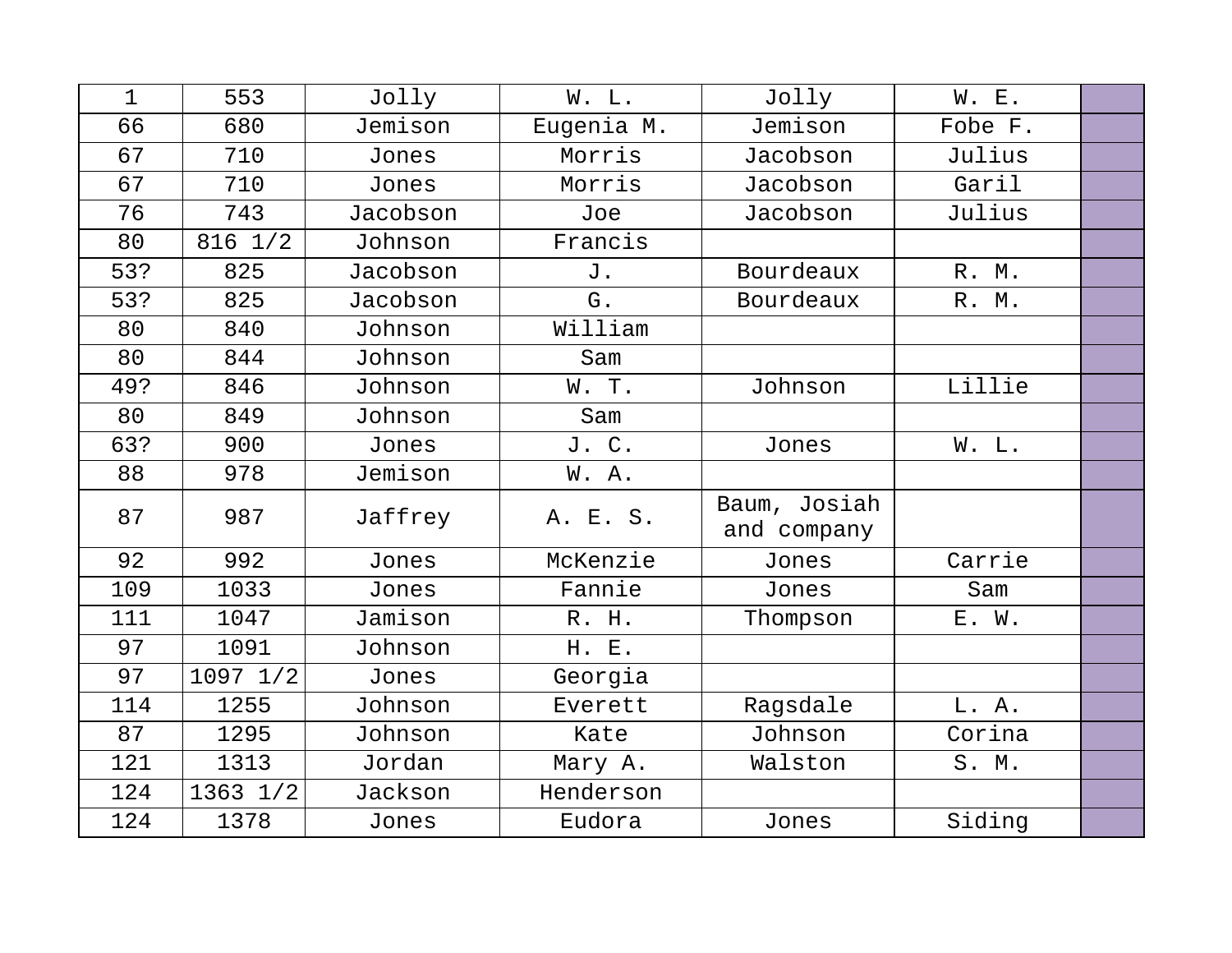| 129 | 1400 | Jefferson<br>College,<br>trustees of |            | Gordon    | Charles M. |  |
|-----|------|--------------------------------------|------------|-----------|------------|--|
| 131 | 1426 | Johnson                              | Randolph   | Johnson   | Ben        |  |
| 135 | 1474 | Johnson                              | Dick       | Johnson   | Rachel     |  |
| 141 | 1542 | Johnson                              | Pierre     | Johnson   | Lucy       |  |
| 141 | 1544 | Joseph                               | Cassie     | Joseph    | Joseph     |  |
| 127 | 1578 | Jack                                 | Nathan     |           |            |  |
| 150 | 1653 | Jones                                | Wiley      | Jones     | Marcella   |  |
| 153 | 1707 | Jones                                | Mary Alice | Jones     | J. C.      |  |
| 156 | 1767 | Johnson                              | Emma       | Johnson   | Walter     |  |
| 163 | 1884 | Jones                                | Dick       | Jones     | Vina       |  |
| 164 | 1894 | Jackson                              | Julius     | Marx & Co |            |  |
| 165 | 1923 | Johnson                              | Lou        | Johnson   | Alf        |  |
| 166 | 1953 | Jordan                               | Quincy     | Jordan    | Lula       |  |
| 166 | 1960 | Jones                                | Emma       | Jones     | <b>Bob</b> |  |
| 169 | 2023 | Jenkins                              | Benjamin   | Smith     | L. C.      |  |
| 170 | 2052 | Johnson                              | Ben        | Calvin    | Callie     |  |
| 172 | 2097 | Jonas                                | Jennie     | Jones     | Will       |  |
| 170 | 2055 | Jolly                                | M. I.      | Jolly     | W. B.      |  |
| 173 | 2131 | Johnson                              | <b>Ben</b> | Garrett   | James F.   |  |
| 175 | 2185 | Jones                                | Jennie     | Jones     | J. W.      |  |
| 180 | 2297 | Johnson                              | Georgia    |           |            |  |
| 181 | 2326 | Jackson                              | Laura      | Jackson   | West       |  |
| 181 | 2333 | Johnson                              | Blanche    | Johnson   | Jack       |  |
| 181 | 2339 | Jones                                | Philip     | Jones     | Chaney     |  |
| 183 | 2421 | Jackson                              | Jim        | Jackson   | Perry      |  |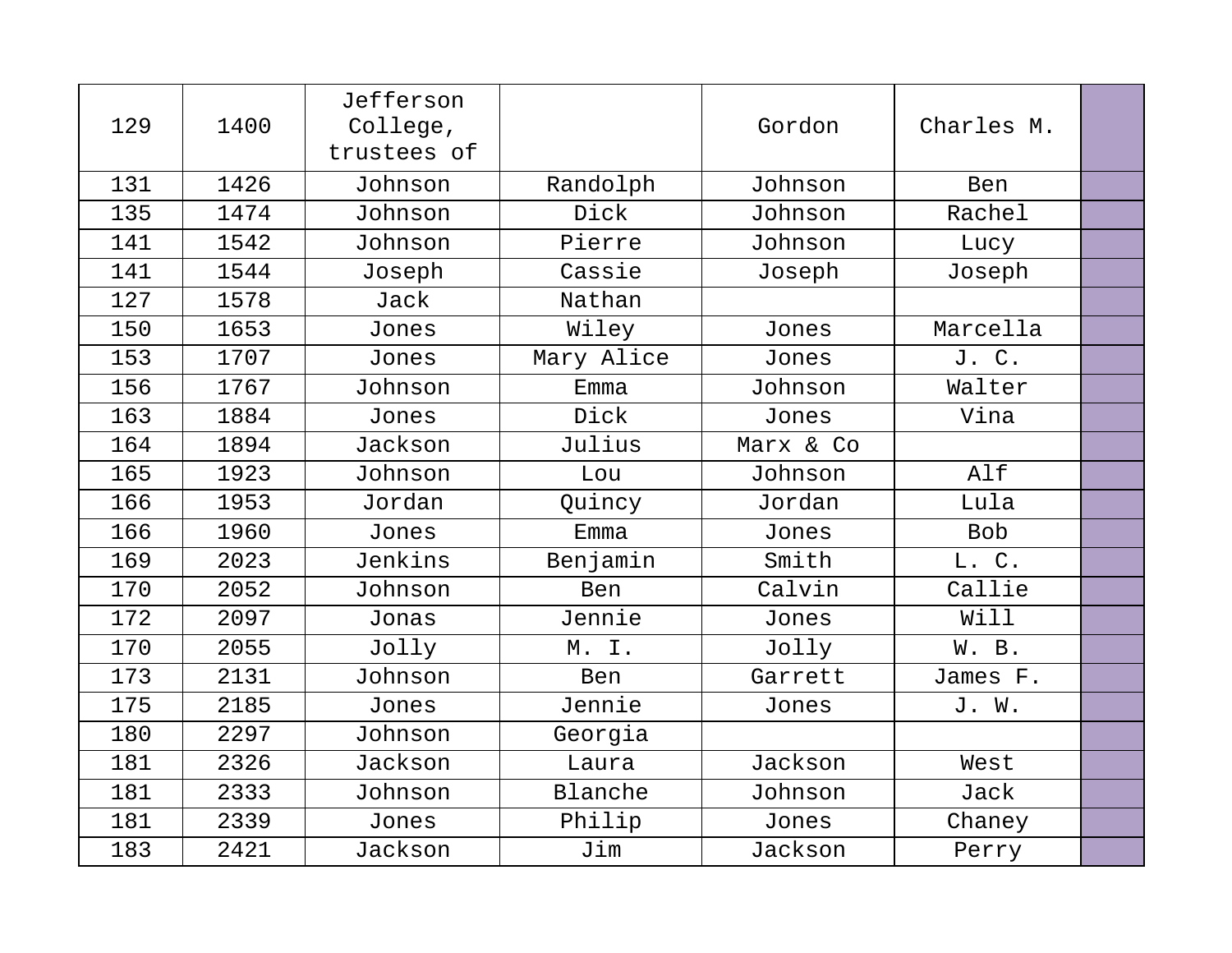| 180  | 2467         | Johnson | Alice                 |          |           |  |
|------|--------------|---------|-----------------------|----------|-----------|--|
| 187  | 2525         | Jemison | Tobias                | Jemison  | Missouri  |  |
| 188  | 2535         | Jones   | S. M.                 | Talbert  | Art       |  |
| 189  | 2576         | Jackson | Ellen                 | Jackson  | Gideon    |  |
| 189  | 2579         | Jay     | М.                    | Hughes   | M. E.     |  |
| 190  | 2582         | Jones   | Annie Lee             | Jones    | M. H.     |  |
| 190  | 2583         | Jones   | C. E.                 | Jones    | M. H.     |  |
| 180? | 2649         | Johnson | Georgia               |          |           |  |
| 193  | 2685         | Jackson | Lizzie                | Jackson  | Albert    |  |
| 194  | 2696         | Jones   | Emma                  | Jones    | Henry E.  |  |
| 194  | 2727         | Johnson | Cora                  | Bunyard  | H. M.     |  |
| 196  | $2761$ $1/2$ | Johnson | J. P.                 | Johnson  | Laura     |  |
| 196  | 2766         | Johnson | Anna                  | Johnson  | James     |  |
| 196  | 2767         | Jones   | Missouri              | Jones    | John      |  |
| 199  | 3834         | Jenkins | Dora                  | Jenkins  | Homer     |  |
| 199  | 2841         | Johnson | W. W.                 | Johnson  | Annie     |  |
| 199  | 3346         | Jones   | Lou Ella              | Jones    | Monroe    |  |
| 201  | 2925 1/2     | Jackson | Sam                   | Jackson  | Mary      |  |
| 205  | 3007         | Johnson | Α.                    | Johnson  | L.        |  |
| 206  | 3053         | Jackson | W. J.                 | Sturges  | Theo      |  |
| 207  | 3108         | Jones   | Maria                 | Jones    | Walter    |  |
| 208  | 3148         | Jones   | Laura                 | Jones    | William   |  |
| 208  | 3149         | Jackson | Morning               | Jackson  | Isaac     |  |
| 210  | 3211         | Jones   | William S.,<br>Junior | Ex Parte |           |  |
| 180  | 3239         | Jones   | Will                  |          |           |  |
| 212  | 3272         | Johnson | W. E.                 | Johnson  | Annie May |  |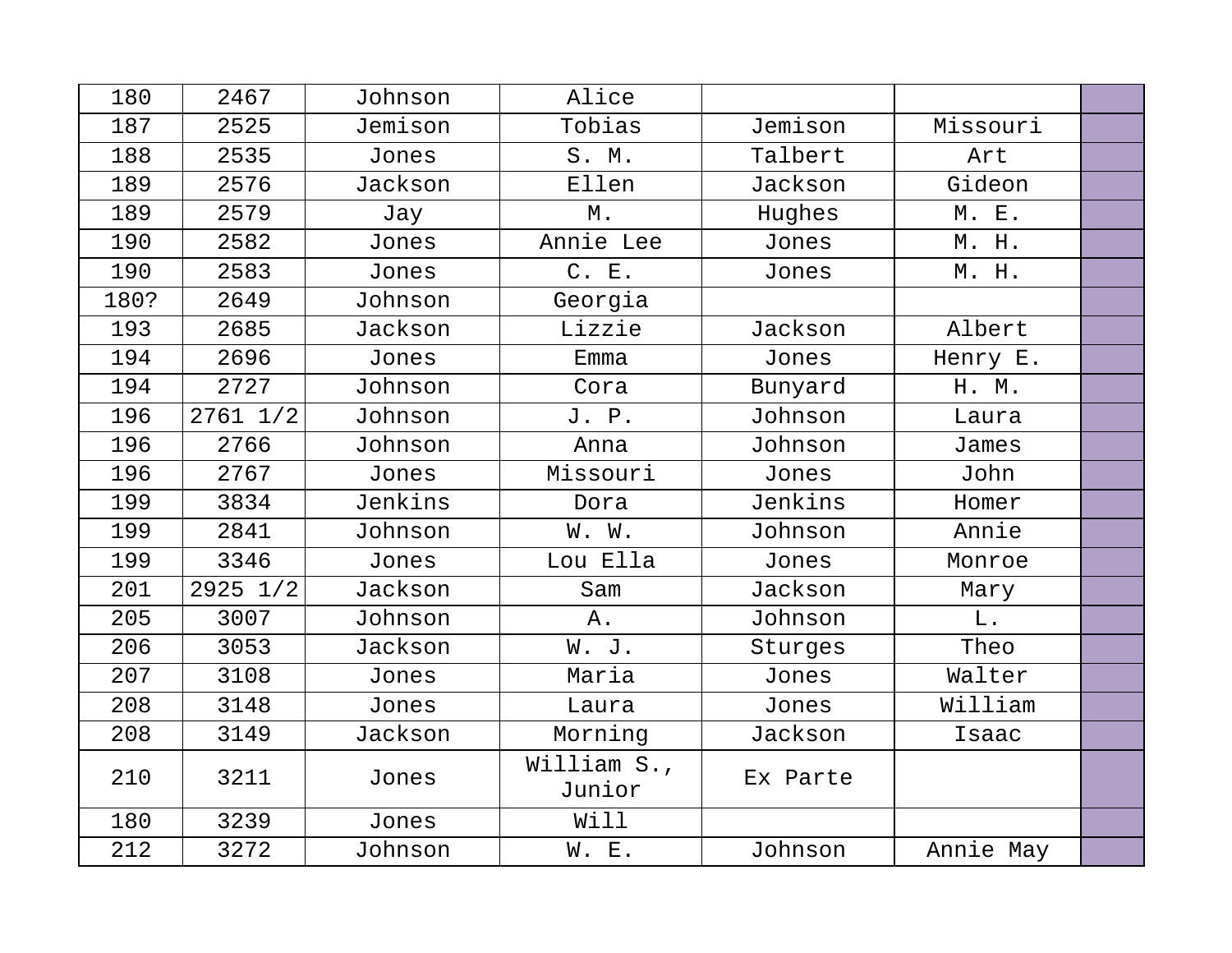| 212 | 3274         | James                      | J. E.       | James                                | M. T.       |  |
|-----|--------------|----------------------------|-------------|--------------------------------------|-------------|--|
| 213 | 3290         | Johnson                    | Eliza       | Johnson                              | Will        |  |
| 213 | 3301         | Jefferson<br>Brick Company |             | Jefferson<br>Construction<br>Company |             |  |
| 213 | 3316         | Johnson                    | Gowdylock   | Johnson                              | M. R.       |  |
| 214 | 3321         | Joseph                     | Daisie      | Joseph                               | George      |  |
| 214 | 3324         | Jackson                    | Annie H.    | Jackson                              | J. C.       |  |
| 214 | 3324         | Jackson                    | Annie H.    | Jackson                              | J. B.       |  |
| 206 | $3062$ $1/2$ | Johnson                    | Mamie       | Johnson                              | Enoch       |  |
| 214 | 3327         | Johnson                    | Lizzie      | Johnson                              | Foley       |  |
| 214 | 3332         | Jones                      | J. C.       | Pierce                               | W. W.       |  |
| 215 | 3361         | Johnson                    | M. G.       | Johnson                              | L. L.       |  |
| 215 | 3368         | Jenkins                    | Dora        | Jenkins                              | Homer       |  |
| 218 | 3454         | Johnson                    | F. C.       | Williams                             | Mollie W.   |  |
| 220 | 3515         | James                      | Martin      | James                                | Annie       |  |
| 222 | 3613         | Jackson                    | Bulah       | Jackson                              | Walter      |  |
| 223 | 3625         | Jones                      | Τ.          | Jones                                | Α.          |  |
| 223 | 3627         | Johnson                    | Inez        | Bogle                                | A. C.       |  |
| 223 | 3627         | Johnson                    | Inez        | Culpepper                            | F. H.       |  |
| 223 | 3627         | Johnson                    | Clarence    | Bogle                                | A. C.       |  |
| 223 | 3627         | Johnson                    | Clarence    | Culpepper                            | F. H.       |  |
| 225 | 3677         | Jones                      | C. C.       | Jones                                | Louisa      |  |
| 225 | 3703         | Jones                      | Fannie      | Jones                                | Emanuel     |  |
| 226 | 3709         | Johnson                    | Milton      | Johnson                              | Minnie Webb |  |
| 226 | 3722         | Jones                      | Clifford N. | Ex Parte                             |             |  |
| 227 | 3753         | Johnson                    | S. W.       | Keller                               | J. C.       |  |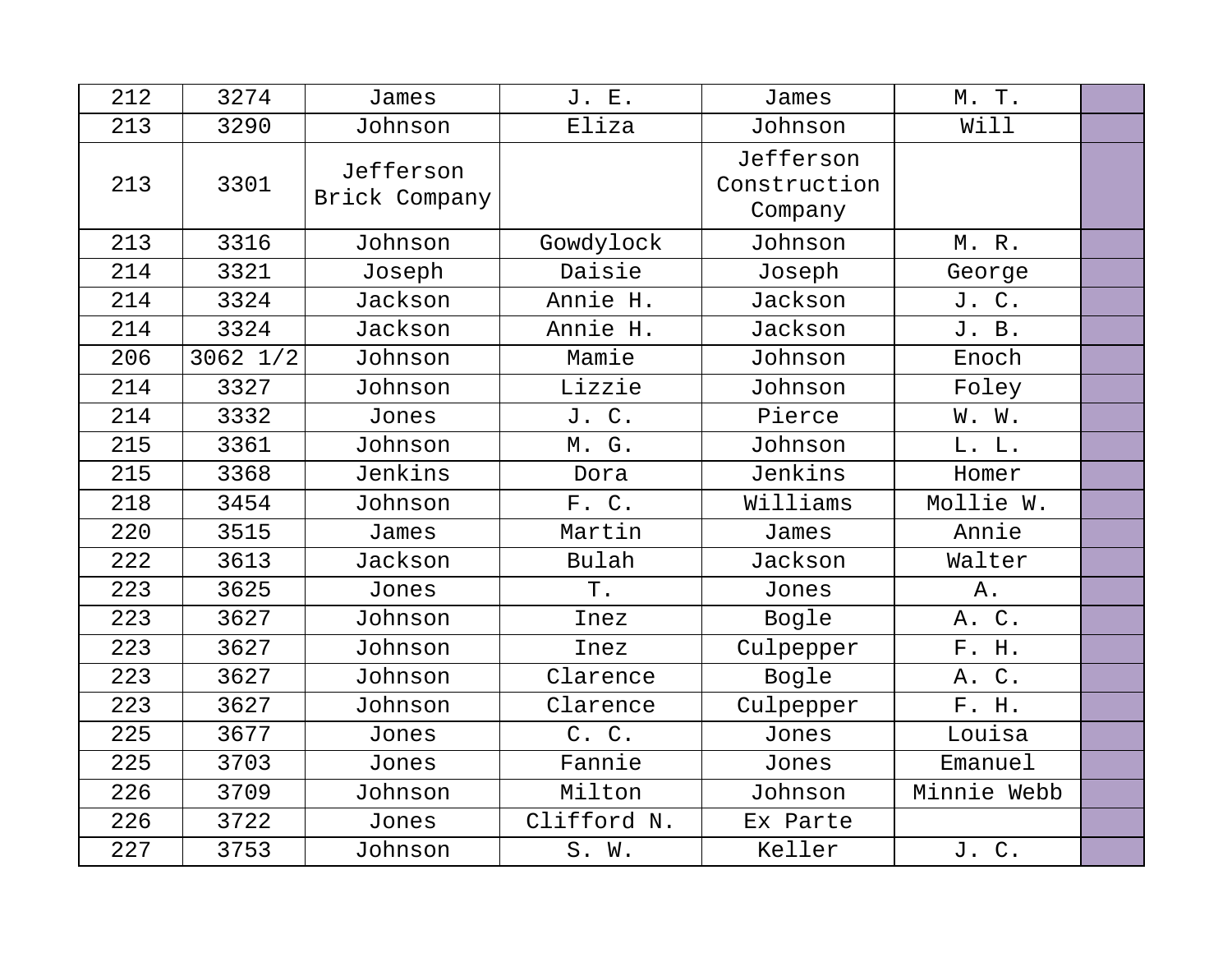| 227 | 3758     | Jones   | Robert         | Jones                                | Hattie             |  |
|-----|----------|---------|----------------|--------------------------------------|--------------------|--|
| 227 | 3759     | Jones   | J. D.          | Jones                                | Helen H.           |  |
| 230 | 3830     | Jones   | Jno.           | Jones                                | Hannah             |  |
| 231 | 3869     | Jones   | Lillie         | Jones                                | J. T.              |  |
| 232 | 3882     | James   | A. J.          | James                                | S. A.              |  |
| 232 | 3894     | Jamison | Tom            | Jamison                              | M. J.              |  |
| 232 | 3895 1/2 | Johnson | Pearly         | Guarantee L.<br>T. And B.<br>Company |                    |  |
| 234 | 3980     | Jordan  | Aaron          | Shaw                                 | J. B. F.           |  |
| 234 | 3981     | Jordan  | David          | Shaw                                 | J. B. F.           |  |
| 236 | 4032 1/2 | Jordan  | Walton McCarty | Jordan                               | Ray Griffin        |  |
| 236 | 4033     | Jones   | H.             | Jones                                | Mary               |  |
| 239 | 4118     | Jones   | W. E.          | Jones                                | Sarah<br>Whitfield |  |
| 239 | 4135     | Johnson | Mary           | Parker                               | W. L.              |  |
| 239 | 4137     | James   | James A.       | Ex Parte                             |                    |  |
| 239 | 4139     | James   | James A.       | Cotton State<br>Lumber<br>Company    |                    |  |
| 239 | 4140     | Jones   | <b>B</b> .     | Jones                                | M. M.              |  |
| 241 | 4205     | Jackson | Rebecca        | Pennington                           | A. J.              |  |
| 241 |          |         |                |                                      |                    |  |
|     | 4215     | Jones   | Virginia       | Jones                                | Willie             |  |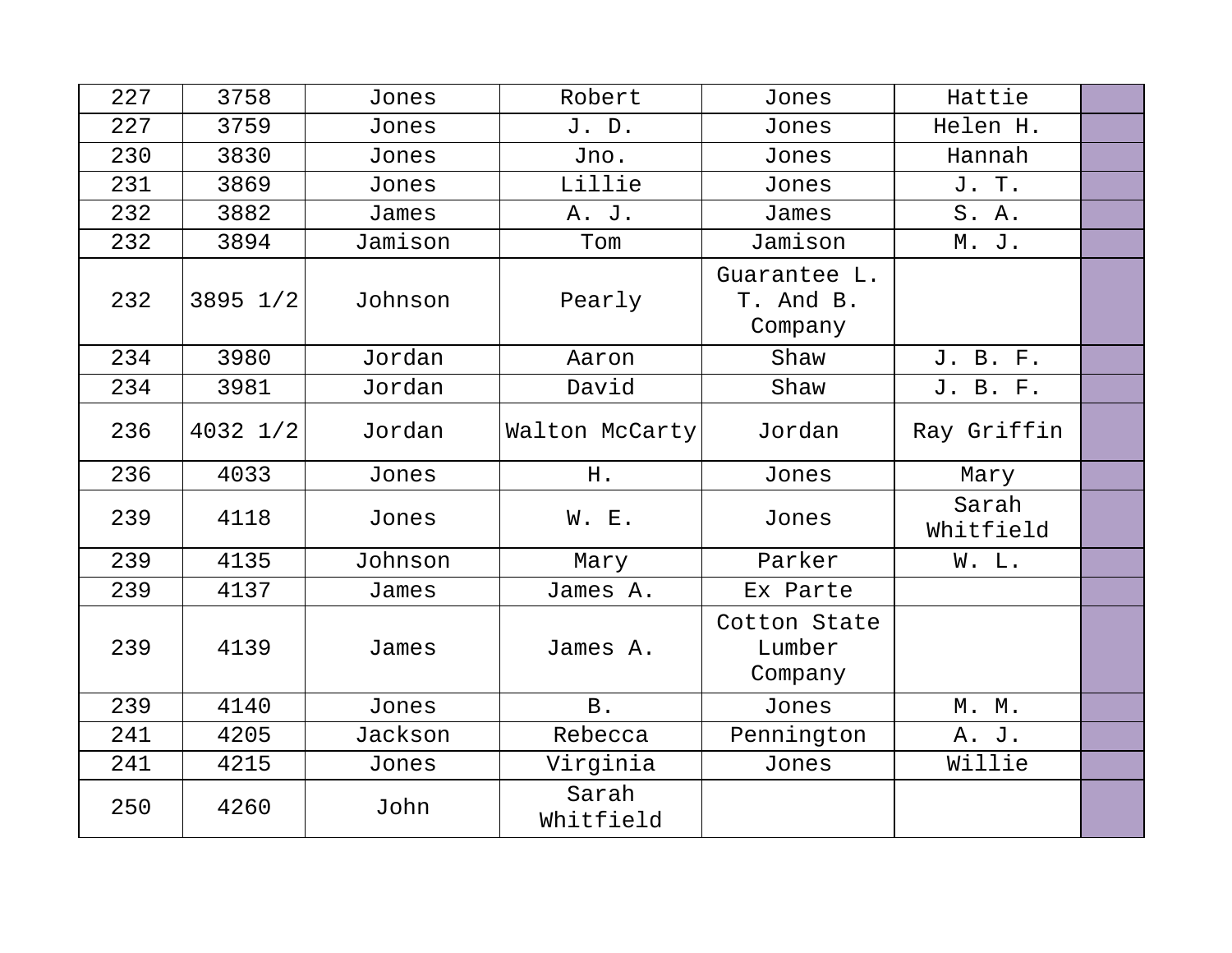| 243  | 4291  | Jones   | R. T.              | Masonic<br>Benefit<br>Association |          |  |
|------|-------|---------|--------------------|-----------------------------------|----------|--|
| 243  | 4295  | Jordan  | Maggie             | Jordan                            | Fred     |  |
| 244  | 4328  | Johnson | William,<br>Junior | Hopkins                           | L.       |  |
| 244  | 4335  | Jackson | Mollie             | Jackson                           | Callie   |  |
| 245  | 4369  | Gowdy   | Ellis C.           | Gowdy                             | $L$ .    |  |
| 246  | 4386  | Johnson | Olivia             | Johnson                           | Mary     |  |
| 246  | 4393  | Jackson | Jane               | Jackson                           | Will     |  |
| 246  | 4414? | Jackson | Edna               | Jackson                           | Earle R. |  |
| 248  | 4490  | Jones   | Philip             | Jones                             | Genie    |  |
| 248  | 4493  | Jones   | Asaline            | Jones                             | Napolian |  |
| 248  | 4497  | Jones   | Marinda            | Jones                             | J. H.    |  |
| 251  | 4563  | Jemison | Harriet            | <b>Brooks</b>                     | J. W.    |  |
| 250  | 4564  | Johnson | George             |                                   |          |  |
| 252  | 4616  | Jackson | Alex               | Jackson                           | Leona    |  |
| 252  | 4632  | Jackson | H.                 | Jackson                           | Goldie   |  |
| 252  | 4642  | Johnson | Hollis             | Johnson                           | Lucy     |  |
| 253  | 4689  | Jackson | Mamie              | Dennis                            | Μ.       |  |
| 253  | 4690  | Jones   | S. M.              | Pace                              | D. D.    |  |
| 253  | 4696  | Johnson | William W.         | Ex Parte                          |          |  |
| 260? | 4697  | Jones   | Willis             |                                   |          |  |
| 253  | 4698  | Jackson | T. H.              | Montgomery                        | M. M.    |  |
| 254  | 4720  | Jones   | Leona              | Chatham                           | W. D.    |  |
| 254  | 4726  | Johnson | Albert             | Johnson                           | Lula     |  |
| 254  | 4742  | Jones   | Virginia           | Jones                             | Isaac    |  |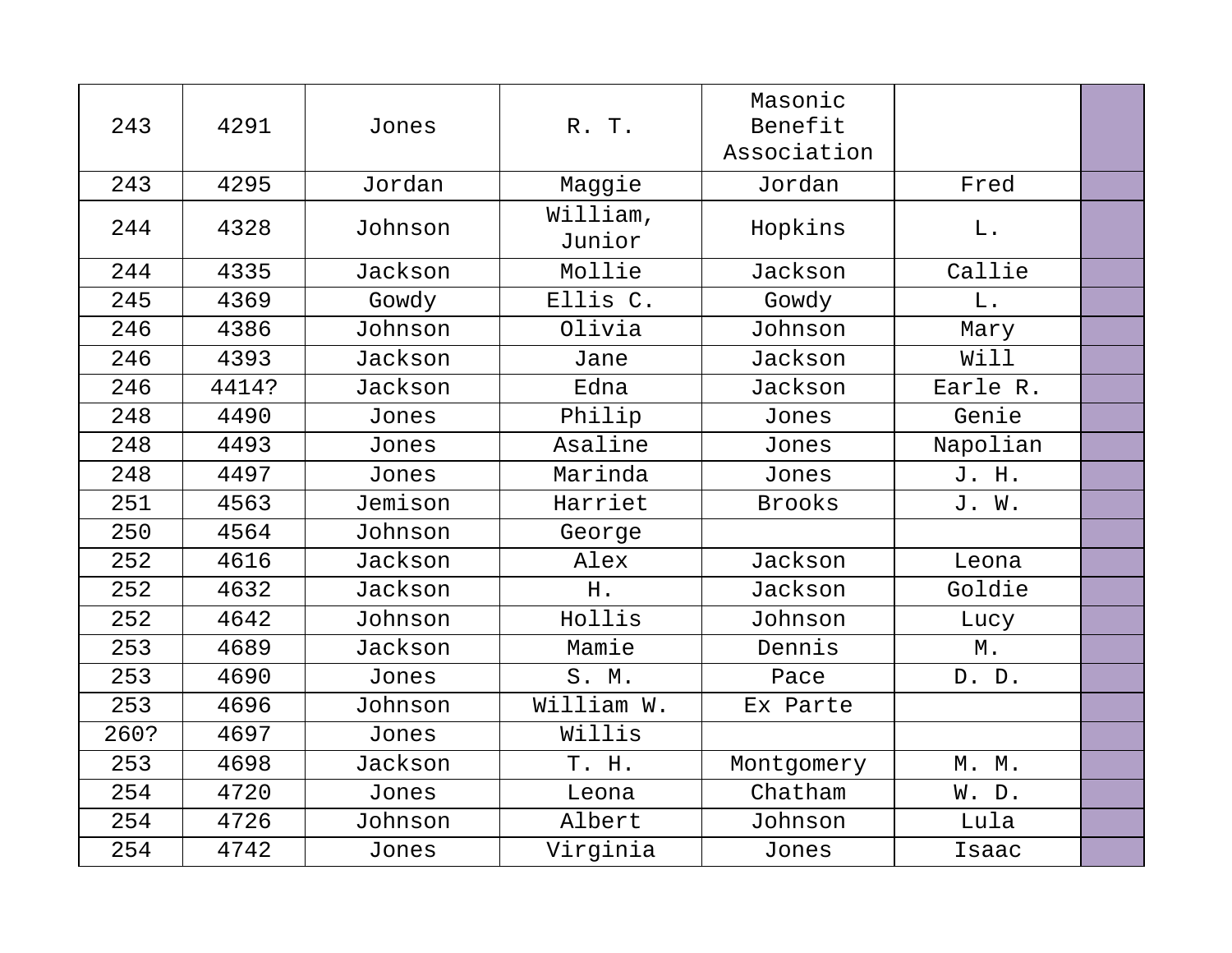| 257  | 4836     | James   | Henry    | Meridian and<br>Memphis<br>Railway<br>Company |         |  |
|------|----------|---------|----------|-----------------------------------------------|---------|--|
| 257  | 4841     | Jones   | J. F.    | Jones                                         | H. M.   |  |
| 261  | 4920     | Jackson | Rena     |                                               |         |  |
| 261  | 4920     | Jackson | John     |                                               |         |  |
| 261  | 4942     | Johnson | Α.       | Williams                                      | W.      |  |
| 261  | 4947 1/2 | Jackson | A. D.    | Sherrod                                       | D. W.   |  |
| 261  | 4951     | Jackson | Guy R.   | Jackson                                       | John B. |  |
| 262  | 4978     | Johnson | Jonas    | Martin                                        | Robert  |  |
| 263  | 4998     | Junck   | Ed O.    | Comnatti                                      | J. E.   |  |
| 264  | 5016     | Johnson | E. R.    | Johnson                                       | O. D.   |  |
| 265  | 5058     | Jones   | S. P.    | Jones                                         | C. W.   |  |
| 265  | 5062     | Jackson | S. P.    | Tucker                                        | Jesse   |  |
| 266  | 5087     | Johnson | C. C.    | Ex Parte                                      |         |  |
| 268  | 5146     | Johnson | James F. | Moore                                         | W.C.    |  |
| 258? | 5145     | Jarman  | G. P.    | Jarman                                        | N.Y.    |  |
| 269  | 5175?    | Jackson | Edgar    | Jackson                                       | W. E.   |  |
| 269  | 5182     | Johnson | Victoria | Johnson                                       | Thad?   |  |
| 270  | 5201     | Jackson | W. G.    | Jackson                                       | M. B.   |  |
| 270  | 5230     | Johnson | C. C.    | Ex Parte                                      |         |  |
| 272  | 5282     | James   | C. W.    | James                                         | E. O.   |  |
| 272  | 5294     | Jones   | Rosetta  | Jones                                         | Fannie  |  |
| 272  | 5320     | Jackson | W. E.    | Ex Parte                                      |         |  |
| 273  | 5334     | Johnson | Dora     | Taylor                                        | E. N.   |  |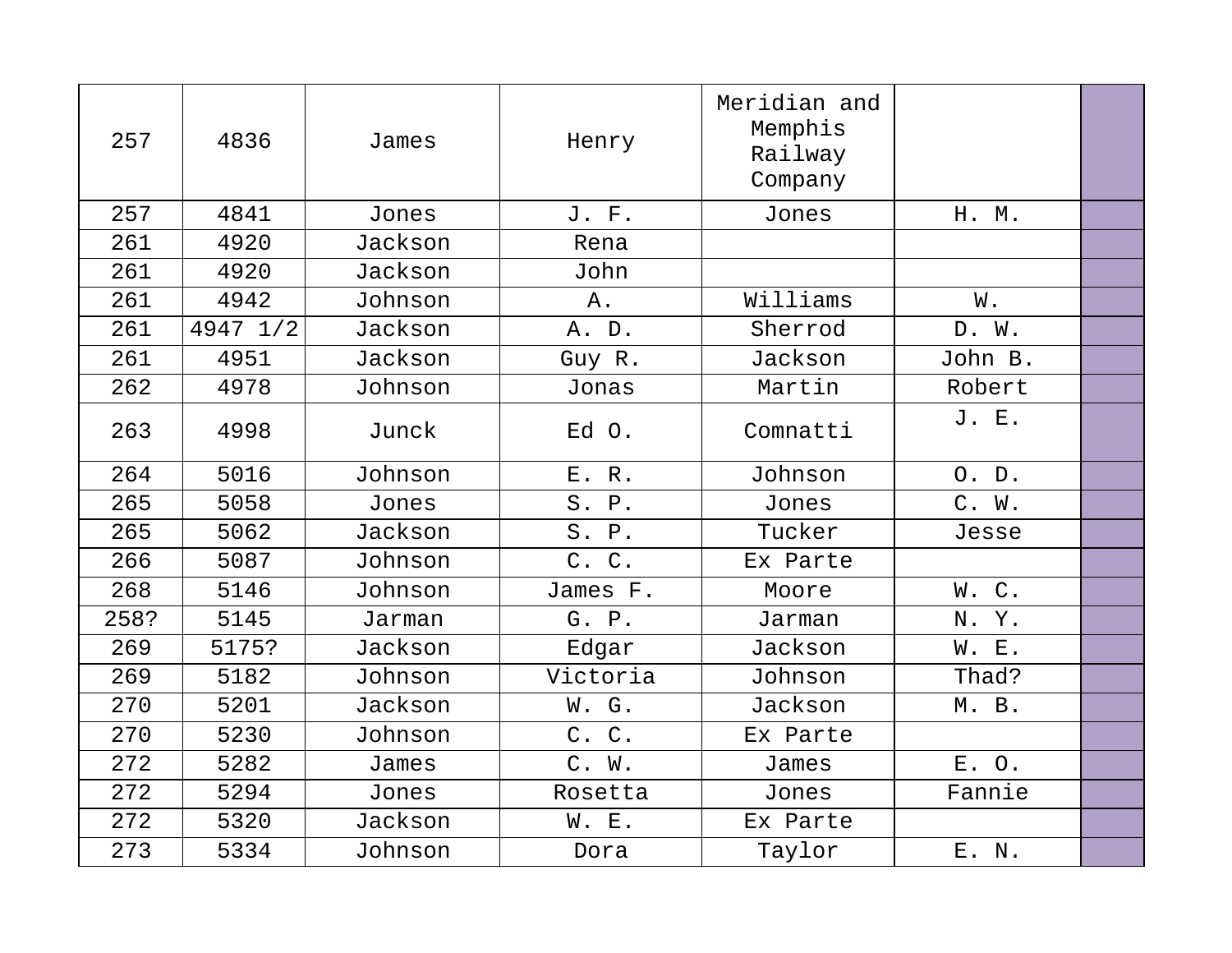| 274  | 5411     | Johnson   | Laura       | Johnson              | Lloyd  |  |
|------|----------|-----------|-------------|----------------------|--------|--|
| 274  | 5445     | Johnson   | Hattie      | Johnson              | Virgia |  |
| 275  | 5487     | Jackson   | M. C.       | Jackson              | Nancy  |  |
| 275  | 5488     | James     | Emma Turner | James                | Alex   |  |
| 275  | 5528 1/2 | Johnson   | J. F.       | Ex Parte             |        |  |
| 277  | 5581     | Johnson   | Mamie       | Johnson              | Joseph |  |
| 277  | 5603     | Johnson   | D. G.       | Johnson              | J.     |  |
| 277  | 5604     | Johnson   | A. S.       | Johnson              | A. S.  |  |
| 277  | 5620     | Johnson   | 0. R.       |                      |        |  |
| 278  | 5635     | Johnson   | Smith       | Johnson              | Luther |  |
| 270? | 5206     | Johnson   | Carrie      | Johnson              | George |  |
| 280  | 5696     | Jesty     | Rose        | Jesty                | J. H.  |  |
| 280  | 5713     | Jackson   | H. C.       | Ex Parte             |        |  |
| 281  | 5717     | James     | Jack        | James                | E. O.  |  |
| 281  | 5724     | John      | George      | Simpson              | A. D.  |  |
| 282  | 5733     | James     | $E$ .       | James                | J. A.  |  |
| 283  | 5763     | Jones     | Obie        | Jones                | Rosa   |  |
| 284  | 5794     | Johnson   | Bessie      | Johnson              | K. J.  |  |
| 285  | 5838     | John      | Alice       | John                 | Mike   |  |
| 286  | 5852     | Johnson   | Green       | Jones                | М.     |  |
| 286  | 5845     | Julian    | G. A.       | Julian               | Μ.     |  |
| 286  | 5855     | Johnson   | C. C.       | Ex Parte             |        |  |
| 289  | 5890     | Johnson   | J. C.       | Meridian,<br>city of |        |  |
| 289  | 5893     | Jones     | Louis       | Jones                | A. C.  |  |
| 292  | 5967     | Jones     | Joe         | Jones                | Etta   |  |
| 292  | 5969     | Jefferson | Lillie      | Jefferson            | Will   |  |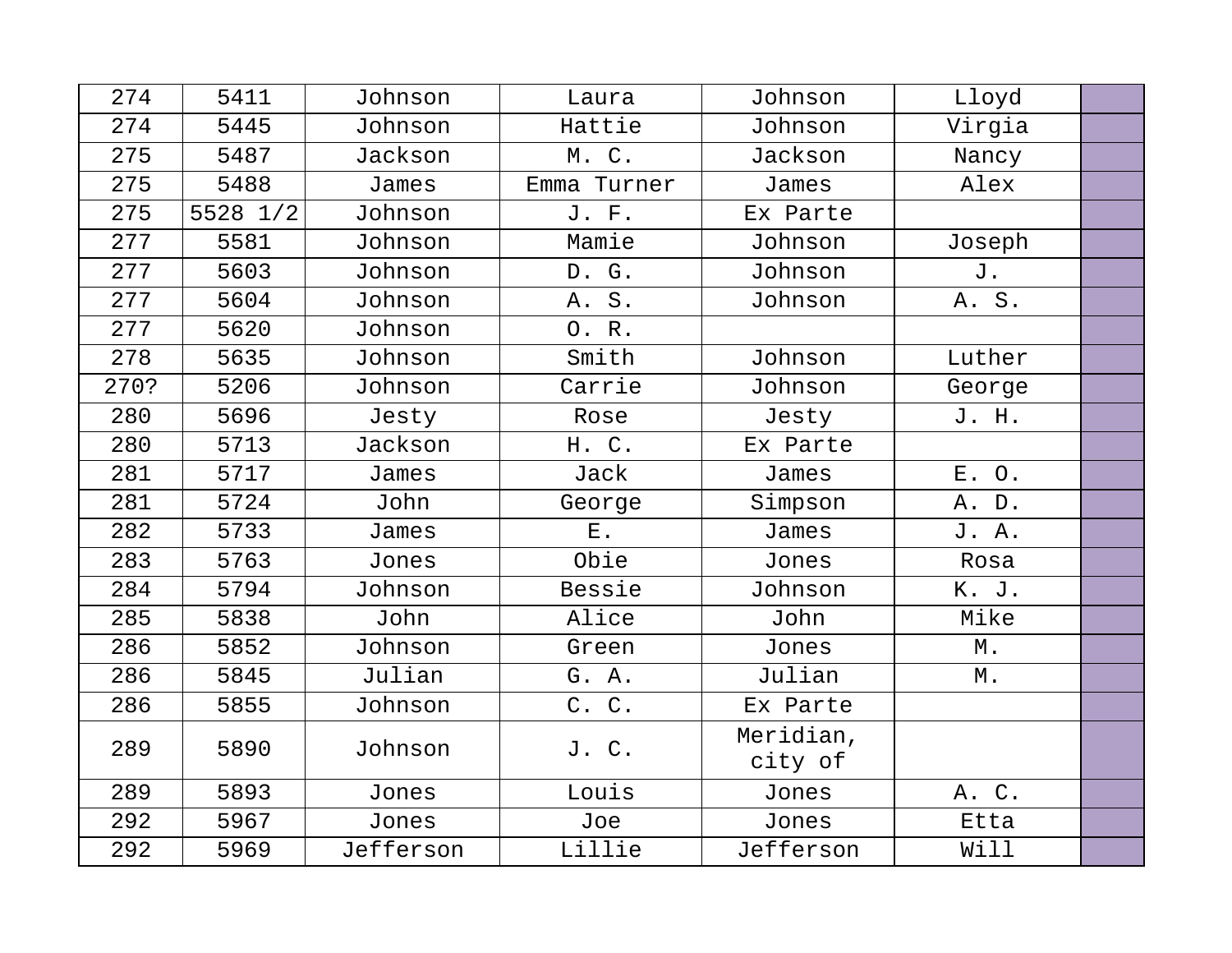| 292 | 5971 | Jackson                | Beatrice     | Jackson  | Robert   |  |
|-----|------|------------------------|--------------|----------|----------|--|
| 293 | 6003 | Jacobson and<br>Brooks |              | Walty    | M. A.    |  |
| 293 | 6004 | Jenkins                | Mabel        | Jenkins  | John Roy |  |
| 295 | 6058 | Johnston               | P. L.        | Johnston | M. P.    |  |
| 297 | 6012 | Johnson                | Margaret     | Johnson  | James    |  |
| 297 | 6120 | Jones                  | M. E.        | Jones    | Earl     |  |
| 297 | 6143 | Jackson                | S. J.        | Jackson  | Beatrice |  |
| 298 | 6155 | Jackson                | Susie        | Jackson  | A. D.    |  |
| 298 | 6160 | Johnson                | Lula         | Odom     | L. G.    |  |
| 298 | 6161 | Jones                  | W. E.        | Hodges   | W. G.    |  |
| 298 | 6167 | Jones                  | Sarah W.     | Reed     | J. E.    |  |
| 299 | 6177 | James                  | $P$ .        | Ex Parte |          |  |
| 301 | 6206 | Johnson                | Ernest       | Johnson  | Fannie   |  |
| 302 | 6227 | Johnson                | Mamie        | Johnson  | Fred     |  |
| 304 | 6281 | Jackson                | Jim          | Jackson  | Easter   |  |
| 305 | 6314 | Johnson                | S. H.        | Ex Parte |          |  |
| 305 | 6318 | Jemison                | Tom          | Jemison  | Mattie   |  |
| 300 | 6345 | Jackson                | Tody         |          |          |  |
| 309 | 6427 | Jackson                | M. A.        | Jackson  | R.? J.   |  |
| 314 | 6516 | Jones                  | Emma         |          |          |  |
| 314 | 6529 | James                  | Creasie      | Hare     | R. B.    |  |
| 314 | 6543 | Johnson                | Minnie       | Johnson  | Leander  |  |
| 315 | 6563 | Jones                  | Mary Burwell | Jones    | Harry    |  |
| 315 | 6568 | Jarman                 | Jessie       | Jarman   | J. W.    |  |
| 316 | 6595 | Jameson                | Virginia     | Jameson  | Joe      |  |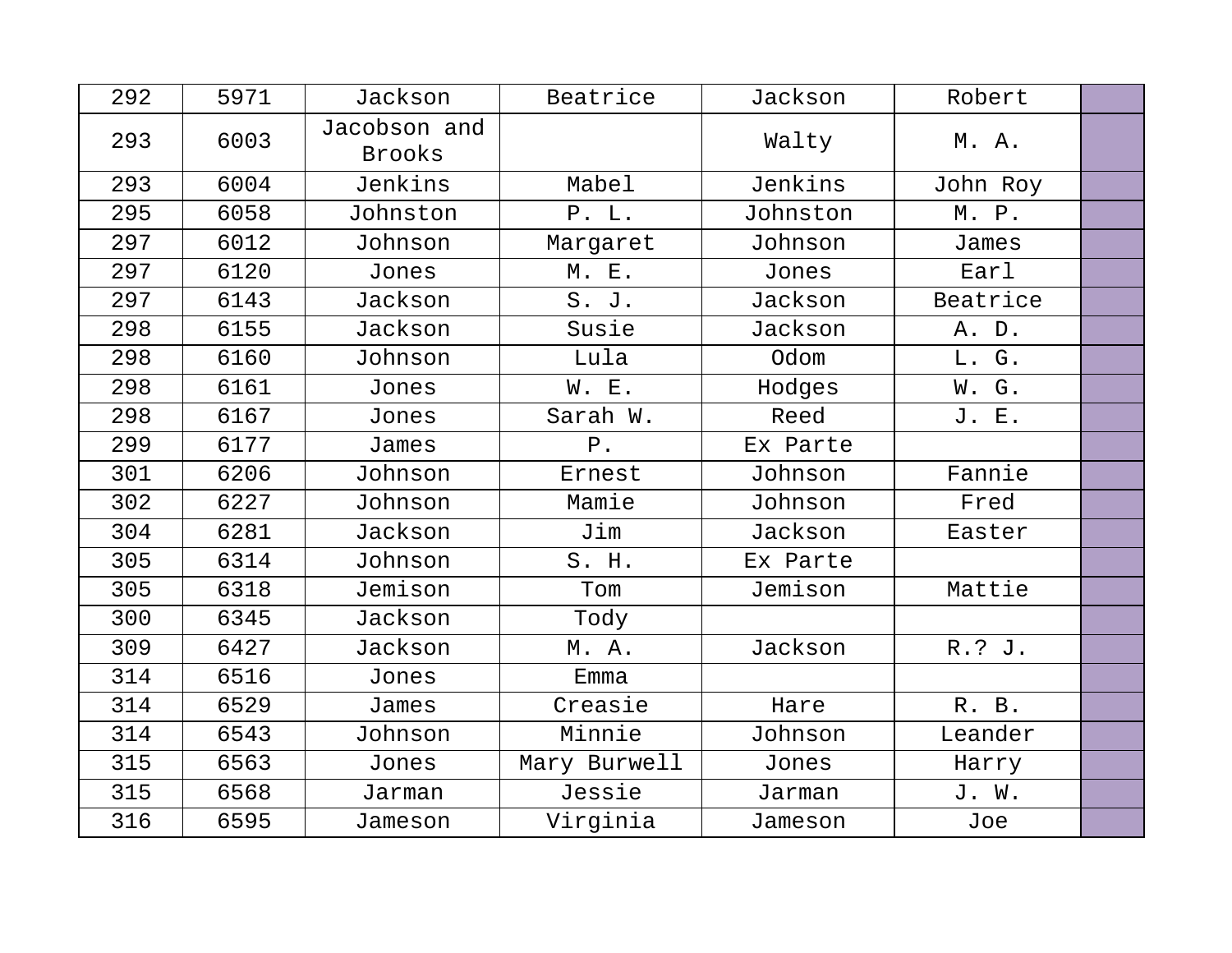| 317  | 6601 | Johnson | J. W.        | A. G. S. RR<br>Co    |            |  |
|------|------|---------|--------------|----------------------|------------|--|
| 317  | 6604 | James   | Sallie Knott | James                | Harvey     |  |
| 320  | 6671 | Jackson | A. L.        | Jackson              | Μ.         |  |
| 320  | 6689 | Jackson | Fred         | Jackson              | Patsy      |  |
| 288? | 5884 | Johnson | J. D.        | Lamb Piano Co        | W. F.      |  |
| 320  | 6694 | Johnson | Ernest       | Johnson              | Velma      |  |
| 321  | 672? | Jolly   | Clyde A.     | Jolly                | Rosa Lee   |  |
| 321  | 6725 | Jarman  | T. B.        | Jarman               | Sallie Mae |  |
| 322  | 6735 | James   | C. E.        | James                | J. A.      |  |
| 324  | 6771 | Johnson | S. H.        | Gaillard             | G. R.      |  |
| 325  | 6820 | Johnson | F. A.        | Johnson              | Jessie     |  |
| 327  | 6833 | Jones   | C. C.        | Jones                | Lita       |  |
| 328  | 6882 | Jackson | Nellie       | Jackson              | E. R.      |  |
| 328  | 6893 | Jackson | Alex         | Jackson              | Luvenia    |  |
| 328  | 6896 | Jones   | Allen        | Jones                | A. B.      |  |
| 329  | 6934 | Jones   | Laura        | Jones                | Wallace    |  |
| 329  | 6928 | Johnson | A. R.        | Johnson              | Ida        |  |
| 331  | 6987 | Jones   | Robert       | Jones                | Joel       |  |
| 326  | 7002 | Jones   | Georgia Ann  |                      |            |  |
| 332  | 7022 | Johnson | Pete         | Johnson              | Barbara    |  |
| 336  | 7111 | James   | Jeanette     | G. L. T. & B.<br>Co. |            |  |
| 336  | 7111 | James   | Alice        | G. L. T. & B.<br>Co. |            |  |
| 336  | 7141 | Jones   | A. G.        | Jones                | J. L.      |  |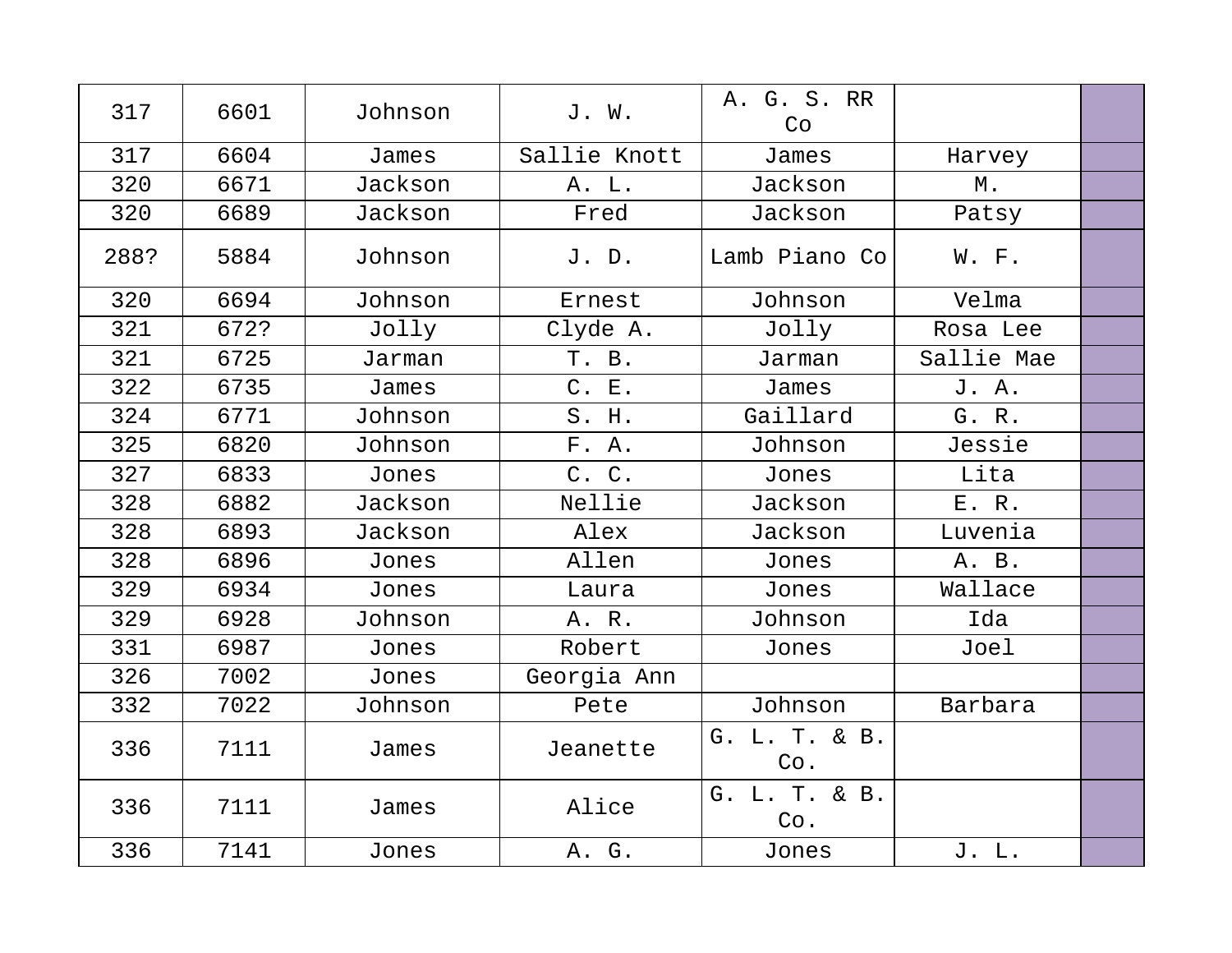| 339     | 7188 | Jordan   | E. L.        | Jordan        | M. E.       |  |
|---------|------|----------|--------------|---------------|-------------|--|
| 340     | 7213 | Jennings | Sallie       | Jennings      | G. T.       |  |
| 339     | 7191 | Johnson  | Joe          | Johnson       | Μ.          |  |
| 342     | 7300 | Joiner   | Albert       | Joiner        | Onieda      |  |
| 342     | 7301 | Jones    | Clem         | Jones         | ${\tt S}$ . |  |
| 342     | 7308 | Johnson  | James        | Puttman       | <b>B</b> .  |  |
| 345     | 7376 | Jones    | Lucy A.      | Jones         | John C.     |  |
| 349     | 7450 | Jones    | Jack, Junior | Anderson      | J. A.       |  |
| 352     | 7502 | Jones    | Almetta      | Jones         | Walter      |  |
| 352     | 7507 | Johnson  | Bessie       | Johnson       | Kemper J.   |  |
| 352?    | 7514 | Jones    | W. H.        | Clark         | L. L.       |  |
| 358     | 7656 | Jones    | Geo. Wright  | deGraffenreid | T. B.       |  |
| 362     | 7776 | Johnson  | C. F.        | Johnson       | Milton      |  |
| 366     | 7901 | James    | Martin       | James         | Luvenia     |  |
| $U-1$   | 23   | Jones    | R. C.        | Enslen        | L. P.       |  |
| $U-1$   | 38   | James    | Brittania    | James         | Robert F.   |  |
| $U-1$   | 47   | Johnson  | A. M.        | Eakens        | Joseph      |  |
| $U-1$   | 47   | Johnson  | A. M.        | Brown         | Osaac L.    |  |
| $U-1$   | 47   | Johnson  | A. M.        | Jackson       | Ritchie     |  |
| $U - 2$ | 123  | Juzan    | William      | Juzan         | Harriett    |  |
| $U - 2$ | 123  | Juzan    | Lucy C.      | Juzan         | Harriett    |  |
| $U - 2$ | 124  | Jones    | Simpson      | Plummer       | Wm.         |  |
| $U-2$   | 124  | Jones    | Franklin     | Plummer       | Wm.         |  |
| $U - 2$ | 125  | Johnston | John P.      |               |             |  |
| $U - 2$ | 136  | Johnson  | Elizabeth M. | Gully         | R. H.       |  |
| $U - 2$ | 136  | Johnson  | Elizabeth M. | Gully         | Alice       |  |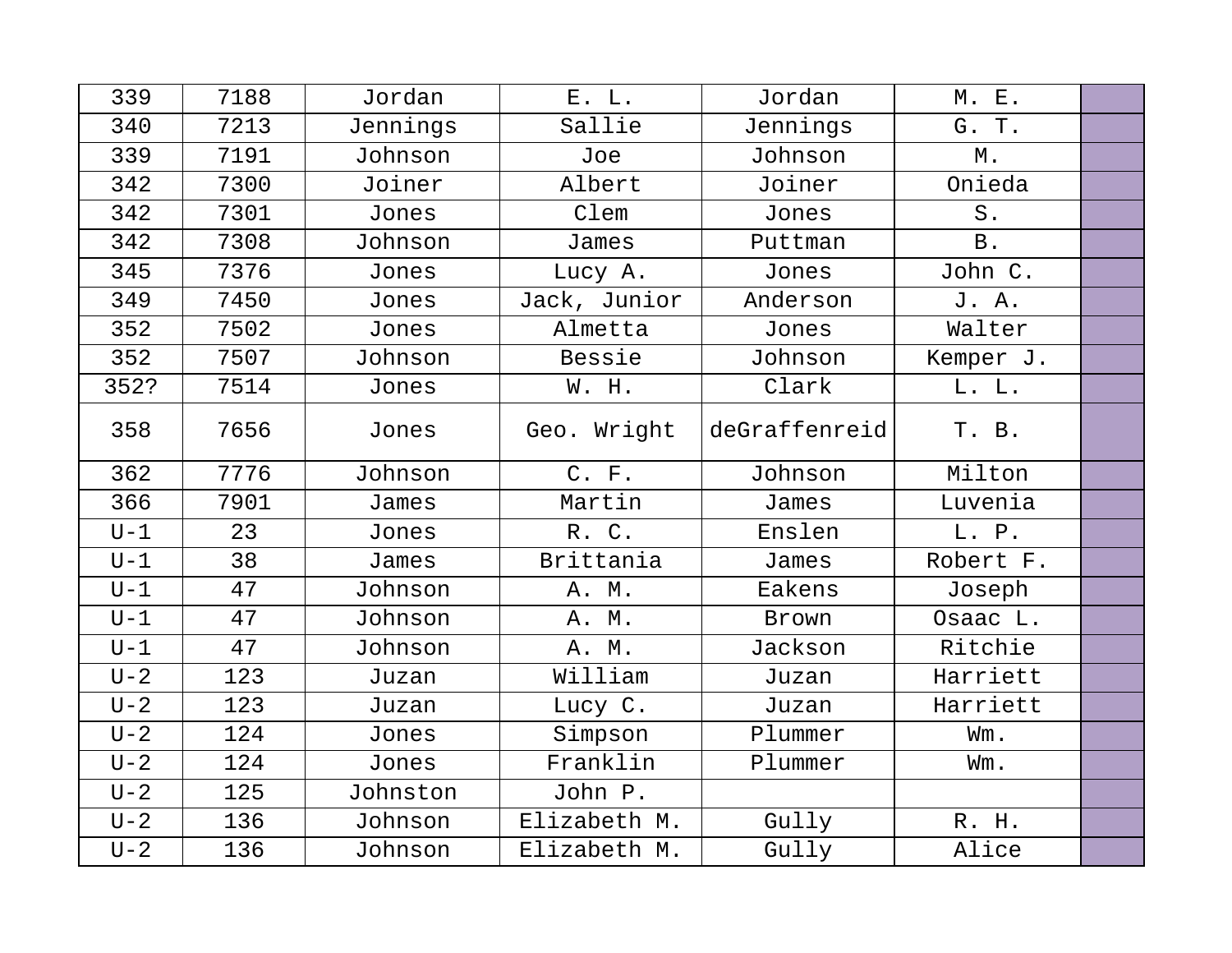| 8              | 72            | Keeton        | Wm.       | Keeton   | Obediah   |  |
|----------------|---------------|---------------|-----------|----------|-----------|--|
| 32             | 267           | Keeton        | Austin    | Tims     | John      |  |
| 35             | 334?          | Kelly         | Duncan    | Smith    | Allen     |  |
| 48             | 355           | Knox          | J. G.     | Avara    | A. J.     |  |
| 50             | 373           | King          | W. D.     | Crump    | W. J.     |  |
| 52             | 382           | Knox          | J. G.     | Drummond | D.?       |  |
| 78             | 604           | King          | D. R. P.? | Glenn    | J. J.     |  |
| 78             | 605           | Kelly         | Duncan    | Kelly    | Mary A.   |  |
| 78             | 605           | Kelly         | Duncan    | Kelly    | Leah C.   |  |
| 78             | 607           | Knox          | J. G.     | Knox     | Elizabeth |  |
| 83             | 642           | Kelly         | Duncan    | Dobbs    | Nancy     |  |
| 88             | 682           | Killingsworth | J.V.      | Alford   | W. F.     |  |
| 89             | 698           | Kennedy       | J. F.     | Collins  | N. D.     |  |
| 92             | 727           | King          | Jane      | King     | B.        |  |
| 95             | 749           | Keeton        | Thos. J.  | Snell    | Robert    |  |
| 23             | 507           | Kline         | M. A.     | England  | Edward    |  |
| $\overline{4}$ | $\mathcal{E}$ | Kennedy       | N. B.     | Martin   | J. H.     |  |
| 10             | 39            | Keeton        | Thos. J.  | Snell    | Robert    |  |
| 21             | 70            | Kelly         | Duncan    | Coleman  | R. P.     |  |
| 21             | 70            | Kelly         | Duncan    | Coleman  | R. E.     |  |
| 24             | 77            | Killingsworth | Wm. N.    | Grace    | W. G.     |  |
| 28             | 100           | Kennedy       | J. F.     | Collins  | N. D.     |  |
| 31             | 134           | Knox          | Elizabeth | Knox     | J. G.     |  |
| 6              | 164           | Kennedy       | J. F.     | Cullam   | H. C.     |  |
| $\mathbf{1}$   | $\mathcal{S}$ | Kirby         | Elizabeth |          |           |  |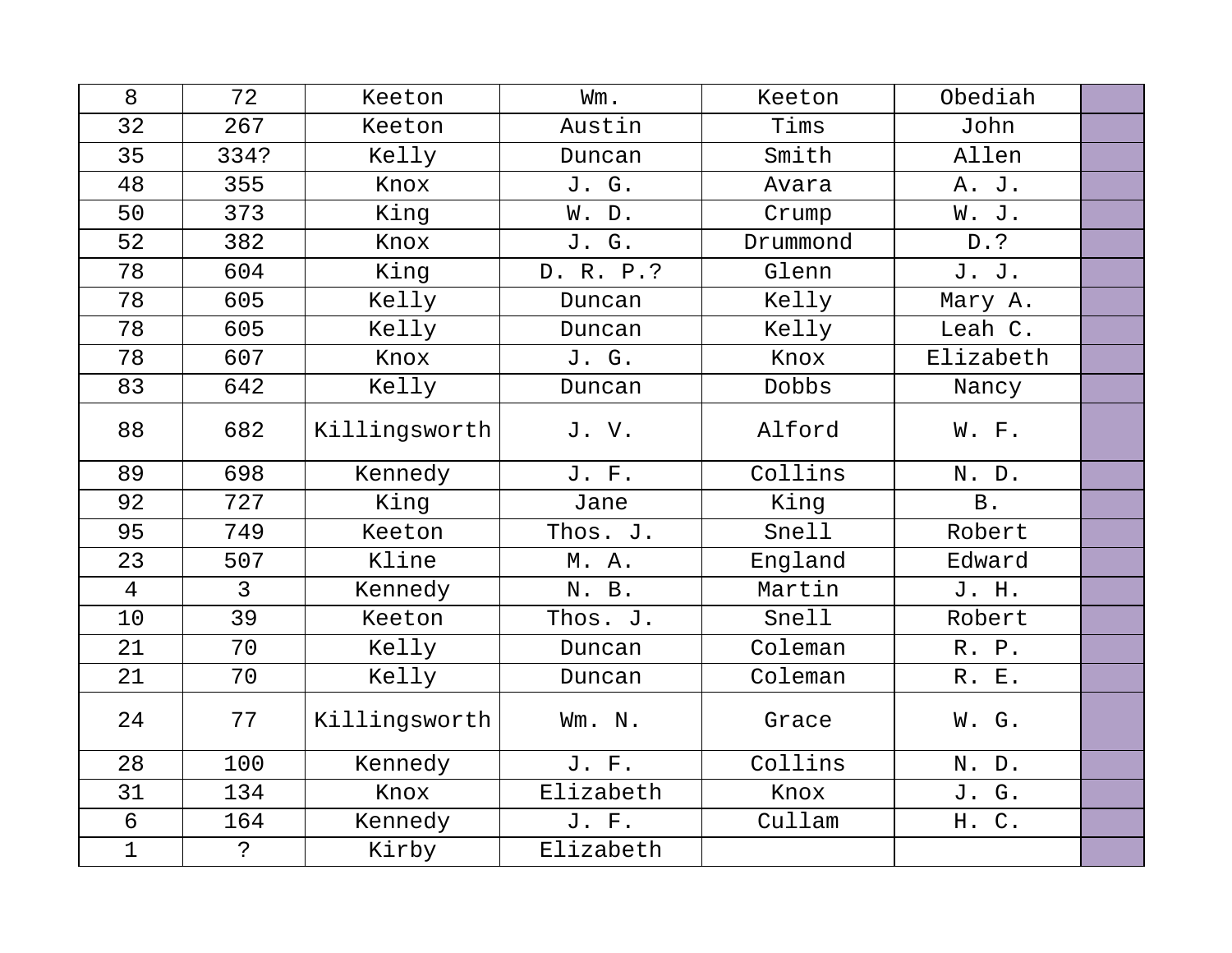| 38           | 192 | Keeton   | R. R.       | McCaskell | R. B.         |  |
|--------------|-----|----------|-------------|-----------|---------------|--|
| 54           | 283 | Keeton   | Monroe      | Coleman   | R. E. and Son |  |
| 54           | 291 | King     | C. E. R.    | Broach    | G. A.         |  |
| 60           | 298 | Knott    | Chas. E.    | Knott     | Jas. E.       |  |
| 70           | 300 | King     | Peyton      | McCaskill | R. B.         |  |
| 83?          | 312 | Kennedy  | John        | Kennedy   | S. P.         |  |
| 83?          | 312 | Kennedy  | John        | Kennedy   | N. B.         |  |
| 53           | 313 | Kennedy  | John        | Kennedy   | W. A.         |  |
| 53           | 313 | Kennedy  | I.          | Kennedy   | W. A.         |  |
| 61           | 375 | Knott    | J. E.       | McBride   | Α.            |  |
| 61           | 376 | Knott    | J. E.       | Dunham    | Elizabeth     |  |
| 43           | 361 | Kennedy  | Jno. F.     | Kennedy   | S. P.         |  |
| 46           | 436 | Kinard   | S. W.       | Kinard    | Iva Eddie     |  |
| 46           | 436 | Kinard   | S. W.       | Kinard    | Gay           |  |
| 68           | 446 | Keith    | W. B.       | Jones     | Josiah        |  |
| 68           | 446 | Keith    | $E$ .       | Jones     | Josiah        |  |
| 68           | 446 | Keith    | W. B.       | Jones     | L. M.         |  |
| 68           | 446 | Keith    | ${\bf E}$ . | Jones     | L. M.         |  |
| 5            | 544 | Kennedy  | W.A.        | Kennedy   | Jno. H.       |  |
| $\mathbf{1}$ | 555 | Kling    | Frank       | Ragsdale  | L. A.         |  |
| 65           | 575 | Kennedy  | S. P.       | Kennedy   | W. F.         |  |
| 65           | 575 | Kennedy  | Kate        | Kennedy   | W. F.         |  |
| 64           | 688 | Kinard   | T. C.       | Cavenaugh | Barney        |  |
| 64           | 688 | Kinard   | T. C.       | Cavenaugh | Brown         |  |
| 79           | 703 | Kittrell | Nathaniel   | Kittrell  | Jno. W.       |  |
| 73           | 631 | Kennedy  | Jno. F.     | Fewell    | Jno. W.       |  |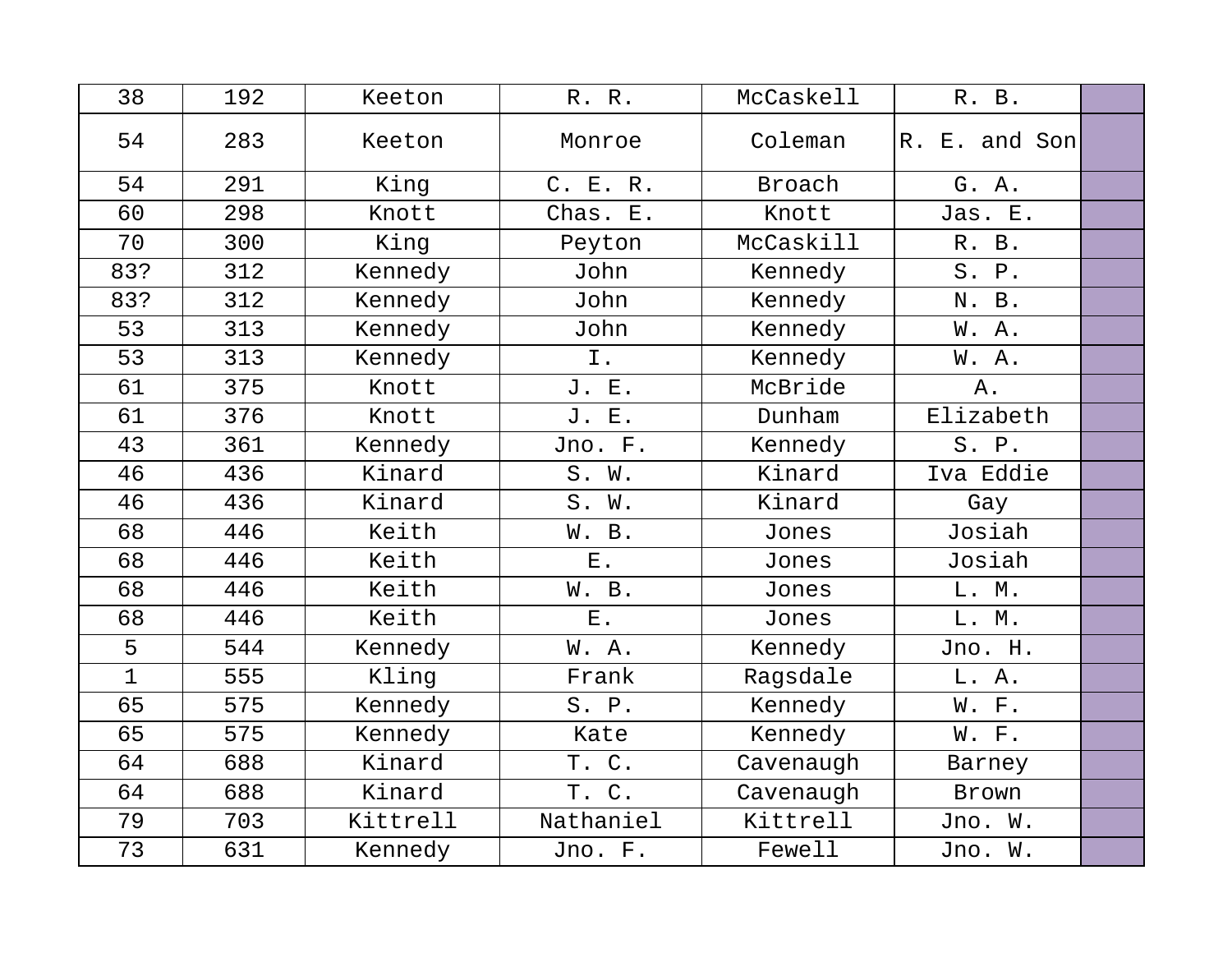| 73   | 631  | Kennedy                   | Jno. F.     | Watkins                  | ${\bf E}$ .  |  |
|------|------|---------------------------|-------------|--------------------------|--------------|--|
| 79   | 753  | Keyser                    | $R$ .       | Ex Mfg Co?               |              |  |
| 79   | 784  | Kerry                     | Fannie      | Kerry                    | J.           |  |
| 71   | 816  | Kurman                    | W. J.       | Martimore                | J. B.        |  |
| 80   | 833  | Koonce                    | Simon       |                          |              |  |
| 17   | 933  | Kurnan                    | C. J.       | Cameron                  | <b>B.</b> F. |  |
| 16   | 945  | Kurnan                    | W. J.       | Foran                    | S. P.        |  |
| 16   | 945  | Kurnan                    | W. J.       | Foran                    | S. P.        |  |
| 103  | 1155 | Kelly                     | Sallie M.   | Kelly                    | Wm. M.       |  |
| 123  | 1357 | Kips                      | $S$ .       | Wright                   | J. H.        |  |
| 139  | 1510 | Keith                     | F. E.       | Curry                    | William      |  |
| 143  | 1564 | Kynae                     | G. A.       | Tucker                   | J. W.        |  |
| 144  | 1571 | Klein                     | C. T.       | Hyde                     | W. F.        |  |
| 150  | 1664 | Keith                     | $\tilde{S}$ | Martin                   | F. E. E. J.  |  |
| 151  | 1672 | Keyser                    | Anna        | Sordet                   | Peter        |  |
| 127  | 1800 | Kenner                    | E. E.       |                          |              |  |
| 159  | 1811 | Kendall                   | W. F.       | Kendall                  | Gus C.       |  |
| 166  | 1944 | Kamper                    | John        | Broach                   | A. A.        |  |
| 167  | 1977 | Knoxville<br>Iron Company |             | Meridian<br>Machine Shop |              |  |
| 169  | 2033 | King                      | W. N.       | Smith                    | ${\bf E}$ .  |  |
| 170  | 2061 | Kirkland                  | William     | Kirkland                 | J. R.        |  |
| 171  | 2082 | Kelly                     | Eva         | Kelly                    | Foster       |  |
| 172  | 2104 | Keeton                    | I. A.       | Blanks                   | V.           |  |
| 174  | 2140 | Kirkland                  | W. R.       | Kirkland                 | Nettie       |  |
| 127? | 2176 | Kornegay                  | Nep.        |                          |              |  |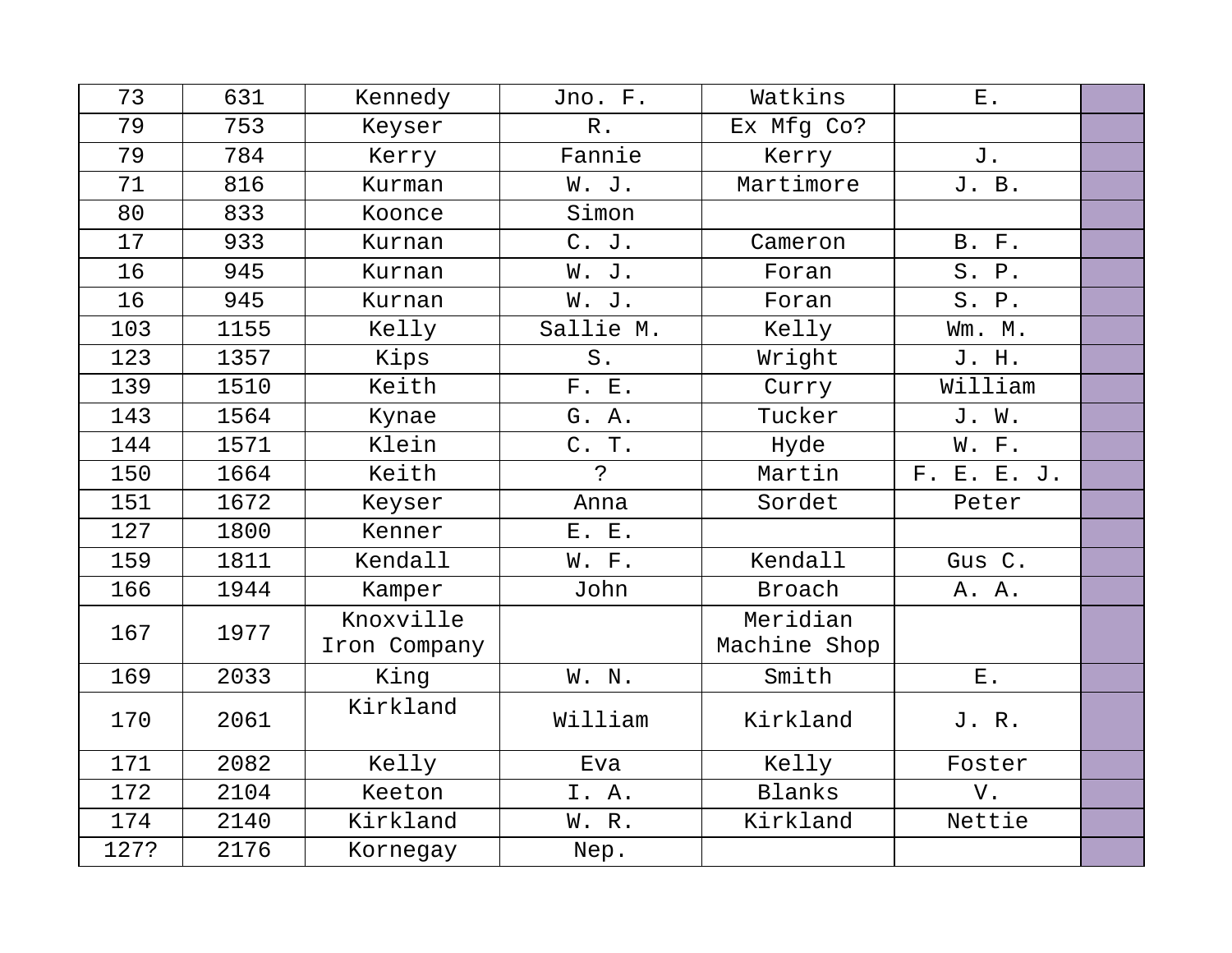| 176 | 2179         | Kline    | Isaac          | Kline                                 | Caroline T. |  |
|-----|--------------|----------|----------------|---------------------------------------|-------------|--|
| 176 | 2201         | Kline    | Pauline        | Fidelity<br>Trust and<br>Loan Company |             |  |
| 178 | 2245         | Killen   | John           | Killen                                | Adam        |  |
| 178 | 2266         | Kirksey  | Jasper         | Kirksey                               | Jennie      |  |
| 178 | 2268         | Killen   | Henrietta      | Killen                                | Adam        |  |
| 178 | 2282         | King     | J. D.          | Corbett                               | М.          |  |
| 178 | 2295         | Kittell  | M. A.          | Ex Parte                              |             |  |
| 179 | 2305         | Knott    | Jimmie         | Knott                                 | Ella        |  |
| 184 | 2431         | Kamper   | John           | Miller                                | C. C.       |  |
| 186 | 2199         | Kirkland | J. F.          | Kirkland                              | J. R.       |  |
| 187 | 2519         | King     | C. C.          | Johnson                               | A. S.       |  |
| 187 | 2521         | Kramer   | F. C. W.       | Ex Parte                              |             |  |
| 180 | 2596         | King     | H. J.          |                                       |             |  |
| 191 | $2602$ $1/2$ | Keller   | W. T.          | Keller                                | ${\bf E}$ . |  |
| 191 | 2621         | Keeton   | Ben            | Keeton                                | Louisa      |  |
| 192 | 2639         | Knighton | Annie May      | Ex Parte                              |             |  |
| 192 | 2647         | Kamper   | John           | Doty                                  | L. H.       |  |
| 180 | 2670         | Keeton   | Ida            |                                       |             |  |
| 196 | 2781         | Key      | $\overline{P}$ | Key                                   | Laura       |  |
| 197 | 2806         | Kimbrell | Will           |                                       |             |  |
| 199 | 2835         | Key      | A. M.          | Landon                                | Eliza M.    |  |
| 199 | 2849         | Kirkland | J. K.          | Dearman                               | J. C.       |  |
| 205 | 3023         | Keeton   | G. W. L.       | Keeton                                | I. A.       |  |
| 205 | 3029         | Keeton   | Ed             | Keeton                                | Georgia     |  |
| 207 | 3095         | Key      | Dora           | Key                                   | Joe         |  |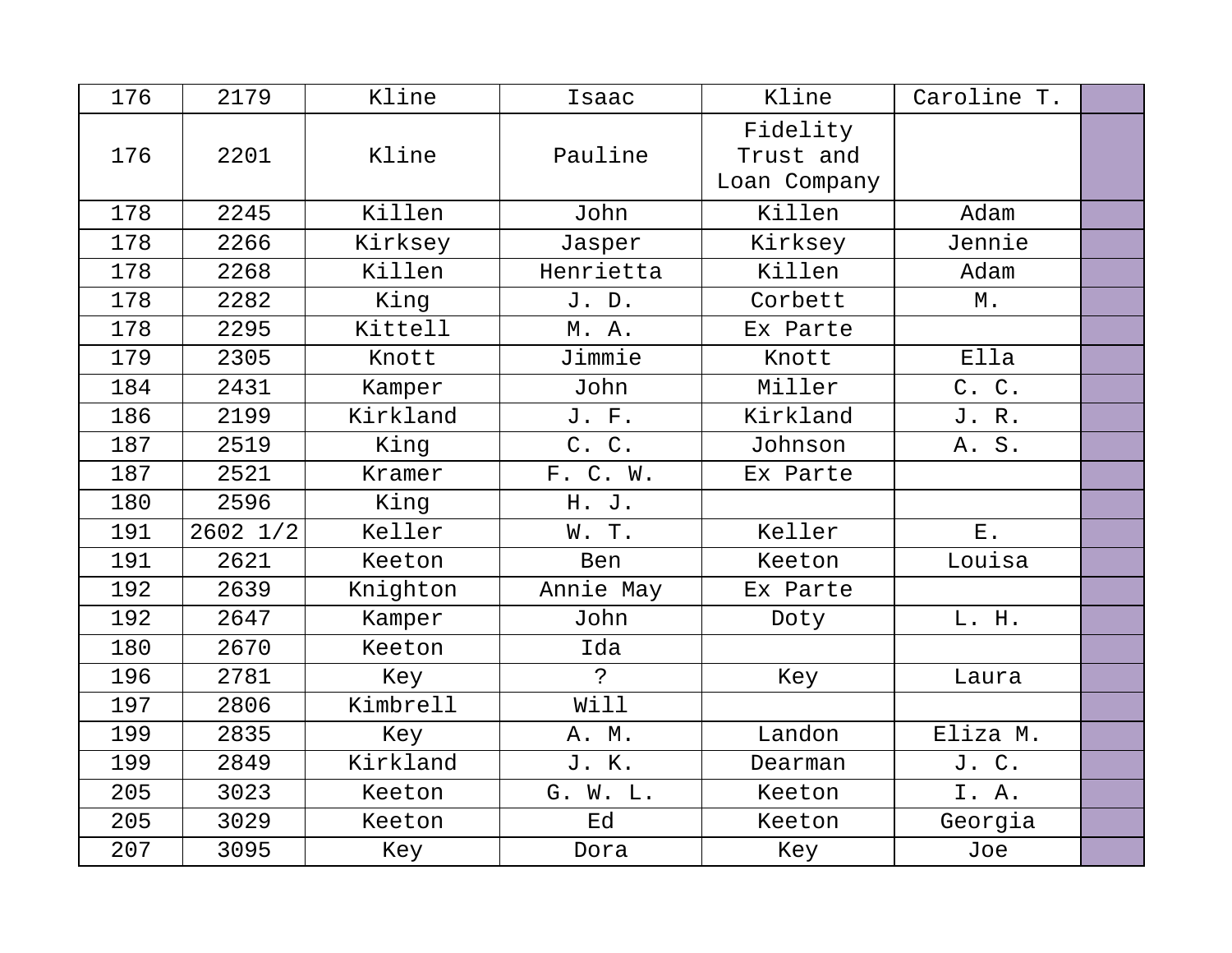| 207 | 3111 | Knott                                                        | May         | Knott                                  | Ned     |  |
|-----|------|--------------------------------------------------------------|-------------|----------------------------------------|---------|--|
| 207 | 3115 | Keeton                                                       | Clarence A. | Ex Parte                               |         |  |
| 209 | 3159 | Kinard                                                       | T. C.       | Coleman                                | S. S.   |  |
| 209 | 3164 | King                                                         | C. C.       | Meridian<br>Terminal<br>Company        |         |  |
| 209 | 3179 | Kiser                                                        | A. B.       | Kiser                                  | T. L.   |  |
| 210 | 3188 | King                                                         | Lillie J.   | King                                   | C. M.   |  |
| 213 | 3306 | King                                                         | Brown       | King                                   | Adaline |  |
| 214 | 3337 | Key                                                          | D. L.       | Key                                    | Wallace |  |
| 217 | 3421 | Kahn                                                         | Blanche     | Kahn                                   | М.      |  |
| 218 | 3436 | Krouse                                                       | Adrian R.   | Ex Parte                               |         |  |
| 219 | 3497 | Kain                                                         | Chas. Wm.   | Kain                                   | Mary    |  |
| 220 | 3536 | Kinard                                                       | Jack        | Kinard                                 | Cora    |  |
| 221 | 3545 | Keeton                                                       | Georgia     | Ex Parte                               |         |  |
| 221 | 3551 | Kyle                                                         | J. C.       | Elliott                                | Herbert |  |
| 221 | 3552 | Kennedy                                                      | Kate        | Kennedy                                | A. D.   |  |
| 221 | 3559 | Killings                                                     | Fredery     | Ex Parte                               |         |  |
| 221 | 3572 | Knights &<br>Knights &<br>ladies of<br>Honor of the<br>world |             | Knights & L.<br>of Honor of<br>America |         |  |
| 180 | 3575 | Knox                                                         | May         |                                        |         |  |
| 222 | 3603 | Kennedy                                                      | A. A.       | Wilder                                 | М.      |  |
| 222 | 3616 | Kelly                                                        | Lloyd       | Kelly                                  | Ida     |  |
| 223 | 3621 | Kimbrell                                                     | W. R.       | Stevens                                | Mary L. |  |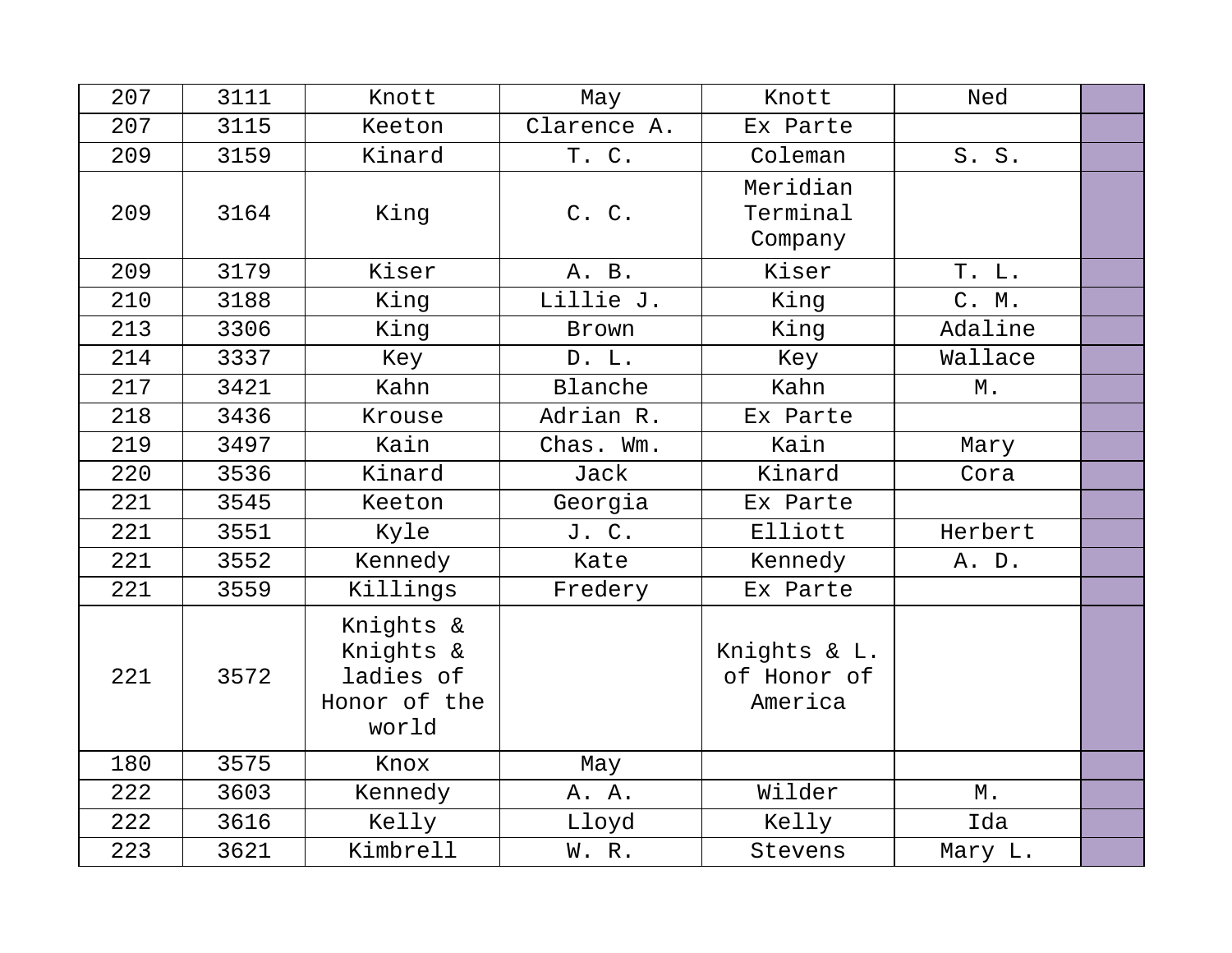| 225  | 3704     | King      | H. Sydney    | King                                   | Peyton   |  |
|------|----------|-----------|--------------|----------------------------------------|----------|--|
| 227  | 3754     | Kennedy   | Fred         | Kennedy                                | S. M.    |  |
| 227  | 3767     | Kennedy   | C. J.        | M. L. & T. R.<br>R. Co. & S.<br>S. Co. |          |  |
| 231  | 3862     | Kling     | Frank        | Kling                                  | М.       |  |
| 222? | 3908     | Kennedy   | <b>Banks</b> | Kennedy                                | A. D.    |  |
| 232  | 3909     | Kennedy   | Jesse        | Kennedy                                | A. D.    |  |
| 232  | 3910     | Kennedy   | Fred         | Kennedy                                | A. D.    |  |
| 234  | 3982 1/2 | Kirkland  | W. F.        |                                        |          |  |
| 235  | 3999     | Kelly     | Eugene       | Kelly                                  | Viola    |  |
| 236  | 4057     | Kirkland  | W. F.        | Ex Parte                               |          |  |
| 250  | 4079     | Knox      | Mary         | Ex Parte                               |          |  |
| 238? | 4111     | Kahn      | $S$ .        | Jacobson                               | G.       |  |
| 241  | 4214     | Kelly     | Eugene       | Kelly                                  | Viola    |  |
| 243  | 4292     | Kirksey   | Lela         | Kirksey                                | Jasper   |  |
| 243  | 4305     | Kendall   | Gus C.       | Ex Parte                               |          |  |
| 244  | 4341     | King      | E. J.        | Fewell                                 | I. P.    |  |
| 249  | 4510     | Kelly     | Jim          | Kelly                                  | Cornelia |  |
| 249  | 4524     | Keeton    | Ben          | Keeton                                 | Cora     |  |
| 249  | 4540     | Keeton    | Ben          | Keeton                                 | Cora     |  |
| 250  | 4565     | Kelly     | Pinkie       | Kelly                                  | R. M.    |  |
| 252  | 4619     | King      | Eliza        | King                                   | Balis    |  |
| 252  | 4620     | Kelly     | Jessie       | Kelly                                  | Cornelia |  |
| 250  | 4621     | Korenegay | Nep.         |                                        |          |  |
| 252  | 4641     | Kelly     | Hamp         | Kelly                                  | Hattie   |  |
| 250  | 4822     | Key       | <b>Bob</b>   |                                        |          |  |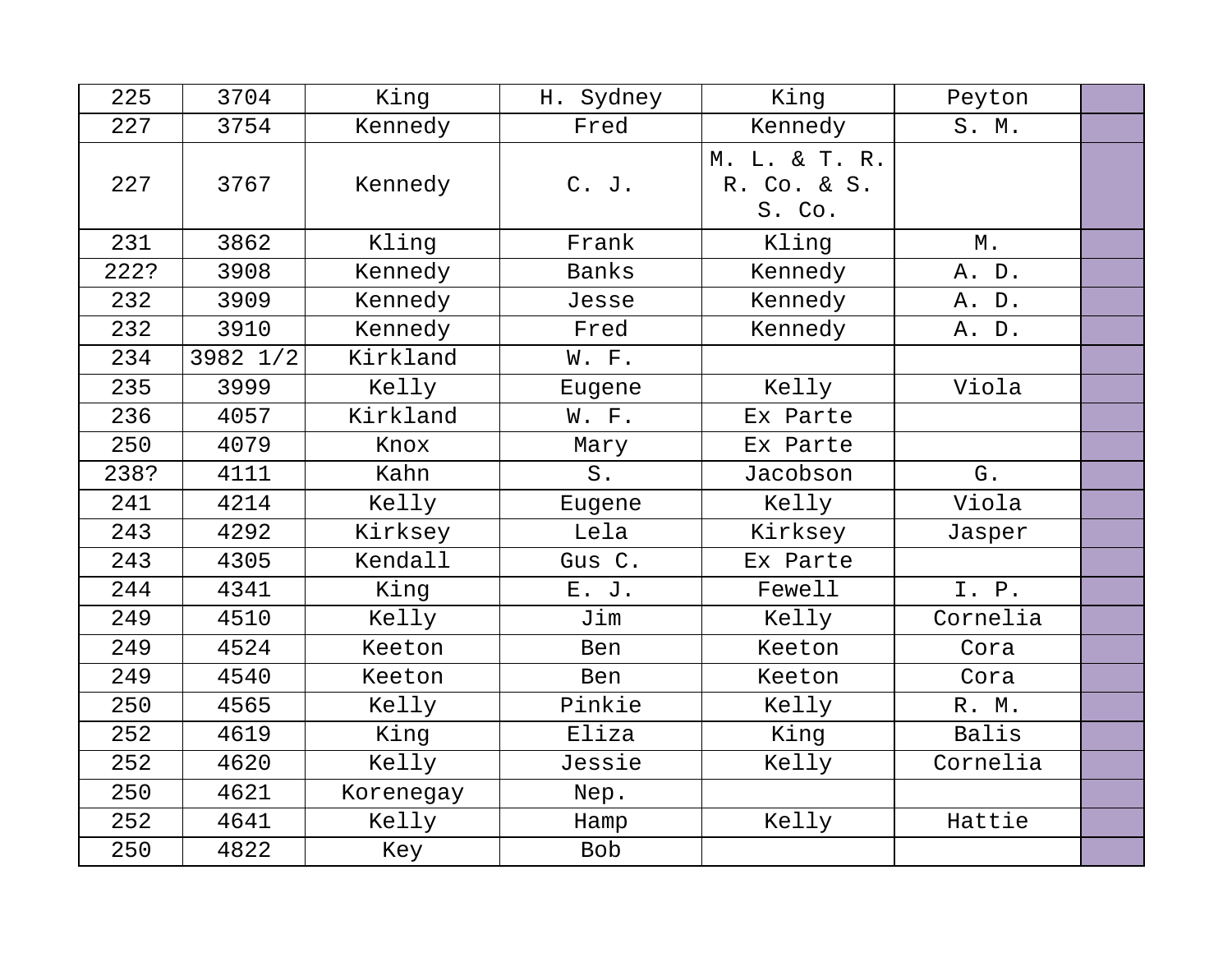| 250  | 4837     | Kennedy      | J. T.   |                                       |              |  |
|------|----------|--------------|---------|---------------------------------------|--------------|--|
| 262  | 4981     | King         | Clarke  | Clay                                  | Jim          |  |
| 263  | 5005     | Knox         | Mary    |                                       |              |  |
| 264  | 5011     | Kennedy      | Claude  | Kennedy                               | Mag          |  |
| 250? | 5016     | King         | Jim     |                                       |              |  |
| 265  | 5053     | Knighton     | Frances | Knighton                              | George       |  |
| 269  | 5178     | Kinard       | Alma    | Kinard                                | Chas.        |  |
| 270  | 5303     | Kittrell     | Ralph   | Kittrell                              | Ralph (Mrs.) |  |
| 250  | 5261     | Kelly        | Sally   |                                       |              |  |
| 272  | 5328     | Kidd         | I. B.   | Kidd                                  | <b>B.</b> F. |  |
| 273  | 5330     | Kirksey      | Lena    | Kirksey                               | Sidney       |  |
| 275  | 5478     | Kimbrough    | W. E.   | Evans                                 | Sam          |  |
| 275  | 5521     | Knopp        | K. M.   | Ready                                 | J. S.        |  |
| 277  | 5608     | Kelly        | Robert  |                                       |              |  |
| 279  | 5663     | Kling        | Geo.    | Ex Parte                              |              |  |
| 281  | 5720     | Kling        | Geo.    | Kling                                 | Daisy        |  |
| 286  | 5846     | $\mathbf{P}$ | Sam Joe | Ex Parte                              |              |  |
| 288  | 5874     | Kahn?        | Michael | Rosenbaum                             | A. D.        |  |
| 289  | 5888 1/2 | Kornegay     | Julia   | Guaranty Loan<br>T. And B.<br>Company |              |  |
| 291  | 5944     | Kennedy      | J. H.   | Kennedy                               | H. S.        |  |
| 293  | 6002     | Klein        | K. T.   | Hoye                                  | J. L.        |  |
| 297  | 6128     | Kindrick     | Billie  | Gest                                  | G. M.        |  |
| 299  | 5187     | Keeton       | L. E.   | Cooper                                | I. A.        |  |
| 304  | 6266     | Knopp        | E. M.   | Ready                                 | J. S.        |  |
| 304  | 6268     | Kamper       | Jno.    | Kamper                                | F. A.        |  |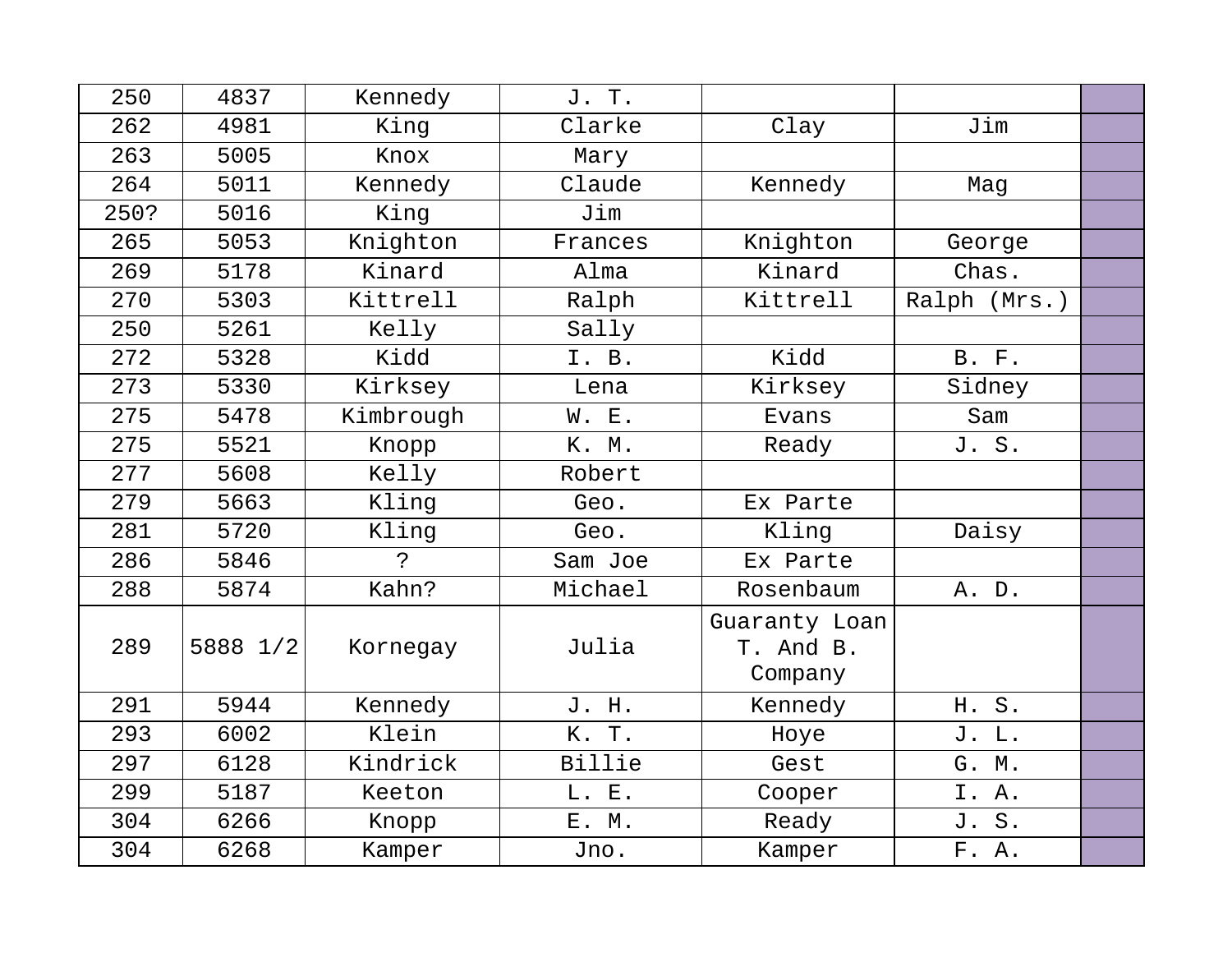| 306 | 6344 | King          | Lillie J.               | King       | J. E.    |  |
|-----|------|---------------|-------------------------|------------|----------|--|
| 307 | 6369 | Kelly         | Julie                   | Kelly      | Emry G.  |  |
| 309 | 6421 | Kidd          | Allena                  | Kidd       | John     |  |
| 310 | 6447 | Keeton        | L. E.                   | Ex Parte   |          |  |
| 314 | 6525 | King          | Ella M.                 | Brookshire | N. D.    |  |
| 321 | 6111 | Kelly         | W. G.                   | Kelly      | A. E.    |  |
| 321 | 6718 | Keeton        | William                 | Keeton     | Clara    |  |
| 321 | 6723 | Kelly         | Esther                  | Kelly      | Belle    |  |
| 322 | 6740 | Kelly         | Maggie M.               | Kelly      | William  |  |
| 323 | 6757 | Kamper        | A. R.                   | Kamper     | F. A.    |  |
| 326 | 6843 | Key           | Blanche                 |            |          |  |
| 327 | 5863 | King?         | ${\bf E}$ .             | Logan      | W. W.    |  |
| 329 | 6920 | Kyle          | Chas. A.                | Kyle       | Win B.   |  |
| 329 | 6946 | Kramer        | T. C.                   | Seegars    | Martin   |  |
| 330 | 6978 | Killingsworth | I. N.                   | Crook      | E. B.    |  |
| 331 | 6994 | Key           | J. M.                   | McCoughy   | Gertrude |  |
| 332 | 7008 | Kerry         | Jno.                    |            |          |  |
| 333 | 7033 | Kennedy       | Dennis                  | Kennedy    | Betsy    |  |
| 335 | 7097 | Kelly         | Alma                    | Kelly      | Harris   |  |
| 335 | 7101 | Keeton        | Richard                 | Keeton     | L.O.     |  |
| 336 | 7145 | Kern          | William Mr.<br>and Mrs. | Ex Parte   |          |  |
| 337 | 7153 | King          | $\tilde{S}$             | King       | Ella M.  |  |
| 337 | 7153 | King          | $\tilde{P}$             | Brookshire | N. D.    |  |
| 337 | 7166 | Knott         | Ike                     | Knott      | Birdie   |  |
| 339 | 7202 | Kline         | Jno. Dear               | Kline      | Mary     |  |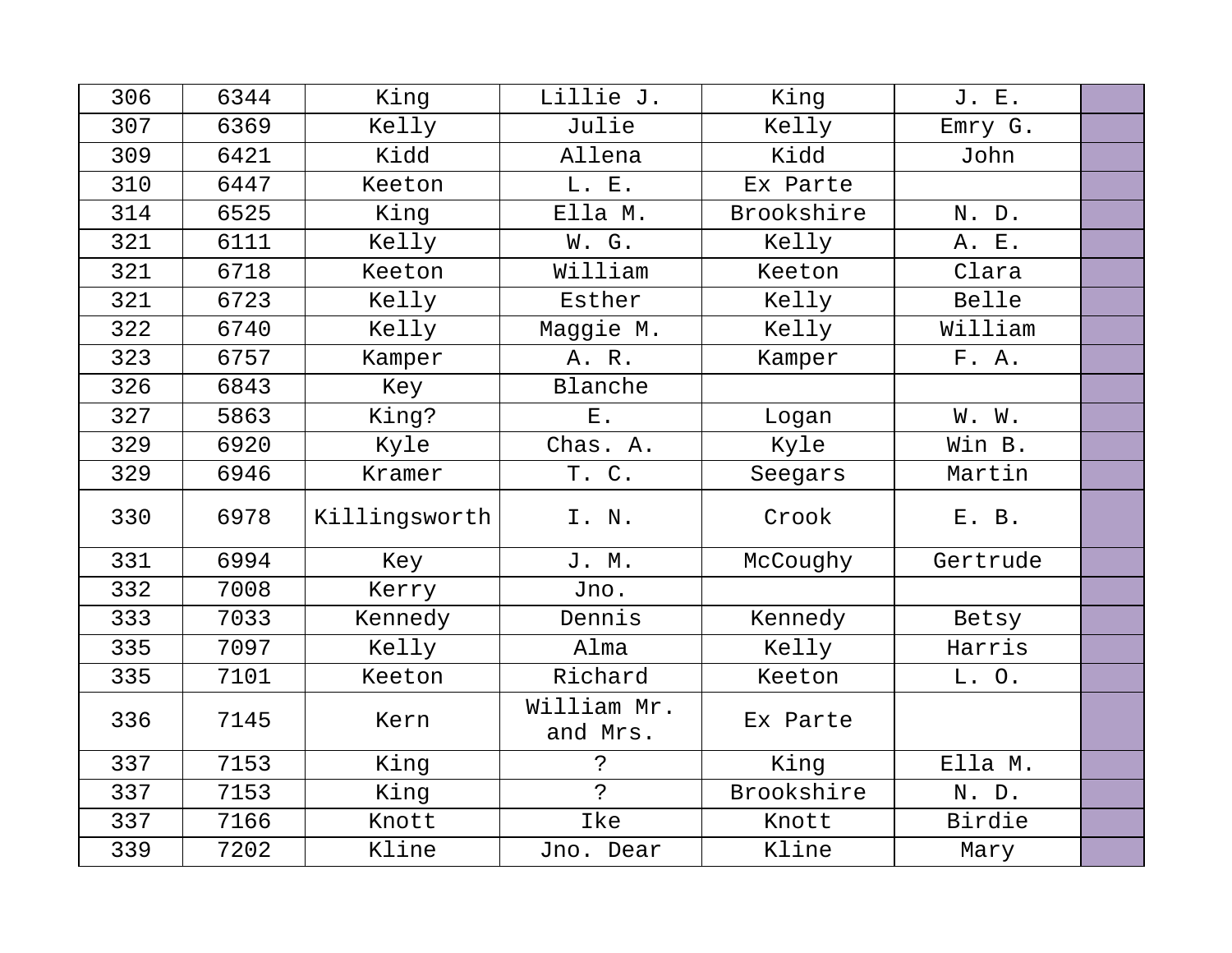| 341            | 7358           | Kratzer   | Max                    | Spinner                  | $E$ .         |  |
|----------------|----------------|-----------|------------------------|--------------------------|---------------|--|
| 326            | 7234           | King      | J.                     |                          |               |  |
| 341            | 7267           | Kaphan    | J. F.                  | Kaphan                   | Etta          |  |
| 342            | 7286           | Keller    | G. L.                  | Keller                   | Carrie        |  |
| 344            | 7356           | King      | J. E.                  | Jones                    | George Wright |  |
| 345            | 7368           | Krause    | Perkins                | Kinard                   | T. J.         |  |
| 349            | 7453           | Kelly     | Lela                   | Cooley                   | A. L.         |  |
| 357            | 7632           | Kropp     | L. E.                  | A. L. Railway<br>$Co.$ ? |               |  |
| 359            | 7688           | Kelly     | Luvenia                | Kelly                    | Marshall      |  |
| 355            | 7589           | Kling     | Geo. B.                | Reed                     | J. E.         |  |
| 356            | 7597           | Kublitzky | Paremlia               | Kublitzky                | Paul          |  |
| 360            | 7703           | King      | Lillian L.             | Kling                    | Frank         |  |
| 361            | 7758           | Kelly     | Pinkis                 | Kelly                    | Robt. E.      |  |
| 365            | 7852           | Kitchens  | Ida                    | Kitchens                 | F. M.         |  |
| 363            | 7820           | Kirsh     | ${\tt P}$ .            | Kirsh                    | J. H.         |  |
| 365            | 7873           | Keeton    | Alma                   | Keeton                   | W. M.         |  |
| 367            | 7951           | Klein     | Carloline<br>Threefoot | Klein                    | S. H.         |  |
| $U-2$          | 74             | Kennedy   | N. B.                  | Martin                   | I. H.         |  |
| $U-2$          | 74             | Kennedy   | N. B.                  | Burton<br>(Benton)       | Joseph        |  |
| $U-2$          | 74             | Kennedy   | N. B.                  | Benton                   | Thos.         |  |
| $\mathbf 1$    | $\overline{3}$ | Lacy      | W. H.                  | Anderson                 | Bourbon       |  |
| $\overline{4}$ | 33             | Lancaster | Jonathan               | Danner                   | J. G.         |  |
| 5              | 57             | Lindsey   | $\ddot{\cdot}$         | Hardy                    | Margaret      |  |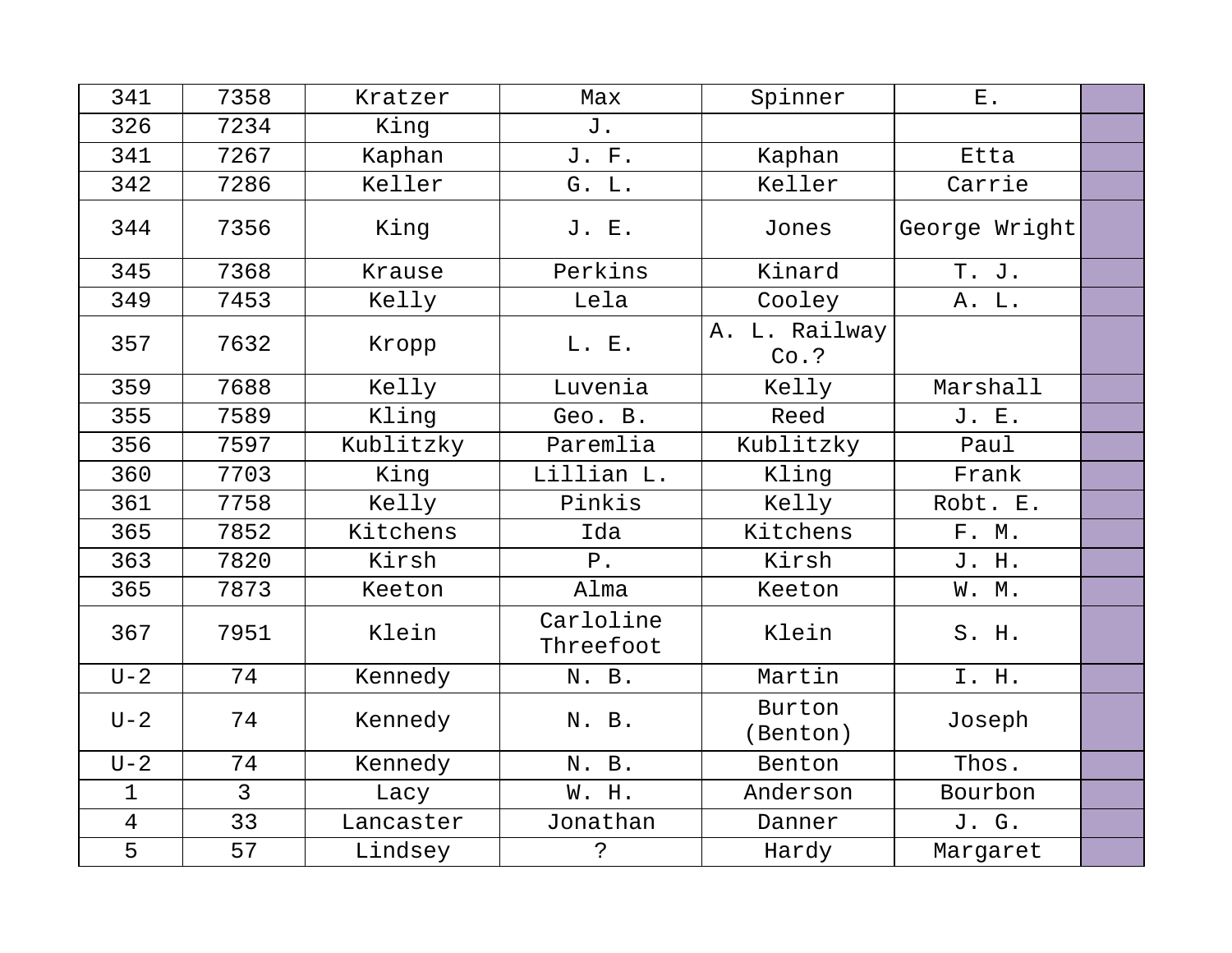| 26 | 219 | Lacy     | $\ddot{ }$   | Spinks    | Isaac        |  |
|----|-----|----------|--------------|-----------|--------------|--|
| 26 | 219 | Lacy     | っ            | Charlotte | Isaac        |  |
| 26 | 220 | Lane     | Martha       | Blanks    | Dempsey      |  |
| 26 | 221 | Leigh    | Nancy        | Leigh     | Jno. D.      |  |
| 27 | 222 | Laird    | William D.   | White     | William V.   |  |
| 27 | 223 | Lee      | Nancy        | Lee       | Edward       |  |
| 27 | 224 | Lacy     | Charlotte    | Lacy      | Austin       |  |
| 27 | 224 | Jones    | Chas.        | Lacy      | Austin       |  |
| 27 | 230 | Loften   | Mary         | Whitehead | Jas.         |  |
| 27 | 232 | Latham   | Lewis K.     | Brown     | Robert       |  |
| 30 | 245 | Loftin   | Asa          | Whitehead | Jas.         |  |
| 30 | 346 | Loreen   | Asa          | Whitehead | James        |  |
| 38 | 302 | Lacy     | W. H.        | Hudson    | J. G.        |  |
| 50 | 375 | Lowry    | Joseph       | Clinton   | Mary A.      |  |
| 55 | 418 | Laird    | W. J.        | White     | William V.   |  |
| 56 | 419 | Laskey   | James        | Lesley?   | William P.   |  |
| 56 | 420 | Lucy     | T. B. Senior | Lucy      | T. B. Junior |  |
| 77 | 600 | Lowry    | V. L.        | Henderson | Wilson       |  |
| 79 | 608 | Lesley   | James        | Bailey    | J. W.        |  |
| 79 | 609 | Leachman | John A.      |           |              |  |
| 79 | 610 | Long     | Margaret A.  | Long      | Gabrill      |  |
| 79 | 611 | Lindley  | Α.           | Gillespie | Maria        |  |
| 79 | 611 | Lindley  | Α.           | Gillespie | A. W.        |  |
| 79 | 612 | Lindley  | Α.           | Lindley   | Martha W.    |  |
| 79 | 613 | Lewis    | Thomas       | Clayton   | W.A.         |  |
| 79 | 614 | Lewis    | Angelina     | Clayton   | W. A.        |  |
| 79 | 614 | Lewis    | Medora       | Clayton   | W. A.        |  |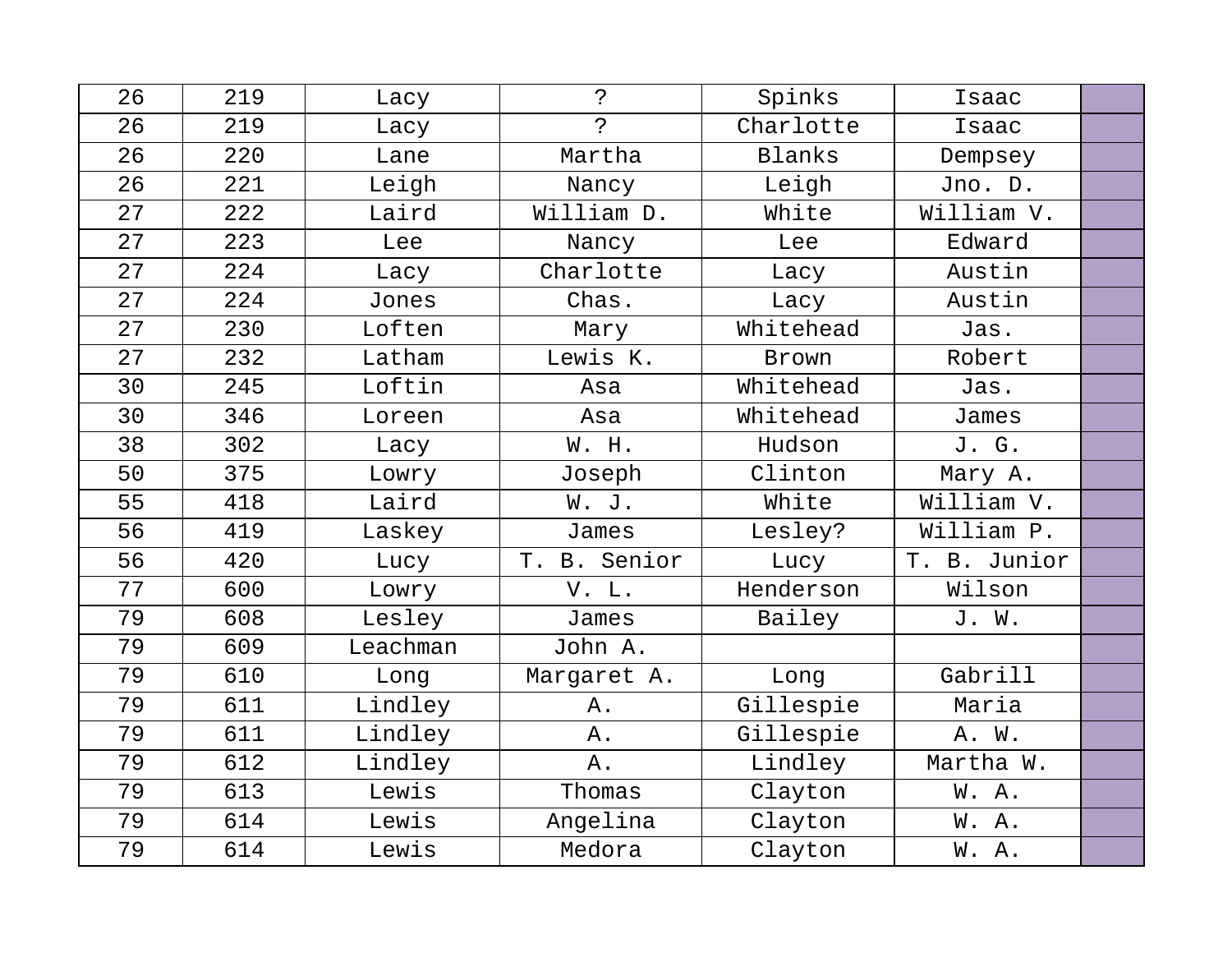| 79             | 615          | Lewis    | Thomas       | Lewis      | Elizabeth    |  |
|----------------|--------------|----------|--------------|------------|--------------|--|
| 86             | 659          | Laughlin | Thomas       | Malone     | John         |  |
| 87             | 668          | Lewis    | W. H.        | Smotherman | F. M.        |  |
| 88             | 684          | Lewis    | Thomas       | Lewis      | N. B.        |  |
| 12             | 49           | Lindley  | Α.           | Lindley    | M. W.        |  |
| 15             | 63           | Lasley?  | W. P.        | Bauly      | I. W.        |  |
| 20             | 67           | Lynch    | I. B.        | Sturges    | Theodore     |  |
| 20             | 67           | Lynch    | I. B.        | Pelton     | Thomas J.    |  |
| 31             | 140          | Lewis    | Thomas       | Lewis      | N. B.        |  |
| 27             | 142          | Lowry    | V. H.        | Henderson  | Wilson       |  |
| 8              | $\mathbf{P}$ | Lindley  | Martha W.    |            |              |  |
| $\overline{3}$ | 156          | Lewis    | Thomas       | Lewis      | Elizabeth    |  |
| 79             | 612          | Lindley  | Martha       | Lindley    | Α.           |  |
| 56             | 419          | Lasley   | William P.   | Lasley     | James        |  |
| 56             | 600          | Lucy     | T. B. Senior | Lucy       | T. B. Junior |  |
| 35             | 159          | Leggard  | W. J. & Son  | Cole       | Sallie       |  |
| 34             | 218          | Levy     | Mary         | Levy       | Sol          |  |
| $\overline{4}$ | 250          | Lagrone  | E. A.        | Clayton    | I. M.        |  |
| 4              | 250          | Lagrone  | D. A.        | Clayton    | I. M.        |  |
| 4              | 250          | Lagrone  | E. A.        | Clayton    | W. E.        |  |
| 4              | 250          | Lagrone  | D. A.        | Clayton    | W. E.        |  |
| $\overline{4}$ | 295          | Lagrone  | E. A.        | Clayton    | I. M.        |  |
| 4              | 295          | Lagrone  | D. A.        | Clayton    | I. M.        |  |
| $\overline{4}$ | 295          | Lagrone  | E. A.        | Clayton    | W. E.        |  |
| $\overline{4}$ | 295          | Lagrone  | D. A.        | Clayton    | W. E.        |  |
| 44             | $\mathbf{S}$ | Lloyd    | Sarah        |            |              |  |
| 70             | 354          | Lowry    | J. O.        | Mosley     | B. J.        |  |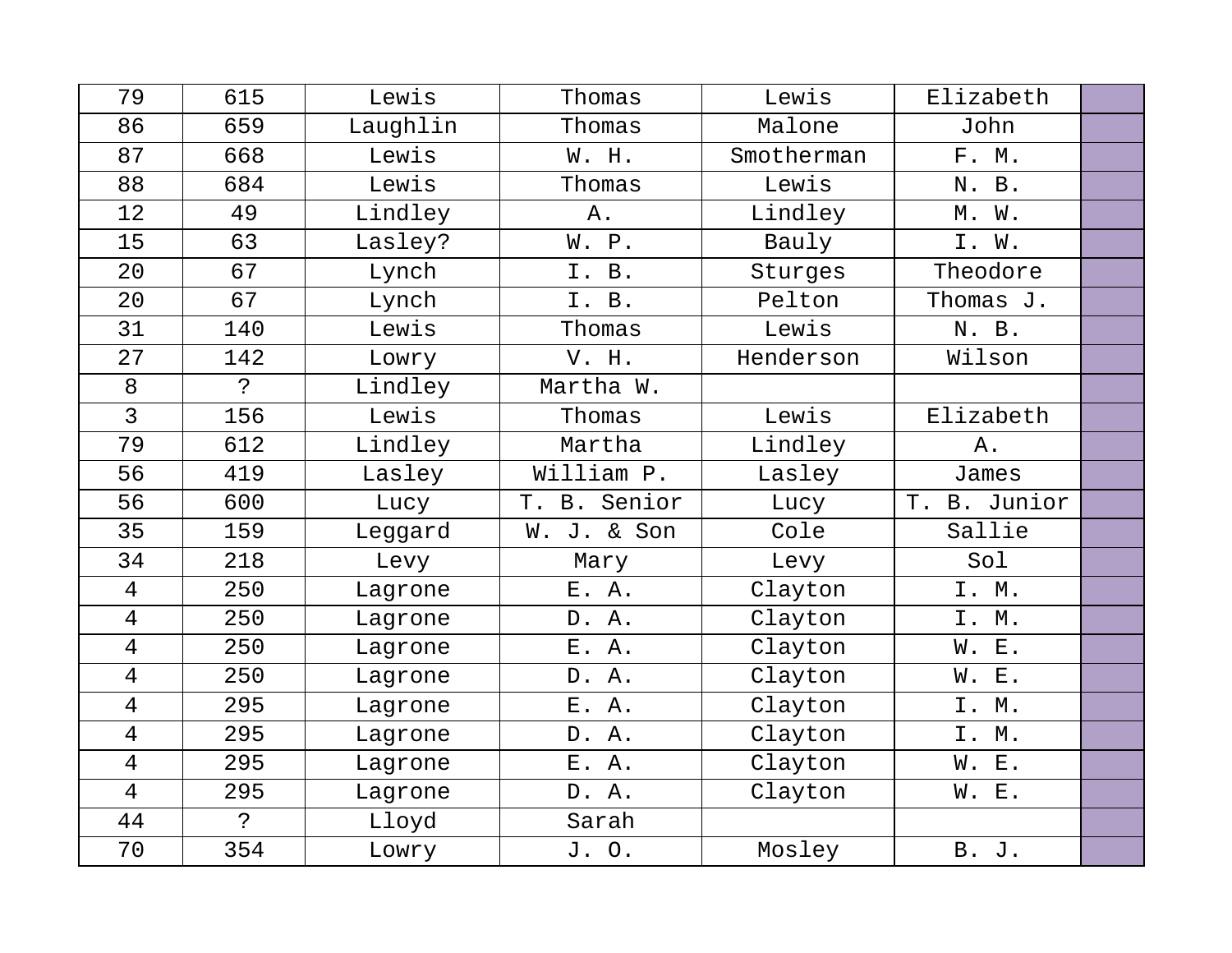| 83  | 373 | Lawrence      | O. B.             | Thomas                               | W. R.    |  |
|-----|-----|---------------|-------------------|--------------------------------------|----------|--|
| 83  | 373 | Lawrence      | M. E.             | Thomas                               | W. R.    |  |
| 42  | 386 | Lang and Shaw |                   |                                      |          |  |
| 42  | 386 | Shaw and Lang |                   |                                      |          |  |
| 46  | 432 | Levy          | M. P.             | McWilliams                           | Joel     |  |
| 46  | 432 | Threefoot     | $\mathbbmss{M}$ . | McWilliams                           | Joel     |  |
| 46  | 432 | Levy          | M. P.             | Brown                                | Mary     |  |
| 46  | 432 | Threefoot     | М.                | Brown                                | Mary     |  |
| 50  | 443 | Lewis         | John              | Granger Life<br>Insurance<br>Company |          |  |
| 62  | 456 | Lucas         | Joseph            | Boyd                                 | Geo.     |  |
| 23? | 513 | Lake          | Malissa           | Lake                                 | Ras      |  |
| 25  | 523 | Lowry         | Claudia           | Kirkland                             | J. R.    |  |
| 25  | 523 | Lowry         | Bertha            | Kirkland                             | J. R.    |  |
| 24  | 529 | Leachman      | Robert E.         | Leachman                             | Robert   |  |
| 23  | 518 | Lackey        | J. L.             | Lackey                               | J. E.    |  |
| 32  | 537 | Love          | R. J.             | Olevin                               | W. H.    |  |
| 49  | 567 | Lawrence      | W. B.             | Lawrence                             | J. H.    |  |
| 67  | 587 | Lee           | George            | Lee                                  | Betty    |  |
| 66  | 671 | Long          | Pink              | Long                                 | Fred     |  |
| 65  | 705 | Latham        | L. K.             | Goode                                | S. B.    |  |
| 65  | 705 | Latham        | L. K.             | Sullivan                             | Thomas   |  |
| 63  | 741 | Latham        | Mary M.           | Latham                               | Louis K. |  |
| 80  | 823 | Leachman      | Howard            |                                      |          |  |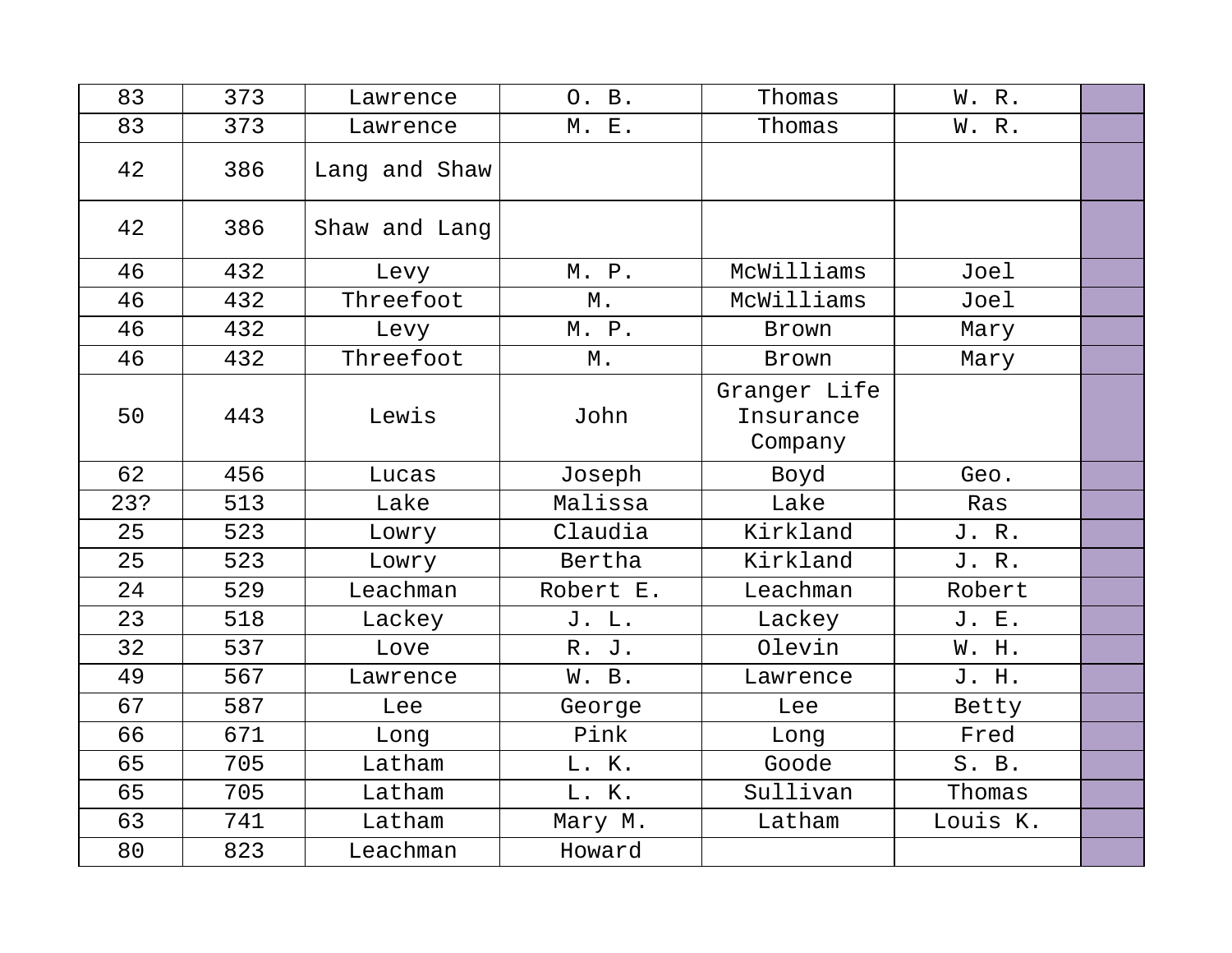| 90  | 834  | Latham                | Mary M.  | Latham                 | L. K. |  |
|-----|------|-----------------------|----------|------------------------|-------|--|
| 49  | 841  | Latham                | L. K.    | Redwood                | M. M. |  |
| 64  | 849  | Lewis                 | Julia P. | Ex Parte               |       |  |
| 51  | 876  | Leinkauf &<br>Strauss |          | Simmons                | J. L. |  |
| 51  | 876  | Strauss &<br>Leinkauf |          | Simmons                | J. L. |  |
| 44  | 881  | Lyle                  | W. A.    | Lyle                   | T. C. |  |
| 91  | 894  | Latham                | L. K.    | Rushing                | J. C. |  |
| 80  | 118  | Labe                  | Steve    |                        |       |  |
| 16  | 922  | Latham                | L. K.    | Rushing                | J. C. |  |
| 32  | 930  | Latham                | L. K.    | Stone                  | W. M. |  |
| 17  | 935  | Latham                | L. E.    | Latham                 | М.    |  |
| 17  | 935  | Latham                | Α.       | Latham                 | М.    |  |
| 32  | 937  | Latham                | Helen    | Rushing                | J. C. |  |
| 17? | 960  | Loeb                  | Leon L.  | Loeb                   | Dixie |  |
| 86  | 984  | Leachman              | T. H.    | Foresee                | M. B. |  |
| 89  | 995  | Langford              | R. D.    | Bailey                 | J. P. |  |
| 100 | 1001 | Leachman              | T. H.    | Leachman               | R. J. |  |
| 108 | 1014 | Laster                | John     |                        |       |  |
| 108 | 1035 | Lucas                 | Walter   |                        |       |  |
| 149 | 1644 | Lyon                  | Arthur   | First<br>National Bank |       |  |
| 111 | 1044 | Lewis and<br>Neblett  |          | Cline?<br>(Caine?)     | J. C. |  |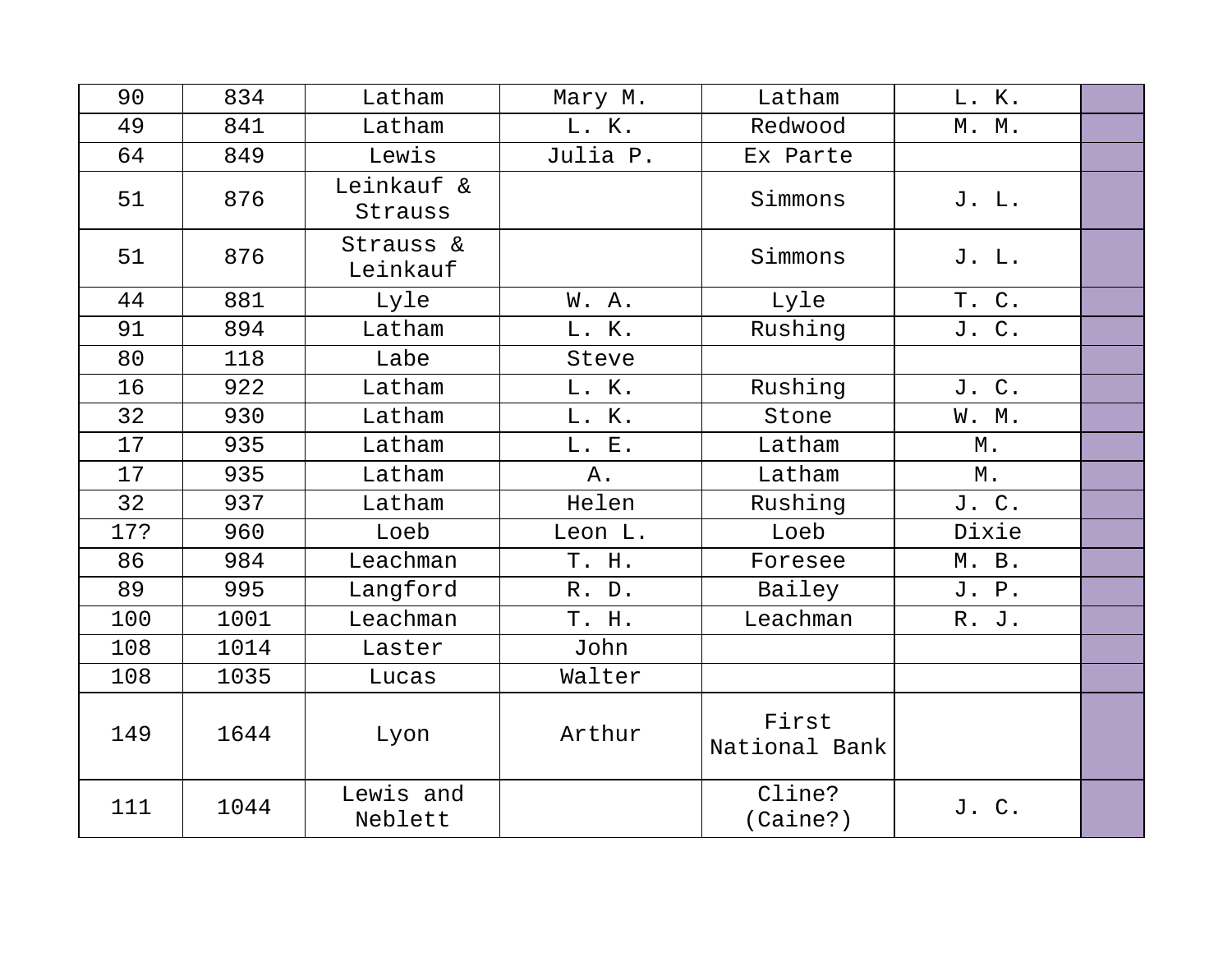| 111 | 1044     | Neblett and<br>Lewis       |         | Cline?<br>(Caine?)        | J. C.       |  |
|-----|----------|----------------------------|---------|---------------------------|-------------|--|
| 98  | 1070     | Lemons                     | Frances |                           |             |  |
| 98  | 1077     | Lewis                      | John A. | Meyer                     | Geo. M.     |  |
| 97  | 1084     | Latham                     | M. M.   | Rushing                   | Lela        |  |
| 102 | 1186     | Lee                        | William | Lee                       | Milly       |  |
| 116 | 1209     | Lacy                       | Leticia | McKay                     | W. G.       |  |
| 105 | 1227     | Lemons                     | Frances |                           |             |  |
| 105 | 1229     | Lang                       | Emanuel | Lang                      | Sarah       |  |
| 115 | 1231     | Lucas                      | Minnie  | Lucas                     | W. T.       |  |
| 120 | 1298 1/2 | Lackey                     | Jernsha |                           |             |  |
| 120 | 1309 1/2 | Lovett                     | J. M.   |                           |             |  |
| 121 | 1315     | Loeb                       | Alex    | Vansmyders                | F. M.       |  |
| 121 | 1319     | Lutz                       | James   |                           |             |  |
| 122 | 1326     | Lindley                    | A. F.   | Meridian<br>National Bank |             |  |
| 123 | 1353     | Lewis                      | John A. | Fulton                    | M. M.       |  |
| 123 | 1358     | Leinkauf &<br>Strauss      |         | Kips                      | ${\tt S}$ . |  |
| 123 | 1358     | Strauss &<br>Leinkauf      |         | Kips                      | $S$ .       |  |
| 131 | 1429     | Lewis                      | C. C.   | Berry                     | Mary C.     |  |
| 132 | 1440     | Lichtenstein               | W.      | Solomon                   | J. S.       |  |
| 136 | 1476     | Lyle, Lloyd,<br>and Rubush |         | Jones                     | F. C.       |  |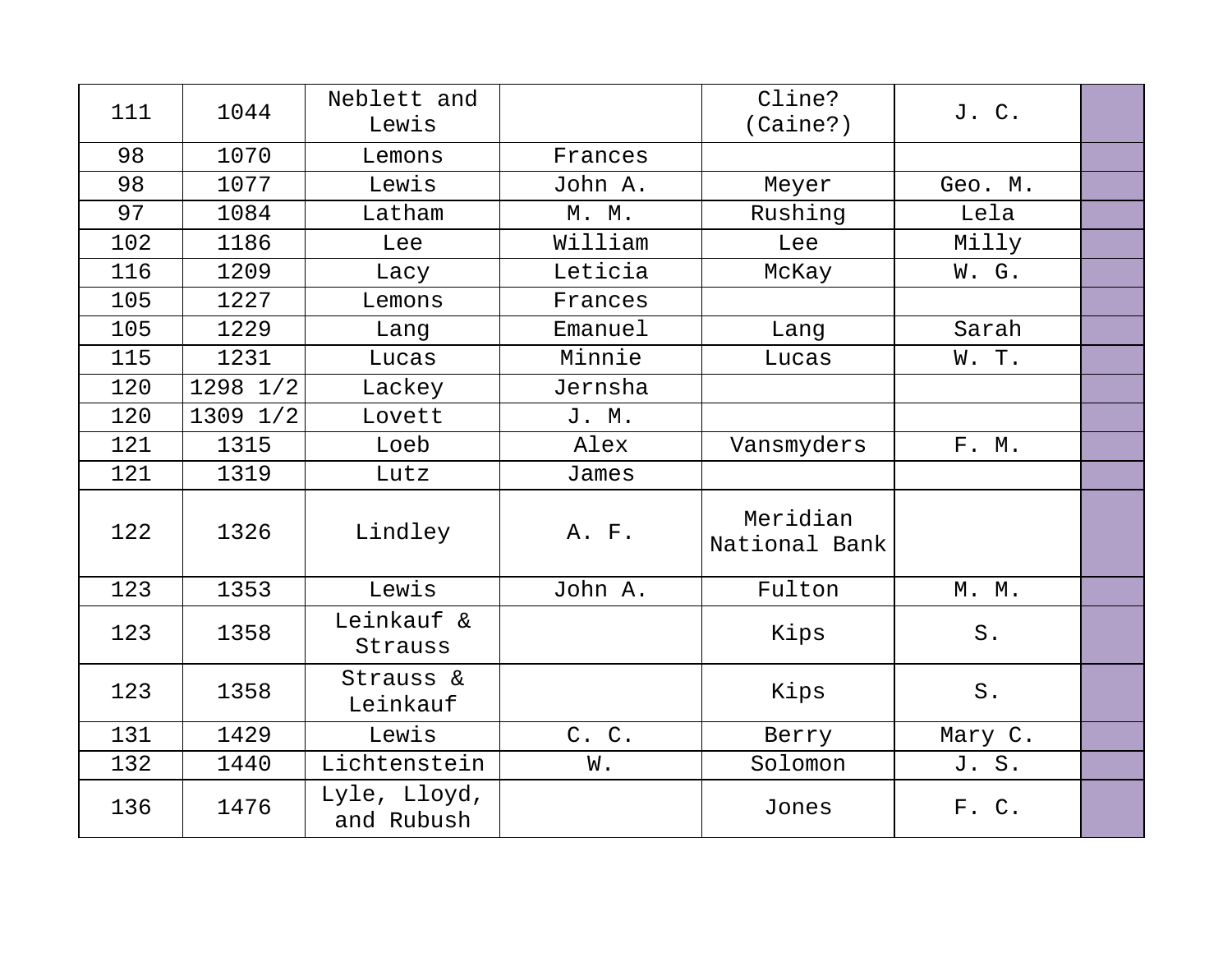| 136 | 1476  | Lloyd,<br>Rubush, and<br>Lyle    |           | Jones                                  | F. C.       |  |
|-----|-------|----------------------------------|-----------|----------------------------------------|-------------|--|
| 136 | 1476  | Rubush, Lyle,<br>& Lloyd         |           | Jones                                  | F. C.       |  |
| 133 | 1445  | Laffel Co                        |           | Ball                                   | A. H.       |  |
| 140 | 1530  | Lyle                             | M. D.     | Lyle                                   | M. V. J. T. |  |
| 140 | 1530  | Lyle                             | M. D.     | Lyle                                   | A. G.       |  |
| 141 | 1546  | Lowenstein                       | Leopold   | Rosenbaum                              | Theresa     |  |
| 144 | 1570  | Lischkoff                        | J.        | Wigransky                              | L.          |  |
| 144 | 1512? | Lyerly                           | Annie Lou | Lyerly                                 | W.A.        |  |
| 147 | 1613  | Leach and<br>Savage?             |           | Ragsdale                               | L. A.       |  |
| 147 | 1613  | Savage? And<br>Leach             |           | Ragsdale                               | L. A.       |  |
| 147 | 1616  | Lane & Bodley<br>Co.             |           | Queen City<br>Manufacturing<br>Company |             |  |
| 147 | 1616  | Bodley & Lane<br>Co.             |           | Queen City<br>Manufacturing<br>Company |             |  |
| 149 | 1642  | Love<br>Manufacturing<br>Company |           | Hodges                                 | Geo. M.     |  |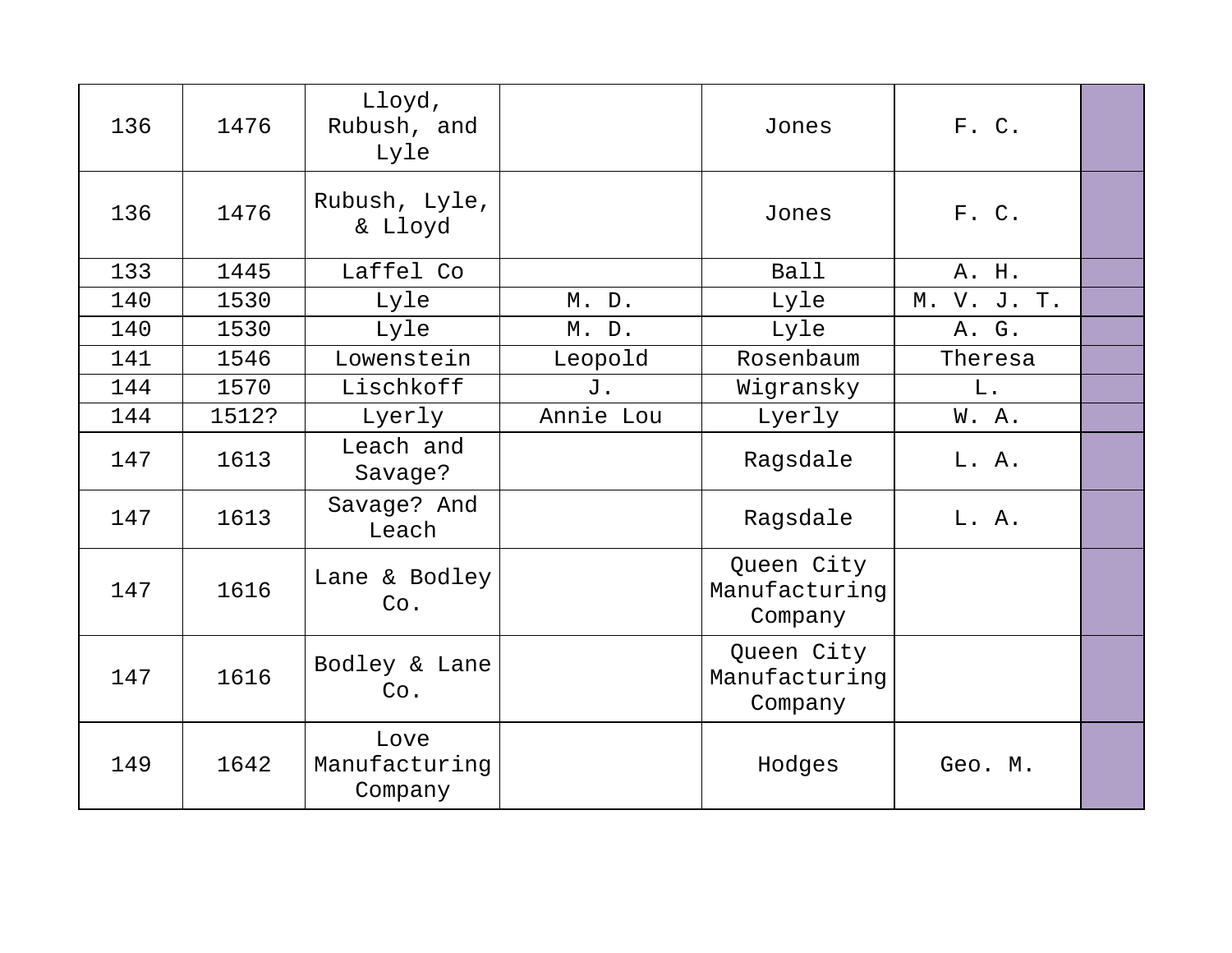| 149 | 1644  | Lyon   | Arthur        | First<br>National Bank                   |            |  |
|-----|-------|--------|---------------|------------------------------------------|------------|--|
| 127 | 1682? | Long   | H. M.         |                                          |            |  |
| 152 | 1697  | Lowe   | Clarence F.   | Gallagher                                | C. A.      |  |
| 153 | 1700  | Lisk   | J. W.         | Lisk                                     | Mattie     |  |
| 154 | 1717  | Love   | James         | Love                                     | Abby       |  |
| 157 | 1779  | Latham | $\mathbb M$ . | Latham                                   | Frank      |  |
| 160 | 1827  | Larkin | Maria         | Larkin                                   | <b>Ben</b> |  |
| 160 | 1844  | Lisk   | Mattie        | Lisk                                     | John       |  |
| 160 | 1845  | Long   | Minerva       | Long                                     | $P$ .      |  |
| 159 | 1814  | Levy   | Anna          | Winner                                   | М.         |  |
| 163 | 1890  | Lyerly | W.A.          | Robinson                                 | C. W.      |  |
| 164 | 1908  | Lutz   | Μ.            | Ragsdale                                 | C. R.      |  |
| 164 | 1906  | Love   | Green         | Love                                     | Emma       |  |
| 165 | 1903  | Lowry  | C. J.         | Insurance<br>Company of<br>North America |            |  |
| 167 | 1973  | Lea    | William       | Hulett                                   | F. A.      |  |
| 169 | 2030  | Lloyd  | Rainer J. C.? | Goldsmith                                | J. S.      |  |
| 171 | 2069  | Lewis  | J. A.         | A. & V. RR Co                            |            |  |
| 171 | 2072  | Love   | A. B.         | Ex Parte                                 |            |  |
| 127 | 2089  | Love   | Eph.          |                                          |            |  |
| 173 | 2115  | Lowi   | ${\bf L}$ .   | Lowi                                     | Bettie     |  |
| 174 | 2144  | Lewis  | Naney?        | Lewis                                    | Henry      |  |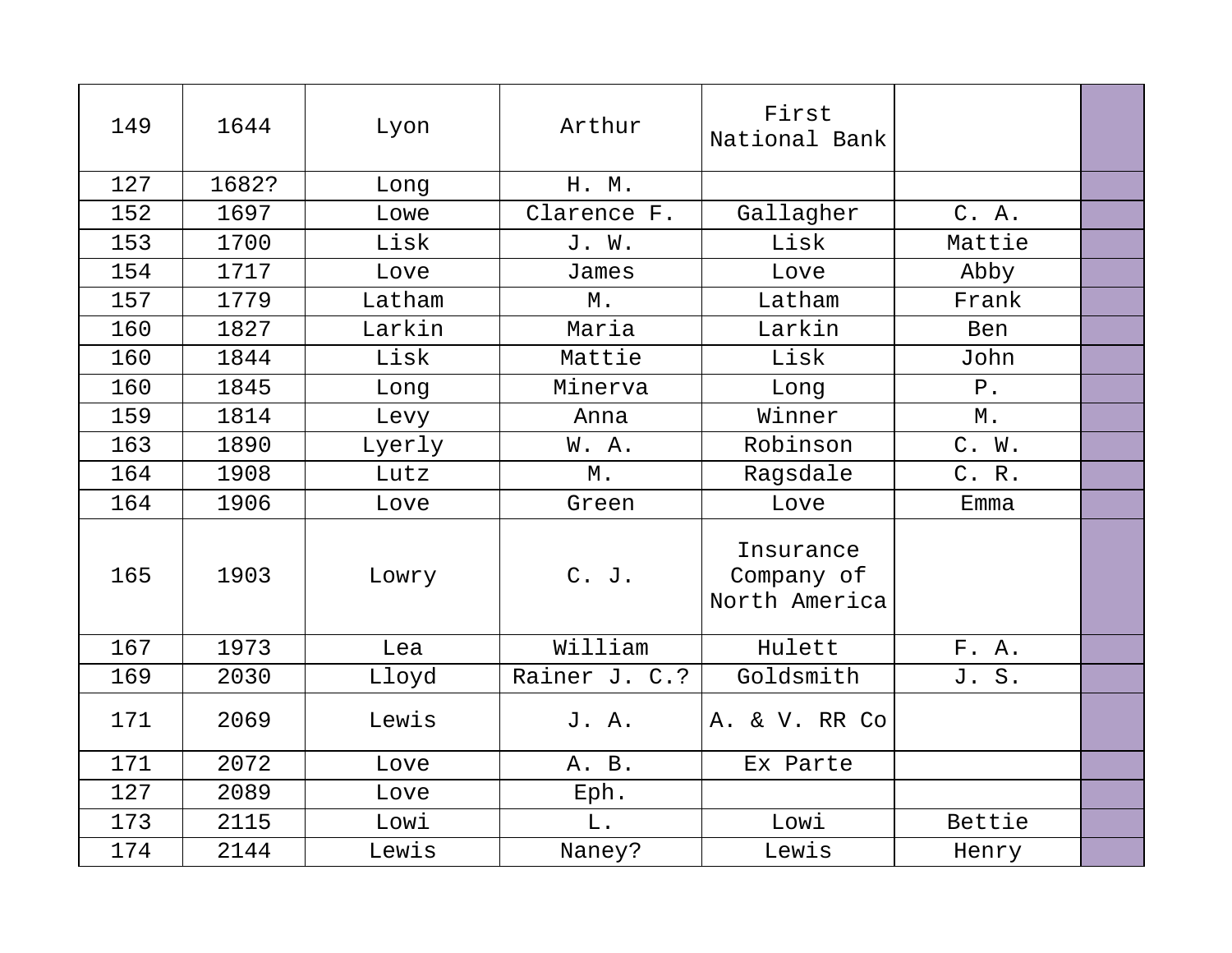| 175 | 2154     | Lowenstein           | Leopold     | Lowenstein                    | Clara      |  |
|-----|----------|----------------------|-------------|-------------------------------|------------|--|
| 175 | 2157     | Longino              | A. H.       | Donald                        | Geo. L.    |  |
| 173 | 2128     | Lowi                 | Ike         | Lowi                          | <b>B</b> . |  |
| 177 | 2222     | Lowi                 | Isaac       | Ex Parte                      |            |  |
| 178 | 2278     | Lutz                 | Mike        | Southern H?.<br>B. & L. Assn. |            |  |
| 178 | 2281     | Lischkoff            | W.          | Lischkoff                     | H.         |  |
| 179 | 2301     | Lee                  | Annie       | Lee                           | John W.    |  |
| 179 | 2308     | Lloyd                | Bettie      | Lloyd                         | John       |  |
| 179 | 2309     | Lewis                | J. A.       | M & O RR Co                   |            |  |
| 181 | 2331     | Lewis                | ? E.        | Price                         | M. L.      |  |
| 181 | 2332     | Lewis                | Jim         | Lewis                         | Anna       |  |
| 183 | 2394     | Lee                  | James       | Lee                           | Sarah J.   |  |
| 184 | 2438     | Latham               | Louis       | Lloyd                         | J. C.      |  |
| 185 | 2458     | Levi and<br>Schwartz |             | Chalk                         | J. T.      |  |
| 185 | 2458     | Schwartz and<br>Levi |             | Chalk                         | J. T.      |  |
| 185 | 2469 1/2 | Lewis                | Endora      | Lewis                         | Jim        |  |
| 185 | 2474     | Luster               | Jas.        | Luster                        | Anna       |  |
| 187 | 7516     | Lewis                | M. B.       | Louis                         | John A.    |  |
| 187 | 2517     | Lockard              | W. L.       | Lockard                       | James D.   |  |
| 188 | 2552     | Long                 | Albert      | Long                          | Ella       |  |
| 189 | 2578     | Lull                 | Stephen     | Pulyham                       | F. A.      |  |
| 189 | 2574 1/2 | Logan                | $\tilde{C}$ | Holmes                        | J. W.      |  |
| 191 | 2603     | Lyle                 | J. P.       | Lyle                          | J. T.      |  |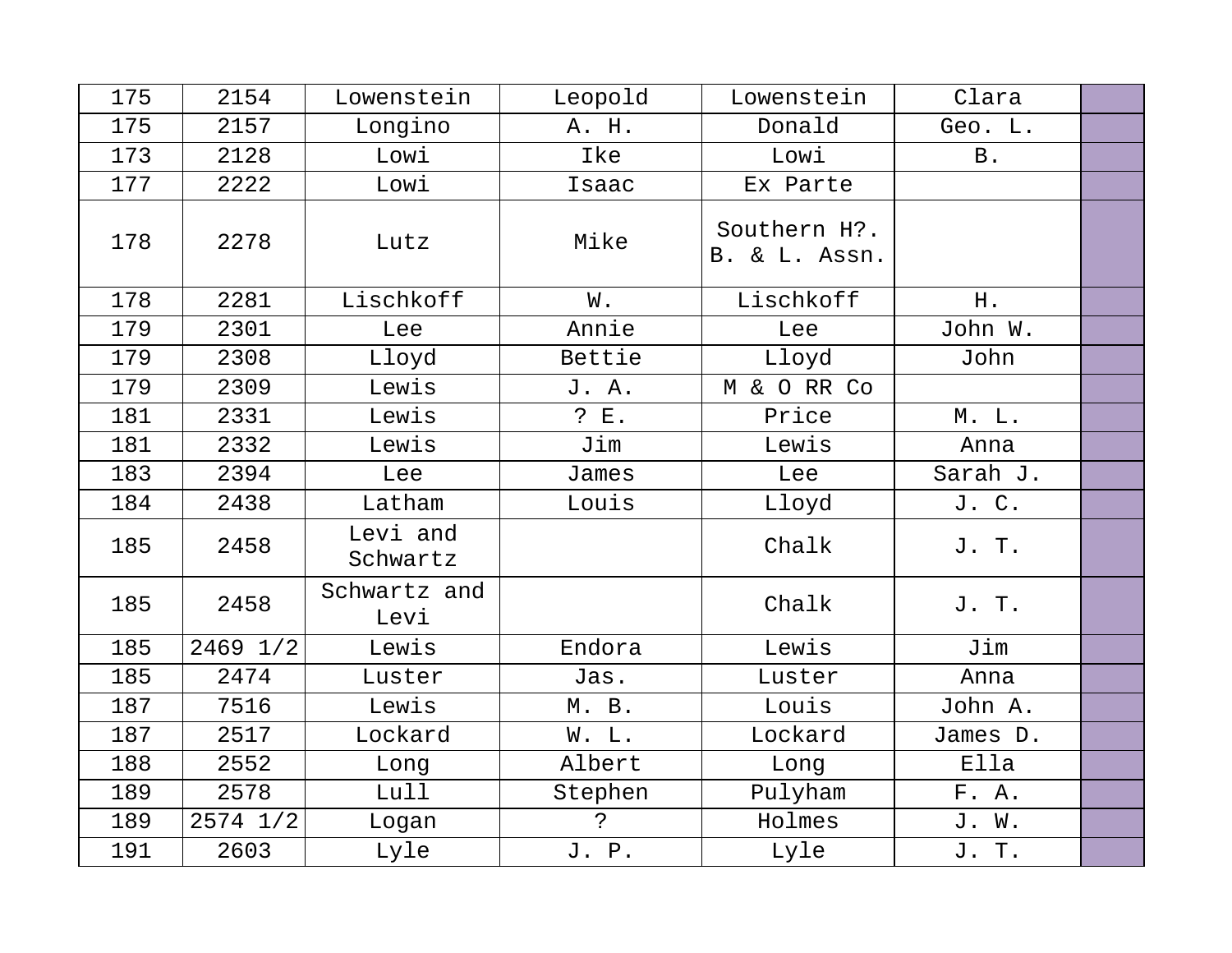| 191  | 2619 | Lish       | John W.     | <b>Breed</b><br>(Bread?)                    | D. H., Junior |  |
|------|------|------------|-------------|---------------------------------------------|---------------|--|
| 191  | 2622 | Lewis      | Jane        | Lewis                                       | Medora        |  |
| 191  | 2627 | Lacy       | D. S.       | Merhan?                                     | James         |  |
| 193  | 2660 | Latham     | Louis P.    | Reeder                                      | W. M.         |  |
| 193  | 2662 | Langford   | M. L.       | National M.<br>B. & L. ASSN                 |               |  |
| 195  | 2703 | Lewis      | T. F.       | Armstrong                                   | $E$ .         |  |
| 194  | 2707 | Lott       | $S$ .<br>Α. | Self                                        | W. R.         |  |
| 195  | 2733 | Larkin     | Feel        | Larkin                                      | Rosieana      |  |
| 195  | 2742 | Lovett     | Sarah E.    | Lovett                                      | John A.       |  |
| 196  | 2749 | Lewis      | W. H.       | Lewis                                       | John A.       |  |
| 196  | 2749 | Lewis      | W. H.       | Jarman                                      | P. B.         |  |
| 196  | 2765 | Lane       | Henrietta   | Lane                                        | George        |  |
| 197  | 2800 | Lewis      | Onie        | Allen                                       | Annie         |  |
| 198  | 2811 | Lowenstein | $\tilde{S}$ | Lowenstein                                  | Louis         |  |
| 199  | 2854 | Lee        | R. K.       | Meridian<br>Light and<br>Railway<br>Company |               |  |
| 190? | 2895 | Larkin     | Missouri    |                                             |               |  |
| 201  | 2909 | Lewis      | John        | Lewis                                       | Ella          |  |
| 201  | 2919 | Love       | Albert      | Love                                        | Mahala        |  |
| 202  | 2943 | Lewis      | ? A.        | Ex Parte                                    |               |  |
| 202  | 2949 | Lyle       | Mattie      | Lyle                                        | Tom           |  |
| 203  | 2966 | Levi       | Minnie      | Levi                                        | Moses         |  |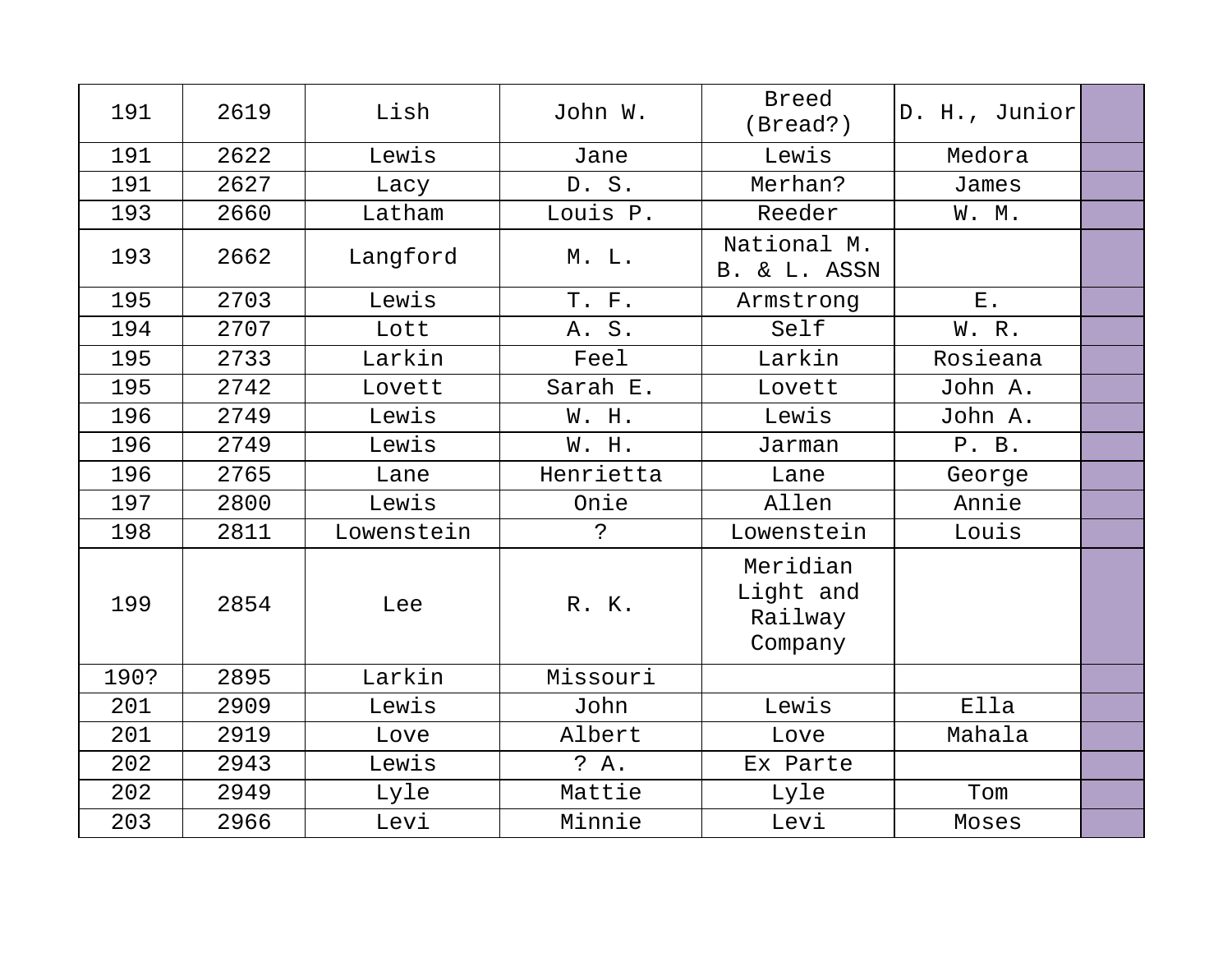| 203 | 2976         | Lewis      |           |                                                |            |  |
|-----|--------------|------------|-----------|------------------------------------------------|------------|--|
|     |              | brothers   |           | Lewis                                          | L. E.      |  |
| 205 | 3000         | Lewis      | F. G.     | Lewis                                          | Lula E.    |  |
| 205 | 3041         | Lewis      | Willie    | Temple                                         | O. F.      |  |
| 207 | 3097         | Lee        | Jack      | Lee                                            | Minerva    |  |
| 207 | 3099         | Longstreet | J. W.     | Longstreet                                     | Gussie L.  |  |
| 209 | 3120         | Lewis      | Kitty J.  |                                                |            |  |
| 208 | 3124         | Love       | L.        | Love                                           | W. L.      |  |
| 208 | 3124         | Love       | $P$ .     | Love                                           | W. L.      |  |
| 208 | 3150         | Lucas      | Matie     | Thompkins                                      | $M$ .      |  |
| 208 | 3153         | Lee        | E. F.     | Lee                                            | <b>B</b> . |  |
| 209 | 3151         | Lewis      | C. G.     | Lewis                                          | J. W.      |  |
| 210 | $3203$ $1/2$ | Lester     | Jim       | Lester                                         | Pearl      |  |
| 210 | 3218         | Lovelady   | Mattie    | Ex Parte                                       |            |  |
| 210 | 3324         | Lewis      | Lula      | Summers                                        | M. J.      |  |
| 211 | 3248         | Long       | Willis L. | Billingsley                                    | James D.   |  |
| 212 | 3261         | Lyle       | A. G.     | <b>Brahan</b>                                  | F?. V.     |  |
| 212 | 3265         | Lee        | Neva      | Ex Parte                                       |            |  |
| 212 | 3265         | Lee        | Mary      | Ex Parte                                       |            |  |
| 212 | 3275         | Lucas      | Ida H.    | Jones                                          | Sallie E.  |  |
| 213 | 3285         | Larkin     | Watt      | Larkin                                         | Missouri   |  |
| 216 | 3390         | Ledbetter  | William   | Ledbetter                                      | Silva      |  |
| 217 | 3404         | Lowe       | Louise    | Hattiesburg<br>Trust and<br>Banking<br>Company |            |  |
| 217 | 3408         | Langley    | М.        | Langley                                        | Carrie G.  |  |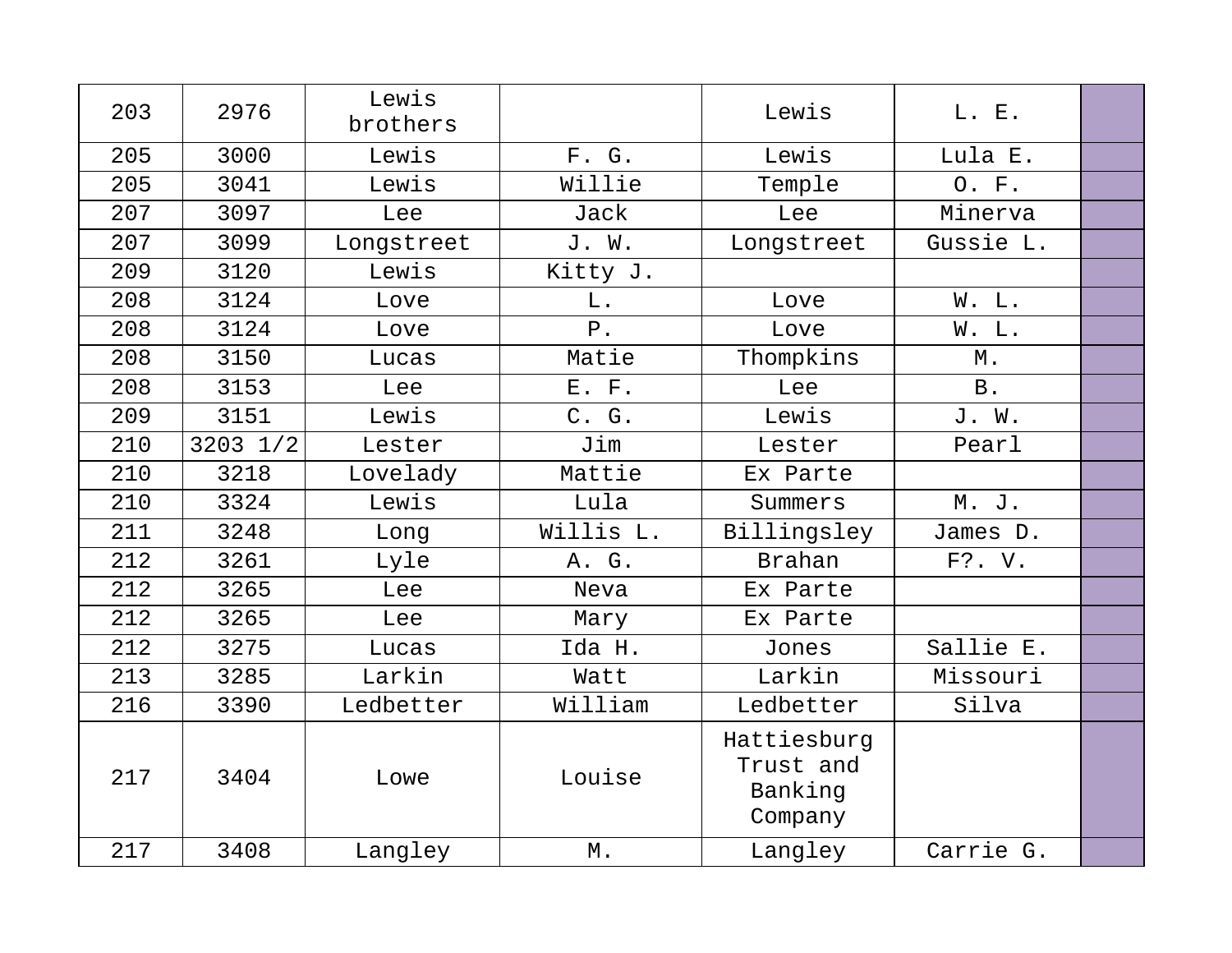| 218 | 3435 | Lindsey | Martha W.            | Lindsey                                                        | W. F.           |  |
|-----|------|---------|----------------------|----------------------------------------------------------------|-----------------|--|
| 219 | 3406 | Love    | Marcie               | Love                                                           | Albert          |  |
| 219 | 3468 | Laforge | B. A.                | Pennington                                                     | C. A.           |  |
| 219 | 3468 | Laforge | J. G.                | Pennington                                                     | C. A.           |  |
| 219 | 3489 | Lee     | Mattie               | Lee                                                            | Curtis          |  |
| 220 | 3525 | Lee     | Mary Jane            | Lee                                                            | Ephnam          |  |
| 220 | 3528 | Law     | James                | Anderson<br>Trust Company                                      |                 |  |
| 220 | 3530 | Larkin  | R. T.                | Emerson                                                        | Jacob           |  |
| 221 | 3563 | Larkin  | Amanda               | Larkin                                                         | W. W.           |  |
| 221 | 3577 | Lumbley | eustance             | Lumbley                                                        | Mollie          |  |
| 222 | 3608 | Lee     | Jane Sadie           | Lee                                                            | Wallace         |  |
| 222 | 3610 | Lee     | E. P.                | Lee                                                            | Mary Jane       |  |
| 224 | 3653 | Laster  | Hattie May           | Johnson                                                        | Pearl           |  |
| 224 | 3654 | Laster  | John                 | Johnson                                                        | Pearl           |  |
| 224 | 3666 | Lyle    | Lamar                | Lyle                                                           | T. Junior<br>J. |  |
| 225 | 3678 | Lloyd   | L. A. J.             | Lloyd                                                          | J. C.           |  |
| 225 | 3695 | Laster  | Jane                 | Carter                                                         | Jessie          |  |
| 225 | 3701 | Lewis   | Lula                 | Lewis                                                          | H.              |  |
| 226 | 3715 | Lackey  | Geo. M.              | Gunn                                                           | C. L.           |  |
| 226 | 3720 | Lyon    | A. J. And<br>Company | Southern<br>Pacific<br>Railroad and<br>N. O. & N.<br>E. RR Co. |                 |  |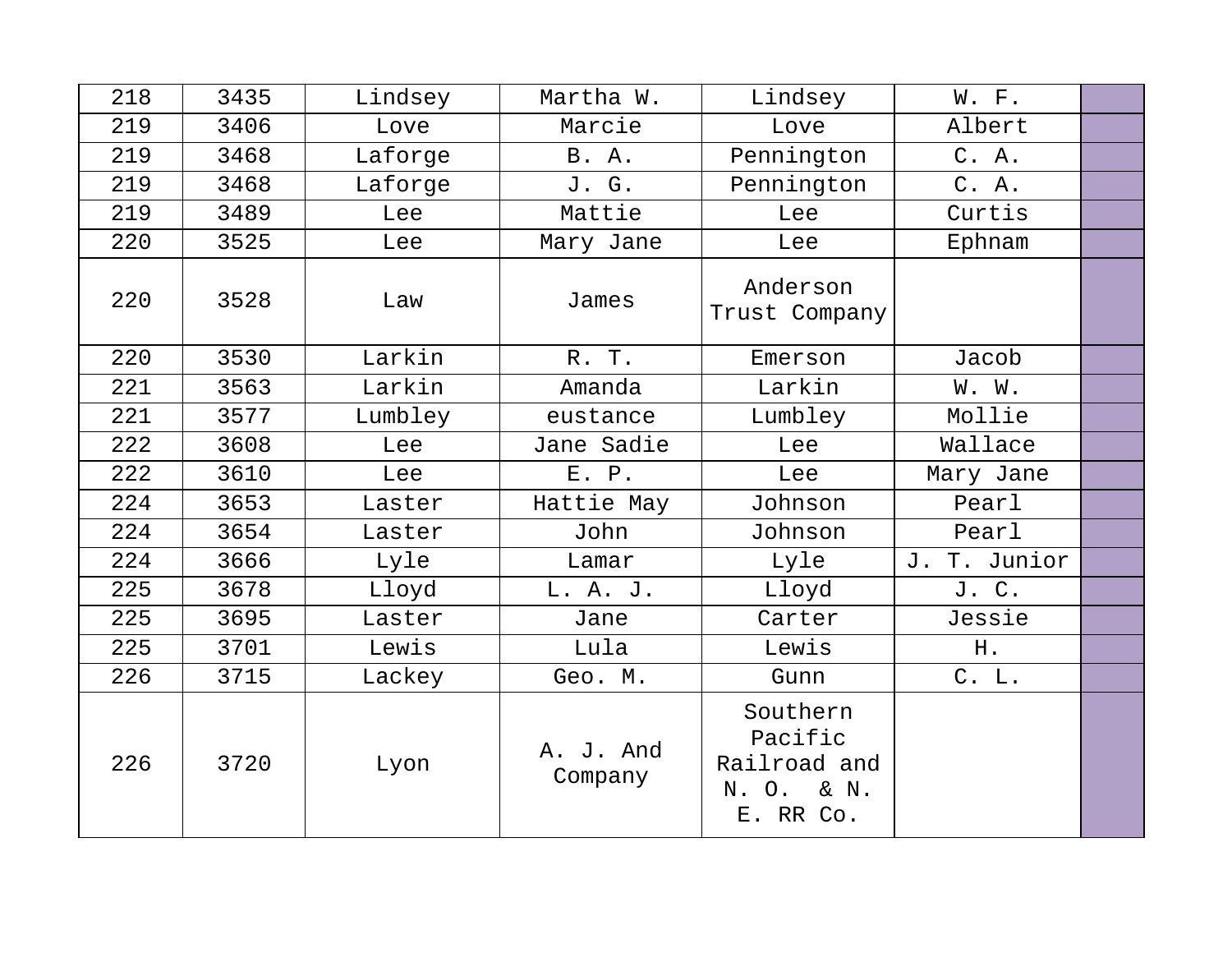| 226 | 3720  | Lyon   | A. J. And<br>Company | N. O.<br>& N.<br>E. RR Co.<br>Southern<br>Pacific<br>Railroad |            |  |
|-----|-------|--------|----------------------|---------------------------------------------------------------|------------|--|
| 226 | 3720  | Lyon   | A. J. And<br>Company | N. E.<br>& N.<br>O. RR Co.<br>Southern<br>Pacific<br>Railroad |            |  |
| 226 | 3725  | Lackey | G. Lawrence          | Lackey                                                        | S. L.      |  |
| 226 | 3727  | Lackey | T. H.                | Lackey                                                        | $S.$ L.    |  |
| 226 | 3735  | Lacy   | $M.$ $W.$            | <b>Boswell</b>                                                | J. G.      |  |
| 227 | 3744  | Land   | I. H.                | Allen                                                         | J. C.      |  |
| 227 | 3737  | Loyd   | James                | Loyd                                                          | Ella       |  |
| 208 | 3142  | Lyle   | J. T.                | Morton                                                        | H. B.      |  |
| 208 | 3153  | Lee    | M. E.                | Lee                                                           | <b>B</b> . |  |
| 226 | 3734  | Lackey | Jersha               | Gunn                                                          | C. L.      |  |
| 228 | 3757  | Lackey | Irene                | Gunn                                                          | C. L.      |  |
| 229 | 3794  | Lewis  | Charles              | Ex Parte                                                      |            |  |
| 230 | 3347  | Lewis  | C. C.                | Lewis                                                         | M. G.      |  |
| 232 | 3885  | Lynch  | Mike                 | Lynch                                                         | Georgia    |  |
| 232 | 3900? | Loeb   | Alex                 | Moore                                                         | T. J.      |  |
| 233 | 3915  | Leavy  | J. W.                | DeMent                                                        | John T.    |  |
| 232 | 3900? | Lewis  | M. E.                | Lewis                                                         | Α.         |  |
| 250 | 3919  | Lilly  | Daisy                |                                                               |            |  |
| 233 | 3936  | Lewis  | ${\mathbb D}$ .      | Funkenstein                                                   | $L$ .      |  |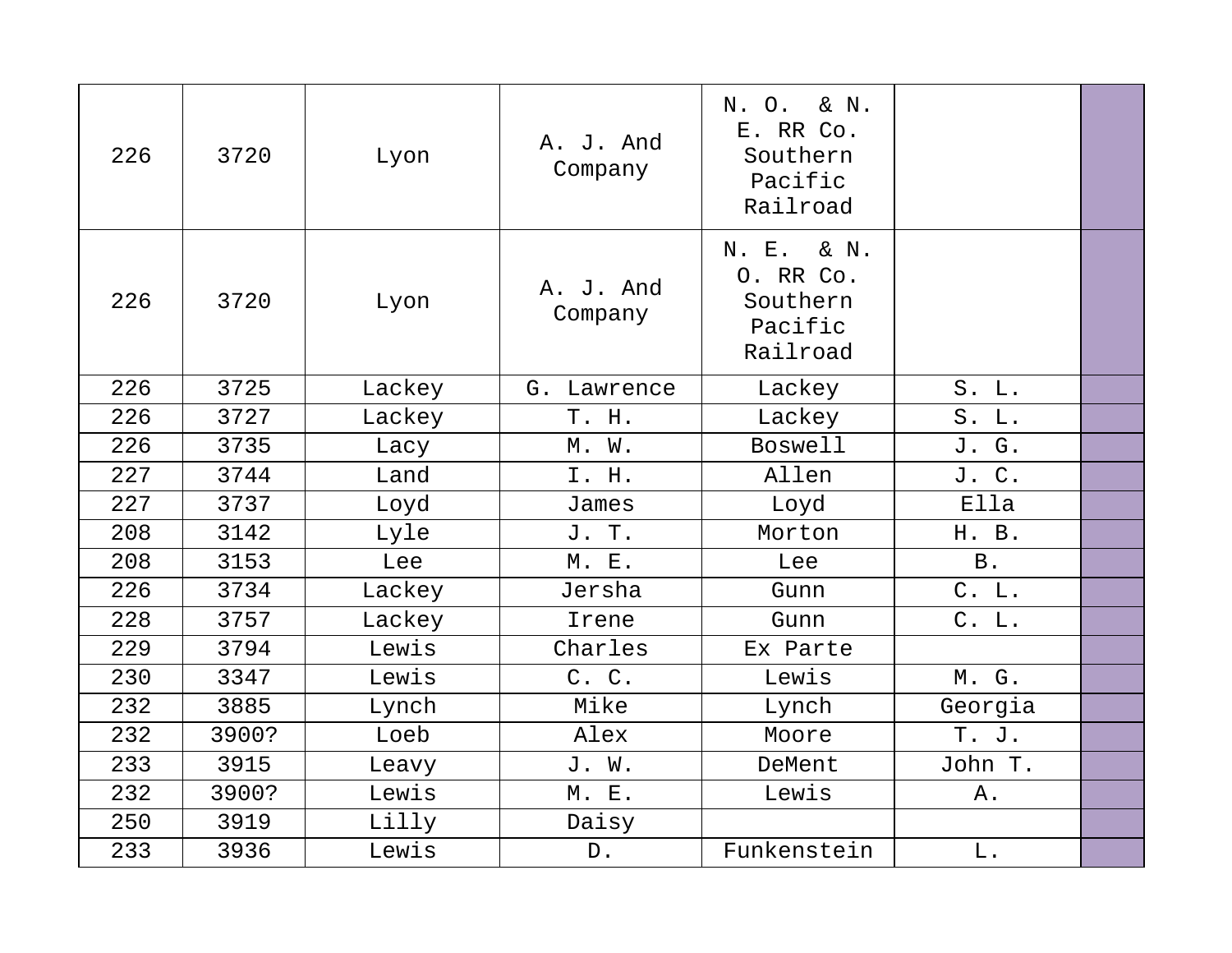| 233 | $3951$ $1/2$ | Leverett | F. F.         | Leverett  | M. L.     |  |
|-----|--------------|----------|---------------|-----------|-----------|--|
| 234 | 3972         | Leverett | М.            | Reily     | M. O.     |  |
| 234 | 3977         | Lewis    | Annie         | Lewis     | Tuck      |  |
| 235 | 4023         | Logan    | James         | Brown     | L. P.     |  |
| 236 | 4048         | Lide     | Leslie        | Lide      | C. H.     |  |
| 240 | 4142         | Louis    | Ike           | Hollander | Rosa      |  |
| 241 | 4199         | Leverett | $M$ .         | Leverett? | A. L.     |  |
| 241 | $4208$ $1/2$ | Lever    | L. G.         | McGhee    | Kate      |  |
| 242 | 4232         | Lyon     | H. H.         | Lyon      | Fannie    |  |
| 242 | 4248         | Loper    | Pearl         | Loper     | W. F.     |  |
| 243 | 4303         | Lasseter | Grace B.      | Lasseter  | C. F.     |  |
| 244 | 4020         | Libby    | May L.        | Libby     | Joseph L. |  |
| 250 | 4357         | Little   | Mony          |           |           |  |
| 245 | 4362         | Luscius  | K. M.         | Luscius   | Dannie    |  |
| 245 | 4364         | Lyde     | Alf           | Lyde      | Hattie?   |  |
| 245 | 4375         | Lemrick  | J. S.         | Lemrick   | Lou       |  |
| 246 | 4411 1/2     | Lee      | Wesley        | Ex Parte  |           |  |
| 246 | 4430         | Little   | Lottie        | Little    | Cassius   |  |
| 247 | 4447         | Lowry    | Martha E.     | Ex Parte  |           |  |
| 248 | 4464         | Lackey   | Ola           | Lackey    | Thomas    |  |
| 248 | 4471         | Long     | M.O.          | Long      | C. O.     |  |
| 248 | 4473         | Lee      | Mary          | Lee       | W. W.     |  |
| 248 | 4473         | Lee      | Mary          | Martin    | W.A.      |  |
| 248 | 4478         | Lide     | C. H.         | Ex Parte  |           |  |
| 347 | 4451         | Lewis    | Samuel        | Lewis     | J. A.     |  |
| 249 | 4553         | Lide     | Leslie Junior | Lide      | C. H.     |  |
| 251 | 4603         | Lott     | Z. T.         | Lott      | M. M.     |  |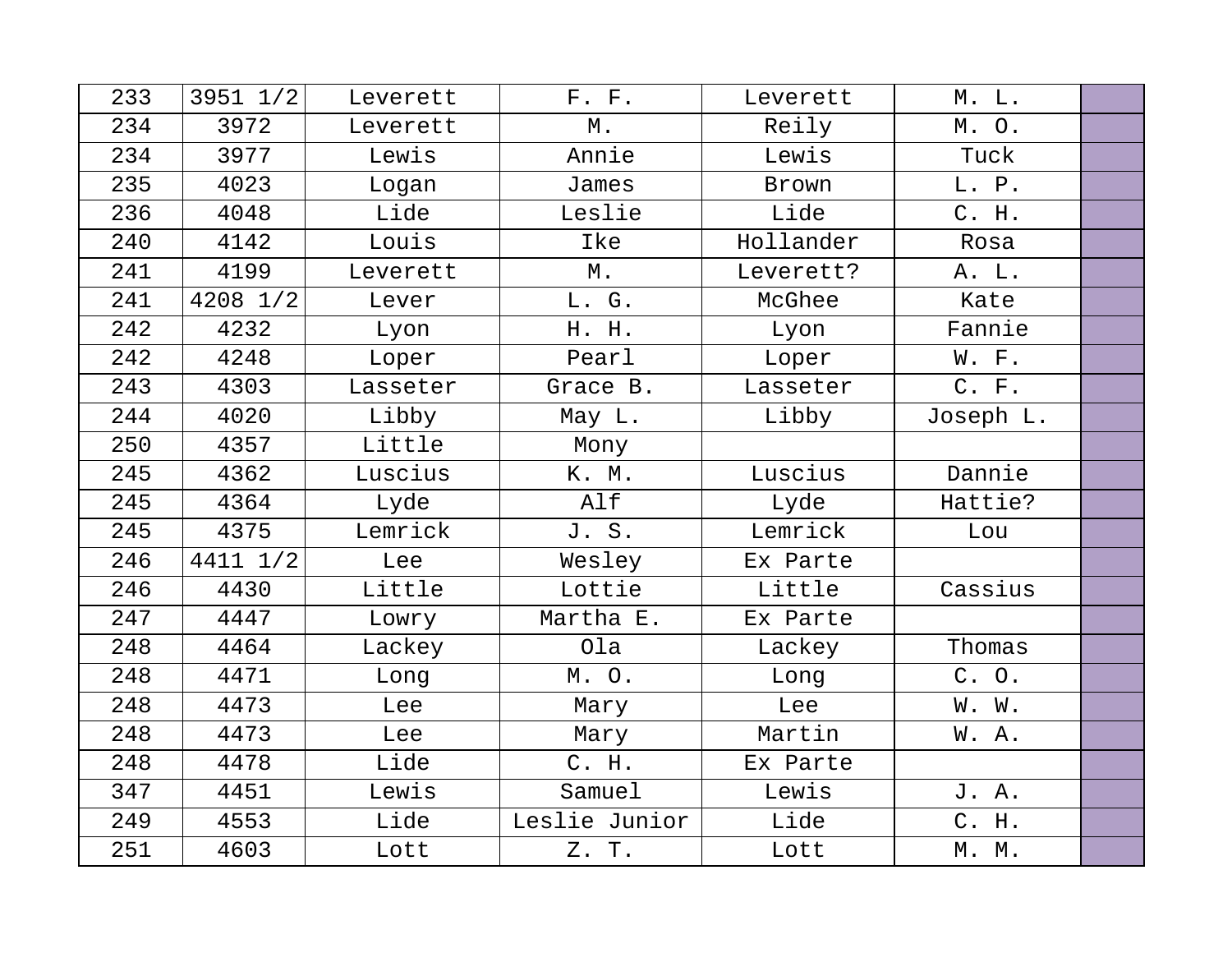| 252 | 4621 | Lee                            | Laura          | Fagan                                    | G. H.     |  |
|-----|------|--------------------------------|----------------|------------------------------------------|-----------|--|
| 252 | 4666 | Lewis                          | J. A.          |                                          |           |  |
| 252 | 4666 | Lewis                          | Annie          |                                          |           |  |
| 253 | 4669 | Lott                           | J. B.          | Lott                                     | W.S.      |  |
| 253 | 4679 | Lacy                           | D. S.          | Lacy                                     | $P$ .     |  |
| 254 | 4718 | Lang                           | Lucy           | Lang                                     | Ben       |  |
| 254 | 4728 | Long                           | Willie         | Long                                     | L. L.     |  |
| 254 | 4734 | Landsey                        | Lela           | Landsey                                  | J. E.     |  |
| 255 | 4761 | Lewis                          | Louie          | Lewis                                    | Essie     |  |
| 255 | 4774 | Love Brothers                  |                | Love                                     | Mattie    |  |
| 255 | 4784 | Lee                            | William Walker | Lee                                      | Mary      |  |
| 255 | 4784 | Lee                            | William Walker | Dunn                                     | $C.$ W.   |  |
| 255 | 4788 | Lyde                           | C. H.          | Ex Parte                                 |           |  |
| 255 | 4793 | $\mathbf{P}$                   |                |                                          |           |  |
| 257 | 4839 | Love                           | Lula           | Love                                     | Charlie   |  |
| 258 | 4852 | Levy                           | Leon           | The Eagel?                               |           |  |
| 259 | 4876 | Loomis                         | S. E.          | Loomis                                   | C. E.     |  |
| 259 | 4878 | Lyle Tom<br>Grocery<br>Company |                | Consolidated<br>Hay and Grain<br>Company |           |  |
| 259 | 4879 | Lemrick                        | J. S.          | Lemrick                                  | Daisy Lee |  |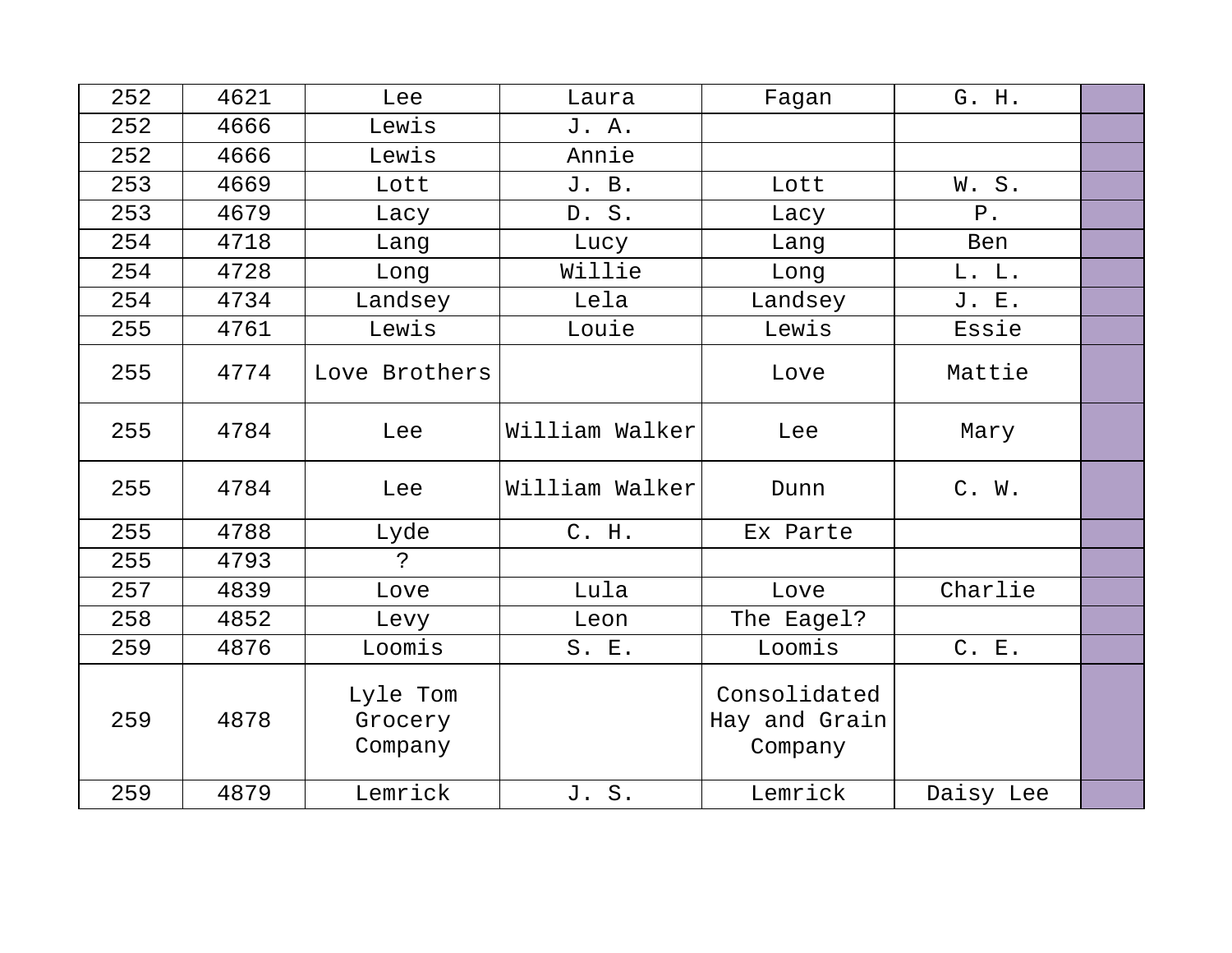| 263 | 4997  | Lyle Tom<br>Grocery<br>Company |               | Shofslall, C.<br>E. Hay &<br>Grain Co |               |  |
|-----|-------|--------------------------------|---------------|---------------------------------------|---------------|--|
|     |       | Loomis                         | C. S.         | Woodman                               | Columbian     |  |
| 263 | 5007  | Lewis                          | Ida           | Lewis                                 | James A.      |  |
| 265 | 5049? | Lewis                          | Ida           | Lewis                                 | John A.       |  |
| 265 | 5049? | Lee                            | Wesley        | Lee                                   | Rosa Anderson |  |
| 265 | 5059  | Levy                           | D. A.         | Bank of Cuba                          |               |  |
| 265 | 5060  | Levy                           | Hattie        | Bank of Cuba                          |               |  |
| 266 | 5083  | Lackey                         | J. T.         | Lackey                                | J. L.         |  |
| 267 | 5103  | Loper                          | Richard F.    | Loper                                 | Mary K.       |  |
| 267 | 5104  | Lowry                          | L. C.         | Lowry                                 | A. R.         |  |
| 267 | 5114  | Lewis                          | Marie         | Lewis                                 | J. A.         |  |
| 267 | 5115  | Langford                       | Mildred       | Green                                 | John L.       |  |
| 267 | 5126  | Lagrone                        | Sarah         | Lagrone                               | Will          |  |
| 268 | 5151  | Lipscomb                       | Jim           | Lipscomb                              | Mollie        |  |
| 268 | 5154  | Lowry                          | A. E.         | Gilbert                               | E. A.         |  |
| 269 | 5179  | Loeb                           | H. S.         | Loeb                                  | Alex          |  |
| 269 | 5189  | Lewis                          | Susie         | Lewis                                 | Robert        |  |
| 270 | 5216  | Lauderdale<br>County           |               | Sledge                                | Marie         |  |
| 271 | 5251  | Lide                           | <b>Brooks</b> | Ex Parte                              |               |  |
| 250 | 5248  | Lackey                         | Eugene        |                                       |               |  |
| 271 | 5239  | Lowry                          | M. H.         | Williams                              | M. A.         |  |
| 271 | 5265  | Lacy                           | Mary          | Lacy                                  | L. L.         |  |
| 271 | 5266  | Lowi                           | Ike           | Hollander                             | Rosa          |  |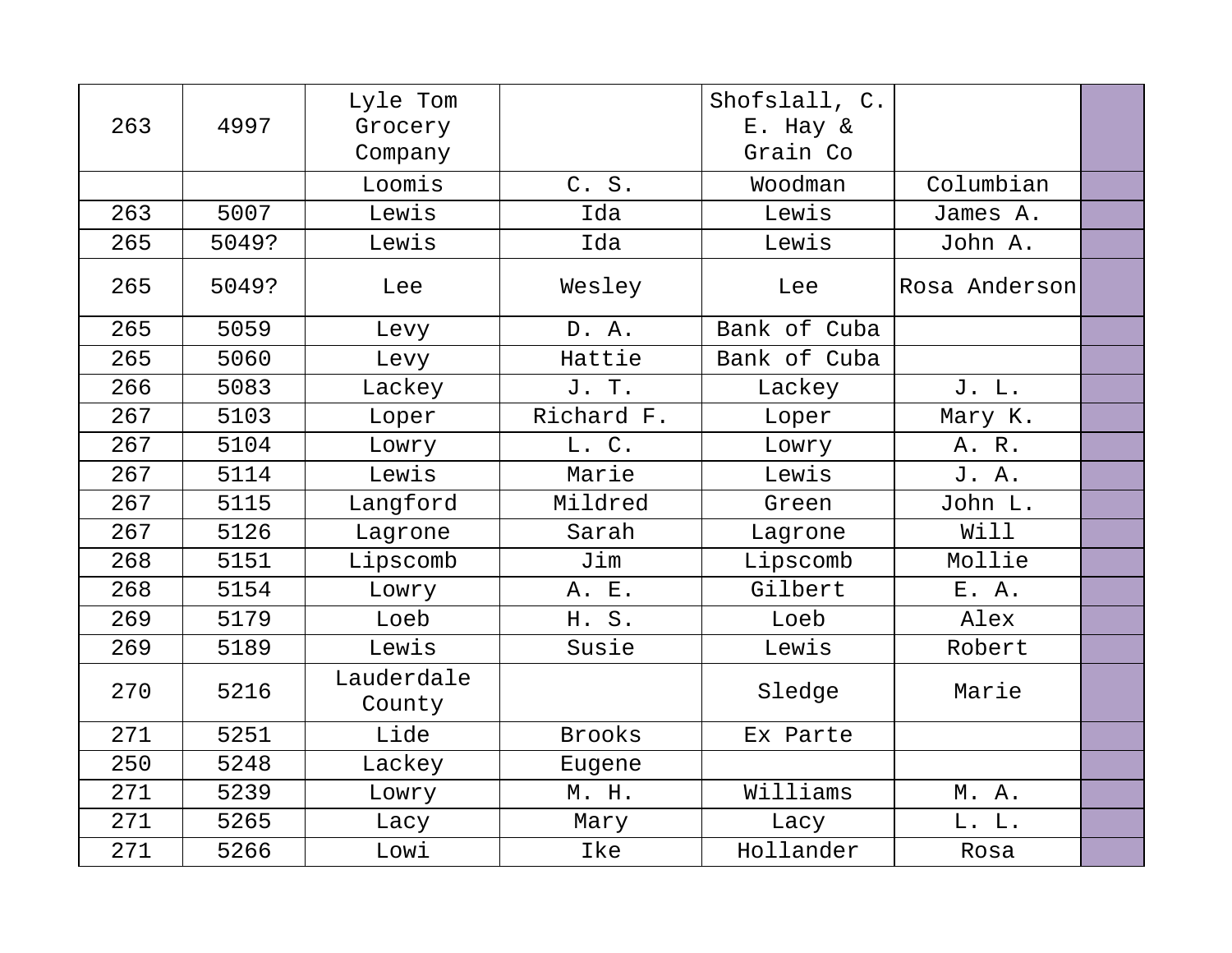| 250 | 5281  | Lewis     | Mattie        |           |              |  |
|-----|-------|-----------|---------------|-----------|--------------|--|
| 250 | 3515  | Lackey    | Jennie        |           |              |  |
| 273 | 5351  | Lanier    | Carrie        | Ex Parte  |              |  |
| 274 | 5383  | Lloyd     | Robert        | Ex Parte  |              |  |
| 274 | 5384  | Lloyd     | Irmer         | Ex Parte  |              |  |
| 274 | 5383? | Love      | Mary Caroline |           |              |  |
| 274 | 5390  | Lanier    | Carrie        | Lanier    | <b>B</b> .   |  |
| 274 | 5388  | Love      | Mary Caroline | Ex Parte  |              |  |
| 250 | 5439  | Lovett    | Mamie         |           |              |  |
| 274 | 5455  | Lee       | Mollie H.     | Lee       | W. H.        |  |
| 275 | 5493  | Lamkin    | Celestia      | Lamkin    | L. D.        |  |
| 276 | 5556  | Lewis     | Charles       | Lewis     | M. Jane      |  |
| 276 | 5560  | Loeb      | H. S.         | Loeb      | Alex         |  |
| 280 | 5671  | Ledbetter | Henry         | Ledbetter | Lucile       |  |
| 280 | 5687  | Little    | S. V.         |           |              |  |
| 280 | 5691  | Langford  | T. H.         |           |              |  |
| 280 | 5696  | Lucas     | W. J.         | Ex Parte  |              |  |
| 280 | 5699  | Lindset   | M. W.         | Cameraon  | <b>B. F.</b> |  |
| 281 | 5701  | Lamar     | S. E.         |           |              |  |
| 282 | 5731  | Lowi      | Ike           | Rosenbaum | M. & A. D.   |  |
| 282 | 5731  | Lowi      | Ike           | Rosenbaum | A. D. & M.   |  |
| 282 | 5735  | Lee       | T. L.         | Price     | Moody        |  |
| 282 | 5735? | Logan     | W. W.         | Logan     | Virginia C.  |  |
| 283 | 5760  | LeBlanc   | L. J.         | LeBlanc   | Henrietta    |  |
| 283 | 5776  | Langtry   | Pauline       | Langtry?  | W. H.        |  |
| 285 | 5835  | Lipscomb  | John P.       | Kiser     | M. C. & Co   |  |
| 290 | 5925  | Lindh     | Ora P.        | Lindh     | Oscar F.     |  |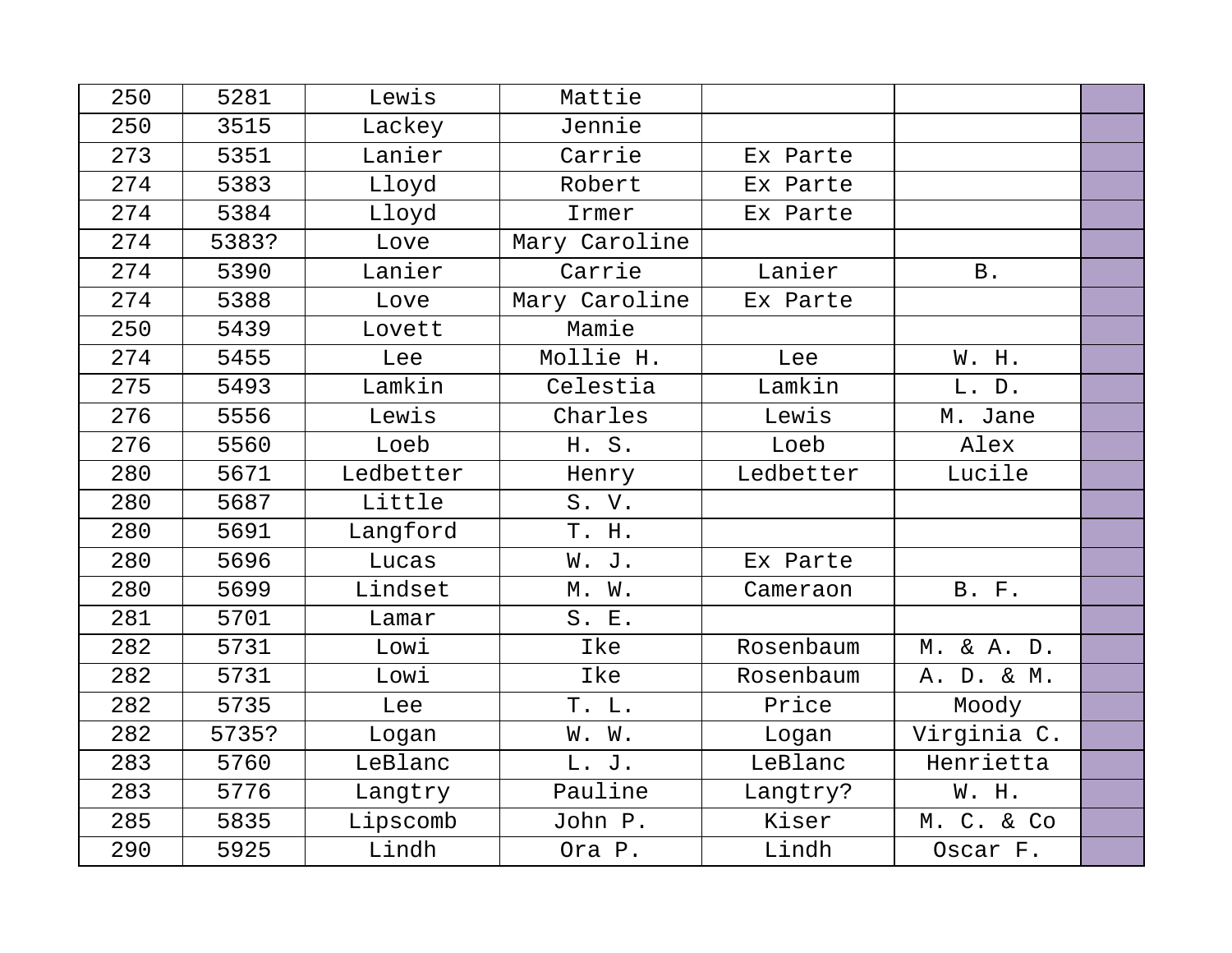| 300 | 5948 | Lewis      | Viola      |               |          |  |
|-----|------|------------|------------|---------------|----------|--|
| 291 | 5949 | Logan      | G. W.      | Ex Parte      |          |  |
| 292 | 5981 | Lind       | Ora P.     | Lind          | O. F.    |  |
| 292 | 5983 | Lacy       | Alma       | Lacy          | William  |  |
| 295 | 6034 | Langford   | Jno. B.    |               |          |  |
| 295 | 6044 | Langford   | Laura      | Langford      | Wm.      |  |
| 296 | 6089 | Lynch      | Dan J.     | Lynch         | J. J.    |  |
| 296 | 6095 | Loper      | Clara      | Loper         | Geo.     |  |
| 296 | 6098 | Lewis      | Eddie      | Lewis         | Bertha   |  |
| 297 | 6133 | Lamkin     | $C$ .      | Lamkin        | L. D.    |  |
| 301 | 6211 | Lonnegan   | M. C.      | Lonnegan      | J. P.    |  |
| 301 | 6199 | Latham     | W. F.      |               |          |  |
| 301 | 6212 | Lauderdale |            | Ellis         | Jno. R.  |  |
|     |      | County     |            |               |          |  |
| 303 | 6240 | Little     | J. W., Jr. | deGraffenreid | T. B. S. |  |
| 300 | 6348 | Lang       | Duncan     |               |          |  |
| 303 | 6263 | Lowi       | Bettie     | Lowi          | I. & A.  |  |
| 303 | 6263 | Lowi       | Bettie     | Lowi          | A. & I.  |  |
| 306 | 6341 | Larkin     | R. T.      | Hare          | R. B.    |  |
| 309 | 6412 | Lockard    | G. T.      | Ackerman      | L. A.    |  |
| 309 | 6415 | Lonson     | Etta       | Linson        | F. M.    |  |
| 311 | 6459 | Lowe       | Roy        | Lowe          | Emma     |  |
| 314 | 6532 | Lightsey   | W. J.      | Berry         | R. J.    |  |
| 314 | 6536 | Lightsey   | W. J.      | Berry         | R. J.    |  |
| 315 | 6560 | Love       | Clemie     | Ex Parte      |          |  |
| 315 | 6573 | Lowe       | Louise     | Lowe          | Blenard  |  |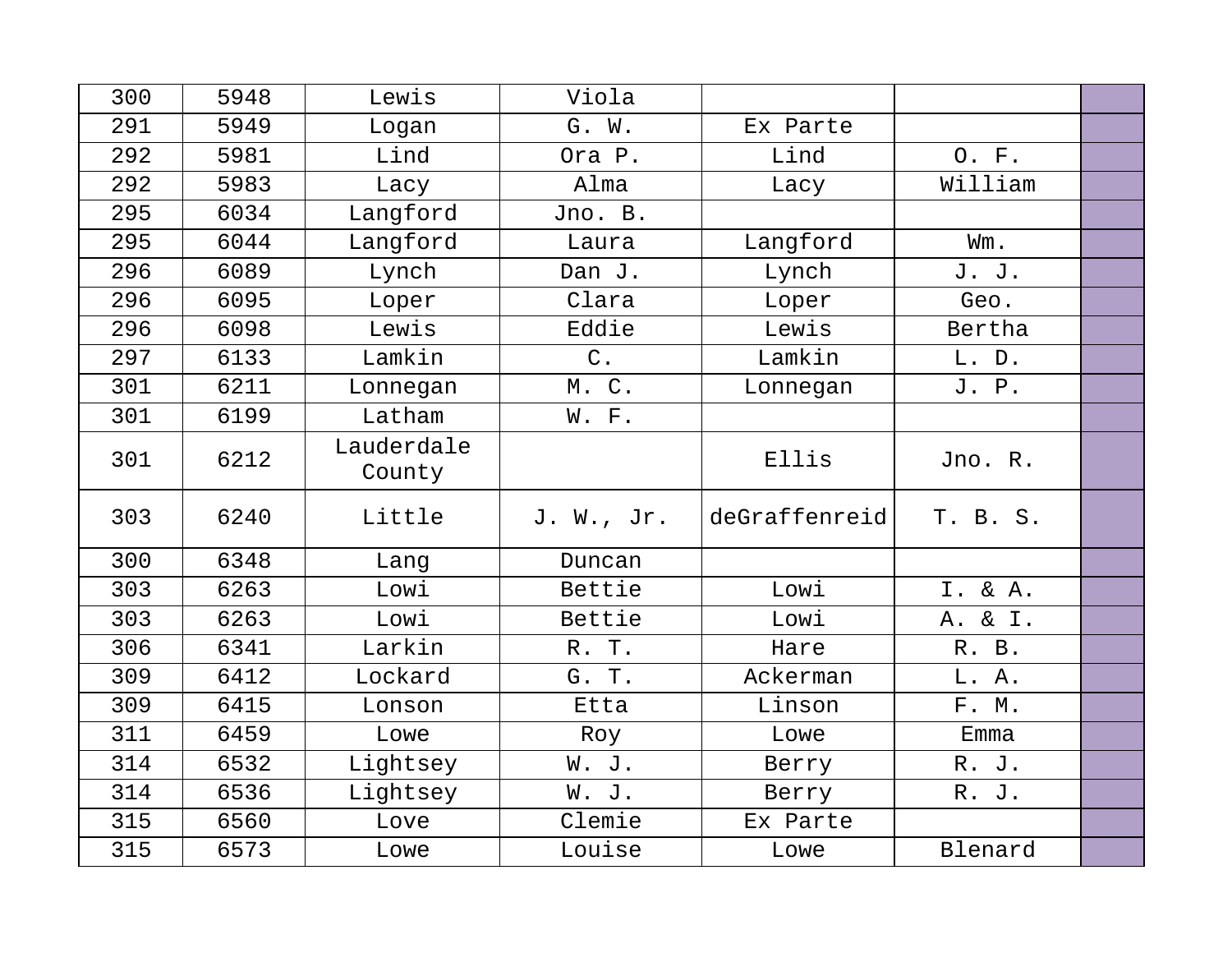| 300 | 6631 | Lovett                   | L. C.         | Ex Parte                  |             |  |
|-----|------|--------------------------|---------------|---------------------------|-------------|--|
| 318 | 6647 | Lucas                    | L. A.         | Chidlow                   | T. J.       |  |
| 322 | 6729 | Lisman Lumber<br>Co.     |               | Irby                      | M. W.       |  |
| 322 | 6751 | Leflore                  | Mary          | Leflore                   | Ed          |  |
| 324 | 6782 | Lewis                    | Thos.         | Lewis                     | Lula        |  |
| 325 | 6815 | Laurel Oil &<br>Fert. Co |               | Natonal Hay<br>Co         |             |  |
| 327 | 6854 | Ladinar                  | Ella          | Mason                     | Lillie L.   |  |
| 328 | 6883 | Lee                      | Cecil Johnny  | King                      | Lillian Lee |  |
| 329 | 6917 | Ligette                  | John          | Ligette                   | Susie       |  |
| 329 | 6947 | Lloyd                    | Pearlie       | Lloyd                     | Joe         |  |
| 330 | 6972 | Lipscomb                 | Cleveland     | Lipscomb                  | Neallie?    |  |
| 326 | 6985 | Lee                      | $Q$ .         |                           |             |  |
| 331 | 7007 | Lide                     | <b>Brooks</b> | Lyde                      | C. H.       |  |
| 331 | 7007 | Lide                     | <b>Brooks</b> | <b>Brooks</b>             | H.          |  |
| 331 | 7007 | <b>Brooks</b>            | H.            | Lyde                      | C. H.       |  |
| 332 | 7018 | Lee                      | Joe           | Lee                       | Winona      |  |
| 334 | 7059 | Lovett                   | R. S.         | Lovett                    | Ellen       |  |
| 334 | 7072 | Lewis                    | Albert        | Lewis                     | Clara       |  |
| 335 | 7089 | Lacy                     | L. L.         | Lacy                      | Mary        |  |
| 335 | 7098 | Logan                    | T. S.         |                           |             |  |
| 336 | 7144 | Lincoln                  | S. K.         | Equitable<br>Ins. Society |             |  |
| 337 | 7150 | Lee                      | Maye          | Lee                       | William     |  |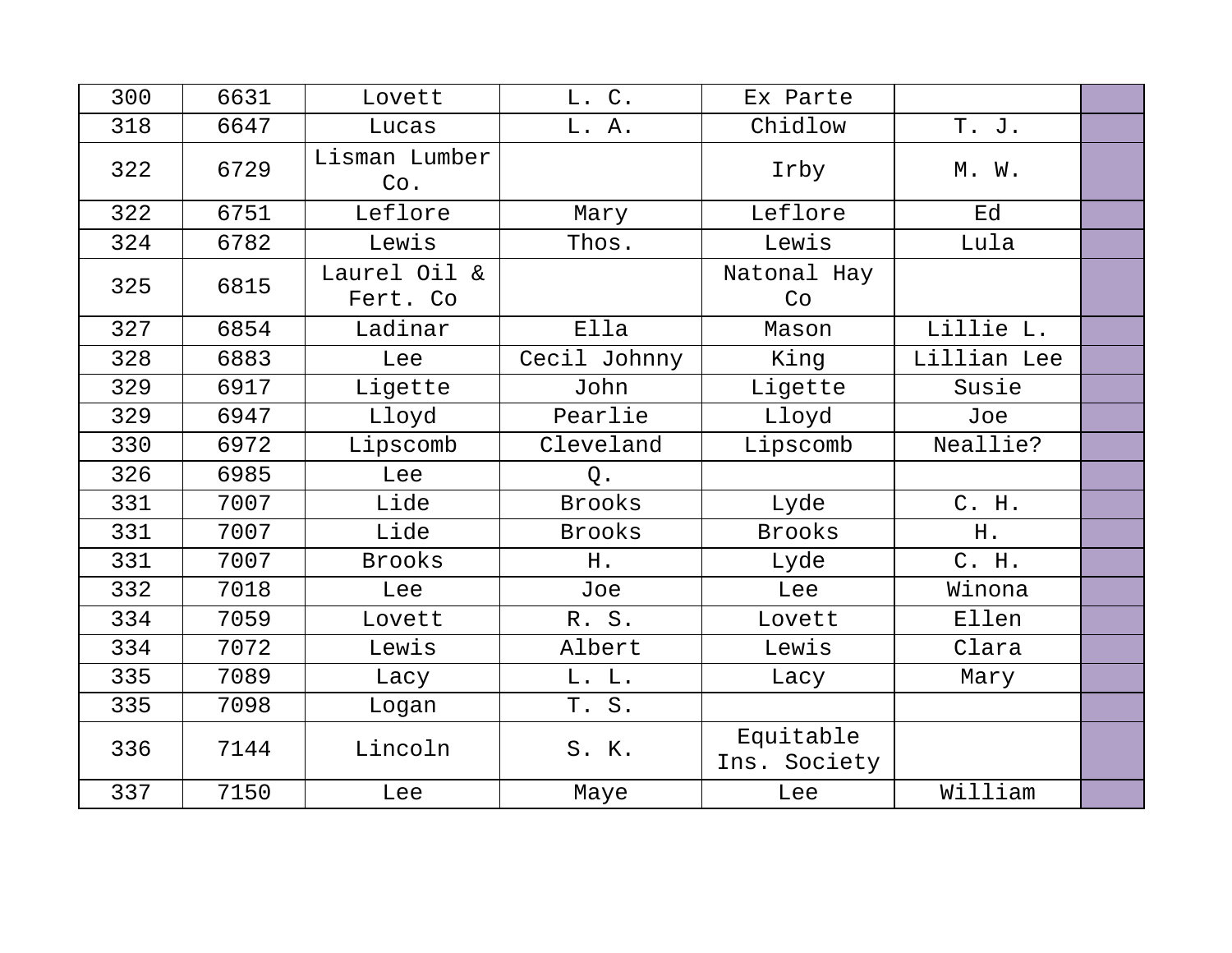| 339  | 7200 | Lyon                       | A. J. & Co  | California<br>Associated<br>Raisin Co |               |  |
|------|------|----------------------------|-------------|---------------------------------------|---------------|--|
| 339  | 7206 | Lyle                       | Tom Gro. Co | California<br>Associated<br>Raisin Co |               |  |
| 339  | 7207 | Law                        | Ruby        | Law                                   | Mary A.       |  |
| 240? | 7236 | Loyd                       | Lela        | Loyd                                  | Will A.       |  |
| 342  | 7312 | Lackey                     | S. L.       | Lackey                                | P. H.         |  |
| 343  | 7529 | Lancaster                  | J. J.       | Lancaster                             | J. L.         |  |
| 344  | 7340 | Lacy                       | L. L.       | Lacy                                  | Mary          |  |
| 326  | 7351 | Lackey                     | Jerusha     |                                       |               |  |
| 345  | 7582 | Lacy                       | Mary        | <b>Burwell</b>                        | C. B.         |  |
| 345  | 7582 | Lacy                       | Mary        | Burwell                               | H. B.         |  |
| 345  | 7582 | Lacy                       | Mary        | Burwell                               | W. L.         |  |
| 349  | 7465 | Lauderdale<br>Cotton Mills |             | Crescent<br>Paint and MFG             |               |  |
| 351? | 7465 | Lawrence                   | Conway M.   | Lawrence                              | Robbye Belle  |  |
| 351  | 7488 | Lewis                      | <b>Bell</b> | Lewis                                 | Earlie        |  |
| 352  | 7509 | Lackey                     | Johnnie     | Lackey                                | Ben           |  |
| 352  | 7529 | Linton                     | Carlene     | Lenton                                | C. W.         |  |
| 353  | 7543 | Lattimer?                  | Lucile      | Latimer?                              | E. M.         |  |
| 355  | 7575 | Leard                      | Sam         | Jones                                 | Roger         |  |
| 355  | 7575 | Leard                      | Sam         | Jones                                 | Ap C.         |  |
| 356  | 7608 | Lindley                    | Martha      | Lindley                               | Claude D.     |  |
| 357  | 7630 | Lockard                    | G. T.       | Vinson                                | $\mathsf C$ . |  |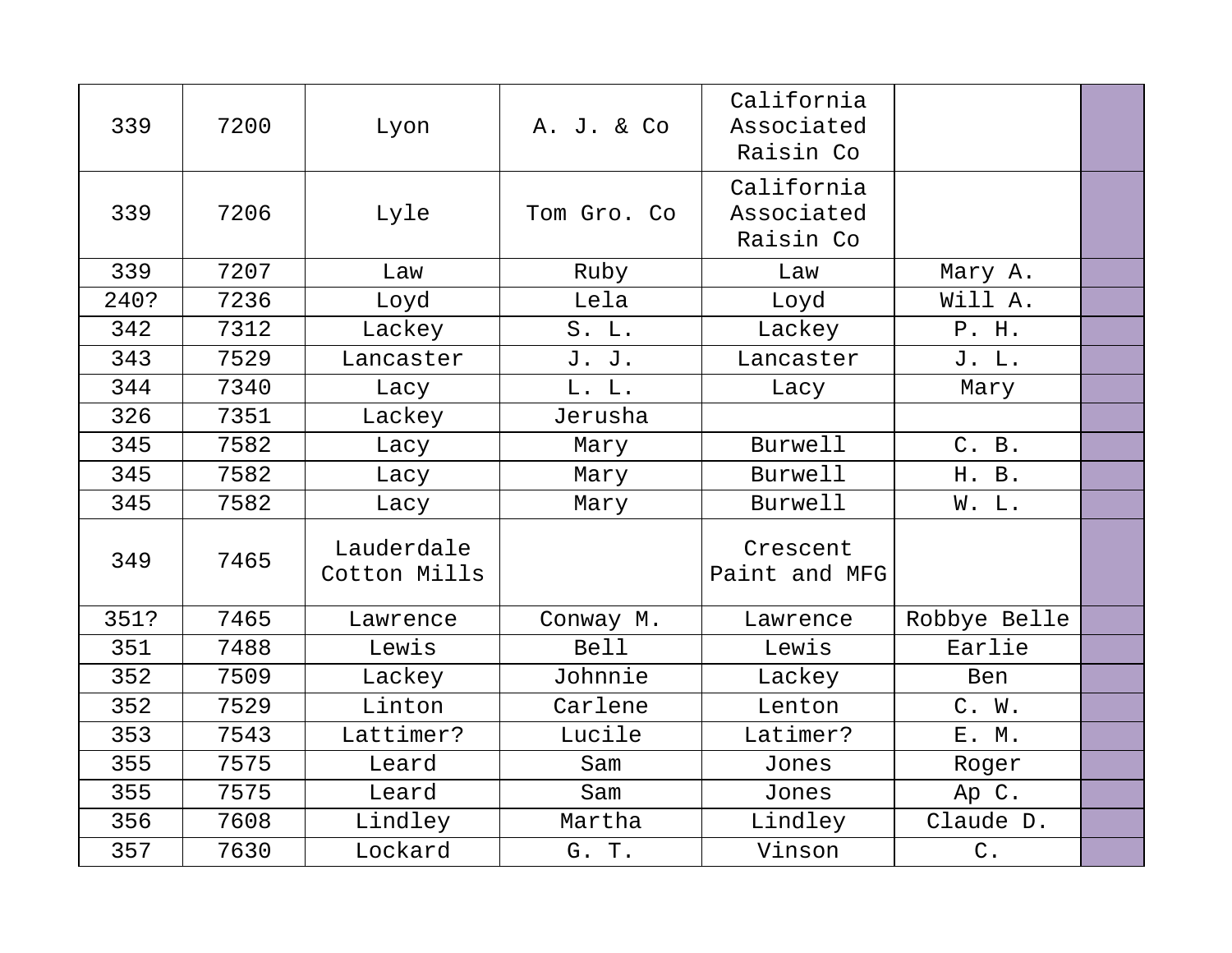| 357            | 7644        | Lyttle     | Frank         | Ex Parte                                      |         |  |
|----------------|-------------|------------|---------------|-----------------------------------------------|---------|--|
| 357            | 7645        | Lee        | R. K.         | Fikes                                         | J. O.   |  |
| 356            | 7606        | Litchfield | Gladys        | Huggins                                       | L. C.   |  |
| 358            | 7654        | Lee        | F. L.         | Lee                                           | T. L.   |  |
| 360            | 7729        | Lewis      | Frank McCain  | Ex Parte                                      |         |  |
| 361            | 7747        | Lloyd      | John          | Lloyd                                         | Annie   |  |
| 361            | 7753        | Legg       | I.V.          | Farmer<br>Cooperative<br>Grain &<br>Cotton Co |         |  |
| 362            | 7762        | Lowe       | Etta          | Ex Parte                                      |         |  |
| 362            | 7785        | Lee        | Eliza         |                                               |         |  |
| 363            | 7808        | Lawson     | Mary          | Lawson                                        | Charlie |  |
| 326            | 7845        | Lee        | Will          |                                               |         |  |
| 365            | 7850        | Lawrence   | Mary E.       | Ex Parte                                      |         |  |
| 366            | 7897        | Luckey     | Frank         | Luckey                                        | Elmira  |  |
| 366            | 7922        | Lard       | Sam           | Lard                                          | Estelle |  |
| 357            | 7941        | Leggett    | Julia P.      | Leggett                                       | John    |  |
| 174            | 2147        | Lee        | R. K.         | Willard<br>(Millard?)                         | J. E.   |  |
| $u-1$          | 30          | Lewis      | Warner H.     | Dickson &<br>Taylor                           |         |  |
| $u-1$          | 30          | Lewis      | Warner H.     | Taylor &<br>Dickson                           |         |  |
| $U-2$          | 122         | Lee        | Amandy ? Jane | Wilson                                        | Thomas  |  |
| $\mathbf 1$    | $\mathbf 1$ | Meador     | <b>B</b> .    | Blanks                                        | Jno. H. |  |
| $\overline{3}$ | 15          | McLelland  | Geo. K. D.    | Campbell                                      | D. L.   |  |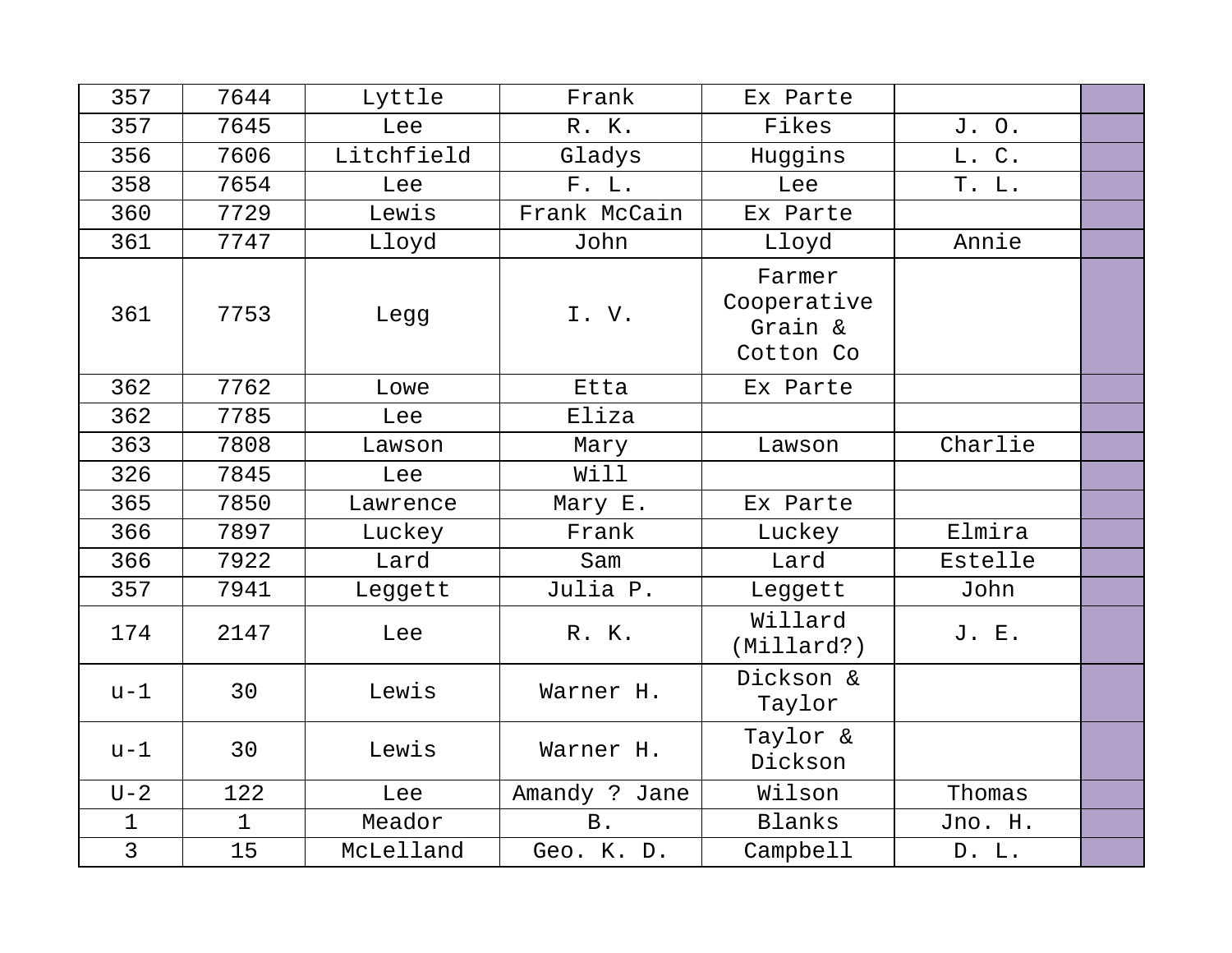| 3  | 25  | Meador     | B.             | Dearman   | Wm.      |  |
|----|-----|------------|----------------|-----------|----------|--|
| 4  | 25  | Moody      | M. L.          | Dale      | Saml.    |  |
| 5  | 41  | McLemore   | Wm.            | Rushing   | C. E.    |  |
| 5  | 41  | Fortson    | J. G.          | Rushing   | C. E.    |  |
| 5  | 41  | Fortson    | Wm.            | Rushing   | C. E.    |  |
| 6  | 51  | Meador     | <b>B</b> .     | Gentry    | Reason   |  |
| 6  | 56  | McInnis    | G. W.          | Gay       | J. C.    |  |
| 8  | 71  | McLain     | $\ddot{\cdot}$ | Brown     | Jeff D.  |  |
| 8  | 71  | McLain     | $\overline{P}$ | Brown     | M. V.    |  |
| 11 | 102 | McElroy    | Rawson         | Bishop    | Henry    |  |
| 11 | 107 | Meador     | Benj.          | Coats     | S. L.    |  |
| 11 | 111 | McPhaul?   | Jas. P.        | McPhaul?  | Daniel   |  |
| 12 | 117 | McDougald? | Archibald      | Tilmore   | Jacob    |  |
| 13 | 132 | Martin     | Joseph         | Hodges    | Robt.    |  |
| 13 | 135 | Moore      | Elias          | Hammack   | Jacob W. |  |
| 15 | 140 | McLane     | $R$ .          | Brown     | J. C.    |  |
| 15 | 140 | McLane     | M.R.           | Brown     | J. C.    |  |
| 16 | 146 | McGrew     | Cebell         | McGrew    | J. C.    |  |
| 16 | 147 | McShaw     | Wm. E. C.      | Brown     | John     |  |
| 16 | 148 | McKenzie   | Peter          | Harper    | R. B. G. |  |
| 16 | 149 | Mathews    | Pinkney        | Ritcher   | Wm.      |  |
| 16 | 150 | MCGahey    | Floyd          | Barefield | Edwin    |  |
| 16 | 151 | McSgaw?    | Α.             | Clinton   | Joseph   |  |
| 16 | 152 | McRae      | James          | McRae     | D.       |  |
| 16 | 153 | McMillan   | James A.       | Moon      | Α.       |  |
| 16 | 153 | Moore      | Arthur         | McMillian | James A. |  |
| 17 | 154 | McShaw     | Mary J.        | Clinton   | Joseph   |  |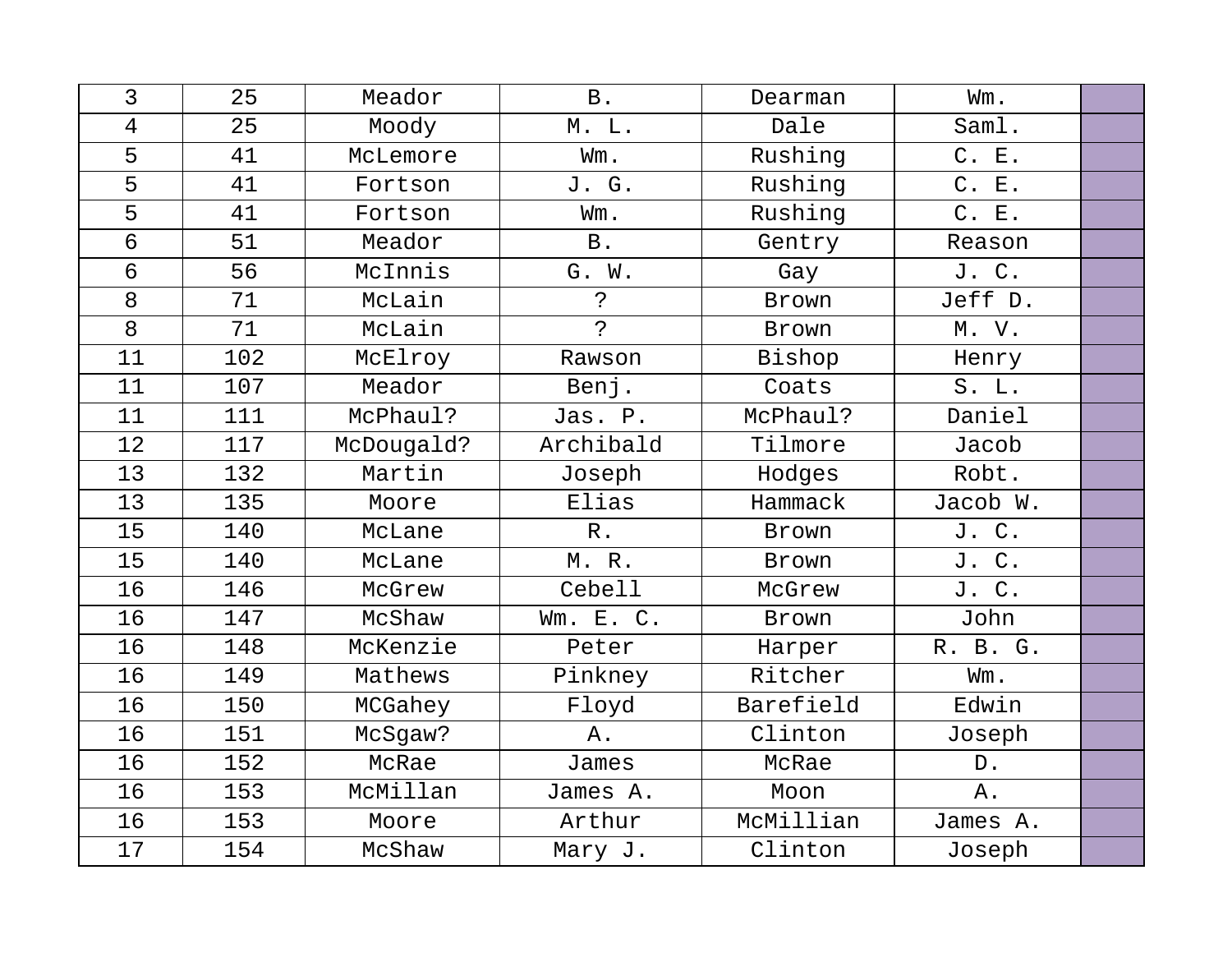| 17 | 155  | Mathews   | J. C.        | Hays      | J. W.      |  |
|----|------|-----------|--------------|-----------|------------|--|
| 17 | 156  | Meador    | Benj.        | Meador    | J. M.      |  |
| 17 | 1546 | Meador    | Merdica      | Meador    | Benj.      |  |
| 17 | 157  | Moore     | Mahala       | Moore     | Chas.      |  |
| 17 | 158  | McShan    | M. J.        | Brown     | John       |  |
| 17 | 159  | Mott      | H. Lovelace  | Mott      | Lovelace   |  |
| 17 | 159  | Mott      | Nancy        | Mott      | Lovelace   |  |
| 17 | 160  | Mayfield  | <b>B. M.</b> | Hays      | Daniel     |  |
| 18 | 161  | McRae     | James        | McRae     | Frances E. |  |
| 18 | 162  | McWhorter | Thos.        | Jones     | Mary       |  |
| 18 | 162  | McWhorter | Thos.        | McWhorter | Mary Jones |  |
| 18 | 163  | McRae     | Joseph       | Smith     | Wm. B.     |  |
| 18 | 164  | Mott      | Joseph       | Hays      | Daneil C.  |  |
| 18 | 165  | Moore     | Richard      | Moore     | Chas.      |  |
| 18 | 165  | Moore     | Nelson       | Moore     | Chas.      |  |
| 18 | 166  | Mott      | Lovelace h.  | Mott      | Absolam    |  |
| 18 | 168  | Marsh     | Bryan        | Stewart   | Wm.        |  |
| 19 | 170  | McNeil    | James        | Newberry  | Benj.      |  |
| 22 | 193  | Moore     | Elias        | Huggins   | Eli        |  |
| 23 | 198  | Martin    | Joseph       | Hodges    | Robert     |  |
| 27 | 227  | McShan(?) | Α.           | Clinton   | Joseph     |  |
| 28 | 233  | McLaurin  | Jno. R.      | McLaurin  | Neal       |  |
| 29 | 244  | McCarty   | Susan        | Spinks    | Sarah E.   |  |
| 30 | 250  | Minor     | Cornelia     | Wooton    | Wm.        |  |
| 32 | 268  | McLaurin  | M. A.        | Smith     | W. H. A.   |  |
| 33 | 271  | McLemore  | C. H.        | Smith     | Lewis      |  |
| 37 | 298  | Minge     | C. H.        | Adams     | Thos.      |  |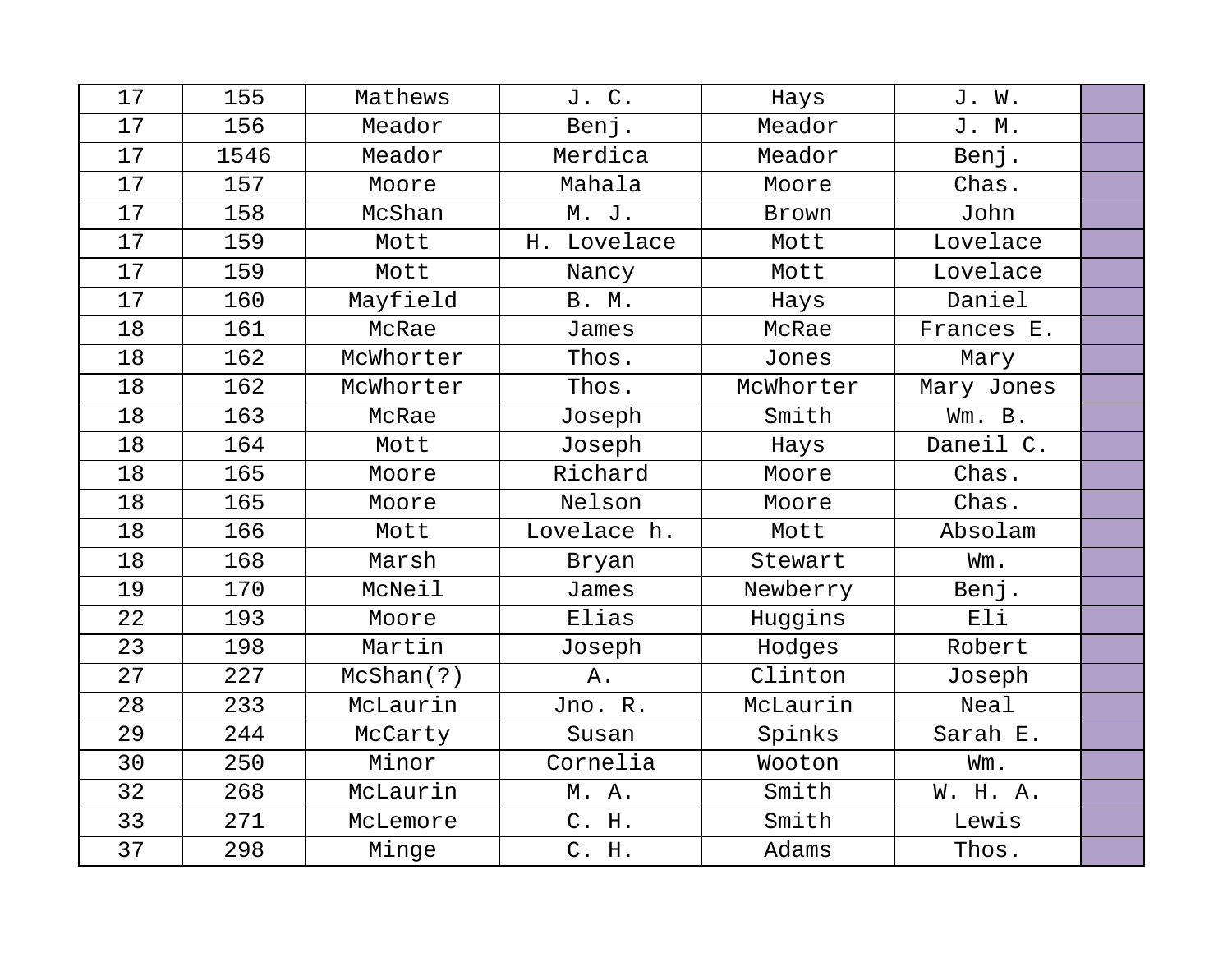| 38 | 306 | McWhorter | D. O.                 | Jones     | Mary       |      |
|----|-----|-----------|-----------------------|-----------|------------|------|
| 39 | 310 | McWhorter | Mary                  | McWhorter | Thos.      |      |
| 39 | 311 | Moore     | Felix E.              | Moore     | Eleanor    |      |
| 39 | 312 | McGrew    | Wm.                   | Carter    | N. R.      |      |
| 39 | 313 | Miller    | Wm.                   | Harper    | R. B. G.   |      |
| 39 | 313 | Miller    | Wm.                   | Meador    | <b>B</b> . |      |
| 39 | 314 | McShan    | Wm.                   | Brown     | John       |      |
| 39 | 315 | Malone    | John                  | Roberts   | John B.    |      |
| 39 | 316 | Moore     | Mahala                | Moore     | Elias      |      |
| 40 | 317 | Moore     | John R.               | Moore     | Chas.      | Chas |
| 40 | 318 | Miller    | Eli                   | Harper    | R. B. G.   |      |
| 40 | 318 | Miller    | Eli                   | Meador    | <b>B</b> . |      |
| 40 | 318 | Miller    | Eli                   | Miller    | $C$ .      |      |
| 40 | 318 | Miller    | Eli                   | Miller    | W.         |      |
| 40 | 319 | McLane    | $C$ .                 | Calhoun   | John       |      |
| 40 | 320 | Morgan    | D. V.                 | Hamilton  | G. A.      |      |
| 40 | 321 | McLemore  | Wm.                   | Rushing   | C. E.      |      |
| 40 | 322 | McRae     | Fannie E.             | Alford    | W. F.      |      |
| 40 | 323 | Meeks     | A. R. D.              | Meeks     | W. D.      |      |
| 41 | 325 | McGrew    | John C.               | Parker    | Doc        |      |
| 44 | 332 | McGrew    | $\mathsf C$ .<br>John | Parker    | <b>Doc</b> |      |
| 41 | 327 | Meador    | $\, {\bf B}$ .        | White     | David      |      |
| 45 | 335 | McGrew    | Cebell                | McGew     | Jno. C.    |      |
| 45 | 336 | McShan ?  | Amelia E.             | McShan    | Pinelope   |      |
| 45 | 337 | McCarty   | Charles               | Bird      | J. C.      |      |
| 45 | 337 | Alford    | W. F.                 | Bird      | J. C.      |      |
| 46 | 350 | Miller    | Catherine             | Miller    | Eli        |      |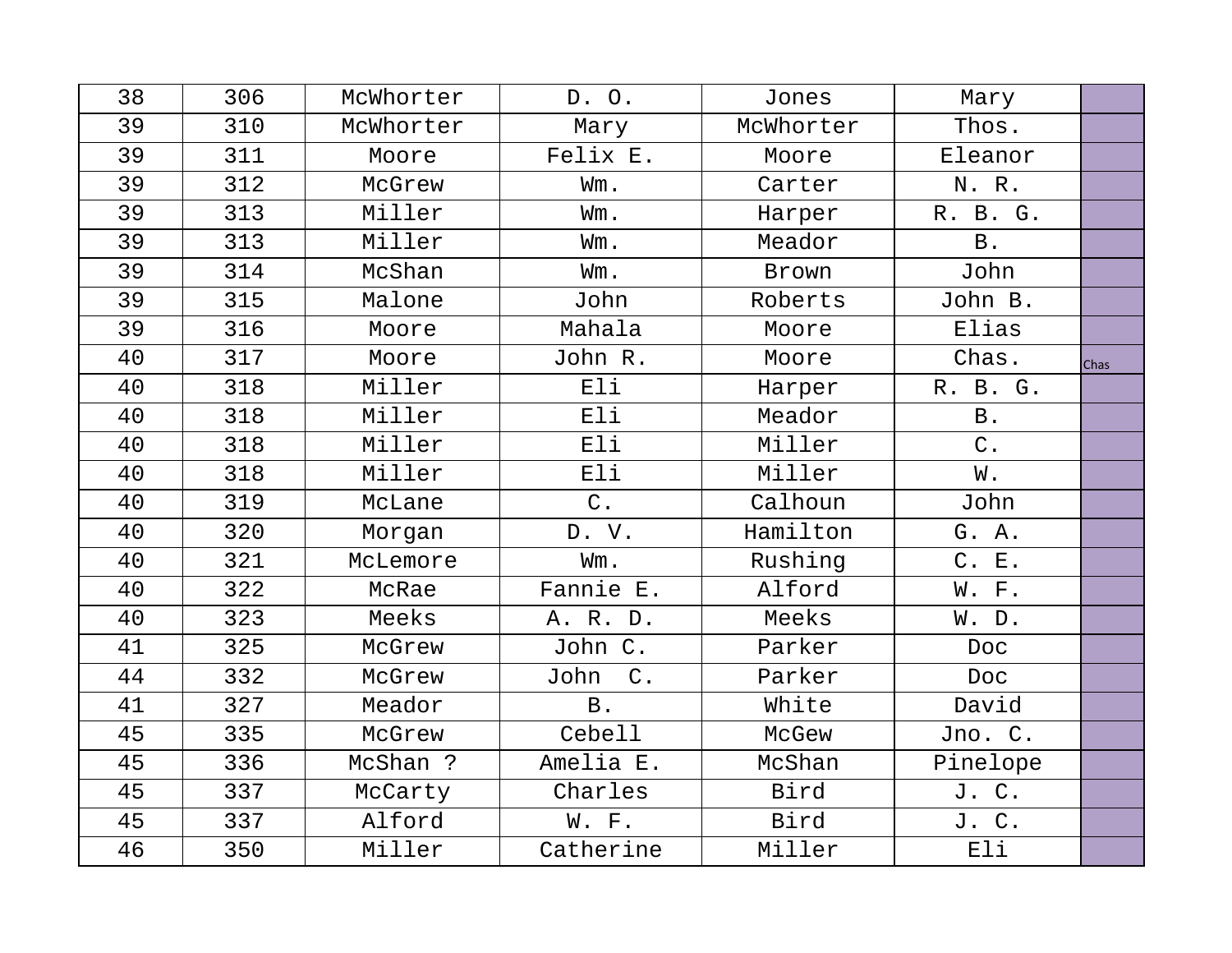| 47 | 351 | Moore    | L. B.      | Williamson | J. S.        |  |
|----|-----|----------|------------|------------|--------------|--|
| 50 | 372 | Miller   | C. G.      | Clanton    | L. D.        |  |
| 54 | 410 | Meador   | Benjamin   | Neighbors  | Benj.        |  |
| 56 | 421 | McRae    | James      | Bishop     | Jno.         |  |
| 56 | 422 | Mitchell | Jno. M.    | Mitchell   | <b>B.</b> F. |  |
| 56 | 423 | Merrett  | S. M.      | Merrett    | Willis       |  |
| 56 | 423 | Pringle  | D. K.      | Merrett    | Willis       |  |
| 57 | 424 | McRae    | Eliza      | McRae      | Jas.         |  |
| 57 | 424 | Bishop   | Eliza      | McRae      | Jas.         |  |
| 57 | 425 | McRae    | Jas.       | Bishop     | $E$ .        |  |
| 58 | 429 | McKinnon | W. F.      | Ousley?    | Wm.          |  |
| 58 | 429 | McInnis  | F. W.      | Ousley?    | Wm.          |  |
| 58 | 433 | Meador   | <b>B</b> . | Owen       | Ethelred     |  |
| 58 | 436 | Miller   | C. G.      | Oack?      | E. C.        |  |
| 59 | 441 | Meador   | Benj.      | Pigott     | Jas. M.      |  |
| 60 | 445 | Meador   | Benj.      | Pringle    | Sam T.       |  |
| 62 | 469 | McLemore | C. H.      | Smith      | Elizabeth    |  |
| 64 | 480 | McElroy  | A. J.      | McElroy    | Ransom       |  |
| 64 | 481 | McDonald | Jno.       | McDonald   | James        |  |
| 64 | 481 | McDonald | Eli        | McDonald   | James        |  |
| 64 | 482 | McCarty  | Susan      | McCarty    | Charley      |  |
| 65 | 483 | Mahan    | J. W.      | Alford     | W. F.        |  |
| 69 | 512 | McNeil   | D. L.      | Willaims   | J. P.        |  |
| 69 | 520 | McLemore | Mary       | Fortson    | J. G.        |  |
| 70 | 522 | Malone   | Mary       | Malone     | John         |  |
| 70 | 523 | McElroy  | Kennon     | Alford     | W. F.        |  |
| 70 | 524 | McElroy  | Roena      | McElroy    | W. B.        |  |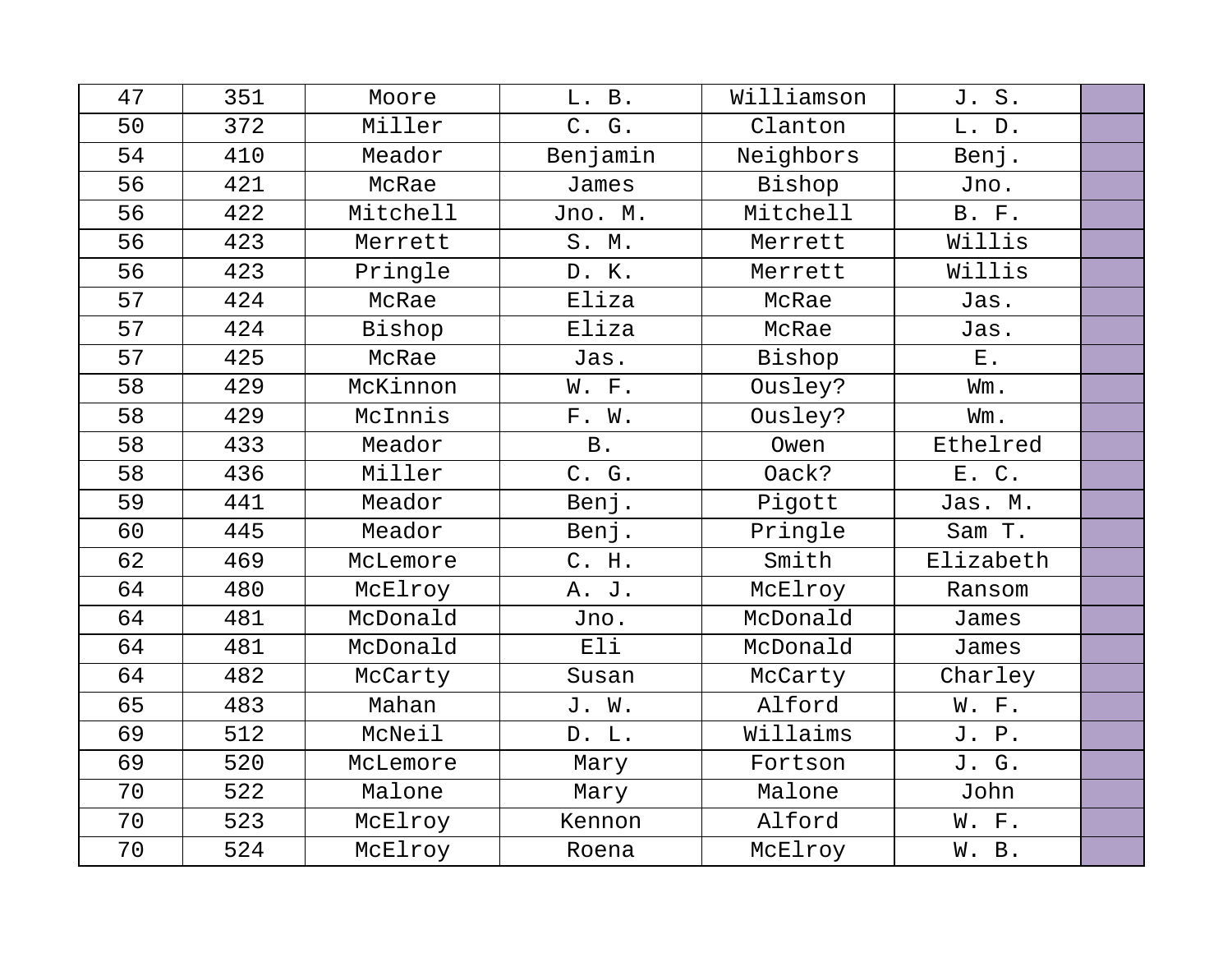| 70  | 525 | Mitchell | Edwin     | Semmes    | F. C.    |  |
|-----|-----|----------|-----------|-----------|----------|--|
| 70  | 526 | Murphy   | V. M.     | Malone    | John     |  |
| 70  | 526 | Shelton  | John I.   | Malone    | John     |  |
| 72  | 548 | McGrady  | John      | Clay      | T. J.    |  |
| 75  | 573 | Meador   | Benjamin  | Fisher    | J. S.    |  |
| 76  | 586 | Mosley   | Elisha    | Fullilove | Jno.     |  |
| 81  | 627 | McInnis  | Mary      | Smith     | Lewis    |  |
| 81  | 628 | McLaurin | Jno. R.   | Smith     | W. H. A. |  |
| 82  | 631 | Meador   | Benj.     | Davidson  | J. J.    |  |
| 84  | 645 | McCarty  | Charles   | Alford    | W. F.    |  |
| 85  | 649 | McDonald | John      | McDonald  | Nancy T. |  |
| 85  | 649 | McDonald | John      | McDonald  | Margaret |  |
| 85  | 650 | Monroe   | C. H.     | Walters   | Joseph   |  |
| 85  | 650 | Alford   | W. F.     | Walters   | Joseph   |  |
| 85  | 651 | Monroe   | C. H.     | Walters   | Stacy    |  |
| 86  | 654 | Moore    | Jas. V.   | Moore     | Jas. Z.  |  |
| 86  | 655 | mcLemore | J. C.     | Fortson   | J. G.    |  |
| 86  | 656 | Malone   | Mary      | Roberts   | John R.  |  |
| 86  | 657 | Merritt  | Willis L. | Culpepper | S. M.    |  |
| 86  | 657 | Merritt  | Willis L. | Culpepper | H. D.    |  |
| 57? | 425 | McRae    | Eliza     | McRae     | Jas.     |  |
| 57? | 425 | Bishop   | Eliza     | McRae     | Jas.     |  |
| 65  | 482 | McCarty  | Charles   | McCarty   | Susan    |  |
| 86  | 658 | Moody    | Thos.     | Moody     | C. A.    |  |
| 86  | 658 | Malone   | C. A.     | Moody     | Thos.    |  |
| 86  | 659 | Malone   | John      | Laughlin  | Thos.    |  |
| 86  | 660 | Moore    | Nelson    |           |          |  |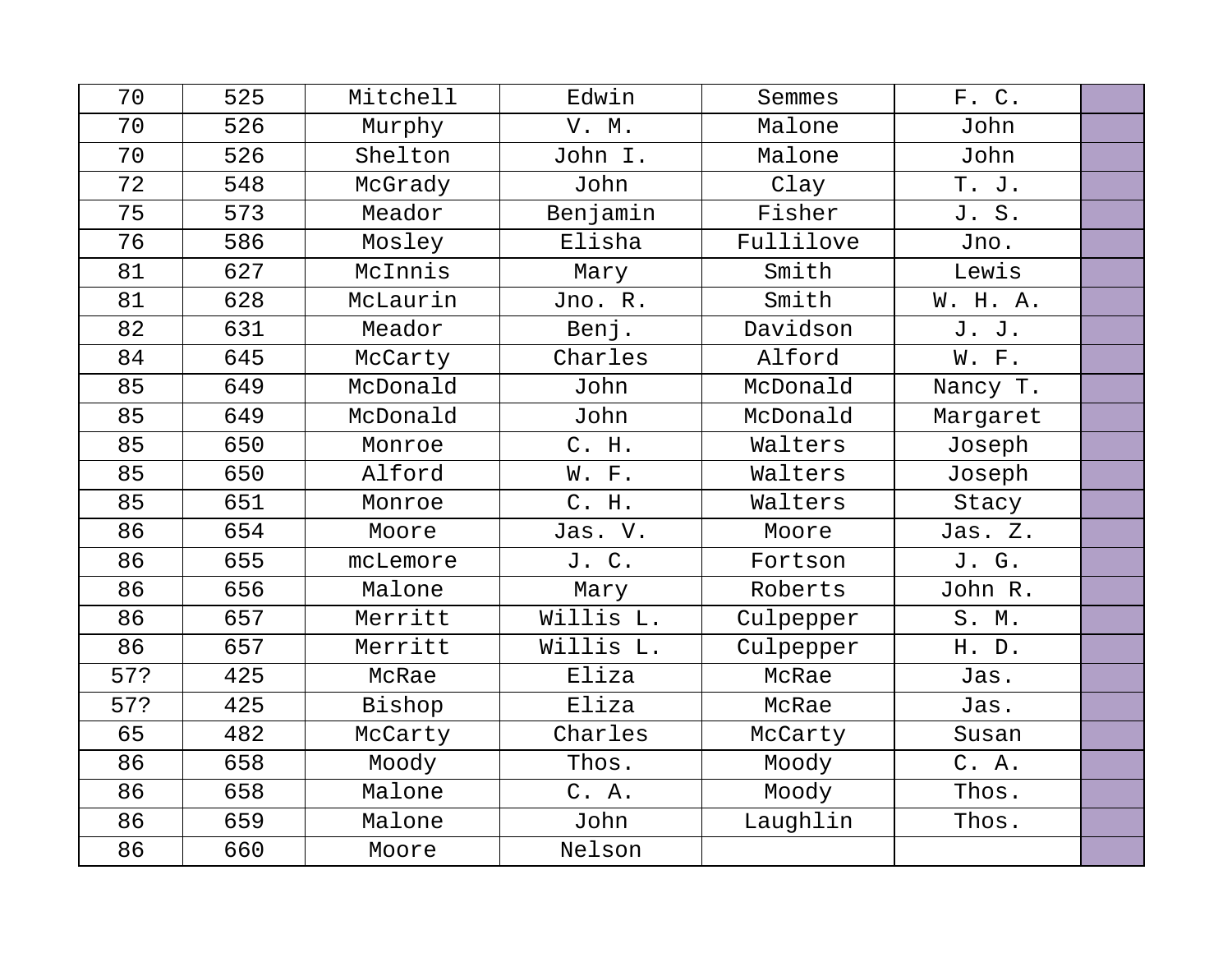| 86             | 661             | Moore       | Martin      | Moore          | $E$ .       |  |
|----------------|-----------------|-------------|-------------|----------------|-------------|--|
| 87             | 666             | Matheny     | $\circ$ .   | Alford         | W. F.       |  |
| 87             | 669             | Meador      | <b>B</b> .  | Sanderford     | $E$ .       |  |
| 87             | 670             | McShan      | Wm.         | McShan         | W.A.        |  |
| 87             | 671             | McRae       | Frances E.  | Blanks         | J. L.       |  |
| 88             | 675             | McLemore    | Rouena      | Rushing        | C. E.       |  |
| 88             | 679             | Matheny     | H. C.       | Alford         | W. F.       |  |
| 88             | 681             | McKenzie    | John        | McKenzie       | Bettie      |  |
| 88             | 683             | Miller      | R. B.       | Clayton        | W.A.        |  |
| 89             | 686             | Mosley      | J. K.       | Clayton        | Roxana      |  |
| 89             | 695             | Mayfield    | W. D.       | Cooper         | W. J.       |  |
| 90             | 699             | McLemore    | Joshua      | Seemes         | Julia M.    |  |
| 90             | 707             | Mills       | E. G.       | Hamberlin      | J. B.       |  |
| 91             | 713             | May         | J. M.       | Alford         | W. F.       |  |
| 91             | 717             | Mills       | Otis        | Hamberline     | J. B.       |  |
| 92             | 724             | McLaurin    | J. R.       | <b>Bozeman</b> | R. H.       |  |
| 92             | 722             | McLaurin    | J.R.        | Prator         | Jno. A.     |  |
| 92             | 725             | McDonald    | John        | McDonald       | Susan       |  |
| 92             | 725             | McDonald    | John        | McDonald       | Jno.        |  |
| 92             | 726             | Miller      | R. B.       | Clayton        | F. A.       |  |
| 93             | 730             | McInnis     | Jno.        | Greer (Green)  | I. S. O. G. |  |
| 95             | 742             | Moore       | R. L.       | Moore          | J. C.       |  |
| 95             | 743             | McRae       | Arabella    | McCarty        | David       |  |
| $\overline{2}$ | $\overline{4}$  | Miller      | Wm.         | Viveritt       | L. D.       |  |
| $\overline{3}$ | $7\overline{ }$ | Melpolland? | Joseph      | Watts          | Jas.        |  |
| $\overline{3}$ | 8               | Moseley     | $E$ .       | Russon         | M. E.       |  |
| $\overline{3}$ | 8               | Moseley     | ${\bf E}$ . | Russon         | Robin       |  |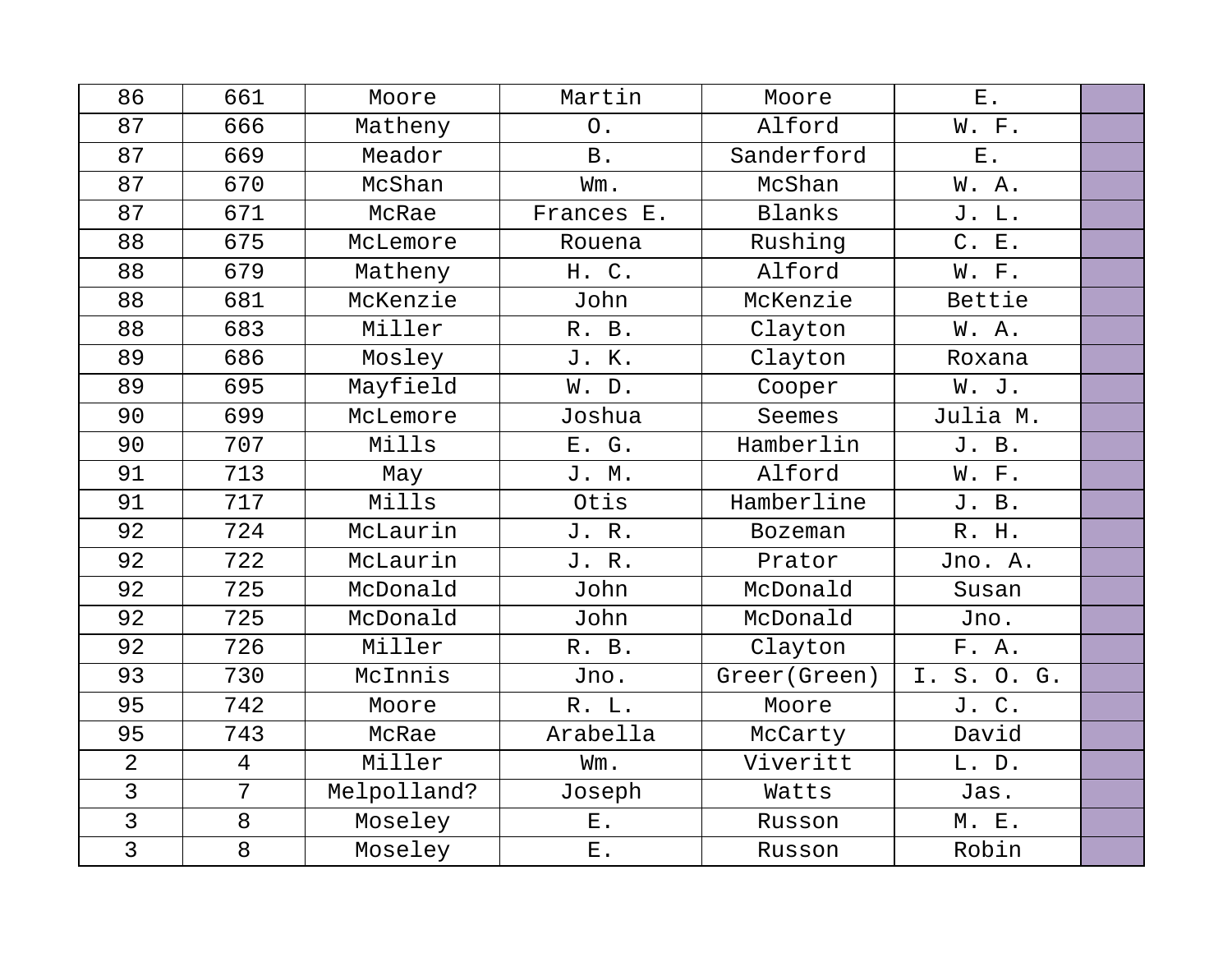| 7                | 17  | McDaniel                     | David        | Ball               | Jno. F.  |  |
|------------------|-----|------------------------------|--------------|--------------------|----------|--|
| 11               | 34  | Mahan                        | H.           | Mahan              | S. V.    |  |
| 11               | 34  | Mahan                        | $D$ .        | Mahan              | S. V.    |  |
| 11               | 45? | Moore                        | Eleanor      | Mahan              | S. N.    |  |
| 17               | 15  | Mississippi<br>State         |              | M & O RR Co        |          |  |
| 20               | 58  | McLaurin                     | J. R.        | Smith              | W. H.    |  |
| 26               | 85  | McLemore                     | Joshua       | Semmes             | Julia    |  |
| 26               | 86  | Mone                         | T. J.        | Fenley             | Geo.     |  |
| 26               | 87  | Mone                         | T. J.        | Finley             | Geo.     |  |
| 19               | 92  | Mills                        | Otis         | Hamberlin          | J. B.    |  |
| 29               | 120 | Mobile & Ohio<br>Railroad Co |              | Pope Lloyd &<br>Co |          |  |
| 19               | 936 | Mills                        | E. G.        | Hamberlin          | J. B.    |  |
| 28               | 110 | McDonald                     | S. T.        | McDonald           | Jno.     |  |
| 28               | 110 | McDonald                     | J. J.        | McDonald           | Jno.     |  |
| 31               | 138 | McShan                       | Wm.          | McShan             | A. A.    |  |
| 31               | 144 | McDonald                     | N. T. M.     | McDonald           | John     |  |
| 31               | 144 | McDonald                     | <b>E</b> .   | McDonald           | John     |  |
| $\overline{3}$   | 149 | Marsh                        | Wm. G.       | Marsh              | Henry J. |  |
| $6 \overline{6}$ | 163 | Malero                       | E. G.        | Westbrooks         | Α.       |  |
| 20               | ??  | McCaskill                    | R. B.        | McCaskill?         | Tem      |  |
| 6                | 169 | Maxey                        | R. W.        | Vaughn             | Telitha  |  |
| $\sigma$         | 169 | Maxey                        | Elizabeth T. | Vaughn             | Telitha  |  |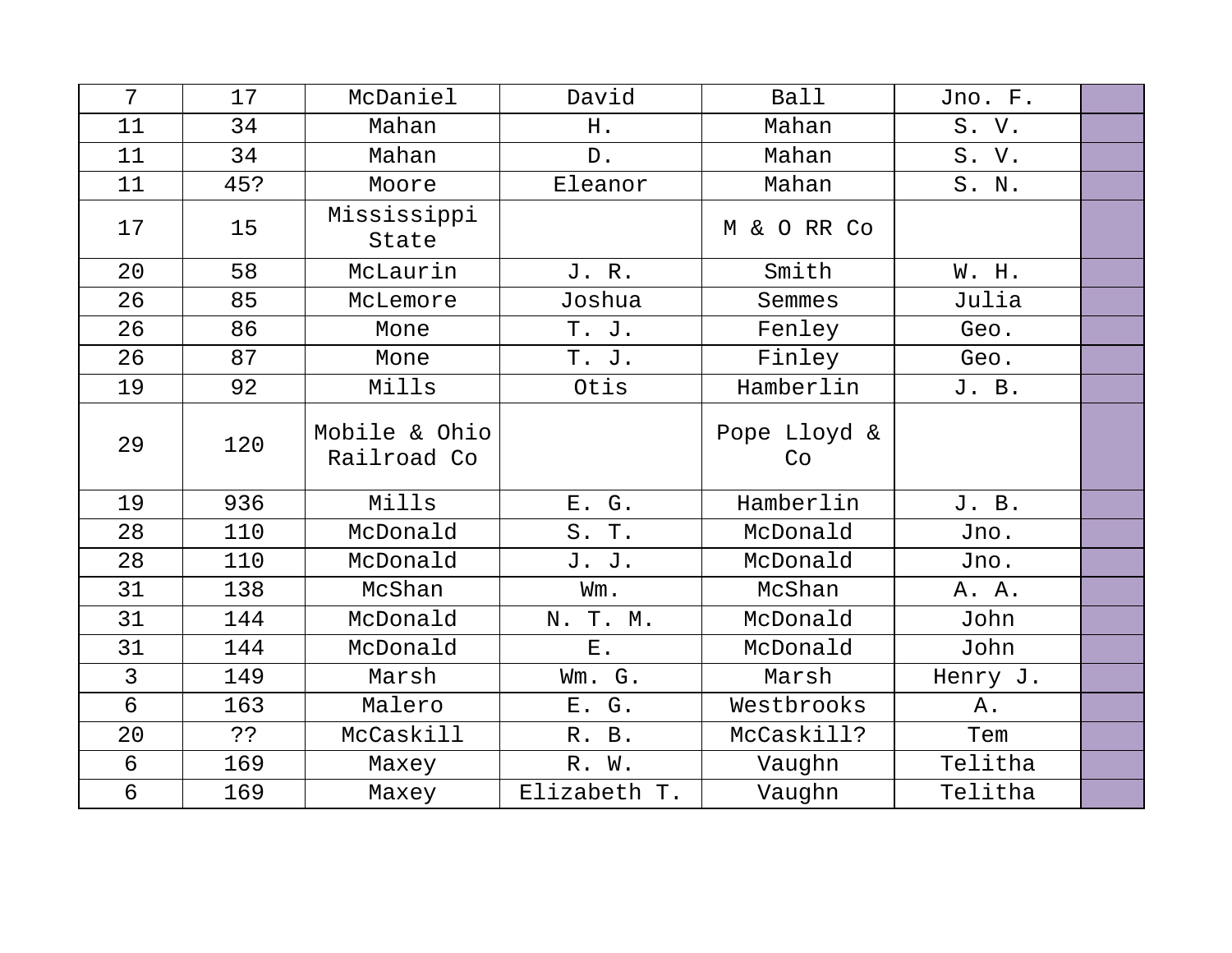| 33 | 205  | Mississippi<br>State<br>Attorney   |          | Lyle       | W. D.       |  |
|----|------|------------------------------------|----------|------------|-------------|--|
| 33 | 207  | Mahan                              | S. V.    | Mahan      | J. W.       |  |
| 34 | 210  | Mosby                              | McRae    | Maxey      | R. W.       |  |
| 58 | 262  | Moore                              | Susan T. | Moore      | Thomas J.   |  |
| 58 | 275? | McMullan                           | J. W.    | Pennington | J. W.       |  |
| 54 | 285  | McKay                              | J. A.    | Hurlbutt?  | W. D.       |  |
| 60 | 297  | McDonald                           | John     | Vaughn     | T. P.       |  |
| 69 | 300  | Molpus                             | Tilitha  | Jackson    | Richie      |  |
| 71 | 307  | Mosby                              | S. E.    | Mosby      | McRae       |  |
| 71 | 307  | Mosby                              | S. E.    | Webb       | Jesse       |  |
| 60 | 305  | Monette                            | J. W.    | Owen       | S. L.       |  |
| 60 | 305  | Monette                            | J. W.    | McCaskill  | R. B.       |  |
| 60 | 309  | McDonald                           | John     | Vaughn     | T. P.       |  |
| 57 | 313  | Meridian<br>Savings<br>Institution |          | Coleman    | J. E.       |  |
| 57 | 313  | Meridian<br>Savings<br>Institution |          | Coleman    | W. T.       |  |
| 56 | 316  | Moseley                            | R. J.    | Meyers     | J.          |  |
| 56 | 316  | Moseley                            | R. J.    | Willaims   | ${\bf E}$ . |  |
| 56 | 316  | Moseley                            | R. J.    | Willaims   | J. M.       |  |
| 56 | 321  | McPherson                          | W.       | Walters    | Stacy J.    |  |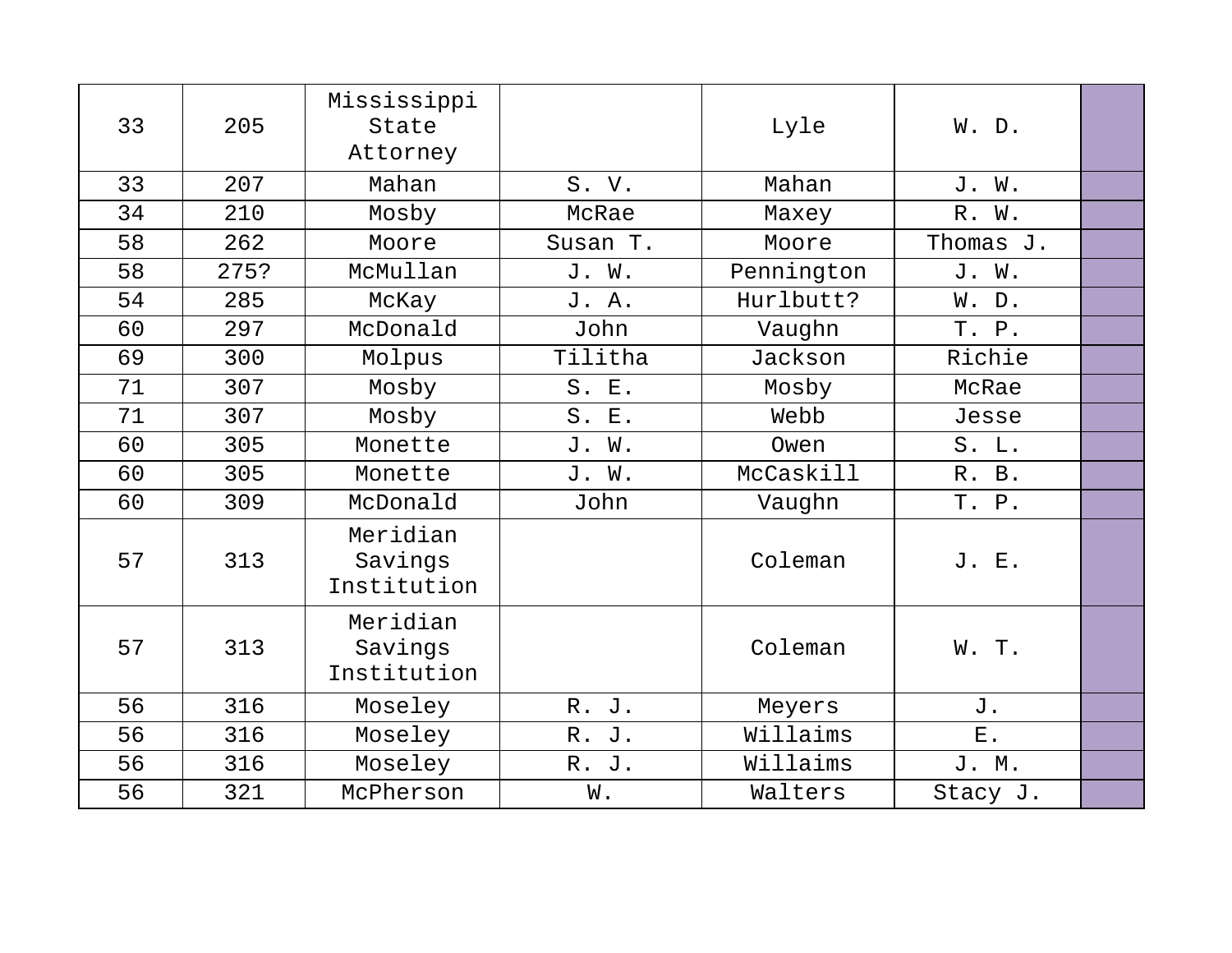| 44 | 334  | Meridian<br>Savings<br>Institution |           | Dupree                  | H. E.       |  |
|----|------|------------------------------------|-----------|-------------------------|-------------|--|
| 44 | 334  | Meridian<br>Savings<br>Institution |           | Dupree                  | ${\bf E}$ . |  |
| 71 | 336  | May                                | Pat       | Sullivan                | Thos.       |  |
| 60 | 3389 | Monette                            | J. W.     |                         |             |  |
| 82 | 348  | Mobile & Ohio<br>Railroad Co       |           | Moseley                 | R. J.       |  |
| 70 | 355  | Marsh                              | C. E.     | Thomas                  | W. R.       |  |
| 70 | 367  | Maxey                              | R. W.     | Stevens                 | Mary D.     |  |
| 71 | 369  | Mosby                              | McRae     | Lowry                   | Laura E.    |  |
| 43 | 374  | Mosley                             | Robert    | Lyle                    | M. A.       |  |
| 43 | 374  | Mosley                             | Sarah T.  | Lyle                    | I. B.       |  |
| 60 | 371  | McWilliams                         | Catherine | Dove                    | M. J.       |  |
| 60 | 382  | McMullan                           | J. W.     | Pennington              | J. W.       |  |
| 43 | 384  | May                                | J. P.     | May                     | J. B.       |  |
| 46 | 383  | Marshall                           | W. J.     | Carter                  | Ira J.      |  |
| 70 | 387  | Massingale                         | Ella      | Ballack                 | W. C. A.    |  |
| 70 | 387  | Massingale                         | W. W.     | Ballack                 | W. C. A.    |  |
| 58 | 398  | Miller                             | R. W.     | Clayton                 | R.C.        |  |
| 54 | 399  | Morris                             | S. L.     | Stargn &<br>Redford     |             |  |
| 54 | 399  | Morris                             | S. L.     | Radfaord and<br>Stargn? |             |  |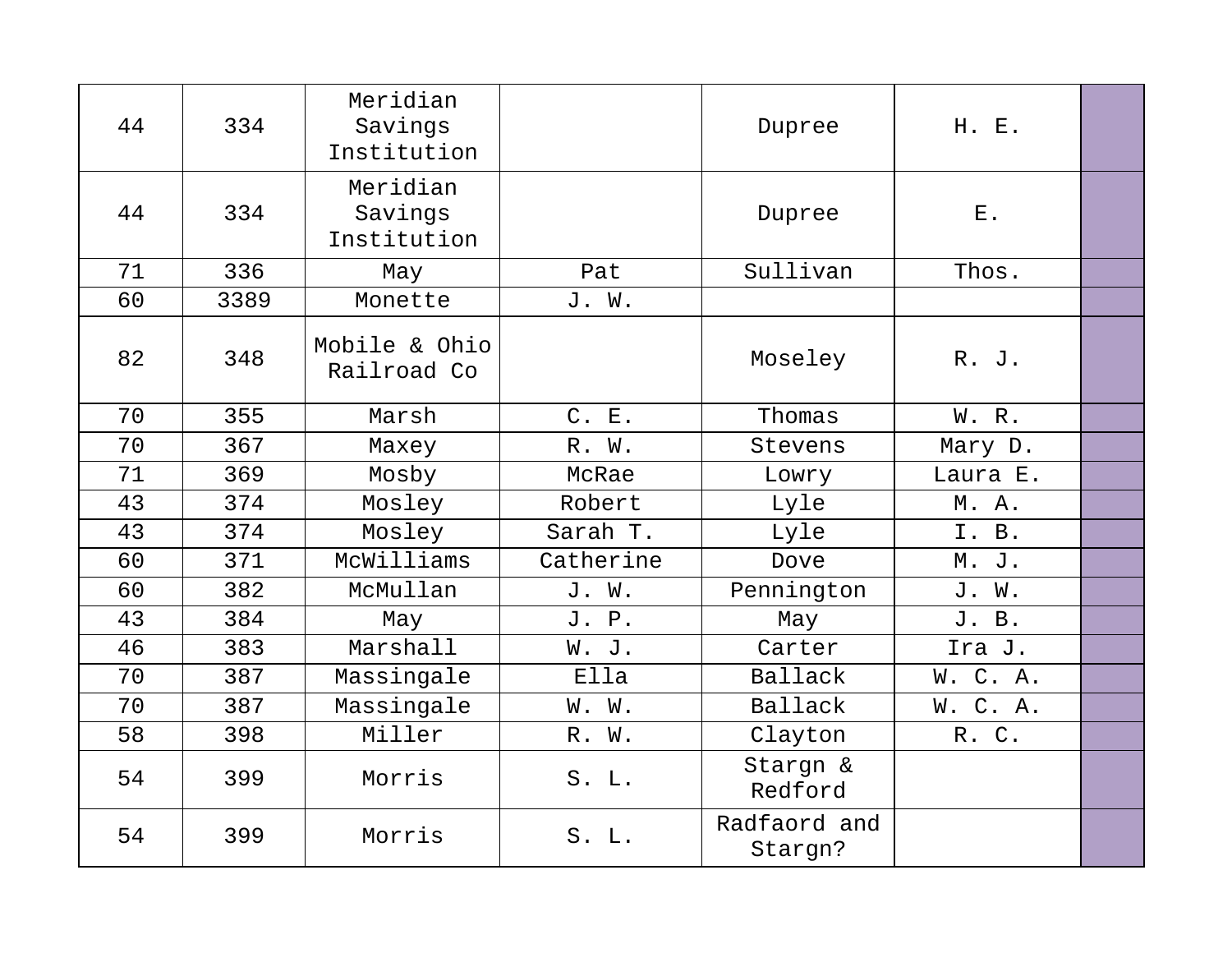| 56 | 400  | Mosby                | McRae       | unknown                              |          |  |
|----|------|----------------------|-------------|--------------------------------------|----------|--|
| 56 | 400  | Cameron              | W. D.       | unknown                              |          |  |
| 58 | 407  | McCaskill            | R. B.       | Morris                               | J. L.    |  |
| 56 | 404? | Mosby                | McRae       | unknown                              |          |  |
| 61 | 422  | Mississippi<br>State |             | Bailey                               | S. M.    |  |
| 61 | 426  | Moffat               | R. D.       | Rushing                              | C. E.    |  |
| 61 | 426  | Moffat               | R. D.       | Rushing                              | H. P.    |  |
| 69 | 436  | Mitchell             | Louise      | Mitchell                             | Alex     |  |
| 47 | 438  | Mosby                | McRae       | Granger Life<br>Insurance<br>Company |          |  |
| 50 | 444  | Miller               | C. G.       | Miller                               | G. L.    |  |
| 51 | 433  | Moore                | Robert      | Moore                                | Jane     |  |
| 69 | 463  | McElroy              | Phillis     | McElroy                              | Bird     |  |
| 52 | 475  | Miller               | Margaret    | Miller                               | C. G.    |  |
| 71 | 479? | McMullan             | Mary E.     | McMullan                             | J. W.    |  |
| 50 | 479? | McElroy              | Bird        | McElroy                              | Phillis  |  |
| 69 | 483  | Moseley              | R. J.       | Cameron                              | W. D.    |  |
| 45 | 489  | McInnis              | Jno. A.     | McInnis                              | G. W.    |  |
| 49 | 493  | Moseley              | ${\bf E}$ . | Moseley                              | Susan J. |  |
| 47 | 494  | McLean               | W.T.        | McLean                               | Ellen H. |  |
| 48 | 505  | McDiffie?            | Duncan      | McCall                               | Edward   |  |
| 25 | 524  | McInnis              | Laura       | McInnis                              | G. W.    |  |
| 25 | 525  | McInnis              | Mary Bell   | McInnis                              | G. W.    |  |
| 36 | 542  | Moore                | ${\tt P}$ . | Christian                            | C. D.    |  |
| 35 | 546  | McQueen              | H. H.       | McQueen                              | Mary E.  |  |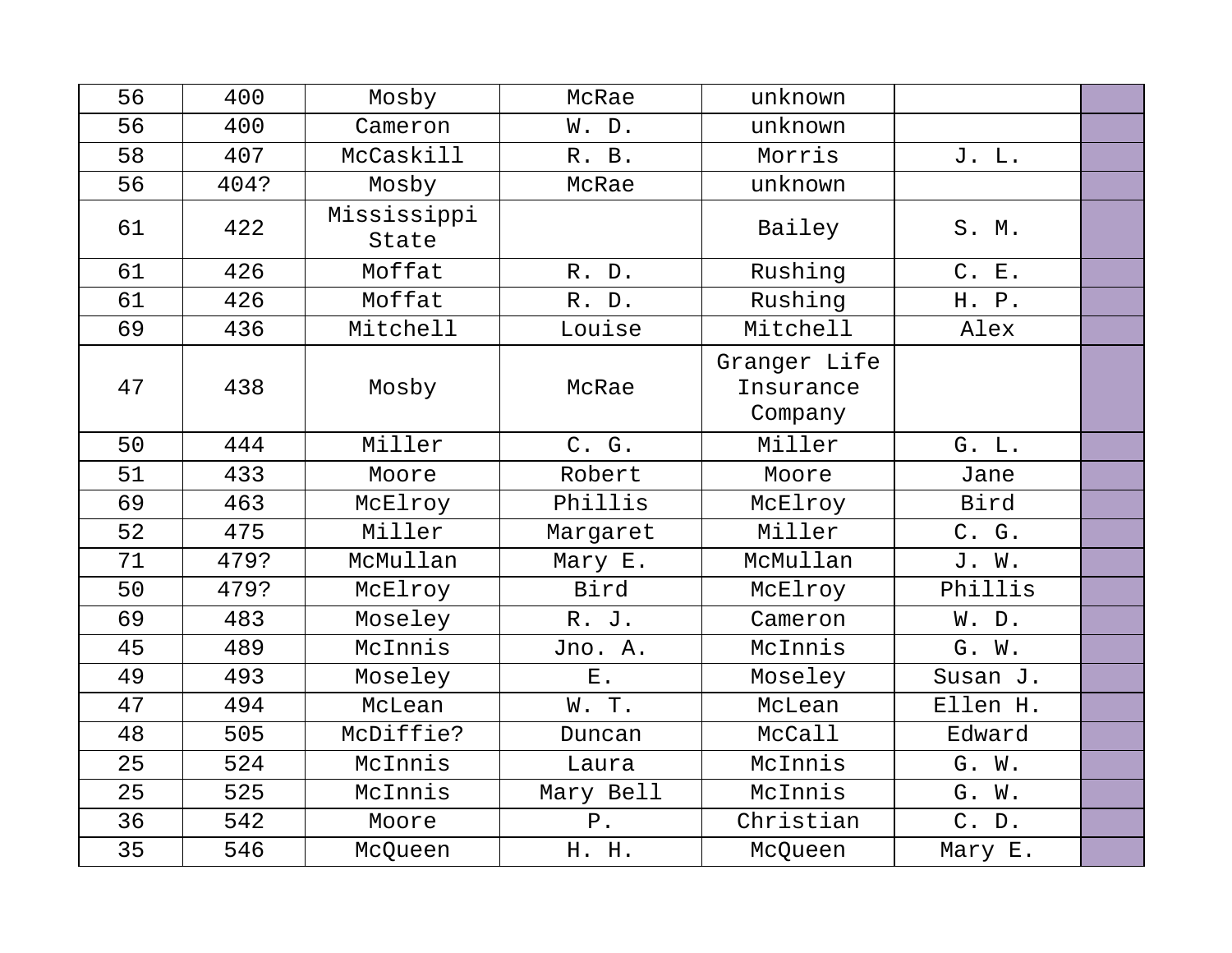| 35          | 546     | McQueen    | H. H.         | McQueen                 | C. R.        |  |
|-------------|---------|------------|---------------|-------------------------|--------------|--|
| $\mathbf 1$ | 556     | Martin     | James         | Early                   | Laura R.     |  |
| 27          | 558     | Moore      | <b>B.</b> F.  | Moore                   | <b>B.</b> F. |  |
| 17          | 564     | Morris     | Lula E.       | Morris                  | P. P. ?      |  |
| 67          | 566     | Moore      | Joseph        | Moore                   | Matilda      |  |
| 66          | 584     | May        | C. C.         | May                     | Sarah Jane   |  |
| 65          | 590 1/2 | McInnis    | G. W.         | Talbert                 | Arthur       |  |
| 66          | 600     | Moore      | Joseph F.     | Moore                   | Matilda      |  |
| 75          | 620     | Moore      | Richard       | Fredrick                | Pinkey       |  |
| 73          | 638 1/2 | McDougal   | E. S.         | Peoples Bank            |              |  |
| 73          | 639     | May        | Lettie H.     | May                     | S. F.        |  |
| 75          | 642     | McGovern   | Frances J.    | McGovern                | Julia E.     |  |
| 75          | 642?    | McDongal   | E. S.         | Walker                  | J. P.        |  |
| 78          | 654     | McWhorter  | Boston        | Ratcliff                | J. H.        |  |
| 74          | 677     | Moore      | T. J.         | Twilley                 | Geo.         |  |
| 73          | 678     | Maas       | A. T.         | Higgins                 | Mary C.      |  |
| 63          | 693     | McMillan?  | Willaim<br>Α. | Shippers<br>Compress Co |              |  |
| 79          | 693     | McInnis    | Mary          | Smith                   | Medornie     |  |
| 52          | 718     | Miller     | Sarah J.      | Jenkins                 | Margaret     |  |
| 66          | 721     | Moore      | George        | Moore                   | Emma         |  |
| 84          | 724     | Moore      | Elian         | Mosby                   | McRae        |  |
| 49          | 736     | McKinley   | Kate          | Carrol                  | John O,      |  |
| 64          | 742     | McDermate? | W.            | McDermate?              | D. P.        |  |
| 76          | 754     | McElroy    | Callie        | McElroy                 | Hiram        |  |
| 80          | 761     | McElroy    | Chas.         | McElroy                 | H. E.        |  |
| 77          | 772     | Miller     | C. T. P.      | McWhorter               | Mora E.      |  |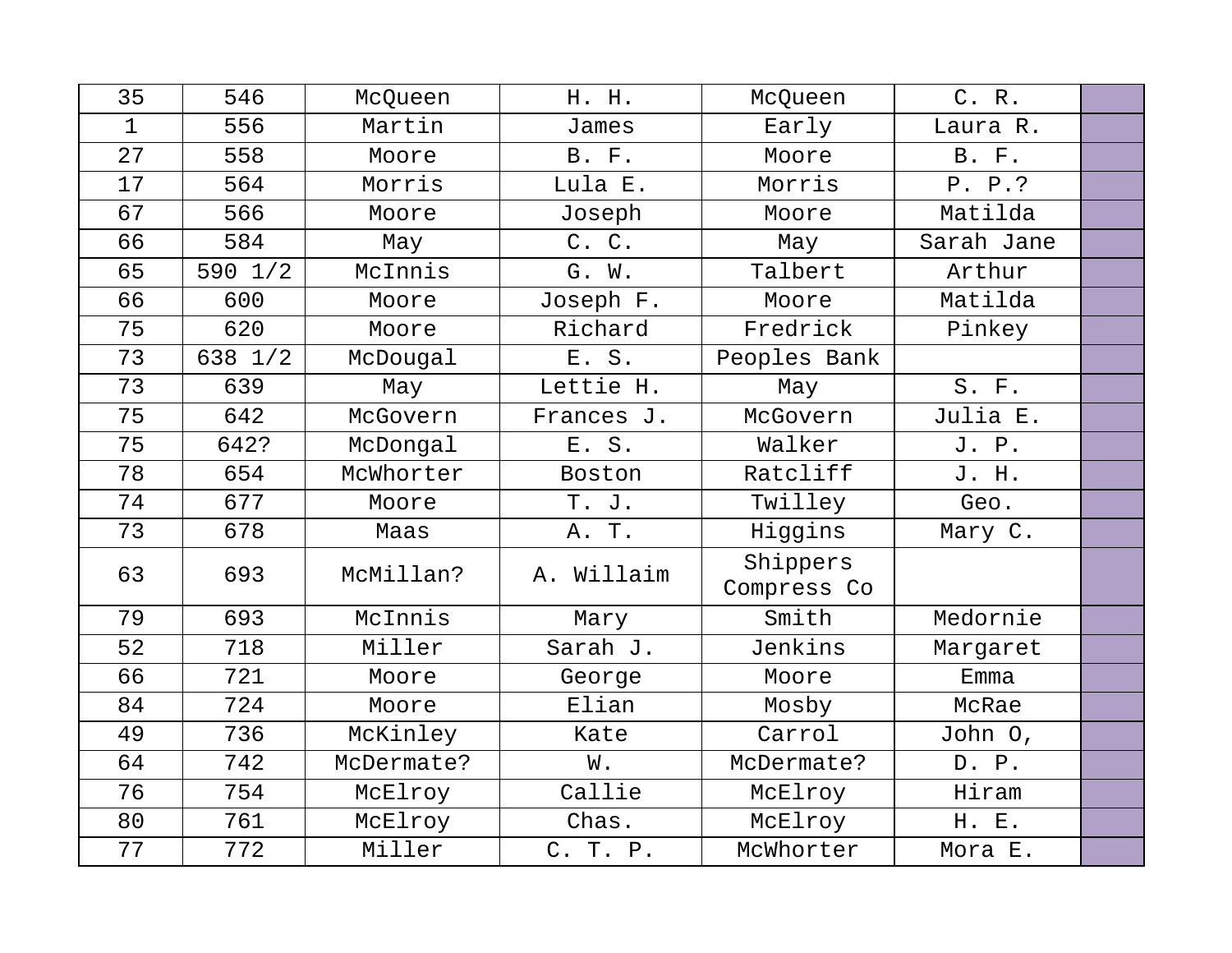| 77           | 775 | Moore                                   | Edward  |                                          |         |  |
|--------------|-----|-----------------------------------------|---------|------------------------------------------|---------|--|
| 75           | 782 | Maxey                                   | R. W.   | Jones                                    | C. W.   |  |
| 77           | 786 | McWhorter                               | Boston  | Ratcliff                                 | W. B.   |  |
| 77           | 789 | Mobile & Ohio<br>Railroad Co            |         | Alabama Great<br>Southern<br>Railroad Co |         |  |
| 49           | 798 | Montgomery                              | N. W.   | Segars                                   | B. W.   |  |
| 49           | 799 | Mason                                   | Charles | Mason                                    | Harry   |  |
| 80           | 826 | Marah                                   | Henry   |                                          |         |  |
| 49           | 836 | McKenzie                                | John    | Love                                     | N.      |  |
| 49           | 836 | McKenzie                                | John    | Love                                     | S. A.   |  |
| 49           | 845 | Moore                                   | Milton  | Moore                                    | Rebecca |  |
| 44           | 855 | Martin                                  | James   | Martin                                   | S. A.   |  |
| 80           | 864 | Mason                                   | Μ.      |                                          |         |  |
| 53           | 869 | Meyer                                   | М.      | Meyers                                   | Jacbo   |  |
| 53           | 869 | Meyer                                   | $S$ .   | Meyers                                   | Jacbo   |  |
| 86           | 896 | Mosely                                  | S. J.   | Walker                                   | J. P.   |  |
| 64           | 898 | Malone                                  | I. C.   | Malone                                   | D. S.   |  |
| 64           | 899 | McLaurin                                | Jno R   |                                          |         |  |
| 14           | 901 | Mazey                                   | E. T.   | Vaughn                                   | T. P.   |  |
| 16           | 920 | Metzar?                                 | L. B.   | Sanford                                  | Jas. F. |  |
| 18           | 924 | Mississippi<br>Stock<br><b>Breeders</b> |         | State Fair<br>Association                |         |  |
| $\mathbf{S}$ | 932 | Manuel                                  | Oliver  | Manuel                                   | Fereby  |  |
| 45           | 941 | Martin                                  | S. A.   | $O'$ Neil                                | Ella    |  |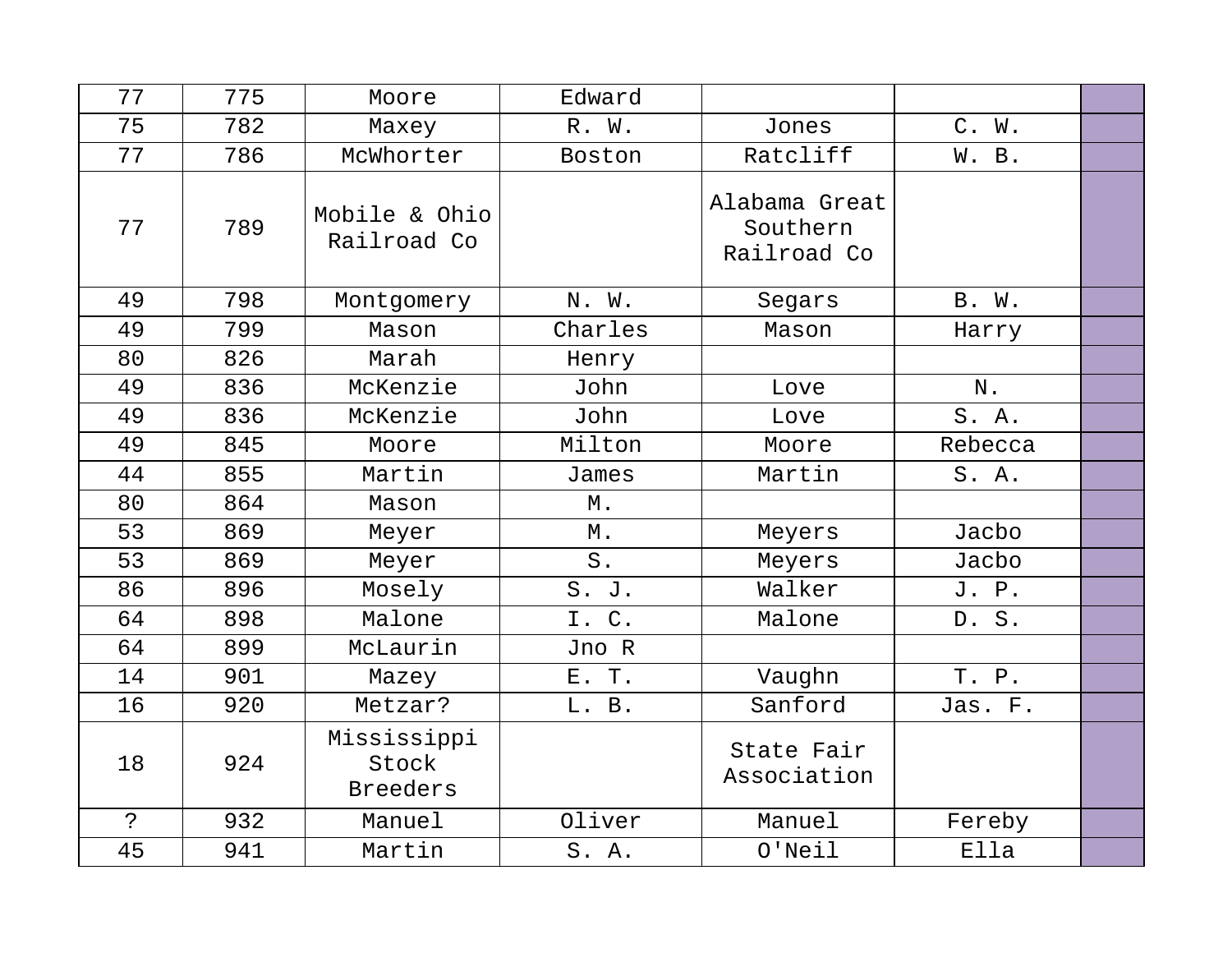| 81  | 968      | McShaw?               | Fate                 | McShaw?              | Katy   |  |
|-----|----------|-----------------------|----------------------|----------------------|--------|--|
| 84  | 982      | McDonald              | Idera S.             | <b>Bounds</b>        | J. S.  |  |
| 85  | 983      | McDonald              | Daniel               | Sanford              | J. F.  |  |
| 88  | 1005     | Murry                 | Thereton             |                      |        |  |
| 108 | 1024     | McKenzie              | John                 | McKenzie             | L. A.  |  |
| 108 | 1022     | McElroy               | Nancy                |                      |        |  |
| 108 | 1013     | Martin                | Jas.                 | $O'$ Neil            | J. H.  |  |
| 111 | 1042     | Mechaic               | Bank of St.<br>Louis | Kleain               | Abe C. |  |
| 111 | 1063     | McLemore              | Isabella             | Steinwinder          | J. R.  |  |
| 166 | 1074     | Maynard               | M. T.                |                      |        |  |
| 98  | 1078     | Malard                | Louisa               | Moore                | F. C.  |  |
| 111 | 1062     | Mosely                | S. J.                |                      |        |  |
| 94  | 1093     | McLendon              | Essie                | McLendon             | Tom    |  |
| 94  | 1094     | Minner                | W. J.                |                      |        |  |
| 94  | 1095 1/2 | Meridian Oil<br>Mills |                      | Meridian,<br>city of |        |  |
| 99  | 1101     | McKay                 | Letitia              | McKay                | J. A.  |  |
| 94  | 1103     | McNeil                | George               | McNeil               | Laura  |  |
| 94  | 1106     | Mason                 | Jno.                 |                      |        |  |
| 119 | 1135     | McCorkle              | J. A.                |                      |        |  |
| 107 | 1146     | McDermott             | Bernard              | Bowman               | D.     |  |
| 103 | 1148     | Maddox                | Martha               |                      |        |  |
| 104 | 1164     | Malone                | D. S.                | Harvey               | E. A.  |  |
| 117 | 1180     | Melton<br>Hardware Co |                      | C. T. RR<br>W.<br>Co |        |  |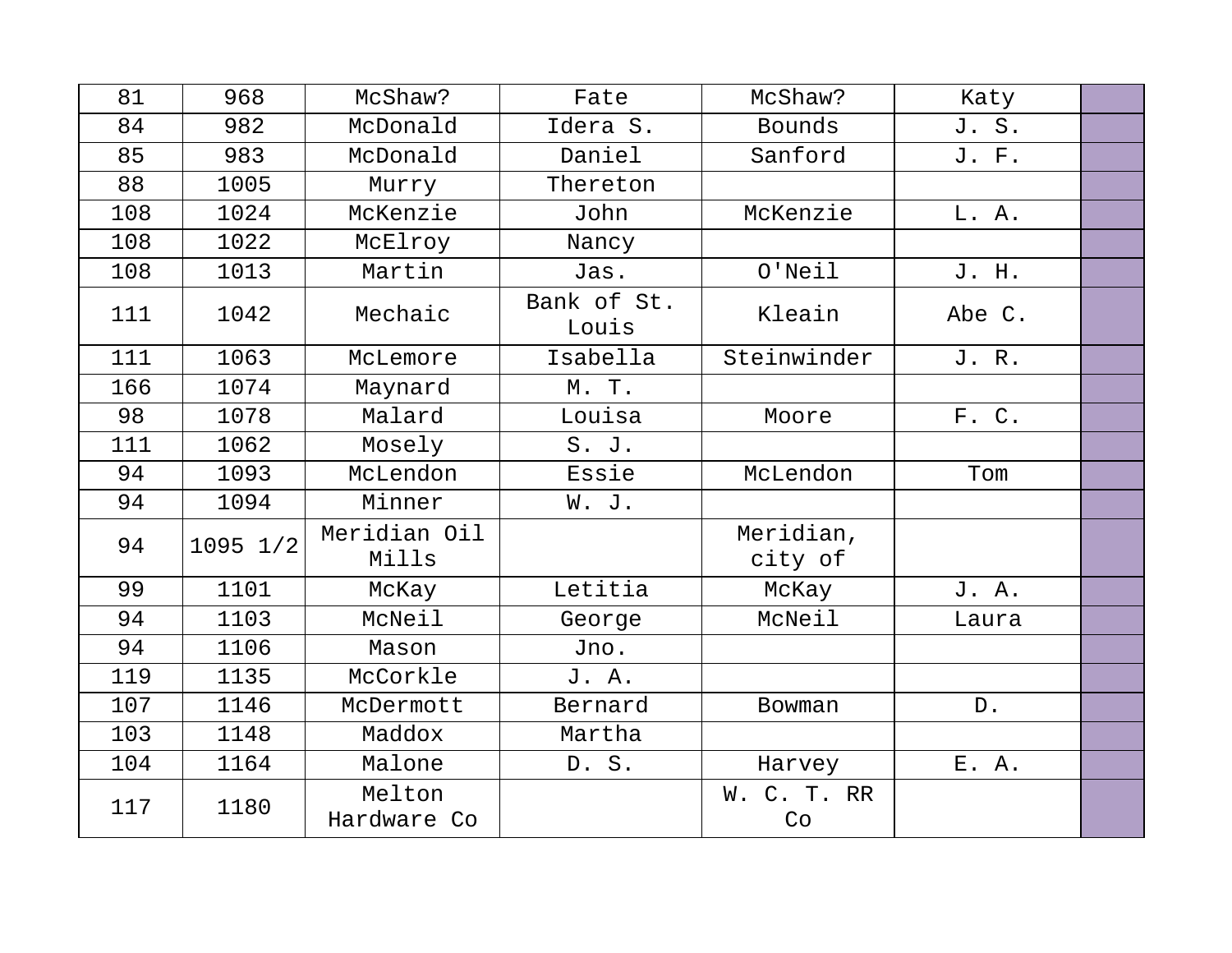| 106 | 1169 | Meridian Land<br>& Ind. Co    |             | Bourdeaux                             | R. M.     |  |
|-----|------|-------------------------------|-------------|---------------------------------------|-----------|--|
| 117 | 1187 | Meridian Land<br>& Ind. Co    |             | Ragsdale                              | L. A.     |  |
| 117 | 1187 | Meridian Land<br>& Ind. Co    |             | Solomon                               | J. S.     |  |
| 117 | 1192 | Mair                          | Carnelia W. |                                       |           |  |
| 116 | 1207 | Marcey<br>Brothers and<br>Co  |             | Quarles,<br>Rogers &<br><b>Bounds</b> |           |  |
| 116 | 1207 | Marcey<br>Brothers and<br>Co  |             | Rogers,<br>Bounds &<br>Quarles        |           |  |
| 116 | 1207 | Marcey<br>Brothers and<br>Co  |             | Bounds,<br>Quarles &<br>Rogers        |           |  |
| 105 | 1224 | Moore                         | M. A.       | Moore                                 | Minnie E. |  |
| 115 | 1222 | McKee                         | Docia       | Ragsdale                              | L. A.     |  |
| 113 | 1260 | Meridian Land<br>& Ind. Co    |             | <b>Ball</b>                           | A. H.     |  |
| 114 | 1267 | Meridian<br>Water Works<br>Co |             | Schuller                              | I. M.     |  |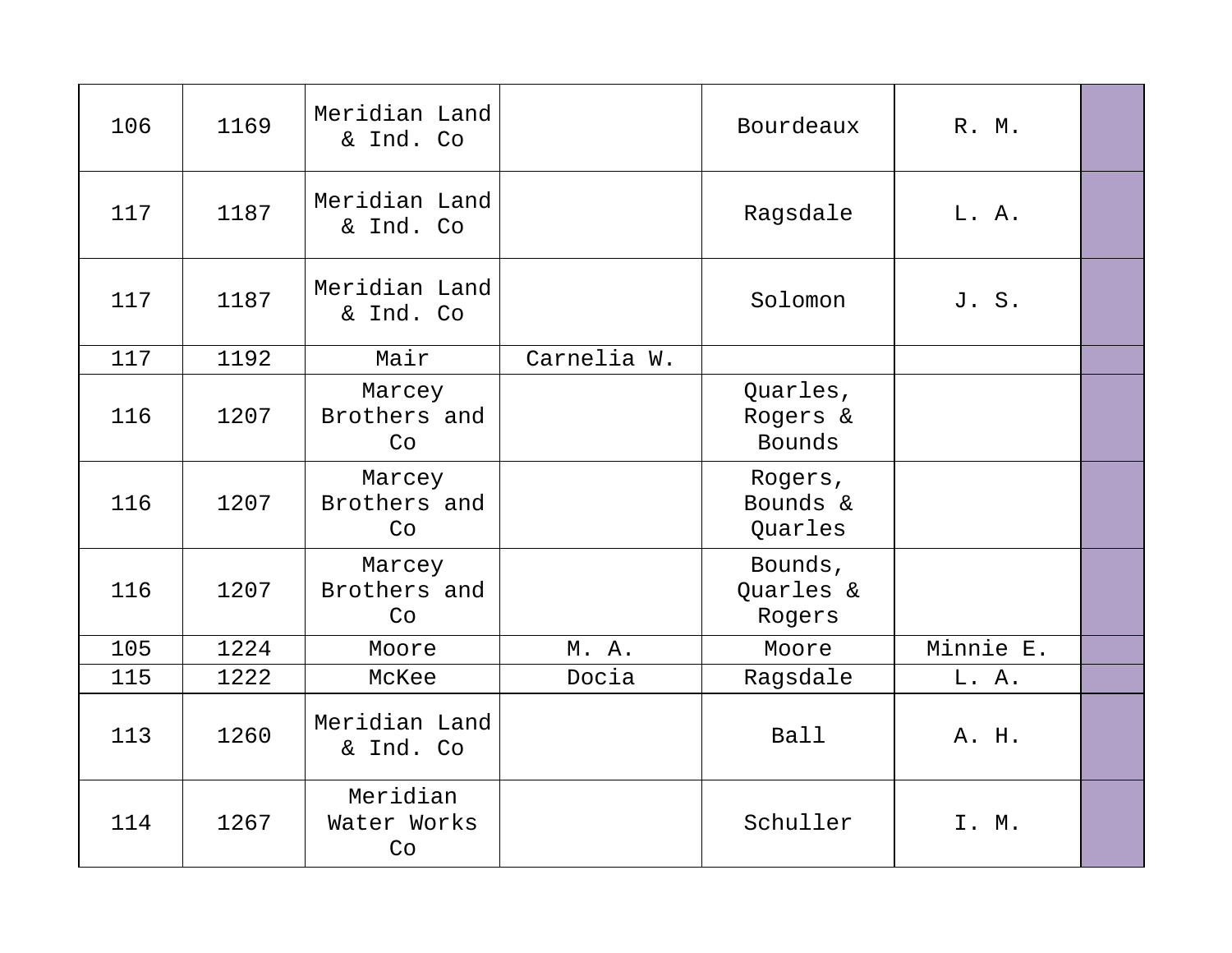| 89   | 1283         | Moore                                  | Minnie E. | Moore                       | Walten   |  |
|------|--------------|----------------------------------------|-----------|-----------------------------|----------|--|
| 120  | $128$ $1/2$  | Murray                                 | Thornton  |                             |          |  |
| 88   | 1296         | Meridian<br>Foundry &<br>Machine Shops |           | Meridian,<br>city of        |          |  |
| 88   | 1306         | Meridian<br>Water Works<br>Co          |           | Marks<br>Rothenberg &<br>Co |          |  |
| 121  | $\mathbf{P}$ | Moore                                  | Geo.      | Ex PArte                    |          |  |
| 121  | $\ddot{ }$   | Moore                                  | Frank     | Ex PArte                    |          |  |
| 121  | 1317         | Meridian,<br>City of                   |           | Brookshire                  | W. C.    |  |
| 122  | 1321         | Murphee                                | ?         | Peoples B. &<br>C. Assn     |          |  |
| 122  | 1321         | Murphee                                | O. E. T.  | Peoples B. &<br>C. Assn     |          |  |
| 122  | 1340         | Micheal                                | Will      | Michael                     | Max      |  |
| 122  | 1341         | Micheal                                | Ephram    | Michael                     | Max      |  |
| 122  | 1342         | Molphus                                | J. W.     | Hill                        | V. A.    |  |
| 123  | 1360         | Murdock?                               | Lizzie H. | Woods                       | C. F.    |  |
| 123  | 1362         | Moore                                  | Nelson    | Moore                       | J. T. J. |  |
| 123  | 1362         | Moore                                  | Nelson    | Rogers                      | W.A.     |  |
| 154? | 1370         | Moffatt                                | Della     |                             |          |  |
| 124  | 1375         | McElroy                                | Maggie M. | Cameron                     | W. D.    |  |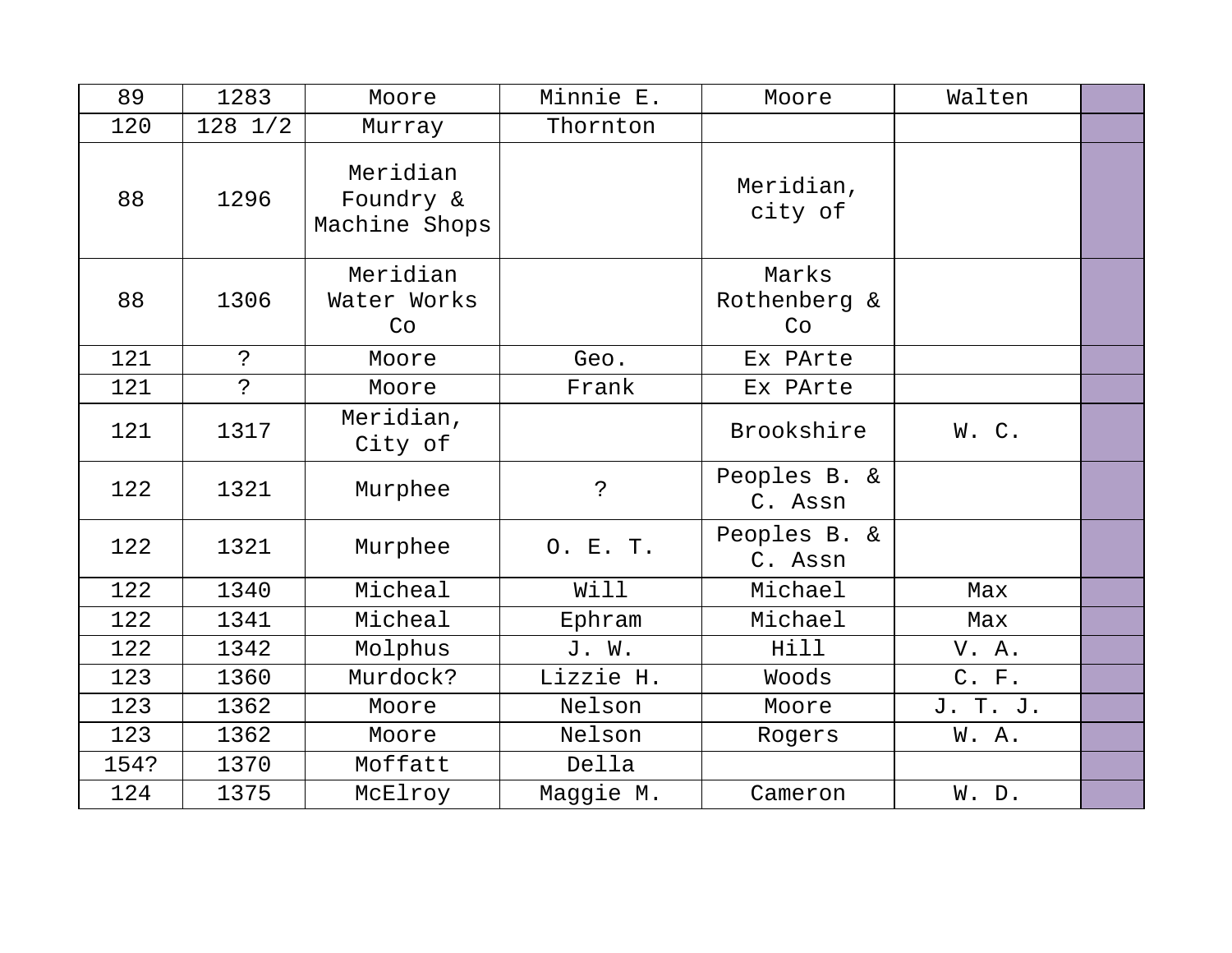| 125 | 1384  | Meridian<br>National Bank              |            | Acme Lumber<br>Co                  |                    |  |
|-----|-------|----------------------------------------|------------|------------------------------------|--------------------|--|
| 129 | 1403  | Mason                                  | Louisa     | Mason                              | Geo.               |  |
| 131 | 1423? | McElroy                                | $P$ .      | Bailey                             | Hattie             |  |
| 131 | 1424  | Moore                                  | Walton     | Clayton                            | Benj.              |  |
| 134 | 1459  | Marks<br>Rothenberg<br>Co.             |            | Meridian<br>Water Works            |                    |  |
| 134 | 1463  | McHenry                                | M. A.      | McHenry                            | J. W.              |  |
| 134 | 1464  | Meridian<br>Foundry &<br>Machine Shops |            | Wright                             | J. H.              |  |
| 136 | 1481  | Meridian<br>Water Works<br>Co          |            | Threefoot                          | H. M.              |  |
| 137 | 1484  | McElroy                                | W. G.      | Peoples<br>Building &<br>Loan Assn |                    |  |
| 137 | 1484  | McElroy                                | I. R.      | Peoples<br>Building &<br>Loan Assn |                    |  |
| 137 | 1493  | Martin                                 | Eulah E.   | Brown                              | W. F.              |  |
| 138 | 1495  | Malady                                 | James J.   | Malady                             | Bobbie M.<br>$S$ . |  |
| 138 | 1496  | Malady                                 | John M. L. | Malady                             | Bobbie M. S.       |  |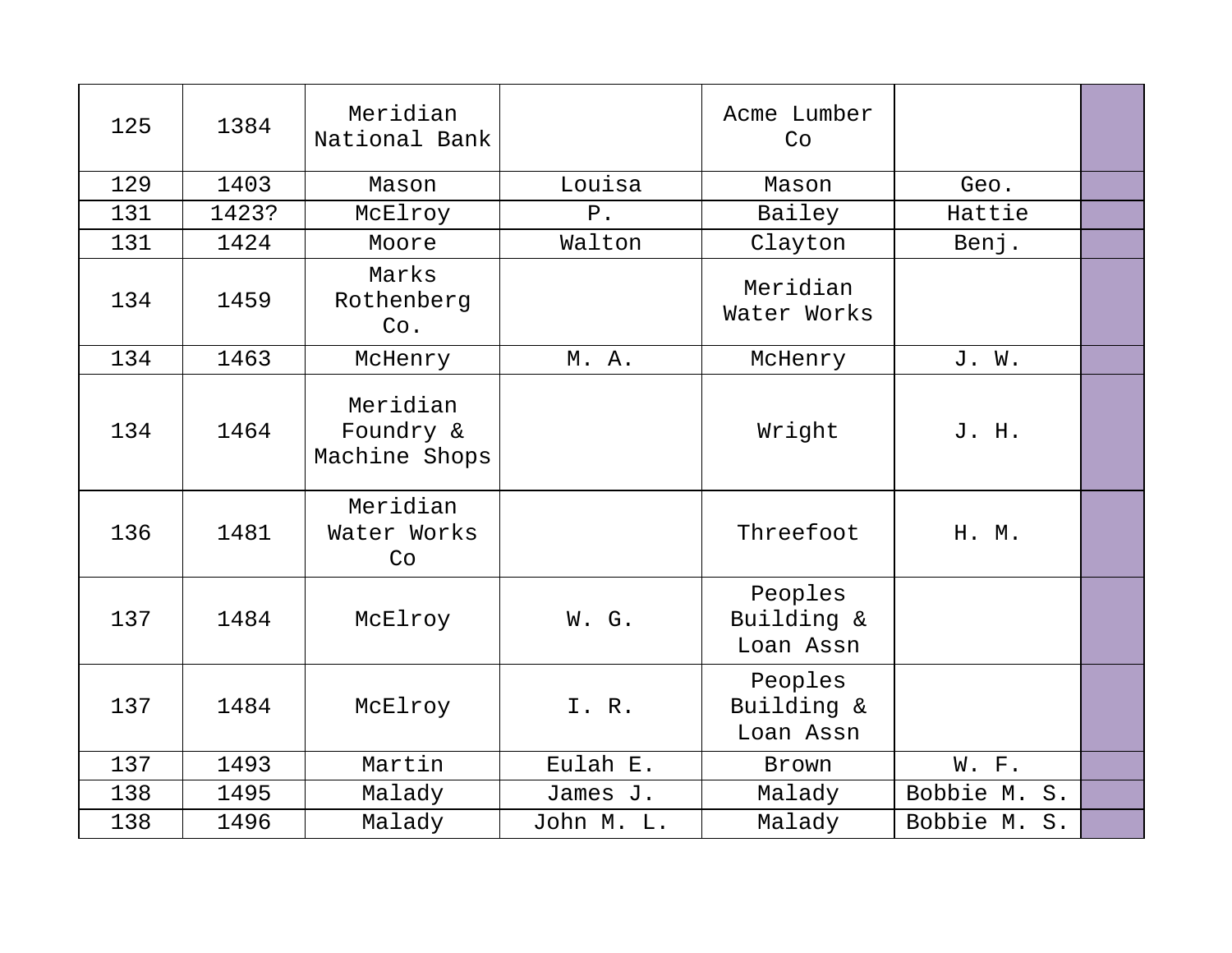| 138 | 1508  | Mosby                        | Maggie M.    | Peoples B & L<br>ASSN                    |          |  |
|-----|-------|------------------------------|--------------|------------------------------------------|----------|--|
| 140 | 1535  | Moseley                      | S. J.        | Isabell                                  | J. T.    |  |
| 142 | 1551? | Miller                       | J. N.        | Goodman & Co                             |          |  |
| 145 | 1584  | Meridian<br>National Bank    |              | Meridian<br>Fertilizer<br>Factory        |          |  |
| 145 | 1585  | Meridian Gas<br>Light Co     |              | Brush<br>Electric Co                     |          |  |
| 127 | 1593  | Marshall                     | William      |                                          |          |  |
| 146 | 1598  | Meyer                        | Henry G.     | Jones                                    | Lilly K. |  |
| 148 | 1604  | McKenney                     | Mack         | McKenney                                 | Nellie   |  |
| 148 | 1627  | Maas                         | Albertena    |                                          |          |  |
| 148 | 1629  | Moses?                       | Jesse?       | Ex Parte                                 |          |  |
| 127 | 1640  | McRay                        | Maggie       |                                          |          |  |
| 149 | 1636  | Marsh                        | Louisa       |                                          | Jno.     |  |
| 149 | 1651  | Malady                       | <b>B. M.</b> | McLain                                   | Jno.     |  |
| 150 | 1654  | McConnell                    | S. J.        | Nelson                                   | B. J.    |  |
| 150 | 1655  | McConnell                    | S. J.        | Ex PArte                                 |          |  |
| 150 | 1666  | McWhorter                    | M. E.        | Hardy                                    | W. H.    |  |
| 152 | 1691  | Mortiz ?                     | L. A.        | Moritz                                   | W. B.    |  |
| 127 | 1682  | McElroy                      | Rebecca      |                                          |          |  |
| 127 | 1640  | McRay                        | <b>B. M.</b> | McLain                                   | John     |  |
| 152 | 1685  | Mobile & Ohio<br>Railroad Co |              | Alabama Great<br>Southern<br>Railroad Co |          |  |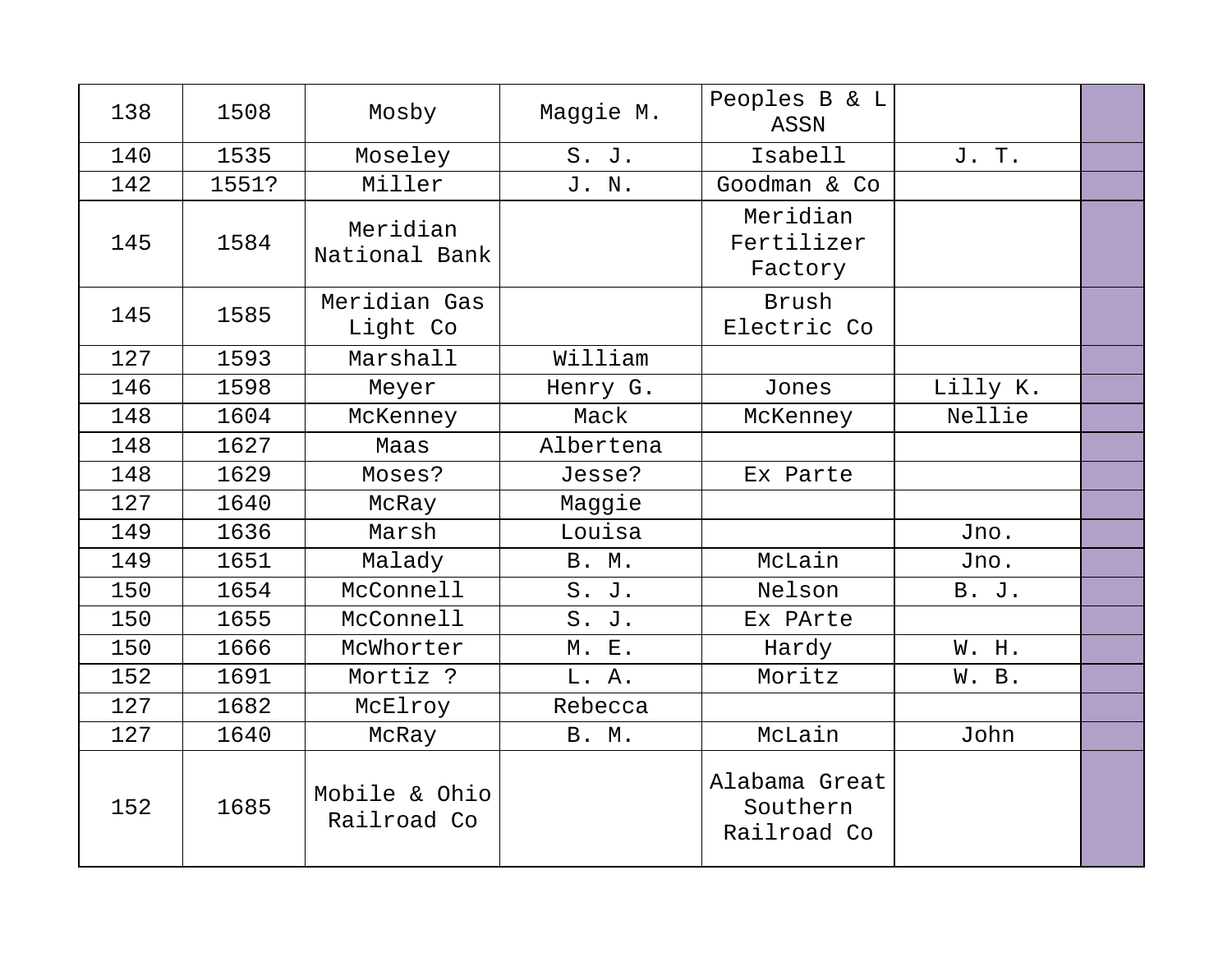| 152 | 1693 | McQuinn                | M. E.     | Quinn                    | C. R.    |  |
|-----|------|------------------------|-----------|--------------------------|----------|--|
| 152 | 1696 | McKinnis               | Julia     | McInnis                  | Grant    |  |
| 152 | 1699 | McWhorter              | T. S.     | Smith                    | L. C.    |  |
| 153 | 1704 | Morris                 | J. V.     | Morris                   | Clara A. |  |
| 154 | 1720 | Moore                  | M. E.     | Pope                     | Annie    |  |
| 154 | 1721 | McCormack              | J. U.?    | McCormack                | John     |  |
| 154 | 1722 | McIntosh               | Paul      | McIntosh                 | Jno.     |  |
| 154 | 1727 | McDaniel               | Jno.      | Mitchell                 | Maggie   |  |
| 155 | 1738 | Maxwell                | Wm. N.    | Wietfle                  | P. L.    |  |
| 155 | 1745 | Mechanics Aid<br>B & L |           | Malone                   | E. F.    |  |
| 156 | 1749 | McCarty                | M. A.     | McCarty                  | W. J.    |  |
| 156 | 1748 | McIntosh               | Annie     | McIntosh                 | J. R.    |  |
| 156 | 1758 | Martin                 | Norman    | Martin                   | Carissa  |  |
| 156 | 1760 | Morris                 | Fannie E. | Morris                   | J. E.    |  |
| 156 | 1766 | McDaniel               | Jennie    | McDaniel                 | Joe      |  |
| 157 | 1772 | Montgomery             | Albert    | Montgomery               | Mary M.  |  |
| 158 | 1792 | Maynor                 | R. E.     | Fincher                  | M.S.     |  |
| 127 | 1805 | McElroy                | Rebecca   |                          |          |  |
| 158 | 1806 | McCarty                | M.A.      | David                    | W. J.    |  |
| 159 | 1818 | Melton                 | J. N.     | Meridian<br>Spoke Mfg Co |          |  |
| 159 | 1823 | Montgomery             | Joseph    | Montgomery               | Mary M.  |  |
| 159 | 1815 | McCarty                | W. J.     | Clanton                  | Emaline  |  |
| 160 | 1832 | Morton                 | Thos. H.  | Martin                   | E. G.    |  |
| 160 | 1832 | Morton                 | Thos. H.  | Martin                   | W.       |  |
| 160 | 1833 | Miller                 | Dan L.    | Miller                   | Cindie?  |  |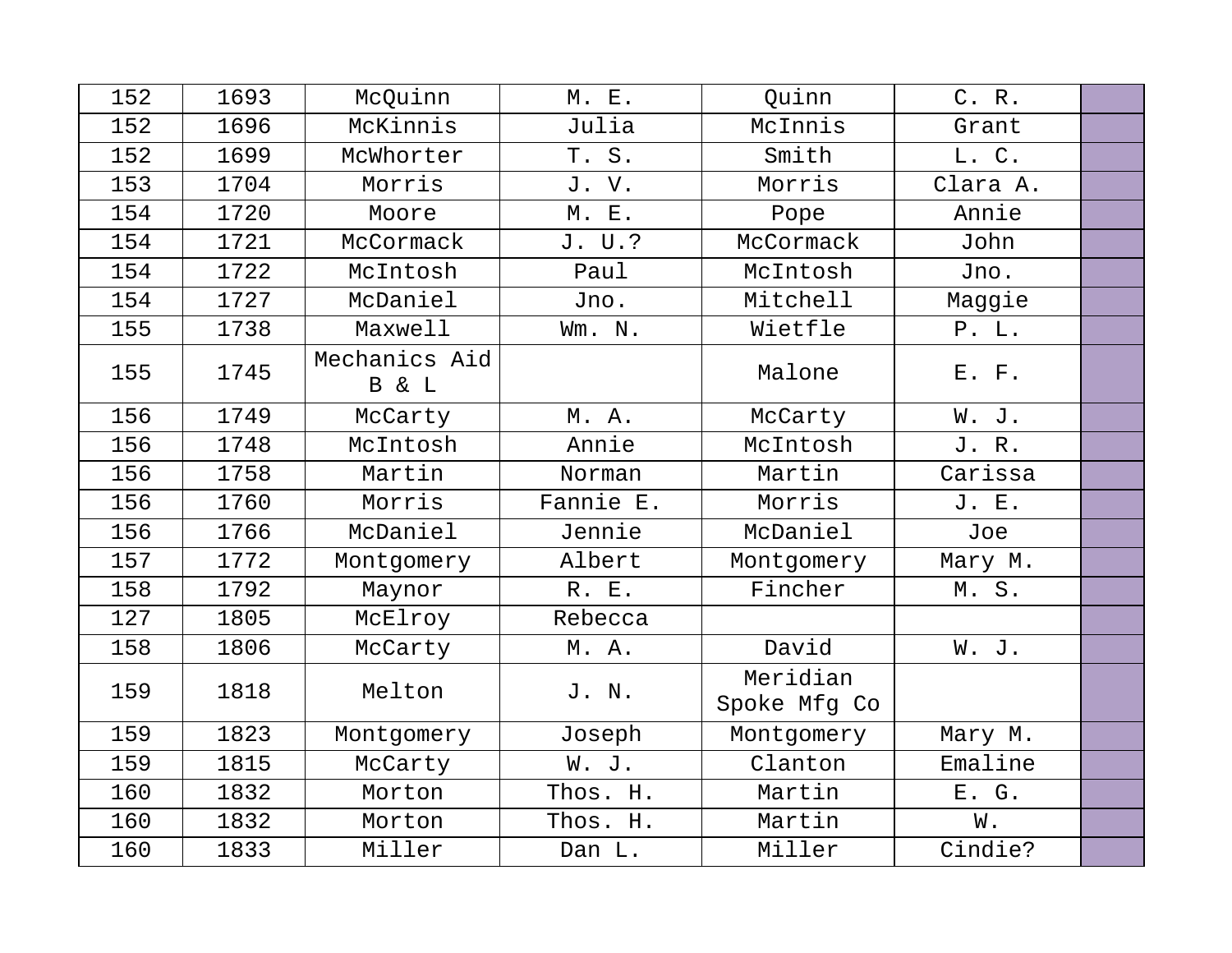| 159 | 1813 | Meridian<br>Spoke Mfg Co  |           | Ott                                      | D. N.     |  |
|-----|------|---------------------------|-----------|------------------------------------------|-----------|--|
| 161 | 1847 | Morgan                    | 0. A C.   | Morgan                                   | R. A.     |  |
| 161 | 1855 | Meridian,<br>City of      |           | Price                                    | Wm. J.    |  |
| 161 | 1856 | McNeil                    | Train     | McNeil                                   | sarah B.  |  |
| 161 | 1857 | Moore                     | Jno. M.   | Moore                                    | Ida       |  |
| 161 | 1871 | Morton                    | W. L.     | Morton                                   | H. R.     |  |
| 163 | 1880 | McCaleb                   | Roberta   | McCaleb                                  | John      |  |
| 164 | 1896 | McInnis                   | L. A.     | Culpepper                                | H. D.     |  |
| 166 | 1942 | McMurry                   | M.S.      | McMurry                                  | G. W.     |  |
| 166 | 1948 | Meridian Kand<br>& Ins Co |           | Solomon                                  | Fannie L. |  |
| 166 | 1950 | Mims                      | Alice     | Mims                                     | S. A.     |  |
| 166 | 1952 | McRaven                   | E. B.     | New South B &<br>L Assn                  |           |  |
| 166 | 1958 | Mosley                    | E. A.     | Mosley                                   | Martha    |  |
| 166 | 1961 | McLeod                    | Mattie E. | McLeod                                   | J. E.     |  |
| 166 | 1966 | Montgomery                | Mary M.   | Alabama Great<br>Southern<br>Railroad Co |           |  |
| 167 | 1975 | Martin                    | S. A.     | Ex PArte                                 |           |  |
| 167 | 1976 | Mims                      | $M.$ $F.$ | Haden                                    | L. H.     |  |
| 167 | 1980 | McLaurin                  | Duncan    |                                          |           |  |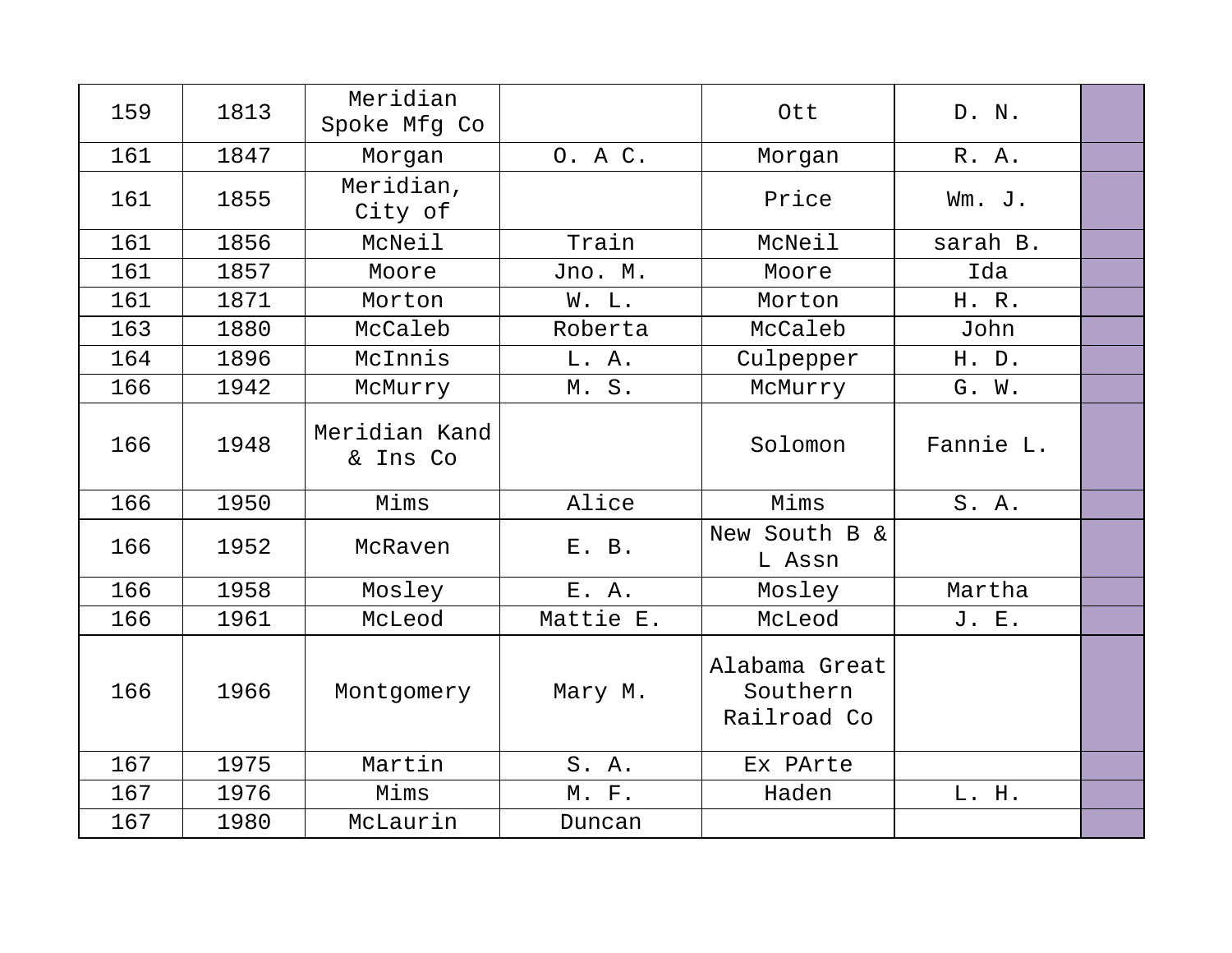| 167  | 1985     | McCormick                                       | Jno.       | National M.<br>B. & L. ASSN |            |  |
|------|----------|-------------------------------------------------|------------|-----------------------------|------------|--|
| 161  | 1848     | Mosley                                          | Geo.       | Mosley                      | Mollie     |  |
| 167  | 1990     | McCormick                                       | Jno.       | National M.<br>B. & L. ASSN |            |  |
| 168  | 1993     | Meridian Gas<br>Light Co                        |            | Steiner Bros.               |            |  |
| 127  | 1988     | McDaniel                                        | Lula       |                             |            |  |
| 166  | 1957     | McMurry                                         | G. W.      | Blanton                     | W.C.       |  |
| 168  | 2007     | Mantz                                           | J.         | Meridian<br>Machine Shop    |            |  |
| 199  | 2024     | Morgan                                          | Luvenia    | Morgan                      | John       |  |
| 169  | 2027     | Meenan                                          | Mary       | Donald                      | Geo. L. Jr |  |
| 169  | 2038     | Meridian<br>National Bank                       |            | Stowall & Co                |            |  |
| 170  | 2042     | Moore                                           | James      | Moore                       | James F.   |  |
| 170  | 2056     | McGraw                                          | Morgan     | McGraw                      | Lizzie     |  |
| 171  | 2081     | Meridian,<br>City of,<br>Aldermen, and<br>Mayor |            | Cumberland<br>Telephone Co  |            |  |
| 172  | 2085 1/2 | Muse                                            | Sophie     | Muse                        | Chas.      |  |
| 127? | 2090     | McElroy                                         | Rebecca    |                             |            |  |
| 127  | 2091     | Maxey                                           | Robert     | Reeves                      | R. B.      |  |
| 172  | 2092     | Maxey                                           | Russell E. | Reeves                      | R. M.      |  |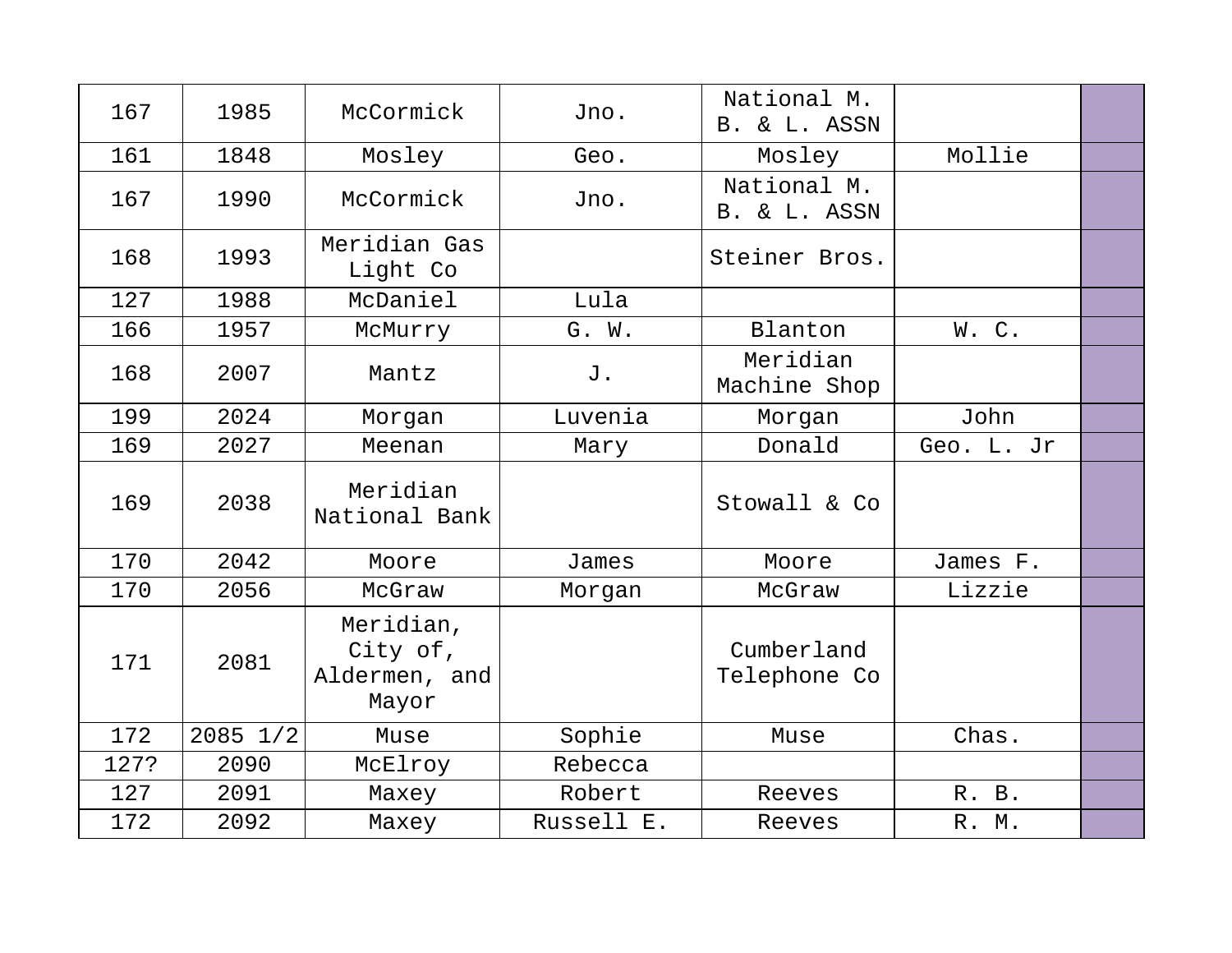| 172 | 2093 | Meridian<br>National Bank                       |           | Weems                   | A. J.                    |  |
|-----|------|-------------------------------------------------|-----------|-------------------------|--------------------------|--|
| 172 | 2094 | McDermott                                       | Agnes     | McDermott               | Bernard                  |  |
| 172 | 2095 | Meridian<br>National Bank                       |           | Adams                   | Wirt - State<br>revenuer |  |
| 172 | 2103 | Meridian,<br>City of,<br>Aldermen, and<br>Mayor |           | Sadler                  | A. D.                    |  |
| 173 | 2112 | Meridian,<br>City of                            |           | Meridian<br>Water Works |                          |  |
| 173 | 2124 | Monterring                                      | Henrich   | George                  | W. W.                    |  |
| 173 | 2127 | Meridian<br>Street<br>Railway &<br>Power Co     |           | Howard                  | J. M.                    |  |
| 173 | 2135 | Moore                                           | Wesley    | Ryan                    | Geo. H.                  |  |
| 174 | 2145 | Meshaw                                          | C. O.     | Mishaw                  | Minnie                   |  |
| 174 | 2148 | McNeil                                          | Allie     | Lowi Bros               |                          |  |
| 174 | 2153 | Maxey                                           | Robert M. | White                   | B. V.                    |  |
| 174 | 2153 | Maxey                                           | R. E.     | White                   | B. V.                    |  |
| 176 | 2175 | McNeil                                          | Charley   | Smith                   | L. C.                    |  |
| 176 | 2181 | McKenzie                                        | Henry     | Progress Mfg<br>Co      |                          |  |
| 176 | 2186 | MCGahey                                         | M. W.     | McGahey                 | R. L.                    |  |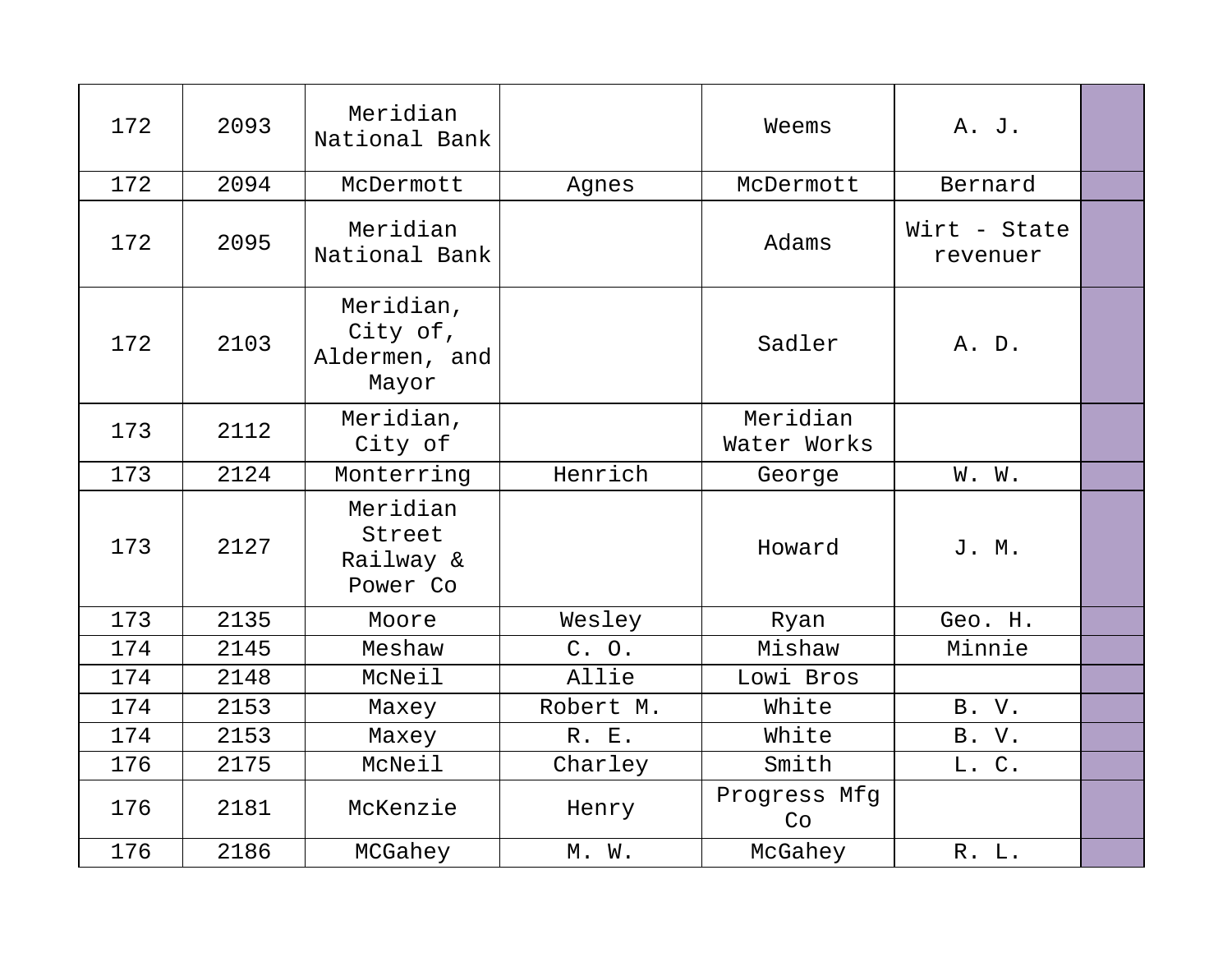| 177 | 22189 | Mississippi<br>Cotton Oil Co |            | Strahorn,<br>Hutton, Evans<br>Co |              |  |
|-----|-------|------------------------------|------------|----------------------------------|--------------|--|
| 177 | 2217  | Mathews                      | R. W.      | Mathews                          | J. T.        |  |
| 177 | 2218  | Mathews                      | Jas. W.    | Mathews                          | J. T.        |  |
| 177 | 2220  | Moore                        | Jos. F.    | Ex Parte                         |              |  |
| 177 | 2223  | McConnell                    | Myrtie Lee | Ex Parte                         |              |  |
| 177 | 2224  | McDonald                     | W. T.      | Smith                            | W.S.         |  |
| 177 | 2226  | Moore                        | Lula       | Ex Parte                         |              |  |
| 177 | 2219  | Mississippi<br>Cotton Oil Co |            | Strahorn,<br>Hutton, Evans<br>Co |              |  |
| 178 | 2255  | Marshall                     | Bryant     | Marshall                         | Lee Anna     |  |
| 178 | 2283  | Maxey                        | R. M.      | Ex Parte                         |              |  |
| 178 | 2290  | Mitchell                     | Mattie E.  | Mitchell                         | Fred         |  |
| 178 | 2294  | Maberly                      | Frank      | Maberly                          | Fannie       |  |
| 179 | 2311  | Mosely                       | Louis      | Mosely                           | Caroline     |  |
| 180 | 2313  | McShann                      | Wm.        |                                  |              |  |
| 179 | 2316  | McPhilany                    | Joseph     | Peoples B & L<br>ASSN            |              |  |
| 181 | 2321  | Muse                         | Sophie     | McKrainer                        | F. W.        |  |
| 181 | 2328  | Mathews                      | Mabelle    | Lee                              | Robert K.    |  |
| 181 | 2334  | Mathews                      | J. T.      | Mathews                          | <b>B.</b> A. |  |
| 181 | 2341  | Moore                        | Will       | Moore                            | Lizzie       |  |
| 182 | 2357  | Mathews                      | R. W.      | Rivers                           | T. E.        |  |
| 182 | 2358  | Mathews                      | Jas. W.    | Rivers                           | T. E.        |  |
| 182 | 2380  | Moody                        | Elizabeth  | Moody                            | Julius       |  |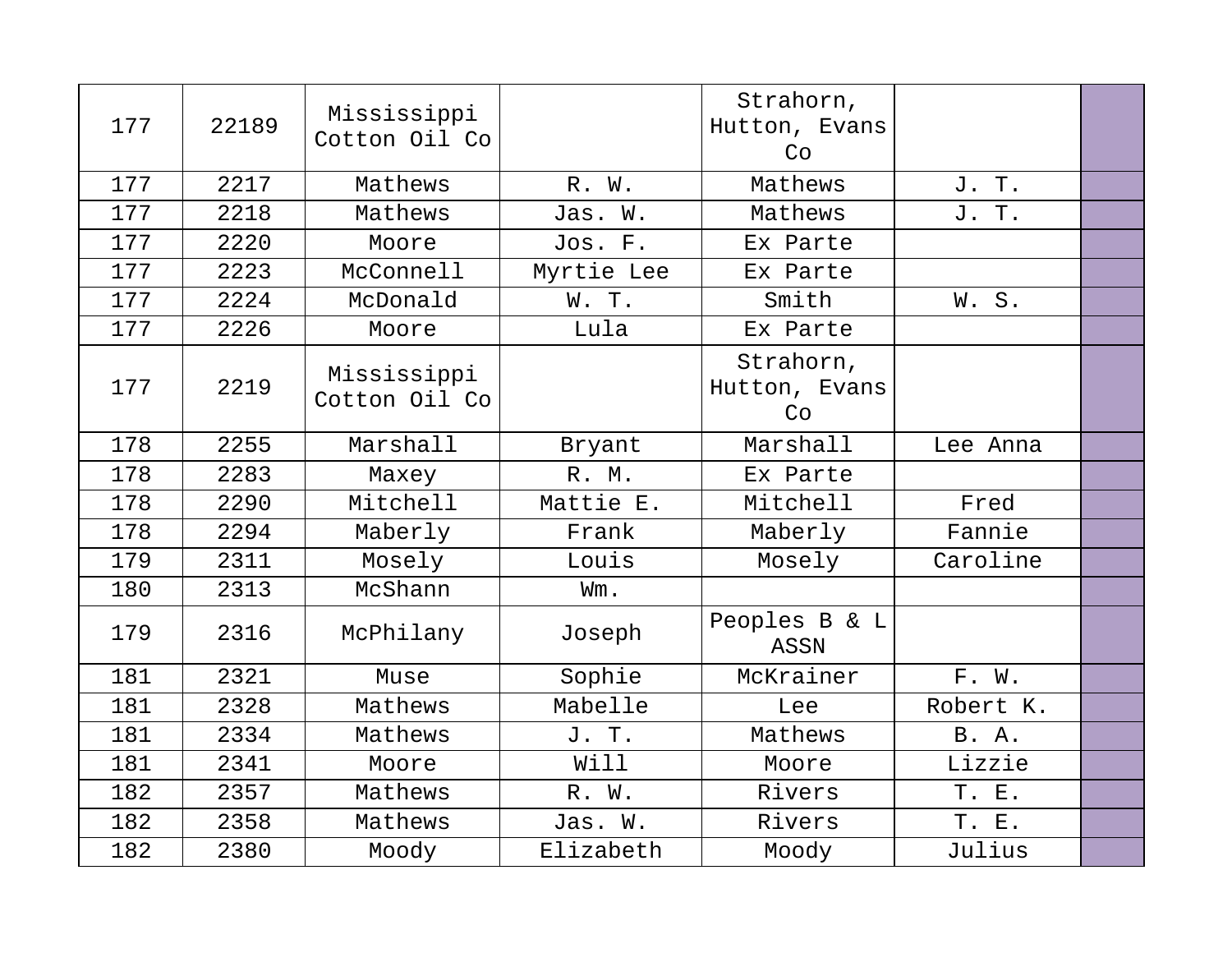| 182 | 2379 | Montgomery                   | F. L.     | Montgomery                            | M. E.     |  |
|-----|------|------------------------------|-----------|---------------------------------------|-----------|--|
| 182 | 2384 | Mathews                      | Mabel     | Ex PArte                              |           |  |
| 182 | 2383 | Mathews                      | Olive     | Ex PArte                              |           |  |
| 183 | 2398 | McNair                       | N.? L.    | McNair                                | M. A.     |  |
| 183 | 2405 | Moseley                      | Nathan    | Moseley                               | Nancy     |  |
| 183 | 2413 | Miller                       | M. V. B.  | Peoples B & L<br><b>ASSN</b>          |           |  |
| 184 | 2440 | Meridian<br>National Bank    |           | City Compress<br>Co                   |           |  |
| 184 | 2441 | Meyer                        | Jacob     | Meyer                                 | Joe S.    |  |
| 184 | 2441 | Meyer                        | Jacob     | Meyer                                 | Μ.        |  |
| 184 | 2445 | Mathews                      | Marceline | Ex PArte                              |           |  |
| 184 | 2446 | Masser                       | E. J.     | Walton                                | F. L.     |  |
| 184 | 2447 | Masser                       | E. J.     | Marks & Muse                          |           |  |
| 185 | 2449 | McKinley                     | Robert    | Plummer                               | J. F.     |  |
| 185 | 2457 | Mississippi<br>Cotton Oil Co |           | Tartt                                 | Elnathan  |  |
| 186 | 2478 | Meridian Gas<br>Light Co     |           | Meridian<br>Light & Power<br>Co       |           |  |
| 186 | 2491 | Marantz?                     | Joe       | Morantz?                              | Mattie B. |  |
| 187 | 2504 | Mayes                        | H. A.     | Fidelity<br>Trust and<br>Loan Company |           |  |
| 188 | 2539 | Metcalf                      | Thos      | Metcalf                               | Willie    |  |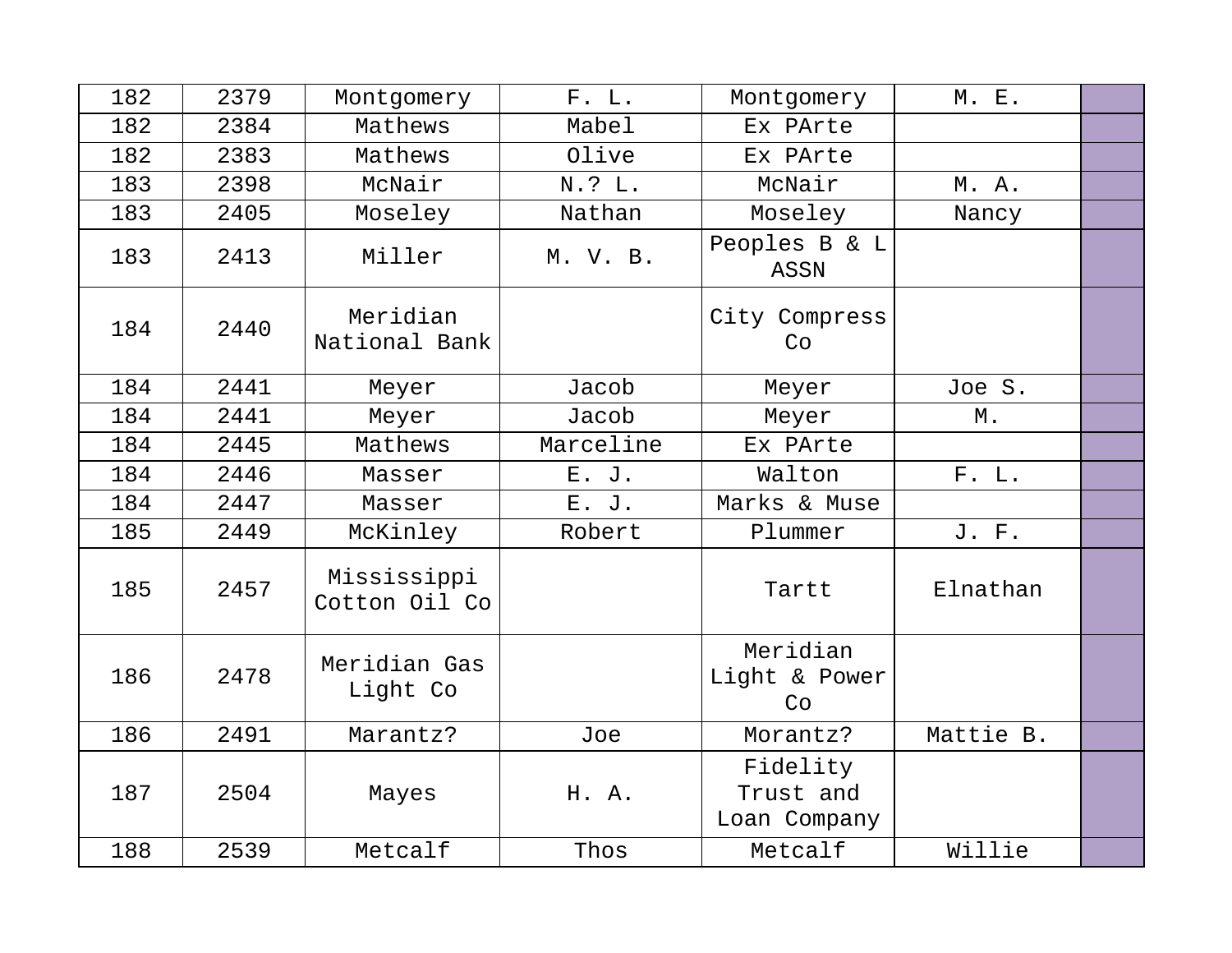| 188 | 2547         | Murray                        | Earneset | McGhee               | F. C.    |  |
|-----|--------------|-------------------------------|----------|----------------------|----------|--|
| 180 | 2548 1/2     | Moore                         | Noah A.  |                      |          |  |
| 188 | 2553         | McClane                       | $L$ .    | McClane              | Rufus    |  |
| 188 | 2558         | Marks                         | Mary E.  | Marks                | Ċ.       |  |
| 188 | 2559         | Maxey                         | R. E.    | Wallace              | J. H.    |  |
| 188 | 2562         | May                           | George   | May                  | Sarah    |  |
| 190 | 2585         | McMullan                      | C. G.    | McMullan             | G. L.    |  |
| 190 | 2592         | McShan                        | W. J.    | Raney                | W. T.    |  |
| 191 | 2605         | McMahan                       | Ben      | McMahan              | E. P.    |  |
| 191 | 2618         | Moody                         | W. E.    | Moody                | M. E.    |  |
| 191 | 2620         | Miller                        | Jessie   | Miller               | Lutia    |  |
| 191 | 2628         | Meridian Gas<br>Light Co      |          | Meridian City<br>оf  |          |  |
| 192 | 2634         | Meridian<br>Water Works<br>Co |          | Meridian,<br>city of |          |  |
| 192 | 2654         | Marsh                         | Laura    | Brown                | T. R.    |  |
| 193 | 2639         | McKinnie                      | Albert   | Adams?               | Giles W. |  |
| 193 | 2639         | McKinnie                      | Ike      | Adams?               | Giles W. |  |
| 193 | 2662 1/2     | McKinnie                      | Jack     | Green                | C. A.    |  |
| 193 | 2559         | McRaven                       | A. D.    | Grant                | M.R.     |  |
| 193 | 2680         | Miley                         | Joe      | Lesiw?               | Jno. A.  |  |
| 193 | $2677$ $1/2$ | Mathews                       | R. S.    | Mathews              | М.       |  |
| 193 | 2681 1/2     | McKenzie                      | Alma     | Ex PArte             |          |  |
| 193 | 2687         | Morrison                      | K. M.    | Morrison             | Gertrude |  |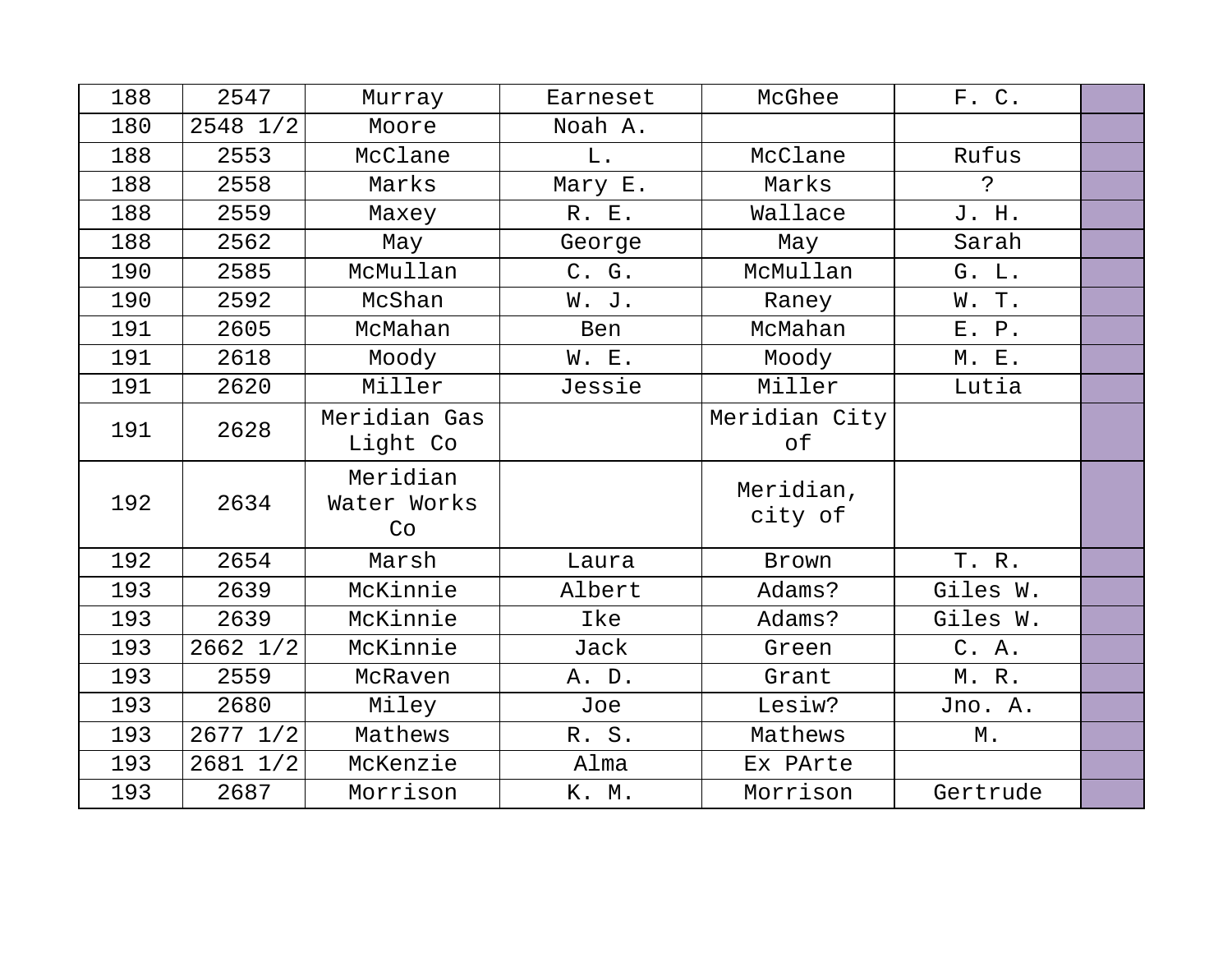| 193 | 2690 | Moore                      | Lillie        | Meridian,<br>city of,<br>aldermen, &<br>Mayor |        |  |
|-----|------|----------------------------|---------------|-----------------------------------------------|--------|--|
| 194 | 2697 | Murray                     | R. S.         | Ex PArte                                      |        |  |
| 194 | 2702 | McCorkle                   | Rebecca       | Fulder                                        | Benj.  |  |
| 194 | 2709 | McCoy                      | Lillie        | Ex PArte                                      |        |  |
| 194 | 2720 | Moody                      | Cecil         | Moody                                         | A. B.  |  |
| 195 | 2731 | Mathews                    | F. B.         | Mathews                                       | L. B.  |  |
| 196 | 2753 | Mulholland                 | Lula          | Mulholland                                    | Joe    |  |
| 196 | 2768 | Murphy                     | Belle         | Murphy                                        | Lewis  |  |
| 196 | 2771 | Moore                      | W.O.          | Moore                                         | N. L.  |  |
| 196 | 2780 | Montgomery                 | M. M.         | Montgomery                                    | John   |  |
| 197 | 2786 | McClinton                  | J. C.         | New York Life<br>Ins Co                       |        |  |
| 197 | 2787 | Middlebrook                | M. C.         | Middlebrook                                   | J. E.  |  |
| 198 | 2803 | McKenzie                   | Lake          | Ex Parte                                      |        |  |
| 198 | 2616 | Meyer                      | Matermore     | Meyer                                         | Sarah  |  |
| 199 | 2840 | Meehan Rounds<br>Lumber Co |               | Firewood<br>Lumber Co                         |        |  |
| 180 | 2851 | McGraw                     | Matilda       |                                               |        |  |
| 180 | 2852 | Marshall                   | William       |                                               |        |  |
| 199 | 2866 | Mitchell                   | Nora          | Mitchell                                      | A. T.  |  |
| 200 | 2877 | Marsh                      | Stephen       | Marsh                                         | Jennie |  |
| 200 | 2881 | Moody                      | Mary Lou      | Moody                                         | C. B.  |  |
| 200 | 2882 | Moody                      | Clara Estelle | Moody                                         | C. B.  |  |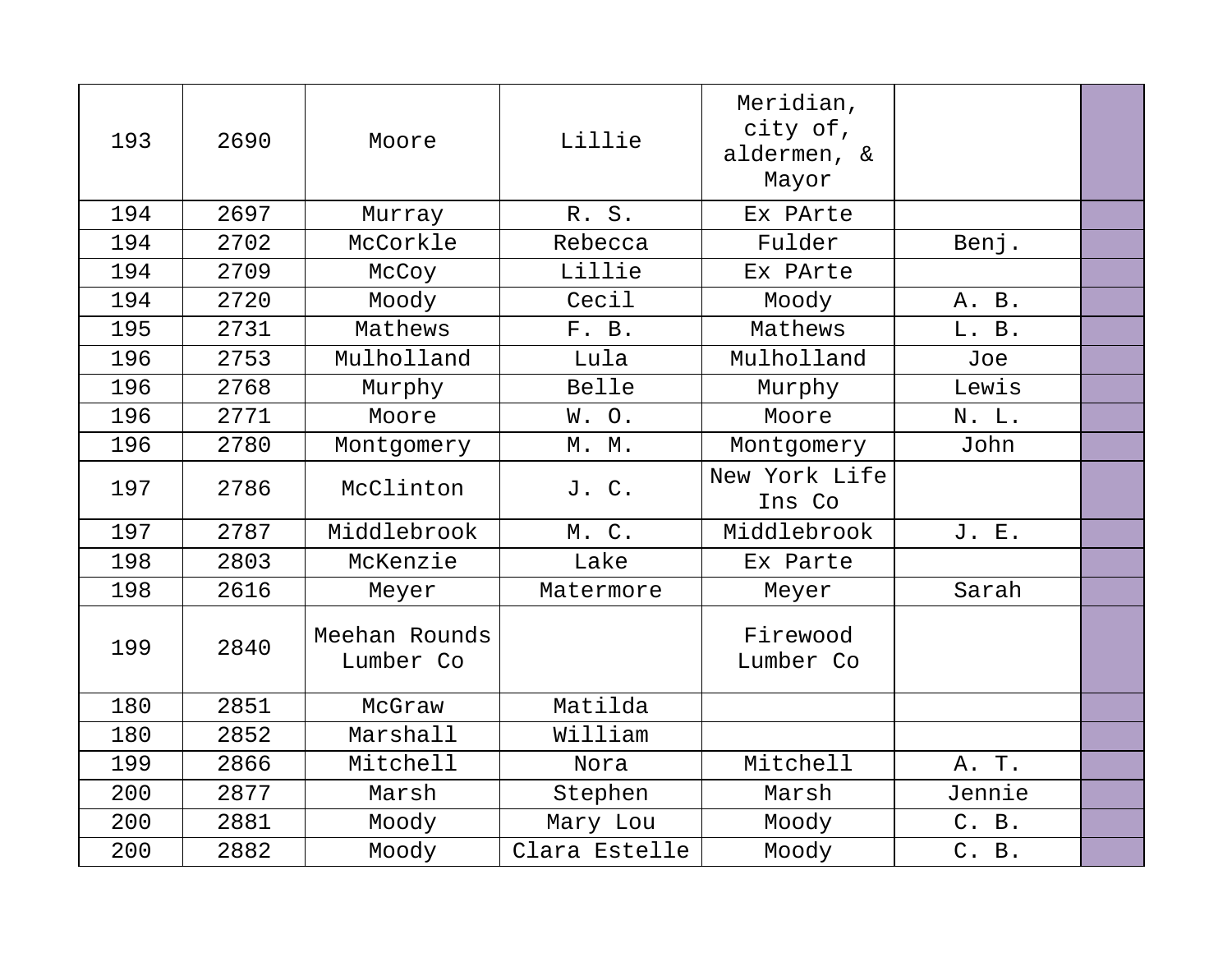| 200 | 2884 | Morton                       | Frank      | Morton                      | Nannie        |  |
|-----|------|------------------------------|------------|-----------------------------|---------------|--|
| 201 | 2911 | Morgan                       | Fate       | Morgan                      | Cordy         |  |
| 200 | 2913 | Martin                       | E. J.      | Lewis                       | Jno. A.       |  |
| 204 | 2974 | Mobile & Ohio<br>Railroad Co |            | Hobgood                     | J. W.         |  |
| 204 | 2979 | Mooney                       | M. L.      | Atwood                      | M. L.         |  |
| 203 | 2997 | Malone                       | M. F.      | Malone                      | Robert C.     |  |
| 205 | 2004 | Marks                        | Mary J.    | Marks                       | E. B.         |  |
| 205 | 3032 | Maxwell                      | Fannie     | Maxwell                     | Diana         |  |
| 206 | 3033 | Moore                        | S. O.      | Ex Parte                    |               |  |
| 203 | 3051 | Mayer                        | Otto M.    | Mayer                       | Robrt.        |  |
| 206 | 3061 | Miller                       | C. C.      | Ex Parte                    |               |  |
| 206 | 3067 | Martin                       | $R$ .      | Patton                      | <b>M. E.</b>  |  |
| 206 | 3073 | Manning                      | Rufus      | Manning                     | Elizabeth     |  |
| 207 | 3084 | Meridith                     | Monroe J.  | Meredith                    | Mary          |  |
| 208 | 3102 | Meehan Rounds<br>Lumber Co   |            | Ewing Merkle<br>Electric Co |               |  |
| 207 | 3109 | May                          | Israel     | May                         | Janie         |  |
| 207 | 3114 | Meyer                        | Sarah      | Meyer                       | Sam           |  |
| 208 | 3130 | Mobile & Ohio<br>Railroad Co |            | Cumberland<br>Telephone Co  |               |  |
| 210 | 3198 | Moore                        | <b>Bob</b> | Moore                       | Minnie        |  |
| 210 | 3204 | Meyer                        | Sam        | Ex Parte                    |               |  |
| 210 | 3205 | Mitchell                     | Ella       | Mitchell                    | $\mathbf N$ . |  |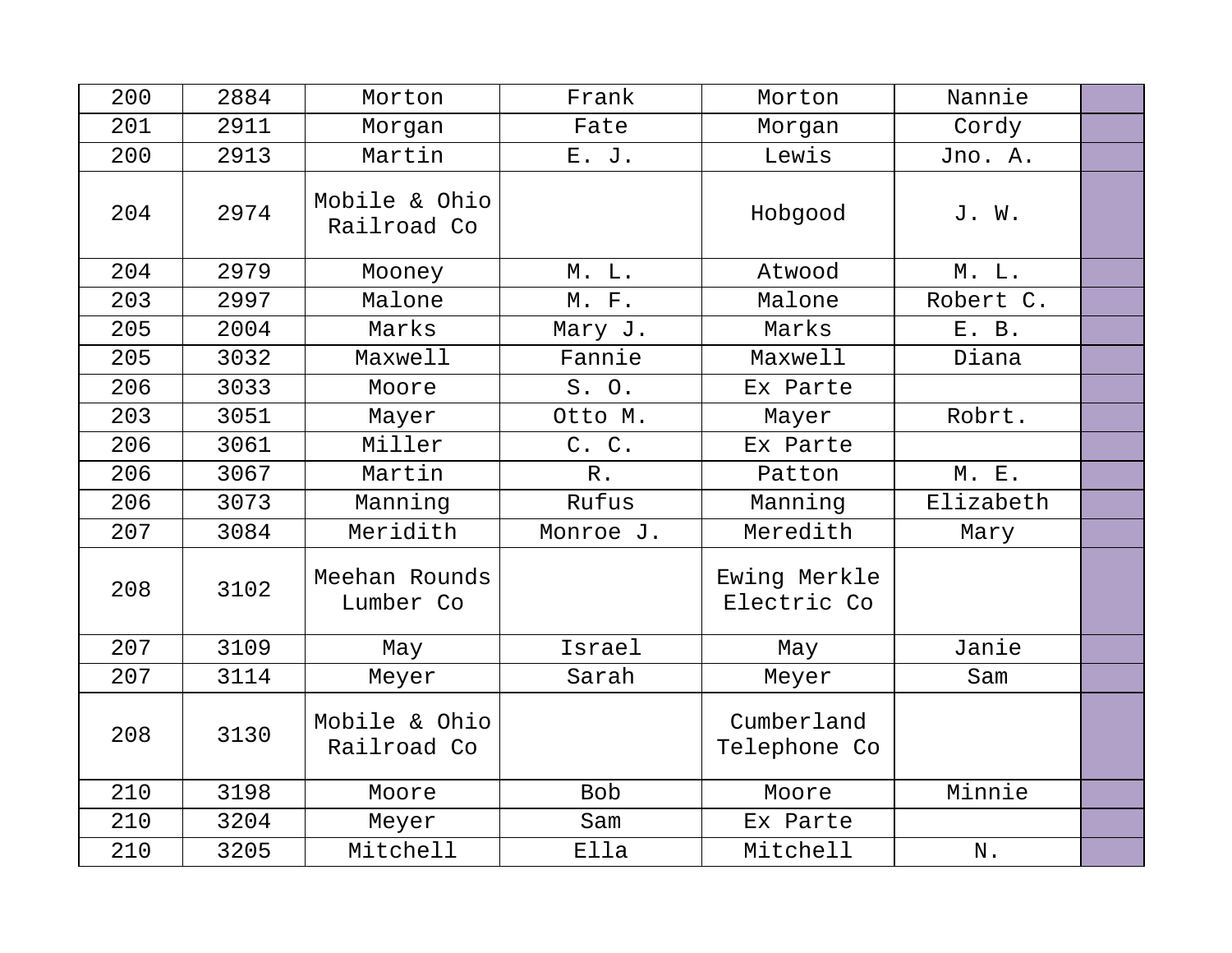| 180 | 3222 | Mass                         | Wm.        |                            |            |  |
|-----|------|------------------------------|------------|----------------------------|------------|--|
| 211 | 3247 | Matzner                      | Rachel     | Ex Parte                   |            |  |
| 211 | 3230 | Markowsky                    | Esther     | Markowsky                  | J.         |  |
| 212 | 3272 | Mayfield                     | Carrie     | Mayfield                   | W.A.       |  |
| 180 | 3283 | Moore                        | Nellie     |                            |            |  |
| 212 | 3300 | Moore                        | J. F.      | Kamper                     | John       |  |
| 213 | 3318 | Moore                        | Exin       | Moore                      | Alf        |  |
| 214 | 3319 | Mitchell                     | Victoria   | Williamson                 | M.C.       |  |
| 214 | 3329 | Miller                       | Annie C.   | Miller                     | Thos. S.   |  |
| 215 | 3366 | Morris                       | J. B.      | Morris                     | Clara      |  |
| 216 | 3375 | Mosely                       | Jeff       | Mosley                     | Ida        |  |
| 216 | 3382 | Marshall                     | W. L.      | Marshall                   | G. G.      |  |
| 216 | 3388 | Meyer                        | Geo. W.    | Meyer                      | Carrie D.  |  |
| 216 | 3397 | Magot?                       | Kames      | Magot?                     | Rosa       |  |
| 217 | 3399 | Maxey                        | Eugene     | Maxey                      | Minnie Lee |  |
| 217 | 3409 | Martin                       | Rillard    | Martin                     | T. E.      |  |
| 217 | 3410 | Martin                       | Willie May | Martin                     | T. E.      |  |
| 217 | 3413 | Mathews                      | Jno. M.    | Ex PArte                   |            |  |
| 218 | 3451 | Mobile & Ohio<br>Railroad Co |            | Cumberland<br>Telephone Co |            |  |
| 219 | 3463 | Mathews                      | Annie May  | McArthur                   | E. B.      |  |
| 219 | 3492 | Maxwell                      | Cora A.    | Maxwell                    | Arthur     |  |
| 219 | 3494 | Mobile & Ohio<br>Railroad Co |            | Robinson                   | C. W.      |  |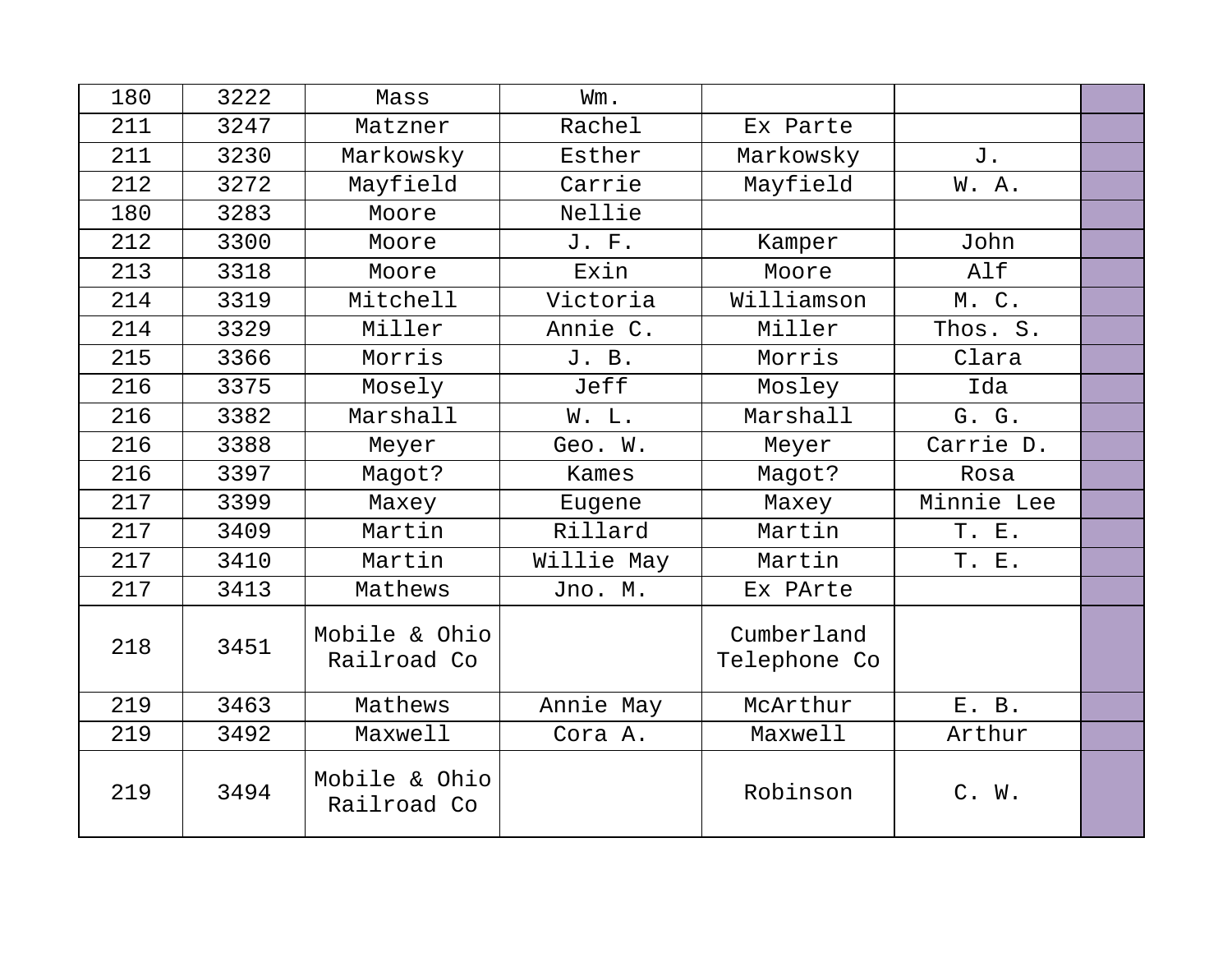| 219 | 3495         | Mobile & Ohio<br>Railroad Co            |         | Neville<br>Milling Co |           |  |
|-----|--------------|-----------------------------------------|---------|-----------------------|-----------|--|
| 220 | 3507         | Mason                                   | Bettie  | Masson                | Allen     |  |
| 220 | 3511         | Mobile & Ohio<br>Railroad Co            |         | Williams              | Mollie J. |  |
| 220 | 3513         | Morgan                                  | Frank   | Morgan                | Ola       |  |
| 180 | 3516         | Maiden                                  | L. A.   |                       |           |  |
| 180 | 3522         | Mitchell                                | Laura   |                       |           |  |
| 180 | 3541         | Mitchell                                | Louis   |                       |           |  |
| 220 | 3527         | May                                     | T. A.   | May                   | Lilly     |  |
| 221 | 3576         | Morris                                  | Mattie  | Morris                | Columbus  |  |
| 221 | 3576         | Marsh                                   | Mattie  | Marsh                 | Columbus  |  |
| 221 | 3578<br>1/8? | Monette                                 | J. B.   | Eatman                | F. L.     |  |
| 222 | 3591         | Matheny                                 | W. R.   | Matheny               | Bonnie J. |  |
| 222 | 3611         | Miller                                  | Charles | Miller                | Ruby M.   |  |
| 222 | 3619         | Maxwell                                 | Bessie  | Ex PArte              |           |  |
| 223 | 3626         | May                                     | N. S.   | May                   | W.S.      |  |
| 223 | 3631         | Miller                                  | J.      | Lewis                 | M. B.     |  |
| 223 | 3631         | Miller                                  | C. C.   | Lewis                 | M. B.     |  |
| 224 | 3650         | Miazza &<br>Woods<br>Construction<br>Co |         | Moody                 | R. H.     |  |
| 224 | 3663         | Montgomery                              | Albert  | Ex PArte              |           |  |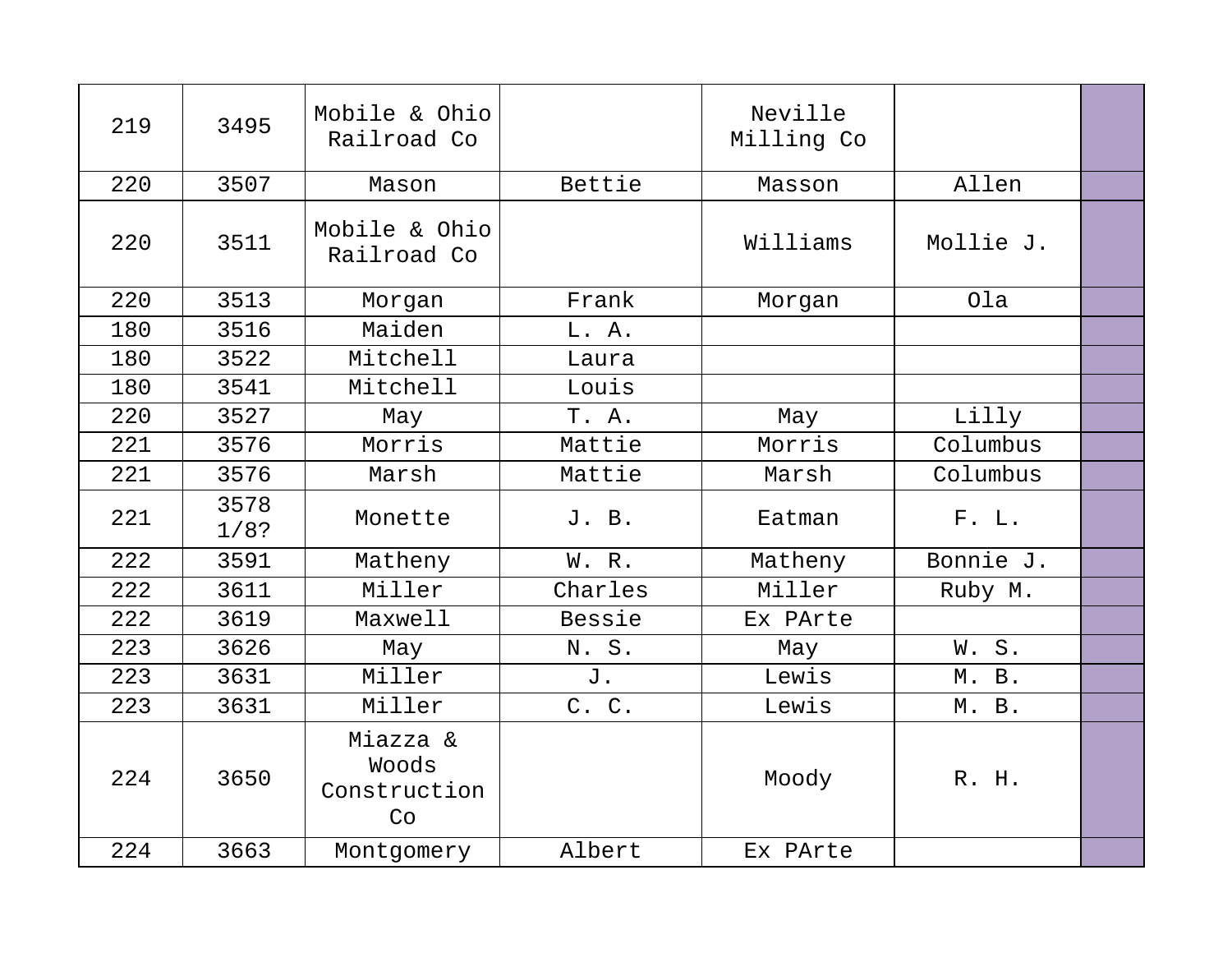| 224 | 3670     | Meridian<br>Fertilizer<br>Factory |           | Bardwell                     | H. L.  |  |
|-----|----------|-----------------------------------|-----------|------------------------------|--------|--|
| 225 | 3679     | Mathews                           | Bessie    | Mathews                      | J. R.  |  |
| 225 | 3694     | Master                            | Jno.      |                              |        |  |
| 225 | 3705     | Mitchell                          | J. E.     | Mitchell                     | J. M.  |  |
| 226 | 3718     | Maddox                            | G. W.     | Wells                        | C. W.  |  |
| 226 | 3718     | Maddox                            | L. B.     | Wells                        | C. W.  |  |
| 226 | 3728     | Mosely                            | Wright    | Mosley                       | Mollie |  |
| 227 | 3768     | Murdock                           | W. J.     | Johnson                      | J. F.  |  |
| 227 | 3768     | Murdock                           | W. J.     | Johnson                      | W. B.  |  |
| 228 | 3787     | Mitchell                          | Isaac Jr. | Mitchell                     | Isaac  |  |
| 229 | 3792     | Meyer                             | Sophia    | Greenwald                    | Jas.   |  |
| 229 | 3792     | Meyer                             | Sophia    | Greenwald                    | Sam    |  |
| 229 | 3810     | Miller                            | C. C.     | Reed                         | J. E.  |  |
| 229 | 3812     | Miller                            | Rosa J.   | Miller                       | C. C.  |  |
| 230 | 3819     | Miller                            | Alma      | Ex PArte                     |        |  |
| 230 | 3838     | Mississippi<br>Cotton Oil Co      |           | Mobile & Ohio<br>RailRoad Co |        |  |
| 230 | 3849     | May                               | Ethel     | Wilson                       | G. W.  |  |
| 231 | 3874     | Meyer                             | Sarah     | Meyer                        | Joe    |  |
| 232 | 3893 1/2 | Moore                             | Carrie    | Moore                        | John   |  |
| 232 | 3903     | Meyer                             | Jas. W.   | Winner                       | М.     |  |
| 232 | 3903     | Meyer                             | Sam       | Winner                       | $M$ .  |  |
| 232 | 3913     | Morse                             | Delia     | Morse                        | Robt   |  |
| 233 | 3916     | Moses                             | J. S.     | Moses                        | Simon  |  |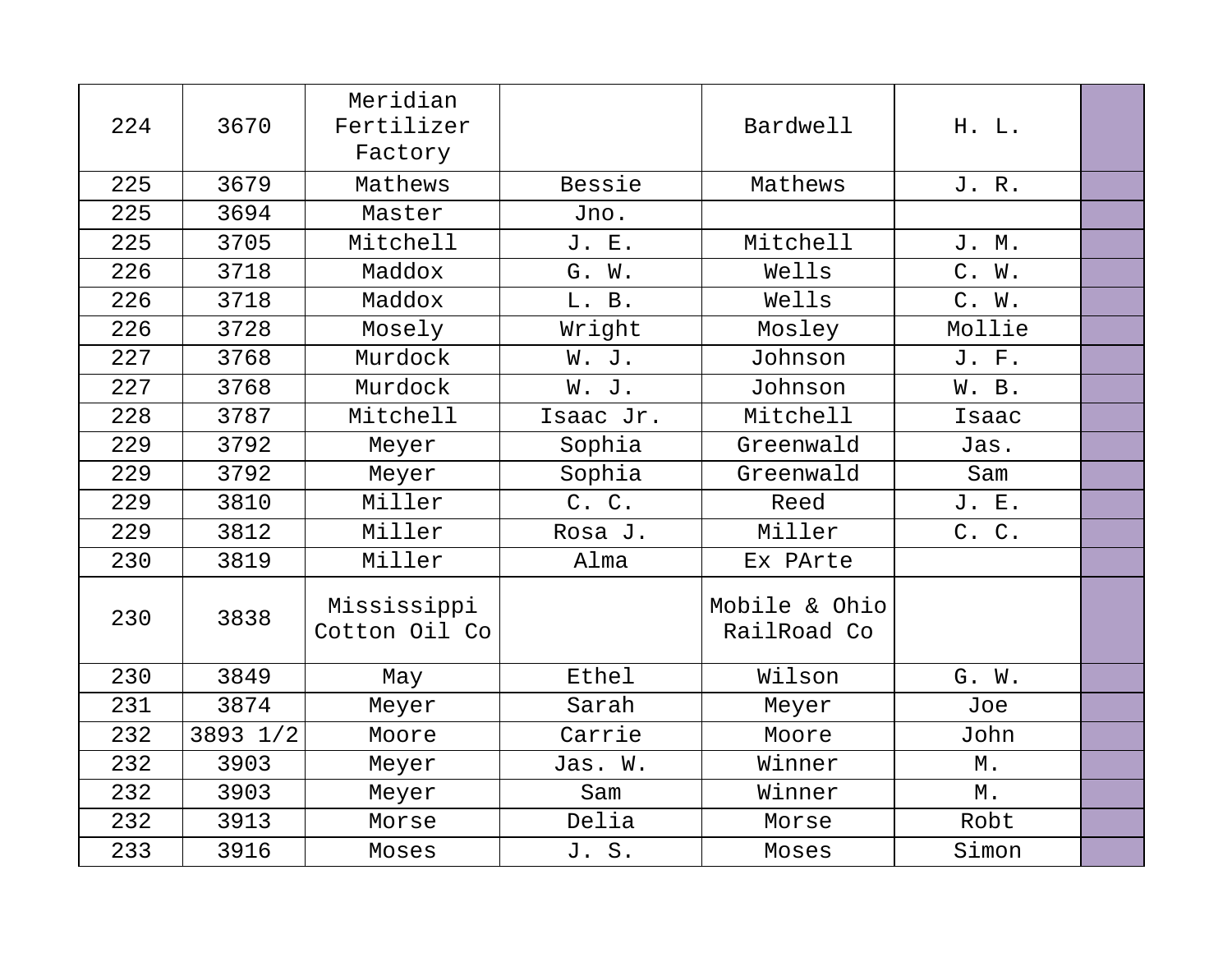| 233 | 3917 | Melter               | Ruby       | Melter        | C. A. H.  |  |
|-----|------|----------------------|------------|---------------|-----------|--|
| 233 | 3917 | Melter               | May        | Melter        | C. A. H.  |  |
| 233 | 3939 | Massey               | C. C.      | Massey        | Jennie I. |  |
| 234 | 3982 | Mathews              | M. T.      | Mathews       | Marian    |  |
| 235 | 3982 | Mayson               | Ida        | Martin        | Laughton  |  |
| 235 | 4029 | Mathews              | J. T.      | McArthur      | I. H.     |  |
| 239 | 4082 | Murray               | E. J.      | Murray        | W. M.     |  |
| 237 | 4081 | Morgan               | J. L. T.   | Morgan        | T. V.     |  |
| 238 | 4090 | Manning              | Arthur     | Manning       | Josephine |  |
| 239 | 4119 | Moorman              | Ella F.    | Ex Parte      |           |  |
| 239 | 4128 | Martin               | Willie May | Martin        | Hillard   |  |
| 240 | 4143 | Murray               | Anna H.    | Murray        | R. L. Sr  |  |
| 240 | 4146 | Moseley              | $E.$ $D.$  | Mabry         | Jno. Dan  |  |
| 240 | 4169 | Moses                | J. S.      | McBeath       | J. M.     |  |
| 241 | 4178 | Meade                | Temple     |               |           |  |
| 237 | 4086 | Mosby                | Maggie     | deGraffenreid | T. D. D.  |  |
| 241 | 4206 | Miller               | M. V. B.   | Blanks        | J. J.     |  |
| 241 | 4213 | Middlebrook          | C. B.      | Middlebrook   | I. W.     |  |
| 250 | 4216 | Majors               | Phillip    |               |           |  |
| 242 | 4234 | Martin               | Leeia?     | Hasbens       | Laura     |  |
| 242 | 4241 | Martin               | Leota      | Martin        | М.        |  |
| 250 | 4249 | Mitchell             | Lige       |               |           |  |
| 242 | 4250 | Moore                | Jno.       | Moore         | Carrie    |  |
| 243 | 4264 | Montgomery           | Jas.       | Ex Parte      |           |  |
| 243 | 4269 | Meridian,<br>City of |            | Ex Parte      |           |  |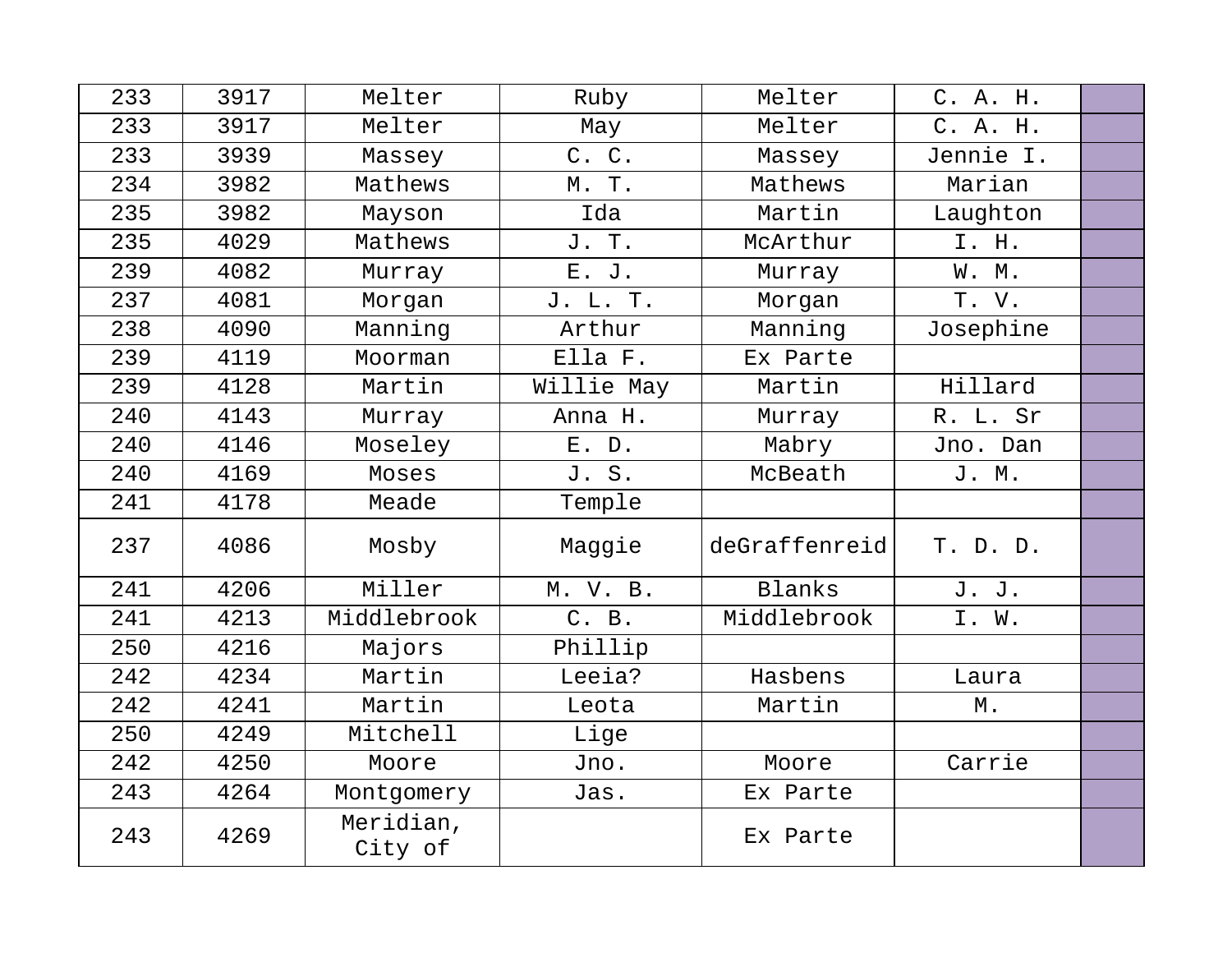| 243 | 4271     | Miller     | M. V. B. Jr | Ex Parte                                      |                 |  |
|-----|----------|------------|-------------|-----------------------------------------------|-----------------|--|
| 250 | 4264     | Montgomery | Jas         |                                               |                 |  |
| 244 | 4324     | Mathews    | Esther      | Ex Parte                                      |                 |  |
| 245 | 4355     | Maggard    | Willie May  | Maggard                                       | Jones           |  |
| 246 | 4400     | Martin     | Μ.          | Martin                                        | Dorah           |  |
| 246 | 4405     | Morris     | May A.      | Morris                                        | Jno.            |  |
| 246 | 4416 1/2 | Myers      | T. L.       | Myers                                         | R. T.           |  |
| 246 | 4433     | Montgomery | J. M.       | Montgomery                                    | M. M.           |  |
| 235 | 3994     | Martin     | $M$ .       | Martin                                        | Amanda          |  |
| 247 | 4439     | Mitcham    | J. A.       | Rosenbaum                                     | ${\mathbb D}$ . |  |
| 247 | 4446     | Miller     | Alma        | Miller                                        | Callie          |  |
| 248 | 4481     | Mason      | Lorina      | Mason                                         | Napolean        |  |
| 249 | 4504     | Mitchell   | M. J.       | Balumner                                      | N. ?            |  |
| 249 | 4513     | Murphy     | M. J.       | Meridian,<br>City of                          |                 |  |
| 249 | 4519     | Montgomery | Mary        | Montgomery                                    | L. S.           |  |
| 249 | 4535     | Marshall   | J. B.       | Meridian,<br>city of,<br>aldermen, &<br>Mayor |                 |  |
| 249 | 4541     | Mobley     | K. F.       | Mobley                                        | Wm. B.          |  |
| 251 | 4561     | Meyers     | Rosa        | Harvey                                        | H. A.           |  |
| 251 | 4562     | Meyers     | Draughn?    | Meyers                                        | R. T.           |  |
| 251 | 4571     | Moore      | W. V.       | Buchanan                                      | J. M.           |  |
| 251 | 4573     | Moore      | James F.    | Amis                                          | A. B.           |  |
| 251 | 4574     | Morgan     | S. M.       | Morgan                                        | M. H.?          |  |
| 251 | 4580     | Mason      | Rhoda       | Crosby                                        | J. M.           |  |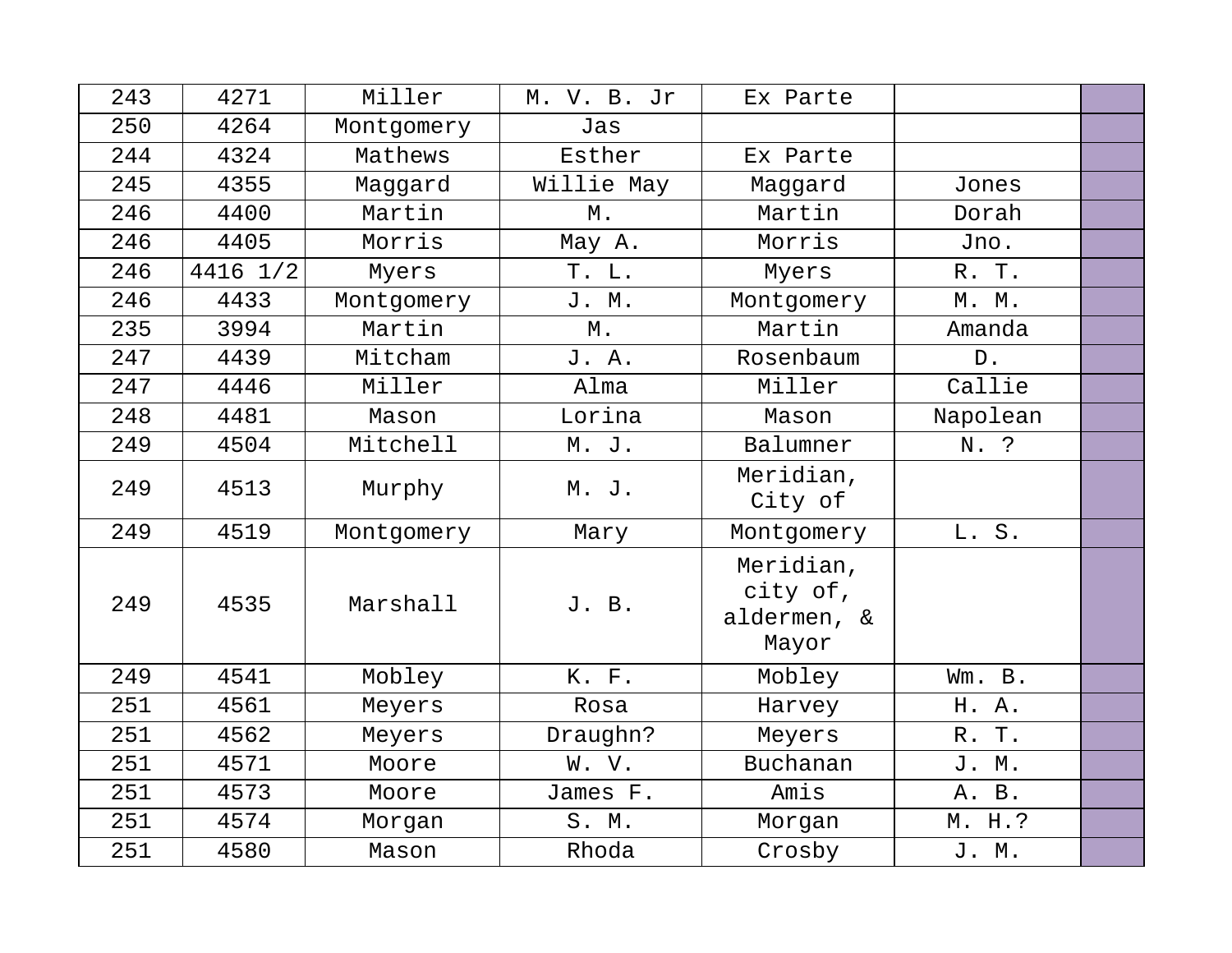| 251 | 4599 | Maiden                                          | Hattie  | Maiden                          | L. A.   |  |
|-----|------|-------------------------------------------------|---------|---------------------------------|---------|--|
| 252 | 4609 | Mosley                                          | J. D.   | Mosley                          | Mattie  |  |
| 252 | 4639 | Merrett                                         | A. J.   | Eaves                           | A. D.   |  |
| 252 | 4648 | Malone                                          | Robt.   | Crawford                        | V. L.   |  |
| 252 | 4651 | Merrett                                         | A. J.   | Denton                          | W. L.   |  |
| 252 | 4660 | Meyers                                          | R. T.   | Ex PArte                        |         |  |
| 253 | 4663 | Mosley                                          | Jim     | Mosely                          | Adaline |  |
| 252 | 4648 | Massa                                           | Robt.   | Crawford                        | V. L.   |  |
| 253 | 4682 | Mosley                                          | Mabel   | Mosley                          | Geo.    |  |
| 253 | 4687 | May                                             | Dan     | May                             | Bettie  |  |
| 253 | 4702 | Manning                                         | Nalan?  | Manning                         | Rufus   |  |
| 253 | 4708 | May                                             | Arbella | Wilson                          | Mollie  |  |
| 253 | 4711 | Meridian,<br>City of,<br>Aldermen, and<br>Mayor |         | Blanks                          | V.      |  |
| 250 | 4752 | Mathews                                         | Jim     |                                 |         |  |
| 255 | 4775 | Mussington                                      | Selma   | Ex PArte                        |         |  |
| 255 | 4767 | Mosley                                          | Blannie | Mosley                          | R. E.   |  |
| 255 | 4801 | Mulloy                                          | Cliff   | Ex PArte                        |         |  |
| 256 | 4815 | Meeds Lumber<br>CO                              |         | Copellas<br>Lumber & Till<br>Co |         |  |
| 256 | 4816 | Meeds Lumber<br>CO                              |         | Copellas<br>Lumber & Till<br>Co |         |  |
| 256 | 4814 | Mitchell                                        | Mary    | Mitchell                        | Alex    |  |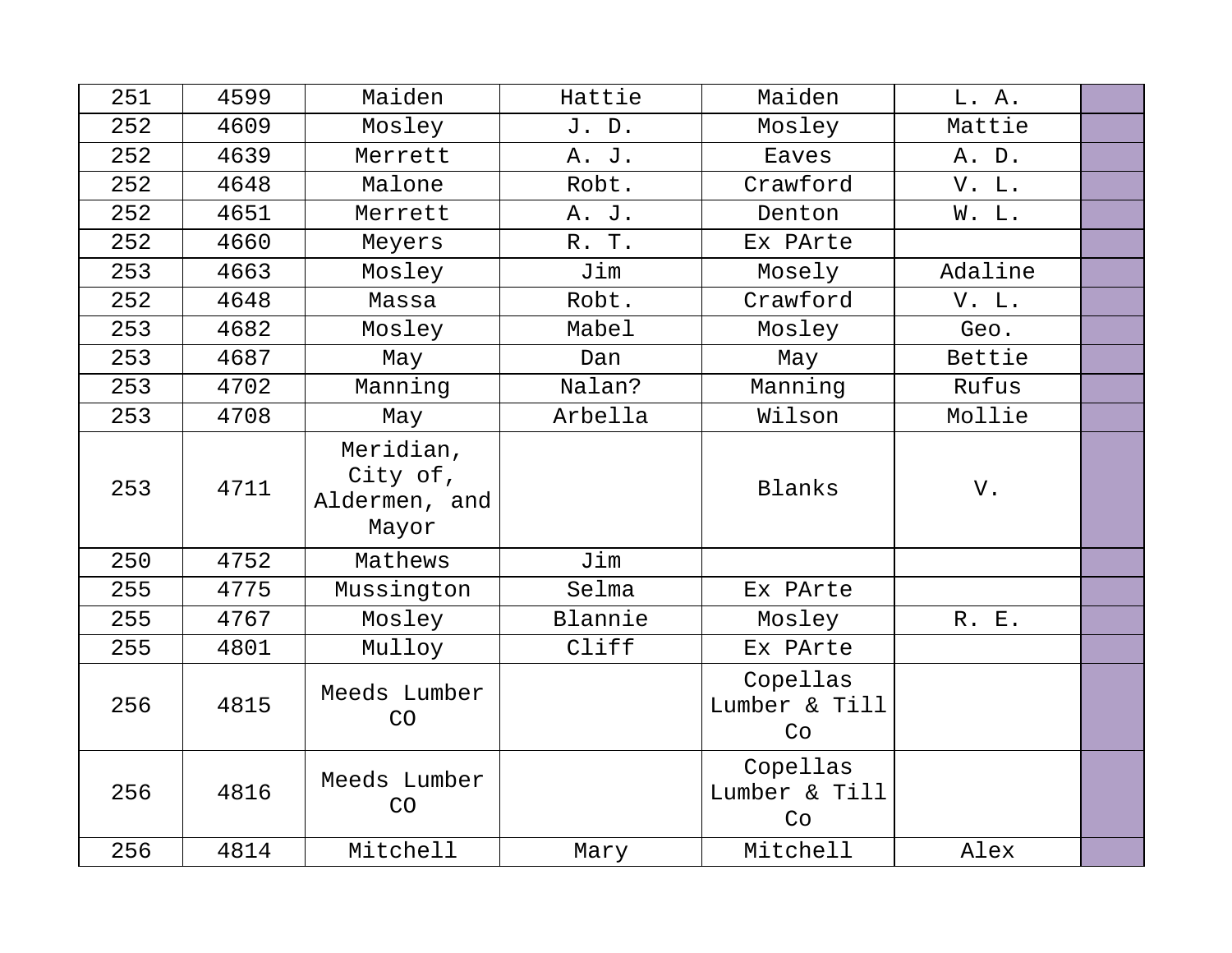| 256 | 4818 | Mobile & Ohio<br>Railroad Co |              | Meridian &<br>Memphis<br>RailRoad Co |          |  |
|-----|------|------------------------------|--------------|--------------------------------------|----------|--|
| 257 | 4842 | Mosely                       | Mabel        | Mosley                               | Mattie   |  |
| 258 | 4846 | Maas                         | Albert       | Maas                                 | Mamie L. |  |
| 258 | 4847 | Maas                         | Tarris L.    | Maas                                 | Mamie L. |  |
| 258 | 4855 | Mississippi<br>State of      |              | Standard Oil<br>Co of<br>kentucky    |          |  |
| 258 | 4857 | Messer                       | H. F.        | McArthur                             | A. D.    |  |
| 259 | 4860 | Mobile & Ohio<br>Railroad Co |              | Meridian &<br>Memphis<br>RailRoad Co |          |  |
| 259 | 4263 | Mosby                        | <b>B.</b> A. | Mosby                                | R. E.    |  |
| 259 | 4874 | Montgomery                   | Joe          |                                      |          |  |
| 260 | 4897 | Miley                        | G. C.        | Miley                                | S. B.    |  |
| 261 | 4937 | Mississippi<br>State of      |              | Mobile & Ohio<br>RailRoad Co         |          |  |
| 261 | 3939 | Martin                       | E. J.        | Ex PArte                             |          |  |
| 261 | 4958 | Meador                       | D. L.        | Atlas<br>Insurance Co                |          |  |
| 262 | 4960 | Mathews                      | V.           | Mathews                              | Α.       |  |
| 262 | 4964 | Murray                       | Annie        | Murray                               | Wiley    |  |
| 262 | 4975 | Mississippi<br>State of      |              | Cumberland<br>Telephone Co           |          |  |
| 262 | 4980 | Mathews                      | J. M.        | Mathews                              | Louise   |  |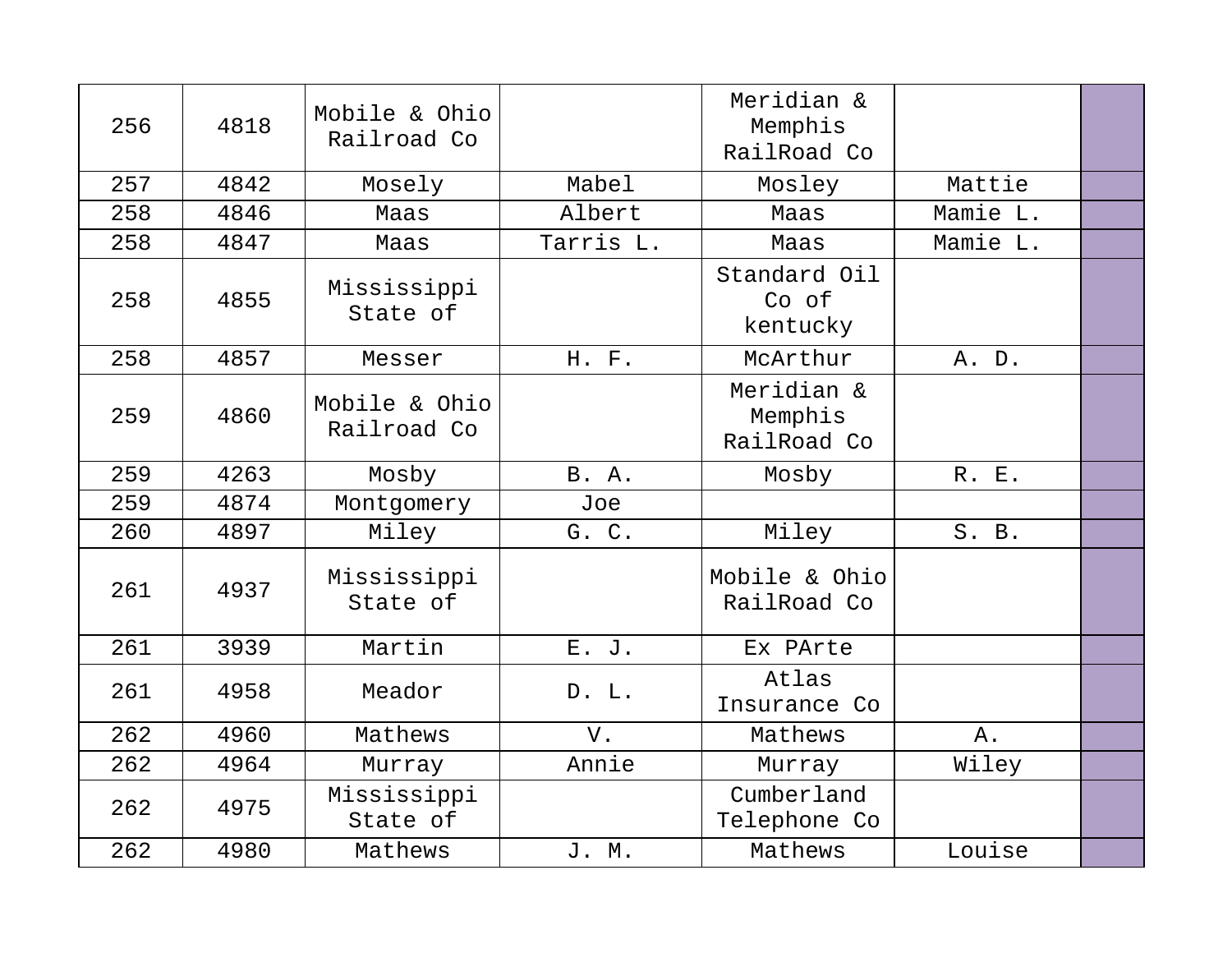| 264  | 5032 | Mooney                              | Mamie B.    | Easterling                            | W.        |  |
|------|------|-------------------------------------|-------------|---------------------------------------|-----------|--|
| 265? | 5040 | Mead                                | Emma A.     | Lucas                                 | W. W.     |  |
| 264  | 5021 | Memphis &<br>Meridian<br>Railway Co |             | Hosffer                               | H. L.     |  |
| 266  | 5066 | Marshall                            | $E.$ $D.$   | Marshall                              | Robt.     |  |
| 266  | 5073 | Moore                               | Jno.        | Collins                               | N. M.     |  |
| 266  | 5074 | Mott                                | Larin F.    | Mott                                  | D. A.     |  |
| 266  | 5079 | Mathews                             | Adaline     | mathews                               | N.        |  |
| 266  | 5092 | Moore                               | W.C.        | Meeds                                 | W.        |  |
| 267  | 5108 | Massengale                          | Morgan      | Massengale                            | Bertha    |  |
| 267  | 5110 | Marcy                               | Geneva      | <b>Burwell</b>                        | J. W.     |  |
| 267  | 5112 | Molpus                              | M. J.       | Bostick<br>Lumber & Mfg<br>Co         |           |  |
| 267  | 5117 | Miles                               | V.          | Guaranty Loan<br>T. And B.<br>Company |           |  |
| 267  | 5119 | Moffatt                             | Geo         | Moffett                               | B. V.     |  |
| 268  | 5137 | Moore                               | D. W.       | Hall                                  | R. P.     |  |
| 268  | 5138 | Matheny                             | R. J.       | Kelly                                 | Elizabeth |  |
| 268  | 5141 | Moss                                | Major       | Moss                                  | Florence  |  |
| 269  | 5168 | Massengale                          | Amelia      | <b>Brooke</b>                         | Akin      |  |
| 269  | 5186 | Maxwell                             | Farmer      | Maxwell                               | Walter    |  |
| 270  | 5199 | May                                 | Jim         | May                                   | B. V.     |  |
| 270  | 5207 | Meyers                              | Rita O'Neil | Myers                                 | L. D.     |  |
| 270  | 5210 | Miles                               | Lula        | Miles                                 | Alex P.   |  |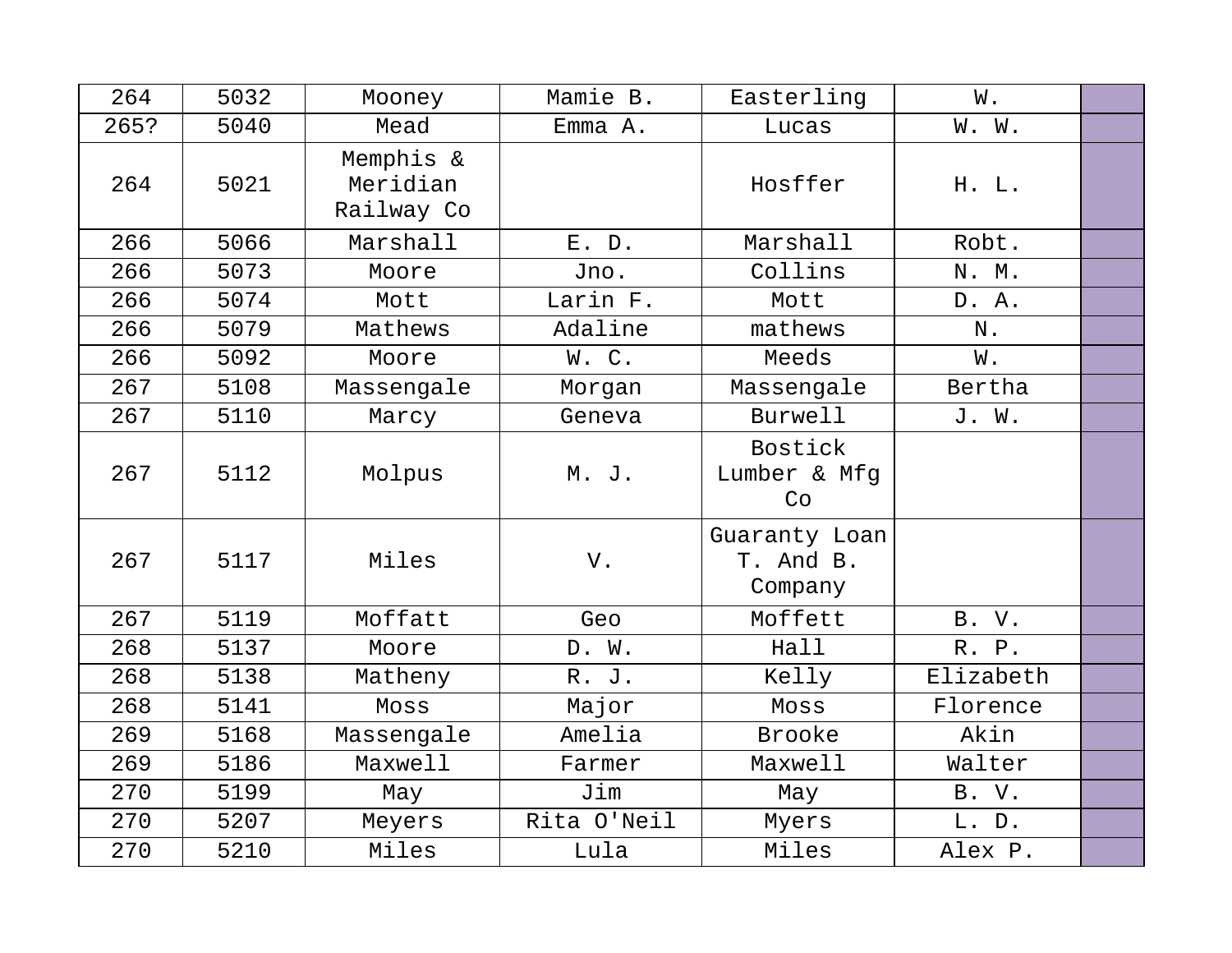| 270  | 5217     | Maggard                    | Fannie     | Maggard                      | Raz    |  |
|------|----------|----------------------------|------------|------------------------------|--------|--|
| 270  | 5231     | Meridian Oil<br>Mills      |            | Ex Parte                     |        |  |
| 271  | 5249     | Mayes                      | H. W.      | Mayes                        | $E$ .  |  |
| 271  | 5768     | Miller                     | John M. L. | Miller                       | Ethel  |  |
| 250? | 5273     | Malery                     | Jessie     |                              |        |  |
| 273  | 5332     | Mosley                     | Cora       | Mosley                       | Ephran |  |
| 272  | 5312     | Morrison                   | H.         | Morrison                     | Ida A. |  |
| 273  | 5335     | Maiden                     | Hattie     | Maiden                       | L. A.  |  |
| 273  | 5353     | Moore                      | C. D.      | Jones                        | M. C.  |  |
| 273  | 5359     | Mathis                     | J. A.      | Mathis                       | Pearl  |  |
| 250? | 5415     | Mitchell                   | Shirney    |                              |        |  |
| 274  | 5425     | Martin                     | E. J.      | Sadler                       | Edmond |  |
| 250? | 5427     | Moore                      | Mance      |                              |        |  |
| 274  | 5450     | Miller                     | Mattie L.  | Miller?                      | Jas L. |  |
| 250  | 5452 1/2 | Moody                      | Catherine  |                              |        |  |
| 274  | 5457     | Mississippi<br>State of    |            | M & M Railway<br>Co          |        |  |
| 274  | 5459     | Merchants<br>Union Ins. Co |            | Winkler                      | R. J.  |  |
| 274  | 5462     | Meader                     | Τ.         | Meador                       | D. L.  |  |
| 274  | 5462     | Meader                     | $S$ .      | Meador                       | D. L.  |  |
| 274  | 5463     | Mississippi<br>State of    |            | Mobile & Ohio<br>RailRoad Co |        |  |
| 275  | 5470     | Marks                      | Isaac Jr.  | Rothenberg                   | Μ.     |  |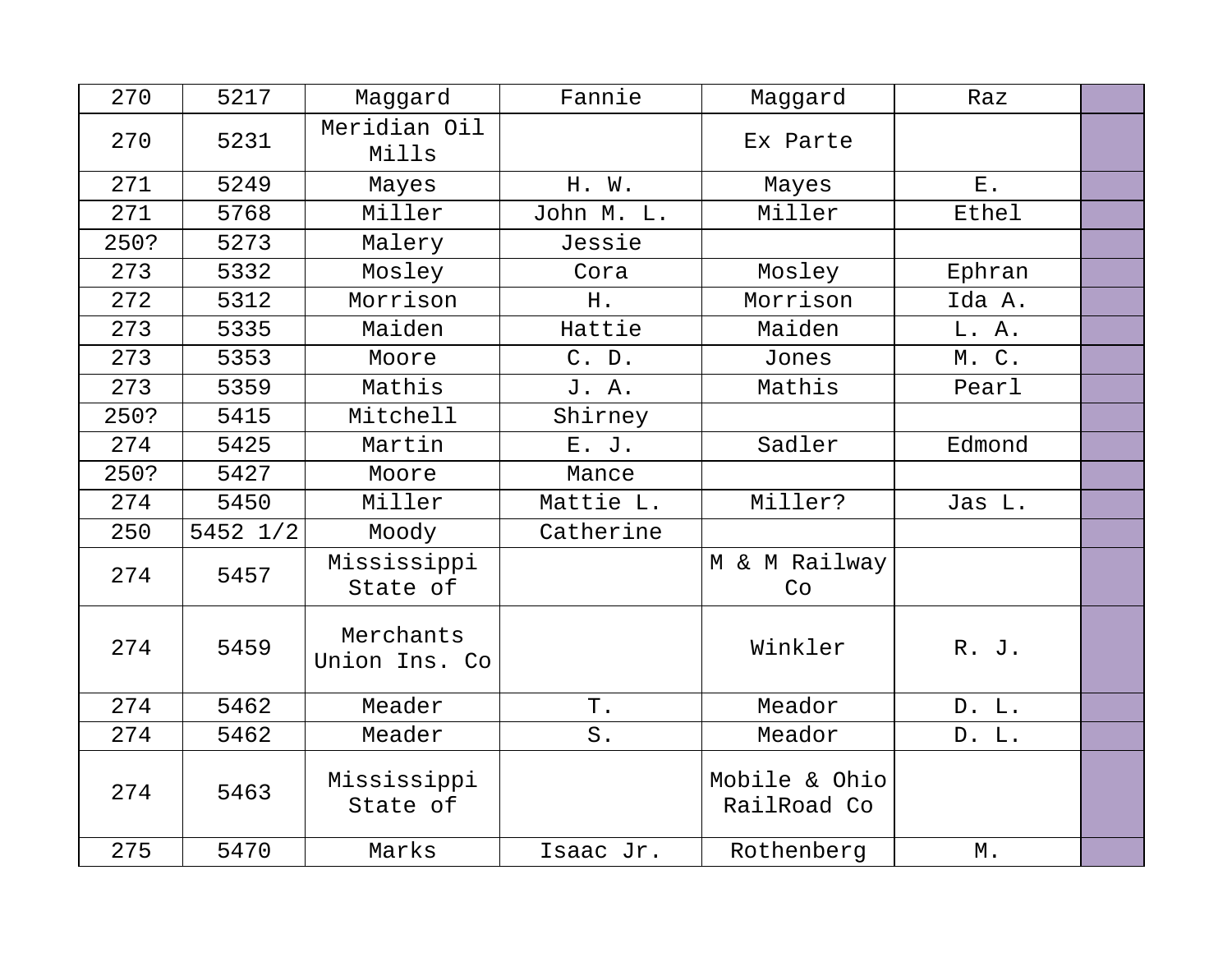| 276  | 5524  | Myers               | Lizzie        |                                           |        |     |
|------|-------|---------------------|---------------|-------------------------------------------|--------|-----|
| 276  | 5525  | Myers               | L.            |                                           |        |     |
| 275  | 55404 | Maas                | L. G.         | Maas                                      | Lucile |     |
| 276  | 5534  | Montgomery          | G.            | Montgomery                                | M. M.  |     |
| 276  | 5555? | Moore               | Ellen         |                                           |        |     |
| 276  | 5558  | Mathews             | R. C.         | Mathews                                   | Bettie |     |
| 278  | 5626  | Mosby               | Chas. O.      | State Sou.<br>Assn.                       |        |     |
| 278  | 5629  | Myers               | Waldo G.      | Myers                                     | R. T.  |     |
| 279  | 5651  | Milton              | E. A.         | Milton                                    | W. P.  |     |
| 279  | 5653  | Miller              | P. P.         | Miller                                    | J. C.  | P.P |
| 279  | 5654  | Meyer               | Hattie        | Meyer                                     | Sarah  |     |
| 279  | 5656  | Moore               | Geo. L.       | Frank                                     | W. J.  |     |
| 279  | 5659  | Moran               | R. R.         | Morantz?                                  | L. C.  |     |
| 280  | 5668  | Meyer Bros          |               | Mississippi<br>Alabama Live<br>Stock Assn |        |     |
| 280  | 5675  | Menacco             | Sallie        | Ex PArte                                  |        |     |
| 280  | 5692  | Miner               | M. A.         | Brown                                     | C. K.  |     |
| 280  | 5697  | Miller              | H. L.         | Ex PArte                                  |        |     |
| 280  | 5712  | Marcy               | $\mathcal{S}$ | Marcy                                     | H.     |     |
| 281  | 5719  | Meyer Bros          |               | Currie                                    | J. H.  |     |
| 283  | 5771  | Meridian City<br>of |               | Thomas                                    | Mike   |     |
| 383? | 5772  | Meridian City<br>of |               | Carlton                                   | Anna   |     |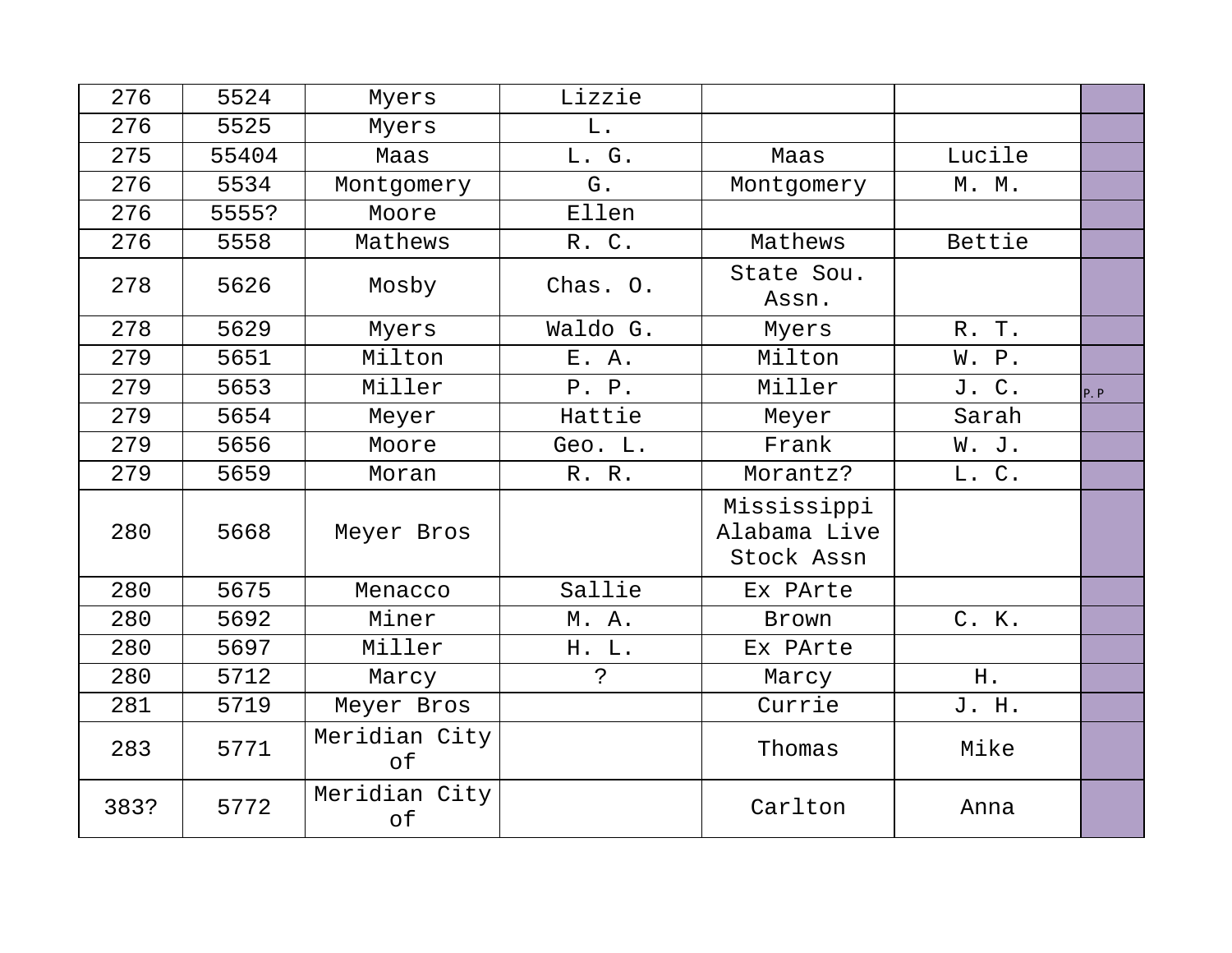| 283 | 5773     | Meridian City<br>of |            | Edwards              | Henrietta   |  |
|-----|----------|---------------------|------------|----------------------|-------------|--|
| 283 | 5774     | Meridian City<br>of |            | Chambers             | Thelma      |  |
| 283 | 5765     | Malone              | J. S.      | Malone               | A. W.       |  |
| 283 | 5781     | Mosby               | Chas. P.   | Mosby                | R. E.       |  |
| 284 | 5795     | Mealer              | J. G.      | Mealer               | Dennie      |  |
| 284 | 5802     | Martin              | Maude      | Martin               | Will M.     |  |
| 284 | 5810     | Meridian City<br>of |            | Kibbe                | Ralph       |  |
| 285 | 5821     | Moore               | Willie May | Moore                | Callie      |  |
| 285 | 5823     | Meyer               | C. K.      | Eastland             | ${\tt S}$ . |  |
| 285 | 5825     | Moore               | C. F.      | Moore                | C. F.       |  |
| 285 | 5827     | Martimer            | Zelda      | Martimer             | J. E.       |  |
| 286 | 5853     | Murray              | E. A.      | Ex PArte             |             |  |
| 287 | 5866     | Micheal             | G. B.      | Myers                | C. E.       |  |
| 287 | 5860 1/2 | Markline            | G. H.      | Markline             | Annie       |  |
| 287 | 5859     | Martin              | Α.         | Puckett              | W.S.        |  |
| 288 | 5885     | Martin              | J. W.      | Ex PArte             |             |  |
| 289 | 5887     | Miles               | V.         | G. L. T. & B.<br>Co. |             |  |
| 290 | 5921     | Moore               | Lewis      | Moore                | Maude       |  |
| 291 | 5950     | Maulding            | Mary E.    | Maulding             | J. H.       |  |
| 291 | 5954     | Mattox              | P. W.      |                      |             |  |
| 291 | 59547    | Marsh               | Clemmie    | Marsh                | Steve       |  |
| 292 | 5977     | Metzger             | Henry      | Rosenbaum            | $M.$ $L.$   |  |
| 292 | 5982     | Mitchell            | L. M.      | Mitchell             | T. C.       |  |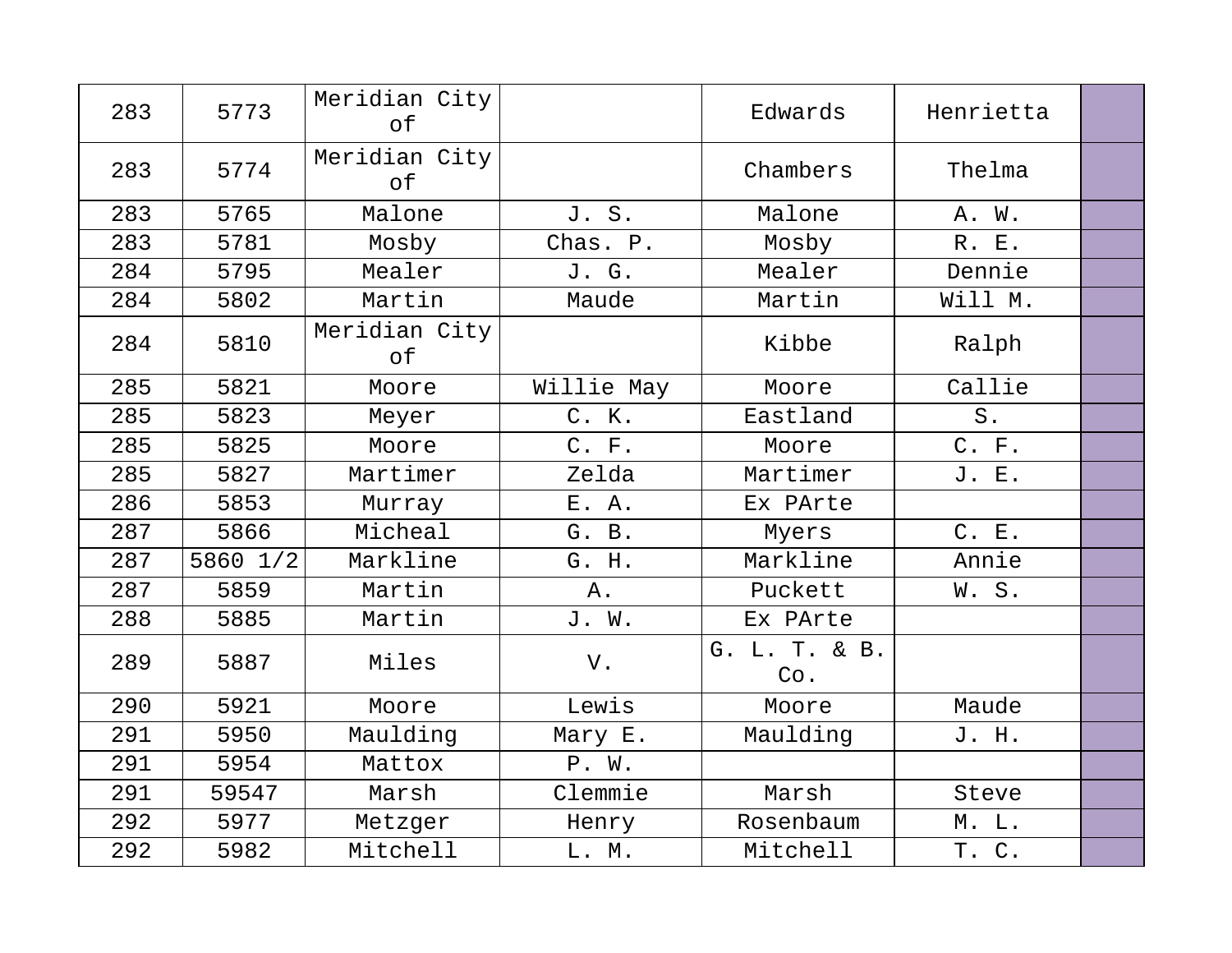| 293 | 6007 | Mathews                               | Lee Ella       | Mathews             | J. O.                 |  |
|-----|------|---------------------------------------|----------------|---------------------|-----------------------|--|
| 294 | 6034 | Morgan                                | Ollie          | Morgan              | J. C.                 |  |
| 294 | 6032 | Meridian,<br>Grain and<br>Elevator Co |                | Blair Milling<br>Co |                       |  |
| 295 | 6042 | Massengale                            | Bertha         | Massengale          | Morgan                |  |
| 295 | 6041 | Massengale                            | Lula           | Massengale          | Fannie                |  |
| 300 | 6045 | Morgan                                | Annie          |                     |                       |  |
| 295 | 6060 | Moore                                 | Lollie         |                     |                       |  |
| 296 | 6083 | Miller                                | F. E.          | Miller              | S. M.                 |  |
| 296 | 6086 | Mayerhoff                             | F. M.          | Mayerhoff           | L. B.                 |  |
| 297 | 6132 | Miller                                | Satena         | Miller              | Harry                 |  |
| 297 | 6141 | Micheal?                              | Patsy          | Micheal?            | Frank?                |  |
| 298 | 6156 | Merida                                | Tempa          | Merida              | Monroe                |  |
| 298 | 6159 | Mazingo                               | C. M.          |                     |                       |  |
| 298 | 6168 | Montgomery                            | Emily Jones    | Montgomery          | Gillespie             |  |
| 298 | 6169 | Mayo                                  | J. G.          | Ex Parte            |                       |  |
| 299 | 6186 | Massey                                | $C$ .<br>$C$ . |                     |                       |  |
| 300 | 6199 | Mathews                               | W. F.          | Ex Parte            |                       |  |
| 300 | 6211 | Mississippi<br>State of               |                | Ellis               | Jno. R.               |  |
| 302 | 6228 | Moskowsky                             | Hyman          | Moskowsky           | Esther                |  |
| 303 | 6239 | Mike                                  | Jessie         | Mike                | John                  |  |
| 303 | 6241 | Mager                                 | Alexena        | Mager               | ${\mathbb R}$ .<br>H. |  |
| 303 | 6264 | Monroe                                | Warren         | Monroe              | Ella                  |  |
| 304 | 6267 | Means                                 | B. P.          | Perry               | F. G.                 |  |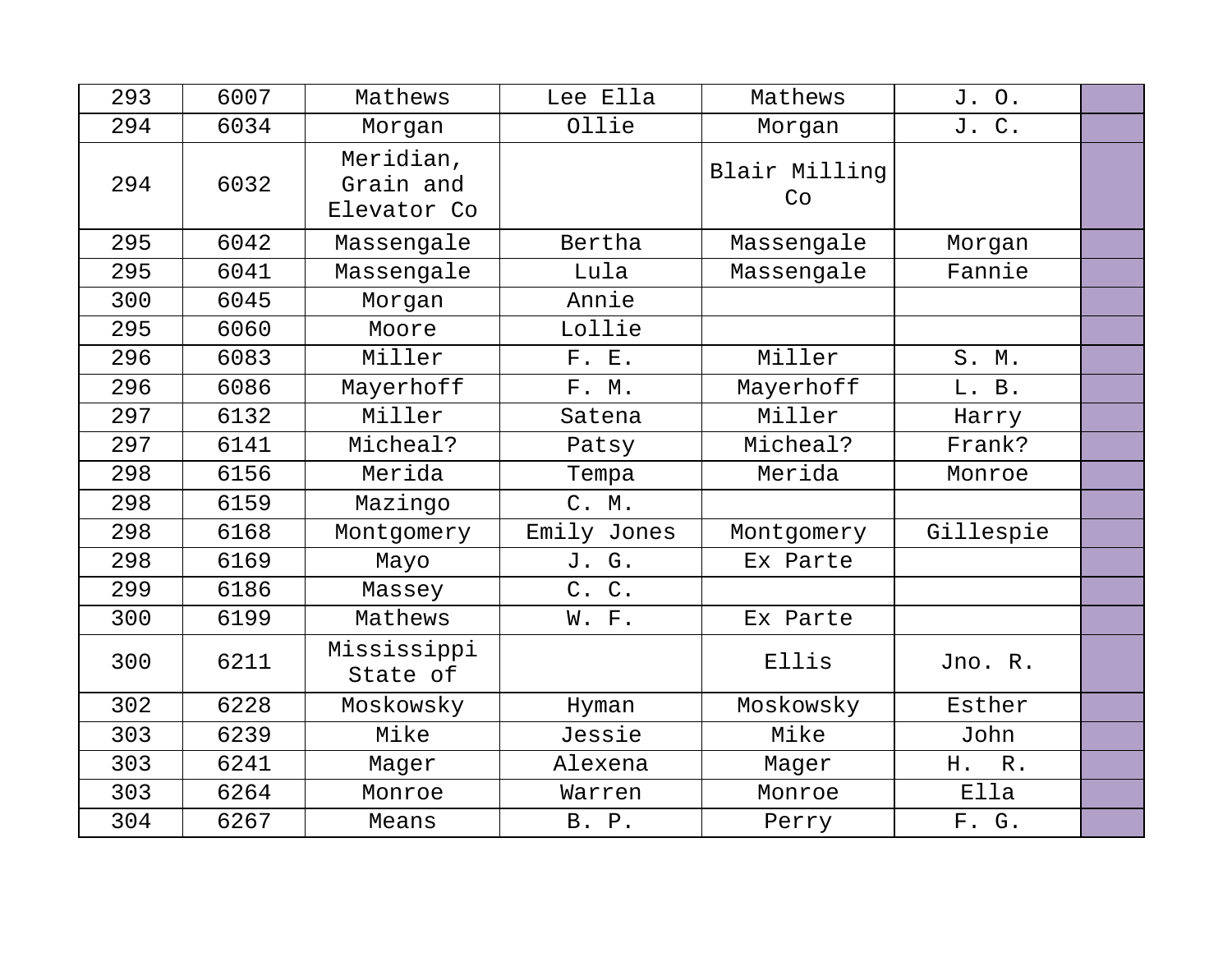| 304  | 6271 | Moore                               | H. T.                 | Anderson Bank                 | $E.$ $F.$ |  |
|------|------|-------------------------------------|-----------------------|-------------------------------|-----------|--|
| 305  | 6306 | Mayerhoff                           | L. E.                 | Mayerhoff                     | L. B.     |  |
| 306  | 6334 | Martin                              | Mary B.               | Martin                        | E. W.     |  |
| 306  | 6349 | Meeds                               | W. D.                 | Souther Oil &<br>Fertilzer Co |           |  |
| 300? | 6354 | Mobbly                              | Nelson                |                               |           |  |
| 300? | 6373 | Miles                               | Jennie                |                               |           |  |
| 308  | 6390 | Montgomery                          | W. H.                 | Ex Parte                      |           |  |
| 309  | 6407 | Moore                               | Walton                | Moore                         | Hattie    |  |
| 300? | 6418 | Monk                                | Will                  |                               |           |  |
| 309  | 6422 | Mississippi<br>Fibre Co             |                       | American<br>Trading Co        |           |  |
| 309  | 6437 | Maher                               | John                  | Maher                         | Allie     |  |
| 309  | 6438 | Maher                               | Frank Gilmore         | Maher                         | Allie     |  |
| 312  | 6478 | Meridian &<br>Memphis<br>Railway Co |                       | Ethridge                      | W.S.      |  |
| 312  | 6786 | Moore                               | John                  | Moore                         | Julia     |  |
| 312  | 6494 | Martin                              | Katherine<br>Margaret | Wyatt                         | W. E.     |  |
| 313  | 6509 | Mathews                             | E. M.                 | Mathews                       | T. D.     |  |
| 313  | 6511 | Meridian<br>Wholesale Co            |                       | Cumming Resen<br>Brokerage Co |           |  |
| 313  | 6514 | Martin                              | Mary Belle            | Wyatt                         | W. Ed.    |  |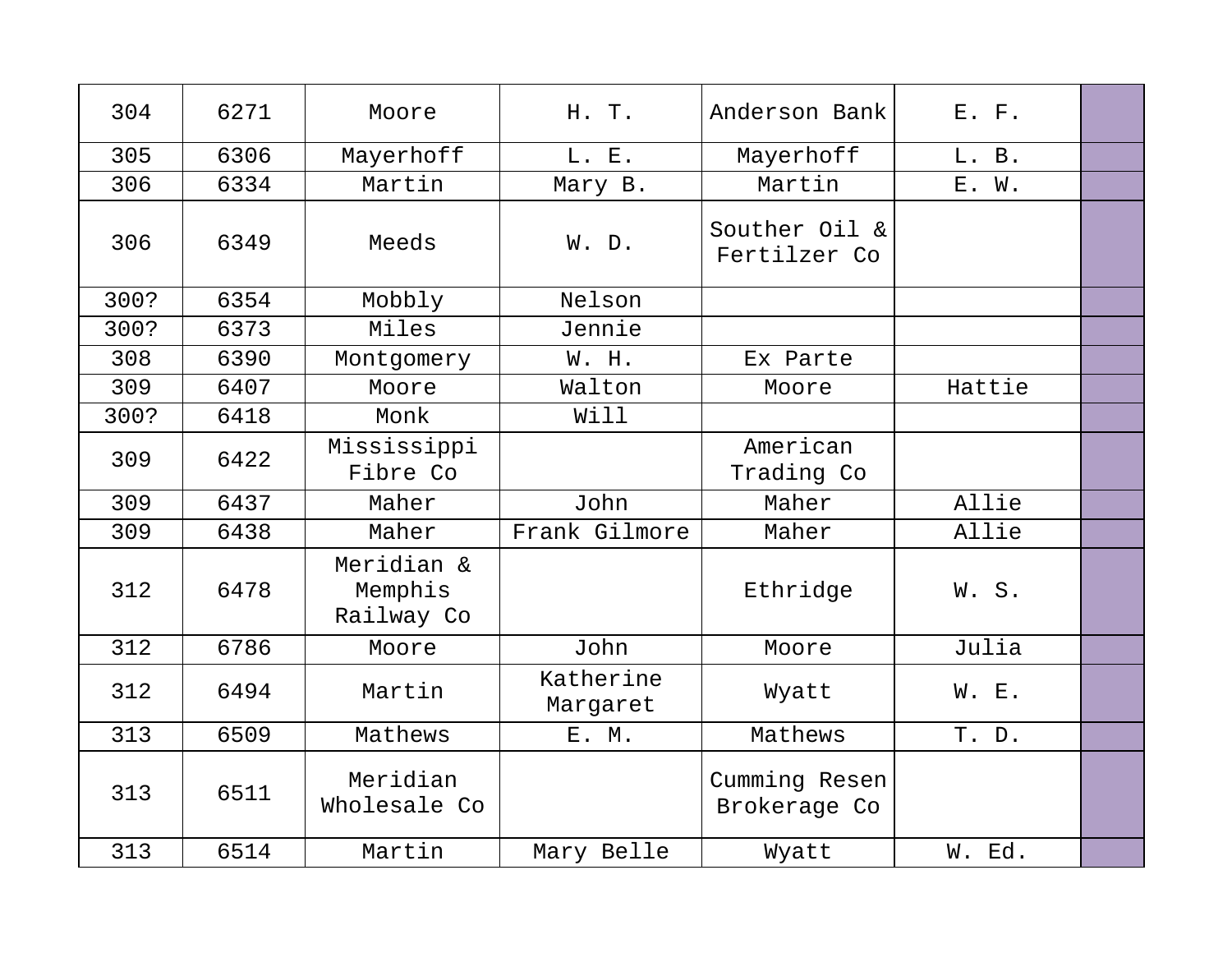| 314  | 6543 | Meridian<br>Sanitarium   |           | Young       | J. P.     |  |
|------|------|--------------------------|-----------|-------------|-----------|--|
| 314  | 6541 | Meridian<br>Sanitarium   |           | McRaven     | E. B. ?   |  |
| 314  | 6545 | Miles                    | Lula      | Miles       | A. P.     |  |
| 315  | 6546 | May                      | Charlie   | May         | Ethel     |  |
| 315  | 6547 | Meridian<br>Wholesale Co |           | Haydenreich | J. H.     |  |
| 315  | 6555 | Moore                    | Lela      | Ex PArte    |           |  |
| 315  | 6561 | Meridian City<br>of      |           | Ex PArte    |           |  |
| 315  | 6569 | Mars                     | John      | Mars        | Chris     |  |
| 316  | 6575 | Mosby                    | Chas. P.  | Simmons     | Jno. M.   |  |
| 316  | 6584 | Mississippi<br>State Of  |           | Ellis       | J. R.     |  |
| 316  | 6585 | Mississippi<br>State Of  |           | Ellis       | J. R.     |  |
| 516? | 6586 | Mississippi<br>State Of  |           | Ellis       | J. R.     |  |
| 316  | 6587 | Morrison                 | Iley      | Morrison    | Philander |  |
| 317  | 6610 | Mississippi<br>State Of  |           | Moore       | W.C.      |  |
| 317  | 6612 | Meyer                    | H. G.     | Pratt       | W. F.     |  |
| 317  | 6613 | Meyer                    | Elizabeth | Pratt       | W. F.     |  |
| 317  | 6621 | Mobly                    | Nelson    | Mobly?      | Mamie     |  |
| 317  | 6622 | Markline                 | Evelyn    | Markline    | Α.        |  |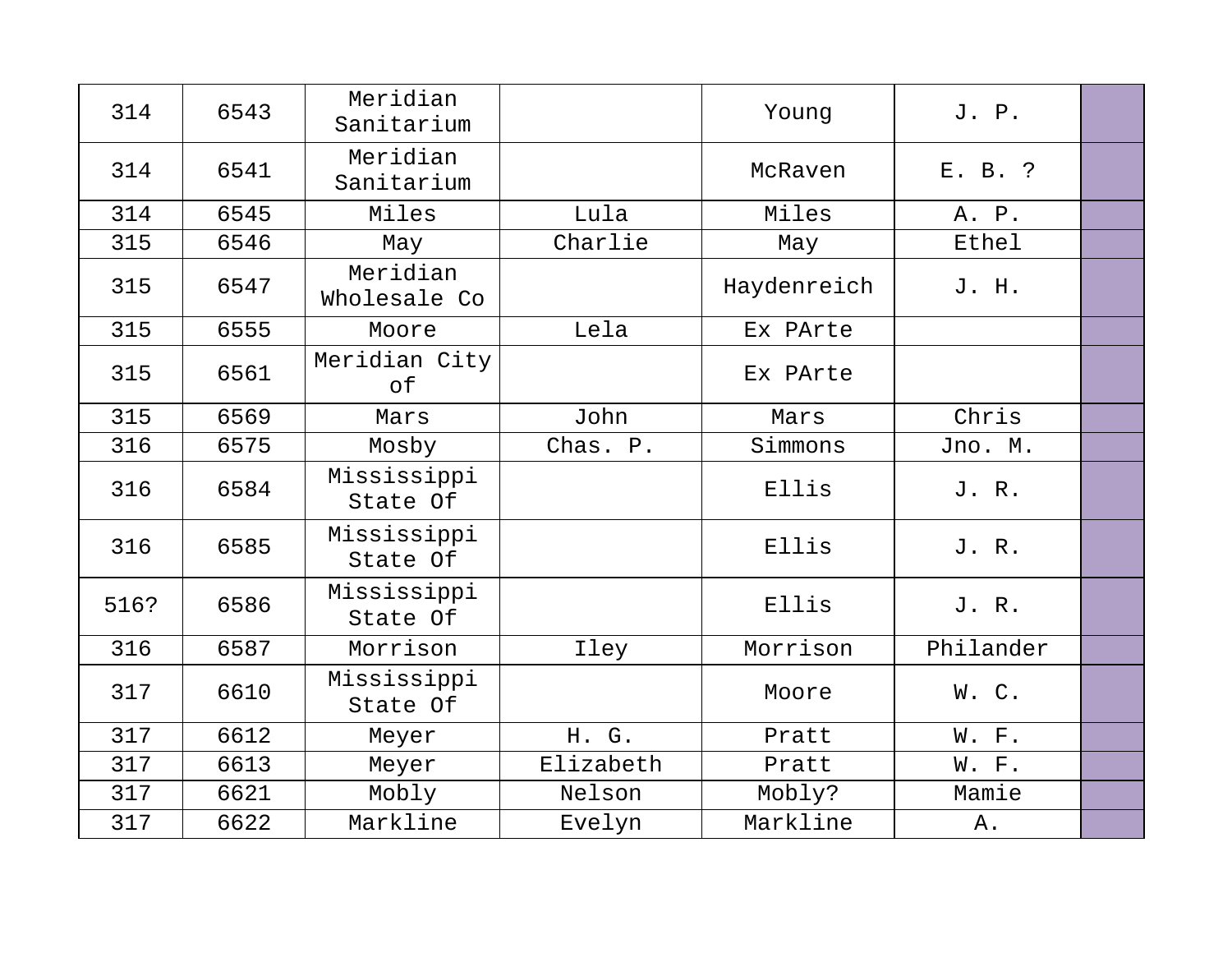| 318 | 6630 | Meridian<br>Light &<br>Railway Co |               | Wheeler Coal<br>Co |           |  |
|-----|------|-----------------------------------|---------------|--------------------|-----------|--|
| 317 | 6620 | Meyer                             | Ollie J.      | Crowe              | J. T.     |  |
| 318 | 6646 | Moore                             | E. D.         | Easteling          | W.        |  |
| 319 | 6650 | Moore                             | J. R.         | Simmons            | E.R.      |  |
| 320 | 6681 | Myers                             | G. T.         | Clark              | D. H.     |  |
| 320 | 6696 | Middleton                         | Martha        | Middleton          | C. S.     |  |
| 321 | 6722 | Massengale                        | Euna?         | Massengale         | Purse     |  |
| 323 | 6763 | Mississippi<br>State OF           |               | Jemison            | R. H.     |  |
| 323 | 6764 | Mississippi<br>State OF           |               | Temple             | Annie R.  |  |
| 324 | 6770 | Moore                             | Walton<br>Wm. | Ex PArte           |           |  |
| 324 | 6792 | Meeds Lumber<br>CO                |               | Lightsey           | W. J.     |  |
| 325 | 6821 | Mosley                            | L. H.         | Mosley             | Tom       |  |
| 327 | 6734 | Moody                             | Α.            |                    |           |  |
| 327 | 6838 | Mosely                            | Ella Griggs   | Mosely             | Jas. F.   |  |
| 326 | 6851 | May                               | Katie         |                    |           |  |
| 327 | 6857 | Morgan                            | Ollie R.      | Morgan             | Jessie C. |  |
| 328 | 6892 | Mathiney                          | Lizzie        | Mathiney           | Tom       |  |
| 328 | 6900 | Meyer                             | $C.$ J.       | Crowe              | J. T.     |  |
| 328 | 6909 | Marcum                            | E. L.         | Ex PArte           |           |  |
| 328 | 6915 | Morgan                            | M. L.         | Morgan             | Cora      |  |
| 329 | 6958 | Mitchell                          | Lige          |                    |           |  |
| 330 | 6979 | Monsour                           | Jno. A.       | Monsour            | Alma      |  |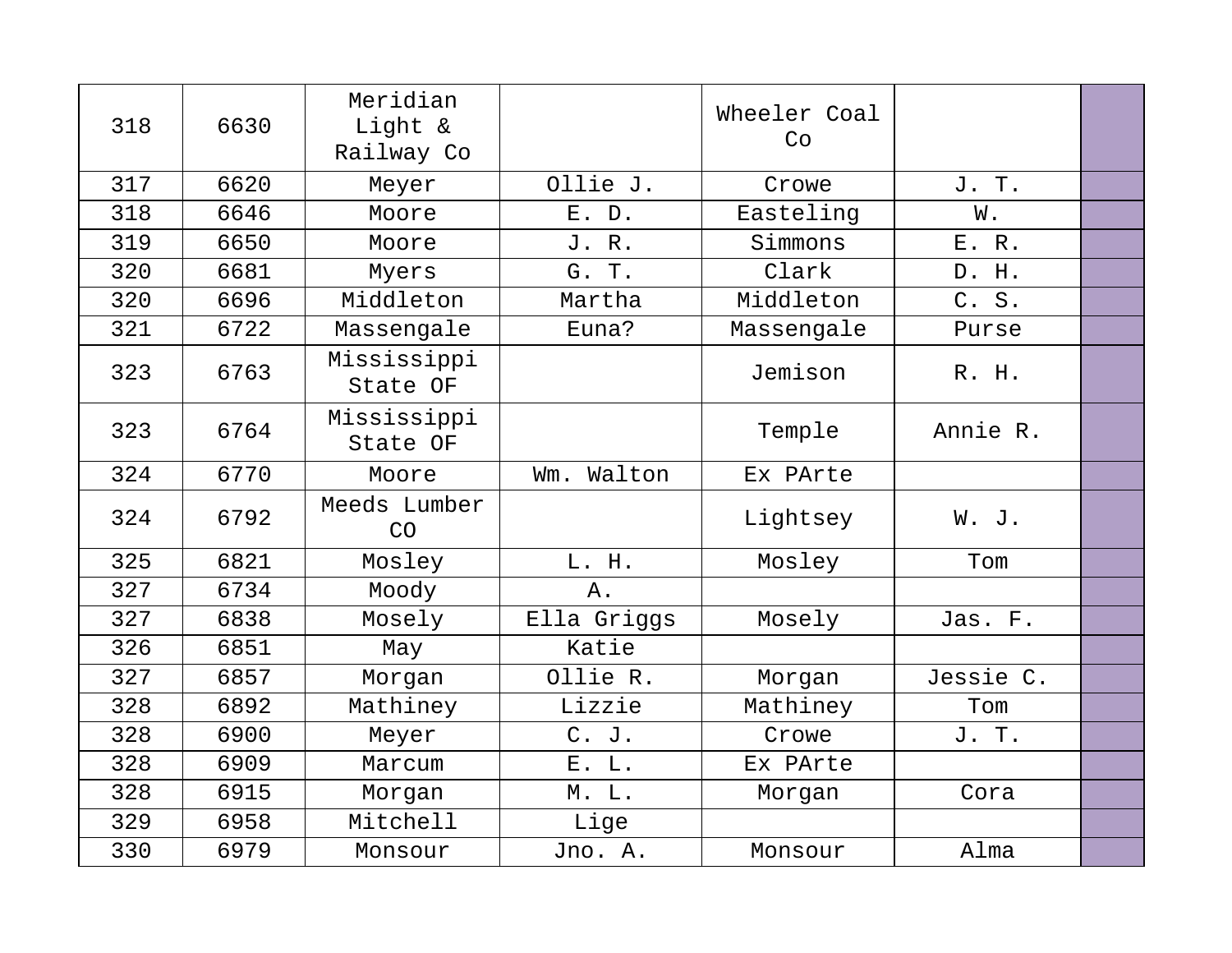| 331  | 6986 | May                 | Geo.      | May       | Lucile            |  |
|------|------|---------------------|-----------|-----------|-------------------|--|
| 331  | 6990 | Mechane?            | G.        | Machange? | W. B.             |  |
| 331  | 7005 | Miller              | Robt. H.  | Ex PArte  |                   |  |
| 332  | 7003 | Moore               | Geo. L.   | Moore     | Loraine           |  |
| 338? | 7004 | Murphy              | W. M.     | Murphy    | W.C.              |  |
| 333  | 7039 | Mason               | Simon     | Mason     | Beatrice          |  |
|      |      | Meridian            |           |           |                   |  |
| 333  | 7035 | Grain &             |           | Ex PArte  |                   |  |
|      |      | Elevator Co         |           |           |                   |  |
| 329  | 6919 | Moorehead           | E. V.     | Moorehead | B. F.             |  |
| 333  | 7036 | Miller              | Jessie    | Miller    | Frances           |  |
| 333  | 7041 | Malone              | P. I.     | Malone    | A. S.             |  |
| 333  | 7045 | Maseda              | Mannet    | Maseda    | Christiana        |  |
| 333  | 7047 | Merrill             | James     | Merrill   | Florence          |  |
| 334  | 7066 | Mayer               | C. K.     | Gibson    | J. A.             |  |
| 334  | 7073 | Morrow              | Laura     | Morrow    | J. W.             |  |
| 335  | 7095 | Meador              | Lucile    | Meador    | L. K.             |  |
| 326  | 7106 | Moss                | Artimay   |           |                   |  |
| 335  | 7108 | Moore               | Judge     | Moore     | $\mathbbmss{M}$ . |  |
| 335  | 7109 | Moore               | Leah Kate | Moore     | $\mathbbmss{M}$ . |  |
| 336  | 7113 | Morgan              | Irvin     | McKelvain | S. M.             |  |
| 337  | 7155 | Morehead            | Velma     | Morehead  | Wesley            |  |
| 337  | 7161 | Meyer               | Janie     | Ex Parte  |                   |  |
| 338  | 7179 | Martin              | E. K.     | Martin    | E. J.             |  |
| 338  | 7183 | Mer. & Mfg.<br>Bank |           | Houston   | S. M.             |  |
| 339  | 7189 | Moore               | Cora      | Moore     | Sylvester         |  |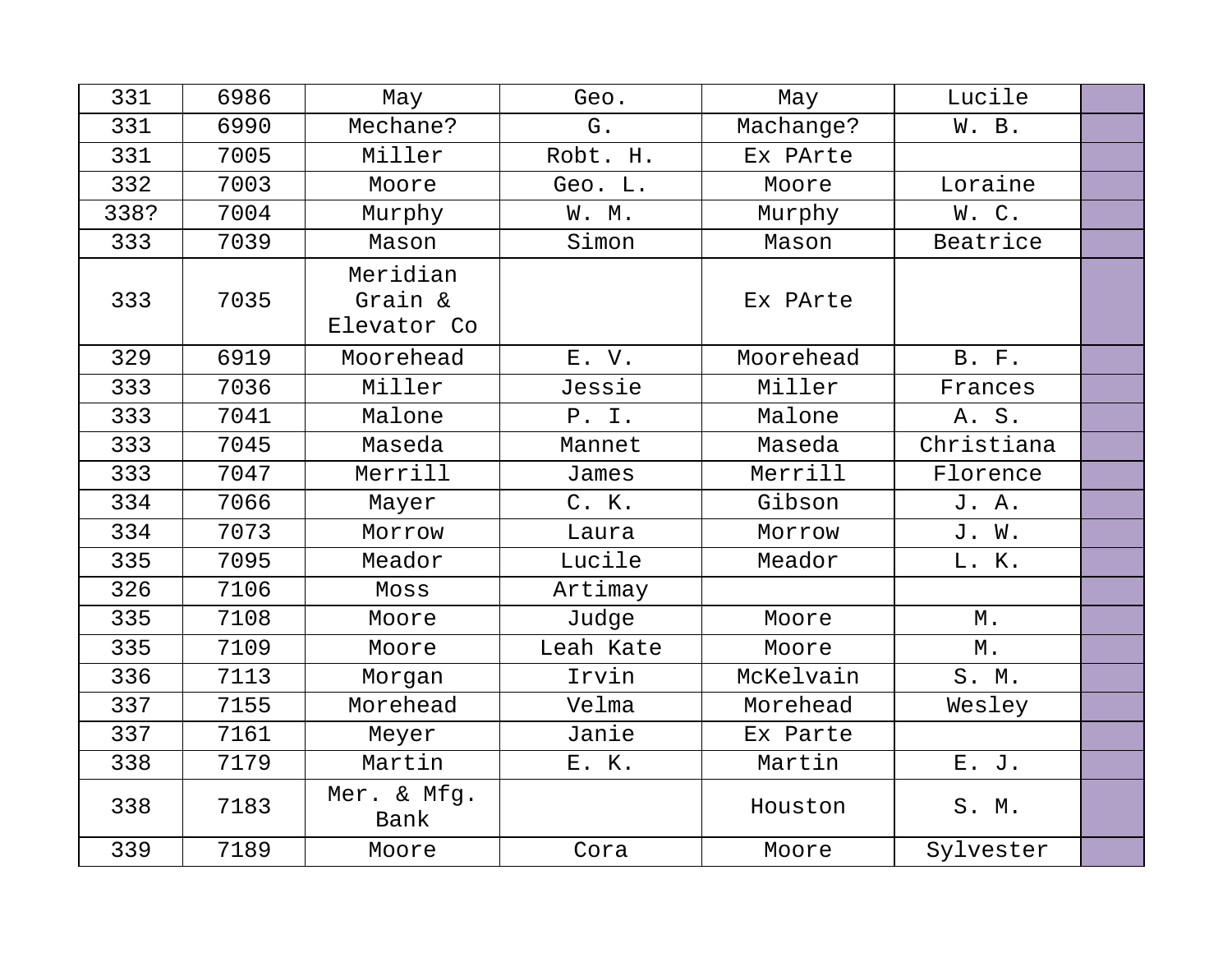| 326 | 7222 | Miller                   | Handy     |                          |         |  |
|-----|------|--------------------------|-----------|--------------------------|---------|--|
| 339 | 7203 | Meyer Bros               |           | Cal. Assn.<br>Raisin Co. |         |  |
| 339 | 7205 | Meridian<br>Wholesale Co |           | Cal. Assn.<br>Raisin Co. |         |  |
| 342 | 7295 | Miller                   | Charles   | Miller                   | Alice B |  |
| 342 | 7308 | Mosley                   | Robt.     | Mosely                   | Della   |  |
| 342 | 7313 | Mulloy                   | C. L.     | Mulloy                   | Emma L. |  |
| 344 | 7347 | Melton<br>Hardware Co    |           | Means                    | B. P.   |  |
| 345 | 7361 | Miller                   | Sadie Lee | Ex Parte                 |         |  |
| 345 | 7363 | Moore                    | J. L.     | Ex Parte                 |         |  |
| 345 | 7370 | Massey                   | C. C.     | Vick                     | Loretta |  |
| 345 | 7373 | Marty Foundry<br>Co      |           | Dross                    | M. H.?  |  |
| 347 | 7404 | Martin                   | Madie P.  | Martin                   | R. E.   |  |
| 345 | 7380 | Marsh                    | Ludie     | March                    | Addie   |  |
| 345 | 7384 | Moore                    | Cora      | Malone                   | Geo. W. |  |
| 348 | 7434 | Mississippi<br>State of  |           | Mdn. Fert. Co            |         |  |
| 333 | 7041 | Malone                   | T. J.     | Malone                   | A. S.   |  |
| 349 | 7454 | Mississippi<br>State of  |           | Eagle Cotton<br>Oil Co   |         |  |
| 350 | 7471 | Meridian City<br>оf      |           | validation of<br>bonds   |         |  |
| 351 | 7484 | Martin                   | Edwin J.  | Martin                   | M. V.   |  |
| 351 | 7491 | Mobley                   | Willie    | Mobley                   | M. M.   |  |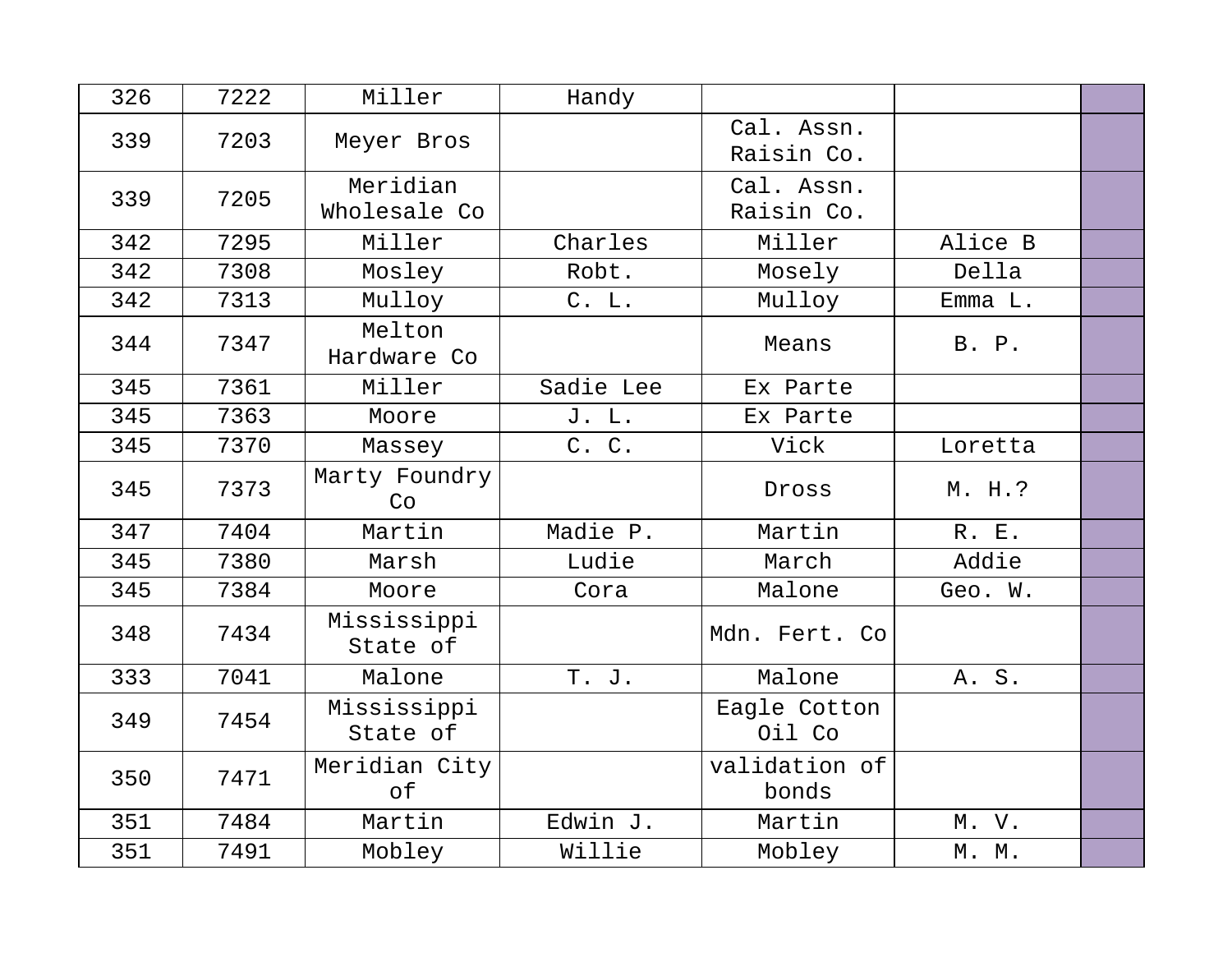| 352 | 7501 | Millstone                         | Nannie A. | Millstone | Jas. E.                    |  |
|-----|------|-----------------------------------|-----------|-----------|----------------------------|--|
| 352 | 7510 | Morrow                            | Laura     | Morrow    | J. W.                      |  |
| 353 | 7530 | Mobley                            | Nelson    | Mobley    | M. M.                      |  |
| 353 | 7535 | Meridian<br>Light &<br>Railway Co |           | Pope      | Thos. J.                   |  |
| 354 | 7541 | Mississippi<br>State of           |           | Miller    | Lillie                     |  |
| 354 | 7552 | Mississippi<br>State of           |           | Bradley   | Nora                       |  |
| 354 | 7553 | Mississippi<br>State of           |           | Tucker    | Maxine                     |  |
| 354 | 7554 | Mississippi<br>State of           |           | Seale     | Minnie                     |  |
| 351 | 7472 | Melton                            | W.C.      | Melton    | W. P.                      |  |
| 354 | 7555 | Mississippi<br>State of           |           | Tillman   | Violet                     |  |
| 354 | 7556 | Mississippi<br>State of           |           | Dean      | Jennie                     |  |
| 354 | 7557 | Mississippi<br>State of           |           | Cormack   | Mattie                     |  |
| 354 | 7558 | Mississippi<br>State of           |           | Kelly     | Esther aka<br>Birdie Kelly |  |
| 354 | 7559 | Mississippi<br>State of           |           | Callahan  | Bertha                     |  |
| 354 | 7560 | Mississippi<br>State of           |           | Lloyd     | Christine                  |  |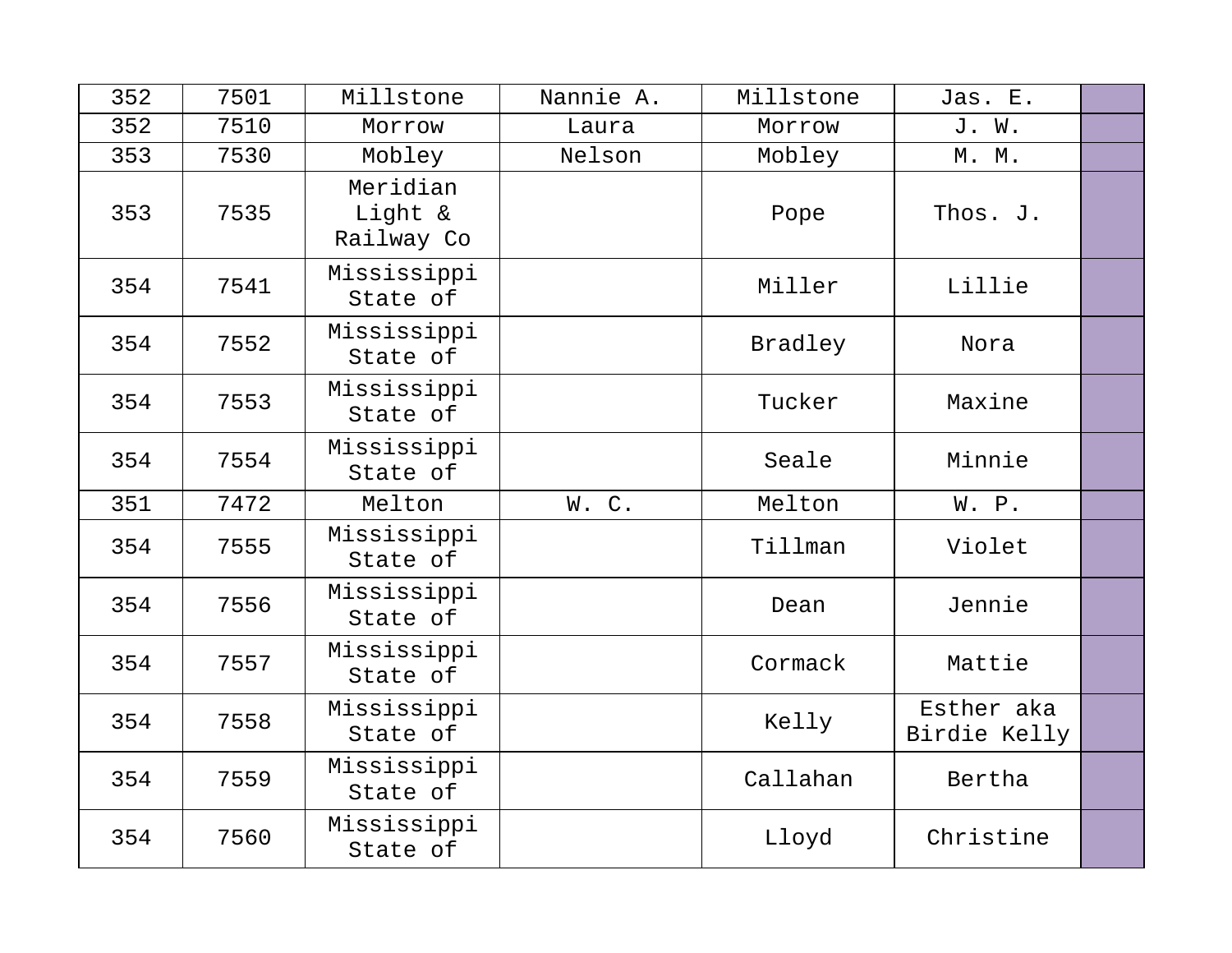| 354  | 7561  | Mississippi<br>State of      |         | Davis                              | Ruth     |  |
|------|-------|------------------------------|---------|------------------------------------|----------|--|
| 354  | 7562  | Mississippi<br>State of      |         | Gossett                            | Kate     |  |
| 354  | 7563  | Strickland                   | S. A.   | Strickland                         | Charley  |  |
| 354  | 7564  | Skinner                      | A. L.   | Skinner                            | J. H.    |  |
| 354  | 7565  | Mississippi<br>State of      |         | Coleman                            | Ida Bell |  |
| 354  | 7655? | Mississippi<br>State of      |         | Lyon                               | Fannie   |  |
| 354  | 7567  | Mississippi<br>State of      |         | Weaver                             | Mandy    |  |
| 256? | 7611  | Monsour                      | E. A.   | Monsour                            | Abraham  |  |
| 326? | 7619  | May                          | James   |                                    |          |  |
| 358  | 7665? | Moore                        | Tom     | Ex PArte                           |          |  |
| 358  | 7670  | Mobile & Ohio<br>Railroad Co |         | Meridian<br>Grain &<br>Elevator Co |          |  |
| 358  | 7672  | Mosley                       | J. C.   | Mosley                             | Eva      |  |
| 359  | 7689  | Meridith                     | Frank   | Meridith                           | Lucy     |  |
| 359  | 7699  | Morris                       | Johnson | Ex PArte                           |          |  |
| 360  | 7704  | Mitchell                     | Ernest  | Mitchell                           | Lillie   |  |
| 361  | 7750  | Martin                       | Robt    | Ex PArte                           |          |  |
| 362  | 7779  | Monette                      | L. C.   | Quick                              | Wirt     |  |
| 350  | 7786  | Meridian City<br>of          |         | validation of<br>bonds             |          |  |
| 364  | 7839  | Maddox                       | Alma    | Maddox                             | Jno. A.  |  |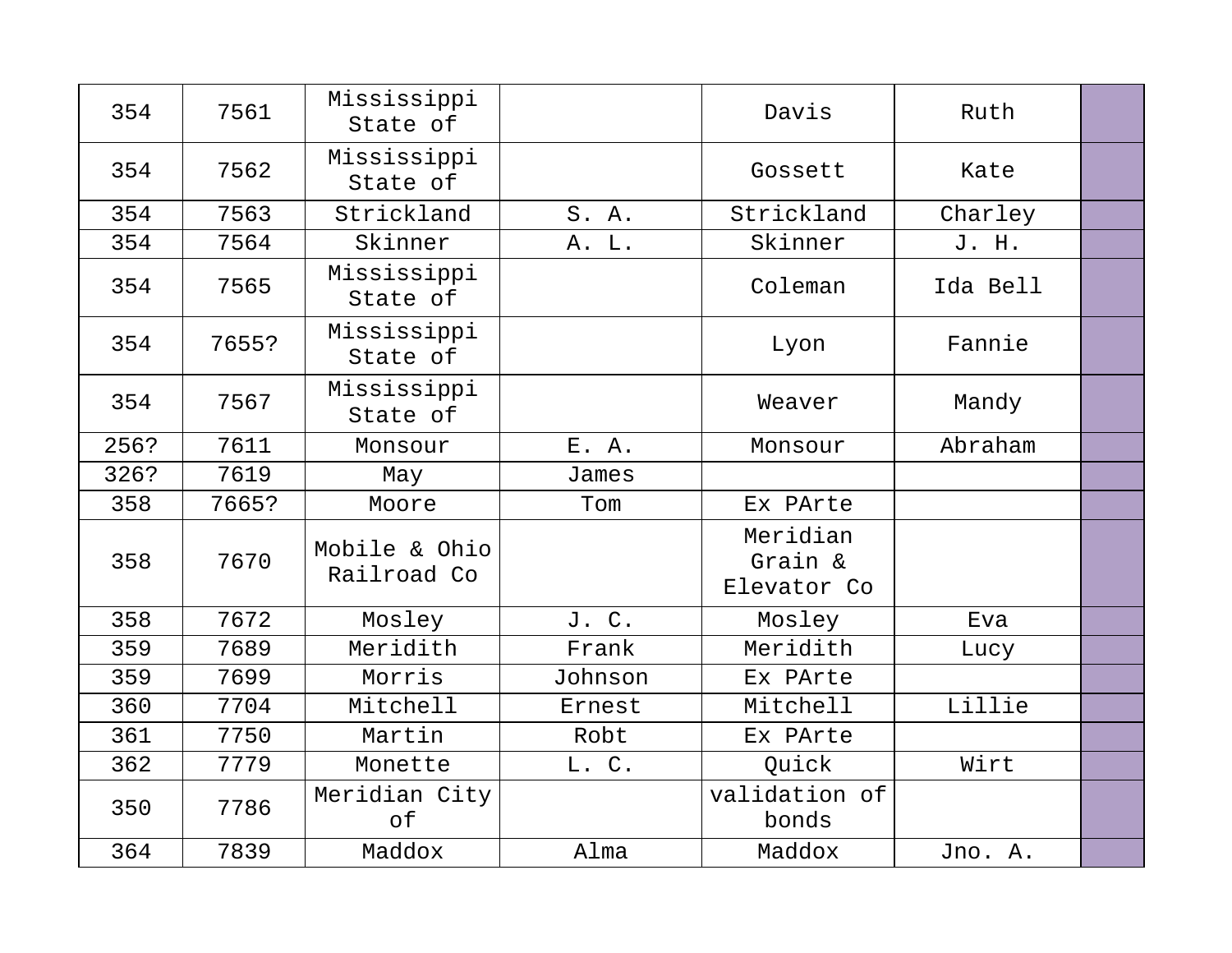| 364   | 7840 | Moore                                                 | Pearl       | Daniels                              | Sylvester   |  |
|-------|------|-------------------------------------------------------|-------------|--------------------------------------|-------------|--|
| 365   | 7848 | Meridian Fer<br>and Hide CO                           |             | Taylor                               | J. D.       |  |
| 365   | 7849 | Moore                                                 | Annie Hanna | Moore                                | M. E.       |  |
| 365   | 7865 | Massengale                                            | Mary Bell   | Massengale                           | Morgan      |  |
| 365   | 7854 | Mosby                                                 | Ε.          | Mosby                                | Α.          |  |
| 365   | 7875 | Moore                                                 | Ella        | Moore                                | Marshall    |  |
| 366   | 7893 | Mississippi<br>State of                               |             | Mississippi<br>Alabama Fair<br>Assn. |             |  |
| 36    | 7909 | Miller                                                | Lula        | Sherrod                              | Myrt M.     |  |
| 366   | 7923 | Matty Hersee<br>Hospital                              |             | validation of<br>bonds               |             |  |
| 367   | 7944 | Mitchell                                              | M. J.       | Jallit                               | Tisbeena    |  |
| 367   | 7950 | Mississippi<br>Children's<br>Home Findling<br>Society |             | Smith                                | Annie       |  |
| 367   | 7947 | Meredith                                              | J.          | Meridith                             | ${\rm F}$ . |  |
| $U-1$ | 2    | Meridian<br>Cellulose Co                              |             |                                      |             |  |
| $u-1$ | 14   | Mosby                                                 | John K.     |                                      |             |  |
| $u-1$ | 15   | Miller                                                | M. V. B.    |                                      |             |  |
| $u-1$ | 24   | Meridian<br>National Bank                             |             | Reynolds<br>Tobacco Co               |             |  |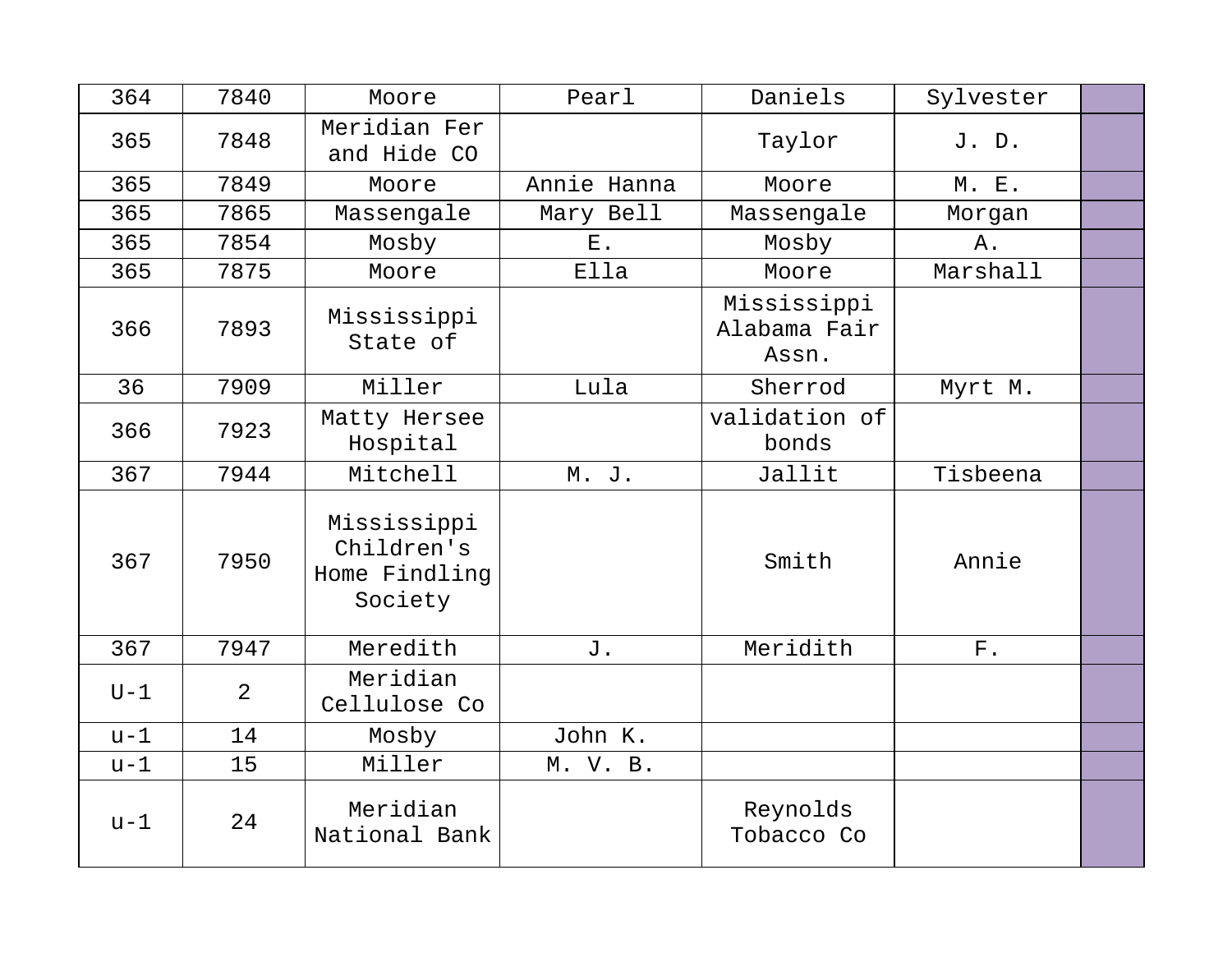| $u-1$ | 46   | Moore                    | Elias        | Wilkinson                         | Sagy       |  |
|-------|------|--------------------------|--------------|-----------------------------------|------------|--|
| $u-2$ | 59   | Mills                    | A. W.        | Hooper                            | H. A.      |  |
| $u-2$ | 59   | Mills                    | Frederick    | McReeson.<br>Hooper &<br>Robbins  |            |  |
| $u-2$ | 59   | Mills                    | Frederick    | Robbins,<br>McReeson, &<br>Hooper |            |  |
| $U-2$ | 54   | Moseley                  | Elisha       |                                   |            |  |
| $u-2$ | 60   | Mississippi<br>Lumber Co |              | Ragsdale                          | Lewis      |  |
| $u-2$ | 65   | Moore                    | <b>B.</b> F. | Loyd                              | Thomas     |  |
| $u-2$ | 72   | Martin                   | James J.     | Martin                            | Mary Fanny |  |
| $u-2$ | 76   | Meyers                   | Jacob        | Belk                              | L. D.      |  |
| $u-2$ | 100  | Moon                     | James        | Cocke                             | J. H.      |  |
| $u-2$ | 100  | Moon                     | Mary B.      | Cocke                             | J. H.      |  |
| $u-2$ | 100  | Moon                     | Ida A.       | Cocke                             | J. H.      |  |
| $u-2$ | 119  | Moore                    | Allen        | Wilkinson                         | James      |  |
| $u-2$ | 119  | Moore                    | Sarah        | Wilkinson                         | James      |  |
| $u-2$ | 119  | Moore                    | Anna         | Wilkinson                         | James      |  |
| $u-2$ | 119  | Moore                    | John         | Wilkinson                         | James      |  |
| $u-2$ | 119  | Moore                    | Thos.        | Wilkinson                         | James      |  |
| $u-2$ | 119  | Moore                    | Rachel       | Wilkinson                         | James      |  |
| $u-2$ | 120  | Merritt?                 | Thomas J.    | Suggs                             | Mary E.    |  |
| $u-2$ | 121  | May                      | Wm.          | Alston                            | Nathanel   |  |
| $u-2$ | 121  | May                      | James        | Alston                            | Nathanel   |  |
| 196   | 2758 | McCoo                    | Robt         | McCoo                             | Frank      |  |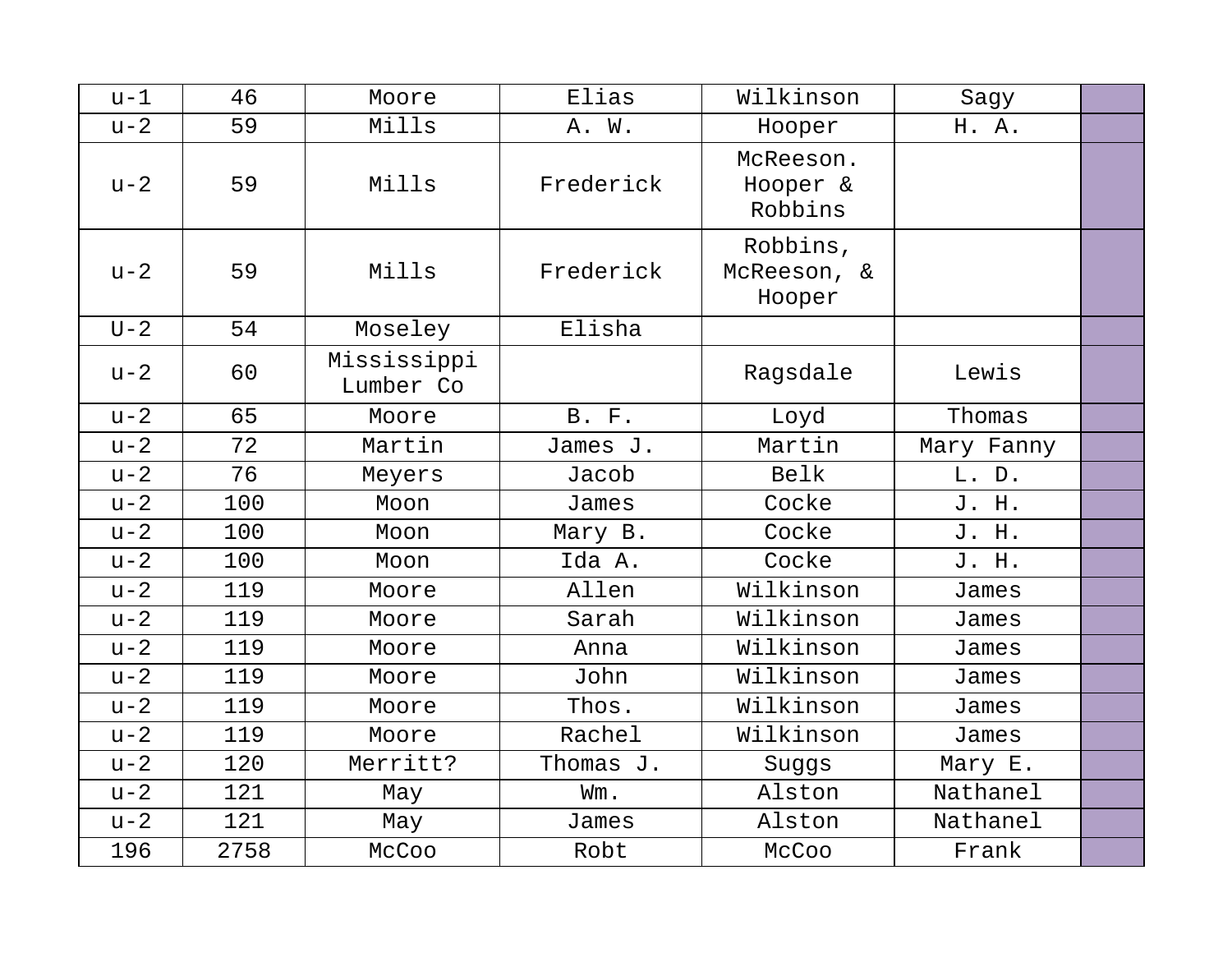| 201 | 2902 | McInnis    | A. H.      | Union Bank &<br>Trust Co |                   |  |
|-----|------|------------|------------|--------------------------|-------------------|--|
| 201 | 2915 | McDonald   | Martha     | McDonald                 | James             |  |
| 202 | 2944 | McLemore   | M. J.      | Ex Parte                 |                   |  |
| 202 | 2951 | McKee      | H. J.      | McKee                    | Adah W.           |  |
| 204 | 2973 | McKee      | H. L. Jr.  | McCartey                 | Florence W.       |  |
| 205 | 3005 | McAfee     | J. W.      | McAfee                   | Emma A.           |  |
| 205 | 3089 | McNeal     | M. C.      | McNeal                   | <b>B</b> .        |  |
| 205 | 3015 | McKenzie   | Annie      | McKenzie                 | Frank             |  |
| 205 | 3025 | McLemore   | Caleb      |                          |                   |  |
| 205 | 3037 | McKee      | H. L.      | Steiner                  | $S$ .             |  |
| 205 | 3037 | McKee      | H. L.      | Steiner                  | B.                |  |
| 206 | 3055 | McDonald   | J. A.      | McDonald                 | W.A.              |  |
| 206 | 3056 | McGhee     | Helen Powe | McGhee                   | M. E.             |  |
| 207 | 3081 | McDonald   | Α.         | McDonald                 | Jennie            |  |
| 207 | 3092 | McGehee    | E. L.      | Dillehay                 | D. W.             |  |
| 207 | 3107 | McDonald   | E. J.      | McDonald                 | Jennie            |  |
| 209 | 3121 | McAdams    | M. J.      | McAdams                  | J. A.             |  |
| 210 | 3203 | McAllister | S. J.      | Ex Parte                 |                   |  |
| 210 | 3205 | McElroy    | Ida A.     | Pringle                  | Oliver            |  |
| 212 | 3257 | McBride    | M. L.      | Hopkins                  | H. J.             |  |
| 212 | 3262 | McGinnis   | Jno. S.    | Kearney                  | $\mathbbmss{M}$ . |  |
| 213 | 3315 | McMahan    | Ben        | Ex PArte                 |                   |  |
| 214 | 3339 | McNulty    | William    | McNulty                  | Thos. J.          |  |
| 214 | 3342 | McEachin   | P. E.      | Keeton                   | Monroe            |  |
| 215 | 3360 | McBeath    | J. M.      | Hyde                     | <b>B. F.</b>      |  |
| 216 | 3374 | McMorries  | Edwin J.   | Thomas                   | Mary Oliver       |  |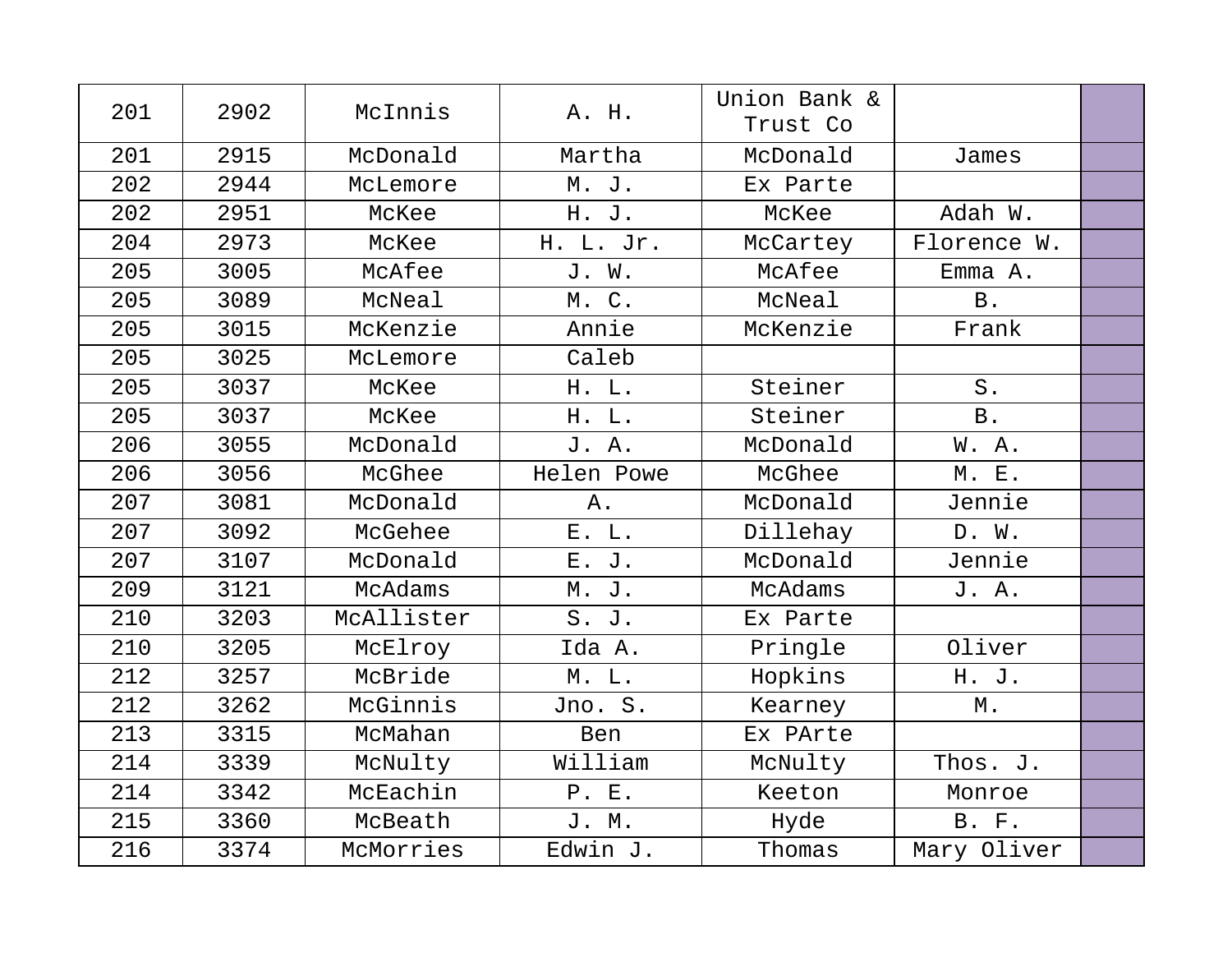| 216 | 3385 | McNeill  | Hugh         | McNeill                  | Janie Z. |  |
|-----|------|----------|--------------|--------------------------|----------|--|
| 216 | 3391 | McNeal   | $\mathbf{E}$ | McNeal                   | Mariah   |  |
| 217 | 3415 | McLaurin | H. H.        | McLaurin                 | A. J.    |  |
| 218 | 3444 | McBeath  | J. M.        | Johnson                  | Sarah    |  |
| 219 | 3464 | McNeil   | J. C.        | Rogers                   | Julia    |  |
| 219 | 3490 | McMurray | G. W.        | Blanton                  | Aaron B. |  |
| 220 | 3533 | McKenzie | Julia M.     | McKenzie                 | J. A.    |  |
| 222 | 3620 | McBeath  | J. M.        | Bowling                  | Belle    |  |
| 223 | 3643 | McShann  | Inez         | Union Bank &<br>Trust Co |          |  |
| 223 | 3644 | McShann  | Wandoff      | Union Bank &<br>Trust Co |          |  |
| 223 | 3645 | McShann  | Elverta      | Union Bank &<br>Trust Co |          |  |
| 223 | 3646 | McShann  | Leroy        | Union Bank &<br>Trust Co |          |  |
| 225 | 3675 | McEachin | Jno. E.      | McEachin                 | L. P.    |  |
| 227 | 3755 | McBeath  | J. M.        | McDonald                 | Dan      |  |
| 229 | 3791 | McCarty  | J. J.        | Ex PArte                 |          |  |
| 230 | 3817 | McRey    | Jenie O.     | Cameron                  | W. D.    |  |
| 227 | 3783 | McNeil   | Will         | McNeil                   | Annie    |  |
| 231 | 3861 | McRae    | J. W.        | McRae                    | M. J.    |  |
| 231 | 3871 | McBeath  | J. M.        | Price                    | Α.       |  |
| 231 | 3871 | McBeath  | J. M.        | Price                    | H. J.    |  |
| 231 | 2879 | McNair   | A. J.        | Crawford                 | Will     |  |
| 232 | 3904 | McRaven  | E. B.        | McBeath                  | J. M.    |  |
| 232 | 3912 | McShann  | John         |                          |          |  |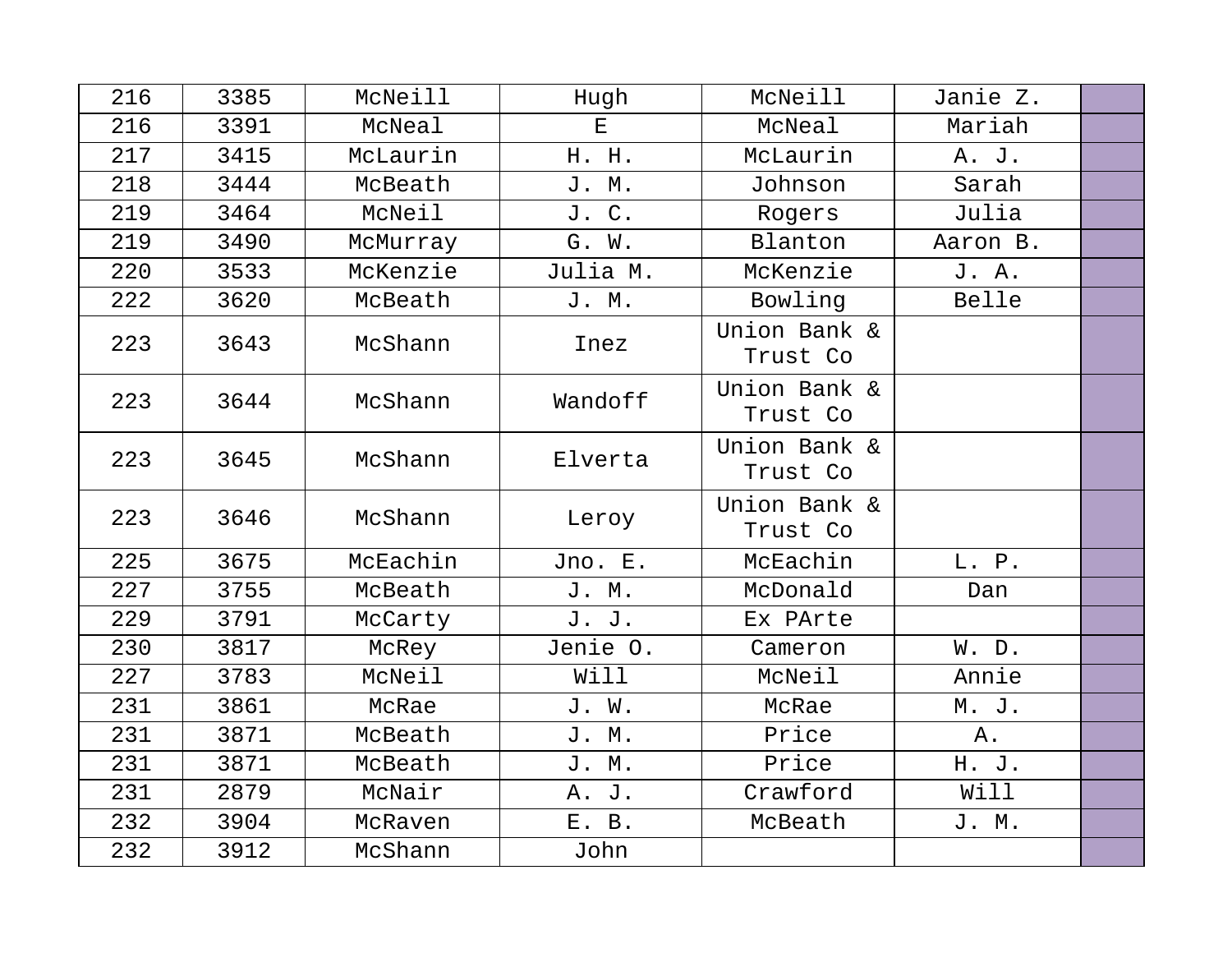| 233 | 3932         | McBeath              | J.          | Fisher                                                   | Martin      |  |
|-----|--------------|----------------------|-------------|----------------------------------------------------------|-------------|--|
| 233 | 3934         | McLemore             | M. J.       | Dunn                                                     | C. C.       |  |
| 235 | 4002         | McCormick            | C. T.       | Malady                                                   | Louise      |  |
| 235 | 4003         | McCormick            | C. T.       | Malady                                                   | Irene       |  |
| 241 | 4211         | McInnis &<br>Sturges |             | Carlisle Corn<br>Co                                      |             |  |
| 241 | 4211         | Sturges &<br>McInnis |             | Carlisle Corn<br>Co                                      |             |  |
| 242 | 4228         | McShann              | Ed          | Sou. Ins.<br>Officer                                     |             |  |
| 243 | $4271$ $1/2$ | McCormick            | $\tilde{z}$ | Jones                                                    | М.          |  |
| 243 | 4272         | McCormick            | Napleon     | Jones                                                    | N.          |  |
| 243 | 4273         | McCormick            | Wm.         | Jones                                                    | N.          |  |
| 244 | 4308         | McInnis &<br>Sturges |             | Pindelton<br>Grain Co                                    |             |  |
| 244 | 4308         | Sturges &<br>McInnis |             | Pindelton<br>Grain Co                                    |             |  |
| 244 | 4312         | McDonald             | Mattie L.   | McDonald                                                 | Α.          |  |
| 245 | 4350         | McElroy              | M. L.       | Meridian,<br>City of $-$<br>Mator - Board<br>of Aldermen |             |  |
| 245 | 4352         | McDaw                | W. L.       | Johnston                                                 | B. T.       |  |
| 246 | 4372         | McDonald             | Leslie      | McDonald                                                 | Bettie      |  |
| 246 | 4407         | McElroy              | W. H.       | Ex Parte                                                 |             |  |
| 247 | 4449         | McMorris             | Edwin J.    | McCarty                                                  | Annie Louis |  |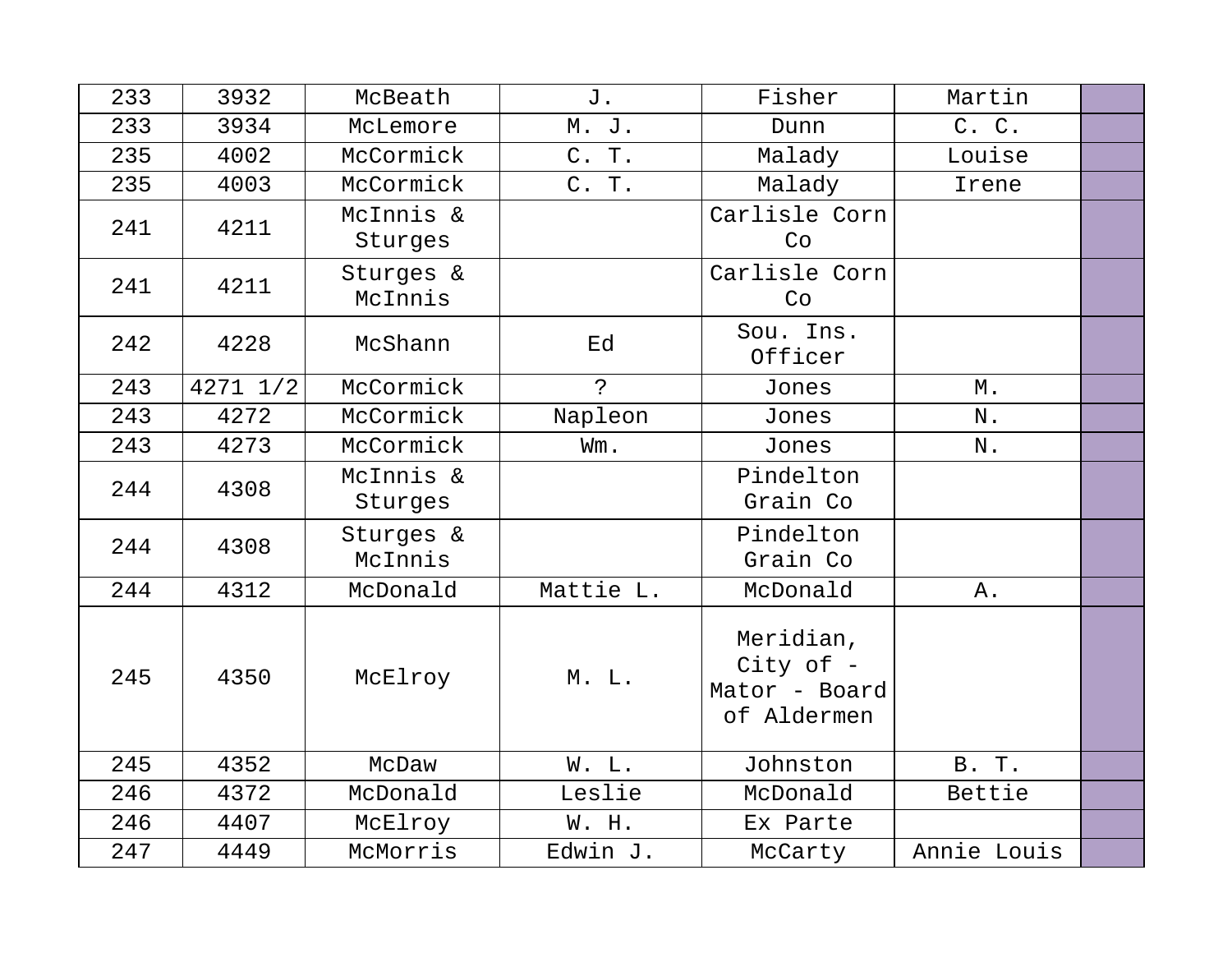| 248 | 4461  | McCall   | Alventa  | McCall                   | Souson?      |  |
|-----|-------|----------|----------|--------------------------|--------------|--|
| 248 | 4463  | McArthur | Younger  | McArthur                 | <b>B. F.</b> |  |
| 248 | 4492  | McNuse   | Fred     | McNuse                   | Emma         |  |
| 249 | 4539  | McBryde  | W. D.    | Flood Lyons<br>lumber Co |              |  |
| 249 | 4543  | McShan?  | W. A.    | Knight                   | Nannie       |  |
| 249 | 4544  | McShaw?  | W. A.    | Crosby                   | J. M.        |  |
| 249 | 4545  | McShan?  | W. A.    | Mason                    | Rhoda        |  |
| 249 | 4546  | McShan?  | W. A.    | Sullivan                 | Helen        |  |
| 251 | 4605  | McBeath  | J. M.    | Minette                  | J. W.        |  |
| 252 | 4650  | McDonald | Jno.     | Pennington               | A. J.        |  |
| 253 | 4668  | McKain   | Nellie   | McKain                   | Donald       |  |
| 255 | 4753  | McRae    | J. D.    | Shannon                  | C. D.        |  |
| 255 | 4767  | Mosby    | R. E.    | Mosby                    | Blannie      |  |
| 256 | 4817  | McAllum  | W.S.     | Harsh Bros<br>and CO     |              |  |
| 257 | 4823  | McMorris | $E$ .    | McCarty                  | Annie Louise |  |
| 259 | 4866  | McRae    | J. D.    | Reynolds                 | Jessie       |  |
| 261 | 4916  | McCarty  | George   | McCarty                  | Jennie       |  |
| 262 | 4978  | McCarty  | Μ.       | McCarty                  | J. J.        |  |
| 263 | 5992? | McGovern | H. P.    | Dross                    | Phil         |  |
| 263 | 4994  | McElroy  | Clara    | Pistole                  | W. R.        |  |
| 264 | 5018  | McBeath  | J. F.    | Rhodes                   | J. H.        |  |
| 264 | 5019  | McCauly  | A. T. B. | McCauly                  | A. J.        |  |
| 264 | 5028  | McDonald | Lillie   | McDonald                 | Albert       |  |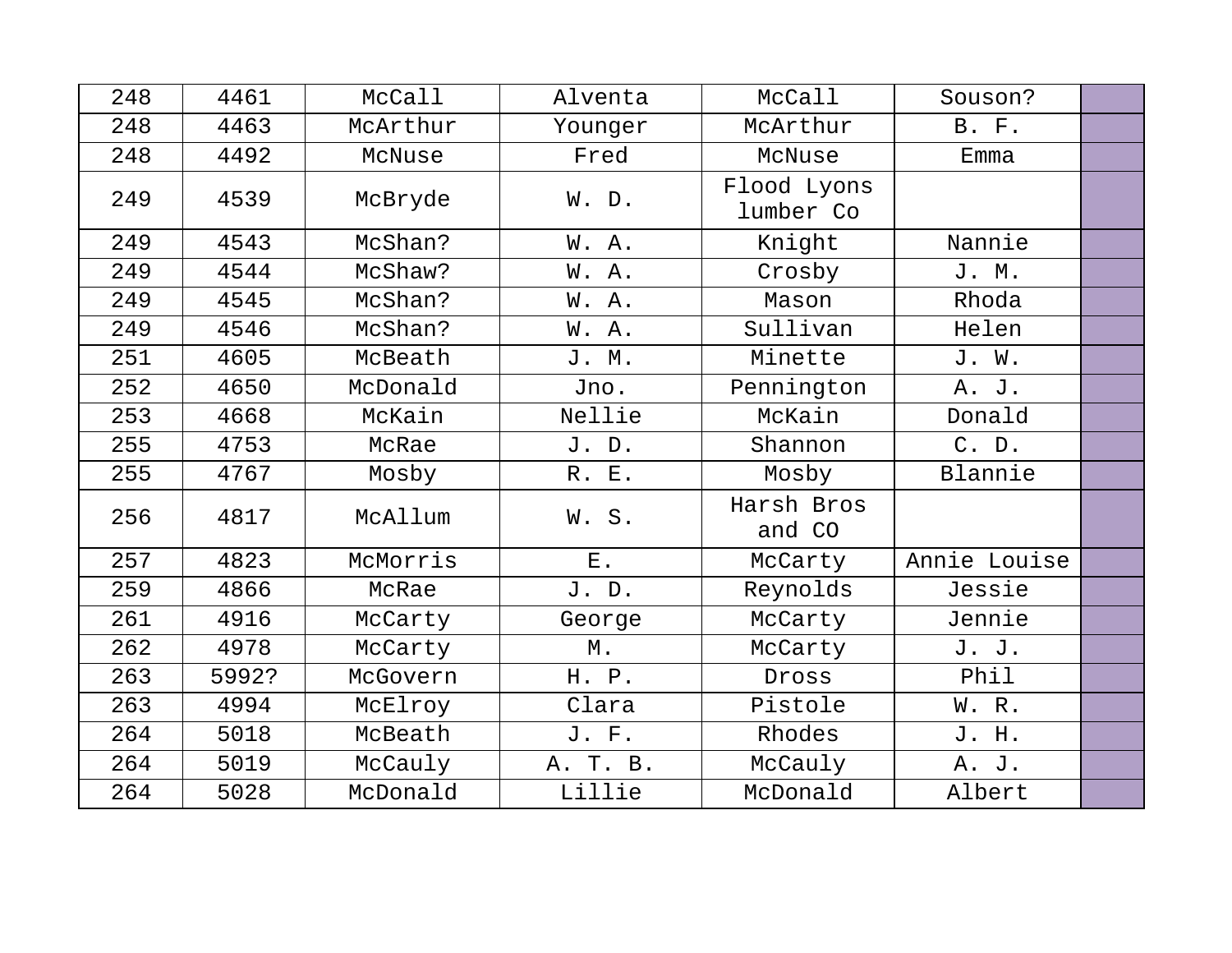| 264  | 5029 | McInnis &<br>Sturges<br>Milling Co |           | Rawson          | R. P.       |  |
|------|------|------------------------------------|-----------|-----------------|-------------|--|
| 264  | 5037 | McNuse?                            | Fred      | McNuse          | Ethel       |  |
| 266  | 5071 | McWilliams                         | Enoch     | McWilliams      | Ophelia     |  |
| 264  | 5027 | McNichols                          | Annie T.  | McNichols       | <b>Bill</b> |  |
| 266  | 5082 | McLemore                           | Everett   | Brown           | A. R.       |  |
| 266  | 5093 | McLemore                           | D. E.     | Brown           | A. R.       |  |
| 267  | 5105 | McDonald                           | Mattie B. | McDonald        | T. J.       |  |
| 267  | 5106 | McAllum<br>Commission Co           |           | Crouch          | A. B.       |  |
| 269  | 5164 | McInnis &<br>Sturges<br>Milling Co |           | Crouch          | A. B.       |  |
| 269  | 5188 | McMillan                           | Α.        | <b>Bradford</b> | J. R.       |  |
| 270  | 5200 | McAllum                            | W.S.      | McAllum         | Nola        |  |
| 270  | 5214 | McCallum                           | Geo.      | Ex Parte        |             |  |
| 270  | 5226 | McLeod                             | L. M.     | Durr            | ${\bf E}$ . |  |
| 270  | 5227 | McNair                             | Patsy     | McNair          | M. A.       |  |
| 271  | 5269 | McPhillomy?                        | Jas.      |                 |             |  |
| 271  | 5276 | McDonald                           | Clara     | McDonald        | Hugh        |  |
| 250? | 5278 | McIntosh                           | Sophie    |                 |             |  |
| 273  | 5367 | McBeath                            | J. M.     | Opp             | Corinna     |  |
| 274  | 5437 | McDonald                           | Katie     | McDonald        | Will        |  |
| 274  | 5453 | McIlwain                           | J. W.     | McIlwain        | Arlie       |  |
| 274  | 5456 | McQueen                            | Chas. R.  | McQueen         | Mary J.     |  |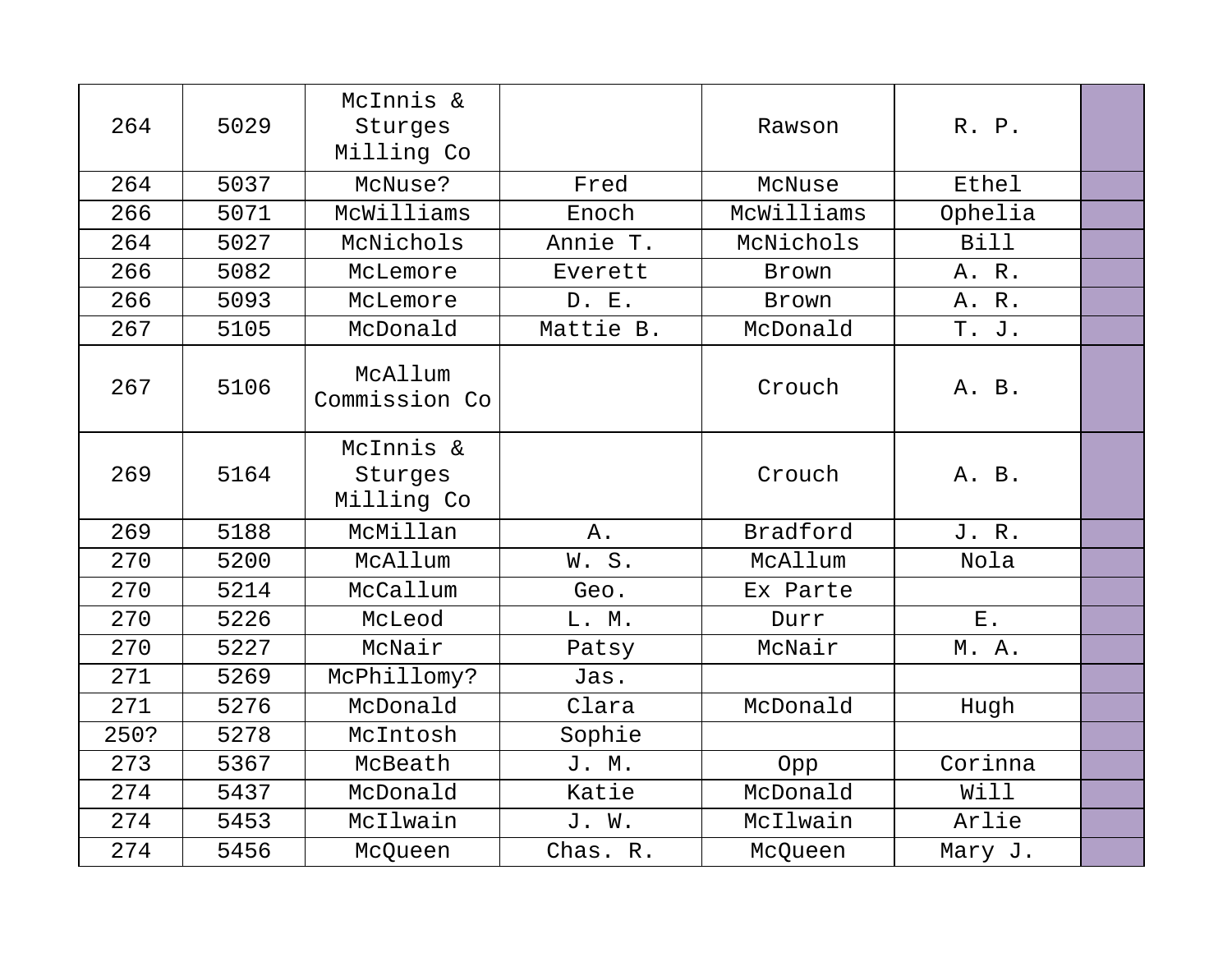| 275 | 5486     | McCary                   | D. H.          | McCary                  | D. H.             |  |
|-----|----------|--------------------------|----------------|-------------------------|-------------------|--|
| 275 | 5497     | McMillan                 | E. S.          | McMillan                | H. A.             |  |
| 276 | 5539     | McIlwain                 | Arlin          | Armstead                | J. B.             |  |
| 276 | 5529     | McFaddin                 | Ira            | McFaddin                | Gertie            |  |
| 278 | 5630     | McAllum<br>Commission Co |                | Lexington<br>Milling Co |                   |  |
| 278 | 5633 1/2 | McAllum<br>Commission Co |                | Tenstall                | <b>B</b> .        |  |
| 278 | 5641     | McDonald                 | W.O.           | Williams                | Tom               |  |
| 280 | 5672     | McInnis                  | S. V.          | Hassell                 | M. D.             |  |
| 280 | 5682     | McDonough                | $M$ .          | McDonough               | $C$ .             |  |
| 280 | 5705     | McGee                    | P. P.          | McGee                   | K. E.             |  |
| 283 | 5756     | McDevitt                 | $\overline{P}$ | Griffin                 | M. A.             |  |
| 290 | 5921     | Moore                    | Lewis          | Moore                   | Maude             |  |
| 290 | 5928     | McGhee                   | F. C.          | McGhee                  | A. F.             |  |
| 289 | 5905     | McElroy                  | F. W.          | McElroy                 | W.                |  |
| 291 | 5938     | McElroy                  | Sarah          | McElroy                 | Otis              |  |
| 292 | 5973     | McNeil                   | Hemp           | McNeil                  | Katie             |  |
| 294 | 6020     | McKeller                 | Annie Lucile   | Houson                  | J. J.             |  |
| 300 | 6048     | Marshall                 | J. R.          |                         |                   |  |
| 295 | 6056     | McHugh                   | $S$ .          | Watson                  | M.S.              |  |
| 296 | 6064     | McDonald                 | Velma          | McDonald                | Lula              |  |
| 294 | 6028 1/2 | McCallom                 | J. E.          |                         |                   |  |
| 287 | 6113     | McBeath                  | Ora Gay        | McBeath                 | Jno. F.           |  |
| 297 | 6114     | McGlothin                | Eugene         | Hopkins                 | $\mathbbmss{M}$ . |  |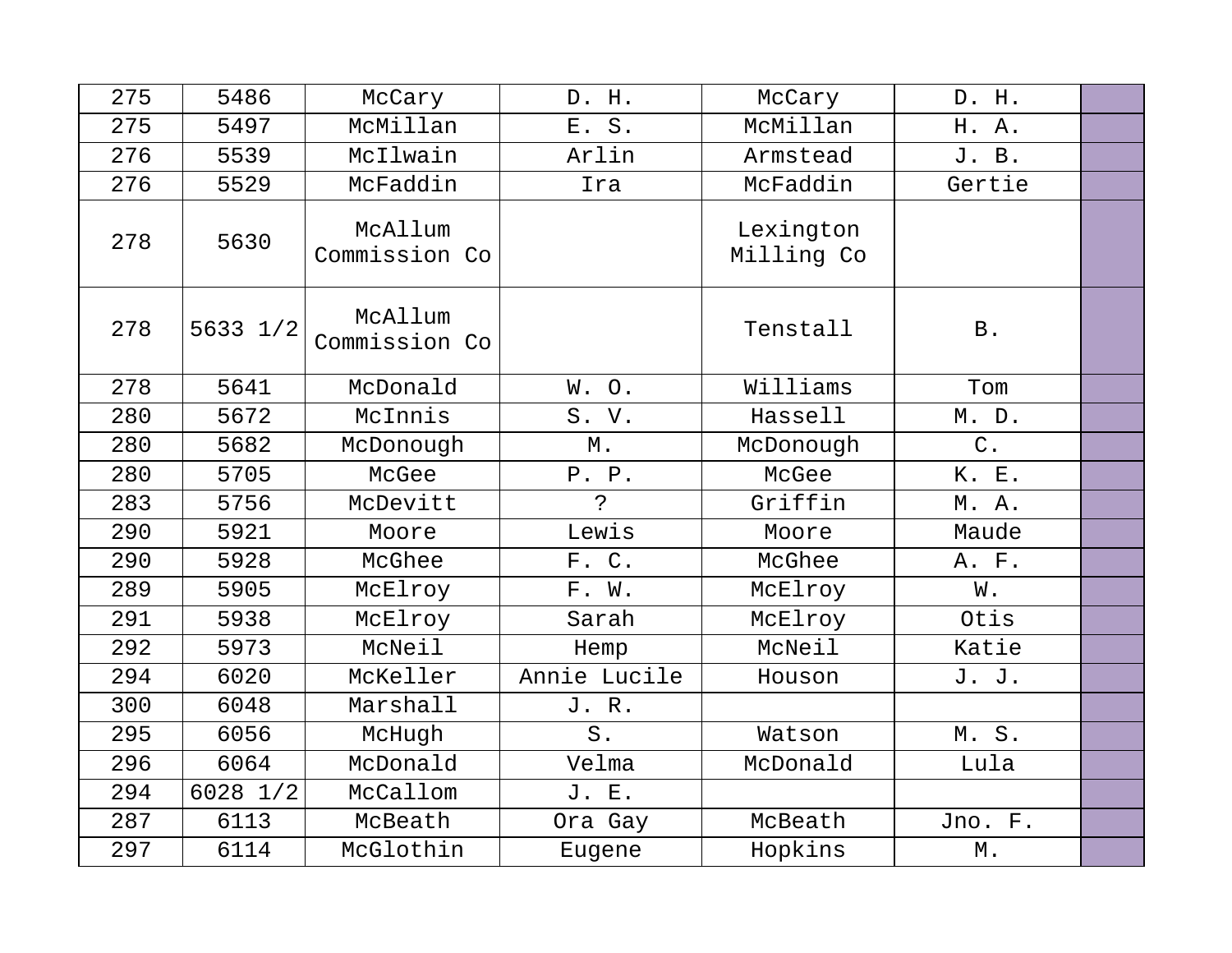| 301 | 6201 | McCall     | M. R.       | Jones      | E. J.     |  |
|-----|------|------------|-------------|------------|-----------|--|
| 303 | 6256 | McLaurin   | Wm.         | McLaurin   | Minnie    |  |
| 303 | 6260 | McCall     | L. K.       | Johnson    | Foley     |  |
| 303 | 6265 | McWilliams | Lula        | Ex PArte   |           |  |
| 304 | 6291 | MCMullan   | ${\bf F}$ . | McMullan   | H. H.     |  |
| 305 | 6300 | McDonald   | Matie       | McDonald   | C. H.     |  |
| 306 | 6340 | McRae      | M. J.       | McRae      | J. D.     |  |
| 307 | 6379 | McNeil     | H. F.       | Ex PArte   |           |  |
| 309 | 6411 | McGhee     | A. F.       | McGhee     | G. S.     |  |
| 312 | 6477 | McLemore   | L. K.       | Ex Parte   |           |  |
| 300 | 6517 | McElroy    | Solomon     | Lunacy     |           |  |
| 314 | 6540 | McKitchen  | L.          | McKitchen  | W. M.     |  |
| 315 | 6553 | McWilliams | W. D.       | McWilliams | F. H.     |  |
| 315 | 6556 | McCray     | Wm.         | McCray     | Georgia   |  |
| 318 | 6632 | McBride    | Donald      | McBride    | A. J.     |  |
| 300 | 6669 | McMahan    | Ella        |            |           |  |
| 320 | 6673 | McGraw     | A. B.       | McGraw     | М.        |  |
| 320 | 6697 | McConn?    | $\tilde{S}$ | Ex Parte   |           |  |
| 332 | 6744 | McMorries? | Edwin J.    | McMorries  | C. L.     |  |
| 322 | 6752 | McLemore   | Quilla      |            |           |  |
| 324 | 6773 | McCallum   | Lena J.     | McCallum   | Ed B.     |  |
| 324 | 6790 | McLean     | Fred M.     | McLean     | Mattie D. |  |
| 325 | 6803 | McLaurin   | Minnie      | Mathews    | Eleanor   |  |
| 325 | 6804 | McLaurin   | Teresa      | Mathews    | Eleanor   |  |
| 325 | 6813 | McNeill    | Alice       | McNeill    | Henry R.  |  |
| 325 | 6818 | MCQuillan  | Micheal     | McQuillan  | J. M.     |  |
| 327 | 6845 | McRaven    | L. B.       | McRaven    | Rosa Bell |  |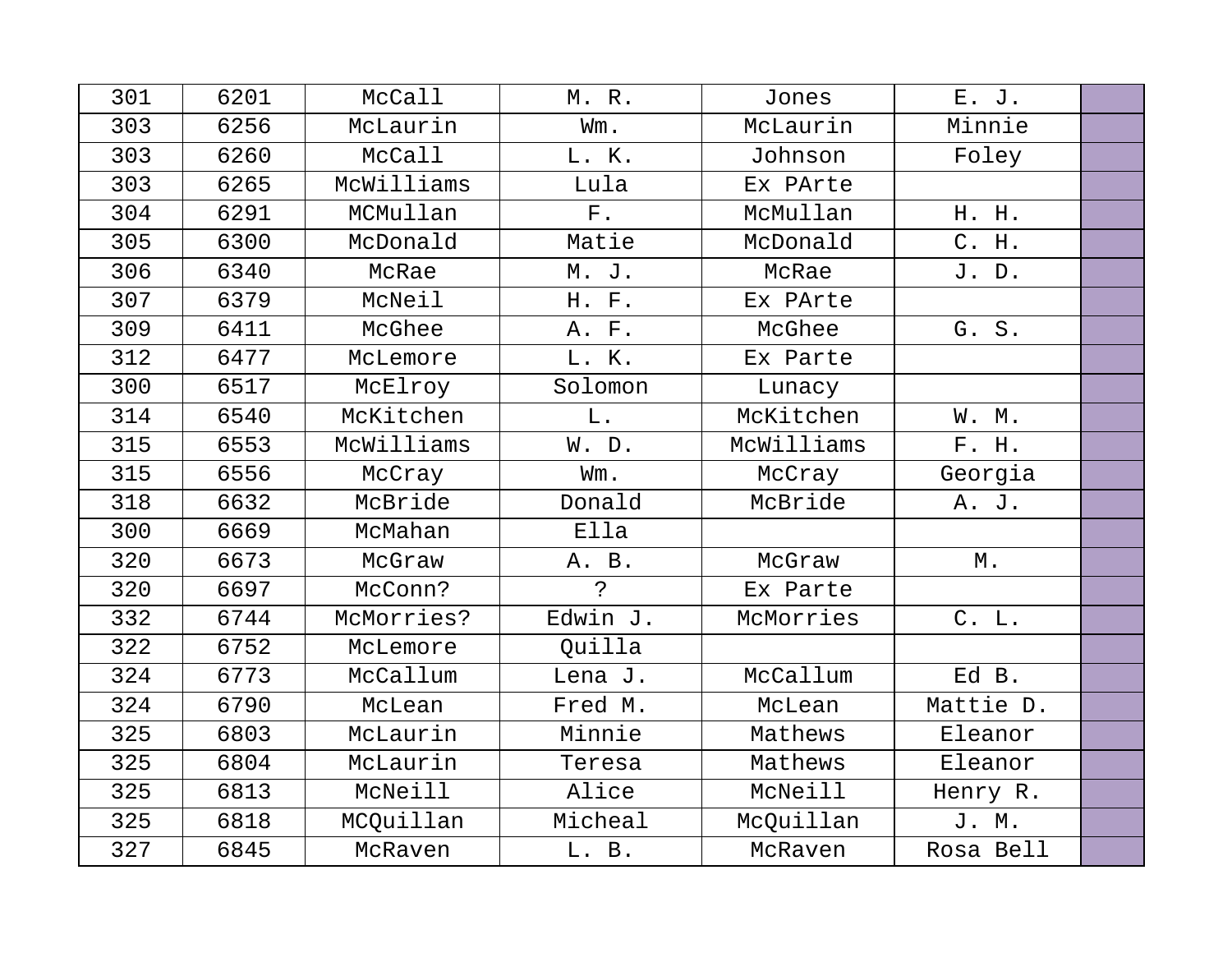| 330 | 6962     | McBeath                        | J. M.       | Burwell                | C. B.     |  |
|-----|----------|--------------------------------|-------------|------------------------|-----------|--|
| 332 | 7020     | McLean                         | W. H.       | Gully                  | C. B.     |  |
| 333 | 7032     | McGlothin                      | Mamie       | McGlothin              | Evans     |  |
| 333 | 7043     | McInnis Grain<br>& Elevator Co |             | A. & V.<br>Railroad Co |           |  |
| 336 | 7126     | McElroy                        | Leo         | McElroy                | Ruby      |  |
| 337 | 7165     | McDaniels                      | Fletcher    |                        |           |  |
| 339 | 7208     | McElroy                        | Gracie May  | Ex Parte               |           |  |
| 341 | 7249     | McDonald                       | Abraham     | Brown                  | Elias     |  |
| 342 | 7304     | McLelland                      | S. P.       | Cameron                | Horace B. |  |
| 342 | 7316     | McElroy                        | Sophia      | McElroy                | Josh      |  |
| 343 | 7321     | McDonald                       | N. G.       | McDonald               | Oscar     |  |
| 345 | 7362     | McLemore                       | Everett     | Ex Parte               |           |  |
| 345 | 7375     | McBeath                        | J. M.       | Kayler                 | C. H.     |  |
| 326 | 7406 1/2 | McCall                         | Vester      |                        |           |  |
| 347 | 7413     | McBride                        | Claude D.   | Davis                  | М.        |  |
| 351 | 7495     | McArthur                       | J. G.       | McArthur               | J. G.     |  |
| 352 | 7504     | McDonald                       | Lura        | McDonald               | T.? Green |  |
| 326 | 7528     | McRay                          | Baby Jennie |                        |           |  |
| 355 | 7536     | McLaurin                       | Zelle       | McLaurin               | Sorintha  |  |
| 347 | 7404 1/2 | McGee                          | Birdie      | McGee                  | Ernest    |  |
| 349 | 7458     | McHenry                        | D. B.       | Ex Parte               |           |  |
| 355 | 7588     | McKinnon                       | D. F.       | Ex Parte               |           |  |
| 358 | 7653     | McBeath                        | Jno. F.     | Kayler                 | C. H.     |  |
| 359 | 9674?    | McElroy                        | K. A.       | McElroy                | Harris    |  |
| 359 | 7677     | McCallum                       | E. B.       | McCallum               | Lena J.   |  |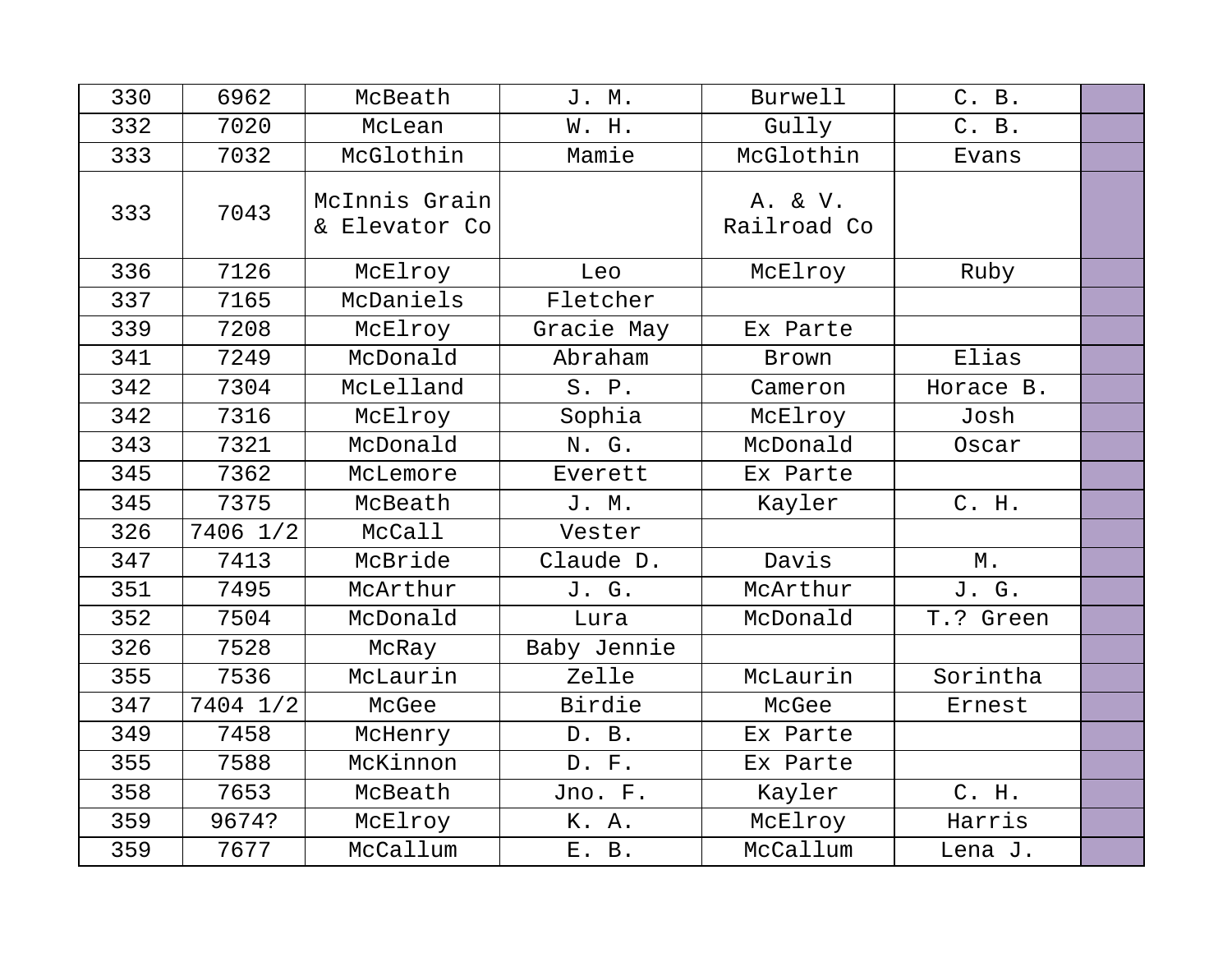| 360   | 7728            | McLemore   | Lou Ella   | McLemore   | Sam       |  |
|-------|-----------------|------------|------------|------------|-----------|--|
| 361   | 7754            | McKenzie   | J. A.      | Beggerly   | Eugene    |  |
| 362   | 7761            | McInnis    | Hoodie May | Ward       | H. C.     |  |
| 362   | 7771            | McGhee     | Drucilla   | McGhee     | Frank     |  |
| 262   | 7810            | McRaven    | Lawrence   | Sutton     | Jno. L.   |  |
| 364   | 7831            | McEachin   | F. K.      | O'Brien    | L. P.     |  |
| 364   | 7841            | McLelland  | Annie      | McLelland  | John      |  |
| 365   | 7855            | McCown     | O. H.      | Ex Parte   |           |  |
| 366   | 7886            | McCarty    | N. K.      | McCarty    | J. L.     |  |
| 366   | 7913            | McKay      | 0. L.      | McKay      | Clara K.  |  |
| 367   | 7945            | McElroy    | Louis      | McElroy    | Rosa      |  |
| 76    | 648             | McDougall  | E. S.      | Walker     | Joel P.   |  |
| 164   | 2020            | McGahey    | M. E.      | Ex Parte   |           |  |
| $u-1$ | 7               | McWilliams | W. D.      | Tartt      | J. E.     |  |
| $u-1$ | $7\overline{ }$ | McWilliams | F. H.      | Tartt      | J. E.     |  |
| $u-1$ | $\overline{9}$  | McLemore   | Rawson     | Lowenstein | Jonathan  |  |
| $u-1$ | 34              | McIlwain   | Thos. S.   | Patton     | W.S.      |  |
| $u-2$ | 51              | Markstein  | Soloman    | Threefoot  | Α.        |  |
| $u-2$ | 85              | McGhee     | W. J.      | Tolson     | J.D.      |  |
| $u-2$ | 85              | McGhee     | W. J.      | Mofey      | R. W.     |  |
| $u-2$ | 85              | McGhee     | W. J.      | White      | T. L.     |  |
| 18    | 167             | Nail       | Sina       | Nail       | N. H.     |  |
| 18    | 169             | Neighbors  | Benj.      | Groves     | Robert B. |  |
| 18    | 169             | Neighbors  | Benj.      | Harper     | R. G. B.  |  |
| 19    | 170             | Newberry   | Benj.      | McNeil     | James     |  |
| 52    | 384             | Newton     | William    | Deason     | B. C.     |  |
| 54    | 410             | Neighbors  | Ben        | Meador     | Benj.     |  |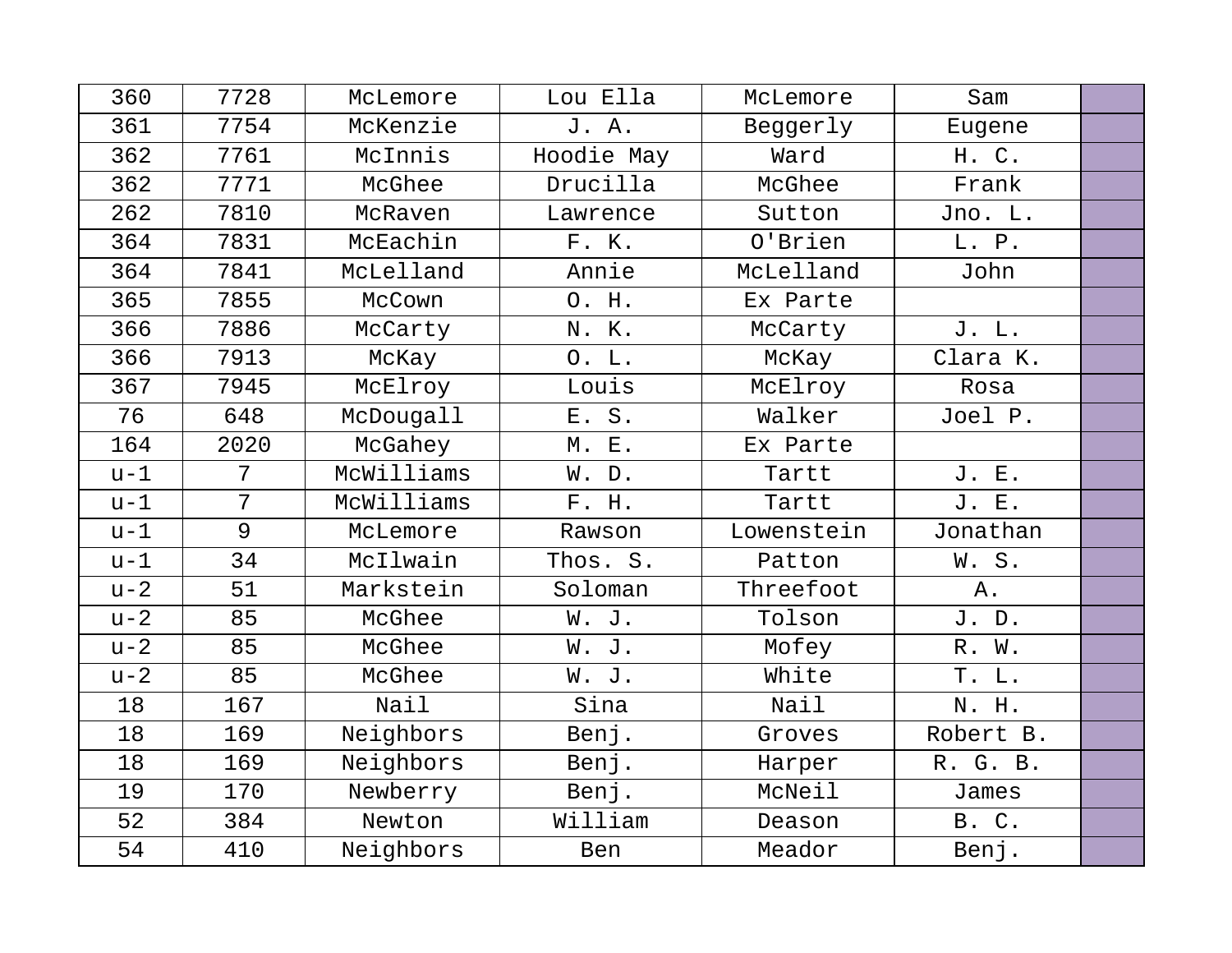| 57   | 426 | Newell      | H. A.       | Newell                 | G. W.   |  |
|------|-----|-------------|-------------|------------------------|---------|--|
| 65   | 488 | Nunnery     | William     | Warden                 | W. W.   |  |
| 65   | 489 | Nunnery     | Benj.       | Dennis                 | Wm. R.  |  |
| 66   | 490 | Nettles     | John H.     | Catterlin              | S. E.   |  |
| 80   | 617 | Newell      | Martha E.   | Newell                 | D. A.   |  |
| 80   | 618 | Newell      | H. E.       |                        |         |  |
| 90   | 703 | Newton      | R. S.       | Eakins                 | Jas.    |  |
| 36   | 184 | Nichols     | William     | Dean                   | H. H.   |  |
| 69   | 299 | Niolon      | J. M.       | Sheaver                | Thos.   |  |
| 69   | 299 | Niolon      | J. M.       | Broach-<br>Coffey & Co |         |  |
| 57   | 318 | Newell      | $E$ .       | Bludsworth             | W. H.   |  |
| 57   | 318 | Newell      | ${\rm F}$ . | Bludsworth             | W. H.   |  |
| 57   | 318 | Newell      | E. S.       | Bludsworth             | W. H.   |  |
| 57   | 318 | Newell      | ${\bf E}$ . | Welbourn               | D. M.   |  |
| 57   | 318 | Newell      | ${\bf F}$ . | Welbourn               | D. M.   |  |
| 57   | 318 | Newell      | E. S.       | Welbourn               | D. M.   |  |
| 52   | 392 | <b>Null</b> | M. E.       | Nunnery                | Jno. L. |  |
| 52   | 392 | Null        | M. E.       | Newell                 | Jas. W. |  |
| 32?  | 534 | Niolon      | Jno. M.     | Higgins                | Peter   |  |
| 32?  | 535 | Nicholson   | J. M.       | Ragsdale               | L. A.   |  |
| 66   | 731 | Nighting    | Molly       | Nighting               | Frank   |  |
| 80   | 780 | Norman      | Jane        |                        |         |  |
| 86?  | 863 | Nailor      | Abe         | Nailor                 | Sallie  |  |
| 89?  | 892 | Nortelsky   | Sarah       | Nortelsky              | Isaac   |  |
| 116? | 912 | Nelson      | C. T.       | Harper                 | Martha  |  |
| 81?  | 964 | Neils       | Allen       | Neils                  | Hulda   |  |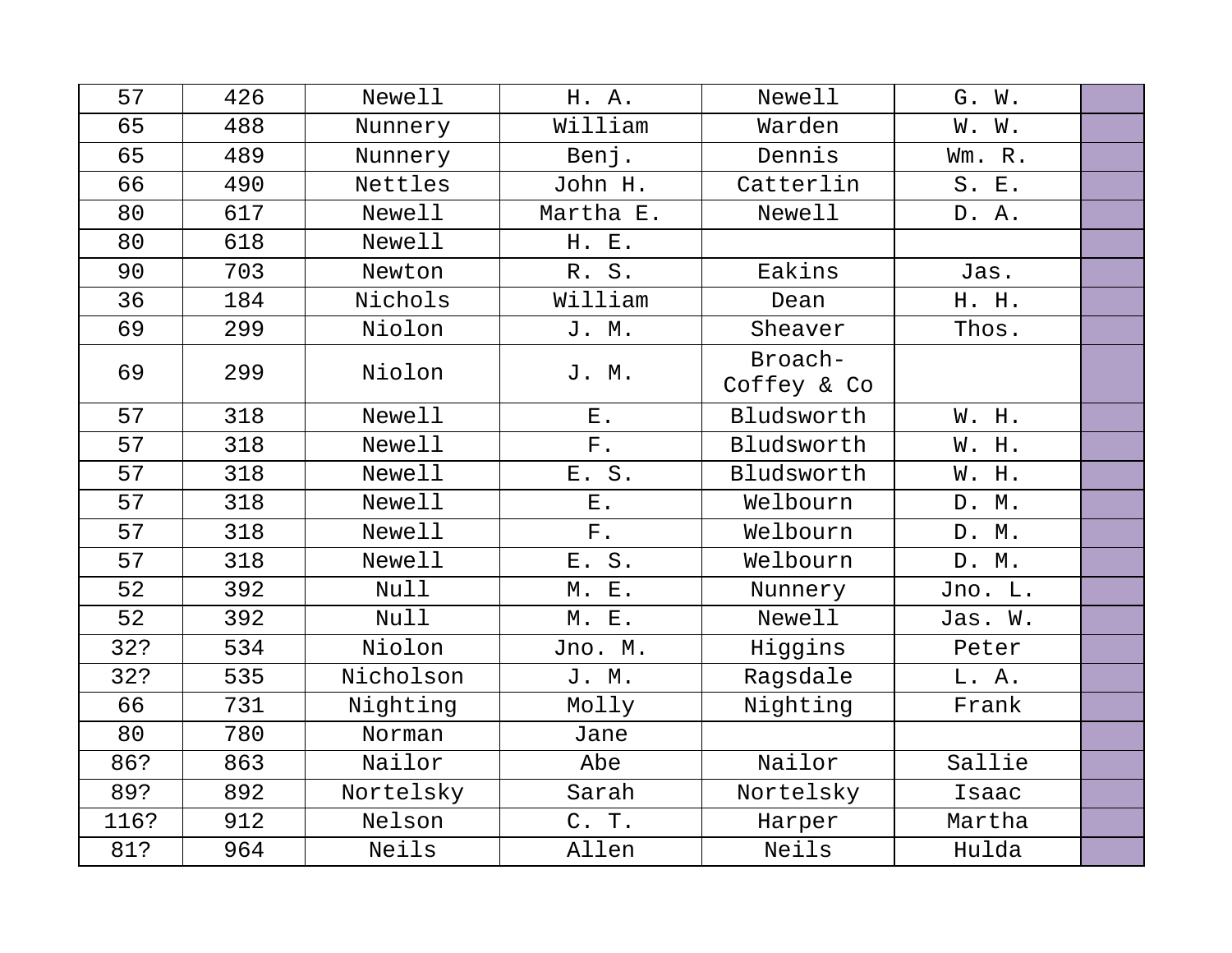| 110 | 1015 | Neigel                       | Kate     | Neigel      | H. A.    |  |
|-----|------|------------------------------|----------|-------------|----------|--|
| 108 | 1190 | Neff                         | Louisa   | Yartzky     | Dora     |  |
| 99  | 1114 | Nelson                       | S. A.    | Nelson      | Chas. C. |  |
| 117 | 1199 | Nailor                       | Abe      | Nailor      | Sally    |  |
| 117 | 1205 | Nelson                       | C. C.    | Wagner      | A. B.    |  |
| 105 | 1230 | Nicholson                    | Henry    | Nicholson   | Patsy    |  |
| 88  | 1286 | N. O. & N. E.<br>RailRaod Co |          | Pinkston    | W.A.     |  |
| 103 | 1301 | Nelson                       | Calie    | Nelson      | Oliver   |  |
| 87  | 1305 | Nettles                      | Anderson | Nettles     | Dora Ann |  |
| 123 | 1347 | Nailor                       | Abe      | Nailor      | Sallie   |  |
| 131 | 1422 | Norman                       | John     | Norman      | Lencey   |  |
| 132 | 1431 | Nelson                       | Callie   | Nelson      | Oliver   |  |
| 131 | 1430 | Nagle                        | T. M.    | <b>Ball</b> | A. H.    |  |
| 132 | 1434 | Nagle                        | T. M.    | <b>Ball</b> | A. H.    |  |
| 133 | 1452 | Niolon                       | Jno. M.  | McDonald    | Hugh     |  |
| 134 | 1460 | Nelson                       | Gus      | Nelson      | Reuben   |  |
| 139 | 1518 | Nagle                        | T. M.    | <b>Ball</b> | A. H.    |  |
| 53  | 863  | Nelson                       | Achilla  |             |          |  |
| 127 | 1532 | Necer                        | Albert   |             |          |  |
| 141 | 1545 | Nailor                       | Wesley   | Nailor      | Victoria |  |
| 149 | 1645 | Nelson                       | Joseph   | Nelson      | Mattie   |  |
| 153 | 1710 | Nelson                       | Joseph   | Nelson      | Mattie   |  |
| 156 | 1765 | Null                         | Annice   | Null        | Will     |  |
| 161 | 1851 | Nunn                         | Emanuel  | Nunnery     | Amy      |  |
| 164 | 1900 | <b>Newell</b>                | J. A.    | Newell      | Chas. D. |  |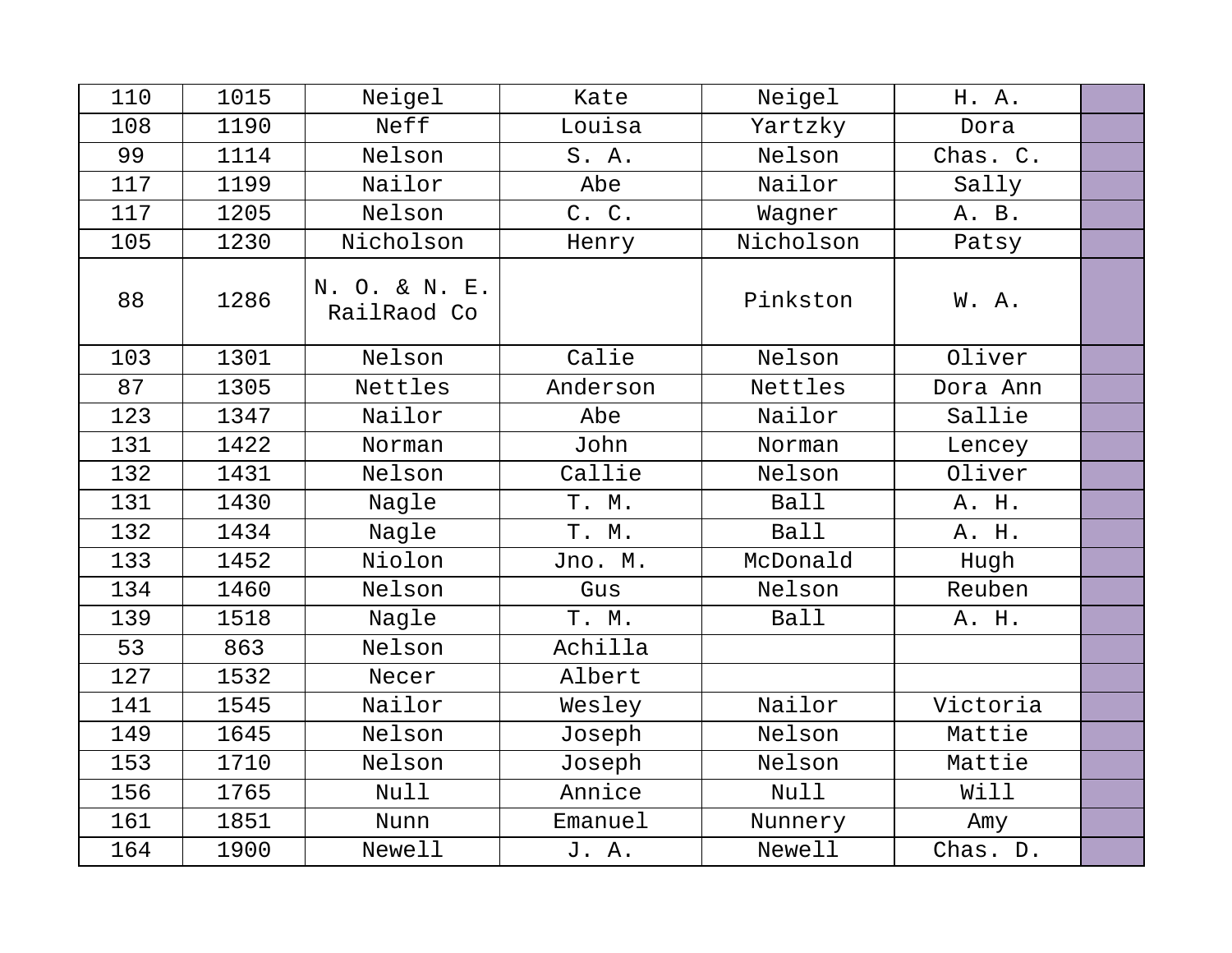| 165 | 1912 | Netter                            | Carrie       | Rosenbaum | Sam       |  |
|-----|------|-----------------------------------|--------------|-----------|-----------|--|
| 166 | 1970 | Norwood                           | James        | Norwood   | Caroline  |  |
| 168 | 1994 | New South<br>Bank & Loan<br>Assn. | Scully       | Johanna   | Johanna   |  |
| 169 | 2019 | Noble                             | Rosa         | Noble     | Geo.      |  |
| 173 | 2114 | New South<br>Bank & Loan<br>Assn. |              | Flournoy  | E. H.     |  |
| 176 | 2173 | Nighton                           | Archie       | Nighton   | Emma      |  |
| 183 | 2419 | Nichols                           | Woten        | Nichols   | Mary      |  |
| 187 | 2526 | Netter                            | Carrie       | Ex Parte  |           |  |
| 193 | 2671 | Neely                             | Thos.        | Buchanan  | J. S.     |  |
| 195 | 2783 | Nolan                             | Walter       | Nolan     | Florence  |  |
| 200 | 2878 | Neely                             | Elizabeth F. | Neely     | Thos. Sr. |  |
| 200 | 2879 | Neely                             | Thos. Jr.    | Neely     | Thos. Sr. |  |
| 202 | 2906 | Nelson                            | W. M.        | Nelson    | Litna     |  |
| 206 | 3043 | Norville                          | Hannah E.    |           |           |  |
| 207 | 3090 | Nicholson                         | Henry        | Collins   | R. A.     |  |
| 209 | 3158 | Nettles                           |              | Blanks    | J. J.     |  |
| 211 | 3245 | Null                              | J. F.        | Ex Parte  |           |  |
| 212 | 3259 | Needham                           | Kizzie       | Needham   | Josh      |  |
| 213 | 3286 | Nelson                            | M. Z.        | Nelson    | Jimmie    |  |
| 213 | 3317 | Nelson                            | Warren       | Nelson    | Eva       |  |
| 214 | 3222 | Null                              | Bessie E.    | Null      | A. C.     |  |
| 214 | 3222 | Null                              | Willis C.    | Null      | A. C.     |  |
| 216 | 3384 | Null                              | J. F.        | Ex Parte  |           |  |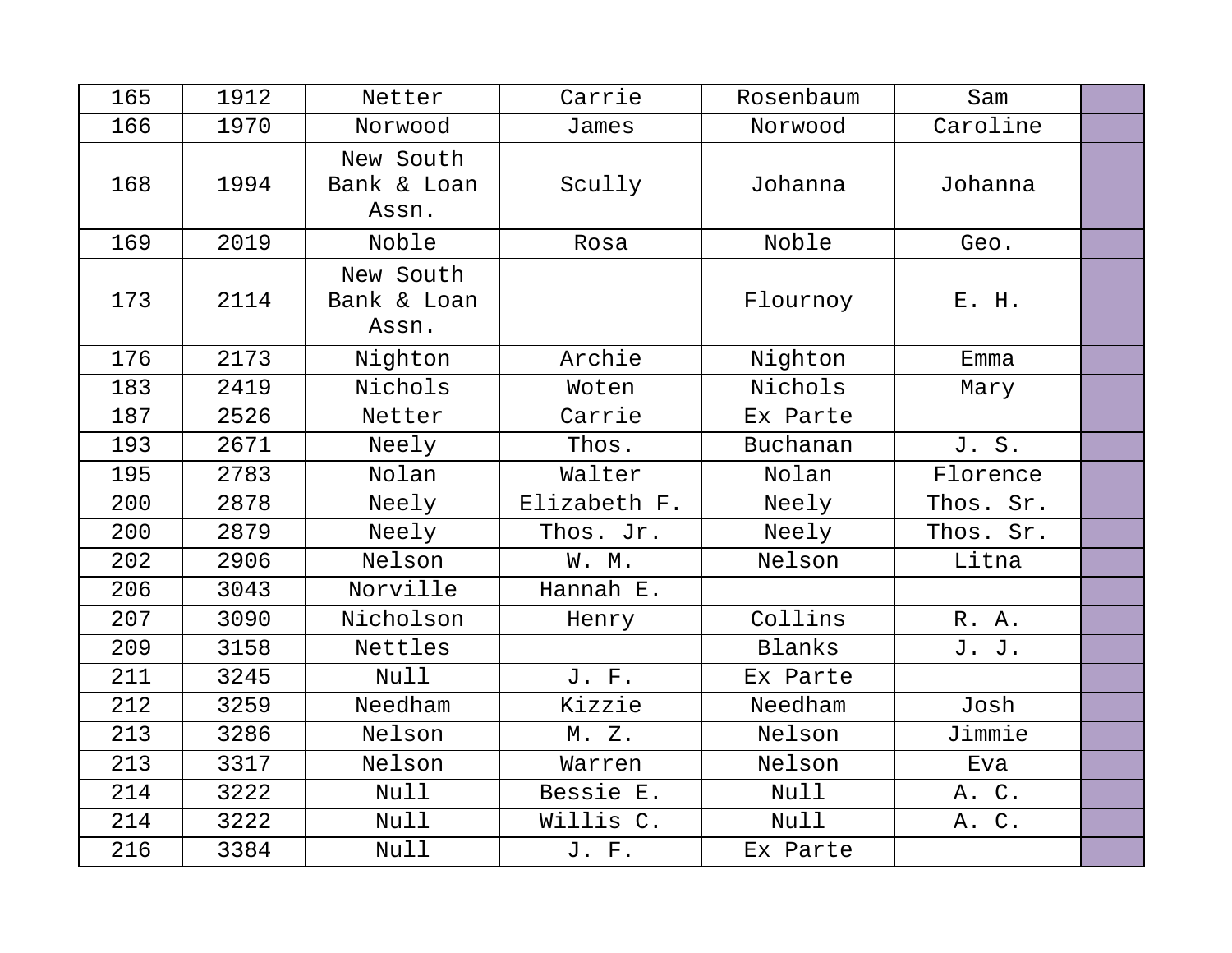| 218  | 3447 | Nicholson                         | Geo.        | McDonald                      | Marish   |  |
|------|------|-----------------------------------|-------------|-------------------------------|----------|--|
| 225  | 3696 | Newell &<br>Wright                |             | Meridian<br>Andelorium<br>Co. |          |  |
| 326  | 3719 | Nash                              | Stephen     | Gibson                        | J. A.    |  |
| 227  | 3736 | Niolon                            | A. A. Jr.   | Niolon                        | A. A.    |  |
| 227  | 3756 | Nettles                           | Joe         | Nettles                       | Mamie    |  |
| 230  | 3818 | Nolon?                            | Daisy R.    | Nolon                         | W. T.    |  |
| 232  | 3895 | Naylor                            | Maggie      | Naylor                        | Cos.     |  |
| 234  | 3955 | Nirdlinger                        | S.          | Nirdlinger                    | C. J.    |  |
| 239  | 4141 | Nathan                            | Μ.          | Freidman                      | Α.       |  |
| 240  | 4153 | Nelson                            | J. F.       | Nelson                        | M. H.    |  |
| 240  | 4165 | Naylor                            | Amos        | Naylor                        | Cornelia |  |
| 242  | 4217 | Nichols                           | T. A.       | Nichols                       | Bessie   |  |
| 250  | 4275 | Naylor                            | Frank       |                               |          |  |
| 243  | 4302 | Northan                           | ${\bf L}$ . | Ex Parte                      |          |  |
| 176? | 2204 | New South<br>Bank & Loan<br>Assn. |             | Hamilton                      | S. E.    |  |
| 195  | 2671 | Nall                              | Geneva      | Ex Parte                      |          |  |
| 239  | 6930 | Neville                           | Carrie      | Chickasaw<br>Lumber Co        |          |  |
| 339  | 7192 | Nicholson                         | Will        | Nicholson                     | Pearlie  |  |
| 342  | 7283 | Nicholson                         | Lizzie      | Nicholson                     | Jas.     |  |
| 352  | 7513 | Nicholson                         | 0. A.       | Newell                        | M. A.    |  |
| 353  | 7545 | Netter                            | Fannie L.   | Levi                          | Mose     |  |
| 357  | 7648 | Netterville                       | Paul B.     | Netterville                   | Alice B. |  |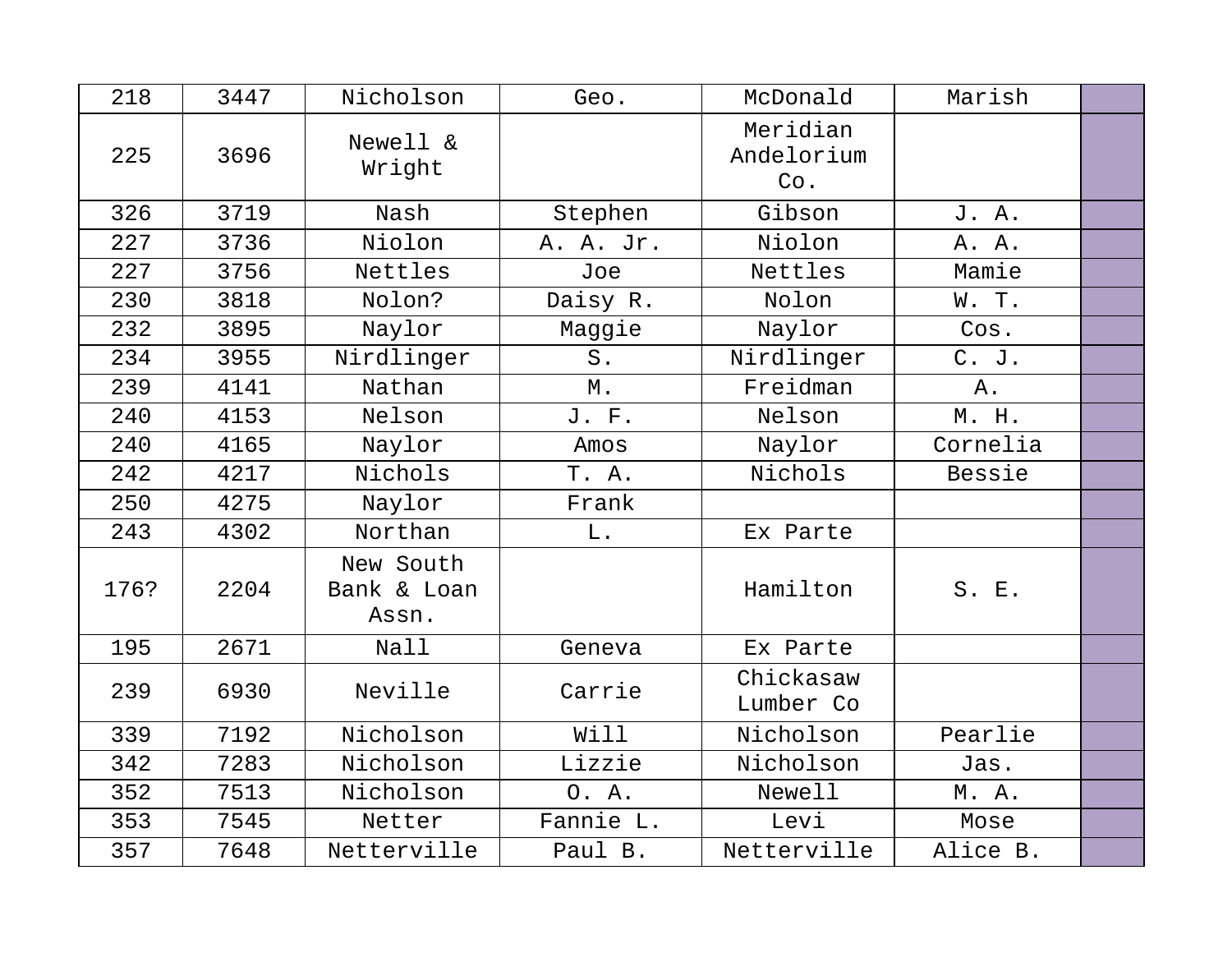| 365   | 7705           | Nelson      | A. A.     |                     |           |  |
|-------|----------------|-------------|-----------|---------------------|-----------|--|
| 365   | 7851           | Newell      | E. T.     | Fox                 | Lester J. |  |
| 365   | 7858           | Nelson      | Opal H.   | Nelson              | A. A.     |  |
| 326   | 7871           | Nelson      | Winnie    |                     |           |  |
| 175   | 2168           | Norwald     | F. C.     | Martin              | E. J.     |  |
| $u-1$ | $\overline{4}$ | Naylor Mfg. |           | Smith and<br>Laurin |           |  |
| $u-1$ | $\overline{4}$ | Naylor Mfg. |           | Laurin and<br>Smith |           |  |
| 108   | 1029           | Norton      | George    |                     |           |  |
| 173   | 2126           | Nelson      | Mary      | Nelson              | George    |  |
| $U-1$ | 21             | Nichols     | Clara     |                     |           |  |
| $u-2$ | 58             | Null        | G. H.     | <b>Null</b>         | Hannah A. |  |
| $u-2$ | 73             | Newton      | William   | Shamburger          | Rebecca   |  |
| $u-2$ | 73             | Newton      | William   | Klutts              | Laura     |  |
| $u-2$ | 118            | Null        | G. W.     | <b>Null</b>         | H. A.     |  |
| 14    | 136            | $O'$ Neil   | William   | Hearn               | Wm.       |  |
| 15    | 141            | $O'$ Neil   | Wm.       | James               | Thos. E.  |  |
| 15    | 142            | Osborne     | Landy     | Rainer              | Wm. V.    |  |
| 15    | 143            | Osborne     | Daniel A. | Sturdevant          | Allen     |  |
| 16    | 143            | Odom        | Ephram    | Odom                | John      |  |
| 16    | 144            | Odom        | John      | Odom                | Ephram    |  |
| 16    | 145            | Owens       | Ethelred  | Raney               | Wm. V.    |  |
| 16    | 145            | Owens       | Ethelred  | Harper              | R. B. G.  |  |
| 57    | 427            | $O'$ Neal   | Sarah     | $O'$ Neil           | Wm.       |  |
| 58    | 429            | Ousley      | Wm.       | McKinnon            | W. F.     |  |
| 58    | 429            | Ousley      | Wm.       | McInnis             | G. W.     |  |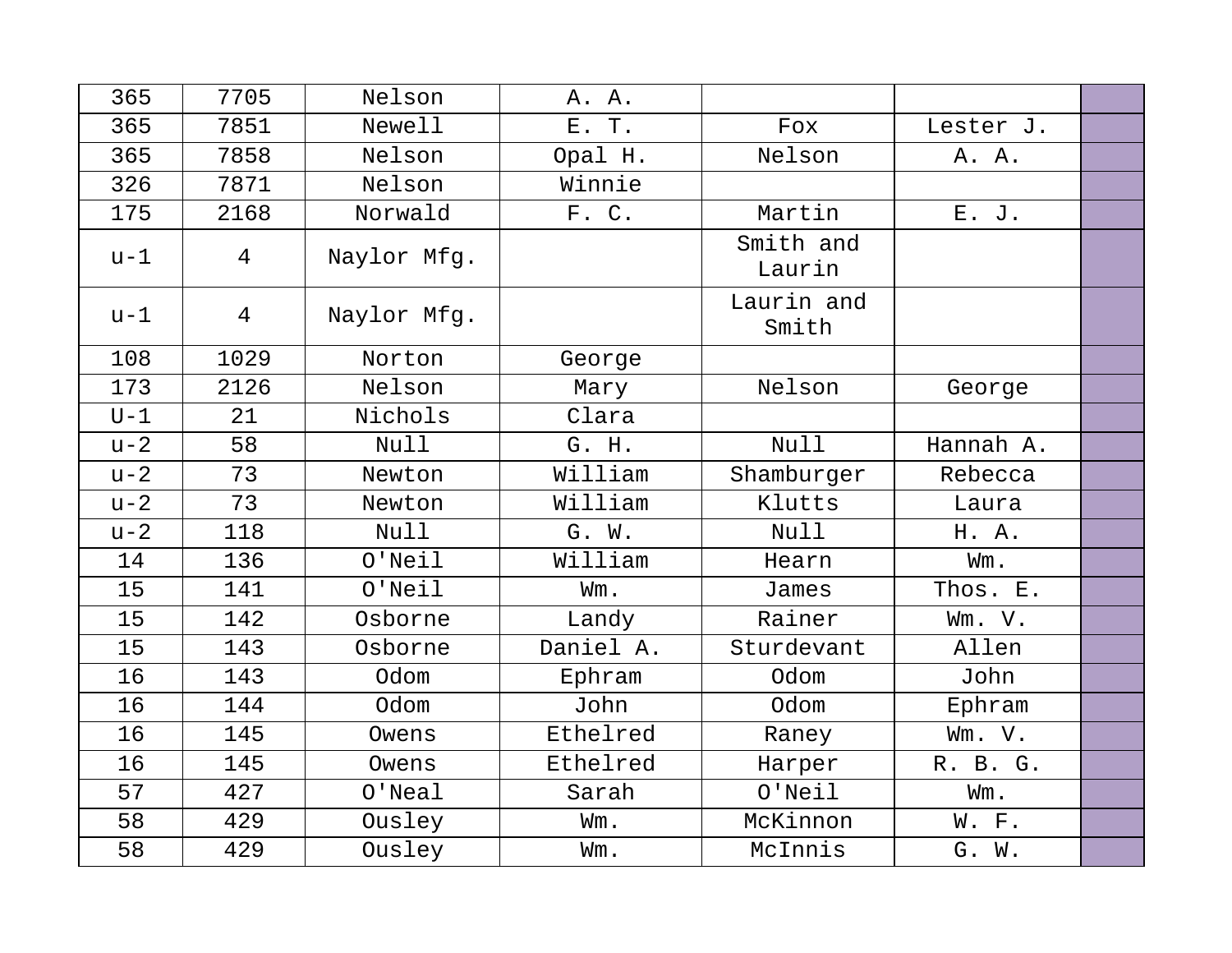| 58  | 433  | Owen        | Ethelred | Madox                         | <b>B</b> . |  |
|-----|------|-------------|----------|-------------------------------|------------|--|
| 60  | 447  | Odom        | A. J.    | Hearn                         | Wm. J.     |  |
| 80  | 619  | $O'$ Neal   | Sarah    | <b>Bozeman</b>                | P. K.      |  |
| 80  | 620  | Odom        | H. K.    | Odom                          | A. J.      |  |
| 94  | 734  | $O'$ Neal   | Sarah    | Alford                        | W. F.      |  |
| 17  | 28   | Ormond      | L.       | McInnis                       | J. R.      |  |
| 32  | 540  | Oliver      | Emyra    | Oliver                        | Nancy      |  |
| 36  | 543  | Outlaw      | Margaret | Outlaw                        | Jno.       |  |
| 65  | 683  | Oliver      | Nancy    | Oliver                        | Jo. Henry  |  |
| 77  | 747  | Oliver      | Joe      | Oliver                        | Allie      |  |
| 53  | 860  | Oliphant    | Geo. R.  | Willaims &<br>Buggs           |            |  |
| 53  | 860  | Oliphant    | Geo. R.  | Buggs &<br>Willaims           |            |  |
| 53  | 860  | Oliphant    | Geo. R.  | Canter                        | W. W.      |  |
| 88  | 998  | Osbrooks    | Harriett |                               |            |  |
| 108 | 1013 | $O'$ Neil   | Jno. H.  | Martin                        | heirs of   |  |
| 94  | 1098 | Outlaw      | T. G.    | Meridian,<br>City of          |            |  |
| 131 | 1419 | O'Ferrell   | Jno. T.  | Lewis                         | W. H.      |  |
| 139 | 1519 | O'Donnell   | M. C.    | People's Bank<br>& Loan Assn. |            |  |
| 139 | 1524 | $O'$ Neil   | Chas. E. |                               |            |  |
| 143 | 1566 | Owen        | Minnie   | Ex Parte                      |            |  |
| 127 | 1708 | Oliver      | Malvina  |                               |            |  |
| 155 | 1741 | <b>Ochs</b> | Louis    | Threefoot                     | H. M.      |  |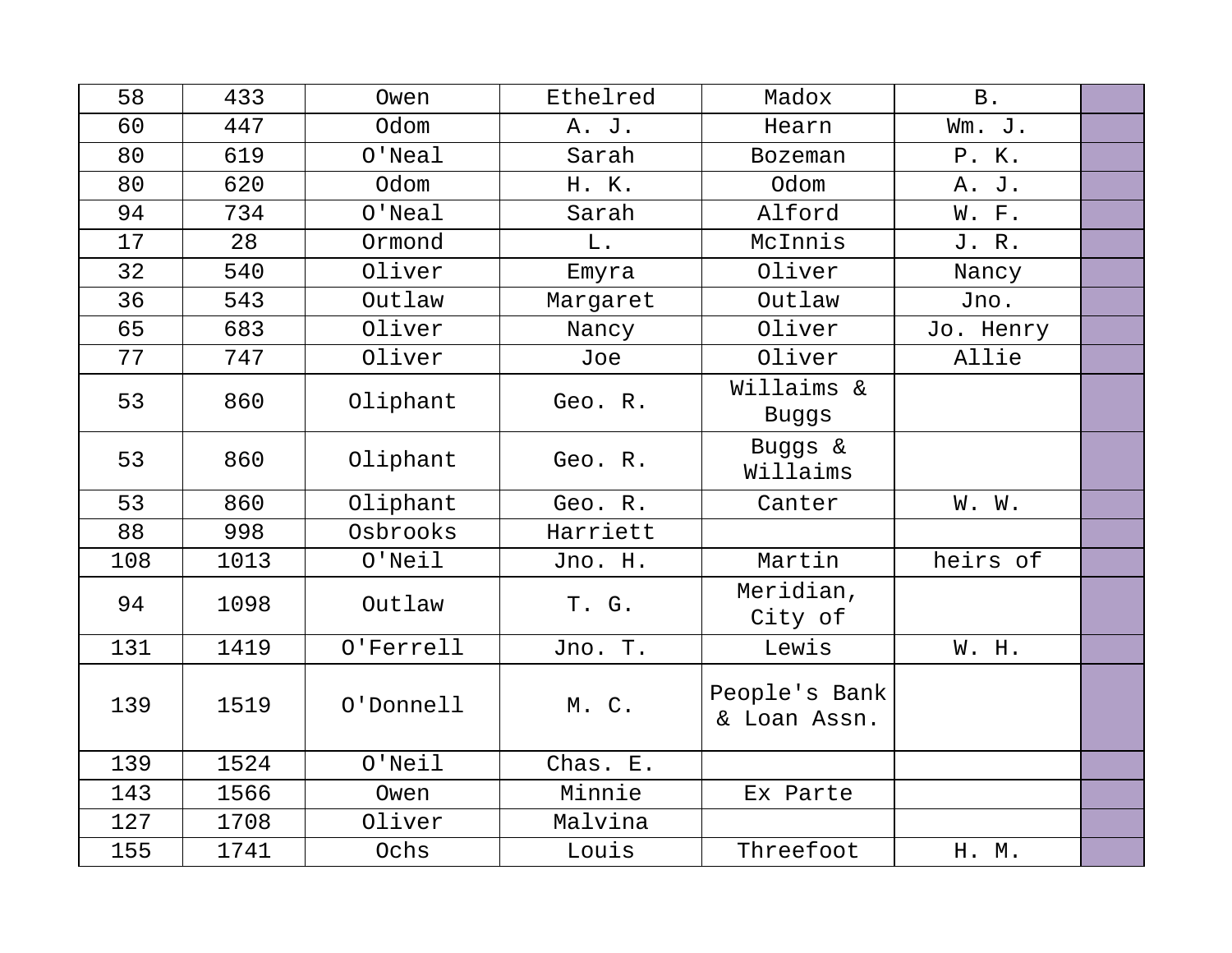| 161 | 1854         | Ormond     | <b>B.</b> F. | Simmons                   | J. E.             |  |
|-----|--------------|------------|--------------|---------------------------|-------------------|--|
| 163 | 1876         | O'Connell  | Jno. C.      | First<br>National Bank    |                   |  |
| 163 | 1879         | O'Donnell  | Anna         | Travers                   | M. A.             |  |
| 164 | 1905         | Oliver     | J. F.        | Oliver                    | Mollie E.         |  |
| 164 | 1901         | Orr        | Chas.        | Lowi Bros.                |                   |  |
| 164 | 1901         | Orr        | $\circ$ .    | Lowi Bros.                |                   |  |
| 168 | 1992         | O'Connell  | J. C.        | Georgia Home<br>Ins. Co.  |                   |  |
| 172 | 2105         | Ormond     | <b>B.</b> F. | Ormond                    | E. J.             |  |
| 173 | 2130         | Ormond     | E. J.        | New York Life<br>Ins. Co. |                   |  |
| 176 | 2203         | Oliver     | L.           | Oliver                    | Angie             |  |
| 179 | 2315         | O'Donnell  | M. C.        | O'Donnell                 | John              |  |
| 185 | 2456         | O'Donnell  | M. C.        | O'Donnell                 | John              |  |
| 186 | 2501         | $O'$ Flinn | M. A.        | McInnis                   | J. D.             |  |
| 188 | 2531         | O'Donnell  | Lucy         | Heidelberg                | H. C.             |  |
| 191 | 2617         | O'Donnell  | M. C.        | Wheelan                   | J.                |  |
| 191 | 2617         | O'Donnell  | M. C.        | Wheelan                   | $C$ .             |  |
| 194 | $2726$ $1/2$ | O'Donnell  | W.           | O'Donnell                 | $\mathbbmss{M}$ . |  |
| 194 | $2726$ $1/2$ | O'Donnell  | ${\bf E}$ .  | O'Donnell                 | Μ.                |  |
| 195 | 2736         | O'Donnell  | John         | Love                      | Chas.             |  |
| 195 | $2744$ $1/2$ | Opp        | Clara L.     | Wilmoth?                  | Annie M.          |  |
| 199 | 2805         | Owen       | M. C.        | O'Donnell                 | John              |  |
| 197 | 2799         | Oliver     | L. M.        | Thomas                    | M. O.             |  |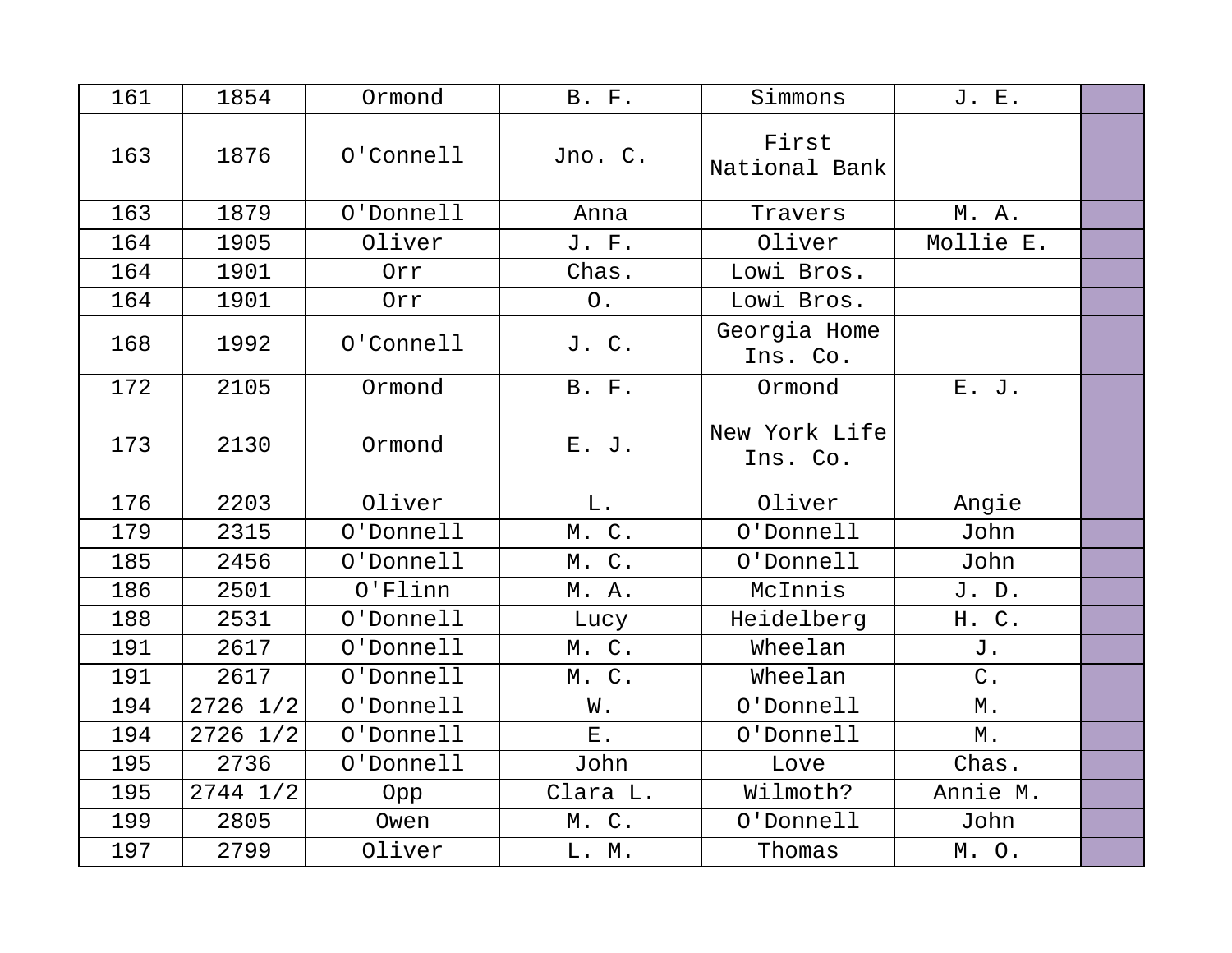| 203 | 2959 | Owen       | Martha   | Owen                     | Gus D.    |  |
|-----|------|------------|----------|--------------------------|-----------|--|
| 204 | 2980 | O'Donnell  | Lucy     | Jacobson                 | Gabe      |  |
| 206 | 3044 | Oswley     | L. C.    | Conrad Lewis<br>Shoe Co  |           |  |
| 206 | 3052 | O'Flinn    | Dan P.   | Shippe                   | S. V.     |  |
| 210 | 3210 | Owen       | W.C.     | Owen                     | J. W.     |  |
| 212 | 3266 | Oliver     | L. H.    | McMorries                | Edwin     |  |
| 216 | 3393 | Olser      | Fred     | Deckerars?               | E. J.?    |  |
| 212 | 3405 | Olsler     | Edna     | Parker ?                 | E. J.?    |  |
| 218 | 3437 | Oliver     | L. H.    | Ex Parte                 |           |  |
| 221 | 3573 | O'Hara     | Irene    | Ex Parte                 |           |  |
| 221 | 3574 | O'Hara     | Willie   | Ex Parte                 |           |  |
| 222 | 3606 | O'Harra    | S. C.    | Brown                    | E. P.     |  |
| 223 | 3529 | Oeser      | Ella     | Union Bank &<br>Trust Co |           |  |
| 225 | 3672 | Ovaette?   | Andrew   | Orvetta?                 | Eula E.   |  |
| 225 | 3673 | O'Connell  | Dave     | Jones                    | J. C.     |  |
| 235 | 3992 | Odom       | Katie H. | Odom                     | D. E.     |  |
| 235 | 4616 | Owen       | M. M.    | Dabbs                    | M. E.     |  |
| 236 | 4042 | O'Flinn    | W. F.    | O'Flinn                  | Edward    |  |
| 250 | 4149 | Obertree   | Judge    |                          |           |  |
| 241 | 4179 | Odom       | C. M.    | Odom                     | D. E.     |  |
| 243 | 4259 | Odom       | Eddie    | Odom                     | Helen     |  |
| 244 | 4321 | O'Flinn    | Chas.    | Ex Parte                 |           |  |
| 245 | 4353 | $O'$ Flinn | Tim      | $O'$ Flinn               | Dan P.    |  |
| 245 | 4380 | O'Flinn    | Α.       | O'Flinn                  | Dan P.    |  |
| 252 | 4610 | Owen       | E. C.    | Owen                     | M. Cotton |  |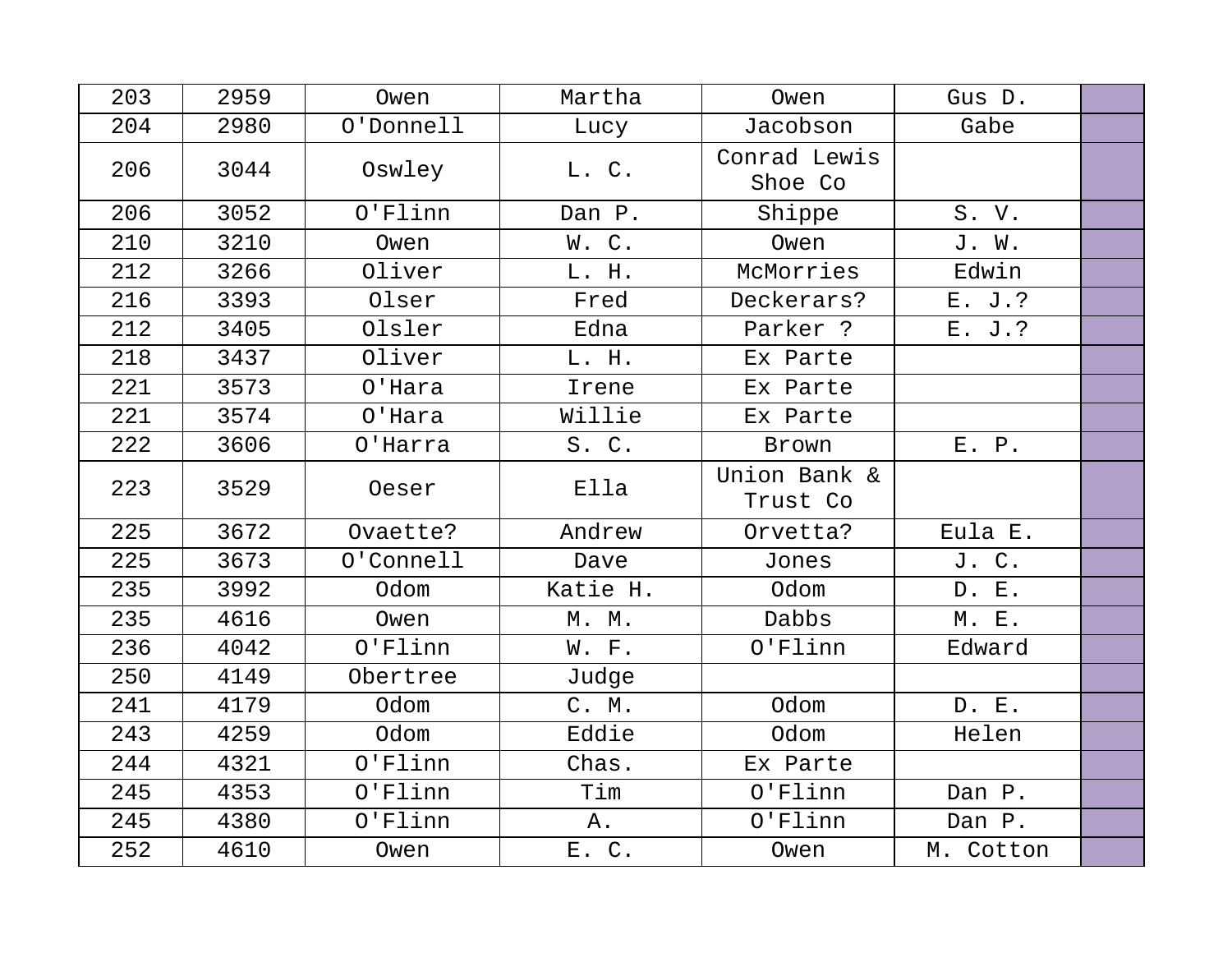| 255  | 4794 | $O'$ Flinn                  | Chas.       | O'Flinn   | ${\bf P}$ . |  |
|------|------|-----------------------------|-------------|-----------|-------------|--|
| 260  | 4911 | Oliver                      | H.          | Thomas    | Mary        |  |
| 260  | 4911 | Oliver                      | М.          | Thomas    | Mary        |  |
| 265  | 5045 | $O'$ Flinn                  | ${\tt P}$ . | May       | Charles     |  |
| 269  | 5191 | 0'Conner                    | J.          | 0'Conner  | J. N.       |  |
| 272  | 5322 | Osborne                     | Geo.        | Osborne   | $\circ$ .   |  |
| 273  | 5358 | O'Briant                    | $D$ .       | O'Brient  | George      |  |
| 273  | 5371 | Opp                         | Corinne     | McBeath   | J. M.       |  |
| 279  | 5642 | Owen                        | John T.     | Owen      | F. W.       |  |
| 290  | 5913 | Opp                         | Corinne     | Rhodes    | B. H.       |  |
| 290  | 5914 | Opp                         | Corinne     | Rhodes    | H. H.       |  |
| 290  | 5915 | Opps                        | Corinne     | Loverette | R. L.       |  |
| 291  | 5962 | Osteen                      | W.S.        | Osteen    | Lena        |  |
| 292  | 5976 | <b>Oden</b>                 | E. W.       |           |             |  |
| 293  | 6010 | Odom                        | Eddie       | Ex Parte  |             |  |
| 220? | 3542 | Oviatte                     | Eula        | Ex Parte  |             |  |
| 294  | 6027 | Olsteen?                    | Virdie      | Olsteen   | L.          |  |
| 297  | 6137 | Odd Fellows<br>Benefit Assn |             | Hopkins   | Lewis       |  |
| 305  | 6309 | Owen                        | Rosa M.     | Owen      | James       |  |
| 313  | 6506 | Orphan                      | Angelo      | Orphan    | C. J.       |  |
| 314  | 6526 | Oliver                      | W. M.       | Ex Parte  |             |  |
| 316  | 6576 | Ott                         | Floyd       | Ott       | Avery       |  |
| 317  | 6598 | $O'$ Neil                   | Mabel       | $O'$ Neil | C. P.       |  |
| 321  | 6726 | Orphan                      | Ethelred    | Orphan    | Angelo      |  |
| 324  | 6777 | Owens                       | Sallie      | Owens     | Jno. T.     |  |
| 332  | 7015 | Orsborn                     | Helen Powe  | Orsborn   | Mack        |  |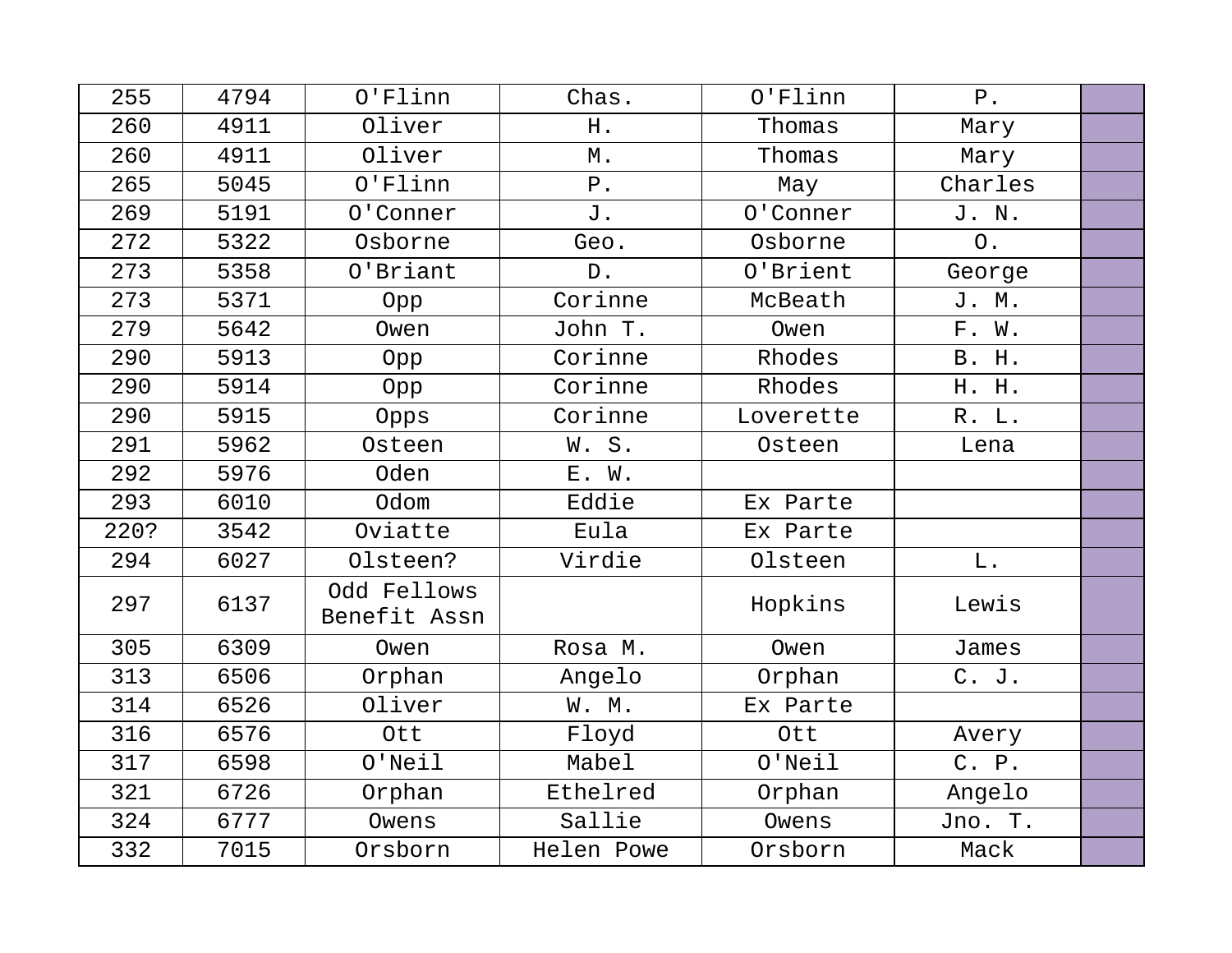| 340     | 7219 | O'Keefe   | F. J.               | Hodges    | T. J.     |  |
|---------|------|-----------|---------------------|-----------|-----------|--|
| 335     | 7068 | Owen      | Addie May<br>Harris | Owen      | C. R.     |  |
| 349     | 7466 | Osborn    | W. G.               | Osborne   | V. D.     |  |
| 351     | 7489 | 0'Bryan   | Ida M.              | 0'Bryan   | L. B.     |  |
| 355     | 7572 | Ormond    | Elizabeth           |           |           |  |
| 357     | 7636 | Owen      | Salie Maude         | Owen      | Jno. T.   |  |
| 362     | 7790 | O'Keefe   | J. L.               | Martin    | C. J.     |  |
| 363     | 7794 | $O'$ Neil | $\mathbf{P}$        | $O'$ Neil | A. B.     |  |
| 127     | 1448 | Owen      | Mrs.                |           |           |  |
| 127     | 1865 | O'Donnell | John                |           |           |  |
| $u-1$   | 37   | Ousley    | Wm.                 | Ousley    | Eliz.     |  |
| $U - 2$ | 78   | Oliver    | Ira J.              | Crumpton  | W. J.     |  |
| $U - 2$ | 78   | Oliver    | Harvey N.           | Crumpton  | W. J.     |  |
| $U-2$   | 78   | Crumpton  | Wm.                 | Crumpton  | W. J.     |  |
| 5       | 45   | Payne     | Mary                | Eakins    | Andrew    |  |
| 9       | 85   | Pace      | Geo. S.             | Jordan    | $Z$ .     |  |
| 12      | 114  | Portis    | Edward              | Gordon    | Mary      |  |
| 19      | 171  | Pringle   | S. M.               | Brinster? | J. M.     |  |
| 19      | 172  | Pringle   | James G.            | Dunkley   | G. S. B.  |  |
| 19      | 173  | Perry     | John                | Gillespie | A. W.     |  |
| 20      | 174  | Prichett  | Mary                | Harper    | R. B.     |  |
| 20      | 175? | Patrick   | Ann                 | Patrick   | Mary      |  |
| 20      | 176  | Parker    | Charity             | Parker    | Jas. H.?  |  |
| 20      | 177  | Parker    | C. M.               | Parker    | Jas. R.?  |  |
| 20      | 178  | Pugh      | ${\bf E}$ .         | Rhodes    | Caroline  |  |
| 20      | 178  | Pugh      | ${\bf E}$ .         | Rhodes    | Elizabeth |  |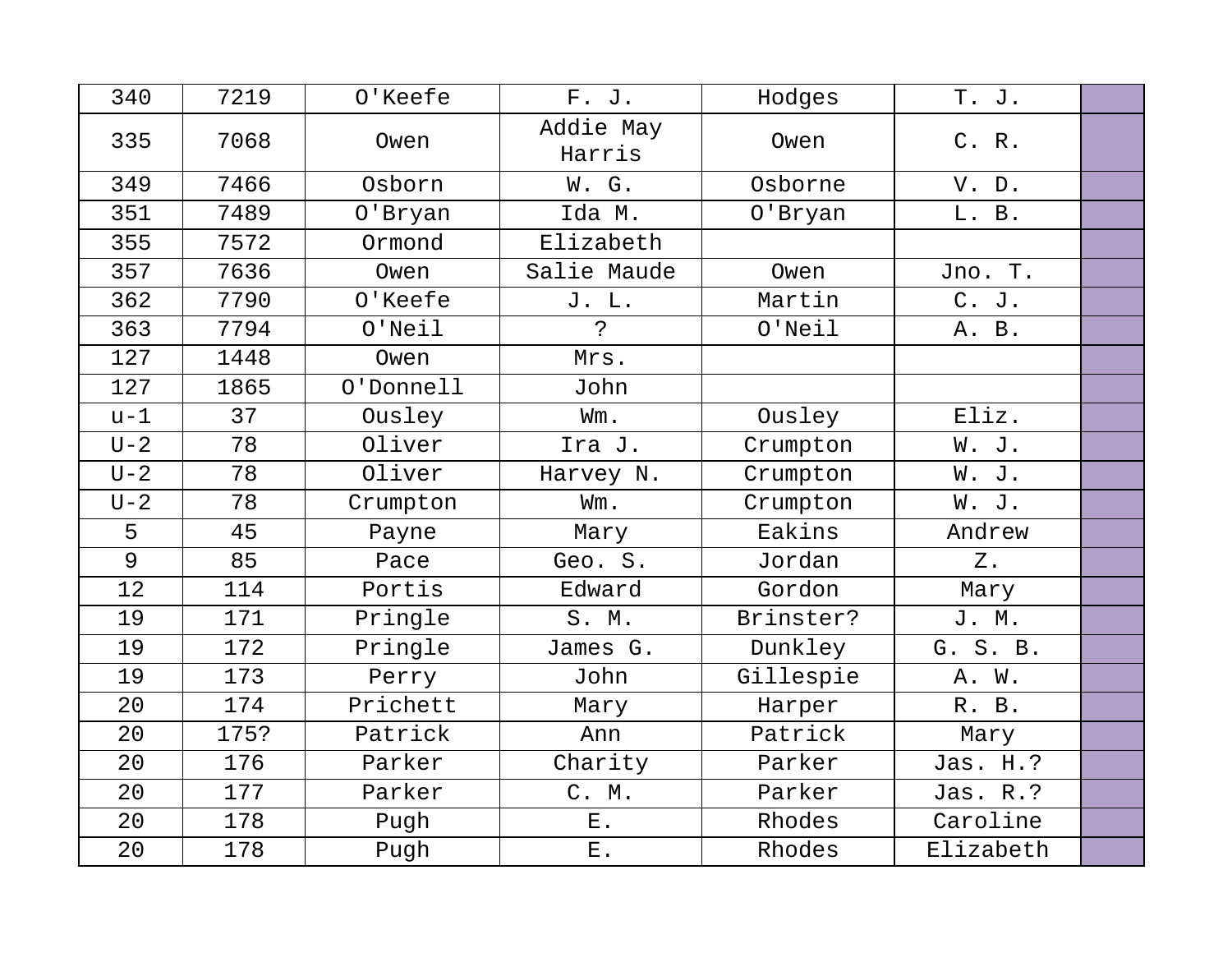| 20  | 179 | Patrick   | James       | Bobbit            | Tuner    |  |
|-----|-----|-----------|-------------|-------------------|----------|--|
| 20  | 179 | Patrick   | James       | Patrick           | J. A.    |  |
| 20  | 186 | Pringle   | S. H.?      | Pringle           | Sal. T.  |  |
| 20  | 180 | Pringle   | Saml T.     | Pringle           | S. M.    |  |
| 20  | 181 | Price     | Martha      | Price             | Meridith |  |
| 20  | 182 | Price     | J. S.       | Price             | P. P.    |  |
| 21  | 183 | Purvis    | Harden      | Purvis            | Jno.     |  |
| 21  | 184 | Pjhillips | $C$ .       | Phillips          | Thos.    |  |
| 21  | 185 | Pringle   | S. T.       | Harper            | R. B. G. |  |
| 21  | 186 | Pugh      | $E$ .       | Henderson         | Tyran    |  |
| 21  | 187 | Pany      | J. B.       |                   |          |  |
| 21  | 188 | Pierce    | Martha      | Price?<br>Pierce? | Meridith |  |
| 21  | 189 | Phillips  | Cinderella  | Phillips          | Thos.    |  |
| 21  | 190 | Pringle   | C. Saml. T. | Pringle           | Jas.     |  |
| 21  | 190 | Pringle   | Gas G.?     | Pringle           | Τ.       |  |
| 27  | 225 | Petty     | G. B.       |                   |          |  |
| 28  | 238 | Parker    | Wm. A.      | Smith             | Aaron    |  |
| 324 | 277 | Pevy      | Levi D.     | Gordon            | Jacob    |  |
| 41  | 325 | Parker    | Doc.        | McGrew            | John C.  |  |
| 44  | 332 | Parker    | Doc.        | McGrew            | John C.  |  |
| 58  | 430 | Pringle   | Jno. A.     |                   |          |  |
| 56  | 434 | Pringle   | Jas.        | Dunkley           | G. B.S.  |  |
| 58  | 435 | Perry     | John        | Hatcher           | Susan    |  |
| 58  | 436 | Pack      | E. E.       | Miller            | C. G.    |  |
| 58  | 437 | Patton    | Wm. S. Jr.  | Whitaker          | M. H.    |  |
| 59  | 438 | Pierce    | Emily J.    | Jones             | William  |  |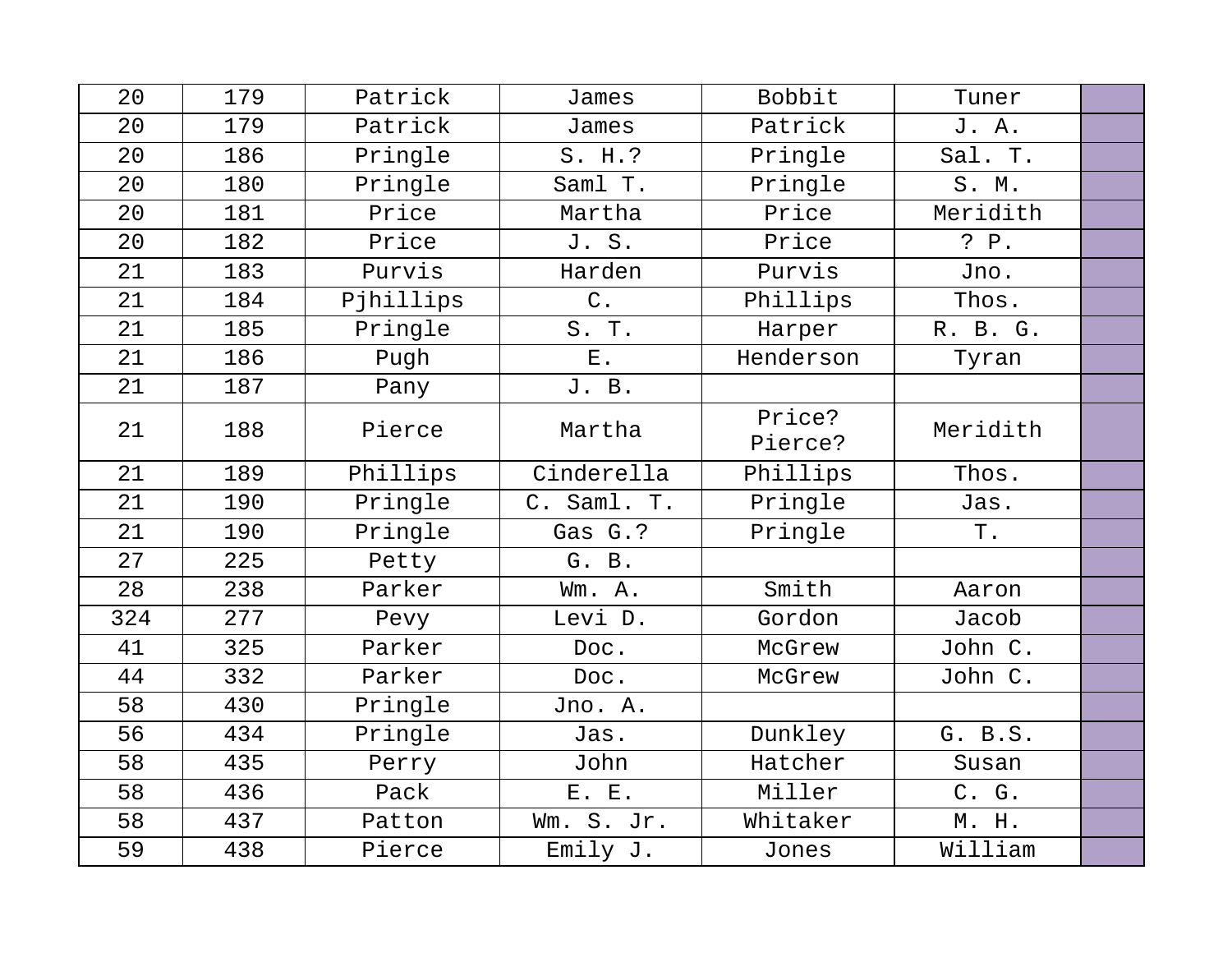| 59 | 440      | Parker   | James      | Rigby       | Jas. O.  |  |
|----|----------|----------|------------|-------------|----------|--|
| 59 | 441      | Pagott   | Jas. M.    | Meador      | Benj.    |  |
| 59 | 442      | Pigott   | Catharine  | Pigott      | J. M.    |  |
| 59 | 443      | Pack     | E. E.      | Pack        | Margaret |  |
| 60 | 444      | Pringle  | Isham J.   | Washington  | Saml.    |  |
| 60 | 445      | Pringle  | Sam T.     | Meador      | Benj.    |  |
| 61 | 450      | Price    | Joseph L.  | Prince?     | James M. |  |
| 61 | 449      | Pigford  | Wm.        | Pigford     | Owin L.  |  |
| 61 | 451      | Parker   | J. W.      | Parker      | William  |  |
| 61 | 452      | Pringle  | Α.         | Hunt        | H. J.    |  |
| 61 | 453      | Pigford  | A. D.      | Pearce      | W. W.    |  |
| 65 | 486      | Pringle  | S. T.      | Worbington  | A. B.    |  |
| 66 | 491      | Pringle  | I. K.      | Pringle     | Sam. T.  |  |
| 66 | 492      | Palmer   | S. A.      | Palmer      | B. T.    |  |
| 66 | 493      | Pigford  | Owin       | Pigford     | Jacob    |  |
| 66 | 494      | Phillips | Cenderilla | Phillips    | Thos.    |  |
| 66 | 495      | Perry    | L. D.      | Perry       | C. C.    |  |
| 66 | 495?496? | Perry    | E. H.      | Perkins     | E. B.    |  |
| 67 | 497      | Perkins  | E. B.      | Perkins     | E. H.    |  |
| 67 | 498      | Pringle  | Saml T.    | Brewster    | J. A.    |  |
| 69 | 518      | Poole    | Sam P.     | Pool        | Richard  |  |
| 73 | 553      | Perkins  | E. H.      | Clayton     | C. G.    |  |
| 73 | 554      | Perkins  | W. R.      | Clayton     | Geo. W.  |  |
| 74 | 571      | Payne    | Wm. P.     | Eakins      | Andrew   |  |
| 75 | 576      | Pringle  | Isham      | Wobdington? | Saml.    |  |
| 75 | 576      | Pringle  | J. J.      | Wobdington? | Saml.    |  |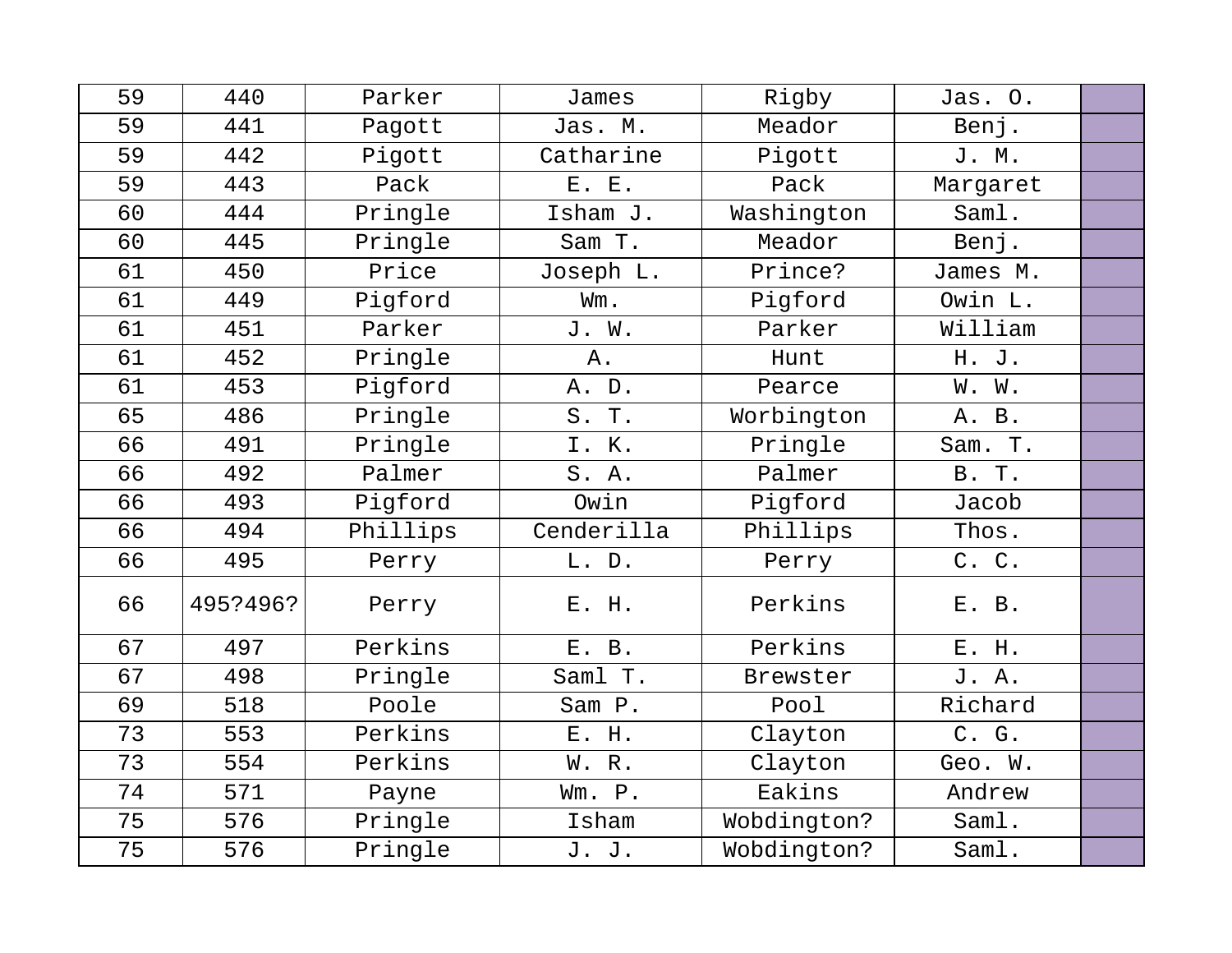| 80  | 622 | Pierce   | Amelia M. | Pierce    | A. J.       |  |
|-----|-----|----------|-----------|-----------|-------------|--|
| 80  | 624 | Pigford  | W. H.     | Pigford   | Owen        |  |
| 80  | 625 | Pigford  | A. J.     | Pigford   | W. W.       |  |
| 82  | 632 | Perry    | John C.   | Gillispie | A. A.       |  |
| 82  | 633 | Pool     | S. P.     | Pool      | R. P.       |  |
| 82  | 634 | Pearce   | Ella J.   | Pearce    | Georgianna  |  |
| 61? | 450 | Price    | James M.  | Price     | Joseph L.   |  |
| 61? | 449 | Pigford  | Owin L.   | Pigford   | Wm.         |  |
| 62? | 635 | Parker   | Wm.       | Tinnon    | Jno.        |  |
| 62? | 635 | Parker   | Wm.       | Tinnon    | Elizabeth   |  |
| 62? | 636 | Proper   | Jno.      | Jemison   | J. H.       |  |
| 83  | 640 | Pugh     | $E$ .     | Henderson | Tyra        |  |
| 90  | 705 | Pigford  | T. G. ?   | Pierce    | A. J.       |  |
| 90  | 708 | Pringle  | I. I. J.  | Grace     | W. G.       |  |
| 91  | 714 | Pigford  | T. D.     | Satcher   | Arthur      |  |
| 92  | 722 | Prator   | John A.   | McLaurin  | J. R.       |  |
| 92  | 723 | Palmer   | W.? J?    | Gaston    | Thos. A.    |  |
| 92  | 723 | Palmer   | S. E.     | Gaston    | Thos. A.    |  |
| 92  | 723 | Palmer   | E. B.     | Gaston    | Thos. A.    |  |
| 95  | 748 | Phillips | Julia C.  | Swann     | H. E.       |  |
| 6   | 14  | Payne    | Isaac     | Fowler    | J. N.       |  |
| 8   | 22  | Parker   | Jno.      | Foy       | ${\bf F}$ . |  |
| 10  | 33  | Palmer   | Thos.     | Davidson  | Jas.        |  |
| 11  | 46  | Pringle  | Isham     | Craw?     | W. G.       |  |
| 29  | 90  | Perkins  | Evans B.  | Perkins   | I. E.       |  |
| 29  | 95  | Parker   | S. E.     |           |             |  |
| 28  | 103 | Payne    | A. J.     | Sing      | S. E.       |  |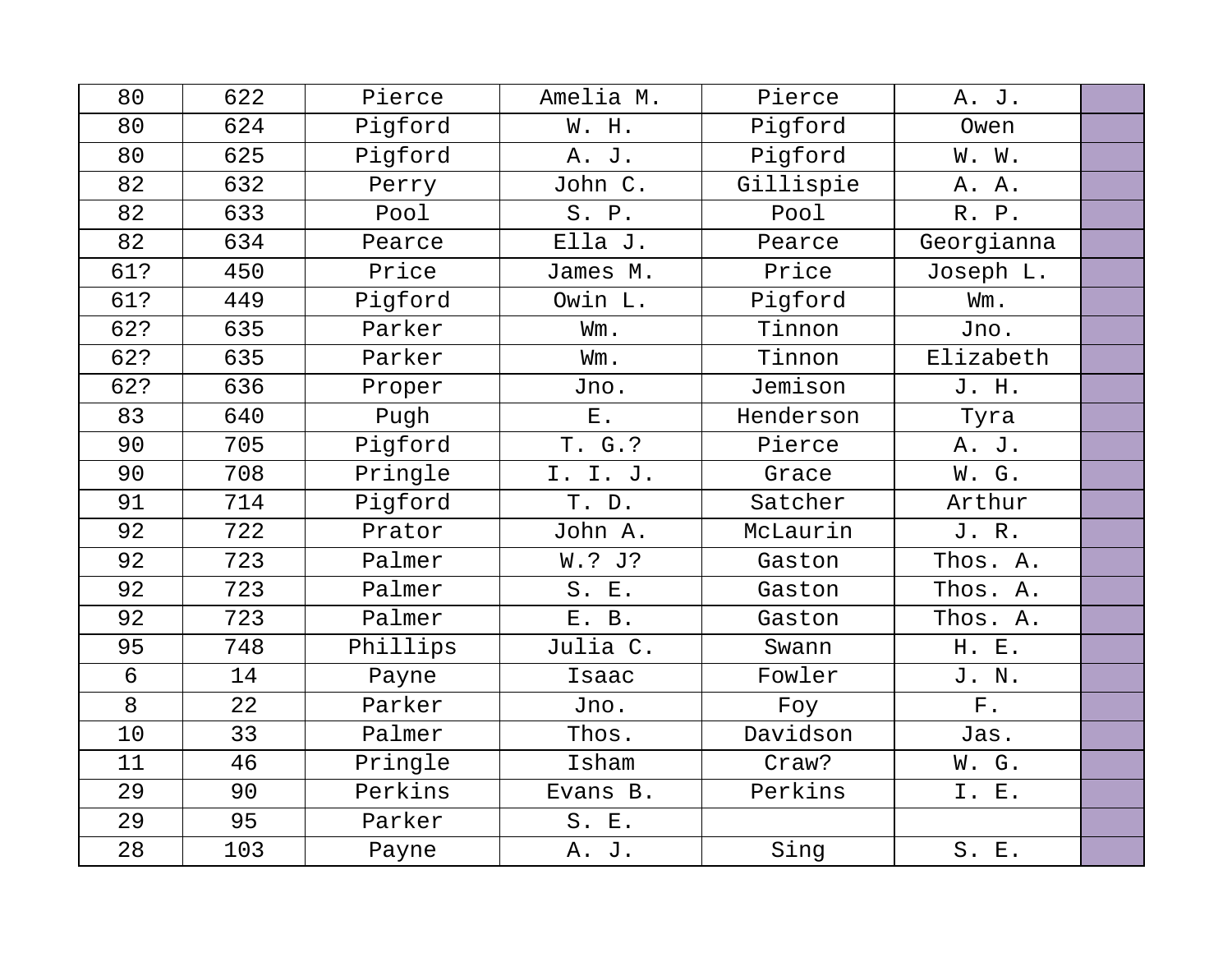| 28             | 114 | Palmer   | $\tilde{S}$ | Pigford                     | T. S.       |  |
|----------------|-----|----------|-------------|-----------------------------|-------------|--|
| 31             | 135 | Perkins  | E. H.       | Perkins                     | E. B.       |  |
| 31             | 136 | Perkins  | E. H.       | Perkins                     | Ċ.          |  |
| 30             | 127 | Phillips | Julia       | Swann                       | C. H. M.    |  |
| $\overline{7}$ | 166 | Perry    | Jno. C.     | Gillespie                   | A. W.       |  |
| 33             | 197 | Perkins  | E. I.       |                             |             |  |
| 33             | 204 | Pierce   | John        | Pierce                      | R. L.       |  |
| 36             | 221 | Parham   | J. W.       | <b>Bradstreet</b>           | E. P.       |  |
| 37             | 228 | Pool     | R. P.       | Edwards                     | A. C.       |  |
| 37             | 229 | Perkins  | I. I.       | Perkins                     | Columbia F. |  |
| 37             | 229 | Perkins  | I. I.       | Perkins                     | Georgia S.  |  |
| $\overline{4}$ | 249 | Pack     | M. R.       | Pack                        | J. A.       |  |
| 4              | 252 | Picket   | J. M.       | Scott,<br>Williams &<br>Son |             |  |
| $\overline{4}$ | 252 | King     | Wm.         | Scott,<br>Williams &<br>Son |             |  |
| 42             | 267 | Perkins  | Green       | Raynes                      | Mary U.     |  |
| 54             | 268 | Parker   | J. W.       | Jemison                     | S. O.       |  |
| 56             | 276 | Pack     | Mary        | <b>Boswell</b>              | Jas.        |  |
| 56             | 276 | Pack     | Sallie      | <b>Boswell</b>              | Jas.        |  |
| 56             | 319 | Payne    | I. B.       | Coleman                     | Wiley       |  |
| 59             | 322 | Parker   | S. A.       | Simmons                     | Mary J.     |  |
| 59             | 322 | Parker   | R. G.       | Simmons                     | Mary J.     |  |
| 72             | 329 | Phillips | Susan       | McCaskill                   | R. B.       |  |
| 59             | 395 | Payne    | I. B.       | Coleman                     | Wiley T.    |  |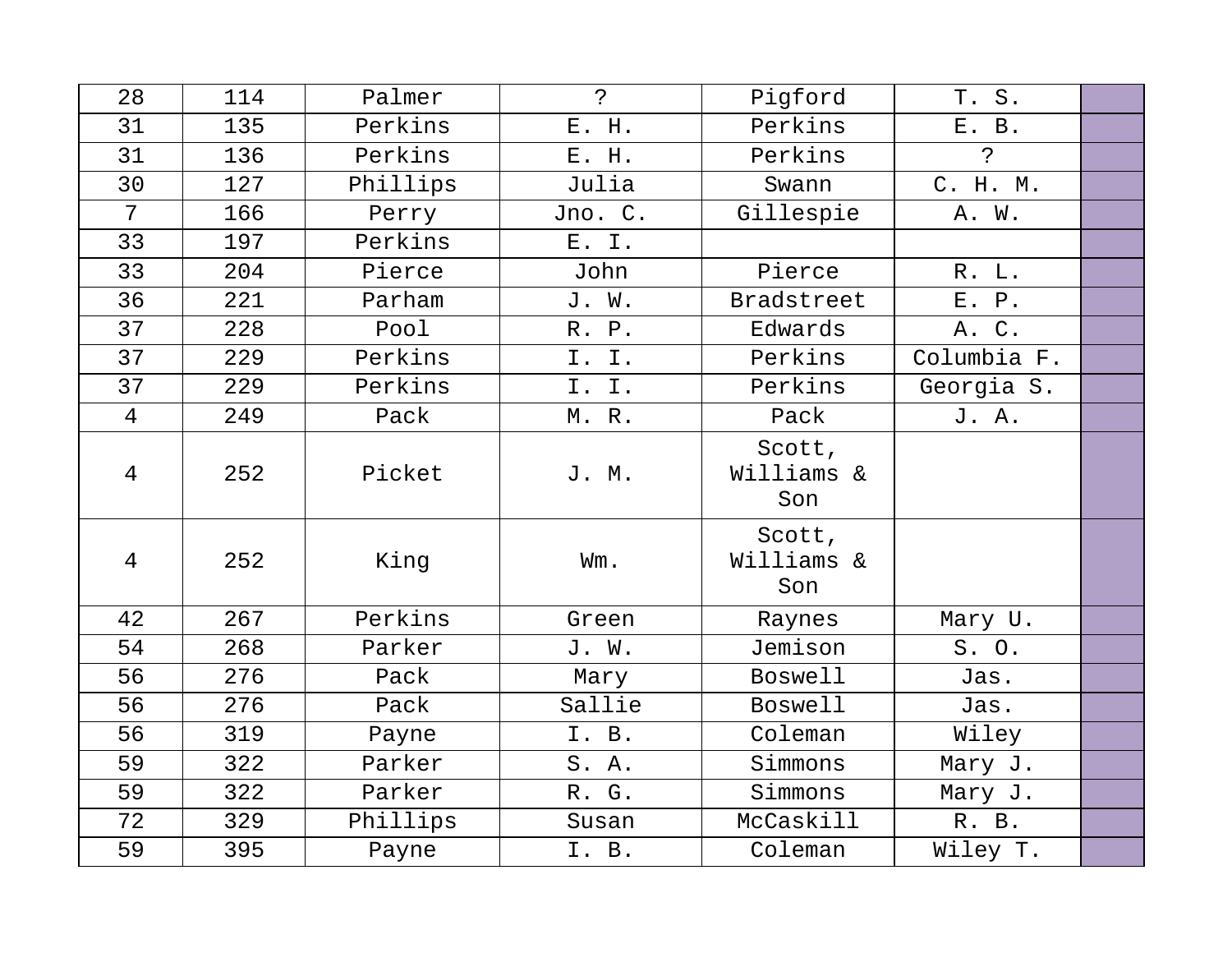| 59 | 403 | Perkins  | Georgia L. | Vestal     | G. C.     |  |
|----|-----|----------|------------|------------|-----------|--|
| 52 | 404 | Perkins  | E. I.      | Vestal     | F. C.     |  |
| 52 | 404 | Perkins  | E. I.      | Vestal     | G. C.     |  |
| 61 | 414 | Parker   | Lott       |            |           |  |
| 61 | 420 | Porter   | T. P.      | Porter     | M. A. E.  |  |
| 61 | 425 | Phillips | Emma       | Cole       | S. M.     |  |
| 46 | 430 | Parker   | G. S.      | Clayton    | E. B.     |  |
| 46 | 430 | Parker   | L.         | Clayton    | E. B.     |  |
| 46 | 430 | Parker   | J. W.      | Clayton    | E. B.     |  |
| 46 | 430 | Parker   | N. F.      | Clayton    | E. B.     |  |
| 11 | 37  | Parker   | Wm.        | Parker     | J. W.     |  |
| 35 | 222 | Perry    | S. H.      | Bradstreet | E. P.     |  |
| 43 | 455 | Parham   | Matilda    | Parham     | J. M.     |  |
| 51 | 474 | Powell   | J. C.      | Griffin    | P.R.      |  |
| 48 | 497 | Peters   | Jacob      | Smith      | Jno. F.   |  |
| 27 | 559 | Parker   | J. W.      | Hoffer     | A. F.     |  |
| 54 | 570 | Parks    | Eliza      | Parks      | Larkin    |  |
| 67 | 588 | Phillips | Sallie     | Phillips   | Moses     |  |
| 74 | 626 | Perkins  | Jno. I.    | Perkins    | W. R.     |  |
| 66 | 550 | Parker   | Margaret   | Parker     | James     |  |
| 79 | 664 | Payne    | Annie      | Payne      | Charles   |  |
| 67 | 709 | Phillips | Cceoe      | Phillips   | Henrietta |  |
| 66 | 733 | Peden    | Humphrey   | Peden      | Catherine |  |
| 78 | 751 | Prunty   | Malissa A. | Prunty     | John      |  |
| 76 | 752 | Parden?  | Mary       | Parden     | Joe       |  |
| 79 | 757 | Price    | W. F.      | Lyerly     | W.        |  |
| 80 | 765 | Parker   | Merk       |            |           |  |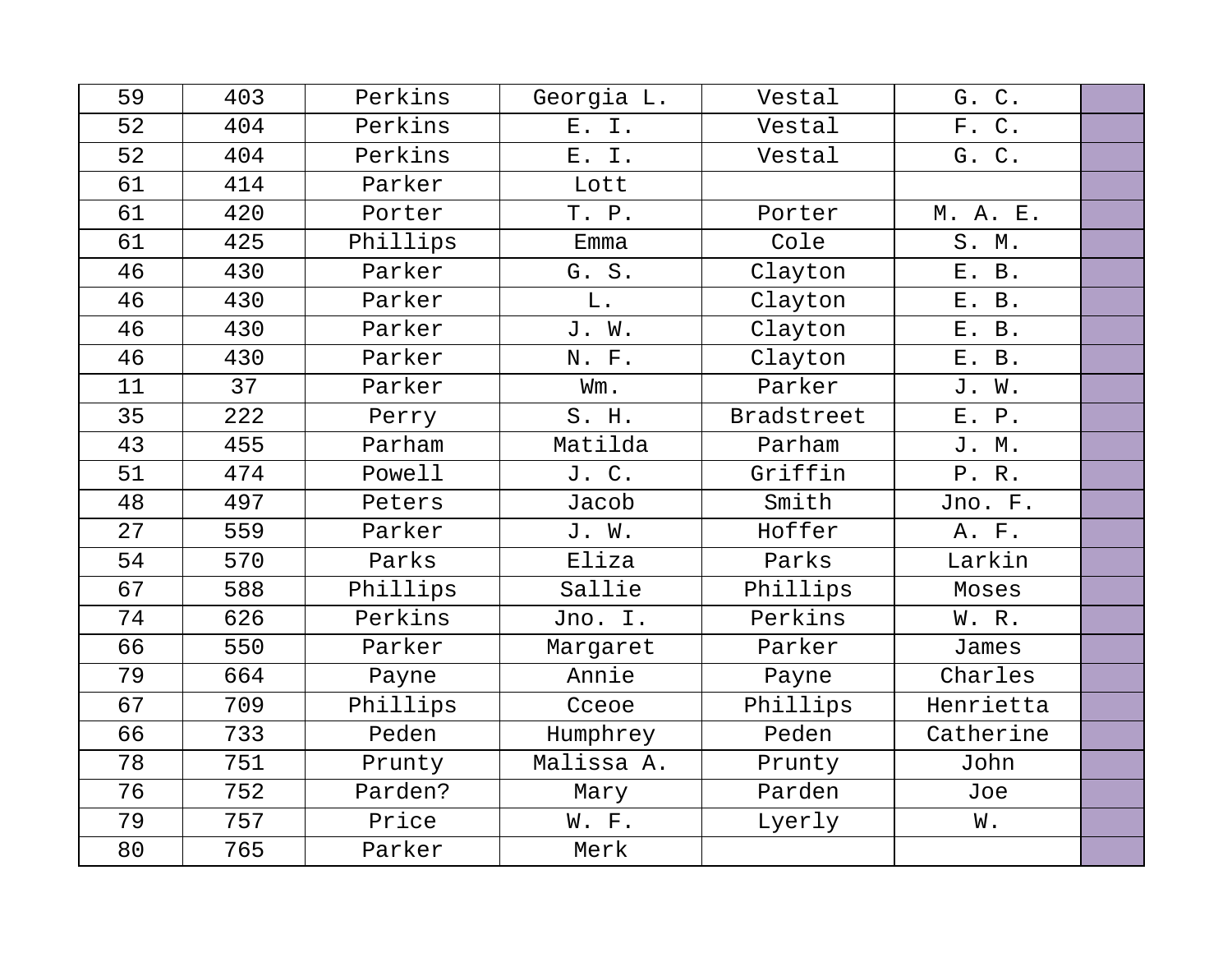| 49  | 831  | Pennel   | Α.          | Pennel              | J. W.     |  |
|-----|------|----------|-------------|---------------------|-----------|--|
| 80  | 802  | Porter   | Nancy       |                     |           |  |
| 109 | 1032 | Parker   | C. E.       | Parker              | Augusta   |  |
| 109 | 1032 | Parker   | Maude C.    | Parker              | Augusta   |  |
| 111 | 1050 | Pringle  | Dred        | Pringle             | Harriett  |  |
| 108 | 1064 | Parker   | Mark        |                     |           |  |
| 111 | 1045 | Pigford  | C. R.       | Threefoot &<br>Sons |           |  |
| 98  | 1081 | Peterson | Jno. T.     | Peterson            | Adam      |  |
| 98  | 1081 | Peterson | Jno. T.     | Peterson            | George    |  |
| 103 | 1154 | Pickard  | Georgia     |                     |           |  |
| 98  | 1076 | Perkins  | W. R.       |                     |           |  |
| 118 | 1176 | Preston  | H. T.       | Ragsdale            | L. A. Jr  |  |
| 115 | 1232 | Pringle  | Andrew      | Pringle             | Amanda    |  |
| 114 | 1235 | Parker   | Oliver E.   | Parker              | S. D.     |  |
| 114 | 1262 | Payne    | W.A.        | George              | W. W.     |  |
| 114 | 1262 | Payne    | W. A.       | Switzer             | L. P.     |  |
| 113 | 1265 | Parker   | W. C. B. P. | Parker              | Lott      |  |
| 105 | 1287 | Parker   | Fannie      |                     |           |  |
| 104 | 1290 | Perkins  | Edward      | Parker              | S. D.     |  |
| 103 | 1297 | Pany     | E. W.       | St. John            | S. W.     |  |
| 87  | 1302 | Perkins  | Jno.        | Perkins             | Lizzie    |  |
| 121 | 1309 | Perkins  | Allen       | Perkins             | Hannah    |  |
| 121 | 1312 | Payne    | Robt.       | Watson              | S. M.     |  |
| 124 | 1371 | Perry    | R. M.       | Perry               | Sallie F. |  |
| 137 | 1486 | Parker   | F. M.       | Parker              | Callie    |  |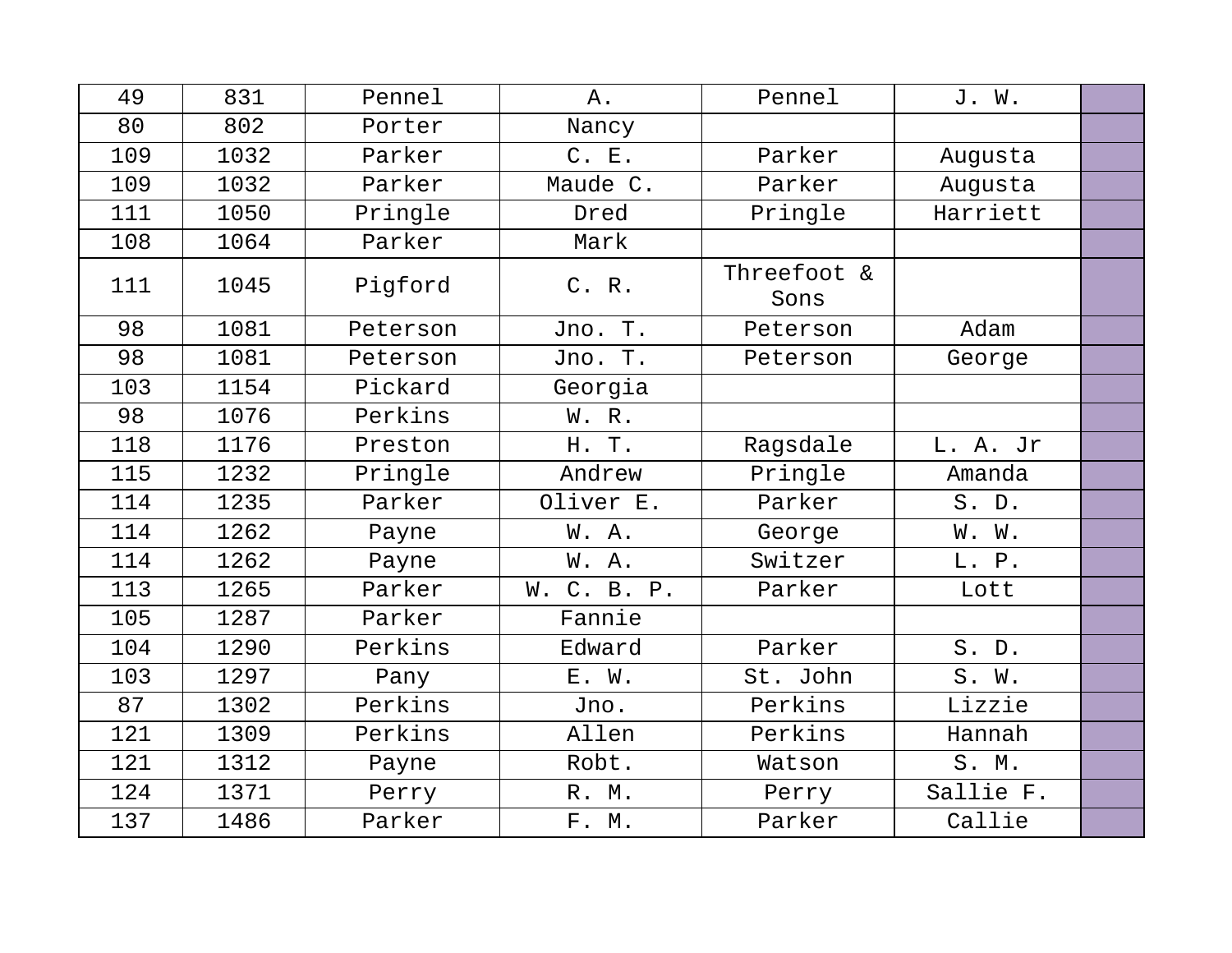| 138  | 1502     | Phillips                | J. R.      | First<br>National Bank      |        |  |
|------|----------|-------------------------|------------|-----------------------------|--------|--|
| 139  | 1513     | Perkins                 | W. R.      | McConnell                   | S. J.  |  |
| 139  | 1514     | Pickins                 | Louisa     | Platt                       | J. E.  |  |
| 139  | 1516     | Peck                    | A. J.      | Wright                      | J. H.  |  |
| 140  | 1541     | Platt                   | J. E.      | Davidson                    | John   |  |
| 142  | 1553     | Pittman                 | Milton     | Pittman                     | Sallie |  |
| 144  | 1573     | Parker                  | Ben F.     | Parker                      | Mattie |  |
| 147  | 1612     | Pine Grove<br>Lumber Co |            | Interstate<br>Lumber Co     |        |  |
| 151  | 1668     | Parker                  | Sallie     | Parker                      | Ned    |  |
| 127  | 1718     | Peterson                | D. E.      | lunacy                      |        |  |
| 169? | 1799     | Partin                  | C. W.      | Ex Parte                    |        |  |
| 169  | 1810     | Perry Mfg. Co           |            | Brocah Bros                 |        |  |
| 140  | 1826     | Pringle                 | Nettie     | Winner &<br>Meyer           |        |  |
| 160  | 1641     | Phillips                | Α.         | Phillips                    | John   |  |
| 164  | 1910     | Pace                    | B. H.?     | Pace                        | A. H.? |  |
| 121  | 1929     | Phillips                | <b>B</b> . | lunacy                      |        |  |
| 165  | 1931     | Price                   | L. L.      | Bourdeaux                   | Geo.   |  |
| 166  | 1940     | Perkins                 | Lucilla    | Hulett                      | F. A.  |  |
| 166  | 1943 1/2 | Peavy                   | L.?        | Peavy                       | E. L.  |  |
| 166  | 1959     | Partin                  | I. P.      | Ex Parte                    |        |  |
| 166  | 2006     | Pinkston                | Mary E.    | National M.<br>B. & L. ASSN |        |  |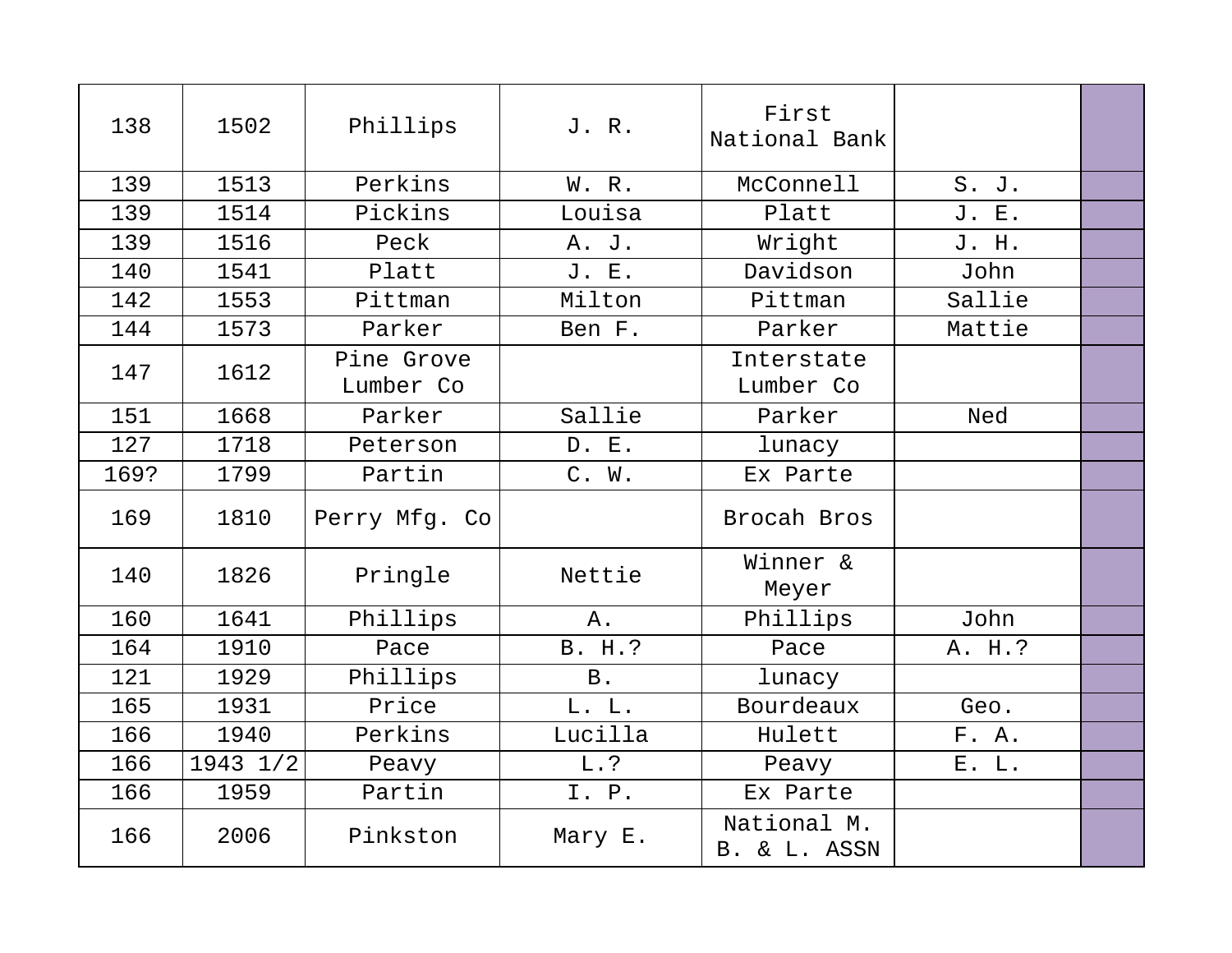| 170 | 2046         | Payne                                    | Robt.        | Read                        | $S$ .  |  |
|-----|--------------|------------------------------------------|--------------|-----------------------------|--------|--|
| 170 | 2067         | Pindar                                   | Charley      | Pendar                      | James  |  |
| 170 | 2059         | Putnam?                                  | Franklin     | David                       | W. J.  |  |
| 127 | 2087         | Perry                                    | John         | lunacy                      |        |  |
| 172 | 2099         | Pollock &<br>Bernheimer                  |              | Keeton                      | A. J.  |  |
| 174 | 2141         | Piper                                    | Geo. W.      | Smith                       | S. P.  |  |
| 175 | 2165         | Pace                                     | G. S.        |                             |        |  |
| 177 | 2210         | Price                                    | L. L.        | Watkins                     | $E$ .  |  |
| 178 | $2247$ $1/2$ | Phillips                                 | Emma         | Phillips                    | Elsie  |  |
| 178 | 2253         | Phillips                                 | Geo W.       | Phillips                    | A. A.  |  |
| 178 | 2256         | Parker                                   | Frank        | Parker                      | Laura  |  |
| 181 | 2325         | People's Bank<br>and loan<br>association |              | Sheppard                    | J. C.  |  |
| 180 | 2338         | Phillips                                 | Bettie       | lunacy                      |        |  |
| 181 | 2353         | Pigford                                  | Ed           | Pigford                     | Annie  |  |
| 183 | 2390         | Phillips                                 | J. R.        | Andrews                     | C. W.  |  |
| 83  | 2402         | Pace                                     | M. F.        | Riche                       | W. H.  |  |
| 184 | 2429         | Pringle                                  | Portland     | Pringle                     | Fannie |  |
| 184 | 2433         | Porter                                   | <b>M. E.</b> | Porter                      | A. F.  |  |
| 185 | 2456         | Parker                                   | Oliver       | Ex Parte                    |        |  |
| 186 | 2488         | Payne                                    | W. W.        | Georgia State<br>B & L Assn |        |  |
| 188 | 2549         | Porter                                   | R. L.        | Ex Parte                    |        |  |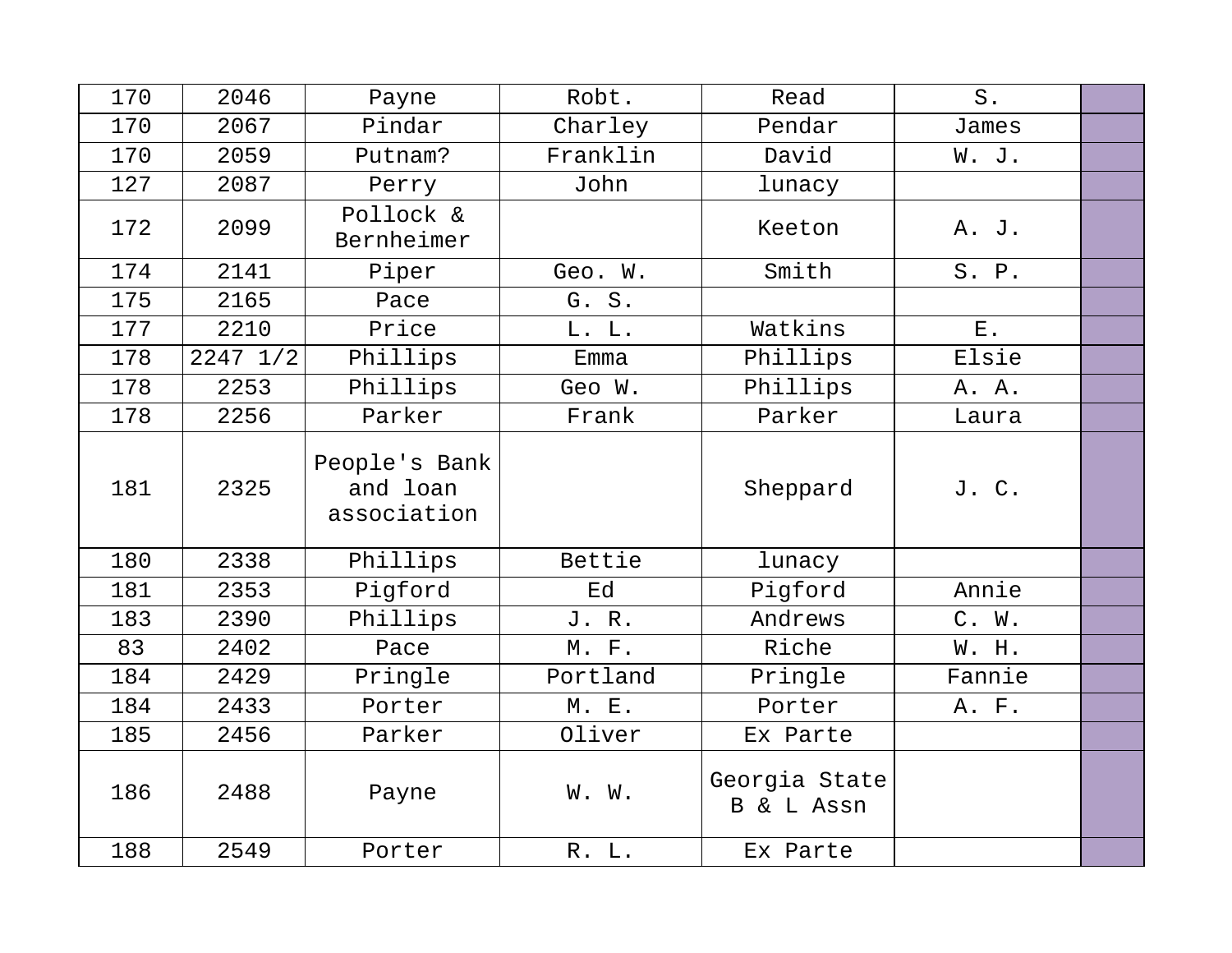| 191 | 2609     | Prince                    | A. W.    | Prince               | Della     |  |
|-----|----------|---------------------------|----------|----------------------|-----------|--|
| 191 | 2614     | Peterson                  | Benj.    | Peterson             | Lillie T. |  |
| 191 | 2616     | Peterson                  | J. W.    | Peterson             | Ellen     |  |
| 192 | 2633     | Peavy                     | Eula     | Reynolds             | L. E.     |  |
| 192 | 2633     | Peavy                     | Edgar    | Reynolds             | L. E.     |  |
| 193 | 2686     | Park                      | Gladys   | White                | B. V.     |  |
| 184 | 2711     | Planters<br>Cotton Oil CO |          | Crunk                | J. T.     |  |
| 196 | 2773     | Parish                    | Martha   | Parish               | Jno.      |  |
| 197 | 2795     | Parker                    | J. T.    | Parker               | Mary      |  |
| 180 | 2813     | Pitts                     | Emma     | lunacy               |           |  |
| 180 | 2868 1/2 | Pitts                     | Emma     | lunacy               |           |  |
| 201 | 2904     | Price                     | Geo. W.  | Price                | L.L.      |  |
| 201 | 2908     | Parker                    | Tom      | Parker               | Cora      |  |
| 200 | 2917     | Pringle                   | Nancy    | Pringle              | Isaac     |  |
| 201 | 2918     | Plant                     | Jennie   | Plant                | S. M.     |  |
| 202 | 2935     | Pickens                   | Cordelia | Pickins              | Sandy     |  |
| 202 | 2945     | Phillips                  | Robt.    | Phillips             | Sallie    |  |
| 202 | 2948     | Pool                      | Rhoda    | Meridian,<br>City of |           |  |
| 203 | 2964     | Pigford                   | Jeff     | Pigford              | Etta      |  |
| 205 | 3606     | Pope                      | L. L.    | Pope                 | W. T.     |  |
| 205 | 3026     | Peters                    | M. E.    | Johnson              | I. E.     |  |
| 205 | 3027     | Price                     | Pattie   | Price                | L. L.     |  |
| 206 | 3045     | Payne                     | W.A.     | McMorries            | Edwin     |  |
| 206 | 3050     | Pigford                   | Lee      | Foster               | S. A.     |  |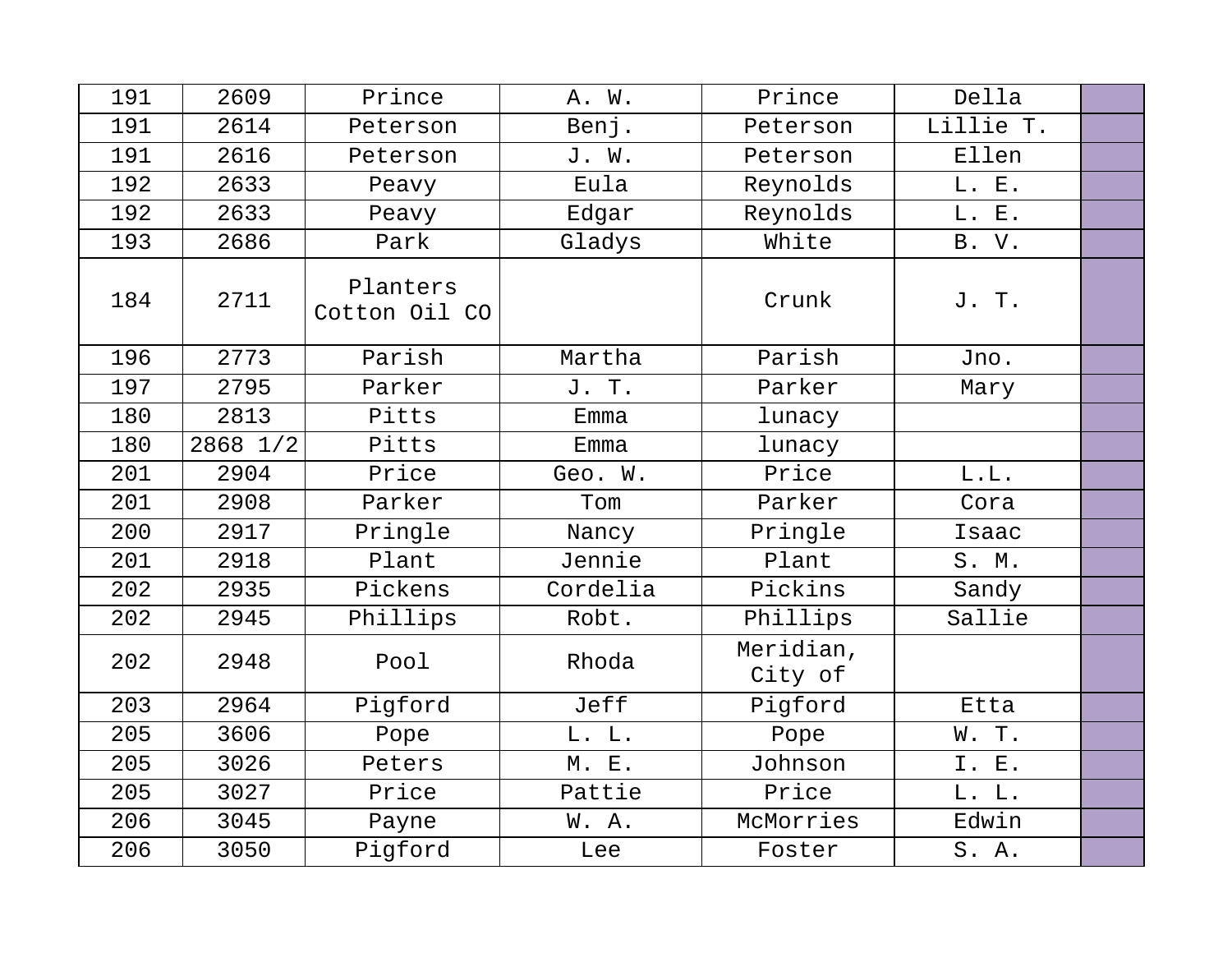| 206 | 3064     | Porter                  | Martha B.           | Semmes                     | J. E.     |  |
|-----|----------|-------------------------|---------------------|----------------------------|-----------|--|
| 180 | 3092 1/2 | Pickins                 | Sallie              | lunacy                     |           |  |
| 180 | 3140     | Price                   | Lonnie              | lunacy                     |           |  |
| 209 | 3169     | Poythress               | J. D.               | M & O RR Co                |           |  |
| 209 | 3183     | Parker                  | Will                | Parker                     | Janie     |  |
| 210 | 3201     | Pigford                 | M. J.               | Mathews                    | N. A.     |  |
| 212 | 3281     | Pigford                 | E. T.               | Davis                      | Annie     |  |
| 180 | 3345     | Parker                  | Jasper              | lunacy                     |           |  |
| 180 | 2520     | Peden                   | Frances<br>(Fronie) | lunacy                     |           |  |
| 221 | 3546     | Parke                   | Gladys              | Ex Parte                   |           |  |
| 222 | 3597     | Perkins                 | Lovenia             | Curtiss                    | I.S.      |  |
| 221 | 3555     | Pool                    | M. E.               | Meehan Rounds<br>Lumber Co |           |  |
| 180 | 3614     | Pennebroker             | J. W.               | lunacy                     |           |  |
| 180 | 3683     | Pringle                 | Alonzo              | lunacy                     |           |  |
| 226 | 3729     | Pope                    | Bessie              | Pope                       | Jessie T. |  |
| 227 | 3763     | Pigford                 | L. C.               | Pigford                    | A. A.     |  |
| 229 | 3793     | Pope                    | Bessie E.           | Pope                       | Jessie T. |  |
| 229 | 3801     | Powell                  | W. G.               | Sullivan                   | G. W.     |  |
| 229 | 3815     | Pacific Life<br>Ins. Co |                     | Allen                      | J. C.     |  |
| 180 | 3816     | Partin                  | C. W.               | lunacy                     |           |  |
| 230 | 3824     | Pigford                 | Floyd               | Ex Parte                   |           |  |
| 230 | 3833     | Pennington              | A. J.               | Scott                      | Susan     |  |
| 230 | 3833     | Pennington              | A. J.               | Ethridge                   | J. F.     |  |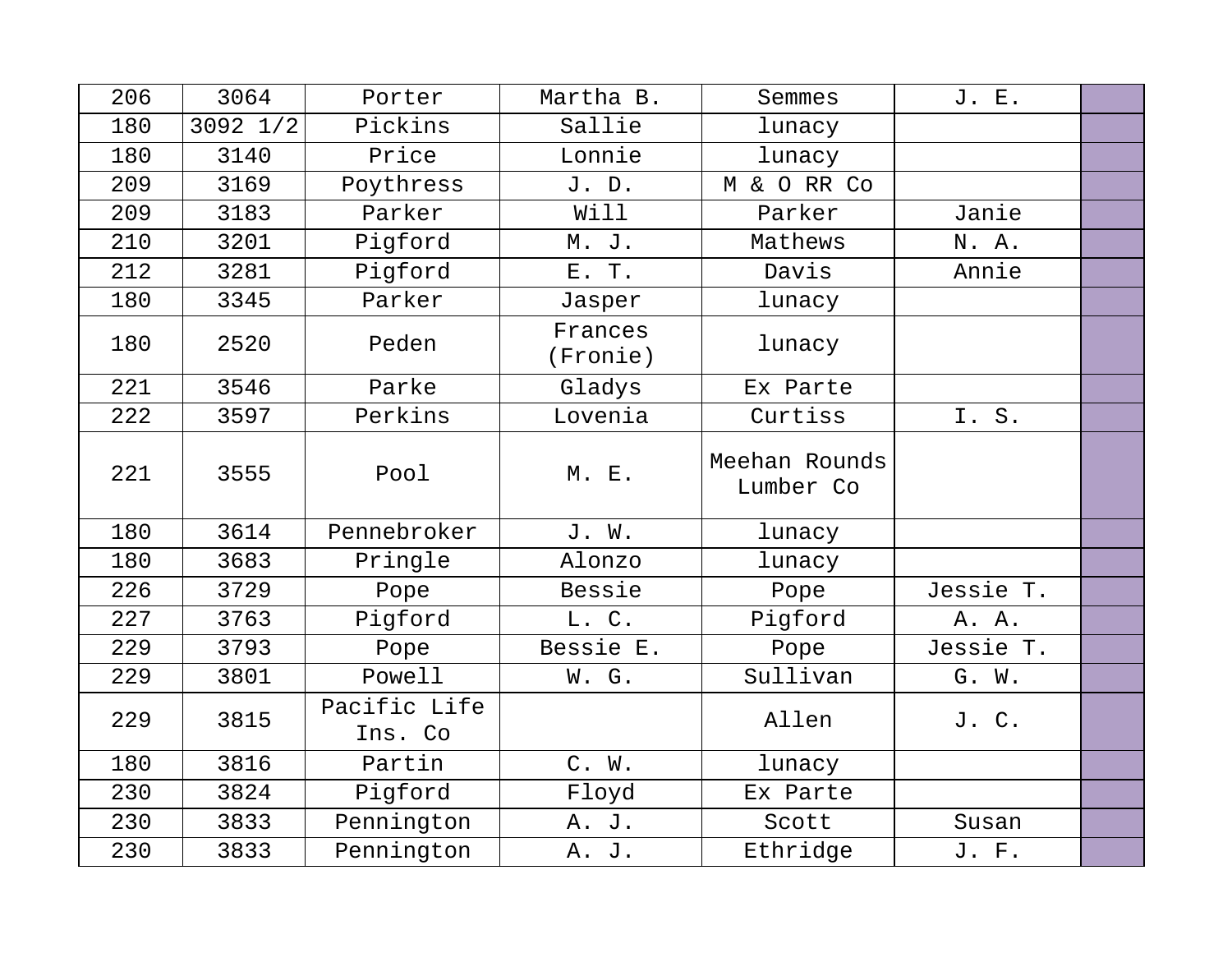| 230 | 3840 | Parish     | Henry        | McBeath    | J. M.     |  |
|-----|------|------------|--------------|------------|-----------|--|
| 232 | 3886 | Poythress  | Jas S.       | Poythress  | C. W.     |  |
| 232 | 3897 | Porter     | J. C.        | Porter     | L.        |  |
| 232 | 3897 | Porter     | J. C.        | Taylor     | $R$ .     |  |
| 250 | 3918 | Plummer    | Josie        | lunacy     |           |  |
| 233 | 3927 | Pickel     | F. S.        | Gressett   | J. B.     |  |
| 250 | 3942 | Pitts      | Emma         | lunacy     |           |  |
| 234 | 3957 | Perkins    | Mary Rose    | Broach     | Walker P. |  |
| 234 | 3957 | Perkins    | C. C.        | Broach     | Walker P. |  |
| 235 | 3986 | Perry      | L. S.        | Perry      | Mary      |  |
| 235 | 4004 | Payne      | <b>B. E.</b> | Payne      | W. G.     |  |
| 238 | 4620 | Parkins    | G. G.        | Parker     | W. B.     |  |
| 235 | 4021 | Pruett     | H. N.        | Pruett     | R. B.     |  |
| 237 | 4078 | Perry      | W. D.        | Perry      | E. H.     |  |
| 437 | 4087 | Pierce     | $M$ .        | Pierece    | W. N.     |  |
| 238 | 4092 | Powell     | Alma         | gndship of |           |  |
| 238 | 4108 | Pettiegrew | Alex         | Pettiegrew | Susie     |  |
| 239 | 4122 | Pickle     | F. H.        | Ex Parte   |           |  |
| 241 | 4210 | Prince     | $C$ .        | Prince     | H.        |  |
| 243 | 4270 | Platt      | Annie        | $=$ $-$    |           |  |
| 250 | 4311 | Prowty?    | Emerson      | lunacy     |           |  |
| 250 | 4316 | Perrant    | James        | lunacy     |           |  |
| 244 | 4319 | Parker     | J. B.        | Parker     | J. B.     |  |
| 244 | 4322 | Phares     | Laura B.     | Miller     | C. C.     |  |
| 244 | 4327 | Pruett     | R. B.        | Pruett     | H. E.     |  |
| 245 | 4354 | Pool       | Albert       | Pool       | Sallie    |  |
| 246 | 4424 | Pennayer   | J. C.        | Wynmand    | Samuel    |  |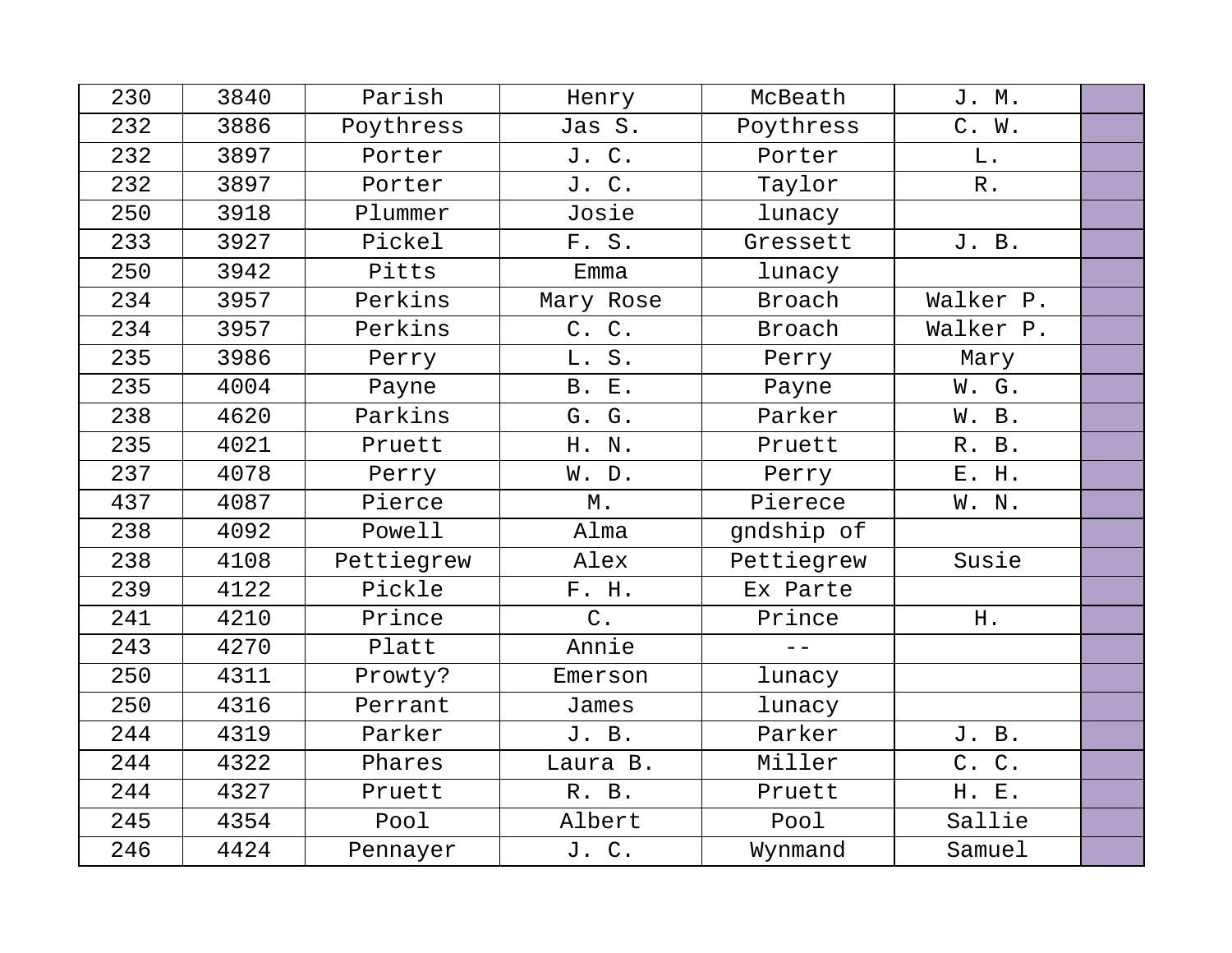| 246 | 4424 | Pennayer                    | J. C.     | Cooperage CO |          |  |
|-----|------|-----------------------------|-----------|--------------|----------|--|
| 247 | 4455 | Porter                      | M. E.     | estate of    |          |  |
| 248 | 4500 | Pettegrew                   | Warner    | Pettergrew   | $C$ .    |  |
| 249 | 4523 | Powell                      | Willbourn | Jacobson     | Gabe     |  |
| 249 | 4538 | Potts                       | M. P.     | Harris       | W. B.    |  |
| 252 | 4633 | Pope                        | Eva Byrd  | Pope         | A. M.    |  |
| 252 | 4638 | Pittman                     | Sallie    | Woodward     | Jack     |  |
| 252 | 4657 | Pippin                      | Cornelia  | Pippin       | Thad     |  |
| 252 | 4656 | Page                        | Annie     | Page         | S. O.    |  |
| 254 | 4742 | Pulliam                     | Vallie    | Pulliam      | W.S.     |  |
| 255 | 4749 | Pickins                     | Sandie    | Pickins      | Cordelia |  |
| 255 | 4754 | Pritchett                   | John C.   | Smith        | D. L.    |  |
| 255 | 4760 | Prisock                     | Grady     | Pope         | G. M.    |  |
| 255 | 4760 | Prisock                     | Grady     | Lewis        | J. C.    |  |
| 255 | 4770 | Pulliam                     | W. F.     | Pulliam      | Bertie   |  |
| 256 | 4805 | Peebles                     | T. R.     | Ex Parte     |          |  |
| 250 | 4824 | Partin                      | C. W.     | lunacy       |          |  |
| 250 | 4825 | Partin                      | Chas.     | lunacy       |          |  |
| 257 | 4828 | Pigford                     | S. M.     | Edwards      | A. D.    |  |
| 248 | 4851 | Porter                      | R. L.     | Ex Parte     |          |  |
| 259 | 4869 | Page                        | G. T.     | Page         | L. A.    |  |
| 261 | 4917 | Palmer                      | Ed        | Palmer       | Mary     |  |
| 261 | 4921 | Phillips                    | Adolph    | Ex Parte     |          |  |
| 261 | 4954 | Pan American<br>Life Ins Co |           | Fare         | R. M.    |  |
| 262 | 4976 | Peacock                     | Laura     | Pleasants    | W. B.    |  |
| 250 | 5008 | Poindexter                  | Mary      | lunacy       |          |  |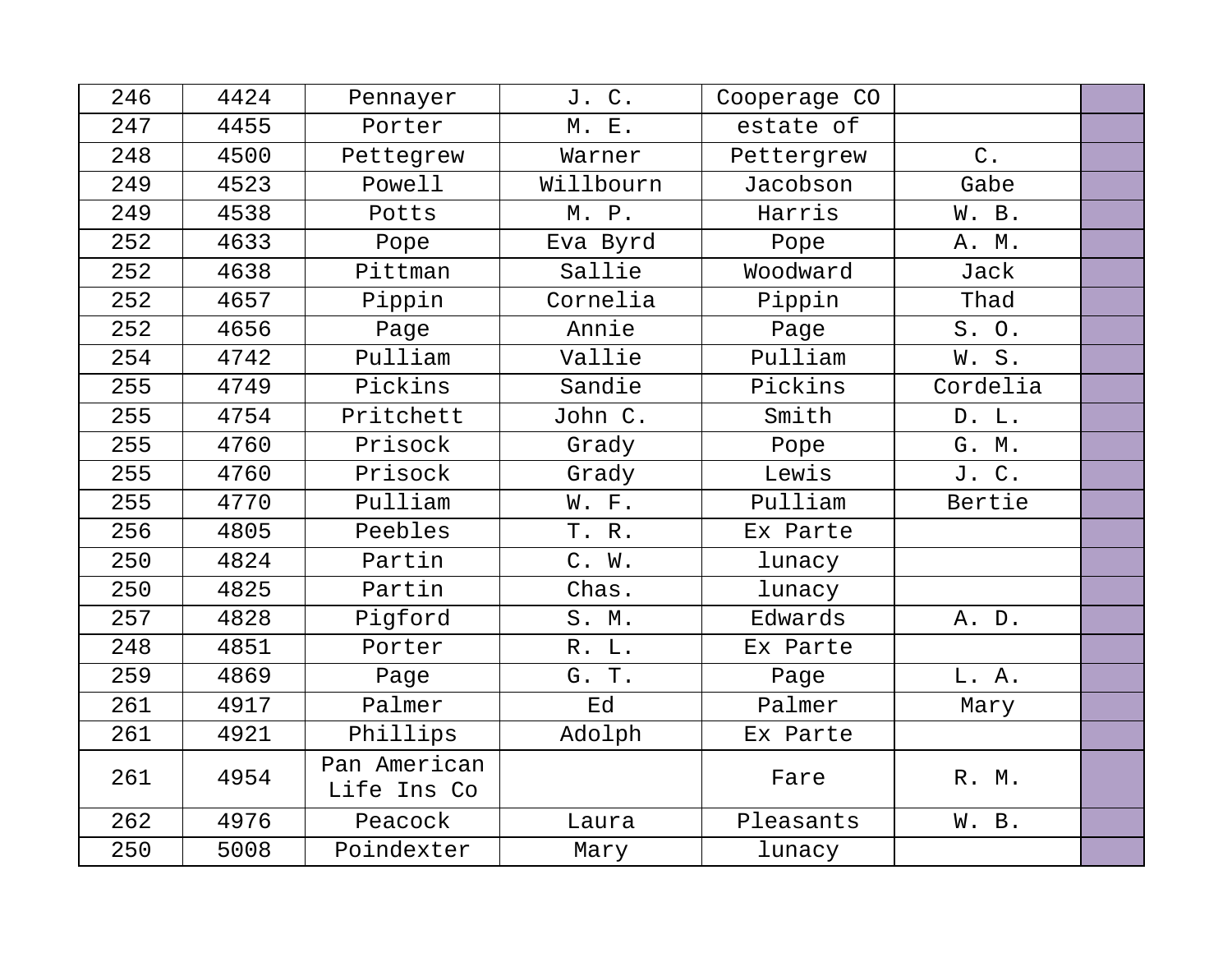| 266  | 5039  | Perkins   | Ellie     | Manning                     | $R$ .       |  |
|------|-------|-----------|-----------|-----------------------------|-------------|--|
| 265  | 5050  | Parker    | Sandy     | last will                   |             |  |
| 265  | 5052  | Pringle   | Hiram     | Pringle                     | Frozina     |  |
| 266  | 5094  | Pittman   | Maggie    | Pittman                     | J. F.       |  |
| 264  | 5015  | Peavy     | J.        | Lyle                        | W. A.       |  |
| 267  | 5121  | Pittman   | Mittie    | Pittman                     | Elmore      |  |
| 250  | 5129  | Petit     | Green     | lunacy                      |             |  |
| 268  | 5134  | Picken    | Aaron     | Manning                     | $R$ .       |  |
| 268  | 5139  | Potts     | $S$ , E,  | Martin                      | A. M.       |  |
| 268  | 5155  | Porter    | Lucians   | Porter                      | J. J.       |  |
| 271  | 5247  | Pool      | O. P.     | Meadows                     | M. E.       |  |
| 271  | 5259  | Pollux    | Cleveland | A. T. & N.                  |             |  |
|      |       |           |           | Ry. Co                      |             |  |
| 271  | 5272  | Partin    | H. E.     | Partin                      | C. L.       |  |
| 272  | 5303  | Pratt     | J. H.     | Pratt                       | Janie       |  |
| 273  | 5333  | Parker    | Isola     | Parker                      | Henry       |  |
| 273  | 5362  | Perkins   | Roscoe    | Kamper                      | John        |  |
| 270  | 5370  | Parker    | Annie     | Parker                      | Willie      |  |
| 274  | 5378  | Patterson | Janie     | Patterson                   | Mack        |  |
| 274  | 5412  | Phillips  | Webb      | Phillips                    | Emma        |  |
| 274  | 5413  | Powers    | A. B.     | Powers                      | B.B.        |  |
| 274  | 5422  | Payne     | F. A.     | Maxwell Motor<br>Sales Corp |             |  |
| 274  | 5440  | Potasnic  | Mose      | lunacy                      |             |  |
| 274? | 5440? | Powell    | Lester    | <b>Boswell</b>              | Lula        |  |
| 275  | 5496  | Porter    | B. W. F.  | Porter                      | Mary McCraw |  |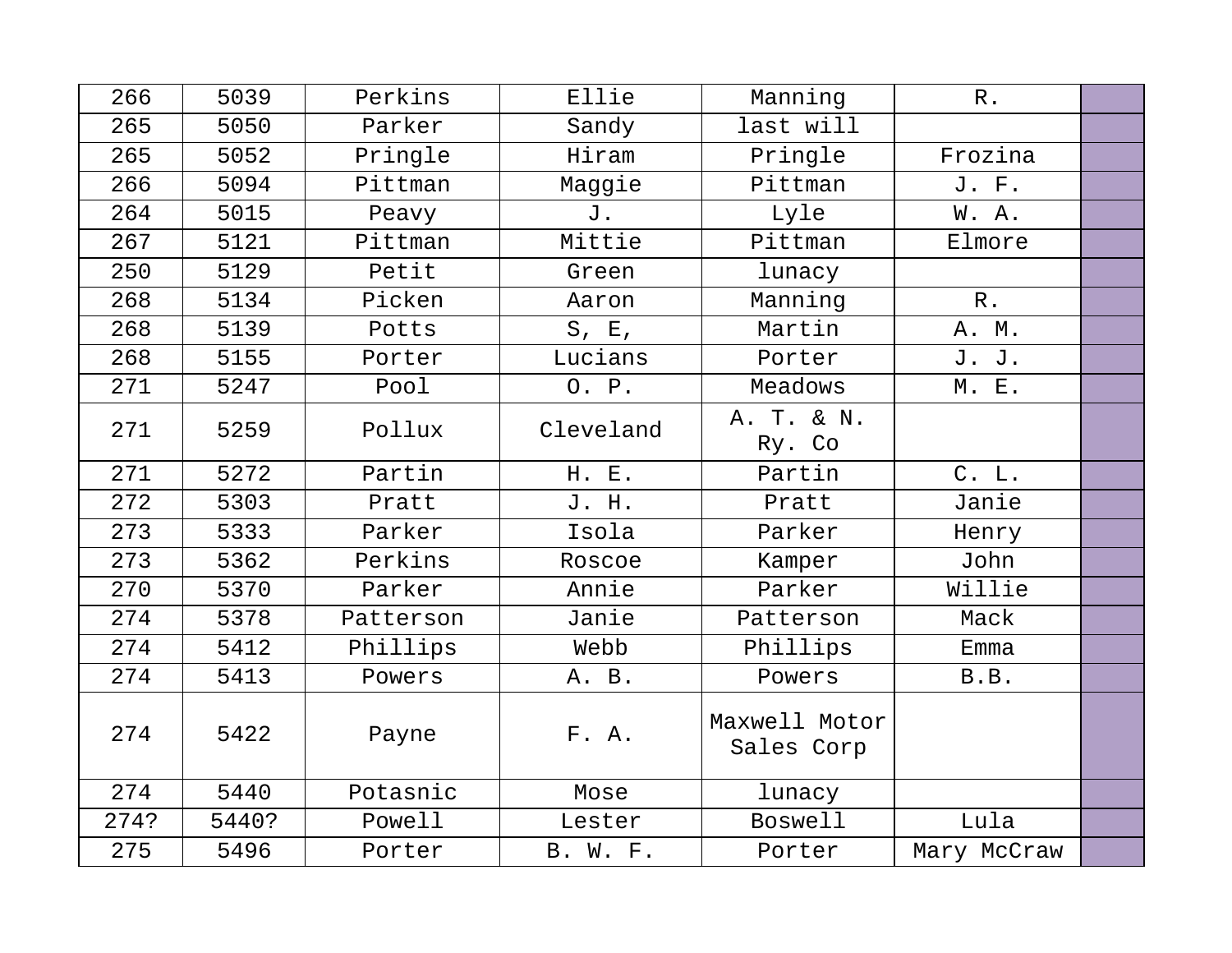| 275 | 5522     | Peebles  | T. R.    | Ex Parte                 |          |  |
|-----|----------|----------|----------|--------------------------|----------|--|
| 276 | 5550     | Pringle  | $C$ .    | Roshell                  | Jno.     |  |
| 276 | 5566     | Porter   | Mamie    | Porter                   | R. L.    |  |
| 276 | 5569     | Porter   | Mamie    | Porter                   | R. L.    |  |
| 277 | 5595     | Pershman | C. B.    | Pershman                 | E. G.    |  |
| 278 | 5621     | Peck     | Irene    | Peck                     | Martin   |  |
| 280 | 5603     | Partin   | W. F. K. | Partin                   | C. M.    |  |
| 280 | 5603     | Partin   | W. F. K. | Partin                   | E. C.    |  |
| 280 | 5702     | Puckett  | J. K.    | G. L. T. & B.<br>Co.     |          |  |
| 281 | 5727     | Phillips | Curran   | Guranty L. T.<br>& B. Co |          |  |
| 281 | 5719 1/2 | Phillips | $C$ .    | Killebee                 | W. J.    |  |
| 282 | 5734     | Pettie   | Nancy    | Singleton                | Nellie   |  |
| 282 | 5741     | Parker   | Clara    | Guranty L. T.<br>& B. Co |          |  |
| 284 | 5807     | Perkins  | $M$ .    | Perkins                  | F. W.    |  |
| 285 | 5837     | Person   | Nadie    | Person                   | Dorah    |  |
| 286 | 5851     | Pringle  | Isaac    | Parker                   | Lott     |  |
| 286 | 5850     | Poe      | E. W.    | Poe                      | L.       |  |
| 287 | 5865     | Potter   | N. L.    | George                   | A. N.    |  |
| 287 | 5862     | Pringle  | Ed       | G. L. T. & B.<br>Co.     |          |  |
| 288 | 5872     | Page     | Geo. T.  | Page                     | Leona A. |  |
| 290 | 5909     | Phillips | L. M.    | estate of                |          |  |
| 290 | 5927     | Price    | L. H.    | estate of                |          |  |
| 293 | 5988     | Pistole  | J. E.    | Suttle                   | A. J.    |  |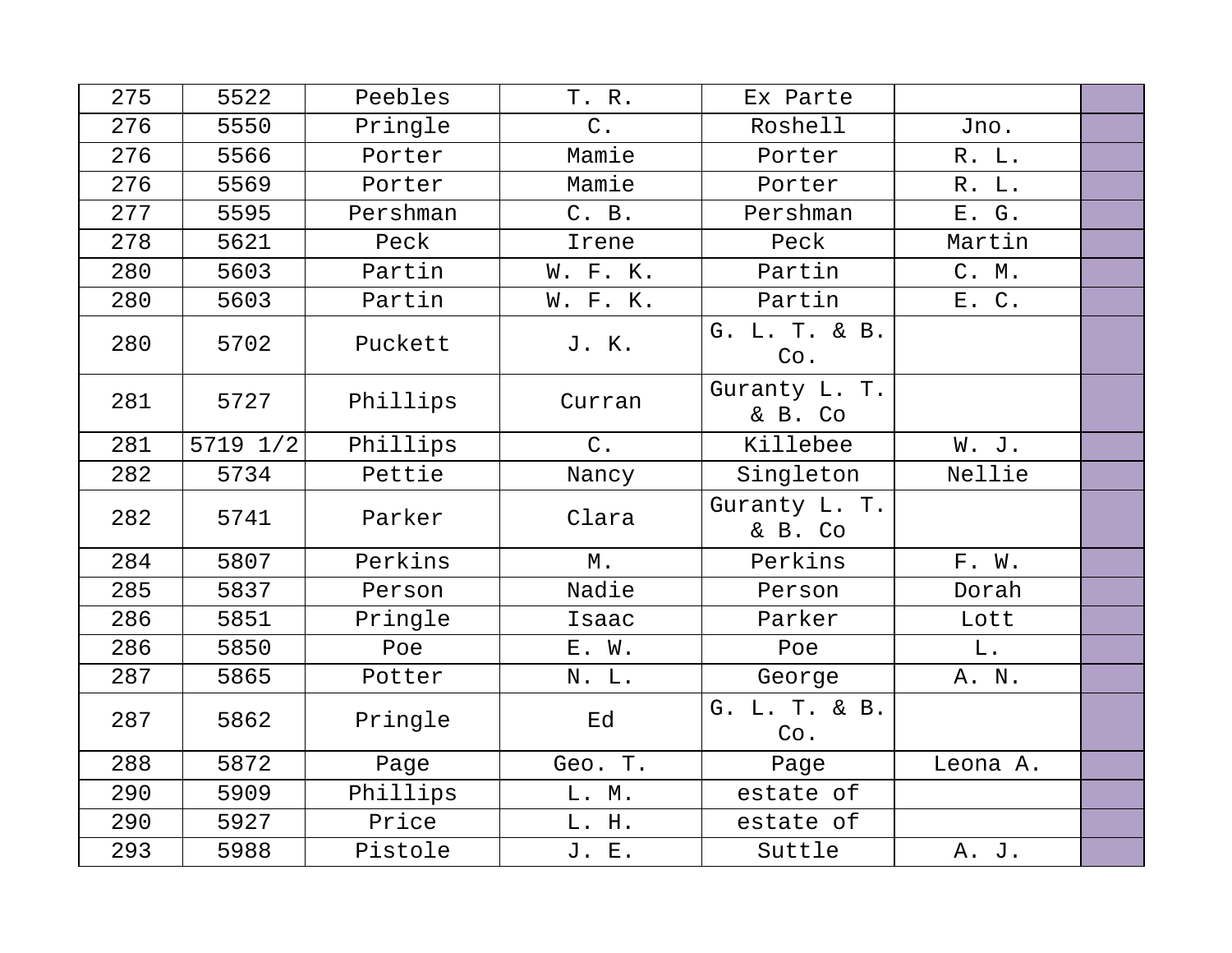| 300 | 5999     | Parker                    | Will      | lunacy    |           |  |
|-----|----------|---------------------------|-----------|-----------|-----------|--|
| 293 | 6011     | Petite?                   | Frank     | Singleton | Nellie    |  |
| 294 | 6033     | Pistole                   | W. H.     | Ulmer     | J.V.      |  |
| 281 | 5726     | Phillips                  | Ray       | Phillips  | Casper    |  |
| 296 | 6082     | Pigford                   | C. C.     | Pigford   | C. A.     |  |
| 296 | 6085     | Pitts                     | Alex      | Pitts     | Maggie    |  |
| 297 | 6115     | Pickins                   | Kate      | Pickins   | John      |  |
| 298 | 6174     | Pierce                    | Helen     | Ex Parte  |           |  |
| 298 | 6174     | Pierce                    | Raymond   | Ex Parte  |           |  |
| 303 | 6283?    | Pearson                   | J. B.     | Stokes    | Laura     |  |
| 303 | 6265     | Partin                    | W. F. C.  | Partin    | C. W.     |  |
| 304 | 6277     | Pigford                   | Mollie    | Brandon   | Blanch    |  |
| 304 | 6292     | Pearson                   | Jas. L.   | Pearson   | Eva       |  |
| 305 | 6308?    | Phillips                  | E. C.     | Phillips  | J. T.     |  |
| 300 | 6312     | Presley                   | Allie     | lunacy    |           |  |
| 305 | 6317     | Pearce                    | Mary      | Pearce    | Joe       |  |
| 305 | 6323     | Perry                     | I. Q.     | Perry     | Little R. |  |
| 306 | 6341     | Phillips                  | Ruby      | Phillips  | G. M.     |  |
| 306 | 6345 1/2 | Pearce                    | Joe       | Hopper    | W. E.     |  |
| 307 | 6356     | Perry                     | Josephine | Perry     | John      |  |
| 307 | 6363     | Parker                    | W. L.     | Johnson   | D. W.     |  |
| 307 | 6377     | Pickens                   | Crilla    | Ex Parte  |           |  |
| 308 | 6594     | Payne                     | Jannie    | Payne     | William   |  |
| 309 | 6425     | Perry                     | W.S.      | Perry     | Laura     |  |
| 312 | 6481     | Pistole                   | Loraine   | Pistole   | W. R.     |  |
| 312 | 6488     | Peoples Bank<br>of Biloxi |           | Schley    | Jno. T.   |  |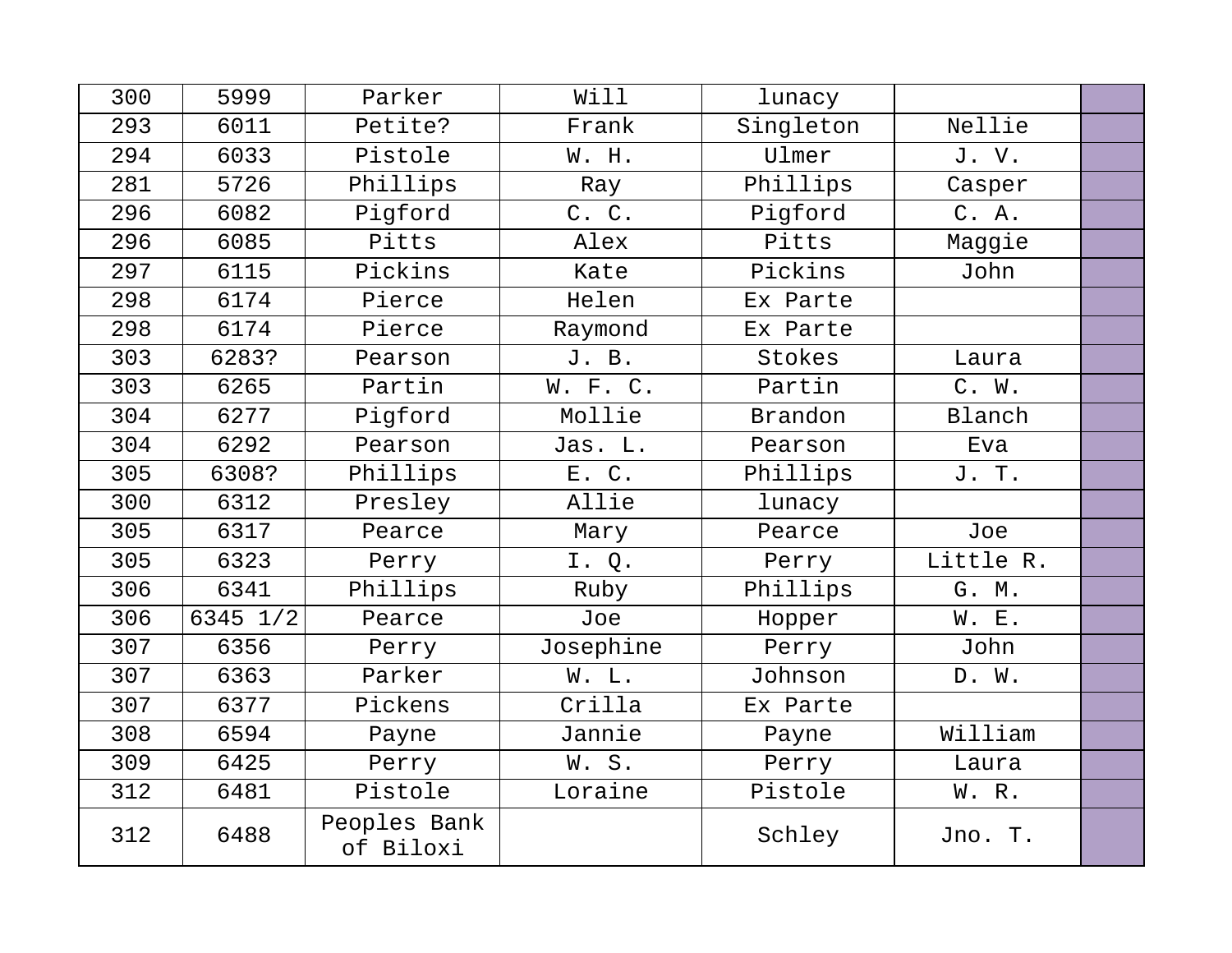| 312 | 6493 | Presley    | Mollie      | Presley                        | Charlie     |  |
|-----|------|------------|-------------|--------------------------------|-------------|--|
| 314 | 6523 | Pearsons   | Jno. F.     | Pool                           | O. P.       |  |
| 314 | 6527 | Pace       | E. M.       | Pace                           | K. K.       |  |
| 315 | 6567 | Peden      | L.          | Mars                           | J. F.       |  |
| 323 | 6754 | Pope       | T. J.       | Pope                           | G. M.       |  |
| 323 | 6768 | Pigford    | C. D.       | Pigford                        | C. A.       |  |
| 324 | 6778 | Priester   | L. B. Jr.   | Priester                       | L. B. Sr.   |  |
| 324 | 6778 | Priester   | L. B. Jr.   | Priester                       | Hattie      |  |
| 300 | 6789 | Pruden     | Geo.        | lunacy                         |             |  |
| 324 | 6799 | Pigford    | T. G.       | Pigford                        | S. M.       |  |
| 326 | 6867 | Paddersky  | Jake        | Ex Parte                       |             |  |
| 328 | 6911 | Petuet?    | Lizzie Carr | Peteet                         | Nick        |  |
| 331 | 7000 | Porter     | Laura       | Ex Parte                       |             |  |
| 328 | 6914 | Payne      | Willie      | Payne                          | Hattie      |  |
| 332 | 7017 | Pierce     | Fronie      | Pierce                         | Burt        |  |
| 333 | 7024 | Patton     | Jim         | Patton                         | Percia      |  |
| 333 | 7046 | Parks      | Casy        | Parks                          | F. C.       |  |
| 335 | 7081 | Phillips   | Julia       | Phillips                       | <b>Bob</b>  |  |
| 336 | 7121 | Price      | F. B.       | Price                          | C. S. W. Jr |  |
| 336 | 7125 | Poindexter | R. N.       | Meridian Elks<br>Building Assn |             |  |
| 336 | 7132 | Pringle    | G. W. Jr    | Ex Parte                       |             |  |
| 326 | 7139 | Prince     | James       | lunacy                         |             |  |
| 337 | 7156 | Phillips   | H. W. B.    | lunacy                         |             |  |
| 337 | 7159 | Phillips   | Curron      | estate of                      |             |  |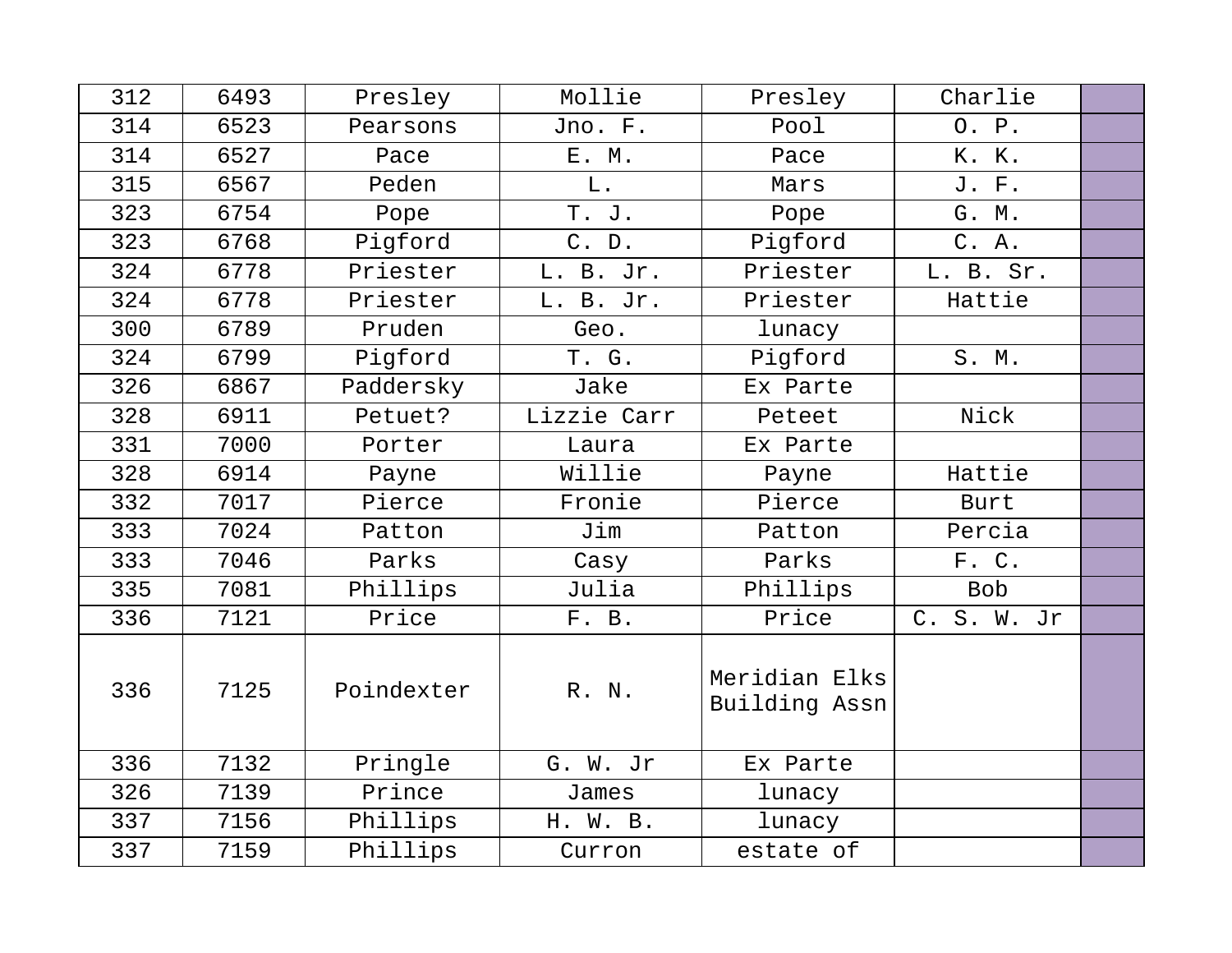| 334 | 7077 | Parks     | Annie       | Parks                | Calvin      |  |
|-----|------|-----------|-------------|----------------------|-------------|--|
| 334 | 7174 | Parker    | C. M. A. J. | estate of            |             |  |
| 340 | 7215 | Perry     | S. E.       | Perry                | Eliza       |  |
| 340 | 7221 | Phillips  | Casper      | Ex Parte             |             |  |
| 341 | 7256 | Phillips  | $C$ .       | Phillips             | W. D.       |  |
| 386 | 7264 | Pringle   | Marshall    | lunacy               |             |  |
| 341 | 7260 | Pierson   | Leroy       | gdnshp of            |             |  |
| 342 | 7280 | Pringle   | G. W. Jr    | Pringle              | G. W. Sr.   |  |
| 343 | 7333 | Page      | Will        | Pope                 | J. M.       |  |
| 344 | 7357 | Partin    | C. W.       | Ex Parte             |             |  |
| 346 | 7385 | Prince    | J. H.       | Edwards              | Maggie      |  |
| 346 | 7395 | Pope      | Jessie T.   | Pope                 | Geo. M.     |  |
| 347 | 7418 | Peace     | Walter S.   | Harris               | J. A.       |  |
| 349 | 7451 | Pearce    | $R$ .       | Harrison             | J. A.       |  |
| 349 | 7455 | Patterson | Jno. L.     | Patterson            | Eunice      |  |
| 349 | 7464 | Pattinger | W. H.       | Ex Parte             |             |  |
| 352 | 7508 | Price     | Alex        | Price                | Willie L.   |  |
| 353 | 7532 | Patton    | Cleveland   | Patton               | Annie       |  |
| 326 | 7601 | Poitevent | Α.          | Poitevent            | Earl        |  |
| 357 | 7629 | Phillips  | Sarah D.    | Phillips             | Mary Louise |  |
| 357 | 7635 | Pritchett | W.S.        | Sprout<br>Waldron Co |             |  |
| 326 | 7585 | Partin    | B. W.       | lunacy               |             |  |
| 359 | 7678 | Parker    | Nallie Dent | Parker               | J. E.       |  |
| 326 | 7713 | Partin    | B. M.       | lunacy               |             |  |
| 360 | 7718 | Pierce    | J. M.       | Harrison             | T. S.       |  |
| 360 | 7726 | Price     | Annie B.    | Mitts                | F. W.       |  |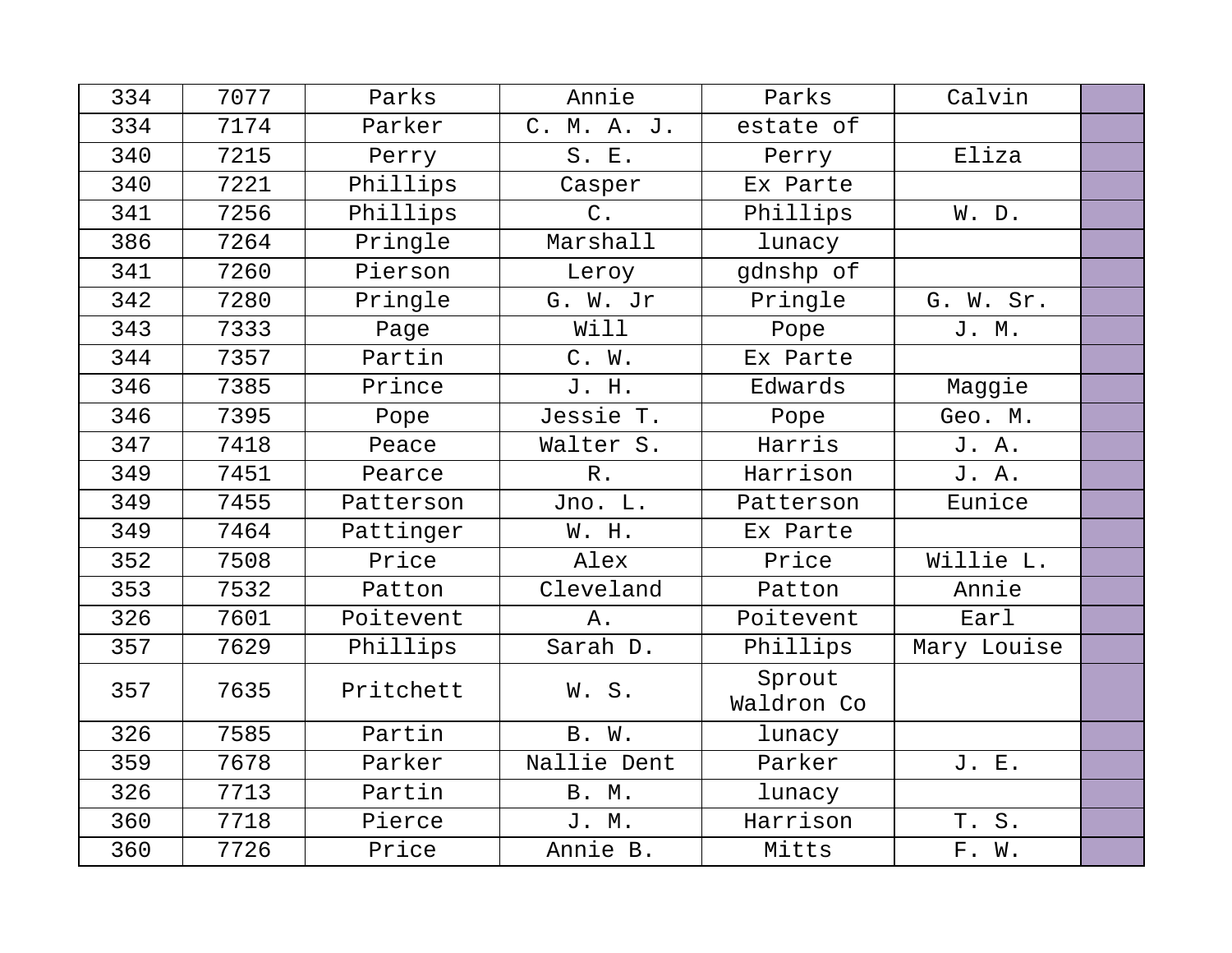| 361            | 7741     | Plummer                | J. B.       | Plummer                     | W. H.       |  |
|----------------|----------|------------------------|-------------|-----------------------------|-------------|--|
| 361            | 7751     | Parker                 | M. E.       | Kling                       | C. E.       |  |
| 361            | 7759     | Paylor                 | Sarah Moore | Paylor                      | Cleveland   |  |
| 326            | 7782     | Pickard                | H. A.       | Pickard                     | C. C.       |  |
| 363            | 7814     | Price                  | Lamar       | Price                       | C. D.       |  |
| 366            | 7885     | Purvis                 | N. A.       | Purvis                      | A. L.       |  |
| 366            | 7905     | Parks                  | Lillie      | Parks                       | George      |  |
| $U-1$          | 13       | Pigford                | W. W.       | estate of                   |             |  |
| $U-1$          | 16       | Parker                 | John        | Troy                        | ${\bf F}$ . |  |
| $U-1$          | 32       | Pack                   | William     | Pack                        | Elijah      |  |
| $U-1$          | 33       | Paton                  | Jas. F.     | Walker                      | Joel P.     |  |
| $U - 2$        | 81       | Paton                  | James F.    | Cocke, Briggs<br>& Co       |             |  |
| $U - 2$        | 115      | Prosser                | John        | Jemison                     | J. M.       |  |
| $U-2$          | 116      | Petty                  | Hopkins     | lunacy                      |             |  |
| $U-2$          | 117      | Payne                  | Orrigon     | Payne                       | Wm.         |  |
| $U-2$          | 117      | Payne                  | Joel        | Payne                       | Wm.         |  |
| 117            | 1216     | Quarles                | M.A.        | Ragsdale                    | S. A.       |  |
| 146            | 1602     | Queen City<br>Mfg Co   |             | Hodges                      | G. M.       |  |
| 182            | 2377     | Ouantra                | M. L.       | Ouantra                     | Frederick   |  |
| 305            | 6320 1/2 | Quarles                | Rufus       | Quarles                     | Roberta     |  |
| 340            | 7232     | Queen City<br>Broom Co |             | Pan Handle<br>Ware House CO |             |  |
| $\overline{3}$ | 16       | Richardson             | Richard     | Hill                        | Jas. W.     |  |
| $\overline{3}$ | 20       | Reiner                 | I. B.       | Culpepper                   | Simon       |  |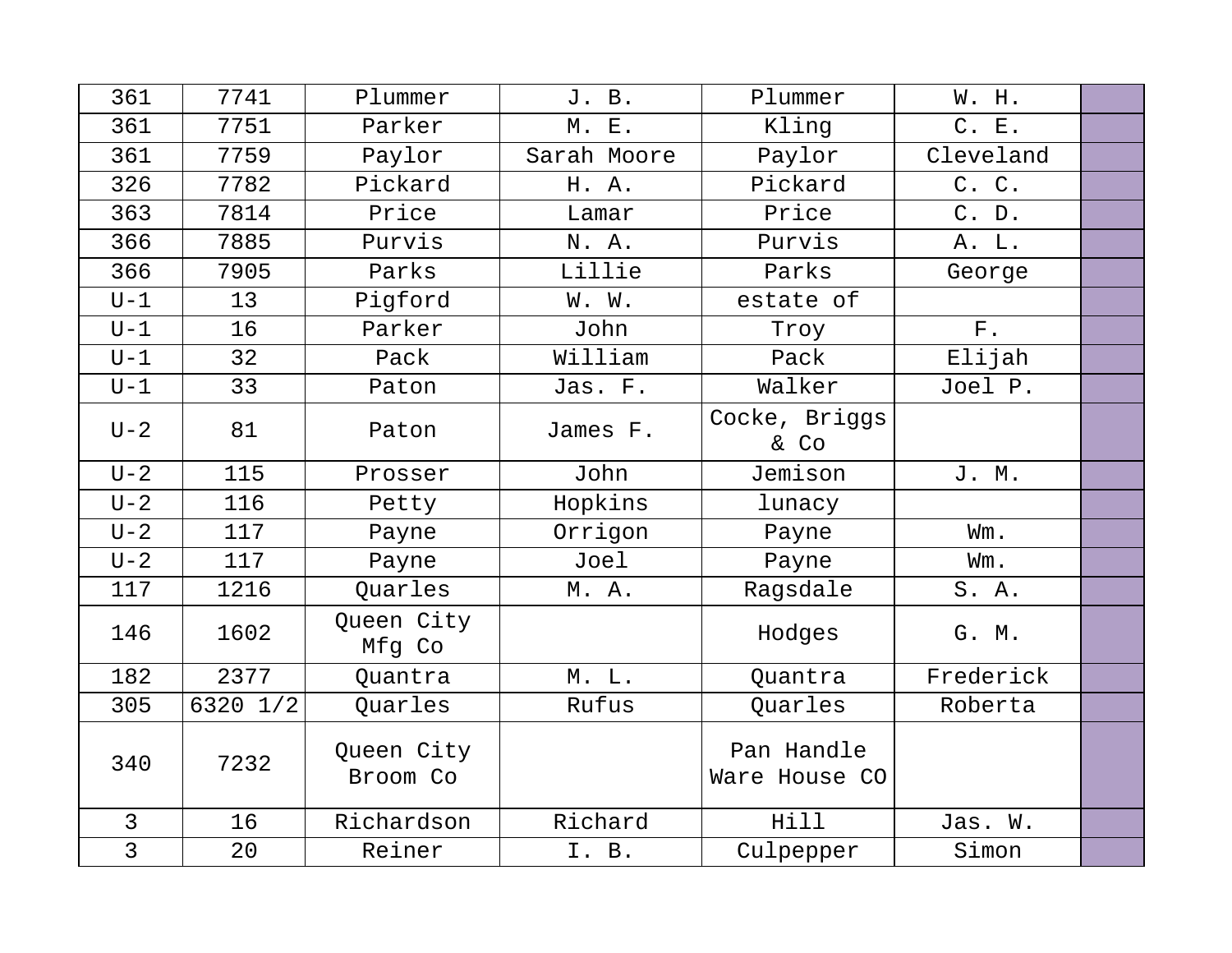| 3               | 21  | Richardson | Susannah  | Clagg     | David        |  |
|-----------------|-----|------------|-----------|-----------|--------------|--|
| 3               | 21  | Richardson | Susannah  | Clagg     | Chas.        |  |
| $\overline{3}$  | 41  | Rushing    | C. E.     | McLemore  | Wm.          |  |
| $\overline{3}$  | 41  | Rushing    | C. E.     | Fortson   | J. G.        |  |
| $\overline{3}$  | 41  | Rushing    | C. E.     | Fortson   | Wm.          |  |
| 5               | 43? | Rushing    | C. E.     | Embry     | John M.      |  |
| 7               | 61  | Reed       | John A.   | Hearn     | Wm.          |  |
| 10              | 69  | Raney      | W. V.     | Andrews   | W. P.        |  |
| 10              | 93  | Ragland    | Wm. S.    | Branch    | Belcher      |  |
| 13              | 126 | Rainer     | James B.  | Culpepper | Simon        |  |
| 15              | 142 | Raney      | Wm. V.    | Osborne   | Lewdy        |  |
| 16              | 149 | Ritcher    | Wm.       | Mathews   | Pinkney      |  |
| 20 <sub>o</sub> | 178 | Rhodes     | C. D.     | Pugh      | Edgworth     |  |
| 23              | 199 | Ray        | R. V.?    | Calhoun   | John         |  |
| 23              | 200 | Rhodes     | M. J.     | Tucker    | Jno.         |  |
| 24              | 203 | Rhodes     | Wm.       | Dunn      | E. A.        |  |
| 25              | 205 | Rainer     | Mary E.   | Rainer    | Jas. B.      |  |
| 25              | 206 | Rhodes     | W. J.     | Henderson | Tyres        |  |
| 25              | 206 | Rhodes     | Sarah A.  | Henderson | Tyres        |  |
| 25              | 207 | Rhodes     | Wm.       | Jones     | Wm.          |  |
| 25              | 208 | Ray        | James     | Calhoun   | John         |  |
| 25              | 209 | Rushing    | C. E.     | Rawson    | Geo.         |  |
| 25              | 209 | Keeton     | Austin    | Rawson    | Geo.         |  |
| 25              | 210 | Reeves     | $S$ .     | Blackman  | J. A.        |  |
| 26              | 211 | Rush       | George    | Griffith  | <b>B.</b> A. |  |
| 26              | 212 | Rawson     | Elizabeth | Rawson    | Geo.         |  |
| 26              | 213 | Rasberry   | Joseph    | Hughes    | Peter G.     |  |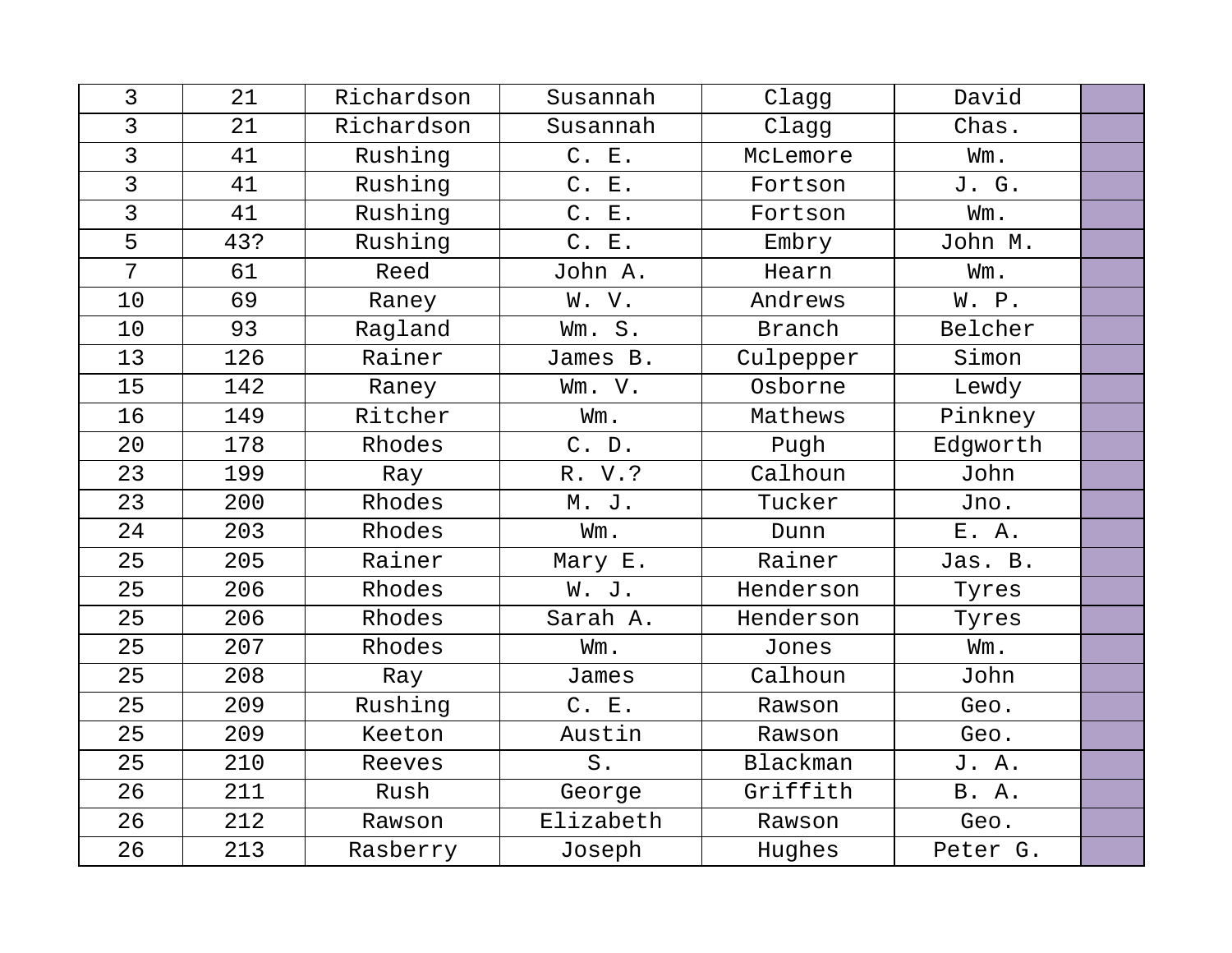| 26 | 214 | Rawson             | Chas. A. | Rawson     | H. H.      |  |
|----|-----|--------------------|----------|------------|------------|--|
| 26 | 215 | Rams               | James    | lunacy     |            |  |
| 26 | 216 | Roberts            | F. M. O. | Roberts    | John C.    |  |
| 26 | 217 | Richardson         | Susannah | Hill       | Jas. W.    |  |
| 26 | 218 | Rea                | Con      | Rea        | Martha     |  |
| 29 | 240 | Raney              | Wm. V.   | Smith      | H. B.      |  |
| 31 | 257 | Reddelesperge<br>r | Jas.     | Tucker     | W. A.      |  |
| 39 | 315 | Roberts            | John B.  | Malone     | John       |  |
| 40 | 321 | Rushing            | C. E.    | McLemore   | Wm.        |  |
| 59 | 440 | Rigby              | James O. | Parker     | Jas.       |  |
| 67 | 500 | Rea                | Margaret | Rea        | Con        |  |
| 68 | 503 | Radford            | William  | Hodges     | Amos       |  |
| 68 | 504 | Robinson           | L. H.    | Robinson   | Frances E. |  |
| 16 | 145 | Raney              | Wm. V.   | Owens      | Etheldred  |  |
| 16 | 145 | Harper             | B. G.    | Owens      | Etheldred  |  |
| 68 | 505 | Rogers             | James    | Sanderford | Grady      |  |
| 68 | 506 | Rodgers            | Hays     | Rodgers    | Jas.       |  |
| 68 | 507 | Ramsey             | James B. | Smith      | W. H. A.   |  |
| 68 | 508 | Rhodes             | W. J.    | Tucker     | John       |  |
| 68 | 509 | Rodgers            | S. J.    | Rodgers    | Wilson     |  |
| 69 | 521 | Rodgers            | Hays     | Tolson     | J. D.      |  |
| 69 | 521 | Rodgers            | Hays     | Maggard    | D.         |  |
| 70 | 527 | Ratclidd           | G. A.    | Ratcliff   | James S.   |  |
| 73 | 550 | Rushing            | C. E.    | Cram       | John       |  |
| 79 | 616 | Reeves             | Missouri | Reeves     | William    |  |
| 86 | 656 | Roberts            | John B.  | Malone     | Mary       |  |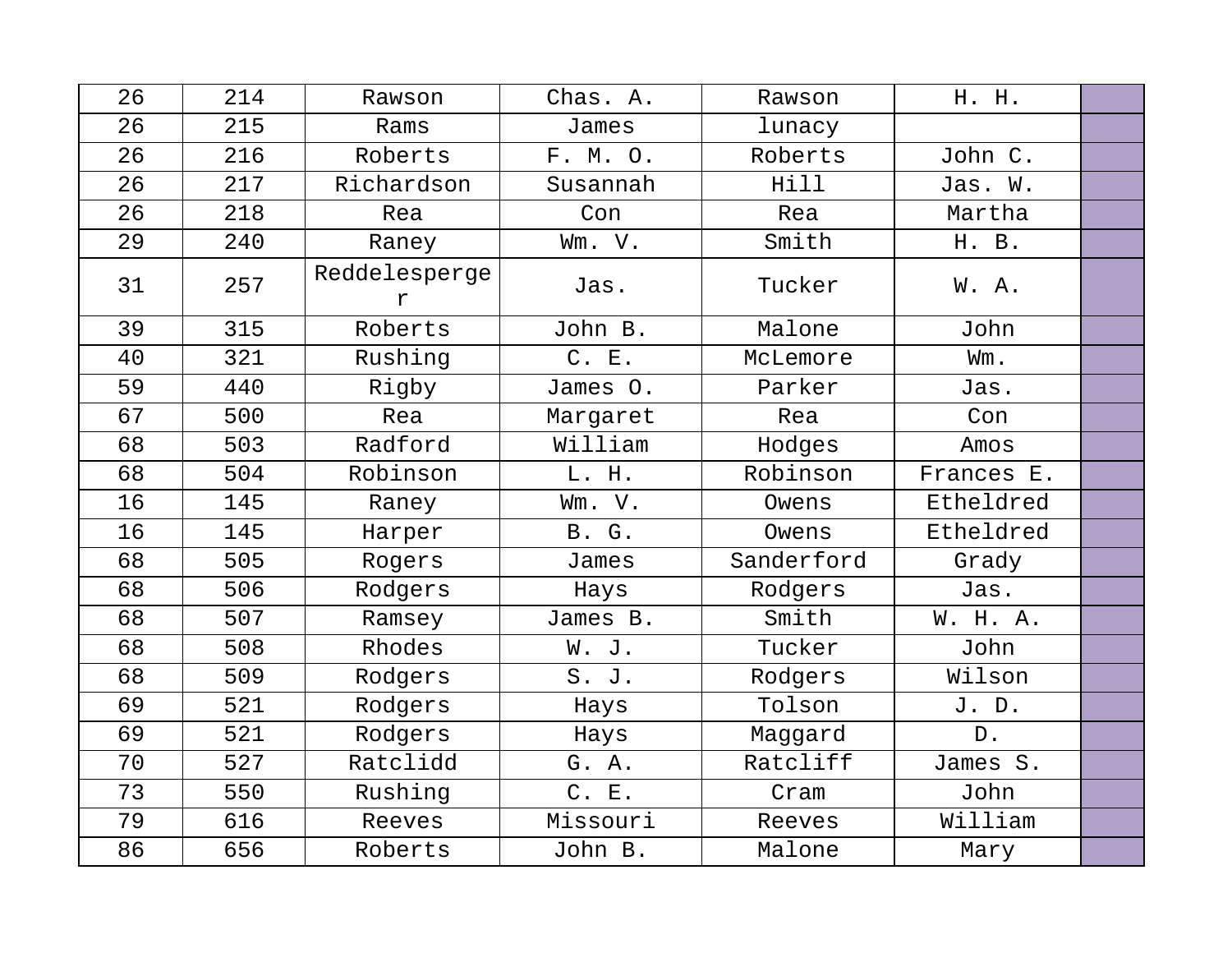| 86             | 662 | Rodgers    | James         | Sanderford   | Gray        |  |
|----------------|-----|------------|---------------|--------------|-------------|--|
| 88             | 625 | Rushing    | C. E.         | McLemore     | Rowenna     |  |
| 89             | 687 | Roddy      | Wm.           | Hancock      | J. B.       |  |
| 89             | 697 | Robinson   | Berry         | Spinner      | Margaret    |  |
| 89             | 697 | Robinson   | Berry         | Spinner      | Wm.         |  |
| 95             | 740 | Ray        | D. A.         | Snell        | Robt.       |  |
| 95             | 741 | Rogers     | Hats          | Alford       | W. F.       |  |
| $\overline{2}$ | 5   | Richey     | J.            | Johnson      | $\tilde{S}$ |  |
| 11             | 35  | Ross       | R. N.         | Watkins      | Jas         |  |
| 11             | 43  | Raynes     | Jay           | Raynes       | M. A.       |  |
| 19             | 69  | Rencher    | May           | <b>Ball</b>  | John T.     |  |
| 22             | 73  | Ragsdale   | L. A.         | A & C RR Co. |             |  |
| 22             | 73  | Ragsdale   | L. A.         | Chiles       | I. A.       |  |
| 23             | 19  | Ragsdale   | L. A.         | Murphy       | W. W.       |  |
| 21             | 41  | Rosenbaum  | $D$ .         | Hudson       | A. M.       |  |
| 21             | 41  | Rosenbaum  | I.            | Snowden      | H. E.       |  |
| 12             | 89  | Ragsdale   | L. A.         | Jones        | Aaron       |  |
| 30             | 98  | Roddy      | Wm.           | Hancock      | J. B.       |  |
| 14             | 55  | Russelll   | Emma          | Sullivan     | Betsey      |  |
| 14             | 55  | Russelll   | Ellen         | Sullivan     | Betsey      |  |
| 30             | 126 | Ray        | D. A.         | Snell        | Robt.       |  |
| 38             | 183 | Richardson | L.            | Johnson      | S. M.       |  |
| 35             | 180 | Roberts    | L. C.         | Hughes       | John        |  |
| 38             | 183 | Richardson | $\mathbf L$ . | Johnson      | Α.          |  |
| 36             | 195 | Roby       | Augustus H.   | Roby         | Chas.       |  |
| 35             | 202 | Roth       | Kugal         | Kugal        | E. V.       |  |
| 35             | 202 | Roth       | I. N.         | Kugal        | E. V.       |  |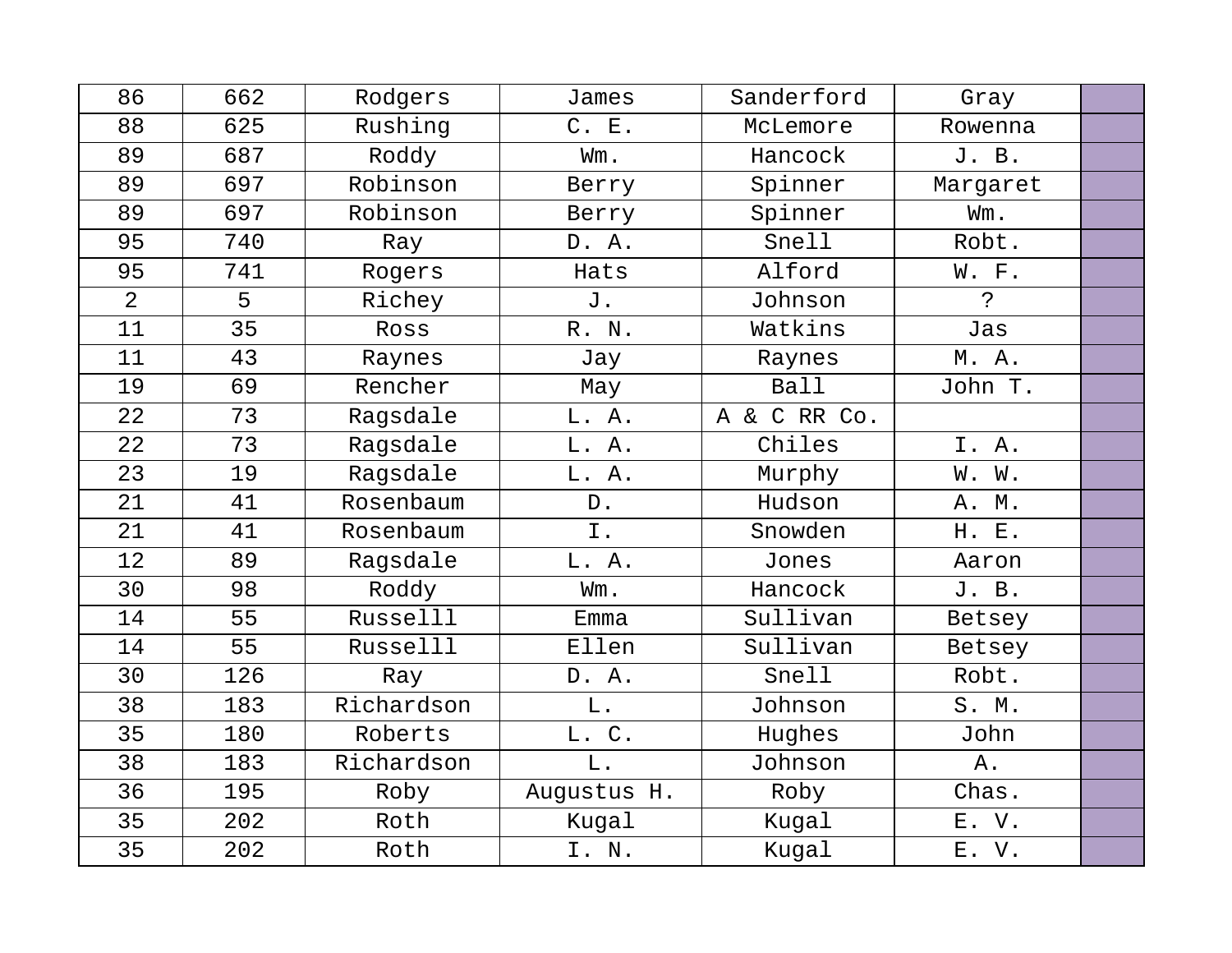| 54 | 211  | Rew       | E. J.               | Newman            | J. E.       |  |
|----|------|-----------|---------------------|-------------------|-------------|--|
| 38 | 220  | Ragsdale  | L. A.               | Harris            | J. H.       |  |
| 14 | 246  | Ramsey    | B. Y.               | McDongal          | $S$ .<br>E. |  |
| 14 | 246  | Ramsey    | B. Y.               | McDongal          | W.C.        |  |
| 44 | 207  | Richie    | Wm.                 | Anderson          | J. T.       |  |
| 60 | 281  | Robinson  | Mary                | inquisition<br>оf |             |  |
| 70 | 293  | Renois    | Τ.                  | Winston           | W.C.        |  |
| 60 | 308  | Rush      | B. T.               | Shelton           | W.<br>J.    |  |
| 60 | 308  | Hobson    | Lem                 | Shelton           | W. J.       |  |
| 70 | 327  | Rea       | Margaret            | McCaskill         | N. R. B.    |  |
| 53 | 328  | Ragsdale  | L. A.               | Stelle            | S. A. D.    |  |
| 58 | 342  | Robinson  | $C$ .<br>Н.         | Robinson          | M. E. C. E. |  |
| 58 | 342  | Robinson  | $\mathsf C$ .<br>H. | Robinson          | E. B.       |  |
| 70 | 359  | Rushing   | C. E.               | Hobgood           | Chas.       |  |
| 72 | 360  | Russell   | Isaac               | estate of         |             |  |
| 66 | 365? | Reynolds  | Fannie              | Reynolds          | R. T.       |  |
| 66 | 365? | Reynolds  | Oritz               | Reynolds          | R. T.       |  |
| 52 | 871  | Robertson | M. D.               | Martin            | S.A.        |  |
| 52 | 873  | Rivers    | Quincy              | Rivers            | Amanda      |  |
| 49 | 888  | Rew       | Ed J.               | Baum              | Jos. & Co   |  |
| 49 | 888  | Rew       | Eliza J.            | Baum              | Jos. & Co   |  |
| 15 | 908  | Rew       | F. A.               | Williams          | M. A.       |  |
| 15 | 909  | Rew       | F. A.               | Damon             | M. G.       |  |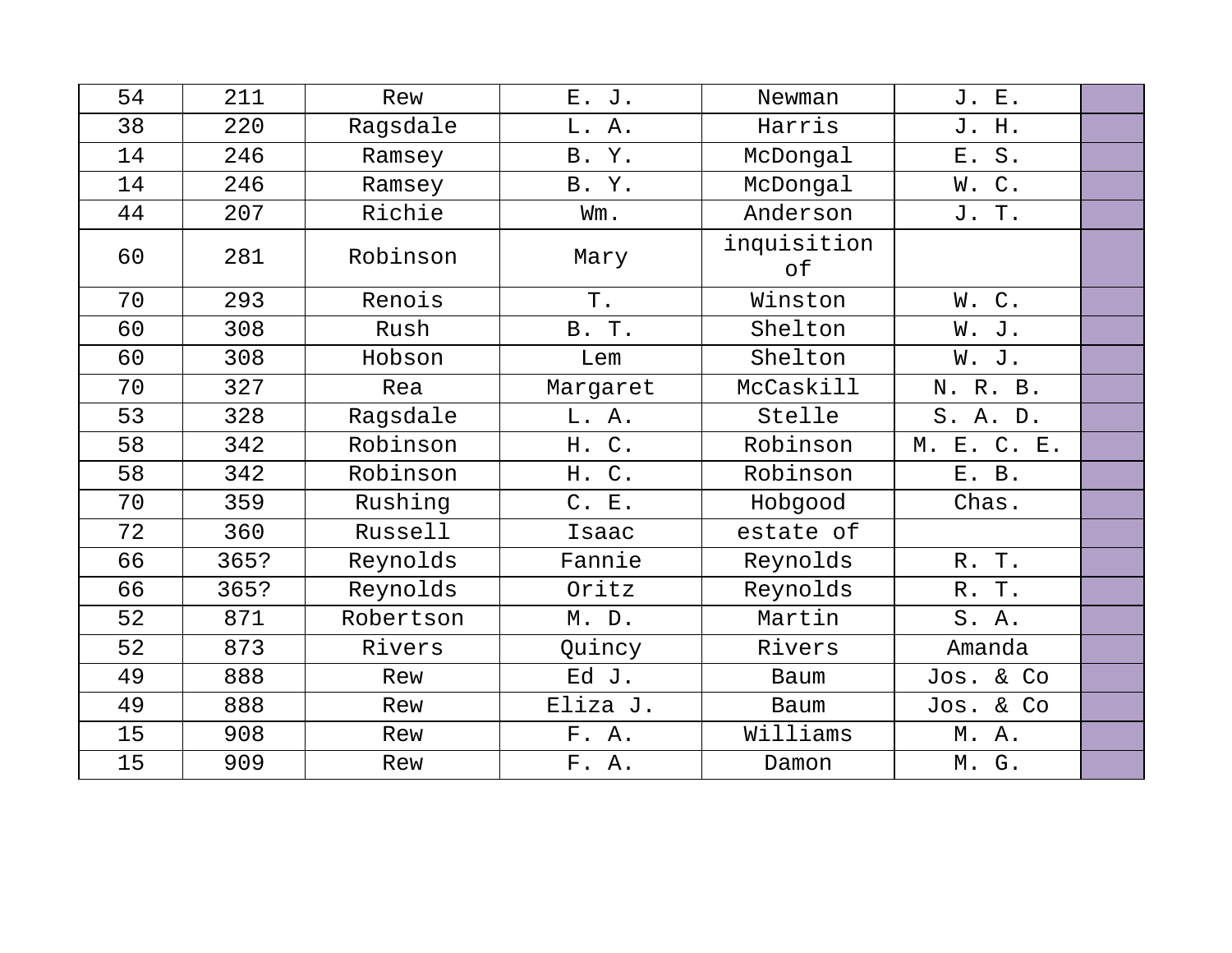| 18  | 927  | Redwood     | Geo.        | Meridian<br>Baptist<br>Church -<br>Trustee |            |  |
|-----|------|-------------|-------------|--------------------------------------------|------------|--|
| 16  | 943  | Ramsey      | Eulalia     | Ramsey                                     | William    |  |
| 53  | 950  | Ragsdale    | L. A.       | Ragsdale                                   | L. A. Jr   |  |
| 81  | 970  | Ragsdale    | S. A.       | Coffee                                     | Ella C.    |  |
| 82  | 974  | Ragsdale    | L. A.       | George                                     | W. W.      |  |
| 88  | 980  | Robinson    | Marshall    | lunacy                                     |            |  |
| 109 | 1007 | Ragsdale    | L. A.       | Gibbs                                      | D. D.      |  |
| 109 | 1019 | Rosenbaum   | $T$ .       | Rosenbaum                                  | Jose       |  |
| 109 | 1019 | Rosenbaum   | T.          | Rosenbaum                                  | Marcus     |  |
| 109 | 1019 | Rosenbaum   | Τ.          | Rosenbaum                                  | Sidney     |  |
| 109 | 1019 | Rosenbaum   | $T$ .       | Rosenbaum                                  | Isaac      |  |
| 111 | 1034 | Ramsey      | $R$ .<br>М. | Ramsey                                     | A. M.      |  |
| 99  | 1072 | Ragsdale    | S. A.       | Brown                                      | W. F.      |  |
| 99  | 1071 | Ross        | Robert L.   | Ross                                       | Tobitha M. |  |
| 97  | 1083 | Ragsdale    | L. A.       | Meridian,<br>City of                       |            |  |
| 93  | 1099 | Ragsdale    | S.A.        | Meridian,<br>City of                       |            |  |
| 94  | 1104 | Ragsdale    | S. A.       | Brown                                      | W. F.      |  |
| 96  | 1108 | Ragsdale    | S. A.       | George                                     | W. W.      |  |
| 99  | 1111 | Ragsdale    | Everett E.  | Wright                                     | J. H.      |  |
| 94  | 1102 | Ragsdale    | Lena A.     | Ex Parte                                   |            |  |
| 93  | 1129 | Rankin & Co |             | Blanks                                     | V.         |  |
| 93  | 1129 | Rankin & Co |             | Blanks                                     | 0. C.      |  |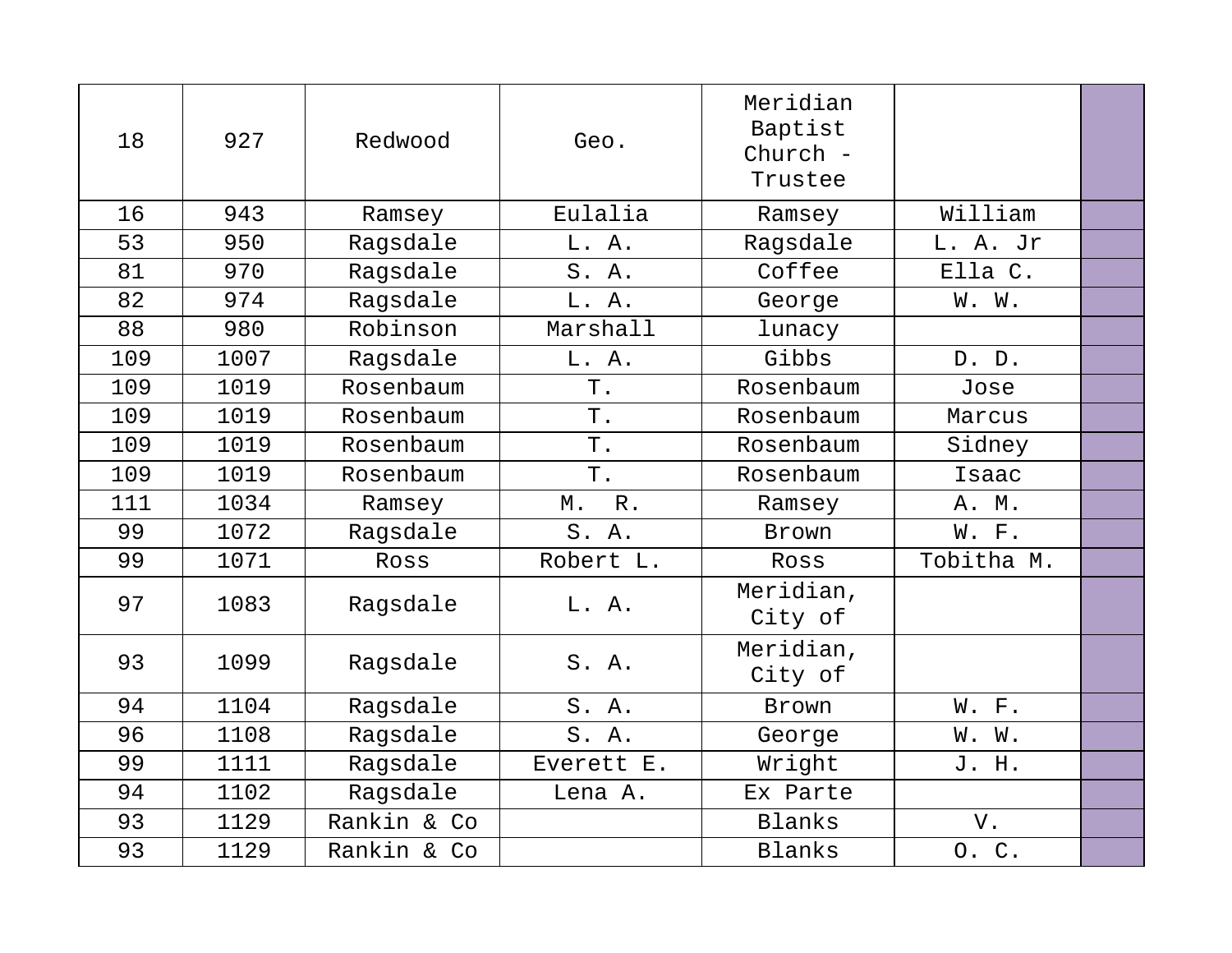| 101 | 1133     | Rushing   | <b>B. C.</b>    | estate of            |          |  |
|-----|----------|-----------|-----------------|----------------------|----------|--|
| 102 | 1141     | Ragsdale  | C. R.           | George               | W. W.    |  |
| 102 | 1141     | Ragsdale  | C. R.           | Coffee               | Ella C.  |  |
| 99  | 1145     | Roach     | S. J.           | Roach                | Annie    |  |
| 103 | 1147     | Reves     | Joe             | lunacy               |          |  |
| 107 | 1152     | Ragsdale  | Everett E.      | George               | W. W.    |  |
| 104 | 1157     | Rainer    | J. T.           | Rainer               | Mary E.  |  |
| 102 | 1184     | Ragsdale  | Charles R.      | Brown                | W. F.    |  |
| 117 | 1190     | Reed      | Thos. D.        | Reed                 | Thos. H. |  |
| 115 | 1220     | Renan     | C. W.           | Briggs               | D. D.    |  |
| 115 | 1233     | Ragsdale  | E. E.           | Ragsdale             | L. A.    |  |
| 112 | 1245     | Rosenbaum | J. I.           | Rosenbaum            | S. I.    |  |
| 113 | 1271     | Rhodes    | Eliza           | Rhodes               | Jack     |  |
| 104 | 1289     | Roberts   | Frances         | Hughes               | J. M.    |  |
| 89  | 1300     | Robinson  | Frances         | Hughes               | J. M.    |  |
| 120 | 1287 1/2 | Ramsey    | Delia           | lunacy               |          |  |
| 121 | 1314     | Roach     | S. J.           | Roach                | Annie    |  |
| 122 | 1330     | Ridgeway  | Mary            | estate of            |          |  |
| 122 | 1345?    | Rushing   | Lela            | W. C. F. R.<br>R. Co |          |  |
| 124 | 1369     | Rogers    | D. H.           | Rogers               | David    |  |
| 125 | 1385     | Robinson  | James           | Robinson             | Leona    |  |
| 129 | 1404     | Rosenbaum | A. L.           | Coffee               | E. C.    |  |
| 129 | 1416?    | Rhodes    | J. E.           | lunacy               |          |  |
| 127 | 1415?    | Rhodes    | J. E.           | lunacy               |          |  |
| 127 | 1417 1/2 | Reider    | S. E.?          | lunacy               |          |  |
| 133 | 1453     | Rosenbaum | ${\mathbb D}$ . | Rosenbaum            | S. L.    |  |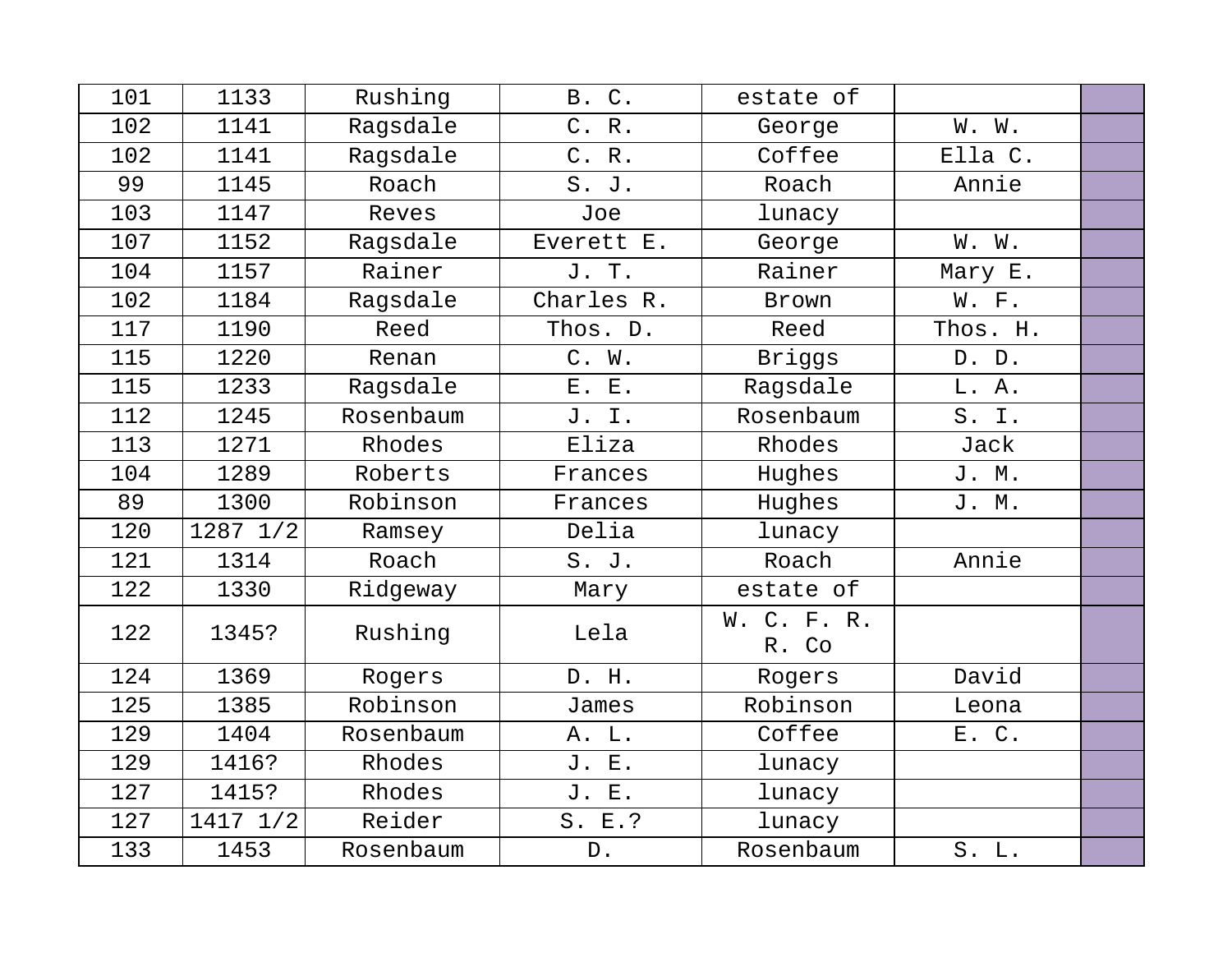| 133 | 1453     | Rosenbaum   | $D$ .         | Rosenbaum  | M             |  |
|-----|----------|-------------|---------------|------------|---------------|--|
| 135 | 1473     | Rosenbaum   | Emanuel       | Rosenbaum  | Louis         |  |
| 136 | 1479     | Reed        | W. H.         | Reed       | Susan         |  |
| 127 | 1586     | Reutherford | James         | lunacy     |               |  |
| 145 | 1577     | Rosenbaum   | Louis         | Lowi       | ${\bf L}$ .   |  |
| 147 | 1617     | Rollins     | Susan A.      | Mills      | Wanita Woolen |  |
| 148 | 1623     | Reed        | Everlyn C.    | Ex Parte   |               |  |
| 148 | 1625     | Ragsdale    | Lena          | Ragsdale   | L. A.         |  |
| 151 | 1577?    | Reese       | Robert        | Reese      | Josephine     |  |
| 148 | 1633     | Rosenbaum   | Louis         | Rosenbaum  | Μ.            |  |
| 151 | 1677?    | Reese       | Robert        | Reese      | Josephine     |  |
| 151 | 1678     | Ragsdale    | E. E.         | Coffee     | C. C.         |  |
| 152 | 1688     | Rosenbaum   | Louis         | Rosenbaum  | Adele         |  |
| 152 | 1689     | Rasse       | D.            | Rasse      | Anna          |  |
| 127 | 1695     | Ragsdale    | Lewis         | lunacy     |               |  |
| 155 | 1742     | Rogers      | J. McD.       | Heiss      | G. M.         |  |
| 127 | 1762     | Reed        | J. L.         | lunacy     |               |  |
| 127 | 1798     | Ruff        | Eva           | lunacy     |               |  |
| 155 | 1732     | Richardson  | $R$ .         | Richardson | $\mathbf L$ . |  |
| 158 | 1804     | Rubush      | C. M.         | Innis      | E. M.         |  |
| 159 | 1821     | Bordeau     | T. C.         | Wagner     | A. B.         |  |
| 160 | 1831     | Rew         | L. V.         | McAlister  | J. W.         |  |
| 162 | 1863     | Rosse       | Nelie         | McInnis    | J. A.         |  |
| 160 | 1843     | Reagan      | Montgomery A. | Gray       | Annie L.      |  |
| 162 | 1867 1/2 | Rivers      | Jno. J.       | Rivers     | E. R.         |  |
| 162 | 1869 1/2 | Ragsdale    | Jennie B.     | Ragsdale   | Chas. R       |  |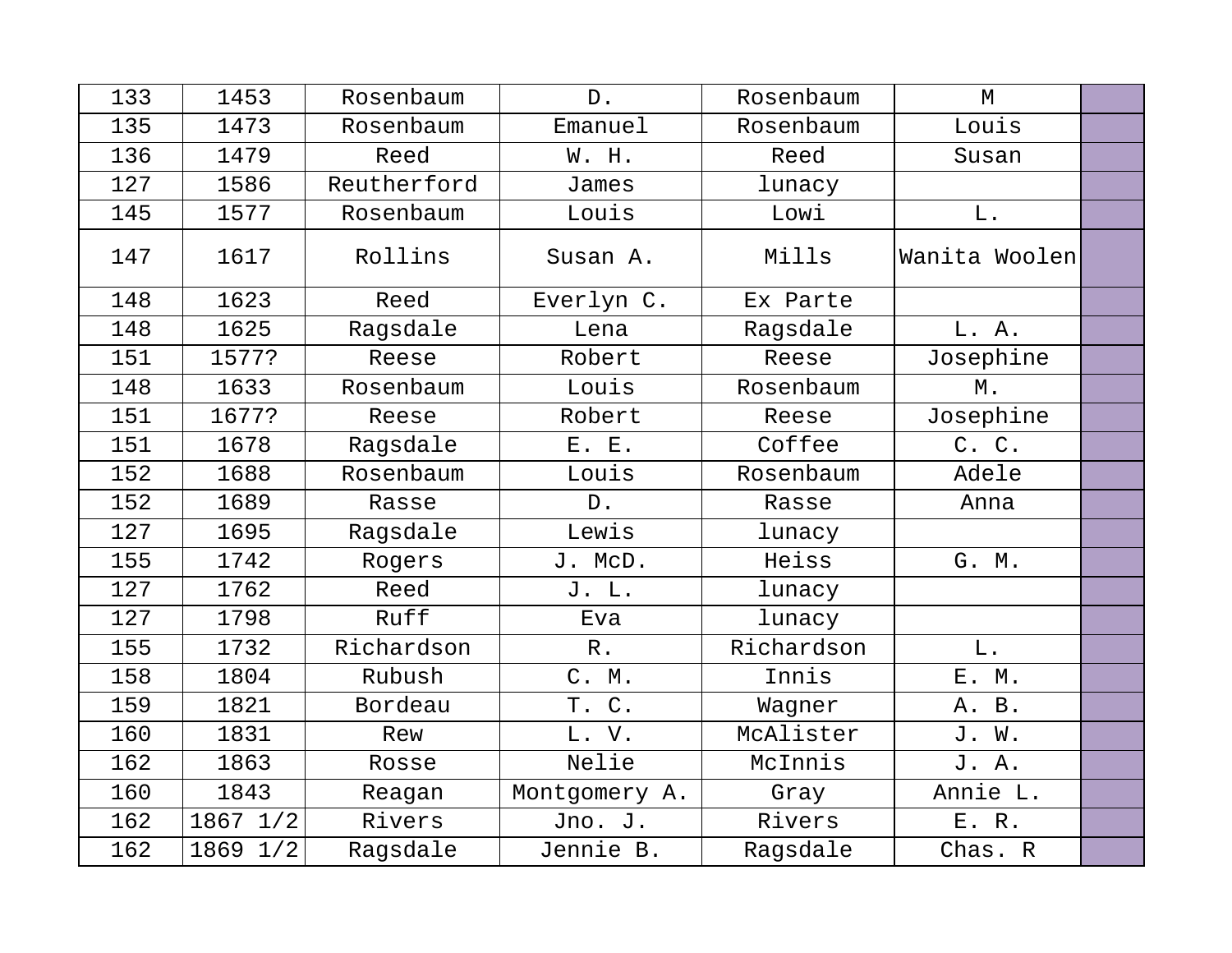| 166 | 1949     | Reese     | Minnie L.    | Reese                  | Peter G.  |  |
|-----|----------|-----------|--------------|------------------------|-----------|--|
| 167 | 1982     | Rew       | Edward J.    | estate of              |           |  |
| 168 | 2008     | Redfield  | Mary         | Redfield               | Allen     |  |
| 171 | 2080     | Rosenbaum | Marcus M.    | Ex Parte               |           |  |
| 173 | 2119     | Rodgers   | Mary         | Rodgers                | Will      |  |
| 174 | 2152     | Ruvis     | R. B.        | Ruvis                  | Ad.       |  |
| 175 | 2158     | Reese     | Robert       | Woods                  | C. F.     |  |
| 176 | 2174     | Reynolds  | Mary         | Hayes                  | C. R.     |  |
| 176 | 2174     | Reynolds  | Mary         | Hayes                  | H. W.     |  |
| 176 | 2183     | Rosenbaum | Louis        | Rosenbaum              | Adele     |  |
| 177 | 2225     | Rosenbaum | M. L.        | Rosenbaum              | Adele     |  |
| 177 | 2225     | Rosenbaum | <b>B. M.</b> | Rosenbaum              | Adele     |  |
| 177 | 2241     | Ross      | R. M.        | M. A. B. & L.<br>Assn. |           |  |
| 178 | 2243     | Roberts   | Albert       | Meyers                 | Mattie    |  |
| 178 | 2251     | Range     | Lula         | Range                  | James     |  |
| 178 | 2274     | Runbert   | John         | Runbert                | Docia     |  |
| 178 | 2279 1/2 | Rosenbaum | Adele        | Rosenbaum              | Meyer L.  |  |
| 178 | 2287     | Rosenbaum | Isaac        | Ex Parte               |           |  |
| 179 | 2299     | Ragsdale  | Charles R.   | Ragsdale               | Jennie B. |  |
| 181 | 2335     | Rogers    | Dan          | Rogers                 | Bessie    |  |
| 182 | 2567     | Ramsey    | Leanna       | Price                  | L. L.     |  |
| 182 | 2381     | Rosenbush | J. B.        | First<br>National Bank |           |  |
| 182 | 2382     | Roach     | Bettie       | Roach                  | S. J.     |  |
| 183 | 2389     | Ruffin    | Thos.        | Ruffin                 | Charlotte |  |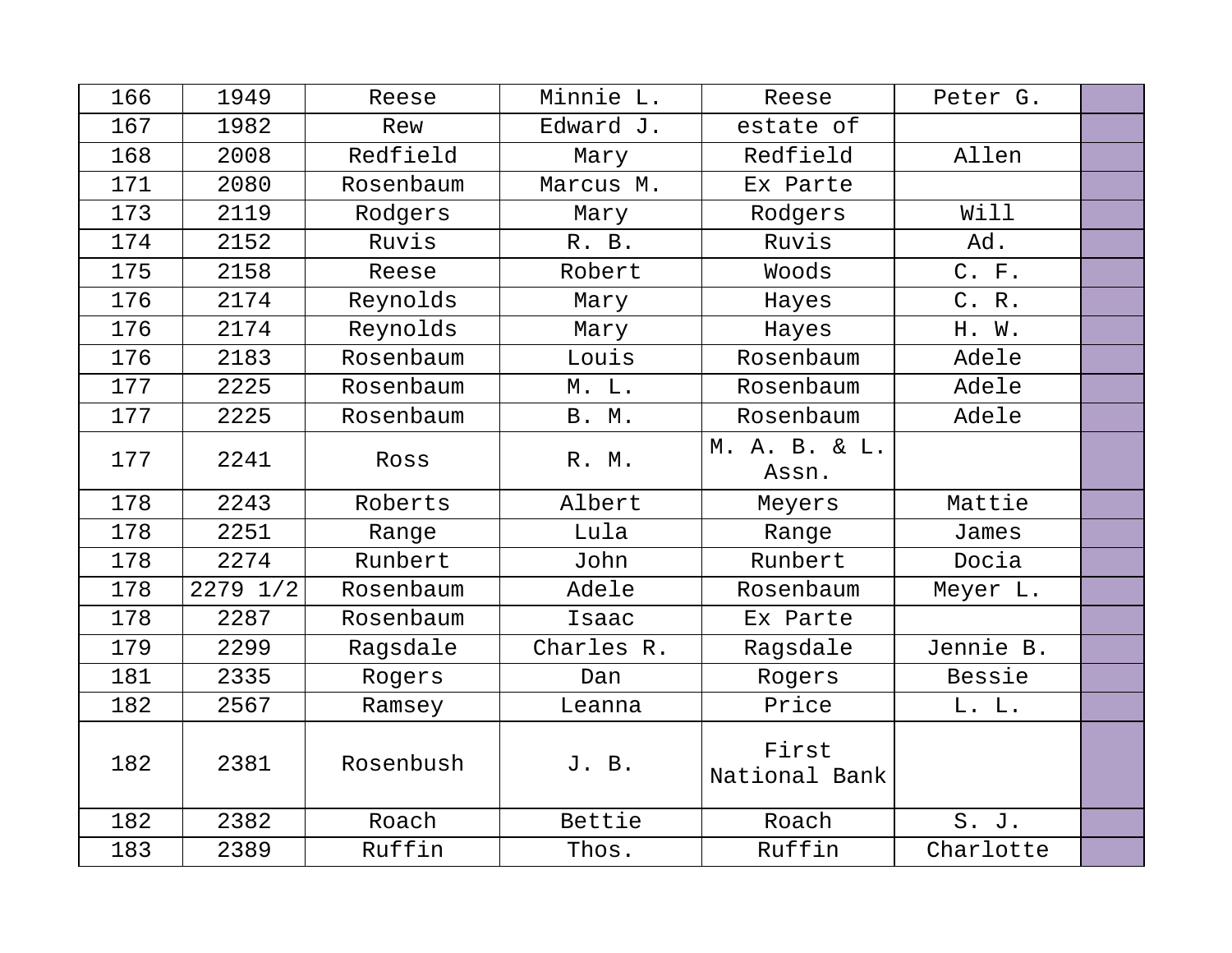| 180  | 2386 1/2     | Randall                   | Nate     | lunacy                              |           |  |
|------|--------------|---------------------------|----------|-------------------------------------|-----------|--|
| 183  | 2411         | Radford                   | E. L.    | Radford                             | P.A.      |  |
| 183  | 2415         | Rogers                    | James    | Rogers                              | Davis     |  |
| 184  | 2437         | Ross                      | R. M.    | Ex Parte                            |           |  |
| 184  | 2442         | Ross                      | Annie    | Ex Parte                            |           |  |
| 186  | 2500         | Rosenbaum                 | A. D.    | Rosenbaum                           | Moses     |  |
| 188  | 2542         | Rauss                     | C. B.    | Barbour                             | R. J.     |  |
| 191  | $2604$ $1/2$ | Rosenbaum                 | Saml.    | Ex Parte                            |           |  |
| 192  | 2651         | Russell                   | A. J.    | Russell                             | A. G.     |  |
| 192  | 2658         | Robinson                  | Louisa   | Brown                               | Thos. P.  |  |
| 193  | 2663         | Robinson                  | C. E.    | Horn                                | Jno. H.   |  |
| 180  | 2664         | Rogers                    | Mary M.  | lunacy                              |           |  |
| 193  | 2666         | Robinson                  | Eliza    | last will                           |           |  |
| 195  | 2716         | Rogers                    | Jane     | McBeath                             | J. M.     |  |
| 194  | 2719         | Reeder                    | Mary C.  | Rushing                             | J. C.     |  |
| 194  | 2721         | Reeder                    | Wm. M.   | Rushing                             | J. C.     |  |
| 195  | 2740         | Robinson<br>Commercial CO |          | Meridian,<br>City of                |           |  |
| 196  | 2756         | Rosenbush                 | J. B.    | Rosenbush                           | Artie     |  |
| 106? | 2757         | Robinson                  | C. W.    | Ellis                               | Willie D. |  |
| 197  | 2791         | Rosenborough              | L. R. G. | Gilbert                             | M. E.     |  |
| 197  | 2807         | Rosenborough              | Bessie   | Singleton                           | E. N.     |  |
| 198  | 2832         | Richmond                  | Mary     | Richmond                            | John      |  |
| 199  | 2847         | Rosenbaum                 | N. D.    | Meridian<br>Light and<br>Railway Co |           |  |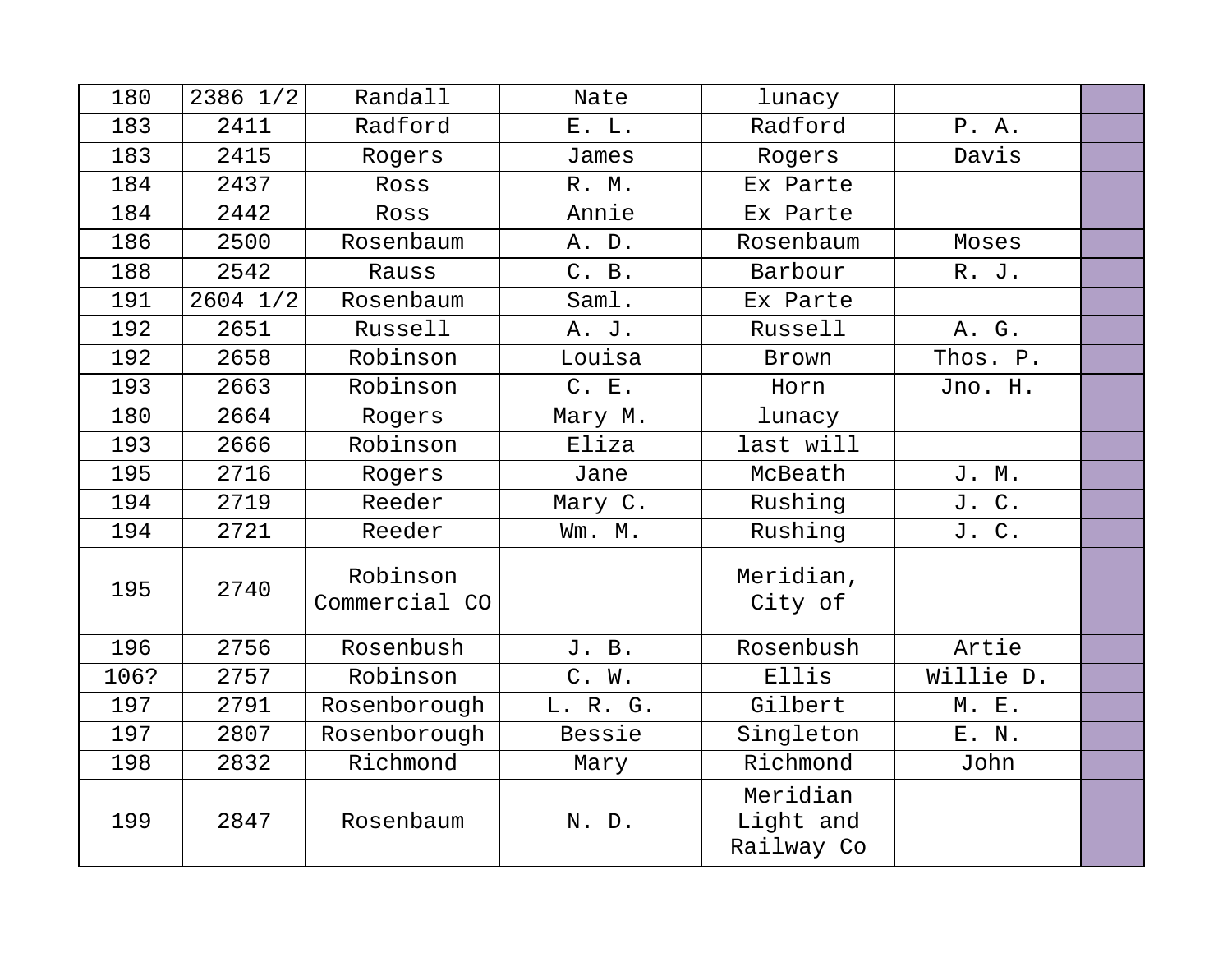| 199 | 2858 | Reeves    | Annie B. | Reeves                            | Horace |  |
|-----|------|-----------|----------|-----------------------------------|--------|--|
| 201 | 2903 | Rosenbaum | $M$ .    | Crandall                          | W. J.  |  |
| 201 | 2903 | Rosenbaum | A. D.    | Crandall                          | W. J.  |  |
| 201 | 2907 | Roan      | John     | Roan                              | Lutha  |  |
| 202 | 2931 | Rowe      | Mollie   | Rowe                              | T. W.  |  |
| 202 | 2938 | Rosenbaum | Saml.    | Rosenbaum                         | Esther |  |
| 202 | 2946 | Reid      | Annie    | Reid                              | Thomas |  |
| 203 | 2960 | Rosenbaum | Meyer L. | Metzger                           | H. C.  |  |
| 203 | 2983 | Rosenbaum | Adele    | Rosenbaum                         | $M$ .  |  |
| 204 | 2986 | Rivers    | T. E.    | Saving<br>Building &<br>Loan Assn |        |  |
| 203 | 2993 | Rose      | Rena     | Jones                             | S. M.  |  |
| 203 | 2993 | Rose      | Walton   | Jones                             | S. M.  |  |
| 205 | 3011 | Robinson  | C. W.    | Ragsdale                          | C. R.  |  |
| 205 | 3016 | Rose      | Rena     | Rose                              | J. S.  |  |
| 205 | 3016 | Rose      | Rena     | Jones                             | S. M.  |  |
| 180 | 3036 | Randall   | Wesley   | lunacy                            |        |  |
| 206 | 3058 | Roberts   | Ellen    | Roberts                           | Alph   |  |
| 206 | 3059 | Rogers    | Ellen    | Rogers                            | Henry  |  |
| 206 | 3068 | Rosse     | Nellie   | Rosse                             | Anna   |  |
| 207 | 3117 | Rambert   | Alex     | Rambert                           | Sallie |  |
| 207 | 3080 | Rogers    | John     | Rogers                            | Mets   |  |
| 208 | 3146 | Rush      | W. V.    | M. & O. RR.<br>Co                 |        |  |
| 208 | 3152 | Ray       | Henry    | Raynes                            | Mollie |  |
| 210 | 3209 | Reagan    | Onie     | Ex Parte                          |        |  |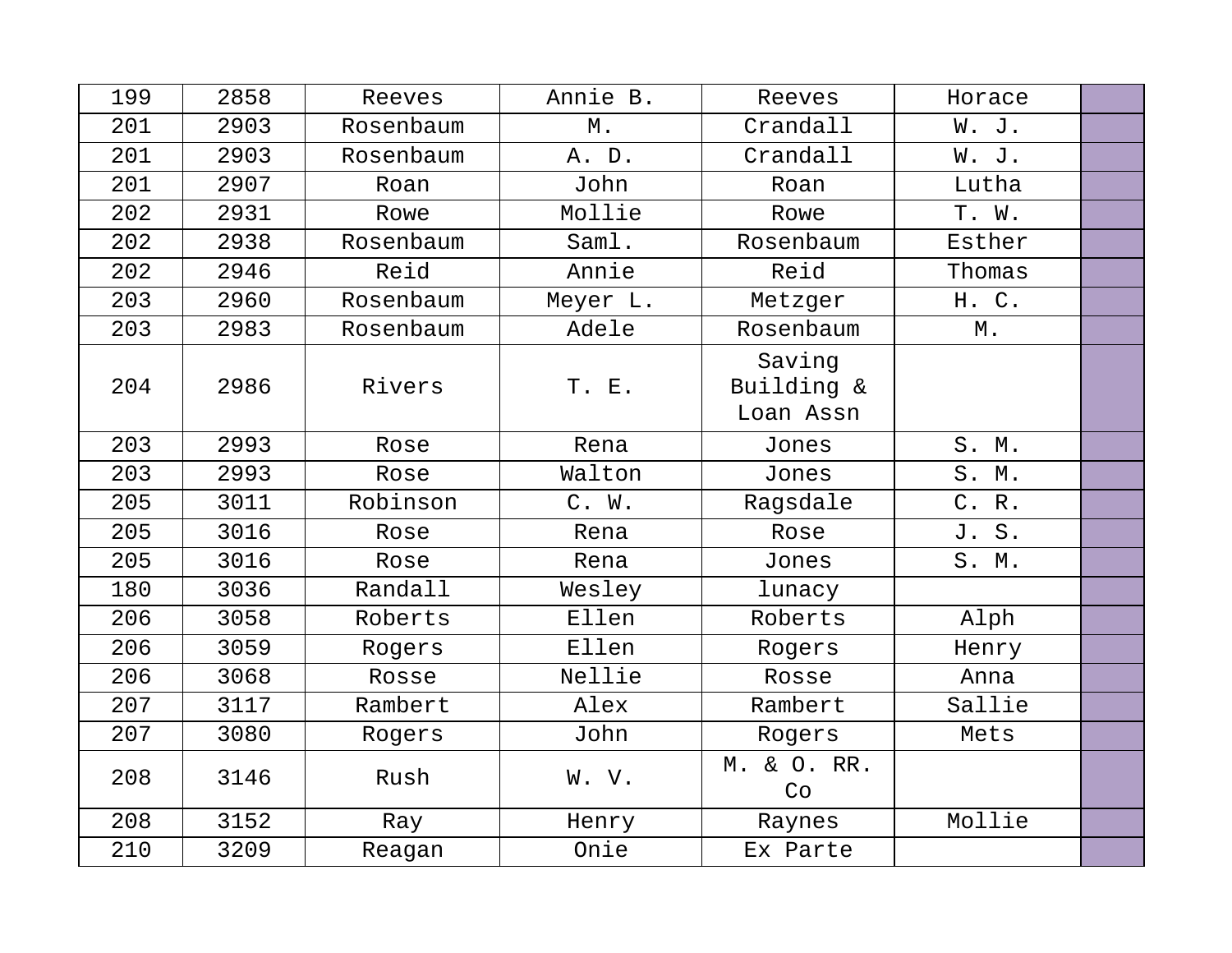| 210 | 3225 | Ryan                  | T. M. Trunk Co Confectionary | Seay<br>Co                   |           |  |
|-----|------|-----------------------|------------------------------|------------------------------|-----------|--|
| 212 | 3267 | Reese                 | Jno. S.                      | Ex Parte                     |           |  |
| 212 | 3267 | Reese                 | Walter                       | Ex Parte                     |           |  |
| 213 | 3294 | Rouse Bro. &<br>Smith |                              | Mississippi<br>Cotton Oil Co |           |  |
| 213 | 3294 | Smith & Rouse<br>Bro. |                              | Mississippi<br>Cotton Oil Co |           |  |
| 213 | 3297 | Ramsey                | Eliza A.                     | Ramsey                       | Solomon   |  |
| 214 | 3328 | Russell               | A. F.                        | Higgins                      | Chas. B.  |  |
| 214 | 3334 | Roberts               | Jno. Henry                   | Roberts                      | Susie     |  |
| 217 | 3407 | Rosenbaum             | A. L.                        | Ex Parte                     |           |  |
| 180 | 3412 | Rackley               | Joe                          | lunacy                       |           |  |
| 217 | 2434 | Rich                  | C. M.                        | <b>Brandon</b>               | Chas.     |  |
| 218 | 3438 | Rivers                | T. E.                        | Rivers                       | $M.$ $F.$ |  |
| 218 | 3446 | Rhodes                | G. M.                        | Rhodes                       | R. P.     |  |
| 219 | 3476 | Reynolds              | Mollie Belle                 | Reynolds                     | Chas. P.  |  |
| 219 | 3486 | Robinson              | Kim                          | Robinson                     | Mary      |  |
| 220 | 3509 | Roberts               | Jessie T.                    | Roberts                      | М.        |  |
| 220 | 3521 | Rigby                 | Eva                          | Rigby                        | Wiley     |  |
| 220 | 3531 | Reid                  | Joe                          | lunacy                       |           |  |
| 221 | 3552 | Rainer                | S. McL.                      | Rainer                       | Mittie    |  |
| 180 | 3594 | Reed                  | Joe                          | lunacy                       |           |  |
| 223 | 3628 | Richardson            | A. L.                        | Richardson                   | J. T.     |  |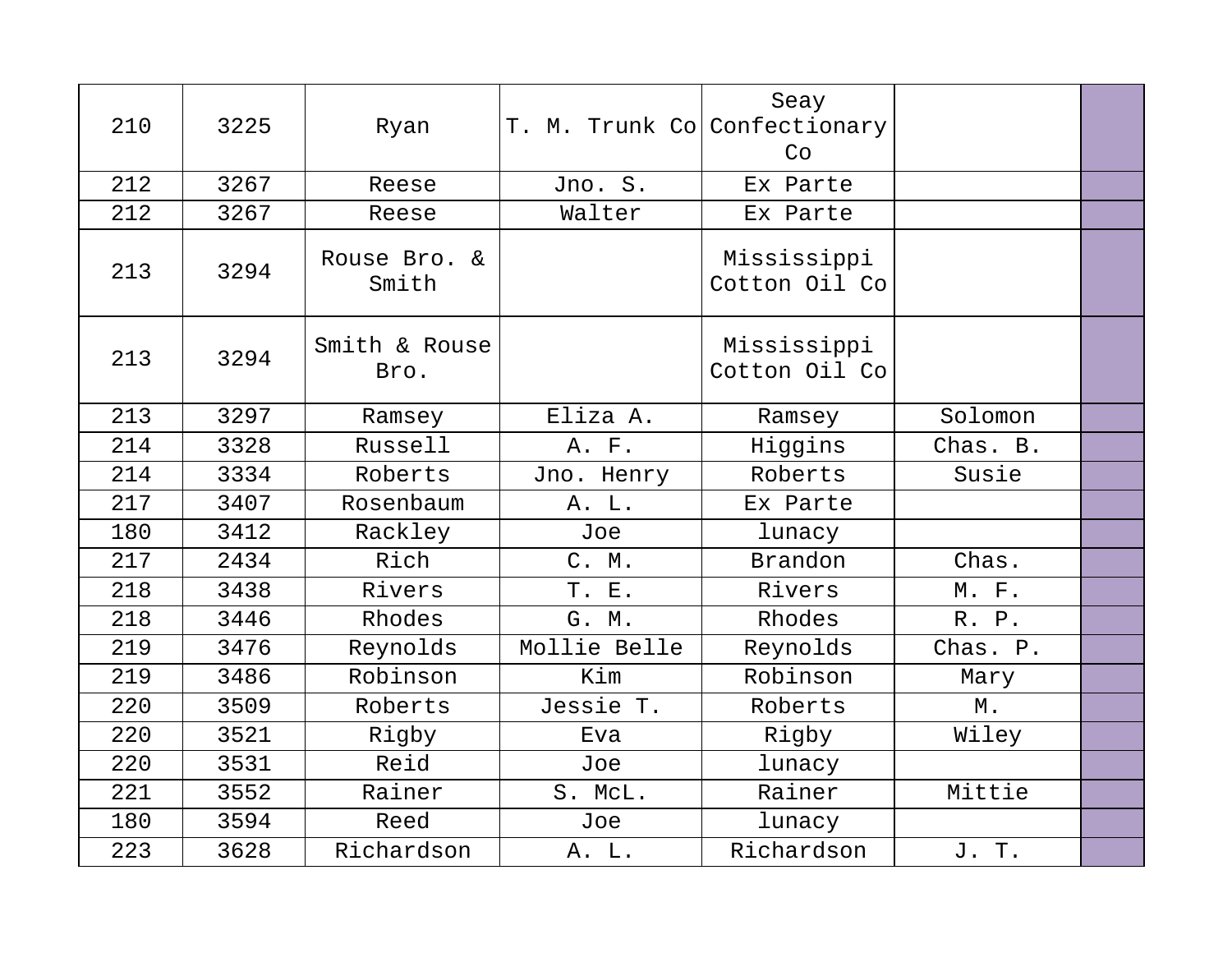| 225 | 3682     | Robinson   | Lessie       | Robinson   | Charley  |  |
|-----|----------|------------|--------------|------------|----------|--|
| 225 | 3684     | Ruffin     | Estelle      | Ruffin     | $R$ .    |  |
| 225 | 3689     | Ruffin     | Saml.        | Ruffin     | $R$ .    |  |
| 225 | 3692     | Rosenbaum  | Wm.          | Hughes     | Sadie    |  |
| 225 | 3702     | Richardson | Willie       | Richardson | Alie     |  |
| 227 | 3762     | Roeshore   | J. F. B.     | last will  |          |  |
| 227 | 3766     | Roberts    | Elizabeth    | Roberts    | E. D.    |  |
| 228 | 3771     | Reaves     | Wm.          | Reaves     | Mary     |  |
| 228 | 3775     | Rushing    | Chas. L.     | Ex Parte   |          |  |
| 228 | 3780     | Roberson   | L. D.        | Martin     | E. J.    |  |
| 230 | 3817 1/2 | Rush       | Thomas       | Rush       | Bettie   |  |
| 231 | 3756     | Ruffin     | Thomas       | Ruffin     | Maria    |  |
| 231 | 3867     | Ratcliff   | <b>B. E.</b> | Ex Parte   |          |  |
| 231 | 3875     | Ruffin     | Jake         | Ruffin     | Leona    |  |
| 233 | 3929     | Richards   | Geo.         | Richards   | Annie    |  |
| 233 | 3949     | Roberson   | Callie       | Roberson   | Calvin   |  |
| 234 | 3973     | Ramsey     | Nessa        | Ramsey     | Richard  |  |
| 235 | 3986     | Perry      | L. S.        | Perry      | $M$ .    |  |
| 235 | 4004     | Payne      | <b>B. E.</b> | Payne      | W. G.    |  |
| 235 | 4019     | Ramsey     | Richard      | Fleming    | W.C.     |  |
| 237 | 4059     | Richardson | F. E.        | Twilley    | Octavia  |  |
| 238 | 4100     | Rice       | Wash         | Roce       | Louvenia |  |
| 239 | 4126     | Ray        | Henry        | Raynes     | Mary     |  |
| 240 | 4146     | Royals     | J.R.         | Royals     | T. E.    |  |
| 240 | 4174     | Rupoert    | Thos.        | Rupert     | Conelia  |  |
| 241 | 4190     | Roberts    | Mary         | Roberts    | Hiram    |  |
| 241 | 4195     | Rosenbush  | J. B.        | Carson     | James    |  |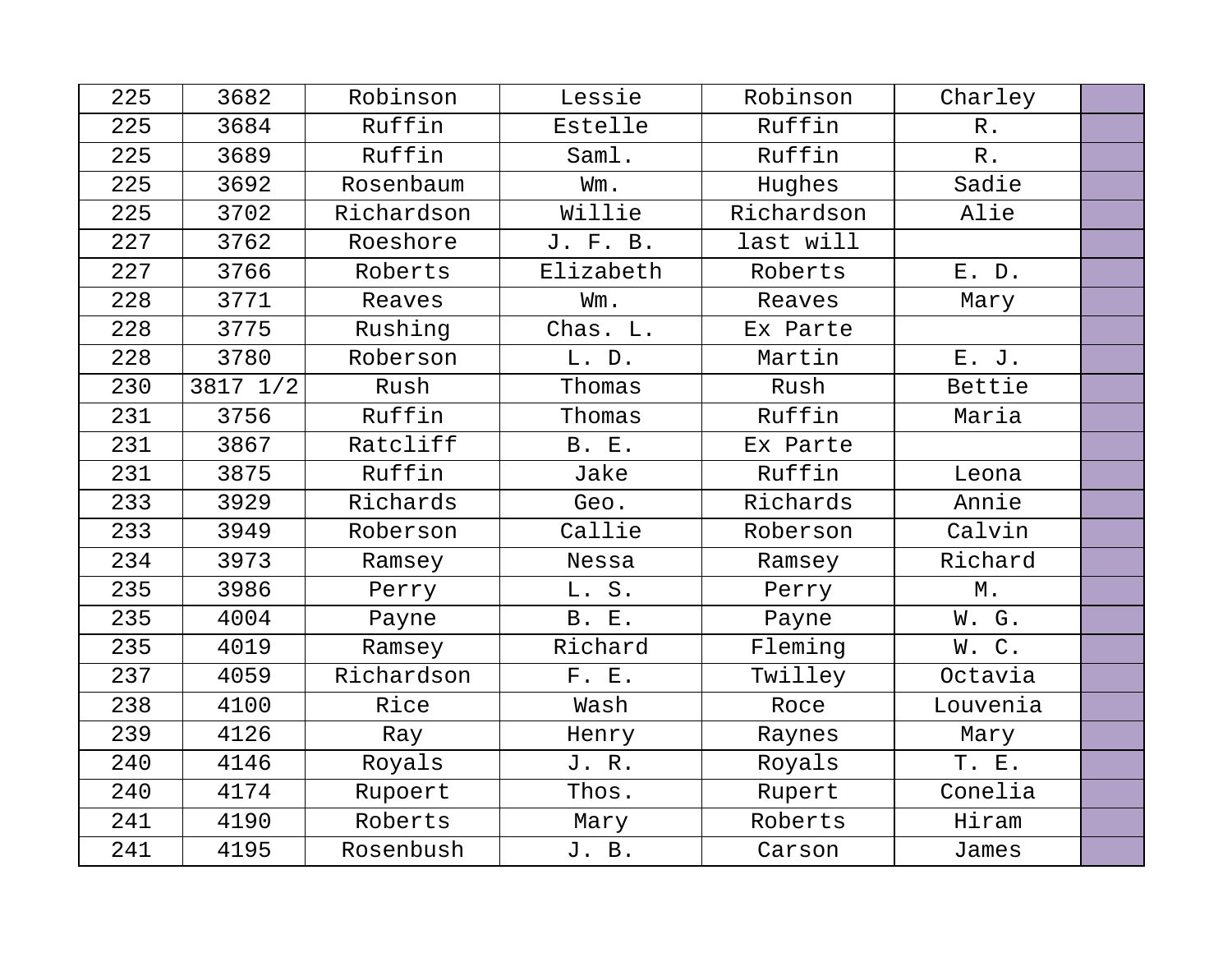| 241 | 4203         | Ruffin              | I. C.    | Ruffin      | Will     |  |
|-----|--------------|---------------------|----------|-------------|----------|--|
| 241 | 4203         | Ruffin              | I. C.    | Welch       | H. C.    |  |
| 242 | $4225$ $1/2$ | Rosenbaum           | T.       | Baum        | М.       |  |
| 242 | 4240         | Rice                | A. N.    | Harris      | J. M.    |  |
| 242 | 4249         | Reece               | Nora     | Reece       | Highland |  |
| 243 | 4257         | Rivers              | Wester   | Rivers      | Ollie    |  |
| 250 | 4262         | Ray                 | Chas.    | lunacy      |          |  |
| 243 | 4297         | Robinson            | M. A.    | Robinson    | B. L.    |  |
| 243 | 4294         | Rosenbam            | Esther   | Ex Parte    |          |  |
| 244 | 4331         | Ruffin              | Jno.     | Ruffin      | Nellie   |  |
| 244 | 4332         | Ruffin              | Marshall | Ruffin      | Nellie   |  |
| 245 | 4367         | Roberts             | Roseland | Roberts     | Pink     |  |
| 245 | 4368         | Roberts             | S. F.    | Aniston     | Ernest   |  |
| 246 | 4404         | Rosenbaum's<br>Sons |          | Mitcham     | I. W. P. |  |
| 247 | 4443         | Rogers              | E. A.    | White       | W. G.    |  |
| 247 | 4453         | Richards            | S. A.    | estate of   |          |  |
| 247 | 4456         | Riggan              | Lula A.  | Riggan      | W. H.    |  |
| 247 | 4457         | Richardson          | William  | Richardson  | Myrtle   |  |
| 248 | 4477?        | Ramsey              | Leonna   | Hill        | C. W.    |  |
| 249 | 4515         | Rosenbaum           | Theresa  | <b>Baum</b> | Marx     |  |
| 249 | 4528         | Rosenbaum           | A. L.    | Rosenbaum   | Flora    |  |
| 249 | 4528         | Rosenbaum           | A. L.    | Rosenbaum   | Marx     |  |
| 251 | 4583         | Riggan              | Gerrold  | Riggan      | W. H.    |  |
| 251 | 4583         | Riggan              | Carrie   | Riggan      | W. H.    |  |
| 252 | 4606         | Ratcliff            | Mary     | Ratcliff    | Isaac    |  |
| 252 | 4627         | Ray                 | Lessie   | Ray         | Jno.     |  |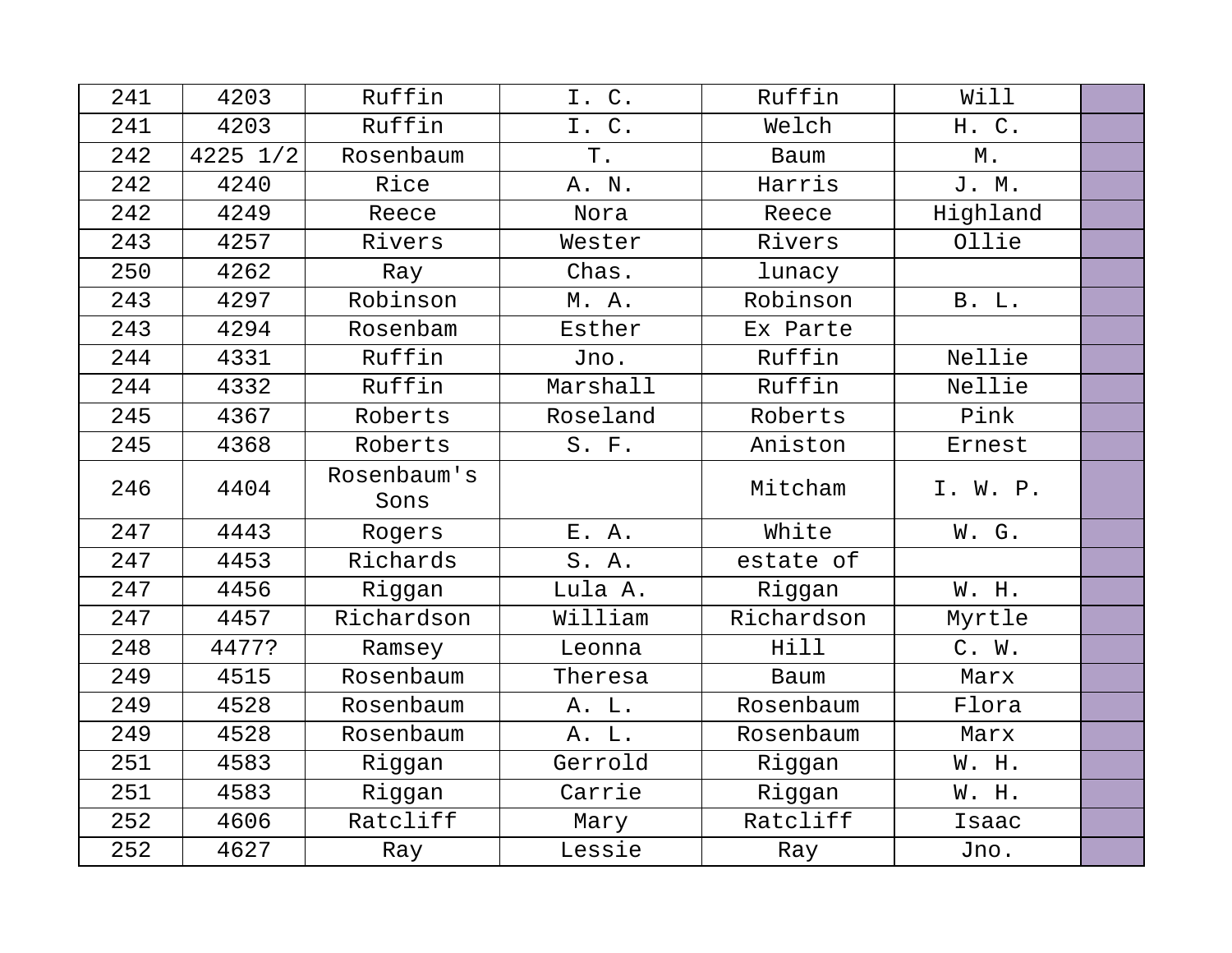| 252 | 4616         | Roberson          | E. C.              | Robinson              | Beulah      |  |
|-----|--------------|-------------------|--------------------|-----------------------|-------------|--|
| 254 | 4730         | Rosenbaum<br>Sons |                    | Davis &<br>Andrews Co |             |  |
| 254 | 4730         | Rosenbaum<br>Sons |                    | Andrews &<br>Davis Co |             |  |
| 254 | 4732         | Rogers            | Hallie M.          | White                 | C. L.       |  |
| 255 | 4755         | Roberts           | William            | Roberts               | Viney       |  |
| 255 | 4765         | Ritter            | Geo. A.            | Ritter                | Elizabeth   |  |
| 257 | 4626         | Rubush            | C. M.              | Rubush                | M. A.       |  |
| 258 | 4845         | Ross              | R. M.              | Ross                  | T. E.       |  |
| 251 | 4851         | Ross              | R. L.              | Ex Parte              |             |  |
| 258 | 4859         | Ramsey            | Carrie             | Ramsey                | J. P.       |  |
| 259 | 4861         | Rauch             | Carl               | Rauch                 | Sophie      |  |
| 259 | 4871         | Regan             | Eula               | Regan                 | H. T.       |  |
| 259 | 4887         | Roland            | Maggie             | Roland                | Moses       |  |
| 261 | 4944         | Reed              | W.A.               | Currie                | J. H.       |  |
| 262 | 4965         | Robins            | J.                 | last will             |             |  |
| 265 | $5047$ $1/2$ | Rothenberg        | Lee M.             | Rothenberg            | Levi        |  |
| 267 | 5120         | Raeman            | Lewis              | Raeman                | Ida         |  |
| 271 | 5257         | Royals            | J. L.              | Smith                 | Sim         |  |
| 250 | 5279         | Rogers            | Lloyd              | lunacy                |             |  |
| 273 | 5373         | Rush              | C. A. Keeton       | Keeton                | ${\rm F}$ . |  |
| 273 | 5373         | Rush              | $C$ .<br>A. Keeton | Keeton                | $C$ .       |  |
| 274 | 5379         | Robinson          | Mike               | Robinson              | Sara        |  |
| 274 | 5791         | Rush              | W. F.?             | Rush                  | Jennie      |  |
| 274 | 5397         | Rainer            | H. A.              | Ex Parte              |             |  |
| 274 | 5408         | Ricks             | Bettie             | Ricks                 | Andrew      |  |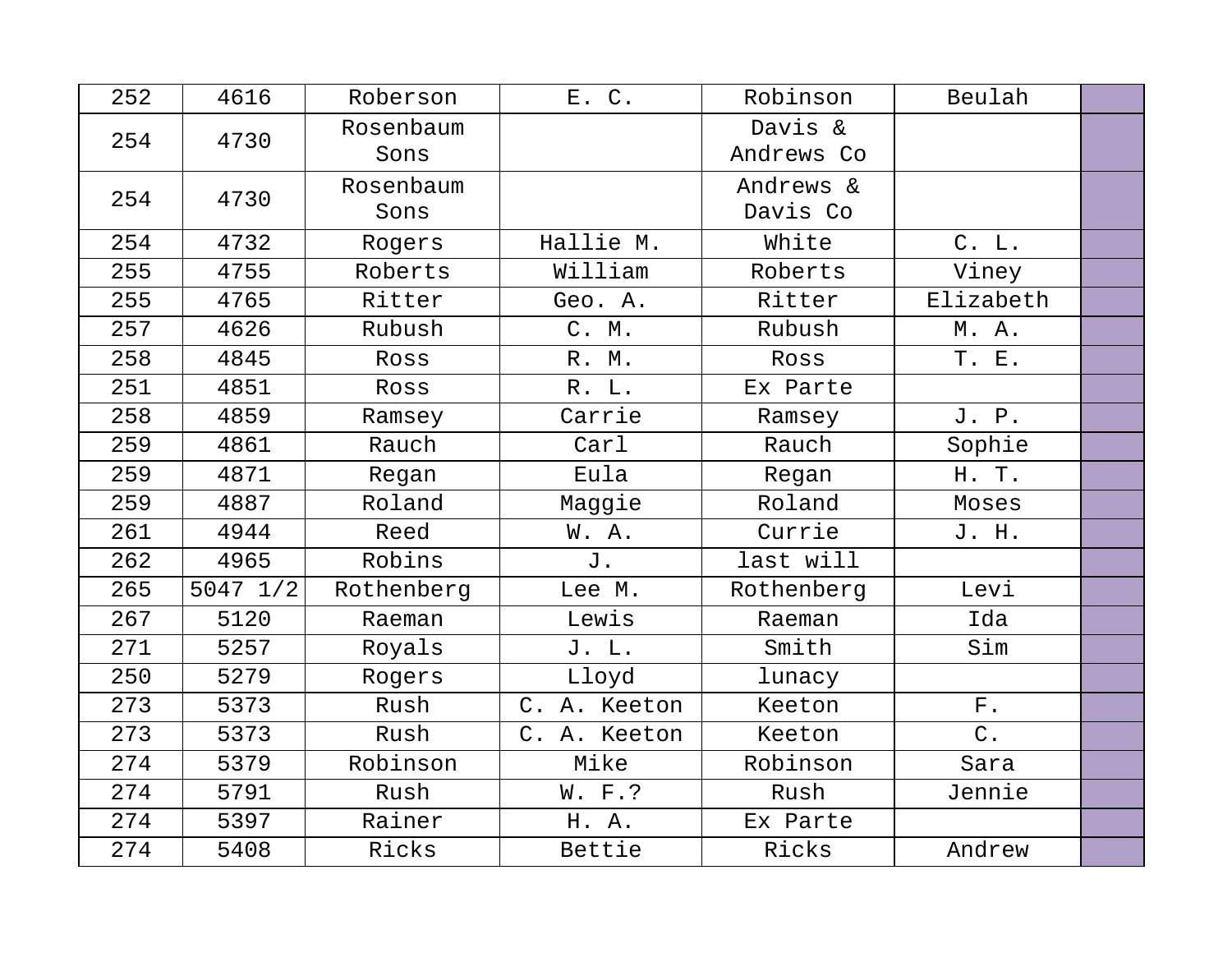| 274 | 5428 | Raley      | A. J.       | Raley                          | J. H.   |  |
|-----|------|------------|-------------|--------------------------------|---------|--|
| 276 | 5537 | Riley      | $\mathbb M$ | Riley                          | Geo.    |  |
| 276 | 5570 | Rowland    | Jno. D.     | Lutz &<br>Betbeze              |         |  |
| 276 | 5570 | Rowland    | Jno. D.     | Betbexe &<br>Lutz              |         |  |
| 277 | 5572 | Repshie    | J. G.       | Bostick<br>Lumber & Mfg.<br>Co |         |  |
| 277 | 5610 | Rodgers    | W. J.       | Ex Parte                       |         |  |
| 278 | 5618 | Rose       | F. C.       | Thrash                         | T. R.   |  |
| 279 | 5662 | Roberts    | G. J.       | Roberts                        | M. N.   |  |
| 280 | 5683 | Richardson | Eddie       | Triplett                       | A. E.   |  |
| 281 | 5718 | Rhodes     | C. A.       | Rhodes                         | J. D.   |  |
| 283 | 5754 | RIggan     | L. L.       | Riggan                         | A. K.   |  |
| 300 | 5818 | Roberson   | Cora        | lunacy                         |         |  |
| 285 | 5831 | Railey     | Isham       | Raley?                         | Ezza S. |  |
| 285 | 5832 | Raley      | Ezza S.     | Kaye                           | A. W.   |  |
| 287 | 5863 | Regan      | E. W.       | Mullo                          | Cliff   |  |
| 287 | 5867 | Raley      | H. E.       | Raley                          | J. H.   |  |
| 288 | 5878 | Reid       | G. E.       | Reid                           | E. H.   |  |
| 288 | 5881 | Rush       | W. V. Jr    | Jones                          | A. M.   |  |
| 289 | 5988 | Roberts    | J. H.       | Reed                           | J. E.   |  |
| 289 | 5907 | Roberts    | Sam F.      | Avery                          | Mary    |  |
| 290 | 5912 | Reed       | R. H.       | Williams                       | Tom     |  |
| 300 | 5920 | Riley      | H. C.       | Ex Parte                       |         |  |
| 300 | 5923 | Ruffin     | Alfred      | lunacy                         |         |  |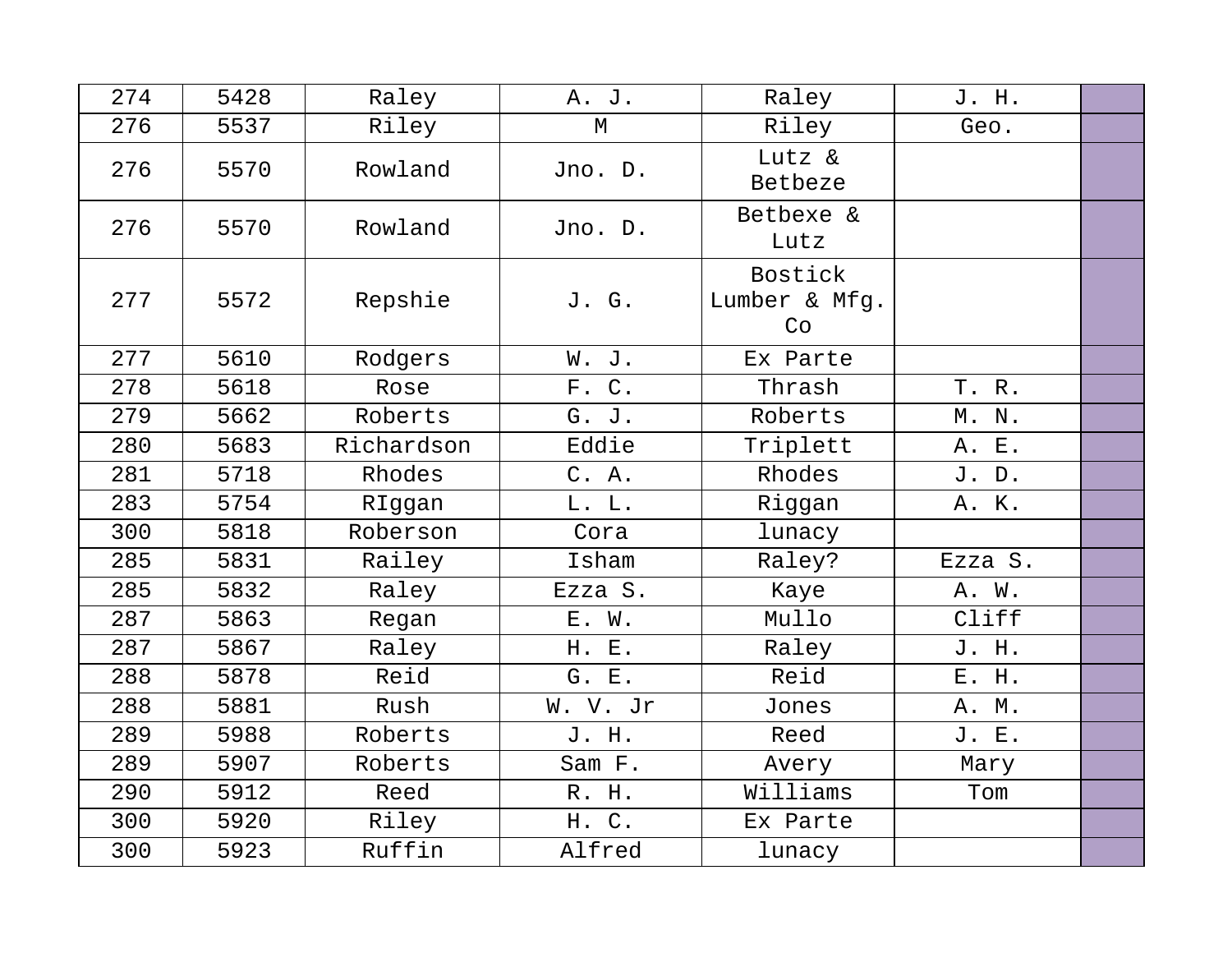| 290 | 5929     | Rhaley     | <b>B.</b> J. | Raley      | J. D.   |  |
|-----|----------|------------|--------------|------------|---------|--|
| 293 | 6013     | Riddell    | J. A. Jr     | Ex Parte   |         |  |
| 294 | 6017     | Robinson   | Sallie       | Robinson   | Jim     |  |
| 294 | 6024     | Robinson   | Mike         | Robinson   | Sarah   |  |
| 295 | 6043     | Roberts    | Gustus       | Hargrove   | Alex    |  |
| 295 | 6037     | Rosenbaum  | Η.           | Rosenfield | Freda   |  |
| 295 | 6037     | Rosenbaum  | H.           | Rosenfield | Freda   |  |
| 295 | 6040     | Rothenberg | L. M.        | Rothenberg | М.      |  |
| 300 | 6055     | Richardson | J. K.        | lunacy     |         |  |
| 296 | 6069 1/2 | Reece      | H. K.        | Reece      | Queenie |  |
| 297 | 6110     | Roby       | Amy          | Roby       | Lethie  |  |
| 297 | 6117     | Ross       | L. E.        | Ross       | J. M.   |  |
| 297 | 6130     | Roshore    | Clinton      | Ex Parte   |         |  |
| 298 | 6145     | Ryne       | J. A.        | Ex Parte   |         |  |
| 299 | 6189     | Richardson | F. E.        | Ex Parte   |         |  |
| 303 | 6233     | Rix        | Tommie       | Rix        | T. B.   |  |
| 303 | 6234     | Roberts    | Hellen       | Monette    | L. C.   |  |
| 303 | 6246     | Roche      | Dorothy      | Rhoche     | A. L.   |  |
| 303 | 1258     | Ramsey     | Nelson       | Walton     | W. T.   |  |
| 303 | 6259     | Rosenbaum  | Flora D.     | Rosenbaum  | M. H.   |  |
| 303 | 6261     | Rhyne      | Jennie D.    | Rhyne      | A. W.   |  |
| 300 | 6276     | Richardson | Hugh         | lunacy     |         |  |
| 305 | 6295     | Reynolds   | Maggie       | Reynolds   | E. S.   |  |
| 305 | 6302     | Richardson | M. E.        | Richardson | J. K.   |  |
| 306 | 6331     | Richie     | S. O.        | Ex Parte   |         |  |
| 307 | 6360     | Ruffin     | Sam L.       | Ruffin     | Mary    |  |
| 307 | 6367     | Richardson | Lunsford     | Reed       | J. E.   |  |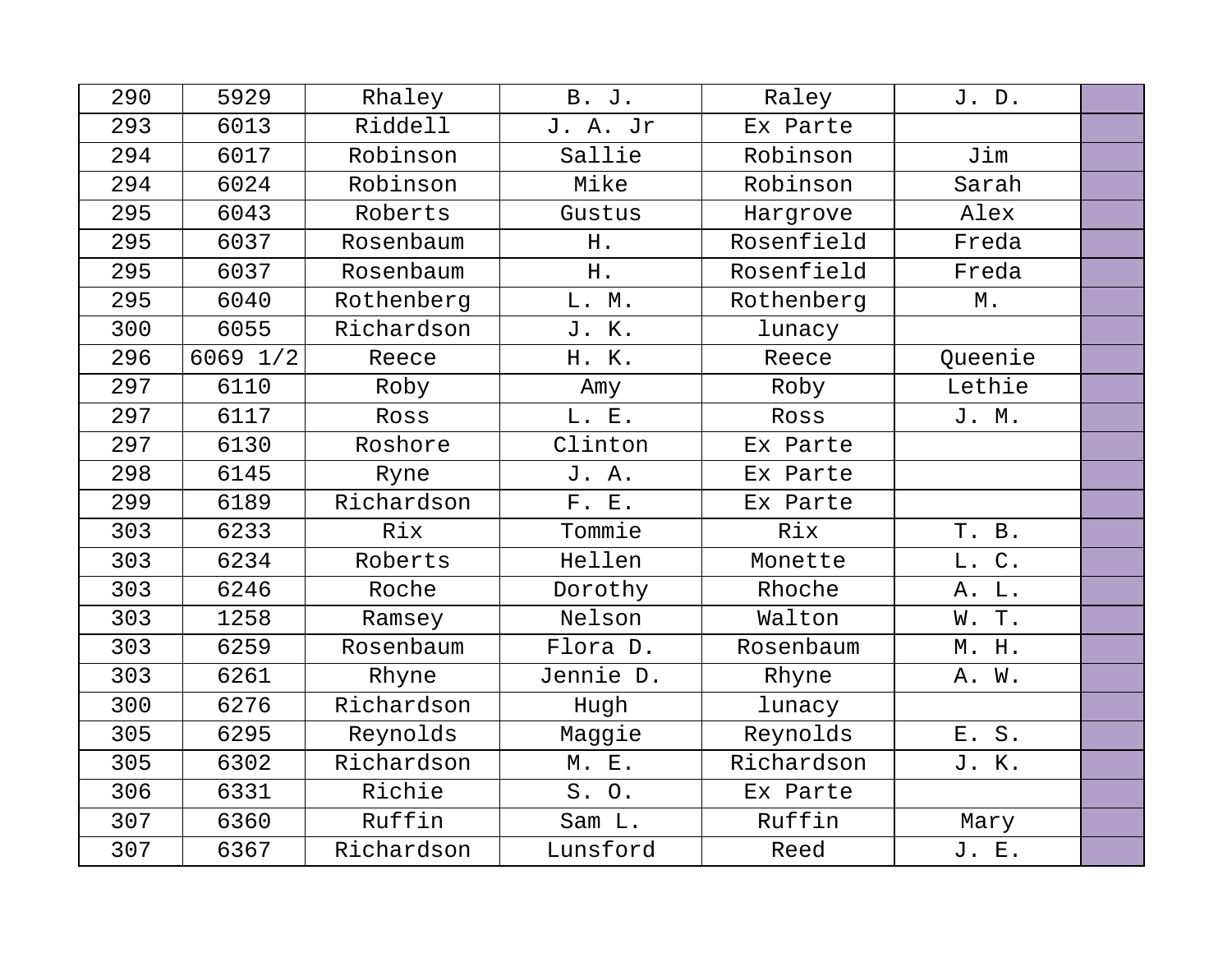| 307 | 6280 | Rothenberg | Carrie J.   | Ex Parte   |               |  |
|-----|------|------------|-------------|------------|---------------|--|
| 310 | 6451 | Roberts    | Hazel June  | Roberts    | Jas. C.       |  |
| 310 | 6453 | Rushing    | Fannie      | Rushing    | Will          |  |
| 312 | 6492 | Rutledge   | J. A.       | Johnson    | Will          |  |
| 314 | 6539 | Rogers     | Ada         | Rogers     | Claude        |  |
| 317 | 6606 | Reily      | Geo.        | Reily      | $\mathbb M$ . |  |
| 317 | 6607 | Ruffin     | Silas       | Ruffin     | Fibbie        |  |
| 317 | 6614 | Ross       | Georgia     | Ross       | Sam J.        |  |
| 317 | 6619 | Ray        | D. A.       | Ray        | M. J.         |  |
| 319 | 6658 | Reynolds   | Joe C.      | Reynolds   | H. W.         |  |
| 321 | 6710 | Rivers     | M. T.       | Rivers     | J. W.         |  |
| 300 | 6774 | Roberts    | Liddie      | lunacy     |               |  |
| 324 | 6786 | Robinson   | Lizzie Carr | Robinson   | B. W.         |  |
| 324 | 6793 | Ruffin     | Fred        | Ruffin     | Lula          |  |
| 327 | 6832 | Rawson     | Wm.         | Rawson     | Wm. Wallace   |  |
| 327 | 6860 | Richards   | M. G.       | Richards   | Thos.         |  |
| 328 | 3884 | Richie     | S. O.       | Ex Parte   |               |  |
| 328 | 6897 | Ray        | Mary        | Ray        | Ed            |  |
| 328 | 6903 | Richardson | Caudie      | Richardson | B. V.         |  |
| 328 | 6903 | Richardson | Viola       | Richardson | B. V.         |  |
| 329 | 6932 | Roberts    | Simon       | Roberts    | S. B.         |  |
| 329 | 6949 | Reid       | G. E.       | Reid       | Earl H.       |  |
| 330 | 6966 | Ruffin     | James       | Ruffin     | Julia         |  |
| 331 | 6982 | Rountree   |             | Crook      | Verna         |  |
| 331 | 6993 | Rushing    | Olivia      | Ex Parte   |               |  |
| 331 | 6996 | Ricks      | Alice       | Ricks      | Linney        |  |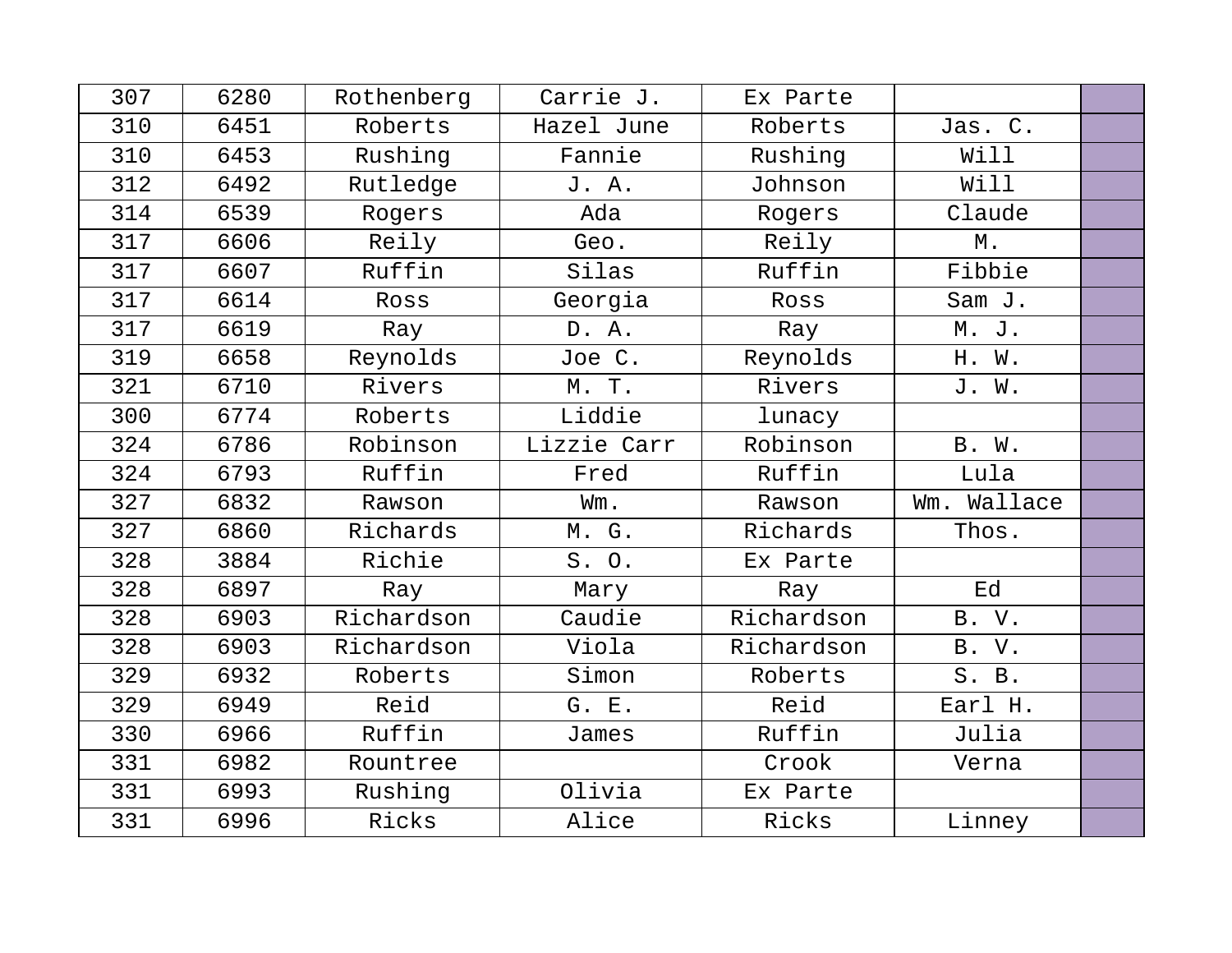| 331 | 6997  | Rosenbaum &<br>Little |              | Brown                                     | A. J.      |  |
|-----|-------|-----------------------|--------------|-------------------------------------------|------------|--|
| 331 | 6997  | Little &<br>Rosenbaum |              | Brown                                     | A. J.      |  |
| 331 | 7005  | Roberts               | McNeil       | Ruffin                                    | R. D.      |  |
| 332 | 7011  | Rodgers               | J. C.        | Rodgers                                   | Stella     |  |
| 332 | 7021  | Ready                 | Mary McK.    | Ready                                     | Jas. J. Jr |  |
| 336 | 7135  | Riley                 | A. G.        | Riley                                     | F. L.      |  |
| 339 | 7187  | Ruffin                | Jim          | Ruffin                                    | Ellen      |  |
| 339 | 7190  | Ramsey                | Sims         | Ramsey                                    | Gertrude   |  |
| 341 | 7243  | Rogers                | M. M.        | Rogers                                    | M. A.      |  |
| 342 | 7285  | Rowell                | Wheeler      | Rowell                                    | Alice      |  |
| 344 | 7342  | Ready                 | May          | Ready                                     | J. J. Jr   |  |
| 345 | 7358  | Riggan                | Lee L.       | Riggan                                    | Anie K.    |  |
| 345 | 7358  | Riggan                | Ethel K.     | Riggan                                    | Annie K.   |  |
| 345 | 7358  | Riggan                | Lee L.       | Riggan                                    | Ethel K.   |  |
| 345 | 7359  | Ray                   | J. G.        | Ex Parte                                  |            |  |
| 345 | 7365  | Roberts               | E. B.        | Mississippi<br>Children's<br>Home Society |            |  |
| 345 | 7378? | Ratcliff              | <b>B. E.</b> | Brown                                     | E. P.      |  |
| 345 | 7378? | Reed                  | Maud C.      | Reed                                      | W. R.      |  |
| 345 | 7381  | Rawson                | R. M.        | Beeson Moore<br>Motor Co                  |            |  |
| 346 | 7386  | Roberts               | Nettie       | Roberts                                   | Jessie     |  |
| 347 | 7414  | Richie                | W. H.        | Richie                                    | T. J.      |  |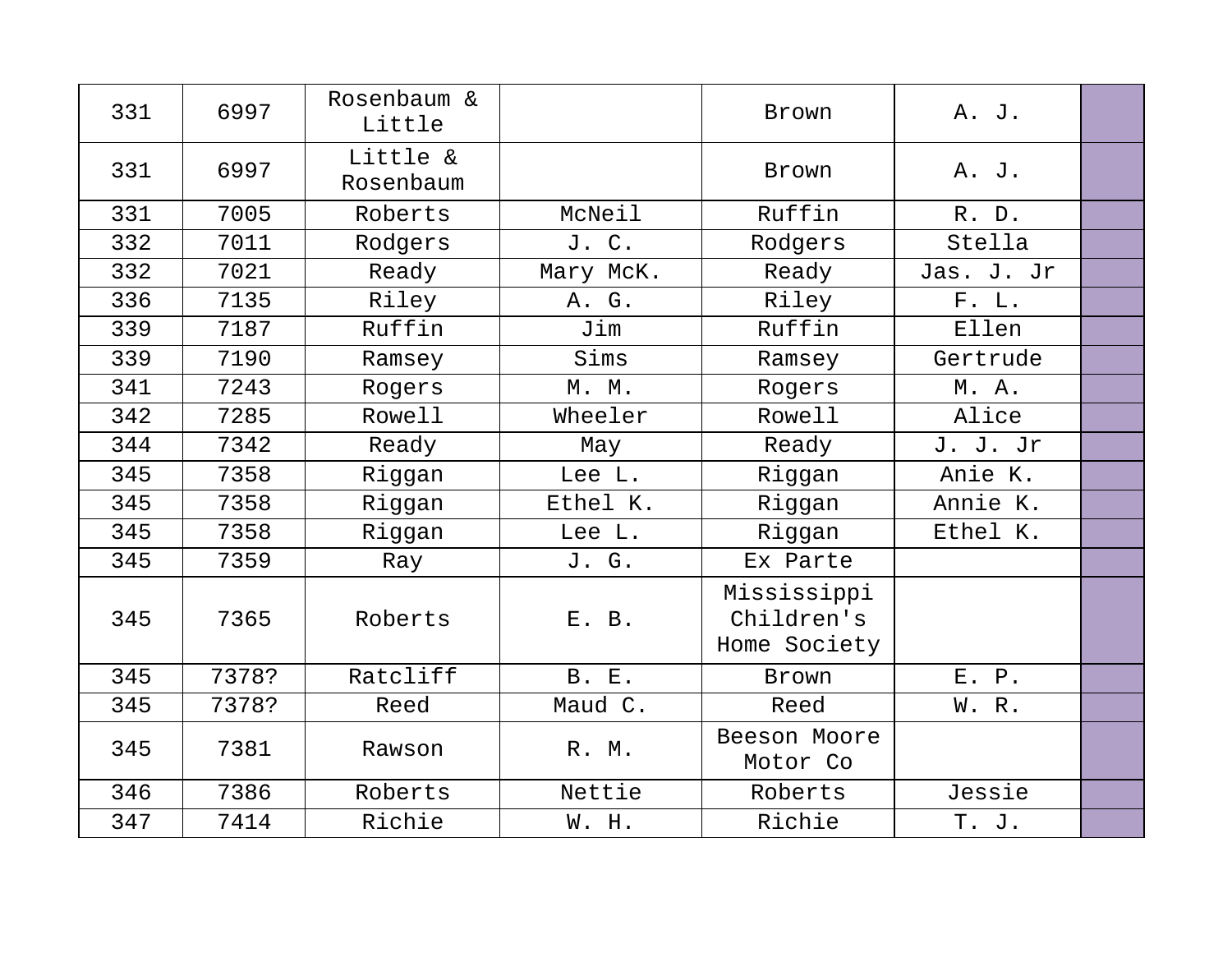| 347 | 7416     | Russell &<br>Poythress |              | Harris Lumber<br>Co        |                 |  |
|-----|----------|------------------------|--------------|----------------------------|-----------------|--|
| 348 | 7435     | Ramsey                 | Katie        | Ramsey                     | Willie D.       |  |
| 348 | 7440     | Ratcliff               | <b>Ethel</b> | Ex Parte                   |                 |  |
| 349 | 7445     | Redden                 | W. R.        | Redden                     | W. R.           |  |
| 349 | 4770 1/2 | Richey                 | J.           | Ex Parte                   |                 |  |
| 351 | 7487     | Ramsey                 | Jeffery L.   | Ramsey                     | Fannie          |  |
| 351 | 7496     | Ruffin                 | Inez         | Ruffin                     | Will            |  |
| 352 | 7523     | Rush                   | Louise       | Rush                       | John            |  |
| 355 | 7579     | Richey                 | T. J.        | Ex Parte                   |                 |  |
| 356 | 7602     | Reynolds               | H. W.        | Reynolds                   | May             |  |
| 356 | 7614     | Roberson               | Jno.         | Roberson                   | Sadie           |  |
| 357 | 7639     | Robinson               | Julia        | Robinson                   | H. S.           |  |
| 357 | 7640     | Ruffin                 | Lila         | Ruffin                     | Silas           |  |
| 355 | 7582     | Risher                 | C. C.        | Richer                     | Jesse Lee       |  |
| 355 | 7591     | Rowell                 | M. V.        | Ex Parte                   |                 |  |
| 358 | 7652     | Riche                  | Henry        | Riche                      | Alma            |  |
| 358 | 7662     | Roberson               | William      | Roberson                   | Jennetta        |  |
| 358 | 7662 1/2 | Robinson               | H. S.        | Parker                     | W. L.           |  |
| 359 | 7697     | Rawson                 | R. M.        | Ex Parte                   |                 |  |
| 358 | 7671     | Reynolds               | W. W.        | Shumate                    | ${\mathbb R}$ . |  |
| 360 | 7719     | Rushing                | Allen        | Rushing                    | Lula            |  |
| 326 | 7735     | Ruffin                 | Mattie       | lunacy                     |                 |  |
| 360 | 7717     | Riche                  | Lillie       | Guranty Bank<br>& Trust Co |                 |  |
| 360 | 7717     | Riche                  | Esther       | Guranty Bank<br>& Trust Co |                 |  |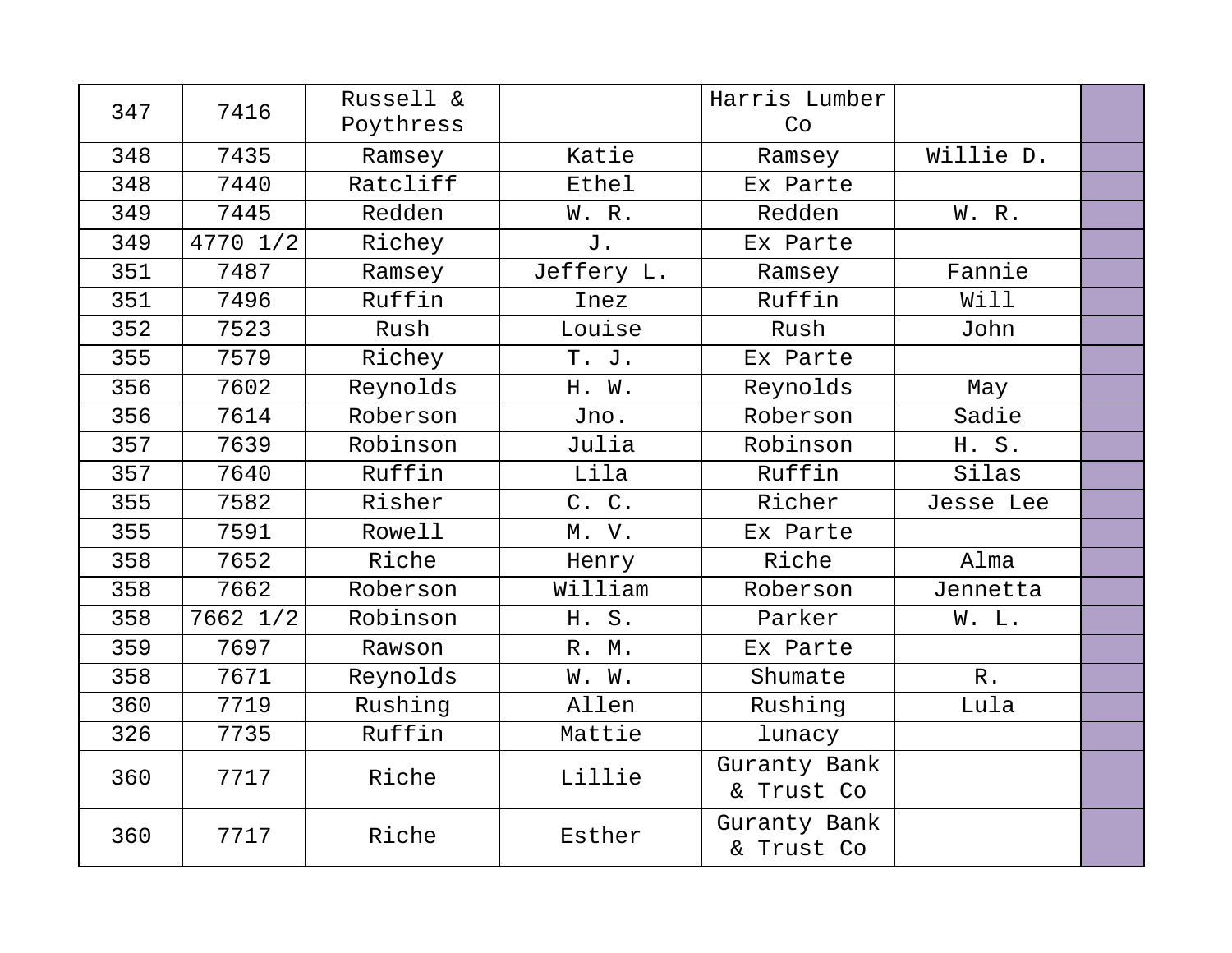| 361   | 7739     | Rush       | Sallie Neville | Neville              | Geo. B.    |  |
|-------|----------|------------|----------------|----------------------|------------|--|
| 361   | 7740     | Ready      | Mary           | Ready                | James      |  |
| 361   | 7780     | Railey     | A. L.          | Railey               | Anna Belle |  |
| 362   | 7792     | Ramsey     | J. B.          | Ramsey               | L.         |  |
| 363   | 7797     | Richardson | N. B.          | Richardson           | Birdie T.  |  |
| 363   | 7801     | Ray        | Marth? Jane    | Ray                  | Bessie     |  |
| 364   | 7822     | Robertson  | J. T.          | Robertson            | J. T.      |  |
| 365   | 7853     | Rappley    | Moody          | estate of            |            |  |
| 365   | 7872     | Robinson   | Isaholia       | Richardson           | T. O.      |  |
| 366   | 7893 1/2 | Reed       | George E.      | McMullan             | J. V.      |  |
| 366   | 7904     | Roberts    | Pearl          | Roberts              | Jimmy      |  |
| 266?  | 7906     | Rowell     | Alice          | Powell               | Wheeler    |  |
| 358   | 7655     | Roberts    | J. J.          | Ex Parte             |            |  |
| 265?  | 7862     | Reed       | Litty          | Reed                 | B. P.      |  |
| 119   | 1130     | Ross       | Miss           | lunacy               |            |  |
| 107   | 1153     | Rivers     | W. J.          | Rivers               | Sarah      |  |
| $u-1$ | 19       | Ragen      | Claud Lee      | gnship of            |            |  |
| $u-1$ | 29       | Rushing    | C. E.          | Lyles                | W. D.      |  |
| $u-1$ | 29       | Rushing    | C. E.          | Whitaker             | M. H.      |  |
| $u-2$ | 61       | Ross       | R. M.          | Watkins              | James      |  |
| $u-2$ | 64       | Ragsdale   | L. A.          | Meridian,<br>City of |            |  |
| $u-2$ | 69       | Rutledge   | Obediag        | Tiver?               | Lewis      |  |
| $u-2$ | 82       | Ragsdale   | L. A.          | Yew                  | R.Y.       |  |
| $u-2$ | 95       | Ryan       | James M.       | Meador               | Benj.      |  |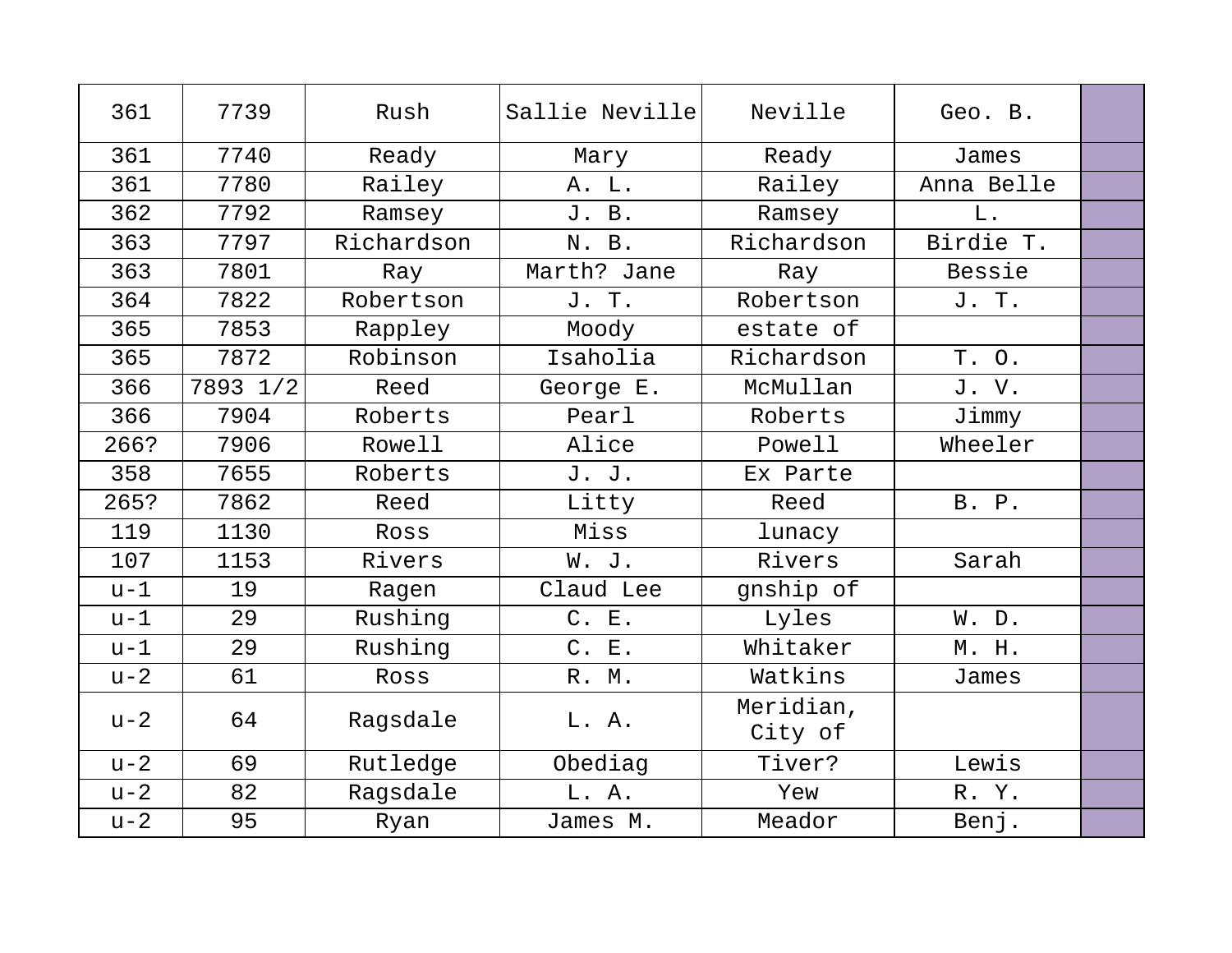| $u-2$   | 97  | Riddelsperger | Elizabeth | Griffith  | Samual A. |  |
|---------|-----|---------------|-----------|-----------|-----------|--|
| $u-2$   | 97  | Riddelsperger | James     | Griffith  | Samual A. |  |
| $u-2$   | 97  | Riddelsperger | Elizabeth | Griffith  | Barbara   |  |
| $u-2$   | 97  | Riddelsperger | James     | Griffith  | Barbara   |  |
| $U-2$   | 102 | Robert        | James     | Keeton    | James     |  |
| $U - 2$ | 114 | Ryan          | Mary      | Harper    | R. B. G.  |  |
| 7       | 62  | Stearling     | Wm.       | Hunte r   | A. D.     |  |
| 8       | 75  | Snedecor      | Geo. G.   | Snedecor  | James     |  |
| 9       | 84  | Spinks        | Isaac     | Jones     | Charles   |  |
| 12      | 120 | Spinks        | Isaac     | Garner    | Jno.      |  |
| 12      | 121 | Spinks        | Isaac     | Francis   | James     |  |
| 13      | 124 | Spinks        | Isaac     | Culpepper | Enoch     |  |
| 15      | 143 | Sturdevant    | Allen     | Osborn    | Daniel A. |  |
| 18      | 163 | Smith         | Wm. B.    | McRae     | Joseph    |  |
| 18      | 168 | Stewart       | Wm.       | Marsh     | Bryant    |  |
| 22      | 192 | Samuel        | R. M.     | Hall      | W. W. Jr  |  |
| 23      | 201 | Strait        | Wm.       | Higgins   | P. H.     |  |
| 24      | 204 | Simmons       | Jas. L.   | Hobbs     | W. P.     |  |
| 26      | 219 | Spinks        | Charlotte | Lacy      | Α.        |  |
| 26      | 219 | Spinks        | Isaac     | Lacy      | $A$ .     |  |
| 27      | 228 | Smith         | Lewis     | Smith     | Joshua    |  |
| 27      | 229 | Smith         | L. J.     | Smith     | Elizabeth |  |
| 27      | 231 | Spinks        | Isaac     | Spinks    | Sarah     |  |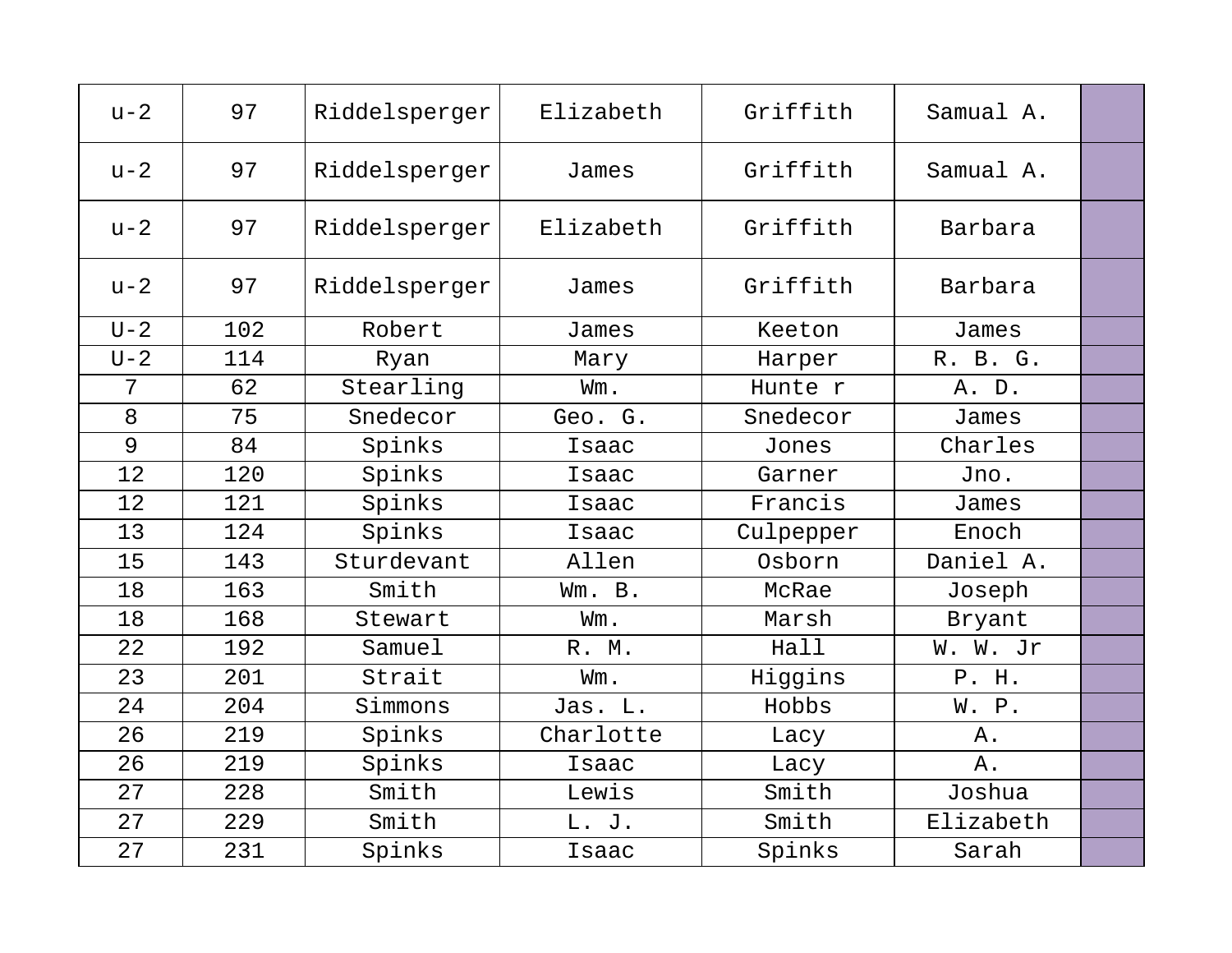| 28 | 234 | Scarbrough | A. L.      | Smith      | Benj.          |  |
|----|-----|------------|------------|------------|----------------|--|
| 28 | 235 | Snowden    | John       | Shaw       | Wm.            |  |
| 28 | 236 | Shamburger | Α.         | Shamburger | $E$ .          |  |
| 28 | 236 | Spinks     | Jno.       | Shamburger | $\mathbf{E}$ . |  |
| 28 | 237 | Shamburger | Α.         | Shamburger | $E$ .          |  |
| 28 | 238 | Smith      | Aaron      | Parker     | Wm.            |  |
| 28 | 239 | Suttles    | Isaac      | Suttles    | Jas. H.        |  |
| 29 | 240 | Smith      | H. B.      | Raney      | Wm. V.         |  |
| 29 | 241 | Suggs      | J. B.      | Clinton    | Geo. W.        |  |
| 29 | 242 | Stanley    | Isaac      | Vaughn     | Pinkney        |  |
| 29 | 244 | Spinks     | Sarah E.   | McCarty    | Susan          |  |
| 32 | 261 | Satcher    | <b>Beb</b> | Thompson   | Ralph          |  |
| 32 | 264 | Strickland | Simon      | Strickland | Jno.           |  |
| 32 | 268 | Smith      | W. H. A.   | McLaurin   | M. A.          |  |
| 33 | 269 | Suggs      | Joshua     | Bass?      | Jno. W.        |  |
| 33 | 270 | Smith      | Wm.        | Harper     | R. B. G.       |  |
| 33 | 271 | Smith      | Lewis      | McLemore   | C. H.          |  |
| 33 | 273 | Spinks     | W. W.      | Spinks     | Rolly          |  |
| 35 | 281 | Sage       | Edwin      | Trippe     | Jepe E.        |  |
| 36 | 293 | Spinks     | Josephine  | Spinks     | W. W.          |  |
| 36 | 294 | Smith      | H. C.      | Smith      | Fannie         |  |
| 40 | 424 | Shamburger | Brantley   | Suggs      | Rebecca        |  |
| 45 | 333 | Snowden    | H. E.      | Snowden    | James          |  |
| 45 | 334 | Smith      | Allen      | Kelly      | Duncan         |  |
| 46 | 340 | Strickland | Simon      | Strickland | Irvin          |  |
| 46 | 341 | Strickland | Solomon    | Strickland | Margaret       |  |
| 46 | 342 | Strickland | Wm.        | Strickland | Bedford        |  |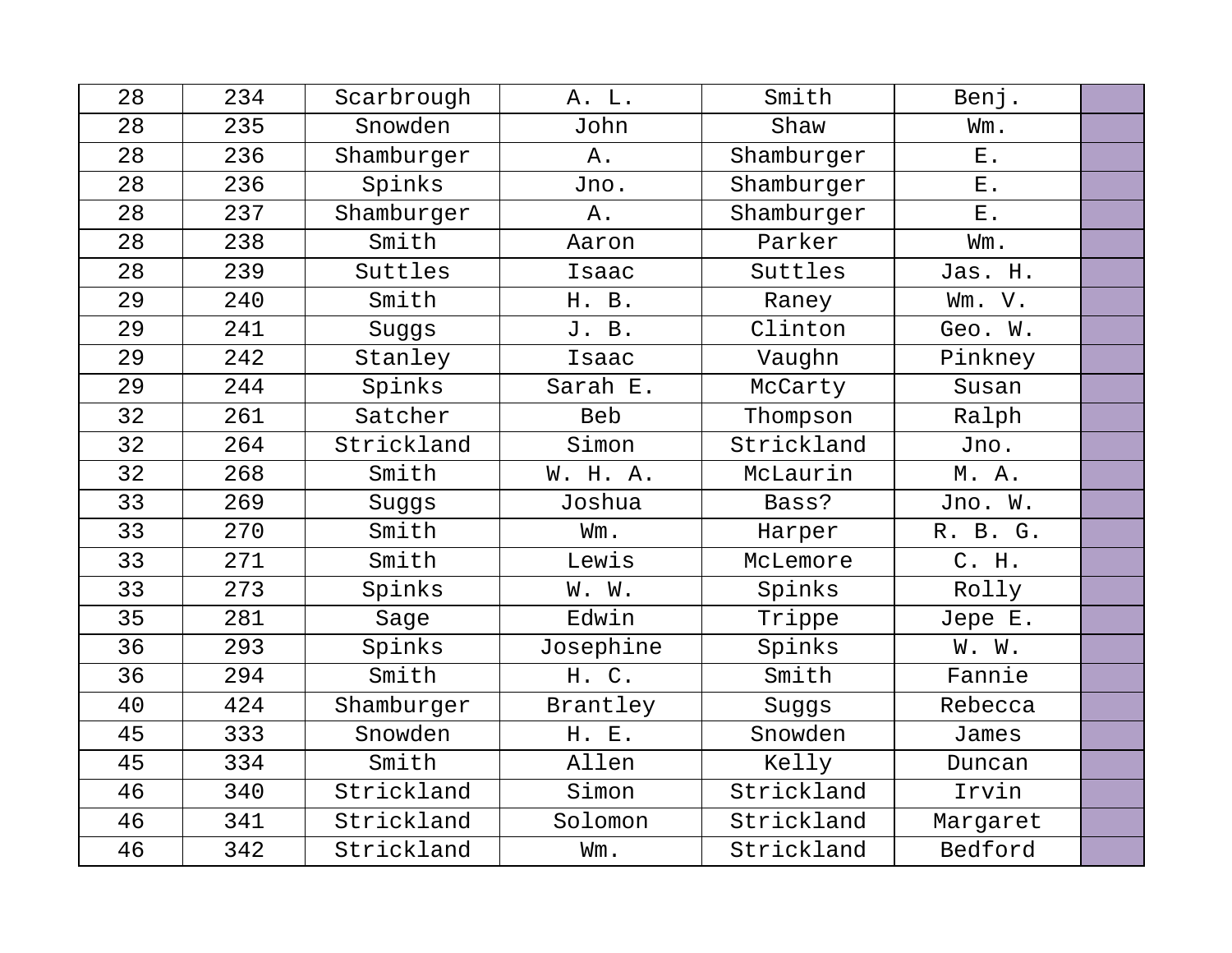| 46 | 343  | Smith      | Lewis           | Smith                             | N. A.    |  |
|----|------|------------|-----------------|-----------------------------------|----------|--|
| 46 | 344  | Smith      | Lewis           | Smith                             | David C. |  |
| 46 | 345  | Shamburger | Elijah          | Tatum                             | Kessiah  |  |
| 46 | 346  | Sharp      | E. H.           | Crews                             | James D. |  |
| 46 | 347  | Silliman   | Jno. M.         | Clay                              | T. J.    |  |
| 46 | 348  | Shamburger | Brantley        | Shamburger                        | Wm.      |  |
| 46 | 348  | Shamburger | Brantley        | Shamburger                        | Martha   |  |
| 46 | 349  | Satcher    | Louisa          | Satcher                           | Bibby    |  |
| 47 | 352  | Smith      | John            | Smith                             | W. B.    |  |
| 53 | 391  | Shamburger | Riley           | Eason (or<br>eaves)               | John H.  |  |
| 54 | 406  | Smith      | John            | Smith                             | Wilkins  |  |
| 55 | 411  | Swain      | Levi            | Swain                             | J. H.    |  |
| 55 | 411  | Swain      | Levi            | Swain                             | J. S.    |  |
| 62 | 457  | Stanton    | Christian       | Stanton                           | Richard  |  |
| 62 | 458  | Segars     | ${\mathbb R}$ . | gdnsp of his<br>monor<br>children |          |  |
| 62 | 459  | Satcher    | L. W.           | Alford                            | W. F.    |  |
| 62 | 460  | Spinks     | Isaac           | Spinks                            | W. L.    |  |
| 62 | 461  | Smith      | Elizabeth       | Smith                             | E. H.    |  |
| 62 | 561? | Smith      | Jane            | Smith                             | E. H.    |  |
| 62 | 462  | Scurlock   | M.A.            | Hunter                            | E. J.    |  |
| 62 | 462  | Scurlock   | A. T.           | Hunter                            | E. J.    |  |
| 62 | 463  | Satcher    | A. J.           | Satcher                           | L. W.    |  |
| 62 | 464  | Sharp      | Matilda         | lunacy                            |          |  |
| 62 | 465  | Savall     | Sarah E.        | Savall                            | John     |  |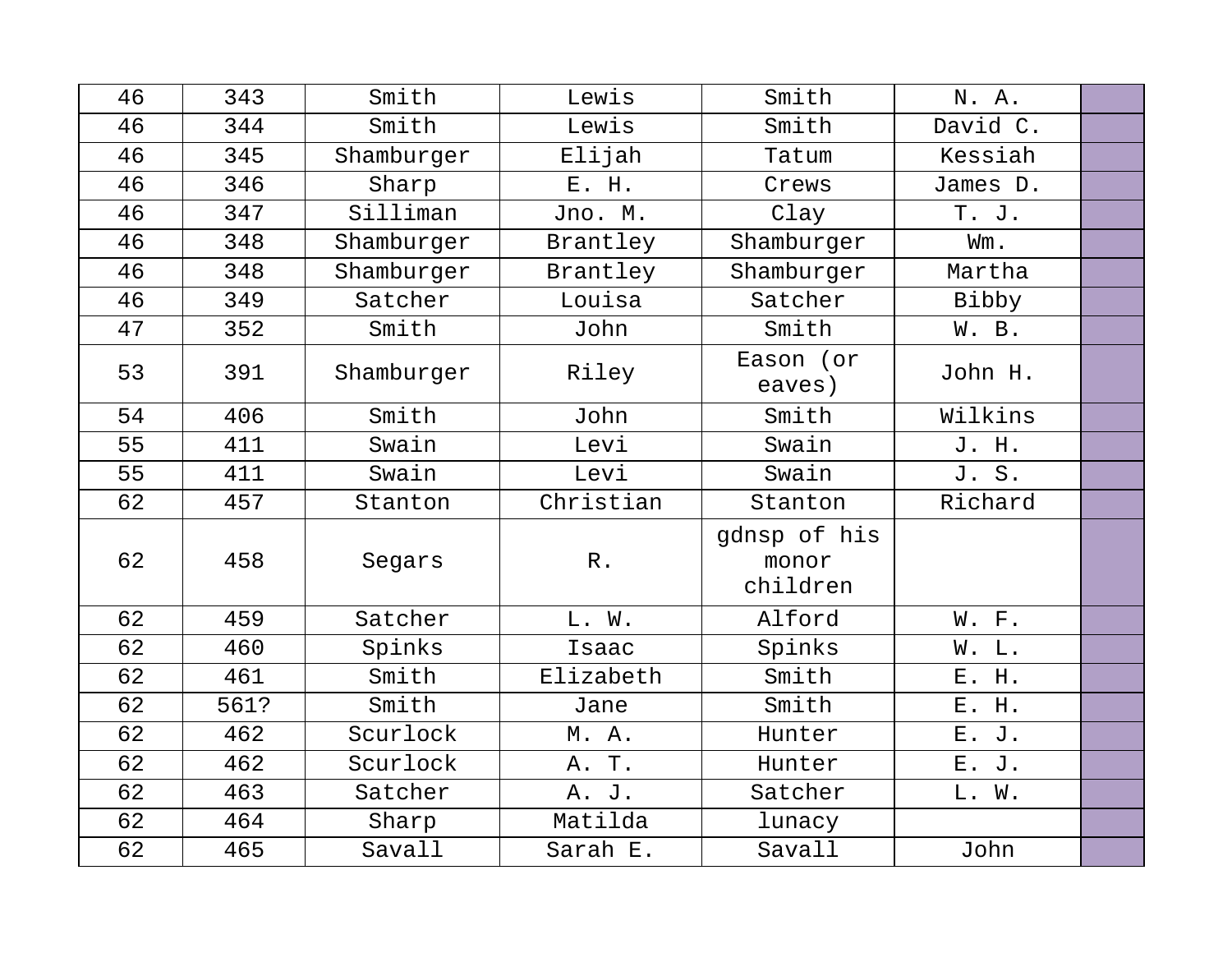| 62 | 466 | Savall     | Sarah E.     | Savall   | John     |  |
|----|-----|------------|--------------|----------|----------|--|
| 62 | 467 | Sillaman   | John M.      | Daniel   | R. A.    |  |
| 62 | 468 | Smith      | Elizabeth H. | Smith    | Lillie   |  |
| 62 | 468 | Smith      | Elizabeth H. | Smith    | Jno.     |  |
| 62 | 469 | Smith      | Elizabeth    | McLemore | C. M.    |  |
| 67 | 499 | Shamburger | <b>B</b> .   | Alford   | W. F.    |  |
| 68 | 505 | Sanderford | Gray         | Rodgers  | James    |  |
| 68 | 507 | Smith      | W. H. A.     | Ramsey   | James B. |  |
| 69 | 519 | Smith      | W. P.        | Andrews  | W. P.    |  |
| 69 | 519 | Smith      | $C$ .<br>Η.  | Andrews  | W. P.    |  |
| 70 | 525 | Seemes     | F. C.        | Mitchell | Edwin    |  |
| 74 | 563 | Simmons    | Jas. L.      | Dennis   | S. S.    |  |
| 78 | 602 | Stokes     | Wm. W.       | Hatcher  | Josiah   |  |
| 78 | 606 | Spinks     | J.<br>$C$ .  | Clarke   | Wm.      |  |
| 78 | 606 | Spinks     | J. M.        | Clarke   | Wm.      |  |
| 81 | 626 | Segars     | N. E. N.     | Belk     | L. D.    |  |
| 81 | 627 | Smith      | Lewis        | McInnis  | Mary     |  |
| 81 | 628 | Smith      | W. H. A.     | McLaurin | John R.  |  |
| 81 | 629 | Snowden    | Amanda       | Snowden  | H. E.    |  |
| 81 | 629 | Snowden    | A. N.        | Snowden  | H. E.    |  |
| 84 | 644 | Spinks     | Isaac        | Clarke   | Wm.      |  |
| 84 | 644 | Spinks     | Isaac        | Spinks   | $C$ .    |  |
| 86 | 662 | Sanderford | Gray         | Rodgers  | Jas.     |  |
| 86 | 664 | Segars     | B. W.        | Segars   | W. W.    |  |
| 87 | 667 | Segars     | B. W.        | Segars   | Vincent  |  |
| 87 | 667 | Segars     | B. W.        | Segars   | Jeff     |  |
| 87 | 668 | Smotherman | F. M. O.     | Lewis    | W. H.    |  |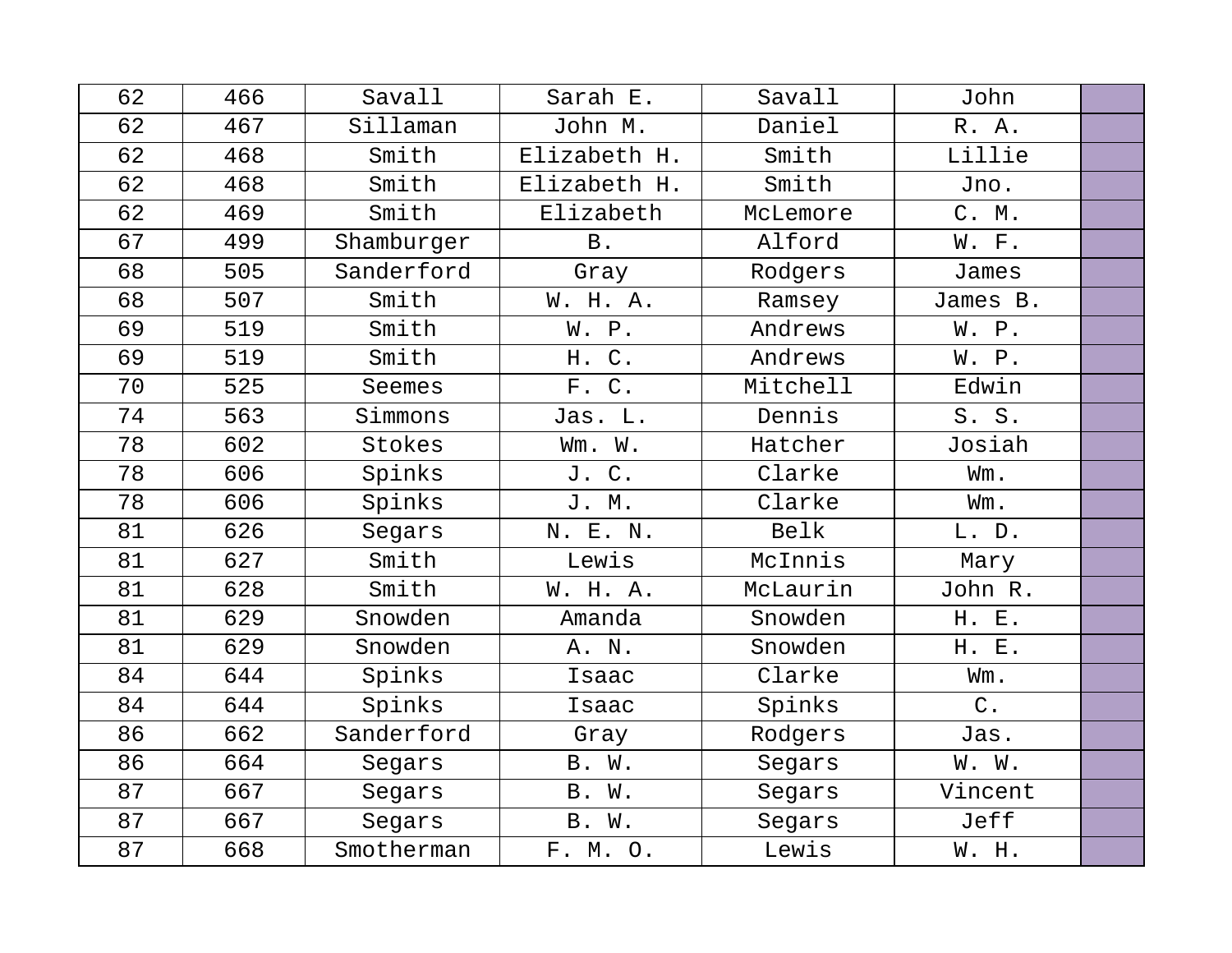| 87             | 669 | Sanderford | $\mathbf{E}% _{t}\left  \mathbf{1}\right\rangle =\mathbf{1}_{t}\left  \mathbf{1}\right\rangle$ | Meador                     | B.         |  |
|----------------|-----|------------|------------------------------------------------------------------------------------------------|----------------------------|------------|--|
| 87             | 674 | Smith      | S. K.                                                                                          | Wright                     | H. H.      |  |
| 88             | 678 | Shamburger | E. A.                                                                                          | Shamburger                 | <b>B</b> . |  |
| 89             | 697 | Spinks     | Margaret                                                                                       | Robinson                   | Benj.      |  |
| 89             | 697 | Spinks     | Wm                                                                                             | Robinson                   | Benj.      |  |
| 90             | 699 | Semmes     | Julia M.                                                                                       | McLemore                   | John       |  |
| 90             | 702 | Sing       | S. E.                                                                                          | gdn to her<br>own children |            |  |
| 91             | 714 | Satcher    | Arthur                                                                                         | Pigford                    | T. D.      |  |
| 91             | 718 | Semmes     | Henrietta                                                                                      | Brown                      | W. F.      |  |
| 91             | 719 | Semmes     | J. W.                                                                                          | Young                      | J. W.      |  |
| 91             | 719 | Semmes     | F. G.                                                                                          | Young                      | J. W.      |  |
| 91             | 719 | Semmes     | Henrietta                                                                                      | Young                      | J. W.      |  |
| 95             | 740 | Snell      | Robt                                                                                           | Ray                        | D. A.      |  |
| 95             | 744 | Smith      | A. G.                                                                                          | Davidson                   | $R$ .      |  |
| 95             | 748 | Swann      | H. M.                                                                                          | Phillips                   | Julia C.   |  |
| 95             | 749 | Snell      | Robt. J.                                                                                       | Keeton                     | Thomas J.  |  |
| 6              | 13  | Swann      | H. M.                                                                                          | Meridian,<br>City of       |            |  |
| $\overline{7}$ | 21  | Strouse    | H.                                                                                             | West                       | H. C.      |  |
| $\overline{7}$ | 21  | Strouse    | $C$ .                                                                                          | West                       | H. C.      |  |
| 10             | 31  | Segars     | Wm.                                                                                            | Segars                     | B. W.      |  |
| 13             | 48  | Stewart    | M. D.                                                                                          | Sheban                     | $C$ .      |  |
| 16             | 65  | Spinks     | Isaac                                                                                          | Eakins                     | Jo.        |  |
| 16             | 66  | Smith      | Hiram B.                                                                                       | Smith                      | Elizabeth  |  |
| 18             | 18  | Shirley    | Thos. And wife                                                                                 | Williams                   | Sol        |  |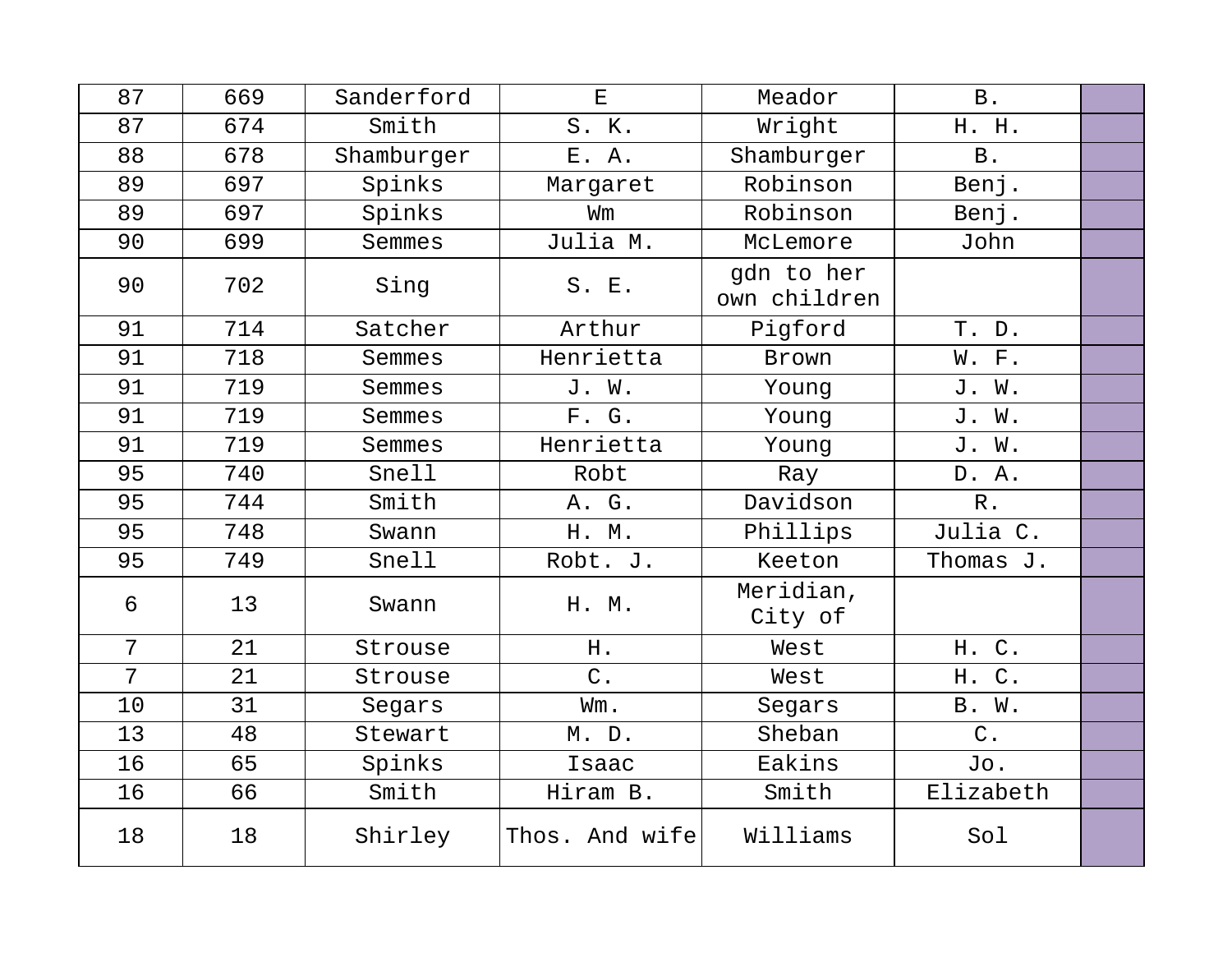| 19             | 58  | Sheehan    | Con                | Condon                    | James        |  |
|----------------|-----|------------|--------------------|---------------------------|--------------|--|
| 20             | 58  | Smith      | W. H. A.           | McLaurin                  | J. R.        |  |
| 22             | 74  | Smith      | Geo. W.            | Smith                     | Margaret     |  |
| 24             | 76  | Sims       | Harrsion and<br>CO | Cole                      | W. L.        |  |
| 21             | 79  | Stephens   | E. S.              | Avara                     | <b>B.</b> F. |  |
| 28             | 109 | Satcher    | Arthur             | Pigford                   | F. D.        |  |
| 28             | 112 | Semmes     | Henrietta          | Brown                     | W. F.        |  |
| 30             | 126 | Snell      | Robt/              | Ray                       | D. A.        |  |
| 28             | 103 | Sing       | Sarah E.           | qdn to he own<br>children |              |  |
| 31             | 137 | Segars     | Vincent            | Segars                    | B. W.        |  |
| 31             | 137 | Segars     | Jeff D.            | Segars                    | B. W.        |  |
| 31             | 139 | Smotherman | estate of          | Lewis                     | F. M.        |  |
| 31             | 139 | Smotherman | estate of          | Lewis                     | W.? H.       |  |
| 10             | 39  | Snell      | Robt.              | Keeton                    | T. J.        |  |
| 25             | 141 | Sheehan    | Con                | Condon                    | Jas.         |  |
| 13             | خ ذ | Smith      | Christine          | lunacy                    |              |  |
| $\overline{3}$ | 175 | Simmons    | E. W.              | Simmons                   | Mary J.      |  |
| 13             | 185 | Sader      | Agnes              | Sader                     | Leopold      |  |
| 36             | 187 | Snell      | robt.              | McLaurin                  | C. H.        |  |
| 34             | 215 | Slough     | R. H.              | Shannon                   | J. J.        |  |
| 36             | 219 | Simons     | J. A.              | Randall                   | S. J.        |  |
| 33             | 223 | Sheehan    | Con                | Condan                    | James        |  |
| 33             | 223 | Sheehan    | Con                | Roberts                   | J. C.        |  |
| 45             | 282 | Smith      | Sarah A.           | last will                 |              |  |
| 44             | 258 | Simpson    | Charles            | Hurlbutt                  | W. D.        |  |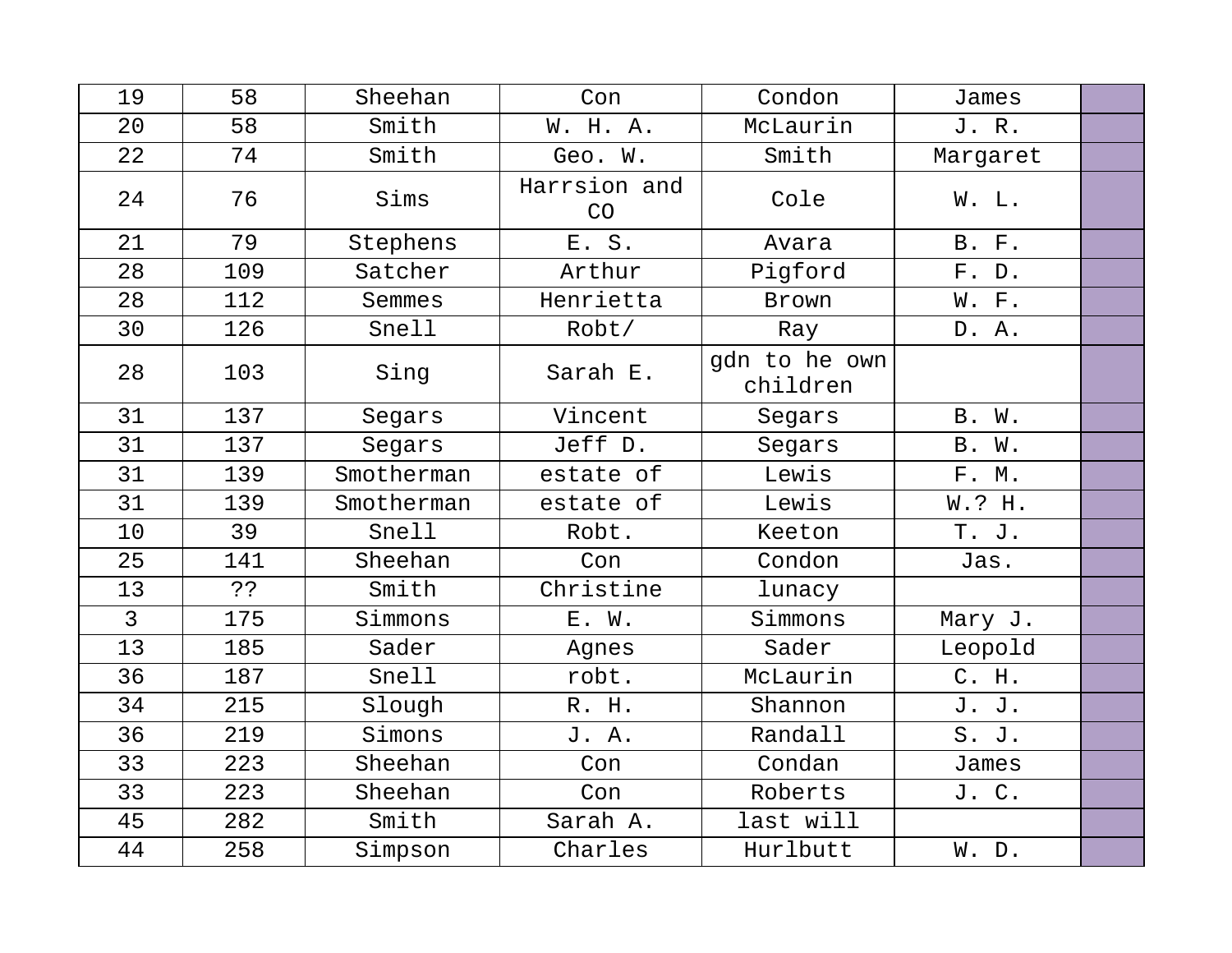| 55 | 259 | Sandford  | F. T.       | Meridian,<br>City of |           |  |
|----|-----|-----------|-------------|----------------------|-----------|--|
| 47 | 265 | Sloan     | Alpin       | Bryan                | F. D.     |  |
| 60 | 280 | Simmons   | M. J.       | Parker               | R. G.     |  |
| 60 | 280 | Parker    | S. A.       | Parker               | R. G.     |  |
| 44 | 290 | Smith     | Jane        | lunacy               |           |  |
| 71 | 306 | Semmes    | F. G.       | Young                | R. J.     |  |
| 71 | 325 | Spinks    | Margaret    | Robinson             | Berry     |  |
| 71 | 325 | Spinks    | William     | Robinson             | Berry     |  |
| 41 | 341 | Satcher   | Fannie      | Satcher              | Arthur B. |  |
| 41 | 341 | Hancock   | Lucius      | Satcher              | Arthur B. |  |
| 45 | 365 | Speed     | Joshua      | May                  | Jno. P.   |  |
| 46 | 383 | Stennis   | A. T.       | Welborn              | D. M.     |  |
| 68 | 405 | Smith     | G. R.       | Kinard               | L. M.     |  |
| 61 | 423 | Spraggins | Anarchy     | Spraggins            | Egypt     |  |
| 46 | 431 | Scurlock  | ${\bf L}$ . | Lowenstein &<br>Bros |           |  |
| 46 | 434 | Smith     | N.S.        | Morris               | J. L.     |  |
| 50 | 450 | Scully    | L. V.       | Togers               | Thos.     |  |
| 51 | 454 | Sumpter   | Manerva     | Sumpter              | Ralph     |  |
| 52 | 472 | Sandford  | Mary E.     | Henderson            | R. L.     |  |
| 44 | 503 | Sims      | J. W.       | Sims                 | M. A.     |  |
| 23 | 511 | Scully    | $L$ .       | Sanford              | Mary E.   |  |
| 23 | 511 | Scully    | L.          | Sanford              | F. T.     |  |
| 23 | 516 | Stroud    | F. E.       | Yarbrough            | C. H.     |  |
| 23 | 516 | Stroud    | Geo.        | Yarbrough            | C. H.     |  |
| 9  | 533 | Sims      | Thos. W.    | Taylor               | J. T.     |  |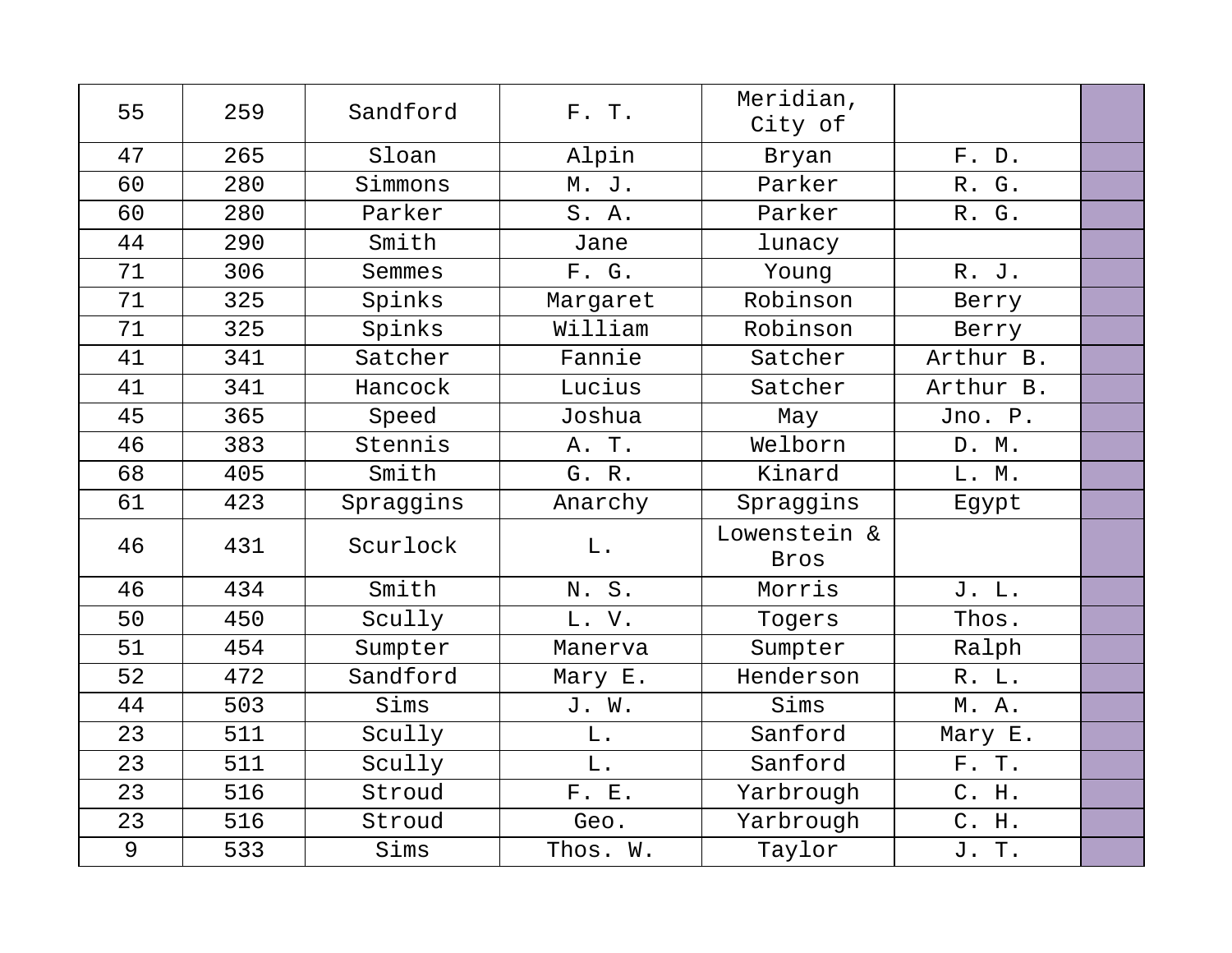| 32     | 538 | Sims        | S. E.         | Wagner                             | A. B.     |  |
|--------|-----|-------------|---------------|------------------------------------|-----------|--|
| 7      | 550 | Sturges     | Theodore      | Osborne                            | W. M.     |  |
| 37     | 560 | Scully      | $L$ .         | Kirkland                           | J.R.      |  |
| 33     | 562 | Smith       | Robt. H.      | smith                              | Hellen H. |  |
| 64     | 571 | Steele      | Mat.          | Steele                             | Laura     |  |
| 66     | 579 | Smith       | Flora         | Smith                              | Henry     |  |
| 76     | 618 | Silverstein | Solomon       | Silverstein                        | Henrietta |  |
| 76     | 619 | Silverstein | C. S.         | Silverstein                        | Henrietta |  |
| 74     | 629 | Singleton   | Ella M.       | Lindley                            | McKenzie  |  |
| 74     | 630 | Sims        | Foster and Co | Hayes                              | J. S.     |  |
| 78     | 632 | Simmons     | G. B.         | Bonds                              | J. J.     |  |
| 63     | 646 | Sanderford  | John          | Sanderford                         | Susan E.' |  |
| 77     | 649 | Sims        | Thos. W.      | Collins                            | J. M.     |  |
| 25     | 665 | Smytie?     | Angelina      | Smylie?                            | Jim       |  |
| 72     | 668 | Segars      | B. W.         | Commerical<br>Bank,<br>meridian ms |           |  |
| 75     | 670 | Sanderford  | S. E.         | Sanderford                         | Lenora O. |  |
| 67     | 702 | Short       | Ella M.       | Short                              | M. C.     |  |
| 84     | 725 | Smith       | Exine         | Snith                              | H. C.     |  |
| 80     | 749 | Simmons     | Ben           | lunacy                             |           |  |
| 85     | 759 | Sugar       | Phillipine    | Fewell                             | J. W.     |  |
| 80     | 767 | Smith       | C. B.         | removal of<br>disablities          |           |  |
| 51?81? | 808 | Strange     | E/            | Shearer                            | Peter     |  |
| 78     | 861 | Sumall?     | Lucy          | Sumall                             | Geo. H.   |  |
| 78     | 739 | Stadler     | Mack and co   | Silverstein                        | H.        |  |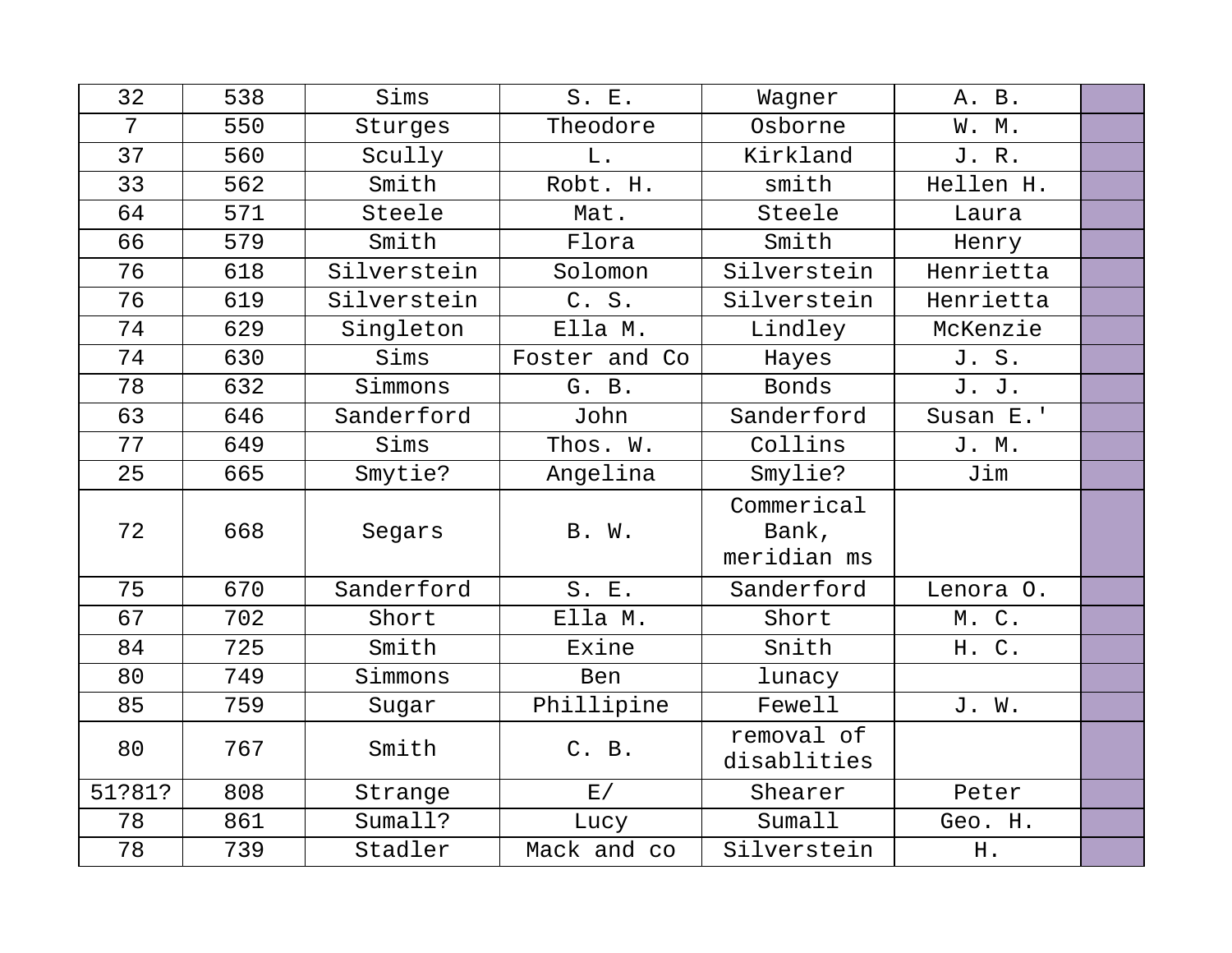| 80  | 734  | Simmons   | Edward D.           | Simmons                | Mary J.      |  |
|-----|------|-----------|---------------------|------------------------|--------------|--|
| 52  | 874  | Sharman   | Olivia              | Martin                 | S.A.         |  |
| 49  | 887  | Satcher   | A. B.               | Simmons                | <b>B.</b> A. |  |
| 49  | 887  | Satcher   | A. B.               | Simmons                | E. A.        |  |
| 15  | 904  | Sparling  | Carrie              | McCarty                | W. J.        |  |
| 15  | 907  | Swilley   | Jas. N.             | <b>Bass</b>            | Sallie       |  |
| 14  | 911  | Sims      | Wm.                 | Sims                   | Harriett     |  |
| 16  | 921  | Schunel   | Flora               | Jacobson               | Julius       |  |
| 80  | 958  | Sharpe    | H. A.               | lunacy                 |              |  |
| 81  | 961  | Smith     | Martha M.           | Smith                  | John         |  |
| 85  | 976  | Stevens   | Benj.               | Stevens                | Rosa         |  |
| 90  | 990  | Stone     | W. M.               | Latham                 | Frank        |  |
| 95  | 996  | Simmons   | E. D.               | removal of<br>minority |              |  |
| 108 | 1010 | Sharp     | C. C.               | Smith                  | J. P.        |  |
| 108 | 1012 | Smith     | $\ddot{\cdot}$      | Baum                   | Jas.         |  |
| 108 | 1012 | Smith     | $\tilde{P}$         | Scablan                | T. M.        |  |
| 110 | 1016 | Stallings | York                | Stallings              | ${\tt A}$ .  |  |
| 110 | 1017 | Sullivan  | $C$ .               | Flippin                | B. N. J.     |  |
| 108 | 1025 | Stevens   | M. A.               | Lyles                  | M. D.        |  |
| 110 | 1040 | Stuart    | Abe                 | Stuart                 | Sallie       |  |
| 111 | 1151 | Simmons   | O. T.               | Ragsdale               | L. A.        |  |
| 111 | 1151 | Simmons   | $\mathbf T$ .<br>О. | Coffee                 | E. C.        |  |
| 111 | 1952 | Simmons   | C. T.               | Damon                  | M. G.        |  |
| 98  | 1067 | Staltz    | Louise              | Staltz                 | Ernest       |  |
| 98  | 1080 | Stokes    | Willie              | Stokes                 | Dock         |  |
| 32  | 936  | Simmons   | Annie               | Simmons                | Geo. A.      |  |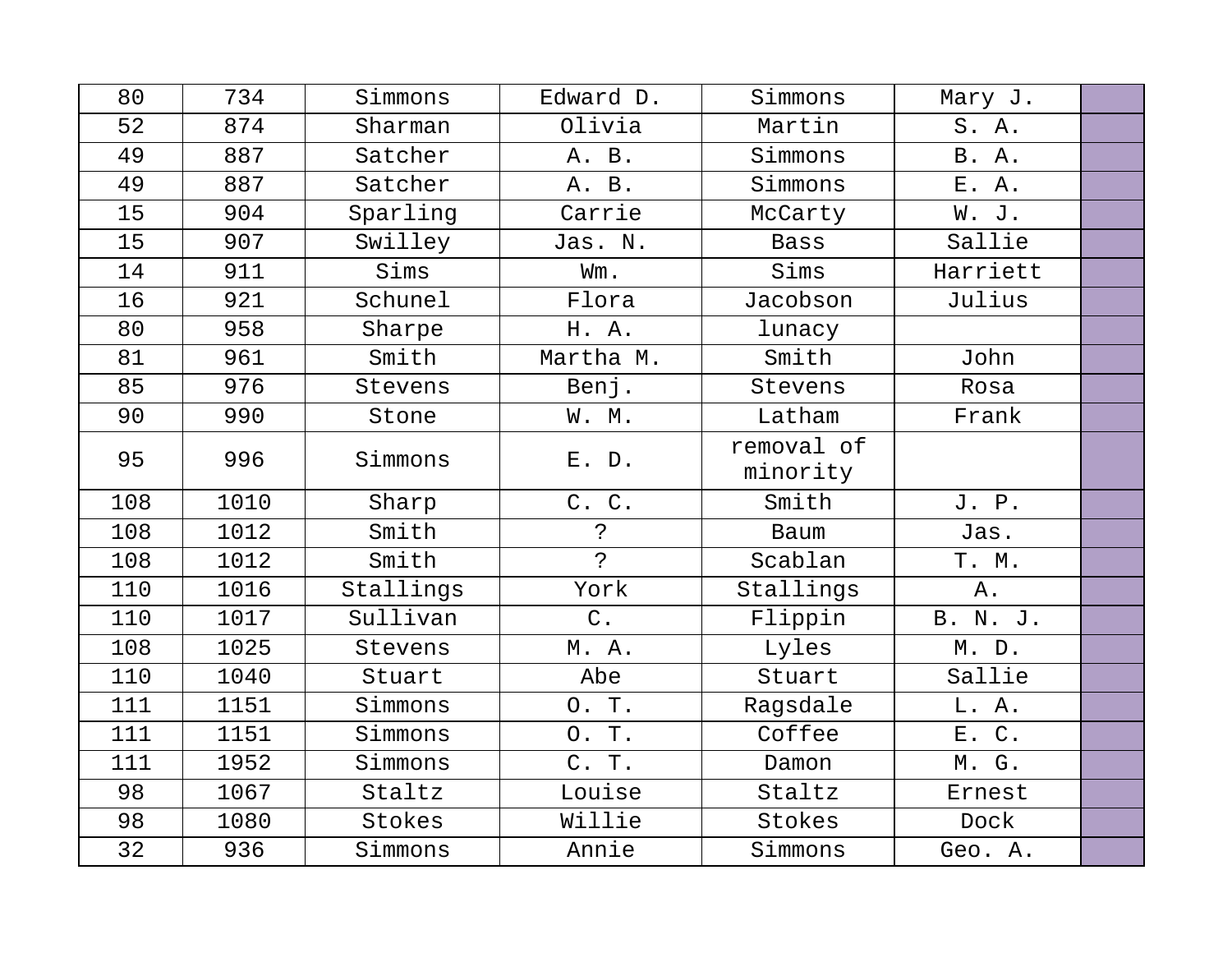| 97  | 1085     | Smith                 | Irene     | Smith        | James W. |  |
|-----|----------|-----------------------|-----------|--------------|----------|--|
| 90  | 1117 1/2 | Swiney                | Julla     | lunacy       |          |  |
| 93  | 1121     | Stevens               | Elizabeth | Stevens      | Mary L.  |  |
| 93  | 1128     | Silverstein           | Chas.     | Lichstein    | W.       |  |
| 101 | 1137     | Shackelford           | $M.$ $L.$ | Shackelford  | Virginia |  |
| 101 | 1137     | Shackelford           | Leonidas  | Shackelford  | Virginia |  |
| 101 | 1138     | Shackelford           | L. N.     | Shackelford  | Virginia |  |
| 103 | 1151     | Stevens               | Hilda     | lunacy       |          |  |
| 106 | 1172     | Sumrell               | Lucy      | Sumrell      | G. H.    |  |
| 118 | 1174     | Sumrall               | C. A.     | Ragsdale     | L. A. Jr |  |
| 117 | 1211     | Schlumbreath          | Addie     | Schlumbreath | W.       |  |
| 116 | 1214     | Shannon               | N. L.     | Dem Pub Co   |          |  |
| 105 | 1217     | Smith                 | Lula      | lunacy       |          |  |
| 114 | 1234     | Shackelford           | M. L.     | Ex Parte     |          |  |
| 114 | 1234     | Shackelford           | Leonidas  | Ex Parte     |          |  |
| 125 | 1244     | left blank in<br>book |           |              |          |  |
| 113 | 1269     | Schreiner             | Jacob     | Schreiner    | Sophia   |  |
| 115 | 1281     | Smilley               | Jim       | Smilley      | Lon      |  |
| 87  | 1284     | Schoverling           | Daly      | Coleman      | Geo. F.  |  |
| 87  | 1284     | Schoverling           | Thos.     | Coleman      | Geo. F.  |  |
| 122 | 1333     | Shaw                  | B. J.     | Shaw         | Willie   |  |
| 122 | 1331     | Silleman              | W.C.      | estate of    |          |  |
| 123 | 1361     | Seals                 | Frank     | Seals        | Lou      |  |
| 124 | 1373     | Scroggins             | Joannah   | Morgan       | W. V.    |  |
| 124 | 1379     | Swan                  | Maggie    | Swan         | C. V.    |  |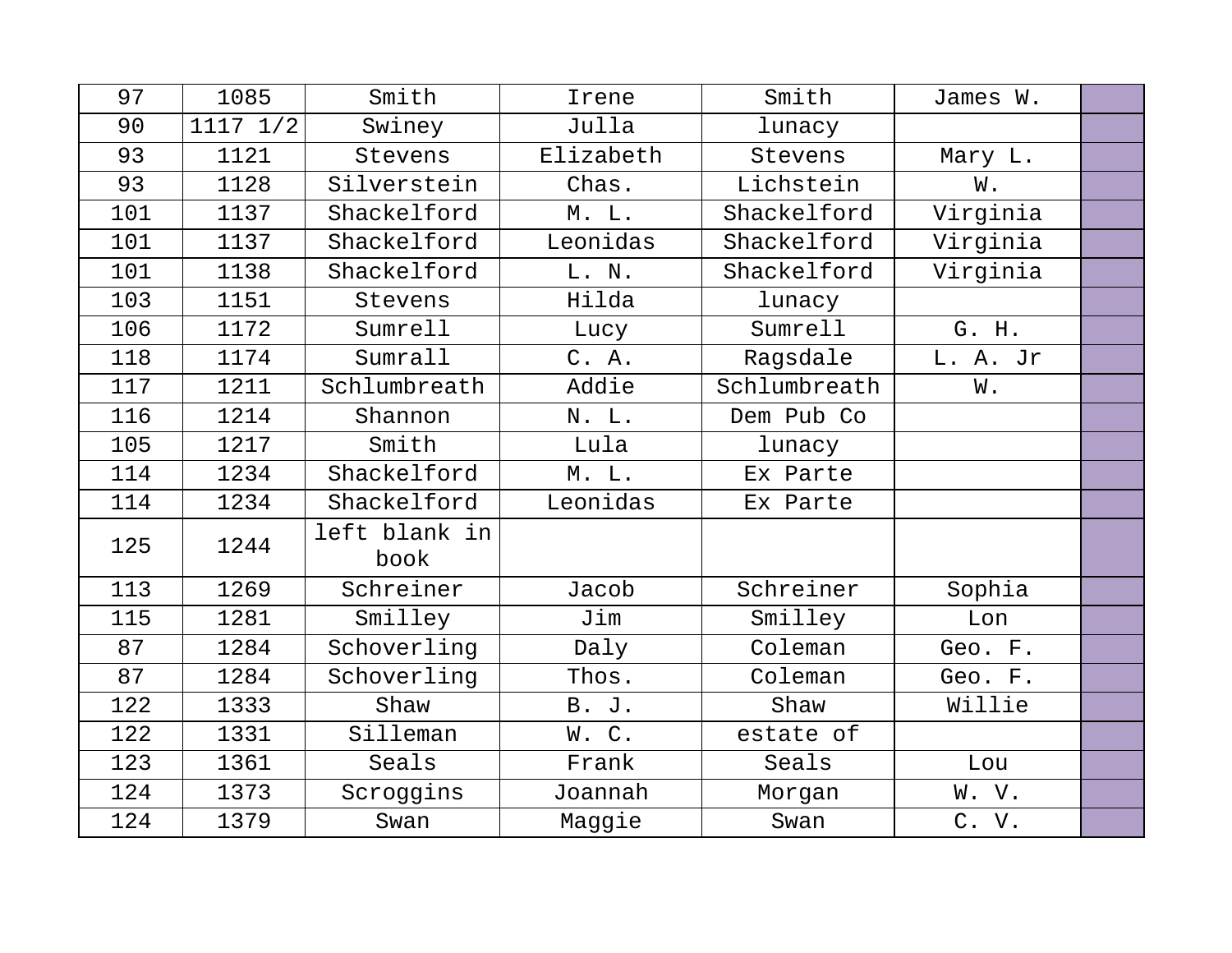| 128 | 1396 | Smith     | Maggie      | Mutual<br>Educationa<br>Assn |           |  |
|-----|------|-----------|-------------|------------------------------|-----------|--|
| 128 | 1397 | Schulherr | I. M.       | Meridian<br>Works Co         |           |  |
| 129 | 1405 | Solomon   | J. S.       | George                       | W. W.     |  |
| 130 | 1409 | Smithwick | E. W.       | Walker                       | J. P.     |  |
| 131 | 1411 | Sands     | Willie H.   | Sands                        | W.A.      |  |
| 127 | 1418 | Smith     | Peter       | lunacy                       |           |  |
| 134 | 1461 | Sears     | James       | Sears                        | Amanda    |  |
| 136 | 1478 | Solomon   | J. S.       | Weems                        | A. J.     |  |
| 136 | 1480 | Solomon   | J. S.       | Rubush                       | C. M.     |  |
| 138 | 1498 | Scully    | L.          | will                         |           |  |
| 138 | 1503 | Solomon   | J. S.       | Tupelo<br>Compress CO        |           |  |
| 138 | 1504 | Solomon   | J. S.       | Robinson                     | C. W.     |  |
| 140 | 1528 | Shurman?  | James       | Sharman?                     | J. R.     |  |
| 140 | 1529 | Sheehan   | Cornelius   | George                       | W. W.     |  |
| 140 | 1540 | Stevens   | ${\bf E}$ . | petition to<br>sale lands    |           |  |
| 142 | 1561 | Sharpe    | Henry A.    | Sharp                        | Ellen     |  |
| 127 | 1579 | Sullivan  | Daniel      | lunacy                       |           |  |
| 146 | 1597 | Slaughter | E. A.       | Slaughter                    | A. H.     |  |
| 147 | 1614 | Self      | Warren      | Self                         | Nellie    |  |
| 148 | 1622 | Sparkman  | Ben         | Sparkman                     | Rachel H. |  |
| 149 | 1635 | Solomon   | J. S.       | Ragsdale                     | L. A.     |  |
| 149 | 1641 | Stokes    | Wm.         | Stokes                       | Queenie   |  |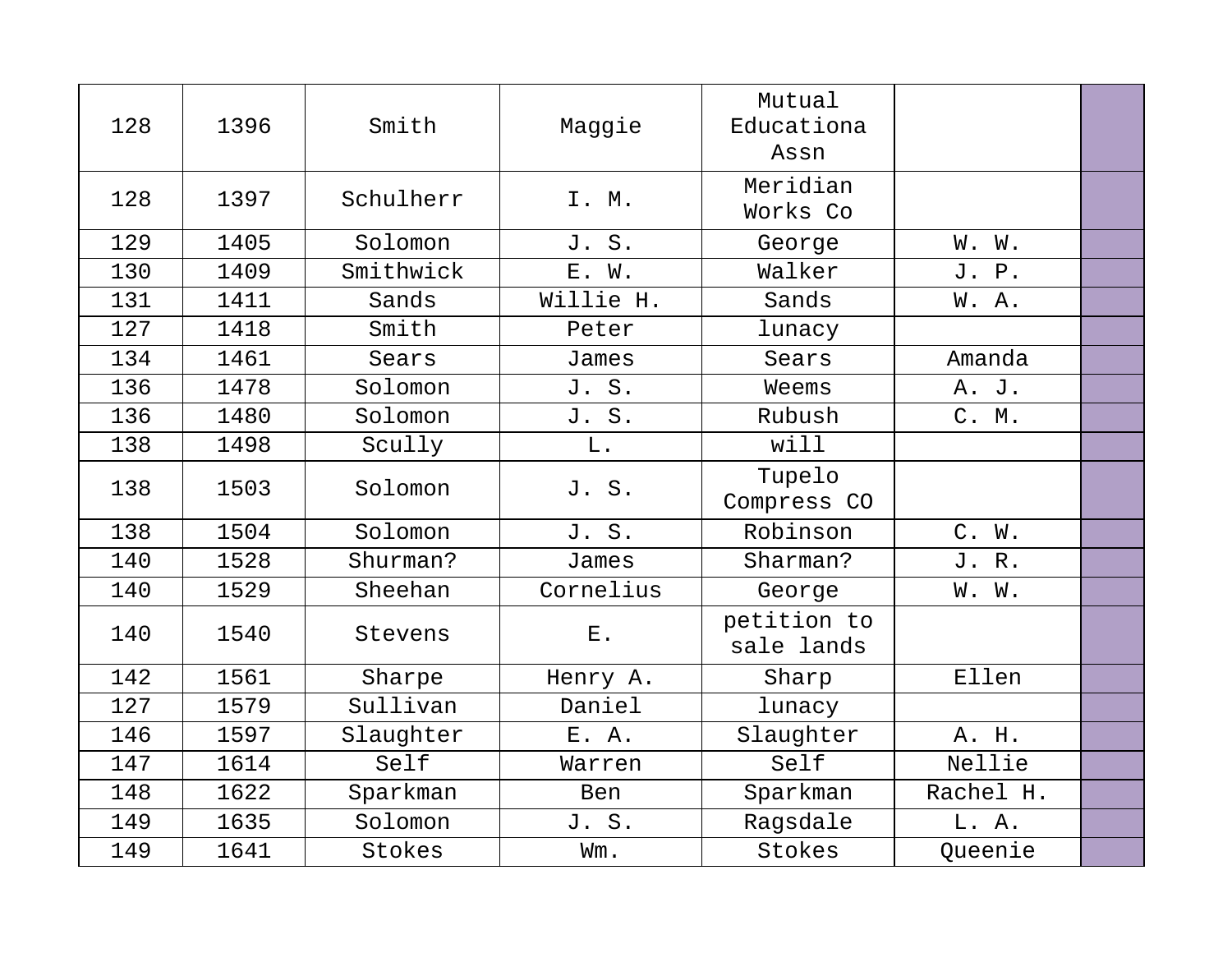| 127 | 1661     | Spencer               | $\mathbf{P}$   | lunacy    |                                                                                                |  |
|-----|----------|-----------------------|----------------|-----------|------------------------------------------------------------------------------------------------|--|
| 150 | 1662     | Sharp                 | H. A.          | Sharp     | Ellen                                                                                          |  |
| 151 | 1669     | Shurden               | L. J.          | Shurden   | R. A.                                                                                          |  |
| 151 | 1673     | Slayton               | Sallie         | Slayton   | Frank                                                                                          |  |
| 151 | 1679     | Sordet                | Mary L.        | Sordet    | Peter                                                                                          |  |
| 127 | 1692     | Swening               | Julia          | lunacy    |                                                                                                |  |
| 152 | 1686     | Sparling              | $\mathbf{E}$ . | McCarty   | W. J.                                                                                          |  |
| 153 | 1706     | Smith                 | A. H.          | McInnis   | Jno. D.                                                                                        |  |
| 153 | 1711     | Stevens               | Mary           | Stevens   | Elizabeth                                                                                      |  |
| 153 | 1712     | Stevens               | Mary           | Stevens   | $\mathbf{E}% _{t}\left  \mathbf{1}\right\rangle =\mathbf{1}_{t}\left  \mathbf{1}\right\rangle$ |  |
| 153 | 1714     | Stephens              | Mary K.        | Stephens  | J. M.                                                                                          |  |
| 154 | 1728     | Slaughter             | A. H.          | Slaughter | Chas.                                                                                          |  |
| 154 | 1730     | South Side<br>Land Co |                | Gilbert   | J. L.                                                                                          |  |
| 155 | 1731     | Solomon               | J. S.          | McPherson | Wallace                                                                                        |  |
| 127 | 1735     | Stennis               | V. V.          | lunacy    |                                                                                                |  |
| 156 | 1753     | Sheehan               | T. N.          | Kearney   | Ella                                                                                           |  |
| 156 | 1759     | Sparling              | Carrie         | McCarty   | W. J.                                                                                          |  |
| 156 | 1763     | Solomon               | J. S.          | Harvin    | F. C.                                                                                          |  |
| 127 | 1783     | Sharp                 | Dink           | lunacy    |                                                                                                |  |
| 127 | 1791     | Sanders               | B.             | lunacy    |                                                                                                |  |
| 158 | 1795     | Schamber              | Α.             | Maryisem  | C. A.                                                                                          |  |
| 158 | 1798 1/2 | Snowden               | Maggie         | Farquahar | A. B.                                                                                          |  |
| 158 | 1801     | Solomon               | J. S.          | Michael   | Max                                                                                            |  |
| 158 | 1807     | Sparling              | Carrie         | Clanton   | Emma                                                                                           |  |
| 158 | 1808     | Sloan                 | H. W.          | Emerson   | Jacob                                                                                          |  |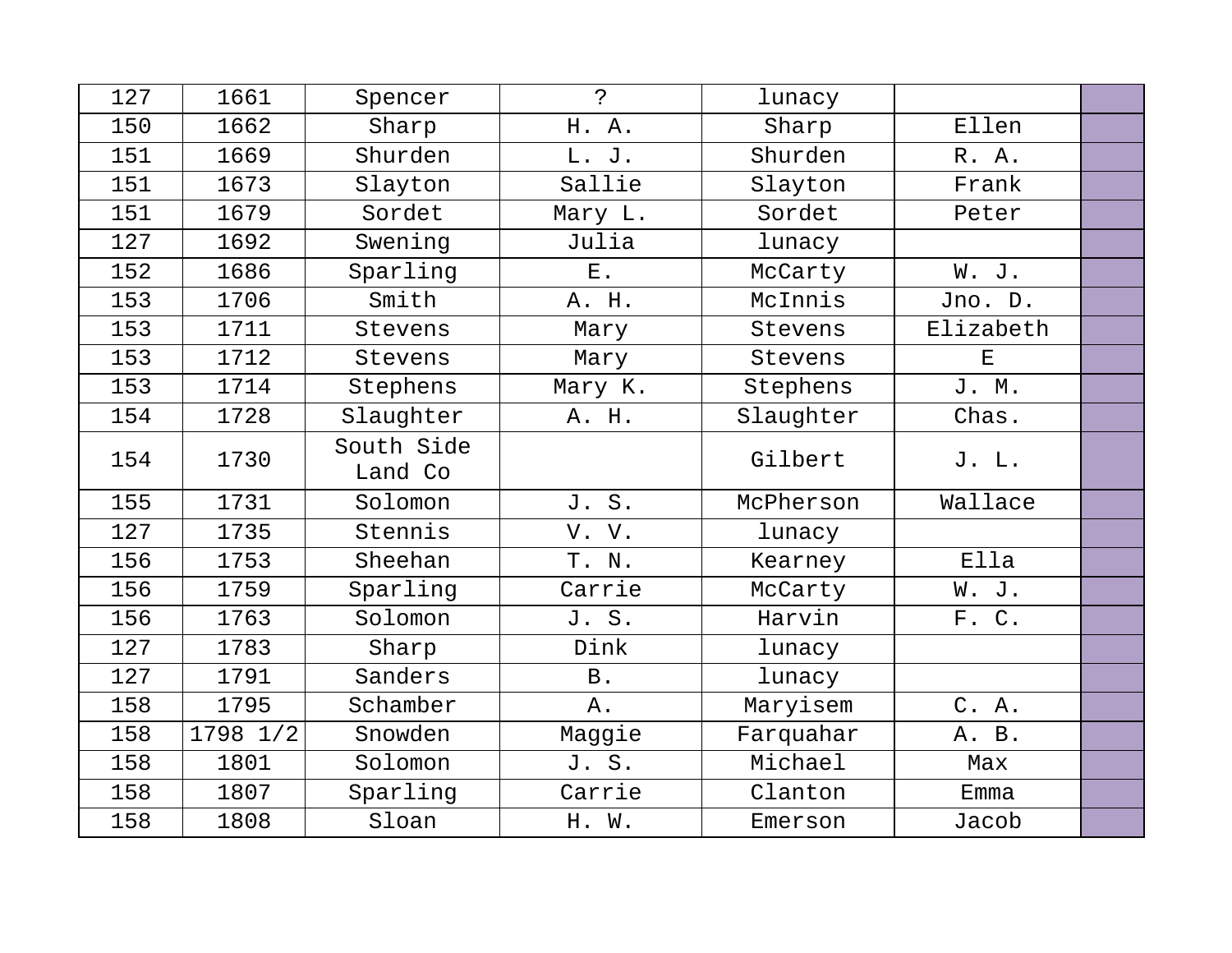| 160 | 1028         | Solomon                     | J. S.     | Meridian Road<br>Co                    |           |  |
|-----|--------------|-----------------------------|-----------|----------------------------------------|-----------|--|
| 160 | 1840         | Shurden                     | R. A.     | Shurden                                | L. J.     |  |
| 127 | 1859         | Smith                       | Ed        | lunacy                                 |           |  |
| 162 | 1866         | Solomon                     | J. S.     | Solomon                                | Fannie    |  |
| 162 | 1868         | Solomon                     | David L.  | Solomon                                | Fannie L. |  |
| 162 | 1869         | Solomon                     | Fannie L. | Michael                                | Max       |  |
| 127 | 1874         | Shcamber                    | W.C.      | lunacy                                 |           |  |
| 163 | 1875         | Shackelford                 | Lee       | Shackelford                            | Lee N.    |  |
| 163 | 1878         | Solomon                     | Fannie L. | O'Connel                               | J. C.     |  |
| 127 | 1877         | Scott                       | Tom       | lunacy                                 |           |  |
| 164 | 1895         | Sharman                     | J. R.     | Peoples Bank<br>Loan &<br>Savings Assn |           |  |
| 165 | 1927         | Street                      | H. M.     | Meridian,<br>City of                   |           |  |
| 127 | 1938         | Stroup                      | R. M.     | lunacy                                 |           |  |
| 127 | $1955$ $1/2$ | Sellars                     | Lucinda   | lunacy                                 |           |  |
| 166 | 1963         | Sharman                     | E. L.     | Sharman                                | S. F.     |  |
| 159 | 1816         | Schwab                      | Henrietta | Lowi                                   | L.        |  |
| 167 | 1972         | Savings Bank<br>& Loan Assn |           | Hall                                   | E. D.     |  |
| 167 | 1974         | Sparling                    | Carrie    | McBeath                                | J. M.     |  |
| 167 | 1977         | Stonal                      | F. B.     | <b>Bunan</b>                           | L. D.     |  |
| 167 | 1981         | Shamburger                  | G. H.     | Shamburger                             | J. M.     |  |
| 127 | 1987         | Stallings                   | Wm.       | lunacy                                 |           |  |
| 168 | 2004         | Short                       | Fannie K. | Short                                  | Marshall  |  |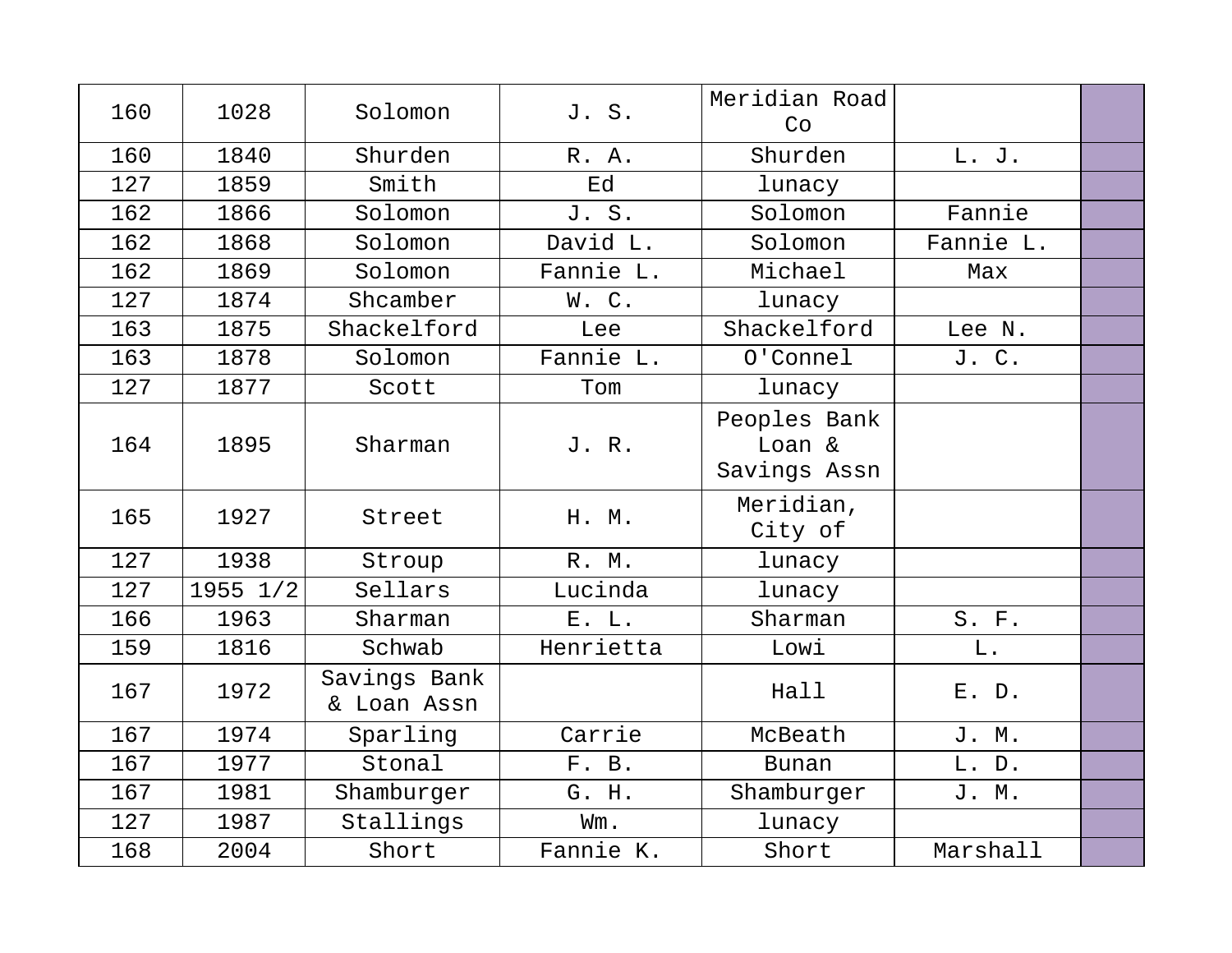| 168 | 2015         | Stanford   | W. R. K. | Stanford                           | K. A.       |  |
|-----|--------------|------------|----------|------------------------------------|-------------|--|
| 169 | 2026         | Snowden    | S. V.    | Rosenbaum and<br>sons              |             |  |
| 169 | 2032         | Schamber   | A. E.    | Schamber                           | A. O.       |  |
| 127 | $2035$ $1/2$ | Sims       | Carter   | lunacy                             |             |  |
| 169 | 2039         | Simpson    | Chas.    | Simpson                            | Emma        |  |
| 170 | 2049         | Sanders    | Bessie   | Wedgeworth                         | J. F.       |  |
| 170 | 2049         | Sanders    | J. P.    | Wedgeworth                         | J. F.       |  |
| 170 | 2060         | Shamburger | J. M.    | <b>Bates</b>                       | Eddie       |  |
| 171 | 2071         | Schamber   | A. E.    | Schamber                           | A. O.       |  |
| 127 | 2073         | Smith      | Ed       | lunacy                             |             |  |
| 171 | 2079         | Solomon    | David L. | Ex Parte                           |             |  |
| 173 | 2123         | Schamber   | Nellie   | Schamber                           | Carrie      |  |
| 173 | 2123         | Schamber   | Freddie  | Schamber                           | Carrie      |  |
| 173 | 2132         | Sears      | Robt.    | Sears                              | Jennie      |  |
| 175 | 2155         | Stuckey    | I. A.    | Ragsdale                           | Everett E.  |  |
| 176 | 2171         | Smith      | W. E.    | British<br>American<br>Mortgage Co |             |  |
| 177 | 2209         | Sims       | R. M.    | Watkins                            | ${\bf E}$ . |  |
| 177 | 2212         | Salts      | Chas.    | Salts                              | Annie       |  |
| 177 | 2235         | Shearer    | E. A.    | Wilson                             | Jno. M.     |  |
| 177 | 2236         | Sturges    | Alice C. | last will                          |             |  |
| 178 | 2247         | Suttle     | R. H.    | M. A. B. & L.<br>Assn.             |             |  |
| 178 | 2276         | Stephens   | John H.  | Stephens                           | Mary K.     |  |
| 179 | 2289         | Stafford   | Chas.    | Stafford                           | Bridget     |  |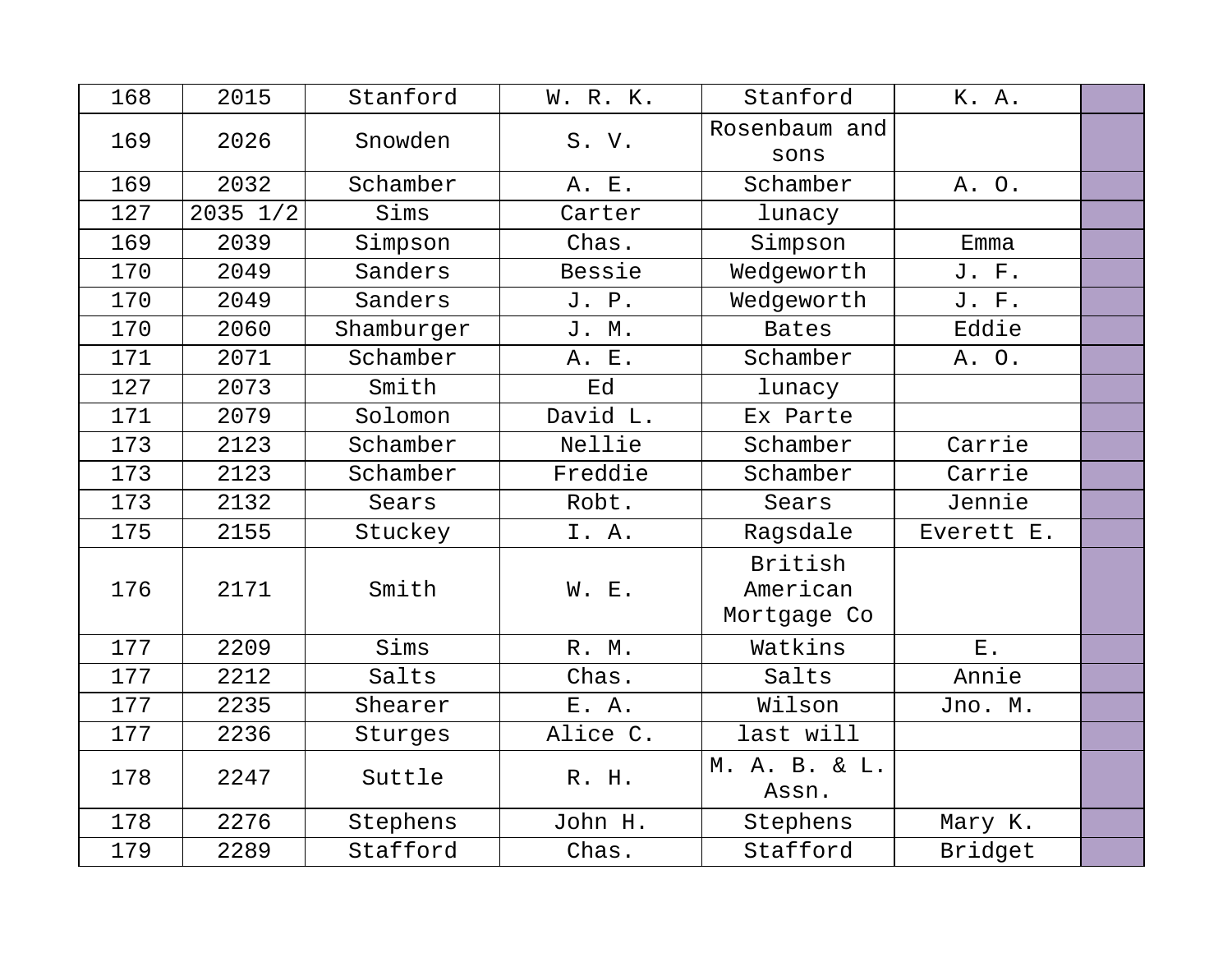| 179  | $2295$ $1/2$ | Stanton   | Minnie     | Stanton                | Benj.        |  |
|------|--------------|-----------|------------|------------------------|--------------|--|
| 179  | 2320         | Strange   | J. L.      | Collins                | R. J.        |  |
| 181  | 2322         | Schriner  | Jacob J.   | Kramer                 | F. W. C.     |  |
| 181  | 2323         | Swett     | Daniel     | Swett                  | Virginia H.  |  |
| 181  | 2342         | Shumate   | J. D.      | McWhorter              | <b>B</b> .   |  |
| 181  | 2342         | Shumate   | J. D.      | McWhorter              | $C$ .        |  |
| 182  | 2360         | Schriner  | Jacob J.   | McBeath                | J. M.        |  |
| 182  | 2378         | Sharp     | J. B.      | Brown                  | S. M.        |  |
| 181  | 2387         | Shoemaker | K / W /    | Lloyd?                 | M. W.        |  |
| 183  | 2396         | Smith     | Patrick C. | Smith                  | S. M. Sr     |  |
| 183  | 2401         | Stewart   | L.         | Stewart                | Will         |  |
| 183  | 2410         | Stuckey   | I. H.      | Tartt                  | $E$ .        |  |
| 183  | 2420         | Strange   | C. A.      | Coffee                 | Ella C.      |  |
| 184  | 2424         | Smith     | Chas.      | Smith                  | Irby M.      |  |
| 184  | 2426         | Steadly   | R. T.      | Steadly                | M. L.        |  |
| 184  | 2439         | Smith     | Mary       | Smith                  | Ed           |  |
| 185  | 2460         | Smith     | Patrick    | Ex Parte               |              |  |
| 185  | 2463         | Smith     | Sue        | Smith                  | Alex         |  |
| 180  | 2479         | Scott     | Sallie     | lunacy                 |              |  |
| 186  | 2486         | Shirley   | Florine    | Shappo                 | John         |  |
| 102? | 2530         | Smith     | Janie E.   | Johnson                | <b>B.</b> F. |  |
| 170  | 2053         | Street    | H. M.      | Marks<br>Rothenberg Co |              |  |
| 188  | 2540         | Slaughter | Ned        | estate of              |              |  |
| 189  | 2566         | Stillwell | G. L.      | Ex Parte               |              |  |
| 189  | 2571         | Simmons   | M. M.      | Hunter                 | Lorane E.    |  |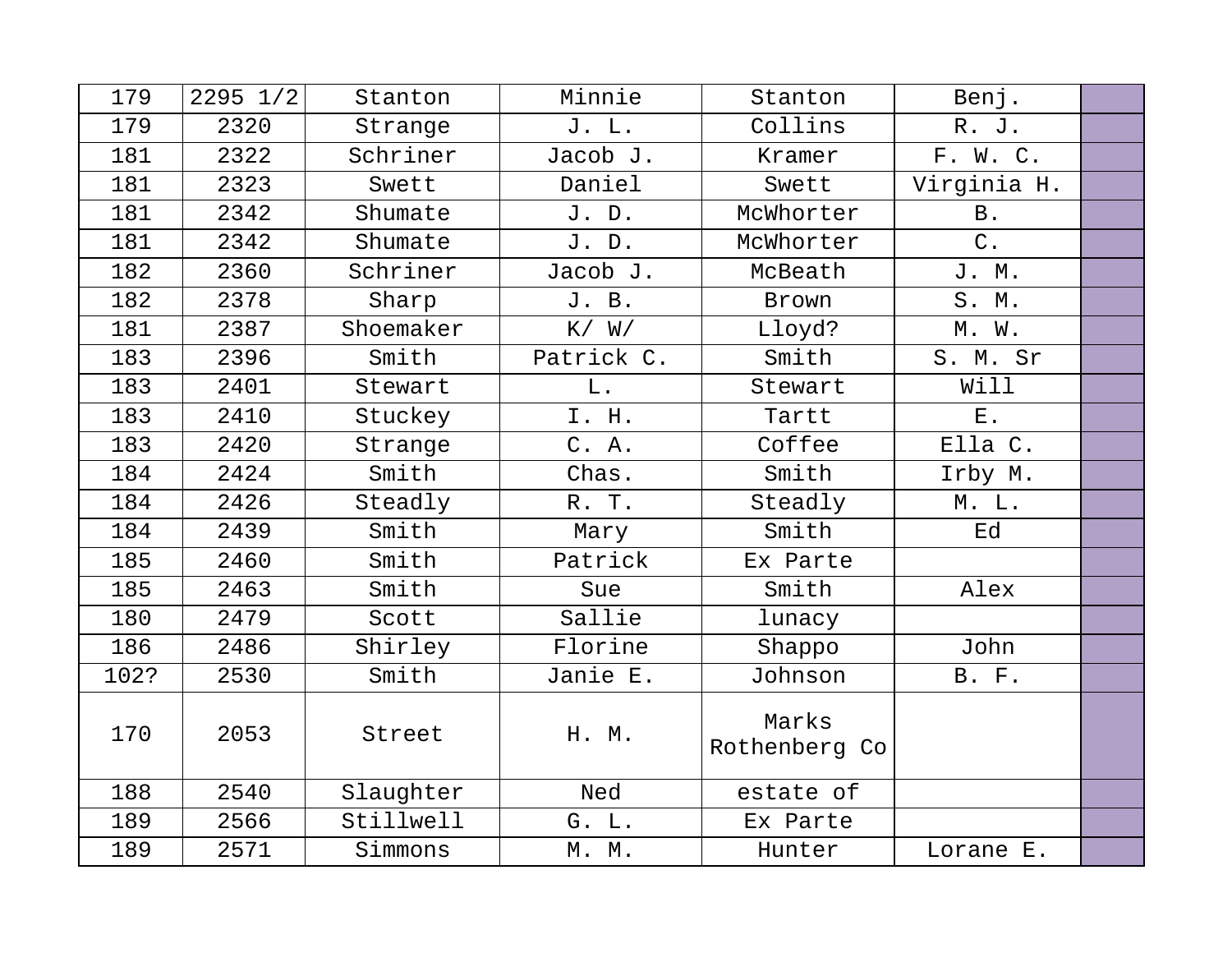| 191 | 2610     | Stanson                     | John      | Bynum                             | Henry       |  |
|-----|----------|-----------------------------|-----------|-----------------------------------|-------------|--|
| 191 | 2623     | Schamber                    | A. O.     | Schamber                          | A. E.       |  |
| 192 | 2641     | Shuley                      | M. D.     | Shuley                            | C. D.       |  |
| 192 | 2642     | Shanklin                    | John      | Shanklin                          | Margaret    |  |
| 192 | 2643     | Shackelford                 | R. W.     | Pistole                           | W. R.       |  |
| 192 | 2652     | Sensonney                   | J. R.     | Rock                              | A. W.       |  |
| 192 | 2566     | Sikes                       | J. C.     | Sikes                             | Onie        |  |
| 193 | 2661     | Shackelford                 | Lawson    | Shackelford                       | <b>Bell</b> |  |
| 193 | 2683     | Savings Bank<br>& Loan Assn |           | Robinson                          | C. W.       |  |
| 180 | 2698 1/2 | Steel                       | Hannah    | lunacy                            |             |  |
| 195 | 2737     | Sanders                     | Mary E.   | Sanders                           | Jordan      |  |
| 196 | 2764     | Snedcker                    | Mary Ella | Snedcker                          | Will        |  |
| 196 | 2778     | Steele                      | Viola     | Steele                            | Squire      |  |
| 197 | 2875     | South Side<br>Land Co       |           | Horn                              | Jno. H.     |  |
| 198 | 2824     | Shelton                     | Angy      | Shelton                           | Jack        |  |
| 199 | 2822 1/2 | Smith                       | Mabel T.  | Culpepper                         | M. E.       |  |
| 200 | 2869     | Smith                       | Lizzie    | Love                              | Wiss        |  |
| 199 | 2859     | Smith                       | J. W.     | American Aid<br>& Benefit<br>Assn |             |  |
| 200 | 2875     | Switzer                     | M. E.     | Switzer                           | Will        |  |
| 200 | 2885     | Smith                       | Lizzie    | Love                              | W. W.       |  |
| 200 | 2887     | SLoan                       | Wm. N.    | Sloan                             | Nancy       |  |
| 201 | 2905     | Stockton                    | J. T.     | Stockton                          | Fannie B.   |  |
| 202 | 2939     | Stockton                    | Minnie L. | Stockton                          | Claude L.   |  |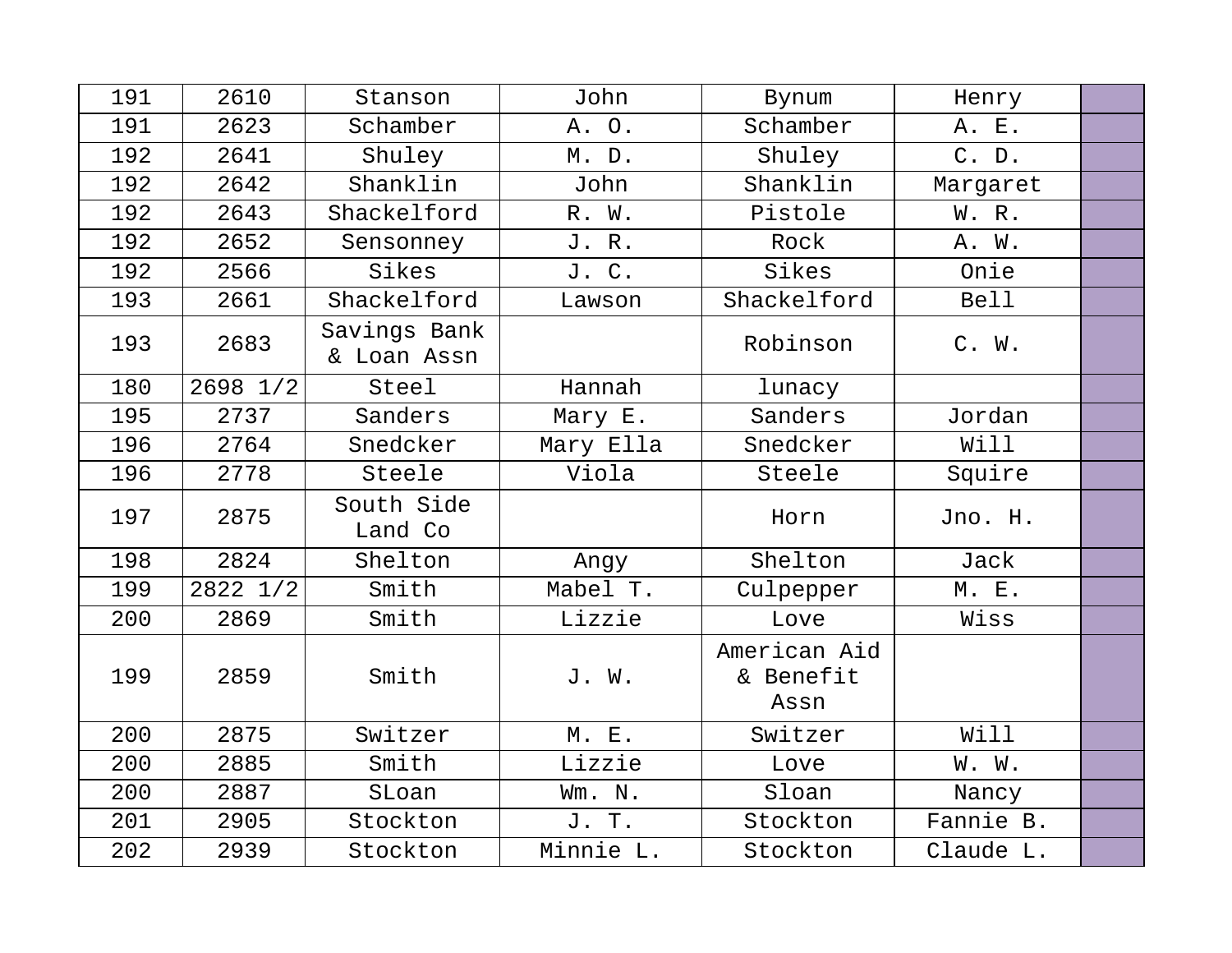| 202 | 2940         | Stockton  | J. O.     | Stockton                  | Fannie B.   |  |
|-----|--------------|-----------|-----------|---------------------------|-------------|--|
| 202 | 2940         | Stockton  | M. B.     | Stockton                  | Fannie B.   |  |
| 203 | 2955         | Sullivan  | М.        | Sullivan                  | E. J.       |  |
| 205 | 3013         | Smith     | J. A.     | Gallagher                 | H. C.       |  |
| 205 | 3024         | Sims      | Wm.       | Ex Parte                  |             |  |
| 205 | 3030         | Seggars   | Robt.     | Seggars                   | Mary        |  |
| 180 | 3049         | Stewart   | Allie     | lunacy                    |             |  |
| 206 | 3049         | Sloan     | Hardy     | Sloan                     | Vina Boston |  |
| 206 | $3045$ $1/2$ | Sims      | Mose      | Sims                      | Dilley      |  |
| 206 | 3060         | Sears     | Joe       | Sears                     | Myra Belle  |  |
| 206 | 3069 1/2     | Smith     | M. T.     | Smith                     | C. A.       |  |
| 206 | 3069 1/2     | Smith     | M. T.     | Culpepper                 | M. E.       |  |
| 206 | 3070         | Smith     | M. T.     | Smith                     | C. A.       |  |
| 206 | 3074         | Sullivan  | L. L.     | Sullivan                  | G. W.       |  |
| 207 | 3091         | Smith     | S. P.     | Smith                     | M. G.       |  |
| 207 | 3091         | Smith     | S. P.     | Smith                     | A. H.       |  |
| 207 | 3119 1/2     | Smith     | Earl      | Ex Parte                  |             |  |
| 208 | 3125         | Stafford  | Eddie     | Brandt?                   | J. E.       |  |
| 208 | 3137         | Smith     | Sallie    | Smith                     | Henry       |  |
| 208 | 3144         | Swetman   | David E.  | Lister                    | Belle       |  |
| 208 | 3156         | Stephens  | B. P.     | Ex Parte                  |             |  |
| 209 | 3161         | Smith     | Joe       | removal of<br>disablities |             |  |
| 209 | 3176         | Sutherlin | W. F.     | Sutherlin                 | M. H.       |  |
| 209 | 3182         | Smith     | Susie     | Smith                     | Alex        |  |
| 210 | 3202         | Stockton  | Fannie B. | Stockton                  | Jno D       |  |
| 210 | 3207         | Snowden   | N. A.     | <b>Bill</b>               | J. R.       |  |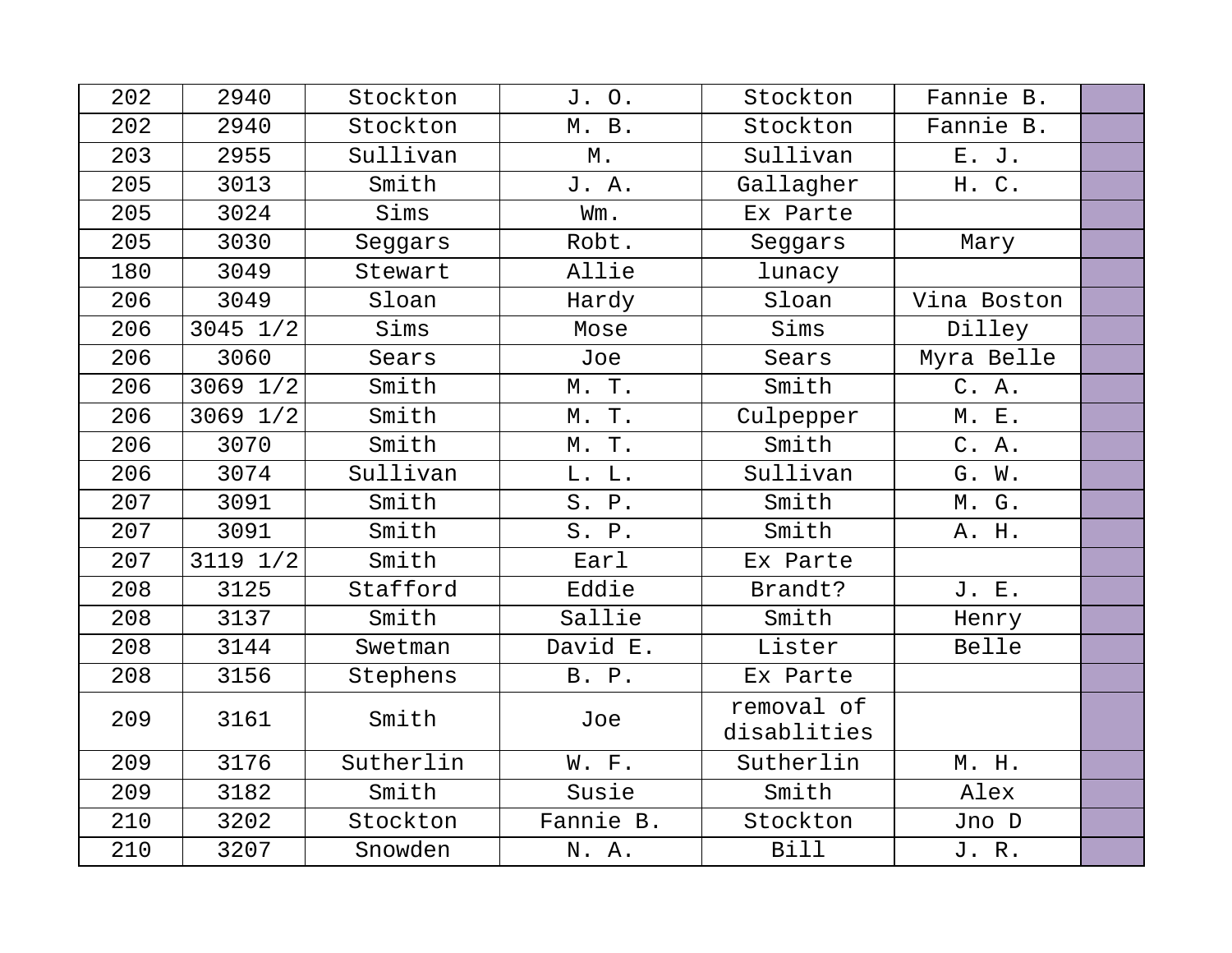| 210 | 3216 | Sharp      | W. E.     | <b>Brahan</b>                       | F. V.  |  |
|-----|------|------------|-----------|-------------------------------------|--------|--|
| 211 | 3227 | Scarbrough | E. J.     | Robinson                            | L. D.  |  |
| 211 | 3235 | Sharman    | S. F.     | estate of                           |        |  |
| 180 | 3240 | Shields    | W. Nathan | lunacy                              |        |  |
| 211 | 3229 | Spann      | Μ.        | Spann                               | S. G.  |  |
| 211 | 3229 | Spann      | T. M.     | Spann                               | S. G.  |  |
| 212 | 3252 | Stroble    | R. J.     | Stroble                             | L. S.  |  |
| 212 | 3264 | Smith      | W.S.      | estate of                           |        |  |
| 212 | 3265 | Stuart     | Jacob C.  | estate of                           |        |  |
| 212 | 3269 | Shumate    | J. L.     | Shumate                             | J. D.  |  |
| 211 | 3304 | Shannon    | Nancy L.  | Ex Parte                            |        |  |
| 213 | 3311 | Smith      | Callie    | Smith                               | Wiley  |  |
| 214 | 3320 | Simmons    | M. A. L.  | Simmons                             | J. A.  |  |
| 214 | 3330 | Slaughter  | Machie    | Meridian<br>Light and<br>Railway Co |        |  |
| 214 | 3331 | Spann      | S. G.     | Jennings                            | Wm.    |  |
| 216 | 3376 | Shields    | Ella      | Shields                             | W. N.  |  |
| 216 | 3317 | Swanzy     | Rosa      | Swanzy                              | Thos.  |  |
| 216 | 3387 | Spain      | T. S.     | Spain                               | Elvira |  |
| 217 | 3420 | Sims       | Harvey    | Sims                                | Nora   |  |
| 217 | 3414 | Straus     | Cora      | Straus                              | Ed     |  |
| 218 | 3427 | Sullivan   | E. J.     | Sullivan                            | Mary   |  |
| 218 | 3442 | Smith      | Jane P.   | estate of                           |        |  |
| 218 | 3445 | Sullivan   | E. J.     | Sullivan                            | Mary   |  |
| 218 | 3453 | Smith      | Daisy D.  | Ex Parte                            |        |  |
| 218 | 3452 | Smith      | Lelia     | Smith                               | Lillie |  |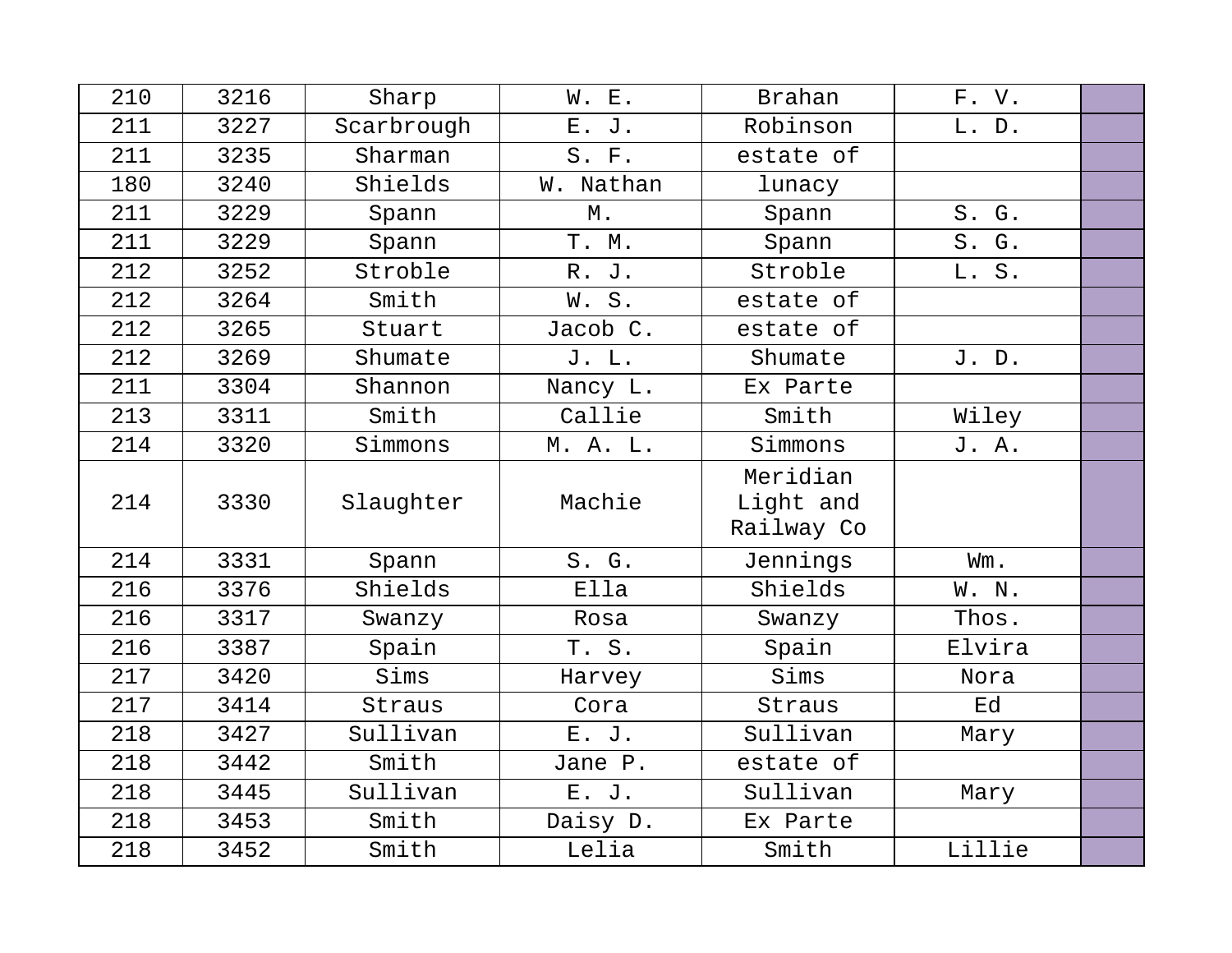| 218 | 3452     | Smith       | Lelia     | Williams                     | F. W.    |  |
|-----|----------|-------------|-----------|------------------------------|----------|--|
| 218 | 3455     | Smith       | S. J.     | Mississippi<br>Cotton Oil Co |          |  |
| 219 | 3458     | Segars      | Martin    | Dunn                         | H. R.    |  |
| 220 | 2514     | Stillwell   | J. W.     | Stillwell                    | Katie    |  |
| 220 | 3539     | Shumate     | J. D.     | Shoemate?                    | Morris   |  |
| 220 | 3453     | Smith       | Annie     | Smith                        | D. A.    |  |
| 221 | 3570     | Sullivan    | Mary      | Overstreet                   | C. B.    |  |
| 180 | 3579     | Strait      | Brit      | lunacy                       |          |  |
| 221 | 3581     | Sims        | Jno. I.   | estate of                    |          |  |
| 222 | 3612     | Smith       | Willie E. | Smith                        | Frank    |  |
| 222 | 3618     | Star Pub Co |           | Meridian,<br>City of         |          |  |
| 180 | 3717     | Smith       | Charles   | lunacy                       |          |  |
| 228 | 3770     | Smith       | Mabel T.  | Smith                        | Chas.    |  |
| 228 | 3774     | Shapr       | H. C.     | Sharp                        | Annie G. |  |
| 222 | 3605     | Spann       | L. G.     | Patton                       | W. H.    |  |
| 229 | 3809     | Sherrod     | D. W.     | Sherrod                      | G. F.    |  |
| 219 | 3461     | Sturges     | W. H. A.  | Sturges                      | Bessie   |  |
| 230 | 3821     | Smith       | Jno. F.   | Miller                       | Chris    |  |
| 230 | 3826     | Studevant   | Mary      | Studevant                    | Henry    |  |
| 230 | 3831     | Speed       | D. I.     | Speed                        | J. E.    |  |
| 230 | 3485 1/2 | Speed       | J.R.      | Speed                        | Sallie   |  |
| 231 | 3865     | Shedmore    | A. C.     | Shedmore                     | Jno. W.  |  |
| 232 | 3898     | Shurley     | Nettie    | Shurley                      | John     |  |
| 233 | 3920     | Sutherland  | M. T.     | Sutherland                   | A. L.    |  |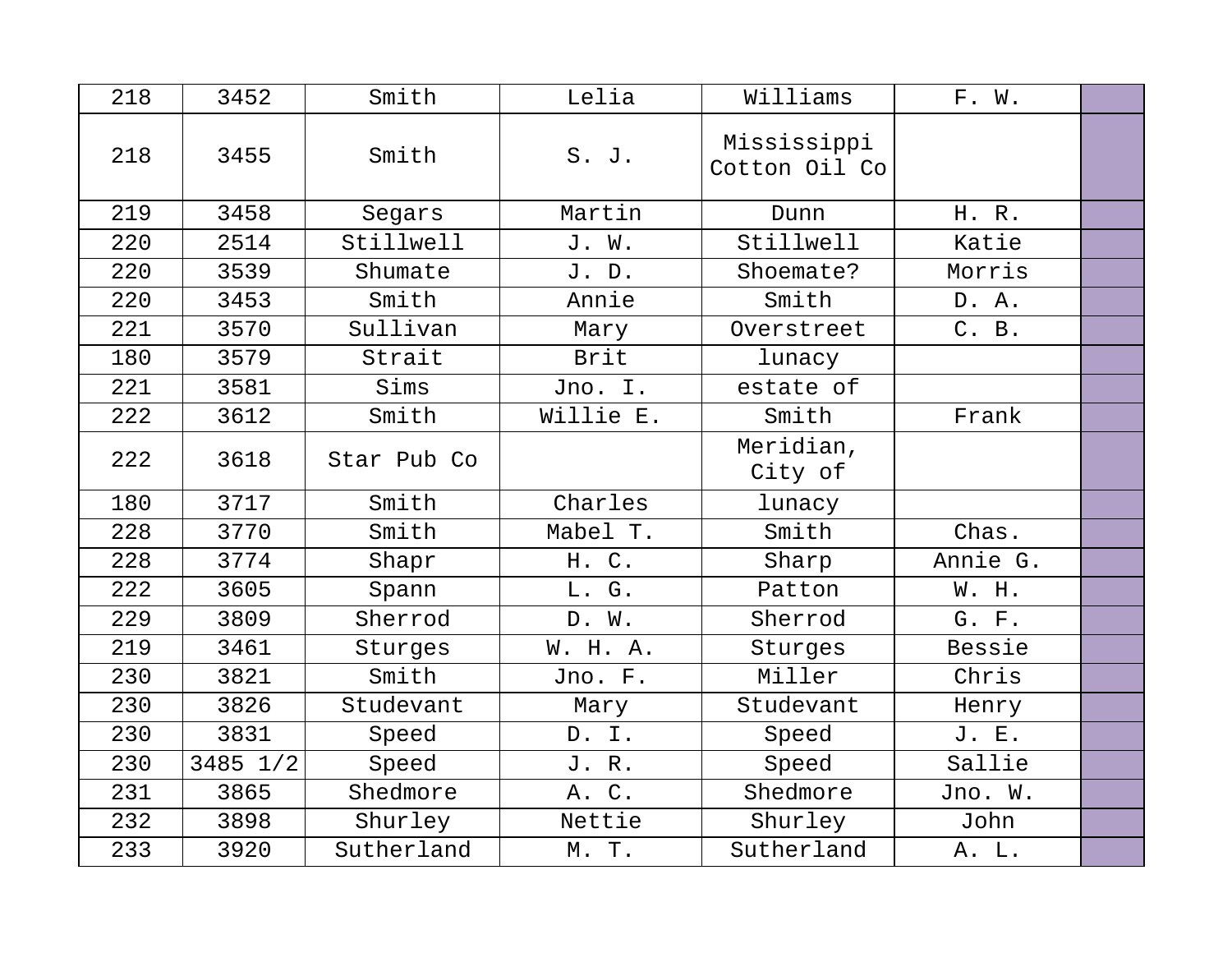| 233 |       | Seay<br>$3921$ $1/2$ Confectionary<br>Co |           | Americian<br>Caramel Co |                |  |
|-----|-------|------------------------------------------|-----------|-------------------------|----------------|--|
| 233 | 3944  | Sims                                     | Vina      | Sims                    | Wm.            |  |
| 233 | 3945  | Sharman                                  | Nellie S. | Shannon                 | J. R. Sr.      |  |
| 234 | 3970  | Sharbrough?                              | Bessie    | Sharbrough?             | Penn           |  |
| 235 | 3993  | Scott                                    | Dora      | Scott                   | Westley        |  |
| 235 | 3997  | Southern Bank                            |           | Metzger                 | H. C.          |  |
| 235 | 3998  | Spennellie                               | Joe L.    | Ex Parte                |                |  |
| 235 | 4005  | Snowden                                  | P. M.     | Wilson                  | Ed             |  |
| 240 | 4022  | Spinks                                   | E. A.     | Shamburger              | J. A.          |  |
| 235 | 4025  | Stockton                                 | F. B.     | Watts                   | J. E.          |  |
| 235 | 4028  | Shipp                                    | Mamie     | Chanders                | C. P.          |  |
| 236 | 4037  | Shumate                                  | Edgar     | <b>Burwell</b>          | P. P.          |  |
| 236 | 4038  | Shumate                                  | Vivian    | <b>Burwell</b>          | P. P.          |  |
| 236 | 4039  | Shumate                                  | McKinley  | Burwell                 | P. P.          |  |
| 236 | 4040? | Shumate                                  | Catherine | <b>Burwell</b>          | P. P.          |  |
| 236 | 4049  | Smith                                    | A. O.     | Smith                   | J. W.          |  |
| 237 | 4067  | Swanzy                                   | Thos.     | Swanzy                  | O <sub>1</sub> |  |
| 238 | 4093  | Smith                                    | Alice C.  | Ex Parte                |                |  |
| 238 | 4095  | Simms                                    | Vera      | Simms                   | William        |  |
| 238 | 4108  | Scarbrough                               | Thos.     | Scarbrough              | Mattie         |  |
| 239 | 4133  | Smith                                    | M. M.     | Smith                   | S. J.          |  |
| 230 | 4154  | Simmons                                  | S. K.     | Gordon                  | F. L.          |  |
| 240 | 4162  | Sturges                                  | G. S.     | Sturges                 | W. H.          |  |
| 240 | 4167  | Sides                                    | Caleb     | Sides                   | L. K.          |  |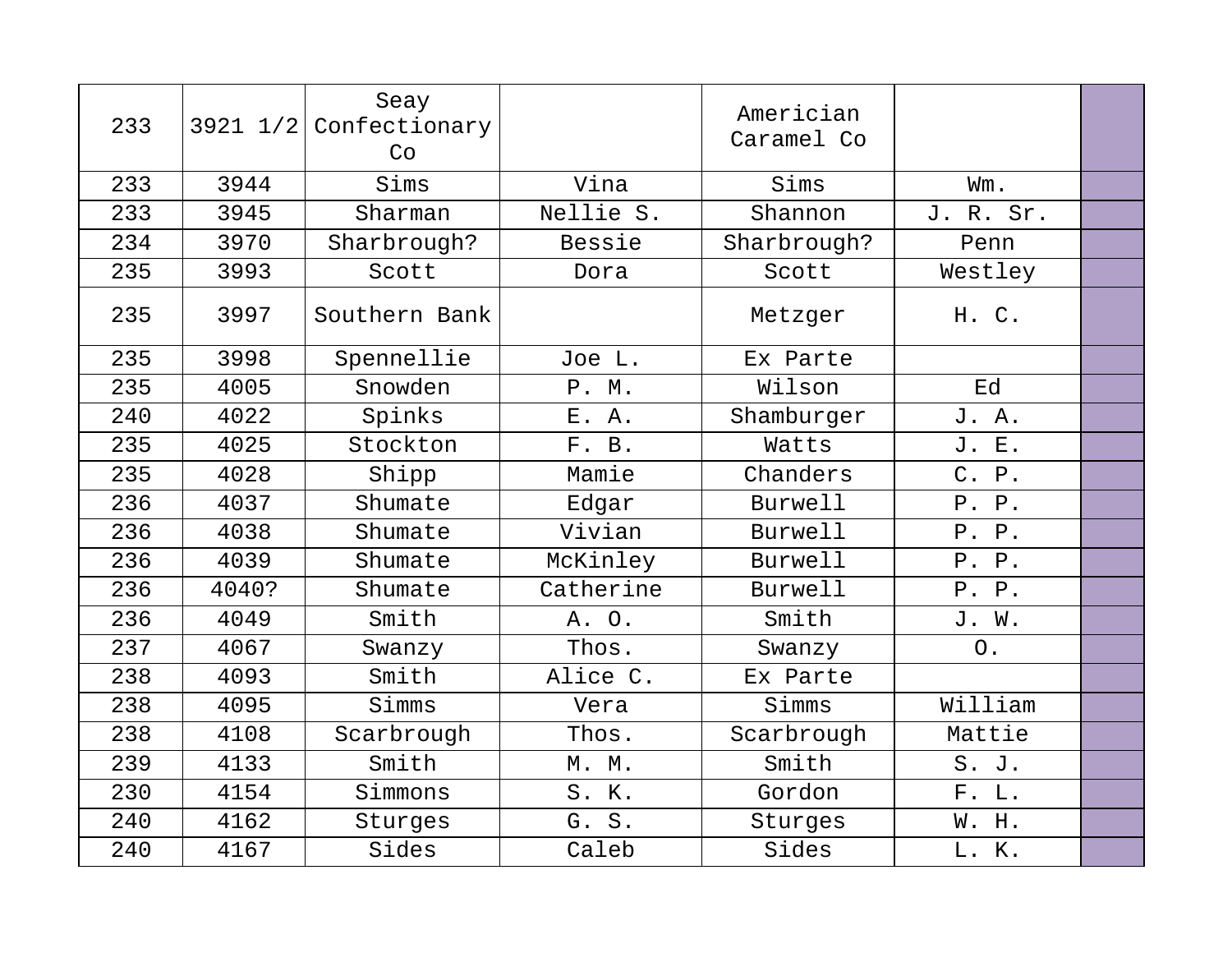| 240 | 4167  | Sides      | Caleb       | Chiles                  | Delia                   |       |
|-----|-------|------------|-------------|-------------------------|-------------------------|-------|
| 241 | 4186  | Swain      | Ada C.      | Dawkins                 | J. F.                   |       |
| 241 | 4192  | Shumate    | J. D.       | Brook Park<br>Lumber Co |                         |       |
| 241 | 4207  | Simmons    | S. B.       | Simmons                 | G. B.                   |       |
| 243 | 5299  | Sheppard   | Bettie      | Clarke                  | H. A.                   |       |
| 243 | 43276 | Sharp      | Joe         | Sharp                   | J. B.                   |       |
| 243 | 4277  | Self       | W. R.       | Self                    | N. W.                   |       |
| 243 | 4278  | Self       | Ruth        | Self                    | N. W.                   |       |
| 244 | 4333  | Sharp      | Izell       | Sharp                   | Dink                    |       |
| 245 | 4378  | Smith      | ${\rm F}$ . | Smith                   | Savara                  |       |
| 245 | 4361  | Self       | Annie       | Self                    | E. O.                   |       |
| 246 | 4384  | Scarbrough | Thos.       | Scarbrough              | Mittie                  |       |
| 246 | 4419  | Sims       | Bertha      | Sims                    | T. L.                   |       |
| 250 | 4431  | Stewart    | Jno.        | lunacy                  |                         |       |
| 240 | 4145  | Smith      | Fayette     | Smith                   | S. J.                   |       |
| 240 | 4144  | Smith      | Jerredgar   | Smith                   | S. J.                   |       |
| 247 | 4459  | Sweatman   | A. B.       | Sweatman                | G. L.                   |       |
| 248 | 4477  | Smith      | W. H.       | Smith                   | H. E.                   | Smith |
| 248 | 4503  | Smith      | Hellen G.   | Smith                   | J. E.                   |       |
| 249 | 4514  | Saunders   | Ed          | Saunders                | Fannie (alias<br>Mabel) |       |
| 249 | 4518  | Stafford   | J. C.       | Stafford                | K. A.                   |       |
| 249 | 4527  | Smith      | Katie May   | Smith                   | L. C.                   |       |
| 249 | 4550  | Spillie    | Grace       | Spillie                 | Nola                    |       |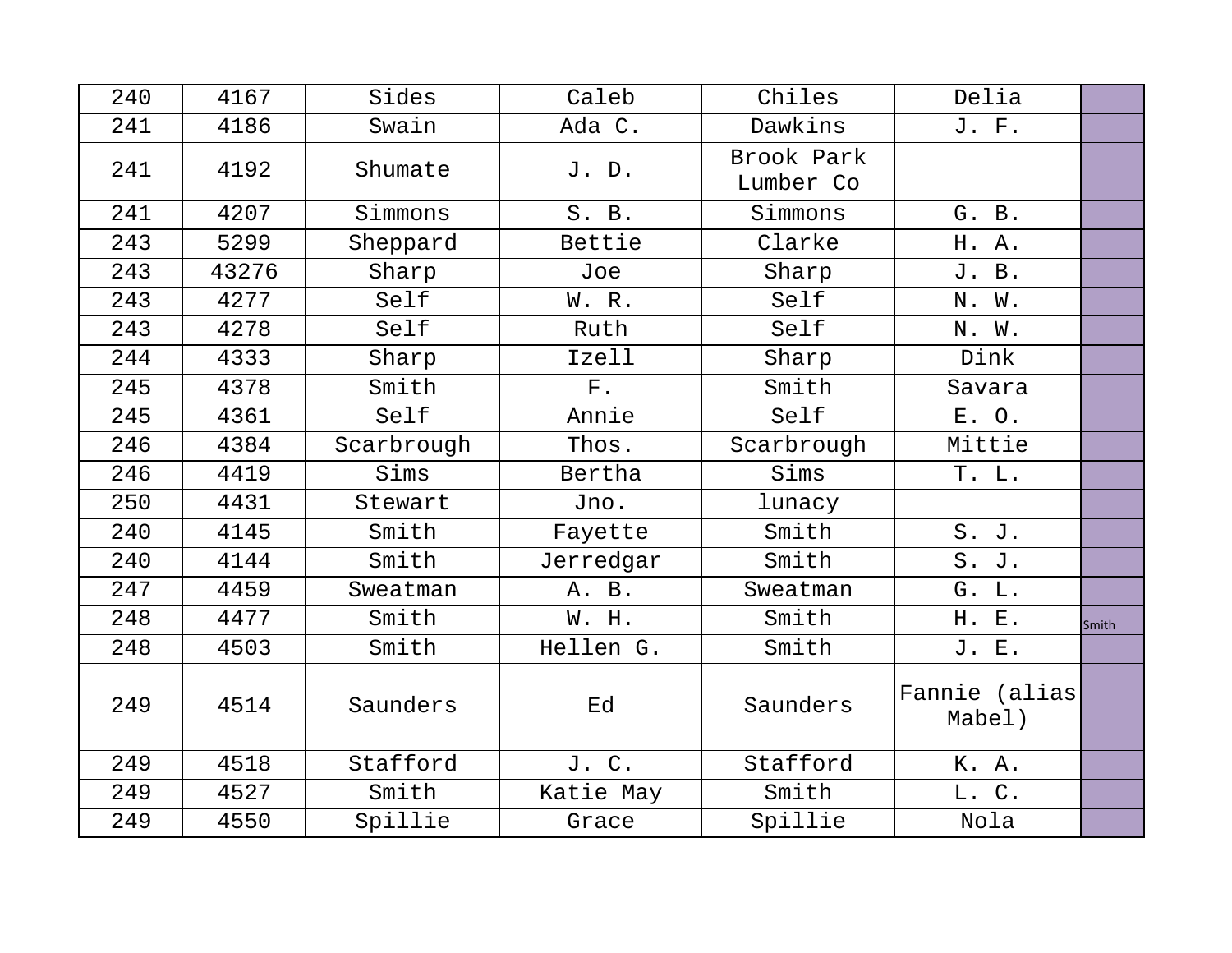| 249 | 4554         | Summers     | M. H.        | United<br>Woodman<br>Benefit Assn |                   |  |
|-----|--------------|-------------|--------------|-----------------------------------|-------------------|--|
| 251 | $4564$ $1/2$ | Sturges     | R. W. & Co   | Mobile Auto<br>Co                 |                   |  |
| 251 | 4580         | Shoenfech   | Gussie       | Rosenfield                        | Simon             |  |
| 251 | 5497         | Swillie     | Jim          | Swillie                           | Mamie             |  |
| 252 | 4649         | Self        | E. C.        | Self                              | Annie             |  |
| 252 | 4655         | Simmons     | Jim          | <b>Brooks</b>                     | William           |  |
| 253 | 4673         | Shackelford | Will         | Shackelford                       | Jerry             |  |
| 253 | 4686         | Shelton     | Annie        | Hopper                            | W. E.             |  |
| 253 | 3695         | Sims        | M. D.        | Sims                              | W. P.             |  |
| 253 | 4706         | Sparkman    | Olevia       | Weidman                           | H. F.             |  |
| 253 | 4710         | Smith       | Latra        | Smith                             | Grant             |  |
| 253 | 4710         | Smith       | Ann          | Smith                             | Grant             |  |
| 254 | 4722         | Shepard     | Annie        | Jacobson                          | Gabe              |  |
| 255 | 4744         | Sears       | Robt         | Sears                             | Elsie             |  |
| 255 | 4750         | Smith       | Lillie       | Smith                             | T. A.             |  |
| 255 | 4776         | Smith       | Jacob        | Rogers                            | A. W.             |  |
| 255 | 4800         | Smith       | Lou          | lunacy                            |                   |  |
| 255 | 4803         | Summers     | 0.0.         | Ex Parte                          |                   |  |
| 256 | 4812         | Strong      | Wm. B.       | Strong                            | Benj.             |  |
| 257 | 4831         | Strange     | J. L.        | White                             | T. J.             |  |
| 257 | 4831         | Strange     | ${\bf P}$ .  | White                             | T. J.             |  |
| 258 | 4848         | Spinelli    | Alexander L. | Ex Parte                          |                   |  |
| 259 | 4865         | Smith       | F. J.        | Brown                             | Mary A.<br>Hoffer |  |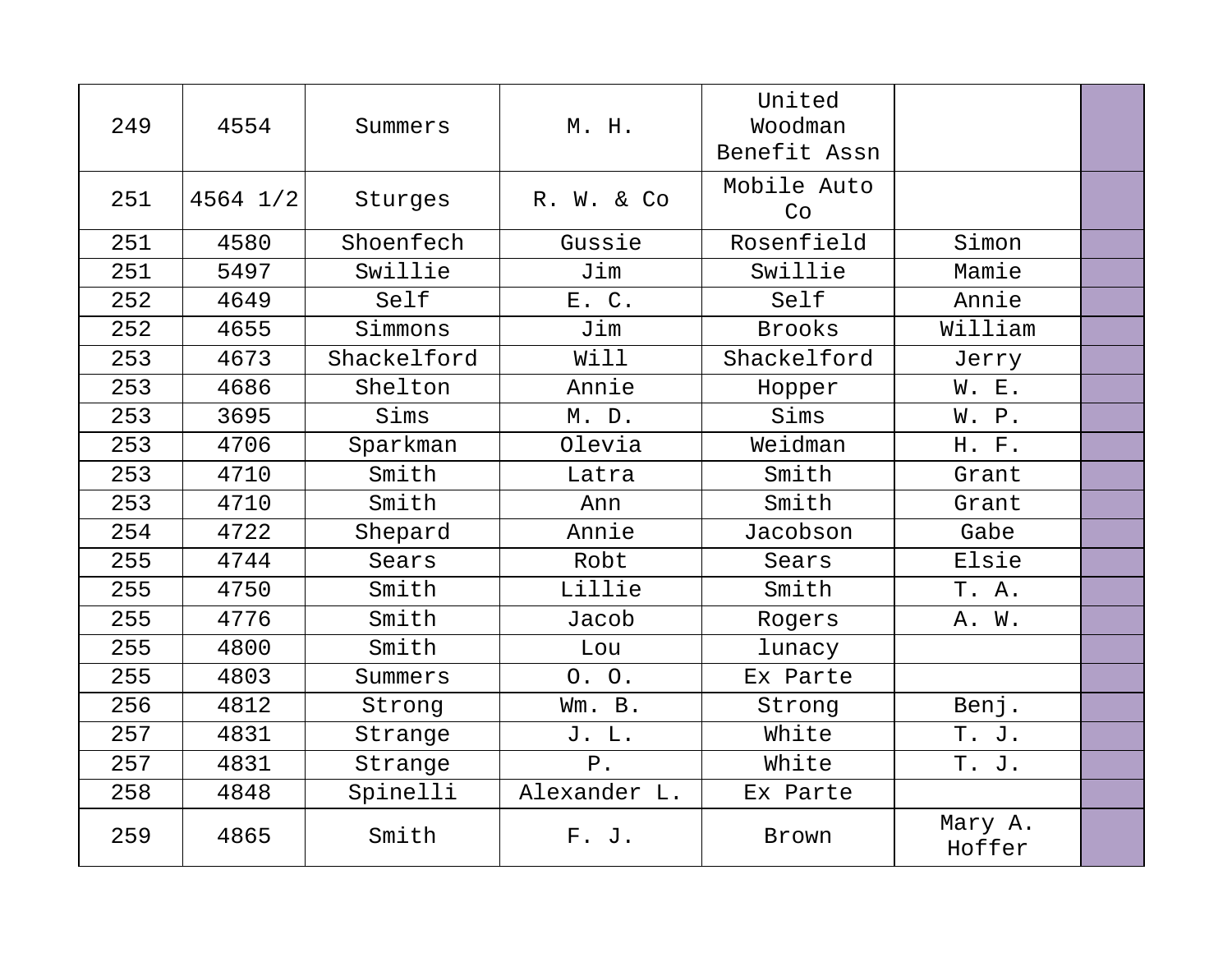| 259 | 4870     | Smith                   | Hannah     | Smith       | Elijah     |  |
|-----|----------|-------------------------|------------|-------------|------------|--|
| 250 | 4875     | Sparkman                | Jno.       | lunacy      |            |  |
| 259 | 4877     | Suttle                  | Walter A.  | gdnsp of    |            |  |
| 259 | 4882     | Shadwick                | Joe        | Shadwick    | Lillie     |  |
| 260 | 4889     | Standard Drug<br>Co     |            | Young       | F. L.      |  |
| 260 | 4913     | Smith                   | Henry      | John        | Geo.       |  |
| 261 | 4939     | Mississippi<br>State of |            | M & O RR Co |            |  |
| 262 | 4968     | Sparkman                | John       | Berry       | Frank      |  |
| 262 | 4982     | Stuart                  | Inez       | Stuart?     | W. M.      |  |
| 262 | 4986     | Shipman                 | $L$ .      | Stringer    | Bessie     |  |
| 264 | 5025     | Smith                   | Ordonaevs? | Smith       | Walter     |  |
| 264 | 5033?    | Smith                   | W. J.      | Smith       | Myrtle     |  |
| 264 | 5033?    | Simmons                 | L. J.      | Simmons     | W.T.       |  |
| 265 | 5041     | Singley                 | A. F.      | Neviole     | S.A.       |  |
| 264 | 5017     | Stenson                 | S. S.      | Ex Parte    |            |  |
| 265 | 5056     | Satcher                 | Myrtle     | Holmes      | Bessie     |  |
| 265 | 5057     | Sanders                 | Will       | Sanders     | Annie Bell |  |
| 266 | 5070     | Shadwick                | Alfred     | Lowi        | Bettie     |  |
| 266 | 5078     | Sharman                 | M. K.      | Sharman     | V. T.      |  |
| 266 | 5088     | Smith                   | Ben        | Smith       | Emma       |  |
| 266 | 5099     | Sanders                 | Walter     | Sanders     | Hattie     |  |
| 266 | 5158 1/2 | Smith                   | J. B.      | Smith       | E. K.      |  |
| 269 | 5169     | Sloan                   | Sam        | Sloan       | Pearl      |  |
| 269 | 5174     | Suttle                  | Robt       | Suttle      | Rosa       |  |
| 269 | 5176     | Simmons                 | Wm.        | Simmons     | Lillie     |  |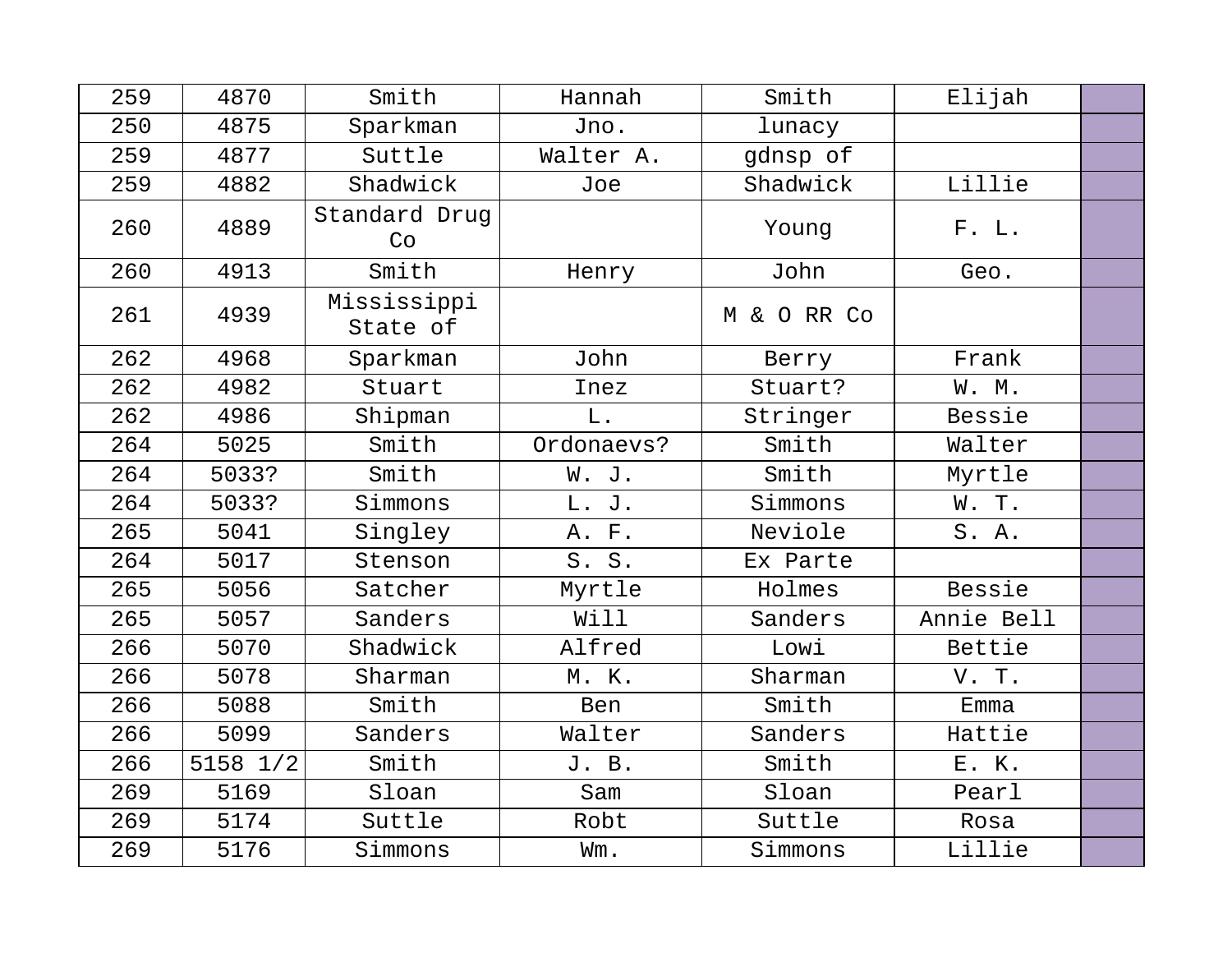| 269  | 5184 | Simon       | E. P.       | Simon       | Opal         |  |
|------|------|-------------|-------------|-------------|--------------|--|
| 270  | 5197 | Segars      | J. B.       | Mosley      | J.R.         |  |
| 270  | 5208 | Seales      | Sam         | Seals       | Easter Lewis |  |
| 270  | 5223 | Sumpter     | E. M.       | Sumpter     | Richard      |  |
| 270  | 5224 | Simmons     | Geo.        | Simmons     | Jim          |  |
| 270  | 5228 | Stevens     | P. J.       | Ex Parte    |              |  |
| 270  | 5236 | Sullivan    | G. W.       | Burrwell    | F. J.        |  |
| 250? | 5270 | Sparkman    | Douglas     | Sparkman    | Mary         |  |
| 271  | 5275 | Sykes       | Hettie      | Sykes       | Jim          |  |
| 272  | 5277 | Sanders     | F. H.       | Eager       | J. T.        |  |
| 272  | 5289 | Smith       | Edwin C.    | Smith       | Edwin C. Jr  |  |
| 272  | 5293 | Siddons     | E. E.       | Siddons     | F. P.        |  |
| 272  | 5313 | Sims        | Wm.         | Sims        | Addie        |  |
| 273  | 5337 | Simmons     | Marie       | Simmons     | J. M.        |  |
| 273  | 5354 | Smiley      | Alice E.    | Giles       | Herbert      |  |
| 273  | 5376 | Smith       | Bertha      | Smith       | P. H.        |  |
| 274  | 5382 | Sharmon     | J. R. Jr    | Sharmon     | J. R.        |  |
| 273  | 5347 | Seals       | <b>B</b> .  | Seals       | M. E.        |  |
| 284  | 5392 | St. John    | L.          | St. John    | E. J.        |  |
| 274  | 5403 | Suttle      | R. H.       | Suttle      | W.A.         |  |
| 274  | 5419 | Shannon     | Ed          | Kelly       | Sallie       |  |
| 274  | 5419 | Shannon     | Fred        | Kelly       | Sallie       |  |
| 250  | 5421 | Stewart     | Annie       | lunacy      |              |  |
| 274  | 5429 | Shackelford | $\tilde{P}$ | Shackelford | <b>B</b> .   |  |
| 274  | 5429 | Shackelford | Ben         | Ward        | G. H.        |  |
| 274  | 5431 | Sullivan    | Catherine   | Sullivan    | Wm. L.       |  |
| 274  | 5431 | Sullivan    | Catherine   | Sullivan    | C. G.        |  |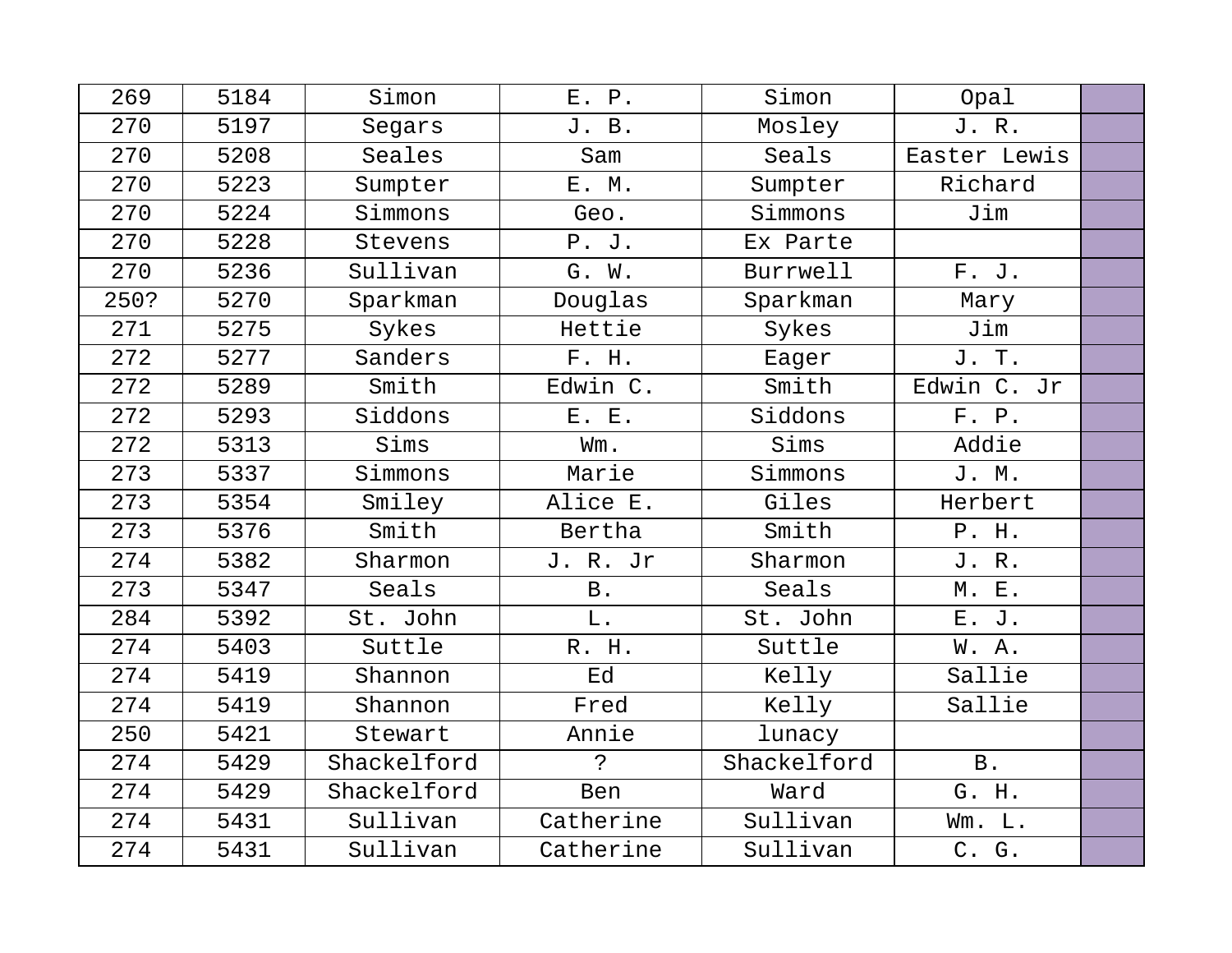| 274 | 5434 1/2 | Strong                   | S. L.        | $- -$                      |         |  |
|-----|----------|--------------------------|--------------|----------------------------|---------|--|
| 274 | 5446     | Stutz                    | Alexander    | Albritton                  | Jane    |  |
| 274 | 5460     | Shannon                  | L. E.        | Kelly                      | S. E.   |  |
| 274 | 5467     | Smith                    | Katherine    | Smith                      | James   |  |
| 275 | 5480     | Snowden                  | E. L.        | Carney                     | G. H.   |  |
| 275 | 5482     | Smith                    | Willie       | Smith                      | Henry   |  |
| 275 | 5484     | Seeback                  | Edmer        | Seeback                    | Jas. T. |  |
| 276 | 5548     | Spain                    | Lula         | Spain                      | T. S.   |  |
| 274 | 5439 1/2 | Sams                     | W.C.         | American<br>Hardwood Co    |         |  |
| 274 | 5439 1/2 | Flood Lyons<br>Lumber C. |              | American<br>Hardwood Co    |         |  |
| 274 | 5444     | Stroup                   | W. W.        | Dean                       | Thelma  |  |
| 276 | 5530     | Smith                    | A. L.        | Ex Parte                   |         |  |
| 277 | 5594     | Scott                    | Lena         | J. B. Subery<br>Piano Co   |         |  |
| 277 | 5603     | Smith                    | E. A.        | Ex Parte                   |         |  |
| 277 | 5616     | Swilley                  | C. A.        | Swilley                    | R. H.   |  |
| 277 | 5617     | Spinks                   | Lucy         | Spinks                     | Shade   |  |
| 278 | 5625     | Sullivan                 | S. J.        | Sullivan                   | Mary    |  |
| 278 | 5628     | Smith                    | <b>B. E.</b> | Guranty Loan<br>T. & B. Co |         |  |
| 278 | 5633     | Straight                 | Mary         | Straight                   | Ras.    |  |
| 279 | 5661     | Selfridge                | F.           | Selfridge                  | H.V.    |  |
| 280 | 5674     | Simmons                  | Loneavs?     | Simmons                    | C. L.   |  |
| 280 | 5680     | Smith                    | Wm. Q.       | Smith                      | Wm. Q.  |  |
| 280 | 5707     | Stroupe                  | L. M.        | Ex Parte                   |         |  |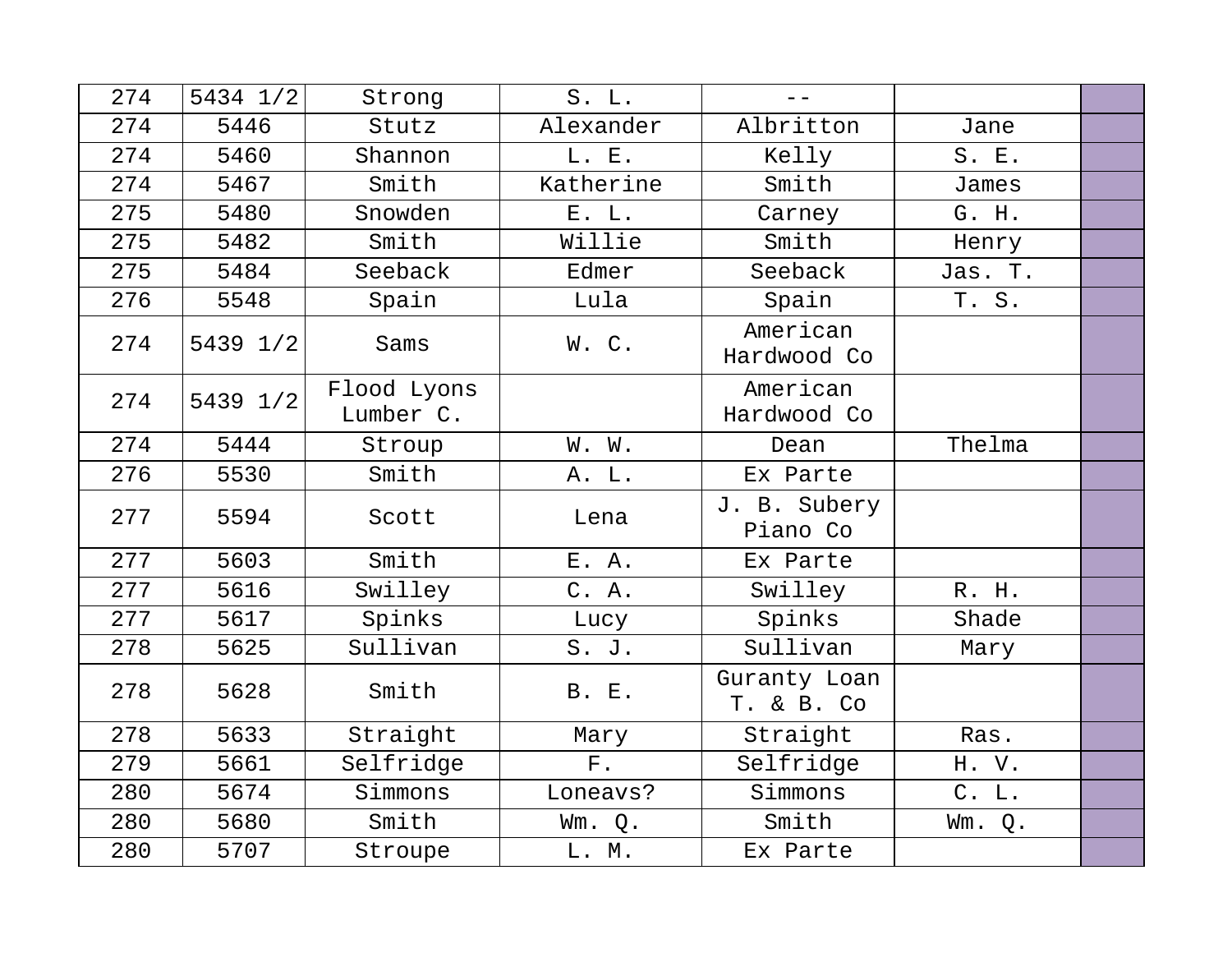| 280 | 5710 | Simpson             | W. G.   | Ex Parte                    |              |  |
|-----|------|---------------------|---------|-----------------------------|--------------|--|
| 283 | 5758 | Swann               | W. P.   | Swann                       | Ola          |  |
| 283 | 5778 | Smith               | J. R.   | Smith                       | L. L.        |  |
| 180 | 3347 | Smith               | Henry   | McLemore                    | Alice        |  |
| 283 | 5780 | Simpson             | M. E.   | last will                   |              |  |
| 300 | 5786 | Sellers             | M. J.   | Ex Parte                    |              |  |
| 285 | 5822 | Suttle              | R. H.   | Suttle                      | W.A.         |  |
| 300 | 5806 | Suttle              | W. A.   | lunacy                      |              |  |
| 284 | 5812 | Smith               | Will    | Smith                       | Amanda       |  |
| 285 | 5828 | Swan                | Peter   | Swan                        | Sophy        |  |
| 287 | 5858 | Smith               | Octavia | Smith                       | <b>B. E.</b> |  |
| 288 | 5879 | Straham             | Henry   | Straham                     | Rosa         |  |
| 289 | 5896 | Standard Drug<br>Co |         | Norwicj Fire<br>Inso Co     |              |  |
| 289 | 5879 | Standard Drug<br>Co |         | Orient Ins.<br>Co           |              |  |
| 289 | 5898 | Standard Drug<br>Co |         | Merchants<br>Union Ins Co   |              |  |
| 289 | 5899 | Standard Drug<br>Co |         | Penn Fire Ins<br>Co         |              |  |
| 289 | 5900 | Standard Drug<br>Co |         | Phoenix<br>Assurance Co     |              |  |
| 289 | 5901 | Standard Drug<br>Co |         | German<br>Aliance Ins<br>Co |              |  |
| 289 | 6916 | Sharp               | W. J.   | Carney                      | G. H.        |  |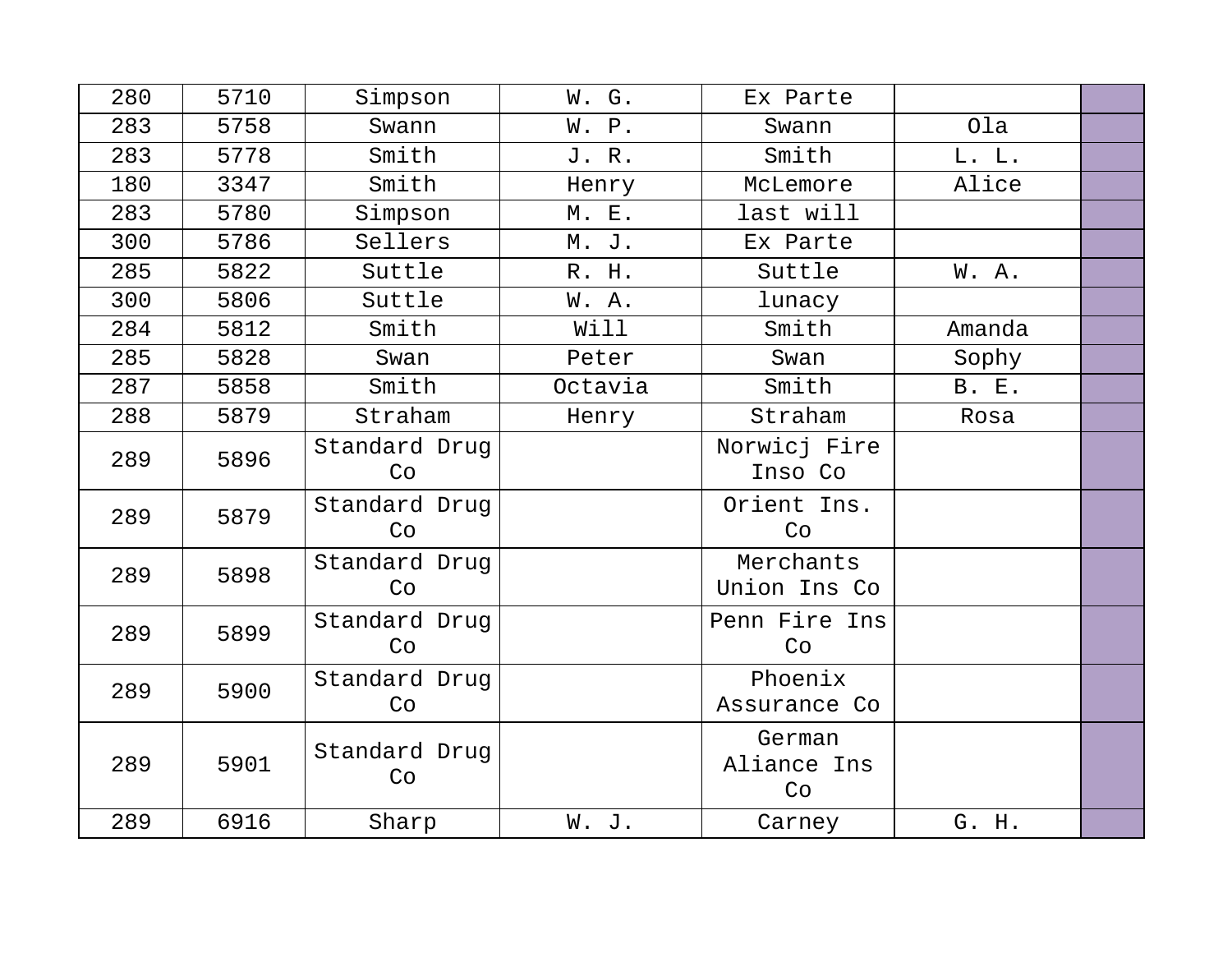| 289  | 5902     | Standard Drug<br>Co |          | Merchants &<br>Traders Ins<br>Co |           |  |
|------|----------|---------------------|----------|----------------------------------|-----------|--|
| 291  | 5945     | Seemes              | J. H.    | Semmes                           | F. C.     |  |
| 292  | 5966     | Smith               | Mary M.  | Smith                            | R. E. L.  |  |
| 292  | 5975     | Smith               | James M. | last will                        |           |  |
| 293  | 5995     | Sullivan            | William  | Sullivan                         | Lillian   |  |
| 203? | 5997     | Sawyer              | W. J.    | Forbes                           | W. H. Sr. |  |
| 293  | 5997     | Sawyer              | Carlk?   | Forbes                           | W. H. Sr. |  |
| 293  | 6005     | Spain               | Ida      | Spain                            | T. S.     |  |
| 294  | 6015     | Sturges             | Theo     | Bourdeaux                        | R. M.     |  |
| 294  | 6015     | Sturges             | Theo     | Sturges                          | R. M.     |  |
| 295  | 6052     | Slayton             | J. H.    | Slayton                          | M. E.     |  |
| 295  | 6061     | Sanders             | J. W.    | Butler                           | Eugene    |  |
| 296  | 6072     | Snowden             | L. B.    | Snowden                          | Susan     |  |
| 296  | 6071     | Smith               | Everett  | Ex Parte                         |           |  |
| 289  | 5903     | Standard Drug<br>Co |          | Niagara Fire<br>Ins Co           |           |  |
| 297  | 6134     | Shelton             | James    | Shelton                          | Annie     |  |
| 298  | 6158 1/2 | Shumate             | Vestrie  | Shumate                          | W. M.     |  |
| 299  | 6179     | Sanders             | J. N.    | Sanders                          | Jennie    |  |
| 299  | 6184     | Steel               | Lou      | Steele                           | Squire    |  |
| 299  | 6193     | Seemes              | J. H.    | Ex Parte                         |           |  |
| 301  | 6200     | Saunders            | S. W.    | Gallespie                        | W.        |  |
| 301  | 6204     | Sanders             | Jennie   | Sanders                          | J. N.     |  |
| 299  | 6186     | Shepherd            | F. M.    | Ex Parte                         |           |  |
| 301  | 6213     | Switzer             | J. W.    | Switzer                          | Wm.       |  |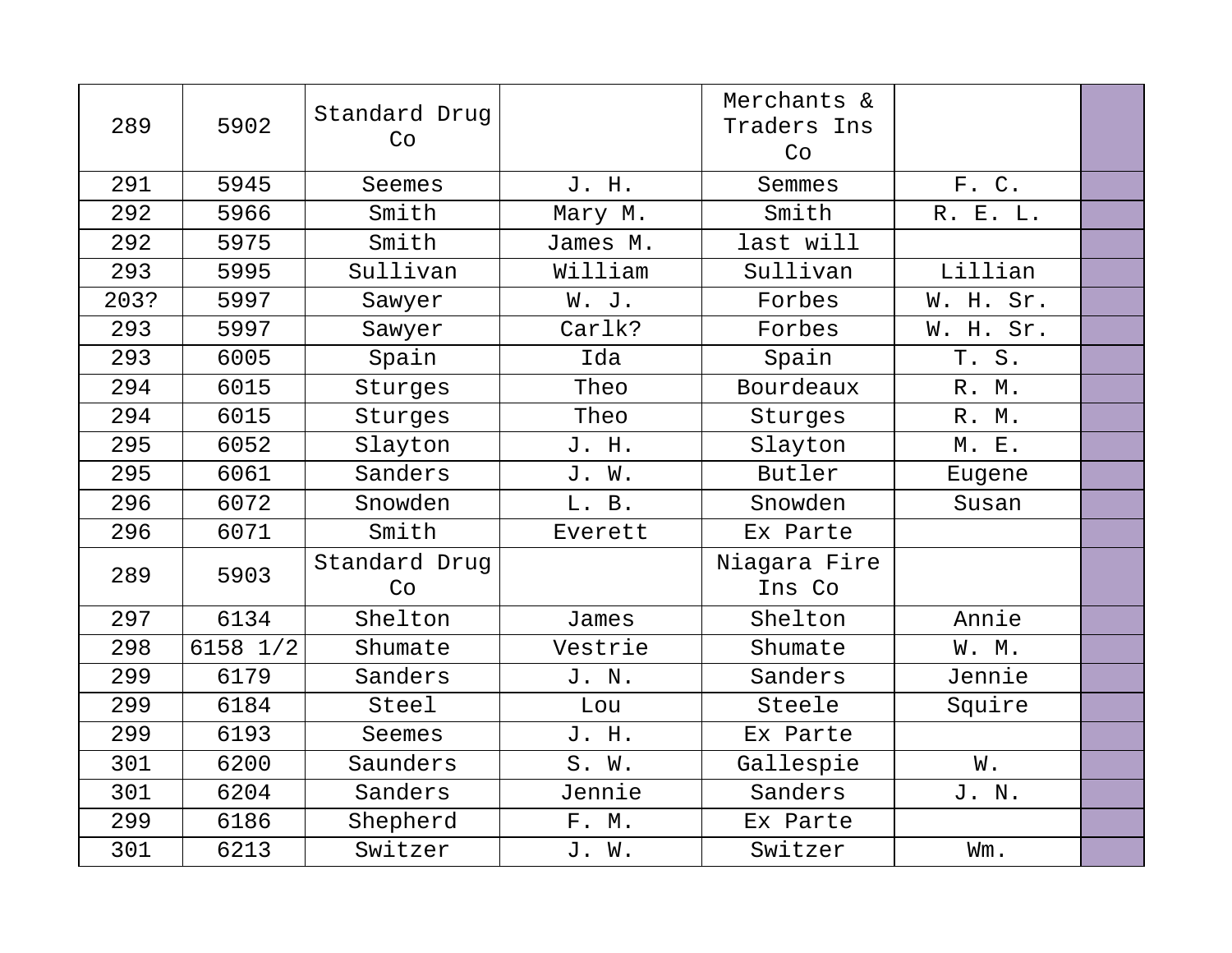| 302 | 6221     | Smith                                                                 | C. C.       | estate of                  |         |  |
|-----|----------|-----------------------------------------------------------------------|-------------|----------------------------|---------|--|
| 303 | 6247     | Smith                                                                 | Robt. L.    | Young                      | J. P.   |  |
| 303 | 6250     | Sprights                                                              | Mary E.     | Sprights                   | Otho    |  |
| 304 | 6286     | Stuart                                                                | Kate        | Stuart                     | Mary    |  |
| 304 | 6287     | Shafer                                                                | F. B.       | Shafer                     | Effie   |  |
| 305 | 6296     | Scott                                                                 | M. V.       | Scott                      | James   |  |
| 305 | 6304     | Stimp                                                                 | Effie J.    | Stimp                      | D. B.   |  |
| 306 | 6332     | Simmons                                                               | Margaret J. | Watts                      | Julia   |  |
| 300 | 6337     | Smith                                                                 | Sing        | lunacy                     |         |  |
| 306 | 6350     | Sanders                                                               | Jennie      | Guranty Loan<br>T. & B. Co |         |  |
| 300 | 6262     | Stewart                                                               | Annie       | lunacy                     |         |  |
| 307 | 6370     | Stuart                                                                | Emma        | Stewart?                   | Jno. D. |  |
| 307 | 6371     | Scruggs                                                               | Danie       | Scruggs                    | J. C.   |  |
| 307 | 6375     | Simmons                                                               | Hallie M.   | Simmons                    | Jno. M. |  |
| 307 | 6378     | Standard Drug<br>Co                                                   |             | C. M. & St.<br>P. Ry. Co   |         |  |
| 307 | 6381     | Scottish<br>Rutes of<br>PreMasonry<br>Cathederal<br>Building<br>Assn. |             | Kizziah                    | A. M.   |  |
| 307 | 6382     | Stallworth                                                            | W. M.       | Caraway                    | L. E.   |  |
| 308 | 6386     | Smith                                                                 | M. J.       | Smith                      | G. W.   |  |
| 308 | 6391 1/2 | Simmons                                                               | M. J.       | Watts                      | Julia   |  |
| 306 | 6401     | Shipman                                                               | Dorothy     | Shipman                    | Ella W. |  |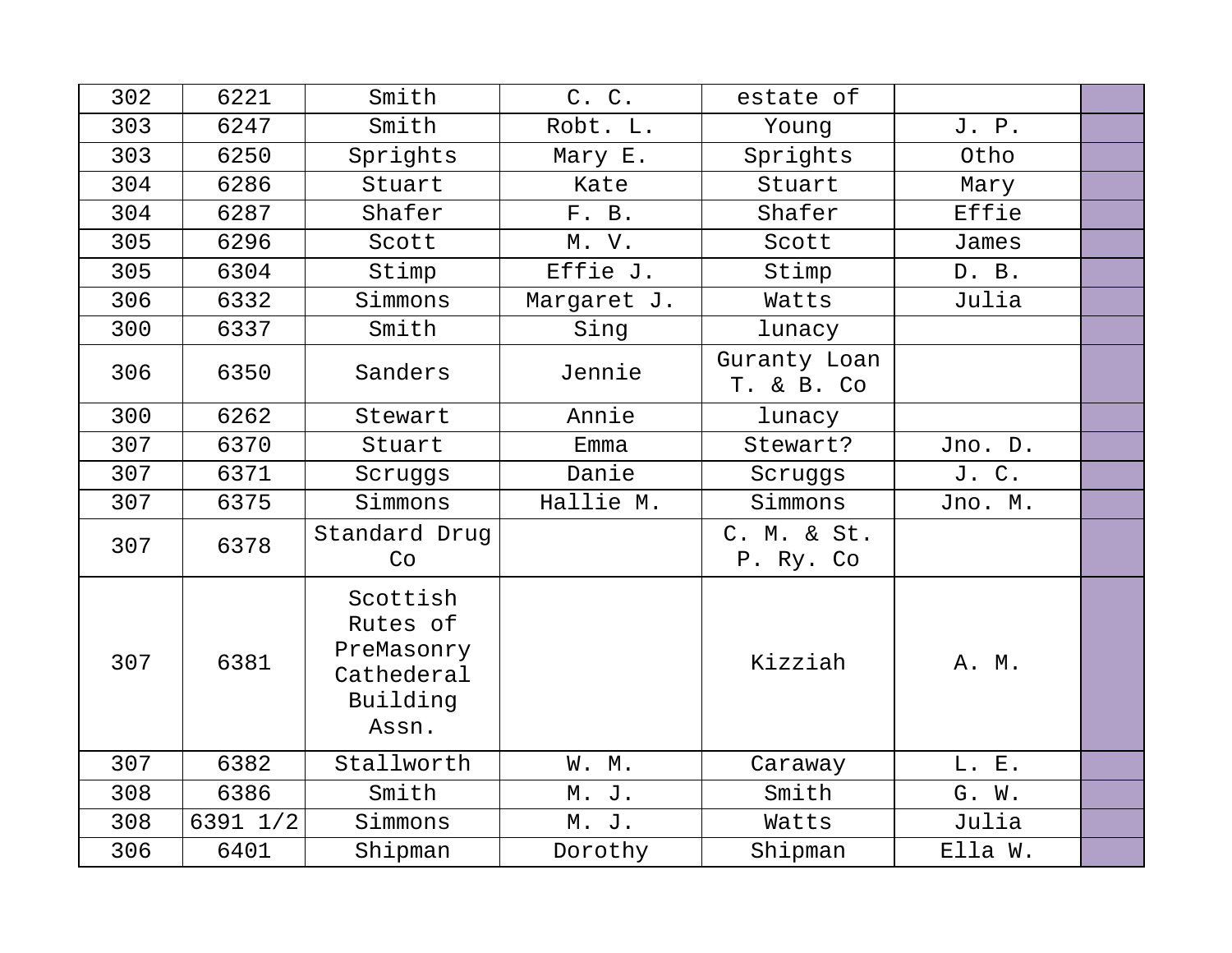| 306 | 6400 | Slade                 | Mamie E.   | Slade     | T. B.     |  |
|-----|------|-----------------------|------------|-----------|-----------|--|
| 309 | 6405 | Stuart                | R A.       | Stuart    | Ethel     |  |
| 309 | 6414 | Snyder                | Addie      | Snyder    | S.A.      |  |
| 309 | 6416 | Sharman               | J.R.       | Sharman   | M. G.     |  |
| 309 | 6417 | Smith                 | C. C.      | Smith     | E. S.     |  |
| 309 | 6409 | Smith                 | Mary E.    | Smith     | Ed        |  |
| 310 | 6444 | Schamber              | J. A.      | Schamber  | Ruth K.   |  |
| 310 | 6446 | Smith                 | John W.    | Smith     | L. C.     |  |
| 310 | 6448 | Sanders               | Ruby       | Ex Parte  |           |  |
| 311 | 6471 | Spruill               | Susie      | Spruill   | J. W.     |  |
| 312 | 6477 | Shannon               | M. E.      | Shannon   | S. H.     |  |
| 312 | 6496 | Stockton              | Margaret   | Stockton  | James     |  |
| 314 | 6522 | Sanders               | W. H.      | last will |           |  |
| 314 | 6538 | Speed                 | Mamie E.   | Speed     | J. P.     |  |
| 314 | 6544 | Spinner               | Louise     | Spinner   | Η.        |  |
| 316 | 6577 | Stuart                | Tom        | Stuart    | М.        |  |
| 317 | 6599 | Shafer                | F. B.      | Ex Parte  |           |  |
| 317 | 6599 | Shafer                | Katie      |           |           |  |
| 318 | 6627 | Silee                 | M. C.      | Silee     | Alvis     |  |
| 318 | 6643 | Smith                 | Hilda C C. | Smith     | Helen     |  |
| 318 | 6644 | Smith                 | Marie      | Smith     | Quincy N. |  |
| 319 | 6648 | Smylie                | S. E.      | last will |           |  |
| 319 | 6649 | Spain                 | T. S.      | Spain     | Dora      |  |
| 319 | 6666 | Self                  | E. D.      | Self      | Annie C.  |  |
| 319 | 6670 | Searcy                | John H.    | Searcy    | Ella C.   |  |
| 320 | 6672 | Shannon &<br>Schamber |            | Houston   | S. M.     |  |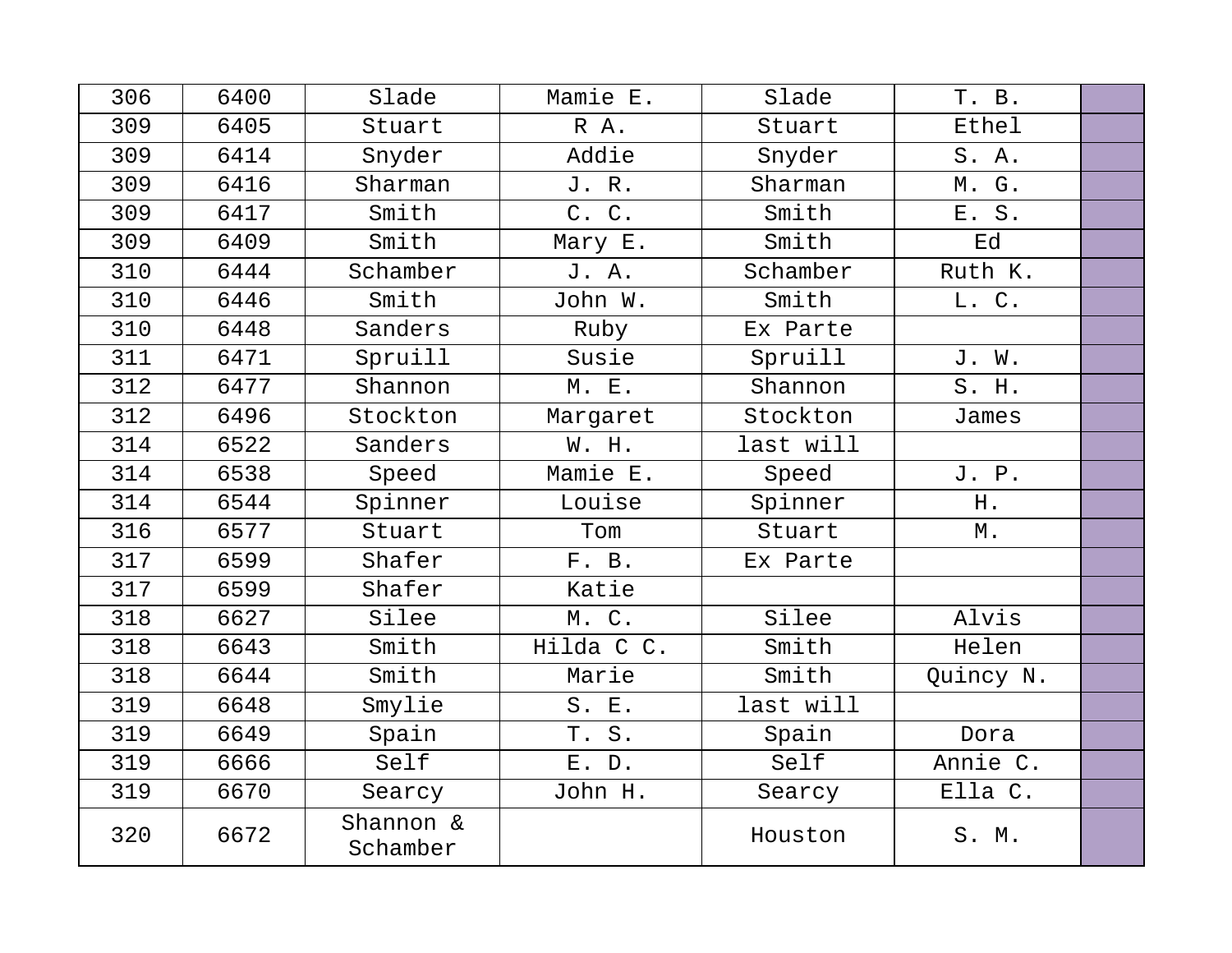| 320 | 6672 | Schamber &<br>Shannon |            | Houston   | S. M.         |  |
|-----|------|-----------------------|------------|-----------|---------------|--|
| 320 | 6676 | Sullivan              | Sallie     | Sullivan  | Sam           |  |
| 320 | 6677 | Shipman               | Ella E.    | Shipman   | $D$ .         |  |
| 320 | 6695 | Smith                 | Frank      | Smith     | Lillie mAy    |  |
| 321 | 6716 | Spinner               | Eugene     | Spinner   | Η.            |  |
| 322 | 6732 | Smith                 | Tom        | Smith     | Mariah        |  |
| 322 | 6746 | Stoval                | Arthur     | Ex Parte  |               |  |
| 324 | 6775 | Street                | Minnie W.  | Street    | W. J.         |  |
| 300 | 6905 | Seals                 | William    | lunacy    |               |  |
| 325 | 6827 | Self                  | Annie C.   | Lockard   | Marguerite B. |  |
| 325 | 6828 | Stanton               | Nellie     | Stanton   | Aaron         |  |
| 327 | 6835 | Stevenson             | John Henry | Stevenson | Annie         |  |
| 328 | 6891 | Smith                 | C. E.      | Smith     | Linnie        |  |
| 328 | 6895 | Sims                  | John E.    | Smith     | Bessie        |  |
| 329 | 6918 | Spraggins             | Edgar      | Spraggins | Lottie A.     |  |
| 329 | 6921 | Smith                 | E. C. Jr   | Smith     | E. C.         |  |
| 329 | 6922 | Skelly                | Α.         | Ex Parte  |               |  |
| 329 | 6926 | Smith                 | James      | Smith     | Laura         |  |
| 329 | 6959 | Shedd                 | Sallie     | Broach    | H. F.         |  |
| 330 | 6955 | Simon                 | Mattie     | Simon     | Marcus        |  |
| 330 | 6963 | Stallings             | Annie C.   | Stallings | J. W.         |  |
| 335 | 6980 | Short                 | Wallace    | Short     | B. A.         |  |
| 335 | 6980 | Short                 | Frances    | Short     | B. A.         |  |
| 326 | 7004 | Stokes                | Myrtle     | lunacy    |               |  |
| 334 | 7056 | Stewart               | T. E.      | Stewart   | Nellie        |  |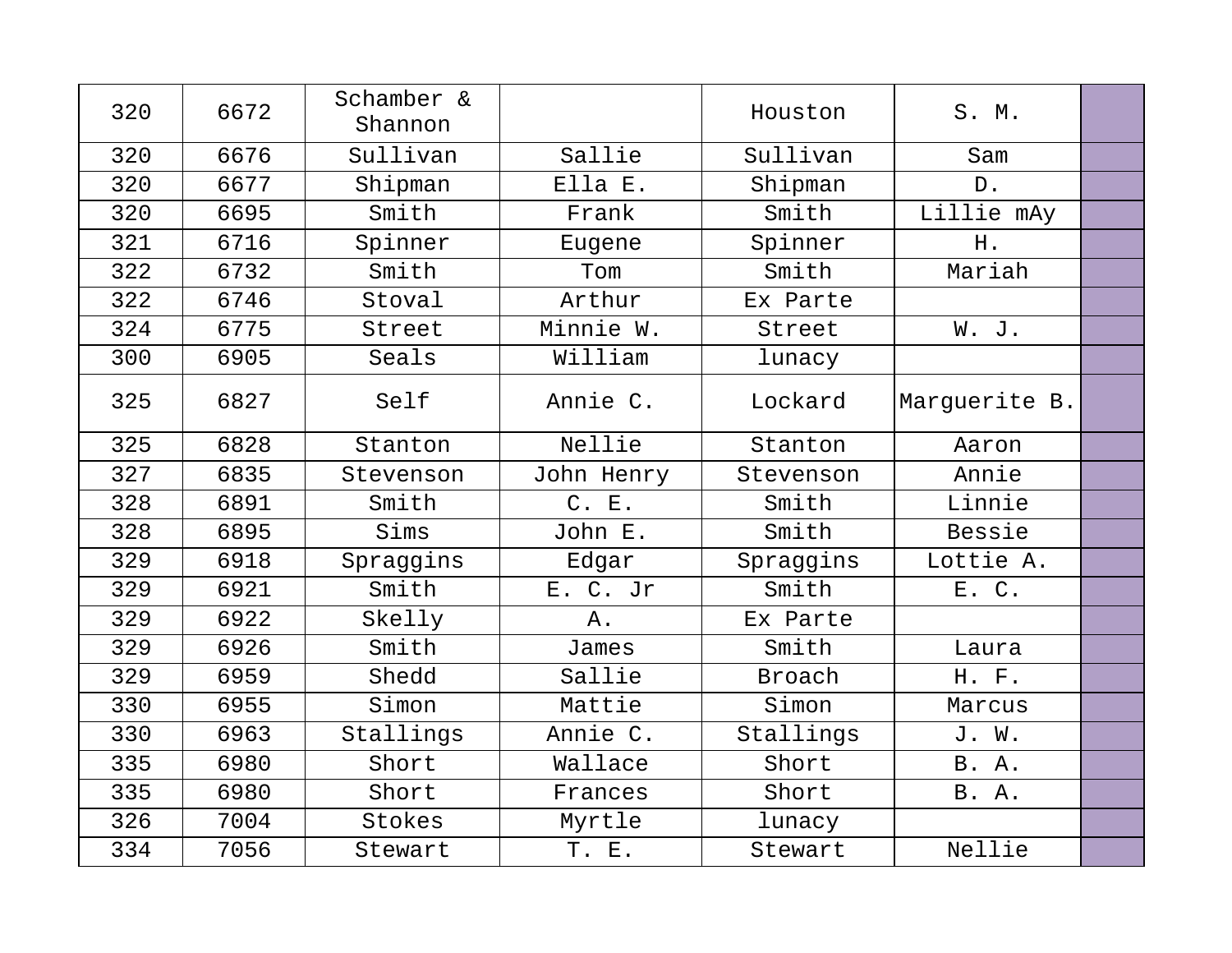| 334 | 7067     | Sims        | C. B.       | Sims                             | Henrietta |  |
|-----|----------|-------------|-------------|----------------------------------|-----------|--|
| 334 | 7079     | Snell       | R. M.       | Persons                          | All       |  |
| 335 | 7082     | Sebastian   | E. A.       | Sebastian                        | Carlas    |  |
| 335 | 7084     | Saltz       | Sammy F.    | Saltz                            | Chas.     |  |
| 335 | 7090     | Sikes       | Earlie      | Sikes                            | Grover    |  |
| 335 | 7095     | Stanton     | J. W.       | McCallum                         | L. J.     |  |
| 326 | 7103     | Swearinger  | W. M.       | lunacy                           |           |  |
| 335 | 7091     | Sturges Co  |             | Western<br>Alfalda<br>Milling Co |           |  |
| 333 | 7048     | Switzer     | W. E.       | Switzer                          | W. E.     |  |
| 337 | 7163     | Semmes      | Alice A.    | Ex Parte                         |           |  |
| 337 | 7162     | Smith       | E. C.       | Smith                            | V. L.     |  |
| 338 | 7172     | Smith       | Edwin C.    | Smith                            | V. L.     |  |
| 338 | 7172     | Smith       | N. L.       | Smith                            | V. L.     |  |
| 338 | 7173 1/2 | Semmes      | Alice A/    | Mabry                            | Alice H.  |  |
| 339 | 7186     | Shackelford | Marqurite   | Shackelford                      | B. C.     |  |
| 339 | 7194     | Smith       | J. J. Sr.   | Smith                            | J. J. Jr. |  |
| 339 | 7197     | Smith       | J. Hamilton | Peoples Bank<br>of Biloxi        |           |  |
| 339 | 7211     | Sumrall     | V. E.       | Volckeart                        | C. C.     |  |
| 340 | 7237     | Smith       | E. M.       | Smith                            | E. H.     |  |
| 341 | 7255     | Self        | Leona       | Self                             | A. C.     |  |
| 342 | 7281     | Simon       | Marie       | Simon                            | moses     |  |
| 341 | 7247     | Smith       | M. E.       | Smith                            | G. H.     |  |
| 342 | 7205     | Swindler    | Beulah      | Swindler                         | G. G.     |  |
| 343 | 4327     | Stutz       | J. L.       | Stutz                            | Lillian   |  |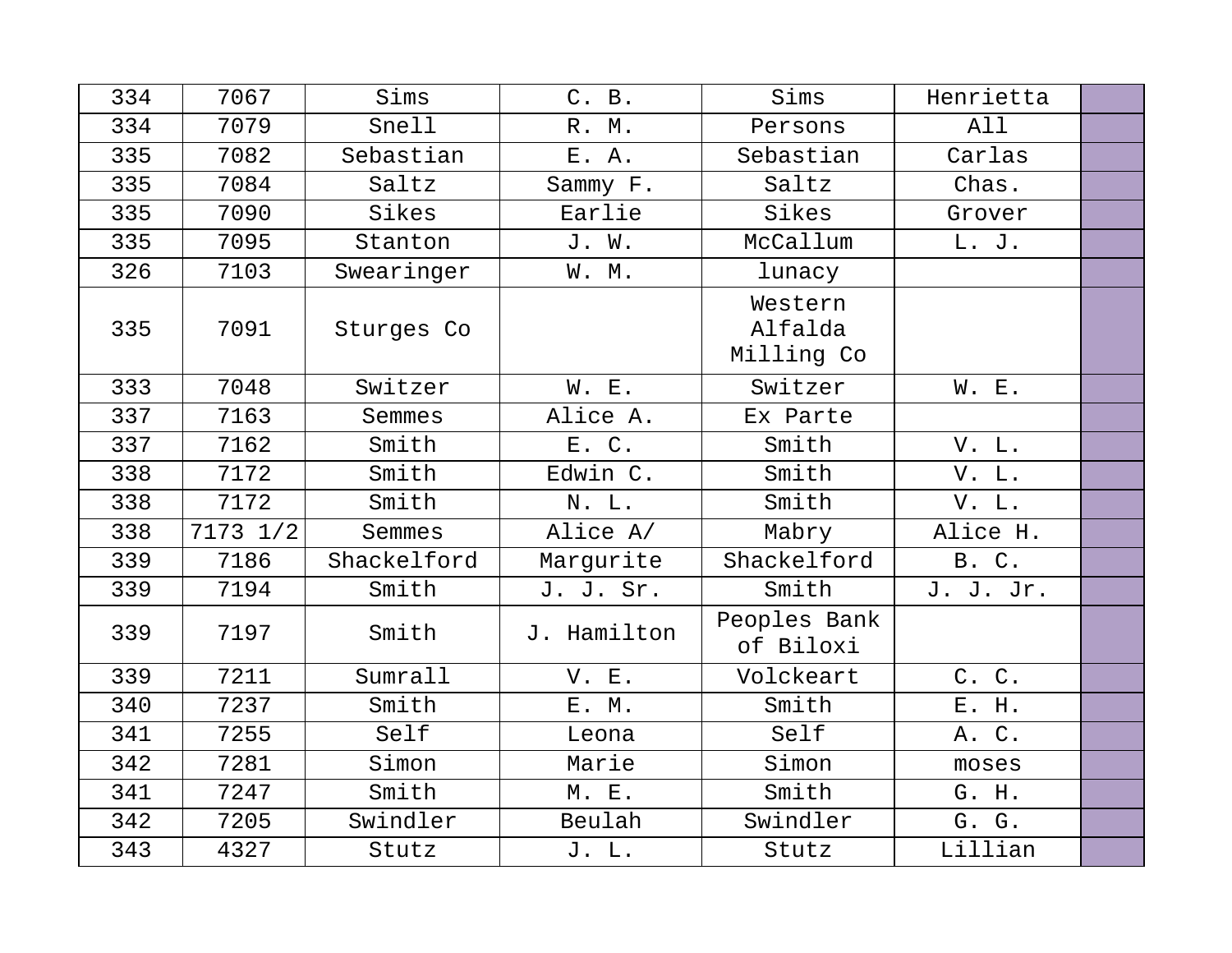| 343 | 7337     | Smith                                                                 | R. H.      | Suttle     | Walter A. |  |
|-----|----------|-----------------------------------------------------------------------|------------|------------|-----------|--|
| 343 | 7328     | Stutz Auto<br>Repair Shop                                             |            | Graham     | S. M.     |  |
| 344 | 7355     | Shamburger                                                            | J. R.      | Ex Parte   |           |  |
| 346 | 7386     | Spain                                                                 | J. L.      | Spain      | Annie     |  |
| 348 | 7427     | Sutter                                                                | E. E.      | Sutter     | H. G.     |  |
| 348 | 7431     | Spencer                                                               | Joe Foster | Spencer    | D. D.     |  |
| 348 | 7433     | Shutt                                                                 | M. M.      | Shutt      | W. J.     |  |
| 326 | 7461     | Stennis                                                               | L. T.      | lunacy     |           |  |
| 349 | 7468     | Stevens                                                               | Ethel M.   | Stevens    | Carl F.   |  |
| 351 | 7476     | Sheehan                                                               | Jeremiah   | Sheehan    | Nellie    |  |
| 351 | 7478     | Snowden                                                               | J. P.      | Gordon     | M. A.     |  |
| 326 | 7482     | Stevens                                                               | Josephine  | lunacy     |           |  |
| 351 | 7485     | Scottish<br>Rutes of<br>PreMasonry<br>Cathederal<br>Building<br>Assn. |            | Kizziah    | A. M.     |  |
| 351 | 7490     | Swan                                                                  | Pearl      | Swan       | Herbert   |  |
| 352 | 7517     | Stanton                                                               | Lena E.    | Stanton    | H. C.     |  |
| 352 | 7520 1/2 | Sherod                                                                | Odie       | Sherod     | Lawrence  |  |
| 353 | 7539     | Smith                                                                 | Will       | Smith      | Amanda    |  |
| 353 | 7541     | Shanks                                                                | Jennie Lee | Shanks     | Albert R. |  |
| 354 | 7563     | Strickland                                                            | S. A.      | Strickland | Charley   |  |
| 354 | 7564     | Skinner                                                               | A. L.      | Skinner    | J. H.     |  |
| 355 | 7573     | Savage                                                                | Carol      | Savage     | Fred A.   |  |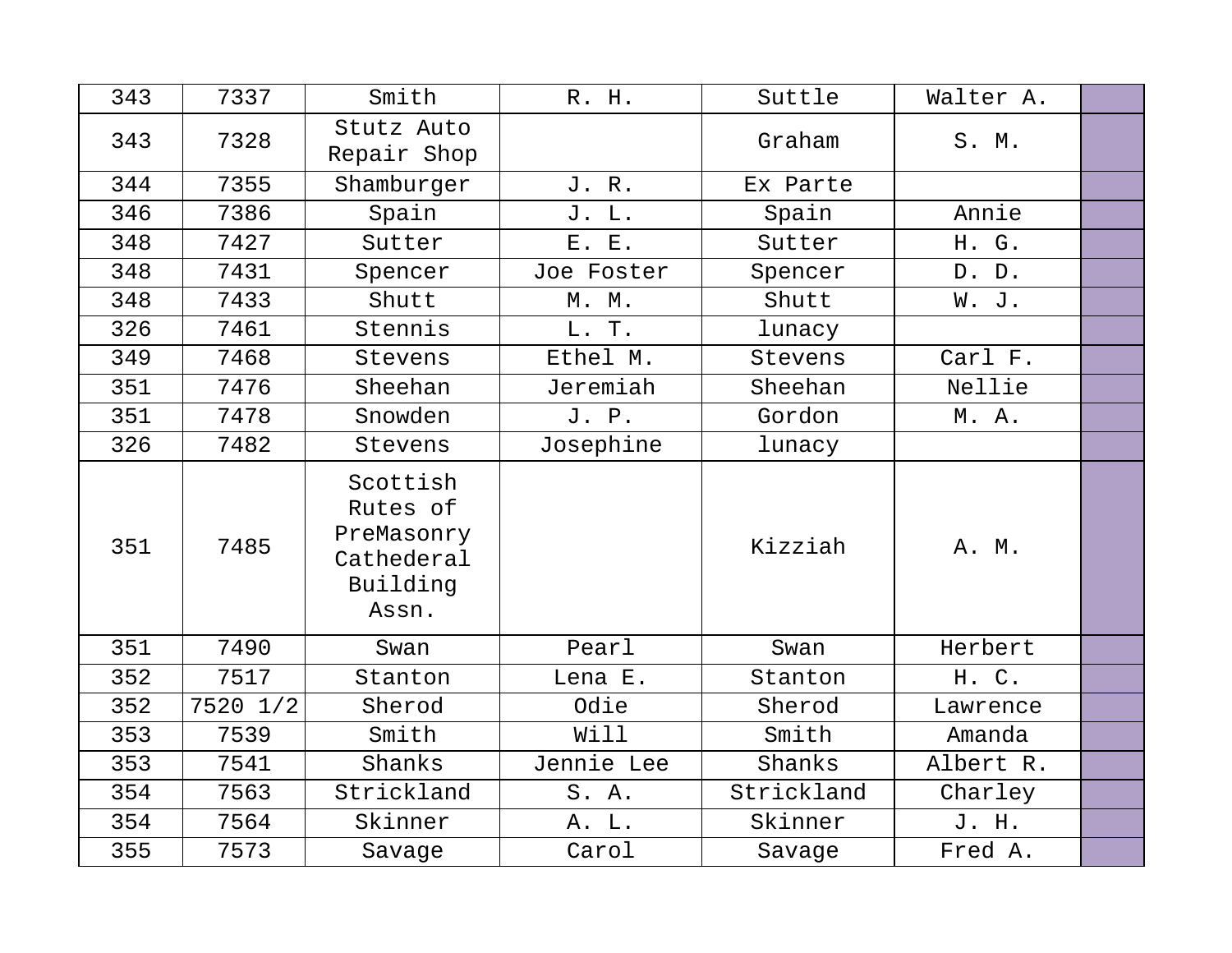| 356 | 7604     | Stanton                   | Minnie     | Ex Parte                   |           |  |
|-----|----------|---------------------------|------------|----------------------------|-----------|--|
| 365 | 7615     | Suttle                    | R. H.      | Rawlings                   | G. O.     |  |
| 357 | 633?     | Suttle                    | Robert     | Suttle                     | Mamie     |  |
| 357 | 7646     | Smith                     | Eliza      | Smith                      | Jonas     |  |
| 356 | 7596     | Stallings                 | E. A.      | Stallings                  | E. A.     |  |
| 358 | 7659     | Shrout                    | Katherine  | Guranty Loan<br>T. & B. Co |           |  |
| 358 | 7659     | Shrout                    | Helen      | Guranty Loan<br>T. & B. Co |           |  |
| 359 | 7680     | Stafford                  | Ethel      | Stafford                   | Claude    |  |
| 359 | 7687     | Shotts                    | D. H.      | Keene                      | T. G. L.  |  |
| 360 | 7701     | Stovall                   | J. S.      | Stovall                    | Minnie B. |  |
| 360 | 7715     | Stafford                  | W. D.      | Stafford                   | J. C.     |  |
| 361 | 7730     | Scott                     | Alice      | Scott                      | Wm.       |  |
| 361 | 7734     | Soule Steam<br>Feed Works |            | Means                      | B. P.     |  |
| 361 | 7737     | Smith                     | G. A.      | Smith                      | J. J.     |  |
| 367 | 7752     | Springfield               | Viola      | Springfield                | Leigh     |  |
| 362 | 7768     | Simmons                   | M. A. L.   | Walker                     | H. A.     |  |
| 362 | 7775     | Shirley                   | James      | Shirley                    | Mae       |  |
| 362 | 7781     | Smith                     | Johnnie A. | Smith                      | Laura     |  |
| 362 | 7784     | Sikes                     | Walker     | Sukes                      | Frank H.  |  |
| 362 | 7792 1/2 | Swain                     | Eddie      | Ex Parte                   |           |  |
| 363 | 7812     | Sullivan                  | MA.        | Sullivan                   | S. J.     |  |
| 364 | 7844     | Shelton                   | Virgie     | Shelton                    | W. M.     |  |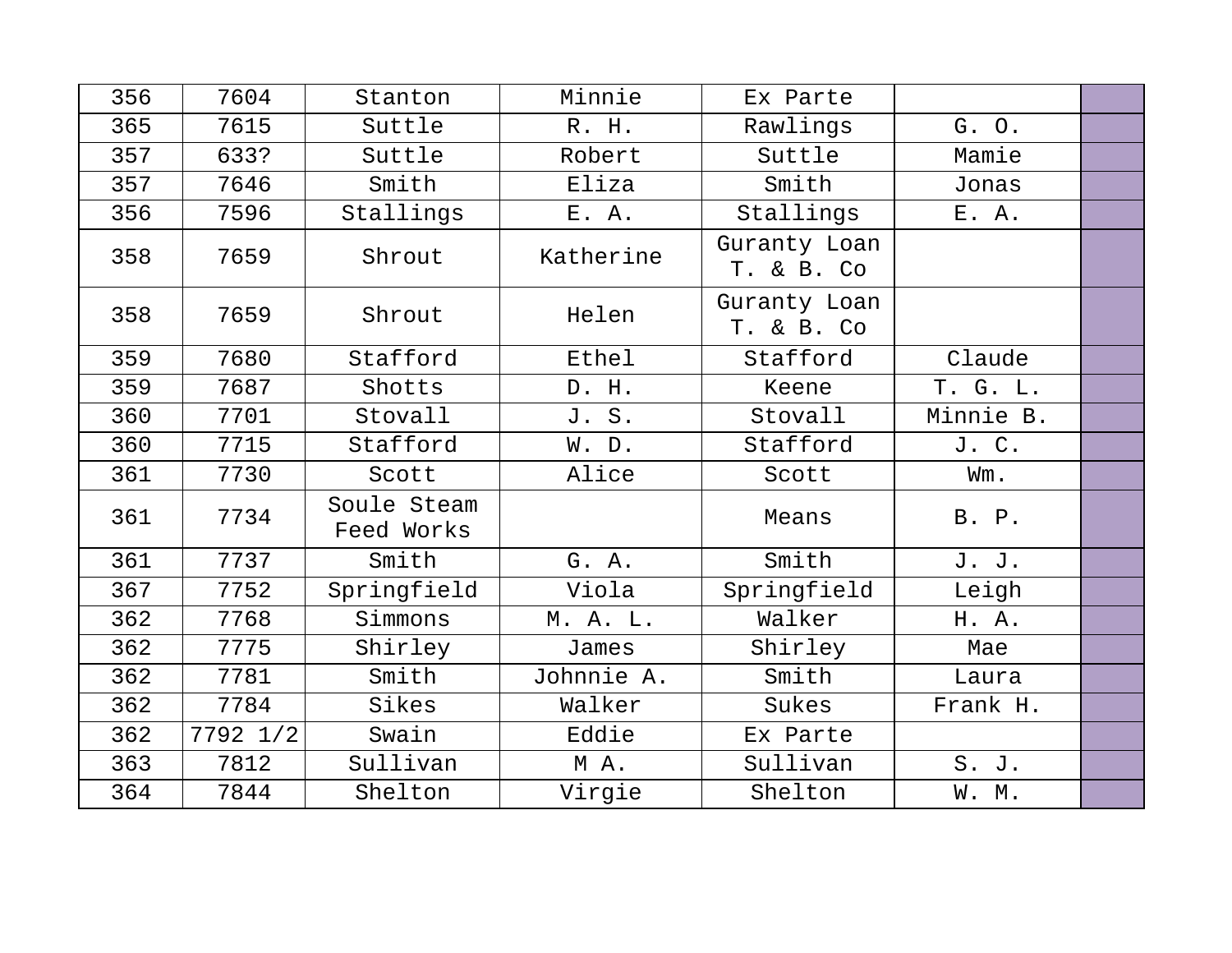| 365          | 7846           | Southern<br>Securities Co |            | Firements Ins<br>Co |             |  |
|--------------|----------------|---------------------------|------------|---------------------|-------------|--|
| 365          | 7866           | Shoemaker                 | Stella S.  | Shoemaker           | Lester G.   |  |
| 365          | 7869           | Sanders                   | Anna Belle | Sanders             | Benny L.    |  |
| 366          | 7918           | Smith                     | P. C.      | Ex Parte            |             |  |
| 366          | 7923           | Satcher                   | C. P.      | Ex Parte            |             |  |
| 46           | 383            | Stennis                   | A. J. (T.) | Wellborn            | D. M.       |  |
| 7            | 156            | Smith                     | Wm         | estate of           |             |  |
| 46           | 5394           | Sayler                    | P.A.       | Knights of<br>Damon |             |  |
| 127          | 1953 1/2       | Sellars                   | Lucinda    | lunacy              |             |  |
| 30           | 127            | Swain                     | H. M.      | Phillips            | Julia       |  |
| $u-1$        | 22             | Stillwell aka<br>Nichols  | Clara      |                     |             |  |
| $u-1$        | 22             | Nichols aka<br>Stillwell  | Clara      |                     |             |  |
| $u-1$        | 41             | Sharp                     | J. W.      | dcd                 |             |  |
| $u-2$        | 52             | Smith                     | H. S.      | McInnis             | Jno. R.     |  |
| $u-2$        | 52             | Smith                     | H. S.      | Greer               | Julia       |  |
| $u-2$        | 71             | Southern<br>Express Co    |            | Meyer               | Α.          |  |
| $u-2$        | 113            | Smith                     | Julia      | Smith               | Benjamin E. |  |
| $\mathbf{1}$ | $\overline{4}$ | Tinnin                    | Jno.       | Aarons              | Absolom     |  |
| 9            | 86             | Tutt                      | R. B.      | Alford              | Jacob       |  |
| 10           | 91             | Tutt                      | Jas. B.    | Adams               | Lucy A.     |  |
| 14           | 139            | Terrell                   | R. P.      | Bird                | Hernia      |  |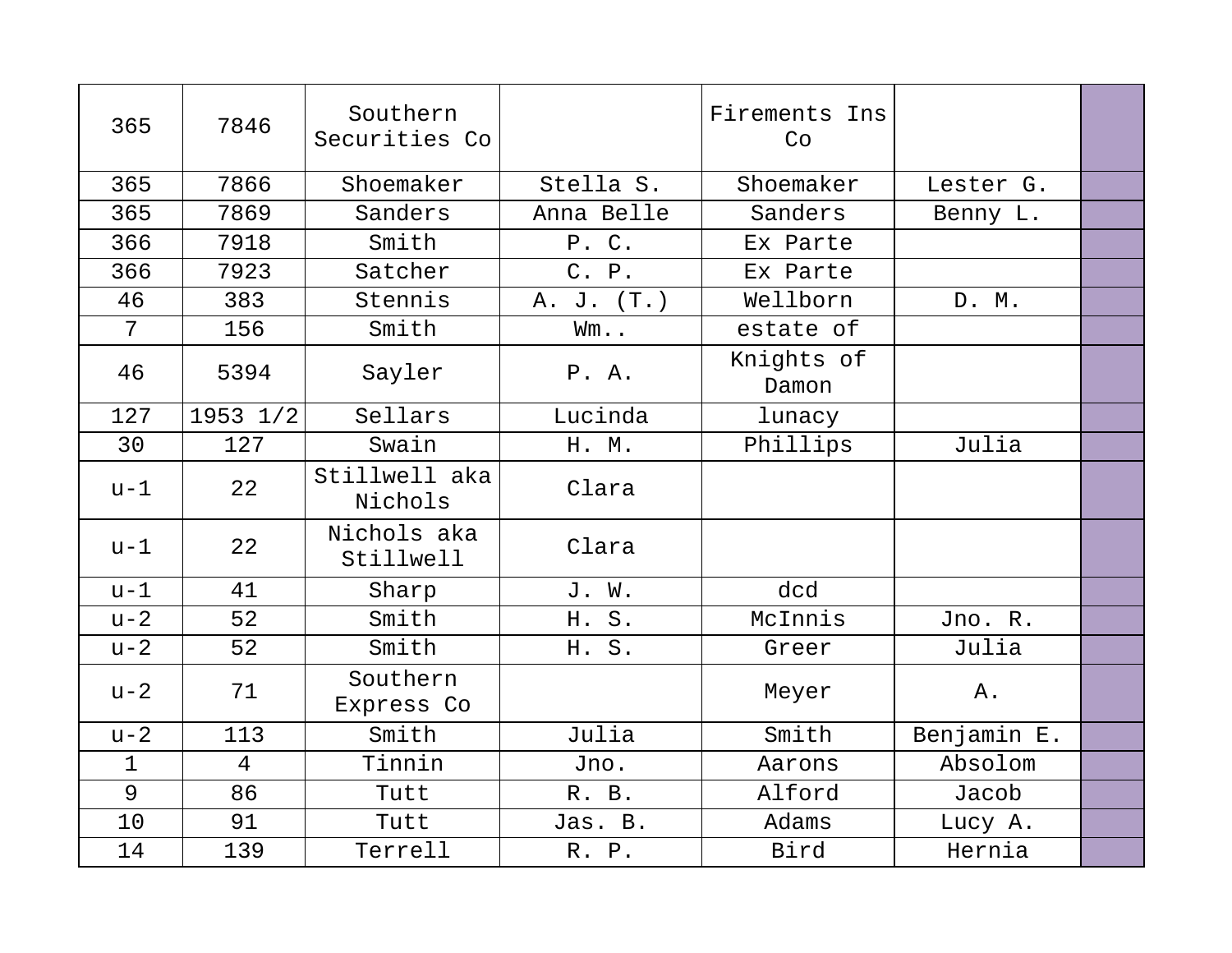| 23 | 200 | Tucker   | John     | Rhodes        | W. J.           |  |
|----|-----|----------|----------|---------------|-----------------|--|
| 31 | 257 | Tucker   | W.C.     | Riddespuger   | Jas.            |  |
| 31 | 256 | Tucker   | W. A.    | Hughes        | M. D.           |  |
| 31 | 259 | Toole    | Simon    | Toole         | Martha J.       |  |
| 31 | 259 | Toole    | Simon    | Toole         | M. E.           |  |
| 32 | 261 | Thompson | Ralph    | Stetcher      | <b>Bit</b>      |  |
| 32 | 262 | Toole    | $D$ .    | Toole         | $\mathbb T$ .   |  |
| 32 | 262 | Toole    | S.       | Toole         | $\mathbf T$ .   |  |
| 32 | 263 | Tutt     | James    | Carpenter     | Benj.           |  |
| 32 | 265 | Tucker   | Rebecca  | Tucker        | Arthur          |  |
| 32 | 266 | Tatum    | Kisiah   | Eaves         | Harmon          |  |
| 32 | 267 | Tims     | John     | Keeton        | Austin          |  |
| 33 | 272 | Turley   | Thos.    | <b>Brooke</b> | Jas.            |  |
| 34 | 280 | Trapell  | Jno.     | Trappell      | J. M.           |  |
| 34 | 280 | Trapell  | Jno.     | Collins       | Ι.              |  |
| 35 | 281 | Trippe   | Jake     | Sage          | Edwin           |  |
| 35 | 282 | Tucker   | Α.       | Tucker?       | Wm. A.          |  |
| 35 | 282 | Tucker   | Α.       | Tucker?       | John            |  |
| 38 | 308 | Toole    | M. E.    | Wiggins       | C. H.           |  |
| 38 | 308 | Toole    | M. J.    | Wiggins       | C. H.           |  |
| 46 | 345 | Tatum    | Kisiah   | Shamburger    | Elijah          |  |
| 48 | 355 | Townsend | Thos. B. | Anderson      | W. J.           |  |
| 48 | 355 | Ritchey  | Wm.      | Anderson      | W. J.           |  |
| 59 | 439 | Tolson   | Jno. D.  | Prince        | A. H.           |  |
| 59 | 439 | MCDonall | Jas.     | Prince        | A. H.           |  |
| 63 | 470 | Taylor   | John W.  | Taylor        | ${\mathbb R}$ . |  |
| 63 | 471 | Trussell | A. J.    | Alford        | W. F.           |  |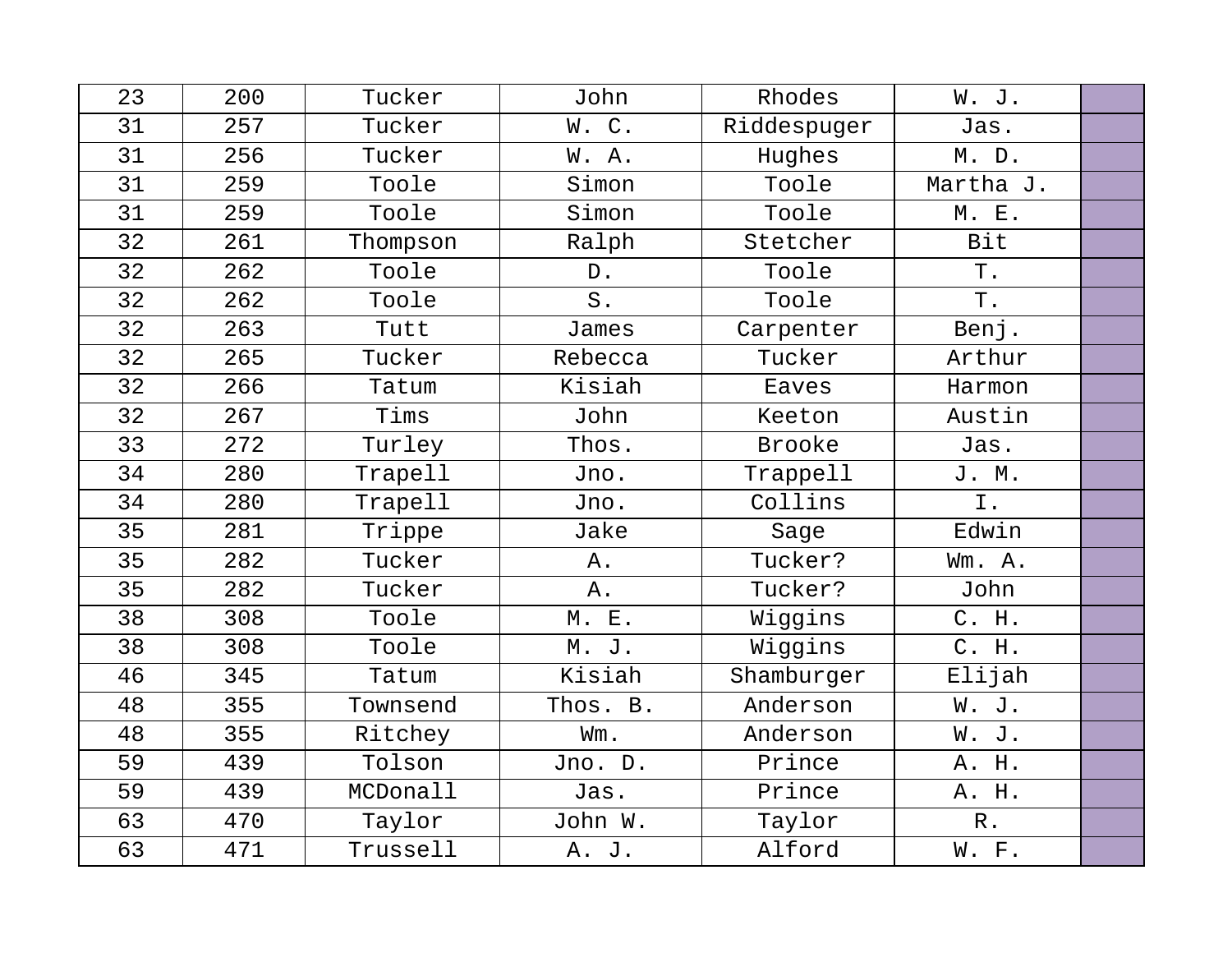| 63             | 472      | Tucker   | W. A.     | Griffith                           | Sand A.   |  |
|----------------|----------|----------|-----------|------------------------------------|-----------|--|
| 63             | 473      | Tucker   | John      | Tucker                             | Saphrona  |  |
| 63             | 474      | Thomas   | Wm.       | Busby                              | Shephard  |  |
| 63             | 475      | Trussell | Jno.      | Collins                            | Josiah    |  |
| 63             | 475      | Trussell | Jno.      | Trussell?                          | Jas. M.   |  |
| 63             | 476      | Trussell | Elizabeth | Trussell?                          | Jno.      |  |
| 64             | 478      | Tims     | Benj.     | Alford                             | Warren F. |  |
| 68             | 508      | Tucker   | John      | Rhodes                             | W. J.     |  |
| 69             | 521      | Tolson   | J. D.     | Rodgers                            | Hays      |  |
| 69             | 521      | Maggard  | $D$ .     | Rodgers                            | Hays      |  |
| 74             | 664      | Thompson | Jethro    | Devane                             | J. C.     |  |
| 81             | 630      | Thompson | Jno. W.   | Thompson                           | R. P.     |  |
| 82             | 635      | Timion   | John      | Parker                             | Wm.       |  |
| 82             | 635      | Timion   | Elizabeth | Parker                             | Wm.       |  |
| 83             | 638      | Thompson | Saml.     | Thompson                           | Joseph A. |  |
| 88             | 676      | Tucker   | Wm. O. A. | Tucker                             | S. M. D.  |  |
| 88             | 676      | Tucker   | Wm. O. A. | Tucker                             | Martha    |  |
| 88             | 676? 678 | Tucker   | S. M. D.  | Williams?<br>(tucker,<br>william?) | C. O.     |  |
| 88             | 676? 678 | Tucker   | Amrtha    | Williams?<br>(tucker,<br>william?) | C. O.     |  |
| 89             | 691      | Thompson | John M.   | Van Norman                         | H. S.     |  |
| 90             | 704      | Taylor   | F. N.     | Taylor                             | Henrietta |  |
| $\overline{2}$ | 6        | Taylor   | John C.   | Hicks                              | J. M.     |  |
| 9              | 24       | Taylor   | Jepe      | Eskridge                           | M. D.     |  |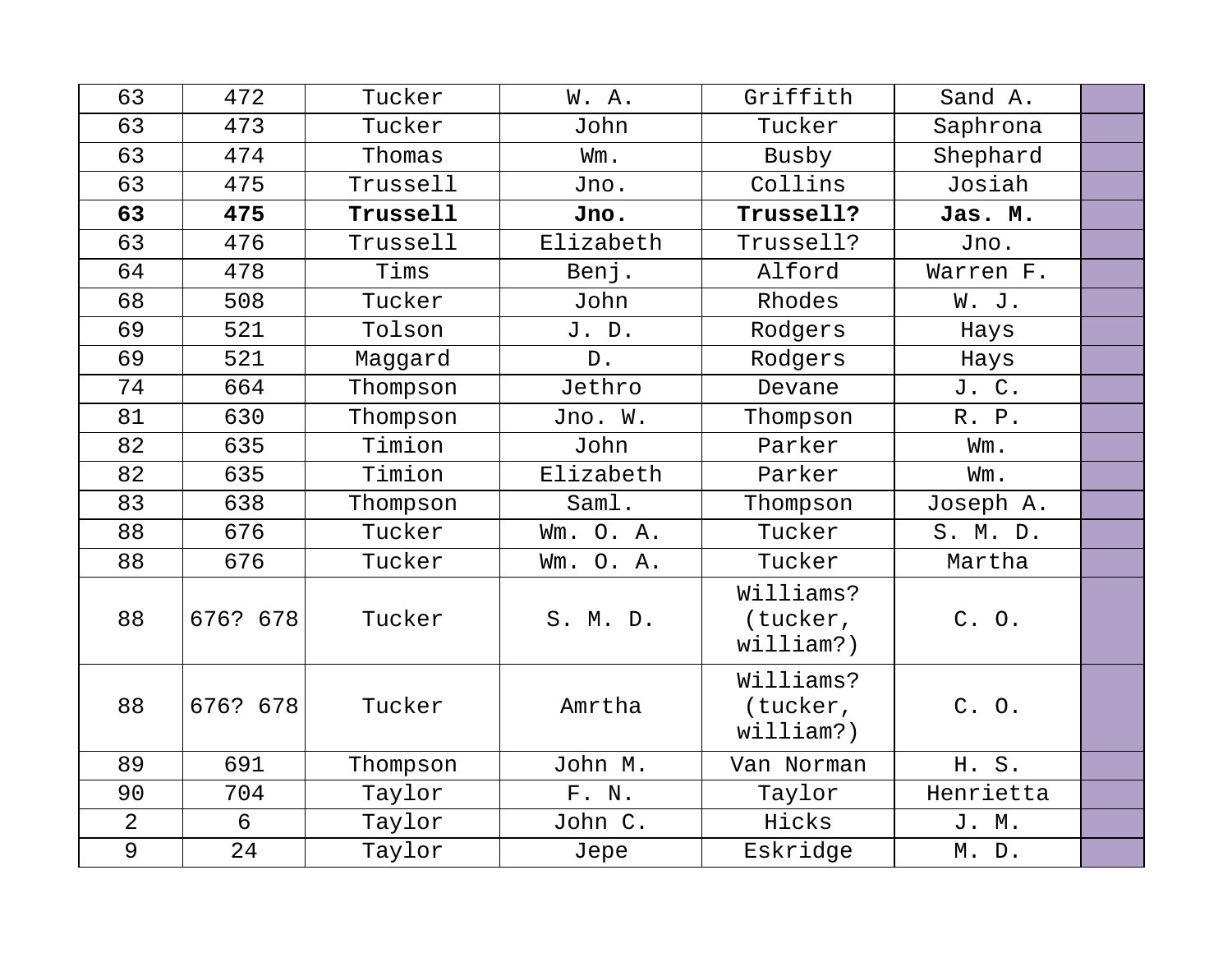| 16           | 14           | Tucker                | Jno.           | Hicks                        | J. M.     |  |
|--------------|--------------|-----------------------|----------------|------------------------------|-----------|--|
| 18           | 62           | Tinnin                | Jno.           | Mosby                        | R. J.     |  |
| 24           | 78           | Tiner                 | Lewis          | Belk                         | L. B.     |  |
| 24           | 78           | Tiner                 | Lewis          | Belk                         | H.        |  |
| 27           | 94           | Taylor                | Henrietta      | Riffle & Co.                 | P. M.     |  |
| 28           | 104          | Taylor                | N.? N.         | Taylor                       | Henrietta |  |
| 26           | 86           | Twilley               | Geo.           | Moore                        | T. J.     |  |
| 26           | 87           | Twilley               | Geo.           | Moore                        | T. J.     |  |
| $\mathbf{S}$ | ?            | Townsend              | F. Y. & mary   | $\tilde{S}$                  |           |  |
| ?            | $\mathbf{P}$ | Townsend              | Mary & F. Y.   | $\tilde{P}$                  |           |  |
| 35           | 216          | Taylor                | Henrietta      | Taylor                       | J. T.     |  |
| 33           | 239          | Taylor                | R. J.          | Taylor                       | C. F.     |  |
| 33           | 239          | Taylor                | E. A.          | Taylor                       | C. F.     |  |
| 59           | 272          | Taft ? Teft?<br>Left? | L. J.          | Ball                         | john T.   |  |
| 54           | 284          | Trussell              | Jas. M.        | inquisition<br>of            |           |  |
| 59           | 289          | Tabb                  | S. G.          | McCaskill?                   | R. M.     |  |
| 58           | 402          | Towers                | Joel           | Orphans Home,<br>trustees of |           |  |
| 61           | 411          | Tartt                 | Elnathan       | Tartt                        | I. W.     |  |
| 56           | 433          | Thomas                | Alex           | Thomas                       | Tennie    |  |
| 68           | 450          | Talbert               | W. A.          | unknown<br>persons           |           |  |
| 69           | 465          | Tartt                 | Sallie         | Walker                       | J. P.     |  |
| 69           | 465          | Tartt                 | $\, {\bf B}$ . | Walker                       | J. P.     |  |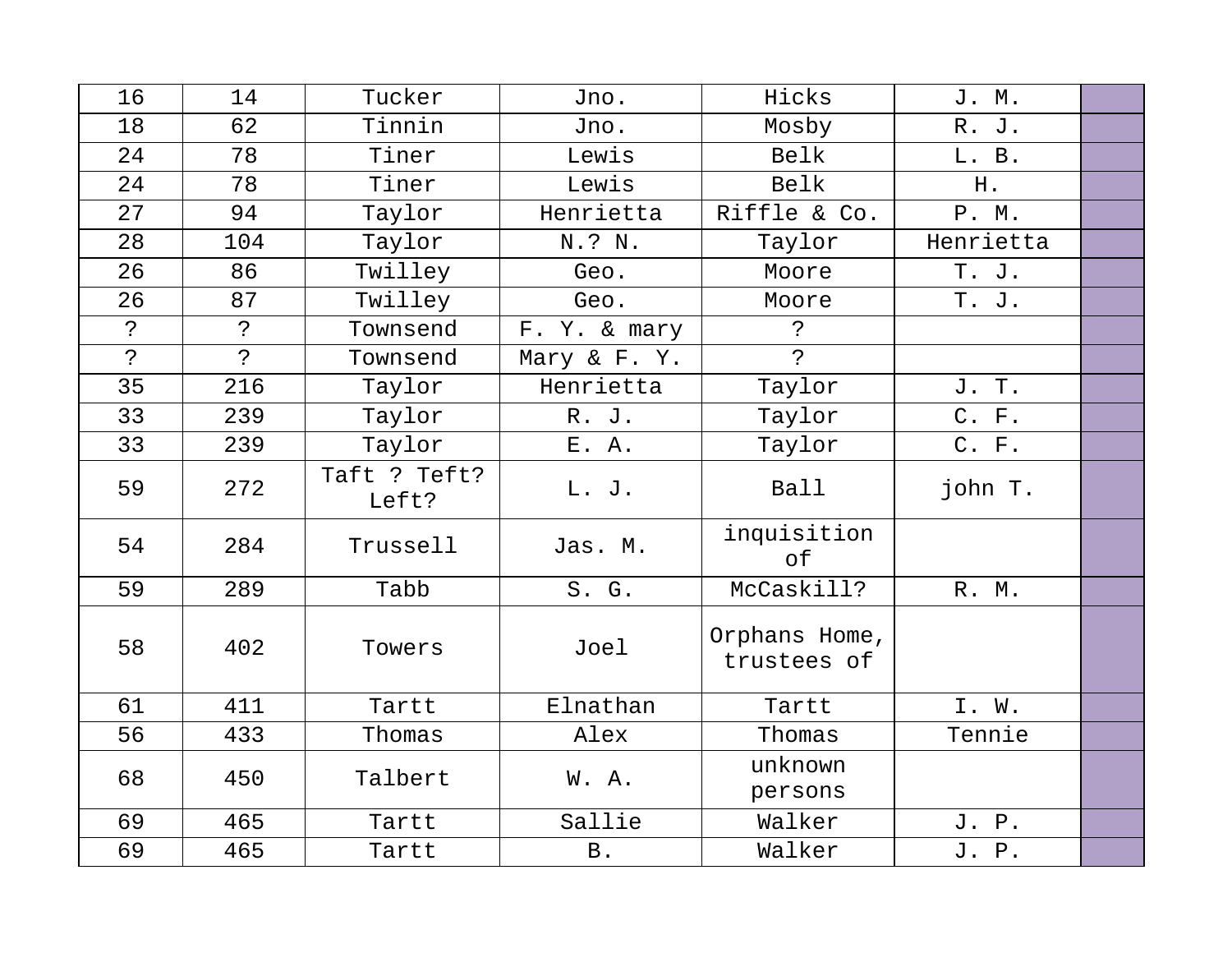| 69 | 465 | Tartt     | Elnathan     | Walker    | J. P.        |  |
|----|-----|-----------|--------------|-----------|--------------|--|
| 69 | 482 | Terry     | T.<br>J.     | Terry     | J. G.        |  |
| 69 | 485 | Thielgard | S.C.         | Thielgard | Rosalie      |  |
| 23 | 506 | Tarver    | Wm. J.       | White     | A. H.        |  |
| 23 | 510 | Tarver    | S. J.        | estate of |              |  |
| 9  | 531 | Terrel    | G. W.        | Gathright | Zeb C.       |  |
| 35 | 545 | Tims      | Primus       | Tims      | Ann          |  |
| 43 | 547 | Thompson  | Narcissa     | Thompson  | <b>Bell</b>  |  |
| 71 | 554 | Temple    | J. W.        | Temple    | M. R.        |  |
| 71 | 554 | Temple    | J. W.        | Temple    | J. R.        |  |
| 87 | 559 | Terry     | $Emma$ $E$ . | Terry     | J. G.        |  |
| 65 | 574 | Taylor    | Jesse        | Horn      | W. R.        |  |
| 80 | 596 | Taylor    | J. W.        | Young     | Cinthia      |  |
| 83 | 609 | Tinnin    | Jno.         | Parker    | Lott         |  |
| 79 | 617 | Tinnin    | Elizabeth    | Tinnin    | Jno. F.      |  |
| 75 | 622 | Tartt     | John W.      | Tartt     | Mollie E.    |  |
| 74 | 628 | Terry     | Clara        | Lacy      | W. F.        |  |
| 74 | 628 | Terry     | Clara        | Lacy      | M. E.        |  |
| 73 | 638 | Tartt     | $E$ .        | Woods     | Thos. H.     |  |
| 73 | 640 | Thigpen   | Isabella     | Parker    | Jas. F.      |  |
| 67 | 663 | Thomas    | W. R.        | Thomas    | Millicant S. |  |
| 83 | 569 | Temple    | Geo. P.      | Temple    | M.R.         |  |
| 83 | 569 | Temple    | Wm.          | Temple    | M. R.        |  |
| 74 | 676 | Twilley   | A. H.        | Twilley   | Geo.         |  |
| 75 | 695 | Thompson  | Robert       | Rivers    | T. E.        |  |
| 89 | 699 | Towers    | Joel         | Ellis     | Amanda C.    |  |
| 89 | 699 | Towers    | Joel         | Porter    | J. C.        |  |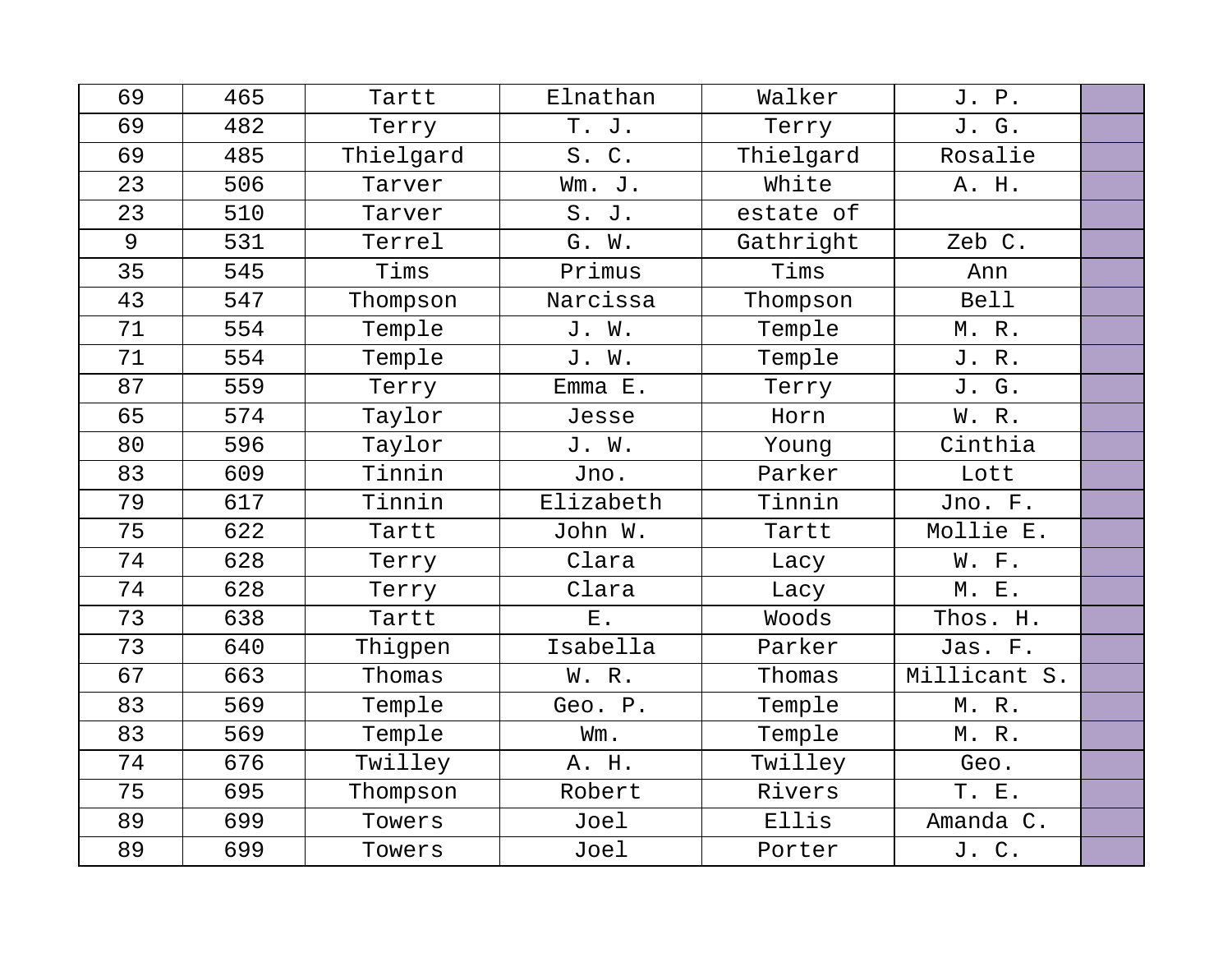| 75  | 715      | Temple    | M. R.     | Kinard      | T. C.     |  |
|-----|----------|-----------|-----------|-------------|-----------|--|
| 75  | 715      | Temple    | M. R.     | Kinard      | Nannie R. |  |
| 49  | 735      | Twilley   | Jennie C. | Twilley     | Geo. J.   |  |
| 49  | 735      | Twilley   | Samuel A. | Twilley     | Geo. J.   |  |
| 64  | 737      | Temple    | M. R.     | Kinard      | Nancy R.  |  |
| 84  | 768      | Terry     | Charles   | Terry       | W. T.     |  |
| 80  | 820      | Tralter   | Mary      | lunacy      |           |  |
| 32  | 944      | Thompson  | G. L.     | Thompson    | W. W.     |  |
| 33  | 959      | Twilley   | G. J.     | Twilley     | Mack M.   |  |
| 100 | 1004     | Threefoot | A. & Sons | Witherspoon | S. A.     |  |
| 108 | 1026     | Turner    | Marshall  | lunacy      |           |  |
| 108 | 103 1/2? | Terry     | Chas. G.  | Ex Parte    |           |  |
| 94  | 1089     | Temple    | M. R.     | Kinard      | Nancy R.  |  |
| 96  | 1113     | Thomas    | Ezekiel   | Thomas      | Amanda    |  |
| 97  | 1119     | Taylor    | F. D.     | Taylor      | A. A.     |  |
| 97  | 1119     | Taylor    | Annie     | Taylor      | A. A.     |  |
| 100 | 1144     | Taylor    | Mamie E.  | Taylor      | A. A.     |  |
| 120 | 1206     | Thornhill | Α.        | lunacy      |           |  |
| 105 | 1225     | Temple    | M.R.      | Kinard      | Nancy R.  |  |
| 97  | 1266     | Taylor    | Annie     | Taylor      | A. A.     |  |
| 122 | 1328     | Twilley   | G. J.     | Holden      | J. A.     |  |
| 122 | 1332     | Taylor    | Rich      | Taylor      | Lillie J. |  |
| 122 | 1332     | Taylor    | G.        | Taylor      | Lillie J. |  |
| 120 | 1345 1/2 | Thomas    | Wm.       | lunacy      |           |  |
| 124 | 1383     | Teat      | Augusta   | Teat        | Wm. H.    |  |
| 124 | 1385 1/2 | Thomas    | Ed        | lunacy      |           |  |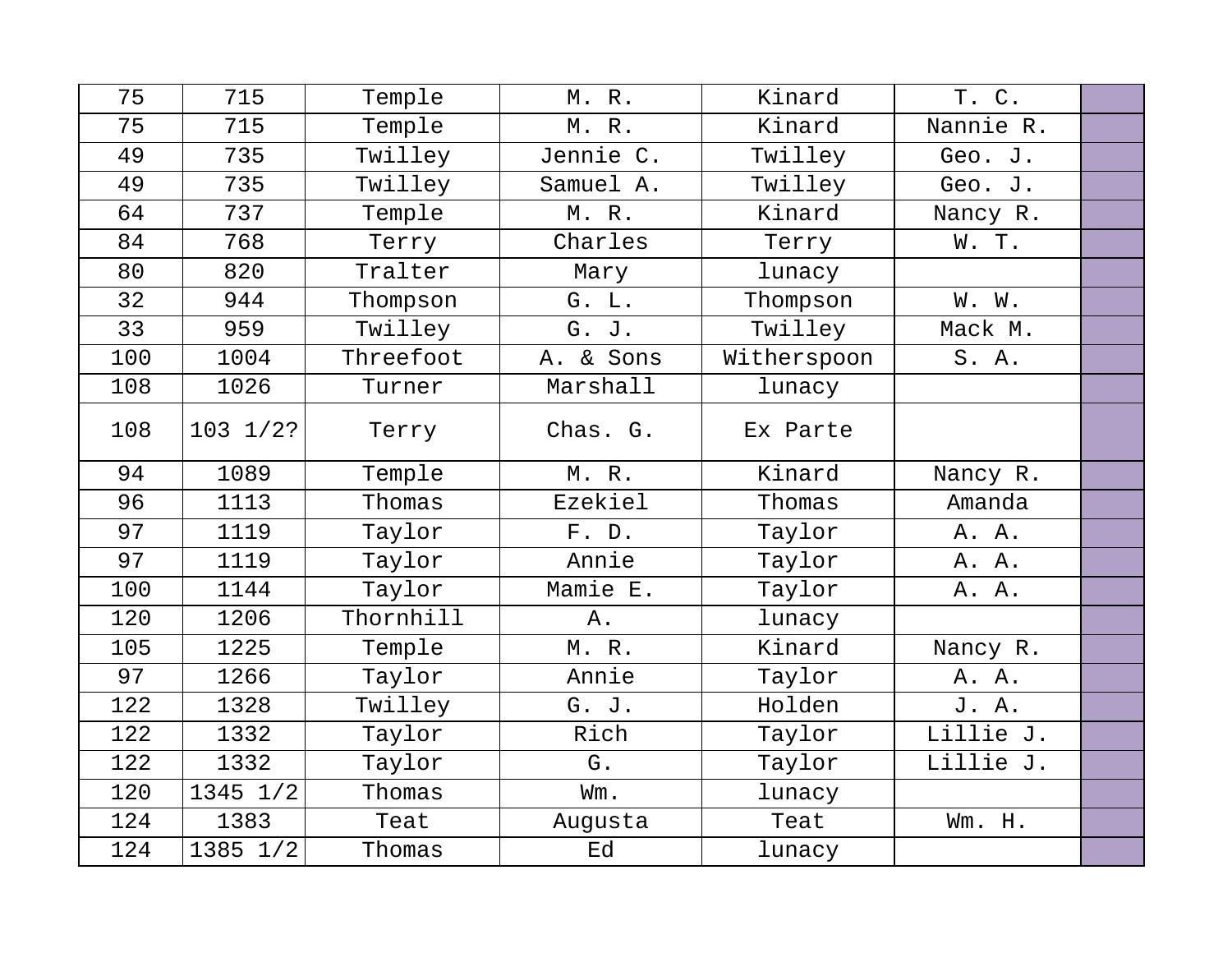| 126 | 1390     | Tartt     | Anna Belle | Tartt                                  | J. E.       |  |
|-----|----------|-----------|------------|----------------------------------------|-------------|--|
| 129 | 1404     | Thanklin  | Celia      | Thanklin                               | Hank        |  |
| 127 | 1420 1/2 | Tyler     | Henrietta  | lunacy                                 |             |  |
| 131 | 1412     | Thomas    | Aldord     | Thomas                                 | Mary        |  |
| 132 | 1435     | Thompson  | E. O.      | Merchants<br>Compress,<br>Warehouse CO |             |  |
| 132 | 1435     | Thompson  | J. W.      | Merchants<br>Compress,<br>Warehouse CO |             |  |
| 133 | 1446     | Terry     | Annie M.   | Ex Parte                               |             |  |
| 127 | 1394     | Thompson  | C. D.      | Henderson                              | Thos. S.    |  |
| 134 | 1456     | Turnage   | P. N.      | Turnage                                | ${\bf E}$ . |  |
| 135 | 146      | Teat      | Wm. H.     | Teat                                   | Maggie J.   |  |
| 135 | 1473 1/2 | Thomas    | Fannie     | Howlett                                | Louis       |  |
| 140 | 1538     | Trotter   | Jennette   | Trotter                                | Lawrence    |  |
| 127 | 1565     | Terry     | John       | lunacy                                 |             |  |
| 147 | 1615     | Tucker    | J. W.      | Kynard                                 | G. W.       |  |
| 147 | 1618     | Team      | J. W.      | Shackelford                            | James F.    |  |
| 127 | 1674     | Thompson  | Polly      | lunacy                                 |             |  |
| 154 | 1723     | Threefoot | H. M.      | Latham                                 | M. M.       |  |
| 155 | 1734     | Twilley   | Julia      | Twilley                                | G. W.       |  |
| 156 | 1756     | Threefoot | H. M.      | Mercantile<br>Trust Co of<br>NY City   |             |  |
| 157 | 1773     | Tucker    | J. W.      | Fikes                                  | Andrew      |  |
| 127 | 1778     | Thomas    | Dorah      | lunacy                                 |             |  |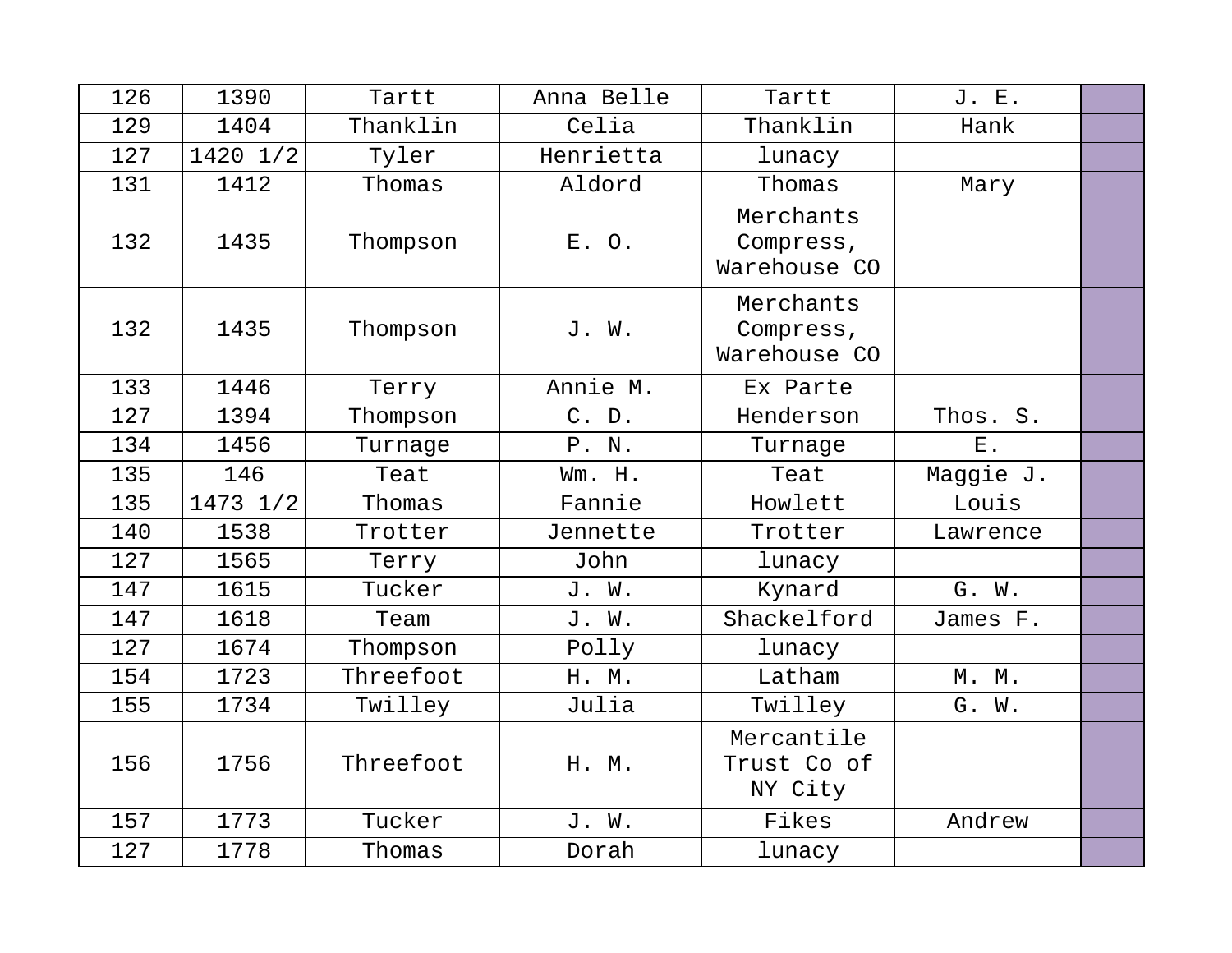| 75  | 715      | Temple    | M. R.     | Kinard     | T. C.    |  |
|-----|----------|-----------|-----------|------------|----------|--|
| 75  | 715      | Temple    | M. R.     | Kinard     | Nancy R. |  |
| 157 | 1786     | Thompson  | David B.  | Thompson   | Avarilla |  |
| 160 | 1838     | Thomas    | James     | Thomas     | Luvinia  |  |
| 161 | 1853     | Trotter   | A. M.     | Trotter    | Rosa     |  |
| 155 | 1733     | Timbrell  | Mary R.   | Ex Parte   |          |  |
| 163 | 1887     | Truheart  | D. S.     | Smith      | S. P.    |  |
| 163 | 1893     | Trottman  | S.A.      | Trottman   | $D$ .    |  |
| 164 | 1909     | Thomas    | Mary      | Meyer      | Geo. W.  |  |
| 165 | 1915     | Timbrell  | Minnie B. | Ex Parte   |          |  |
| 165 | 1916     | Timbrell  | Edward    | Ex Parte   |          |  |
| 166 | 1941     | Temple    | J.R.      | Temple     | J. C.    |  |
| 167 | 1978 1/2 | Taylor    | W. W.     | Taylor     | Priestly |  |
| 168 | 1997     | Temple    | M.R.      | Smith      | W.S.     |  |
| 168 | 2009     | Tims      | Annie     | Tims       | Hamp     |  |
| 169 | 2018     | Temple    | Hattie    | Ex Parte   |          |  |
| 169 | 2018     | Temple    | Mabel     | Ex Parte   |          |  |
| 169 | 2021     | Taylor    | Priestly  | Taylor     | Lummie   |  |
| 170 | 2047     | Twilley   | М.        | Twilley    | G. W.'   |  |
| 170 | 2047     | Twilley   | Tenitha   | Twilley    | G. W.'   |  |
| 170 | 2048     | Taylor    | Marion    | Taylor     | M. A.    |  |
| 170 | 2062     | Triplette | H. M.     | Champenois | J. F.    |  |
| 171 | 2065     | Tartt     | Elnathan  | White      | G. B.    |  |
| 173 | 2117     | Taylor    | Marion    | Taylor     | M. A.    |  |
| 176 | 2187     | Taylor    | Walter    | Taylor     | Mattie   |  |
| 176 | 2191     | Thomas    | Mattie    | Thomas     | Henry    |  |
| 177 | 2221     | Temple    | Hattie    | Ex Parte   |          |  |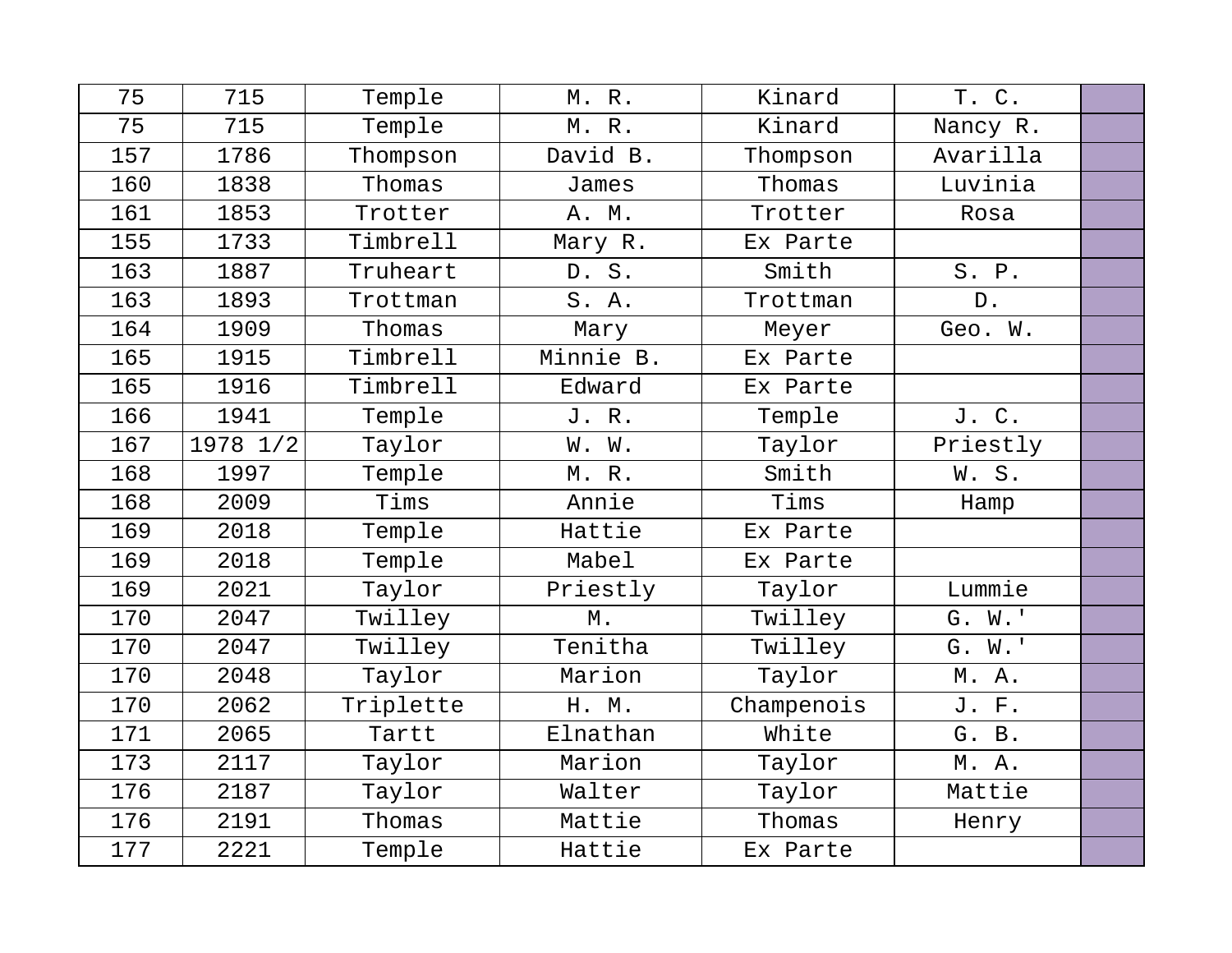| 177 | 2221     | Temple    | Mabel    | Ex Parte  |             |  |
|-----|----------|-----------|----------|-----------|-------------|--|
| 177 | 2238     | Temple    | Mabel    | Temple    | Ella        |  |
| 178 | 2524     | Tomlinson | J. G.    | Ulrick    | R. E.       |  |
| 178 | 2524     | Tomlinson | J. G.    | Tomlinson | W. H.       |  |
| 178 | 2263     | Todd      | Sallie   | Todd      | Mason       |  |
| 178 | 2300     | Terrall   | Ned      | Pigford   | T. G.       |  |
| 180 | 2310     | Taylor    | Will     | lunacy    |             |  |
| 179 | 2314     | Taylor    | Nina     | Taylor    | E. D.       |  |
| 182 | 2376     | Thompson  | J. D.    | Williams  | Stephen     |  |
| 183 | 2388     | Taylor    | $S$ .    | Taylor    | M.A.        |  |
| 183 | 2416     | Thigpen   | Geo.     | Thigpen   | C. A.       |  |
| 186 | 2492     | Thompson  | M. J.    | Weems     | Geo. S.     |  |
| 188 | 2556     | Triplett  | A. L.    | Triplett  | J. B.       |  |
| 189 | 2568     | Taylor    | G. C.    | Taylor    | N. V.       |  |
| 190 | 2595     | Terry     | D. W.    | Dickinson | W. J.       |  |
| 190 | 2598     | Teat      | Maggie   | Mashburn  | Bessie J.   |  |
| 190 | 2602     | Thompson  | J. L.    | Thompson  | S. R.       |  |
| 191 | 2607     | Travers   | M. A.    | Cameron   | W. D.       |  |
| 191 | 2619 1/2 | Taylor    | Mitchell | Taylor    | Jim         |  |
| 192 | 2636     | Thompson  | M. J.    | Thompson  | J. S.       |  |
| 192 | 2655     | Tankersby | Jno.     | Tankersby | Vicey       |  |
| 193 | 2667     | Thompson  | W. W.    | Gully     | J. A.       |  |
| 194 | 2704     | Thomas    | Jim      | Thomas    | Jiulia      |  |
| 194 | 2712     | Thrash    | Thos.    | Thrash    | Leah        |  |
| 180 | 2722     | Tutt      | Isadore  | lunacy    |             |  |
| 196 | 2754     | Taylor    | J. M.    | Taylor    | Newty Ethel |  |
| 196 | 2777     | Thompson  | Henry    | Thompson  | Lida        |  |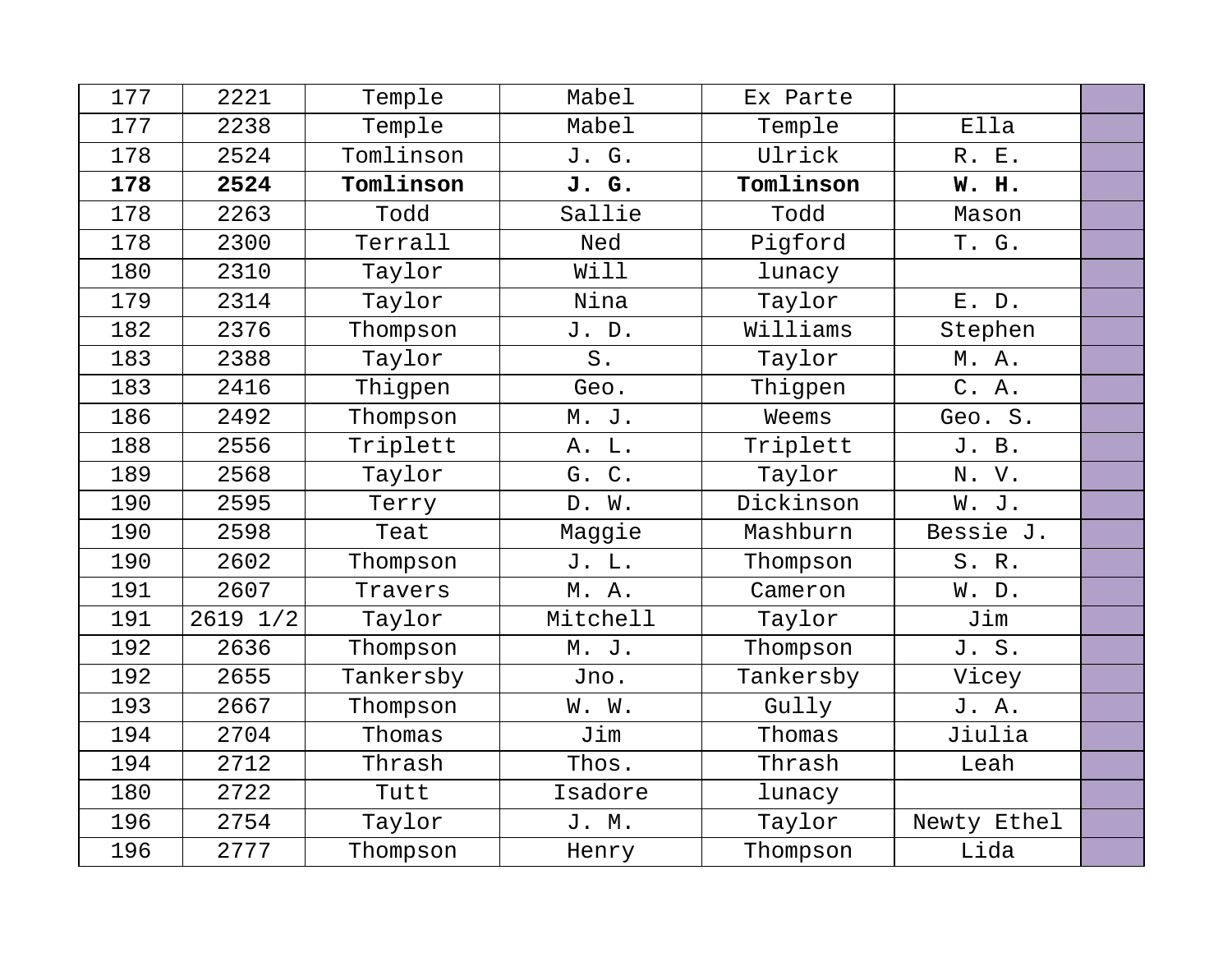| 197 | 2783         | Tartt     | Elnathan   | Higgins               | C. B.       |  |
|-----|--------------|-----------|------------|-----------------------|-------------|--|
| 197 | 2793         | Taylor    | J. M.      | Ex Parte              |             |  |
| 198 | 2827         | Taylor    | H.         | Taylor                | W. R.       |  |
| 199 | 2837         | Thompkins | Martha     | Thompkins             | Charley     |  |
| 199 | 2862         | Thomas    | Willie     | Dobson                | J. M.       |  |
| 203 | 2981         | Tutt      | Geo. W.    | estate of             |             |  |
| 204 | 2982         | Tutt      | Mollie     | Jackson               | Jane        |  |
| 204 | 2994         | Thomas    | Jim        | Thomas                | Epsie       |  |
| 205 | 2008         | Thomas    | <b>B</b> . | Thomas                | М.          |  |
| 180 | 3069         | Taylor    | Pleas      | lunacy                |             |  |
| 207 | 3079         | Thomas    | Julia      | White                 | T. J.       |  |
| 207 | 3093         | Turner    | L. H.      | Lee                   | Pink        |  |
| 207 | 3103         | Thornton  | Robt.      | Thornton              | Clara       |  |
| 208 | $3122$ $1/2$ | Thompson  | A. E.      | Ex Parte              |             |  |
| 208 | 3135         | Thomas    | James      | White                 | T. J.       |  |
| 208 | 3135         | Thomas    | Julia      | White                 | T. J.       |  |
| 210 | 3194         | Teter     | A. J.      | Bostick               | T. J.       |  |
| 213 | 3303         | Teat      | C. H.      | Ex Parte              |             |  |
| 216 | 3398         | Taylor    | Axone      | Taylor                | Fannie      |  |
| 217 | 3401         | Taylor    | A. A.      | Peoples B & L<br>Assn |             |  |
| 217 | 3406 1/2     | Tillman   | J. H.      | Tillman               | Addie       |  |
| 217 | 3432         | Tingle    | Butler     | Tingle                | Harrison    |  |
| 219 | 3467         | Taylor    | Mary       | Taylor                | I. J.       |  |
| 219 | 3487         | Thomas    | Madora     | Easlong               | Jno.        |  |
| 220 | 3503         | Taylor    | J. M.      | Taylor                | Ethel Newty |  |
| 220 | 3506         | Thompson  | Henry      | Thompson              | Melvina     |  |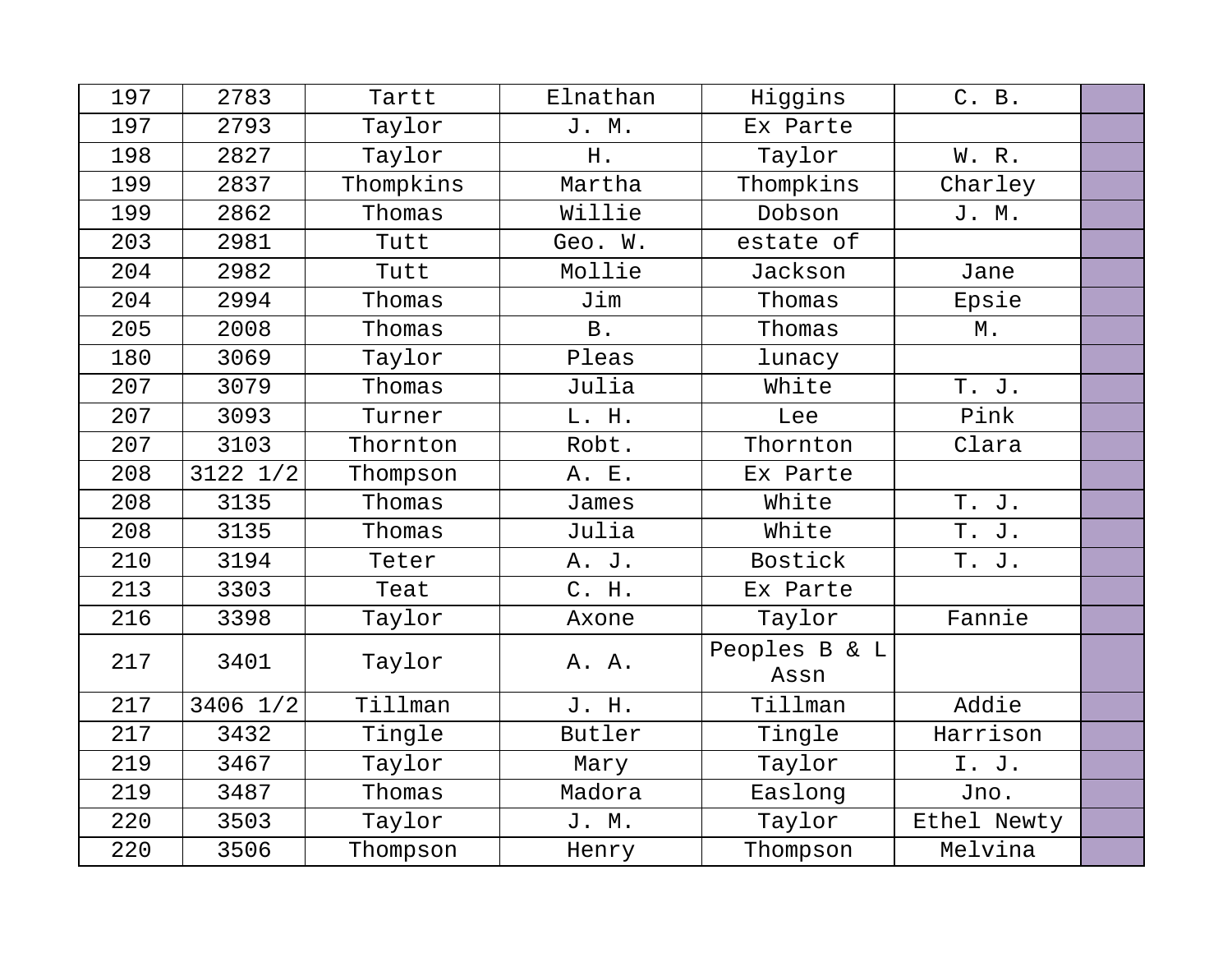| 220  | 3537  | Taylor                    | Georgia       | Taylor                    | Sam         |  |
|------|-------|---------------------------|---------------|---------------------------|-------------|--|
| 214  | 3658  | Team                      | E. L.         | Lockard                   | G. L.       |  |
| 224  | 3659  | Tallahatta<br>Lumber co   |               | Robinson                  | J. A.       |  |
| 274  | 3660  | Torrans                   | J.            | Tidwell                   | Maggie      |  |
| 274  | 3660  | Torrans                   | L.            | Tidwell                   | Maggie      |  |
| 326  | 3713? | Tucker                    | Laura         | Tucker                    | Oscar       |  |
| 226? | 3713? | Tallahatta<br>Lumber co   |               | Miller Brent<br>Lumber Co |             |  |
| 226  | 3732  | Till                      | M. J.         | Tillman                   | Jno.        |  |
| 226? | 3713? | Tucker                    | Laura         | Tucker                    | Oscar       |  |
| 228  | 3769  | Thompson                  | Ellen         | Thompson                  | Alonzo      |  |
| 228  | 3785  | Trotter                   | Lloyd         | Davis                     | J. T.       |  |
| 229  | 3797  | Thrash                    | Eli           | Dement                    | John T.     |  |
| 180  | 3823  | Thompson                  | Julia         | lunacy                    |             |  |
| 231  | 3858  | Toomsuba<br>Lodge No. 130 |               | Cameron                   | H. D.       |  |
| 231  | 3866  | Thomas                    | Maggie        | Thomas                    | John        |  |
| 232  | 3896  | Taylor                    | N. P.         | Taylor                    | Nutie Ethel |  |
| 232  | 3911  | Tucker                    | Lola          | Ex Parte                  |             |  |
| 234  | 3979  | Tucker                    | Vinian?       | Tucker                    | Josh        |  |
| 235  | 3985  | Townle ?                  | $\mathbb M$ . | Townle ?                  | <b>B</b> .  |  |
| 250  | 3988  | Triplett                  | Velma         | lunacy                    |             |  |
| 235  | 3590  | Temple                    | C. F.         | Temple                    | C. F.       |  |
| 235  | 4007  | Thrash                    | Ella          | Thrash                    | Tom         |  |
| 237  | 4062  | Tinsley                   | H. G.         | Tinsley                   | Willie      |  |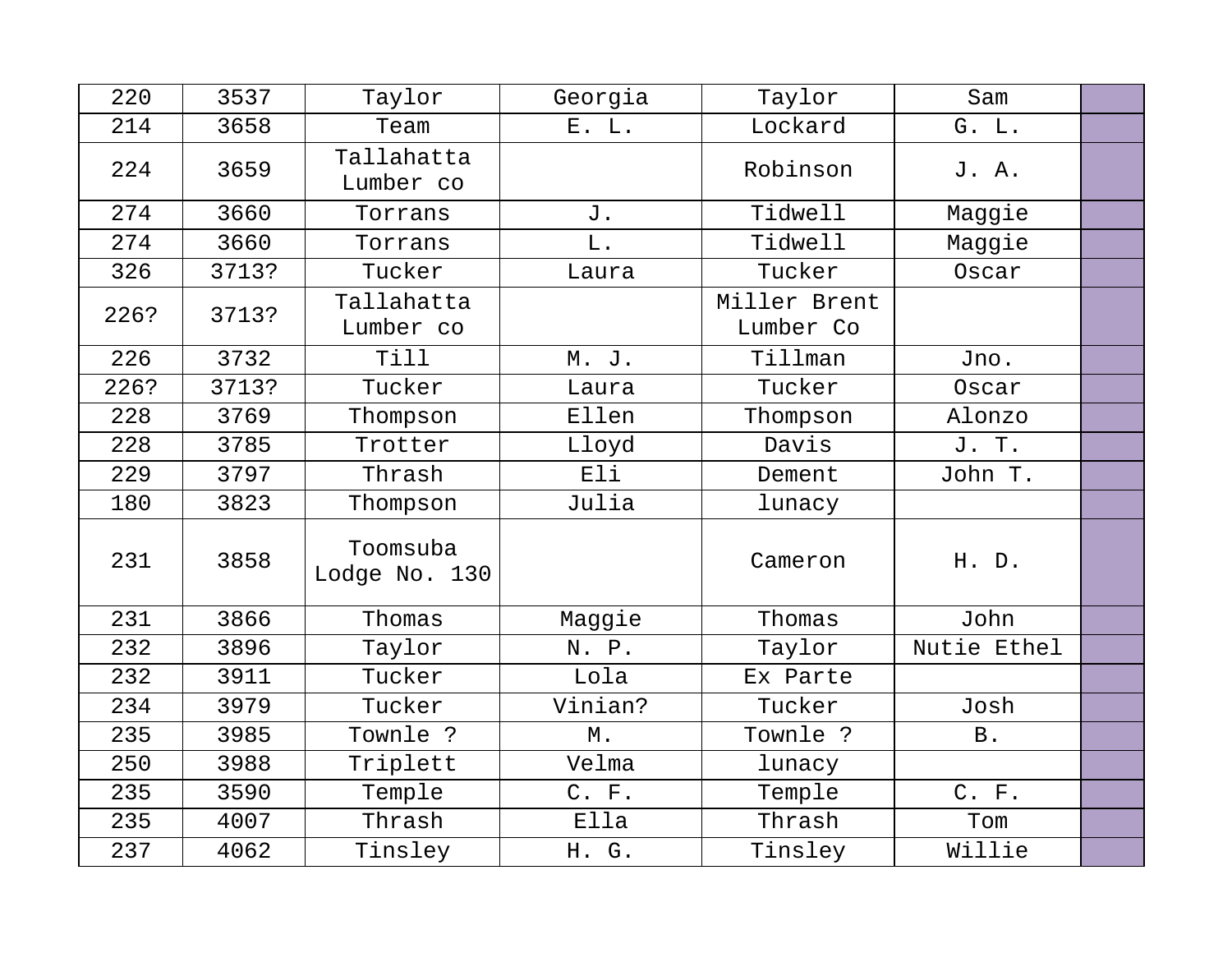| 237 | 4066 | Threefoot<br>Bros & Co |             | Barlett Com.<br>Co         |              |  |
|-----|------|------------------------|-------------|----------------------------|--------------|--|
| 238 | 4104 | Tucker                 | Leroy       | Tucker                     | Irene        |  |
| 239 | 4150 | Team                   | R. B.       | McBeath                    | J. M.        |  |
| 240 | 4163 | Tucker                 | J. S.       | Tucker                     | S. W.        |  |
| 242 | 4225 | Turner                 | Joe         | Hyde                       | <b>B. F.</b> |  |
| 242 | 4234 | Torrans                | W. T.       | Torrans                    | M. C.        |  |
| 242 | 4256 | Threefoot<br>Bros & Co |             | Dudley Looney<br>Lumber Co |              |  |
| 242 | 4224 | Trimble                | W. M.       | Meridian<br>Light RY Co    |              |  |
| 242 | 4224 | Trimble                | Bettie      | Meridian<br>Light RY Co    |              |  |
| 245 | 4300 | Tess                   | Annie Glynn | Taylor                     | M. A.        |  |
| 244 | 4317 | Thomas                 | Jeff        | Thomas                     | Lurenda      |  |
| 244 | 4330 | Thompson               | M. W.       | Thompson                   | W. W.        |  |
| 244 | 4337 | Thrash                 | Eli         | Reed                       | J. E.        |  |
| 245 | 4370 | Taylor                 | W. S.       | Taylor                     | Mattie       |  |
| 246 | 4397 | Till                   | U.S.        | Till                       | Jno. S.      |  |
| 246 | 4399 | Thompson               | Wm. R.      | Ex Parte                   |              |  |
| 246 | 4402 | Thomas                 | Gertrude    | Thomas                     | Green        |  |
| 246 | 4410 | Thompson               | Gaston      | Walker                     | R. P.        |  |
| 246 | 4410 | Thompson               | Lamar       | Walker                     | R. P.        |  |
| 246 | 4423 | Thrash                 | S. R.       | Reed                       | J. E.        |  |
| 246 | 4429 | Twilley                | Wade        | McBeath                    | J. M.        |  |
| 247 | 4444 | Tinsley                | Martha E.   | Davis                      | Jno. F.      |  |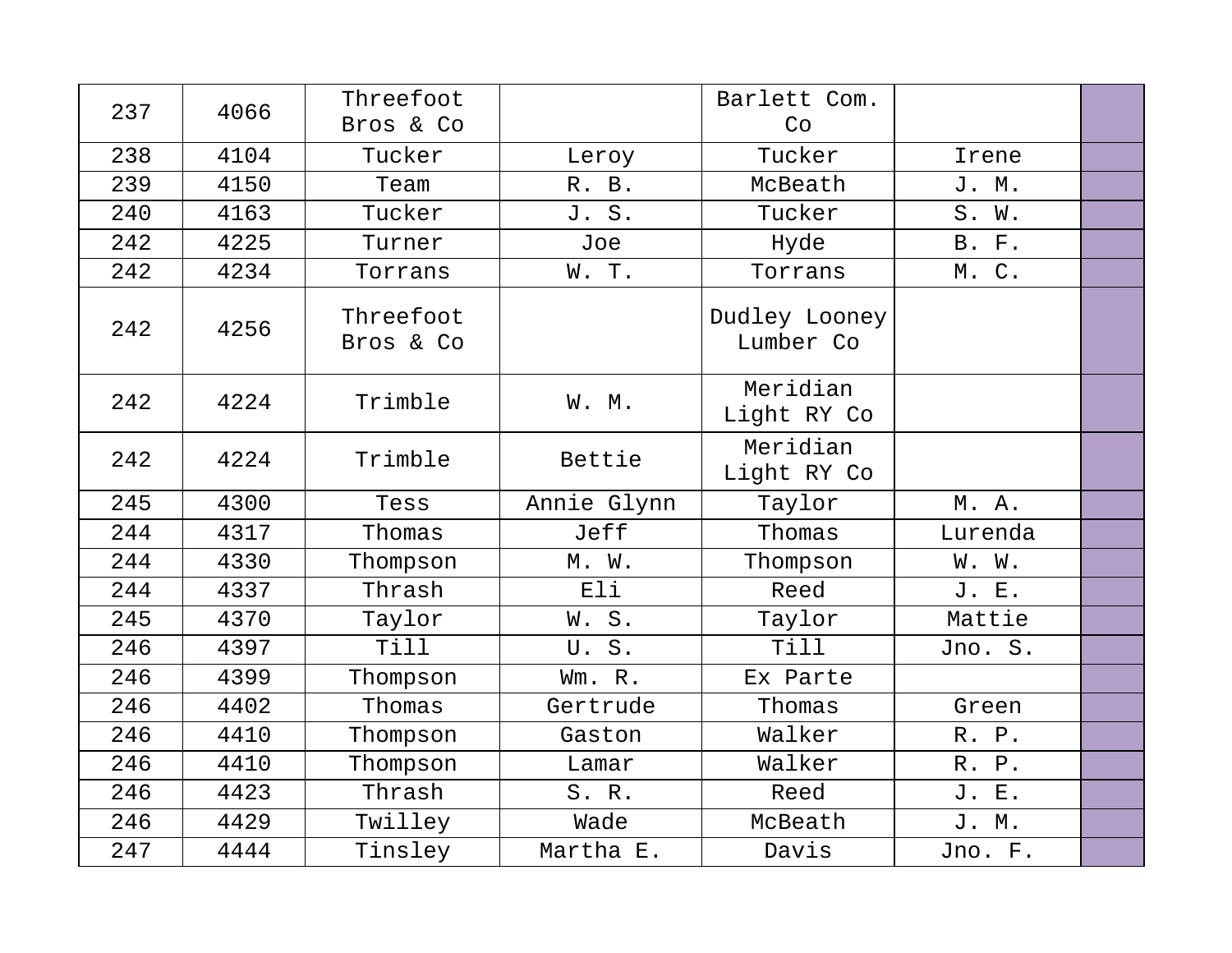| 247 | 4409? | Thompson  | Laura        | Thompson                | Tom        |  |
|-----|-------|-----------|--------------|-------------------------|------------|--|
| 249 | 4521  | Thompson  | Reggy        | Thompson                | Noah       |  |
| 249 | 4536  | Trigg     | <b>B. H.</b> | Trigg                   | B. C. ?    |  |
| 249 | 4549  | Tanner    | E. V.        | Tanner                  | Tom        |  |
| 251 | 4590  | Taylor    | W. F.        | Taylor                  | Minnie     |  |
| 251 | 4593  | Thompson  | Sydney       | Ex Parte                |            |  |
| 252 | 4623  | Towne     | Chester      | Towne                   | Elsie      |  |
| 253 | 4676  | Tinsley   | M. E.        | Tinsley                 | Willie     |  |
| 253 | 4681? | Thompson  | Gaston       | Thompson                | Jno. A. Jr |  |
| 253 | 4681? | Thompson  | Lamar        | Thompson                | Jno. A. Jr |  |
| 253 | 4671  | Twilley   | Octavia      | Currie                  | J. H.      |  |
| 253 | 4707  | Threefoot |              | Fewell                  | W. L.      |  |
|     |       | Bros & Co |              |                         |            |  |
| 254 | 4744  | Thompson  | J. B.        | Thompson                | J. W.      |  |
| 255 | 4748  | Thomas    | Dave         | Thomas                  | Mollie     |  |
| 255 | 4766  | Talbert   | I. M.        | Talbert                 | Mandy      |  |
| 255 | 4779  | Tims      | Clara        | Tims                    | Lewis      |  |
| 255 | 4796  | Tindall   | Mary         | Suttle                  | R. H.      |  |
| 256 | 4813  | Threefoot | H. M.        | Sandord                 | F. T.      |  |
| 257 | 4829  | Thompson  | Sallie       | Smith                   | Jno.       |  |
| 259 | 4883  | Taft      | Nellie       | Taft                    | C. P.      |  |
| 239 | 4137  | Thomas    | Green        | Thomas                  | Gertrude   |  |
| 260 | 4893  | Thompson  | C. C.        | Thompson                | B. P.      |  |
| 260 | 4896  | Tiddle    | Katie        | Tiddle                  | R. J.      |  |
| 260 | 4908  | Tisdale   | Mary         | Tisdale                 | J. M.      |  |
| 261 | 4926  | Trimble   | W. N.        | Meridian<br>Light RY Co |            |  |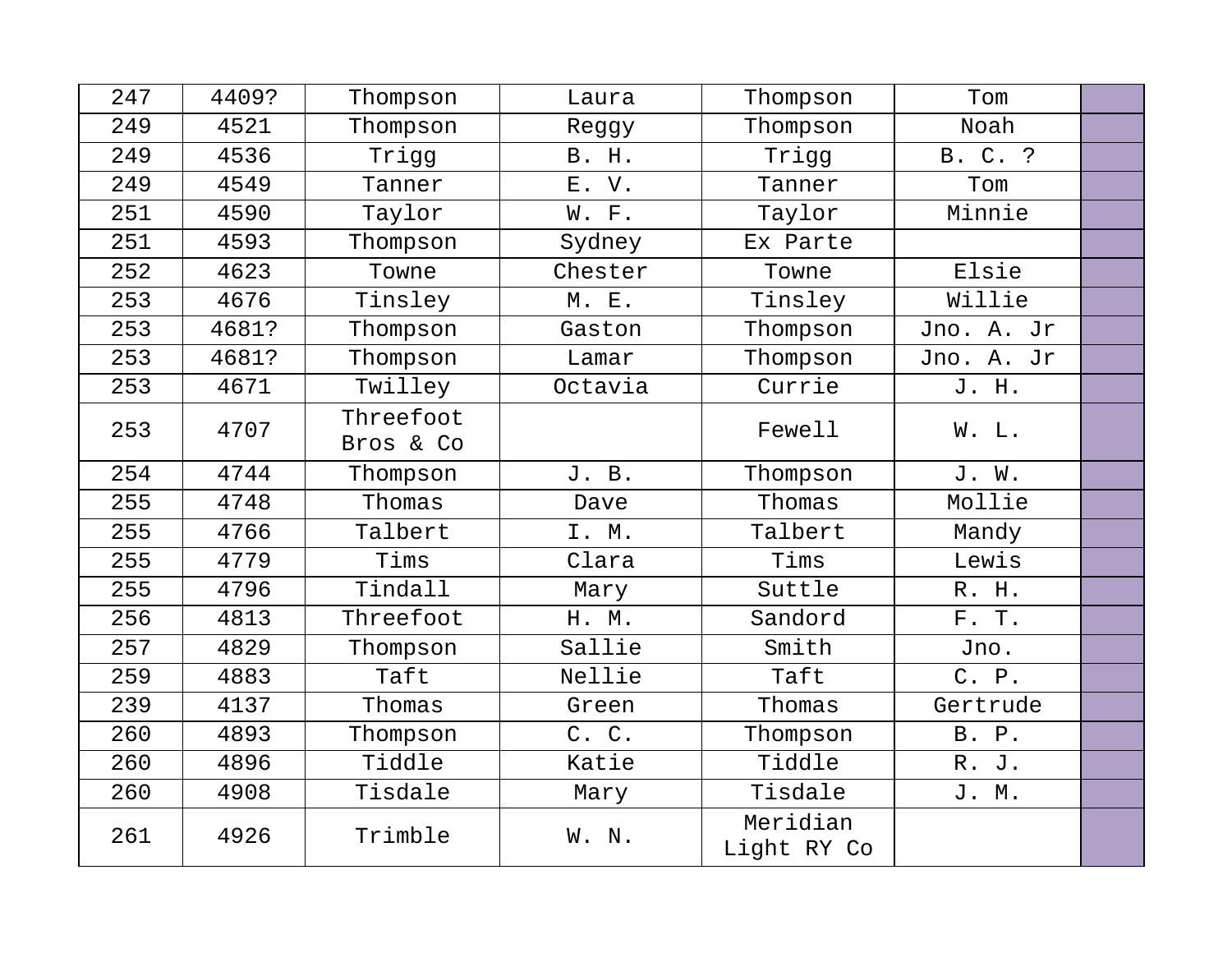| 261 | 3953     | Thomas                 | Will      | Ex Parte                   |                        |  |
|-----|----------|------------------------|-----------|----------------------------|------------------------|--|
| 261 | 4936     | Trotter                | W.C.      | Ex Parte                   |                        |  |
| 261 | 4037     | Temple                 | W. F.     | Ex Parte                   |                        |  |
| 264 | 5020     | Tracy                  | Ruby      | Tracy                      | A. C.                  |  |
| 266 | 5076     | Taylor                 | M. E.     | Ex Parte                   |                        |  |
| 266 | 5102     | Trigg                  | Bettie H. | Trigg                      | B. C.                  |  |
| 250 | 5183     | <b>Till</b>            | J. S.     | lunacy                     |                        |  |
| 270 | 5233?    | Terrall                | A. C.     | Terrall                    | I. F.                  |  |
| 271 | 5243     | Threefoot<br>Bros & Co |           | A. T. & N RR<br>Co         |                        |  |
| 272 | 5306     | Thompson               | M. W.     | Thompson                   | W. W.                  |  |
| 272 | 5326     | Thomas                 | M. C.     | Thomas                     | J. B. AKA W.<br>Hudson |  |
| 272 | 5326     | Thomas                 | M. C.     | Hudson                     | W. AKA J. B.<br>Thomas |  |
| 273 | 5329     | Taylor                 | Henry     | Taylor                     | Mandy                  |  |
| 273 | 5334     | Taylor                 | Macie     | Taylor                     | M. E.                  |  |
| 273 | 5336     | Tanner                 | Alford    | Tanner                     | Jack                   |  |
| 273 | 5341 1/2 | Thompson               | Elizabeth | Broach                     | H. F. Jr               |  |
| 273 | 5374     | Thomas                 | Rube      | Thomas                     | Mollie                 |  |
| 274 | 5386     | Threefoot              | Irene     | Guranty Loan<br>T. & B. Co |                        |  |
| 274 | 5400     | Travis                 | Lizzie    | Ex Parte                   |                        |  |
| 274 | 5435     | Thomas                 | Pauline   | Thomas                     | Willie Ann             |  |
| 274 | 5443     | Turner                 | Ned       | Turner                     | Julia                  |  |
| 274 | 5469     | Thompson               | L. J.     | Thompson                   | J. M.                  |  |
| 275 | 5478     | Temple                 | W. F.     | Evans                      | Sam                    |  |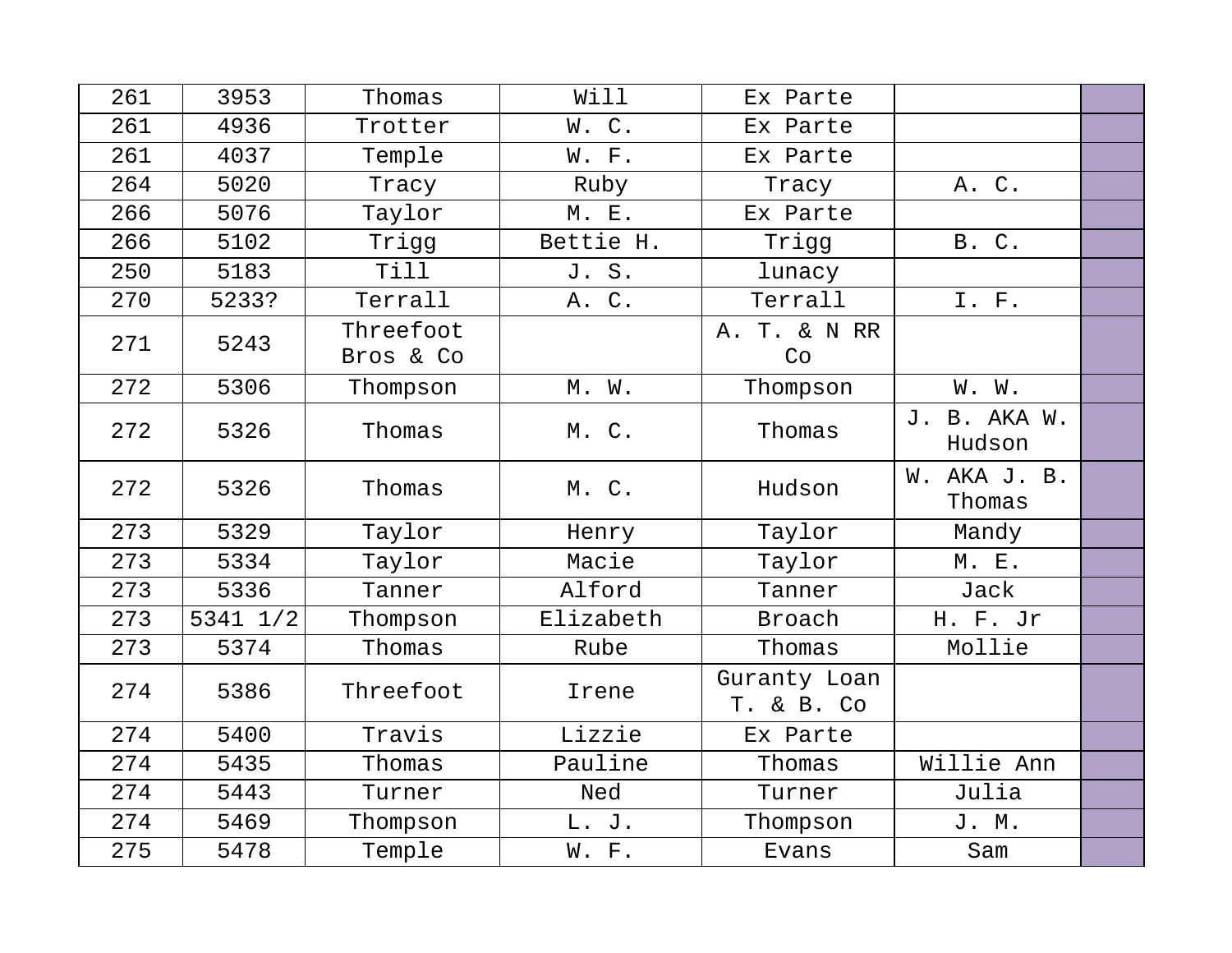| 276 | 5554     | Torrans                | W. T.     | Guranty Loan<br>T. & B. Co |          |  |
|-----|----------|------------------------|-----------|----------------------------|----------|--|
| 276 | 5563     | Thomas                 | Mabel C.  | Thomas                     | J. B.    |  |
| 277 | 5593     | Taylor                 | Ed        | Graham                     | S. M.    |  |
| 277 | 5596     | Triplett               | Rebecca   | $\mathbf{S}$               |          |  |
| 300 | 5586     | Thomas                 | Grace     | lunacy                     |          |  |
| 277 | 5612     | Tew                    | Florence  | Ex Parte                   |          |  |
| 278 | 5634     | Turner                 | $E$ .     | Turner                     | C. P.    |  |
| 278 | 5639     | Turner                 | R. L.     | Walters                    | A. J.    |  |
| 279 | 5657     | Tisdale                | Mary      | Tisdale                    | J.? M.   |  |
| 280 | 5677     | Tartt                  | J. E.     | Tartt Lumber<br>Co         |          |  |
| 280 | 5680 1/2 | Trussell               | Rufus     | Mississippi,<br>State of   |          |  |
| 282 | 5746     | Taylor                 | C. W.     | Taylor                     | Callie   |  |
| 300 | 5736     | Thompson               | Sid       | lunacy                     |          |  |
| 283 | 5775     | Thomas                 | John      | Thomas                     | Maggie   |  |
| 283 | 5783     | Trussell               | Lucy      | Trussell                   | Tom      |  |
| 284 | 5813     | Taylor                 | A. J.     | Ex Parte                   |          |  |
| 288 | 5876     | Tucker                 | J. N.     | Tucker                     | J. D.    |  |
| 288 | 5870     | Threefoot<br>Bros & Co |           | Dyer & Co                  |          |  |
| 289 | 5891     | Taft                   | Geo.      | Westmore                   | Phillips |  |
| 290 | 5917     | Thompson               | Lafayette | Thompson                   | J. W.    |  |
| 292 | 5972     | Tate                   | Idolia    | Tate                       | Sam      |  |
| 293 | 5984     | Thompson               | Olivia    | Thompson                   | Warner   |  |
| 294 | 6031     | Tinsley                | R. L.     | Hodges                     | W. G.    |  |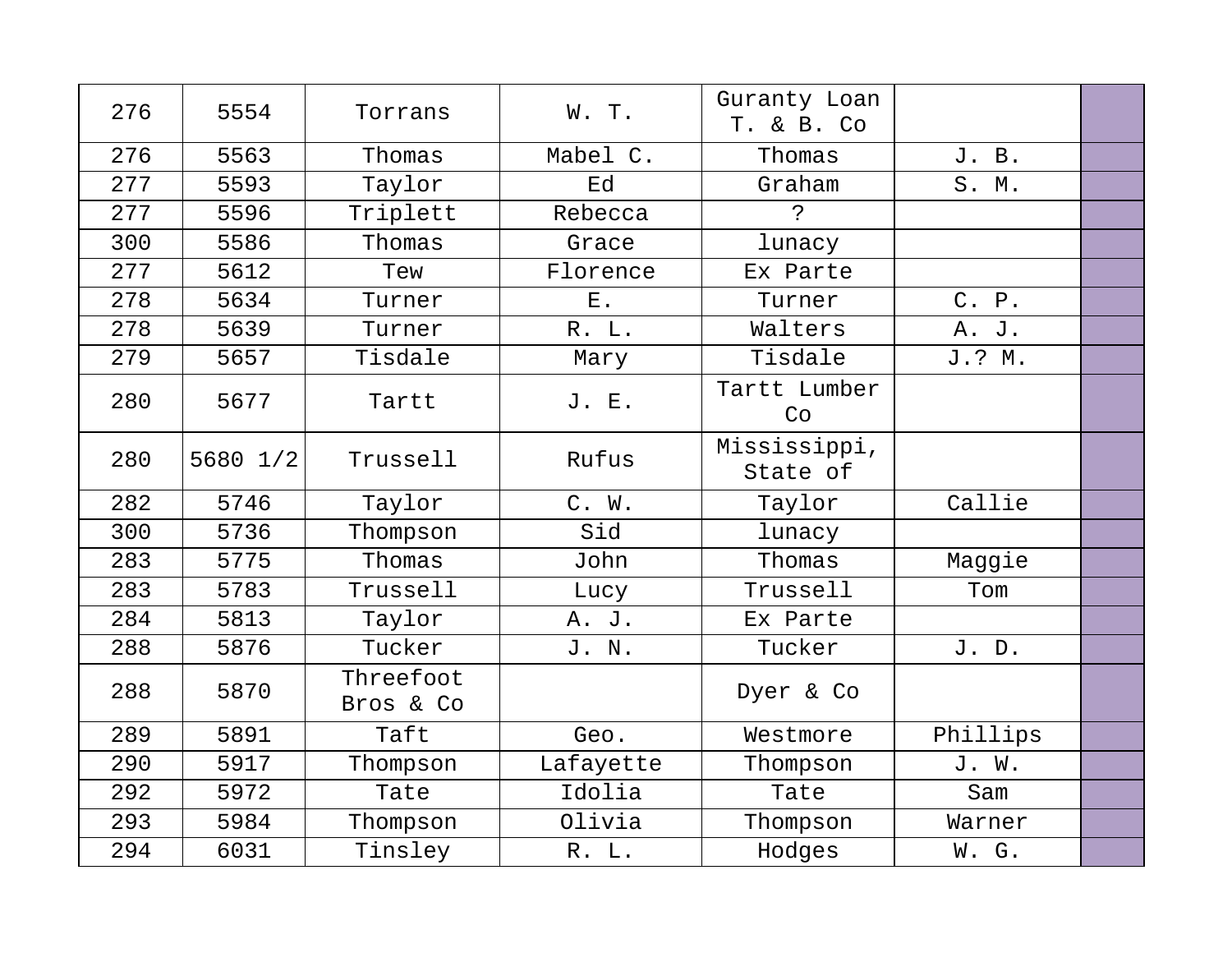| 300 | 6066 | Tanner                   | T. T.         | lunacy    |              |  |
|-----|------|--------------------------|---------------|-----------|--------------|--|
| 296 | 6084 | Thrash                   | Τ.<br>$E$ .   | Thrash    | <b>W. E.</b> |  |
| 296 | 6097 | Taylor                   | Mamie         | Taylor    | Willie       |  |
| 297 | 6106 | Turnage                  | W. E.         | Turnage   | L. G.        |  |
| 297 | 6118 | Taylor                   | Warren M.     | Cobb      | Elliott      |  |
| 297 | 6136 | Tasby                    | Mattie        | Tasby     | James        |  |
| 298 | 6170 | Thompson                 | A. M.         | Ex Parte  |              |  |
| 299 | 6176 | Thorn                    | R. A.         | Ex Parte  |              |  |
| 299 | 6183 | Thomas                   | 0. C.         | Ex Parte  |              |  |
| 299 | 6191 | Threefoot                | H. M.         | Threefoot | $L$ .        |  |
| 305 | 6310 | Tindell                  | Mary          | Wilson    | M. E.        |  |
| 307 | 6364 | Thrash                   | Geo.          | Thrash    | Mary J.      |  |
| 307 | 6372 | Taylor                   | Mose          | Taylor    | Helen        |  |
| 309 | 6410 | Tillman                  | J. H.         | Tillman   | Addie L.     |  |
| 309 | 6420 | Thompson                 | Lynn          | Grason    | <b>E</b> .   |  |
| 312 | 6480 | Thomas                   | Sadie         | Thomas    | E. D.        |  |
| 312 | 6489 | Thompson                 | $\mathbf L$ . | Thompson  | J. B.        |  |
| 316 | 6583 | Troutman                 | Clara A. H.   | Troutman  | H. J.        |  |
| 317 | 6617 | Truss                    | H.            | Truss     | S.           |  |
| 318 | 6623 | Tristate<br>Amusement Co |               | Caldwell  | L. D.        |  |
| 318 | 6641 | Taylor                   | M. E.         | Ex Parte  |              |  |
| 319 | 6664 | Truss                    | William       | Truss     | $S$ .        |  |
| 319 | 6663 | Tingle                   | Harrison      | Tingle    | Alberta      |  |
| 320 | 6685 | Threefoot<br>Bros & Co   |               | Anguish   | B. D.        |  |
| 320 | 6690 | Turner                   | Cody          | Turner    | Katie        |  |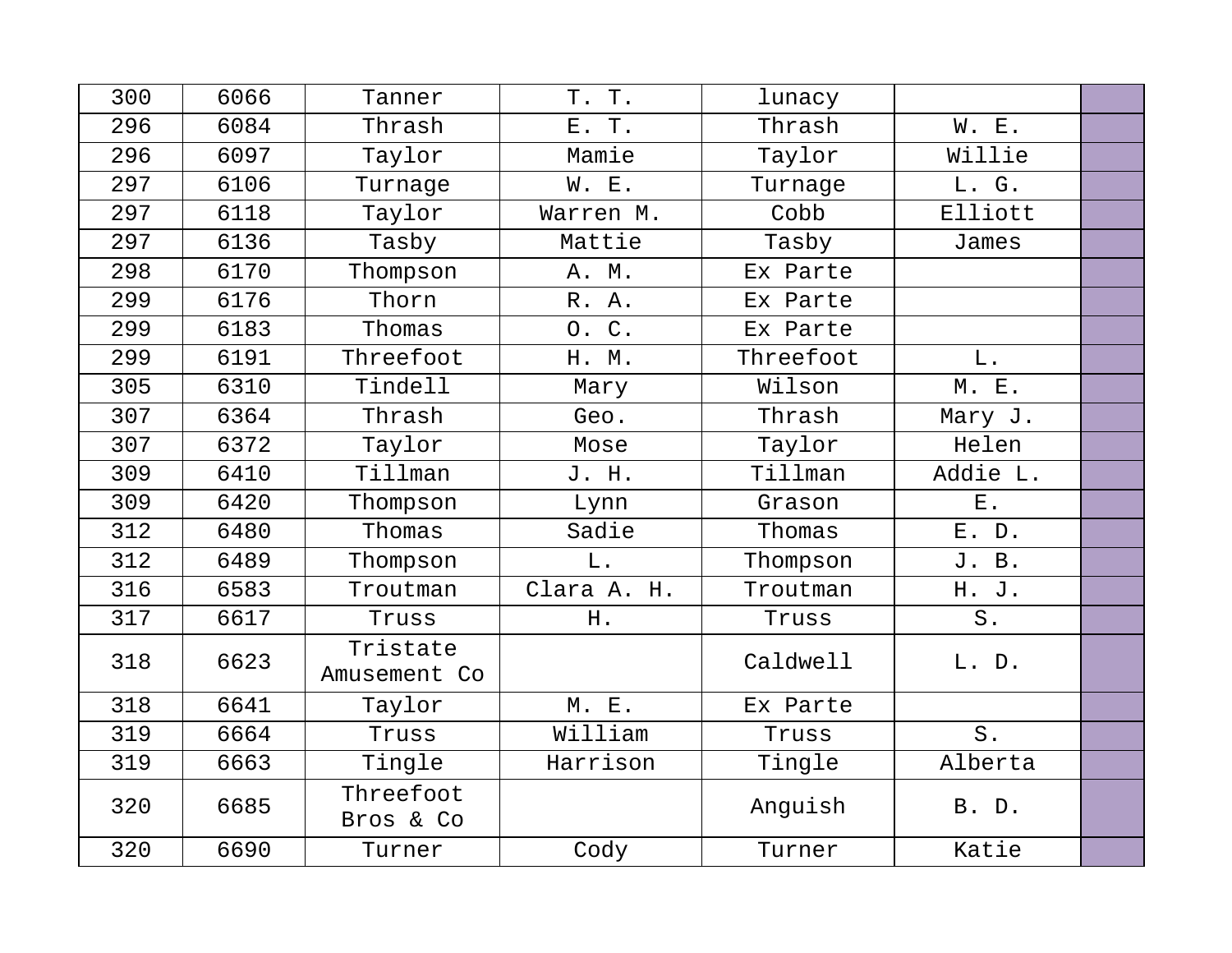| 320 | 6698 | Thomas                 | Lee H.      | Thomas                    | Elitia     |  |
|-----|------|------------------------|-------------|---------------------------|------------|--|
| 322 | 6732 | Tidwell                | M. T.       | Watson                    | Nathaniel  |  |
| 322 | 6739 | Toney                  | Jno.        | Carney                    | G. H.      |  |
| 323 | 6761 | Thompson               | Mattie      | Thompson                  | Andrew     |  |
| 324 | 6783 | Threefoot<br>Bros & Co |             | Cummings & Co             |            |  |
| 300 | 6784 | Tartt                  | Ernest      | lunacy                    |            |  |
| 326 | 6807 | Turner                 | Mabel       | lunacy                    |            |  |
| 325 | 6810 | Thompson               | Mary E.     | Thompson                  | D. B.      |  |
| 325 | 6812 | Thompson               | Mary E.     | Armstrong                 | C. A.      |  |
| 325 | 6817 | Thomas                 | John        | Thomas                    | Jettie Ann |  |
| 326 | 6826 | Turner                 | Carrie      | lunacy                    |            |  |
| 327 | 6840 | Tew                    | Mattie      | Ex Parte                  |            |  |
| 327 | 6859 | Tanner                 | E. J.       | Tanner                    | Tesa B.    |  |
| 326 | 6885 | Toole                  | Hattie      | lunacy                    |            |  |
| 328 | 6901 | Talbert                | Kate        | Talbert                   | I.S.       |  |
| 328 | 6905 | Tingle                 | Frankie     | Tingle                    | C. H.      |  |
| 329 | 6931 | Thomas                 | Lula        | Thomas                    | Jeff J.    |  |
| 329 | 6942 | Tutton                 | Johnie      | Tutton                    | C. G.      |  |
| 329 | 6944 | Threefoot<br>Bros & Co |             | Arkadelphia<br>Milling Co |            |  |
| 330 | 6960 | Thomas                 | Mike        | Thomas                    | Carrie     |  |
| 330 | 6965 | Tidwell                | P. A.       | Ex Parte                  |            |  |
| 331 | 7010 | Tucker                 | <b>Boss</b> | Tucker                    | Lillian    |  |
| 333 | 7026 | Tyler                  | William     | Tyler                     | Sara       |  |
| 333 | 7044 | Triplett               | Allie       | Triplett                  | Shelly     |  |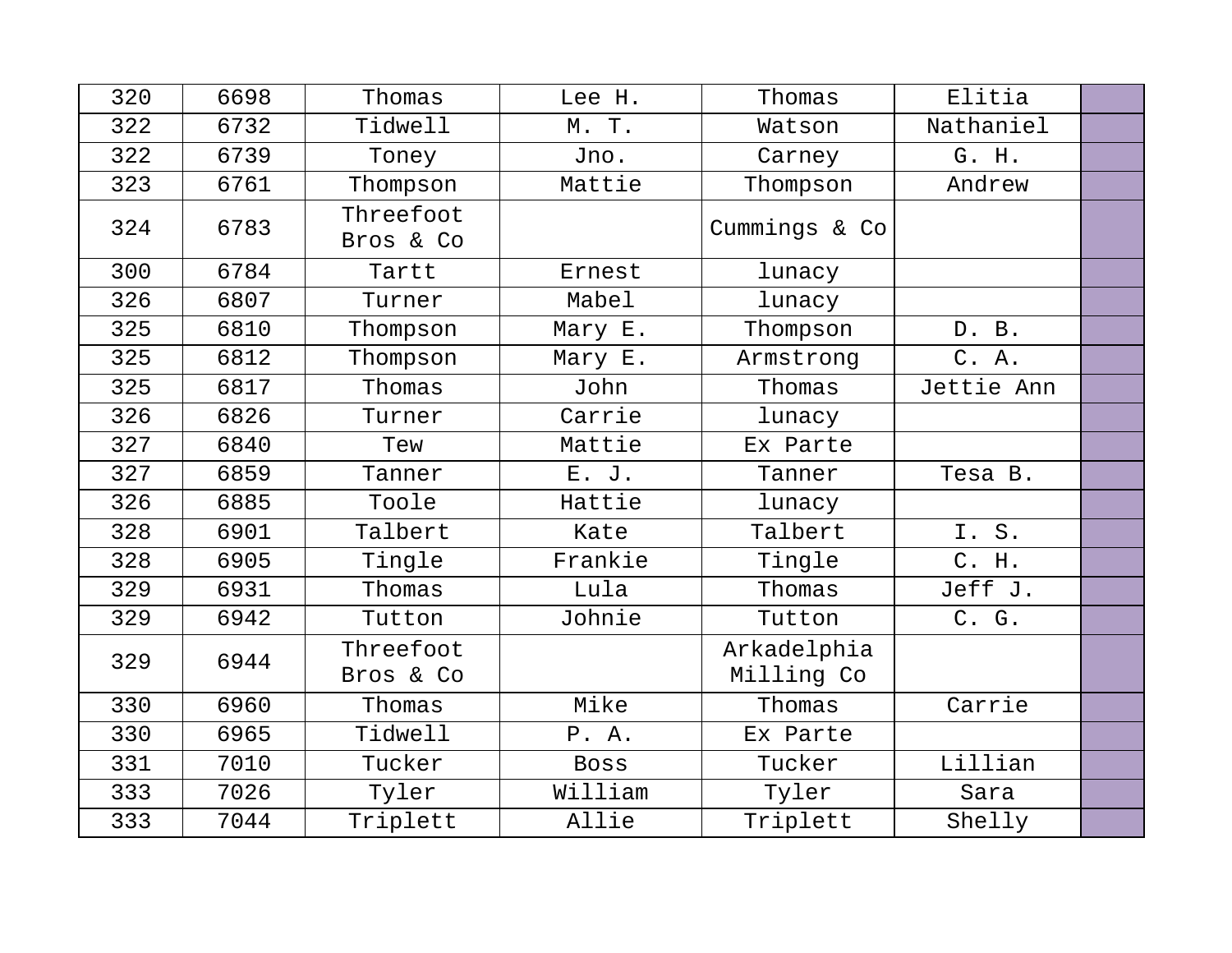| 334 | 7075 | Masonic Grand<br>Lodge F & A M<br>of MS |         | Hudson                  | M. E.      |  |
|-----|------|-----------------------------------------|---------|-------------------------|------------|--|
| 335 | 7083 | Thomas                                  | Mary    | Thomas                  | Miles      |  |
| 335 | 7091 | Sturges Co                              |         | Western<br>Alfafa Co    |            |  |
| 335 | 7093 | Thompson                                | Emma    | Thompson                | Calvin     |  |
| 326 | 7105 | Thornell                                | J. B.   | lunacy                  |            |  |
| 327 | 7151 | Tubb                                    | Tom     | Tubb                    | Georgia A. |  |
| 326 | 7177 | Thompson                                | M. L.   | lunacy                  |            |  |
| 340 | 7212 | Tubbs                                   | Sallie  | Tubbs                   | Dave       |  |
| 326 | 7225 | Treekas                                 | Jas.    | lunacy                  |            |  |
| 340 | 7227 | Thompson                                | Lucinda | Thompson                | S. L.      |  |
| 339 | 7199 | Threefoot<br>Bros & Co                  |         | Cal. Assn.<br>Raisin Co |            |  |
| 340 | 7231 | Tanner                                  | Fannie  | Stapes                  | Mertiss    |  |
| 340 | 7229 | Threefoot<br>Bros & Co                  |         | Gottworth               | G. H.      |  |
| 340 | 7240 | Thompson                                | Louise  | Thompson                | Lewis      |  |
| 341 | 7242 | Threefoot<br>Bros & Co                  |         | Teasdeal Com<br>Co      |            |  |
| 341 | 7248 | Tyrrell                                 | J. P.   | estate of               |            |  |
| 326 | 7389 | Tott                                    | Ernest  | lunacy                  |            |  |
| 342 | 7306 | Thornton                                | Sam R.  | Thornton                | Josephine  |  |
| 342 | 7307 | Thomas                                  | Alice   | Thomas                  | Wm         |  |
| 343 | 7323 | Twilley                                 | M. P.   | Simpus                  | J. W.      |  |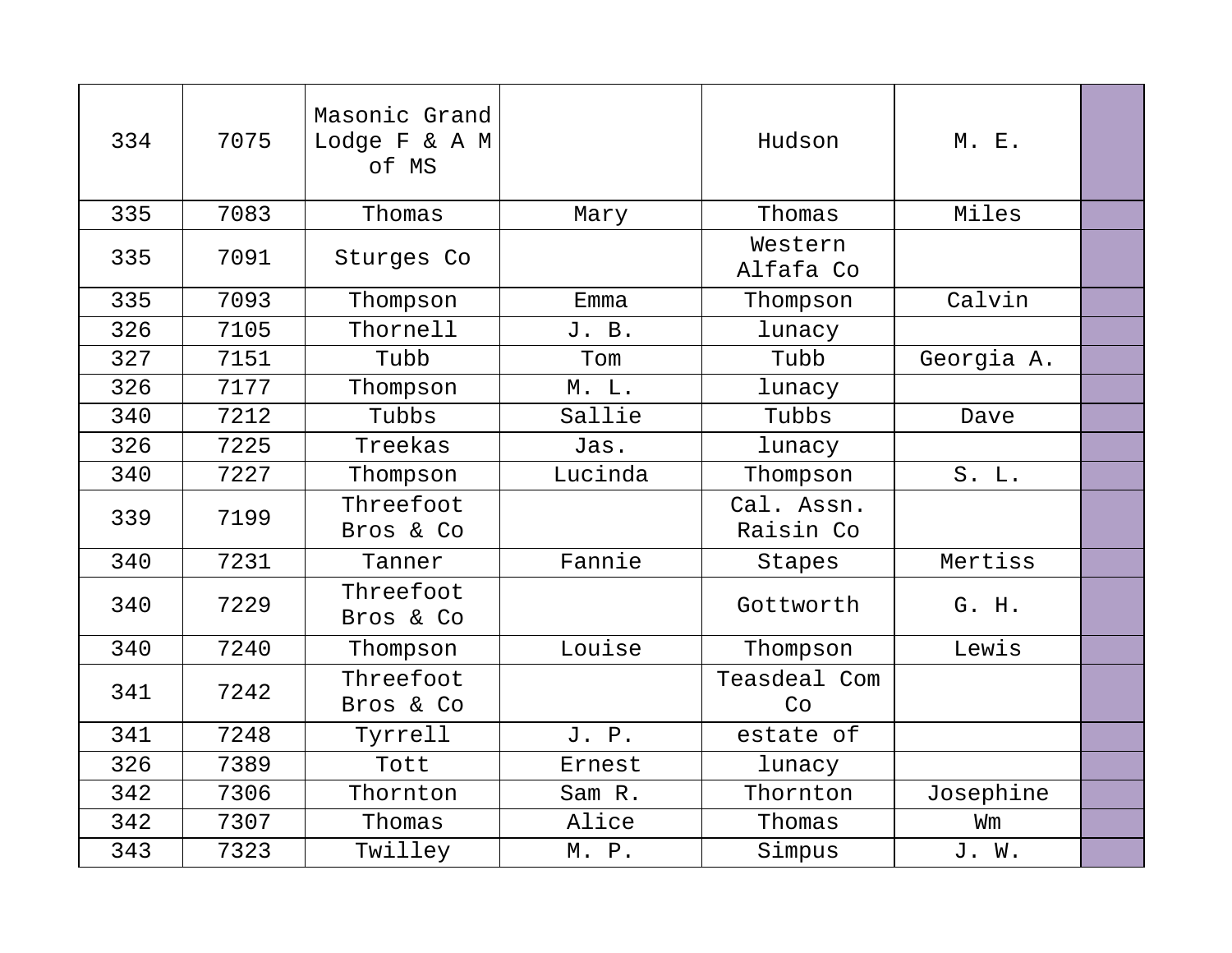| 343 | 7325     | Thompson               | Horace    | Thompson             | Allie       |  |
|-----|----------|------------------------|-----------|----------------------|-------------|--|
| 343 | 7337     | Tanner                 | E. J.     | Tanner               | Tessa Blair |  |
| 345 | 7364     | Terry                  | J. E.     | Ex Parte             |             |  |
| 346 | 7398     | Touchstone             | R. M.     | Touchstone           | G. F.       |  |
| 346 | 7401     | Threefoot              | Κ.        | Cannon               | Dora        |  |
| 347 | 7421     | Thomas                 | Catherine | Thomas               | Joe         |  |
| 348 | 7428     | Tucker                 | R. A.     | Tucker               | A. C.       |  |
| 348 | 7437     | Therrell               | Lula      | Therrell             | W. E.       |  |
| 349 | 7475     | Threefoot<br>Bros & Co |           | Coats                | G. I.       |  |
| 353 | 7543 1/2 | Tutton                 | J. D.     | Tutton               | C. G.       |  |
| 352 | 7526     | Thompson               | M. L.     | Gough                | J. W.       |  |
| 256 | 7598     | Threefoot<br>Bros & Co |           | Hogan Bros           |             |  |
| 356 | 7616     | Tutt Grain Co          |           | Marco Milling<br>Co  |             |  |
| 357 | 7631     | Thornton               | H.        | Meridian,<br>City of |             |  |
| 357 | 7637     | Trussell               | N. B.     | Williams             | <b>Bill</b> |  |
| 349 | 7452     | Thames                 | Mattie    | Thames               | Wake        |  |
| 359 | 7684     | Thornton               | H. Jr     | Lauderdale<br>County |             |  |
| 362 | 7778     | Thomas                 | Mary      | Thomas               | Wm.         |  |
| 362 | 7789     | Taylor                 | John E.   | Taylor               | F. N.       |  |
| 362 | 7789     | Taylor                 | John E.   | Taylor               | C. T.       |  |
| 363 | 7821     | Thornton               | Ellam     | Thornton             | Andrew      |  |
| 364 | 7825     | Therrell               | Lula      | Therrell             | W. E.       |  |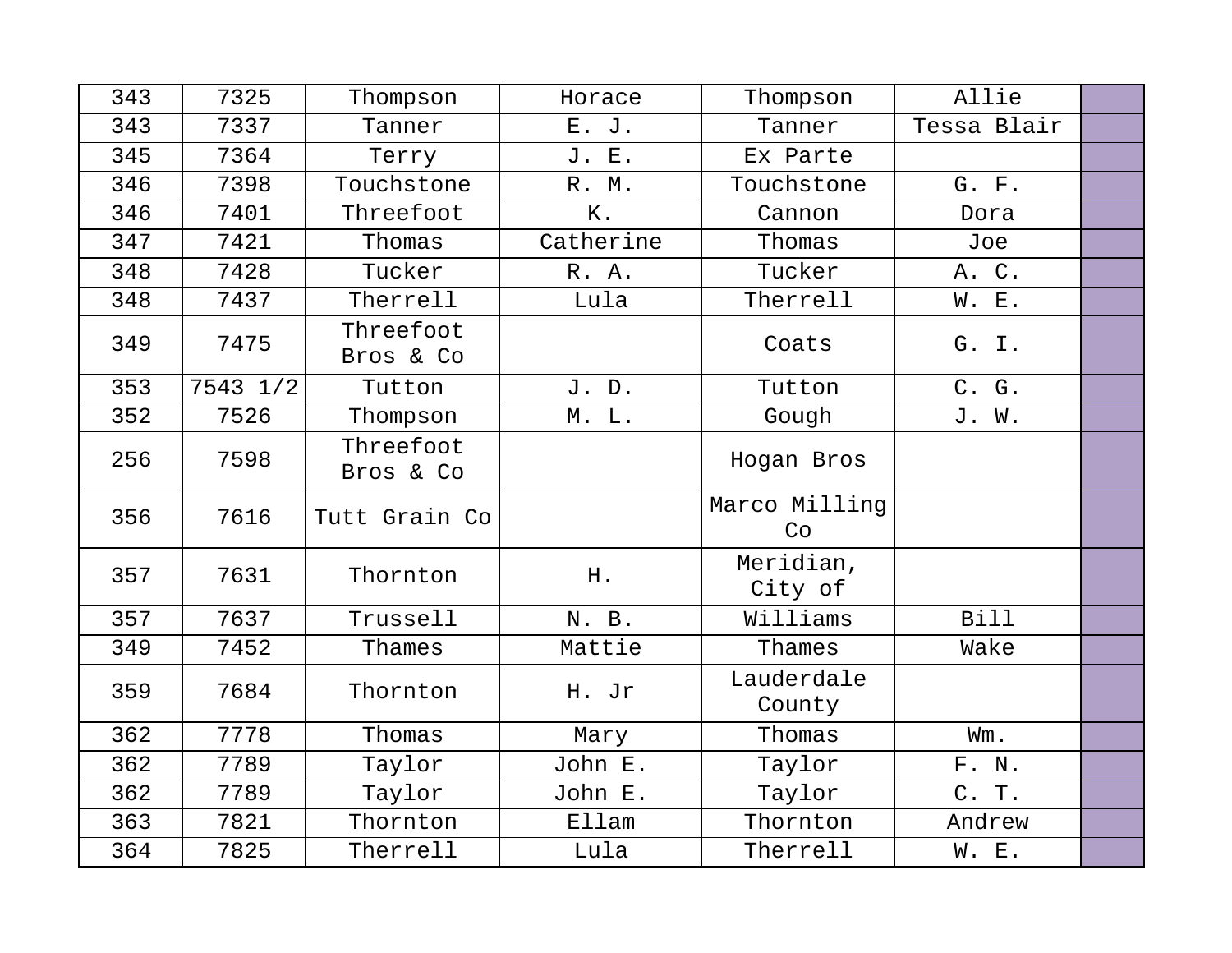| 364   | 7829 | Turner     | Mary     | Turner      | J. C.       |  |
|-------|------|------------|----------|-------------|-------------|--|
| 364   | 7838 | Thompson   | W. V.    | Repsher     | J. G.       |  |
| 365   | 7841 | Threefoot  |          | Pitman &    |             |  |
|       |      | Bros & Co  |          | Harrison Co |             |  |
| 365   | 7856 | Trussell   | Cora     | Trussell    | Calvin      |  |
| 365   | 7864 | Tucker     | Lora     | Hoye        | M. J. L.    |  |
| 365   | 7867 | Terrell    | Nelly D. | Terrell     | Arthur P.   |  |
| 366   | 7887 | Therrell   | W. E.    | Therrell    | Lola        |  |
| 366   | 7898 | Touchstone | Ruby Mae | Touchstone  | Geo. F.     |  |
| 366   | 7915 | Trimble    | Mollie   | Trimble     | Joe         |  |
| 367   | 7940 | Terry      | Ruby     | Terry       | Α.          |  |
| 369   | 7949 | Thornton   | H.       | Thornton    | Lizzie      |  |
| 77    | 711  | Temple     | S. M.    | Temple      | M. R.       |  |
| $u-1$ | 25   | Thomas     | Armand   | Thomas      | Ezekiel     |  |
| $u-1$ | 45   | Trussell   | Ċ.       | Ragsdale    | $\tilde{S}$ |  |
| $u-1$ | 48   | Taylor     | Jesse    | Eskridge    | Mary D.     |  |
| $u-1$ | 48   | Taylor     | Jesse    | Taylor      | Cornelia    |  |
| $u-1$ | 48   | Taylor     | Jesse    | Taylor      | Rebecca     |  |
| $u-1$ | 48   | Taylor     | Jesse    | Taylor      | Jno. B.     |  |
| $u-1$ | 48   | Taylor     | Jesse    | Coleman     | Jas. W.     |  |
| $u-1$ | 48   | Wilson     | W.       | Eskridge    | Mary D.     |  |
| $u-1$ | 48   | Wilson     | W.       | Taylor      | Cornelia    |  |
| $u-1$ | 48   | Wilson     | W.       | Taylor      | Rebecca     |  |
| $u-1$ | 48   | Wilson     | W.       | Taylor      | Jno. B.     |  |
| $u-1$ | 48   | Wilson     | W.       | Coleman     | Jas. W.     |  |
| $u-2$ | 83   | Tims       | Eliza    | Tims        | Calvin      |  |
| $u-2$ | 112  | Taylor     | Amos     | Roddy       | Wm.         |  |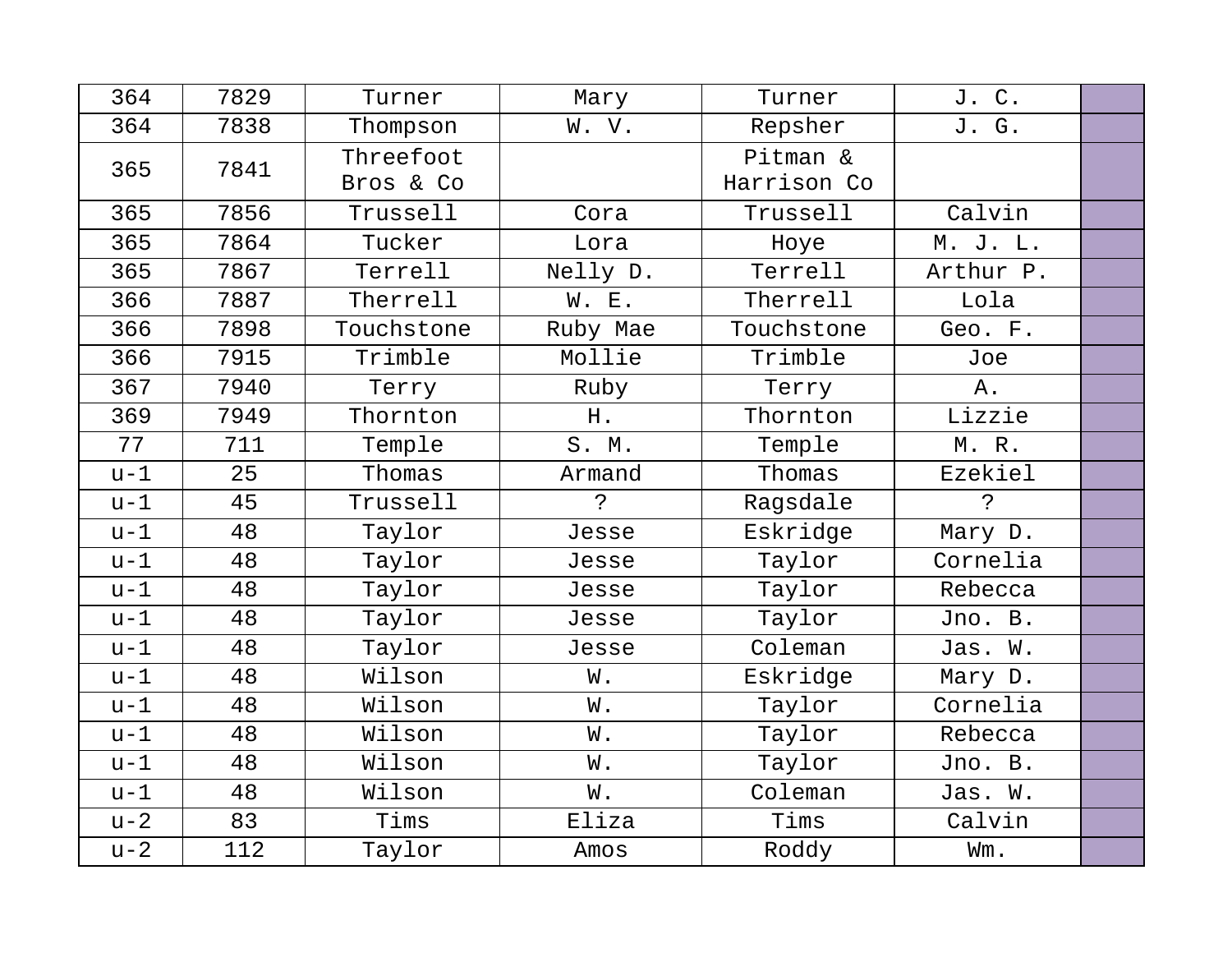| $u-2$ | 112  | Taylor                   | Nathan  | Roddy                               | Wm.      |  |
|-------|------|--------------------------|---------|-------------------------------------|----------|--|
| $u-2$ | 112  | Taylor                   | Benj.   | Roddy                               | Wm.      |  |
| $u-2$ | 112  | Taylor                   | Rebecca | Roddy                               | Wm.      |  |
| $u-2$ | 112  | Taylor                   | Edmund  | Roddy                               | Wm.      |  |
| $u-2$ | 112  | Taylor                   | John    | Roddy                               | Wm.      |  |
| $u-2$ | 112  | Taylor                   | Nancy   | Roddy                               | Wm.      |  |
| $u-2$ | 128  | Trahern<br>(Treehern)    | Wesley  | Gary                                | A. W.    |  |
| $u-2$ | 128  | Trahern<br>(Treehern)    | Wesley  | Trahern                             | Lucy     |  |
| 124   | 1381 | Underwood                | G. W.   | Underwood                           | $E$ .    |  |
| 197   | 2804 | Usher                    | J. S.   | Usher                               | J. B.    |  |
| 229   | 3806 | Union Bank &<br>Trust Co |         | Sinnott                             | Irene S. |  |
| 234   | 3959 | Union Bank &<br>Trust Co |         | Knon                                | W. H.    |  |
| 239   | 4121 | Union Bank &<br>Trust Co |         | Mississippi<br>Cotton<br>Trading Co |          |  |
| 241   | 4182 | Union Bank &<br>Trust Co |         | Means                               | B. P.    |  |
| 241   | 4182 | Union Bank &<br>Trust Co |         | Means                               | J. B.    |  |
| 241   | 4184 | Union Bank &<br>Trust Co |         | Means                               | B. P.    |  |
| 241   | 4184 | Union Bank &<br>Trust Co |         | Means                               | T. A.    |  |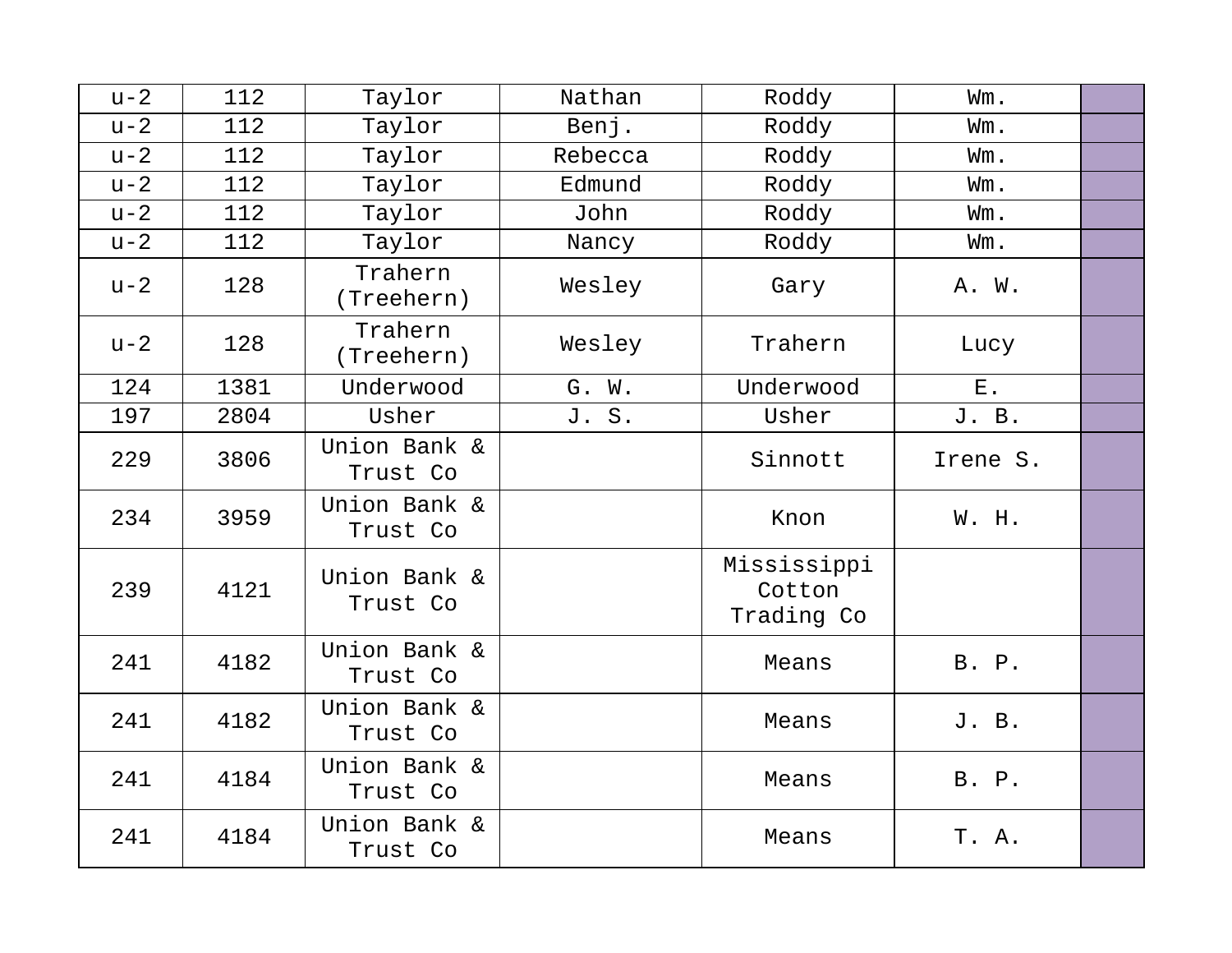| 242 | 4256 | خ ذ                                      |                 | ??                     |              |  |
|-----|------|------------------------------------------|-----------------|------------------------|--------------|--|
| 329 | 6950 | Union Hotel                              |                 | Ex Parte               |              |  |
| 364 | 7824 | United States<br>Fidelty &<br>Guranty Co |                 | McCain                 | J. A.        |  |
| 364 | 7824 | United States<br>Fidelty &<br>Guranty Co |                 | Moore                  | W. C.        |  |
| 366 | 7924 | <b>Ullman</b>                            | $L$ .           | Johnson                | J. A.        |  |
| 127 | 2160 | Upsky                                    | Gus             | lunacy                 |              |  |
| 29  | 242  | Vaughn                                   | Pinkney         | Stanley                | Isaac        |  |
| 29  | 243  | Vineyard                                 | James           | <b>Blanks</b>          | Dempsey      |  |
| 48  | 356  | Vance                                    | David B.        | Atkinson               | William      |  |
| 63  | 477  | Vance                                    | George          | Vance                  | Wm.          |  |
| 64  | 479  | Vivent                                   | L. L.           | gdn to own<br>children |              |  |
| 89  | 691  | Van Norman                               | A. L.           | Thompson               | John W.      |  |
| 94  | 735  | Vance                                    | David           | Houston                | Jas.         |  |
| 94  | 735  | Houston                                  | E. J.           | Houston                | Jas.         |  |
| 94  | 2292 | Vosburg                                  | Charles         | estate of              |              |  |
| 33  | 236  | Vaughn                                   | F. C.           | Dobbs                  | M. A.        |  |
| 71  | 331  | Vail                                     | R. P.           | Vail                   | J. H.        |  |
| 71  | 331  | Vail                                     | R. P.           | Vail                   | <b>B. M.</b> |  |
| 57  | 344  | Vance                                    | <b>M. E.</b>    | Vance                  | J. W.        |  |
| 53  | 351  | Von Godasky                              | ${\mathbb R}$ . | McCaskill              | R. B.        |  |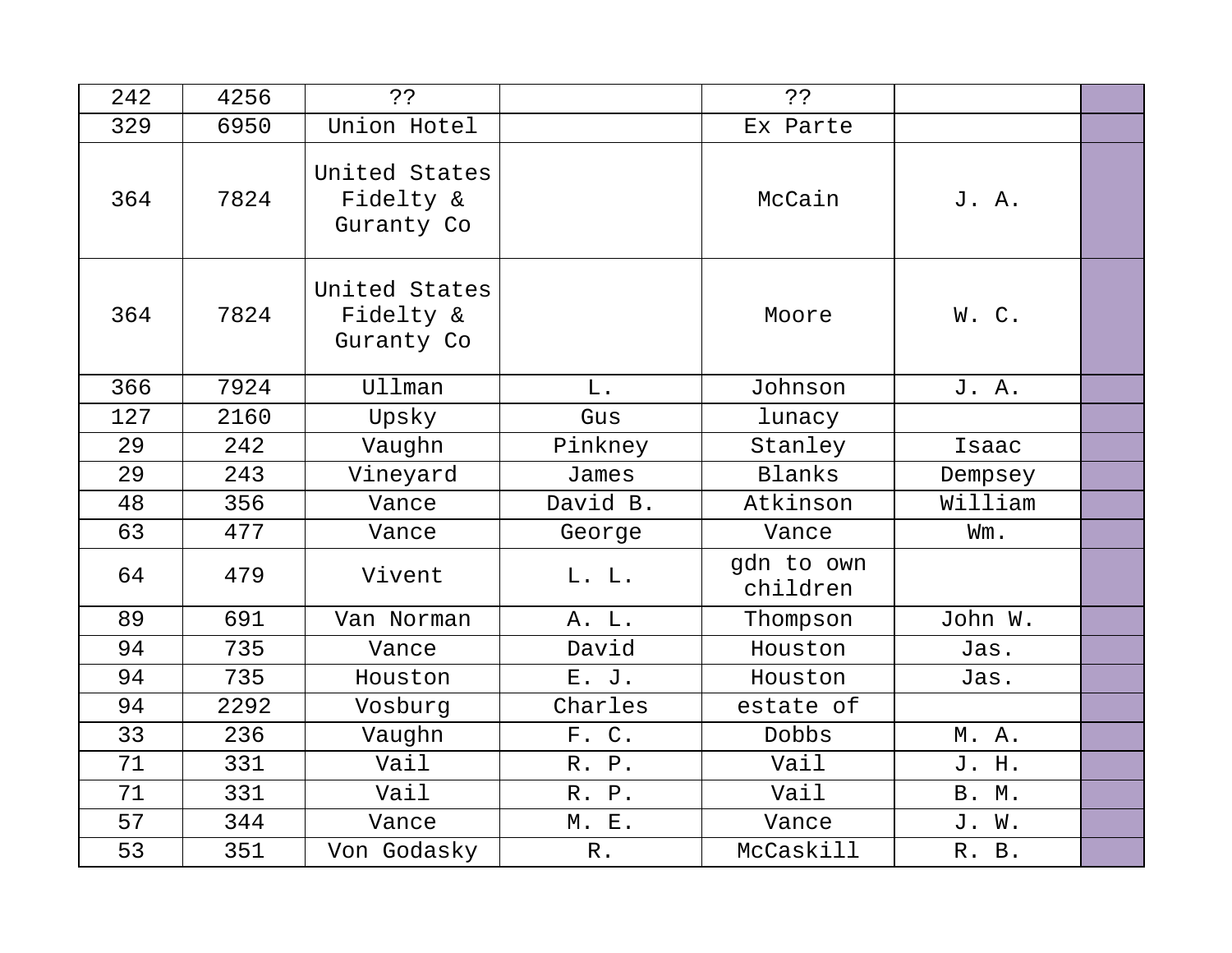| 54    | 396      | Vaughn                   | T. P.        | Cook                    | W. H.   |  |
|-------|----------|--------------------------|--------------|-------------------------|---------|--|
| 51    | 447      | Vance                    | Ed           | Peoples<br>Saving Bank' |         |  |
| 51    | 447      | Rushing                  | C. E.        | Peoples<br>Saving Bank' |         |  |
| 48    | 495      | Vance                    | Mary         | Smith                   | A. H.   |  |
| 138   | 1497     | Valley                   | L.           | Tally                   | W. J.   |  |
| 140   | 1535     | Vough                    | J. W.        | Woods                   | C. F.   |  |
| 144   | 1567     | Vough                    | Ida Bell     | Wright                  | H. C.   |  |
| 154   | 1725     | Vinson                   | M. A.        | Ex Parte                |         |  |
| 162   | 1861     | Vail                     | Jamie O.     | Ex Parte                |         |  |
| 162   | 1864     | Vance                    | M. A.        | George                  | W. W.   |  |
| 168   | 2013     | Vaughn                   | M. E.        | Vaughn                  | Green   |  |
| $u-2$ | 70       | Viverett                 | L. L.        | Miller                  | Wm.     |  |
| 170   | 2044     | Vaughn                   | Allie N      | Winner &<br>Meyer       |         |  |
| 173   | 2111     | Vaughn                   | Mattie       | Maxey                   | R. M.   |  |
| 173   | 2118     | Voorhies,<br>Miller & Co |              | Blewett                 | Ada L.  |  |
| 174   | 2151     | Valley                   | Louise       | Ready                   | John J. |  |
| 175   | 2161     | Vicenheller              | M. L.        | Dalveuple?              | Kate V. |  |
| 177   | 2240     | Van Norman               | A. L.        | M. A. B. & L.<br>Assn.  |         |  |
| 178   | 2250     | Vance                    | <b>B. B.</b> | Vance                   | W. T.   |  |
| 186   | 2403     | Van Norman               | A. L.        | Nat. M. B. &<br>L. Assn |         |  |
| 202   | 2941 1/2 | Vail                     | Frank        | Vail                    | Evaline |  |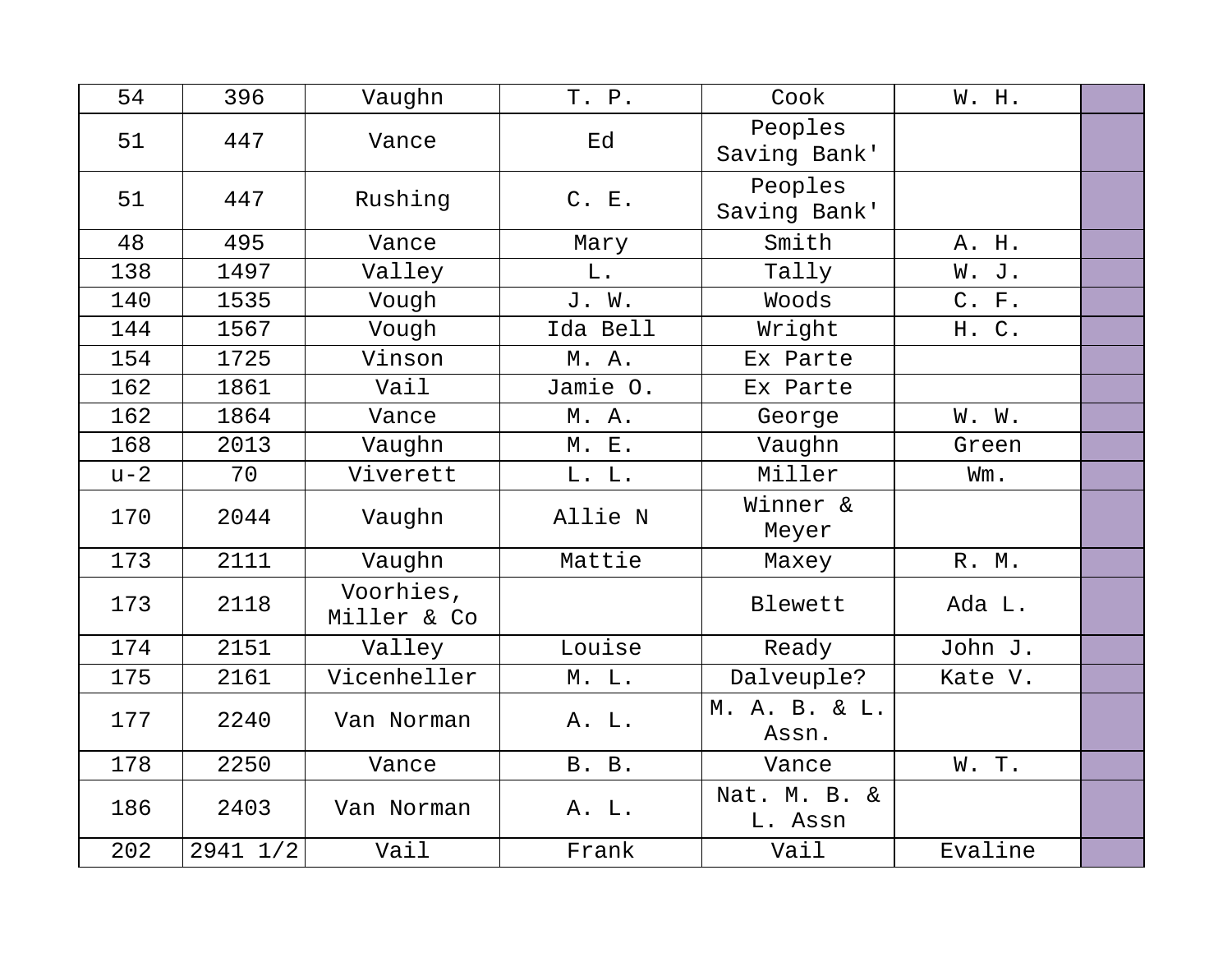| 215            | $3364$ $1/2$ | Vaughn       | Mollie       | Hutton         | Α.         |  |
|----------------|--------------|--------------|--------------|----------------|------------|--|
| 215            | 3364 1/2     | Vaughn       | Mollie       | Hagan          | $M$ .      |  |
| 221            | 3571         | Vernon       | <b>B.</b> G. | Williams       | E. A.      |  |
| 180            | 3825         | Varner       | T. J.        | lunacy         |            |  |
| 249            | 4512         | Vilipegue    | Lelia        | Vilepegue      | W. H.      |  |
| 253            | 4678         | Vabenschoten | Ora M.       | Woods          | C. F.      |  |
| 259            | 5166         | Vazall       | C. T.        | Vazell         | Edward     |  |
| 300            | 5551         | Venable      | Edith        | lunacy         |            |  |
| 303            | 6262         | Varner       | Annie        | Steel          | Louis      |  |
| 317            | 6603         | Van Devender | A. M.        | Van Devender   | M. V.      |  |
| 318            | 6626         | Vance        | <b>B</b> .   | Crook          | L.         |  |
| 319            | 6654         | Vietch       | I. F.        | Vietch         | Ike        |  |
| 320            | 6705         | Van Devender | A. M.        | Butchee        | J. T.      |  |
| 63             | 477          | Vance        | Wm.          | Vance          | George     |  |
| 5              | 44           | White        | Archibald    | Farish         | E. P.      |  |
| 5              | 46           | White        | Archibald    | Faris          | Caroline   |  |
| 5              | 46           | White        | Archibald    | Faris          | Ann Livina |  |
| 5              | 46           | White        | Archibald    | Faris          | Martha J.  |  |
| $\overline{9}$ | 87           | Westbrook    | Geo.         | Atkins         | James      |  |
| 11             | 103          | Wright       | Wm. J.       | Braxten        | Wm.        |  |
| 11             | 103          | Anderson     | James        | <b>Braxten</b> | Wm.        |  |
| 27             | 222          | White        | Wm. V.       | Laird          | Wm. P.     |  |
| 30             | 245          | Whitehead    | James        | Loftin         | Asa        |  |
| 30             | 246          | Whitehead    | James        | Loftin         | Asa        |  |
| 30             | 247          | Way          | Jaried       | Cableigh       | Sineeon    |  |
| 30             | 248          | Walker       | J. C.        | Walker         | James      |  |
| 30             | 249          | Walton       | Jane B.      | Walton         | N. J.      |  |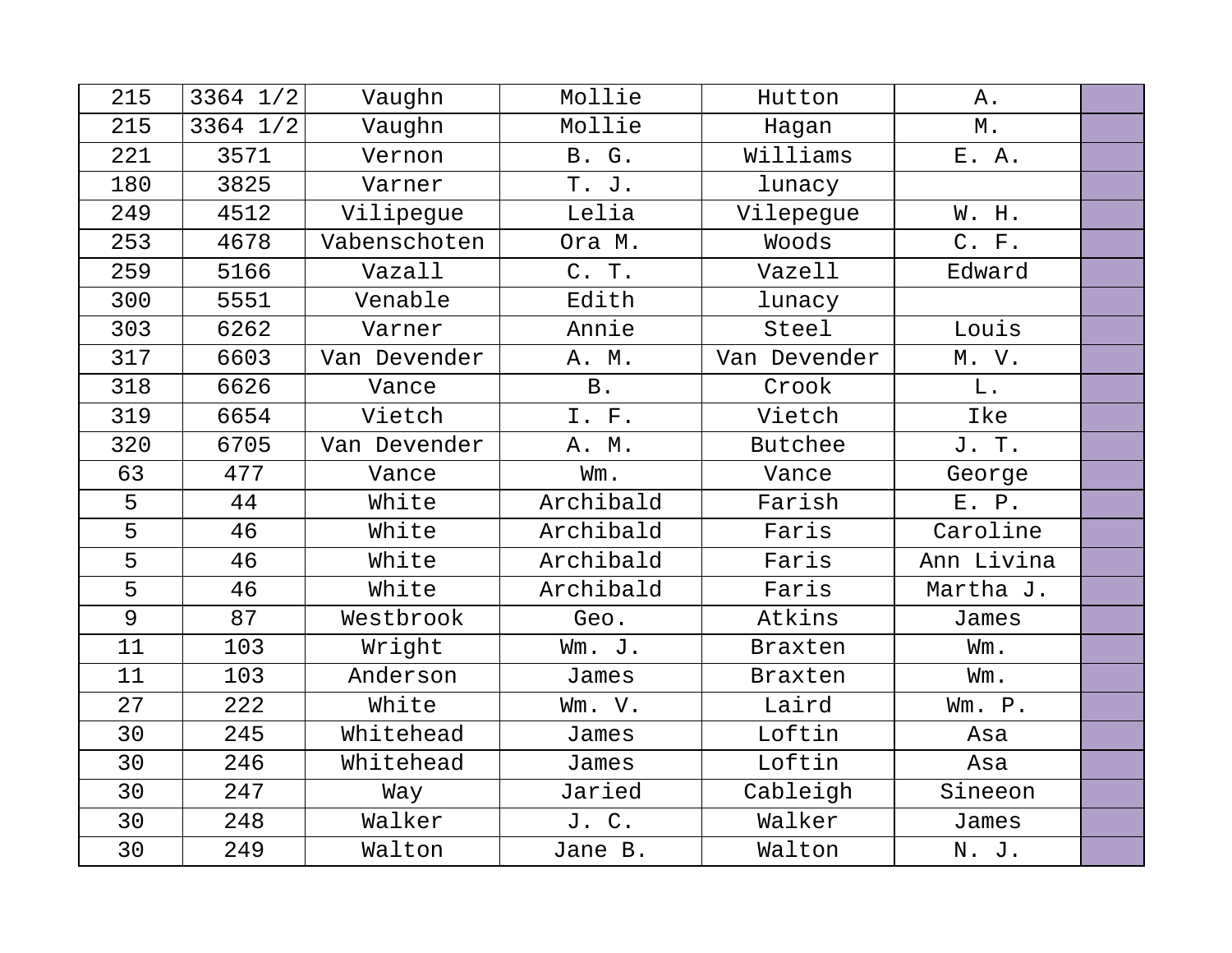| 30 | 250 | Wooton     | Wm.        | Clarke                | Wm.          |  |
|----|-----|------------|------------|-----------------------|--------------|--|
| 30 | 250 | Wooton     | Wm.        | Hardin                | R. B. G.     |  |
| 30 | 251 | Winningham | J. G.      | Coker                 | Phillip      |  |
| 35 | 283 | Watts      | Atrafree   | petition to<br>remain |              |  |
| 35 | 284 | Wilkerson  | Geo. W.    | Wilkerson             | Jno.         |  |
| 35 | 285 | Worbington | Saml.      | Worbington            | Jacob        |  |
| 36 | 286 | Winningham | Mary J.    | Hughes                | James        |  |
| 36 | 287 | Walters    | Stacy B.   | petition of<br>lands  |              |  |
| 36 | 288 | Wooton     | Wm.        | Harper                | R. B. G.     |  |
| 36 | 289 | Watts      | Jno.       | Raney                 | W. V.        |  |
| 36 | 290 | Waits      | John       | Waits                 | John C.      |  |
| 36 | 291 | Walters    | Needham    | Walters               | Henry        |  |
| 36 | 292 | Walters    | Needham    | Walters               | H.           |  |
| 37 | 296 | Wells      | Thomas     | Wells                 | Mary         |  |
| 37 | 297 | Williams   | E. H.      | Williams              | L. E.        |  |
| 37 | 299 | Wells      | Thomas     | Giles                 | James A.     |  |
| 37 | 300 | Walters    | Annie      | Walters               | Wm.          |  |
| 37 | 300 | Escrige    | <b>B</b> . | Walters               | Wm.          |  |
| 38 | 308 | Wiggins    | C. H.      | Toole                 | <b>M. E.</b> |  |
| 38 | 308 | Wiggins    | C. H.      | Toole                 | J. J.        |  |
| 41 | 326 | Williams   | Charles    | Henderson             | C. W.        |  |
| 41 | 327 | White      | David      | Harper                | R. B. G.     |  |
| 41 | 327 | White      | David      | Meador                | <b>B</b> .   |  |
| 42 | 328 | Williams   | Erasmus H. | Williams              | Mary         |  |
| 42 | 329 | Williams   | Erasmus H. | Williams              | M. A.        |  |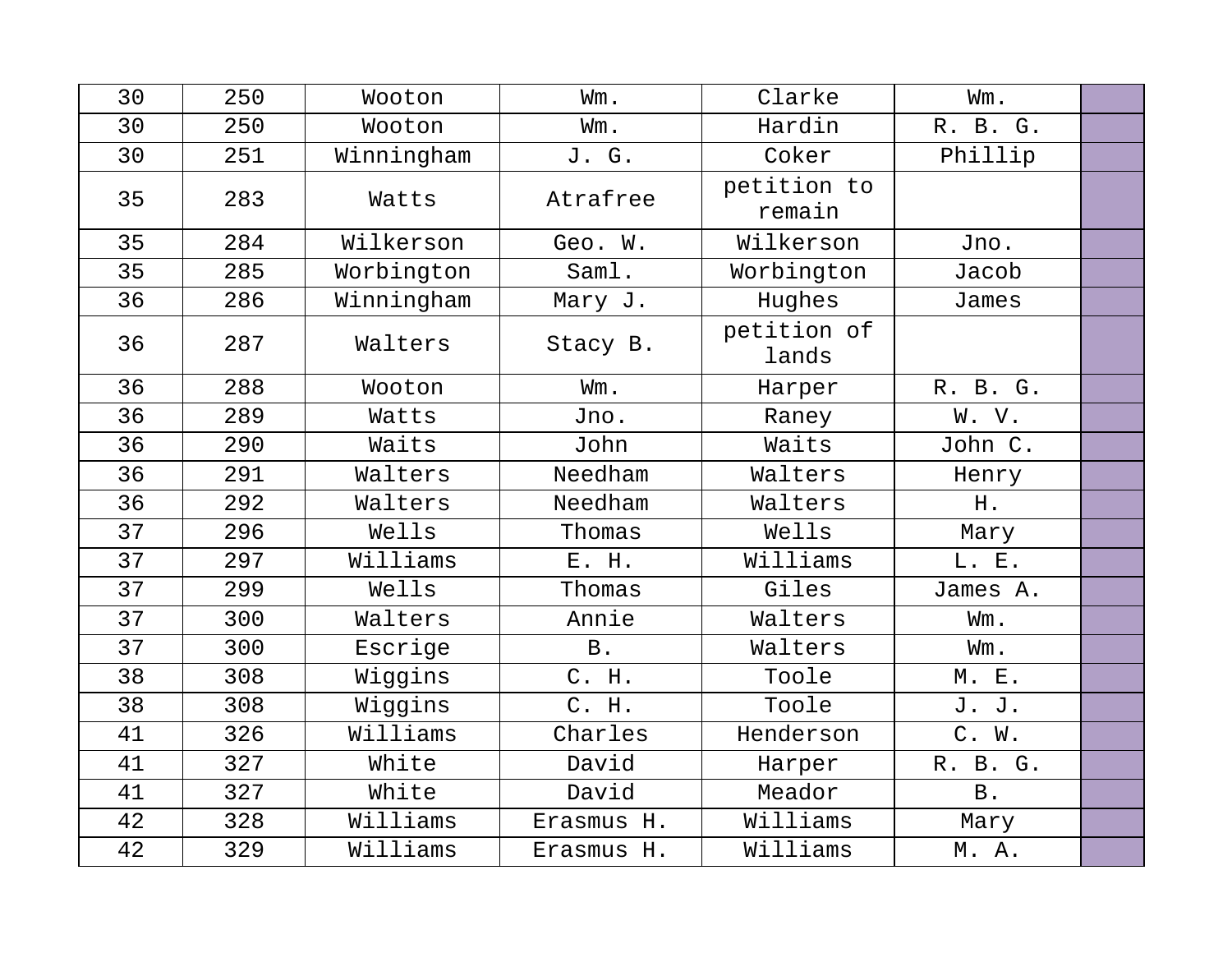| 42 | 330 | Wiggins             | Wm.         | Wiggins    | Thos.     |  |
|----|-----|---------------------|-------------|------------|-----------|--|
| 43 | 331 | Wiggins             | Wm.         | Wiggins    | Thos.     |  |
| 35 | 285 | Worbington          | Jacob       | Worbington | Saml      |  |
| 35 | 285 | Worbington          | Jacob       | Worbington | Jacob     |  |
| 46 | 338 | Watts               | John R.     | Watts      | Thomas    |  |
| 46 | 339 | Waits               | Levi        | Waits      | James     |  |
| 47 | 351 | Wilkinson           | J. L.       | Moore      | L. B.     |  |
| 51 | 379 | White aka<br>Dawell | Mary A.     | Dawell     | W. J.     |  |
| 51 | 379 | Dawell aka<br>White | Mary A.     | Dawell     | W. J.     |  |
| 55 | 407 | Wooton              | Jepe        | Johnson    | James     |  |
| 55 | 415 | Wilson              | H. R.       | Joiner     | William   |  |
| 55 | 418 | White               | Wm. V.      | Laird      | W. J.     |  |
| 58 | 437 | Whitaker            | M. H.       | Patton     | Wm. S. Jr |  |
| 60 | 444 | Worbington          | Saml.       | Pringle    | Isham J.  |  |
| 65 | 485 | White               | W.C.        | Yarrill    | P. W.     |  |
| 65 | 485 | White               | R.<br>J.    | Yarrill    | P. W.     |  |
| 65 | 486 | Worbington          | A. B.       | Pringle    | S. T.     |  |
| 65 | 487 | White               | $C$ .<br>W. | Yarrill    | Mary V.   |  |
| 65 | 487 | White               | R. J.       | Yarrill    | Mary V.   |  |
| 65 | 488 | Warden              | W. W.       | Nunnery    | William   |  |
| 69 | 510 | Welch               | J. C.       | Welch      | George W. |  |
| 69 | 511 | White               | W. V. H.    | Williams   | John W.   |  |
| 69 | 512 | Williams            | J. P.       | McNeil     | D. L.     |  |
| 69 | 513 | White               | Flora       | White      | R. R.     |  |
| 69 | 514 | Warren              | John        | Eubanks    | Isaac     |  |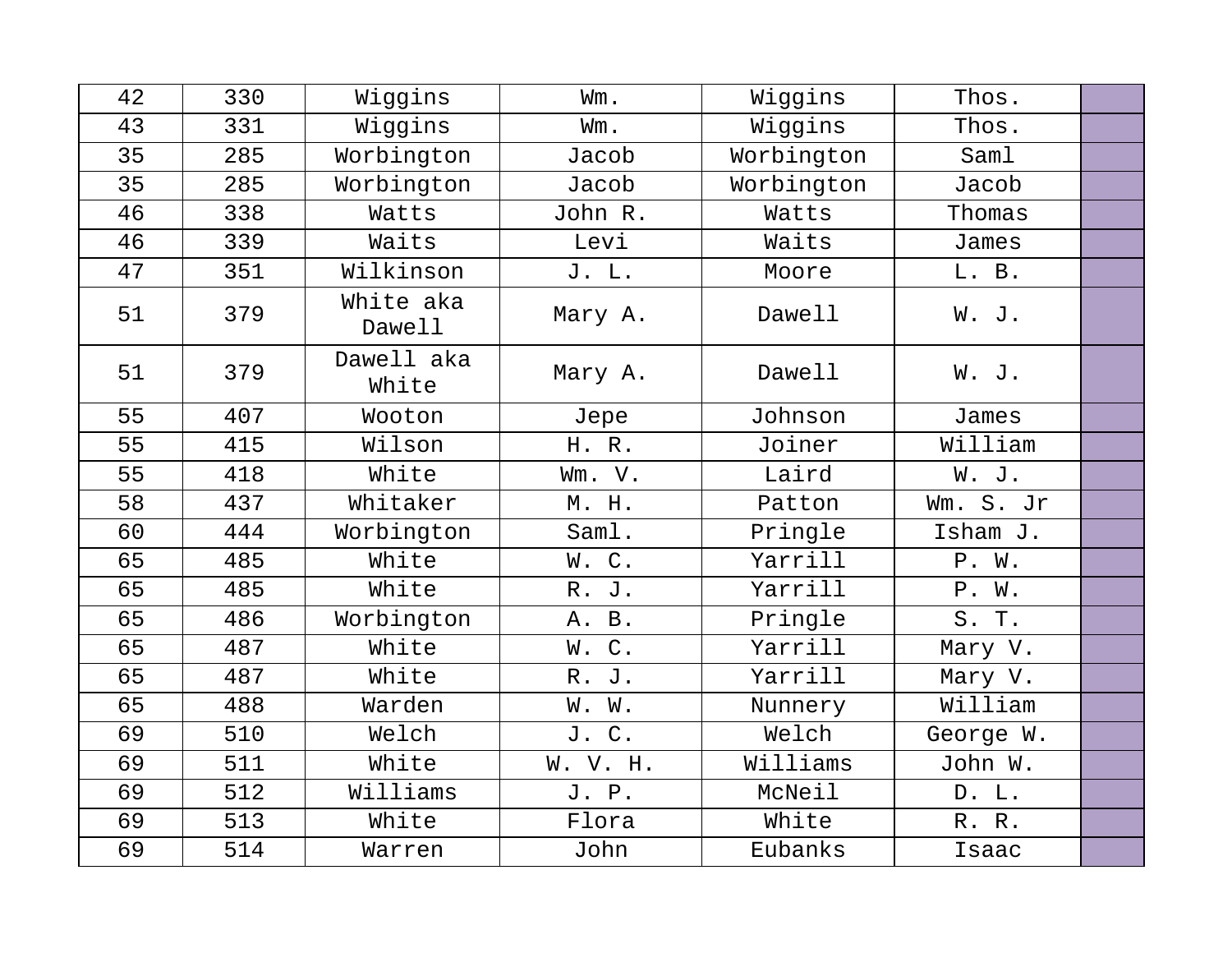| 69 | 515          | Willis     | B. F.    | Willis    | Martha H.  |  |
|----|--------------|------------|----------|-----------|------------|--|
| 69 | 516          | Wilkinson  | J. W.    | Wilkinson | Geo. W.    |  |
| 69 | 517          | Wells      | Thomas   | Wells     | Jacob      |  |
| 75 | 576          | Worbington | Saml.    | Pringle   | Isham J.   |  |
| 76 | 588          | Wells      | Thomas   | Harwell   | J. A.      |  |
| 83 | 643          | Wilson     | E. S.    | Wilson    | R. G.      |  |
| 84 | 646          | Wilson     | E. S.    | Wilson    | R. G.      |  |
| 85 | 647          | Walker     | J. C.    | Eakins    | Joseph     |  |
| 85 | 648          | Williams   | Emily    | Williams  | Chas.      |  |
| 85 | 650          | Walters    | Joseph   | Monroe    | C. W.      |  |
| 85 | 650          | Walters    | Joseph   | Alford    | W. F.      |  |
| 85 | 651          | Walters    | Stacy    | Monroe    | C. W.      |  |
| 85 | 652          | Warren     | T. H.    | Warren    | Moses      |  |
| 85 | 653          | Warren     | John     | Gallespy  | G. M.      |  |
| 86 | 663          | Walton     | Mary     | Johnson   | Jane B.    |  |
| 86 | 663          | Walton     | A. J.    | Johnson   | Jane B.    |  |
| 86 | 665          | Walker     | Susan A. | Walker    | Joel P.    |  |
| 87 | 612?<br>672? | Warren     | T. H.    | Warren    | M. V.      |  |
| 87 | 673          | Warren     | T. H.    | Warren    | L. S.      |  |
| 87 | 674          | Wright     | H. H.    | Smith     | S. K.      |  |
| 89 | 694          | Wilson     | L. A.    | Dearman   | Jas. W.    |  |
| 89 | 694          | Wilson     | M. F.    | Dearman   | Jas. W.    |  |
| 91 | 711          | Wiggins    | J. W.    | Wiggins   | Wm. Elisha |  |
| 91 | 711          | Wiggins    | J. W.    | Wiggins   | Louise     |  |
| 91 | 716          | White      | S.C.     | Graham    | C. W.      |  |
| 94 | 737          | Wiggins    | T. B. P. | Hunt      | R. B.      |  |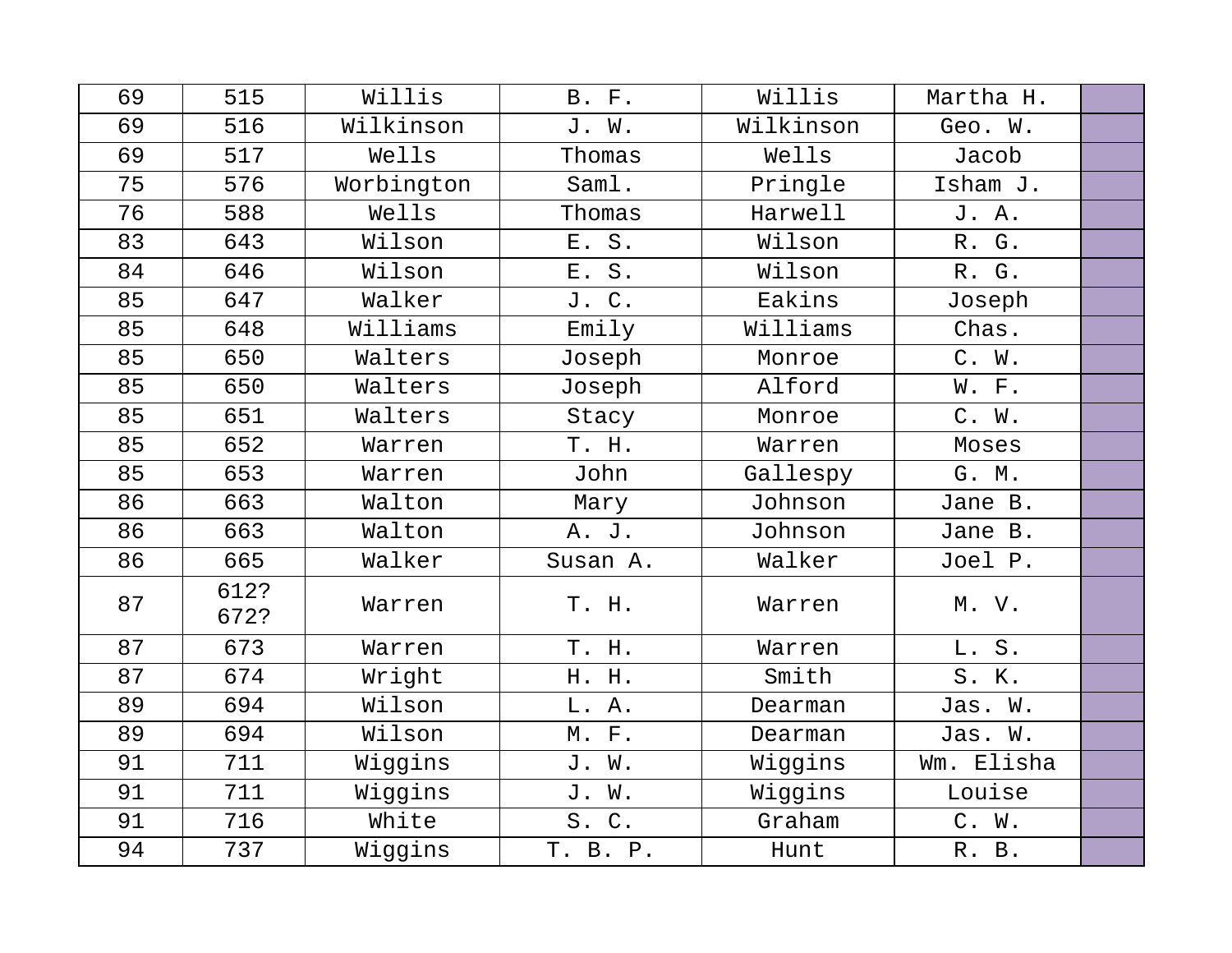| 94             | 738 | Wiggins    | R. W.       | gdn to his<br>own children |             |  |
|----------------|-----|------------|-------------|----------------------------|-------------|--|
| 92             | 727 | Wagner     | A. B.       | Cithey                     | Wm.         |  |
| 9              | 26  | Wiggins    | J. W.       | McLemore                   | O. H.       |  |
| 11             | 51  | Walker     | L. A.       | Simmery                    | $\tilde{S}$ |  |
| 11             | 52  | Walker     | J. P.       | Walker                     | S. A.       |  |
| 20             | 53  | Wiggins    | Charity     | Gullett                    | N. C.       |  |
| 20             | 53  | Wiggins    | Charity     | Gullett                    | L. J.       |  |
| 21             | 71  | Walters    | Joseph      | Mason                      | Christian   |  |
| 11             | 75  | Warbington | ?           | Gordon                     | W. L.       |  |
| 11             | 75  | Warbington | $\tilde{S}$ | Worbington                 | M. L.       |  |
| 29             | 121 | Warren     | Moses       | Warren                     | T. H.       |  |
| 28             | 102 | Wilson     | L. A.       | Dearman                    | М.          |  |
| 28             | 102 | Wilson     | M. T.       | Dearman                    | Μ.          |  |
| 28             | 117 | Warren     | John        | Gallaspie                  | M. G.       |  |
| 7              | 143 | Williams   | C. H.       | Ragsdale                   | L. A.       |  |
| 29             | 146 | Wiggins    | R. W.       | qdn to his<br>own children |             |  |
| 31             | 147 | Wiggins    | J. W.       | Wiggins                    | W. E.       |  |
| 31             | 147 | Wiggins    | J. W.       | Wiggins                    | Louis       |  |
| $\mathfrak{Z}$ | 157 | Wiggins    | Charity     | Switzer                    | W. B.       |  |
| $\overline{3}$ | 157 | Wiggins    | Charity     | Gullett                    | N. C.       |  |
| 35             | 174 | Walker     | Mary        | Walker                     | Joel P.     |  |
| $\mathbf 1$    | 177 | Wilson     | R. E.       | Cox                        | Α.          |  |
| $\mathbf{1}$   | 177 | Wilson     | R. E.       | Cox                        | H. E.       |  |
| 35             | 181 | Wilson     | J W.        | McDougal                   | W.C.        |  |
| 36             | 186 | Walker     | S. A.       | dowery                     |             |  |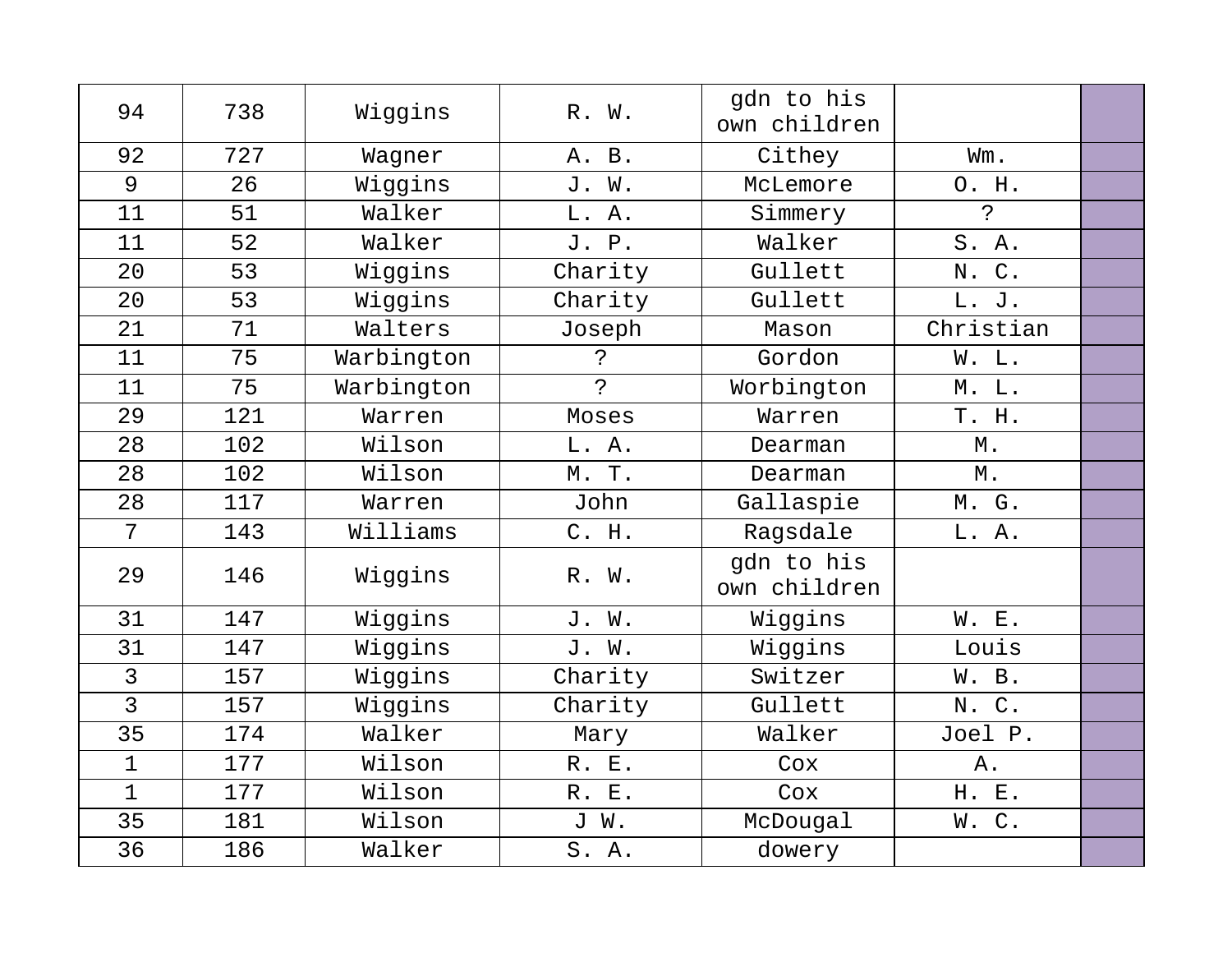| 71 | 212  | Warren                | Jas.      | Shannon               | J. J.       |  |
|----|------|-----------------------|-----------|-----------------------|-------------|--|
| 71 | 212  | Warren                | Jas.      | Williams              | Sanford     |  |
| 33 | 225  | Wilson                | A. R.     | Baum & Co             |             |  |
| 37 | 230  | Williams              | Lott      | Maxey                 | R. W.       |  |
| 42 | 253  | Wilborn               | D. M.     | Shannon               | W. W.       |  |
| 42 | 253  | Wilborn               | D. M.     | Dearman               | Jno.        |  |
| 44 | 255  | Wilson                | Mariah    | inquisition<br>оf     |             |  |
| 42 | 278  | Wilburn<br>(Welbourn) | D. M.     | Johnson               | S. M.       |  |
| 70 | 3114 | White                 | Anna O.   | White                 | Thaddeus B. |  |
| 57 | 317  | Weaver                | Annie     | Weaver                | J. R.       |  |
| 57 | 317  | Weaver                | Adaline   | Weaver                | J. R.       |  |
| 56 | 321  | Walters               | Stacy     | McPherson             | J. W.       |  |
| 45 | 352  | White                 | M. V.     | McCaskill             | R. B.       |  |
| 41 | 369  | Wynn                  | Arte, osa | Dearman               | Richard     |  |
| 58 | 397  | Williams              | C. H.     | Wilburn               | D. M.       |  |
| 62 | 437  | Walker                | G. D.     | Graham                | James C.    |  |
| 50 | 441  | Wagner                | A. B.     | Granger Lif<br>Ins Co |             |  |
| 68 | 486  | Wright                | Lucinda   | Hall                  | W. W. Jr    |  |
| 23 | 509  | Weidman               | Felix     | Travers               | R. J.       |  |
| 23 | 509  | Weidman               | Felix     | Travers               | Anna        |  |
| 23 | 512  | Wilson                | John H    | Wilson                | Comodore    |  |
| 48 | 499  | Wells                 | Hilliard  | Wells                 | Amy         |  |
| 47 | 519  | Williams              | A. A.     | Stewart               | M. D.       |  |
| 47 | 519  | Williams              | C. H.     | Stewart               | M. D.       |  |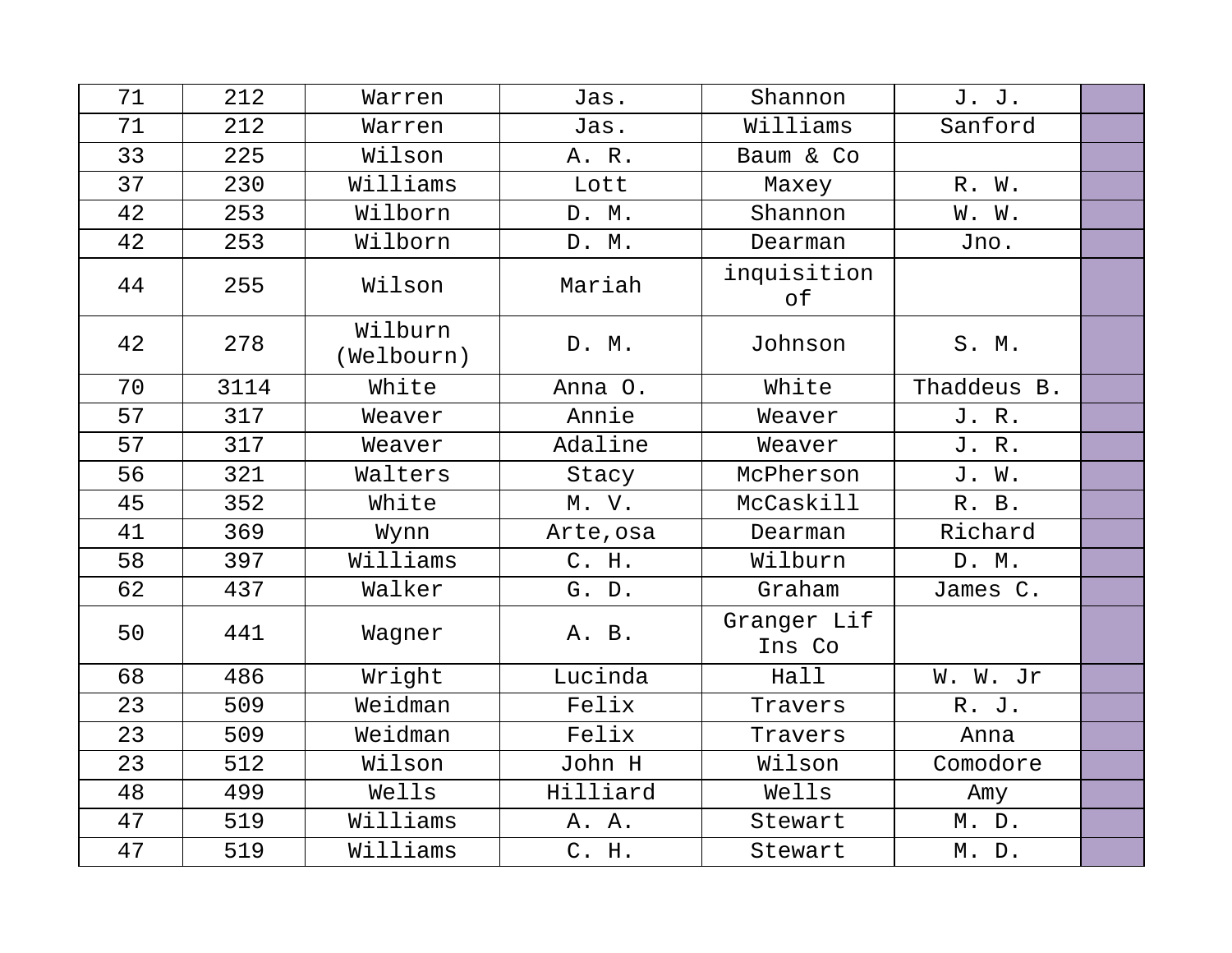| 25 | 526 | White       | Geo.           | Forsn              | W.C.      |  |
|----|-----|-------------|----------------|--------------------|-----------|--|
| 24 | 530 | Williams    | E. H.          | Wilson             | H. W.     |  |
| 49 | 572 | Williams    | Eddie B.       | <b>Ball</b>        | J. P.     |  |
| 49 | 572 | Williams    | Eddie B.       | <b>Ball</b>        | S. E. R.  |  |
| 49 | 576 | Williams    | E. H.          | Wilson             | H W.      |  |
| 80 | 593 | Watkins     | Jno.           | lunacy             |           |  |
| 79 | 603 | Wilson      | Nelson         | Wilson             | Julia     |  |
| 49 | 576 | Williams    | Eddie L.       | Williams           | C. H.     |  |
| 73 | 634 | Webb        | James R.       | Porter             | I. D.     |  |
| 80 | 653 | Whitaker    | Fannie R.      | Whitaker           | M. H.     |  |
| 63 | 657 | Winner      | Simon L.       | Wolf Marks &<br>Co |           |  |
| 67 | 666 | Wright      | Fannie J.      | Wright             | Daniel    |  |
| 67 | 692 | Wilson      | Nelson         | Wilson             | Caroline  |  |
| 78 | 712 | Walker      | Andrew         | Walker             | Jane      |  |
| 80 | 728 | Witherspoon | Enas           | lunacy             |           |  |
| 93 | 740 | Williams    | Eddie L.       | Ball               | Jno. H.   |  |
| 93 | 740 | Williams    | Eddie L.       | <b>Ball</b>        | S. E.     |  |
| 78 | 758 | White       | W. V.          | White              | Elizabeth |  |
| 80 | 770 | Williams    | C. H.          | Williams           | A. A.     |  |
| 80 | 787 | Wilson      | John           | Wilson             | Mary Jane |  |
| 49 | 797 | Williams    | E. C.          | Williams           | Andrew    |  |
| 80 | 806 | Whitfield   | Wm.            | lunacy             |           |  |
| 80 | 810 | Whitfield   | H. S.          | Rice               | C. H.     |  |
| 71 | 817 | Walker      | K. E.          | Piggott            |           |  |
| 80 | 821 | Welch       | Jno. T.        | lunacy             |           |  |
| 80 | 822 | Whitfield   | $\, {\bf B}$ . | lunacy             |           |  |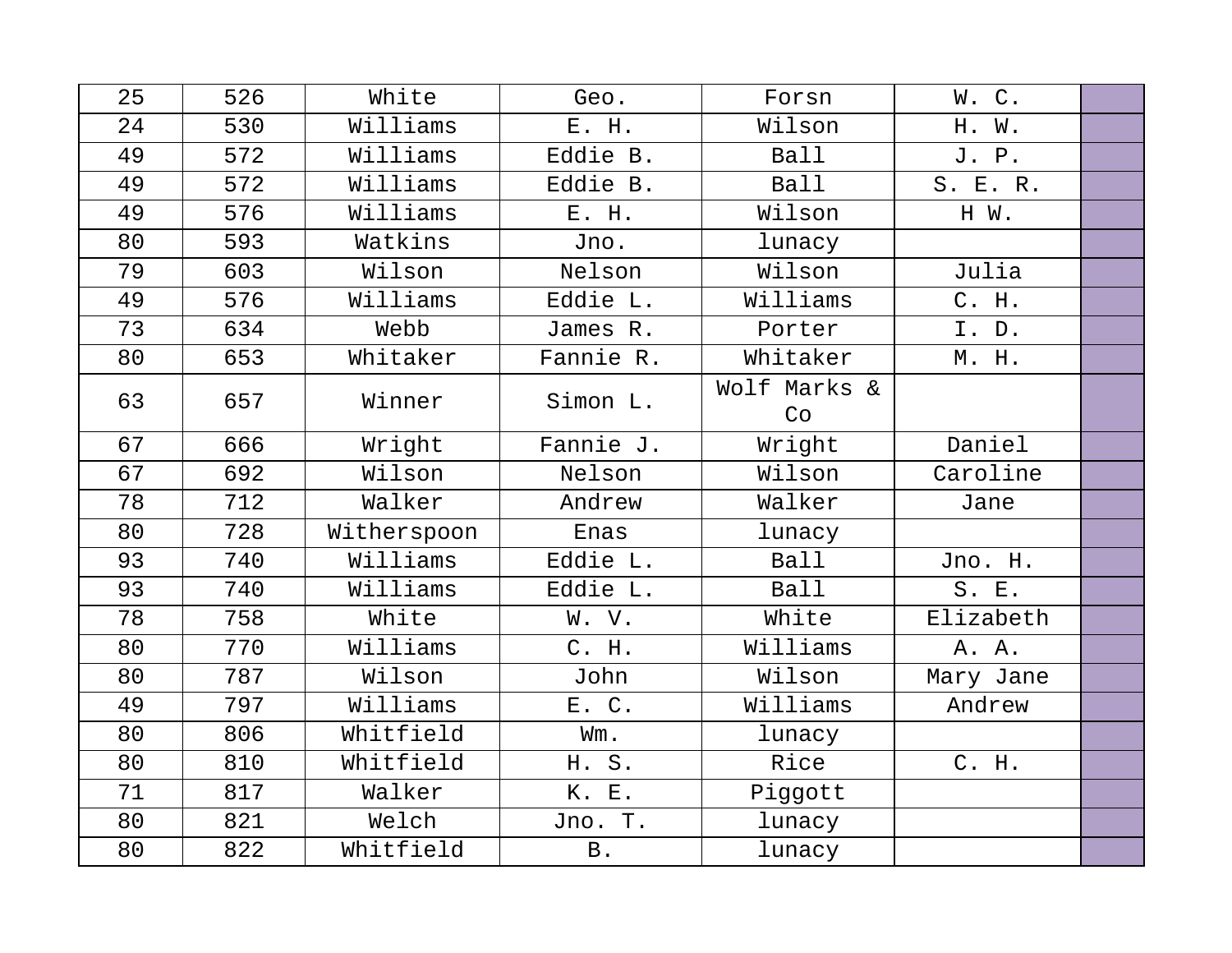| 64  | 852  | White             | خ ذ<br>W. V. | White                      | Elizabeth  |  |
|-----|------|-------------------|--------------|----------------------------|------------|--|
| 41  | 862  | Wynn              | Α.           | Henry                      | W. W.      |  |
| 51  | 868  | Williams          | $M.$ $M.$    | Martin                     | S. A.      |  |
| 80  | 877  | Willingham        | Pinkney      | lunacy                     |            |  |
| 80  | 889  | Williams          | Jesse        | lunacy                     |            |  |
| 51  | 891  | Walker            | R. E.        | Piggott                    | R. N.      |  |
| 51  | 892  | Wright            | W.C.         | Wright                     | Johanna    |  |
| 17  | 928  | Walker            | Julia M.     | Young                      | Rebecca J. |  |
| 33  | 956  | Wilson            | Sallie       | Wilson                     | Clark      |  |
| 81  | 953  | W. C. F. RR<br>Co |              | Ragsdale                   | L. A.      |  |
| 81  | 966? | Wright            | J. H.        | Pruit                      | Judy       |  |
| 96  | 997  | W. C. F. RR<br>Co |              | Lyle                       | M. D.      |  |
| 110 | 1038 | Wynn              | Artemisia    | Lewis                      | Jno. A.    |  |
| 109 | 1031 | Wilson            | Isaac        | Brown                      | S. A.      |  |
| 109 | 1031 | Wilson            | Isaac        | George                     | J. Z.      |  |
| 110 | 1065 | Watson            | John A.      | lunacy                     |            |  |
| 92  | 1123 | Wise              | A. J.        | Wise                       | S. J.      |  |
| 102 | 1126 | Wilkinson         | Sarah        | Wilkinson                  | Chas. S.   |  |
| 119 | 1136 | Welch             | Geo. W.      | Welch                      | Mattie W.  |  |
| 100 | 1139 | Whitaker          | M. H.        | Meridian Land<br>& Ind. Co |            |  |
| 118 | 1170 | Walker            | Julia M.     | Young                      | R. J.      |  |
| 118 | 1171 | Walker            | Julia        | McLemore                   | J.         |  |
| 106 | 1173 | White             | Fannie E.    | Hancock                    | L. B.      |  |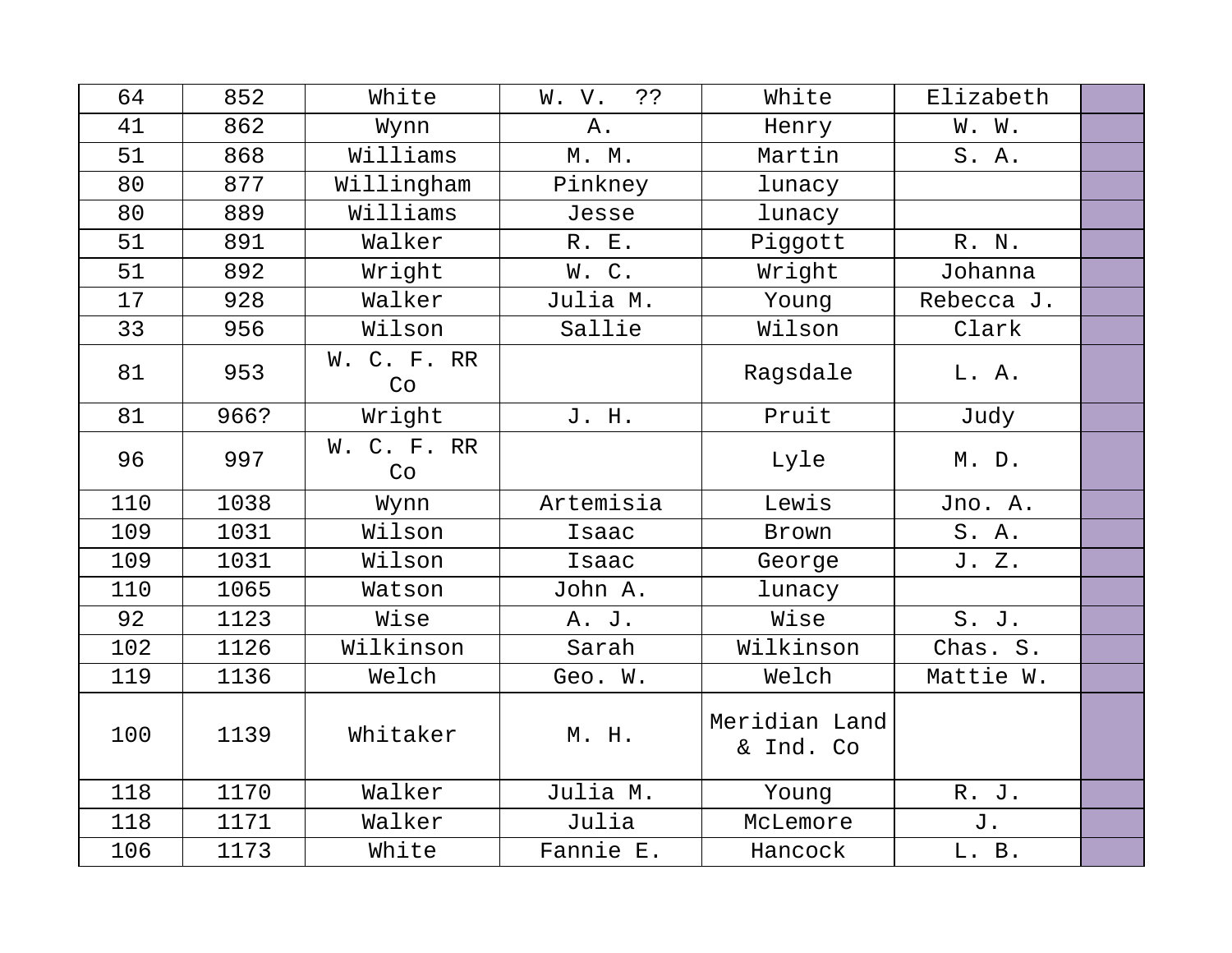| 118 | 1175     | Wilson              | M. J.     | Ragsdale             | L. A. Jr |  |
|-----|----------|---------------------|-----------|----------------------|----------|--|
| 117 | 1191     | Whitlock            | M. H.     | Whitlock             | Frances  |  |
| 117 | 1210     | Woodward            | Lilly     | Hand                 | Jeff     |  |
| 117 | 1215     | Woods &<br>Williams |           | Norwick              | Nannie   |  |
| 117 | 1215     | Williams &<br>Woods |           | Norwick              | Nannie   |  |
| 115 | 1219     | Witherspoon         | Sue       | Meridian,<br>City of |          |  |
| 114 | 1240     | White               | A. H.     | Chandler             | J. L.    |  |
| 113 | 1243     | White               | Alfred H. | Chandler             | J. L.    |  |
| 113 | 1243     | White               | Ralph     | Chandler             | J. L.    |  |
| 114 | 1254     | Williams            | Eddie     | Robinson             | C. W.    |  |
| 105 | 1259     | Warren              | H. B.     | Warren               | H. H.    |  |
| 114 | 1267     | Water Works<br>Co   |           | Schuhen              | I. M.    |  |
| 113 | 1268     | Wimberly            | Jennie    | Wimberly             | Jno.     |  |
| 113 | 1280     | Woods &<br>Williams | W. R.     | Sharman              | M. J.    |  |
| 120 | 1301 1/2 | Woodall             | A. J.     | lunacy               |          |  |
| 87  | 1304     | Wilson              | Jno. R.   | Collins              | N. M.    |  |
| 121 | 1307     | Williams            | J. M.     | Williams             | M. A.    |  |
| 121 | 1308     | Williams            | C. L.     | Williams             | M. A.    |  |
| 122 | 1327     | Williams            | Α.        | Crook                | J. H.    |  |
| 122 | 1337     | Walker              | L. B.     | Walker               | Eva V.   |  |
| 122 | 1337     | Walker              | B. B.     | Walker               | Eva V.   |  |
| 122 | 1338     | Williams            | R. D.     | Williams             | H. A.    |  |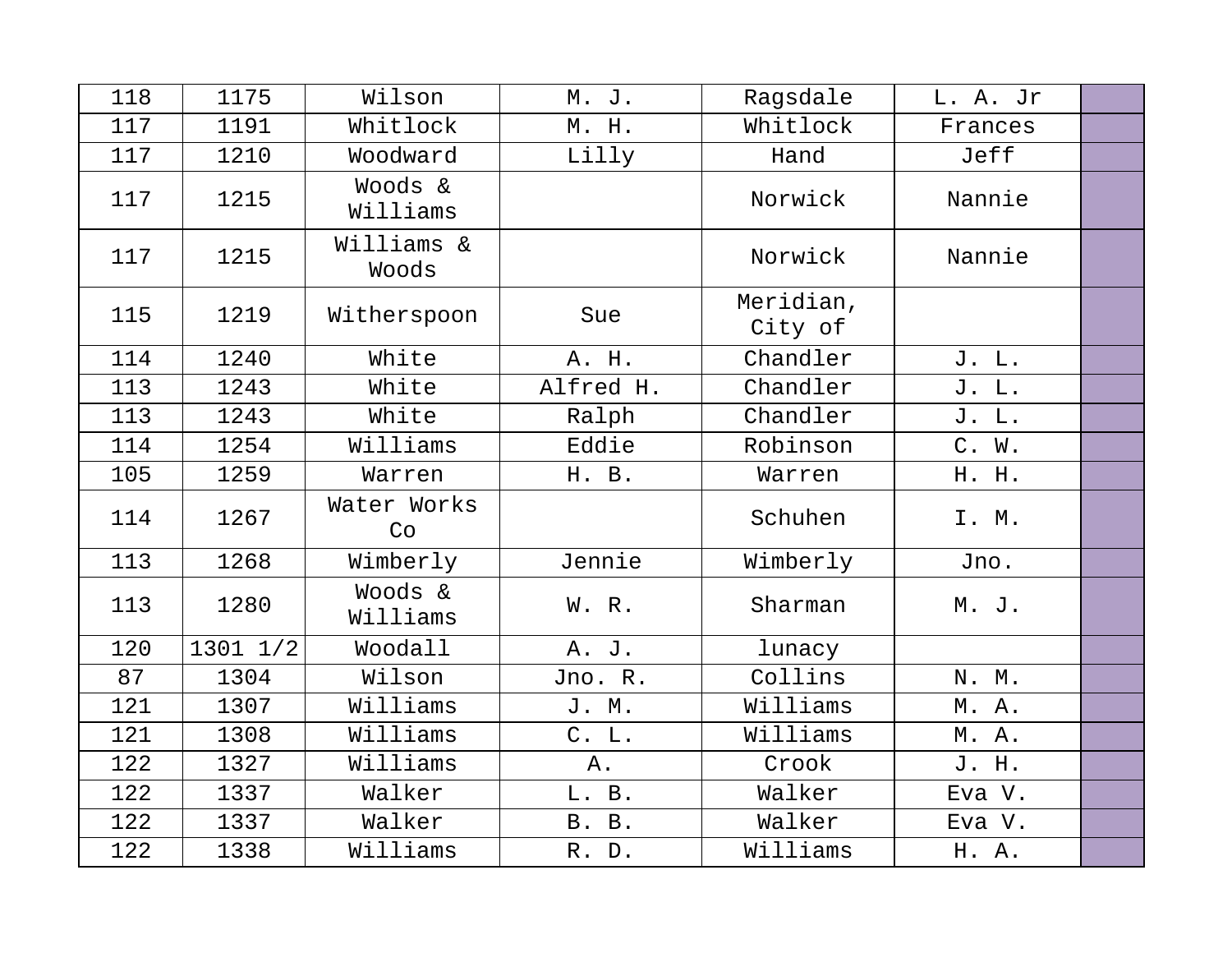| 122 | 1339     | White               | V. P.     | Chandler   | J. L.       |  |
|-----|----------|---------------------|-----------|------------|-------------|--|
| 124 | 1380     | Whitaker            | M. H.     | Whitaker   | W. M.       |  |
| 124 | 1376     | Wilmoth             | Alice M.  | probation  |             |  |
| 131 | 1417     | Walker              | Drew      | Walker     | Flora       |  |
| 134 | 1455     | Williams            | Iva       | Williams   | N. R.       |  |
| 138 | 1500     | Wilson              | Thornton  | Wilson     | Mary        |  |
| 139 | 1511     | Williamson          | Everett   | Williamson | J. M.       |  |
| 139 | 1511     | Williamson          | Harrel    | Williamson | J. M.       |  |
| 139 | 1512     | Woods &<br>Williams | J. W.     | Woods      | W. R.       |  |
| 127 | 1522 1/2 | Wright              | Emma      | lunacy     |             |  |
| 141 | 1547     | Warbington          | Ellen     | Warbington | Rufe        |  |
| 141 | 1550     | Wall                | M. C.     | Wall       | A. R.       |  |
| 146 | 1594     | Weems               | A. J.     | Solomon    | J. S.       |  |
| 146 | 1601     | Wilson              | S. H.     | Dillard    | Thos. J. W. |  |
| 146 | 1603     | Walker & Hall       |           | Ragsdale   | L. A.       |  |
| 146 | 1603     | Hall & Walker       |           | Ragsdale   | L. A.       |  |
| 147 | 1619     | Walker              | R H.      | Woods      | C. F.       |  |
| 149 | 1637     | Webster             | Henrietta | estate of  |             |  |
| 149 | 1638     | Woods &<br>Williams | A. K.     | Randle     | J. T.       |  |
| 150 | 1663     | Watts               | Isaac     | Watts      | Ella        |  |
| 151 | 1671     | Walker & Hall       |           | McDaniel   | Daniel      |  |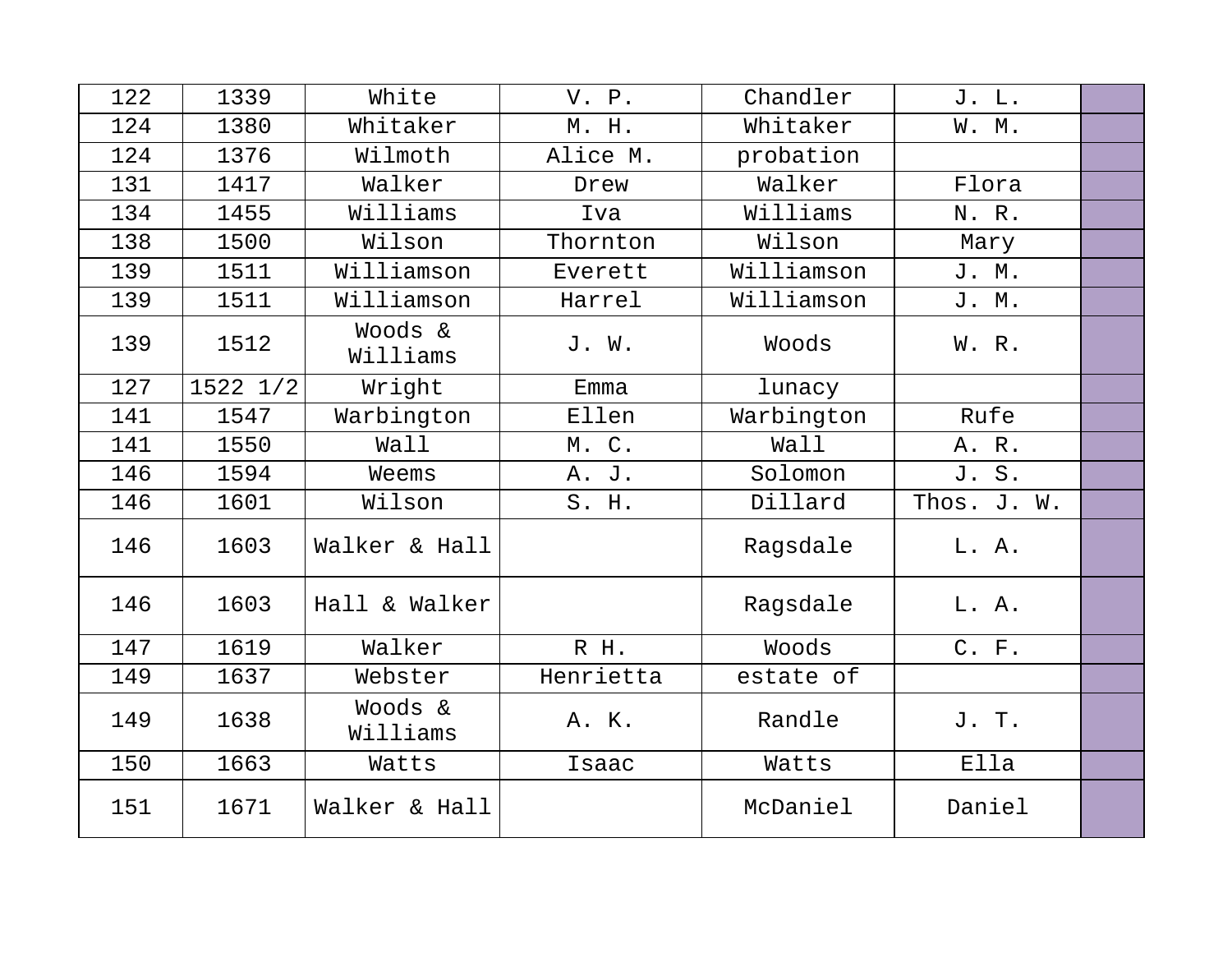| 151 | 1671 | Hall & Walker     |          | McDaniel                            | Daniel  |  |
|-----|------|-------------------|----------|-------------------------------------|---------|--|
| 141 | 1543 | Williams          | Lucy     | Williams                            | Gus     |  |
| 155 | 1744 | Wright            | J. J.    | Ragsdale                            | Lena M. |  |
| 156 | 1754 | Wright            | J. H.    | Miller                              | C. L.   |  |
| 157 | 1774 | Walker            | Α.       | Walker                              | Jane    |  |
| 157 | 1872 | Wilson            | $P$ .    | Wilson                              | Howard  |  |
| 157 | 1872 | Wilson            | $L$ .    | Wilson                              | Howard  |  |
| 158 | 1794 | Watts             | G. F.    | Ex Parte                            |         |  |
| 158 | 1794 | Watts             | Tandy K. | Ex Parte                            |         |  |
| 158 | 1809 | Williams          | M. A.    | Meridian Sash<br>& Blind<br>Factory |         |  |
| 160 | 1829 | Watts             | Isaac Sr | Watts                               | Annie   |  |
| 160 | 1835 | Walcott & Co      |          | Keeling                             | E. B.   |  |
| 160 | 1837 | Wilkerson         | Mollie   | Wilkerson                           | Wm.     |  |
| 163 | 1889 | Warbington        | Mary Ann | Warbington                          | Caleb   |  |
| 163 | 1892 | White             | James    | White                               | Susie   |  |
| 165 | 1914 | Watts             | Tandy K. | Watts                               | W. M.   |  |
| 165 | 1914 | Watts             | Tandy K. | Watts                               | A. C.   |  |
| 165 | 1919 | Walker            | W. H.    | Walker                              | S. J.   |  |
| 165 | 1922 | Williams          | Ann      | Williams                            | Aaron   |  |
| 165 | 1917 | Winner &<br>Meyer |          | Brewster                            | J. M.   |  |
| 127 | 1936 | Wilson            | Mollie   | lunacy                              |         |  |
| 166 | 1945 | Wright            | J. H.    | Hanly                               | W. H.   |  |
| 166 | 1964 | White             | W. H.    | Henry                               | W. W.   |  |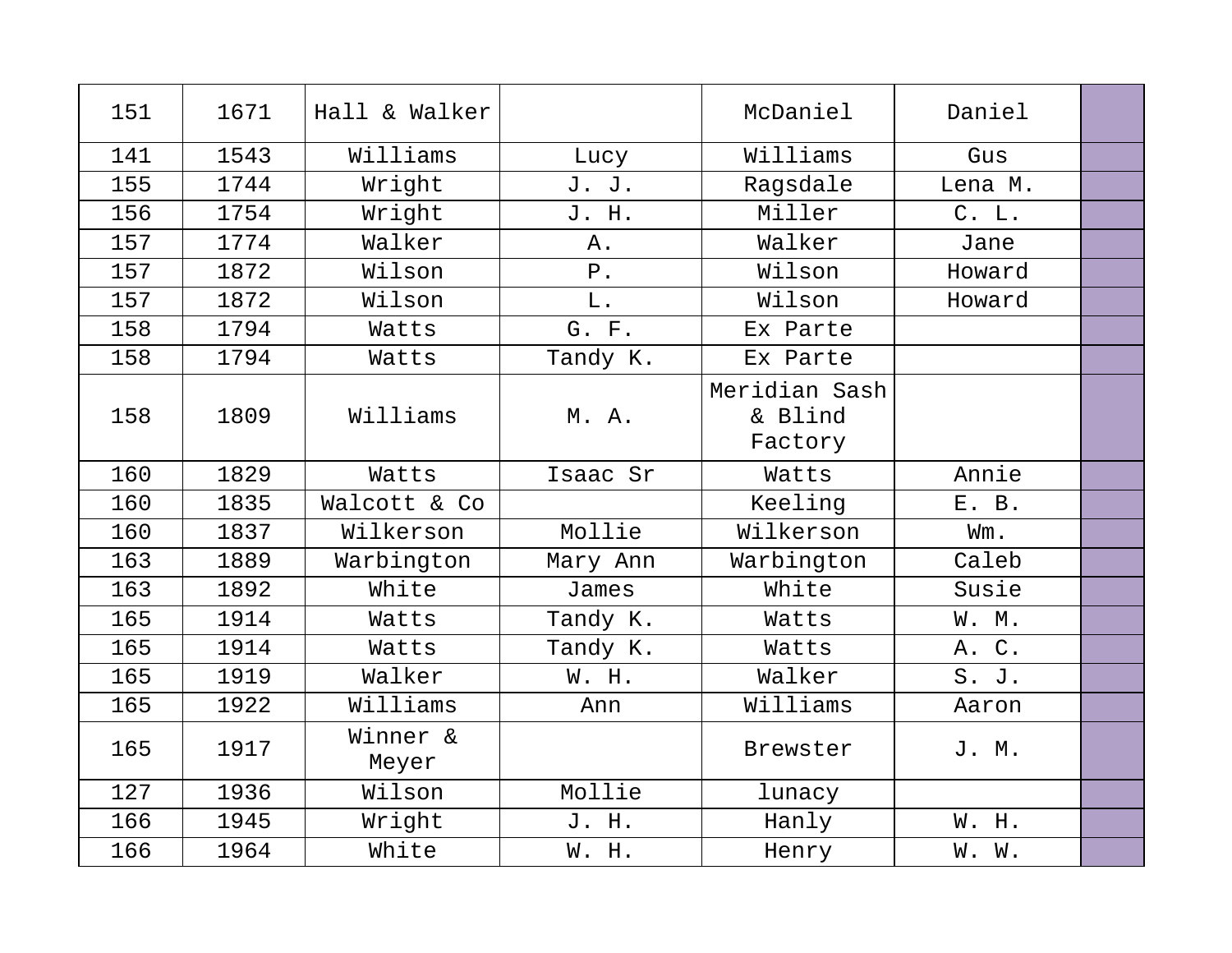| 166 | 1965         | White             | J. H.      | Ragsdale              | Everett E.         |  |
|-----|--------------|-------------------|------------|-----------------------|--------------------|--|
| 168 | 1998         | Woodward          | Sallie A.  | Woodward              | Eugene<br>Reginald |  |
| 168 | 2002         | Wright            | J. H.      | Pitts                 | Genota Lenora      |  |
| 168 | 2010         | Williams          | George     | Williams              | Lillian            |  |
| 168 | 2011         | Webster           | Milton A.  | Webster               | Anna E.            |  |
| 168 | 2028         | Winner &<br>Meyer |            | Corbett               | T. J.              |  |
| 168 | 2028         | Winner &<br>Meyer |            | Corbett               | Anna M.            |  |
| 169 | 2034         | Whitfield         | W. L.      | Schlager              | Lucilla            |  |
| 169 | 2040         | Walker            | J. P.      | Walker                | S. P.              |  |
| 171 | 2067         | Walker            | Sallie P.  | Walker                | J. Pearson         |  |
| 171 | 2083         | Woods             | Lena Serby | estate of             |                    |  |
| 127 | 2098         | Williams          | Tom        | lunacy                |                    |  |
| 172 | 2106         | White             | J. D.      | White                 | Clara              |  |
| 175 | 2159         | White             | Jerry      | Oarker                | F. M.              |  |
| 176 | 2170         | Wilson            | Earl       | Armer<br>Tailoring Co |                    |  |
| 176 | 2182         | Wagner            | S. H.      | McCarty               | W. E.              |  |
| 176 | 2189         | Wilson            | George     | Evans                 | Mary               |  |
| 176 | 2198         | Woods             | C. F.      | Longino               | A. H.              |  |
| 177 | $2226$ $1/2$ | Wells             | $S$ .      | Wells                 | P. N.              |  |
| 177 | 2228         | Williams          | E. B.      | Edwards               | A. C.              |  |
| 177 | 2230         | Williams          | Archie     | Williams              | Annie              |  |
| 177 | 2233         | Walston           | B. C.      | Lyle                  | J. T.              |  |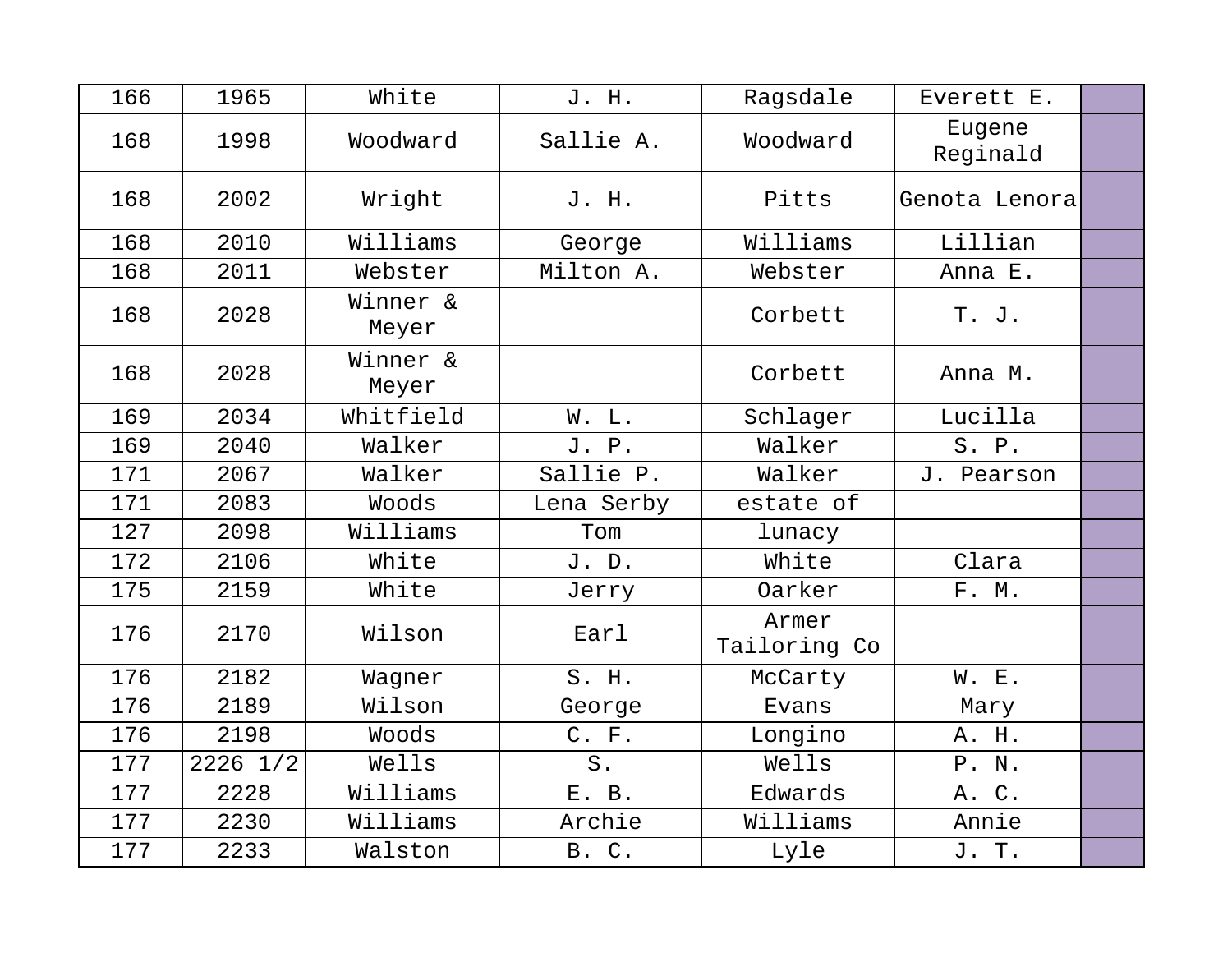| 177 | 2234 | Walston    | Nannie Mat  | Walston                           | M.S.       |  |
|-----|------|------------|-------------|-----------------------------------|------------|--|
| 178 | 2242 | Williams   | M. J.       | Nat. M. B. &<br>L. Assn           |            |  |
| 179 | 2259 | Walker     | Ida         | Williams                          | E. B.      |  |
| 178 | 2260 | Whitaker   | M. T.       | Nat. M. B. &<br>L. Assn           |            |  |
| 178 | 2265 | Watts      | James       | Wright                            | J. H.      |  |
| 178 | 2265 | Watts      | James       | Coffee                            | E. C.      |  |
| 178 | 2270 | Wright     | J. H.       | Donald                            | Geo. T. Jr |  |
| 178 | 2279 | Williams   | Bettie      | Williams                          | Joe        |  |
| 178 | 2280 | Woods      | Jno. Easley | matter of                         |            |  |
| 179 | 2284 | Williams   | Fannie      | Reed                              | J. E.      |  |
| 179 | 2298 | White      | Hattie C.   | White                             | Carrie L.  |  |
| 179 | 2312 | Williams   | Eugene      | Williams                          | Alma       |  |
| 181 | 2344 | Williams   | Lloyd       | Schward                           | Ray        |  |
| 181 | 2345 | Wilson     | Olevia      | Wilson                            | Ben        |  |
| 181 | 2349 | Warbington | Mary        | Warbington                        | Edmond     |  |
| 182 | 2359 | Warden     | Maybell     | Ex Parte                          |            |  |
| 180 | 2386 | Woodward   | E. R.       | lunacy                            |            |  |
| 182 | 2366 | Watts      | S. T.       | Winston, Jany<br>& CO             |            |  |
| 183 | 2393 | Wilson     | Flora       | Wilson                            | O. M.      |  |
| 183 | 2395 | Waits      | Laura       | Waits                             | W. F.      |  |
| 183 | 2409 | Williams   | F. W.       | New Orleans,<br>S. B. & L.<br>Ass |            |  |
| 185 | 2452 | Walker     | $E$ .       | Kimbell                           | W. H.      |  |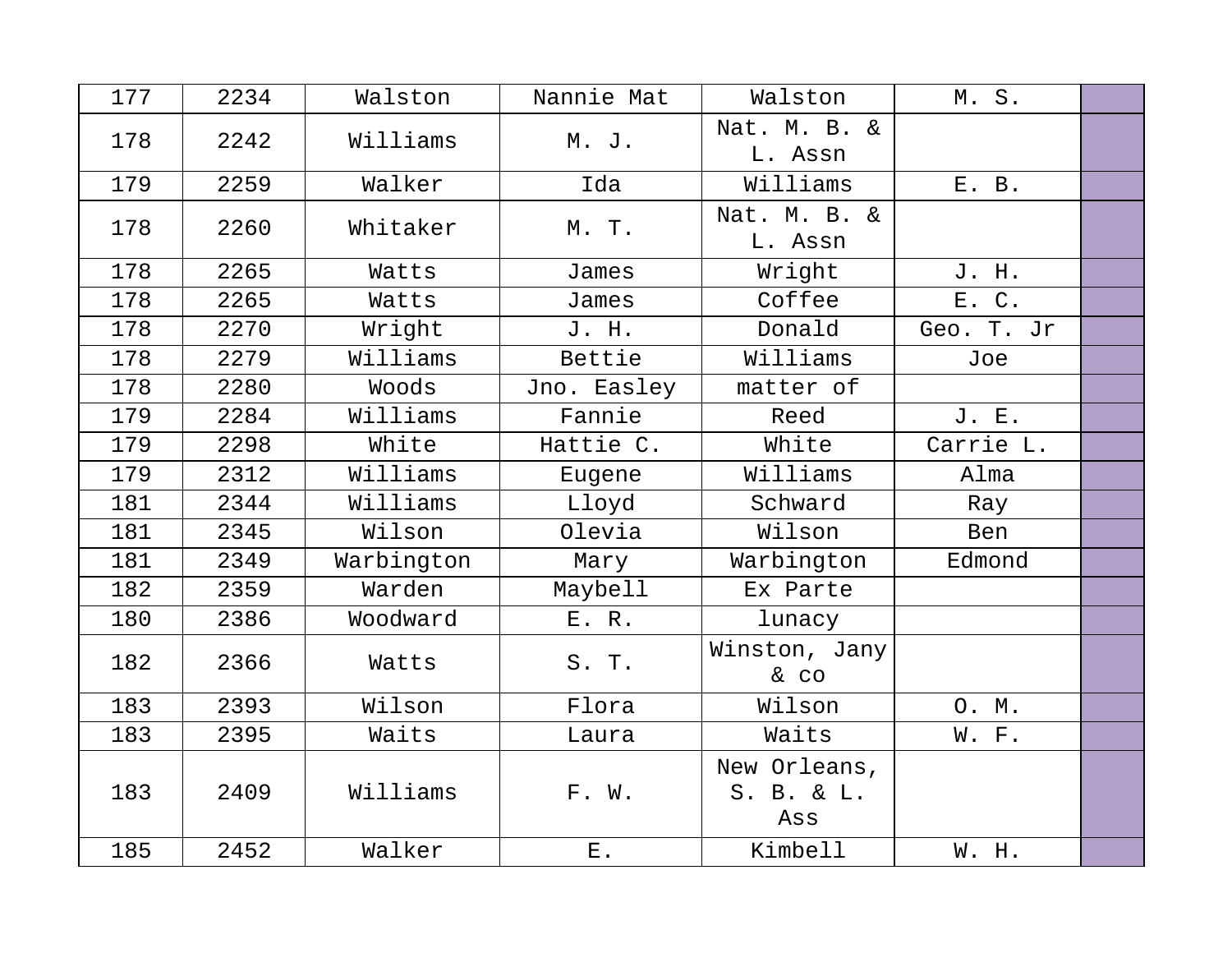| 187 | 2505     | Wilmoth           | S. B.       | Wilmoth                 | W. P.     |  |
|-----|----------|-------------------|-------------|-------------------------|-----------|--|
| 188 | 2532     | Wiggins           | C. H.       | Tartt                   | Elnathan  |  |
| 180 | 2536     | Wilson            | Moses       | lunacy                  |           |  |
| 188 | 2357     | Williams          | W. M.       | Moore                   | J. F.     |  |
| 188 | 2563     | Watson            | Luella      | Watson                  | L. W.     |  |
| 189 | 2564     | Watts             | A. M.       | Kendall                 | Gus C.    |  |
| 189 | 2570     | Williams          | Minerva     | Williams                | Wm.       |  |
| 189 | 2571     | Walsh             | H.          | Hall                    | W. G.     |  |
| 190 | 2581     | Winner &<br>Meyer |             | Harvey                  | H. C.     |  |
| 189 | 2580 1/2 | Wilson            | Lucile      | Wilson                  | H. B.     |  |
| 189 | 2580 1/2 | Wilson            | Pearline    | Wilson                  | H. B.     |  |
| 189 | 2574     | Williams          | E. M. C.    | Ex Parte                |           |  |
| 192 | 2635     | Walker            | Alice       | Ex Parte                |           |  |
| 192 | 2642     | Walker            | F. C.       | Ex Parte                |           |  |
| 192 | 2653     | Wilmorth          | A. M.       | Opp                     | C. L.     |  |
| 193 | 2679     | Williams          | L.          | Williams                | Carrie W. |  |
| 180 | 2684     | Walker            | <b>Bill</b> | lunacy                  |           |  |
| 193 | 2692     | White             | S. E.       | White                   | Wm. F.    |  |
| 194 | 2699     | Williams          | John        | Buckley                 | Hannah    |  |
| 194 | 2701     | Williams          | Jettie V.   | Williams                | John      |  |
| 194 | 2717     | White             | B. V.       | Ex Parte                |           |  |
| 194 | 2718     | Watts             | Louise      | Watts                   | S. B.     |  |
| 194 | 2718     | Watts             | Lou         | Watts                   | S. B.     |  |
| 196 | 2751     | Webb              | Dan         | Webb                    | Roxie     |  |
| 195 | 2741     | Wiss              | Rosa        | Robinson<br>Carnival Co |           |  |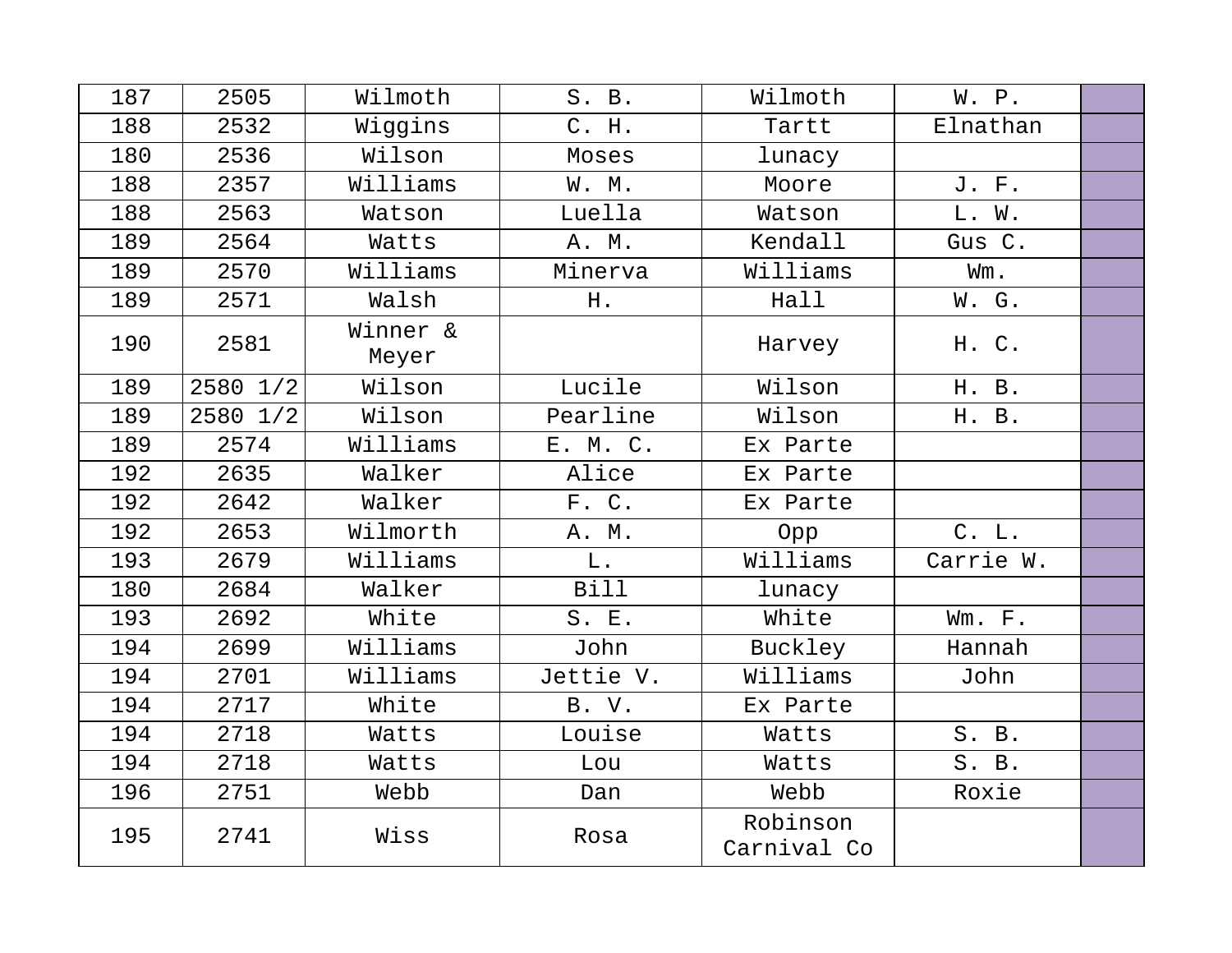| 196 | 2774 | Welch                | Richard    | Bunner        | Joseph    |  |
|-----|------|----------------------|------------|---------------|-----------|--|
| 197 | 2788 | Whittle              | J. J.      | Whittle       | L. B.     |  |
| 197 | 2797 | Wilson               | S. H.      | Jemison       | R. H.     |  |
| 180 | 2814 | Wilkerson            | Mary Jane  | lunacy        |           |  |
| 199 | 2843 | Witt                 | Lawrence   | Witt          | Lizzie    |  |
| 180 | 2890 | Washington           | Lou        | lunacy        |           |  |
| 200 | 2884 | Wooton               | Frank      | Wooton        | Nannie    |  |
| 201 | 2901 | Williams             | Will       | Williams      | H. C.     |  |
| 203 | 2957 | Washington           | A. T.      | Washington    | D. E.     |  |
| 204 | 2965 | Winner               | М.         | Meyer         | Jos.      |  |
| 203 | 2969 | Walker               | D. C.      | Walker        | J. P. Jr  |  |
| 203 | 2978 | White                | Sallie     | White         | Wm.       |  |
| 205 | 3034 | Winner &<br>Meyer    |            | Currie        | C. C.     |  |
| 205 | 3038 | Wilson               | Alberta    | Davis         | T. D.     |  |
| 205 | 3038 | Wilson               | Alberta    | Cotton        | Annett    |  |
| 205 | 3038 | Wilson               | Alberta    | Clarke        | H.        |  |
| 180 | 3042 | Wilson               | Moses      | lunacy        |           |  |
| 180 | 3054 | White                | Chas.      | lunacy        |           |  |
| 206 | 3063 | Winner Klein<br>& Co |            | Fowler Com CO |           |  |
| 206 | 3072 | Whitlock             | Ben F.     | Whitlock      | Laura     |  |
| 207 | 3087 | Wylaye               | M. L.      | Quartro       | Emilie E. |  |
| 207 | 3096 | Wadsworth            | A. L.      | Wadsworth     | D. U.     |  |
| 207 | 3098 | Williams             | Shannon L. | Williams      | E. T.     |  |
| 207 | 3101 | Walker               | Allen      | Walker        | Lizzie    |  |
| 207 | 3116 | Winders              | Nancy      | Hopkins       | H. J.     |  |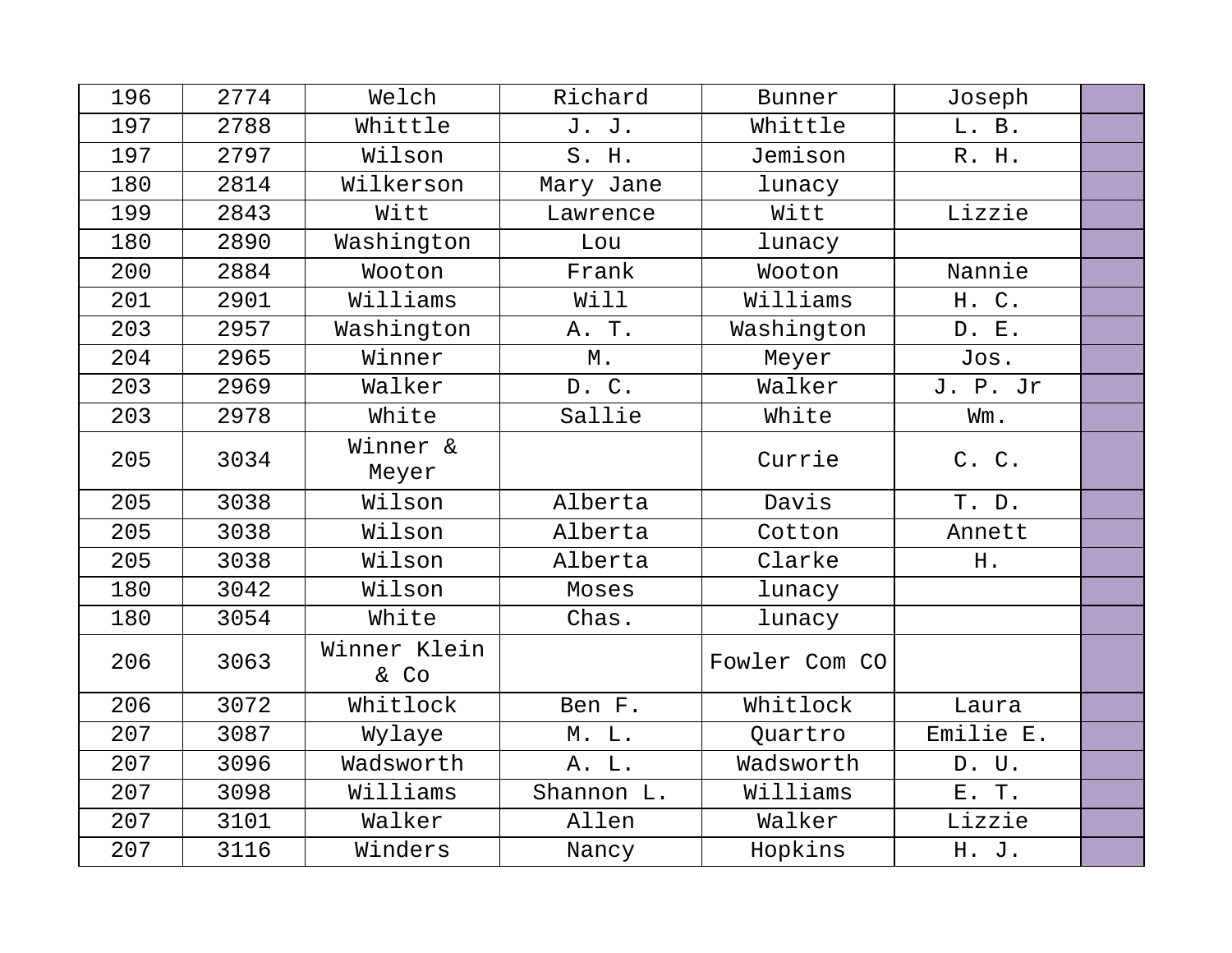| 207 | 3119 | Washington | Henry        | Washington                 | L.        |  |
|-----|------|------------|--------------|----------------------------|-----------|--|
| 208 | 3132 | Wilson     | Martha J.    | Hunt                       | A. C.     |  |
| 208 | 3138 | Waggoner   | C. M.        | Russer                     | John      |  |
| 208 | 3147 | Wynn       | Zeffie       | Corbitt                    | D. C.     |  |
| 209 | 3163 | Watson     | Ella         | Watson                     | Henry     |  |
| 209 | 3168 | Welch      | Clara C.     | Welch                      | Phillip   |  |
| 210 | 3189 | Williams   | John         | Williams                   | Mary Ann  |  |
| 210 | 3191 | Washington | Luella       | Washington                 | Geo.      |  |
| 210 | 3192 | Williams   | Geo.         | Williams                   | Annie     |  |
| 210 | 3195 | Williams   | Mary         | Williams                   | B. W.     |  |
| 210 | 3193 | Williams   | Margaret     | Williams                   | R. D.     |  |
| 212 | 3270 | White      | T. J.        | Davis                      | Mattie W. |  |
| 212 | 3277 | Wagner     | M. W.        | Meehan Rounds<br>Lumber Co |           |  |
| 212 | 3278 | Williams   | Lem          | Williams                   | Josephine |  |
| 213 | 3284 | Whitlock   | Eliza        | Whitlock                   | Dennis    |  |
| 213 | 3299 | Williams   | Claude P.    | Williams                   | J. J.     |  |
| 213 | 3309 | Walker     | Jno.         | Walker                     | Edna      |  |
| 216 | 3372 | Walker     | Maybell      | Walker                     | Abe       |  |
| 216 | 3417 | Weill & Co | Stanton & Co |                            |           |  |
| 180 | 3424 | Wilson     | Henry        | lunacy                     |           |  |
| 218 | 3430 | Warden     | Sallie E.    | Ward                       | J. P.     |  |
| 218 | 3431 | Watson     | F. M.        | Watson                     | Annie     |  |
| 218 | 3440 | Wade       | James        | Wade                       | Lizzie    |  |
| 219 | 3459 | Wilbourn   | Lizzie L.    | estate of                  |           |  |
| 180 | 3477 | Wilson     | Viney        | lunacy                     |           |  |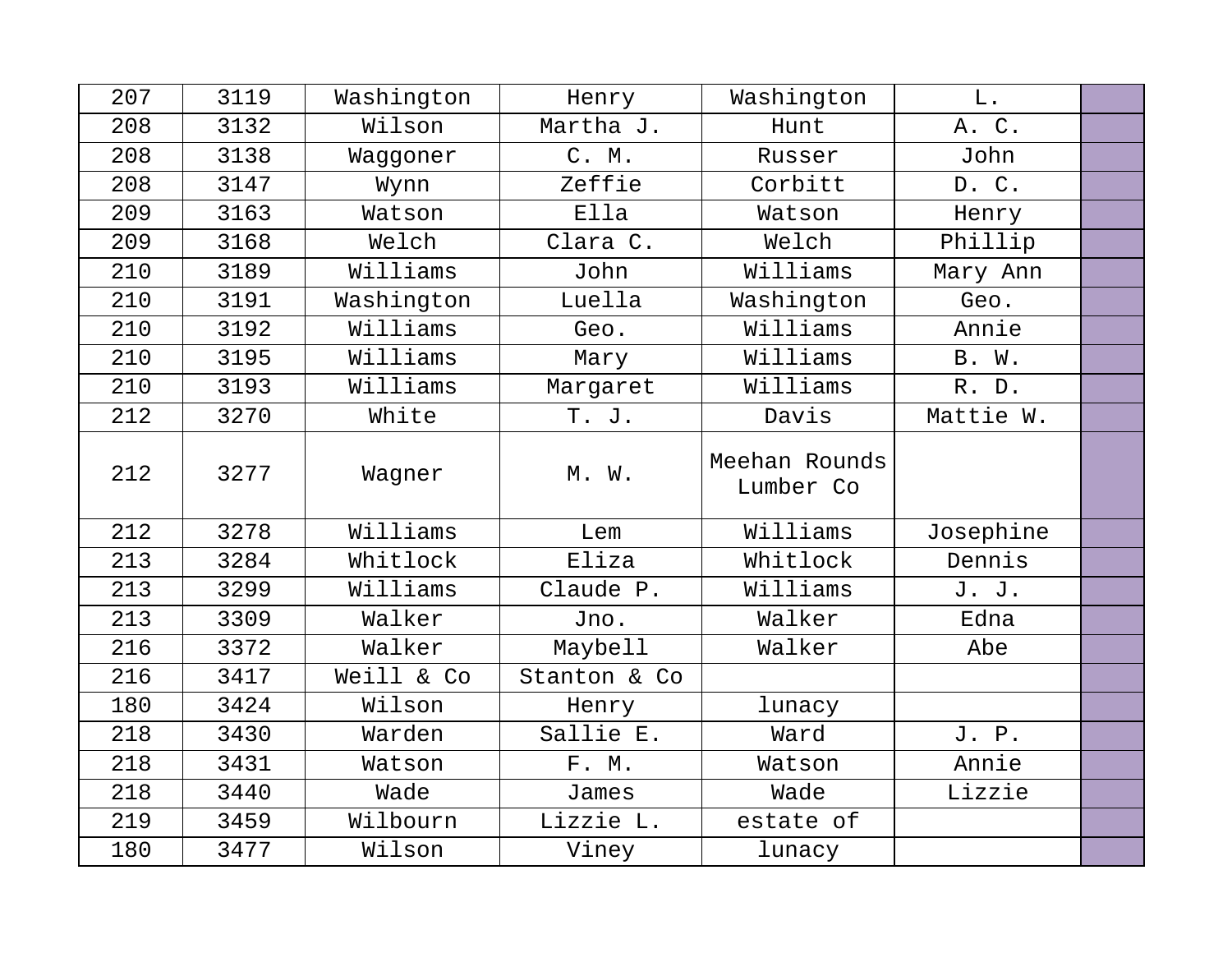| 219 | 3475 | Williams             | Jody      | Williams                   | R. F.      |  |
|-----|------|----------------------|-----------|----------------------------|------------|--|
| 219 | 2474 | White                | James     | White                      | $P$ .      |  |
| 219 | 3480 | Wilson               | М.        | McDevitt                   | Lena       |  |
| 180 | 3481 | Wilder               | J. W.     | lunacy                     |            |  |
| 219 | 3491 | Watson               | William   | estate of                  |            |  |
| 220 | 3504 | Williams             | Daisy     | Williams                   | Walter     |  |
| 220 | 3512 | Watson               | Tenipy    | Watson                     | John       |  |
| 220 | 3535 | Winner Klein<br>& Co |           | Meyer Bros                 |            |  |
| 221 | 3553 | Wadsworth            | M. C.     | Wadsworth                  | D. U.      |  |
| 221 | 2560 | Wells                | M. C.     | Wells                      | Oliver     |  |
| 221 | 3561 | Wilson               | Bertha    | Wilson                     | Geo. S.    |  |
| 221 | 3582 | Wynn                 | Α.        | Smith                      | Elvera     |  |
| 221 | 3583 | Wilson               | Pauline   | Wilson                     | H. B.      |  |
| 222 | 3602 | Whittle              | J. J.     | Gully                      | Emma Alice |  |
| 223 | 3641 | Wright               | D. C.     | Wright                     | Ida        |  |
| 224 | 3664 | Weir                 | H. H.     | Fewell                     | Thos. G.   |  |
| 225 | 3676 | Wagner               | M. W.     | Meehan Rounds<br>Lumber Co |            |  |
| 225 | 3698 | Watson               | Dick      | Scott                      | Susan      |  |
| 225 | 3700 | Witt                 | Joe       | Witt                       | Manda      |  |
| 226 | 3731 | Wilson               | W. A.     | lunacy                     |            |  |
| 226 | 3733 | Wynn                 | Artimissa | Cameron                    | W. D.      |  |
| 227 | 3746 | Whitlock             | Joe       | removal of<br>disablities  |            |  |
| 227 | 3748 | Williams             | C. E.     | Williams                   | Clara      |  |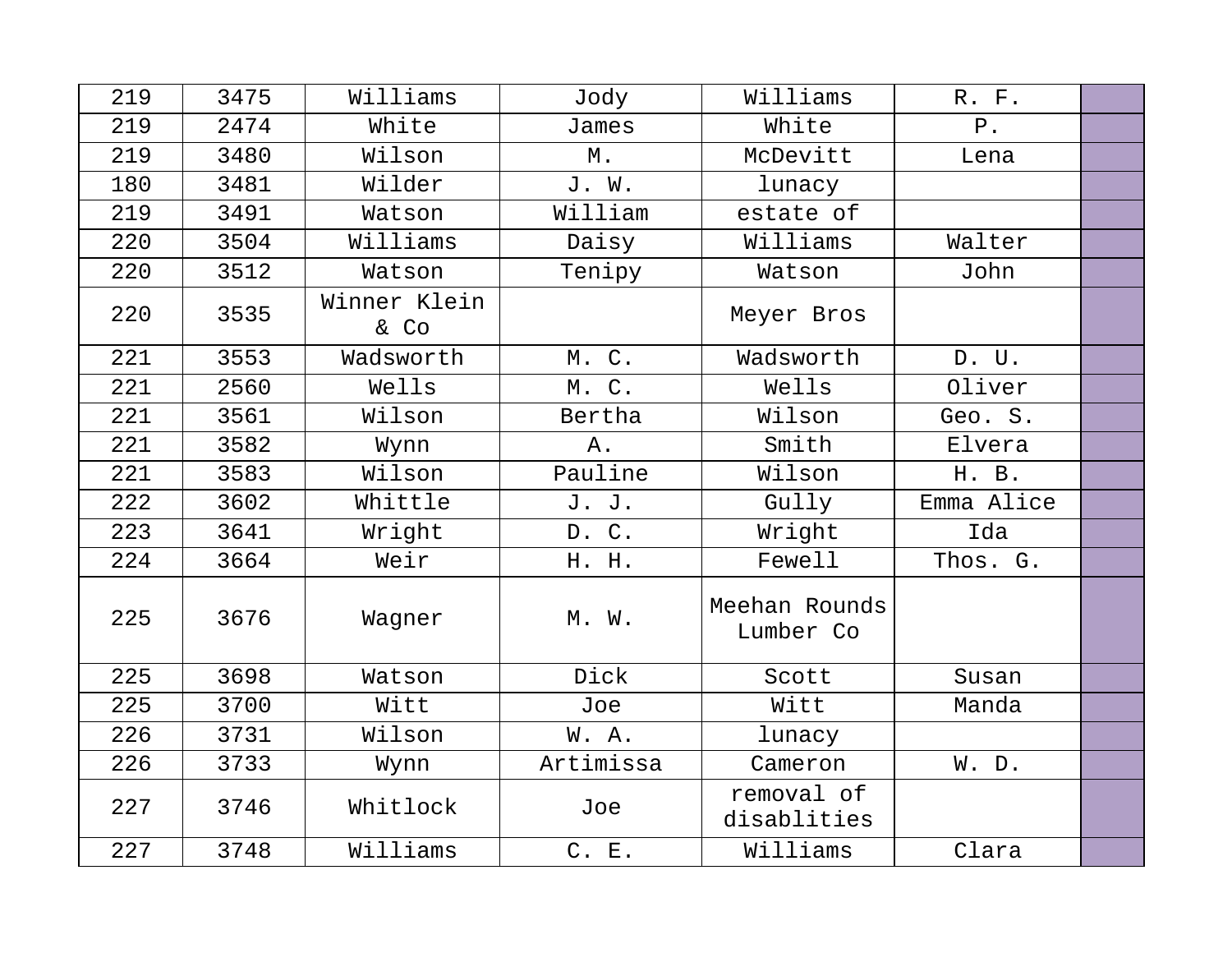| 227 | 3751     | Wilson     | Pauline    | Rushing       | C. R.       |  |
|-----|----------|------------|------------|---------------|-------------|--|
| 227 | 3751     | Wilson     | Pauline    | Wilson        | H. B.       |  |
| 180 | 3782     | Wilson     | Mose       | lunacy        |             |  |
| 229 | 3798     | Wilson     | Anna O.    | Wilson        | G. W.       |  |
| 229 | 3799     | Walton     | Joseph     | estate of     |             |  |
| 229 | 3800     | Wiley      | J. C.      | Wiley         | H. D.       |  |
| 229 | 3800     | Wiley      | Allen      | Wiley         | H. D.       |  |
| 229 | 3807     | Watts      | J. B.      | Southern Bank |             |  |
| 229 | 3813     | Wells      | P. M.      | Ex Parte      |             |  |
| 230 | 3828 1/2 | Walker     | P. L.      | Walker        | E. E.       |  |
| 230 | 3834     | Ware       | Tom        | Ware          | Lula        |  |
| 230 | 3935     | Wilson     | Annie Kate | McRaven       | E. B.       |  |
| 230 | 3836     | Williams   | Alan       | Williams      | Mollie      |  |
| 230 | 3851     | Wingate    | L. A.      | Williamson    | E. L.       |  |
| 230 | 3839     | Walace     | T. J.      | Briggs        | D. D.       |  |
| 230 | 3852     | Wedgworth  | E. L.      | Wedgworth     | C. C.       |  |
| 231 | 3876     | Wallace    | Robert     | Wallace       | Adelma      |  |
| 232 | 2883     | Williams   | Laura      | Williams      | John        |  |
| 232 | 3896 1/2 | Warbington | Caleb      | Warbington    | Annie       |  |
| 233 | 3924 1/2 | Walker     | Gladys     | Walker        | Florence E. |  |
| 233 | 3924 1/2 | Walker     | J.         | Walker        | Florence E. |  |
| 233 | 3925     | Woods      | Mary Sue   | Coit          | C. W.       |  |
| 233 | 3938     | Watson     | J. N.      | Watson        | Laura       |  |
| 233 | 3937     | Willie     | Edward     | Willie        | John        |  |
| 233 | 3951     | Walker     | Ed         | Walker        | Lewis       |  |
| 234 | 3971?    | Williams   | Shannon L. | Williams      | Maud C.     |  |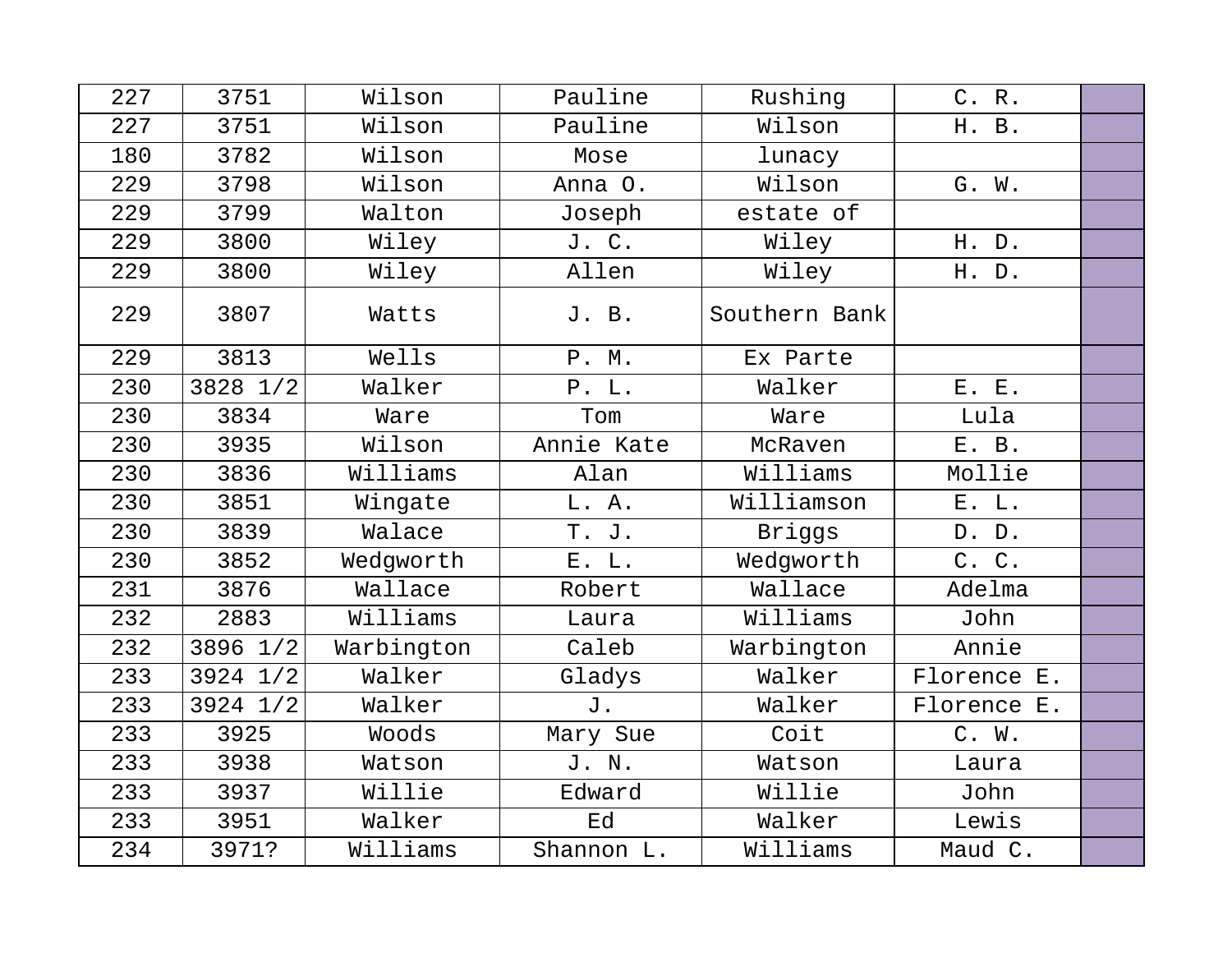| 234 | 3969 1/2     | Wiggins    | C. H.       | Wiggins             | T. F.       |  |
|-----|--------------|------------|-------------|---------------------|-------------|--|
| 234 | 3983         | Williams   | J.          | Williams            | ${\bf L}$ . |  |
| 235 | 4006         | White      | N. E.       | Hust                | C. H.       |  |
| 235 | 4006         | White      | N. E.       | White               | Sadie E.    |  |
| 235 | 4031         | Winslett   | W. A.       | Winslett            | Maude       |  |
| 236 | 4056         | Weeks      | Elijah      | Venable             | Jim         |  |
| 237 | 4061         | Winkler    | $R$ .       | Winkler             | jno.        |  |
| 237 | 4073         | Watson     | Henry       | Watson              | $E$ .       |  |
| 237 | 4085         | Wood       | S.C.        | Wood                | J. R.       |  |
| 238 | 4096         | Willis     | $E$ .       | Willis              | Jack        |  |
| 238 | 4098         | Williams   | Allie       | Williams            | Sandy       |  |
| 238 | 4099         | Williams   | Harriette   | Williams            | Loyd W.     |  |
| 238 | 4114         | Ward       | $D$ .       | Ward                | Albert      |  |
| 239 | 4131         | Wilson     | Ella        | Wilson              | Jim         |  |
| 239 | 4132         | Williams   | J. J.       | Neville             | S. A.       |  |
| 240 | $4152$ $1/2$ | Ward       | Mary        | Singley             | A. F.       |  |
| 240 | 4159         | Walk       | Clara       | Rosenbaum &<br>Sons |             |  |
| 240 | 4161         | WEbb       | Tom         | Webb                | Alberta     |  |
| 241 | 4197         | Washington | Hattie C.   | Washington          | Ellis       |  |
| 241 | 4204         | Watts      | Sam         | Watts               | Eugene      |  |
| 241 | 4208         | White      | Nellie E.   | White               | S. E.       |  |
| 242 | 4229         | Williams   | M. C.       | Williams            | H. C.       |  |
| 242 | 4230         | Williams   | Clara       | Williams            | H. F.       |  |
| 242 | 4236         | Walker     | A. B.       | Walker              | J. F.       |  |
| 242 | 4237         | Williams   | ${\bf F}$ . | Williams            | Laura       |  |
| 243 | 4265         | Wilson     | ${\bf E}$ . | Wilson              | Lena        |  |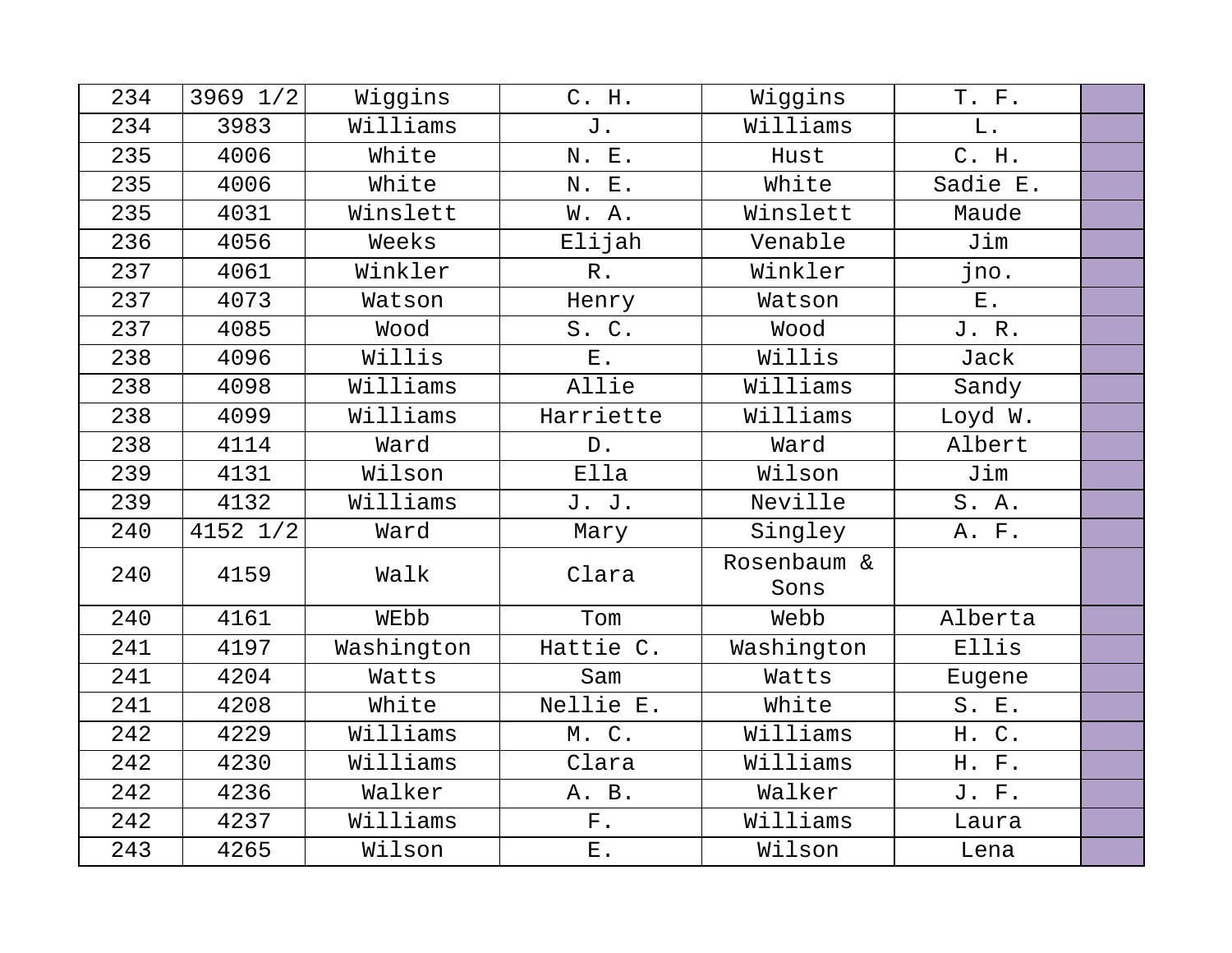| 243  | 4274           | Winner      | М.              | Winner               | Lea         |  |
|------|----------------|-------------|-----------------|----------------------|-------------|--|
| 243  | 4296?429<br>8? | Williams    | ${\mathbb R}$ . | Williams             | ${\bf F}$ . |  |
| 243  | 4279           | Wilson      | J. L.           | Catherson            | Carry       |  |
| 244  | 4314           | Williams    | Robert          | Williams             | Μ.          |  |
| 244  | 4329           | Woods       | Thos. H.        | Woods                | A. B.       |  |
| 244  | 4327 1/2       | Williams    | H. J.           | Ex Parte             |             |  |
| 244  | 4334           | Wascom      | Catie           | Self                 | N. W.       |  |
| 244  | 4339 1/2       | Wagner      | A. B.           | White                | B. V.       |  |
| 244  | 4343           | Woods       | Minnie          | Woods                | A. B.       |  |
| 245  | 4379           | Wyatt       | Wm. E.          | Wyatt                | L. C.       |  |
| 246  | 4383           | Wyse        | W. J.           | Drover               | Will        |  |
| 246  | 4411           | Wascom      | Catie           | Self                 | N. W.       |  |
| 248  | 4466           | Woods       | Edgar           | Crawford             | R. H.       |  |
| 248  | 4467           | Worthington | H. B.           | Milon                | R. H.       |  |
| 248  | 4470           | Walker      | R. D.           | Walker               | Viola Reed  |  |
| 248  | 4474           | Walker      | Jno. W.         | Coleman<br>Lumber CO |             |  |
| 244  | 4489           | Watson      | G. D.           | Watson               | Α.          |  |
| 445? | 4495           | Williams    | Ida             | Williams             | Tom         |  |
| 247  | 4435           | Williams    | Daisy           | Dowling              | Gretta      |  |
| 248  | 4498           | White       | Ceazer?         | White                | Sudie       |  |
| 249  | 4506           | Waldrup     | J. W.           | Wymond Stave<br>Co   |             |  |
| 249  | 4508           | Wilson      | <b>Bob</b>      | Wilson               | Lillian     |  |
| 249  | 4516           | Ward        | Dillard         | Ward                 | Albert      |  |
| 249  | 4530           | Wooliver    | Alice           | Wooliver             | W. H.       |  |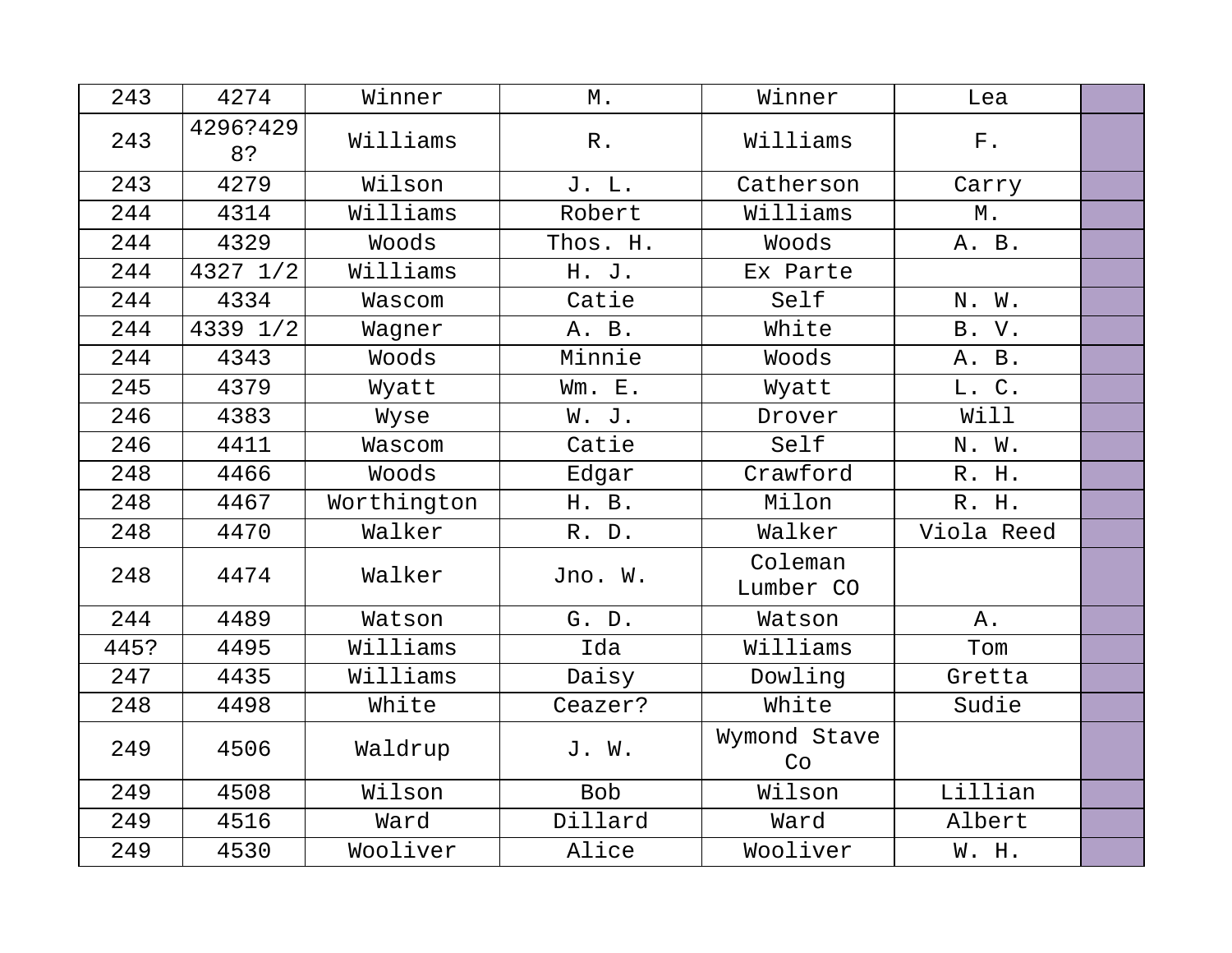| 249 | 4548 | White     | M. C.       | White                   | J. C.       |  |
|-----|------|-----------|-------------|-------------------------|-------------|--|
| 249 | 4552 | Walters   | Geo.        | Walters                 | Annie       |  |
| 251 | 4581 | Walters   | A. J.       | Reed                    | J. E.       |  |
| 252 | 4618 | White     | R. S.       | White                   | Alice       |  |
| 252 | 4623 | Wilson    | <b>Bill</b> | Wilson                  | Mary        |  |
| 252 | 4626 | White     | W.S.        | White                   | Mattie Lee  |  |
| 252 | 4629 | Weems     | A. G.       | Scarbrough              | C. D.       |  |
| 252 | 4636 | Wilson    | Cleveland   | Wilson                  | Rosey       |  |
| 252 | 4636 | Wilson    | Jno.        | Wilson                  | Rosey       |  |
| 252 | 4637 | Walker    | Gene        | Walker                  | Oliver      |  |
| 252 | 4646 | Wilson    | Allen       | Ex Parte                |             |  |
| 252 | 4645 | Wilson    | Mattie?     | Wilson                  | <b>Bob</b>  |  |
| 250 | 4677 | Watkins   | Richard     | lunacy                  |             |  |
| 253 | 4642 | Wenford?  | A. E.       | Winford?                | Hugh        |  |
| 250 | 4712 | Wilson    | Elbert      | lunacy                  |             |  |
| 254 | 4724 | Williams  | D. W.       | Meridian<br>Light RY Co |             |  |
| 254 | 4739 | Worthy    | ${\bf E}$ . | Worthy                  | J. W.       |  |
| 255 | 4762 | Watson    | Joe         | Watson                  | Sadie       |  |
| 255 | 4792 | Walters   | Luther      | Kennedy                 | J. H.       |  |
| 256 | 4820 | Wilson    | H. W.       | Wilson                  | J. R.       |  |
| 258 | 4858 | Williams  | Mary        | McMorries               | ${\bf E}$ . |  |
| 261 | 4919 | Woods     | C. F.       | Hallie                  | H. H.       |  |
| 261 | 4928 | Watson    | Henry       | Watson                  | Pearl       |  |
| 261 | 4920 | Walker    | N.S.        | Walker                  | Magalee     |  |
| 261 | 4952 | Westbrook | Alice       | Westbrook               | P. W.       |  |
| 261 | 4933 | Williams  | Rosa A.     | Williams                | Plessant    |  |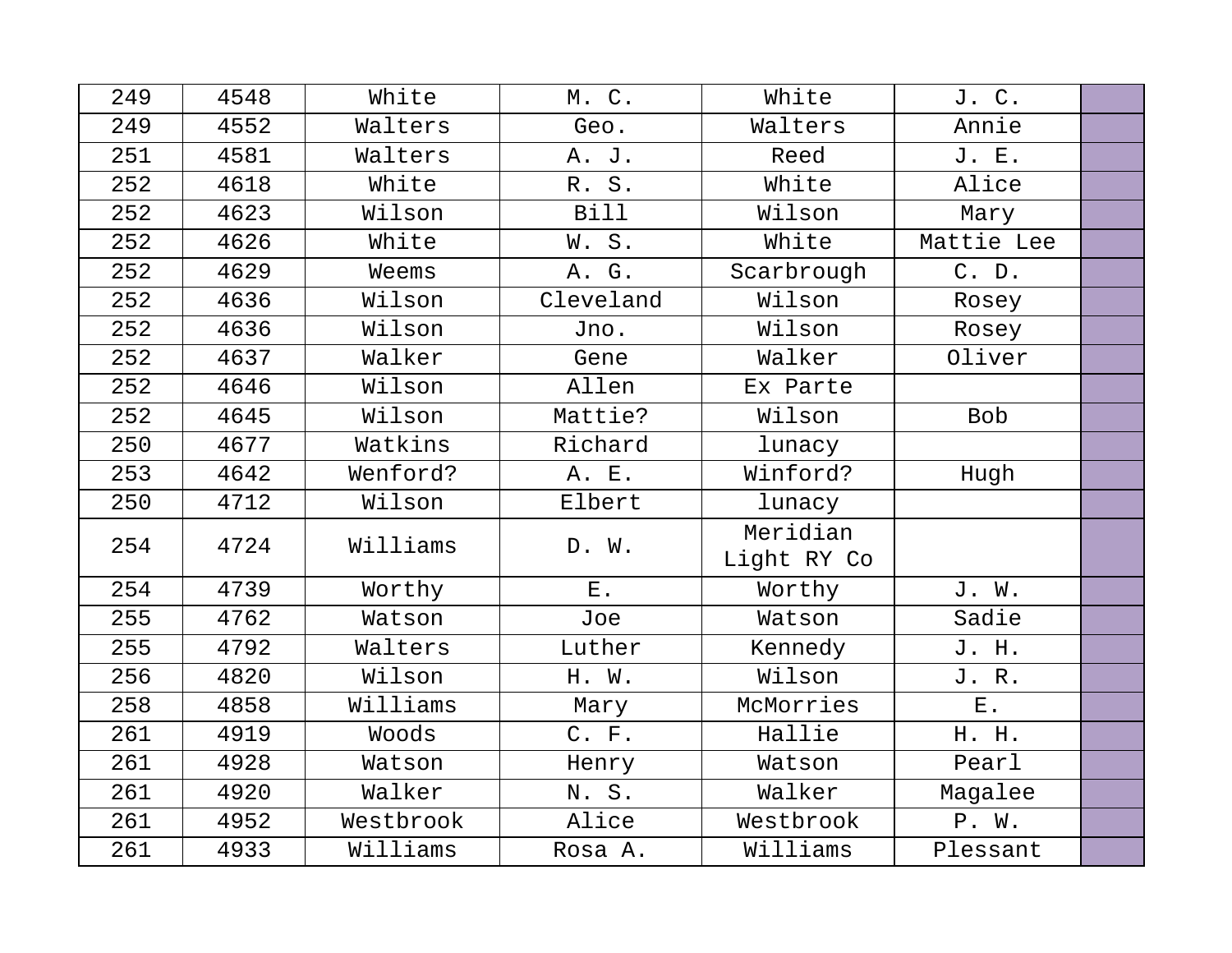| 262  | 4962 | Watty?     | Mary      | Watty?                 | A. A.       |  |
|------|------|------------|-----------|------------------------|-------------|--|
| 263  | 4991 | Wright     | Nellie    | Wright                 | L. L.       |  |
| 263  | 4996 | Winn       | Elrie     | Winn                   | Tom         |  |
| 263  | 5000 | Wyatt      | L. C.     | Lowry                  | Annie R.    |  |
| 250  | 5000 | Woodard    | Affie     | lunacy                 |             |  |
| 264  | 5822 | Welch      | Alex      | Welch                  | Annie       |  |
| 264  | 5030 | Walls      | Pauline   | Walls                  | ${\bf E}$ . |  |
| 265  | 5042 | Williamson | M. E.     | Williamson             | C. F.       |  |
| 265  | 5054 | Williams   | w. F.     | Williams               | M. E.       |  |
| 265  | 5061 | Williams   | Leander   | Williams               | Lizzie Ann  |  |
| 266  | 5089 | Ward       | J. L.     | Ex Parte               |             |  |
| 267  | 5104 | Wyatt      | L. C.     | Lowry                  | A. R.       |  |
| 260? | 5119 | Williams   | Peark     | lunacy                 |             |  |
| 267  | 5134 | Woods      | Mary      | Woods                  | Lee         |  |
| 257  | 5130 | Webb       | Katie     | Webb                   | Dan         |  |
| 268  | 5140 | Webb       | Florence  | Webb                   | Earl        |  |
| 268  | 5140 | Webb       | Ethridge  | Webb                   | Earl        |  |
| 268  | 5144 | Watson     | Lizzie L. | First<br>National Bank |             |  |
| 269  | 5163 | Wells      | John      | Wells                  | Rosa Lee    |  |
| 269  | 5167 | Williams   | Robt      | Howard                 | Ella        |  |
| 269  | 5192 | Winfield   | Zula      | Winfield               | Daniel      |  |
| 270  | 5204 | Wright     | Joe       | Wright                 | R. J.       |  |
| 250  | 5209 | Williams   | Jordon    | lunacy                 |             |  |
| 270  | 3011 | Whitehead  | Sarah     | Whitehead              | Willie      |  |
| 268  | 5161 | Wood       | Frank     | estate of              |             |  |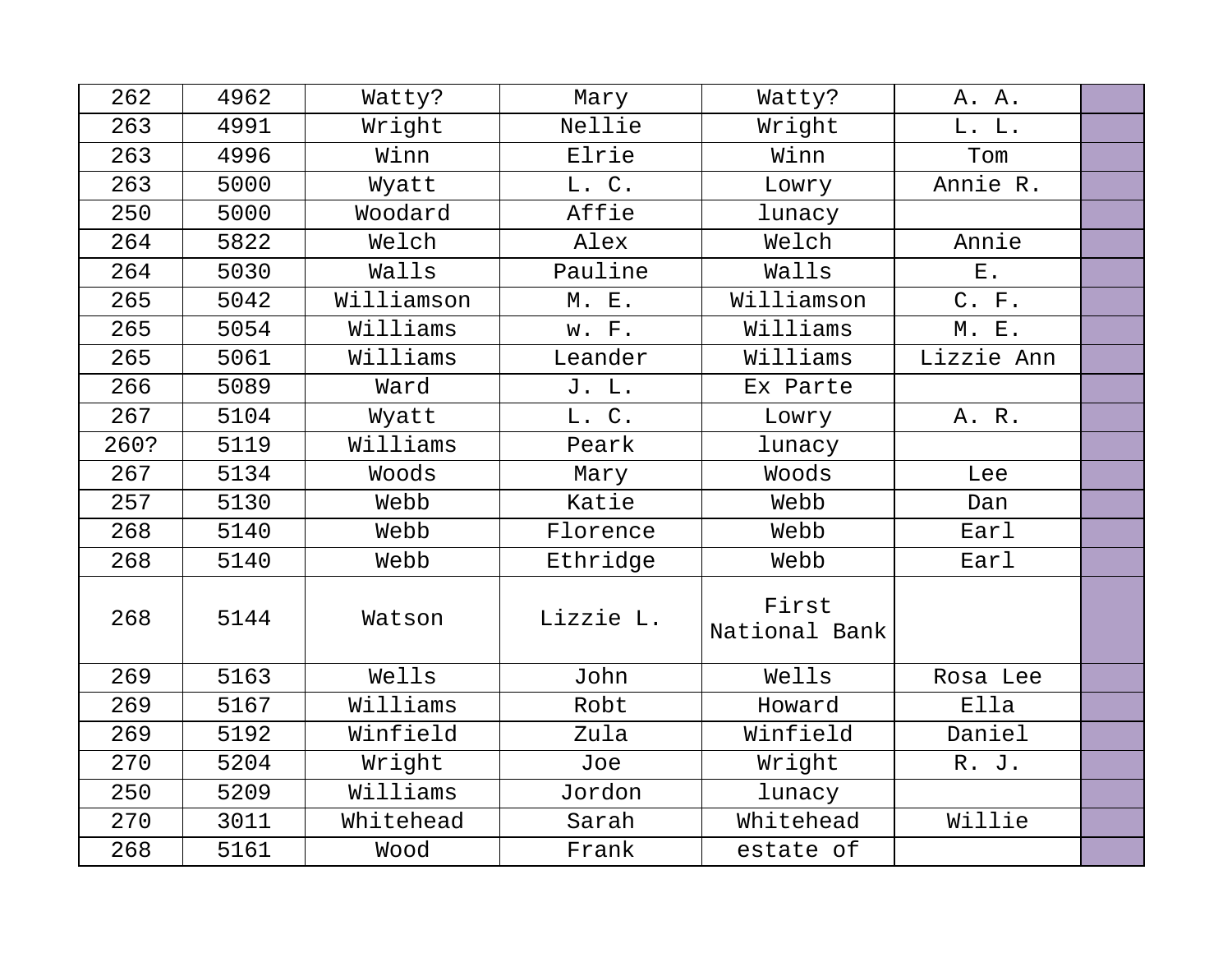| 270 | 5220         | Winkler                  | Jno.        | Weinberger                    | N.              |  |
|-----|--------------|--------------------------|-------------|-------------------------------|-----------------|--|
| 270 | 5229         | Whitehead                | T. W.       | lunacy                        |                 |  |
| 271 | 5255         | Williams                 | Emma        | Williams                      | ${\bf F}$ .     |  |
| 250 | 5246         | Williams                 | Sam         | lunacy                        |                 |  |
| 271 | 5241         | Williams                 | Louisa      | Williams                      | Willie?         |  |
| 271 | 5240         | West                     | E. E.       | Ex Parte                      |                 |  |
| 271 | 5260         | Walk                     | Joe         | A. T. & N. RR<br>Co           |                 |  |
| 250 | 5263         | Williams                 | Sam         | lunacy                        |                 |  |
| 271 | $5263$ $1/2$ | Winkler                  | Isadore     | Ex Parte                      |                 |  |
| 271 | 5264 1/2     | Winkler                  | Mose        | Ex Parte                      |                 |  |
| 272 | 5283         | Williams                 | Elridge     | last will                     |                 |  |
| 272 | 5284         | White                    | $\tilde{S}$ | last will                     |                 |  |
| 272 | 5286         | Wilson                   | Robt        | Wilson                        | Lillian         |  |
| 272 | 5290         | White                    | Martin      | White                         | Josephine       |  |
| 272 | 5297         | Ward                     | Martha      | Grand Lodge<br>Col. K of C    |                 |  |
| 272 | 5308         | Williams                 | Frank       | Bostick<br>Lumber & Mfs<br>Co |                 |  |
| 272 | 5311         | Willis                   | Julia L.    | Willis                        | ${\mathbb R}$ . |  |
| 273 | 5365         | Western Union<br>Tel. Co |             | Kennedy                       | J. H.           |  |
| 273 | 5369         | Williams                 | Armstead    | Williams                      | Mary            |  |
| 273 | 5377         | Ward                     | J. L.       | Friedhoff                     | S. B.           |  |
| 274 | 5381         | Watts                    | Bessie      | Watts                         | Isaac           |  |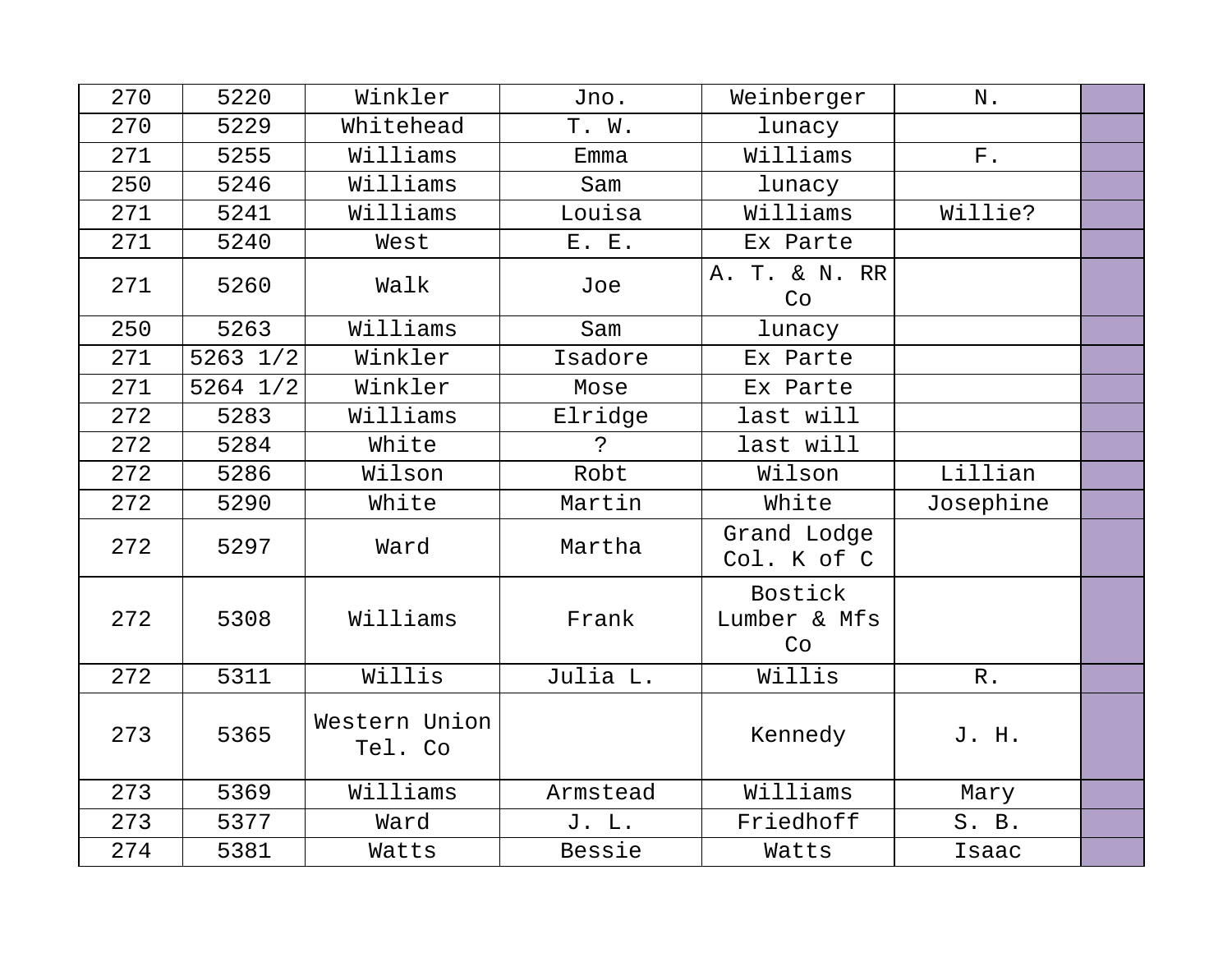| 274 | 5399         | Wilbourn             | Ida C.                      | Wilbourn               | R. E.             |  |
|-----|--------------|----------------------|-----------------------------|------------------------|-------------------|--|
| 274 | 5396         | White                | Pauline                     | Hadnott                | $\mathbbmss{M}$ . |  |
| 274 | 5407         | Wilson               | $E$ .                       | Wilson                 | Armond            |  |
| 274 | 5407         | Wilson               | Α.                          | Wilson                 | Armond            |  |
| 274 | 5416         | Williams             | Josie                       | Williams               | Sam               |  |
| 274 | 548          | Whitman              | Daisy Bell                  | Whitman                | J. H.             |  |
| 274 | 5424         | Winston              | Jane                        | Thigpen                | L. A.             |  |
| 274 | 5448         | Williams             | Thos. E.                    | Williams               | E. B.             |  |
| 274 | 5451         | Woods                | Jane                        | Woods                  | Elsie             |  |
| 275 | 5472         | West                 | M. H.                       | West                   | C. P.             |  |
| 300 | 5474         | Ward                 | Frank                       | lunacy                 |                   |  |
| 275 | 5485         | Walls                | Lottie                      | Walls                  | S. T.             |  |
| 276 | 5538         | Waltz?               | Mary                        | Waltz?                 | A. A.             |  |
| 276 | 5542         | Williams             | H. T.                       | Tom Lyle<br>Grocery CO |                   |  |
| 276 | 5552         | Williams             | Richard                     | Thames                 | Charlotte         |  |
| 276 | 5559         | Weeks                | Mattie                      | Wooks                  | Lodge             |  |
| 276 | 5568         | White &<br>Poythress |                             | Meridian,<br>City of   |                   |  |
| 276 | 5568         | Poythress &<br>White |                             | Meridian,<br>City of   |                   |  |
| 277 | 5599         | Wyatt                | Will Ed                     | Wyatt                  | L. C.             |  |
| 279 | $5641$ $1/2$ | Watson               | $\boldsymbol{\mathrm{E}}$ . | Watson                 | E. C.             |  |
| 279 | 5658         | Williams             | $Z$ .                       | Williams               | Georgia           |  |
| 280 | 5690         | Walton               | W.T.                        | Ex Parte               |                   |  |
| 280 | 5694         | Wyatt                | W. E.                       | Wyatt                  | L. C.             |  |
| 280 | 5706         | Whitehead            | Rosser                      | Whitehead              | $\mathbbmss{M}$ . |  |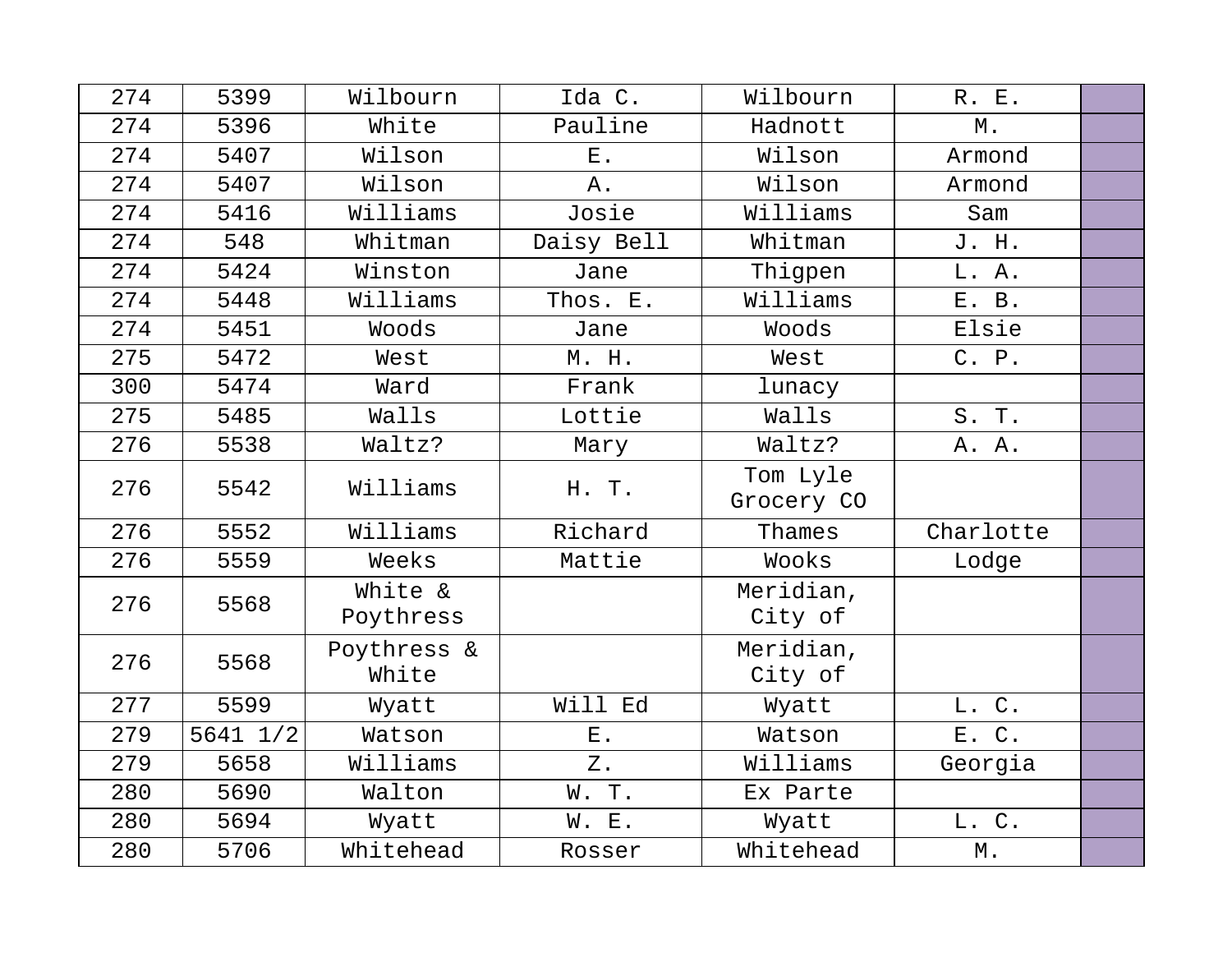| 281 | 5725 | Whitfield   | J.         | Tom Lyle<br>Grocery CO       |              |  |
|-----|------|-------------|------------|------------------------------|--------------|--|
| 281 | 5725 | Whitfield   | J.         | Tom Lyle<br>Grocery CO       |              |  |
| 283 | 5467 | Wilkins     | W. D.      | Ex Parte                     |              |  |
| 283 | 5766 | Williamson  | Marrelle   | Meadors                      | Mattie E.    |  |
| 284 | 5787 | Wagner      | M. W.      | Wagner                       | B. B.        |  |
| 284 | 5788 | Walk        | R. E.      | Walk                         | Nannie       |  |
| 284 | 5801 | Wheeler     | Opal       | Wheeler                      | Wm. Franklin |  |
| 300 | 5797 | Williams    | <b>Bob</b> | lunacy                       |              |  |
| 284 | 5816 | Ward        | Eunice     | Ward                         | B. O.        |  |
| 300 | 5829 | Webb        | Emma       | lunacy                       |              |  |
| 285 | 5839 | Weeson      | C. M.      | Weeson                       | I. F.        |  |
| 286 | 5843 | Winston     | M. E.      | Walker                       | M. A.        |  |
| 286 | 5854 | Williams    | Claude     | Ex Parte                     |              |  |
| 286 | 5847 | Wainwright  | C. M.      | Ex Parte                     |              |  |
| 288 | 5880 | Walton      | M. F.      | Walton                       | J. C.        |  |
| 289 | 5890 | Weidman     | Philip     | Fewell                       | Annie W.     |  |
| 289 | 5906 | Walker      | $E$ .      | Walker                       | Willis       |  |
| 290 | 5910 | Witherspoon | S.A.       | Witherspoon                  | E. E.        |  |
| 290 | 5924 | Weidman     | Henry F.   | Fewell                       | Annie W.     |  |
| 291 | 5935 | Wright      | J. H.      | Guaranty L.<br>T. & B Co     |              |  |
| 291 | 5951 | Walker      | Willis     | Eastern Star<br>Benefit Assn |              |  |
| 292 | 5970 | Williams    | Claudie    | Williams                     | Gus          |  |
| 293 | 5856 | Wilson      | Sam        | Wilson                       | Etta         |  |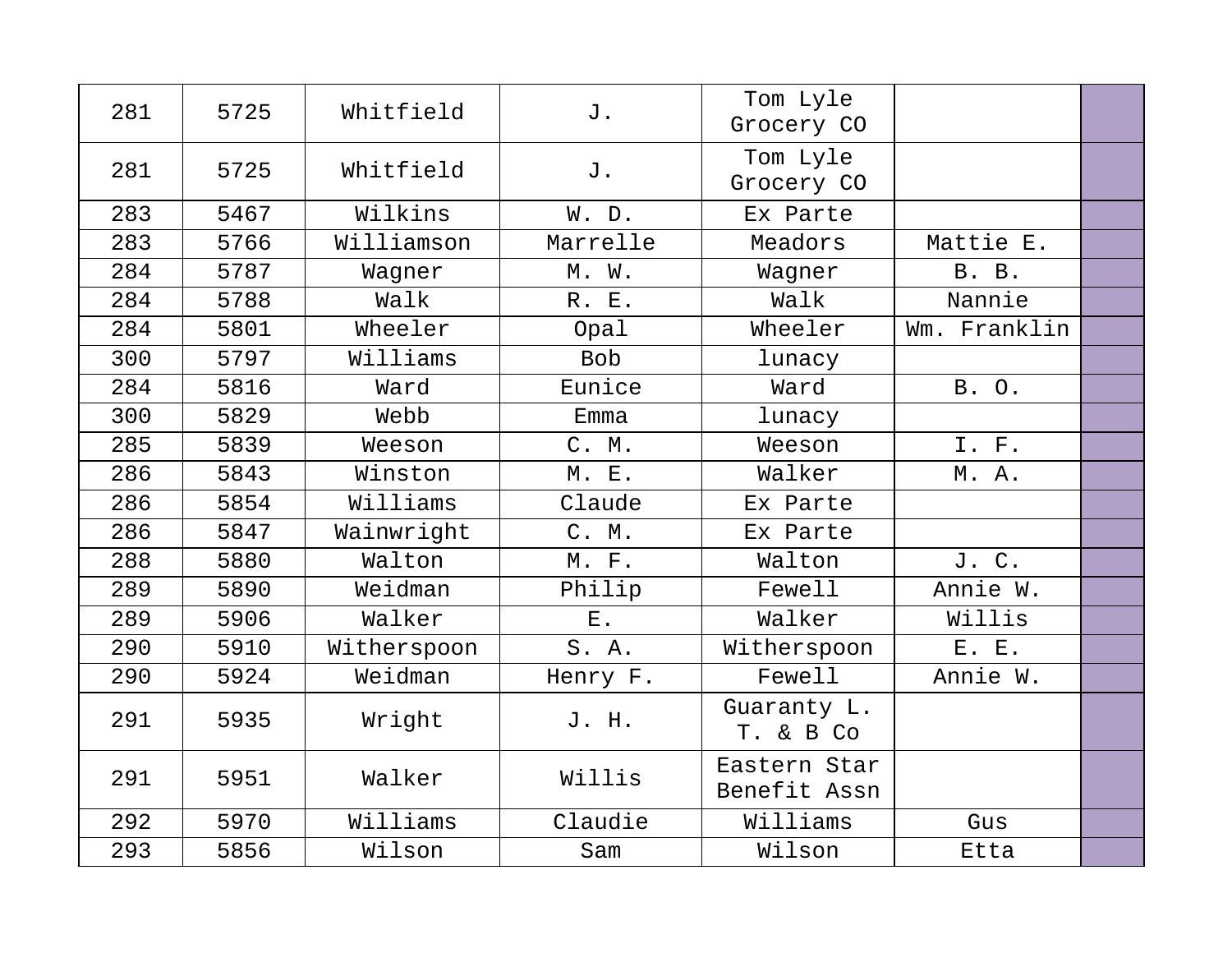| 294 | 6023 | Winkler    | R. J.       | Ex Parte     |                   |  |
|-----|------|------------|-------------|--------------|-------------------|--|
| 300 | 6078 | Williams   | Jordan      | lunacy       |                   |  |
| 300 | 6081 | White      | John Henry  | lunacy       |                   |  |
| 296 | 6087 | Ward       | W. E.       | Ward         | S. E.             |  |
| 296 | 6094 | Walker     | Mary        | Walker       | Sam               |  |
| 297 | 6101 | Welch      | Annie Kate  | Ex Parte     |                   |  |
| 297 | 6123 | Wetherbee  | Andrew      | Evans        | Lee               |  |
| 297 | 6124 | Web        | Willie      | Webb         | Sarah             |  |
| 297 | 6138 | Watson     | Doria       | Watson       | S. W.             |  |
| 298 | 6163 | Whitman    | Maggie      | Sherrod      | D. W.             |  |
| 298 | 6164 | Watson     | Henry       | Watson       | Pearl             |  |
| 301 | 6202 | Walker     | $S$ .       | Walker       | $\mathsf C$ .     |  |
| 302 | 6214 | Wilson     | Letha       | Higginbotham | Lena              |  |
| 301 | 6207 | Westbrook  | George      | estate of    |                   |  |
| 302 | 6215 | Welch      | John        | Welch        | Georgia           |  |
| 302 | 6229 | Williams   | Allen       | Williams     | Elnora            |  |
| 303 | 6042 | White      | Sam         | Ex Parte     |                   |  |
| 303 | 6244 | White      | Lewis       | White        | Jno. A.           |  |
| 304 | 6282 | Wyatt      | Louise C.   | McMorries    | ${\bf E}$ .       |  |
| 305 | 6299 | Washington | Haley       | Washington   | Eva               |  |
| 305 | 6303 | Williams   | Fannie      | McElroy      | L. K.             |  |
| 306 | 6336 | Ward       | Mildred Ann | Huff         | $\mathbbmss{M}$ . |  |
| 306 | 6333 | Walton     | O. P.       | Walton       | Mable G.          |  |
| 306 | 6339 | Washington | Alex        | Wilson       | J. M.             |  |
| 306 | 6352 | Williamson | N.S.        | Ex Parte     |                   |  |
| 300 | 6358 | White      | Walter      | lunacy       |                   |  |
| 308 | 6391 | Wood       | Andrew      | Ex Parte     |                   |  |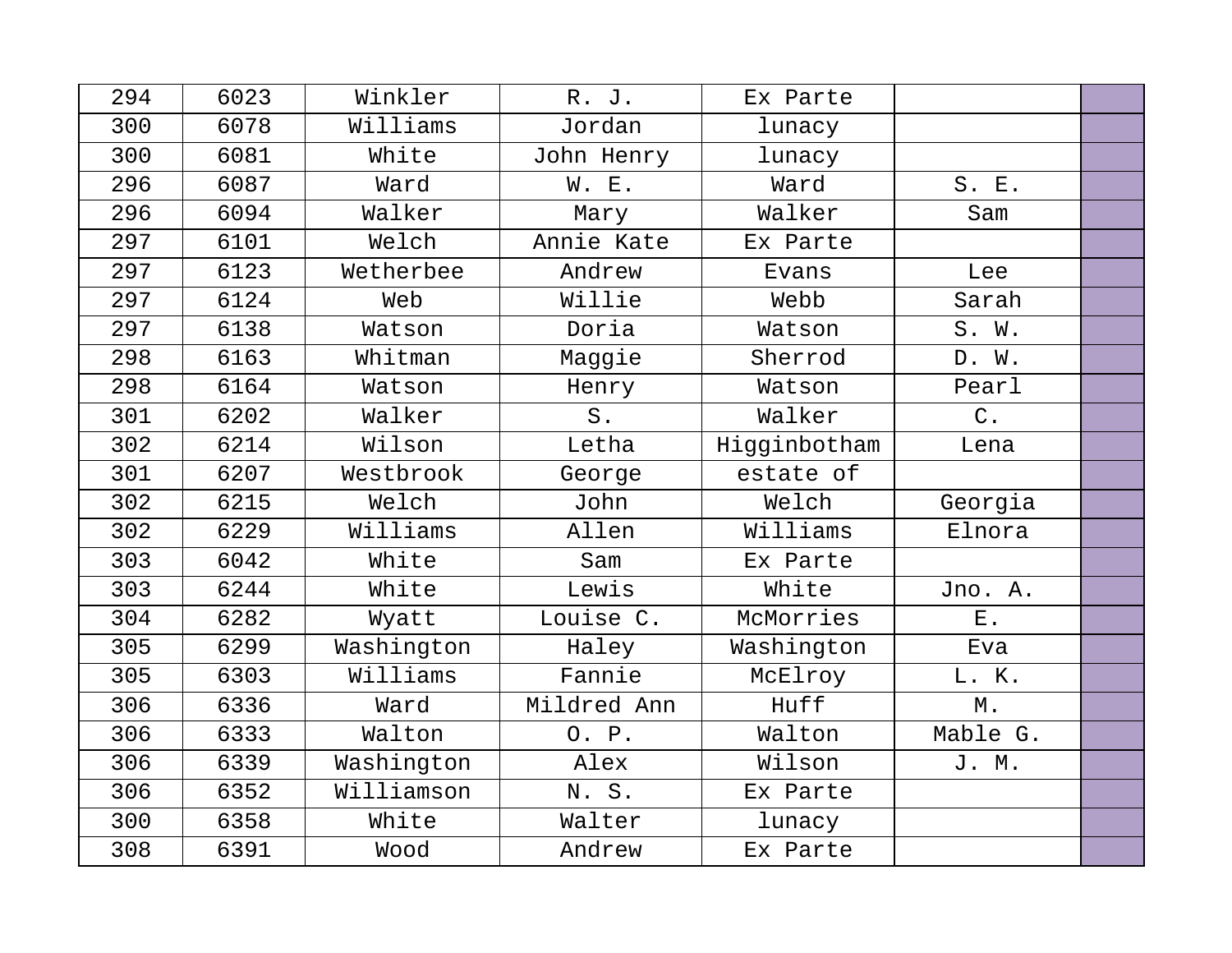| 308 | 6396 | Williams             | Ida        | Williams     | Willie    |  |
|-----|------|----------------------|------------|--------------|-----------|--|
| 309 | 6429 | Wells                | Moses      | May          | C. W.     |  |
| 309 | 6434 | Williams             | Margaret   | Williams     | Willie    |  |
| 309 | 6432 | Wyatt                | Conway C.  | Wyatt        | Irma Grey |  |
| 309 | 6440 | Williams             | Irma       | Williams     | C. E.     |  |
| 310 | 6454 | Whitlock             | Henry      | Whitlock     | Eliza     |  |
| 311 | 6457 | Ware                 | Alice      | Ware         | J. C.     |  |
| 310 | 6469 | White                | Jno. Henry | lunacy       |           |  |
| 311 | 6465 | Walker               | Viola      | Ex Parte     |           |  |
| 310 | 6466 | Walker               | Theola     | Ex Parte     |           |  |
| 312 | 6482 | Walsh                | Ed         | Brown        | Paul      |  |
| 312 | 6485 | Whitaker             | W. B.      | Solomon      | D. R.     |  |
| 312 | 6483 | Walker               | Lewis      | Walker       | Ed        |  |
| 312 | 6487 | Winner Klein<br>& Co | W. B.      | Eades Hay Co |           |  |
| 312 | 6495 | Wright               | Milton     | Wright       | Bettie    |  |
| 312 | 6498 | Whitaker             | W. B.      | Whitaker     | J. R.     |  |
| 313 | 6505 | Walker               | Marvin J.  | Ex Parte     |           |  |
| 313 | 6507 | Woodall              | WA.        | Woodall      | S. E.     |  |
| 313 | 6510 | Walker               | A. J.      | Walker       | N. D.     |  |
| 313 | 6512 | Wilson               | J. R.      | Wilson       | Roy       |  |
| 313 | 6513 | Ware                 | Leila      | Ware         | J. C.     |  |
| 315 | 6548 | Wilson               | T. S.      | Wilson       | Harry     |  |
| 316 | 6574 | Walker               | W.         | Todd         | A. N.     |  |
| 315 | 6558 | Wright               | Annie      | Cook         | A. B.     |  |
| 316 | 6591 | Walker               | John       | Walker       | Annie P.  |  |
| 317 | 6615 | Wallace              | Robt       | Allane       | A. M.     |  |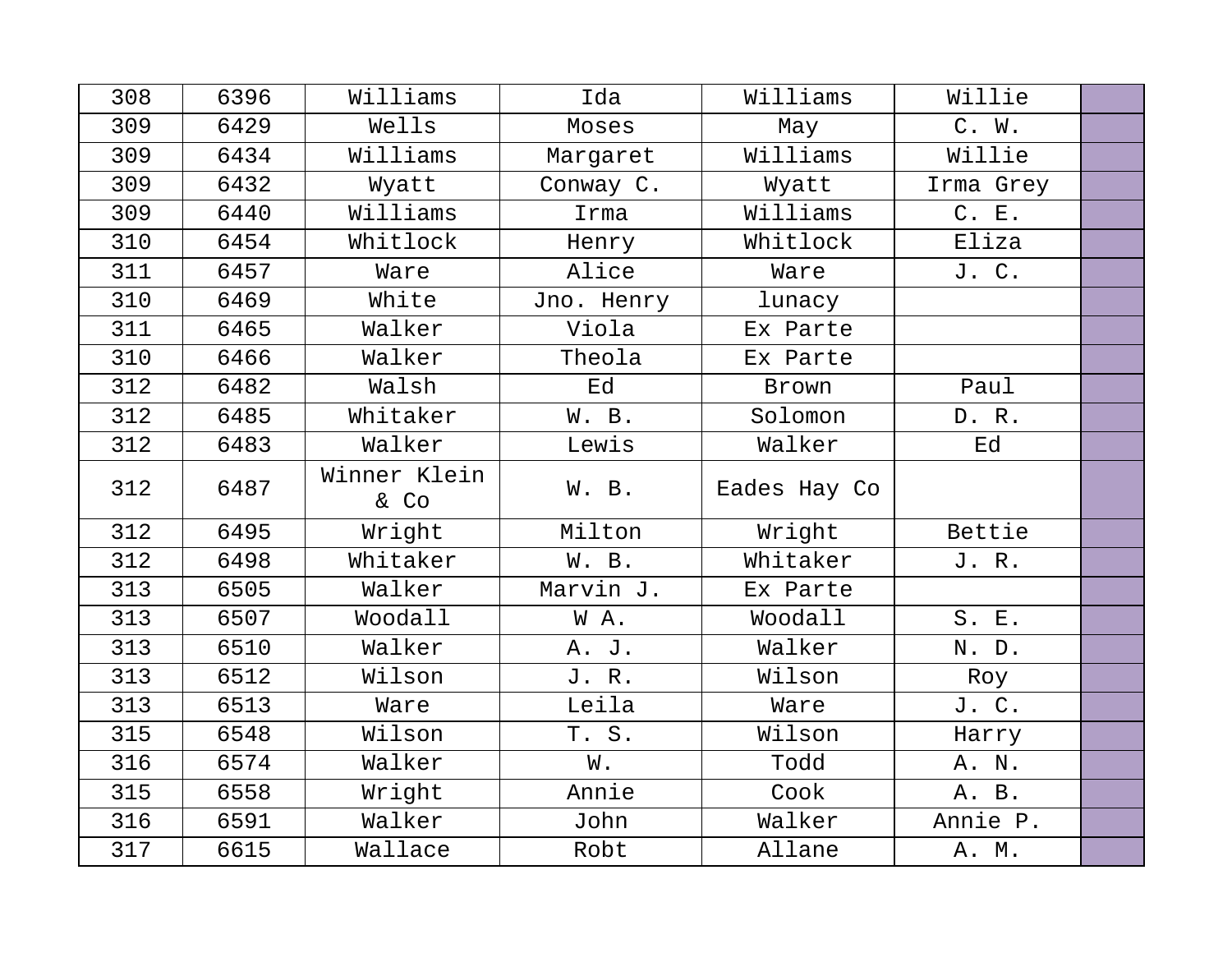| 318 | 6639 | Wilkinson            | Sallie J.          | Bostick   | W. L.         |  |
|-----|------|----------------------|--------------------|-----------|---------------|--|
| 319 | 6652 | Wetherbee            | Grover             | Ex Parte  |               |  |
| 300 | 6656 | Wiggins              | Bettie             | Ex Parte  |               |  |
| 319 | 6667 | Walker               | M. P.              | Walker    | C. S.         |  |
| 321 | 6717 | Wheat                | John               | Wheat     | Ella          |  |
| 323 | 6753 | Winston              | Joe                | Winston   | Jno.          |  |
| 323 | 6762 | Wilkerson            | S. J.              | Wilkerson | R. E.         |  |
| 324 | 6776 | White                | F. J.              | Green     | Nannie        |  |
| 300 | 6789 | Wilson               | Geo.<br>Washington | lunacy    |               |  |
| 324 | 6796 | Ward                 | Willie May         | Ward      | Griffin       |  |
| 314 | 6534 | Walker               | J. E.              | Walker    | Sam D.        |  |
| 325 | 6806 | Woodard              | Francis            | Woodard   | Elmer         |  |
| 325 | 6824 | Wright               | Jno. E.            | Nelson    | J. R.         |  |
| 325 | 6825 | Wright               | Jno. E.            | Lockard   | M.S.          |  |
| 327 | 6858 | Williams             | Robt.              | Williams  | Pearly        |  |
| 328 | 6870 | Whittle              | L. J.              | Whittle   | J. T.         |  |
| 328 | 6875 | Wallace              | $P$ .              | Wallace   | Minnie        |  |
| 328 | 6886 | Winner Klein<br>& Co |                    | Doerner   | W. F.         |  |
| 328 | 6906 | Warren               | Maggie Clark       | Warren    | W. J.         |  |
| 328 | 6910 | Williams             | Blanche            | Williams  | C. R.         |  |
| 329 | 6954 | Woodham              | Floyd              | Woodham   | Nettie        |  |
| 329 | 6945 | Walker               | C. M.              | Smith     | Samantha P.   |  |
| 329 | 6948 | Wilson               | Ċ.                 | Smith     | Esther Hunter |  |
| 330 | 6170 | Wallace              | J. E.              | Hoye      | M. J. L.      |  |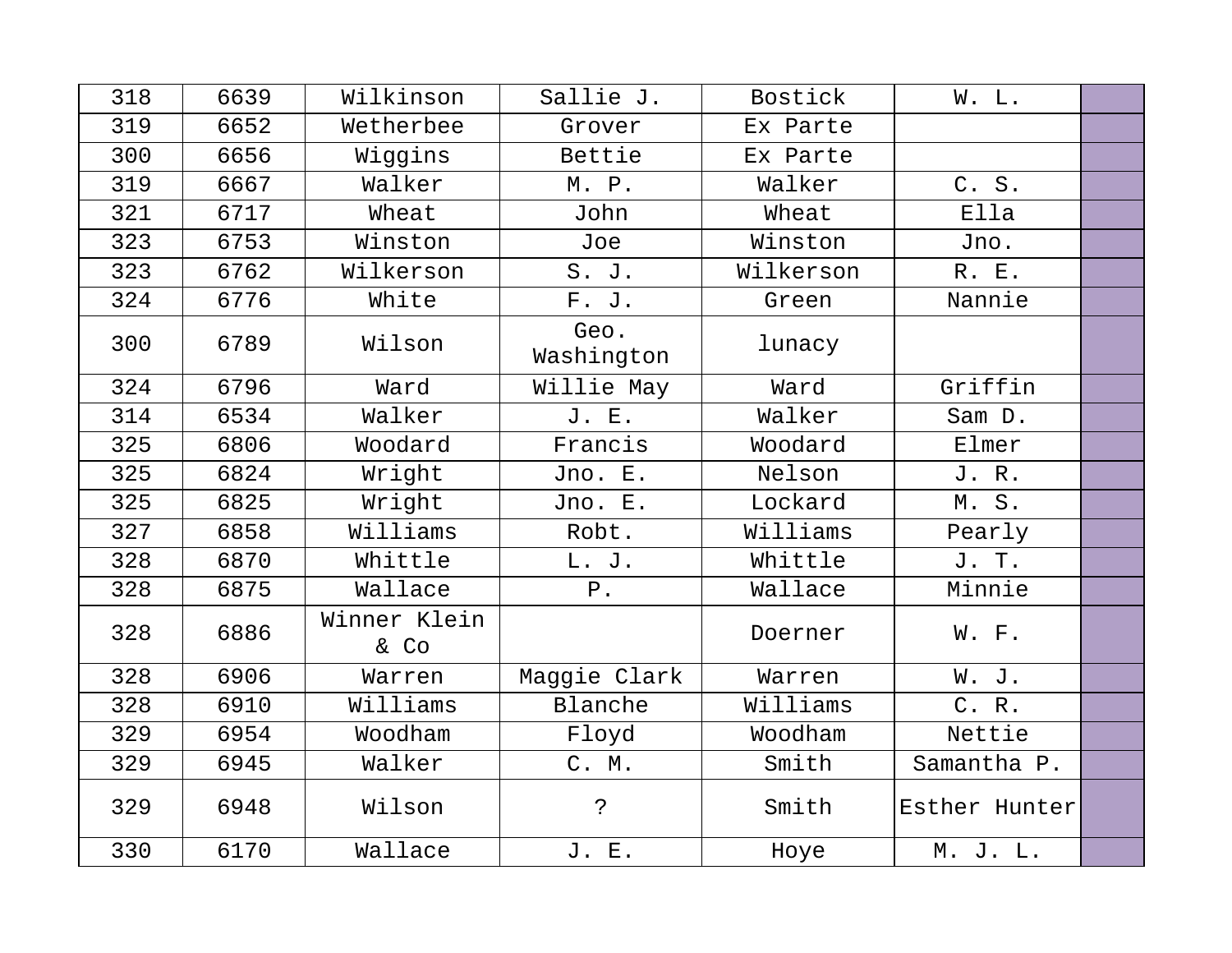| 330 | 6974     | Walls                | Spellman    | Walls        | Sarah    |  |
|-----|----------|----------------------|-------------|--------------|----------|--|
| 332 | 7023     | Wilson               | Drucilla    | Wilson       | Willie   |  |
| 333 | 7040     | Wells                | Samuel S.   | Wells        | J. L.    |  |
| 333 | 7037     | Weaver               | R. F.       | Weaver       | Earl     |  |
| 333 | 7050     | Williamson           | <b>B</b> .  | Williamson   | Emma     |  |
| 333 | 7049     | Washington           | G. F.       | Washington   | Alice    |  |
| 334 | 7053     | Walk                 | Georgia     | Walk         | Delaware |  |
| 334 | 7061     | Willoughby           | Warner      | Willoughby   | Warner   |  |
| 334 | 7062     | Walker               | Dryden      | Walker       | J. D.    |  |
| 334 | 7080     | Woods                | Laura       | Woods        | Jeff D.  |  |
| 336 | 7114     | Woodards             | Johnnie     | Woodards     | Ida Mae  |  |
| 336 | 7119     | Walk                 | R. E.       | Hickman      | W. R.    |  |
| 336 | 7123     | Welch                | J. P.       | Welch        | Clara    |  |
| 333 | 7037     | Weaver               | Rosa F.     | Weaver       | Earl     |  |
| 336 | 7142     | Woods                | F. L.       | Waldron      | Sprout   |  |
| 336 | 7143     | Webb                 | Florence S. | Webb         | W. E.    |  |
| 337 | 7149     | Ward                 | Johnnie     | Ward         | Vina     |  |
| 337 | 7166 1/2 | Woodall              | Jesse       | Woodall      | Velma    |  |
| 337 | 7167     | Watts                | Samuel C.   | Watts        | C. H.    |  |
| 338 | 7181     | Wallace              | J. M.       | Harrison     | Robert   |  |
| 338 | 7182     | White                | Myrtle      | Ex Parte     |          |  |
| 339 | 7184     | Witherington         | Linda       | Witherington | D. V.    |  |
| 340 | 7218     | Welch                | Elias       | Welch        | Nora     |  |
| 339 | 7204     | Winner Klein<br>& Co |             | Boykin       | J. M.    |  |
| 326 | 7220     | Wilson               | J. C.       | lunacy       |          |  |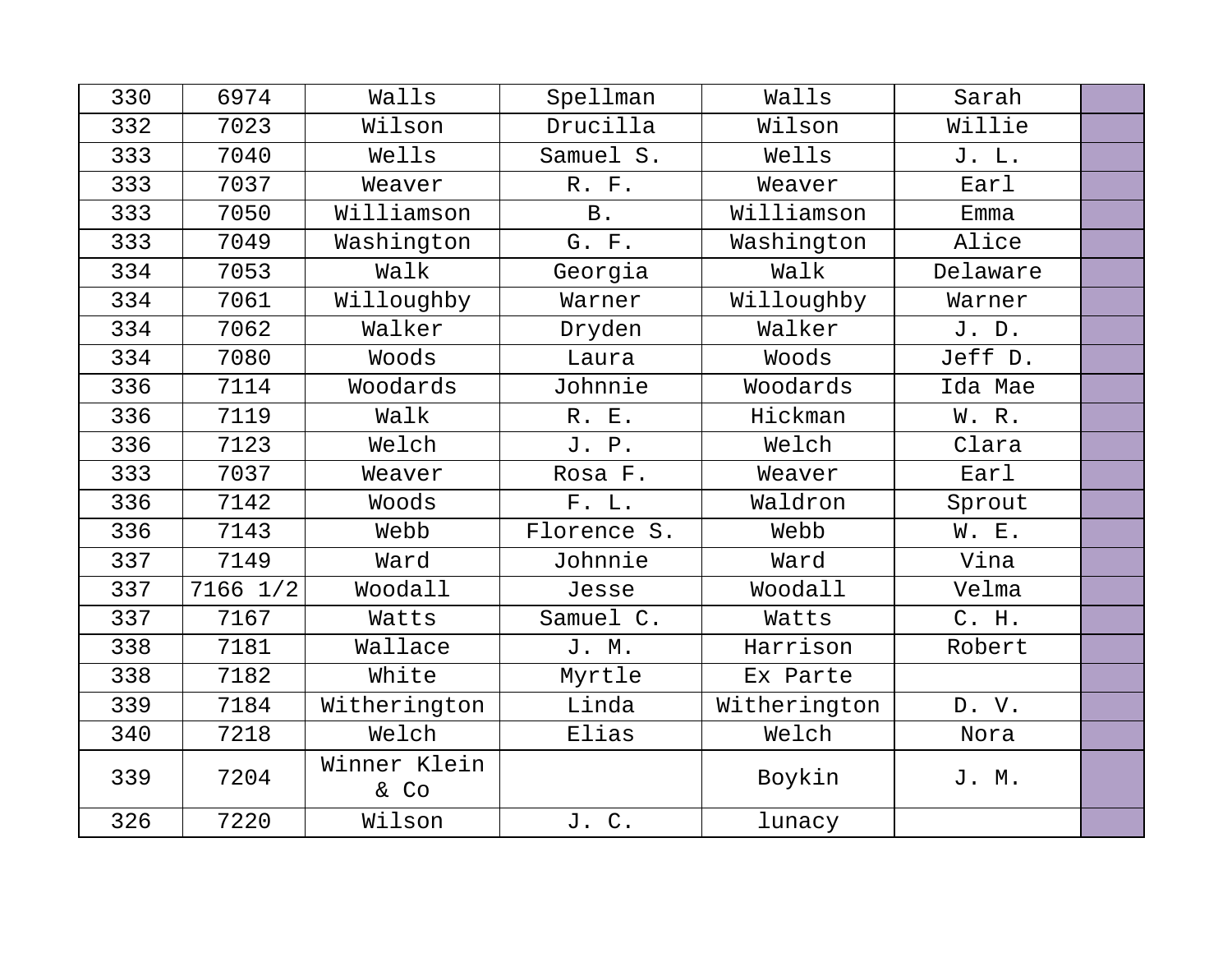| 342 | 7282     | Washington | Jno. Henry   | Washington | Agnes Hellan? |  |
|-----|----------|------------|--------------|------------|---------------|--|
| 340 | 7238     | Williamson | Nate         | Butler     | Foster        |  |
| 341 | 7262     | White      | S. M.        | White      | S. M.         |  |
| 342 | 7291     | Watts      | Evans        | Watts      | Randolph      |  |
| 342 | 2293     | Whitehead  | Benjamine Jr | Halsell    | Clara         |  |
| 342 | 7296     | Wilson     | Marshall     | Wilson     | Hattie        |  |
| 342 | 7297     | Williams   | Elenora      | Williams   | Allen         |  |
| 342 | 7311 1/2 | Wagner     | Mary F.      | Moody      | R. E.         |  |
| 343 | 7318     | Walker     | Laura        | Walker     | Ben           |  |
| 343 | 7319     | Welch      | Hattie       | Welch      | Harris        |  |
| 343 | 7326     | Woodall    | A. E.        | Jones      | G. W.         |  |
| 344 | 7341     | Watson     | Laura        | Watson     | H. Jeff       |  |
| 344 | 7343     | Wheeless?  | Nathan D.    | Wheelis?   | J. H.         |  |
| 344 | 7348     | Washington | Ellis        | Washington | Bertha        |  |
| 344 | 7354     | Wheelis    | Alberta      | Hoye       | M. J. L.      |  |
| 345 | 7360     | Wilson     | E. M.        | Wilson     | M. L.         |  |
| 345 | 7477     | Ward       | Jno.         | Ward       | Vina          |  |
| 346 | 7391     | Whitehead  | Benj.        | Halsell    | Clara         |  |
| 346 | 7392     | Whitehead  | Lolamay      | Whitlock   | W. W.         |  |
| 346 | 7397     | Wilson     | J. M.        | Pool       | J. J.         |  |
| 346 | 7392 1/2 | Wilson     | Bettie       | Wilson     | Frank         |  |
| 347 | 7420     | White      | Julia L.     | White      | Robt. Earl    |  |
| 347 | 7417 1/2 | Woods      | A. B.        | Woods      | M. M.         |  |
| 348 | 7442     | Walk       | R. R.        | Ex Parte   |               |  |
| 351 | 7479     | Wright     | T. A.        | Wright     | Α.            |  |
| 351 | 7481     | Watson     | Gideon       | Watson     | Maggie        |  |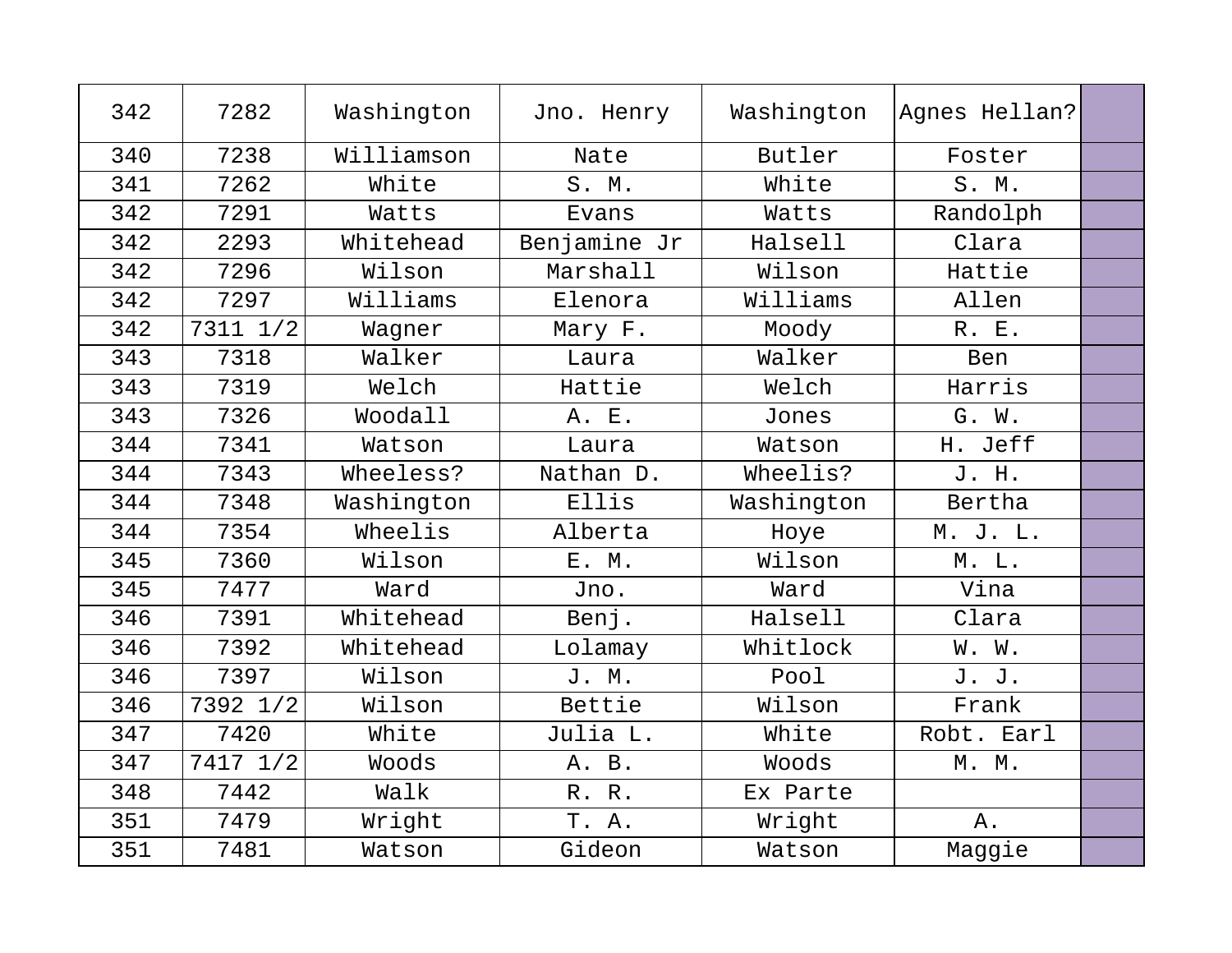| 351 | 7483 | Warren              | D. L.             | Ex Parte          |             |  |
|-----|------|---------------------|-------------------|-------------------|-------------|--|
| 352 | 7497 | Wright              | C. M.             | Johnson           | М.          |  |
| 352 | 7499 | Wilson              | S. E.             | estate of         |             |  |
| 352 | 7505 | Wilson              | <b>Bob</b>        | Watson            | Nancy       |  |
| 352 | 7511 | Walker              | Elvira            | Walker            | Aaron       |  |
| 352 | 7525 | Watson              | R. S.             | Watson            | L. E.       |  |
| 353 | 7534 | Woods               | Etna              | Payne             | John Barton |  |
| 353 | 7544 | Walk                | M. M. J.          | Walk              | M. M. Sr    |  |
| 353 | 7548 | Whitaker            | Beulah            | Whitaker          | L. J.       |  |
| 354 | 7570 | Woods               | Campbell          | Payne             | John Barton |  |
| 355 | 7594 | Wallace             | Pearl             | Wallace           | Levi        |  |
| 356 | 7610 | Wood &<br>Pritchard |                   | Brent             | T. E.       |  |
| 356 | 7610 | Pritchard &<br>Wood |                   | Brent             | T. E.       |  |
| 357 | 7643 | Weaver              | Jacob             | Weaver            | Marguerite  |  |
| 355 | 7584 | Williams            | Isadore           | Habeas Corpus     |             |  |
| 356 | 7605 | Ware                | U. T.             | Ware              | Henry       |  |
| 356 | 7617 | Wolf                | W. T.             | Wolf              | L. W.       |  |
| 358 | 7650 | Waddell             | Jas. D.           | last will         |             |  |
| 358 | 7657 | Wabbington          | Emma              | Wabbington        | Ed          |  |
| 358 | 7673 | Williamson          | W. A.             | Ellenberg         | M. D.       |  |
| 359 | 7675 | Wilson              | $\mathbbmss{M}$ . | Lisman Mfg.<br>Co |             |  |
| 359 | 7676 | Walker              | D. L.             | Walker            | D. L.       |  |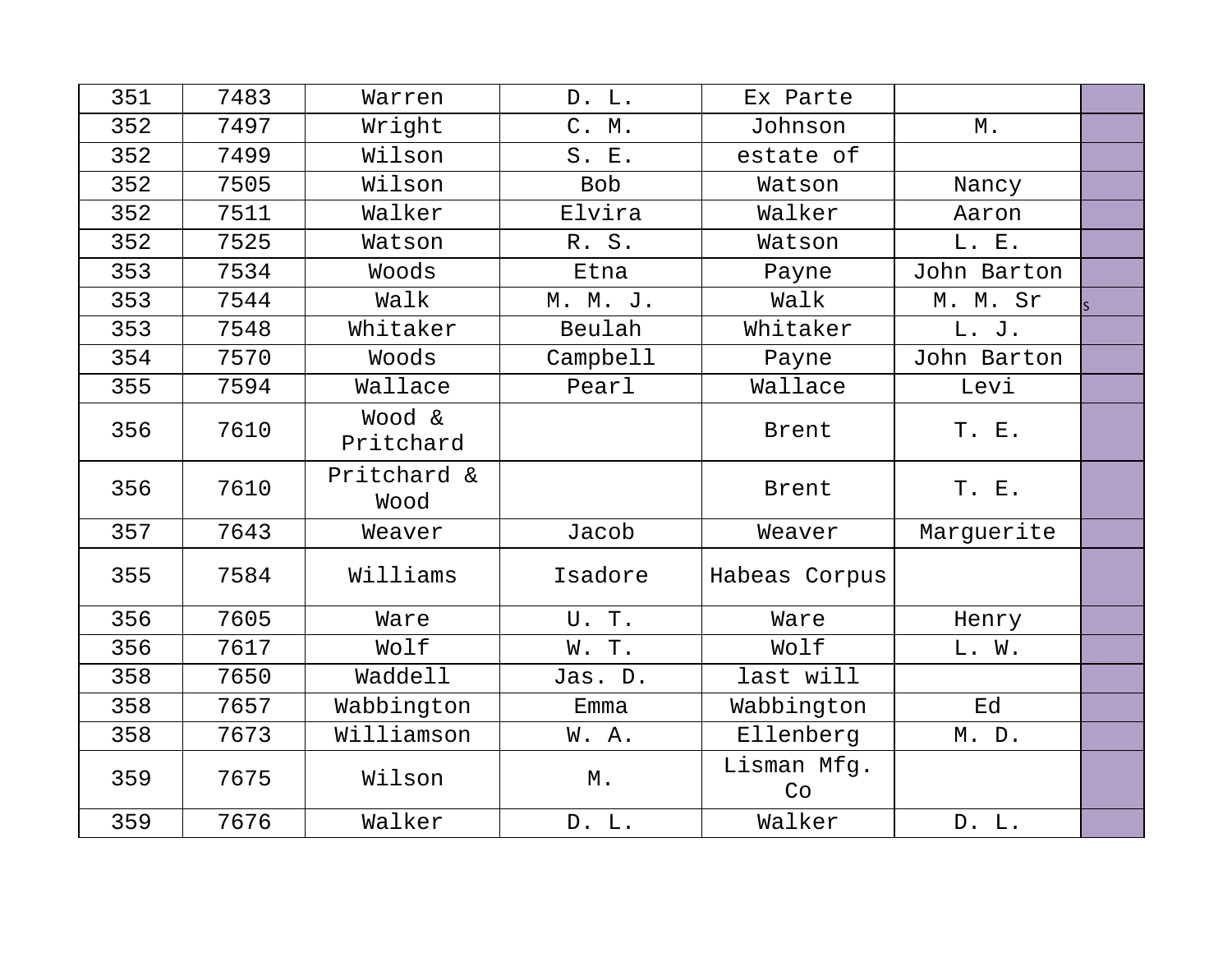| 359   | 7684 | Webb                            | J. E.        | Webb                     | Esther Hunter |  |
|-------|------|---------------------------------|--------------|--------------------------|---------------|--|
| 359   | 7693 | Watts                           | Agnes M.     | Wattsq                   | Isaac C.      |  |
| 360   | 7716 | Webb                            | Lula         | Webb                     | James         |  |
| 360   | 7724 | Willingham                      | Mattie       | Willingham               | Henry         |  |
| 360   | 7727 | Watkins                         | H. B.        | Watkins                  | Alma P.       |  |
| 361   | 7756 | Westbrook                       | Maud         | Clayton                  | <b>B. T.</b>  |  |
| 362   | 7760 | Whitlock                        | Mary         | Whitlock                 | Bob N.        |  |
| 362   | 7763 | Williams                        | Shannon L.   | Williams                 | Ruby          |  |
| 362   | 7783 | Walker                          | Sallie P.    | Guaranty L.<br>T. & B Co |               |  |
| 363   | 7793 | Waldrup                         | John W.      | Waldrop?                 | Sudie E.      |  |
| 363   | 7799 | Wilkins                         | Stuart       | Wilkins                  | Cela          |  |
| 363   | 7813 | Wilkins                         | Cela         | Wilkins                  | Stewart       |  |
| 364   | 7823 | Wheeless?                       | Josephine    | Thompson                 | Elizabeth     |  |
| 364   | 7827 | White                           | Leonard      | Callahan                 | J. M.         |  |
| 364   | 7828 | White                           | Annie Leona  | Callahan                 | J. M.         |  |
| 365   | 7857 | Walker                          | R. D.        | Walker                   | A. H.         |  |
| 365   | 7861 | Walker                          | Thelma       | Walker                   | Aureline      |  |
| 365   | 7863 | $\overline{\texttt{W}}$ illiams | Bessie       | Williams                 | Robert        |  |
| 365   | 7881 | Wolever                         | Laura        | Wolever                  | M. J.         |  |
| 366   | 7894 | White                           | Gladys       | Fountain                 | Laura         |  |
| 367   | 7929 | Williams                        | G. A.        | Williams                 | Ethel         |  |
| 367   | 7931 | Walker                          | Maggie Abney | Walker                   | Robert        |  |
| 367   | 7933 | Williams                        | W. E.        | Williams                 | Lula          |  |
| 367   | 7948 | Walker                          | R. P.        | Walker                   | W. P.         |  |
| $u-1$ | 10   | Warbington                      | Augusta      | Warbington               | A. J.         |  |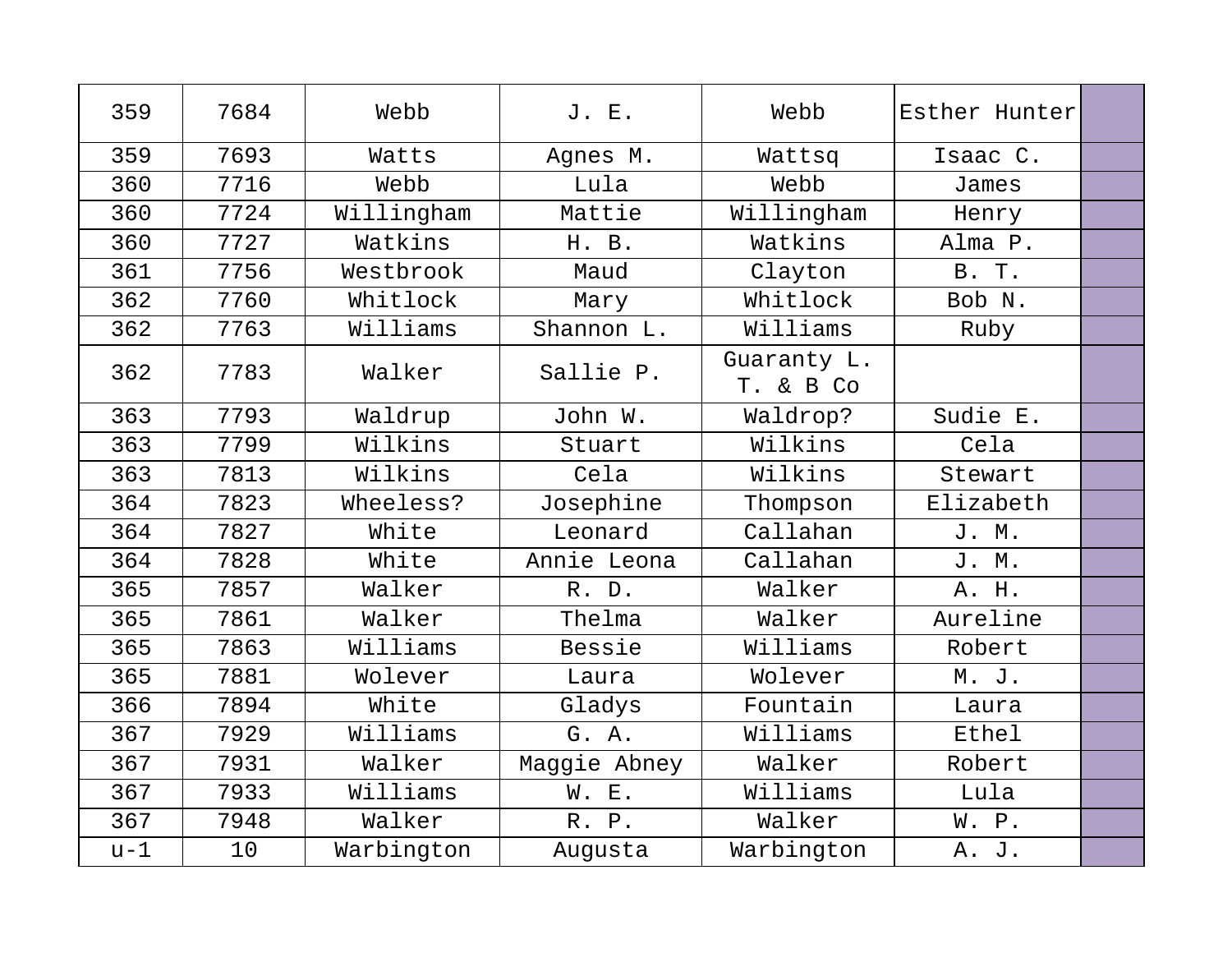| 117   | $\mathbf{1}$ | Warren     | John           | Gillespie          | G. A.    |  |
|-------|--------------|------------|----------------|--------------------|----------|--|
| $u-1$ | 18           | Walker     | J. P.          | Walker             | E. H.    |  |
| $u-1$ | 20           | Ward       | J. L.          |                    |          |  |
| $u-1$ | 43           | Walsh      | Chas           | Pope & Lloyd<br>Co |          |  |
| $u-2$ | 56           | Wiggins    | Thomas         | Wiggins            | William  |  |
| $u-2$ | 79           | Washington | Sarah          |                    |          |  |
| $u-2$ | 94           | Wood       | Josephine      | Bruner             | William  |  |
| $u-2$ | 94           | Wood       | Sarah          | <b>Bruner</b>      | William  |  |
| $u-2$ | 129          | Walker     | Thos.          | Walker             | Wm.      |  |
| $u-2$ | 130          | Wilkinson  | Sage           | Higgins            | Eli      |  |
| $u-2$ | 131          | Wilkinson  | William        | McNeil             | James    |  |
| $u-2$ | 132          | Williams   | James P.       | Williams           | James A. |  |
| $u-2$ | 133          | Womack     | Richard        | Womack             | S.       |  |
| $u-2$ | 133          | Womack     | Richard        | Kennedy            | David    |  |
| $u-2$ | 133          | Womack     | Vashti         | Womack             | S.       |  |
| $u-2$ | 133          | Womack     | Vashti         | Kennedy            | David    |  |
| $u-2$ | 133          | Womack     | Richard        | Womack             | $S$ .    |  |
| $u-2$ | 133          | Womack     | Richard        | Kennedy            | David    |  |
| $u-2$ | 133          | Womack     | Nancy          | Womack             | S.       |  |
| $u-2$ | 133          | Womack     | Nancy          | Kennedy            | David    |  |
| $u-2$ | 134          | Woodruff   | Abby           | Chandler           | G. C.    |  |
| $u-2$ | 135          | Wolf       | John I.        | last will          |          |  |
| $u-2$ | 137          | Wynn       | $\ddot{\cdot}$ | Hand               | L. M.    |  |
| 65    | 484          | Yarrell    | R. J.          | Yarrell            | W. F.    |  |
| 65    | 485          | Yarrell    | P. W.          | White              | R. J.    |  |
| 65    | 485          | Yarrell    | P. W.          | White              | W.C.     |  |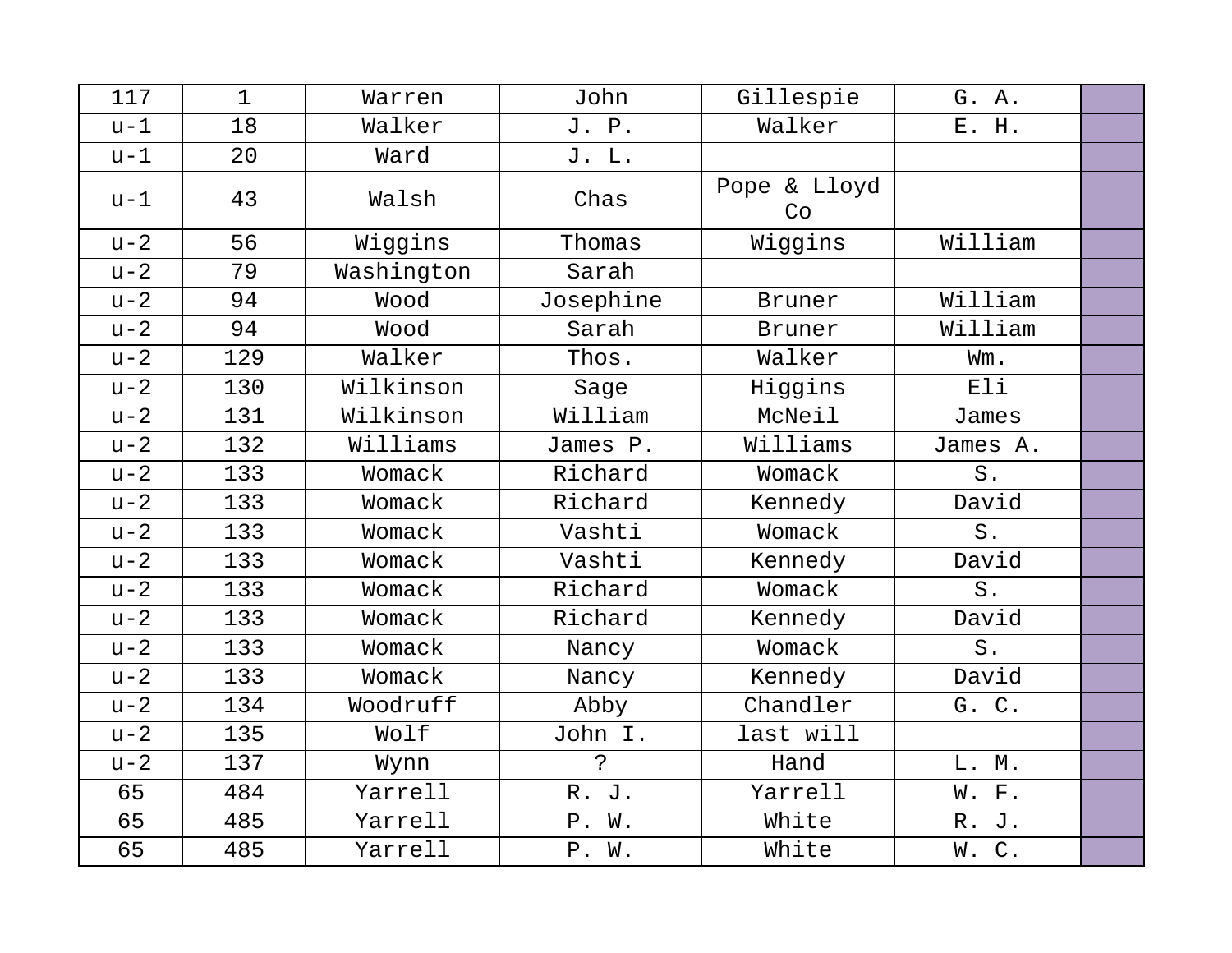| 65             | 487  | Yarrell   | Mary V.    | White             | R. J.       |  |
|----------------|------|-----------|------------|-------------------|-------------|--|
| 65             | 487  | Yarrell   | Mary V.    | White             | W.C.        |  |
| 72             | 537? | Yarbrough | J. B.      | Ayom              | Henry       |  |
| 72             | 537? | Yarbrough | J. B.      | Ayom              | Robt. Earl  |  |
| 90             | 700  | Young     | J. W.      | Semmes            | F. C.       |  |
| 91             | 719  | Young     | J. W.      | Semmes            | I. W. F. G. |  |
| 91             | 719  | Young     | J. W.      | Semmes            | J. W.       |  |
| 91             | 719  | Young     | J. W.      | Semmes            | Henrietta   |  |
| 25             | 81   | Young     | J. W.      | Semmes            | F. C.       |  |
| 25             | 82   | Young     | J. W.      | Semmes            | F. C.       |  |
| $\overline{3}$ | 151  | Yarbrough | J. B.      | McInnis           | G. W.       |  |
| 71             | 306  | Young     | Rebecca J. | Semmes            | F. G.       |  |
| 71             | 332  | Young     | Adaline    | Young             | Dock        |  |
| 62             | 466  | Yarrell   | Simon      | McCorkle          | Green       |  |
| 69             | 481  | Yaretzky  | $M$ .      | Yaretzky          | Dorah       |  |
| 120            | 1185 | Yelverton | J. N.      | lunacy            |             |  |
| 141            | 1548 | Yarrell   | R. W.      | White             | R. A.       |  |
| 166            | 1956 | Young     | Sonnie     | Young             | Annie       |  |
| 174            | 2149 | Yarrell   | Daisy      | Lockard           | G. T.       |  |
| 174            | 2150 | Yarbrough | Maybell B. | Yarbrough         | Earl        |  |
| 187            | 2512 | Yarrell   | J. A.      | Ex Parte          |             |  |
| 202            | 2942 | Young     | Rebecca J. | estate of         |             |  |
| 209            | 3160 | Young     | Neville    | Young             | Alex        |  |
| 224            | 3671 | Yopp      | L. L.      | by next<br>friend |             |  |
| 227            | 3752 | Young     | Lena       | Young             | Sony        |  |
| 236            | 4043 | Young     | Willie     | Ex Parte          |             |  |